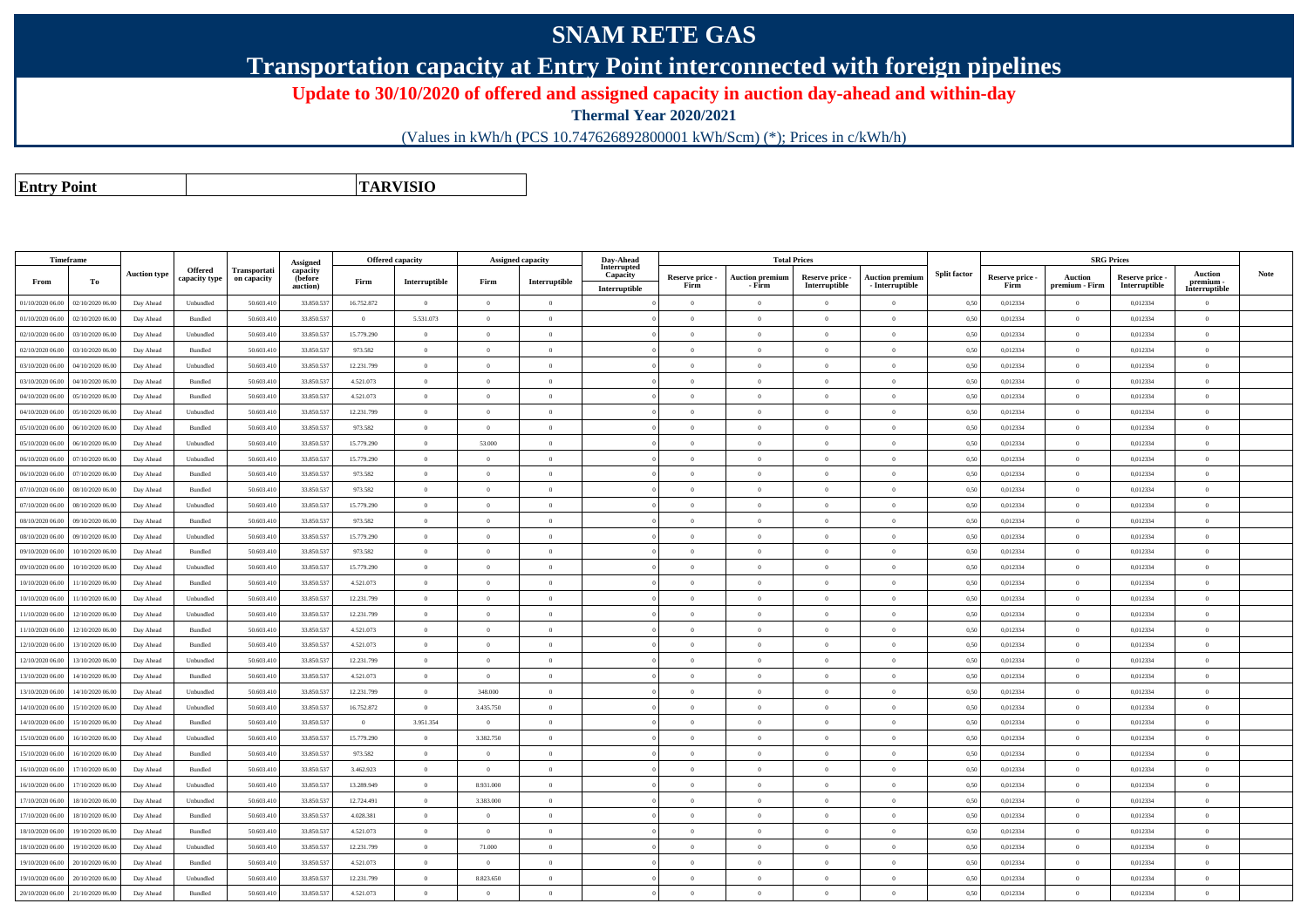| 20/10/2020 06:00 21/10/2020 06:00    | Day Ahead  | Unbundled                   | 50.603.410 | 33.850.537 | 12.231.799 | $\overline{0}$ | 9.105.000      |                | $\overline{0}$ | $\theta$       |                | $\theta$       | 0,50 | 0,012334 | $\theta$       | 0,012334       | $\overline{0}$ |  |
|--------------------------------------|------------|-----------------------------|------------|------------|------------|----------------|----------------|----------------|----------------|----------------|----------------|----------------|------|----------|----------------|----------------|----------------|--|
| 21/10/2020 06.00<br>22/10/2020 06.00 | Day Ahead  | Bundled                     | 50.603.41  | 33.850.53  | 3.937.472  | $\bf{0}$       | $\overline{0}$ | $\bf{0}$       | $\overline{0}$ | $\bf{0}$       | $\overline{0}$ | $\bf{0}$       | 0,50 | 0,012334 | $\,$ 0 $\,$    | 0,012334       | $\overline{0}$ |  |
| 21/10/2020 06:00<br>22/10/2020 06.00 | Day Ahead  | Unbundled                   | 50.603.41  | 33,850,537 | 12.815.400 | $\overline{0}$ | 8.878.000      | $\overline{0}$ | $\bf{0}$       | $\bf{0}$       | $\overline{0}$ | $\bf{0}$       | 0.50 | 0,012334 | $\bf{0}$       | 0.012334       | $\overline{0}$ |  |
| 22/10/2020 06:00<br>23/10/2020 06:00 | Day Ahead  | Unbundled                   | 50.603.410 | 33.850.537 | 12.368.272 | $\overline{0}$ | 5.651.355      | $\overline{0}$ | $\theta$       | $\theta$       | $\overline{0}$ | $\overline{0}$ | 0,50 | 0,012334 | $\,$ 0 $\,$    | 0,012334       | $\overline{0}$ |  |
| 22/10/2020 06.00<br>23/10/2020 06.00 | Day Ahead  | Bundled                     | 50.603.41  | 33.850.53  | 4.384.600  | $\bf{0}$       | $\theta$       | $\bf{0}$       | $\overline{0}$ | $\theta$       | $\overline{0}$ | $\bf{0}$       | 0,50 | 0,012334 | $\,$ 0 $\,$    | 0,012334       | $\overline{0}$ |  |
| 23/10/2020 06.00<br>24/10/2020 06:00 |            | Bundled                     | 50.603.41  | 33,850,537 | 2.975.597  | $\overline{0}$ | $\overline{0}$ | $\overline{0}$ | $\overline{0}$ | $\overline{0}$ | $\theta$       | $\bf{0}$       | 0.50 | 0.012334 | $\bf{0}$       | 0.012334       | $\overline{0}$ |  |
|                                      | Day Ahead  |                             |            |            |            | $\overline{0}$ |                | $\overline{0}$ | $\overline{0}$ | $\overline{0}$ | $\overline{0}$ |                |      |          | $\,$ 0 $\,$    |                | $\overline{0}$ |  |
| 23/10/2020 06:00<br>24/10/2020 06.00 | Day Ahead  | Unbundled                   | 50.603.41  | 33.850.537 | 13.777.275 |                | 8.979.000      |                |                |                |                | $\bf{0}$       | 0,50 | 0,012334 |                | 0,012334       |                |  |
| 24/10/2020 06.00<br>25/10/2020 06.00 | Day Ahead  | Unbundled                   | 50.603.41  | 35.260.97  | 10.207.663 | $\bf{0}$       | $\overline{0}$ | $\bf{0}$       | $\overline{0}$ | $\theta$       | $\overline{0}$ | $\bf{0}$       | 0,50 | 0,012334 | $\,$ 0 $\,$    | 0,012334       | $\overline{0}$ |  |
| 24/10/2020 06.00<br>25/10/2020 06:00 | Day Ahead  | Bundled                     | 50.603.41  | 35.260.976 | 4.521.073  | $\overline{0}$ | $\overline{0}$ | $\overline{0}$ | $\bf{0}$       | $\overline{0}$ | $\overline{0}$ | $\bf{0}$       | 0.50 | 0.012334 | $\bf{0}$       | 0.012334       | $\overline{0}$ |  |
| 25/10/2020 06:00<br>26/10/2020 06:00 | Day Ahead  | Bundled                     | 50.603.410 | 33.850.537 | 4.521.073  | $\overline{0}$ | $\bf{0}$       | $\overline{0}$ | $\overline{0}$ | $\theta$       | $\overline{0}$ | $\bf{0}$       | 0,50 | 0,012334 | $\bf{0}$       | 0,012334       | $\overline{0}$ |  |
| 25/10/2020 06.00<br>26/10/2020 06.00 | Day Ahead  | Unbundled                   | 50.603.41  | 33.850.53  | 12.231.799 | $\bf{0}$       | 3.389.000      | $\bf{0}$       | $\overline{0}$ | $\bf{0}$       | $\overline{0}$ | $\bf{0}$       | 0,50 | 0,012334 | $\,$ 0 $\,$    | 0,012334       | $\overline{0}$ |  |
| 26/10/2020 06.00<br>27/10/2020 06.00 | Day Ahead  | Unbundled                   | 50.603.41  | 33,850,537 | 12.231.799 | $\overline{0}$ | 9.062.563      | $\overline{0}$ | $\bf{0}$       | $\bf{0}$       | $\overline{0}$ | $\bf{0}$       | 0.50 | 0.012334 | $\overline{0}$ | 0,012334       | $\overline{0}$ |  |
| 26/10/2020 06:00<br>27/10/2020 06.00 | Day Ahead  | Bundled                     | 50.603.41  | 33.850.537 | 4.521.073  | $\overline{0}$ | $\overline{0}$ | $\overline{0}$ | $\overline{0}$ | $\theta$       | $\overline{0}$ | $\overline{0}$ | 0,50 | 0,012334 | $\,$ 0 $\,$    | 0,012334       | $\overline{0}$ |  |
| 27/10/2020 06.00<br>28/10/2020 06.00 | Day Ahead  | Unbundled                   | 50.603.41  | 33.850.53  | 13.782.917 | $\bf{0}$       | 8.878.000      | $\bf{0}$       | $\overline{0}$ | $\theta$       | $\overline{0}$ | $\bf{0}$       | 0,50 | 0,012334 | $\,$ 0 $\,$    | 0,012334       | $\overline{0}$ |  |
| 27/10/2020 06.00<br>28/10/2020 06:00 | Day Ahead  | Bundled                     | 50.603.41  | 33,850,537 | 2.969.955  | $\overline{0}$ | $\overline{0}$ | $\overline{0}$ | $\bf{0}$       | $\theta$       | $\theta$       | $\bf{0}$       | 0.50 | 0.012334 | $\bf{0}$       | 0,012334       | $\overline{0}$ |  |
| 28/10/2020 06:00<br>29/10/2020 06.00 | Day Ahead  | Bundled                     | 50.603.410 | 33.850.537 | 3.460.209  | $\overline{0}$ | $\overline{0}$ | $\overline{0}$ | $\overline{0}$ | $\overline{0}$ | $\overline{0}$ | $\bf{0}$       | 0,50 | 0,012334 | $\bf{0}$       | 0,012334       | $\overline{0}$ |  |
| 29/10/2020 06.00                     | Day Ahead  | Unbundled                   | 50.603.41  | 33.850.53  | 13.292.663 | $\bf{0}$       | 8.878.000      | $\bf{0}$       | $\overline{0}$ | $\theta$       | $\overline{0}$ | $\bf{0}$       | 0,50 | 0,012334 | $\,$ 0 $\,$    | 0,012334       | $\overline{0}$ |  |
| 28/10/2020 06:00                     |            |                             |            |            |            |                |                |                |                |                |                |                |      |          |                |                |                |  |
| 29/10/2020 06.00<br>30/10/2020 06:00 | Day Ahead  | Bundled                     | 50.603.41  | 33,850,537 | 4.521.073  | $\overline{0}$ | $\overline{0}$ | $\overline{0}$ | $\bf{0}$       | $\overline{0}$ | $\overline{0}$ | $\bf{0}$       | 0.50 | 0.012334 | $\bf{0}$       | 0.012334       | $\overline{0}$ |  |
| 29/10/2020 06.00<br>30/10/2020 06.00 | Day Ahead  | Unbundled                   | 50.603.410 | 33.850.537 | 12.231.799 | $\overline{0}$ | 7.635.417      | $\overline{0}$ | $\overline{0}$ | $\overline{0}$ | $\overline{0}$ | $\bf{0}$       | 0,50 | 0,012334 | $\,$ 0 $\,$    | 0,012334       | $\overline{0}$ |  |
| 30/10/2020 06.00<br>31/10/2020 06.00 | Day Ahead  | Bundled                     | 50.603.41  | 33.850.53  | 3.539.512  | $\bf{0}$       | $\bf{0}$       | $\bf{0}$       | $\bf{0}$       | $\overline{0}$ | $\overline{0}$ | $\bf{0}$       | 0,50 | 0,012334 | $\,$ 0 $\,$    | 0,012334       | $\overline{0}$ |  |
| 30/10/2020 06:00<br>31/10/2020 06:00 | Day Ahead  | Unbundled                   | 50.603.41  | 33,850,537 | 13.213.360 | $\overline{0}$ | 6.341.667      | $\overline{0}$ | $\bf{0}$       | $\bf{0}$       | $\overline{0}$ | $\bf{0}$       | 0.50 | 0.012334 | $\bf{0}$       | 0,012334       | $\overline{0}$ |  |
| 31/10/2020 06:00<br>01/11/2020 06:00 | Day Ahead  | Bundled                     | 50.603.41  | 33.850.537 | 4.521.073  | $\overline{0}$ | $\overline{0}$ | $\overline{0}$ | $\theta$       | $\theta$       | $\overline{0}$ | $\bf{0}$       | 0,50 | 0,012334 | $\,$ 0 $\,$    | 0,012334       | $\overline{0}$ |  |
| 31/10/2020 06.00<br>01/11/2020 06.00 | Day Ahead  | Unbundled                   | 50.603.41  | 33.850.53  | 12.231.799 | $\bf{0}$       | $\overline{0}$ | $\bf{0}$       | $\overline{0}$ | $\bf{0}$       | $\overline{0}$ | $\bf{0}$       | 0,50 | 0,012334 | $\,$ 0 $\,$    | 0,012334       | $\overline{0}$ |  |
| 01/10/2020 06.00<br>02/10/2020 06:00 | Within Day | Unbundled                   | 50.603.41  | 33,850,537 | 16.752.872 | $\overline{0}$ | $\overline{0}$ | $\overline{0}$ | $\overline{0}$ | $\overline{0}$ | $\theta$       | $\bf{0}$       | 0.50 | 1.233375 | $\bf{0}$       | $\overline{0}$ | $\overline{0}$ |  |
| 01/10/2020 07:00<br>02/10/2020 06.00 | Within Day | Unbundled                   | 50.603.41  | 33.850.537 | 16.752.872 | $\overline{0}$ | $\overline{0}$ | $\overline{0}$ | $\overline{0}$ | $\overline{0}$ | $\overline{0}$ | $\bf{0}$       | 0,50 | 1,181984 | $\theta$       | $\theta$       | $\overline{0}$ |  |
| 01/10/2020 08:00<br>02/10/2020 06.00 | Within Day | Unbundled                   | 50.603.41  | 33.850.53  | 16.752.872 | $\bf{0}$       | $\overline{0}$ | $\bf{0}$       | $\overline{0}$ | $\theta$       | $\overline{0}$ | $\bf{0}$       | 0,50 | 1,130594 | $\,$ 0 $\,$    | $\bf{0}$       | $\overline{0}$ |  |
| 01/10/2020 09:00<br>02/10/2020 06:00 | Within Day | Unbundled                   | 50.603.41  | 33,850,537 | 16.752.872 | $\overline{0}$ | $\bf{0}$       | $\overline{0}$ | $\bf{0}$       | $\overline{0}$ | $\overline{0}$ | $\bf{0}$       | 0.50 | 1.079203 | $\bf{0}$       | $\overline{0}$ | $\overline{0}$ |  |
| 01/10/2020 10:00<br>02/10/2020 06:00 | Within Day | Unbundled                   | 50.603.410 | 33.850.537 | 16.752.872 | $\overline{0}$ | $\overline{0}$ | $\overline{0}$ | $\overline{0}$ | $\overline{0}$ | $\overline{0}$ | $\bf{0}$       | 0,50 | 1,027813 | $\theta$       | $\theta$       | $\overline{0}$ |  |
|                                      |            |                             |            |            |            |                |                |                |                |                |                |                |      |          |                |                |                |  |
| 01/10/2020 11:00<br>02/10/2020 06.00 | Within Day | Unbundled                   | 50.603.41  | 33.850.53  | 16.752.872 | $\bf{0}$       | $\bf{0}$       | $\bf{0}$       | $\bf{0}$       | $\overline{0}$ | $\overline{0}$ | $\bf{0}$       | 0,50 | 0,976422 | $\,$ 0 $\,$    | $\bf{0}$       | $\overline{0}$ |  |
| 01/10/2020 12:00<br>02/10/2020 06:00 | Within Day | Unbundled                   | 50.603.41  | 33,850,537 | 16.752.872 | $\overline{0}$ | $\bf{0}$       | $\overline{0}$ | $\bf{0}$       | $\bf{0}$       | $\overline{0}$ | $\bf{0}$       | 0.50 | 0.925031 | $\bf{0}$       | $\overline{0}$ | $\overline{0}$ |  |
| 01/10/2020 13:00<br>02/10/2020 06:00 | Within Day | Unbundled                   | 50.603.41  | 33.850.537 | 16.752.872 | $\overline{0}$ | $\overline{0}$ | $\overline{0}$ | $\overline{0}$ | $\overline{0}$ | $\overline{0}$ | $\bf{0}$       | 0.5( | 0,873641 | $\theta$       | $\theta$       | $\overline{0}$ |  |
| 01/10/2020 14:00<br>02/10/2020 06.00 | Within Day | Unbundled                   | 50.603.41  | 33.850.53  | 16.752.872 | $\bf{0}$       | 265.688        | $\bf{0}$       | $\overline{0}$ | $\theta$       | $\overline{0}$ | $\bf{0}$       | 0,50 | 0,822250 | $\,$ 0 $\,$    | $\bf{0}$       | $\overline{0}$ |  |
| 01/10/2020 15:00<br>02/10/2020 06.00 | Within Day | Unbundled                   | 50.603.41  | 34.116.225 | 16,487.184 | $\overline{0}$ | 360,000        | $\overline{0}$ | $\bf{0}$       | $\bf{0}$       | $\Omega$       | $\bf{0}$       | 0.50 | 0.770859 | $\,$ 0 $\,$    | $\theta$       | $\overline{0}$ |  |
| 01/10/2020 16:00<br>02/10/2020 06:00 | Within Day | Unbundled                   | 50.603.41  | 34.476.225 | 16.127.184 | $\overline{0}$ | 129,000        | $\overline{0}$ | $\overline{0}$ | $\theta$       | $\overline{0}$ | $\bf{0}$       | 0.5( | 0.719469 | $\theta$       | $\theta$       | $\overline{0}$ |  |
| 01/10/2020 17:00<br>02/10/2020 06.00 | Within Day | Unbundled                   | 50.603.41  | 34.605.22  | 15.998.184 | $\bf{0}$       | 5.580.770      | $\bf{0}$       | $\overline{0}$ | $\bf{0}$       | $\overline{0}$ | $\bf{0}$       | 0,50 | 0,668078 | $\,$ 0 $\,$    | $\bf{0}$       | $\overline{0}$ |  |
| 01/10/2020 18:00<br>02/10/2020 06:00 | Within Day | Unbundled                   | 50,603.41  | 40.185.99  | 10.417.414 | $\overline{0}$ | $\overline{0}$ | $\overline{0}$ | $\bf{0}$       | $\overline{0}$ | $\overline{0}$ | $\bf{0}$       | 0.50 | 0.616688 | $\bf{0}$       | $\overline{0}$ | $\overline{0}$ |  |
| 01/10/2020 19:00<br>02/10/2020 06:00 | Within Day | Unbundled                   | 50.603.41  | 40.185.99  | 10.417.414 | $\overline{0}$ | $\overline{0}$ | $\overline{0}$ | $\overline{0}$ | $\overline{0}$ | $\overline{0}$ | $\overline{0}$ | 0.50 | 0,565297 | $\theta$       | $\theta$       | $\overline{0}$ |  |
| 01/10/2020 20:00<br>02/10/2020 06.00 | Within Day | Unbundled                   | 50.603.41  | 40.185.99  | 10.417.414 | $\bf{0}$       | $\bf{0}$       | $\bf{0}$       | $\bf{0}$       | $\overline{0}$ | $\overline{0}$ | $\bf{0}$       | 0,50 | 0,513906 | $\,$ 0 $\,$    | $\bf{0}$       | $\overline{0}$ |  |
| 01/10/2020 21:00<br>02/10/2020 06:00 | Within Day | Unbundled                   | 50.603.41  | 40.185.995 | 10.417.414 | $\overline{0}$ | $\bf{0}$       | $\overline{0}$ | $\bf{0}$       | $\bf{0}$       | $\overline{0}$ | $\bf{0}$       | 0.50 | 0.462516 | $\bf{0}$       | $\overline{0}$ | $\overline{0}$ |  |
| 01/10/2020 22:00<br>02/10/2020 06:00 | Within Day | Unbundled                   | 50.603.410 | 40.185.995 | 10.417.414 | $\overline{0}$ | $\overline{0}$ | $\overline{0}$ | $\overline{0}$ | $\overline{0}$ | $\overline{0}$ | $\bf{0}$       | 0.5( | 0,411125 | $\theta$       | $\theta$       | $\overline{0}$ |  |
| 02/10/2020 06.00                     | Within Day | Unbundled                   | 50.603.41  | 40.185.99  | 10.417.414 | $\bf{0}$       | $\overline{0}$ | $\bf{0}$       | $\overline{0}$ | $\overline{0}$ | $\overline{0}$ | $\bf{0}$       | 0,50 | 0,359734 | $\,$ 0 $\,$    | $\bf{0}$       | $\overline{0}$ |  |
| 01/10/2020 23.00                     |            |                             |            |            |            |                |                |                |                |                |                |                |      |          |                |                |                |  |
| 02/10/2020 00:00<br>02/10/2020 06.00 | Within Day | Unbundled                   | 50.603.41  | 40.185.99  | 10.417.414 | $\overline{0}$ | $\overline{0}$ | $\Omega$       | $\overline{0}$ | $\overline{0}$ | $\theta$       | $\bf{0}$       | 0.50 | 0.308344 | $\bf{0}$       | $\theta$       | $\overline{0}$ |  |
| 02/10/2020 01:00<br>02/10/2020 06:00 | Within Dav | Unbundled                   | 50.603.41  | 40.185.99  | 10.417.414 | $\overline{0}$ | $\overline{0}$ | $\Omega$       | $\Omega$       | $\theta$       | $\Omega$       | $\overline{0}$ | 0.5( | 0,256953 | $\theta$       | $\theta$       | $\overline{0}$ |  |
| 02/10/2020 02:00<br>02/10/2020 06:00 | Within Day | Unbundled                   | 50.603.41  | 40.185.99  | 10.417.414 | $\bf{0}$       | $\,$ 0 $\,$    | $\overline{0}$ | $\bf{0}$       | $\bf{0}$       | $\overline{0}$ | $\bf{0}$       | 0,50 | 0,205563 | $\,$ 0 $\,$    | $\bf{0}$       | $\overline{0}$ |  |
| 02/10/2020 03:00 02/10/2020 06:00    | Within Day | $\ensuremath{\mathsf{Unb}}$ | 50.603.410 | 40.185.995 | 10.417.414 | $\overline{0}$ |                |                | $\Omega$       |                |                |                | 0,50 | 0,154172 | $\theta$       | $\bf{0}$       |                |  |
| 02/10/2020 04:00 02/10/2020 06:00    | Within Day | Unbundled                   | 50.603.410 | 40.185.995 | 10.417.414 | $\overline{0}$ | $\overline{0}$ | $\Omega$       | $\theta$       | $\overline{0}$ | $\overline{0}$ | $\bf{0}$       | 0,50 | 0,102781 | $\theta$       | $\theta$       | $\overline{0}$ |  |
| 02/10/2020 05:00<br>02/10/2020 06:00 | Within Day | Unbundled                   | 50.603.41  | 40.185.99  | 10.417.414 | $\overline{0}$ | $\bf{0}$       | $\overline{0}$ | $\overline{0}$ | $\bf{0}$       | $\overline{0}$ | $\bf{0}$       | 0,50 | 0,051391 | $\bf{0}$       | $\overline{0}$ | $\bf{0}$       |  |
| 02/10/2020 06:00 03/10/2020 06:00    | Within Day | Bundled                     | 50,603.410 | 33,850,537 | 973.582    | $\overline{0}$ | $\bf{0}$       | $\overline{0}$ | $\overline{0}$ | $\overline{0}$ | $\overline{0}$ | $\,$ 0 $\,$    | 0.50 | 1,233375 | $\overline{0}$ | $\bf{0}$       | $\,$ 0 $\,$    |  |
| 02/10/2020 06:00 03/10/2020 06:00    | Within Day | Unbundled                   | 50.603.410 | 33.850.537 | 15.779.290 | $\overline{0}$ | $\overline{0}$ | $\overline{0}$ | $\overline{0}$ | $\overline{0}$ | $\overline{0}$ | $\bf{0}$       | 0,50 | 1,233375 | $\theta$       | $\theta$       | $\overline{0}$ |  |
| 02/10/2020 07:00<br>03/10/2020 06:00 | Within Day | Unbundled                   | 50.603.41  | 33.850.537 | 15.779.290 | $\overline{0}$ | $\bf{0}$       | $\overline{0}$ | $\overline{0}$ | $\overline{0}$ | $\bf{0}$       | $\bf{0}$       | 0,50 | 1,181984 | $\bf{0}$       | $\overline{0}$ | $\overline{0}$ |  |
| 03/10/2020 06:00<br>02/10/2020 07:00 | Within Day | Bundled                     | 50,603.41  | 33,850,537 | 973.582    | $\overline{0}$ | $\bf{0}$       | $\overline{0}$ | $\overline{0}$ | $\overline{0}$ | $\overline{0}$ | $\bf{0}$       | 0.50 | 1.181984 | $\,$ 0 $\,$    | $\overline{0}$ | $\overline{0}$ |  |
| 02/10/2020 08:00<br>03/10/2020 06:00 | Within Day | Unbundled                   | 50.603.410 | 33.850.537 | 15.779.290 | $\overline{0}$ | $\overline{0}$ | $\overline{0}$ | $\overline{0}$ | $\overline{0}$ | $\overline{0}$ | $\bf{0}$       | 0,50 | 1,130594 | $\overline{0}$ | $\theta$       | $\overline{0}$ |  |
|                                      |            |                             |            |            |            |                |                |                |                |                |                |                |      |          |                |                |                |  |
| 02/10/2020 08:00<br>03/10/2020 06:00 | Within Day | Bundled                     | 50.603.41  | 33.850.537 | 973.582    | $\overline{0}$ | $\overline{0}$ | $\overline{0}$ | $\overline{0}$ | $\overline{0}$ | $\overline{0}$ | $\bf{0}$       | 0,50 | 1,130594 | $\bf{0}$       | $\overline{0}$ | $\overline{0}$ |  |
| 02/10/2020 09:00 03/10/2020 06:00    | Within Day | Unbundled                   | 50,603.410 | 33,850,537 | 15,779.290 | $\overline{0}$ | $\overline{0}$ | $\overline{0}$ | $\overline{0}$ | $\bf{0}$       | $\overline{0}$ | $\bf{0}$       | 0.50 | 1.079203 | $\mathbf{0}$   | $\bf{0}$       | $\,$ 0         |  |
| 02/10/2020 09:00 03/10/2020 06:00    | Within Dav | Bundled                     | 50.603.410 | 33.850.537 | 973.582    | $\overline{0}$ | $\overline{0}$ | $\overline{0}$ | $\overline{0}$ | $\overline{0}$ | $\overline{0}$ | $\bf{0}$       | 0,50 | 1,079203 | $\overline{0}$ | $\theta$       | $\overline{0}$ |  |
| 02/10/2020 10:00<br>03/10/2020 06:00 | Within Day | Unbundled                   | 50.603.41  | 33.850.537 | 15.779.290 | $\overline{0}$ | $\bf{0}$       | $\overline{0}$ | $\bf{0}$       | $\overline{0}$ | $\bf{0}$       | $\bf{0}$       | 0,50 | 1,027813 | $\bf{0}$       | $\bf{0}$       | $\overline{0}$ |  |
| 02/10/2020 10:00 03/10/2020 06:00    | Within Day | Bundled                     | 50.603.410 | 33.850.537 | 973.582    | $\overline{0}$ | $\bf{0}$       | $\overline{0}$ | $\overline{0}$ | $\,$ 0 $\,$    | $\overline{0}$ | $\bf{0}$       | 0,50 | 1,027813 | $\overline{0}$ | $\,$ 0 $\,$    | $\,$ 0 $\,$    |  |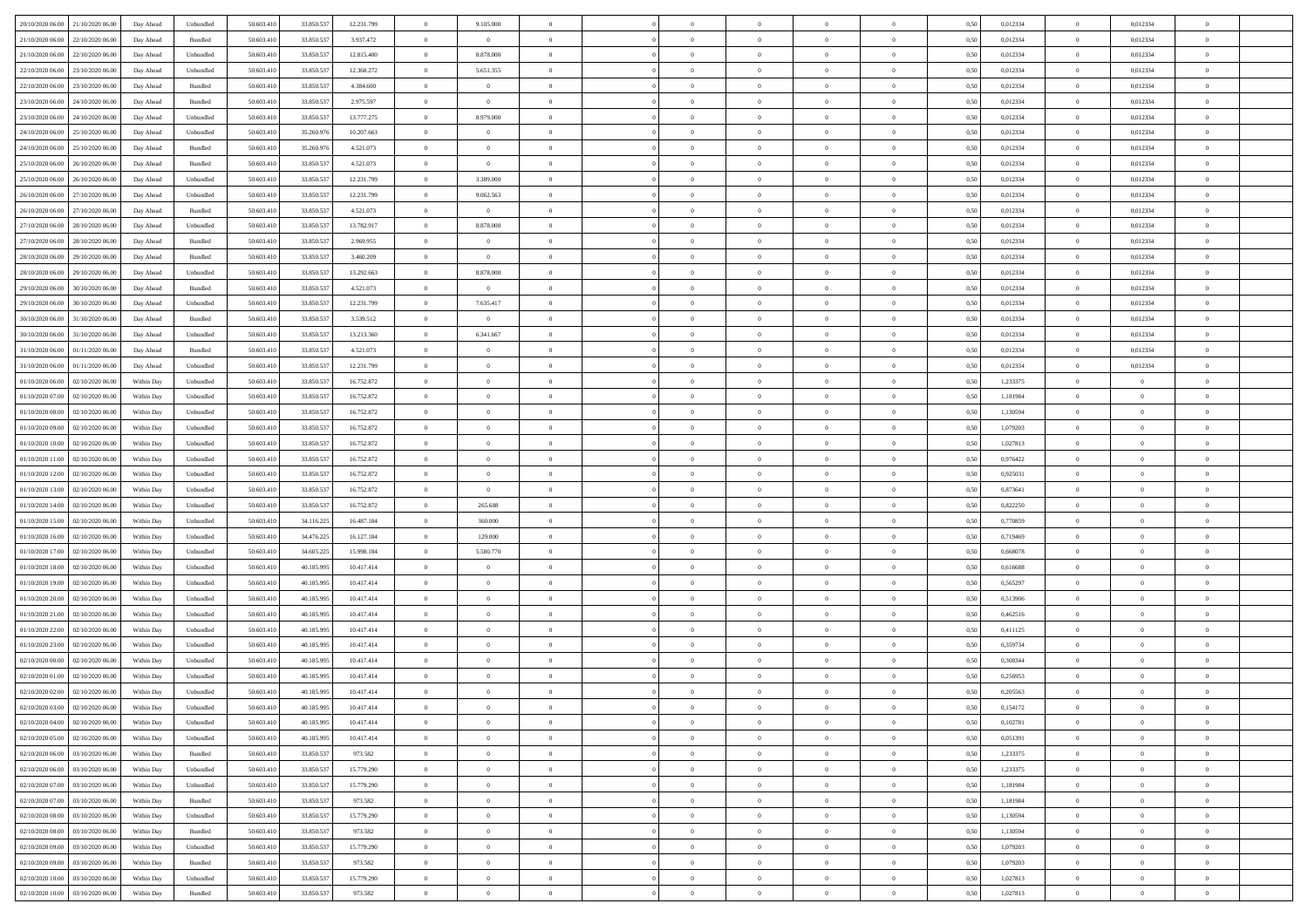| 02/10/2020 11:00 03/10/2020 06:00            | Within Day | Bundled   | 50.603.410 | 33.850.537 | 973.582    | $\overline{0}$ | $\theta$       |                | $\overline{0}$ | $\theta$       |                | $\bf{0}$       | 0,50 | 0,976422 | $\theta$       | $\theta$       | $\overline{0}$ |  |
|----------------------------------------------|------------|-----------|------------|------------|------------|----------------|----------------|----------------|----------------|----------------|----------------|----------------|------|----------|----------------|----------------|----------------|--|
| 02/10/2020 11:00<br>03/10/2020 06.00         | Within Day | Unbundled | 50.603.41  | 33.850.53  | 15.779.290 | $\bf{0}$       | $\bf{0}$       | $\bf{0}$       | $\bf{0}$       | $\overline{0}$ | $\overline{0}$ | $\bf{0}$       | 0,50 | 0,976422 | $\,$ 0 $\,$    | $\bf{0}$       | $\overline{0}$ |  |
| 02/10/2020 12:00<br>03/10/2020 06:00         | Within Day | Bundled   | 50,603,410 | 33.850.537 | 973.582    | $\overline{0}$ | $\bf{0}$       | $\overline{0}$ | $\bf{0}$       | $\bf{0}$       | $\overline{0}$ | $\bf{0}$       | 0.50 | 0,925031 | $\bf{0}$       | $\overline{0}$ | $\overline{0}$ |  |
| 02/10/2020 12:00<br>03/10/2020 06:00         | Within Day | Unbundled | 50.603.41  | 33.850.537 | 15.779.290 | $\overline{0}$ | $\bf{0}$       | $\overline{0}$ | $\overline{0}$ | $\theta$       | $\overline{0}$ | $\bf{0}$       | 0,50 | 0,925031 | $\theta$       | $\theta$       | $\overline{0}$ |  |
| 02/10/2020 13:00<br>03/10/2020 06.00         | Within Day | Bundled   | 50.603.41  | 33.850.53  | 973.582    | $\bf{0}$       | $\overline{0}$ | $\bf{0}$       | $\overline{0}$ | $\theta$       | $\overline{0}$ | $\bf{0}$       | 0,50 | 0,873641 | $\,$ 0 $\,$    | $\bf{0}$       | $\overline{0}$ |  |
| 02/10/2020 13:00<br>03/10/2020 06:00         | Within Day | Unbundled | 50,603.41  | 33,850,537 | 15.779.290 | $\overline{0}$ | $\overline{0}$ | $\overline{0}$ | $\bf{0}$       | $\overline{0}$ | $\theta$       | $\bf{0}$       | 0.50 | 0.873641 | $\,$ 0 $\,$    | $\theta$       | $\overline{0}$ |  |
| 02/10/2020 14:00<br>03/10/2020 06.00         | Within Day | Bundled   | 50.603.41  | 33.850.537 | 973.582    | $\overline{0}$ | $\overline{0}$ | $\overline{0}$ | $\overline{0}$ | $\overline{0}$ | $\overline{0}$ | $\bf{0}$       | 0,50 | 0,822250 | $\,$ 0 $\,$    | $\theta$       | $\overline{0}$ |  |
|                                              |            |           |            |            |            |                |                |                |                |                | $\overline{0}$ |                |      |          |                |                |                |  |
| 02/10/2020 14:00<br>03/10/2020 06.00         | Within Day | Unbundled | 50.603.41  | 33.850.53  | 15.779.290 | $\bf{0}$       | $\bf{0}$       | $\bf{0}$       | $\overline{0}$ | $\bf{0}$       |                | $\bf{0}$       | 0,50 | 0,822250 | $\,$ 0 $\,$    | $\bf{0}$       | $\overline{0}$ |  |
| 02/10/2020 15:00<br>03/10/2020 06:00         | Within Day | Unbundled | 50.603.41  | 33,850,537 | 15,779.290 | $\overline{0}$ | $\bf{0}$       | $\overline{0}$ | $\bf{0}$       | $\overline{0}$ | $\overline{0}$ | $\bf{0}$       | 0.50 | 0.770859 | $\bf{0}$       | $\overline{0}$ | $\overline{0}$ |  |
| 02/10/2020 15:00<br>03/10/2020 06:00         | Within Day | Bundled   | 50.603.410 | 33.850.537 | 973.582    | $\bf{0}$       | $\bf{0}$       | $\overline{0}$ | $\overline{0}$ | $\overline{0}$ | $\overline{0}$ | $\bf{0}$       | 0,50 | 0,770859 | $\,$ 0 $\,$    | $\bf{0}$       | $\overline{0}$ |  |
| 02/10/2020 16:00<br>03/10/2020 06.00         | Within Day | Unbundled | 50.603.41  | 33.850.53  | 15.779.290 | $\bf{0}$       | $\bf{0}$       | $\bf{0}$       | $\bf{0}$       | $\bf{0}$       | $\overline{0}$ | $\bf{0}$       | 0,50 | 0,719469 | $\,$ 0 $\,$    | $\bf{0}$       | $\overline{0}$ |  |
| 02/10/2020 16:00<br>03/10/2020 06:00         | Within Day | Bundled   | 50,603.41  | 33.850.537 | 973.582    | $\overline{0}$ | $\bf{0}$       | $\overline{0}$ | $\bf{0}$       | $\bf{0}$       | $\overline{0}$ | $\bf{0}$       | 0.50 | 0.719469 | $\bf{0}$       | $\overline{0}$ | $\,$ 0         |  |
| 02/10/2020 17:00<br>03/10/2020 06:00         | Within Day | Bundled   | 50.603.41  | 33.850.537 | 973.582    | $\overline{0}$ | $\overline{0}$ | $\overline{0}$ | $\theta$       | $\theta$       | $\overline{0}$ | $\bf{0}$       | 0,50 | 0,668078 | $\,$ 0 $\,$    | $\theta$       | $\overline{0}$ |  |
| 02/10/2020 17:00<br>03/10/2020 06.00         | Within Day | Unbundled | 50.603.41  | 33.850.53  | 15.779.290 | $\bf{0}$       | $\overline{0}$ | $\bf{0}$       | $\overline{0}$ | $\theta$       | $\overline{0}$ | $\bf{0}$       | 0,50 | 0,668078 | $\,$ 0 $\,$    | $\bf{0}$       | $\overline{0}$ |  |
| 02/10/2020 18:00<br>03/10/2020 06:00         | Within Day | Unbundled | 50.603.41  | 33,850,537 | 15.779.290 | $\overline{0}$ | $\overline{0}$ | $\overline{0}$ | $\bf{0}$       | $\overline{0}$ | $\theta$       | $\bf{0}$       | 0.50 | 0.616688 | $\,$ 0 $\,$    | $\theta$       | $\overline{0}$ |  |
| 02/10/2020 18:00<br>03/10/2020 06:00         | Within Day | Bundled   | 50.603.410 | 33.850.537 | 973.582    | $\overline{0}$ | $\overline{0}$ | $\overline{0}$ | $\overline{0}$ | $\overline{0}$ | $\overline{0}$ | $\bf{0}$       | 0,50 | 0,616688 | $\theta$       | $\theta$       | $\overline{0}$ |  |
| 02/10/2020 19:00<br>03/10/2020 06.00         | Within Day | Unbundled | 50.603.41  | 33.850.53  | 15.779.290 | $\bf{0}$       | $\bf{0}$       | $\bf{0}$       | $\overline{0}$ | $\bf{0}$       | $\overline{0}$ | $\bf{0}$       | 0,50 | 0,565297 | $\,$ 0 $\,$    | $\bf{0}$       | $\overline{0}$ |  |
| 02/10/2020 19:00<br>03/10/2020 06:00         | Within Day | Bundled   | 50,603.41  | 33,850,537 | 973.582    | $\overline{0}$ | $\bf{0}$       | $\overline{0}$ | $\bf{0}$       | $\overline{0}$ | $\overline{0}$ | $\bf{0}$       | 0.50 | 0.565297 | $\bf{0}$       | $\overline{0}$ | $\bf{0}$       |  |
| 02/10/2020 20:00<br>03/10/2020 06:00         | Within Day | Unbundled | 50.603.410 | 33.850.537 | 15.779.290 | $\bf{0}$       | $\bf{0}$       | $\overline{0}$ | $\overline{0}$ | $\overline{0}$ | $\overline{0}$ | $\bf{0}$       | 0,50 | 0,513906 | $\,$ 0 $\,$    | $\bf{0}$       | $\overline{0}$ |  |
|                                              |            |           |            |            |            |                |                |                |                |                |                |                |      |          |                |                |                |  |
| 02/10/2020 20:00<br>03/10/2020 06.00         | Within Day | Bundled   | 50.603.41  | 33.850.53  | 973.582    | $\bf{0}$       | $\bf{0}$       | $\bf{0}$       | $\bf{0}$       | $\overline{0}$ | $\overline{0}$ | $\bf{0}$       | 0,50 | 0,513906 | $\,$ 0 $\,$    | $\bf{0}$       | $\overline{0}$ |  |
| 02/10/2020 21:00<br>03/10/2020 06:00         | Within Day | Unbundled | 50.603.41  | 33,850,537 | 15.779.290 | $\overline{0}$ | $\bf{0}$       | $\overline{0}$ | $\bf{0}$       | $\bf{0}$       | $\overline{0}$ | $\bf{0}$       | 0.50 | 0.462516 | $\bf{0}$       | $\overline{0}$ | $\,$ 0         |  |
| 02/10/2020 21:00<br>03/10/2020 06:00         | Within Day | Bundled   | 50.603.41  | 33.850.537 | 973.582    | $\overline{0}$ | $\overline{0}$ | $\overline{0}$ | $\overline{0}$ | $\theta$       | $\overline{0}$ | $\bf{0}$       | 0,50 | 0,462516 | $\theta$       | $\theta$       | $\overline{0}$ |  |
| 02/10/2020 22.00<br>03/10/2020 06.00         | Within Day | Bundled   | 50.603.41  | 33.850.53  | 973.582    | $\bf{0}$       | $\overline{0}$ | $\bf{0}$       | $\bf{0}$       | $\,$ 0 $\,$    | $\overline{0}$ | $\bf{0}$       | 0,50 | 0,411125 | $\,$ 0 $\,$    | $\bf{0}$       | $\overline{0}$ |  |
| 02/10/2020 22.00<br>03/10/2020 06:00         | Within Day | Unbundled | 50.603.41  | 33,850.537 | 15.779.290 | $\overline{0}$ | $\overline{0}$ | $\overline{0}$ | $\bf{0}$       | $\overline{0}$ | $\theta$       | $\bf{0}$       | 0.50 | 0,411125 | $\,$ 0 $\,$    | $\theta$       | $\overline{0}$ |  |
| 02/10/2020 23:00<br>03/10/2020 06.00         | Within Day | Unbundled | 50.603.41  | 33.850.537 | 15.779.290 | $\overline{0}$ | $\overline{0}$ | $\overline{0}$ | $\overline{0}$ | $\theta$       | $\overline{0}$ | $\bf{0}$       | 0,50 | 0,359734 | $\,$ 0 $\,$    | $\theta$       | $\overline{0}$ |  |
| 02/10/2020 23.00<br>03/10/2020 06.00         | Within Day | Bundled   | 50.603.41  | 33.850.53  | 973.582    | $\bf{0}$       | $\overline{0}$ | $\bf{0}$       | $\overline{0}$ | $\theta$       | $\overline{0}$ | $\bf{0}$       | 0,50 | 0,359734 | $\,$ 0 $\,$    | $\bf{0}$       | $\overline{0}$ |  |
| 03/10/2020 00:00<br>03/10/2020 06:00         | Within Day | Unbundled | 50,603.41  | 33,850,537 | 15,779.290 | $\overline{0}$ | $\bf{0}$       | $\overline{0}$ | $\bf{0}$       | $\overline{0}$ | $\overline{0}$ | $\bf{0}$       | 0.50 | 0.308344 | $\bf{0}$       | $\overline{0}$ | $\overline{0}$ |  |
| 03/10/2020 00:00<br>03/10/2020 06:00         | Within Day | Bundled   | 50.603.410 | 33.850.537 | 973.582    | $\overline{0}$ | $\bf{0}$       | $\overline{0}$ | $\overline{0}$ | $\overline{0}$ | $\overline{0}$ | $\bf{0}$       | 0,50 | 0,308344 | $\theta$       | $\theta$       | $\overline{0}$ |  |
| 03/10/2020 01:00<br>03/10/2020 06.00         | Within Day | Unbundled | 50.603.41  | 33.850.53  | 15.779.290 | $\bf{0}$       | $\bf{0}$       | $\bf{0}$       | $\bf{0}$       | $\overline{0}$ | $\overline{0}$ | $\bf{0}$       | 0,50 | 0,256953 | $\,$ 0 $\,$    | $\bf{0}$       | $\overline{0}$ |  |
| 03/10/2020 01:00<br>03/10/2020 06:00         | Within Day | Bundled   | 50.603.41  | 33,850,537 | 973.582    | $\overline{0}$ | $\bf{0}$       | $\overline{0}$ | $\bf{0}$       | $\bf{0}$       | $\overline{0}$ | $\bf{0}$       | 0.50 | 0,256953 | $\bf{0}$       | $\overline{0}$ | $\,$ 0         |  |
| 03/10/2020 02.00<br>03/10/2020 06:00         | Within Day | Unbundled | 50.603.41  | 33.850.537 | 15.779.290 | $\overline{0}$ | $\overline{0}$ | $\overline{0}$ | $\overline{0}$ | $\overline{0}$ | $\overline{0}$ | $\bf{0}$       | 0.5( | 0,205563 | $\theta$       | $\theta$       | $\overline{0}$ |  |
|                                              |            |           |            |            |            |                | $\overline{0}$ |                |                | $\overline{0}$ | $\overline{0}$ |                |      |          | $\,$ 0 $\,$    | $\bf{0}$       | $\overline{0}$ |  |
| 03/10/2020 02.00<br>03/10/2020 06.00         | Within Day | Bundled   | 50.603.41  | 33.850.53  | 973.582    | $\bf{0}$       |                | $\bf{0}$       | $\bf{0}$       |                |                | $\bf{0}$       | 0,50 | 0,205563 |                |                |                |  |
| 03/10/2020 03:00<br>03/10/2020 06:00         | Within Day | Unbundled | 50,603.41  | 33,850,537 | 15.779.290 | $\overline{0}$ | $\bf{0}$       | $\overline{0}$ | $\bf{0}$       | $\overline{0}$ | $\Omega$       | $\bf{0}$       | 0.50 | 0,154172 | $\,$ 0 $\,$    | $\theta$       | $\overline{0}$ |  |
| 03/10/2020 03:00<br>03/10/2020 06:00         | Within Day | Bundled   | 50.603.41  | 33.850.537 | 973.582    | $\overline{0}$ | $\overline{0}$ | $\overline{0}$ | $\overline{0}$ | $\overline{0}$ | $\overline{0}$ | $\bf{0}$       | 0.50 | 0,154172 | $\theta$       | $\theta$       | $\overline{0}$ |  |
| 03/10/2020 04:00<br>03/10/2020 06.00         | Within Day | Bundled   | 50.603.41  | 33.850.53  | 973.582    | $\bf{0}$       | $\bf{0}$       | $\bf{0}$       | $\bf{0}$       | $\bf{0}$       | $\overline{0}$ | $\bf{0}$       | 0,50 | 0,102781 | $\,$ 0 $\,$    | $\bf{0}$       | $\overline{0}$ |  |
| 03/10/2020 04:00<br>03/10/2020 06:00         | Within Day | Unbundled | 50,603.41  | 33,850,537 | 15,779.290 | $\overline{0}$ | $\bf{0}$       | $\overline{0}$ | $\bf{0}$       | $\overline{0}$ | $\overline{0}$ | $\bf{0}$       | 0.50 | 0.102781 | $\bf{0}$       | $\overline{0}$ | $\bf{0}$       |  |
| 03/10/2020 05:00<br>03/10/2020 06:00         | Within Day | Unbundled | 50.603.41  | 33.850.537 | 15.779.290 | $\overline{0}$ | $\overline{0}$ | $\overline{0}$ | $\overline{0}$ | $\overline{0}$ | $\overline{0}$ | $\bf{0}$       | 0.50 | 0,051391 | $\theta$       | $\theta$       | $\overline{0}$ |  |
| 03/10/2020 05:00<br>03/10/2020 06.00         | Within Day | Bundled   | 50.603.41  | 33.850.53  | 973.582    | $\bf{0}$       | $\bf{0}$       | $\bf{0}$       | $\bf{0}$       | $\overline{0}$ | $\overline{0}$ | $\bf{0}$       | 0,50 | 0,051391 | $\,$ 0 $\,$    | $\bf{0}$       | $\overline{0}$ |  |
| 03/10/2020 06:00<br>04/10/2020 06:00         | Within Day | Unbundled | 50.603.41  | 33,850,537 | 12.231.799 | $\overline{0}$ | $\bf{0}$       | $\overline{0}$ | $\overline{0}$ | $\bf{0}$       | $\overline{0}$ | $\bf{0}$       | 0.50 | 1,233375 | $\bf{0}$       | $\overline{0}$ | $\bf{0}$       |  |
| 03/10/2020 06:00<br>04/10/2020 06:00         | Within Day | Bundled   | 50.603.41  | 33.850.537 | 4.521.073  | $\overline{0}$ | $\overline{0}$ | $\overline{0}$ | $\overline{0}$ | $\overline{0}$ | $\overline{0}$ | $\bf{0}$       | 0.5( | 1,233375 | $\theta$       | $\theta$       | $\overline{0}$ |  |
| 03/10/2020 07:00<br>04/10/2020 06.00         | Within Day | Unbundled | 50.603.41  | 33.850.53  | 12.231.799 | $\bf{0}$       | $\bf{0}$       | $\bf{0}$       | $\bf{0}$       | $\overline{0}$ | $\overline{0}$ | $\bf{0}$       | 0,50 | 1,181984 | $\,$ 0 $\,$    | $\bf{0}$       | $\overline{0}$ |  |
| 03/10/2020 07.00<br>04/10/2020 06:00         | Within Day | Bundled   | 50.603.41  | 33,850.537 | 4.521.073  | $\overline{0}$ | $\overline{0}$ | $\overline{0}$ | $\bf{0}$       | $\overline{0}$ | $\Omega$       | $\bf{0}$       | 0.50 | 1.181984 | $\bf{0}$       | $\theta$       | $\overline{0}$ |  |
| 03/10/2020 08:00<br>04/10/2020 06:00         | Within Day | Unbundled | 50.603.41  | 33.850.537 | 12.231.799 | $\overline{0}$ | $\overline{0}$ | $\Omega$       | $\overline{0}$ | $\theta$       | $\Omega$       | $\overline{0}$ | 0.5( | 1,130594 | $\theta$       | $\theta$       | $\overline{0}$ |  |
| 03/10/2020 08:00<br>04/10/2020 06.00         | Within Day | Bundled   | 50.603.41  | 33.850.53  | 4.521.073  | $\bf{0}$       | $\bf{0}$       | $\overline{0}$ | $\bf{0}$       | $\bf{0}$       | $\overline{0}$ | $\bf{0}$       | 0,50 | 1,130594 | $\overline{0}$ | $\bf{0}$       | $\overline{0}$ |  |
| $03/10/2020\;09.00 \qquad 04/10/2020\;06.00$ | Within Day | Bundled   | 50.603.410 | 33.850.537 | 4.521.073  | $\overline{0}$ | $\theta$       |                | $\overline{0}$ |                |                |                | 0,50 | 1,079203 | $\bf{0}$       | $\overline{0}$ |                |  |
|                                              |            |           |            |            |            | $\overline{0}$ | $\overline{0}$ |                |                | $\overline{0}$ |                |                |      |          | $\theta$       | $\overline{0}$ | $\overline{0}$ |  |
| 03/10/2020 09:00 04/10/2020 06:00            | Within Day | Unbundled | 50.603.410 | 33.850.537 | 12.231.799 |                |                | $\overline{0}$ | $\theta$       |                | $\overline{0}$ | $\bf{0}$       | 0,50 | 1,079203 |                |                |                |  |
| 03/10/2020 10:00<br>04/10/2020 06.00         | Within Day | Unbundled | 50.603.41  | 33.850.53  | 12.231.799 | $\overline{0}$ | $\bf{0}$       | $\overline{0}$ | $\overline{0}$ | $\bf{0}$       | $\overline{0}$ | $\bf{0}$       | 0,50 | 1,027813 | $\bf{0}$       | $\overline{0}$ | $\bf{0}$       |  |
| 03/10/2020 10:00 04/10/2020 06:00            | Within Day | Bundled   | 50,603.410 | 33.850.537 | 4.521.073  | $\overline{0}$ | $\bf{0}$       | $\overline{0}$ | $\overline{0}$ | $\overline{0}$ | $\overline{0}$ | $\,$ 0 $\,$    | 0.50 | 1,027813 | $\overline{0}$ | $\bf{0}$       | $\,$ 0 $\,$    |  |
| 03/10/2020 11:00 04/10/2020 06:00            | Within Day | Unbundled | 50.603.410 | 33.850.537 | 12.231.799 | $\overline{0}$ | $\overline{0}$ | $\overline{0}$ | $\overline{0}$ | $\overline{0}$ | $\overline{0}$ | $\bf{0}$       | 0,50 | 0,976422 | $\overline{0}$ | $\theta$       | $\overline{0}$ |  |
| 03/10/2020 11:00<br>04/10/2020 06.00         | Within Day | Bundled   | 50.603.41  | 33.850.537 | 4.521.073  | $\overline{0}$ | $\bf{0}$       | $\overline{0}$ | $\overline{0}$ | $\overline{0}$ | $\bf{0}$       | $\bf{0}$       | 0,50 | 0,976422 | $\bf{0}$       | $\overline{0}$ | $\overline{0}$ |  |
| 03/10/2020 12:00<br>04/10/2020 06:00         | Within Day | Unbundled | 50.603.410 | 33,850,537 | 12.231.799 | $\overline{0}$ | $\bf{0}$       | $\overline{0}$ | $\overline{0}$ | $\overline{0}$ | $\overline{0}$ | $\bf{0}$       | 0.50 | 0.925031 | $\,$ 0 $\,$    | $\overline{0}$ | $\overline{0}$ |  |
| 03/10/2020 12:00 04/10/2020 06:00            | Within Dav | Bundled   | 50.603.410 | 33.850.537 | 4.521.073  | $\overline{0}$ | $\overline{0}$ | $\overline{0}$ | $\overline{0}$ | $\overline{0}$ | $\overline{0}$ | $\bf{0}$       | 0,50 | 0.925031 | $\overline{0}$ | $\theta$       | $\overline{0}$ |  |
| 03/10/2020 13:00<br>04/10/2020 06.00         | Within Day | Unbundled | 50.603.41  | 33.850.537 | 12.231.799 | $\overline{0}$ | $\overline{0}$ | $\overline{0}$ | $\overline{0}$ | $\overline{0}$ | $\overline{0}$ | $\bf{0}$       | 0,50 | 0,873641 | $\bf{0}$       | $\overline{0}$ | $\overline{0}$ |  |
| 03/10/2020 13:00<br>04/10/2020 06:00         | Within Day | Bundled   | 50,603.410 | 33,850,537 | 4.521.073  | $\overline{0}$ | $\overline{0}$ | $\overline{0}$ | $\overline{0}$ | $\bf{0}$       | $\overline{0}$ | $\bf{0}$       | 0.50 | 0.873641 | $\mathbf{0}$   | $\bf{0}$       | $\,$ 0         |  |
| 03/10/2020 14:00 04/10/2020 06:00            | Within Dav | Unbundled | 50.603.410 | 33.850.537 | 12.231.799 | $\overline{0}$ | $\overline{0}$ | $\overline{0}$ | $\overline{0}$ | $\overline{0}$ | $\overline{0}$ | $\bf{0}$       | 0,50 | 0,822250 | $\overline{0}$ | $\theta$       | $\overline{0}$ |  |
| 03/10/2020 14:00<br>04/10/2020 06.00         | Within Day | Bundled   | 50.603.41  | 33.850.537 | 4.521.073  | $\overline{0}$ | $\bf{0}$       | $\overline{0}$ | $\overline{0}$ | $\overline{0}$ | $\bf{0}$       | $\bf{0}$       | 0,50 | 0,822250 | $\bf{0}$       | $\,$ 0 $\,$    | $\overline{0}$ |  |
|                                              |            |           |            |            |            |                |                |                |                |                |                |                |      |          |                |                |                |  |
| 03/10/2020 15:00 04/10/2020 06:00            | Within Day | Bundled   | 50.603.410 | 33.850.537 | 4.521.073  | $\overline{0}$ | $\bf{0}$       | $\overline{0}$ | $\overline{0}$ | $\,$ 0 $\,$    | $\overline{0}$ | $\bf{0}$       | 0,50 | 0,770859 | $\overline{0}$ | $\,$ 0 $\,$    | $\,$ 0 $\,$    |  |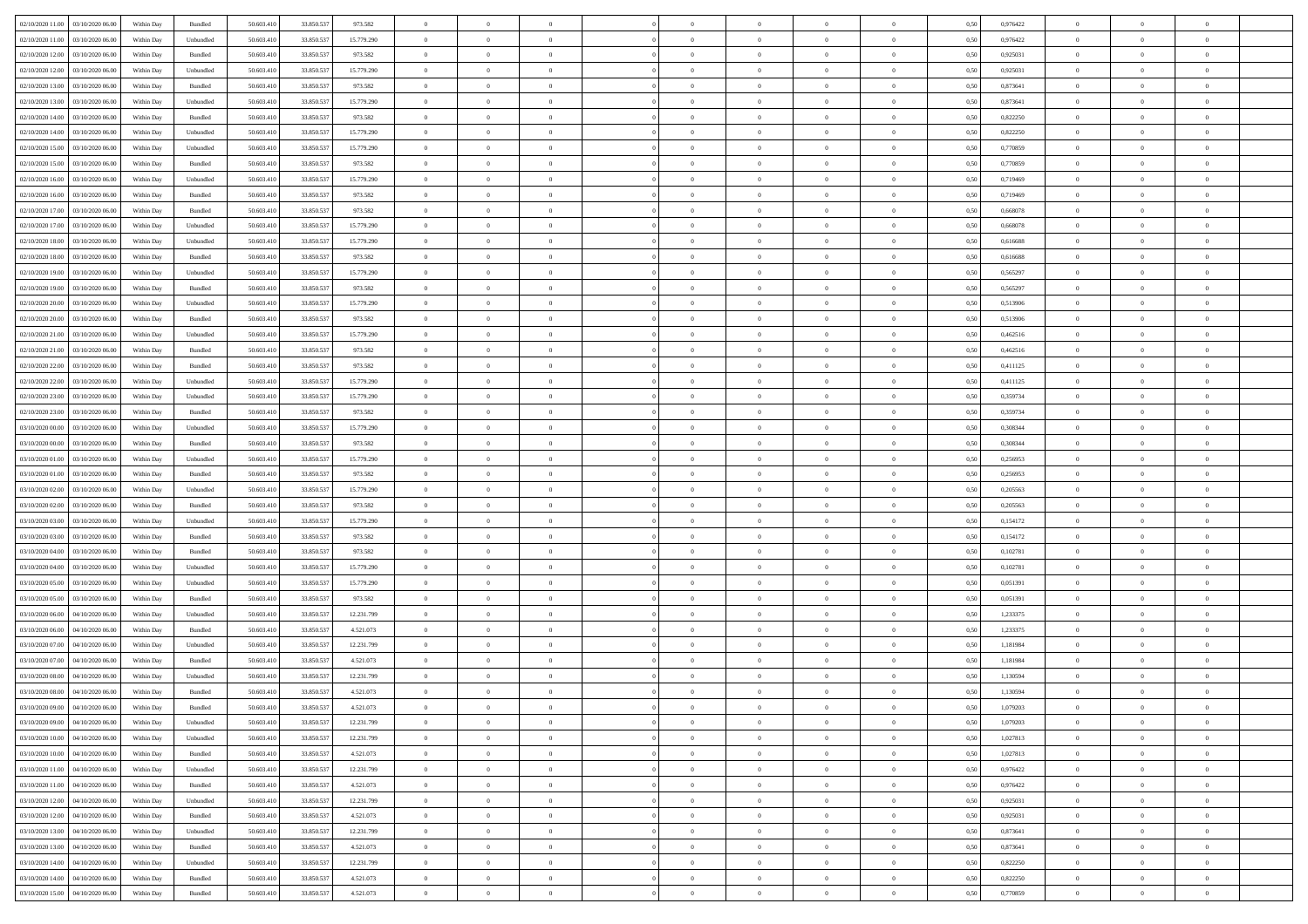| 03/10/2020 15:00 04/10/2020 06:00    | Within Day | Unbundled | 50.603.410 | 33.850.537 | 12.231.799 | $\theta$       | $\overline{0}$ |                | $\theta$       | $\theta$                        |                | $\overline{0}$ | 0,50 | 0,770859 | $\overline{0}$ | $\theta$       | $\theta$       |  |
|--------------------------------------|------------|-----------|------------|------------|------------|----------------|----------------|----------------|----------------|---------------------------------|----------------|----------------|------|----------|----------------|----------------|----------------|--|
| 03/10/2020 16:00<br>04/10/2020 06.00 | Within Day | Unbundled | 50.603.41  | 33.850.53  | 12.231.799 | $\bf{0}$       | $\overline{0}$ | $\bf{0}$       | $\bf{0}$       | $\bf{0}$                        | $\overline{0}$ | $\bf{0}$       | 0,50 | 0,719469 | $\bf{0}$       | $\bf{0}$       | $\bf{0}$       |  |
| 03/10/2020 16:00<br>04/10/2020 06:00 | Within Day | Bundled   | 50,603.410 | 33.850.537 | 4.521.073  | $\overline{0}$ | $\overline{0}$ | $\overline{0}$ | $\bf{0}$       | $\bf{0}$                        | $\overline{0}$ | $\,$ 0 $\,$    | 0.50 | 0.719469 | $\overline{0}$ | $\bf{0}$       | $\bf{0}$       |  |
| 03/10/2020 17:00<br>04/10/2020 06.00 | Within Day | Unbundled | 50.603.410 | 33.850.537 | 12.231.799 | $\bf{0}$       | $\overline{0}$ | $\overline{0}$ | $\overline{0}$ | $\overline{0}$                  | $\overline{0}$ | $\,$ 0         | 0,50 | 0,668078 | $\,0\,$        | $\theta$       | $\bf{0}$       |  |
| 03/10/2020 17:00<br>04/10/2020 06.00 | Within Day | Bundled   | 50.603.41  | 33.850.53  | 4.521.073  | $\bf{0}$       | $\bf{0}$       | $\bf{0}$       | $\bf{0}$       | $\overline{0}$                  | $\overline{0}$ | $\bf{0}$       | 0,50 | 0,668078 | $\bf{0}$       | $\,$ 0         | $\overline{0}$ |  |
|                                      |            |           |            |            |            |                |                |                |                |                                 |                |                |      |          |                |                |                |  |
| 03/10/2020 18:00<br>04/10/2020 06:00 | Within Day | Unbundled | 50,603.410 | 33,850,537 | 12.231.799 | $\overline{0}$ | $\overline{0}$ | $\overline{0}$ | $\bf{0}$       | $\bf{0}$                        | $\overline{0}$ | $\theta$       | 0.50 | 0.616688 | $\bf{0}$       | $\overline{0}$ | $\overline{0}$ |  |
| 03/10/2020 18:00<br>04/10/2020 06.00 | Within Day | Bundled   | 50.603.410 | 33.850.537 | 4.521.073  | $\bf{0}$       | $\overline{0}$ | $\overline{0}$ | $\bf{0}$       | $\overline{0}$                  | $\overline{0}$ | $\bf{0}$       | 0,50 | 0,616688 | $\bf{0}$       | $\overline{0}$ | $\bf{0}$       |  |
| 03/10/2020 19:00<br>04/10/2020 06.00 | Within Day | Unbundled | 50.603.41  | 33.850.53  | 12.231.799 | $\bf{0}$       | $\overline{0}$ | $\bf{0}$       | $\bf{0}$       | $\bf{0}$                        | $\overline{0}$ | $\bf{0}$       | 0,50 | 0,565297 | $\bf{0}$       | $\,$ 0         | $\bf{0}$       |  |
| 03/10/2020 19:00<br>04/10/2020 06:00 | Within Day | Bundled   | 50,603.410 | 33,850,537 | 4.521.073  | $\overline{0}$ | $\overline{0}$ | $\overline{0}$ | $\bf{0}$       | $\bf{0}$                        | $\overline{0}$ | $\bf{0}$       | 0.50 | 0.565297 | $\bf{0}$       | $\bf{0}$       | $\bf{0}$       |  |
| 03/10/2020 20:00<br>04/10/2020 06.00 | Within Day | Bundled   | 50.603.410 | 33.850.537 | 4.521.073  | $\bf{0}$       | $\overline{0}$ | $\overline{0}$ | $\bf{0}$       | $\bf{0}$                        | $\overline{0}$ | $\bf{0}$       | 0,50 | 0,513906 | $\overline{0}$ | $\bf{0}$       | $\bf{0}$       |  |
|                                      |            |           |            |            |            |                |                |                |                |                                 |                |                |      |          |                |                |                |  |
| 03/10/2020 20:00<br>04/10/2020 06.00 | Within Day | Unbundled | 50.603.41  | 33.850.53  | 12.231.799 | $\bf{0}$       | $\bf{0}$       | $\bf{0}$       | $\bf{0}$       | $\bf{0}$                        | $\overline{0}$ | $\bf{0}$       | 0,50 | 0,513906 | $\bf{0}$       | $\,$ 0         | $\bf{0}$       |  |
| 03/10/2020 21:00<br>04/10/2020 06:00 | Within Day | Unbundled | 50,603.410 | 33.850.537 | 12.231.799 | $\overline{0}$ | $\overline{0}$ | $\overline{0}$ | $\bf{0}$       | $\bf{0}$                        | $\overline{0}$ | $\,$ 0 $\,$    | 0.50 | 0.462516 | $\overline{0}$ | $\bf{0}$       | $\,$ 0 $\,$    |  |
| 03/10/2020 21:00<br>04/10/2020 06.00 | Within Day | Bundled   | 50.603.410 | 33.850.537 | 4.521.073  | $\bf{0}$       | $\overline{0}$ | $\overline{0}$ | $\overline{0}$ | $\overline{0}$                  | $\overline{0}$ | $\,$ 0         | 0,50 | 0,462516 | $\,0\,$        | $\overline{0}$ | $\bf{0}$       |  |
| 03/10/2020 22:00<br>04/10/2020 06.00 | Within Day | Unbundled | 50.603.41  | 33.850.53  | 12.231.799 | $\bf{0}$       | $\bf{0}$       | $\bf{0}$       | $\bf{0}$       | $\overline{0}$                  | $\overline{0}$ | $\bf{0}$       | 0,50 | 0,411125 | $\bf{0}$       | $\,$ 0         | $\bf{0}$       |  |
| 03/10/2020 22.00<br>04/10/2020 06:00 | Within Day | Bundled   | 50,603.410 | 33,850,537 | 4.521.073  | $\overline{0}$ | $\overline{0}$ | $\overline{0}$ | $\bf{0}$       | $\bf{0}$                        | $\overline{0}$ | $\theta$       | 0.50 | 0,411125 | $\bf{0}$       | $\overline{0}$ | $\overline{0}$ |  |
| 03/10/2020 23:00<br>04/10/2020 06.00 | Within Day | Unbundled | 50.603.410 | 33.850.537 | 12.231.799 | $\bf{0}$       | $\overline{0}$ | $\overline{0}$ | $\bf{0}$       | $\overline{0}$                  | $\overline{0}$ | $\bf{0}$       | 0,50 | 0,359734 | $\bf{0}$       | $\overline{0}$ | $\bf{0}$       |  |
|                                      |            |           |            |            |            |                |                |                |                |                                 |                |                |      |          |                |                |                |  |
| 03/10/2020 23.00<br>04/10/2020 06.00 | Within Day | Bundled   | 50.603.41  | 33.850.53  | 4.521.073  | $\bf{0}$       | $\bf{0}$       | $\bf{0}$       | $\bf{0}$       | $\overline{0}$                  | $\overline{0}$ | $\bf{0}$       | 0,50 | 0,359734 | $\bf{0}$       | $\,$ 0         | $\bf{0}$       |  |
| 04/10/2020 00:00<br>04/10/2020 06:00 | Within Day | Unbundled | 50,603.410 | 33,850,537 | 12.231.799 | $\overline{0}$ | $\overline{0}$ | $\overline{0}$ | $\bf{0}$       | $\bf{0}$                        | $\overline{0}$ | $\,$ 0 $\,$    | 0.50 | 0.308344 | $\bf{0}$       | $\bf{0}$       | $\bf{0}$       |  |
| 04/10/2020 00:00<br>04/10/2020 06.00 | Within Day | Bundled   | 50.603.410 | 33.850.537 | 4.521.073  | $\bf{0}$       | $\overline{0}$ | $\bf{0}$       | $\overline{0}$ | $\overline{0}$                  | $\overline{0}$ | $\bf{0}$       | 0,50 | 0,308344 | $\,0\,$        | $\bf{0}$       | $\overline{0}$ |  |
| 04/10/2020 01:00<br>04/10/2020 06.00 | Within Day | Unbundled | 50.603.41  | 33.850.53  | 12.231.799 | $\bf{0}$       | $\overline{0}$ | $\bf{0}$       | $\bf{0}$       | $\bf{0}$                        | $\overline{0}$ | $\bf{0}$       | 0,50 | 0,256953 | $\bf{0}$       | $\bf{0}$       | $\bf{0}$       |  |
| 04/10/2020 01:00<br>04/10/2020 06:00 | Within Day | Bundled   | 50.603.410 | 33.850.537 | 4.521.073  | $\overline{0}$ | $\overline{0}$ | $\overline{0}$ | $\bf{0}$       | $\bf{0}$                        | $\overline{0}$ | $\,$ 0 $\,$    | 0.50 | 0.256953 | $\overline{0}$ | $\bf{0}$       | $\,$ 0 $\,$    |  |
|                                      |            |           |            |            |            |                |                |                |                |                                 |                |                |      |          |                | $\theta$       |                |  |
| 04/10/2020 02.00<br>04/10/2020 06.00 | Within Day | Bundled   | 50.603.410 | 33.850.537 | 4.521.073  | $\bf{0}$       | $\overline{0}$ | $\overline{0}$ | $\overline{0}$ | $\overline{0}$                  | $\overline{0}$ | $\,$ 0         | 0,50 | 0,205563 | $\,0\,$        |                | $\bf{0}$       |  |
| 04/10/2020 02.00<br>04/10/2020 06.00 | Within Day | Unbundled | 50.603.41  | 33.850.53  | 12.231.799 | $\bf{0}$       | $\overline{0}$ | $\bf{0}$       | $\overline{0}$ | $\overline{\phantom{a}}$        | $\overline{0}$ | $\bf{0}$       | 0,50 | 0,205563 | $\bf{0}$       | $\,$ 0         | $\bf{0}$       |  |
| 04/10/2020 03.00<br>04/10/2020 06:00 | Within Day | Unbundled | 50,603.410 | 33,850,537 | 12.231.799 | $\overline{0}$ | $\overline{0}$ | $\overline{0}$ | $\bf{0}$       | $\bf{0}$                        | $\overline{0}$ | $\bf{0}$       | 0.50 | 0,154172 | $\bf{0}$       | $\overline{0}$ | $\overline{0}$ |  |
| 04/10/2020 03:00<br>04/10/2020 06.00 | Within Day | Bundled   | 50.603.410 | 33.850.537 | 4.521.073  | $\bf{0}$       | $\overline{0}$ | $\overline{0}$ | $\overline{0}$ | $\overline{0}$                  | $\overline{0}$ | $\bf{0}$       | 0,50 | 0,154172 | $\bf{0}$       | $\overline{0}$ | $\bf{0}$       |  |
| 04/10/2020 04:00<br>04/10/2020 06.00 | Within Day | Unbundled | 50.603.41  | 33.850.53  | 12.231.799 | $\bf{0}$       | $\bf{0}$       | $\bf{0}$       | $\bf{0}$       | $\bf{0}$                        | $\overline{0}$ | $\bf{0}$       | 0,50 | 0,102781 | $\,$ 0 $\,$    | $\,$ 0         | $\bf{0}$       |  |
| 04/10/2020 04.00<br>04/10/2020 06:00 | Within Day | Bundled   | 50,603.410 | 33,850,537 | 4.521.073  | $\overline{0}$ | $\overline{0}$ | $\overline{0}$ | $\bf{0}$       | $\bf{0}$                        | $\overline{0}$ | $\bf{0}$       | 0.50 | 0.102781 | $\bf{0}$       | $\bf{0}$       | $\bf{0}$       |  |
|                                      |            |           |            |            |            |                |                | $\overline{0}$ |                | $\overline{0}$                  | $\overline{0}$ |                |      |          | $\,$ 0 $\,$    | $\overline{0}$ | $\bf{0}$       |  |
| 04/10/2020 05:00<br>04/10/2020 06.00 | Within Day | Unbundled | 50.603.410 | 33.850.537 | 12.231.799 | $\bf{0}$       | $\overline{0}$ |                | $\overline{0}$ |                                 |                | $\bf{0}$       | 0,50 | 0,051391 |                |                |                |  |
| 04/10/2020 05:00<br>04/10/2020 06.00 | Within Day | Bundled   | 50.603.41  | 33.850.53  | 4.521.073  | $\bf{0}$       | $\overline{0}$ | $\bf{0}$       | $\overline{0}$ | $\bf{0}$                        | $\overline{0}$ | $\bf{0}$       | 0,50 | 0,051391 | $\bf{0}$       | $\bf{0}$       | $\bf{0}$       |  |
| 04/10/2020 06:00<br>05/10/2020 06:00 | Within Day | Unbundled | 50,603.410 | 33,850,537 | 12.231.799 | $\overline{0}$ | $\overline{0}$ | $\overline{0}$ | $\bf{0}$       | $\bf{0}$                        | $\overline{0}$ | $\,$ 0 $\,$    | 0.50 | 1,233375 | $\overline{0}$ | $\bf{0}$       | $\,$ 0 $\,$    |  |
| 04/10/2020 06:00<br>05/10/2020 06:00 | Within Day | Bundled   | 50.603.410 | 33.850.537 | 4.521.073  | $\overline{0}$ | $\overline{0}$ | $\overline{0}$ | $\overline{0}$ | $\overline{0}$                  | $\overline{0}$ | $\overline{0}$ | 0.50 | 1,233375 | $\overline{0}$ | $\theta$       | $\overline{0}$ |  |
| 04/10/2020 07:00<br>05/10/2020 06.00 | Within Day | Unbundled | 50.603.41  | 33.850.53  | 12.231.799 | $\bf{0}$       | $\bf{0}$       | $\bf{0}$       | $\bf{0}$       | $\bf{0}$                        | $\overline{0}$ | $\bf{0}$       | 0,50 | 1,181984 | $\bf{0}$       | $\,$ 0         | $\bf{0}$       |  |
| 04/10/2020 07.00<br>05/10/2020 06:00 | Within Day | Bundled   | 50,603.410 | 33,850,537 | 4.521.073  | $\overline{0}$ | $\overline{0}$ | $\overline{0}$ | $\bf{0}$       | $\bf{0}$                        | $\overline{0}$ | $\bf{0}$       | 0.50 | 1.181984 | $\bf{0}$       | $\bf{0}$       | $\overline{0}$ |  |
| 04/10/2020 08:00<br>05/10/2020 06:00 | Within Day | Unbundled | 50.603.410 | 33.850.537 | 12.231.799 | $\overline{0}$ | $\overline{0}$ | $\overline{0}$ | $\overline{0}$ | $\overline{0}$                  | $\overline{0}$ | $\overline{0}$ | 0.50 | 1,130594 | $\mathbf{0}$   | $\theta$       | $\bf{0}$       |  |
|                                      |            |           |            |            |            |                |                |                |                |                                 |                |                |      |          |                |                |                |  |
| 04/10/2020 08:00<br>05/10/2020 06.00 | Within Day | Bundled   | 50.603.41  | 33.850.53  | 4.521.073  | $\bf{0}$       | $\overline{0}$ | $\bf{0}$       | $\bf{0}$       | $\overline{0}$                  | $\overline{0}$ | $\bf{0}$       | 0,50 | 1,130594 | $\bf{0}$       | $\,$ 0         | $\bf{0}$       |  |
| 04/10/2020 09:00<br>05/10/2020 06:00 | Within Day | Unbundled | 50,603.410 | 33,850,537 | 12.231.799 | $\overline{0}$ | $\overline{0}$ | $\overline{0}$ | $\bf{0}$       | $\bf{0}$                        | $\overline{0}$ | $\,$ 0 $\,$    | 0.50 | 1.079203 | $\bf{0}$       | $\bf{0}$       | $\bf{0}$       |  |
| 04/10/2020 09:00<br>05/10/2020 06:00 | Within Day | Bundled   | 50.603.410 | 33.850.537 | 4.521.073  | $\overline{0}$ | $\overline{0}$ | $\overline{0}$ | $\overline{0}$ | $\overline{0}$                  | $\overline{0}$ | $\overline{0}$ | 0.50 | 1,079203 | $\overline{0}$ | $\theta$       | $\overline{0}$ |  |
| 04/10/2020 11:00<br>05/10/2020 06.00 | Within Day | Unbundled | 50.603.41  | 33.850.53  | 12.231.799 | $\bf{0}$       | $\overline{0}$ | $\bf{0}$       | $\overline{0}$ | $\bf{0}$                        | $\overline{0}$ | $\bf{0}$       | 0,50 | 0,976422 | $\bf{0}$       | $\bf{0}$       | $\bf{0}$       |  |
| 04/10/2020 11:00<br>05/10/2020 06:00 | Within Day | Bundled   | 50,603.410 | 33,850,537 | 4.521.073  | $\overline{0}$ | $\overline{0}$ | $\overline{0}$ | $\bf{0}$       | $\bf{0}$                        | $\overline{0}$ | $\,$ 0 $\,$    | 0.50 | 0,976422 | $\overline{0}$ | $\bf{0}$       | $\,$ 0 $\,$    |  |
| 04/10/2020 12:00<br>05/10/2020 06:00 | Within Day | Unbundled | 50.603.410 | 33.850.537 | 12.231.799 | $\overline{0}$ | $\overline{0}$ | $\overline{0}$ | $\overline{0}$ | $\overline{0}$                  | $\overline{0}$ | $\overline{0}$ | 0.50 | 0,925031 | $\mathbf{0}$   | $\theta$       | $\bf{0}$       |  |
|                                      |            |           |            |            |            |                |                |                |                |                                 |                |                |      |          |                |                |                |  |
| 04/10/2020 12:00<br>05/10/2020 06.00 | Within Day | Bundled   | 50.603.41  | 33.850.53  | 4.521.073  | $\bf{0}$       | $\overline{0}$ | $\bf{0}$       | $\overline{0}$ | $\bf{0}$                        | $\overline{0}$ | $\bf{0}$       | 0,50 | 0,925031 | $\bf{0}$       | $\bf{0}$       | $\bf{0}$       |  |
| 04/10/2020 13.00<br>05/10/2020 06.00 | Within Day | Bundled   | 50,603.410 | 33,850,537 | 4.521.073  | $\overline{0}$ | $\overline{0}$ | $\overline{0}$ | $\overline{0}$ | $\bf{0}$                        | $\overline{0}$ | $\bf{0}$       | 0.50 | 0.873641 | $\bf{0}$       | $\overline{0}$ | $\overline{0}$ |  |
| 04/10/2020 13:00<br>05/10/2020 06:00 | Within Dav | Unbundled | 50.603.410 | 33.850.537 | 12.231.799 | $\overline{0}$ | $\overline{0}$ | $\overline{0}$ | $\overline{0}$ | $\overline{0}$                  | $\theta$       | $\overline{0}$ | 0.50 | 0,873641 | $\mathbf{0}$   | $\theta$       | $\bf{0}$       |  |
| 04/10/2020 14:00<br>05/10/2020 06:00 | Within Day | Unbundled | 50.603.410 | 33.850.53  | 12.231.799 | $\bf{0}$       | $\bf{0}$       | $\bf{0}$       | $\overline{0}$ | $\bf{0}$                        | $\overline{0}$ | $\bf{0}$       | 0,50 | 0,822250 | $\bf{0}$       | $\,$ 0         | $\,$ 0         |  |
| 04/10/2020 14:00 05/10/2020 06:00    | Within Day | Bundled   | 50.603.410 | 33.850.537 | 4.521.073  | $\bf{0}$       | $\,0\,$        |                | $\bf{0}$       |                                 |                |                | 0,50 | 0,822250 | $\,$ 0 $\,$    | $\theta$       |                |  |
| 04/10/2020 15:00 05/10/2020 06:00    | Within Day | Unbundled | 50.603.410 | 33.850.537 | 12.231.799 | $\overline{0}$ | $\overline{0}$ | $\overline{0}$ | $\overline{0}$ | $\overline{0}$                  | $\overline{0}$ | $\overline{0}$ | 0,50 | 0,770859 | $\mathbf{0}$   | $\theta$       | $\overline{0}$ |  |
|                                      |            |           |            |            |            |                |                |                |                |                                 |                |                |      |          |                |                |                |  |
| 04/10/2020 15:00<br>05/10/2020 06:00 | Within Day | Bundled   | 50.603.410 | 33.850.537 | 4.521.073  | $\overline{0}$ | $\overline{0}$ | $\overline{0}$ | $\bf{0}$       | $\overline{0}$                  | $\overline{0}$ | $\overline{0}$ | 0,50 | 0,770859 | $\overline{0}$ | $\overline{0}$ | $\overline{0}$ |  |
| 04/10/2020 16:00 05/10/2020 06:00    | Within Day | Unbundled | 50.603.410 | 33.850.537 | 12.231.799 | $\overline{0}$ | $\overline{0}$ | $\overline{0}$ | $\,$ 0 $\,$    | $\bf{0}$                        | $\overline{0}$ | $\mathbf{0}$   | 0.50 | 0.719469 | $\bf{0}$       | $\overline{0}$ | $\mathbf{0}$   |  |
| 04/10/2020 16:00 05/10/2020 06:00    | Within Dav | Bundled   | 50.603.410 | 33.850.537 | 4.521.073  | $\overline{0}$ | $\overline{0}$ | $\overline{0}$ | $\overline{0}$ | $\overline{0}$                  | $\overline{0}$ | $\mathbf{0}$   | 0,50 | 0,719469 | $\mathbf{0}$   | $\theta$       | $\overline{0}$ |  |
| 04/10/2020 17.00<br>05/10/2020 06:00 | Within Day | Unbundled | 50.603.410 | 33.850.537 | 12.231.799 | $\overline{0}$ | $\overline{0}$ | $\overline{0}$ | $\overline{0}$ | $\bf{0}$                        | $\overline{0}$ | $\bf{0}$       | 0,50 | 0,668078 | $\overline{0}$ | $\bf{0}$       | $\bf{0}$       |  |
| 04/10/2020 17:00  05/10/2020 06:00   | Within Day | Bundled   | 50.603.410 | 33,850,537 | 4.521.073  | $\overline{0}$ | $\overline{0}$ | $\overline{0}$ | $\bf{0}$       | $\bf{0}$                        | $\overline{0}$ | $\,$ 0 $\,$    | 0.50 | 0.668078 | $\bf{0}$       | $\overline{0}$ | $\overline{0}$ |  |
| 04/10/2020 18:00 05/10/2020 06:00    | Within Day | Bundled   | 50.603.410 | 33.850.537 | 4.521.073  | $\overline{0}$ | $\overline{0}$ | $\overline{0}$ | $\overline{0}$ | $\overline{0}$                  | $\overline{0}$ | $\overline{0}$ | 0,50 | 0,616688 | $\overline{0}$ | $\theta$       | $\overline{0}$ |  |
|                                      |            |           |            |            |            |                |                |                |                |                                 |                |                |      |          |                |                |                |  |
| 04/10/2020 18:00<br>05/10/2020 06:00 | Within Day | Unbundled | 50.603.410 | 33.850.537 | 12.231.799 | $\overline{0}$ | $\overline{0}$ | $\overline{0}$ | $\bf{0}$       | $\hspace{0.1mm}0\hspace{0.1mm}$ | $\overline{0}$ | $\mathbf{0}$   | 0,50 | 0,616688 | $\overline{0}$ | $\bf{0}$       | $\bf{0}$       |  |
| 04/10/2020 19:00 05/10/2020 06:00    | Within Day | Unbundled | 50,603.410 | 33,850,537 | 12.231.799 | $\overline{0}$ | $\overline{0}$ | $\overline{0}$ | $\bf{0}$       | $\overline{0}$                  | $\overline{0}$ | $\mathbf{0}$   | 0.50 | 0.565297 | $\bf{0}$       | $\bf{0}$       | $\,$ 0 $\,$    |  |
| 04/10/2020 19:00 05/10/2020 06:00    | Within Dav | Bundled   | 50.603.410 | 33.850.537 | 4.521.073  | $\overline{0}$ | $\overline{0}$ | $\overline{0}$ | $\overline{0}$ | $\overline{0}$                  | $\overline{0}$ | $\overline{0}$ | 0,50 | 0,565297 | $\overline{0}$ | $\theta$       | $\overline{0}$ |  |
| 04/10/2020 20:00<br>05/10/2020 06.00 | Within Day | Unbundled | 50.603.410 | 33.850.537 | 12.231.799 | $\overline{0}$ | $\overline{0}$ | $\overline{0}$ | $\overline{0}$ | $\bf{0}$                        | $\overline{0}$ | $\bf{0}$       | 0,50 | 0,513906 | $\overline{0}$ | $\bf{0}$       | $\bf{0}$       |  |
| 04/10/2020 20.00 05/10/2020 06:00    | Within Day | Bundled   | 50.603.410 | 33.850.537 | 4.521.073  | $\,$ 0 $\,$    | $\bf{0}$       | $\overline{0}$ | $\bf{0}$       | $\overline{0}$                  | $\overline{0}$ | $\,0\,$        | 0,50 | 0,513906 | $\overline{0}$ | $\overline{0}$ | $\,$ 0 $\,$    |  |
|                                      |            |           |            |            |            |                |                |                |                |                                 |                |                |      |          |                |                |                |  |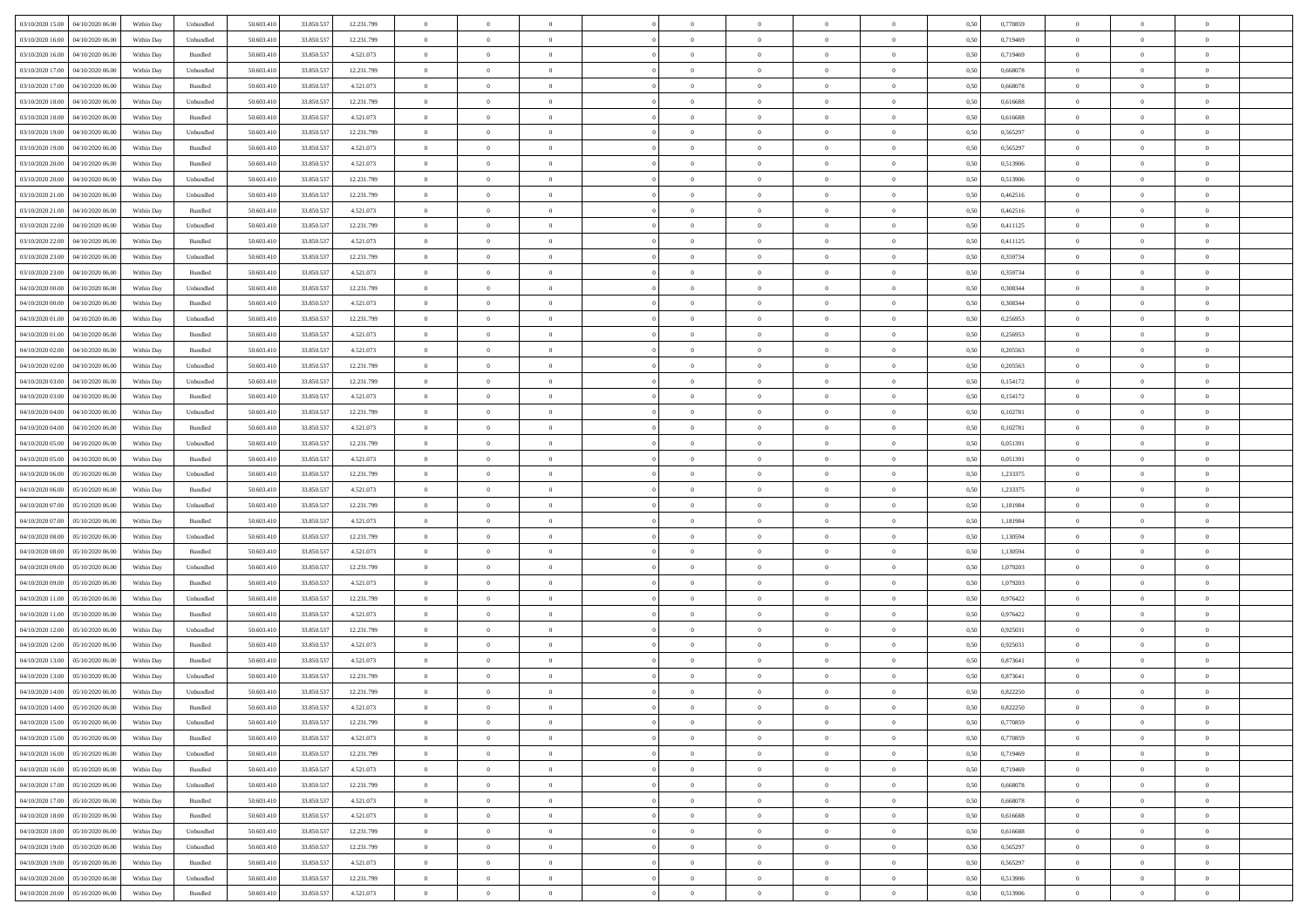| 04/10/2020 21:00                    | 05/10/2020 06:00 | Within Day | Unbundled                   | 50.603.410 | 33.850.537 | 12.231.799 | $\overline{0}$ | $\theta$       |                | $\overline{0}$ | $\bf{0}$       | $\overline{0}$ | $\theta$       | 0,50 | 0,462516 | $\theta$       | $\theta$       | $\theta$                 |  |
|-------------------------------------|------------------|------------|-----------------------------|------------|------------|------------|----------------|----------------|----------------|----------------|----------------|----------------|----------------|------|----------|----------------|----------------|--------------------------|--|
| 04/10/2020 21.00                    | 05/10/2020 06.00 | Within Day | Bundled                     | 50.603.41  | 33.850.53  | 4.521.073  | $\overline{0}$ | $\theta$       | $\overline{0}$ | $\overline{0}$ | $\,$ 0         | $\bf{0}$       | $\bf{0}$       | 0,50 | 0,462516 | $\,$ 0 $\,$    | $\overline{0}$ | $\overline{0}$           |  |
|                                     |                  |            |                             |            |            |            |                |                |                |                |                |                |                |      |          |                |                |                          |  |
| 04/10/2020 22.00                    | 05/10/2020 06:00 | Within Day | Unbundled                   | 50.603.410 | 33.850.537 | 12.231.799 | $\overline{0}$ | $\overline{0}$ | $\overline{0}$ | $\overline{0}$ | $\bf{0}$       | $\overline{0}$ | $\mathbf{0}$   | 0.50 | 0,411125 | $\bf{0}$       | $\overline{0}$ | $\overline{0}$           |  |
| 04/10/2020 22.00                    | 05/10/2020 06.00 | Within Day | Bundled                     | 50.603.410 | 33.850.537 | 4.521.073  | $\overline{0}$ | $\overline{0}$ | $\overline{0}$ | $\overline{0}$ | $\bf{0}$       | $\overline{0}$ | $\overline{0}$ | 0,50 | 0,411125 | $\,$ 0 $\,$    | $\overline{0}$ | $\overline{0}$           |  |
| 04/10/2020 23.00                    | 05/10/2020 06.00 | Within Day | Unbundled                   | 50.603.41  | 33.850.537 | 12.231.799 | $\overline{0}$ | $\theta$       | $\overline{0}$ |                | $\overline{0}$ | $\overline{0}$ | $\bf{0}$       | 0,50 | 0,359734 | $\,$ 0 $\,$    | $\overline{0}$ | $\overline{0}$           |  |
| 04/10/2020 23.00                    | 05/10/2020 06:00 | Within Day | Bundled                     | 50.603.410 | 33,850,53  | 4.521.073  | $\overline{0}$ | $\overline{0}$ | $\overline{0}$ | $\overline{0}$ | $\bf{0}$       | $\overline{0}$ | $\bf{0}$       | 0.50 | 0.359734 | $\,0\,$        | $\theta$       | $\overline{0}$           |  |
| 05/10/2020 00:00                    | 05/10/2020 06.00 | Within Day | Bundled                     | 50.603.410 | 33.850.537 | 4.521.073  | $\overline{0}$ | $\overline{0}$ | $\overline{0}$ | $\overline{0}$ | $\,$ 0         | $\overline{0}$ | $\overline{0}$ | 0,50 | 0,308344 | $\,$ 0 $\,$    | $\theta$       | $\overline{0}$           |  |
| 05/10/2020 00:00                    | 05/10/2020 06.00 | Within Day | Unbundled                   | 50.603.41  | 33.850.53  | 12.231.799 | $\overline{0}$ | $\theta$       | $\overline{0}$ |                | $\bf{0}$       | $\overline{0}$ | $\bf{0}$       | 0,50 | 0,308344 | $\,$ 0 $\,$    | $\overline{0}$ | $\overline{0}$           |  |
| 05/10/2020 01.00                    | 05/10/2020 06:00 | Within Day | Unbundled                   | 50.603.410 | 33,850,53  | 12.231.799 | $\overline{0}$ | $\overline{0}$ | $\overline{0}$ | $\overline{0}$ | $\bf{0}$       | $\overline{0}$ | $\bf{0}$       | 0.50 | 0.256953 | $\,0\,$        | $\overline{0}$ | $\overline{0}$           |  |
| 05/10/2020 01:00                    | 05/10/2020 06.00 | Within Day | Bundled                     | 50.603.410 | 33.850.537 | 4.521.073  | $\overline{0}$ | $\overline{0}$ | $\overline{0}$ | $\overline{0}$ | $\bf{0}$       | $\overline{0}$ | $\bf{0}$       | 0,50 | 0,256953 | $\,$ 0 $\,$    | $\overline{0}$ | $\overline{0}$           |  |
| 05/10/2020 02.00                    | 05/10/2020 06.00 | Within Day | Unbundled                   | 50.603.41  | 33.850.537 | 12.231.799 | $\bf{0}$       | $\theta$       | $\overline{0}$ |                | $\,$ 0         | $\overline{0}$ | $\bf{0}$       | 0,50 | 0,205563 | $\,$ 0 $\,$    | $\overline{0}$ | $\overline{0}$           |  |
| 05/10/2020 02:00                    | 05/10/2020 06:00 | Within Day | Bundled                     | 50.603.410 | 33.850.537 | 4.521.073  | $\overline{0}$ | $\overline{0}$ | $\overline{0}$ | $\overline{0}$ | $\bf{0}$       | $\overline{0}$ | $\mathbf{0}$   | 0.50 | 0.205563 | $\bf{0}$       | $\overline{0}$ | $\bf{0}$                 |  |
| 05/10/2020 03:00                    | 05/10/2020 06.00 | Within Day | Unbundled                   | 50.603.410 | 33.850.537 | 12.231.799 | $\overline{0}$ | $\overline{0}$ | $\overline{0}$ | $\overline{0}$ | $\bf{0}$       | $\overline{0}$ | $\overline{0}$ | 0,50 | 0,154172 | $\,$ 0 $\,$    | $\overline{0}$ | $\overline{0}$           |  |
| 05/10/2020 03.00                    | 05/10/2020 06.00 | Within Day | Bundled                     | 50.603.41  | 33.850.537 | 4.521.073  | $\overline{0}$ | $\theta$       | $\overline{0}$ |                | $\bf{0}$       | $\overline{0}$ | $\bf{0}$       | 0,50 | 0,154172 | $\,$ 0 $\,$    | $\overline{0}$ | $\overline{0}$           |  |
|                                     | 05/10/2020 06:00 | Within Day | Unbundled                   | 50.603.410 | 33.850.537 | 12.231.799 | $\overline{0}$ | $\overline{0}$ | $\overline{0}$ | $\overline{0}$ | $\,$ 0         | $\overline{0}$ | $\bf{0}$       | 0.50 | 0.102781 | $\,0\,$        | $\theta$       | $\overline{0}$           |  |
| 05/10/2020 04:00                    |                  |            |                             |            |            |            | $\overline{0}$ | $\overline{0}$ | $\overline{0}$ | $\overline{0}$ | $\bf{0}$       | $\overline{0}$ | $\overline{0}$ |      |          |                | $\theta$       | $\overline{0}$           |  |
| 05/10/2020 04:00                    | 05/10/2020 06.00 | Within Day | Bundled                     | 50.603.410 | 33.850.537 | 4.521.073  |                |                |                |                |                |                |                | 0,50 | 0,102781 | $\,$ 0 $\,$    |                |                          |  |
| 05/10/2020 05:00                    | 05/10/2020 06.00 | Within Day | Bundled                     | 50.603.41  | 33.850.537 | 4.521.073  | $\overline{0}$ | $\theta$       | $\overline{0}$ |                | $\,$ 0         | $\overline{0}$ | $\bf{0}$       | 0,50 | 0,051391 | $\,$ 0 $\,$    | $\overline{0}$ | $\overline{0}$           |  |
| 05/10/2020 05:00                    | 05/10/2020 06:00 | Within Day | Unbundled                   | 50.603.410 | 33,850,53  | 12.231.799 | $\overline{0}$ | $\overline{0}$ | $\overline{0}$ | $\overline{0}$ | $\bf{0}$       | $\overline{0}$ | $\bf{0}$       | 0.50 | 0.051391 | $\,0\,$        | $\overline{0}$ | $\overline{\phantom{a}}$ |  |
| 05/10/2020 06.00                    | 06/10/2020 06.00 | Within Day | Unbundled                   | 50.603.410 | 33.903.537 | 15.726.290 | $\overline{0}$ | $\overline{0}$ | $\overline{0}$ | $\overline{0}$ | $\,$ 0         | $\overline{0}$ | $\bf{0}$       | 0,50 | 1,233375 | $\,$ 0 $\,$    | $\overline{0}$ | $\overline{0}$           |  |
| 05/10/2020 06.00                    | 06/10/2020 06.00 | Within Day | Bundled                     | 50.603.41  | 33.903.537 | 973.582    | $\bf{0}$       | $\,$ 0 $\,$    | $\overline{0}$ | $\overline{0}$ | $\,$ 0         | $\overline{0}$ | $\bf{0}$       | 0,50 | 1,233375 | $\,$ 0 $\,$    | $\overline{0}$ | $\overline{0}$           |  |
| 05/10/2020 07:00                    | 06/10/2020 06:00 | Within Day | Unbundled                   | 50.603.410 | 33.903.537 | 15.726.290 | $\overline{0}$ | $\overline{0}$ | $\overline{0}$ | $\overline{0}$ | $\bf{0}$       | $\overline{0}$ | $\mathbf{0}$   | 0.50 | 1.181984 | $\bf{0}$       | $\overline{0}$ | $\overline{\phantom{a}}$ |  |
| 05/10/2020 07.00                    | 06/10/2020 06.00 | Within Day | Bundled                     | 50.603.410 | 33.903.537 | 973.582    | $\overline{0}$ | $\overline{0}$ | $\overline{0}$ | $\overline{0}$ | $\bf{0}$       | $\overline{0}$ | $\overline{0}$ | 0,50 | 1,181984 | $\,$ 0 $\,$    | $\overline{0}$ | $\overline{0}$           |  |
| 05/10/2020 08:00                    | 06/10/2020 06.00 | Within Day | Unbundled                   | 50.603.41  | 33.903.537 | 15.726.290 | $\overline{0}$ | $\theta$       | $\overline{0}$ | $\overline{0}$ | $\,$ 0         | $\overline{0}$ | $\bf{0}$       | 0,50 | 1,130594 | $\,$ 0 $\,$    | $\overline{0}$ | $\overline{0}$           |  |
| 05/10/2020 08.00                    | 06/10/2020 06:00 | Within Day | Bundled                     | 50.603.410 | 33,903.53  | 973.582    | $\overline{0}$ | $\overline{0}$ | $\overline{0}$ | $\overline{0}$ | $\bf{0}$       | $\overline{0}$ | $\bf{0}$       | 0.50 | 1.130594 | $\,0\,$        | $\theta$       | $\overline{0}$           |  |
| 05/10/2020 09:00                    | 06/10/2020 06.00 | Within Day | Unbundled                   | 50.603.410 | 33.903.537 | 15.726.290 | $\overline{0}$ | $\overline{0}$ | $\overline{0}$ | $\overline{0}$ | $\bf{0}$       | $\overline{0}$ | $\overline{0}$ | 0,50 | 1,079203 | $\,0\,$        | $\theta$       | $\overline{0}$           |  |
| 05/10/2020 09:00                    | 06/10/2020 06.00 | Within Day | Bundled                     | 50.603.41  | 33.903.537 | 973.582    | $\overline{0}$ | $\theta$       | $\overline{0}$ |                | $\,$ 0         | $\overline{0}$ | $\bf{0}$       | 0,50 | 1,079203 | $\,$ 0 $\,$    | $\overline{0}$ | $\overline{0}$           |  |
| 05/10/2020 10:00                    | 06/10/2020 06:00 | Within Day | Unbundled                   | 50.603.410 | 33,903.53  | 15.726.290 | $\overline{0}$ | $\overline{0}$ | $\overline{0}$ | $\overline{0}$ | $\bf{0}$       | $\overline{0}$ | $\bf{0}$       | 0.50 | 1.027813 | $\,0\,$        | $\overline{0}$ | $\overline{0}$           |  |
| 05/10/2020 10:00                    | 06/10/2020 06.00 | Within Day | Bundled                     | 50.603.410 | 33.903.537 | 973.582    | $\overline{0}$ | $\overline{0}$ | $\overline{0}$ | $\overline{0}$ | $\bf{0}$       | $\overline{0}$ | $\bf{0}$       | 0,50 | 1,027813 | $\,$ 0 $\,$    | $\overline{0}$ | $\overline{0}$           |  |
|                                     | 06/10/2020 06.00 | Within Day | Bundled                     | 50.603.41  | 33.903.537 | 973.582    | $\bf{0}$       | $\overline{0}$ | $\overline{0}$ | $\overline{0}$ | $\,$ 0         | $\overline{0}$ | $\bf{0}$       | 0,50 | 0,976422 | $\,$ 0 $\,$    | $\overline{0}$ | $\overline{0}$           |  |
| 05/10/2020 11:00                    |                  |            |                             |            |            |            |                |                |                |                |                |                |                |      |          |                |                |                          |  |
| 05/10/2020 11:00                    | 06/10/2020 06:00 | Within Day | Unbundled                   | 50.603.410 | 33.903.537 | 15.726.290 | $\overline{0}$ | $\bf{0}$       | $\overline{0}$ | $\overline{0}$ | $\bf{0}$       | $\overline{0}$ | $\mathbf{0}$   | 0.50 | 0.976422 | $\bf{0}$       | $\overline{0}$ | $\bf{0}$                 |  |
| 05/10/2020 12:00                    | 06/10/2020 06:00 | Within Dav | Unbundled                   | 50.603.410 | 33.903.537 | 15.726.290 | $\overline{0}$ | $\overline{0}$ | $\overline{0}$ | $\overline{0}$ | $\overline{0}$ | $\overline{0}$ | $\overline{0}$ | 0.50 | 0.925031 | $\theta$       | $\overline{0}$ | $\overline{0}$           |  |
| 05/10/2020 12:00                    | 06/10/2020 06.00 | Within Day | Bundled                     | 50.603.41  | 33.903.537 | 973.582    | $\overline{0}$ | $\overline{0}$ | $\overline{0}$ |                | $\,$ 0         | $\overline{0}$ | $\bf{0}$       | 0,50 | 0,925031 | $\,$ 0 $\,$    | $\overline{0}$ | $\overline{0}$           |  |
| 05/10/2020 13:00                    | 06/10/2020 06:00 | Within Day | Unbundled                   | 50.603.410 | 33.903.537 | 15.726.290 | $\overline{0}$ | 155.000        | $\overline{0}$ | $\overline{0}$ | $\bf{0}$       | $\overline{0}$ | $\bf{0}$       | 0.50 | 0.873641 | $\,0\,$        | $\theta$       | $\overline{0}$           |  |
| 05/10/2020 13:00                    | 06/10/2020 06.00 | Within Dav | Bundled                     | 50.603.410 | 33.903.537 | 973.582    | $\overline{0}$ | $\overline{0}$ | $\Omega$       | $\Omega$       | $\mathbf{0}$   | $\overline{0}$ | $\overline{0}$ | 0.50 | 0,873641 | $\theta$       | $\overline{0}$ | $\overline{0}$           |  |
| 05/10/2020 14:00                    | 06/10/2020 06.00 | Within Day | Unbundled                   | 50.603.41  | 34.058.537 | 15.571.290 | $\overline{0}$ | 360.000        | $\overline{0}$ |                | $\,$ 0         | $\overline{0}$ | $\bf{0}$       | 0,50 | 0,822250 | $\,$ 0 $\,$    | $\overline{0}$ | $\overline{0}$           |  |
| 05/10/2020 14:00                    | 06/10/2020 06:00 | Within Day | Bundled                     | 50.603.410 | 34.058.53  | 973.582    | $\overline{0}$ | $\overline{0}$ | $\overline{0}$ | $\overline{0}$ | $\bf{0}$       | $\overline{0}$ | $\bf{0}$       | 0.50 | 0.822250 | $\,0\,$        | $\overline{0}$ | $\overline{0}$           |  |
| 05/10/2020 15:00                    | 06/10/2020 06.00 | Within Dav | Unbundled                   | 50.603.410 | 34.418.537 | 15.211.290 | $\overline{0}$ | 46.688         | $\overline{0}$ | $\overline{0}$ | $\overline{0}$ | $\overline{0}$ | $\overline{0}$ | 0.50 | 0,770859 | $\theta$       | $\overline{0}$ | $\overline{0}$           |  |
| 05/10/2020 15:00                    | 06/10/2020 06.00 | Within Day | Bundled                     | 50.603.41  | 34.418.537 | 973.582    | $\overline{0}$ | $\,$ 0 $\,$    | $\overline{0}$ | $\overline{0}$ | $\bf{0}$       | $\bf{0}$       | $\bf{0}$       | 0,50 | 0,770859 | $\,$ 0 $\,$    | $\overline{0}$ | $\overline{0}$           |  |
| 05/10/2020 16:00                    | 06/10/2020 06:00 | Within Day | Bundled                     | 50.603.410 | 34.465.225 | 973.582    | $\overline{0}$ | $\overline{0}$ | $\overline{0}$ | $\overline{0}$ | $\bf{0}$       | $\overline{0}$ | $\mathbf{0}$   | 0.50 | 0.719469 | $\,$ 0 $\,$    | $\overline{0}$ | $\overline{0}$           |  |
| 05/10/2020 16:00                    | 06/10/2020 06.00 | Within Dav | Unbundled                   | 50.603.410 | 34.465.225 | 15.164.602 | $\overline{0}$ | $\overline{0}$ | $\Omega$       | $\Omega$       | $\mathbf{0}$   | $\overline{0}$ | $\overline{0}$ | 0.50 | 0.719469 | $\theta$       | $\overline{0}$ | $\overline{0}$           |  |
| 05/10/2020 17.00                    | 06/10/2020 06.00 | Within Day | Unbundled                   | 50.603.41  | 34.465.225 | 15.164.602 | $\overline{0}$ | $\theta$       | $\overline{0}$ | $\overline{0}$ | $\,$ 0         | $\overline{0}$ | $\bf{0}$       | 0,50 | 0,668078 | $\,$ 0 $\,$    | $\overline{0}$ | $\overline{0}$           |  |
| 05/10/2020 17:00                    | 06/10/2020 06:00 | Within Day | Bundled                     | 50.603.410 | 34.465.225 | 973.582    | $\overline{0}$ | $\overline{0}$ | $\overline{0}$ | $\overline{0}$ | $\bf{0}$       | $\overline{0}$ | $\overline{0}$ | 0.50 | 0.668078 | $\,0\,$        | $\theta$       | $\overline{0}$           |  |
| 05/10/2020 18:00                    | 06/10/2020 06:00 | Within Dav | Unbundled                   | 50.603.410 | 34.465.22  | 15.164.602 | $\overline{0}$ | $\Omega$       | $\Omega$       | $\Omega$       | $\bf{0}$       | $\overline{0}$ | $\Omega$       | 0.50 | 0,616688 | $\theta$       | $\overline{0}$ | $\overline{0}$           |  |
| $05/10/2020\ 18.00$                 | 06/10/2020 06.00 | Within Day | Bundled                     | 50.603.410 | 34.465.225 | 973.582    | $\overline{0}$ | $\,$ 0 $\,$    | $\overline{0}$ | $\bf{0}$       | $\,$ 0         | $\overline{0}$ | $\bf{0}$       | 0,50 | 0,616688 | $\,$ 0 $\,$    | $\overline{0}$ | $\overline{0}$           |  |
| 05/10/2020 19:00 06/10/2020 06:00   |                  | Within Day | $\ensuremath{\mathsf{Unb}}$ | 50.603.410 | 34.465.225 | 15.164.602 | $\bf{0}$       | $\bf{0}$       |                |                |                |                |                | 0,50 | 0,565297 | $\,$ 0         | $\theta$       |                          |  |
| 05/10/2020 19:00   06/10/2020 06:00 |                  | Within Day | Bundled                     | 50.603.410 | 34.465.225 | 973.582    | $\Omega$       | $\overline{0}$ | $\overline{0}$ | $\Omega$       | $\mathbf{0}$   | $\overline{0}$ | $\mathbf{0}$   | 0,50 | 0,565297 | $\theta$       | $\theta$       | $\overline{0}$           |  |
| 05/10/2020 20.00                    | 06/10/2020 06.00 | Within Day | Unbundled                   | 50.603.41  | 34.465.225 | 15.164.602 | $\overline{0}$ | $\overline{0}$ | $\overline{0}$ | $\bf{0}$       | $\overline{0}$ | $\overline{0}$ | $\mathbf{0}$   | 0,50 | 0,513906 | $\overline{0}$ | $\overline{0}$ | $\bf{0}$                 |  |
| 05/10/2020 20.00                    | 06/10/2020 06:00 | Within Day | Bundled                     | 50,603.410 | 34.465.225 | 973.582    | $\overline{0}$ | $\overline{0}$ | $\overline{0}$ | $\overline{0}$ | $\overline{0}$ | $\overline{0}$ | $\mathbf{0}$   | 0.50 | 0,513906 | $\overline{0}$ | $\bf{0}$       | $\bf{0}$                 |  |
|                                     |                  |            |                             |            |            |            |                |                |                |                |                |                |                |      |          |                |                |                          |  |
| 05/10/2020 21:00                    | 06/10/2020 06:00 | Within Day | Unbundled                   | 50.603.410 | 34.465.225 | 15.164.602 | $\overline{0}$ | $\overline{0}$ | $\overline{0}$ | $\overline{0}$ | $\mathbf{0}$   | $\overline{0}$ | $\mathbf{0}$   | 0.50 | 0,462516 | $\overline{0}$ | $\theta$       | $\overline{0}$           |  |
| 05/10/2020 21.00                    | 06/10/2020 06.00 | Within Day | Bundled                     | 50.603.410 | 34.465.225 | 973.582    | $\overline{0}$ | $\overline{0}$ | $\overline{0}$ | $\overline{0}$ | $\bf{0}$       | $\bf{0}$       | $\bf{0}$       | 0,50 | 0,462516 | $\bf{0}$       | $\overline{0}$ | $\overline{0}$           |  |
| 05/10/2020 22.00                    | 06/10/2020 06:00 | Within Day | Bundled                     | 50.603.410 | 34.465.225 | 973.582    | $\overline{0}$ | $\overline{0}$ | $\overline{0}$ | $\overline{0}$ | $\bf{0}$       | $\overline{0}$ | $\mathbf{0}$   | 0.50 | 0,411125 | $\,$ 0 $\,$    | $\overline{0}$ | $\overline{0}$           |  |
| 05/10/2020 22.00                    | 06/10/2020 06:00 | Within Day | Unbundled                   | 50.603.410 | 34.465.225 | 15.164.602 | $\overline{0}$ | $\overline{0}$ | $\overline{0}$ | $\overline{0}$ | $\overline{0}$ | $\overline{0}$ | $\overline{0}$ | 0.50 | 0,411125 | $\overline{0}$ | $\theta$       | $\overline{0}$           |  |
| 05/10/2020 23.00                    | 06/10/2020 06.00 | Within Day | Unbundled                   | 50.603.41  | 34.465.225 | 15.164.602 | $\overline{0}$ | $\,$ 0         | $\overline{0}$ | $\bf{0}$       | $\,$ 0 $\,$    | $\bf{0}$       | $\bf{0}$       | 0,50 | 0,359734 | $\,$ 0 $\,$    | $\overline{0}$ | $\,$ 0                   |  |
| 05/10/2020 23.00                    | 06/10/2020 06:00 | Within Day | Bundled                     | 50.603.410 | 34,465.225 | 973.582    | $\overline{0}$ | $\overline{0}$ | $\overline{0}$ | $\overline{0}$ | $\bf{0}$       | $\overline{0}$ | $\mathbf{0}$   | 0.50 | 0.359734 | $\mathbf{0}$   | $\,$ 0 $\,$    | $\overline{0}$           |  |
| 06/10/2020 00:00                    | 06/10/2020 06:00 | Within Day | Unbundled                   | 50.603.410 | 34.465.225 | 15.164.602 | $\overline{0}$ | $\overline{0}$ | $\overline{0}$ | $\overline{0}$ | $\overline{0}$ | $\overline{0}$ | $\overline{0}$ | 0,50 | 0,308344 | $\overline{0}$ | $\theta$       | $\overline{0}$           |  |
| 06/10/2020 00.00                    | 06/10/2020 06.00 | Within Day | Bundled                     | 50.603.41  | 34.465.225 | 973.582    | $\overline{0}$ | $\overline{0}$ | $\overline{0}$ | $\bf{0}$       | $\bf{0}$       | $\bf{0}$       | $\bf{0}$       | 0,50 | 0,308344 | $\bf{0}$       | $\overline{0}$ | $\bf{0}$                 |  |
| 06/10/2020 01:00                    | 06/10/2020 06.00 | Within Day | Unbundled                   | 50.603.410 | 34.465.225 | 15.164.602 | $\overline{0}$ | $\overline{0}$ | $\overline{0}$ | $\overline{0}$ | $\bf{0}$       | $\overline{0}$ | $\,$ 0 $\,$    | 0,50 | 0,256953 | $\overline{0}$ | $\,$ 0 $\,$    | $\,$ 0 $\,$              |  |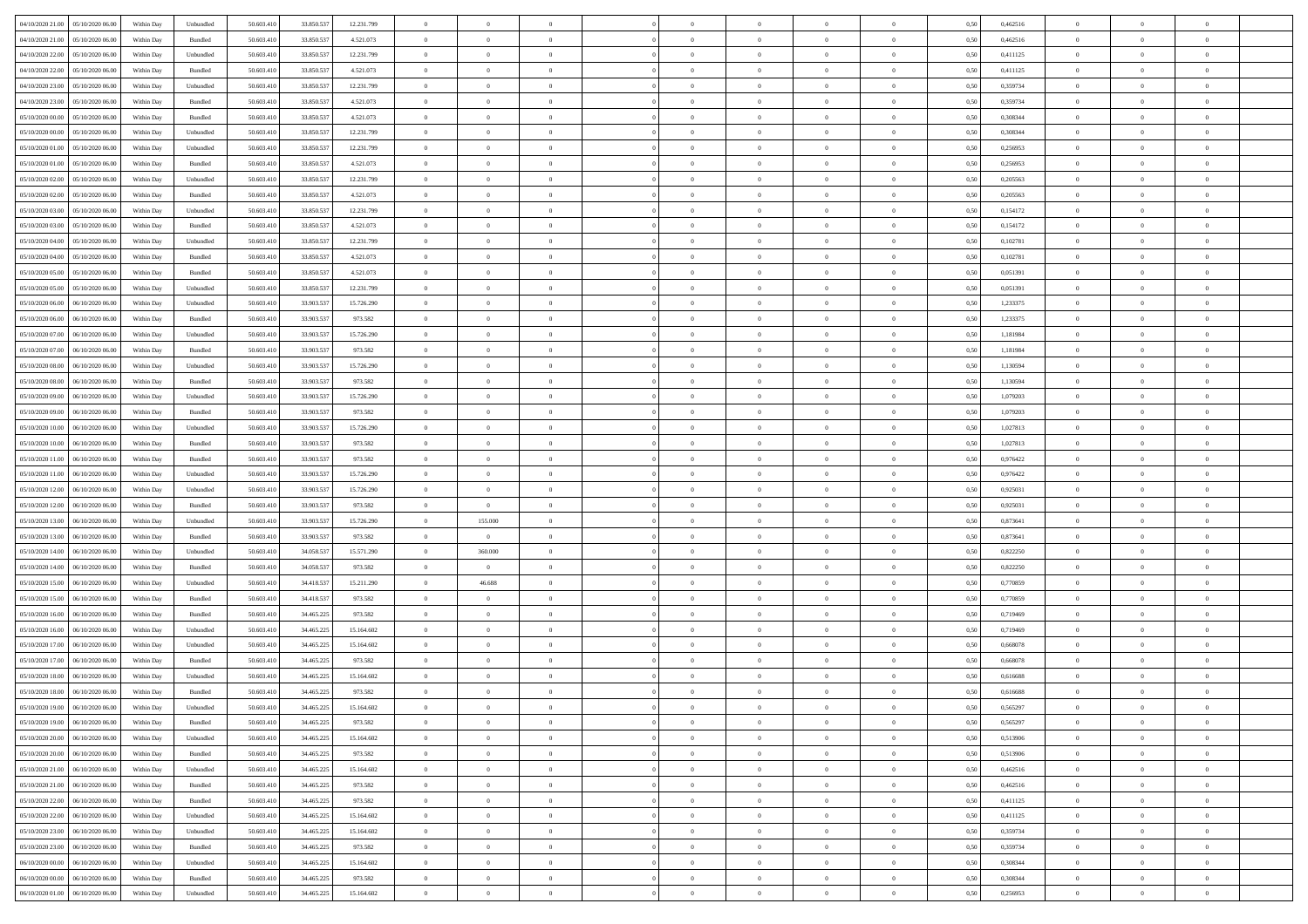| 06/10/2020 01:00 06/10/2020 06:00            | Within Day | Bundled   | 50.603.410 | 34.465.225 | 973.582    | $\overline{0}$ | $\theta$       |                | $\overline{0}$ | $\theta$       |                | $\theta$       | 0,50 | 0,256953 | $\theta$       | $\theta$       | $\overline{0}$ |  |
|----------------------------------------------|------------|-----------|------------|------------|------------|----------------|----------------|----------------|----------------|----------------|----------------|----------------|------|----------|----------------|----------------|----------------|--|
| 06/10/2020 02.00<br>06/10/2020 06.00         | Within Day | Unbundled | 50.603.41  | 34.465.22  | 15.164.602 | $\bf{0}$       | $\bf{0}$       | $\bf{0}$       | $\bf{0}$       | $\overline{0}$ | $\bf{0}$       | $\bf{0}$       | 0,50 | 0,205563 | $\,$ 0 $\,$    | $\bf{0}$       | $\overline{0}$ |  |
| 06/10/2020 02:00<br>06/10/2020 06:00         | Within Day | Bundled   | 50.603.41  | 34.465.225 | 973.582    | $\overline{0}$ | $\bf{0}$       | $\overline{0}$ | $\overline{0}$ | $\bf{0}$       | $\overline{0}$ | $\bf{0}$       | 0.50 | 0,205563 | $\bf{0}$       | $\overline{0}$ | $\bf{0}$       |  |
| 06/10/2020 03:00<br>06/10/2020 06.00         | Within Day | Bundled   | 50.603.41  | 34.465.225 | 973.582    | $\overline{0}$ | $\overline{0}$ | $\overline{0}$ | $\overline{0}$ | $\theta$       | $\overline{0}$ | $\bf{0}$       | 0,50 | 0,154172 | $\theta$       | $\theta$       | $\overline{0}$ |  |
| 06/10/2020 03:00<br>06/10/2020 06.00         | Within Day | Unbundled | 50.603.41  | 34.465.225 | 15.164.602 | $\bf{0}$       | $\overline{0}$ | $\bf{0}$       | $\overline{0}$ | $\bf{0}$       | $\overline{0}$ | $\bf{0}$       | 0,50 | 0,154172 | $\,$ 0 $\,$    | $\bf{0}$       | $\overline{0}$ |  |
| 06/10/2020 04:00<br>06/10/2020 06:00         | Within Day | Unbundled | 50.603.41  | 34.465.225 | 15.164.602 | $\overline{0}$ | $\bf{0}$       | $\overline{0}$ | $\bf{0}$       | $\overline{0}$ | $\theta$       | $\bf{0}$       | 0.50 | 0.102781 | $\bf{0}$       | $\overline{0}$ | $\overline{0}$ |  |
| 06/10/2020 04:00<br>06/10/2020 06.00         | Within Day | Bundled   | 50.603.41  | 34.465.225 | 973.582    | $\overline{0}$ | $\overline{0}$ | $\overline{0}$ | $\overline{0}$ | $\overline{0}$ | $\overline{0}$ | $\bf{0}$       | 0,50 | 0,102781 | $\,$ 0 $\,$    | $\theta$       | $\overline{0}$ |  |
|                                              |            |           |            |            |            | $\bf{0}$       | $\bf{0}$       |                | $\overline{0}$ | $\overline{0}$ | $\overline{0}$ |                |      |          | $\,$ 0 $\,$    | $\bf{0}$       | $\overline{0}$ |  |
| 06/10/2020 05:00<br>06/10/2020 06.00         | Within Day | Unbundled | 50.603.41  | 34.465.22  | 15.164.602 |                |                | $\bf{0}$       |                |                |                | $\bf{0}$       | 0,50 | 0,051391 |                |                |                |  |
| 06/10/2020 05:00<br>06/10/2020 06:00         | Within Day | Bundled   | 50.603.41  | 34.465.22  | 973.582    | $\overline{0}$ | $\bf{0}$       | $\overline{0}$ | $\bf{0}$       | $\overline{0}$ | $\overline{0}$ | $\bf{0}$       | 0.50 | 0.051391 | $\bf{0}$       | $\overline{0}$ | $\bf{0}$       |  |
| 06/10/2020 06:00<br>07/10/2020 06.00         | Within Day | Unbundled | 50.603.410 | 33.850.537 | 15.779.290 | $\bf{0}$       | $\bf{0}$       | $\overline{0}$ | $\overline{0}$ | $\overline{0}$ | $\overline{0}$ | $\bf{0}$       | 0,50 | 1,233375 | $\,$ 0 $\,$    | $\,$ 0 $\,$    | $\overline{0}$ |  |
| 06/10/2020 06:00<br>07/10/2020 06.00         | Within Day | Bundled   | 50.603.41  | 33.850.53  | 973.582    | $\bf{0}$       | $\bf{0}$       | $\bf{0}$       | $\bf{0}$       | $\overline{0}$ | $\overline{0}$ | $\bf{0}$       | 0,50 | 1,233375 | $\,$ 0 $\,$    | $\bf{0}$       | $\overline{0}$ |  |
| 06/10/2020 07.00<br>07/10/2020 06:00         | Within Day | Unbundled | 50,603.41  | 33,850,537 | 15.779.290 | $\overline{0}$ | $\bf{0}$       | $\overline{0}$ | $\overline{0}$ | $\bf{0}$       | $\overline{0}$ | $\bf{0}$       | 0.50 | 1.181984 | $\bf{0}$       | $\,$ 0 $\,$    | $\,$ 0         |  |
| 06/10/2020 07:00<br>07/10/2020 06.00         | Within Day | Bundled   | 50.603.41  | 33.850.537 | 973.582    | $\overline{0}$ | $\bf{0}$       | $\overline{0}$ | $\theta$       | $\theta$       | $\overline{0}$ | $\bf{0}$       | 0,50 | 1,181984 | $\,$ 0 $\,$    | $\theta$       | $\overline{0}$ |  |
| 06/10/2020 08:00<br>07/10/2020 06.00         | Within Day | Unbundled | 50.603.41  | 33.850.53  | 15.779.290 | $\bf{0}$       | $\overline{0}$ | $\bf{0}$       | $\overline{0}$ | $\bf{0}$       | $\overline{0}$ | $\bf{0}$       | 0,50 | 1,130594 | $\,$ 0 $\,$    | $\bf{0}$       | $\overline{0}$ |  |
| 06/10/2020 08:00<br>07/10/2020 06:00         | Within Day | Bundled   | 50,603.41  | 33,850,537 | 973.582    | $\overline{0}$ | $\bf{0}$       | $\overline{0}$ | $\bf{0}$       | $\overline{0}$ | $\theta$       | $\bf{0}$       | 0.50 | 1.130594 | $\bf{0}$       | $\theta$       | $\overline{0}$ |  |
| 06/10/2020 09:00<br>07/10/2020 06.00         | Within Day | Bundled   | 50.603.410 | 33.850.537 | 973.582    | $\overline{0}$ | $\bf{0}$       | $\overline{0}$ | $\overline{0}$ | $\overline{0}$ | $\overline{0}$ | $\bf{0}$       | 0,50 | 1,079203 | $\theta$       | $\theta$       | $\overline{0}$ |  |
| 06/10/2020 09:00<br>07/10/2020 06.00         | Within Day | Unbundled | 50.603.41  | 33.850.53  | 15.779.290 | $\bf{0}$       | $\bf{0}$       | $\bf{0}$       | $\overline{0}$ | $\bf{0}$       | $\overline{0}$ | $\bf{0}$       | 0,50 | 1,079203 | $\,$ 0 $\,$    | $\bf{0}$       | $\overline{0}$ |  |
| 06/10/2020 10:00<br>07/10/2020 06:00         | Within Day | Unbundled | 50,603.41  | 33,850,537 | 15,779.290 | $\overline{0}$ | $\bf{0}$       | $\overline{0}$ | $\bf{0}$       | $\overline{0}$ | $\overline{0}$ | $\bf{0}$       | 0.50 | 1.027813 | $\bf{0}$       | $\overline{0}$ | $\bf{0}$       |  |
| 06/10/2020 10:00<br>07/10/2020 06:00         | Within Day | Bundled   | 50.603.410 | 33.850.537 | 973.582    | $\bf{0}$       | $\bf{0}$       | $\overline{0}$ | $\overline{0}$ | $\overline{0}$ | $\overline{0}$ | $\bf{0}$       | 0,50 | 1,027813 | $\,$ 0 $\,$    | $\bf{0}$       | $\overline{0}$ |  |
|                                              |            |           |            |            |            |                |                |                |                |                |                |                |      |          |                |                |                |  |
| 06/10/2020 11:00<br>07/10/2020 06.00         | Within Day | Unbundled | 50.603.41  | 33.850.53  | 15.779.290 | $\bf{0}$       | $\bf{0}$       | $\bf{0}$       | $\bf{0}$       | $\overline{0}$ | $\overline{0}$ | $\bf{0}$       | 0,50 | 0,976422 | $\,$ 0 $\,$    | $\bf{0}$       | $\overline{0}$ |  |
| 06/10/2020 11:00<br>07/10/2020 06:00         | Within Day | Bundled   | 50.603.41  | 33,850,537 | 973.582    | $\overline{0}$ | $\bf{0}$       | $\overline{0}$ | $\overline{0}$ | $\bf{0}$       | $\overline{0}$ | $\bf{0}$       | 0.50 | 0.976422 | $\,$ 0 $\,$    | $\,$ 0 $\,$    | $\,$ 0         |  |
| 06/10/2020 12:00<br>07/10/2020 06:00         | Within Day | Unbundled | 50.603.41  | 33.850.537 | 15.779.290 | $\overline{0}$ | $\overline{0}$ | $\overline{0}$ | $\overline{0}$ | $\overline{0}$ | $\overline{0}$ | $\bf{0}$       | 0,50 | 0,925031 | $\theta$       | $\overline{0}$ | $\overline{0}$ |  |
| 06/10/2020 12:00<br>07/10/2020 06.00         | Within Day | Bundled   | 50.603.41  | 33.850.53  | 973.582    | $\bf{0}$       | $\bf{0}$       | $\bf{0}$       | $\bf{0}$       | $\overline{0}$ | $\overline{0}$ | $\bf{0}$       | 0,50 | 0,925031 | $\,$ 0 $\,$    | $\bf{0}$       | $\overline{0}$ |  |
| 06/10/2020 13:00<br>07/10/2020 06:00         | Within Day | Unbundled | 50.603.41  | 33,850.537 | 15.779.290 | $\overline{0}$ | $\bf{0}$       | $\overline{0}$ | $\bf{0}$       | $\overline{0}$ | $\overline{0}$ | $\bf{0}$       | 0.50 | 0.873641 | $\,$ 0 $\,$    | $\overline{0}$ | $\overline{0}$ |  |
| 06/10/2020 13:00<br>07/10/2020 06.00         | Within Day | Bundled   | 50.603.41  | 33.850.537 | 973.582    | $\overline{0}$ | $\overline{0}$ | $\overline{0}$ | $\overline{0}$ | $\overline{0}$ | $\overline{0}$ | $\bf{0}$       | 0,50 | 0,873641 | $\,$ 0 $\,$    | $\theta$       | $\overline{0}$ |  |
| 06/10/2020 14:00<br>07/10/2020 06.00         | Within Day | Bundled   | 50.603.41  | 33.850.53  | 973.582    | $\bf{0}$       | $\overline{0}$ | $\bf{0}$       | $\overline{0}$ | $\bf{0}$       | $\overline{0}$ | $\bf{0}$       | 0,50 | 0,822250 | $\,$ 0 $\,$    | $\bf{0}$       | $\overline{0}$ |  |
| 06/10/2020 14:00<br>07/10/2020 06:00         | Within Day | Unbundled | 50,603.41  | 33,850,537 | 15,779.290 | $\overline{0}$ | $\bf{0}$       | $\overline{0}$ | $\bf{0}$       | $\overline{0}$ | $\overline{0}$ | $\bf{0}$       | 0.50 | 0.822250 | $\bf{0}$       | $\overline{0}$ | $\bf{0}$       |  |
| 06/10/2020 15:00<br>07/10/2020 06:00         | Within Day | Unbundled | 50.603.410 | 33.850.537 | 15.779.290 | $\overline{0}$ | $\bf{0}$       | $\overline{0}$ | $\overline{0}$ | $\overline{0}$ | $\overline{0}$ | $\bf{0}$       | 0,50 | 0,770859 | $\theta$       | $\,$ 0 $\,$    | $\overline{0}$ |  |
| 06/10/2020 15:00<br>07/10/2020 06.00         | Within Day | Bundled   | 50.603.41  | 33.850.53  | 973.582    | $\bf{0}$       | $\bf{0}$       | $\bf{0}$       | $\bf{0}$       | $\overline{0}$ | $\overline{0}$ | $\bf{0}$       | 0,50 | 0,770859 | $\,$ 0 $\,$    | $\bf{0}$       | $\overline{0}$ |  |
| 06/10/2020 16:00<br>07/10/2020 06:00         | Within Day | Unbundled | 50.603.41  | 33,850,537 | 15.779.290 | $\overline{0}$ | $\bf{0}$       | $\overline{0}$ | $\bf{0}$       | $\bf{0}$       | $\overline{0}$ | $\bf{0}$       | 0.50 | 0.719469 | $\bf{0}$       | $\,$ 0 $\,$    | $\,$ 0         |  |
| 06/10/2020 16:00<br>07/10/2020 06.00         | Within Day | Bundled   | 50.603.41  | 33.850.537 | 973.582    | $\overline{0}$ | $\overline{0}$ | $\overline{0}$ | $\overline{0}$ | $\overline{0}$ | $\overline{0}$ | $\bf{0}$       | 0.5( | 0.719469 | $\theta$       | $\theta$       | $\overline{0}$ |  |
|                                              |            |           |            |            |            | $\bf{0}$       | $\bf{0}$       | $\bf{0}$       |                | $\overline{0}$ | $\overline{0}$ |                |      |          | $\,$ 0 $\,$    | $\bf{0}$       | $\overline{0}$ |  |
| 06/10/2020 17:00<br>07/10/2020 06.00         | Within Day | Unbundled | 50.603.41  | 33.850.53  | 15.779.290 |                |                |                | $\bf{0}$       |                |                | $\bf{0}$       | 0,50 | 0,668078 |                |                |                |  |
| 06/10/2020 17:00<br>07/10/2020 06.00         | Within Day | Bundled   | 50,603.41  | 33,850,537 | 973.582    | $\overline{0}$ | $\bf{0}$       | $\overline{0}$ | $\bf{0}$       | $\overline{0}$ | $\overline{0}$ | $\bf{0}$       | 0.50 | 0.668078 | $\bf{0}$       | $\bf{0}$       | $\overline{0}$ |  |
| 06/10/2020 18:00<br>07/10/2020 06:00         | Within Day | Unbundled | 50.603.41  | 33.850.537 | 15.779.290 | $\overline{0}$ | $\overline{0}$ | $\overline{0}$ | $\overline{0}$ | $\overline{0}$ | $\overline{0}$ | $\bf{0}$       | 0.50 | 0.616688 | $\theta$       | $\theta$       | $\overline{0}$ |  |
| 06/10/2020 18:00<br>07/10/2020 06.00         | Within Day | Bundled   | 50.603.41  | 33.850.53  | 973.582    | $\bf{0}$       | $\bf{0}$       | $\bf{0}$       | $\bf{0}$       | $\overline{0}$ | $\overline{0}$ | $\bf{0}$       | 0,50 | 0,616688 | $\,$ 0 $\,$    | $\bf{0}$       | $\overline{0}$ |  |
| 06/10/2020 19:00<br>07/10/2020 06:00         | Within Day | Unbundled | 50,603.41  | 33,850,537 | 15,779.290 | $\overline{0}$ | $\bf{0}$       | $\overline{0}$ | $\bf{0}$       | $\overline{0}$ | $\overline{0}$ | $\bf{0}$       | 0.50 | 0.565297 | $\bf{0}$       | $\overline{0}$ | $\bf{0}$       |  |
| 06/10/2020 19:00<br>07/10/2020 06:00         | Within Day | Bundled   | 50.603.41  | 33.850.537 | 973.582    | $\overline{0}$ | $\overline{0}$ | $\overline{0}$ | $\overline{0}$ | $\overline{0}$ | $\overline{0}$ | $\bf{0}$       | 0.50 | 0,565297 | $\theta$       | $\theta$       | $\overline{0}$ |  |
| 06/10/2020 20:00<br>07/10/2020 06.00         | Within Day | Bundled   | 50.603.41  | 33.850.53  | 973.582    | $\bf{0}$       | $\bf{0}$       | $\bf{0}$       | $\bf{0}$       | $\overline{0}$ | $\overline{0}$ | $\bf{0}$       | 0,50 | 0,513906 | $\,$ 0 $\,$    | $\overline{0}$ | $\overline{0}$ |  |
| 06/10/2020 20:00<br>07/10/2020 06:00         | Within Day | Unbundled | 50.603.41  | 33,850,537 | 15.779.290 | $\overline{0}$ | $\bf{0}$       | $\overline{0}$ | $\overline{0}$ | $\bf{0}$       | $\overline{0}$ | $\bf{0}$       | 0.50 | 0,513906 | $\,$ 0 $\,$    | $\,$ 0 $\,$    | $\,$ 0         |  |
| 06/10/2020 21:00<br>07/10/2020 06:00         | Within Day | Unbundled | 50.603.41  | 33.850.537 | 15.779.290 | $\overline{0}$ | $\overline{0}$ | $\overline{0}$ | $\overline{0}$ | $\overline{0}$ | $\overline{0}$ | $\bf{0}$       | 0.50 | 0,462516 | $\theta$       | $\theta$       | $\overline{0}$ |  |
| 06/10/2020 21:00<br>07/10/2020 06.00         | Within Day | Bundled   | 50.603.41  | 33.850.53  | 973.582    | $\bf{0}$       | $\bf{0}$       | $\bf{0}$       | $\bf{0}$       | $\overline{0}$ | $\overline{0}$ | $\bf{0}$       | 0,50 | 0,462516 | $\,$ 0 $\,$    | $\bf{0}$       | $\overline{0}$ |  |
| 06/10/2020 22.00<br>07/10/2020 06.00         | Within Day | Unbundled | 50.603.41  | 33,850.53  | 15.779.290 | $\overline{0}$ | $\overline{0}$ | $\overline{0}$ | $\bf{0}$       | $\overline{0}$ | $\Omega$       | $\bf{0}$       | 0.50 | 0,411125 | $\bf{0}$       | $\theta$       | $\overline{0}$ |  |
| 06/10/2020 22:00<br>07/10/2020 06:00         | Within Day | Bundled   | 50.603.41  | 33.850.537 | 973.582    | $\overline{0}$ | $\overline{0}$ | $\Omega$       | $\theta$       | $\theta$       | $\overline{0}$ | $\overline{0}$ | 0.5( | 0,411125 | $\theta$       | $\theta$       | $\overline{0}$ |  |
| 06/10/2020 23.00<br>07/10/2020 06.00         | Within Day | Unbundled | 50.603.41  | 33.850.53  | 15.779.290 | $\bf{0}$       | $\bf{0}$       | $\bf{0}$       | $\bf{0}$       | $\bf{0}$       | $\overline{0}$ | $\bf{0}$       | 0,50 | 0,359734 | $\overline{0}$ | $\overline{0}$ | $\overline{0}$ |  |
| $06/10/2020\ 23.00 \qquad 07/10/2020\ 06.00$ |            | Bundled   |            |            | 973.582    |                |                |                |                |                |                |                | 0,50 | 0,359734 |                |                |                |  |
|                                              | Within Day |           | 50.603.410 | 33.850.537 |            | $\bf{0}$       | $\theta$       |                | $\overline{0}$ |                |                |                |      |          | $\,$ 0         | $\,$ 0         |                |  |
| 07/10/2020 00:00 07/10/2020 06:00            | Within Day | Unbundled | 50.603.410 | 33.850.537 | 15.779.290 | $\overline{0}$ | $\overline{0}$ | $\Omega$       | $\theta$       | $\overline{0}$ | $\overline{0}$ | $\bf{0}$       | 0,50 | 0,308344 | $\theta$       | $\overline{0}$ | $\overline{0}$ |  |
| 07/10/2020 00:00<br>07/10/2020 06:00         | Within Day | Bundled   | 50.603.41  | 33.850.53  | 973.582    | $\overline{0}$ | $\bf{0}$       | $\overline{0}$ | $\overline{0}$ | $\bf{0}$       | $\overline{0}$ | $\bf{0}$       | 0,50 | 0,308344 | $\bf{0}$       | $\overline{0}$ | $\bf{0}$       |  |
| 07/10/2020 01:00 07/10/2020 06:00            | Within Day | Bundled   | 50,603.410 | 33.850.537 | 973.582    | $\overline{0}$ | $\bf{0}$       | $\overline{0}$ | $\overline{0}$ | $\mathbf{0}$   | $\overline{0}$ | $\,$ 0 $\,$    | 0.50 | 0,256953 | $\overline{0}$ | $\bf{0}$       | $\bf{0}$       |  |
| 07/10/2020 01:00 07/10/2020 06:00            | Within Day | Unbundled | 50.603.410 | 33.850.537 | 15.779.290 | $\overline{0}$ | $\overline{0}$ | $\overline{0}$ | $\overline{0}$ | $\overline{0}$ | $\overline{0}$ | $\bf{0}$       | 0,50 | 0,256953 | $\theta$       | $\theta$       | $\overline{0}$ |  |
| 07/10/2020 02.00<br>07/10/2020 06:00         | Within Day | Unbundled | 50.603.41  | 33.850.537 | 15.779.290 | $\overline{0}$ | $\bf{0}$       | $\overline{0}$ | $\overline{0}$ | $\bf{0}$       | $\overline{0}$ | $\bf{0}$       | 0,50 | 0,205563 | $\bf{0}$       | $\overline{0}$ | $\overline{0}$ |  |
| 07/10/2020 06:00<br>07/10/2020 02.00         | Within Day | Bundled   | 50,603.410 | 33,850,537 | 973.582    | $\overline{0}$ | $\bf{0}$       | $\overline{0}$ | $\overline{0}$ | $\overline{0}$ | $\overline{0}$ | $\bf{0}$       | 0.50 | 0.205563 | $\,$ 0 $\,$    | $\overline{0}$ | $\overline{0}$ |  |
| 07/10/2020 03:00<br>07/10/2020 06:00         | Within Day | Unbundled | 50.603.410 | 33.850.537 | 15.779.290 | $\overline{0}$ | $\overline{0}$ | $\overline{0}$ | $\overline{0}$ | $\overline{0}$ | $\overline{0}$ | $\bf{0}$       | 0,50 | 0,154172 | $\overline{0}$ | $\theta$       | $\overline{0}$ |  |
| 07/10/2020 03:00<br>07/10/2020 06:00         | Within Day | Bundled   | 50.603.41  | 33.850.537 | 973.582    | $\overline{0}$ | $\overline{0}$ | $\overline{0}$ | $\overline{0}$ | $\overline{0}$ | $\overline{0}$ | $\bf{0}$       | 0,50 | 0,154172 | $\bf{0}$       | $\overline{0}$ | $\,$ 0         |  |
| 07/10/2020 04:00<br>07/10/2020 06:00         | Within Day | Unbundled | 50,603.410 | 33,850,537 | 15,779.290 | $\overline{0}$ | $\overline{0}$ | $\overline{0}$ | $\overline{0}$ | $\overline{0}$ | $\overline{0}$ | $\bf{0}$       | 0.50 | 0.102781 | $\mathbf{0}$   | $\bf{0}$       | $\,$ 0         |  |
| 07/10/2020 04:00 07/10/2020 06:00            | Within Dav | Bundled   | 50.603.410 | 33.850.537 | 973.582    | $\overline{0}$ | $\overline{0}$ | $\overline{0}$ | $\overline{0}$ | $\overline{0}$ | $\overline{0}$ | $\bf{0}$       | 0,50 | 0,102781 | $\overline{0}$ | $\theta$       | $\overline{0}$ |  |
|                                              |            |           |            |            |            |                | $\bf{0}$       |                |                | $\overline{0}$ |                |                |      |          | $\bf{0}$       | $\overline{0}$ | $\bf{0}$       |  |
| 07/10/2020 05:00<br>07/10/2020 06.00         | Within Day | Unbundled | 50.603.41  | 33.850.537 | 15.779.290 | $\overline{0}$ |                | $\overline{0}$ | $\overline{0}$ |                | $\overline{0}$ | $\bf{0}$       | 0,50 | 0,051391 |                |                |                |  |
| 07/10/2020 05:00 07/10/2020 06:00            | Within Day | Bundled   | 50.603.410 | 33.850.537 | 973.582    | $\overline{0}$ | $\bf{0}$       | $\overline{0}$ | $\overline{0}$ | $\,$ 0 $\,$    | $\overline{0}$ | $\bf{0}$       | 0,50 | 0,051391 | $\overline{0}$ | $\,$ 0 $\,$    | $\,$ 0 $\,$    |  |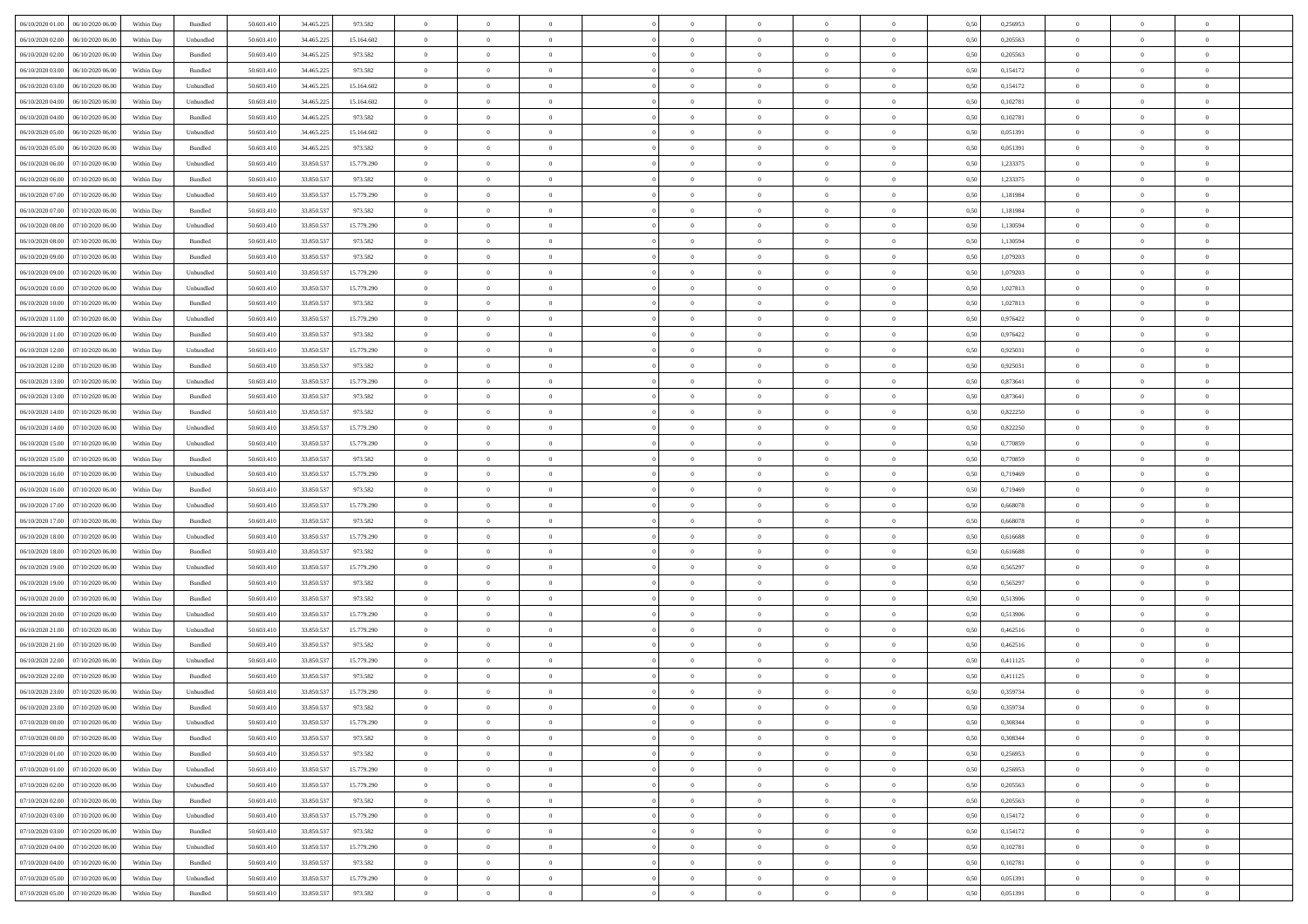| 07/10/2020 06:00 08/10/2020 06:00            | Within Day | Unbundled         | 50.603.410 | 33.850.537 | 15.779.290 | $\overline{0}$ |                |                | $\overline{0}$ | $\theta$       |                | $\theta$       | 0,50 | 1,233375 | $\theta$       | $\theta$       | $\overline{0}$ |  |
|----------------------------------------------|------------|-------------------|------------|------------|------------|----------------|----------------|----------------|----------------|----------------|----------------|----------------|------|----------|----------------|----------------|----------------|--|
| 07/10/2020 06.00<br>08/10/2020 06.00         | Within Day | Bundled           | 50.603.41  | 33.850.53  | 973.582    | $\bf{0}$       | $\bf{0}$       | $\bf{0}$       | $\bf{0}$       | $\overline{0}$ | $\bf{0}$       | $\bf{0}$       | 0,50 | 1,233375 | $\,$ 0 $\,$    | $\bf{0}$       | $\overline{0}$ |  |
| 07/10/2020 07:00<br>08/10/2020 06:00         | Within Day | Bundled           | 50.603.41  | 33,850,538 | 973.582    | $\overline{0}$ | $\bf{0}$       | $\overline{0}$ | $\bf{0}$       | $\bf{0}$       | $\overline{0}$ | $\bf{0}$       | 0.50 | 1,181984 | $\overline{0}$ | $\overline{0}$ | $\bf{0}$       |  |
| 07/10/2020 07:00<br>08/10/2020 06:00         | Within Day | Unbundled         | 50.603.410 | 33.850.538 | 15.779.289 | $\overline{0}$ | $\overline{0}$ | $\overline{0}$ | $\overline{0}$ | $\theta$       | $\overline{0}$ | $\bf{0}$       | 0,50 | 1,181984 | $\,$ 0 $\,$    | $\overline{0}$ | $\overline{0}$ |  |
| 07/10/2020 08:00<br>08/10/2020 06.00         | Within Day | Unbundled         | 50.603.41  | 33.850.53  | 15.779.289 | $\bf{0}$       | $\overline{0}$ | $\bf{0}$       | $\overline{0}$ | $\bf{0}$       | $\overline{0}$ | $\bf{0}$       | 0,50 | 1,130594 | $\,$ 0 $\,$    | $\bf{0}$       | $\overline{0}$ |  |
| 07/10/2020 08:00<br>08/10/2020 06:00         | Within Day | Bundled           | 50.603.41  | 33,850,538 | 973.582    | $\overline{0}$ | $\bf{0}$       | $\overline{0}$ | $\bf{0}$       | $\overline{0}$ | $\overline{0}$ | $\bf{0}$       | 0.50 | 1.130594 | $\bf{0}$       | $\bf{0}$       | $\overline{0}$ |  |
| 07/10/2020 09:00<br>08/10/2020 06.00         | Within Day | Unbundled         | 50.603.41  | 33.850.538 | 15.779.289 | $\overline{0}$ | $\bf{0}$       | $\overline{0}$ | $\overline{0}$ | $\overline{0}$ | $\overline{0}$ | $\bf{0}$       | 0,50 | 1,079203 | $\,$ 0 $\,$    | $\theta$       | $\overline{0}$ |  |
| 07/10/2020 09:00<br>08/10/2020 06.00         | Within Day | Bundled           | 50.603.41  | 33.850.53  | 973.582    | $\bf{0}$       | $\bf{0}$       | $\bf{0}$       | $\overline{0}$ | $\overline{0}$ | $\overline{0}$ | $\bf{0}$       | 0,50 | 1,079203 | $\,$ 0 $\,$    | $\bf{0}$       | $\overline{0}$ |  |
| 07/10/2020 10:00<br>08/10/2020 06:00         | Within Day | Unbundled         | 50.603.41  | 33,850,538 | 15,779,289 | $\overline{0}$ | $\bf{0}$       | $\overline{0}$ | $\bf{0}$       | $\overline{0}$ | $\overline{0}$ | $\bf{0}$       | 0.50 | 1.027813 | $\bf{0}$       | $\overline{0}$ | $\bf{0}$       |  |
| 07/10/2020 10:00<br>08/10/2020 06:00         | Within Day | Bundled           | 50.603.410 | 33.850.538 | 973.582    | $\bf{0}$       | $\bf{0}$       | $\overline{0}$ | $\overline{0}$ | $\overline{0}$ | $\overline{0}$ | $\bf{0}$       | 0,50 | 1,027813 | $\,$ 0 $\,$    | $\,$ 0 $\,$    | $\overline{0}$ |  |
| 07/10/2020 11:00<br>08/10/2020 06.00         | Within Day | Unbundled         | 50.603.41  | 33.850.53  | 15.779.289 | $\bf{0}$       | $\bf{0}$       | $\bf{0}$       | $\bf{0}$       | $\overline{0}$ | $\overline{0}$ | $\bf{0}$       | 0,50 | 0,976422 | $\,$ 0 $\,$    | $\bf{0}$       | $\overline{0}$ |  |
| 07/10/2020 11:00<br>08/10/2020 06:00         | Within Day | Bundled           | 50,603.41  | 33,850,538 | 973.582    | $\overline{0}$ | $\bf{0}$       | $\overline{0}$ | $\overline{0}$ | $\overline{0}$ | $\overline{0}$ | $\bf{0}$       | 0.50 | 0.976422 | $\bf{0}$       | $\,$ 0 $\,$    | $\,$ 0         |  |
| 07/10/2020 12:00<br>08/10/2020 06:00         | Within Day | Bundled           | 50.603.41  | 33.850.538 | 973.582    | $\overline{0}$ | $\bf{0}$       | $\overline{0}$ | $\theta$       | $\theta$       | $\overline{0}$ | $\bf{0}$       | 0,50 | 0,925031 | $\,$ 0 $\,$    | $\,$ 0 $\,$    | $\overline{0}$ |  |
|                                              |            |                   |            |            |            |                |                |                |                |                |                |                |      |          |                |                |                |  |
| 07/10/2020 12:00<br>08/10/2020 06.00         | Within Day | Unbundled         | 50.603.41  | 33.850.53  | 15.779.289 | $\bf{0}$       | $\overline{0}$ | $\bf{0}$       | $\bf{0}$       | $\bf{0}$       | $\overline{0}$ | $\bf{0}$       | 0,50 | 0,925031 | $\,$ 0 $\,$    | $\bf{0}$       | $\overline{0}$ |  |
| 07/10/2020 13:00<br>08/10/2020 06:00         | Within Day | Unbundled         | 50.603.41  | 33,850,538 | 15.779.289 | $\overline{0}$ | $\bf{0}$       | $\overline{0}$ | $\bf{0}$       | $\overline{0}$ | $\overline{0}$ | $\bf{0}$       | 0.50 | 0.873641 | $\,$ 0 $\,$    | $\bf{0}$       | $\overline{0}$ |  |
| 07/10/2020 13:00<br>08/10/2020 06:00         | Within Day | Bundled           | 50.603.410 | 33.850.538 | 973.582    | $\overline{0}$ | $\bf{0}$       | $\overline{0}$ | $\overline{0}$ | $\overline{0}$ | $\overline{0}$ | $\bf{0}$       | 0,50 | 0,873641 | $\theta$       | $\theta$       | $\overline{0}$ |  |
| 07/10/2020 14:00<br>08/10/2020 06.00         | Within Day | Unbundled         | 50.603.41  | 33.850.53  | 15.779.289 | $\bf{0}$       | $\bf{0}$       | $\bf{0}$       | $\overline{0}$ | $\overline{0}$ | $\overline{0}$ | $\bf{0}$       | 0,50 | 0,822250 | $\,$ 0 $\,$    | $\bf{0}$       | $\overline{0}$ |  |
| 07/10/2020 14:00<br>08/10/2020 06:00         | Within Day | Bundled           | 50.603.41  | 33,850,538 | 973.582    | $\overline{0}$ | $\bf{0}$       | $\overline{0}$ | $\bf{0}$       | $\bf{0}$       | $\overline{0}$ | $\bf{0}$       | 0.50 | 0.822250 | $\bf{0}$       | $\overline{0}$ | $\bf{0}$       |  |
| 07/10/2020 15:00<br>08/10/2020 06:00         | Within Day | Unbundled         | 50.603.410 | 33.850.538 | 15.779.289 | $\bf{0}$       | $\bf{0}$       | $\overline{0}$ | $\overline{0}$ | $\overline{0}$ | $\overline{0}$ | $\bf{0}$       | 0,50 | 0,770859 | $\,$ 0 $\,$    | $\bf{0}$       | $\overline{0}$ |  |
| 07/10/2020 15:00<br>08/10/2020 06.00         | Within Day | Bundled           | 50.603.41  | 33.850.538 | 973.582    | $\bf{0}$       | $\bf{0}$       | $\bf{0}$       | $\bf{0}$       | $\overline{0}$ | $\overline{0}$ | $\bf{0}$       | 0,50 | 0,770859 | $\,$ 0 $\,$    | $\bf{0}$       | $\overline{0}$ |  |
| 07/10/2020 16:00<br>08/10/2020 06:00         | Within Day | Unbundled         | 50.603.41  | 33,850,538 | 15.779.289 | $\overline{0}$ | $\bf{0}$       | $\overline{0}$ | $\overline{0}$ | $\bf{0}$       | $\overline{0}$ | $\bf{0}$       | 0.50 | 0.719469 | $\bf{0}$       | $\,$ 0 $\,$    | $\,$ 0         |  |
| 07/10/2020 16:00<br>08/10/2020 06:00         | Within Day | Bundled           | 50.603.41  | 33.850.538 | 973.582    | $\overline{0}$ | $\overline{0}$ | $\overline{0}$ | $\theta$       | $\overline{0}$ | $\overline{0}$ | $\bf{0}$       | 0,50 | 0,719469 | $\theta$       | $\overline{0}$ | $\overline{0}$ |  |
| 07/10/2020 17:00<br>08/10/2020 06.00         | Within Day | Unbundled         | 50.603.41  | 33.850.53  | 15.779.289 | $\bf{0}$       | $\bf{0}$       | $\bf{0}$       | $\bf{0}$       | $\overline{0}$ | $\overline{0}$ | $\bf{0}$       | 0,50 | 0,668078 | $\,$ 0 $\,$    | $\bf{0}$       | $\overline{0}$ |  |
| 07/10/2020 17:00<br>08/10/2020 06:00         | Within Day | Bundled           | 50.603.41  | 33,850,538 | 973.582    | $\overline{0}$ | 100            | $\overline{0}$ | 1.561278       | $\overline{0}$ | $\overline{0}$ | $\bf{0}$       | 0.50 | 0,668078 | $\bf{0}$       | $\overline{0}$ | $\overline{0}$ |  |
| 07/10/2020 18:00<br>08/10/2020 06:00         | Within Day | Bundled           | 50.603.41  | 33.850.638 | 973.482    | $\overline{0}$ | $\overline{0}$ | $\overline{0}$ | $\overline{0}$ | $\overline{0}$ | $\overline{0}$ | $\bf{0}$       | 0,50 | 0,616688 | $\,$ 0 $\,$    | $\theta$       | $\overline{0}$ |  |
| 07/10/2020 18:00<br>08/10/2020 06.00         | Within Day | Unbundled         | 50.603.41  | 33.850.638 | 15.779.289 | $\bf{0}$       | 53.000         | $\bf{0}$       | $\overline{0}$ | $\overline{0}$ | $\overline{0}$ | $\bf{0}$       | 0,50 | 0,616688 | $\,$ 0 $\,$    | $\bf{0}$       | $\overline{0}$ |  |
| 07/10/2020 19:00<br>08/10/2020 06:00         | Within Day | Unbundled         | 50,603.41  | 33,903,638 | 15.726.289 | $\overline{0}$ | 46.688         | $\overline{0}$ | $\bf{0}$       | $\overline{0}$ | $\overline{0}$ | $\bf{0}$       | 0.50 | 0.565297 | $\bf{0}$       | $\overline{0}$ | $\bf{0}$       |  |
| 07/10/2020 19:00<br>08/10/2020 06:00         | Within Day | Bundled           | 50.603.410 | 33.903.638 | 973.482    | $\bf{0}$       | $\bf{0}$       | $\overline{0}$ | $\overline{0}$ | $\overline{0}$ | $\overline{0}$ | $\bf{0}$       | 0,50 | 0,565297 | $\,$ 0 $\,$    | $\overline{0}$ | $\overline{0}$ |  |
| 07/10/2020 20:00<br>08/10/2020 06.00         | Within Day | Unbundled         | 50.603.41  | 33.950.326 | 15.679.601 | $\bf{0}$       | $\bf{0}$       | $\bf{0}$       | $\bf{0}$       | $\overline{0}$ | $\overline{0}$ | $\bf{0}$       | 0,50 | 0,513906 | $\,$ 0 $\,$    | $\bf{0}$       | $\overline{0}$ |  |
| 07/10/2020 20:00<br>08/10/2020 06:00         | Within Day | Bundled           | 50.603.41  | 33.950.32  | 973.482    | $\overline{0}$ | $\bf{0}$       | $\overline{0}$ | $\overline{0}$ | $\bf{0}$       | $\overline{0}$ | $\bf{0}$       | 0.50 | 0,513906 | $\bf{0}$       | $\,$ 0 $\,$    | $\,$ 0         |  |
| 07/10/2020 21:00<br>08/10/2020 06:00         | Within Day | Unbundled         | 50.603.41  | 33,950,326 | 15.679.601 | $\overline{0}$ | $\overline{1}$ | $\overline{0}$ | $\overline{0}$ | $\overline{0}$ | $\overline{0}$ | $\bf{0}$       | 0.5( | 0,462516 | $\theta$       | $\theta$       | $\overline{0}$ |  |
| 07/10/2020 21:00<br>08/10/2020 06.00         | Within Day | Bundled           | 50.603.41  | 33.950.32  | 973.482    | $\bf{0}$       | $\bf{0}$       | $\bf{0}$       | $\bf{0}$       | $\overline{0}$ | $\overline{0}$ | $\bf{0}$       | 0,50 | 0,462516 | $\,$ 0 $\,$    | $\bf{0}$       | $\overline{0}$ |  |
| 07/10/2020 22.00<br>08/10/2020 06:00         | Within Day | Unbundled         | 50,603.41  | 33.950.327 | 15.679.600 | $\overline{0}$ | $\bf{0}$       | $\overline{0}$ | $\bf{0}$       | $\overline{0}$ | $\overline{0}$ | $\bf{0}$       | 0.50 | 0,411125 | $\bf{0}$       | $\bf{0}$       | $\overline{0}$ |  |
| 07/10/2020 22.00<br>08/10/2020 06:00         | Within Day | Bundled           | 50.603.41  | 33.950.327 | 973.482    | $\overline{0}$ | $\overline{0}$ | $\overline{0}$ | $\overline{0}$ | $\overline{0}$ | $\overline{0}$ | $\bf{0}$       | 0.50 | 0,411125 | $\theta$       | $\theta$       | $\overline{0}$ |  |
| 07/10/2020 23.00<br>08/10/2020 06.00         | Within Day | Bundled           | 50.603.41  | 33.950.32  | 973.482    | $\bf{0}$       | $\bf{0}$       | $\bf{0}$       | $\bf{0}$       | $\overline{0}$ | $\overline{0}$ | $\bf{0}$       | 0,50 | 0,359734 | $\,$ 0 $\,$    | $\bf{0}$       | $\overline{0}$ |  |
| 07/10/2020 23.00<br>08/10/2020 06:00         | Within Day | Unbundled         | 50,603.41  | 33.950.32  | 15.679.600 | $\overline{0}$ | $\bf{0}$       | $\overline{0}$ | $\bf{0}$       | $\overline{0}$ | $\overline{0}$ | $\bf{0}$       | 0.50 | 0.359734 | $\bf{0}$       | $\overline{0}$ | $\bf{0}$       |  |
| 08/10/2020 00:00<br>08/10/2020 06:00         | Within Day | Bundled           | 50.603.41  | 33.950.327 | 973.482    | $\overline{0}$ | $\overline{0}$ | $\overline{0}$ | $\overline{0}$ | $\overline{0}$ | $\overline{0}$ | $\bf{0}$       | 0.50 | 0,308344 | $\theta$       | $\theta$       | $\overline{0}$ |  |
| 08/10/2020 00:00<br>08/10/2020 06.00         | Within Day | Unbundled         | 50.603.41  | 33.950.32  | 15.679.600 | $\bf{0}$       | $\bf{0}$       | $\bf{0}$       | $\bf{0}$       | $\overline{0}$ | $\bf{0}$       | $\bf{0}$       | 0,50 | 0,308344 | $\,$ 0 $\,$    | $\bf{0}$       | $\overline{0}$ |  |
| 08/10/2020 01:00<br>08/10/2020 06:00         | Within Day | Bundled           | 50.603.41  | 33.950.32  | 973.482    | $\overline{0}$ | $\bf{0}$       | $\overline{0}$ | $\overline{0}$ | $\bf{0}$       | $\overline{0}$ | $\bf{0}$       | 0.50 | 0,256953 | $\,$ 0 $\,$    | $\,$ 0 $\,$    | $\,$ 0         |  |
| 08/10/2020 01:00<br>08/10/2020 06:00         | Within Day | Unbundled         | 50.603.41  | 33.950.327 | 15.679.600 | $\overline{0}$ | $\overline{0}$ | $\overline{0}$ | $\overline{0}$ | $\overline{0}$ | $\overline{0}$ | $\bf{0}$       | 0.50 | 0.256953 | $\theta$       | $\theta$       | $\overline{0}$ |  |
| 08/10/2020 02:00<br>08/10/2020 06.00         | Within Day | Bundled           | 50.603.41  | 33.950.327 | 973.482    | $\bf{0}$       | $\bf{0}$       | $\bf{0}$       | $\bf{0}$       | $\overline{0}$ | $\overline{0}$ | $\bf{0}$       | 0,50 | 0,205563 | $\,$ 0 $\,$    | $\bf{0}$       | $\overline{0}$ |  |
| 08/10/2020 02.00<br>08/10/2020 06:00         | Within Day | Unbundled         | 50.603.41  | 33.950.32  | 15.679.600 | $\overline{0}$ | $\overline{0}$ | $\overline{0}$ | $\bf{0}$       | $\overline{0}$ | $\overline{0}$ | $\bf{0}$       | 0.50 | 0.205563 | $\bf{0}$       | $\bf{0}$       | $\overline{0}$ |  |
| 08/10/2020 03:00<br>08/10/2020 06:00         | Within Day | Unbundled         | 50.603.41  | 33.950.32  | 15.679.600 | $\overline{0}$ | $\overline{0}$ | $\overline{0}$ | $\theta$       | $\theta$       | $\overline{0}$ | $\overline{0}$ | 0.5( | 0,154172 | $\theta$       | $\theta$       | $\overline{0}$ |  |
| 08/10/2020 03:00<br>08/10/2020 06:00         | Within Day | Bundled           | 50.603.41  | 33.950.32  | 973.482    | $\bf{0}$       | $\bf{0}$       | $\bf{0}$       | $\bf{0}$       | $\bf{0}$       | $\overline{0}$ | $\bf{0}$       | 0,50 | 0,154172 | $\overline{0}$ | $\overline{0}$ | $\overline{0}$ |  |
| $08/10/2020\ 04.00 \qquad 08/10/2020\ 06.00$ | Within Day | ${\sf Unbundred}$ | 50.603.410 | 33.950.327 | 15.679.600 | $\bf{0}$       | $\theta$       |                | $\overline{0}$ |                |                |                | 0,50 | 0,102781 | $\bf{0}$       | $\bf{0}$       |                |  |
| 08/10/2020 04:00 08/10/2020 06:00            | Within Day | Bundled           | 50.603.410 | 33.950.327 | 973.482    | $\overline{0}$ | $\overline{0}$ | $\overline{0}$ | $\theta$       | $\overline{0}$ | $\overline{0}$ | $\bf{0}$       | 0,50 | 0,102781 | $\theta$       | $\overline{0}$ | $\overline{0}$ |  |
| 08/10/2020 05:00<br>08/10/2020 06:00         | Within Day | Bundled           | 50.603.41  | 33.950.327 | 973.482    | $\overline{0}$ | $\bf{0}$       | $\overline{0}$ | $\overline{0}$ | $\bf{0}$       | $\overline{0}$ | $\bf{0}$       | 0,50 | 0,051391 | $\bf{0}$       | $\overline{0}$ | $\bf{0}$       |  |
| 08/10/2020 05:00 08/10/2020 06:00            | Within Day | Unbundled         | 50,603.410 | 33.950.327 | 15.679.600 | $\overline{0}$ | $\bf{0}$       | $\overline{0}$ | $\overline{0}$ | $\mathbf{0}$   | $\overline{0}$ | $\,$ 0 $\,$    | 0.50 | 0,051391 | $\overline{0}$ | $\bf{0}$       | $\,$ 0 $\,$    |  |
| 08/10/2020 06:00 09/10/2020 06:00            | Within Day | Unbundled         | 50.603.410 | 33.850.537 | 15.779.290 | $\overline{0}$ | $\overline{0}$ | $\overline{0}$ | $\overline{0}$ | $\overline{0}$ | $\overline{0}$ | $\bf{0}$       | 0,50 | 1,233375 | $\overline{0}$ | $\theta$       | $\overline{0}$ |  |
| 08/10/2020 06:00<br>09/10/2020 06.00         | Within Day | Bundled           | 50.603.41  | 33.850.537 | 973.582    | $\overline{0}$ | $\bf{0}$       | $\overline{0}$ | $\overline{0}$ | $\bf{0}$       | $\overline{0}$ | $\bf{0}$       | 0,50 | 1,233375 | $\bf{0}$       | $\overline{0}$ | $\overline{0}$ |  |
| 08/10/2020 07:00<br>09/10/2020 06:00         | Within Day | Unbundled         | 50.603.410 | 33,850,537 | 15.779.290 | $\overline{0}$ | $\bf{0}$       | $\overline{0}$ | $\overline{0}$ | $\overline{0}$ | $\overline{0}$ | $\bf{0}$       | 0.50 | 1.181984 | $\,$ 0 $\,$    | $\overline{0}$ | $\overline{0}$ |  |
| 08/10/2020 07:00<br>09/10/2020 06:00         | Within Dav | Bundled           | 50.603.410 | 33.850.537 | 973.582    | $\overline{0}$ | $\overline{0}$ | $\overline{0}$ | $\overline{0}$ | $\overline{0}$ | $\overline{0}$ | $\bf{0}$       | 0,50 | 1,181984 | $\overline{0}$ | $\theta$       | $\overline{0}$ |  |
| 08/10/2020 08:00<br>09/10/2020 06.00         | Within Day | Unbundled         | 50.603.41  | 33.850.537 | 15.779.290 | $\overline{0}$ | $\overline{0}$ | $\overline{0}$ | $\overline{0}$ | $\overline{0}$ | $\overline{0}$ | $\bf{0}$       | 0,50 | 1,130594 | $\bf{0}$       | $\overline{0}$ | $\overline{0}$ |  |
| 09/10/2020 06:00<br>08/10/2020 08:00         | Within Day | Bundled           | 50,603.410 | 33,850,537 | 973.582    | $\overline{0}$ | $\overline{0}$ | $\overline{0}$ | $\overline{0}$ | $\overline{0}$ | $\overline{0}$ | $\bf{0}$       | 0.50 | 1.130594 | $\mathbf{0}$   | $\bf{0}$       | $\,$ 0         |  |
| 08/10/2020 09:00 09/10/2020 06:00            | Within Dav | Unbundled         | 50.603.410 | 33.850.537 | 15.779.290 | $\overline{0}$ | $\overline{0}$ | $\overline{0}$ | $\overline{0}$ | $\overline{0}$ | $\overline{0}$ | $\bf{0}$       | 0,50 | 1,079203 | $\overline{0}$ | $\theta$       | $\overline{0}$ |  |
| 08/10/2020 09:00<br>09/10/2020 06.00         | Within Day | Bundled           | 50.603.41  | 33.850.537 | 973.582    | $\overline{0}$ | $\bf{0}$       | $\overline{0}$ | $\overline{0}$ | $\overline{0}$ | $\overline{0}$ | $\bf{0}$       | 0,50 | 1,079203 | $\bf{0}$       | $\overline{0}$ | $\bf{0}$       |  |
| 08/10/2020 10:00 09/10/2020 06:00            | Within Day | Bundled           | 50.603.410 | 33.850.537 | 973.582    | $\overline{0}$ | $\bf{0}$       | $\overline{0}$ | $\overline{0}$ | $\,$ 0 $\,$    | $\overline{0}$ | $\bf{0}$       | 0,50 | 1,027813 | $\overline{0}$ | $\,$ 0 $\,$    | $\,$ 0 $\,$    |  |
|                                              |            |                   |            |            |            |                |                |                |                |                |                |                |      |          |                |                |                |  |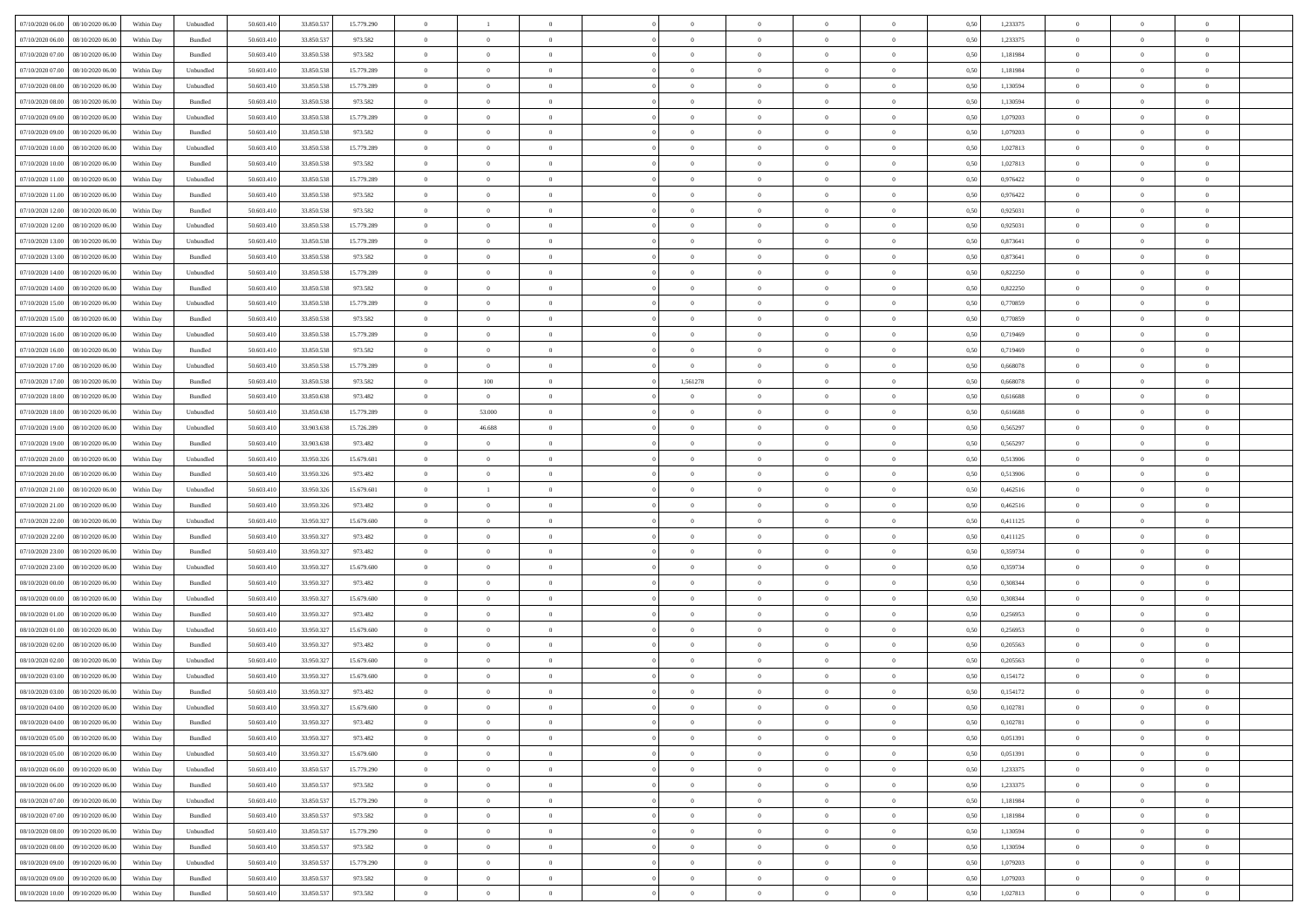| 08/10/2020 10:00 09/10/2020 06:00          | Within Day | Unbundled         | 50.603.410 | 33.850.537 | 15.779.290 | $\overline{0}$ | $\theta$       |                | $\overline{0}$ | $\theta$       |                | $\theta$       | 0,50 | 1,027813 | $\theta$       | $\theta$       | $\overline{0}$ |  |
|--------------------------------------------|------------|-------------------|------------|------------|------------|----------------|----------------|----------------|----------------|----------------|----------------|----------------|------|----------|----------------|----------------|----------------|--|
| 08/10/2020 11:00<br>09/10/2020 06.00       | Within Day | Unbundled         | 50.603.41  | 33.850.53  | 15.779.290 | $\bf{0}$       | $\bf{0}$       | $\bf{0}$       | $\bf{0}$       | $\overline{0}$ | $\bf{0}$       | $\bf{0}$       | 0,50 | 0,976422 | $\,$ 0 $\,$    | $\bf{0}$       | $\overline{0}$ |  |
| 08/10/2020 11:00<br>09/10/2020 06:00       | Within Day | Bundled           | 50.603.41  | 33.850.537 | 973.582    | $\overline{0}$ | $\bf{0}$       | $\overline{0}$ | $\bf{0}$       | $\bf{0}$       | $\overline{0}$ | $\bf{0}$       | 0.50 | 0.976422 | $\bf{0}$       | $\overline{0}$ | $\bf{0}$       |  |
| 08/10/2020 12:00<br>09/10/2020 06:00       | Within Day | Unbundled         | 50.603.41  | 33.850.537 | 15.779.290 | $\overline{0}$ | $\overline{0}$ | $\overline{0}$ | $\overline{0}$ | $\theta$       | $\overline{0}$ | $\bf{0}$       | 0,50 | 0,925031 | $\theta$       | $\,$ 0 $\,$    | $\overline{0}$ |  |
| 08/10/2020 12:00<br>09/10/2020 06.00       | Within Day | Bundled           | 50.603.41  | 33.850.53  | 973.582    | $\bf{0}$       | $\overline{0}$ | $\bf{0}$       | $\overline{0}$ | $\bf{0}$       | $\overline{0}$ | $\bf{0}$       | 0,50 | 0,925031 | $\,$ 0 $\,$    | $\bf{0}$       | $\overline{0}$ |  |
| 08/10/2020 13:00<br>09/10/2020 06:00       | Within Day | Unbundled         | 50,603.41  | 33,850,537 | 15.779.290 | $\overline{0}$ | $\bf{0}$       | $\overline{0}$ | $\bf{0}$       | $\overline{0}$ | $\overline{0}$ | $\bf{0}$       | 0.50 | 0.873641 | $\,$ 0 $\,$    | $\theta$       | $\overline{0}$ |  |
| 08/10/2020 13:00<br>09/10/2020 06.00       | Within Day | Bundled           | 50.603.41  | 33.850.537 | 973.582    | $\overline{0}$ | $\bf{0}$       | $\overline{0}$ | $\overline{0}$ | $\overline{0}$ | $\overline{0}$ | $\bf{0}$       | 0,50 | 0,873641 | $\theta$       | $\theta$       | $\overline{0}$ |  |
|                                            |            |                   |            |            |            |                |                |                |                |                |                |                |      |          |                |                |                |  |
| 08/10/2020 14:00<br>09/10/2020 06.00       | Within Day | Unbundled         | 50.603.41  | 33.850.53  | 15.779.290 | $\bf{0}$       | $\bf{0}$       | $\bf{0}$       | $\overline{0}$ | $\overline{0}$ | $\overline{0}$ | $\bf{0}$       | 0,50 | 0,822250 | $\,$ 0 $\,$    | $\bf{0}$       | $\overline{0}$ |  |
| 08/10/2020 14:00<br>09/10/2020 06:00       | Within Day | Bundled           | 50.603.41  | 33,850,537 | 973.582    | $\overline{0}$ | $\bf{0}$       | $\overline{0}$ | $\bf{0}$       | $\overline{0}$ | $\overline{0}$ | $\bf{0}$       | 0.50 | 0.822250 | $\bf{0}$       | $\overline{0}$ | $\bf{0}$       |  |
| 08/10/2020 15:00<br>09/10/2020 06:00       | Within Day | Unbundled         | 50.603.410 | 33.850.537 | 15.779.290 | $\bf{0}$       | $\bf{0}$       | $\overline{0}$ | $\overline{0}$ | $\overline{0}$ | $\overline{0}$ | $\bf{0}$       | 0,50 | 0,770859 | $\,$ 0 $\,$    | $\,$ 0 $\,$    | $\overline{0}$ |  |
| 08/10/2020 15:00<br>09/10/2020 06.00       | Within Day | Bundled           | 50.603.41  | 33.850.53  | 973.582    | $\bf{0}$       | $\bf{0}$       | $\bf{0}$       | $\bf{0}$       | $\overline{0}$ | $\overline{0}$ | $\bf{0}$       | 0,50 | 0,770859 | $\,$ 0 $\,$    | $\bf{0}$       | $\overline{0}$ |  |
| 08/10/2020 16:00<br>09/10/2020 06:00       | Within Day | Bundled           | 50,603.41  | 33.850.537 | 973.582    | $\overline{0}$ | $\bf{0}$       | $\overline{0}$ | $\overline{0}$ | $\overline{0}$ | $\overline{0}$ | $\bf{0}$       | 0.50 | 0.719469 | $\bf{0}$       | $\,$ 0 $\,$    | $\,$ 0         |  |
| 08/10/2020 16:00<br>09/10/2020 06:00       | Within Day | Unbundled         | 50.603.41  | 33.850.537 | 15.779.290 | $\overline{0}$ | $\bf{0}$       | $\overline{0}$ | $\theta$       | $\theta$       | $\overline{0}$ | $\bf{0}$       | 0,50 | 0,719469 | $\,$ 0 $\,$    | $\,$ 0 $\,$    | $\overline{0}$ |  |
| 08/10/2020 17:00<br>09/10/2020 06.00       | Within Day | Unbundled         | 50.603.41  | 33.850.53  | 15.779.290 | $\bf{0}$       | $\overline{0}$ | $\bf{0}$       | $\bf{0}$       | $\bf{0}$       | $\overline{0}$ | $\bf{0}$       | 0,50 | 0,668078 | $\,$ 0 $\,$    | $\bf{0}$       | $\overline{0}$ |  |
| 08/10/2020 17:00<br>09/10/2020 06:00       | Within Day | Bundled           | 50.603.41  | 33,850.537 | 973.582    | $\overline{0}$ | $\bf{0}$       | $\overline{0}$ | $\bf{0}$       | $\overline{0}$ | $\overline{0}$ | $\bf{0}$       | 0.50 | 0.668078 | $\,$ 0 $\,$    | $\theta$       | $\overline{0}$ |  |
| 08/10/2020 18:00<br>09/10/2020 06:00       |            |                   | 50.603.410 |            |            | $\overline{0}$ | $\bf{0}$       | $\overline{0}$ | $\overline{0}$ | $\overline{0}$ | $\overline{0}$ |                |      |          | $\theta$       | $\theta$       | $\overline{0}$ |  |
|                                            | Within Day | Unbundled         |            | 33.850.537 | 15.779.290 |                |                |                |                |                |                | $\bf{0}$       | 0,50 | 0,616688 |                |                |                |  |
| 08/10/2020 18:00<br>09/10/2020 06.00       | Within Day | Bundled           | 50.603.41  | 33.850.53  | 973.582    | $\bf{0}$       | $\bf{0}$       | $\bf{0}$       | $\overline{0}$ | $\overline{0}$ | $\overline{0}$ | $\bf{0}$       | 0,50 | 0,616688 | $\,$ 0 $\,$    | $\bf{0}$       | $\overline{0}$ |  |
| 08/10/2020 19:00<br>09/10/2020 06:00       | Within Day | Unbundled         | 50,603.41  | 33,850,537 | 15,779.290 | $\overline{0}$ | $\bf{0}$       | $\overline{0}$ | $\bf{0}$       | $\bf{0}$       | $\overline{0}$ | $\bf{0}$       | 0.50 | 0.565297 | $\bf{0}$       | $\overline{0}$ | $\bf{0}$       |  |
| 08/10/2020 19:00<br>09/10/2020 06:00       | Within Day | Bundled           | 50.603.410 | 33.850.537 | 973.582    | $\bf{0}$       | $\bf{0}$       | $\overline{0}$ | $\overline{0}$ | $\overline{0}$ | $\overline{0}$ | $\bf{0}$       | 0,50 | 0,565297 | $\,$ 0 $\,$    | $\bf{0}$       | $\overline{0}$ |  |
| 08/10/2020 20:00<br>09/10/2020 06.00       | Within Day | Unbundled         | 50.603.41  | 33.850.53  | 15.779.290 | $\bf{0}$       | $\bf{0}$       | $\bf{0}$       | $\bf{0}$       | $\overline{0}$ | $\overline{0}$ | $\bf{0}$       | 0,50 | 0,513906 | $\,$ 0 $\,$    | $\bf{0}$       | $\overline{0}$ |  |
| 08/10/2020 20:00<br>09/10/2020 06:00       | Within Day | Bundled           | 50,603.41  | 33,850,537 | 973.582    | $\overline{0}$ | $\bf{0}$       | $\overline{0}$ | $\overline{0}$ | $\bf{0}$       | $\overline{0}$ | $\bf{0}$       | 0.50 | 0,513906 | $\bf{0}$       | $\,$ 0 $\,$    | $\,$ 0         |  |
| 08/10/2020 21:00<br>09/10/2020 06:00       | Within Day | Bundled           | 50.603.41  | 33.850.537 | 973.582    | $\overline{0}$ | $\overline{0}$ | $\overline{0}$ | $\overline{0}$ | $\overline{0}$ | $\overline{0}$ | $\bf{0}$       | 0,50 | 0,462516 | $\theta$       | $\theta$       | $\overline{0}$ |  |
| 08/10/2020 21:00<br>09/10/2020 06.00       | Within Day | Unbundled         | 50.603.41  | 33.850.53  | 15.779.290 | $\bf{0}$       | $\bf{0}$       | $\bf{0}$       | $\bf{0}$       | $\overline{0}$ | $\overline{0}$ | $\bf{0}$       | 0,50 | 0,462516 | $\,$ 0 $\,$    | $\bf{0}$       | $\overline{0}$ |  |
| 08/10/2020 22.00<br>09/10/2020 06:00       | Within Day | Unbundled         | 50.603.41  | 33,850,537 | 15.779.290 | $\overline{0}$ | $\bf{0}$       | $\overline{0}$ | $\bf{0}$       | $\overline{0}$ | $\overline{0}$ | $\bf{0}$       | 0.50 | 0,411125 | $\,$ 0 $\,$    | $\overline{0}$ | $\overline{0}$ |  |
| 08/10/2020 22.00<br>09/10/2020 06.00       | Within Day | Bundled           | 50.603.410 | 33.850.537 | 973.582    | $\overline{0}$ | $\overline{0}$ | $\overline{0}$ | $\overline{0}$ | $\overline{0}$ | $\overline{0}$ | $\bf{0}$       | 0,50 | 0,411125 | $\,$ 0 $\,$    | $\theta$       | $\overline{0}$ |  |
|                                            |            |                   |            |            |            |                |                |                |                |                |                |                |      |          |                |                |                |  |
| 08/10/2020 23:00<br>09/10/2020 06.00       | Within Day | Unbundled         | 50.603.41  | 33.850.53  | 15.779.290 | $\bf{0}$       | $\overline{0}$ | $\bf{0}$       | $\overline{0}$ | $\bf{0}$       | $\overline{0}$ | $\bf{0}$       | 0,50 | 0,359734 | $\,$ 0 $\,$    | $\bf{0}$       | $\overline{0}$ |  |
| 08/10/2020 23.00<br>09/10/2020 06:00       | Within Day | Bundled           | 50,603.41  | 33,850,537 | 973.582    | $\overline{0}$ | $\bf{0}$       | $\overline{0}$ | $\bf{0}$       | $\overline{0}$ | $\overline{0}$ | $\bf{0}$       | 0.50 | 0.359734 | $\bf{0}$       | $\overline{0}$ | $\bf{0}$       |  |
| 09/10/2020 00:00<br>09/10/2020 06:00       | Within Day | Unbundled         | 50.603.410 | 33.850.537 | 15.779.290 | $\overline{0}$ | $\bf{0}$       | $\overline{0}$ | $\overline{0}$ | $\overline{0}$ | $\overline{0}$ | $\bf{0}$       | 0,50 | 0,308344 | $\theta$       | $\,$ 0 $\,$    | $\overline{0}$ |  |
| 09/10/2020 00:00<br>09/10/2020 06.00       | Within Day | Bundled           | 50.603.41  | 33.850.53  | 973.582    | $\bf{0}$       | $\bf{0}$       | $\bf{0}$       | $\bf{0}$       | $\overline{0}$ | $\overline{0}$ | $\bf{0}$       | 0,50 | 0,308344 | $\,$ 0 $\,$    | $\bf{0}$       | $\overline{0}$ |  |
| 09/10/2020 01:00<br>09/10/2020 06:00       | Within Day | Unbundled         | 50.603.41  | 33,850,537 | 15.779.290 | $\overline{0}$ | $\bf{0}$       | $\overline{0}$ | $\bf{0}$       | $\bf{0}$       | $\overline{0}$ | $\bf{0}$       | 0.50 | 0,256953 | $\bf{0}$       | $\,$ 0 $\,$    | $\,$ 0         |  |
| 09/10/2020 01:00<br>09/10/2020 06:00       | Within Day | Bundled           | 50.603.41  | 33.850.537 | 973.582    | $\overline{0}$ | $\overline{0}$ | $\overline{0}$ | $\overline{0}$ | $\overline{0}$ | $\overline{0}$ | $\bf{0}$       | 0.50 | 0.256953 | $\theta$       | $\theta$       | $\overline{0}$ |  |
| 09/10/2020 02.00<br>09/10/2020 06.00       | Within Day | Unbundled         | 50.603.41  | 33.850.53  | 15.779.290 | $\bf{0}$       | $\bf{0}$       | $\bf{0}$       | $\bf{0}$       | $\overline{0}$ | $\overline{0}$ | $\bf{0}$       | 0,50 | 0,205563 | $\,$ 0 $\,$    | $\bf{0}$       | $\overline{0}$ |  |
| 09/10/2020 02.00<br>09/10/2020 06:00       | Within Day | Bundled           | 50,603.41  | 33,850,537 | 973.582    | $\overline{0}$ | $\bf{0}$       | $\overline{0}$ | $\bf{0}$       | $\overline{0}$ | $\overline{0}$ | $\bf{0}$       | 0.50 | 0.205563 | $\,$ 0 $\,$    | $\bf{0}$       | $\overline{0}$ |  |
| 09/10/2020 03:00<br>09/10/2020 06:00       | Within Day | Bundled           | 50.603.41  | 33.850.537 | 973.582    | $\overline{0}$ | $\overline{0}$ | $\overline{0}$ | $\overline{0}$ | $\overline{0}$ | $\overline{0}$ | $\bf{0}$       | 0.50 | 0,154172 | $\theta$       | $\theta$       | $\overline{0}$ |  |
| 09/10/2020 06.00                           | Within Day | Unbundled         | 50.603.41  | 33.850.53  | 15.779.290 | $\bf{0}$       | $\bf{0}$       | $\bf{0}$       | $\bf{0}$       | $\overline{0}$ | $\overline{0}$ | $\bf{0}$       | 0,50 | 0,154172 | $\,$ 0 $\,$    | $\bf{0}$       | $\overline{0}$ |  |
| 09/10/2020 03:00                           |            |                   |            |            |            |                |                |                |                |                |                |                |      |          |                |                |                |  |
| 09/10/2020 04:00<br>09/10/2020 06:00       | Within Day | Unbundled         | 50,603.41  | 33,850,537 | 15,779.290 | $\overline{0}$ | $\bf{0}$       | $\overline{0}$ | $\bf{0}$       | $\overline{0}$ | $\overline{0}$ | $\bf{0}$       | 0.50 | 0.102781 | $\bf{0}$       | $\overline{0}$ | $\bf{0}$       |  |
| 09/10/2020 04:00<br>09/10/2020 06:00       | Within Day | Bundled           | 50.603.41  | 33.850.537 | 973.582    | $\overline{0}$ | $\overline{0}$ | $\overline{0}$ | $\overline{0}$ | $\overline{0}$ | $\overline{0}$ | $\bf{0}$       | 0.50 | 0,102781 | $\theta$       | $\theta$       | $\overline{0}$ |  |
| 09/10/2020 05:00<br>09/10/2020 06.00       | Within Day | Unbundled         | 50.603.41  | 33.850.53  | 15.779.290 | $\bf{0}$       | $\bf{0}$       | $\bf{0}$       | $\bf{0}$       | $\overline{0}$ | $\overline{0}$ | $\bf{0}$       | 0,50 | 0,051391 | $\,$ 0 $\,$    | $\bf{0}$       | $\overline{0}$ |  |
| 09/10/2020 05:00<br>09/10/2020 06:00       | Within Day | Bundled           | 50.603.41  | 33,850,537 | 973.582    | $\overline{0}$ | $\bf{0}$       | $\overline{0}$ | $\overline{0}$ | $\bf{0}$       | $\overline{0}$ | $\bf{0}$       | 0.50 | 0.051391 | $\bf{0}$       | $\,$ 0 $\,$    | $\,$ 0         |  |
| 09/10/2020 06:00<br>10/10/2020 06:00       | Within Day | Unbundled         | 50.603.41  | 33.850.537 | 15.779.290 | $\overline{0}$ | $\overline{0}$ | $\overline{0}$ | $\overline{0}$ | $\overline{0}$ | $\overline{0}$ | $\bf{0}$       | 0.5( | 1,233375 | $\theta$       | $\theta$       | $\overline{0}$ |  |
| 09/10/2020 06.00<br>10/10/2020 06.00       | Within Day | Bundled           | 50.603.41  | 33.850.53  | 973.582    | $\bf{0}$       | $\bf{0}$       | $\bf{0}$       | $\bf{0}$       | $\overline{0}$ | $\overline{0}$ | $\bf{0}$       | 0,50 | 1,233375 | $\,$ 0 $\,$    | $\bf{0}$       | $\overline{0}$ |  |
| 09/10/2020 07.00<br>10/10/2020 06.00       | Within Day | Unbundled         | 50.603.41  | 33,850.53  | 15.779.290 | $\overline{0}$ | $\overline{0}$ | $\overline{0}$ | $\bf{0}$       | $\overline{0}$ | $\overline{0}$ | $\bf{0}$       | 0.50 | 1.181984 | $\bf{0}$       | $\theta$       | $\overline{0}$ |  |
| 09/10/2020 07:00<br>10/10/2020 06:00       | Within Day | Bundled           | 50.603.41  | 33.850.537 | 973.582    | $\overline{0}$ | $\overline{0}$ | $\Omega$       | $\theta$       | $\theta$       | $\overline{0}$ | $\overline{0}$ | 0.5( | 1,181984 | $\theta$       | $\theta$       | $\overline{0}$ |  |
| 09/10/2020 08:00<br>10/10/2020 06.00       | Within Day | Bundled           | 50.603.41  | 33.850.537 | 973.582    | $\bf{0}$       | $\bf{0}$       | $\bf{0}$       | $\bf{0}$       | $\bf{0}$       | $\overline{0}$ | $\bf{0}$       | 0,50 | 1,130594 | $\overline{0}$ | $\overline{0}$ | $\overline{0}$ |  |
| $09/10/2020~08.00 \qquad 10/10/2020~06.00$ | Within Day |                   |            |            | 15.779.290 |                |                |                |                |                |                |                |      | 1,130594 |                |                |                |  |
|                                            |            | ${\sf Unbundred}$ | 50.603.410 | 33.850.537 |            | $\bf{0}$       | $\theta$       |                | $\overline{0}$ |                |                |                | 0,50 |          | $\,$ 0         | $\,$ 0         |                |  |
| 09/10/2020 09:00 10/10/2020 06:00          | Within Day | Unbundled         | 50.603.410 | 33.850.537 | 15.779.290 | $\overline{0}$ | $\overline{0}$ | $\overline{0}$ | $\theta$       | $\overline{0}$ | $\overline{0}$ | $\bf{0}$       | 0,50 | 1,079203 | $\theta$       | $\overline{0}$ | $\overline{0}$ |  |
| 09/10/2020 09:00<br>10/10/2020 06.00       | Within Day | Bundled           | 50.603.41  | 33.850.537 | 973.582    | $\overline{0}$ | $\bf{0}$       | $\overline{0}$ | $\overline{0}$ | $\bf{0}$       | $\overline{0}$ | $\bf{0}$       | 0,50 | 1,079203 | $\bf{0}$       | $\overline{0}$ | $\bf{0}$       |  |
| 09/10/2020 10:00<br>10/10/2020 06:00       | Within Day | Unbundled         | 50,603.410 | 33.850.537 | 15.779.290 | $\overline{0}$ | $\bf{0}$       | $\overline{0}$ | $\overline{0}$ | $\mathbf{0}$   | $\overline{0}$ | $\,$ 0 $\,$    | 0.50 | 1,027813 | $\overline{0}$ | $\bf{0}$       | $\,$ 0 $\,$    |  |
| 09/10/2020 10:00 10/10/2020 06:00          | Within Day | Bundled           | 50.603.410 | 33.850.537 | 973.582    | $\overline{0}$ | $\overline{0}$ | $\overline{0}$ | $\overline{0}$ | $\overline{0}$ | $\overline{0}$ | $\bf{0}$       | 0,50 | 1,027813 | $\overline{0}$ | $\theta$       | $\overline{0}$ |  |
| 09/10/2020 11:00<br>10/10/2020 06.00       | Within Day | Unbundled         | 50.603.41  | 33.850.537 | 15.779.290 | $\overline{0}$ | $\bf{0}$       | $\overline{0}$ | $\overline{0}$ | $\bf{0}$       | $\overline{0}$ | $\bf{0}$       | 0,50 | 0,976422 | $\bf{0}$       | $\overline{0}$ | $\overline{0}$ |  |
| 09/10/2020 11:00<br>10/10/2020 06:00       | Within Day | Bundled           | 50.603.410 | 33,850,537 | 973.582    | $\overline{0}$ | $\bf{0}$       | $\overline{0}$ | $\overline{0}$ | $\overline{0}$ | $\overline{0}$ | $\bf{0}$       | 0.50 | 0.976422 | $\,$ 0 $\,$    | $\overline{0}$ | $\overline{0}$ |  |
| 09/10/2020 12:00<br>10/10/2020 06:00       | Within Day | Unbundled         | 50.603.410 | 33.850.537 | 15.779.290 | $\overline{0}$ | $\overline{0}$ | $\overline{0}$ | $\overline{0}$ | $\overline{0}$ | $\overline{0}$ | $\bf{0}$       | 0,50 | 0.925031 | $\overline{0}$ | $\theta$       | $\overline{0}$ |  |
| 09/10/2020 12:00<br>10/10/2020 06.00       | Within Day | Bundled           | 50.603.41  | 33.850.537 | 973.582    | $\overline{0}$ | $\overline{0}$ | $\overline{0}$ | $\overline{0}$ | $\overline{0}$ | $\overline{0}$ | $\bf{0}$       | 0,50 | 0,925031 | $\bf{0}$       | $\overline{0}$ | $\overline{0}$ |  |
|                                            |            |                   |            |            |            |                |                |                |                |                |                |                |      |          |                |                |                |  |
| 10/10/2020 06:00<br>09/10/2020 13:00       | Within Day | Unbundled         | 50,603.410 | 33,850,537 | 15,779.290 | $\overline{0}$ | $\overline{0}$ | $\overline{0}$ | $\overline{0}$ | $\overline{0}$ | $\overline{0}$ | $\bf{0}$       | 0.50 | 0.873641 | $\mathbf{0}$   | $\bf{0}$       | $\,$ 0         |  |
| 09/10/2020 13:00<br>10/10/2020 06:00       | Within Dav | Bundled           | 50.603.410 | 33.850.537 | 973.582    | $\overline{0}$ | $\overline{0}$ | $\overline{0}$ | $\overline{0}$ | $\overline{0}$ | $\overline{0}$ | $\bf{0}$       | 0,50 | 0,873641 | $\overline{0}$ | $\theta$       | $\overline{0}$ |  |
| 09/10/2020 14:00<br>10/10/2020 06.00       | Within Day | Bundled           | 50.603.41  | 33.850.537 | 973.582    | $\overline{0}$ | $\bf{0}$       | $\overline{0}$ | $\overline{0}$ | $\overline{0}$ | $\overline{0}$ | $\bf{0}$       | 0,50 | 0,822250 | $\bf{0}$       | $\overline{0}$ | $\bf{0}$       |  |
| 09/10/2020 14:00 10/10/2020 06:00          | Within Day | Unbundled         | 50.603.410 | 33.850.537 | 15.779.290 | $\overline{0}$ | $\bf{0}$       | $\overline{0}$ | $\overline{0}$ | $\,$ 0 $\,$    | $\overline{0}$ | $\bf{0}$       | 0,50 | 0,822250 | $\overline{0}$ | $\,$ 0 $\,$    | $\,$ 0 $\,$    |  |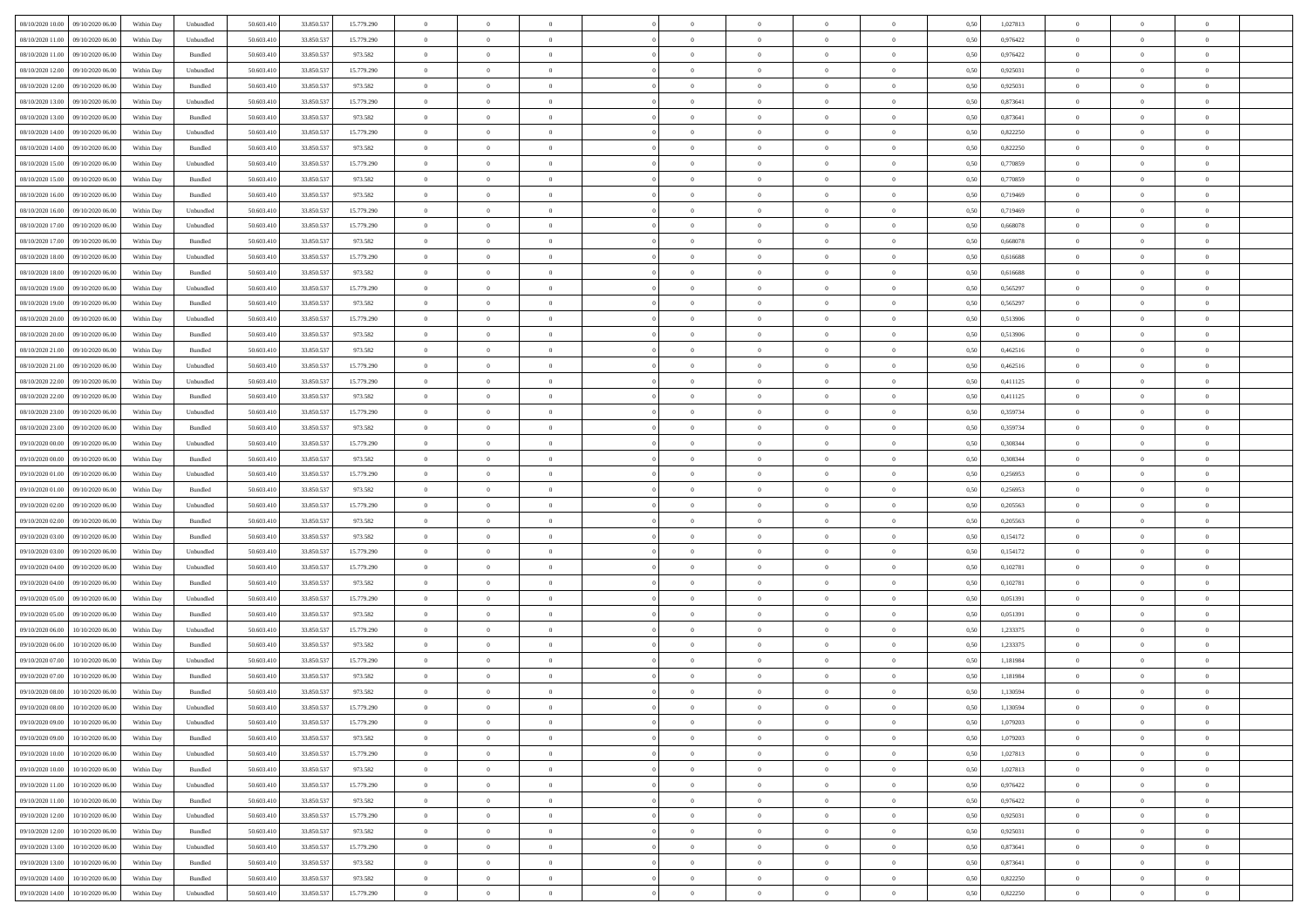| 09/10/2020 15:00                  | 10/10/2020 06:00 | Within Day | Unbundled                   | 50.603.410 | 33.850.537 | 15.779.290 | $\overline{0}$ | $\theta$       |                |                | $\bf{0}$       | $\overline{0}$ | $\theta$       | 0,50 | 0,770859 | $\theta$       | $\theta$       | $\overline{0}$           |  |
|-----------------------------------|------------------|------------|-----------------------------|------------|------------|------------|----------------|----------------|----------------|----------------|----------------|----------------|----------------|------|----------|----------------|----------------|--------------------------|--|
| 09/10/2020 15:00                  | 10/10/2020 06.00 | Within Day | Bundled                     | 50.603.41  | 33.850.537 | 973.582    | $\overline{0}$ | <sup>1</sup>   | $\overline{0}$ | 1,801459       | $\,$ 0         | $\bf{0}$       | $\bf{0}$       | 0,50 | 0,770859 | $\,$ 0 $\,$    | $\overline{0}$ | $\overline{0}$           |  |
|                                   |                  |            |                             |            |            |            |                |                |                |                |                |                |                |      |          |                |                |                          |  |
| 09/10/2020 16:00                  | 10/10/2020 06:00 | Within Day | Unbundled                   | 50.603.410 | 33.850.538 | 15.779.290 | $\overline{0}$ | $\overline{0}$ | $\overline{0}$ | $\overline{0}$ | $\bf{0}$       | $\overline{0}$ | $\mathbf{0}$   | 0.50 | 0,719469 | $\bf{0}$       | $\overline{0}$ | $\overline{0}$           |  |
| 09/10/2020 16:00                  | 10/10/2020 06:00 | Within Day | Bundled                     | 50.603.410 | 33.850.538 | 973.581    | $\overline{0}$ | $\overline{0}$ | $\overline{0}$ | $\overline{0}$ | $\bf{0}$       | $\overline{0}$ | $\overline{0}$ | 0,50 | 0,719469 | $\,$ 0 $\,$    | $\overline{0}$ | $\overline{0}$           |  |
| 09/10/2020 17.00                  | 10/10/2020 06.00 | Within Day | Unbundled                   | 50.603.41  | 33.850.538 | 15.779.290 | $\overline{0}$ | $\theta$       | $\overline{0}$ |                | $\overline{0}$ | $\overline{0}$ | $\bf{0}$       | 0,50 | 0,668078 | $\,$ 0 $\,$    | $\overline{0}$ | $\overline{0}$           |  |
| 09/10/2020 17:00                  | 10/10/2020 06:00 | Within Day | Bundled                     | 50.603.410 | 33,850,538 | 973.581    | $\overline{0}$ | $\overline{0}$ | $\overline{0}$ | $\overline{0}$ | $\bf{0}$       | $\overline{0}$ | $\bf{0}$       | 0.50 | 0.668078 | $\,0\,$        | $\theta$       | $\overline{0}$           |  |
| 09/10/2020 18:00                  | 10/10/2020 06:00 | Within Day | Unbundled                   | 50.603.410 | 33.850.538 | 15.779.290 | $\overline{0}$ | $\overline{0}$ | $\overline{0}$ | $\overline{0}$ | $\,$ 0         | $\overline{0}$ | $\overline{0}$ | 0,50 | 0,616688 | $\,$ 0 $\,$    | $\theta$       | $\overline{0}$           |  |
| 09/10/2020 18:00                  | 10/10/2020 06:00 | Within Day | Bundled                     | 50.603.41  | 33.850.538 | 973.581    | $\overline{0}$ | $\theta$       | $\overline{0}$ |                | $\,$ 0         | $\overline{0}$ | $\bf{0}$       | 0,50 | 0,616688 | $\,$ 0 $\,$    | $\overline{0}$ | $\overline{0}$           |  |
| 09/10/2020 19:00                  | 10/10/2020 06:00 | Within Day | Bundled                     | 50.603.410 | 33,850,538 | 973.581    | $\overline{0}$ | $\overline{0}$ | $\overline{0}$ | $\overline{0}$ | $\bf{0}$       | $\overline{0}$ | $\bf{0}$       | 0.50 | 0.565297 | $\,0\,$        | $\overline{0}$ | $\overline{0}$           |  |
| 09/10/2020 19:00                  | 10/10/2020 06:00 | Within Day | Unbundled                   | 50.603.410 | 33.850.538 | 15.779.290 | $\overline{0}$ | $\overline{0}$ | $\overline{0}$ | $\overline{0}$ | $\bf{0}$       | $\overline{0}$ | $\bf{0}$       | 0,50 | 0,565297 | $\,$ 0 $\,$    | $\overline{0}$ | $\overline{0}$           |  |
| 09/10/2020 20:00                  | 10/10/2020 06.00 | Within Day | Unbundled                   | 50.603.41  | 33.850.538 | 15.779.290 | $\bf{0}$       | $\theta$       | $\overline{0}$ |                | $\,$ 0         | $\overline{0}$ | $\bf{0}$       | 0,50 | 0,513906 | $\,$ 0 $\,$    | $\overline{0}$ | $\overline{0}$           |  |
|                                   |                  |            |                             |            |            |            |                |                |                |                |                |                |                |      |          |                |                |                          |  |
| 09/10/2020 20:00                  | 10/10/2020 06:00 | Within Day | Bundled                     | 50.603.410 | 33,850,538 | 973.581    | $\overline{0}$ | $\overline{0}$ | $\overline{0}$ | $\overline{0}$ | $\bf{0}$       | $\overline{0}$ | $\mathbf{0}$   | 0.50 | 0,513906 | $\,$ 0 $\,$    | $\overline{0}$ | $\bf{0}$                 |  |
| 09/10/2020 21.00                  | 10/10/2020 06:00 | Within Day | Unbundled                   | 50.603.410 | 33.850.538 | 15.779.290 | $\overline{0}$ | $\overline{0}$ | $\overline{0}$ | $\overline{0}$ | $\bf{0}$       | $\overline{0}$ | $\overline{0}$ | 0,50 | 0,462516 | $\,$ 0 $\,$    | $\overline{0}$ | $\overline{0}$           |  |
| 09/10/2020 21.00                  | 10/10/2020 06:00 | Within Day | Bundled                     | 50.603.41  | 33.850.538 | 973.581    | $\overline{0}$ | $\theta$       | $\overline{0}$ |                | $\bf{0}$       | $\overline{0}$ | $\bf{0}$       | 0,50 | 0,462516 | $\,$ 0 $\,$    | $\overline{0}$ | $\overline{0}$           |  |
| 09/10/2020 22.00                  | 10/10/2020 06:00 | Within Day | Unbundled                   | 50.603.410 | 33,850,538 | 15.779.290 | $\overline{0}$ | $\overline{0}$ | $\overline{0}$ | $\overline{0}$ | $\bf{0}$       | $\overline{0}$ | $\bf{0}$       | 0.50 | 0,411125 | $\,0\,$        | $\theta$       | $\overline{0}$           |  |
| 09/10/2020 22.00                  | 10/10/2020 06:00 | Within Day | Bundled                     | 50.603.410 | 33.850.538 | 973.581    | $\overline{0}$ | $\overline{0}$ | $\overline{0}$ | $\overline{0}$ | $\bf{0}$       | $\overline{0}$ | $\overline{0}$ | 0,50 | 0,411125 | $\,0\,$        | $\theta$       | $\overline{0}$           |  |
| 09/10/2020 23.00                  | 10/10/2020 06.00 | Within Day | Unbundled                   | 50.603.41  | 33.850.538 | 15.779.290 | $\overline{0}$ | $\theta$       | $\overline{0}$ |                | $\,$ 0         | $\overline{0}$ | $\bf{0}$       | 0,50 | 0,359734 | $\,$ 0 $\,$    | $\overline{0}$ | $\overline{0}$           |  |
| 09/10/2020 23.00                  | 10/10/2020 06:00 | Within Day | Bundled                     | 50.603.410 | 33,850,538 | 973.581    | $\overline{0}$ | $\overline{0}$ | $\overline{0}$ | $\overline{0}$ | $\bf{0}$       | $\overline{0}$ | $\bf{0}$       | 0.50 | 0.359734 | $\,0\,$        | $\overline{0}$ | $\overline{\phantom{a}}$ |  |
| 10/10/2020 00:00                  | 10/10/2020 06:00 | Within Day | Unbundled                   | 50.603.410 | 33.850.538 | 15.779.290 | $\overline{0}$ | $\overline{0}$ | $\overline{0}$ | $\overline{0}$ | $\,$ 0         | $\overline{0}$ | $\overline{0}$ | 0,50 | 0,308344 | $\,$ 0 $\,$    | $\overline{0}$ | $\overline{0}$           |  |
| 10/10/2020 00:00                  | 10/10/2020 06:00 | Within Day | Bundled                     | 50.603.41  | 33.850.538 | 973.581    | $\bf{0}$       | $\,$ 0 $\,$    | $\overline{0}$ | $\overline{0}$ | $\,$ 0         | $\overline{0}$ | $\bf{0}$       | 0,50 | 0,308344 | $\,$ 0 $\,$    | $\overline{0}$ | $\overline{0}$           |  |
|                                   |                  |            |                             |            |            |            |                |                |                |                |                |                |                |      |          |                |                |                          |  |
| 10/10/2020 01:00                  | 10/10/2020 06:00 | Within Day | Bundled                     | 50.603.410 | 33.850.538 | 973.581    | $\overline{0}$ | $\overline{0}$ | $\overline{0}$ | $\overline{0}$ | $\bf{0}$       | $\overline{0}$ | $\mathbf{0}$   | 0.50 | 0,256953 | $\bf{0}$       | $\overline{0}$ | $\overline{\phantom{a}}$ |  |
| 10/10/2020 01:00                  | 10/10/2020 06:00 | Within Day | Unbundled                   | 50.603.410 | 33.850.538 | 15.779.290 | $\overline{0}$ | $\overline{0}$ | $\overline{0}$ | $\overline{0}$ | $\bf{0}$       | $\overline{0}$ | $\overline{0}$ | 0,50 | 0,256953 | $\,$ 0 $\,$    | $\overline{0}$ | $\overline{0}$           |  |
| 10/10/2020 02.00                  | 10/10/2020 06.00 | Within Day | Unbundled                   | 50.603.41  | 33.850.538 | 15.779.290 | $\overline{0}$ | $\theta$       | $\overline{0}$ | $\overline{0}$ | $\,$ 0         | $\overline{0}$ | $\bf{0}$       | 0,50 | 0,205563 | $\,$ 0 $\,$    | $\overline{0}$ | $\overline{0}$           |  |
| 10/10/2020 02:00                  | 10/10/2020 06:00 | Within Day | Bundled                     | 50.603.410 | 33,850,538 | 973.581    | $\overline{0}$ | $\overline{0}$ | $\overline{0}$ | $\overline{0}$ | $\bf{0}$       | $\overline{0}$ | $\bf{0}$       | 0.50 | 0.205563 | $\,0\,$        | $\theta$       | $\overline{0}$           |  |
| 10/10/2020 03:00                  | 10/10/2020 06:00 | Within Day | Unbundled                   | 50.603.410 | 33.850.538 | 15.779.290 | $\overline{0}$ | $\overline{0}$ | $\overline{0}$ | $\overline{0}$ | $\bf{0}$       | $\overline{0}$ | $\overline{0}$ | 0,50 | 0,154172 | $\,0\,$        | $\theta$       | $\overline{0}$           |  |
| 10/10/2020 03:00                  | 10/10/2020 06:00 | Within Day | Bundled                     | 50.603.41  | 33.850.538 | 973.581    | $\overline{0}$ | $\theta$       | $\overline{0}$ |                | $\,$ 0         | $\overline{0}$ | $\bf{0}$       | 0,50 | 0,154172 | $\,$ 0 $\,$    | $\overline{0}$ | $\overline{0}$           |  |
| 10/10/2020 04:00                  | 10/10/2020 06:00 | Within Day | Unbundled                   | 50.603.410 | 33,850,538 | 15,779.290 | $\overline{0}$ | $\overline{0}$ | $\overline{0}$ | $\overline{0}$ | $\bf{0}$       | $\overline{0}$ | $\bf{0}$       | 0.50 | 0.102781 | $\,0\,$        | $\overline{0}$ | $\overline{0}$           |  |
| 10/10/2020 04:00                  | 10/10/2020 06:00 | Within Day | Bundled                     | 50.603.410 | 33.850.538 | 973.581    | $\overline{0}$ | $\overline{0}$ | $\overline{0}$ | $\overline{0}$ | $\bf{0}$       | $\overline{0}$ | $\bf{0}$       | 0,50 | 0,102781 | $\,$ 0 $\,$    | $\overline{0}$ | $\overline{0}$           |  |
| 10/10/2020 05:00                  | 10/10/2020 06.00 | Within Day | Unbundled                   | 50.603.41  | 33.850.538 | 15.779.290 | $\bf{0}$       | $\overline{0}$ | $\overline{0}$ | $\overline{0}$ | $\,$ 0         | $\bf{0}$       | $\bf{0}$       | 0,50 | 0,051391 | $\,$ 0 $\,$    | $\overline{0}$ | $\overline{0}$           |  |
|                                   |                  |            |                             |            |            |            |                |                |                |                |                |                |                |      |          |                |                |                          |  |
| 10/10/2020 05:00                  | 10/10/2020 06:00 | Within Day | Bundled                     | 50.603.410 | 33,850,538 | 973.581    | $\overline{0}$ | $\bf{0}$       | $\overline{0}$ | $\overline{0}$ | $\bf{0}$       | $\overline{0}$ | $\mathbf{0}$   | 0.50 | 0.051391 | $\,$ 0 $\,$    | $\overline{0}$ | $\bf{0}$                 |  |
| 10/10/2020 06:00                  | 11/10/2020 06:00 | Within Dav | Bundled                     | 50.603.410 | 33.850.537 | 4.521.073  | $\overline{0}$ | $\overline{0}$ | $\theta$       | $\overline{0}$ | $\overline{0}$ | $\overline{0}$ | $\overline{0}$ | 0.50 | 1,233375 | $\theta$       | $\overline{0}$ | $\overline{0}$           |  |
| 10/10/2020 06.00                  | 11/10/2020 06.00 | Within Day | Unbundled                   | 50.603.41  | 33.850.537 | 12.231.799 | $\overline{0}$ | $\theta$       | $\overline{0}$ |                | $\,$ 0         | $\overline{0}$ | $\bf{0}$       | 0,50 | 1,233375 | $\,$ 0 $\,$    | $\overline{0}$ | $\overline{0}$           |  |
| 10/10/2020 07:00                  | 11/10/2020 06:00 | Within Day | Unbundled                   | 50.603.410 | 33.850.537 | 12.231.799 | $\overline{0}$ | $\overline{0}$ | $\overline{0}$ | $\overline{0}$ | $\bf{0}$       | $\overline{0}$ | $\bf{0}$       | 0.50 | 1.181984 | $\,0\,$        | $\overline{0}$ | $\overline{0}$           |  |
| 10/10/2020 07:00                  | 11/10/2020 06:00 | Within Dav | Bundled                     | 50.603.410 | 33.850.537 | 4.521.073  | $\overline{0}$ | $\overline{0}$ | $\Omega$       | $\Omega$       | $\mathbf{0}$   | $\overline{0}$ | $\overline{0}$ | 0.50 | 1,181984 | $\theta$       | $\overline{0}$ | $\overline{0}$           |  |
| 10/10/2020 08:00                  | 11/10/2020 06.00 | Within Day | Unbundled                   | 50.603.41  | 33.850.537 | 12.231.799 | $\overline{0}$ | $\theta$       | $\overline{0}$ |                | $\,$ 0         | $\overline{0}$ | $\bf{0}$       | 0,50 | 1,130594 | $\,$ 0 $\,$    | $\overline{0}$ | $\overline{0}$           |  |
| 10/10/2020 08:00                  | 11/10/2020 06:00 | Within Day | Bundled                     | 50.603.410 | 33,850.537 | 4.521.073  | $\overline{0}$ | $\overline{0}$ | $\overline{0}$ | $\overline{0}$ | $\bf{0}$       | $\overline{0}$ | $\bf{0}$       | 0.50 | 1.130594 | $\,0\,$        | $\overline{0}$ | $\overline{0}$           |  |
| 10/10/2020 09:00                  | 11/10/2020 06.00 | Within Dav | Unbundled                   | 50.603.410 | 33.850.537 | 12.231.799 | $\overline{0}$ | $\overline{0}$ | $\overline{0}$ | $\overline{0}$ | $\overline{0}$ | $\overline{0}$ | $\overline{0}$ | 0.50 | 1,079203 | $\theta$       | $\overline{0}$ | $\overline{0}$           |  |
| 10/10/2020 09:00                  | 11/10/2020 06.00 | Within Day | Bundled                     | 50.603.41  | 33.850.537 | 4.521.073  | $\overline{0}$ | $\overline{0}$ | $\overline{0}$ | $\overline{0}$ | $\bf{0}$       | $\bf{0}$       | $\bf{0}$       | 0,50 | 1,079203 | $\,$ 0 $\,$    | $\overline{0}$ | $\overline{0}$           |  |
| 10/10/2020 10:00                  | 11/10/2020 06:00 | Within Day | Unbundled                   | 50.603.410 | 33.850.537 | 12.231.799 | $\overline{0}$ | $\overline{0}$ | $\overline{0}$ | $\overline{0}$ | $\bf{0}$       | $\overline{0}$ | $\mathbf{0}$   | 0.50 | 1,027813 | $\,$ 0 $\,$    | $\overline{0}$ | $\overline{0}$           |  |
|                                   |                  |            |                             |            |            |            |                | $\overline{0}$ | $\Omega$       | $\Omega$       | $\mathbf{0}$   |                |                |      |          | $\theta$       | $\overline{0}$ | $\overline{0}$           |  |
| 10/10/2020 10:00                  | 11/10/2020 06.00 | Within Dav | Bundled                     | 50.603.410 | 33.850.537 | 4.521.073  | $\overline{0}$ |                |                |                |                | $\overline{0}$ | $\overline{0}$ | 0.50 | 1,027813 |                |                |                          |  |
| 10/10/2020 11:00                  | 11/10/2020 06.00 | Within Day | Unbundled                   | 50.603.41  | 33.850.537 | 12.231.799 | $\overline{0}$ | $\theta$       | $\overline{0}$ | $\overline{0}$ | $\,$ 0         | $\overline{0}$ | $\bf{0}$       | 0,50 | 0,976422 | $\,$ 0 $\,$    | $\overline{0}$ | $\overline{0}$           |  |
| 10/10/2020 11:00                  | 11/10/2020 06:00 | Within Day | Bundled                     | 50.603.410 | 33.850.537 | 4.521.073  | $\overline{0}$ | $\overline{0}$ | $\overline{0}$ | $\overline{0}$ | $\bf{0}$       | $\overline{0}$ | $\overline{0}$ | 0.50 | 0.976422 | $\,0\,$        | $\theta$       | $\overline{0}$           |  |
| 10/10/2020 12:00                  | 11/10/2020 06:00 | Within Dav | Bundled                     | 50.603.410 | 33.850.537 | 4.521.073  | $\overline{0}$ | $\Omega$       | $\Omega$       | $\Omega$       | $\bf{0}$       | $\overline{0}$ | $\theta$       | 0.50 | 0,925031 | $\theta$       | $\overline{0}$ | $\overline{0}$           |  |
| 10/10/2020 12:00                  | 11/10/2020 06.00 | Within Day | Unbundled                   | 50.603.410 | 33.850.537 | 12.231.799 | $\bf{0}$       | $\overline{0}$ | $\overline{0}$ | $\bf{0}$       | $\,$ 0         | $\overline{0}$ | $\bf{0}$       | 0,50 | 0,925031 | $\,$ 0 $\,$    | $\overline{0}$ | $\overline{0}$           |  |
| 10/10/2020 13:00 11/10/2020 06:00 |                  | Within Day | $\ensuremath{\mathsf{Unb}}$ | 50.603.410 | 33.850.537 | 12.231.799 | $\bf{0}$       | $\bf{0}$       |                | $^{\circ}$     |                |                |                | 0.50 | 0,873641 | $\,$ 0         | $\theta$       |                          |  |
| 10/10/2020 13:00 11/10/2020 06:00 |                  | Within Day | Bundled                     | 50.603.410 | 33.850.537 | 4.521.073  | $\Omega$       | $\overline{0}$ | $\Omega$       | $\Omega$       | $\mathbf{0}$   | $\overline{0}$ | $\mathbf{0}$   | 0,50 | 0,873641 | $\theta$       | $\theta$       | $\overline{0}$           |  |
| 10/10/2020 14:00                  | 11/10/2020 06.00 | Within Day | Unbundled                   | 50.603.41  | 33.850.537 | 12.231.799 | $\bf{0}$       | $\overline{0}$ | $\overline{0}$ | $\bf{0}$       | $\overline{0}$ | $\overline{0}$ | $\mathbf{0}$   | 0,50 | 0,822250 | $\bf{0}$       | $\overline{0}$ | $\bf{0}$                 |  |
| 10/10/2020 14:00                  | 11/10/2020 06.00 | Within Day | Bundled                     | 50,603.410 | 33.850.537 | 4.521.073  | $\overline{0}$ | $\overline{0}$ | $\overline{0}$ | $\overline{0}$ | $\bf{0}$       | $\overline{0}$ | $\mathbf{0}$   | 0.50 | 0,822250 | $\overline{0}$ | $\bf{0}$       | $\bf{0}$                 |  |
|                                   |                  |            |                             |            |            |            |                | $\overline{0}$ |                |                | $\overline{0}$ |                |                |      |          | $\overline{0}$ | $\theta$       | $\overline{0}$           |  |
| 10/10/2020 15:00                  | 11/10/2020 06:00 | Within Day | Unbundled                   | 50.603.410 | 33.850.537 | 12.231.799 | $\overline{0}$ |                | $\overline{0}$ | $\overline{0}$ |                | $\overline{0}$ | $\mathbf{0}$   | 0.50 | 0,770859 |                |                |                          |  |
| 10/10/2020 15:00                  | 11/10/2020 06.00 | Within Day | Bundled                     | 50.603.410 | 33.850.537 | 4.521.073  | $\bf{0}$       | $\overline{0}$ | $\overline{0}$ | $\overline{0}$ | $\bf{0}$       | $\bf{0}$       | $\bf{0}$       | 0,50 | 0,770859 | $\bf{0}$       | $\overline{0}$ | $\overline{0}$           |  |
| 10/10/2020 16:00                  | 11/10/2020 06:00 | Within Day | Unbundled                   | 50.603.410 | 33.850.537 | 12.231.799 | $\overline{0}$ | $\overline{0}$ | $\overline{0}$ | $\overline{0}$ | $\bf{0}$       | $\overline{0}$ | $\mathbf{0}$   | 0.50 | 0.719469 | $\,$ 0 $\,$    | $\overline{0}$ | $\overline{0}$           |  |
| 10/10/2020 16:00                  | 11/10/2020 06:00 | Within Day | Bundled                     | 50.603.410 | 33.850.537 | 4.521.073  | $\overline{0}$ | $\overline{0}$ | $\overline{0}$ | $\overline{0}$ | $\overline{0}$ | $\overline{0}$ | $\overline{0}$ | 0.50 | 0,719469 | $\overline{0}$ | $\theta$       | $\overline{0}$           |  |
| 10/10/2020 17:00                  | 11/10/2020 06.00 | Within Day | Bundled                     | 50.603.41  | 33.850.537 | 4.521.073  | $\overline{0}$ | $\,$ 0         | $\overline{0}$ | $\bf{0}$       | $\,$ 0 $\,$    | $\bf{0}$       | $\bf{0}$       | 0,50 | 0,668078 | $\,$ 0 $\,$    | $\overline{0}$ | $\,$ 0                   |  |
| 10/10/2020 17:00                  | 11/10/2020 06:00 | Within Day | Unbundled                   | 50.603.410 | 33.850.537 | 12.231.799 | $\overline{0}$ | $\overline{0}$ | $\overline{0}$ | $\overline{0}$ | $\bf{0}$       | $\overline{0}$ | $\mathbf{0}$   | 0.50 | 0.668078 | $\mathbf{0}$   | $\bf{0}$       | $\overline{0}$           |  |
| 10/10/2020 18:00                  | 11/10/2020 06:00 | Within Day | Unbundled                   | 50.603.410 | 33.850.537 | 12.231.799 | $\overline{0}$ | $\overline{0}$ | $\overline{0}$ | $\overline{0}$ | $\overline{0}$ | $\overline{0}$ | $\overline{0}$ | 0,50 | 0,616688 | $\overline{0}$ | $\theta$       | $\overline{0}$           |  |
| 10/10/2020 18:00                  | 11/10/2020 06.00 | Within Day | Bundled                     | 50.603.41  | 33.850.537 | 4.521.073  | $\overline{0}$ | $\overline{0}$ | $\overline{0}$ | $\bf{0}$       | $\bf{0}$       | $\bf{0}$       | $\bf{0}$       | 0,50 | 0,616688 | $\bf{0}$       | $\overline{0}$ | $\bf{0}$                 |  |
|                                   |                  |            |                             |            |            |            | $\overline{0}$ |                |                |                |                | $\overline{0}$ |                |      |          | $\overline{0}$ | $\,$ 0 $\,$    | $\,$ 0 $\,$              |  |
| 10/10/2020 19:00 11/10/2020 06:00 |                  | Within Day | Unbundled                   | 50.603.410 | 33.850.537 | 12.231.799 |                | $\overline{0}$ | $\overline{0}$ | $\overline{0}$ | $\bf{0}$       |                | $\,$ 0 $\,$    | 0,50 | 0,565297 |                |                |                          |  |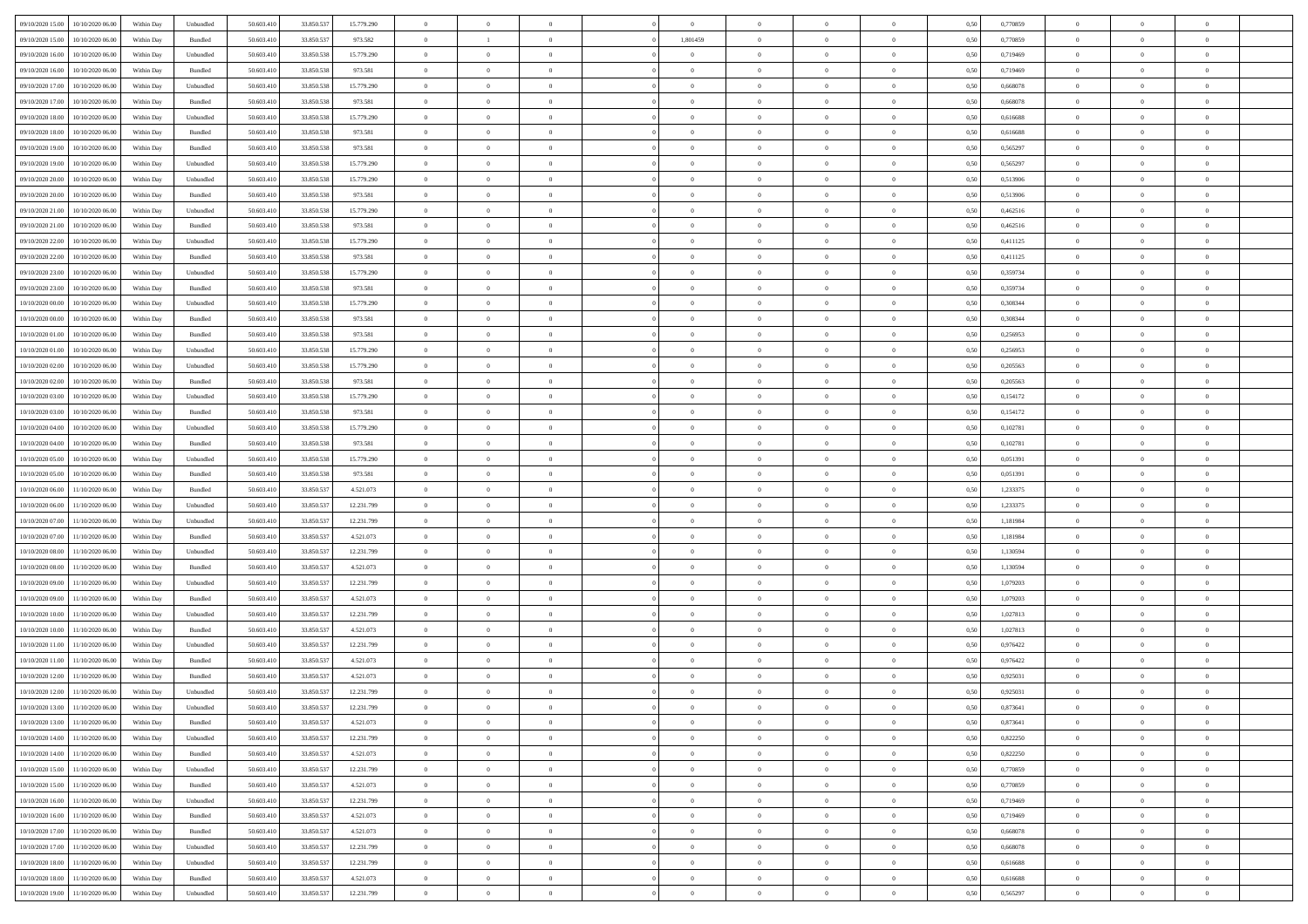| 10/10/2020 19:00                  | 11/10/2020 06:00                  | Within Day | Bundled   | 50.603.410 | 33.850.537 | 4.521.073  | $\overline{0}$ | $\theta$       |                | $\overline{0}$ | $\bf{0}$       | $\overline{0}$ | $\theta$       | 0,50 | 0,565297 | $\theta$       | $\theta$       | $\overline{0}$           |  |
|-----------------------------------|-----------------------------------|------------|-----------|------------|------------|------------|----------------|----------------|----------------|----------------|----------------|----------------|----------------|------|----------|----------------|----------------|--------------------------|--|
| 10/10/2020 20:00                  | 11/10/2020 06.00                  | Within Day | Unbundled | 50.603.41  | 33.850.537 | 12.231.799 | $\overline{0}$ | $\theta$       | $\overline{0}$ | $\overline{0}$ | $\,$ 0         | $\bf{0}$       | $\bf{0}$       | 0,50 | 0,513906 | $\,$ 0 $\,$    | $\overline{0}$ | $\overline{0}$           |  |
|                                   |                                   |            |           |            |            |            |                |                |                |                |                |                |                |      |          |                |                |                          |  |
| 10/10/2020 20:00                  | 11/10/2020 06:00                  | Within Day | Bundled   | 50.603.410 | 33.850.537 | 4.521.073  | $\overline{0}$ | $\overline{0}$ | $\overline{0}$ | $\overline{0}$ | $\bf{0}$       | $\overline{0}$ | $\mathbf{0}$   | 0.50 | 0,513906 | $\bf{0}$       | $\overline{0}$ | $\overline{0}$           |  |
| 10/10/2020 21:00                  | 11/10/2020 06.00                  | Within Day | Unbundled | 50.603.410 | 33.850.537 | 12.231.799 | $\overline{0}$ | $\overline{0}$ | $\overline{0}$ | $\overline{0}$ | $\bf{0}$       | $\overline{0}$ | $\overline{0}$ | 0,50 | 0,462516 | $\,$ 0 $\,$    | $\overline{0}$ | $\overline{0}$           |  |
| 10/10/2020 21.00                  | 11/10/2020 06.00                  | Within Day | Bundled   | 50.603.41  | 33.850.537 | 4.521.073  | $\overline{0}$ | $\theta$       | $\overline{0}$ |                | $\overline{0}$ | $\overline{0}$ | $\bf{0}$       | 0,50 | 0,462516 | $\,$ 0 $\,$    | $\overline{0}$ | $\overline{0}$           |  |
| 10/10/2020 22:00                  | 11/10/2020 06:00                  | Within Day | Unbundled | 50.603.410 | 33,850,53  | 12.231.799 | $\overline{0}$ | $\overline{0}$ | $\overline{0}$ | $\overline{0}$ | $\bf{0}$       | $\overline{0}$ | $\overline{0}$ | 0.50 | 0,411125 | $\,0\,$        | $\theta$       | $\overline{0}$           |  |
| 10/10/2020 22.00                  | 11/10/2020 06.00                  | Within Day | Bundled   | 50.603.410 | 33.850.537 | 4.521.073  | $\overline{0}$ | $\overline{0}$ | $\overline{0}$ | $\overline{0}$ | $\,$ 0         | $\overline{0}$ | $\overline{0}$ | 0,50 | 0,411125 | $\,$ 0 $\,$    | $\theta$       | $\overline{0}$           |  |
| 10/10/2020 23.00                  | 11/10/2020 06.00                  | Within Day | Bundled   | 50.603.41  | 33.850.53  | 4.521.073  | $\overline{0}$ | $\theta$       | $\overline{0}$ |                | $\bf{0}$       | $\overline{0}$ | $\bf{0}$       | 0,50 | 0,359734 | $\,$ 0 $\,$    | $\overline{0}$ | $\overline{0}$           |  |
| 10/10/2020 23:00                  | 11/10/2020 06:00                  | Within Day | Unbundled | 50.603.410 | 33,850,53  | 12.231.799 | $\overline{0}$ | $\overline{0}$ | $\overline{0}$ | $\overline{0}$ | $\bf{0}$       | $\overline{0}$ | $\bf{0}$       | 0.50 | 0.359734 | $\,0\,$        | $\overline{0}$ | $\overline{0}$           |  |
| 11/10/2020 00:00                  | 11/10/2020 06.00                  | Within Day | Unbundled | 50.603.410 | 33.850.537 | 12.231.799 | $\overline{0}$ | $\overline{0}$ | $\overline{0}$ | $\overline{0}$ | $\,$ 0         | $\overline{0}$ | $\bf{0}$       | 0,50 | 0,308344 | $\,$ 0 $\,$    | $\overline{0}$ | $\overline{0}$           |  |
| 11/10/2020 00:00                  | 11/10/2020 06.00                  | Within Day | Bundled   | 50.603.41  | 33.850.537 | 4.521.073  | $\bf{0}$       | $\theta$       | $\overline{0}$ |                | $\,$ 0         | $\overline{0}$ | $\bf{0}$       | 0,50 | 0,308344 | $\,$ 0 $\,$    | $\overline{0}$ | $\overline{0}$           |  |
|                                   |                                   |            |           |            |            |            |                |                |                |                |                |                |                |      |          |                |                |                          |  |
| 11/10/2020 01:00                  | 11/10/2020 06:00                  | Within Day | Unbundled | 50.603.410 | 33.850.537 | 12.231.799 | $\overline{0}$ | $\overline{0}$ | $\overline{0}$ | $\overline{0}$ | $\bf{0}$       | $\overline{0}$ | $\mathbf{0}$   | 0.50 | 0,256953 | $\bf{0}$       | $\overline{0}$ | $\bf{0}$                 |  |
| 11/10/2020 01:00                  | 11/10/2020 06.00                  | Within Day | Bundled   | 50.603.410 | 33.850.537 | 4.521.073  | $\overline{0}$ | $\overline{0}$ | $\overline{0}$ | $\overline{0}$ | $\bf{0}$       | $\overline{0}$ | $\overline{0}$ | 0,50 | 0,256953 | $\,$ 0 $\,$    | $\overline{0}$ | $\overline{0}$           |  |
| 11/10/2020 02.00                  | 11/10/2020 06.00                  | Within Day | Unbundled | 50.603.41  | 33.850.537 | 12.231.799 | $\overline{0}$ | $\theta$       | $\overline{0}$ |                | $\overline{0}$ | $\overline{0}$ | $\bf{0}$       | 0,50 | 0,205563 | $\,$ 0 $\,$    | $\overline{0}$ | $\overline{0}$           |  |
| 11/10/2020 02:00                  | 11/10/2020 06:00                  | Within Day | Bundled   | 50.603.410 | 33,850.537 | 4.521.073  | $\overline{0}$ | $\overline{0}$ | $\overline{0}$ | $\overline{0}$ | $\,$ 0         | $\theta$       | $\overline{0}$ | 0.50 | 0.205563 | $\,0\,$        | $\theta$       | $\overline{0}$           |  |
| 11/10/2020 03:00                  | 11/10/2020 06.00                  | Within Day | Unbundled | 50.603.410 | 33.850.537 | 12.231.799 | $\overline{0}$ | $\overline{0}$ | $\overline{0}$ | $\overline{0}$ | $\bf{0}$       | $\overline{0}$ | $\overline{0}$ | 0,50 | 0,154172 | $\,0\,$        | $\theta$       | $\overline{0}$           |  |
| 11/10/2020 03:00                  | 11/10/2020 06.00                  | Within Day | Bundled   | 50.603.41  | 33.850.537 | 4.521.073  | $\overline{0}$ | $\theta$       | $\overline{0}$ |                | $\,$ 0         | $\overline{0}$ | $\bf{0}$       | 0,50 | 0,154172 | $\,$ 0 $\,$    | $\overline{0}$ | $\overline{0}$           |  |
| 11/10/2020 04:00                  | 11/10/2020 06:00                  | Within Day | Bundled   | 50.603.410 | 33,850,53  | 4.521.073  | $\overline{0}$ | $\overline{0}$ | $\overline{0}$ | $\overline{0}$ | $\bf{0}$       | $\overline{0}$ | $\bf{0}$       | 0.50 | 0.102781 | $\,0\,$        | $\overline{0}$ | $\overline{0}$           |  |
| 11/10/2020 04:00                  | 11/10/2020 06.00                  | Within Day | Unbundled | 50.603.410 | 33.850.537 | 12.231.799 | $\overline{0}$ | $\overline{0}$ | $\overline{0}$ | $\overline{0}$ | $\,$ 0         | $\overline{0}$ | $\overline{0}$ | 0,50 | 0,102781 | $\,$ 0 $\,$    | $\overline{0}$ | $\overline{0}$           |  |
| 11/10/2020 05:00                  | 11/10/2020 06.00                  | Within Day | Unbundled | 50.603.41  | 33.850.537 | 12.231.799 | $\bf{0}$       | $\,$ 0 $\,$    | $\overline{0}$ | $\overline{0}$ | $\,$ 0         | $\overline{0}$ | $\bf{0}$       | 0,50 | 0,051391 | $\,$ 0 $\,$    | $\overline{0}$ | $\overline{0}$           |  |
|                                   |                                   |            |           |            |            |            |                |                |                |                |                |                |                |      |          |                |                |                          |  |
| 11/10/2020 05:00                  | 11/10/2020 06:00                  | Within Day | Bundled   | 50.603.410 | 33.850.537 | 4.521.073  | $\overline{0}$ | $\overline{0}$ | $\overline{0}$ | $\overline{0}$ | $\bf{0}$       | $\overline{0}$ | $\mathbf{0}$   | 0.50 | 0.051391 | $\,$ 0 $\,$    | $\overline{0}$ | $\overline{0}$           |  |
| 11/10/2020 06.00                  | 12/10/2020 06.00                  | Within Day | Unbundled | 50.603.410 | 33.850.537 | 12.231.799 | $\overline{0}$ | $\overline{0}$ | $\overline{0}$ | $\overline{0}$ | $\bf{0}$       | $\overline{0}$ | $\overline{0}$ | 0,50 | 1,233375 | $\,$ 0 $\,$    | $\overline{0}$ | $\overline{0}$           |  |
| 11/10/2020 06.00                  | 12/10/2020 06.00                  | Within Day | Bundled   | 50.603.41  | 33.850.537 | 4.521.073  | $\overline{0}$ | $\theta$       | $\overline{0}$ |                | $\,$ 0         | $\overline{0}$ | $\bf{0}$       | 0,50 | 1,233375 | $\,$ 0 $\,$    | $\overline{0}$ | $\overline{0}$           |  |
| 11/10/2020 07:00                  | 12/10/2020 06:00                  | Within Day | Unbundled | 50.603.410 | 33,850.537 | 12.231.799 | $\overline{0}$ | $\overline{0}$ | $\overline{0}$ | $\overline{0}$ | $\bf{0}$       | $\overline{0}$ | $\bf{0}$       | 0.50 | 1.181984 | $\,0\,$        | $\theta$       | $\overline{0}$           |  |
| 11/10/2020 07.00                  | 12/10/2020 06:00                  | Within Day | Bundled   | 50.603.410 | 33.850.537 | 4.521.073  | $\overline{0}$ | $\theta$       | $\overline{0}$ | $\overline{0}$ | $\bf{0}$       | $\overline{0}$ | $\overline{0}$ | 0,50 | 1,181984 | $\,0\,$        | $\theta$       | $\overline{0}$           |  |
| 11/10/2020 08:00                  | 12/10/2020 06.00                  | Within Day | Unbundled | 50.603.41  | 33.850.53  | 12.231.799 | $\overline{0}$ | $\theta$       | $\overline{0}$ |                | $\bf{0}$       | $\overline{0}$ | $\bf{0}$       | 0,50 | 1,130594 | $\,$ 0 $\,$    | $\overline{0}$ | $\overline{0}$           |  |
| 11/10/2020 08:00                  | 12/10/2020 06:00                  | Within Day | Bundled   | 50.603.410 | 33,850,53  | 4.521.073  | $\overline{0}$ | $\overline{0}$ | $\overline{0}$ | $\overline{0}$ | $\bf{0}$       | $\overline{0}$ | $\bf{0}$       | 0.50 | 1.130594 | $\,0\,$        | $\overline{0}$ | $\overline{0}$           |  |
| 11/10/2020 09:00                  | 12/10/2020 06:00                  | Within Day | Unbundled | 50.603.410 | 33.850.537 | 12.231.799 | $\overline{0}$ | $\overline{0}$ | $\overline{0}$ | $\overline{0}$ | $\,$ 0         | $\overline{0}$ | $\bf{0}$       | 0,50 | 1,079203 | $\,$ 0 $\,$    | $\theta$       | $\overline{0}$           |  |
| 11/10/2020 09:00                  | 12/10/2020 06.00                  | Within Day | Bundled   | 50.603.41  | 33.850.537 | 4.521.073  | $\overline{0}$ | $\overline{0}$ | $\overline{0}$ | $\overline{0}$ | $\,$ 0         | $\bf{0}$       | $\bf{0}$       | 0,50 | 1,079203 | $\,$ 0 $\,$    | $\overline{0}$ | $\overline{0}$           |  |
|                                   | 12/10/2020 06:00                  | Within Day | Bundled   | 50.603.410 |            |            |                | $\overline{0}$ |                | $\overline{0}$ |                | $\overline{0}$ |                | 0.50 | 0.976422 | $\bf{0}$       | $\overline{0}$ | $\overline{\phantom{a}}$ |  |
| 11/10/2020 11:00                  |                                   |            |           |            | 33.850.537 | 4.521.073  | $\overline{0}$ |                | $\overline{0}$ |                | $\bf{0}$       |                | $\mathbf{0}$   |      |          |                |                |                          |  |
| 11/10/2020 11:00                  | 12/10/2020 06:00                  | Within Dav | Unbundled | 50.603.410 | 33.850.537 | 12.231.799 | $\overline{0}$ | $\overline{0}$ | $\theta$       | $\overline{0}$ | $\overline{0}$ | $\overline{0}$ | $\overline{0}$ | 0.50 | 0,976422 | $\theta$       | $\overline{0}$ | $\overline{0}$           |  |
| 11/10/2020 12.00                  | 12/10/2020 06.00                  | Within Day | Unbundled | 50.603.41  | 33.850.537 | 12.231.799 | $\overline{0}$ | $\theta$       | $\overline{0}$ |                | $\,$ 0         | $\overline{0}$ | $\bf{0}$       | 0,50 | 0,925031 | $\,$ 0 $\,$    | $\overline{0}$ | $\overline{0}$           |  |
| 11/10/2020 12:00                  | 12/10/2020 06:00                  | Within Day | Bundled   | 50.603.410 | 33.850.537 | 4.521.073  | $\overline{0}$ | $\overline{0}$ | $\overline{0}$ | $\overline{0}$ | $\bf{0}$       | $\overline{0}$ | $\bf{0}$       | 0.50 | 0.925031 | $\,0\,$        | $\theta$       | $\overline{0}$           |  |
| 11/10/2020 13:00                  | 12/10/2020 06:00                  | Within Dav | Unbundled | 50.603.410 | 33.850.537 | 12.231.799 | $\overline{0}$ | $\theta$       | $\Omega$       | $\Omega$       | $\mathbf{0}$   | $\overline{0}$ | $\overline{0}$ | 0.50 | 0,873641 | $\theta$       | $\overline{0}$ | $\overline{0}$           |  |
| 11/10/2020 13:00                  | 12/10/2020 06.00                  | Within Day | Bundled   | 50.603.41  | 33.850.537 | 4.521.073  | $\overline{0}$ | $\theta$       | $\overline{0}$ |                | $\,$ 0         | $\overline{0}$ | $\bf{0}$       | 0,50 | 0,873641 | $\,$ 0 $\,$    | $\overline{0}$ | $\overline{0}$           |  |
| 11/10/2020 14:00                  | 12/10/2020 06:00                  | Within Day | Unbundled | 50.603.410 | 33,850.537 | 12.231.799 | $\overline{0}$ | $\overline{0}$ | $\overline{0}$ | $\overline{0}$ | $\bf{0}$       | $\overline{0}$ | $\bf{0}$       | 0.50 | 0.822250 | $\,0\,$        | $\overline{0}$ | $\overline{0}$           |  |
| 11/10/2020 14:00                  | 12/10/2020 06.00                  | Within Dav | Bundled   | 50.603.410 | 33.850.537 | 4.521.073  | $\overline{0}$ | $\overline{0}$ | $\Omega$       | $\Omega$       | $\mathbf{0}$   | $\overline{0}$ | $\overline{0}$ | 0.50 | 0,822250 | $\theta$       | $\overline{0}$ | $\overline{0}$           |  |
| 11/10/2020 15:00                  | 12/10/2020 06.00                  | Within Day | Unbundled | 50.603.41  | 33.850.537 | 12.231.799 | $\bf{0}$       | $\overline{0}$ | $\overline{0}$ | $\overline{0}$ | $\bf{0}$       | $\bf{0}$       | $\bf{0}$       | 0,50 | 0,770859 | $\,$ 0 $\,$    | $\overline{0}$ | $\overline{0}$           |  |
| 11/10/2020 15:00                  | 12/10/2020 06:00                  | Within Day | Bundled   | 50.603.410 | 33.850.537 | 4.521.073  | $\overline{0}$ | $\overline{0}$ | $\overline{0}$ | $\overline{0}$ | $\bf{0}$       | $\overline{0}$ | $\mathbf{0}$   | 0.50 | 0.770859 | $\,$ 0 $\,$    | $\overline{0}$ | $\overline{0}$           |  |
| 11/10/2020 16:00                  | 12/10/2020 06:00                  | Within Dav | Bundled   | 50.603.410 | 33.850.537 | 4.521.073  | $\overline{0}$ | $\overline{0}$ | $\Omega$       | $\Omega$       | $\mathbf{0}$   | $\overline{0}$ | $\overline{0}$ | 0.50 | 0,719469 | $\theta$       | $\overline{0}$ | $\overline{0}$           |  |
| 11/10/2020 16.00                  | 12/10/2020 06.00                  | Within Day | Unbundled | 50.603.41  | 33.850.537 | 12.231.799 | $\overline{0}$ | $\theta$       | $\overline{0}$ | $\overline{0}$ | $\,$ 0         | $\overline{0}$ | $\bf{0}$       | 0,50 | 0,719469 | $\,$ 0 $\,$    | $\overline{0}$ | $\overline{0}$           |  |
|                                   |                                   |            |           |            |            |            |                |                |                |                |                |                |                |      |          |                |                |                          |  |
| 11/10/2020 17:00                  | 12/10/2020 06:00                  | Within Day | Unbundled | 50.603.410 | 33.850.537 | 12.231.799 | $\overline{0}$ | $\theta$       | $\overline{0}$ | $\overline{0}$ | $\bf{0}$       | $\overline{0}$ | $\overline{0}$ | 0.50 | 0.668078 | $\,0\,$        | $\theta$       | $\overline{0}$           |  |
| 11/10/2020 17:00                  | 12/10/2020 06:00                  | Within Dav | Bundled   | 50.603.410 | 33.850.537 | 4.521.073  | $\overline{0}$ | $\Omega$       | $\Omega$       | $\Omega$       | $\bf{0}$       | $\overline{0}$ | $\Omega$       | 0.50 | 0,668078 | $\theta$       | $\overline{0}$ | $\overline{0}$           |  |
| 11/10/2020 18:00                  | 12/10/2020 06:00                  | Within Day | Unbundled | 50.603.410 | 33.850.537 | 12.231.799 | $\bf{0}$       | $\,$ 0 $\,$    | $\overline{0}$ | $\overline{0}$ | $\,$ 0         | $\overline{0}$ | $\bf{0}$       | 0,50 | 0,616688 | $\,$ 0 $\,$    | $\overline{0}$ | $\overline{0}$           |  |
| 11/10/2020 18:00                  | 12/10/2020 06:00                  | Within Day | Bundled   | 50.603.410 | 33.850.537 | 4.521.073  | $\bf{0}$       | $\theta$       |                |                |                |                |                | 0.50 | 0.616688 | $\,$ 0         | $\theta$       |                          |  |
| 11/10/2020 19:00 12/10/2020 06:00 |                                   | Within Day | Unbundled | 50.603.410 | 33.850.537 | 12.231.799 | $\Omega$       | $\overline{0}$ | $\Omega$       | $\Omega$       | $\mathbf{0}$   | $\overline{0}$ | $\mathbf{0}$   | 0,50 | 0,565297 | $\theta$       | $\theta$       | $\overline{0}$           |  |
| 11/10/2020 19:00                  | 12/10/2020 06.00                  | Within Day | Bundled   | 50.603.41  | 33.850.537 | 4.521.073  | $\bf{0}$       | $\overline{0}$ | $\overline{0}$ | $\bf{0}$       | $\overline{0}$ | $\overline{0}$ | $\mathbf{0}$   | 0,50 | 0,565297 | $\bf{0}$       | $\overline{0}$ | $\bf{0}$                 |  |
| 11/10/2020 20:00                  | 12/10/2020 06:00                  | Within Day | Unbundled | 50,603.410 | 33.850.537 | 12.231.799 | $\overline{0}$ | $\overline{0}$ | $\overline{0}$ | $\overline{0}$ | $\bf{0}$       | $\overline{0}$ | $\mathbf{0}$   | 0.50 | 0,513906 | $\overline{0}$ | $\bf{0}$       | $\bf{0}$                 |  |
| 11/10/2020 20:00                  | 12/10/2020 06:00                  | Within Dav | Bundled   | 50.603.410 | 33.850.537 | 4.521.073  | $\overline{0}$ | $\overline{0}$ | $\overline{0}$ | $\overline{0}$ | $\mathbf{0}$   | $\overline{0}$ | $\mathbf{0}$   | 0.50 | 0,513906 | $\overline{0}$ | $\theta$       | $\overline{0}$           |  |
| 11/10/2020 21.00                  | 12/10/2020 06:00                  | Within Day | Unbundled | 50.603.410 | 33.850.537 | 12.231.799 | $\overline{0}$ | $\overline{0}$ | $\overline{0}$ | $\overline{0}$ | $\bf{0}$       | $\bf{0}$       | $\bf{0}$       | 0,50 | 0,462516 | $\bf{0}$       | $\overline{0}$ | $\overline{0}$           |  |
|                                   | 12/10/2020 06:00                  |            |           |            |            |            | $\overline{0}$ | $\overline{0}$ | $\overline{0}$ | $\overline{0}$ |                | $\overline{0}$ |                | 0.50 | 0.462516 | $\,$ 0 $\,$    | $\theta$       | $\overline{0}$           |  |
| 11/10/2020 21:00                  |                                   | Within Day | Bundled   | 50.603.410 | 33.850.537 | 4.521.073  |                |                |                |                | $\bf{0}$       |                | $\mathbf{0}$   |      |          |                |                |                          |  |
| 11/10/2020 22.00                  | 12/10/2020 06:00                  | Within Day | Bundled   | 50.603.410 | 33.850.537 | 4.521.073  | $\overline{0}$ | $\overline{0}$ | $\overline{0}$ | $\overline{0}$ | $\overline{0}$ | $\overline{0}$ | $\overline{0}$ | 0,50 | 0,411125 | $\overline{0}$ | $\theta$       | $\overline{0}$           |  |
| 11/10/2020 22.00                  | 12/10/2020 06.00                  | Within Day | Unbundled | 50.603.41  | 33.850.537 | 12.231.799 | $\overline{0}$ | $\,$ 0         | $\overline{0}$ | $\bf{0}$       | $\,$ 0 $\,$    | $\bf{0}$       | $\bf{0}$       | 0,50 | 0,411125 | $\,$ 0 $\,$    | $\overline{0}$ | $\,$ 0                   |  |
| 11/10/2020 23.00                  | 12/10/2020 06:00                  | Within Day | Unbundled | 50.603.410 | 33.850.537 | 12.231.799 | $\overline{0}$ | $\overline{0}$ | $\overline{0}$ | $\overline{0}$ | $\bf{0}$       | $\overline{0}$ | $\mathbf{0}$   | 0.50 | 0.359734 | $\mathbf{0}$   | $\,$ 0 $\,$    | $\overline{0}$           |  |
| 11/10/2020 23.00                  | 12/10/2020 06:00                  | Within Dav | Bundled   | 50.603.410 | 33.850.537 | 4.521.073  | $\overline{0}$ | $\overline{0}$ | $\overline{0}$ | $\overline{0}$ | $\overline{0}$ | $\overline{0}$ | $\overline{0}$ | 0,50 | 0,359734 | $\overline{0}$ | $\theta$       | $\overline{0}$           |  |
| 12/10/2020 00.00                  | 12/10/2020 06.00                  | Within Day | Unbundled | 50.603.41  | 33.850.537 | 12.231.799 | $\overline{0}$ | $\overline{0}$ | $\overline{0}$ | $\overline{0}$ | $\bf{0}$       | $\bf{0}$       | $\bf{0}$       | 0,50 | 0,308344 | $\bf{0}$       | $\,$ 0 $\,$    | $\bf{0}$                 |  |
|                                   | 12/10/2020 00:00 12/10/2020 06:00 | Within Day | Bundled   | 50.603.410 | 33.850.537 | 4.521.073  | $\overline{0}$ | $\overline{0}$ | $\overline{0}$ | $\overline{0}$ | $\bf{0}$       | $\overline{0}$ | $\,$ 0 $\,$    | 0,50 | 0,308344 | $\overline{0}$ | $\,$ 0 $\,$    | $\,$ 0 $\,$              |  |
|                                   |                                   |            |           |            |            |            |                |                |                |                |                |                |                |      |          |                |                |                          |  |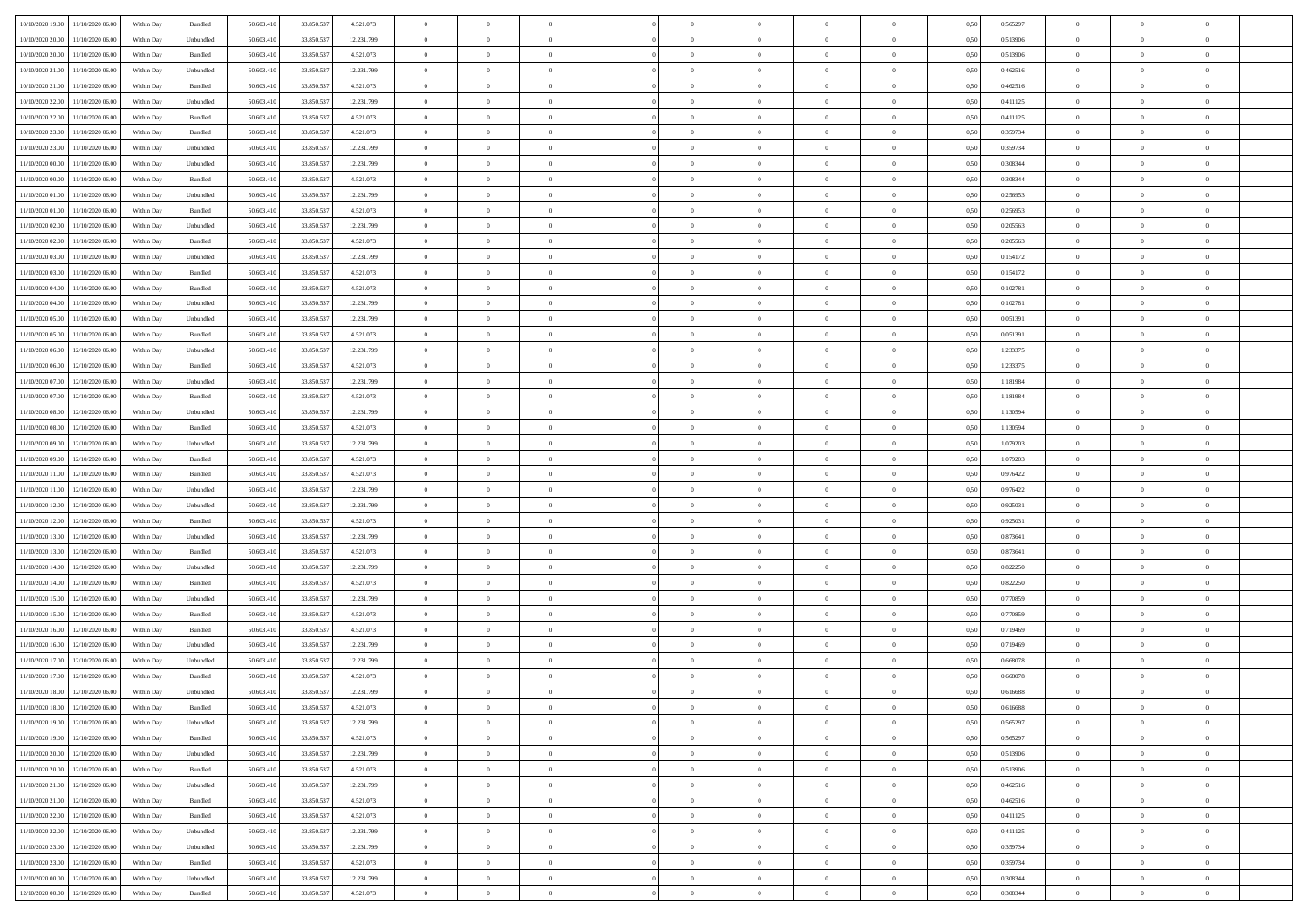| 12/10/2020 01:00 12/10/2020 06:00            | Within Day | Unbundled                   | 50.603.410 | 33.850.537 | 12.231.799 | $\overline{0}$ | $\overline{0}$ |                | $\overline{0}$ | $\theta$       |                | $\theta$       | 0,50 | 0,256953 | $\theta$       | $\theta$       | $\overline{0}$ |  |
|----------------------------------------------|------------|-----------------------------|------------|------------|------------|----------------|----------------|----------------|----------------|----------------|----------------|----------------|------|----------|----------------|----------------|----------------|--|
| 12/10/2020 01:00<br>12/10/2020 06.00         | Within Day | Bundled                     | 50.603.41  | 33.850.53  | 4.521.073  | $\bf{0}$       | $\bf{0}$       | $\bf{0}$       | $\overline{0}$ | $\overline{0}$ | $\overline{0}$ | $\bf{0}$       | 0,50 | 0,256953 | $\,$ 0 $\,$    | $\bf{0}$       | $\overline{0}$ |  |
| 12/10/2020 02:00<br>12/10/2020 06:00         | Within Day | Unbundled                   | 50.603.41  | 33.850.537 | 12.231.799 | $\overline{0}$ | $\bf{0}$       | $\overline{0}$ | $\bf{0}$       | $\bf{0}$       | $\overline{0}$ | $\bf{0}$       | 0.50 | 0,205563 | $\bf{0}$       | $\overline{0}$ | $\overline{0}$ |  |
| 12/10/2020 02:00<br>12/10/2020 06:00         | Within Day | Bundled                     | 50.603.410 | 33.850.537 | 4.521.073  | $\overline{0}$ | $\bf{0}$       | $\overline{0}$ | $\overline{0}$ | $\theta$       | $\overline{0}$ | $\bf{0}$       | 0,50 | 0,205563 | $\theta$       | $\theta$       | $\overline{0}$ |  |
| 12/10/2020 03:00<br>12/10/2020 06.00         | Within Day | Bundled                     | 50.603.41  | 33.850.53  | 4.521.073  | $\bf{0}$       | $\overline{0}$ | $\bf{0}$       | $\overline{0}$ | $\theta$       | $\overline{0}$ | $\bf{0}$       | 0,50 | 0,154172 | $\,$ 0 $\,$    | $\bf{0}$       | $\overline{0}$ |  |
| 12/10/2020 03:00<br>12/10/2020 06.00         | Within Day | Unbundled                   | 50,603.41  | 33,850,537 | 12.231.799 | $\overline{0}$ | $\overline{0}$ | $\overline{0}$ | $\bf{0}$       | $\overline{0}$ | $\theta$       | $\bf{0}$       | 0.50 | 0,154172 | $\bf{0}$       | $\theta$       | $\overline{0}$ |  |
| 12/10/2020 04:00<br>12/10/2020 06.00         | Within Day | Unbundled                   | 50.603.41  | 33.850.537 | 12.231.799 | $\overline{0}$ | $\overline{0}$ | $\overline{0}$ | $\overline{0}$ | $\overline{0}$ | $\overline{0}$ | $\bf{0}$       | 0,50 | 0,102781 | $\,$ 0 $\,$    | $\theta$       | $\overline{0}$ |  |
|                                              |            |                             |            |            |            |                |                |                |                |                |                |                |      |          |                |                |                |  |
| 12/10/2020 04:00<br>12/10/2020 06.00         | Within Day | Bundled                     | 50.603.41  | 33.850.53  | 4.521.073  | $\bf{0}$       | $\bf{0}$       | $\bf{0}$       | $\overline{0}$ | $\overline{0}$ | $\overline{0}$ | $\bf{0}$       | 0,50 | 0,102781 | $\,$ 0 $\,$    | $\bf{0}$       | $\overline{0}$ |  |
| 12/10/2020 05:00<br>12/10/2020 06:00         | Within Day | Unbundled                   | 50.603.41  | 33,850,537 | 12.231.799 | $\overline{0}$ | $\bf{0}$       | $\overline{0}$ | $\bf{0}$       | $\overline{0}$ | $\overline{0}$ | $\bf{0}$       | 0.50 | 0.051391 | $\bf{0}$       | $\overline{0}$ | $\overline{0}$ |  |
| 12/10/2020 05:00<br>12/10/2020 06:00         | Within Day | Bundled                     | 50.603.410 | 33.850.537 | 4.521.073  | $\bf{0}$       | $\bf{0}$       | $\overline{0}$ | $\overline{0}$ | $\overline{0}$ | $\overline{0}$ | $\bf{0}$       | 0,50 | 0,051391 | $\,$ 0 $\,$    | $\bf{0}$       | $\overline{0}$ |  |
| 12/10/2020 06:00<br>13/10/2020 06.00         | Within Day | Unbundled                   | 50.603.41  | 33.850.53  | 12.231.799 | $\bf{0}$       | $\bf{0}$       | $\bf{0}$       | $\bf{0}$       | $\bf{0}$       | $\overline{0}$ | $\bf{0}$       | 0,50 | 1,233375 | $\,$ 0 $\,$    | $\bf{0}$       | $\overline{0}$ |  |
| 12/10/2020 06:00<br>13/10/2020 06.00         | Within Day | Bundled                     | 50.603.41  | 33,850,537 | 4.521.073  | $\overline{0}$ | $\bf{0}$       | $\overline{0}$ | $\overline{0}$ | $\bf{0}$       | $\overline{0}$ | $\bf{0}$       | 0.50 | 1,233375 | $\bf{0}$       | $\overline{0}$ | $\bf{0}$       |  |
| 12/10/2020 07:00<br>13/10/2020 06:00         | Within Day | Unbundled                   | 50.603.41  | 33.850.537 | 12.231.799 | $\overline{0}$ | $\overline{0}$ | $\overline{0}$ | $\theta$       | $\theta$       | $\overline{0}$ | $\bf{0}$       | 0,50 | 1,181984 | $\,$ 0 $\,$    | $\theta$       | $\overline{0}$ |  |
| 12/10/2020 07:00<br>13/10/2020 06.00         | Within Day | Bundled                     | 50.603.41  | 33.850.53  | 4.521.073  | $\bf{0}$       | $\overline{0}$ | $\bf{0}$       | $\bf{0}$       | $\bf{0}$       | $\overline{0}$ | $\bf{0}$       | 0,50 | 1,181984 | $\,$ 0 $\,$    | $\bf{0}$       | $\overline{0}$ |  |
| 12/10/2020 08:00<br>13/10/2020 06.00         | Within Day | Unbundled                   | 50.603.41  | 33,850,537 | 12.231.799 | $\overline{0}$ | $\overline{0}$ | $\overline{0}$ | $\bf{0}$       | $\overline{0}$ | $\Omega$       | $\bf{0}$       | 0.50 | 1.130594 | $\,$ 0 $\,$    | $\theta$       | $\overline{0}$ |  |
| 12/10/2020 08:00<br>13/10/2020 06:00         | Within Day | Bundled                     | 50.603.410 | 33.850.537 | 4.521.073  | $\overline{0}$ | $\overline{0}$ | $\overline{0}$ | $\overline{0}$ | $\overline{0}$ | $\overline{0}$ | $\bf{0}$       | 0,50 | 1,130594 | $\theta$       | $\theta$       | $\overline{0}$ |  |
| 12/10/2020 09:00<br>13/10/2020 06.00         | Within Day | Bundled                     | 50.603.41  | 33.850.53  | 4.521.073  | $\bf{0}$       | $\bf{0}$       | $\bf{0}$       | $\overline{0}$ | $\bf{0}$       | $\overline{0}$ | $\bf{0}$       | 0,50 | 1,079203 | $\,$ 0 $\,$    | $\bf{0}$       | $\overline{0}$ |  |
| 12/10/2020 09:00<br>13/10/2020 06:00         | Within Day | Unbundled                   | 50,603.41  | 33,850,537 | 12.231.799 | $\overline{0}$ | $\bf{0}$       | $\overline{0}$ | $\bf{0}$       | $\overline{0}$ | $\overline{0}$ | $\bf{0}$       | 0.50 | 1.079203 | $\bf{0}$       | $\overline{0}$ | $\overline{0}$ |  |
| 12/10/2020 10:00<br>13/10/2020 06:00         |            |                             |            |            |            |                | $\bf{0}$       | $\overline{0}$ | $\overline{0}$ | $\overline{0}$ | $\overline{0}$ |                |      |          | $\,$ 0 $\,$    | $\bf{0}$       | $\overline{0}$ |  |
|                                              | Within Day | Unbundled                   | 50.603.410 | 33.850.537 | 12.231.799 | $\bf{0}$       |                |                |                |                |                | $\bf{0}$       | 0,50 | 1,027813 |                |                |                |  |
| 12/10/2020 10:00<br>13/10/2020 06.00         | Within Day | Bundled                     | 50.603.41  | 33.850.53  | 4.521.073  | $\bf{0}$       | $\bf{0}$       | $\bf{0}$       | $\bf{0}$       | $\overline{0}$ | $\overline{0}$ | $\bf{0}$       | 0,50 | 1,027813 | $\,$ 0 $\,$    | $\bf{0}$       | $\overline{0}$ |  |
| 12/10/2020 11:00<br>13/10/2020 06.00         | Within Day | Unbundled                   | 50.603.41  | 33,850,537 | 12.231.799 | $\overline{0}$ | $\bf{0}$       | $\overline{0}$ | $\overline{0}$ | $\bf{0}$       | $\overline{0}$ | $\bf{0}$       | 0.50 | 0.976422 | $\bf{0}$       | $\overline{0}$ | $\overline{0}$ |  |
| 12/10/2020 11:00<br>13/10/2020 06:00         | Within Day | Bundled                     | 50.603.41  | 33.850.537 | 4.521.073  | $\overline{0}$ | $\overline{0}$ | $\overline{0}$ | $\overline{0}$ | $\theta$       | $\overline{0}$ | $\bf{0}$       | 0,50 | 0,976422 | $\,$ 0 $\,$    | $\theta$       | $\overline{0}$ |  |
| 12/10/2020 12:00<br>13/10/2020 06.00         | Within Day | Unbundled                   | 50.603.41  | 33.850.53  | 12.231.799 | $\bf{0}$       | $\bf{0}$       | $\bf{0}$       | $\bf{0}$       | $\,$ 0 $\,$    | $\overline{0}$ | $\bf{0}$       | 0,50 | 0,925031 | $\,$ 0 $\,$    | $\bf{0}$       | $\overline{0}$ |  |
| 12/10/2020 12:00<br>13/10/2020 06:00         | Within Day | Bundled                     | 50.603.41  | 33,850,537 | 4.521.073  | $\overline{0}$ | $\overline{0}$ | $\overline{0}$ | $\bf{0}$       | $\overline{0}$ | $\theta$       | $\bf{0}$       | 0.50 | 0.925031 | $\,$ 0 $\,$    | $\theta$       | $\overline{0}$ |  |
| 12/10/2020 13:00<br>13/10/2020 06.00         | Within Day | Unbundled                   | 50.603.410 | 33.850.537 | 12.231.799 | $\overline{0}$ | 53.000         | $\overline{0}$ | $\overline{0}$ | $\overline{0}$ | $\overline{0}$ | $\bf{0}$       | 0,50 | 0,873641 | $\,$ 0 $\,$    | $\theta$       | $\overline{0}$ |  |
| 12/10/2020 13:00<br>13/10/2020 06.00         | Within Day | Bundled                     | 50.603.41  | 33.850.53  | 4.521.073  | $\bf{0}$       | 200.000        | $\bf{0}$       | 2,041641       | $\,$ 0 $\,$    | $\overline{0}$ | $\bf{0}$       | 0,50 | 0,873641 | $\,$ 0 $\,$    | $\bf{0}$       | $\overline{0}$ |  |
| 12/10/2020 14:00<br>13/10/2020 06:00         | Within Day | Bundled                     | 50,603.41  | 34.103.537 | 4.321.073  | $\overline{0}$ | $\overline{0}$ | $\overline{0}$ | $\bf{0}$       | $\overline{0}$ | $\overline{0}$ | $\bf{0}$       | 0.50 | 0.822250 | $\bf{0}$       | $\overline{0}$ | $\overline{0}$ |  |
| 12/10/2020 14:00<br>13/10/2020 06:00         | Within Day | Unbundled                   | 50.603.410 | 34.103.537 | 12.178.799 | $\overline{0}$ | 796.000        | $\overline{0}$ | $\overline{0}$ | $\overline{0}$ | $\overline{0}$ | $\bf{0}$       | 0,50 | 0,822250 | $\,$ 0 $\,$    | $\bf{0}$       | $\overline{0}$ |  |
| 12/10/2020 15:00<br>13/10/2020 06.00         | Within Day | Unbundled                   | 50.603.41  | 34.899.53  | 11.382.799 | $\bf{0}$       | 155.000        | $\bf{0}$       | $\bf{0}$       | $\overline{0}$ | $\overline{0}$ | $\bf{0}$       | 0,50 | 0,770859 | $\,$ 0 $\,$    | $\bf{0}$       | $\overline{0}$ |  |
| 12/10/2020 15:00<br>13/10/2020 06:00         | Within Day | Bundled                     | 50.603.41  | 34.899.537 | 4.321.073  | $\overline{0}$ | $\overline{0}$ | $\overline{0}$ | $\overline{0}$ | $\bf{0}$       | $\overline{0}$ | $\bf{0}$       | 0.50 | 0.770859 | $\bf{0}$       | $\overline{0}$ | $\bf{0}$       |  |
| 12/10/2020 16:00<br>13/10/2020 06:00         | Within Day | Unbundled                   | 50.603.41  | 35.054.537 | 11.227.799 | $\overline{0}$ | 46.688         | $\overline{0}$ | $\overline{0}$ | $\overline{0}$ | $\overline{0}$ | $\bf{0}$       | 0.5( | 0.719469 | $\theta$       | $\theta$       | $\overline{0}$ |  |
|                                              |            |                             |            |            |            |                | $\theta$       |                |                | $\,$ 0 $\,$    | $\overline{0}$ |                |      |          |                |                |                |  |
| 12/10/2020 16:00<br>13/10/2020 06.00         | Within Day | Bundled                     | 50.603.41  | 35.054.53  | 4.321.073  | $\bf{0}$       |                | $\bf{0}$       | $\bf{0}$       |                |                | $\bf{0}$       | 0,50 | 0,719469 | $\,$ 0 $\,$    | $\bf{0}$       | $\overline{0}$ |  |
| 12/10/2020 17:00<br>13/10/2020 06.00         | Within Day | Unbundled                   | 50,603.41  | 35.101.225 | 11.181.111 | $\overline{0}$ | $\overline{0}$ | $\overline{0}$ | $\bf{0}$       | $\bf{0}$       | $\Omega$       | $\bf{0}$       | 0.50 | 0.668078 | $\,$ 0 $\,$    | $\bf{0}$       | $\overline{0}$ |  |
| 12/10/2020 17:00<br>13/10/2020 06:00         | Within Dav | Bundled                     | 50.603.41  | 35.101.225 | 4.321.073  | $\overline{0}$ | $\overline{0}$ | $\overline{0}$ | $\overline{0}$ | $\theta$       | $\overline{0}$ | $\bf{0}$       | 0.5( | 0,668078 | $\theta$       | $\theta$       | $\overline{0}$ |  |
| 12/10/2020 18:00<br>13/10/2020 06.00         | Within Day | Unbundled                   | 50.603.41  | 35.101.22  | 11.181.111 | $\bf{0}$       | $\bf{0}$       | $\bf{0}$       | $\overline{0}$ | $\bf{0}$       | $\overline{0}$ | $\bf{0}$       | 0,50 | 0,616688 | $\,$ 0 $\,$    | $\bf{0}$       | $\overline{0}$ |  |
| 12/10/2020 18:00<br>13/10/2020 06:00         | Within Day | Bundled                     | 50,603.41  | 35.101.22  | 4.321.073  | $\overline{0}$ | 2.014.250      | $\overline{0}$ | 1,441188       | $\overline{0}$ | $\overline{0}$ | $\bf{0}$       | 0.50 | 0.616688 | $\bf{0}$       | $\overline{0}$ | $\overline{0}$ |  |
| 12/10/2020 19:00<br>13/10/2020 06:00         | Within Day | Unbundled                   | 50.603.41  | 37.115.475 | 11.181.111 | $\overline{0}$ | $\overline{0}$ | $\overline{0}$ | $\overline{0}$ | $\overline{0}$ | $\overline{0}$ | $\bf{0}$       | 0.50 | 0,565297 | $\theta$       | $\theta$       | $\overline{0}$ |  |
| 12/10/2020 19:00<br>13/10/2020 06.00         | Within Day | Bundled                     | 50.603.41  | 37.115.47  | 2.306.823  | $\bf{0}$       | 550.000        | $\bf{0}$       | 1,321097       | $\bf{0}$       | $\overline{0}$ | $\bf{0}$       | 0,50 | 0,565297 | $\overline{0}$ | $\bf{0}$       | $\overline{0}$ |  |
| 12/10/2020 20:00<br>13/10/2020 06.00         | Within Day | Bundled                     | 50.603.41  | 37.665.475 | 1.756.823  | $\overline{0}$ | 1.756.823      | $\overline{0}$ | 1,201006       | 0,010000       | $\overline{0}$ | $\bf{0}$       | 0.50 | 0,513906 | 0,005000       | $\overline{0}$ | $\overline{0}$ |  |
| 12/10/2020 20:00<br>13/10/2020 06:00         | Within Day | Unbundled                   | 50.603.41  | 37.665.475 | 11.181.111 | $\overline{0}$ | $\overline{0}$ | $\overline{0}$ | $\overline{0}$ | $\overline{0}$ | $\overline{0}$ | $\bf{0}$       | 0.50 | 0,513906 | $\theta$       | $\theta$       | $\overline{0}$ |  |
| 12/10/2020 21:00<br>13/10/2020 06.00         | Within Day | Unbundled                   | 50.603.41  | 39.422.298 | 11.181.111 | $\bf{0}$       | $\overline{0}$ | $\bf{0}$       | $\bf{0}$       | $\overline{0}$ | $\overline{0}$ | $\bf{0}$       | 0,50 | 0,462516 | $\,$ 0 $\,$    | $\bf{0}$       | $\overline{0}$ |  |
| 12/10/2020 22:00<br>13/10/2020 06.00         | Within Day | Unbundled                   | 50.603.41  | 39.422.298 | 11.181.111 | $\overline{0}$ | $\overline{0}$ | $\Omega$       | $\bf{0}$       | $\overline{0}$ | $\Omega$       | $\bf{0}$       | 0.50 | 0,411125 | $\bf{0}$       | $\theta$       | $\overline{0}$ |  |
| 12/10/2020 23:00<br>13/10/2020 06:00         | Within Day | Unbundled                   | 50.603.41  | 39.422.298 | 11.181.111 | $\overline{0}$ | 1.324.000      | $\overline{0}$ | $\overline{0}$ | $\theta$       | $\Omega$       | $\overline{0}$ | 0.5( | 0,359734 | $\theta$       | $\theta$       | $\overline{0}$ |  |
| 13/10/2020 00:00<br>13/10/2020 06.00         | Within Day | Unbundled                   | 50.603.41  | 40.746.298 | 9.857.111  | $\bf{0}$       | $\bf{0}$       | $\bf{0}$       | $\bf{0}$       | $\bf{0}$       | $\overline{0}$ | $\bf{0}$       | 0,50 | 0,308344 | $\,$ 0 $\,$    | $\bf{0}$       | $\overline{0}$ |  |
| $13/10/2020\;01.00 \qquad 13/10/2020\;06.00$ | Within Day | $\ensuremath{\mathsf{Unb}}$ | 50.603.410 | 40.746.298 | 9.857.111  | $\bf{0}$       | 410 000        |                | $\Omega$       |                |                |                | 0,50 | 0.256953 | $\bf{0}$       | $\overline{0}$ |                |  |
|                                              |            |                             |            |            |            |                |                |                |                |                |                |                |      |          |                |                |                |  |
| 13/10/2020 02:00 13/10/2020 06:00            | Within Day | Unbundled                   | 50.603.410 | 41.156.298 | 9.447.111  | $\overline{0}$ | $\overline{0}$ | $\Omega$       | $\overline{0}$ | $\theta$       | $\overline{0}$ | $\bf{0}$       | 0,50 | 0,205563 | $\theta$       | $\theta$       | $\overline{0}$ |  |
| 13/10/2020 03:00<br>13/10/2020 06.00         | Within Day | Unbundled                   | 50.603.41  | 41.156.298 | 9.447.111  | $\overline{0}$ | $\bf{0}$       | $\overline{0}$ | $\overline{0}$ | $\bf{0}$       | $\overline{0}$ | $\bf{0}$       | 0,50 | 0,154172 | $\bf{0}$       | $\overline{0}$ | $\bf{0}$       |  |
| 13/10/2020 04:00 13/10/2020 06:00            | Within Day | Unbundled                   | 50,603.410 | 41.156.298 | 9.447.111  | $\overline{0}$ | $\bf{0}$       | $\overline{0}$ | $\overline{0}$ | $\mathbf{0}$   | $\overline{0}$ | $\,$ 0 $\,$    | 0.50 | 0.102781 | $\overline{0}$ | $\bf{0}$       | $\,$ 0 $\,$    |  |
| 13/10/2020 05:00 13/10/2020 06:00            | Within Day | Unbundled                   | 50.603.410 | 41.156.298 | 9.447.111  | $\overline{0}$ | $\overline{0}$ | $\overline{0}$ | $\overline{0}$ | $\overline{0}$ | $\overline{0}$ | $\bf{0}$       | 0,50 | 0,051391 | $\overline{0}$ | $\theta$       | $\overline{0}$ |  |
| 13/10/2020 06:00<br>14/10/2020 06.00         | Within Day | Unbundled                   | 50.603.41  | 34.198.537 | 11.883.799 | $\overline{0}$ | $\bf{0}$       | $\overline{0}$ | $\overline{0}$ | $\overline{0}$ | $\bf{0}$       | $\bf{0}$       | 0,50 | 1,233375 | $\bf{0}$       | $\overline{0}$ | $\overline{0}$ |  |
| 13/10/2020 06:00<br>14/10/2020 06:00         | Within Day | Bundled                     | 50,603.410 | 34.198.537 | 4.521.073  | $\overline{0}$ | $\bf{0}$       | $\overline{0}$ | $\overline{0}$ | $\overline{0}$ | $\overline{0}$ | $\bf{0}$       | 0.50 | 1.233375 | $\,$ 0 $\,$    | $\overline{0}$ | $\overline{0}$ |  |
| 13/10/2020 07:00<br>14/10/2020 06:00         | Within Day | Unbundled                   | 50.603.410 | 34.198.537 | 11.883.799 | $\overline{0}$ | $\overline{0}$ | $\overline{0}$ | $\overline{0}$ | $\overline{0}$ | $\overline{0}$ | $\bf{0}$       | 0,50 | 1,181984 | $\overline{0}$ | $\theta$       | $\overline{0}$ |  |
| 13/10/2020 07:00<br>14/10/2020 06.00         | Within Day | Bundled                     | 50.603.41  | 34.198.537 | 4.521.073  | $\overline{0}$ | $\overline{0}$ | $\overline{0}$ | $\overline{0}$ | $\overline{0}$ | $\overline{0}$ | $\bf{0}$       | 0,50 | 1,181984 | $\bf{0}$       | $\overline{0}$ | $\overline{0}$ |  |
| 13/10/2020 08:00<br>14/10/2020 06:00         | Within Day | Unbundled                   | 50,603.410 | 34.198.537 | 11.883.799 | $\overline{0}$ | $\overline{0}$ | $\overline{0}$ | $\overline{0}$ | $\bf{0}$       | $\overline{0}$ | $\bf{0}$       | 0.50 | 1.130594 | $\mathbf{0}$   | $\bf{0}$       | $\,$ 0         |  |
| 13/10/2020 08:00<br>14/10/2020 06:00         | Within Dav | Bundled                     | 50.603.410 | 34.198.537 | 4.521.073  | $\overline{0}$ | $\overline{0}$ | $\overline{0}$ | $\overline{0}$ | $\overline{0}$ | $\overline{0}$ | $\bf{0}$       | 0,50 | 1,130594 | $\overline{0}$ | $\theta$       | $\overline{0}$ |  |
| 13/10/2020 09:00<br>14/10/2020 06.00         | Within Day | Unbundled                   | 50.603.41  | 34.198.537 | 11.883.799 | $\overline{0}$ | $\bf{0}$       | $\overline{0}$ | $\bf{0}$       | $\overline{0}$ | $\bf{0}$       | $\bf{0}$       | 0,50 | 1,079203 | $\bf{0}$       | $\bf{0}$       | $\bf{0}$       |  |
|                                              |            |                             |            |            |            |                |                |                |                |                |                |                |      |          |                |                |                |  |
| 13/10/2020 09:00 14/10/2020 06:00            | Within Day | Bundled                     | 50.603.410 | 34.198.537 | 4.521.073  | $\overline{0}$ | $\bf{0}$       | $\overline{0}$ | $\overline{0}$ | $\,$ 0 $\,$    | $\overline{0}$ | $\bf{0}$       | 0,50 | 1,079203 | $\overline{0}$ | $\,$ 0 $\,$    | $\,$ 0 $\,$    |  |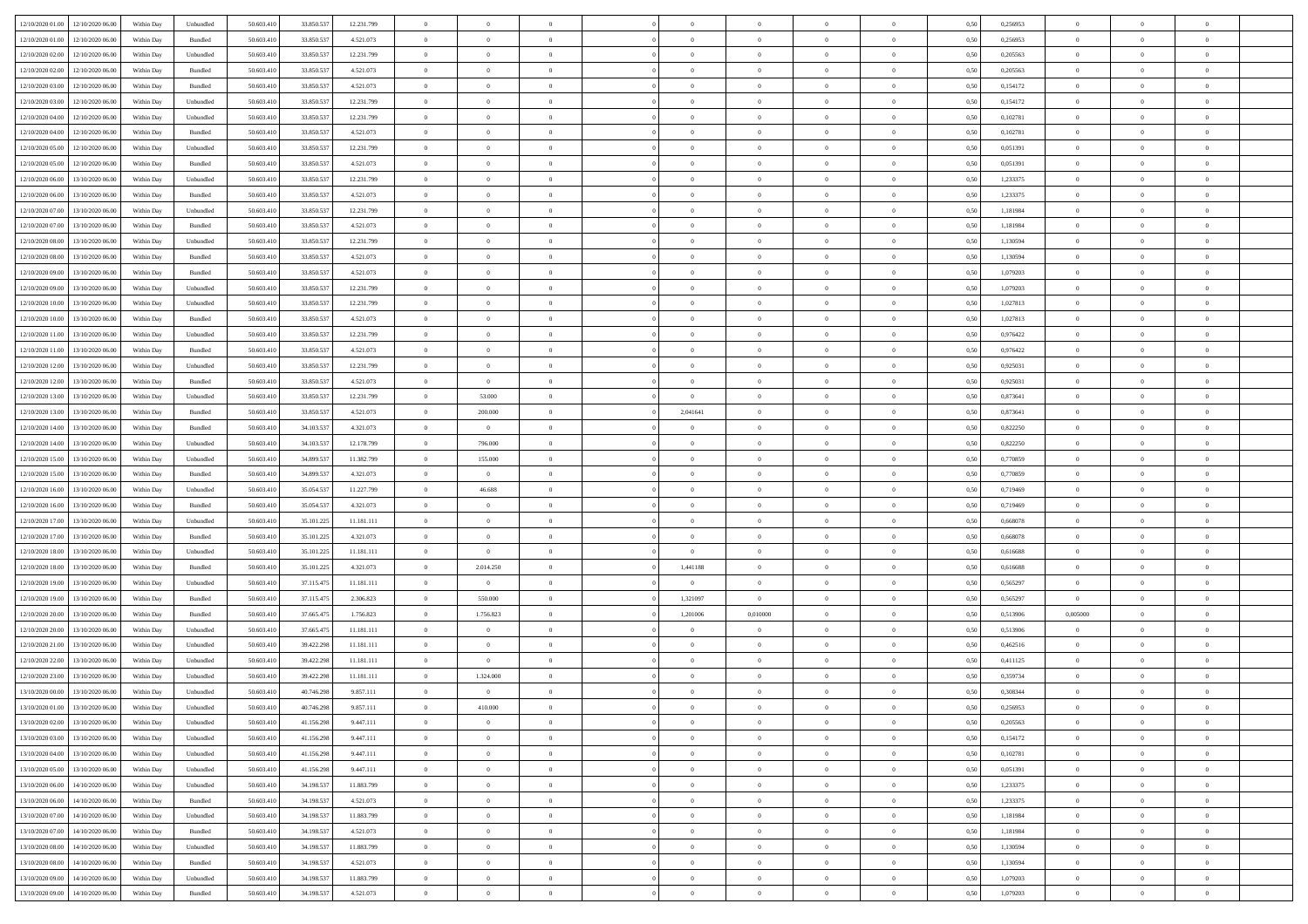| 13/10/2020 10:00                  | 14/10/2020 06:00                  | Within Day | Unbundled                   | 50.603.410 | 34.198.537 | 11.883.799 | $\overline{0}$ | $\theta$       |                | $\overline{0}$ | $\overline{0}$ | $\overline{0}$ | $\theta$       | 0,50 | 1,027813 | $\theta$       | $\theta$       | $\theta$                 |  |
|-----------------------------------|-----------------------------------|------------|-----------------------------|------------|------------|------------|----------------|----------------|----------------|----------------|----------------|----------------|----------------|------|----------|----------------|----------------|--------------------------|--|
| 13/10/2020 10:00                  | 14/10/2020 06.00                  | Within Day | Bundled                     | 50.603.41  | 34.198.53  | 4.521.073  | $\overline{0}$ | $\theta$       | $\overline{0}$ | $\overline{0}$ | $\,$ 0         | $\bf{0}$       | $\bf{0}$       | 0,50 | 1,027813 | $\,$ 0 $\,$    | $\overline{0}$ | $\overline{0}$           |  |
|                                   |                                   |            |                             |            |            |            |                |                |                |                |                |                |                |      |          |                |                |                          |  |
| 13/10/2020 11:00                  | 14/10/2020 06:00                  | Within Day | Bundled                     | 50.603.410 | 34.198.537 | 4.521.073  | $\overline{0}$ | $\overline{0}$ | $\overline{0}$ | $\overline{0}$ | $\bf{0}$       | $\overline{0}$ | $\mathbf{0}$   | 0.50 | 0.976422 | $\bf{0}$       | $\overline{0}$ | $\overline{0}$           |  |
| 13/10/2020 11:00                  | 14/10/2020 06.00                  | Within Day | Unbundled                   | 50.603.410 | 34.198.537 | 11.883.799 | $\overline{0}$ | $\overline{0}$ | $\overline{0}$ | $\overline{0}$ | $\bf{0}$       | $\overline{0}$ | $\overline{0}$ | 0,50 | 0,976422 | $\,$ 0 $\,$    | $\overline{0}$ | $\overline{0}$           |  |
| 13/10/2020 12:00                  | 14/10/2020 06.00                  | Within Day | Unbundled                   | 50.603.41  | 34.198.537 | 11.883.799 | $\overline{0}$ | $\theta$       | $\overline{0}$ |                | $\overline{0}$ | $\overline{0}$ | $\bf{0}$       | 0,50 | 0,925031 | $\,$ 0 $\,$    | $\overline{0}$ | $\overline{0}$           |  |
| 13/10/2020 12:00                  | 14/10/2020 06:00                  | Within Day | Bundled                     | 50.603.410 | 34.198.537 | 4.521.073  | $\overline{0}$ | $\overline{0}$ | $\overline{0}$ | $\overline{0}$ | $\bf{0}$       | $\overline{0}$ | $\bf{0}$       | 0.50 | 0.925031 | $\,0\,$        | $\theta$       | $\overline{0}$           |  |
| 13/10/2020 13:00                  | 14/10/2020 06.00                  | Within Day | Unbundled                   | 50.603.410 | 34.198.537 | 11.883.799 | $\overline{0}$ | $\overline{0}$ | $\overline{0}$ | $\overline{0}$ | $\,$ 0         | $\overline{0}$ | $\overline{0}$ | 0,50 | 0,873641 | $\,$ 0 $\,$    | $\theta$       | $\overline{0}$           |  |
| 13/10/2020 13:00                  | 14/10/2020 06.00                  | Within Day | Bundled                     | 50.603.41  | 34.198.53  | 4.521.073  | $\overline{0}$ | $\theta$       | $\overline{0}$ |                | $\bf{0}$       | $\overline{0}$ | $\bf{0}$       | 0,50 | 0,873641 | $\,$ 0 $\,$    | $\overline{0}$ | $\overline{0}$           |  |
| 13/10/2020 14:00                  | 14/10/2020 06:00                  | Within Day | Unbundled                   | 50.603.410 | 34.198.537 | 11.883.799 | $\overline{0}$ | $\overline{0}$ | $\overline{0}$ | $\overline{0}$ | $\bf{0}$       | $\overline{0}$ | $\bf{0}$       | 0.50 | 0.822250 | $\,0\,$        | $\overline{0}$ | $\overline{0}$           |  |
| 13/10/2020 14:00                  | 14/10/2020 06.00                  | Within Day | Bundled                     | 50.603.410 | 34.198.537 | 4.521.073  | $\overline{0}$ | $\overline{0}$ | $\overline{0}$ | $\overline{0}$ | $\bf{0}$       | $\overline{0}$ | $\bf{0}$       | 0,50 | 0,822250 | $\,$ 0 $\,$    | $\overline{0}$ | $\overline{0}$           |  |
| 13/10/2020 15:00                  | 14/10/2020 06.00                  | Within Day | Unbundled                   | 50.603.41  | 34.198.537 | 11.883.799 | $\bf{0}$       | $\theta$       | $\overline{0}$ | $\overline{0}$ | $\,$ 0         | $\overline{0}$ | $\bf{0}$       | 0,50 | 0,770859 | $\,$ 0 $\,$    | $\overline{0}$ | $\overline{0}$           |  |
|                                   |                                   |            |                             |            |            |            |                |                |                |                |                |                |                |      |          |                |                |                          |  |
| 13/10/2020 15:00                  | 14/10/2020 06:00                  | Within Day | Bundled                     | 50.603.410 | 34.198.537 | 4.521.073  | $\overline{0}$ | $\overline{0}$ | $\overline{0}$ | $\overline{0}$ | $\bf{0}$       | $\overline{0}$ | $\mathbf{0}$   | 0.50 | 0.770859 | $\bf{0}$       | $\overline{0}$ | $\bf{0}$                 |  |
| 13/10/2020 16:00                  | 14/10/2020 06.00                  | Within Day | Bundled                     | 50.603.410 | 34.198.537 | 4.521.073  | $\overline{0}$ | $\overline{0}$ | $\overline{0}$ | $\overline{0}$ | $\bf{0}$       | $\overline{0}$ | $\overline{0}$ | 0,50 | 0,719469 | $\,$ 0 $\,$    | $\overline{0}$ | $\overline{0}$           |  |
| 13/10/2020 16.00                  | 14/10/2020 06.00                  | Within Day | Unbundled                   | 50.603.41  | 34.198.537 | 11.883.799 | $\overline{0}$ | $\theta$       | $\overline{0}$ |                | $\bf{0}$       | $\overline{0}$ | $\bf{0}$       | 0,50 | 0,719469 | $\,$ 0 $\,$    | $\overline{0}$ | $\overline{0}$           |  |
| 13/10/2020 17:00                  | 14/10/2020 06:00                  | Within Day | Unbundled                   | 50.603.410 | 34.198.537 | 11.883.799 | $\overline{0}$ | $\overline{0}$ | $\overline{0}$ | $\overline{0}$ | $\,$ 0         | $\overline{0}$ | $\bf{0}$       | 0.50 | 0.668078 | $\,0\,$        | $\theta$       | $\overline{0}$           |  |
| 13/10/2020 17:00                  | 14/10/2020 06.00                  | Within Day | Bundled                     | 50.603.410 | 34.198.537 | 4.521.073  | $\overline{0}$ | $\overline{0}$ | $\overline{0}$ | $\overline{0}$ | $\bf{0}$       | $\overline{0}$ | $\overline{0}$ | 0,50 | 0,668078 | $\,0\,$        | $\theta$       | $\overline{0}$           |  |
| 13/10/2020 18:00                  | 14/10/2020 06.00                  | Within Day | Unbundled                   | 50.603.41  | 34.198.537 | 11.883.799 | $\overline{0}$ | $\theta$       | $\overline{0}$ |                | $\,$ 0         | $\overline{0}$ | $\bf{0}$       | 0,50 | 0,616688 | $\,$ 0 $\,$    | $\overline{0}$ | $\overline{0}$           |  |
| 13/10/2020 18:00                  | 14/10/2020 06:00                  | Within Day | Bundled                     | 50.603.410 | 34.198.53  | 4.521.073  | $\overline{0}$ | $\overline{0}$ | $\overline{0}$ | $\overline{0}$ | $\bf{0}$       | $\overline{0}$ | $\bf{0}$       | 0.50 | 0.616688 | $\,0\,$        | $\overline{0}$ | $\overline{\phantom{a}}$ |  |
| 13/10/2020 19:00                  | 14/10/2020 06.00                  | Within Day | Unbundled                   | 50.603.410 | 34.198.537 | 11.883.799 | $\overline{0}$ | $\overline{0}$ | $\overline{0}$ | $\overline{0}$ | $\,$ 0         | $\overline{0}$ | $\overline{0}$ | 0,50 | 0,565297 | $\,$ 0 $\,$    | $\overline{0}$ | $\overline{0}$           |  |
| 13/10/2020 19:00                  | 14/10/2020 06.00                  | Within Day | Bundled                     | 50.603.41  | 34.198.537 | 4.521.073  | $\bf{0}$       | $\overline{0}$ | $\overline{0}$ | $\overline{0}$ | $\,$ 0         | $\bf{0}$       | $\bf{0}$       | 0,50 | 0,565297 | $\,$ 0 $\,$    | $\overline{0}$ | $\overline{0}$           |  |
|                                   |                                   |            |                             |            |            |            |                |                |                |                |                |                |                |      |          |                |                |                          |  |
| 13/10/2020 20:00                  | 14/10/2020 06:00                  | Within Day | Unbundled                   | 50.603.410 | 34.198.537 | 11.883.799 | $\overline{0}$ | $\overline{0}$ | $\overline{0}$ | $\overline{0}$ | $\bf{0}$       | $\overline{0}$ | $\mathbf{0}$   | 0.50 | 0,513906 | $\,$ 0 $\,$    | $\overline{0}$ | $\overline{\phantom{a}}$ |  |
| 13/10/2020 20:00                  | 14/10/2020 06.00                  | Within Day | Bundled                     | 50.603.410 | 34.198.537 | 4.521.073  | $\overline{0}$ | $\overline{0}$ | $\overline{0}$ | $\overline{0}$ | $\bf{0}$       | $\overline{0}$ | $\overline{0}$ | 0,50 | 0,513906 | $\,$ 0 $\,$    | $\overline{0}$ | $\overline{0}$           |  |
| 13/10/2020 21:00                  | 14/10/2020 06.00                  | Within Day | Unbundled                   | 50.603.41  | 34.198.537 | 11.883.799 | $\overline{0}$ | 777.000        | $\overline{0}$ | $\overline{0}$ | $\,$ 0         | $\overline{0}$ | $\bf{0}$       | 0,50 | 0,462516 | $\,$ 0 $\,$    | $\overline{0}$ | $\overline{0}$           |  |
| 13/10/2020 21:00                  | 14/10/2020 06:00                  | Within Day | Bundled                     | 50.603.410 | 34.198.53  | 4.521.073  | $\overline{0}$ | $\overline{0}$ | $\overline{0}$ | $\overline{0}$ | $\bf{0}$       | $\overline{0}$ | $\bf{0}$       | 0.50 | 0.462516 | $\,0\,$        | $\theta$       | $\overline{0}$           |  |
| 13/10/2020 22.00                  | 14/10/2020 06.00                  | Within Day | Bundled                     | 50.603.410 | 34.975.537 | 4.521.073  | $\overline{0}$ | $\overline{0}$ | $\overline{0}$ | $\overline{0}$ | $\bf{0}$       | $\overline{0}$ | $\overline{0}$ | 0,50 | 0,411125 | $\,0\,$        | $\theta$       | $\overline{0}$           |  |
| 13/10/2020 22.00                  | 14/10/2020 06.00                  | Within Day | Unbundled                   | 50.603.41  | 34.975.537 | 11.106.799 | $\overline{0}$ | $\theta$       | $\overline{0}$ |                | $\bf{0}$       | $\overline{0}$ | $\bf{0}$       | 0,50 | 0,411125 | $\,$ 0 $\,$    | $\overline{0}$ | $\overline{0}$           |  |
| 13/10/2020 23:00                  | 14/10/2020 06:00                  | Within Day | Unbundled                   | 50.603.410 | 34.975.537 | 11.106.799 | $\overline{0}$ | $\overline{0}$ | $\overline{0}$ | $\overline{0}$ | $\bf{0}$       | $\overline{0}$ | $\bf{0}$       | 0.50 | 0.359734 | $\,0\,$        | $\overline{0}$ | $\overline{0}$           |  |
| 13/10/2020 23.00                  | 14/10/2020 06.00                  | Within Day | Bundled                     | 50.603.410 | 34.975.537 | 4.521.073  | $\overline{0}$ | $\overline{0}$ | $\overline{0}$ | $\overline{0}$ | $\bf{0}$       | $\overline{0}$ | $\bf{0}$       | 0,50 | 0,359734 | $\,$ 0 $\,$    | $\overline{0}$ | $\overline{0}$           |  |
| 14/10/2020 00:00                  | 14/10/2020 06.00                  | Within Day | Unbundled                   | 50.603.41  | 34.975.537 | 11.106.799 | $\overline{0}$ | $\overline{0}$ | $\overline{0}$ | $\overline{0}$ | $\,$ 0         | $\bf{0}$       | $\bf{0}$       | 0,50 | 0,308344 | $\,$ 0 $\,$    | $\overline{0}$ | $\overline{0}$           |  |
|                                   | 14/10/2020 06:00                  | Within Day | Bundled                     | 50.603.410 |            |            |                | $\bf{0}$       |                | $\overline{0}$ |                | $\overline{0}$ |                | 0.50 | 0.308344 | $\bf{0}$       | $\overline{0}$ | $\bf{0}$                 |  |
| 14/10/2020 00:00                  |                                   |            |                             |            | 34.975.537 | 4.521.073  | $\overline{0}$ |                | $\overline{0}$ |                | $\bf{0}$       |                | $\mathbf{0}$   |      |          |                |                |                          |  |
| 14/10/2020 01:00                  | 14/10/2020 06:00                  | Within Dav | Unbundled                   | 50.603.410 | 34.975.537 | 11.106.799 | $\overline{0}$ | $\overline{0}$ | $\theta$       | $\overline{0}$ | $\overline{0}$ | $\overline{0}$ | $\overline{0}$ | 0.50 | 0,256953 | $\theta$       | $\overline{0}$ | $\overline{0}$           |  |
| 14/10/2020 01:00                  | 14/10/2020 06.00                  | Within Day | Bundled                     | 50.603.41  | 34.975.537 | 4.521.073  | $\overline{0}$ | $\theta$       | $\overline{0}$ |                | $\,$ 0         | $\overline{0}$ | $\bf{0}$       | 0,50 | 0,256953 | $\,$ 0 $\,$    | $\overline{0}$ | $\overline{0}$           |  |
| 14/10/2020 02.00                  | 14/10/2020 06:00                  | Within Day | Unbundled                   | 50.603.410 | 34.975.537 | 11.106.799 | $\overline{0}$ | $\overline{0}$ | $\overline{0}$ | $\overline{0}$ | $\bf{0}$       | $\overline{0}$ | $\bf{0}$       | 0.50 | 0.205563 | $\,0\,$        | $\overline{0}$ | $\overline{0}$           |  |
| 14/10/2020 02.00                  | 14/10/2020 06.00                  | Within Dav | Bundled                     | 50.603.410 | 34.975.537 | 4.521.073  | $\overline{0}$ | $\overline{0}$ | $\Omega$       | $\Omega$       | $\mathbf{0}$   | $\overline{0}$ | $\overline{0}$ | 0.50 | 0,205563 | $\theta$       | $\overline{0}$ | $\overline{0}$           |  |
| 14/10/2020 03:00                  | 14/10/2020 06.00                  | Within Day | Unbundled                   | 50.603.41  | 34.975.537 | 11.106.799 | $\overline{0}$ | $\theta$       | $\overline{0}$ |                | $\,$ 0         | $\overline{0}$ | $\bf{0}$       | 0,50 | 0,154172 | $\,$ 0 $\,$    | $\overline{0}$ | $\overline{0}$           |  |
| 14/10/2020 03:00                  | 14/10/2020 06:00                  | Within Day | Bundled                     | 50.603.410 | 34.975.537 | 4.521.073  | $\overline{0}$ | $\overline{0}$ | $\overline{0}$ | $\overline{0}$ | $\bf{0}$       | $\overline{0}$ | $\bf{0}$       | 0.50 | 0,154172 | $\,0\,$        | $\overline{0}$ | $\overline{0}$           |  |
| 14/10/2020 04:00                  | 14/10/2020 06.00                  | Within Dav | Unbundled                   | 50.603.410 | 34.975.537 | 11.106.799 | $\overline{0}$ | $\overline{0}$ | $\overline{0}$ | $\overline{0}$ | $\mathbf{0}$   | $\overline{0}$ | $\overline{0}$ | 0.50 | 0,102781 | $\theta$       | $\overline{0}$ | $\overline{0}$           |  |
| 14/10/2020 04:00                  | 14/10/2020 06.00                  | Within Day | Bundled                     | 50.603.41  | 34.975.537 | 4.521.073  | $\overline{0}$ | $\overline{0}$ | $\overline{0}$ | $\overline{0}$ | $\bf{0}$       | $\bf{0}$       | $\bf{0}$       | 0,50 | 0,102781 | $\,$ 0 $\,$    | $\overline{0}$ | $\overline{0}$           |  |
| 14/10/2020 05:00                  | 14/10/2020 06:00                  | Within Day | Unbundled                   | 50.603.410 | 34.975.537 | 11.106.799 | $\overline{0}$ | $\overline{0}$ | $\overline{0}$ | $\overline{0}$ | $\bf{0}$       | $\overline{0}$ | $\mathbf{0}$   | 0.50 | 0.051391 | $\,$ 0 $\,$    | $\overline{0}$ | $\overline{0}$           |  |
| 14/10/2020 05:00                  | 14/10/2020 06.00                  | Within Dav | Bundled                     | 50.603.410 | 34.975.537 | 4.521.073  | $\overline{0}$ | $\overline{0}$ | $\Omega$       | $\Omega$       | $\mathbf{0}$   | $\overline{0}$ | $\overline{0}$ | 0.50 | 0,051391 | $\theta$       | $\overline{0}$ | $\overline{0}$           |  |
|                                   |                                   |            |                             |            |            |            | $\overline{0}$ |                | $\overline{0}$ |                |                |                |                |      |          |                |                |                          |  |
| 14/10/2020 06.00                  | 15/10/2020 06.00                  | Within Day | Unbundled                   | 50.603.41  | 37.286.286 | 13.317.122 |                | 3.355.300      |                | $\overline{0}$ | $\,$ 0         | $\overline{0}$ | $\bf{0}$       | 0,50 | 1,233375 | $\,$ 0 $\,$    | $\overline{0}$ | $\overline{0}$           |  |
| 14/10/2020 07:00                  | 15/10/2020 06:00                  | Within Day | Unbundled                   | 50,603.410 | 40.641.586 | 9.961.822  | $\overline{0}$ | $\overline{0}$ | $\overline{0}$ | $\overline{0}$ | $\bf{0}$       | $\overline{0}$ | $\overline{0}$ | 0.50 | 1.181984 | $\,0\,$        | $\theta$       | $\overline{0}$           |  |
| 14/10/2020 08:00                  | 15/10/2020 06:00                  | Within Dav | Unbundled                   | 50.603.410 | 40.641.586 | 9.961.822  | $\overline{0}$ | $\Omega$       | $\Omega$       | $\Omega$       | $\bf{0}$       | $\overline{0}$ | $\overline{0}$ | 0.50 | 1,130594 | $\theta$       | $\overline{0}$ | $\overline{0}$           |  |
| 14/10/2020 09:00                  | 15/10/2020 06.00                  | Within Day | Unbundled                   | 50.603.41  | 40.641.586 | 9.961.822  | $\overline{0}$ | $\overline{0}$ | $\overline{0}$ | $\bf{0}$       | $\,$ 0         | $\overline{0}$ | $\bf{0}$       | 0,50 | 1,079203 | $\,$ 0 $\,$    | $\overline{0}$ | $\overline{0}$           |  |
| $14/10/2020\ 10.00$               | 15/10/2020 06:00                  | Within Day | $\ensuremath{\mathsf{Unb}}$ | 50.603.410 | 40.641.586 | 9.961.822  | $\bf{0}$       | $\bf{0}$       |                | $^{\circ}$     |                |                |                | 0,50 | 1,027813 | $\,$ 0         | $\bf{0}$       |                          |  |
| 14/10/2020 11:00 15/10/2020 06:00 |                                   | Within Day | Unbundled                   | 50.603.410 | 40.641.586 | 9.961.822  | $\Omega$       | $\overline{0}$ | $\Omega$       | $\Omega$       | $\mathbf{0}$   | $\overline{0}$ | $\mathbf{0}$   | 0,50 | 0,976422 | $\theta$       | $\theta$       | $\overline{0}$           |  |
| 14/10/2020 12:00                  | 15/10/2020 06.00                  | Within Day | Unbundled                   | 50.603.41  | 40.641.586 | 9.961.822  | $\overline{0}$ | $\overline{0}$ | $\overline{0}$ | $\bf{0}$       | $\overline{0}$ | $\overline{0}$ | $\mathbf{0}$   | 0,50 | 0,925031 | $\overline{0}$ | $\overline{0}$ | $\bf{0}$                 |  |
| 14/10/2020 13:00                  | 15/10/2020 06.00                  | Within Day | Unbundled                   | 50,603.410 | 40.641.586 | 9.961.822  | $\overline{0}$ | $\overline{0}$ | $\overline{0}$ | $\overline{0}$ | $\overline{0}$ | $\overline{0}$ | $\mathbf{0}$   | 0.50 | 0.873641 | $\overline{0}$ | $\bf{0}$       | $\bf{0}$                 |  |
| 14/10/2020 14:00                  | 15/10/2020 06:00                  | Within Day | Unbundled                   | 50.603.410 | 40.641.586 | 9.961.822  | $\overline{0}$ | $\overline{0}$ | $\overline{0}$ | $\overline{0}$ | $\overline{0}$ | $\overline{0}$ | $\mathbf{0}$   | 0.50 | 0,822250 | $\overline{0}$ | $\theta$       | $\overline{0}$           |  |
| 14/10/2020 15:00                  | 15/10/2020 06.00                  | Within Day | Unbundled                   | 50.603.410 | 40.641.586 | 9.961.822  | $\overline{0}$ | $\overline{0}$ | $\overline{0}$ | $\overline{0}$ | $\bf{0}$       | $\bf{0}$       | $\bf{0}$       | 0,50 | 0,770859 | $\bf{0}$       | $\overline{0}$ | $\overline{0}$           |  |
|                                   |                                   |            |                             |            |            |            |                |                |                |                |                |                |                |      |          |                |                |                          |  |
| 14/10/2020 16.00                  | 15/10/2020 06:00                  | Within Day | Unbundled                   | 50.603.410 | 40.641.586 | 9.961.822  | $\overline{0}$ | $\overline{0}$ | $\overline{0}$ | $\overline{0}$ | $\bf{0}$       | $\overline{0}$ | $\mathbf{0}$   | 0.50 | 0.719469 | $\,$ 0 $\,$    | $\overline{0}$ | $\overline{0}$           |  |
| 14/10/2020 17:00                  | 15/10/2020 06:00                  | Within Day | Unbundled                   | 50.603.410 | 40.641.586 | 9.961.822  | $\overline{0}$ | $\overline{0}$ | $\overline{0}$ | $\overline{0}$ | $\overline{0}$ | $\overline{0}$ | $\overline{0}$ | 0.50 | 0,668078 | $\overline{0}$ | $\theta$       | $\overline{0}$           |  |
| 14/10/2020 18:00                  | 15/10/2020 06.00                  | Within Day | Unbundled                   | 50.603.41  | 40.641.586 | 9.961.822  | $\overline{0}$ | $\,$ 0         | $\overline{0}$ | $\bf{0}$       | $\,$ 0 $\,$    | $\bf{0}$       | $\bf{0}$       | 0,50 | 0,616688 | $\,$ 0 $\,$    | $\overline{0}$ | $\,$ 0                   |  |
| 14/10/2020 19:00                  | 15/10/2020 06:00                  | Within Day | Unbundled                   | 50.603.410 | 40.641.586 | 9.961.822  | $\overline{0}$ | $\overline{0}$ | $\overline{0}$ | $\overline{0}$ | $\bf{0}$       | $\overline{0}$ | $\mathbf{0}$   | 0.50 | 0.565297 | $\mathbf{0}$   | $\,$ 0 $\,$    | $\overline{0}$           |  |
| 14/10/2020 20:00                  | 15/10/2020 06:00                  | Within Day | Unbundled                   | 50.603.410 | 40.641.586 | 9.961.822  | $\overline{0}$ | $\overline{0}$ | $\overline{0}$ | $\overline{0}$ | $\overline{0}$ | $\overline{0}$ | $\overline{0}$ | 0,50 | 0,513906 | $\overline{0}$ | $\theta$       | $\overline{0}$           |  |
| 14/10/2020 21.00                  | 15/10/2020 06.00                  | Within Day | Unbundled                   | 50.603.41  | 40.641.586 | 9.961.822  | $\overline{0}$ | $\overline{0}$ | $\overline{0}$ | $\bf{0}$       | $\bf{0}$       | $\bf{0}$       | $\bf{0}$       | 0,50 | 0,462516 | $\bf{0}$       | $\,$ 0 $\,$    | $\bf{0}$                 |  |
|                                   | 14/10/2020 22:00 15/10/2020 06:00 | Within Day | Unbundled                   | 50.603.410 | 40.641.586 | 9.961.822  | $\overline{0}$ | $\overline{0}$ | $\overline{0}$ | $\overline{0}$ | $\bf{0}$       | $\overline{0}$ | $\,$ 0 $\,$    | 0,50 | 0,411125 | $\overline{0}$ | $\,$ 0 $\,$    | $\,$ 0 $\,$              |  |
|                                   |                                   |            |                             |            |            |            |                |                |                |                |                |                |                |      |          |                |                |                          |  |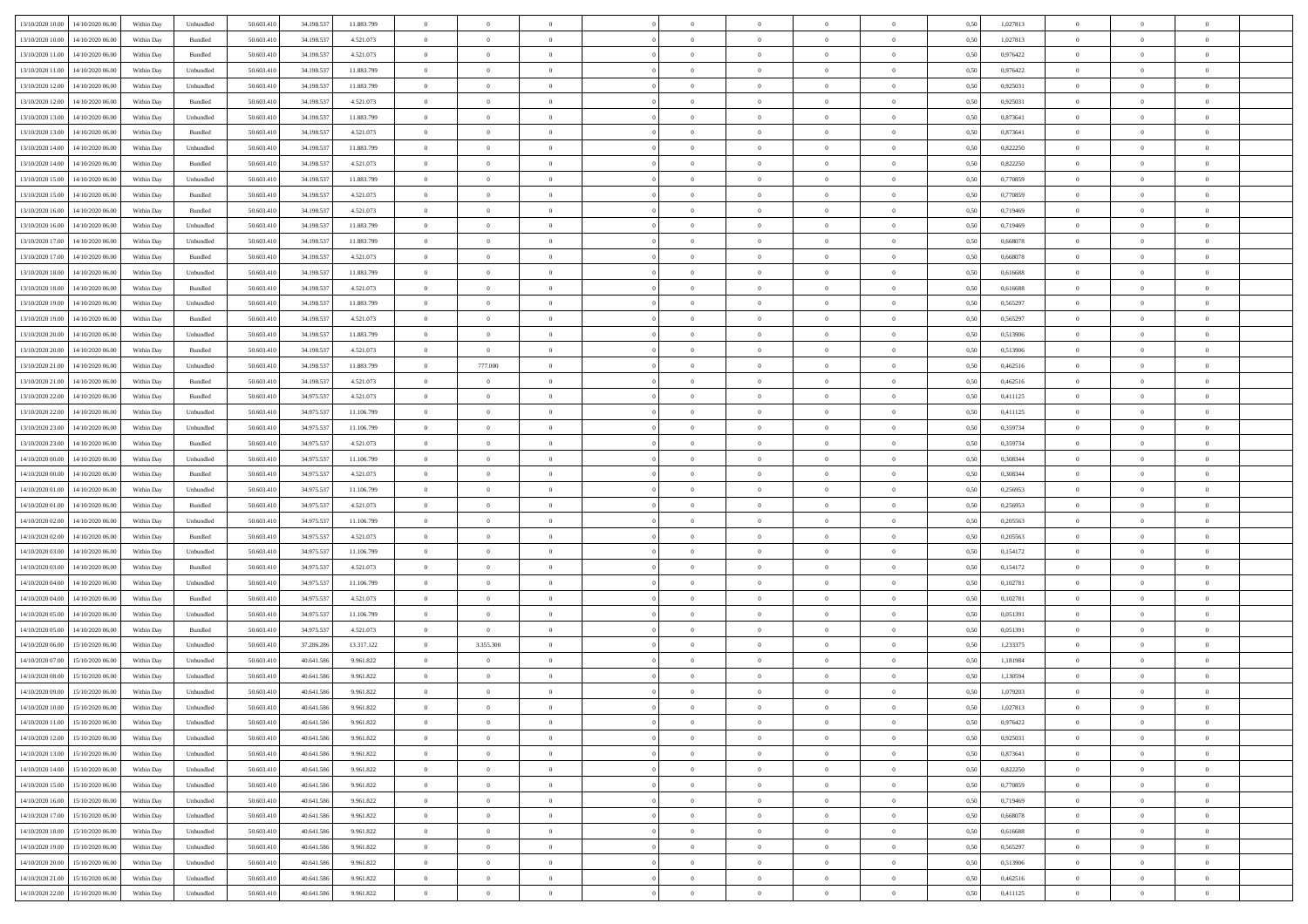| 14/10/2020 23.00 15/10/2020 06:00            | Within Day | Unbundled | 50.603.410 | 40.641.586 | 9.961.822      | $\overline{0}$ | $\overline{0}$ |                | $\overline{0}$ | $\theta$       |                | $\theta$       | 0,50 | 0,359734 | $\theta$       | $\theta$       | $\overline{0}$ |  |
|----------------------------------------------|------------|-----------|------------|------------|----------------|----------------|----------------|----------------|----------------|----------------|----------------|----------------|------|----------|----------------|----------------|----------------|--|
| 15/10/2020 00:00<br>15/10/2020 06.00         | Within Day | Unbundled | 50.603.41  | 40.641.58  | 9.961.822      | $\bf{0}$       | $\bf{0}$       | $\bf{0}$       | $\bf{0}$       | $\overline{0}$ | $\bf{0}$       | $\bf{0}$       | 0,50 | 0,308344 | $\,$ 0 $\,$    | $\bf{0}$       | $\overline{0}$ |  |
| 15/10/2020 01:00<br>15/10/2020 06:00         | Within Day | Unbundled | 50.603.41  | 40.641.586 | 9.961.822      | $\overline{0}$ | 46.688         | $\overline{0}$ | $\overline{0}$ | $\overline{0}$ | $\overline{0}$ | $\bf{0}$       | 0.50 | 0,256953 | $\overline{0}$ | $\,$ 0 $\,$    | $\bf{0}$       |  |
| 15/10/2020 02.00<br>15/10/2020 06:00         | Within Day | Unbundled | 50.603.41  | 40.688.274 | 9.915.134      | $\overline{0}$ | $\overline{0}$ | $\overline{0}$ | $\overline{0}$ | $\theta$       | $\overline{0}$ | $\bf{0}$       | 0,50 | 0,205563 | $\,$ 0 $\,$    | $\overline{0}$ | $\overline{0}$ |  |
| 15/10/2020 03:00<br>15/10/2020 06.00         | Within Day | Unbundled | 50.603.41  | 40.688.274 | 9.915.134      | $\bf{0}$       | $\overline{0}$ | $\bf{0}$       | $\overline{0}$ | $\bf{0}$       | $\overline{0}$ | $\bf{0}$       | 0,50 | 0,154172 | $\,$ 0 $\,$    | $\bf{0}$       | $\overline{0}$ |  |
|                                              |            |           |            |            |                |                |                |                |                |                |                |                |      |          |                |                |                |  |
| 15/10/2020 04:00<br>15/10/2020 06.00         | Within Day | Unbundled | 50.603.41  | 40.688.27  | 9.915.134      | $\overline{0}$ | $\bf{0}$       | $\overline{0}$ | $\bf{0}$       | $\overline{0}$ | $\overline{0}$ | $\bf{0}$       | 0.50 | 0.102781 | $\bf{0}$       | $\overline{0}$ | $\overline{0}$ |  |
| 15/10/2020 05:00<br>15/10/2020 06.00         | Within Day | Unbundled | 50.603.41  | 40.688.274 | 9.915.134      | $\overline{0}$ | $\bf{0}$       | $\overline{0}$ | $\overline{0}$ | $\overline{0}$ | $\overline{0}$ | $\bf{0}$       | 0,50 | 0,051391 | $\,$ 0 $\,$    | $\bf{0}$       | $\overline{0}$ |  |
| 15/10/2020 06:00<br>16/10/2020 06.00         | Within Day | Unbundled | 50.603.41  | 37.233.28  | 12.396.540     | $\bf{0}$       | 3.948.520      | $\bf{0}$       | $\bf{0}$       | $\overline{0}$ | $\overline{0}$ | $\bf{0}$       | 0,50 | 1,233375 | $\,$ 0 $\,$    | $\bf{0}$       | $\overline{0}$ |  |
| 15/10/2020 06:00<br>16/10/2020 06:00         | Within Day | Bundled   | 50.603.41  | 37.233.287 | 973.582        | $\overline{0}$ | $\overline{0}$ | $\overline{0}$ | $\bf{0}$       | $\overline{0}$ | $\overline{0}$ | $\bf{0}$       | 0.50 | 1.233375 | $\bf{0}$       | $\overline{0}$ | $\bf{0}$       |  |
| 15/10/2020 07:00<br>16/10/2020 06.00         | Within Day | Unbundled | 50.603.410 | 41.181.807 | 8.448.020      | $\bf{0}$       | $\bf{0}$       | $\overline{0}$ | $\overline{0}$ | $\overline{0}$ | $\overline{0}$ | $\bf{0}$       | 0,50 | 1,181984 | $\,$ 0 $\,$    | $\,$ 0 $\,$    | $\overline{0}$ |  |
| 15/10/2020 07:00<br>16/10/2020 06.00         | Within Day | Bundled   | 50.603.41  | 41.181.80  | 973.582        | $\bf{0}$       | $\bf{0}$       | $\bf{0}$       | $\bf{0}$       | $\overline{0}$ | $\overline{0}$ | $\bf{0}$       | 0,50 | 1,181984 | $\,$ 0 $\,$    | $\bf{0}$       | $\overline{0}$ |  |
| 15/10/2020 08:00<br>16/10/2020 06:00         | Within Day | Bundled   | 50.603.41  | 41.181.807 | 973.582        | $\overline{0}$ | $\bf{0}$       | $\overline{0}$ | $\overline{0}$ | $\overline{0}$ | $\overline{0}$ | $\bf{0}$       | 0.50 | 1,130594 | $\bf{0}$       | $\,$ 0 $\,$    | $\,$ 0         |  |
| 15/10/2020 08:00<br>16/10/2020 06.00         | Within Day | Unbundled | 50.603.41  | 41.181.807 | 8.448.020      | $\overline{0}$ | $\overline{0}$ | $\overline{0}$ | $\theta$       | $\theta$       | $\overline{0}$ | $\bf{0}$       | 0,50 | 1,130594 | $\,$ 0 $\,$    | $\,$ 0 $\,$    | $\overline{0}$ |  |
|                                              |            |           |            |            |                |                |                |                |                |                |                |                |      |          |                |                |                |  |
| 15/10/2020 09:00<br>16/10/2020 06.00         | Within Day | Unbundled | 50.603.41  | 41.181.80  | 8.448.020      | $\bf{0}$       | $\bf{0}$       | $\bf{0}$       | $\bf{0}$       | $\bf{0}$       | $\overline{0}$ | $\bf{0}$       | 0,50 | 1,079203 | $\,$ 0 $\,$    | $\bf{0}$       | $\overline{0}$ |  |
| 15/10/2020 09:00<br>16/10/2020 06:00         | Within Day | Bundled   | 50.603.41  | 41.181.80  | 973.582        | $\overline{0}$ | $\bf{0}$       | $\overline{0}$ | $\bf{0}$       | $\overline{0}$ | $\overline{0}$ | $\bf{0}$       | 0.50 | 1.079203 | $\,$ 0 $\,$    | $\bf{0}$       | $\overline{0}$ |  |
| 15/10/2020 10:00<br>16/10/2020 06.00         | Within Day | Unbundled | 50.603.41  | 41.181.807 | 8.448.020      | $\bf{0}$       | $\bf{0}$       | $\overline{0}$ | $\overline{0}$ | $\overline{0}$ | $\overline{0}$ | $\bf{0}$       | 0,50 | 1,027813 | $\theta$       | $\theta$       | $\overline{0}$ |  |
| 15/10/2020 10:00<br>16/10/2020 06.00         | Within Day | Bundled   | 50.603.41  | 41.181.80  | 973.582        | $\bf{0}$       | $\bf{0}$       | $\bf{0}$       | $\overline{0}$ | $\overline{0}$ | $\overline{0}$ | $\bf{0}$       | 0,50 | 1,027813 | $\,$ 0 $\,$    | $\bf{0}$       | $\overline{0}$ |  |
| 15/10/2020 11:00<br>16/10/2020 06:00         | Within Day | Unbundled | 50.603.41  | 41.181.80  | 8.448.020      | $\overline{0}$ | $\bf{0}$       | $\overline{0}$ | $\bf{0}$       | $\bf{0}$       | $\overline{0}$ | $\bf{0}$       | 0.50 | 0.976422 | $\bf{0}$       | $\overline{0}$ | $\bf{0}$       |  |
| 15/10/2020 11:00<br>16/10/2020 06:00         | Within Day | Bundled   | 50.603.410 | 41.181.807 | 973.582        | $\bf{0}$       | $\overline{0}$ | $\overline{0}$ | $\overline{0}$ | $\overline{0}$ | $\overline{0}$ | $\bf{0}$       | 0,50 | 0,976422 | $\,$ 0 $\,$    | $\bf{0}$       | $\overline{0}$ |  |
| 15/10/2020 12:00<br>16/10/2020 06.00         | Within Day | Unbundled | 50.603.41  | 41.181.80  | 8.448.020      | $\bf{0}$       | 53.000         | $\bf{0}$       | $\bf{0}$       | $\overline{0}$ | $\overline{0}$ | $\bf{0}$       | 0,50 | 0,925031 | $\,$ 0 $\,$    | $\bf{0}$       | $\overline{0}$ |  |
|                                              |            |           |            |            |                |                |                |                |                |                |                |                |      |          |                |                |                |  |
| 15/10/2020 12:00<br>16/10/2020 06.00         | Within Day | Bundled   | 50,603.41  | 41.181.807 | 973.582        | $\overline{0}$ | $\overline{0}$ | $\overline{0}$ | $\overline{0}$ | $\bf{0}$       | $\overline{0}$ | $\bf{0}$       | 0.50 | 0,925031 | $\bf{0}$       | $\,$ 0 $\,$    | $\,$ 0         |  |
| 15/10/2020 13:00<br>16/10/2020 06:00         | Within Day | Bundled   | 50.603.41  | 41.234.807 | 973.582        | $\overline{0}$ | 970.000        | $\overline{0}$ | 2,041641       | $\theta$       | $\overline{0}$ | $\bf{0}$       | 0,50 | 0,873641 | $\theta$       | $\overline{0}$ | $\overline{0}$ |  |
| 15/10/2020 13:00<br>16/10/2020 06.00         | Within Day | Unbundled | 50.603.41  | 41.234.80  | 8.395.020      | $\bf{0}$       | 89.000         | $\bf{0}$       | $\overline{0}$ | $\overline{0}$ | $\overline{0}$ | $\bf{0}$       | 0,50 | 0,873641 | $\,$ 0 $\,$    | $\bf{0}$       | $\overline{0}$ |  |
| 15/10/2020 14:00<br>16/10/2020 06:00         | Within Day | Unbundled | 50.603.41  | 42.293.80  | 8.306.020      | $\overline{0}$ | 2.553.188      | $\overline{0}$ | $\overline{0}$ | $\overline{0}$ | $\overline{0}$ | $\bf{0}$       | 0.50 | 0.822250 | $\bf{0}$       | $\overline{0}$ | $\overline{0}$ |  |
| 15/10/2020 14:00<br>16/10/2020 06.00         | Within Day | Bundled   | 50.603.41  | 42.293.807 | 3.582          | $\bf{0}$       | 3.581          | $\overline{0}$ | 1,921550       | $\overline{0}$ | $\overline{0}$ | $\bf{0}$       | 0,50 | 0,822250 | $\,$ 0 $\,$    | $\theta$       | $\overline{0}$ |  |
| 15/10/2020 15:00<br>16/10/2020 06.00         | Within Day | Unbundled | 50.603.41  | 44.850.576 | 5.752.832      | $\bf{0}$       | $\overline{0}$ | $\bf{0}$       | $\overline{0}$ | $\overline{0}$ | $\overline{0}$ | $\bf{0}$       | 0,50 | 0,770859 | $\,$ 0 $\,$    | $\bf{0}$       | $\overline{0}$ |  |
| 15/10/2020 15:00<br>16/10/2020 06:00         | Within Day | Bundled   | 50,603.41  | 44.850.576 | $\blacksquare$ | $\overline{0}$ | $\overline{0}$ | $\overline{0}$ | $\bf{0}$       | $\overline{0}$ | $\overline{0}$ | $\bf{0}$       | 0.50 | 0.770859 | $\bf{0}$       | $\overline{0}$ | $\bf{0}$       |  |
| 15/10/2020 16:00<br>16/10/2020 06.00         | Within Day | Unbundled | 50.603.410 | 44.850.576 | 5.752.832      | $\overline{0}$ | 331.000        | $\overline{0}$ | $\overline{0}$ | $\overline{0}$ | $\overline{0}$ | $\bf{0}$       | 0,50 | 0,719469 | $\,$ 0 $\,$    | $\overline{0}$ | $\overline{0}$ |  |
|                                              |            |           |            |            |                |                |                |                |                |                |                |                |      |          |                |                |                |  |
| 15/10/2020 16:00<br>16/10/2020 06.00         | Within Day | Bundled   | 50.603.41  | 44.850.576 | $\blacksquare$ | $\bf{0}$       | $\bf{0}$       | $\bf{0}$       | $\bf{0}$       | $\overline{0}$ | $\bf{0}$       | $\bf{0}$       | 0,50 | 0,719469 | $\,$ 0 $\,$    | $\bf{0}$       | $\overline{0}$ |  |
| 15/10/2020 17:00<br>16/10/2020 06:00         | Within Day | Unbundled | 50.603.41  | 45.181.576 | 5.421.832      | $\overline{0}$ | $\bf{0}$       | $\overline{0}$ | $\overline{0}$ | $\overline{0}$ | $\overline{0}$ | $\bf{0}$       | 0.50 | 0.668078 | $\bf{0}$       | $\,$ 0 $\,$    | $\,$ 0         |  |
| 15/10/2020 17:00<br>16/10/2020 06:00         | Within Day | Bundled   | 50.603.41  | 45.181.576 | $\blacksquare$ | $\overline{0}$ | $\overline{0}$ | $\overline{0}$ | $\overline{0}$ | $\overline{0}$ | $\overline{0}$ | $\bf{0}$       | 0.5( | 0,668078 | $\theta$       | $\theta$       | $\overline{0}$ |  |
| 15/10/2020 18:00<br>16/10/2020 06.00         | Within Day | Unbundled | 50.603.41  | 45.181.576 | 5.421.832      | $\bf{0}$       | $\bf{0}$       | $\bf{0}$       | $\bf{0}$       | $\overline{0}$ | $\overline{0}$ | $\bf{0}$       | 0,50 | 0,616688 | $\,$ 0 $\,$    | $\bf{0}$       | $\overline{0}$ |  |
| 15/10/2020 18:00<br>16/10/2020 06.00         | Within Day | Bundled   | 50,603.41  | 45.181.576 | $\mathbf{1}$   | $\overline{0}$ | $\bf{0}$       | $\overline{0}$ | $\bf{0}$       | $\overline{0}$ | $\overline{0}$ | $\bf{0}$       | 0.50 | 0.616688 | $\,$ 0 $\,$    | $\bf{0}$       | $\overline{0}$ |  |
| 15/10/2020 19:00<br>16/10/2020 06:00         | Within Day | Bundled   | 50.603.41  | 45.181.576 | $\blacksquare$ | $\overline{0}$ | $\overline{0}$ | $\overline{0}$ | $\overline{0}$ | $\overline{0}$ | $\overline{0}$ | $\bf{0}$       | 0.50 | 0,565297 | $\theta$       | $\theta$       | $\overline{0}$ |  |
| 15/10/2020 19:00<br>16/10/2020 06.00         | Within Day | Unbundled | 50.603.41  | 45.181.576 | 5.421.832      | $\bf{0}$       | $\bf{0}$       | $\bf{0}$       | $\bf{0}$       | $\overline{0}$ | $\overline{0}$ | $\bf{0}$       | 0,50 | 0,565297 | $\,$ 0 $\,$    | $\bf{0}$       | $\overline{0}$ |  |
| 15/10/2020 20:00<br>16/10/2020 06:00         | Within Day | Unbundled | 50.603.41  | 45.181.576 | 5.421.832      | $\overline{0}$ | $\bf{0}$       | $\overline{0}$ | $\bf{0}$       | $\overline{0}$ | $\overline{0}$ | $\bf{0}$       | 0.50 | 0.513906 | $\bf{0}$       | $\overline{0}$ | $\bf{0}$       |  |
| 15/10/2020 20:00<br>16/10/2020 06:00         | Within Day | Bundled   | 50.603.41  | 45.181.576 | $\blacksquare$ | $\overline{0}$ | $\overline{0}$ | $\overline{0}$ | $\overline{0}$ | $\overline{0}$ | $\overline{0}$ | $\bf{0}$       | 0.50 | 0,513906 | $\theta$       | $\overline{0}$ | $\overline{0}$ |  |
|                                              |            |           |            |            |                |                |                |                |                |                |                |                |      |          |                |                |                |  |
| 15/10/2020 21:00<br>16/10/2020 06.00         | Within Day | Unbundled | 50.603.41  | 45.181.576 | 5.421.832      | $\bf{0}$       | $\bf{0}$       | $\bf{0}$       | $\bf{0}$       | $\overline{0}$ | $\bf{0}$       | $\bf{0}$       | 0,50 | 0,462516 | $\,$ 0 $\,$    | $\bf{0}$       | $\overline{0}$ |  |
| 15/10/2020 21:00<br>16/10/2020 06:00         | Within Day | Bundled   | 50.603.41  | 45.181.576 | $\blacksquare$ | $\overline{0}$ | $\bf{0}$       | $\overline{0}$ | $\overline{0}$ | $\bf{0}$       | $\overline{0}$ | $\bf{0}$       | 0.50 | 0.462516 | $\bf{0}$       | $\,$ 0 $\,$    | $\,$ 0         |  |
| 15/10/2020 22:00<br>16/10/2020 06:00         | Within Day | Unbundled | 50.603.41  | 45.181.576 | 5.421.832      | $\overline{0}$ | $\overline{0}$ | $\overline{0}$ | $\overline{0}$ | $\overline{0}$ | $\overline{0}$ | $\bf{0}$       | 0.5( | 0,411125 | $\theta$       | $\theta$       | $\overline{0}$ |  |
| 15/10/2020 22.00<br>16/10/2020 06.00         | Within Day | Bundled   | 50.603.41  | 45.181.576 | $\blacksquare$ | $\bf{0}$       | $\bf{0}$       | $\bf{0}$       | $\bf{0}$       | $\overline{0}$ | $\overline{0}$ | $\bf{0}$       | 0,50 | 0,411125 | $\,$ 0 $\,$    | $\bf{0}$       | $\overline{0}$ |  |
| 15/10/2020 23.00<br>16/10/2020 06.00         | Within Day | Unbundled | 50.603.41  | 45.181.576 | 5.421.832      | $\overline{0}$ | $\bf{0}$       | $\overline{0}$ | $\bf{0}$       | $\overline{0}$ | $\overline{0}$ | $\bf{0}$       | 0.50 | 0.359734 | $\bf{0}$       | $\overline{0}$ | $\overline{0}$ |  |
| 15/10/2020 23:00<br>16/10/2020 06:00         | Within Day | Bundled   | 50.603.41  | 45.181.576 | $\mathbf{1}$   | $\overline{0}$ | $\overline{0}$ | $\overline{0}$ | $\overline{0}$ | $\theta$       | $\overline{0}$ | $\overline{0}$ | 0.50 | 0,359734 | $\theta$       | $\theta$       | $\overline{0}$ |  |
| 16/10/2020 00:00<br>16/10/2020 06.00         | Within Day | Unbundled | 50.603.41  | 45.181.576 | 5.421.832      | $\bf{0}$       | $\bf{0}$       | $\bf{0}$       | $\bf{0}$       | $\overline{0}$ | $\overline{0}$ | $\bf{0}$       | 0,50 | 0,308344 | $\overline{0}$ | $\overline{0}$ | $\overline{0}$ |  |
| $16/10/2020\ 00.00 \qquad 16/10/2020\ 06.00$ | Within Day | Bundled   | 50.603.410 | 45.181.576 |                | $\bf{0}$       | $\bf{0}$       |                | $\overline{0}$ | $\bf{0}$       |                |                | 0,50 | 0.308344 | $\bf{0}$       | $\bf{0}$       |                |  |
|                                              |            |           |            |            |                |                |                |                |                |                |                |                |      |          |                |                |                |  |
| 16/10/2020 01:00 16/10/2020 06:00            | Within Day | Unbundled | 50.603.410 | 45.181.576 | 5.421.832      | $\overline{0}$ | $\overline{0}$ | $\overline{0}$ | $\theta$       | $\overline{0}$ | $\overline{0}$ | $\bf{0}$       | 0,50 | 0,256953 | $\theta$       | $\overline{0}$ | $\overline{0}$ |  |
| 16/10/2020 01:00<br>16/10/2020 06.00         | Within Day | Bundled   | 50.603.41  | 45.181.576 | $\blacksquare$ | $\overline{0}$ | $\bf{0}$       | $\overline{0}$ | $\overline{0}$ | $\bf{0}$       | $\overline{0}$ | $\bf{0}$       | 0,50 | 0,256953 | $\bf{0}$       | $\overline{0}$ | $\bf{0}$       |  |
| 16/10/2020 02:00 16/10/2020 06:00            | Within Day | Unbundled | 50,603.410 | 45.181.576 | 5.421.832      | $\overline{0}$ | $\overline{0}$ | $\overline{0}$ | $\overline{0}$ | $\mathbf{0}$   | $\overline{0}$ | $\,$ 0 $\,$    | 0.50 | 0.205563 | $\overline{0}$ | $\bf{0}$       | $\,$ 0 $\,$    |  |
| 16/10/2020 02:00 16/10/2020 06:00            | Within Day | Bundled   | 50.603.410 | 45.181.576 | $\mathbf{1}$   | $\overline{0}$ | $\overline{0}$ | $\overline{0}$ | $\overline{0}$ | $\overline{0}$ | $\overline{0}$ | $\bf{0}$       | 0,50 | 0,205563 | $\overline{0}$ | $\theta$       | $\overline{0}$ |  |
| 16/10/2020 03:00<br>16/10/2020 06.00         | Within Day | Unbundled | 50.603.41  | 45.181.576 | 5.421.832      | $\overline{0}$ | $\bf{0}$       | $\overline{0}$ | $\overline{0}$ | $\bf{0}$       | $\overline{0}$ | $\bf{0}$       | 0,50 | 0,154172 | $\bf{0}$       | $\overline{0}$ | $\overline{0}$ |  |
| 16/10/2020 06:00<br>16/10/2020 03:00         | Within Day | Bundled   | 50.603.410 | 45.181.576 | $\blacksquare$ | $\overline{0}$ | $\bf{0}$       | $\overline{0}$ | $\overline{0}$ | $\overline{0}$ | $\overline{0}$ | $\bf{0}$       | 0.50 | 0,154172 | $\,$ 0 $\,$    | $\overline{0}$ | $\overline{0}$ |  |
| 16/10/2020 04:00<br>16/10/2020 06:00         | Within Dav | Unbundled | 50.603.410 | 45.181.576 | 5.421.832      | $\overline{0}$ | $\overline{0}$ | $\overline{0}$ | $\overline{0}$ | $\overline{0}$ | $\overline{0}$ | $\bf{0}$       | 0,50 | 0,102781 | $\overline{0}$ | $\theta$       | $\overline{0}$ |  |
| 16/10/2020 04:00<br>16/10/2020 06.00         | Within Day | Bundled   | 50.603.41  | 45.181.576 | $\blacksquare$ | $\overline{0}$ | $\overline{0}$ | $\overline{0}$ | $\overline{0}$ | $\overline{0}$ | $\overline{0}$ | $\bf{0}$       | 0,50 | 0,102781 | $\bf{0}$       | $\overline{0}$ | $\overline{0}$ |  |
|                                              |            |           |            |            |                |                |                |                |                |                |                |                |      |          |                |                |                |  |
| 16/10/2020 05:00<br>16/10/2020 06:00         | Within Day | Bundled   | 50,603.410 | 45.181.576 | $\overline{1}$ | $\overline{0}$ | $\overline{0}$ | $\overline{0}$ | $\overline{0}$ | $\overline{0}$ | $\overline{0}$ | $\bf{0}$       | 0.50 | 0.051391 | $\mathbf{0}$   | $\bf{0}$       | $\,$ 0         |  |
| 16/10/2020 05:00<br>16/10/2020 06:00         | Within Dav | Unbundled | 50.603.410 | 45.181.576 | 5.421.832      | $\overline{0}$ | $\overline{0}$ | $\overline{0}$ | $\overline{0}$ | $\overline{0}$ | $\overline{0}$ | $\bf{0}$       | 0,50 | 0,051391 | $\overline{0}$ | $\theta$       | $\overline{0}$ |  |
| 16/10/2020 06.00<br>17/10/2020 06.00         | Within Day | Unbundled | 50.603.41  | 42.781.536 | 4.358.949      | $\overline{0}$ | $\bf{0}$       | $\overline{0}$ | $\overline{0}$ | $\overline{0}$ | $\overline{0}$ | $\bf{0}$       | 0,50 | 1,233375 | $\bf{0}$       | $\overline{0}$ | $\bf{0}$       |  |
| 16/10/2020 06:00 17/10/2020 06:00            | Within Day | Bundled   | 50.603.410 | 42.781.536 | 3.462.923      | $\,$ 0 $\,$    | $\bf{0}$       | $\overline{0}$ | $\overline{0}$ | $\,$ 0 $\,$    | $\overline{0}$ | $\bf{0}$       | 0,50 | 1,233375 | $\overline{0}$ | $\,$ 0 $\,$    | $\,$ 0 $\,$    |  |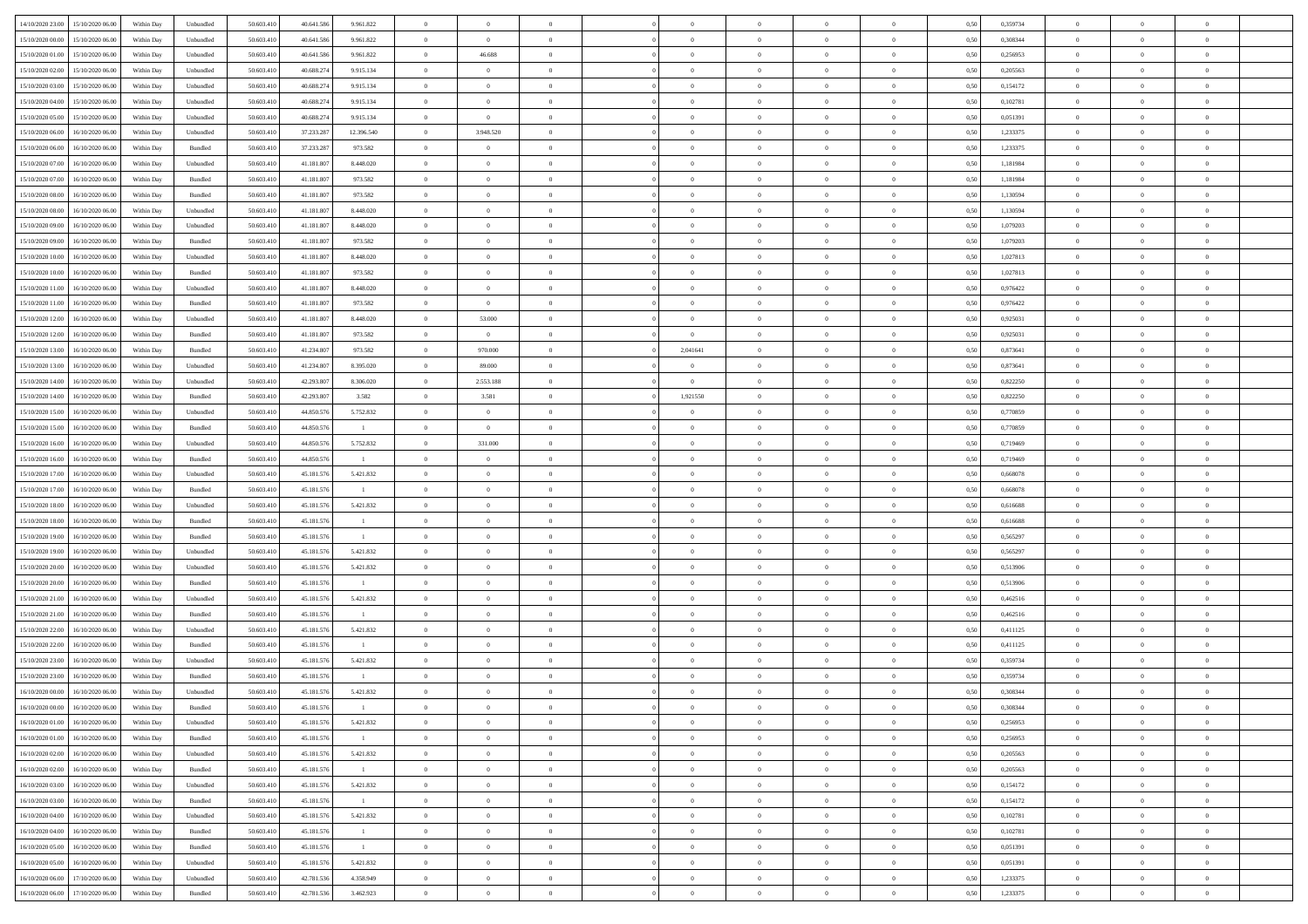| 16/10/2020 07:00 17/10/2020 06:00    | Within Day | Unbundled         | 50.603.410 | 42.781.536 | 4.358.949 | $\overline{0}$ | $\theta$       |                | $\overline{0}$ | $\theta$       |                | $\theta$       | 0,50 | 1,181984 | $\theta$       | $\theta$       | $\overline{0}$ |  |
|--------------------------------------|------------|-------------------|------------|------------|-----------|----------------|----------------|----------------|----------------|----------------|----------------|----------------|------|----------|----------------|----------------|----------------|--|
| 16/10/2020 07.00<br>17/10/2020 06.00 | Within Day | Bundled           | 50.603.41  | 42.781.53  | 3.462.923 | $\bf{0}$       | $\bf{0}$       | $\bf{0}$       | $\bf{0}$       | $\overline{0}$ | $\bf{0}$       | $\bf{0}$       | 0,50 | 1,181984 | $\,$ 0 $\,$    | $\bf{0}$       | $\overline{0}$ |  |
| 16/10/2020 08:00<br>17/10/2020 06:00 | Within Day | Unbundled         | 50.603.41  | 42.781.536 | 4.358.949 | $\overline{0}$ | $\bf{0}$       | $\overline{0}$ | $\overline{0}$ | $\overline{0}$ | $\overline{0}$ | $\bf{0}$       | 0.50 | 1,130594 | $\overline{0}$ | $\overline{0}$ | $\bf{0}$       |  |
| 16/10/2020 08:00<br>17/10/2020 06:00 | Within Day | Bundled           | 50.603.41  | 42.781.536 | 3.462.923 | $\overline{0}$ | $\overline{0}$ | $\overline{0}$ | $\overline{0}$ | $\theta$       | $\overline{0}$ | $\bf{0}$       | 0,50 | 1,130594 | $\,$ 0 $\,$    | $\overline{0}$ | $\overline{0}$ |  |
| 16/10/2020 09:00<br>17/10/2020 06.00 | Within Day | Unbundled         | 50.603.41  | 42.781.53  | 4.358.949 | $\bf{0}$       | $\bf{0}$       | $\bf{0}$       | $\overline{0}$ | $\bf{0}$       | $\overline{0}$ | $\bf{0}$       | 0,50 | 1,079203 | $\,$ 0 $\,$    | $\bf{0}$       | $\overline{0}$ |  |
| 16/10/2020 09:00<br>17/10/2020 06.00 | Within Day | Bundled           | 50.603.41  | 42.781.53  | 3.462.923 | $\overline{0}$ | $\bf{0}$       | $\overline{0}$ | $\bf{0}$       | $\overline{0}$ | $\overline{0}$ | $\bf{0}$       | 0.50 | 1.079203 | $\bf{0}$       | $\overline{0}$ | $\overline{0}$ |  |
| 16/10/2020 10:00<br>17/10/2020 06.00 | Within Day | Bundled           | 50.603.41  | 42.781.536 | 3.462.923 | $\bf{0}$       | $\bf{0}$       | $\overline{0}$ | $\overline{0}$ | $\overline{0}$ | $\overline{0}$ | $\bf{0}$       | 0,50 | 1,027813 | $\,$ 0 $\,$    | $\bf{0}$       | $\overline{0}$ |  |
|                                      |            |                   |            |            |           |                |                |                |                |                |                |                |      |          |                |                |                |  |
| 16/10/2020 10:00<br>17/10/2020 06.00 | Within Day | Unbundled         | 50.603.41  | 42.781.53  | 4.358.949 | $\bf{0}$       | $\bf{0}$       | $\bf{0}$       | $\bf{0}$       | $\overline{0}$ | $\overline{0}$ | $\bf{0}$       | 0,50 | 1,027813 | $\,$ 0 $\,$    | $\bf{0}$       | $\overline{0}$ |  |
| 16/10/2020 11:00<br>17/10/2020 06:00 | Within Day | Unbundled         | 50.603.41  | 42.781.53  | 4.358.949 | $\overline{0}$ | $\bf{0}$       | $\overline{0}$ | $\bf{0}$       | $\overline{0}$ | $\overline{0}$ | $\bf{0}$       | 0.50 | 0.976422 | $\bf{0}$       | $\overline{0}$ | $\bf{0}$       |  |
| 16/10/2020 11:00<br>17/10/2020 06.00 | Within Day | Bundled           | 50.603.410 | 42.781.536 | 3.462.923 | $\overline{0}$ | $\bf{0}$       | $\overline{0}$ | $\overline{0}$ | $\overline{0}$ | $\overline{0}$ | $\bf{0}$       | 0,50 | 0,976422 | $\,$ 0 $\,$    | $\overline{0}$ | $\overline{0}$ |  |
| 16/10/2020 12:00<br>17/10/2020 06.00 | Within Day | Unbundled         | 50.603.41  | 42.781.53  | 4.358.949 | $\bf{0}$       | 46.688         | $\bf{0}$       | $\bf{0}$       | $\overline{0}$ | $\overline{0}$ | $\bf{0}$       | 0,50 | 0,925031 | $\,$ 0 $\,$    | $\bf{0}$       | $\overline{0}$ |  |
| 16/10/2020 12:00<br>17/10/2020 06:00 | Within Day | Bundled           | 50.603.41  | 42.781.536 | 3.462.923 | $\overline{0}$ | $\overline{0}$ | $\overline{0}$ | $\overline{0}$ | $\overline{0}$ | $\overline{0}$ | $\bf{0}$       | 0.50 | 0,925031 | $\bf{0}$       | $\,$ 0 $\,$    | $\,$ 0         |  |
| 16/10/2020 13:00<br>17/10/2020 06.00 | Within Day | Unbundled         | 50.603.41  | 42.828.224 | 4.312.261 | $\overline{0}$ | 436.000        | $\overline{0}$ | $\overline{0}$ | $\theta$       | $\overline{0}$ | $\bf{0}$       | 0,50 | 0,873641 | $\,$ 0 $\,$    | $\,$ 0 $\,$    | $\overline{0}$ |  |
| 16/10/2020 13:00<br>17/10/2020 06.00 | Within Day | Bundled           | 50.603.41  | 42.828.224 | 3.462.923 | $\bf{0}$       | 3.462.000      | $\bf{0}$       | 2,041641       | $\bf{0}$       | $\overline{0}$ | $\bf{0}$       | 0,50 | 0,873641 | $\,$ 0 $\,$    | $\bf{0}$       | $\overline{0}$ |  |
| 16/10/2020 14:00<br>17/10/2020 06.00 | Within Day | Unbundled         | 50.603.41  | 46.726.224 | 3.876.261 | $\overline{0}$ | 515.000        | $\overline{0}$ | $\bf{0}$       | $\overline{0}$ | $\overline{0}$ | $\bf{0}$       | 0.50 | 0.822250 | $\,$ 0 $\,$    | $\overline{0}$ | $\overline{0}$ |  |
| 16/10/2020 14:00<br>17/10/2020 06.00 | Within Day | Bundled           | 50.603.410 | 46.726.224 | 923       | $\bf{0}$       | $\bf{0}$       | $\overline{0}$ | $\overline{0}$ | $\overline{0}$ | $\overline{0}$ | $\bf{0}$       | 0,50 | 0,822250 | $\,$ 0 $\,$    | $\theta$       | $\overline{0}$ |  |
| 16/10/2020 15:00<br>17/10/2020 06.00 | Within Day | Unbundled         | 50.603.41  | 47.241.224 | 3.361.261 | $\bf{0}$       | $\bf{0}$       | $\bf{0}$       | $\bf{0}$       | $\overline{0}$ | $\overline{0}$ | $\bf{0}$       | 0,50 | 0,770859 | $\,$ 0 $\,$    | $\bf{0}$       | $\overline{0}$ |  |
| 16/10/2020 15:00<br>17/10/2020 06:00 | Within Day | Bundled           | 50.603.41  | 47.241.224 | 923       | $\overline{0}$ | $\bf{0}$       | $\overline{0}$ | $\bf{0}$       | $\overline{0}$ | $\overline{0}$ | $\bf{0}$       | 0.50 | 0.770859 | $\bf{0}$       | $\overline{0}$ | $\bf{0}$       |  |
|                                      |            |                   |            |            |           | $\overline{0}$ |                | $\overline{0}$ | $\overline{0}$ |                | $\overline{0}$ |                |      |          | $\,$ 0 $\,$    |                |                |  |
| 16/10/2020 16:00<br>17/10/2020 06:00 | Within Day | Bundled           | 50.603.410 | 47.241.224 | 923       |                | $\bf{0}$       |                |                | $\overline{0}$ |                | $\bf{0}$       | 0,50 | 0,719469 |                | $\bf{0}$       | $\overline{0}$ |  |
| 16/10/2020 16:00<br>17/10/2020 06.00 | Within Day | Unbundled         | 50.603.41  | 47.241.224 | 3.361.261 | $\bf{0}$       | 70.000         | $\bf{0}$       | $\bf{0}$       | $\overline{0}$ | $\overline{0}$ | $\bf{0}$       | 0,50 | 0,719469 | $\,$ 0 $\,$    | $\bf{0}$       | $\overline{0}$ |  |
| 16/10/2020 17:00<br>17/10/2020 06.00 | Within Day | Unbundled         | 50.603.41  | 47.311.224 | 3.291.261 | $\overline{0}$ | $\overline{0}$ | $\overline{0}$ | $\overline{0}$ | $\bf{0}$       | $\overline{0}$ | $\bf{0}$       | 0.50 | 0.668078 | $\bf{0}$       | $\,$ 0 $\,$    | $\,$ 0         |  |
| 16/10/2020 17:00<br>17/10/2020 06:00 | Within Day | Bundled           | 50.603.41  | 47.311.224 | 923       | $\overline{0}$ | $\overline{0}$ | $\overline{0}$ | $\overline{0}$ | $\overline{0}$ | $\overline{0}$ | $\bf{0}$       | 0,50 | 0,668078 | $\theta$       | $\overline{0}$ | $\overline{0}$ |  |
| 16/10/2020 18:00<br>17/10/2020 06.00 | Within Day | Unbundled         | 50.603.41  | 47.311.224 | 3.291.261 | $\bf{0}$       | $\bf{0}$       | $\bf{0}$       | $\bf{0}$       | $\overline{0}$ | $\overline{0}$ | $\bf{0}$       | 0,50 | 0,616688 | $\,$ 0 $\,$    | $\bf{0}$       | $\overline{0}$ |  |
| 16/10/2020 18:00<br>17/10/2020 06.00 | Within Day | Bundled           | 50.603.41  | 47.311.224 | 923       | $\overline{0}$ | $\bf{0}$       | $\overline{0}$ | $\bf{0}$       | $\overline{0}$ | $\overline{0}$ | $\bf{0}$       | 0.50 | 0.616688 | $\bf{0}$       | $\overline{0}$ | $\overline{0}$ |  |
| 16/10/2020 19:00<br>17/10/2020 06.00 | Within Day | Unbundled         | 50.603.41  | 47.311.224 | 3.291.261 | $\overline{0}$ | $\bf{0}$       | $\overline{0}$ | $\overline{0}$ | $\overline{0}$ | $\overline{0}$ | $\bf{0}$       | 0,50 | 0,565297 | $\,$ 0 $\,$    | $\theta$       | $\overline{0}$ |  |
| 16/10/2020 19:00<br>17/10/2020 06.00 | Within Day | Bundled           | 50.603.41  | 47.311.224 | 923       | $\bf{0}$       | $\overline{0}$ | $\bf{0}$       | $\bf{0}$       | $\overline{0}$ | $\overline{0}$ | $\bf{0}$       | 0,50 | 0,565297 | $\,$ 0 $\,$    | $\bf{0}$       | $\overline{0}$ |  |
| 16/10/2020 20:00<br>17/10/2020 06:00 | Within Day | Unbundled         | 50,603.41  | 47.311.224 | 3.291.261 | $\overline{0}$ | $\bf{0}$       | $\overline{0}$ | $\bf{0}$       | $\overline{0}$ | $\overline{0}$ | $\bf{0}$       | 0.50 | 0.513906 | $\bf{0}$       | $\overline{0}$ | $\bf{0}$       |  |
| 16/10/2020 20:00<br>17/10/2020 06:00 | Within Day | Bundled           | 50.603.410 | 47.311.224 | 923       | $\overline{0}$ | $\bf{0}$       | $\overline{0}$ | $\overline{0}$ | $\overline{0}$ | $\overline{0}$ | $\bf{0}$       | 0,50 | 0,513906 | $\,$ 0 $\,$    | $\overline{0}$ | $\overline{0}$ |  |
| 16/10/2020 21:00<br>17/10/2020 06.00 | Within Day | Bundled           | 50.603.41  | 47.311.224 | 923       | $\bf{0}$       | $\bf{0}$       | $\bf{0}$       | $\bf{0}$       | $\overline{0}$ | $\bf{0}$       | $\bf{0}$       | 0,50 | 0,462516 | $\,$ 0 $\,$    | $\bf{0}$       | $\overline{0}$ |  |
| 16/10/2020 21:00<br>17/10/2020 06:00 | Within Day | Unbundled         | 50.603.41  | 47.311.224 | 3.291.261 | $\overline{0}$ | $\bf{0}$       | $\overline{0}$ | $\overline{0}$ | $\bf{0}$       | $\overline{0}$ | $\bf{0}$       | 0.50 | 0.462516 | $\overline{0}$ | $\,$ 0 $\,$    | $\,$ 0         |  |
| 16/10/2020 22:00<br>17/10/2020 06.00 | Within Day | Unbundled         | 50.603.41  | 47.311.224 | 3.291.261 | $\overline{0}$ | $\overline{0}$ | $\overline{0}$ | $\overline{0}$ | $\overline{0}$ | $\overline{0}$ | $\bf{0}$       | 0.5( | 0,411125 | $\theta$       | $\theta$       | $\overline{0}$ |  |
|                                      |            |                   |            |            |           |                |                |                |                |                | $\overline{0}$ |                |      |          |                |                |                |  |
| 16/10/2020 22.00<br>17/10/2020 06.00 | Within Day | Bundled           | 50.603.41  | 47.311.224 | 923       | $\bf{0}$       | $\bf{0}$       | $\bf{0}$       | $\bf{0}$       | $\overline{0}$ |                | $\bf{0}$       | 0,50 | 0,411125 | $\,$ 0 $\,$    | $\bf{0}$       | $\overline{0}$ |  |
| 16/10/2020 23:00<br>17/10/2020 06.00 | Within Day | Unbundled         | 50.603.41  | 47.311.224 | 3.291.261 | $\overline{0}$ | $\bf{0}$       | $\overline{0}$ | $\bf{0}$       | $\overline{0}$ | $\overline{0}$ | $\bf{0}$       | 0.50 | 0.359734 | $\bf{0}$       | $\bf{0}$       | $\overline{0}$ |  |
| 16/10/2020 23:00<br>17/10/2020 06.00 | Within Day | Bundled           | 50.603.41  | 47.311.224 | 923       | $\overline{0}$ | $\overline{0}$ | $\overline{0}$ | $\overline{0}$ | $\overline{0}$ | $\overline{0}$ | $\bf{0}$       | 0.50 | 0,359734 | $\theta$       | $\theta$       | $\overline{0}$ |  |
| 17/10/2020 00:00<br>17/10/2020 06.00 | Within Day | Unbundled         | 50.603.41  | 47.311.224 | 3.291.261 | $\bf{0}$       | $\bf{0}$       | $\bf{0}$       | $\bf{0}$       | $\overline{0}$ | $\overline{0}$ | $\bf{0}$       | 0,50 | 0,308344 | $\,$ 0 $\,$    | $\bf{0}$       | $\overline{0}$ |  |
| 17/10/2020 00:00<br>17/10/2020 06:00 | Within Day | Bundled           | 50.603.41  | 47.311.224 | 923       | $\overline{0}$ | $\bf{0}$       | $\overline{0}$ | $\bf{0}$       | $\overline{0}$ | $\overline{0}$ | $\bf{0}$       | 0.50 | 0.308344 | $\bf{0}$       | $\overline{0}$ | $\bf{0}$       |  |
| 17/10/2020 01:00<br>17/10/2020 06.00 | Within Day | Unbundled         | 50.603.41  | 47.311.224 | 3.291.261 | $\overline{0}$ | $\overline{0}$ | $\overline{0}$ | $\overline{0}$ | $\overline{0}$ | $\overline{0}$ | $\bf{0}$       | 0.50 | 0,256953 | $\theta$       | $\overline{0}$ | $\overline{0}$ |  |
| 17/10/2020 01:00<br>17/10/2020 06.00 | Within Day | Bundled           | 50.603.41  | 47.311.224 | 923       | $\bf{0}$       | $\bf{0}$       | $\bf{0}$       | $\bf{0}$       | $\overline{0}$ | $\bf{0}$       | $\bf{0}$       | 0,50 | 0,256953 | $\,$ 0 $\,$    | $\bf{0}$       | $\overline{0}$ |  |
| 17/10/2020 02:00<br>17/10/2020 06.00 | Within Day | Unbundled         | 50.603.41  | 47.311.224 | 3.291.261 | $\overline{0}$ | $\bf{0}$       | $\overline{0}$ | $\overline{0}$ | $\bf{0}$       | $\overline{0}$ | $\bf{0}$       | 0.50 | 0.205563 | $\bf{0}$       | $\,$ 0 $\,$    | $\,$ 0         |  |
| 17/10/2020 02:00<br>17/10/2020 06.00 | Within Day | Bundled           | 50.603.41  | 47.311.224 | 923       | $\overline{0}$ | $\overline{0}$ | $\overline{0}$ | $\overline{0}$ | $\overline{0}$ | $\overline{0}$ | $\bf{0}$       | 0.5( | 0,205563 | $\theta$       | $\theta$       | $\overline{0}$ |  |
| 17/10/2020 03:00<br>17/10/2020 06.00 | Within Day | Bundled           | 50.603.41  | 47.311.224 | 923       | $\bf{0}$       | $\bf{0}$       | $\bf{0}$       | $\bf{0}$       | $\overline{0}$ | $\overline{0}$ | $\bf{0}$       | 0,50 | 0,154172 | $\,$ 0 $\,$    | $\bf{0}$       | $\overline{0}$ |  |
| 17/10/2020 03:00<br>17/10/2020 06.00 | Within Day | Unbundled         | 50.603.41  | 47.311.224 | 3.291.261 | $\overline{0}$ | $\bf{0}$       | $\overline{0}$ | $\bf{0}$       | $\overline{0}$ | $\overline{0}$ | $\bf{0}$       | 0.50 | 0,154172 | $\bf{0}$       | $\overline{0}$ | $\overline{0}$ |  |
| 17/10/2020 04:00<br>17/10/2020 06.00 | Within Day | Unbundled         | 50.603.41  | 47.311.224 | 3.291.261 | $\overline{0}$ | $\overline{0}$ | $\overline{0}$ | $\overline{0}$ | $\theta$       | $\overline{0}$ | $\overline{0}$ | 0.5( | 0,102781 | $\theta$       | $\theta$       | $\overline{0}$ |  |
| 17/10/2020 04:00<br>17/10/2020 06.00 | Within Day | Bundled           | 50.603.41  | 47.311.224 | 923       | $\bf{0}$       | $\bf{0}$       | $\bf{0}$       | $\bf{0}$       | $\overline{0}$ | $\overline{0}$ | $\bf{0}$       | 0,50 | 0,102781 | $\overline{0}$ | $\overline{0}$ | $\overline{0}$ |  |
| 17/10/2020 05:00 17/10/2020 06:00    | Within Day | ${\sf Unbundred}$ | 50.603.410 | 47.311.224 | 3.291.261 | $\bf{0}$       | $\theta$       |                | $\overline{0}$ | $\theta$       |                |                | 0,50 | 0,051391 | $\,$ 0         | $\,$ 0         |                |  |
|                                      |            |                   |            |            |           | $\overline{0}$ | $\overline{0}$ | $\Omega$       |                | $\overline{0}$ |                |                |      |          | $\theta$       | $\overline{0}$ | $\overline{0}$ |  |
| 17/10/2020 05:00 17/10/2020 06:00    | Within Day | Bundled           | 50.603.410 | 47.311.224 | 923       |                |                |                | $\theta$       |                | $\overline{0}$ | $\bf{0}$       | 0,50 | 0,051391 |                |                |                |  |
| 17/10/2020 06.00<br>18/10/2020 06.00 | Within Day | Unbundled         | 50.603.41  | 37.233.537 | 9.341.491 | $\overline{0}$ | $\bf{0}$       | $\overline{0}$ | $\overline{0}$ | $\bf{0}$       | $\overline{0}$ | $\bf{0}$       | 0,50 | 1,233375 | $\bf{0}$       | $\overline{0}$ | $\bf{0}$       |  |
| 17/10/2020 06:00 18/10/2020 06:00    | Within Day | Bundled           | 50.603.410 | 37.233.537 | 4.028.381 | $\overline{0}$ | $\bf{0}$       | $\overline{0}$ | $\overline{0}$ | $\mathbf{0}$   | $\overline{0}$ | $\,$ 0 $\,$    | 0.50 | 1,233375 | $\overline{0}$ | $\bf{0}$       | $\,$ 0 $\,$    |  |
| 17/10/2020 07:00 18/10/2020 06:00    | Within Day | Unbundled         | 50.603.410 | 37.233.537 | 9.341.491 | $\overline{0}$ | $\overline{0}$ | $\overline{0}$ | $\overline{0}$ | $\overline{0}$ | $\overline{0}$ | $\bf{0}$       | 0,50 | 1,181984 | $\overline{0}$ | $\theta$       | $\overline{0}$ |  |
| 17/10/2020 07:00<br>18/10/2020 06.00 | Within Day | Bundled           | 50.603.41  | 37.233.537 | 4.028.381 | $\overline{0}$ | $\bf{0}$       | $\overline{0}$ | $\overline{0}$ | $\bf{0}$       | $\overline{0}$ | $\bf{0}$       | 0,50 | 1,181984 | $\bf{0}$       | $\overline{0}$ | $\overline{0}$ |  |
| 17/10/2020 08:00<br>18/10/2020 06:00 | Within Day | Bundled           | 50.603.410 | 37.233.537 | 4.028.381 | $\overline{0}$ | $\bf{0}$       | $\overline{0}$ | $\overline{0}$ | $\overline{0}$ | $\overline{0}$ | $\bf{0}$       | 0.50 | 1.130594 | $\,$ 0 $\,$    | $\overline{0}$ | $\overline{0}$ |  |
| 17/10/2020 08:00<br>18/10/2020 06:00 | Within Dav | Unbundled         | 50.603.410 | 37.233.537 | 9.341.491 | $\overline{0}$ | $\overline{0}$ | $\overline{0}$ | $\overline{0}$ | $\overline{0}$ | $\overline{0}$ | $\bf{0}$       | 0,50 | 1,130594 | $\overline{0}$ | $\theta$       | $\overline{0}$ |  |
| 17/10/2020 09:00<br>18/10/2020 06.00 | Within Day | Unbundled         | 50.603.41  | 37.233.537 | 9.341.491 | $\overline{0}$ | $\overline{0}$ | $\overline{0}$ | $\overline{0}$ | $\overline{0}$ | $\overline{0}$ | $\bf{0}$       | 0,50 | 1,079203 | $\bf{0}$       | $\overline{0}$ | $\overline{0}$ |  |
| 17/10/2020 09:00<br>18/10/2020 06:00 | Within Day | Bundled           | 50,603.410 | 37.233.537 | 4.028.381 | $\overline{0}$ | $\overline{0}$ | $\overline{0}$ | $\overline{0}$ | $\overline{0}$ | $\overline{0}$ | $\bf{0}$       | 0.50 | 1.079203 | $\mathbf{0}$   | $\bf{0}$       | $\,$ 0         |  |
| 17/10/2020 10:00 18/10/2020 06:00    | Within Dav | Unbundled         | 50.603.410 | 37.233.537 | 9.341.491 | $\overline{0}$ | $\overline{0}$ | $\overline{0}$ | $\overline{0}$ | $\overline{0}$ | $\overline{0}$ | $\bf{0}$       | 0,50 | 1,027813 | $\overline{0}$ | $\theta$       | $\overline{0}$ |  |
| 17/10/2020 10:00<br>18/10/2020 06.00 | Within Day | Bundled           | 50.603.41  | 37.233.537 | 4.028.381 | $\overline{0}$ | $\bf{0}$       | $\overline{0}$ | $\bf{0}$       | $\overline{0}$ | $\overline{0}$ | $\bf{0}$       | 0,50 | 1,027813 | $\bf{0}$       | $\overline{0}$ | $\bf{0}$       |  |
|                                      |            |                   |            |            |           |                |                |                |                |                |                |                |      |          |                |                |                |  |
| 17/10/2020 11:00 18/10/2020 06:00    | Within Day | Unbundled         | 50.603.410 | 37.233.537 | 9.341.491 | $\,$ 0 $\,$    | $\bf{0}$       | $\overline{0}$ | $\overline{0}$ | $\,$ 0 $\,$    | $\overline{0}$ | $\bf{0}$       | 0,50 | 0,976422 | $\overline{0}$ | $\,$ 0 $\,$    | $\,$ 0 $\,$    |  |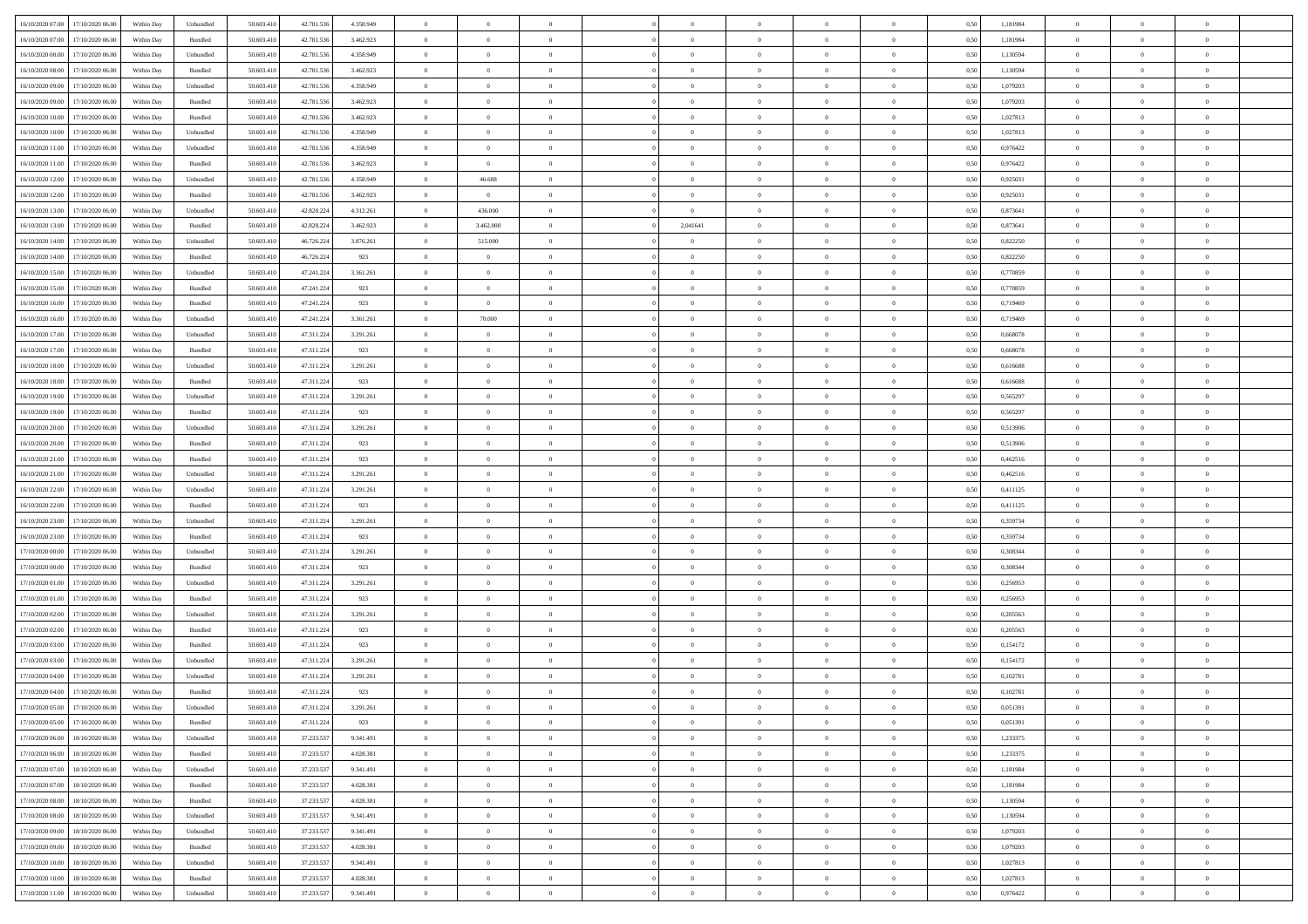| 17/10/2020 11:00 18/10/2020 06:00    | Within Day | Bundled   | 50.603.410 | 37.233.537 | 4.028.381  | $\overline{0}$ | $\theta$       |                | $\overline{0}$ | $\theta$       |                | $\theta$       | 0,50 | 0,976422 | $\theta$       | $\theta$       | $\overline{0}$ |  |
|--------------------------------------|------------|-----------|------------|------------|------------|----------------|----------------|----------------|----------------|----------------|----------------|----------------|------|----------|----------------|----------------|----------------|--|
| 17/10/2020 12:00<br>18/10/2020 06.00 | Within Day | Unbundled | 50.603.41  | 37.233.53  | 9.341.491  | $\bf{0}$       | $\bf{0}$       | $\bf{0}$       | $\bf{0}$       | $\overline{0}$ | $\overline{0}$ | $\bf{0}$       | 0,50 | 0,925031 | $\,$ 0 $\,$    | $\bf{0}$       | $\overline{0}$ |  |
| 17/10/2020 12:00<br>18/10/2020 06:00 | Within Day | Bundled   | 50.603.41  | 37.233.537 | 4.028.381  | $\overline{0}$ | $\bf{0}$       | $\overline{0}$ | $\bf{0}$       | $\bf{0}$       | $\overline{0}$ | $\bf{0}$       | 0.50 | 0,925031 | $\bf{0}$       | $\overline{0}$ | $\overline{0}$ |  |
| 17/10/2020 13:00<br>18/10/2020 06:00 | Within Day | Unbundled | 50.603.410 | 37.233.537 | 9.341.491  | $\overline{0}$ | $\bf{0}$       | $\overline{0}$ | $\overline{0}$ | $\theta$       | $\overline{0}$ | $\bf{0}$       | 0,50 | 0,873641 | $\theta$       | $\theta$       | $\overline{0}$ |  |
| 17/10/2020 13:00<br>18/10/2020 06.00 | Within Day | Bundled   | 50.603.41  | 37.233.53  | 4.028.381  | $\bf{0}$       | $\overline{0}$ | $\bf{0}$       | $\overline{0}$ | $\theta$       | $\overline{0}$ | $\bf{0}$       | 0,50 | 0,873641 | $\,$ 0 $\,$    | $\bf{0}$       | $\overline{0}$ |  |
|                                      |            |           |            |            |            |                |                |                |                |                | $\theta$       |                |      |          |                |                |                |  |
| 17/10/2020 14:00<br>18/10/2020 06.00 | Within Day | Bundled   | 50,603.41  | 37.233.537 | 4.028.381  | $\overline{0}$ | $\overline{0}$ | $\overline{0}$ | $\bf{0}$       | $\overline{0}$ |                | $\bf{0}$       | 0.50 | 0.822250 | $\,$ 0 $\,$    | $\theta$       | $\overline{0}$ |  |
| 17/10/2020 14:00<br>18/10/2020 06.00 | Within Day | Unbundled | 50.603.41  | 37.233.537 | 9.341.491  | $\overline{0}$ | $\overline{0}$ | $\overline{0}$ | $\overline{0}$ | $\overline{0}$ | $\overline{0}$ | $\bf{0}$       | 0,50 | 0,822250 | $\,$ 0 $\,$    | $\theta$       | $\overline{0}$ |  |
| 17/10/2020 15:00<br>18/10/2020 06.00 | Within Day | Unbundled | 50.603.41  | 37.233.53  | 9.341.491  | $\bf{0}$       | $\bf{0}$       | $\bf{0}$       | $\overline{0}$ | $\bf{0}$       | $\overline{0}$ | $\bf{0}$       | 0,50 | 0,770859 | $\,$ 0 $\,$    | $\bf{0}$       | $\overline{0}$ |  |
| 17/10/2020 15:00<br>18/10/2020 06:00 | Within Day | Bundled   | 50.603.41  | 37.233.537 | 4.028.381  | $\overline{0}$ | $\bf{0}$       | $\overline{0}$ | $\bf{0}$       | $\overline{0}$ | $\overline{0}$ | $\bf{0}$       | 0.50 | 0.770859 | $\bf{0}$       | $\overline{0}$ | $\overline{0}$ |  |
| 17/10/2020 16:00<br>18/10/2020 06:00 | Within Day | Unbundled | 50.603.410 | 37.233.537 | 9.341.491  | $\bf{0}$       | $\bf{0}$       | $\overline{0}$ | $\overline{0}$ | $\overline{0}$ | $\overline{0}$ | $\bf{0}$       | 0,50 | 0,719469 | $\,$ 0 $\,$    | $\bf{0}$       | $\overline{0}$ |  |
| 17/10/2020 16:00<br>18/10/2020 06.00 | Within Day | Bundled   | 50.603.41  | 37.233.53  | 4.028.381  | $\bf{0}$       | $\overline{0}$ | $\bf{0}$       | $\bf{0}$       | $\bf{0}$       | $\overline{0}$ | $\bf{0}$       | 0,50 | 0,719469 | $\,$ 0 $\,$    | $\bf{0}$       | $\overline{0}$ |  |
| 17/10/2020 17:00<br>18/10/2020 06:00 | Within Day | Unbundled | 50,603.41  | 37.233.537 | 9.341.491  | $\overline{0}$ | $\bf{0}$       | $\overline{0}$ | $\overline{0}$ | $\bf{0}$       | $\overline{0}$ | $\bf{0}$       | 0.50 | 0.668078 | $\bf{0}$       | $\overline{0}$ | $\bf{0}$       |  |
| 17/10/2020 17:00<br>18/10/2020 06.00 | Within Day | Bundled   | 50.603.41  | 37.233.537 | 4.028.381  | $\overline{0}$ | $\overline{0}$ | $\overline{0}$ | $\theta$       | $\theta$       | $\overline{0}$ | $\bf{0}$       | 0,50 | 0,668078 | $\,$ 0 $\,$    | $\theta$       | $\overline{0}$ |  |
|                                      |            |           |            |            |            |                |                |                |                |                |                |                |      |          |                |                |                |  |
| 17/10/2020 18:00<br>18/10/2020 06.00 | Within Day | Unbundled | 50.603.41  | 37.233.53  | 9.341.491  | $\bf{0}$       | $\overline{0}$ | $\bf{0}$       | $\overline{0}$ | $\theta$       | $\overline{0}$ | $\bf{0}$       | 0,50 | 0,616688 | $\,$ 0 $\,$    | $\bf{0}$       | $\overline{0}$ |  |
| 17/10/2020 18:00<br>18/10/2020 06.00 | Within Day | Bundled   | 50.603.41  | 37.233.537 | 4.028.381  | $\overline{0}$ | $\bf{0}$       | $\overline{0}$ | $\bf{0}$       | $\overline{0}$ | $\Omega$       | $\bf{0}$       | 0.50 | 0.616688 | $\,$ 0 $\,$    | $\theta$       | $\overline{0}$ |  |
| 17/10/2020 19:00<br>18/10/2020 06.00 | Within Day | Bundled   | 50.603.410 | 37.233.537 | 4.028.381  | $\overline{0}$ | $\overline{0}$ | $\overline{0}$ | $\overline{0}$ | $\overline{0}$ | $\overline{0}$ | $\bf{0}$       | 0,50 | 0,565297 | $\theta$       | $\theta$       | $\overline{0}$ |  |
| 17/10/2020 19:00<br>18/10/2020 06.00 | Within Day | Unbundled | 50.603.41  | 37.233.53  | 9.341.491  | $\bf{0}$       | 99.688         | $\overline{0}$ | $\overline{0}$ | $\bf{0}$       | $\overline{0}$ | $\bf{0}$       | 0,50 | 0,565297 | $\,$ 0 $\,$    | $\bf{0}$       | $\overline{0}$ |  |
| 17/10/2020 20:00<br>18/10/2020 06:00 | Within Day | Unbundled | 50.603.41  | 37.333.22  | 9.241.803  | $\overline{0}$ | 1.200.000      | $\overline{0}$ | $\bf{0}$       | $\overline{0}$ | $\overline{0}$ | $\bf{0}$       | 0.50 | 0.513906 | $\bf{0}$       | $\overline{0}$ | $\overline{0}$ |  |
| 17/10/2020 20:00<br>18/10/2020 06:00 | Within Day | Bundled   | 50.603.410 | 37.333.225 | 4.028.381  | $\bf{0}$       | $\overline{0}$ | $\overline{0}$ | $\overline{0}$ | $\overline{0}$ | $\overline{0}$ | $\bf{0}$       | 0,50 | 0,513906 | $\,$ 0 $\,$    | $\bf{0}$       | $\overline{0}$ |  |
| 17/10/2020 21:00<br>18/10/2020 06.00 | Within Day | Unbundled | 50.603.41  | 38.533.225 | 8.041.803  | $\bf{0}$       | $\bf{0}$       | $\bf{0}$       | $\bf{0}$       | $\overline{0}$ | $\overline{0}$ | $\bf{0}$       | 0,50 | 0,462516 | $\,$ 0 $\,$    | $\bf{0}$       | $\overline{0}$ |  |
|                                      |            |           |            |            |            |                |                |                |                |                |                |                |      |          |                |                |                |  |
| 17/10/2020 21:00<br>18/10/2020 06.00 | Within Day | Bundled   | 50.603.41  | 38.533.225 | 4.028.381  | $\overline{0}$ | $\overline{0}$ | $\overline{0}$ | $\bf{0}$       | $\bf{0}$       | $\overline{0}$ | $\bf{0}$       | 0.50 | 0.462516 | $\bf{0}$       | $\overline{0}$ | $\bf{0}$       |  |
| 17/10/2020 22.00<br>18/10/2020 06:00 | Within Day | Unbundled | 50.603.41  | 38.533.225 | 8.041.803  | $\overline{0}$ | 4.300.000      | $\overline{0}$ | $\overline{0}$ | $\theta$       | $\overline{0}$ | $\bf{0}$       | 0,50 | 0,411125 | $\theta$       | $\theta$       | $\overline{0}$ |  |
| 17/10/2020 22.00<br>18/10/2020 06.00 | Within Day | Bundled   | 50.603.41  | 38.533.225 | 4.028.381  | $\bf{0}$       | $\overline{0}$ | $\bf{0}$       | $\bf{0}$       | $\,$ 0 $\,$    | $\overline{0}$ | $\bf{0}$       | 0,50 | 0,411125 | $\,$ 0 $\,$    | $\bf{0}$       | $\overline{0}$ |  |
| 17/10/2020 23:00<br>18/10/2020 06:00 | Within Day | Unbundled | 50.603.41  | 42.833.225 | 3.741.803  | $\overline{0}$ | $\overline{0}$ | $\overline{0}$ | $\bf{0}$       | $\overline{0}$ | $\theta$       | $\bf{0}$       | 0.50 | 0.359734 | $\bf{0}$       | $\theta$       | $\overline{0}$ |  |
| 17/10/2020 23.00<br>18/10/2020 06.00 | Within Day | Bundled   | 50.603.41  | 42.833.225 | 4.028.381  | $\overline{0}$ | $\overline{0}$ | $\overline{0}$ | $\overline{0}$ | $\overline{0}$ | $\overline{0}$ | $\bf{0}$       | 0,50 | 0,359734 | $\,$ 0 $\,$    | $\theta$       | $\overline{0}$ |  |
| 18/10/2020 00:00<br>18/10/2020 06.00 | Within Day | Unbundled | 50.603.41  | 42.833.22  | 3.741.803  | $\bf{0}$       | $\overline{0}$ | $\bf{0}$       | $\overline{0}$ | $\bf{0}$       | $\overline{0}$ | $\bf{0}$       | 0,50 | 0,308344 | $\,$ 0 $\,$    | $\bf{0}$       | $\overline{0}$ |  |
| 18/10/2020 00:00<br>18/10/2020 06:00 | Within Day | Bundled   | 50,603.41  | 42.833.225 | 4.028.381  | $\overline{0}$ | $\bf{0}$       | $\overline{0}$ | $\bf{0}$       | $\overline{0}$ | $\overline{0}$ | $\bf{0}$       | 0.50 | 0.308344 | $\bf{0}$       | $\overline{0}$ | $\overline{0}$ |  |
| 18/10/2020 01:00<br>18/10/2020 06.00 | Within Day | Bundled   | 50.603.410 | 42.833.225 | 4.028.381  | $\overline{0}$ | $\bf{0}$       | $\overline{0}$ | $\overline{0}$ | $\overline{0}$ | $\overline{0}$ | $\bf{0}$       | 0,50 | 0,256953 | $\,$ 0 $\,$    | $\bf{0}$       | $\overline{0}$ |  |
|                                      |            |           |            |            |            |                |                |                |                |                |                |                |      |          |                |                |                |  |
| 18/10/2020 01:00<br>18/10/2020 06.00 | Within Day | Unbundled | 50.603.41  | 42.833.225 | 3.741.803  | $\bf{0}$       | $\bf{0}$       | $\bf{0}$       | $\bf{0}$       | $\overline{0}$ | $\overline{0}$ | $\bf{0}$       | 0,50 | 0,256953 | $\,$ 0 $\,$    | $\bf{0}$       | $\overline{0}$ |  |
| 18/10/2020 02:00<br>18/10/2020 06:00 | Within Day | Unbundled | 50.603.41  | 42.833.225 | 3.741.803  | $\overline{0}$ | $\bf{0}$       | $\overline{0}$ | $\bf{0}$       | $\bf{0}$       | $\overline{0}$ | $\bf{0}$       | 0.50 | 0.205563 | $\bf{0}$       | $\overline{0}$ | $\bf{0}$       |  |
| 18/10/2020 02:00<br>18/10/2020 06:00 | Within Day | Bundled   | 50.603.41  | 42.833.225 | 4.028.381  | $\overline{0}$ | $\overline{0}$ | $\overline{0}$ | $\overline{0}$ | $\overline{0}$ | $\overline{0}$ | $\bf{0}$       | 0.5( | 0,205563 | $\theta$       | $\theta$       | $\overline{0}$ |  |
| 18/10/2020 03:00<br>18/10/2020 06.00 | Within Day | Unbundled | 50.603.41  | 42.833.225 | 3.741.803  | $\bf{0}$       | $\overline{0}$ | $\bf{0}$       | $\bf{0}$       | $\,$ 0 $\,$    | $\overline{0}$ | $\bf{0}$       | 0,50 | 0,154172 | $\,$ 0 $\,$    | $\bf{0}$       | $\overline{0}$ |  |
| 18/10/2020 03:00<br>18/10/2020 06:00 | Within Day | Bundled   | 50,603.41  | 42.833.225 | 4.028.381  | $\overline{0}$ | $\bf{0}$       | $\overline{0}$ | $\bf{0}$       | $\overline{0}$ | $\Omega$       | $\bf{0}$       | 0.50 | 0,154172 | $\,$ 0 $\,$    | $\theta$       | $\overline{0}$ |  |
| 18/10/2020 04:00<br>18/10/2020 06:00 | Within Day | Unbundled | 50.603.41  | 42.833.225 | 3.741.803  | $\overline{0}$ | $\overline{0}$ | $\overline{0}$ | $\overline{0}$ | $\theta$       | $\overline{0}$ | $\bf{0}$       | 0.5( | 0,102781 | $\theta$       | $\theta$       | $\overline{0}$ |  |
| 18/10/2020 04:00<br>18/10/2020 06.00 | Within Day | Bundled   | 50.603.41  | 42.833.22  | 4.028.381  | $\bf{0}$       | $\bf{0}$       | $\bf{0}$       | $\bf{0}$       | $\bf{0}$       | $\overline{0}$ | $\bf{0}$       | 0,50 | 0,102781 | $\,$ 0 $\,$    | $\bf{0}$       | $\overline{0}$ |  |
| 18/10/2020 05:00<br>18/10/2020 06:00 | Within Day | Unbundled | 50,603.41  | 42.833.22  | 3.741.803  | $\overline{0}$ | $\bf{0}$       | $\overline{0}$ | $\bf{0}$       | $\overline{0}$ | $\overline{0}$ | $\bf{0}$       | 0.50 | 0.051391 | $\bf{0}$       | $\overline{0}$ | $\overline{0}$ |  |
|                                      |            |           |            |            |            |                |                |                |                |                |                |                |      |          |                |                |                |  |
| 18/10/2020 05:00<br>18/10/2020 06:00 | Within Day | Bundled   | 50.603.41  | 42.833.225 | 4.028.381  | $\overline{0}$ | $\overline{0}$ | $\overline{0}$ | $\overline{0}$ | $\overline{0}$ | $\overline{0}$ | $\bf{0}$       | 0.50 | 0,051391 | $\theta$       | $\theta$       | $\overline{0}$ |  |
| 18/10/2020 06:00<br>19/10/2020 06.00 | Within Day | Bundled   | 50.603.41  | 33.921.53  | 4.521.073  | $\bf{0}$       | $\bf{0}$       | $\bf{0}$       | $\bf{0}$       | $\overline{0}$ | $\overline{0}$ | $\bf{0}$       | 0,50 | 1,233375 | $\,$ 0 $\,$    | $\bf{0}$       | $\overline{0}$ |  |
| 18/10/2020 06:00<br>19/10/2020 06:00 | Within Day | Unbundled | 50.603.41  | 33.921.537 | 12.160.799 | $\overline{0}$ | $\bf{0}$       | $\overline{0}$ | $\overline{0}$ | $\bf{0}$       | $\overline{0}$ | $\bf{0}$       | 0.50 | 1,233375 | $\bf{0}$       | $\overline{0}$ | $\overline{0}$ |  |
| 18/10/2020 07:00<br>19/10/2020 06:00 | Within Day | Unbundled | 50.603.41  | 33.921.537 | 12.160.799 | $\overline{0}$ | $\overline{0}$ | $\overline{0}$ | $\overline{0}$ | $\theta$       | $\overline{0}$ | $\bf{0}$       | 0.5( | 1,181984 | $\theta$       | $\theta$       | $\overline{0}$ |  |
| 18/10/2020 07:00<br>19/10/2020 06.00 | Within Day | Bundled   | 50.603.41  | 33.921.53  | 4.521.073  | $\bf{0}$       | $\bf{0}$       | $\bf{0}$       | $\bf{0}$       | $\overline{0}$ | $\overline{0}$ | $\bf{0}$       | 0,50 | 1,181984 | $\,$ 0 $\,$    | $\bf{0}$       | $\overline{0}$ |  |
| 18/10/2020 08:00<br>19/10/2020 06.00 | Within Day | Unbundled | 50.603.41  | 33.921.537 | 12.160.799 | $\overline{0}$ | $\overline{0}$ | $\overline{0}$ | $\bf{0}$       | $\overline{0}$ | $\Omega$       | $\bf{0}$       | 0.50 | 1,130594 | $\bf{0}$       | $\theta$       | $\overline{0}$ |  |
| 18/10/2020 08:00<br>19/10/2020 06:00 | Within Day | Bundled   | 50.603.41  | 33.921.537 | 4.521.073  | $\overline{0}$ | $\overline{0}$ | $\Omega$       | $\overline{0}$ | $\theta$       | $\Omega$       | $\overline{0}$ | 0.5( | 1,130594 | $\theta$       | $\theta$       | $\overline{0}$ |  |
| 18/10/2020 09:00<br>19/10/2020 06.00 | Within Day | Unbundled | 50.603.41  | 33.921.537 | 12.160.799 | $\bf{0}$       | $\bf{0}$       | $\overline{0}$ | $\bf{0}$       | $\bf{0}$       | $\overline{0}$ | $\bf{0}$       | 0,50 | 1,079203 | $\,$ 0 $\,$    | $\bf{0}$       | $\overline{0}$ |  |
| 18/10/2020 09:00 19/10/2020 06:00    | Within Day | Bundled   | 50.603.410 | 33.921.537 | 4.521.073  | $\overline{0}$ | $\Omega$       |                | $\Omega$       |                |                |                |      | 1,079203 | $\theta$       | $\overline{0}$ |                |  |
|                                      |            |           |            |            |            |                |                |                |                |                |                |                | 0,50 |          |                |                |                |  |
| 18/10/2020 11:00 19/10/2020 06:00    | Within Day | Unbundled | 50.603.410 | 33.921.537 | 12.160.799 | $\overline{0}$ | $\overline{0}$ | $\overline{0}$ | $\overline{0}$ | $\overline{0}$ | $\overline{0}$ | $\bf{0}$       | 0,50 | 0,976422 | $\theta$       | $\overline{0}$ | $\overline{0}$ |  |
| 18/10/2020 11:00<br>19/10/2020 06.00 | Within Day | Bundled   | 50.603.41  | 33.921.537 | 4.521.073  | $\overline{0}$ | $\overline{0}$ | $\overline{0}$ | $\overline{0}$ | $\bf{0}$       | $\overline{0}$ | $\bf{0}$       | 0,50 | 0,976422 | $\bf{0}$       | $\overline{0}$ | $\bf{0}$       |  |
| 18/10/2020 12:00 19/10/2020 06:00    | Within Day | Unbundled | 50,603.410 | 33.921.537 | 12.160.799 | $\overline{0}$ | 53.000         | $\overline{0}$ | $\overline{0}$ | $\mathbf{0}$   | $\overline{0}$ | $\,$ 0 $\,$    | 0.50 | 0,925031 | $\overline{0}$ | $\bf{0}$       | $\,$ 0 $\,$    |  |
| 18/10/2020 12:00 19/10/2020 06:00    | Within Dav | Bundled   | 50.603.410 | 33.921.537 | 4.521.073  | $\overline{0}$ | $\overline{0}$ | $\overline{0}$ | $\overline{0}$ | $\overline{0}$ | $\overline{0}$ | $\bf{0}$       | 0,50 | 0.925031 | $\overline{0}$ | $\theta$       | $\overline{0}$ |  |
| 18/10/2020 13:00<br>19/10/2020 06.00 | Within Day | Bundled   | 50.603.41  | 33.974.537 | 4.521.073  | $\overline{0}$ | $\bf{0}$       | $\overline{0}$ | $\overline{0}$ | $\bf{0}$       | $\overline{0}$ | $\bf{0}$       | 0,50 | 0,873641 | $\bf{0}$       | $\overline{0}$ | $\overline{0}$ |  |
| 18/10/2020 13:00<br>19/10/2020 06:00 | Within Day | Unbundled | 50,603.41  | 33.974.537 | 12.107.799 | $\overline{0}$ | $\bf{0}$       | $\overline{0}$ | $\overline{0}$ | $\overline{0}$ | $\overline{0}$ | $\bf{0}$       | 0.50 | 0.873641 | $\,$ 0 $\,$    | $\overline{0}$ | $\overline{0}$ |  |
| 18/10/2020 14:00<br>19/10/2020 06:00 | Within Dav | Unbundled | 50.603.410 | 33.974.537 | 12.107.799 | $\overline{0}$ | $\overline{0}$ | $\overline{0}$ | $\overline{0}$ | $\overline{0}$ | $\overline{0}$ | $\bf{0}$       | 0,50 | 0,822250 | $\overline{0}$ | $\theta$       | $\overline{0}$ |  |
|                                      |            |           |            |            |            |                |                |                |                |                |                |                |      |          |                |                |                |  |
| 18/10/2020 14:00<br>19/10/2020 06.00 | Within Day | Bundled   | 50.603.41  | 33.974.537 | 4.521.073  | $\overline{0}$ | $\overline{0}$ | $\overline{0}$ | $\overline{0}$ | $\overline{0}$ | $\overline{0}$ | $\bf{0}$       | 0,50 | 0,822250 | $\bf{0}$       | $\overline{0}$ | $\overline{0}$ |  |
| 18/10/2020 15:00<br>19/10/2020 06:00 | Within Day | Unbundled | 50,603.410 | 33.974.537 | 12.107.799 | $\overline{0}$ | $\overline{0}$ | $\overline{0}$ | $\overline{0}$ | $\overline{0}$ | $\overline{0}$ | $\bf{0}$       | 0.50 | 0.770859 | $\mathbf{0}$   | $\bf{0}$       | $\,$ 0         |  |
| 18/10/2020 15:00 19/10/2020 06:00    | Within Dav | Bundled   | 50.603.410 | 33.974.537 | 4.521.073  | $\overline{0}$ | $\overline{0}$ | $\overline{0}$ | $\overline{0}$ | $\overline{0}$ | $\overline{0}$ | $\bf{0}$       | 0,50 | 0,770859 | $\overline{0}$ | $\theta$       | $\overline{0}$ |  |
| 18/10/2020 16:00<br>19/10/2020 06.00 | Within Day | Unbundled | 50.603.41  | 33.974.537 | 12.107.799 | $\overline{0}$ | $\bf{0}$       | $\overline{0}$ | $\bf{0}$       | $\overline{0}$ | $\overline{0}$ | $\bf{0}$       | 0,50 | 0,719469 | $\bf{0}$       | $\bf{0}$       | $\bf{0}$       |  |
| 18/10/2020 16:00 19/10/2020 06:00    | Within Day | Bundled   | 50.603.410 | 33.974.537 | 4.521.073  | $\overline{0}$ | $\bf{0}$       | $\overline{0}$ | $\overline{0}$ | $\,$ 0 $\,$    | $\overline{0}$ | $\bf{0}$       | 0,50 | 0,719469 | $\overline{0}$ | $\,$ 0 $\,$    | $\,$ 0 $\,$    |  |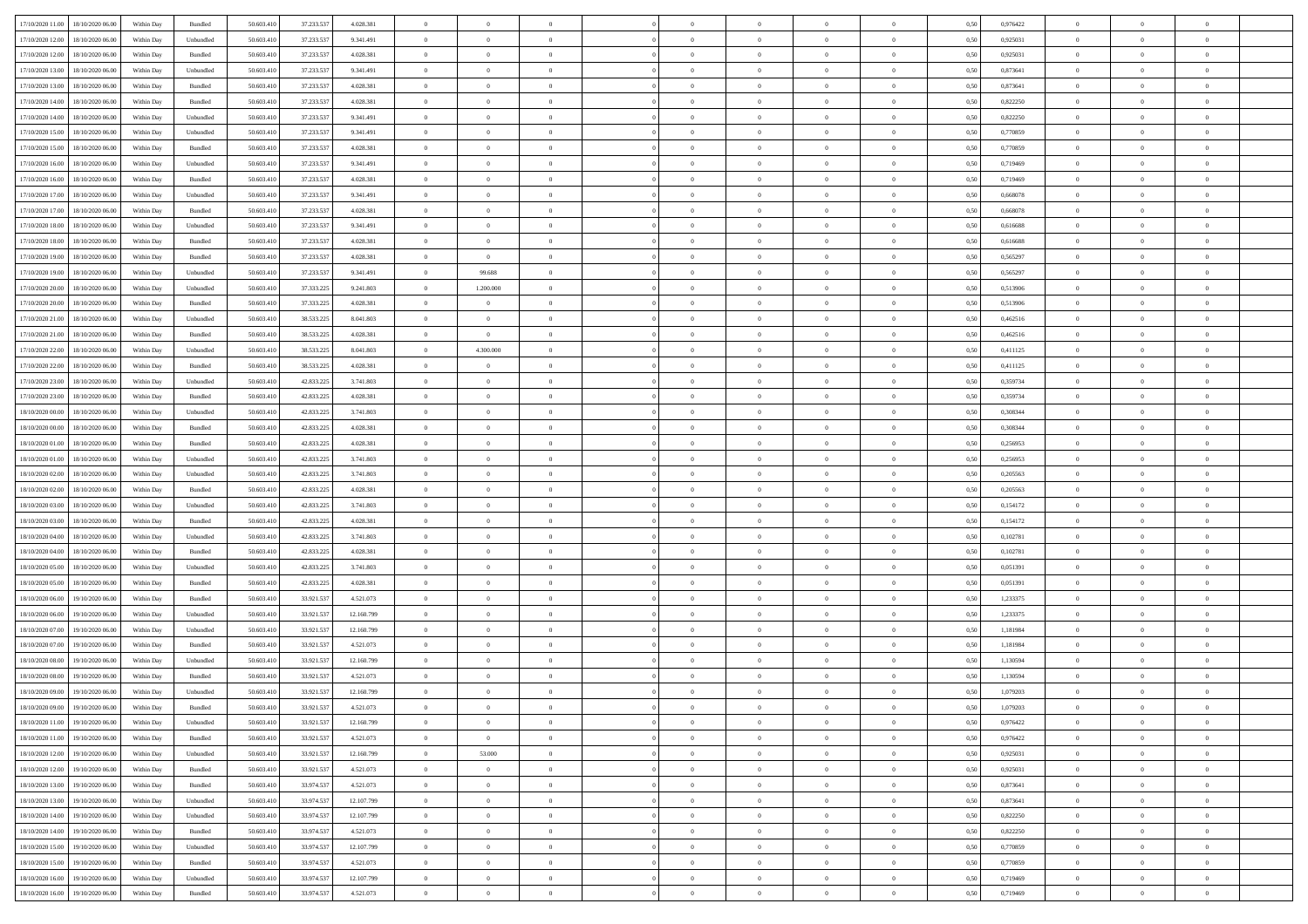| 18/10/2020 17:00 19/10/2020 06:00    | Within Day | Unbundled                   | 50.603.410 | 33.974.537 | 12.107.799 | $\overline{0}$ | $\overline{0}$ |                | $\overline{0}$ | $\theta$       |                | $\theta$       | 0,50 | 0,668078 | $\theta$       | $\theta$       | $\overline{0}$ |  |
|--------------------------------------|------------|-----------------------------|------------|------------|------------|----------------|----------------|----------------|----------------|----------------|----------------|----------------|------|----------|----------------|----------------|----------------|--|
| 18/10/2020 17:00<br>19/10/2020 06.00 | Within Day | Bundled                     | 50.603.41  | 33.974.53  | 4.521.073  | $\bf{0}$       | $\bf{0}$       | $\bf{0}$       | $\overline{0}$ | $\overline{0}$ | $\overline{0}$ | $\bf{0}$       | 0,50 | 0,668078 | $\,$ 0 $\,$    | $\bf{0}$       | $\overline{0}$ |  |
| 18/10/2020 18:00<br>19/10/2020 06:00 | Within Day | Bundled                     | 50.603.41  | 33.974.537 | 4.521.073  | $\overline{0}$ | $\bf{0}$       | $\overline{0}$ | $\bf{0}$       | $\bf{0}$       | $\overline{0}$ | $\bf{0}$       | 0.50 | 0.616688 | $\bf{0}$       | $\overline{0}$ | $\overline{0}$ |  |
| 18/10/2020 18:00<br>19/10/2020 06:00 | Within Day | Unbundled                   | 50.603.410 | 33.974.537 | 12.107.799 | $\overline{0}$ | $\bf{0}$       | $\overline{0}$ | $\theta$       | $\theta$       | $\overline{0}$ | $\bf{0}$       | 0,50 | 0,616688 | $\theta$       | $\theta$       | $\overline{0}$ |  |
| 18/10/2020 19:00<br>19/10/2020 06.00 | Within Day | Unbundled                   | 50.603.41  | 33.974.53  | 12.107.799 | $\bf{0}$       | 46.688         | $\bf{0}$       | $\overline{0}$ | $\theta$       | $\overline{0}$ | $\bf{0}$       | 0,50 | 0,565297 | $\,$ 0 $\,$    | $\bf{0}$       | $\overline{0}$ |  |
| 18/10/2020 19:00<br>19/10/2020 06:00 | Within Day | Bundled                     | 50,603.41  | 33.974.53  | 4.521.073  | $\overline{0}$ | $\overline{0}$ | $\overline{0}$ | $\bf{0}$       | $\overline{0}$ | $\theta$       | $\bf{0}$       | 0.50 | 0.565297 | $\,$ 0 $\,$    | $\theta$       | $\overline{0}$ |  |
| 18/10/2020 20:00<br>19/10/2020 06.00 | Within Day | Unbundled                   | 50.603.41  | 34.021.225 | 12.061.111 | $\bf{0}$       | $\overline{0}$ | $\overline{0}$ | $\overline{0}$ | $\overline{0}$ | $\overline{0}$ | $\bf{0}$       | 0,50 | 0,513906 | $\,$ 0 $\,$    | $\theta$       | $\overline{0}$ |  |
|                                      |            |                             |            |            |            |                |                |                |                |                |                |                |      |          |                |                |                |  |
| 18/10/2020 20:00<br>19/10/2020 06.00 | Within Day | Bundled                     | 50.603.41  | 34.021.22  | 4.521.073  | $\bf{0}$       | $\bf{0}$       | $\bf{0}$       | $\overline{0}$ | $\overline{0}$ | $\overline{0}$ | $\bf{0}$       | 0,50 | 0,513906 | $\,$ 0 $\,$    | $\bf{0}$       | $\overline{0}$ |  |
| 18/10/2020 21:00<br>19/10/2020 06:00 | Within Day | Unbundled                   | 50.603.41  | 34.021.22  | 12.061.111 | $\overline{0}$ | 8.806.770      | $\overline{0}$ | $\bf{0}$       | $\overline{0}$ | $\overline{0}$ | $\bf{0}$       | 0.50 | 0.462516 | $\bf{0}$       | $\overline{0}$ | $\overline{0}$ |  |
| 18/10/2020 21:00<br>19/10/2020 06:00 | Within Day | Bundled                     | 50.603.410 | 34.021.225 | 4.521.073  | $\bf{0}$       | $\overline{0}$ | $\overline{0}$ | $\overline{0}$ | $\overline{0}$ | $\overline{0}$ | $\bf{0}$       | 0,50 | 0,462516 | $\,$ 0 $\,$    | $\bf{0}$       | $\overline{0}$ |  |
| 18/10/2020 22.00<br>19/10/2020 06.00 | Within Day | Unbundled                   | 50.603.41  | 42.827.99  | 3.254.341  | $\bf{0}$       | $\overline{0}$ | $\bf{0}$       | $\bf{0}$       | $\bf{0}$       | $\overline{0}$ | $\bf{0}$       | 0,50 | 0,411125 | $\,$ 0 $\,$    | $\bf{0}$       | $\overline{0}$ |  |
| 18/10/2020 22:00<br>19/10/2020 06.00 | Within Day | Bundled                     | 50.603.41  | 42.827.99  | 4.521.073  | $\overline{0}$ | $\bf{0}$       | $\overline{0}$ | $\overline{0}$ | $\bf{0}$       | $\overline{0}$ | $\bf{0}$       | 0.50 | 0,411125 | $\bf{0}$       | $\overline{0}$ | $\overline{0}$ |  |
| 18/10/2020 23:00<br>19/10/2020 06.00 | Within Day | Unbundled                   | 50.603.41  | 42.827.995 | 3.254.341  | $\overline{0}$ | $\overline{0}$ | $\overline{0}$ | $\theta$       | $\theta$       | $\overline{0}$ | $\bf{0}$       | 0,50 | 0,359734 | $\,$ 0 $\,$    | $\theta$       | $\overline{0}$ |  |
| 18/10/2020 23:00<br>19/10/2020 06.00 | Within Day | Bundled                     | 50.603.41  | 42.827.99  | 4.521.073  | $\bf{0}$       | $\overline{0}$ | $\bf{0}$       | $\overline{0}$ | $\bf{0}$       | $\overline{0}$ | $\bf{0}$       | 0,50 | 0,359734 | $\,$ 0 $\,$    | $\bf{0}$       | $\overline{0}$ |  |
| 19/10/2020 00.00<br>19/10/2020 06.00 | Within Day | Bundled                     | 50.603.41  | 42.827.99  | 4.521.073  | $\overline{0}$ | $\overline{0}$ | $\overline{0}$ | $\bf{0}$       | $\overline{0}$ | $\Omega$       | $\bf{0}$       | 0.50 | 0.308344 | $\,$ 0 $\,$    | $\theta$       | $\overline{0}$ |  |
| 19/10/2020 00:00<br>19/10/2020 06.00 | Within Day | Unbundled                   | 50.603.410 | 42.827.995 | 3.254.341  | $\overline{0}$ | $\overline{0}$ | $\overline{0}$ | $\overline{0}$ | $\overline{0}$ | $\overline{0}$ | $\bf{0}$       | 0,50 | 0,308344 | $\theta$       | $\theta$       | $\overline{0}$ |  |
|                                      |            |                             |            |            |            |                |                |                |                |                |                |                |      |          |                |                |                |  |
| 19/10/2020 01:00<br>19/10/2020 06.00 | Within Day | Unbundled                   | 50.603.41  | 42.827.99  | 3.254.341  | $\bf{0}$       | $\bf{0}$       | $\bf{0}$       | $\overline{0}$ | $\bf{0}$       | $\overline{0}$ | $\bf{0}$       | 0,50 | 0,256953 | $\,$ 0 $\,$    | $\bf{0}$       | $\overline{0}$ |  |
| 19/10/2020 01:00<br>19/10/2020 06:00 | Within Day | Bundled                     | 50.603.41  | 42.827.99  | 4.521.073  | $\overline{0}$ | $\bf{0}$       | $\overline{0}$ | $\bf{0}$       | $\overline{0}$ | $\overline{0}$ | $\bf{0}$       | 0.50 | 0.256953 | $\bf{0}$       | $\overline{0}$ | $\overline{0}$ |  |
| 19/10/2020 02.00<br>19/10/2020 06.00 | Within Day | Unbundled                   | 50.603.410 | 42.827.995 | 3.254.341  | $\bf{0}$       | $\bf{0}$       | $\overline{0}$ | $\overline{0}$ | $\overline{0}$ | $\overline{0}$ | $\bf{0}$       | 0,50 | 0,205563 | $\,$ 0 $\,$    | $\bf{0}$       | $\overline{0}$ |  |
| 19/10/2020 02:00<br>19/10/2020 06.00 | Within Day | Bundled                     | 50.603.41  | 42.827.99  | 4.521.073  | $\bf{0}$       | $\bf{0}$       | $\bf{0}$       | $\bf{0}$       | $\overline{0}$ | $\overline{0}$ | $\bf{0}$       | 0,50 | 0,205563 | $\,$ 0 $\,$    | $\bf{0}$       | $\overline{0}$ |  |
| 19/10/2020 03:00<br>19/10/2020 06.00 | Within Day | Unbundled                   | 50.603.41  | 42.827.995 | 3.254.341  | $\overline{0}$ | $\bf{0}$       | $\overline{0}$ | $\overline{0}$ | $\bf{0}$       | $\overline{0}$ | $\bf{0}$       | 0.50 | 0,154172 | $\bf{0}$       | $\overline{0}$ | $\overline{0}$ |  |
| 19/10/2020 03:00<br>19/10/2020 06:00 | Within Day | Bundled                     | 50.603.41  | 42.827.995 | 4.521.073  | $\overline{0}$ | $\overline{0}$ | $\overline{0}$ | $\overline{0}$ | $\theta$       | $\overline{0}$ | $\bf{0}$       | 0,50 | 0,154172 | $\,$ 0 $\,$    | $\theta$       | $\overline{0}$ |  |
| 19/10/2020 04:00<br>19/10/2020 06.00 | Within Day | Unbundled                   | 50.603.41  | 42.827.99  | 3.254.341  | $\bf{0}$       | $\bf{0}$       | $\bf{0}$       | $\bf{0}$       | $\,$ 0 $\,$    | $\overline{0}$ | $\bf{0}$       | 0,50 | 0,102781 | $\,$ 0 $\,$    | $\bf{0}$       | $\overline{0}$ |  |
| 19/10/2020 04:00<br>19/10/2020 06:00 | Within Day | Bundled                     | 50,603.41  | 42.827.99  | 4.521.073  | $\overline{0}$ | $\overline{0}$ | $\overline{0}$ | $\bf{0}$       | $\overline{0}$ | $\theta$       | $\bf{0}$       | 0.50 | 0.102781 | $\bf{0}$       | $\theta$       | $\overline{0}$ |  |
| 19/10/2020 05:00<br>19/10/2020 06.00 | Within Day | Bundled                     | 50.603.410 | 42.827.995 | 4.521.073  | $\overline{0}$ | $\overline{0}$ | $\overline{0}$ | $\overline{0}$ | $\overline{0}$ | $\overline{0}$ | $\bf{0}$       | 0,50 | 0,051391 | $\,$ 0 $\,$    | $\theta$       | $\overline{0}$ |  |
|                                      |            |                             |            |            |            |                |                |                |                |                |                |                |      |          |                |                |                |  |
| 19/10/2020 05:00<br>19/10/2020 06.00 | Within Day | Unbundled                   | 50.603.41  | 42.827.99  | 3.254.341  | $\bf{0}$       | $\overline{0}$ | $\bf{0}$       | $\overline{0}$ | $\bf{0}$       | $\overline{0}$ | $\bf{0}$       | 0,50 | 0,051391 | $\,$ 0 $\,$    | $\bf{0}$       | $\overline{0}$ |  |
| 19/10/2020 06:00<br>20/10/2020 06:00 | Within Day | Unbundled                   | 50,603.41  | 42.674.186 | 3.408.149  | $\overline{0}$ | $\bf{0}$       | $\overline{0}$ | $\bf{0}$       | $\overline{0}$ | $\overline{0}$ | $\bf{0}$       | 0.50 | 1.233375 | $\bf{0}$       | $\overline{0}$ | $\overline{0}$ |  |
| 19/10/2020 06:00<br>20/10/2020 06:00 | Within Day | Bundled                     | 50.603.410 | 42.674.186 | 4.521.073  | $\overline{0}$ | $\bf{0}$       | $\overline{0}$ | $\overline{0}$ | $\overline{0}$ | $\overline{0}$ | $\bf{0}$       | 0,50 | 1,233375 | $\,$ 0 $\,$    | $\bf{0}$       | $\overline{0}$ |  |
| 19/10/2020 07:00<br>20/10/2020 06.00 | Within Day | Unbundled                   | 50.603.41  | 42.674.18  | 3.408.149  | $\bf{0}$       | $\bf{0}$       | $\bf{0}$       | $\bf{0}$       | $\overline{0}$ | $\overline{0}$ | $\bf{0}$       | 0,50 | 1,181984 | $\,$ 0 $\,$    | $\bf{0}$       | $\overline{0}$ |  |
| 19/10/2020 07:00<br>20/10/2020 06:00 | Within Day | Bundled                     | 50.603.41  | 42.674.186 | 4.521.073  | $\overline{0}$ | $\bf{0}$       | $\overline{0}$ | $\bf{0}$       | $\bf{0}$       | $\overline{0}$ | $\bf{0}$       | 0.50 | 1.181984 | $\bf{0}$       | $\overline{0}$ | $\overline{0}$ |  |
| 19/10/2020 08:00<br>20/10/2020 06:00 | Within Day | Unbundled                   | 50.603.41  | 42.674.186 | 3.408.149  | $\overline{0}$ | $\overline{0}$ | $\overline{0}$ | $\overline{0}$ | $\overline{0}$ | $\overline{0}$ | $\bf{0}$       | 0.5( | 1,130594 | $\theta$       | $\theta$       | $\overline{0}$ |  |
| 19/10/2020 08:00<br>20/10/2020 06.00 | Within Day | Bundled                     | 50.603.41  | 42.674.18  | 4.521.073  | $\bf{0}$       | $\overline{0}$ | $\bf{0}$       | $\bf{0}$       | $\,$ 0 $\,$    | $\overline{0}$ | $\bf{0}$       | 0,50 | 1,130594 | $\,$ 0 $\,$    | $\bf{0}$       | $\overline{0}$ |  |
| 19/10/2020 09:00<br>20/10/2020 06.00 | Within Day | Unbundled                   | 50.603.41  | 42.674.186 | 3.408.149  | $\overline{0}$ | $\bf{0}$       | $\overline{0}$ | $\bf{0}$       | $\overline{0}$ | $\Omega$       | $\bf{0}$       | 0.50 | 1.079203 | $\,$ 0 $\,$    | $\bf{0}$       | $\overline{0}$ |  |
| 19/10/2020 09:00<br>20/10/2020 06:00 | Within Dav | Bundled                     | 50.603.41  | 42.674.186 | 4.521.073  | $\overline{0}$ | $\overline{0}$ | $\overline{0}$ | $\overline{0}$ | $\theta$       | $\overline{0}$ | $\bf{0}$       | 0.50 | 1,079203 | $\theta$       | $\theta$       | $\overline{0}$ |  |
| 19/10/2020 10:00<br>20/10/2020 06.00 | Within Day | Unbundled                   | 50.603.41  | 42.674.18  | 3.408.149  | $\bf{0}$       | $\bf{0}$       | $\bf{0}$       | $\bf{0}$       | $\bf{0}$       | $\overline{0}$ | $\bf{0}$       | 0,50 | 1,027813 | $\,$ 0 $\,$    | $\bf{0}$       | $\overline{0}$ |  |
| 20/10/2020 06:00                     |            | Bundled                     | 50,603.41  | 42.674.186 |            |                | $\bf{0}$       | $\overline{0}$ |                | $\overline{0}$ | $\overline{0}$ |                | 0.50 | 1.027813 | $\bf{0}$       | $\overline{0}$ | $\overline{0}$ |  |
| 19/10/2020 10:00                     | Within Day |                             |            |            | 4.521.073  | $\overline{0}$ |                |                | $\bf{0}$       |                |                | $\bf{0}$       |      |          |                |                |                |  |
| 19/10/2020 11:00<br>20/10/2020 06:00 | Within Dav | Bundled                     | 50.603.41  | 42.674.186 | 4.521.073  | $\overline{0}$ | $\overline{0}$ | $\overline{0}$ | $\overline{0}$ | $\overline{0}$ | $\overline{0}$ | $\bf{0}$       | 0.50 | 0,976422 | $\theta$       | $\theta$       | $\overline{0}$ |  |
| 19/10/2020 11:00<br>20/10/2020 06.00 | Within Day | Unbundled                   | 50.603.41  | 42.674.18  | 3.408.149  | $\bf{0}$       | $\bf{0}$       | $\bf{0}$       | $\bf{0}$       | $\overline{0}$ | $\overline{0}$ | $\bf{0}$       | 0,50 | 0,976422 | $\,$ 0 $\,$    | $\bf{0}$       | $\overline{0}$ |  |
| 19/10/2020 12:00<br>20/10/2020 06:00 | Within Day | Unbundled                   | 50.603.41  | 42.674.186 | 3.408.149  | $\overline{0}$ | $\bf{0}$       | $\overline{0}$ | $\overline{0}$ | $\bf{0}$       | $\overline{0}$ | $\bf{0}$       | 0.50 | 0,925031 | $\bf{0}$       | $\overline{0}$ | $\overline{0}$ |  |
| 19/10/2020 12:00<br>20/10/2020 06:00 | Within Day | Bundled                     | 50.603.41  | 42.674.186 | 4.521.073  | $\overline{0}$ | $\overline{0}$ | $\overline{0}$ | $\overline{0}$ | $\theta$       | $\overline{0}$ | $\bf{0}$       | 0.50 | 0.925031 | $\theta$       | $\theta$       | $\overline{0}$ |  |
| 19/10/2020 13:00<br>20/10/2020 06.00 | Within Day | Unbundled                   | 50.603.41  | 42.674.18  | 3.408.149  | $\bf{0}$       | $\bf{0}$       | $\bf{0}$       | $\bf{0}$       | $\overline{0}$ | $\overline{0}$ | $\bf{0}$       | 0,50 | 0,873641 | $\,$ 0 $\,$    | $\bf{0}$       | $\overline{0}$ |  |
| 19/10/2020 13:00<br>20/10/2020 06:00 | Within Day | Bundled                     | 50.603.41  | 42.674.186 | 4.521.073  | $\overline{0}$ | 1.000          | $\Omega$       | 2,041641       | $\theta$       | $\Omega$       | $\bf{0}$       | 0.50 | 0.873641 | $\bf{0}$       | $\theta$       | $\overline{0}$ |  |
| 19/10/2020 14:00<br>20/10/2020 06:00 | Within Day | Unbundled                   | 50.603.41  | 42.675.186 | 3.408.149  | $\overline{0}$ | 85,000         | $\overline{0}$ | $\overline{0}$ | $\theta$       | $\overline{0}$ | $\overline{0}$ | 0.5( | 0,822250 | $\theta$       | $\theta$       | $\overline{0}$ |  |
| 19/10/2020 14:00<br>20/10/2020 06:00 | Within Day | Bundled                     | 50.603.41  | 42.675.18  | 4.520.073  | $\bf{0}$       | $\,$ 0 $\,$    | $\bf{0}$       | $\bf{0}$       | $\bf{0}$       | $\overline{0}$ | $\bf{0}$       | 0,50 | 0,822250 | $\,$ 0 $\,$    | $\bf{0}$       | $\overline{0}$ |  |
| 19/10/2020 15:00 20/10/2020 06:00    | Within Day | $\ensuremath{\mathsf{Unb}}$ | 50.603.410 | 42.760.186 | 3.323.149  | $\bf{0}$       | 1.117.688      |                | $\overline{0}$ |                |                |                | 0,50 | 0.770859 | $\theta$       | $\overline{0}$ |                |  |
|                                      |            |                             |            |            |            | $\overline{0}$ |                |                |                | $\overline{0}$ |                |                |      |          | $\theta$       | $\theta$       | $\overline{0}$ |  |
| 19/10/2020 15:00 20/10/2020 06:00    | Within Day | Bundled                     | 50.603.410 | 42.760.186 | 4.520.073  |                | 2.631.515      | $\overline{0}$ | 1,801459       |                | $\overline{0}$ | $\bf{0}$       | 0,50 | 0,770859 |                |                |                |  |
| 19/10/2020 16:00<br>20/10/2020 06:00 | Within Day | Unbundled                   | 50.603.41  | 46.509.389 | 2.205.461  | $\overline{0}$ | $\overline{0}$ | $\overline{0}$ | $\overline{0}$ | $\bf{0}$       | $\overline{0}$ | $\bf{0}$       | 0,50 | 0,719469 | $\bf{0}$       | $\overline{0}$ | $\bf{0}$       |  |
| 19/10/2020 16:00 20/10/2020 06:00    | Within Day | Bundled                     | 50,603.410 | 46.509.389 | 1.888.558  | $\overline{0}$ | 573.000        | $\overline{0}$ | 1,681369       | $\overline{0}$ | $\overline{0}$ | $\,$ 0 $\,$    | 0.50 | 0.719469 | $\overline{0}$ | $\bf{0}$       | $\,$ 0 $\,$    |  |
| 19/10/2020 17:00 20/10/2020 06:00    | Within Dav | Unbundled                   | 50.603.410 | 47.082.389 | 2.205.461  | $\overline{0}$ | 400.000        | $\overline{0}$ | $\overline{0}$ | $\overline{0}$ | $\overline{0}$ | $\bf{0}$       | 0,50 | 0,668078 | $\overline{0}$ | $\theta$       | $\overline{0}$ |  |
| 19/10/2020 17:00<br>20/10/2020 06:00 | Within Day | Bundled                     | 50.603.41  | 47.082.389 | 1.315.558  | $\overline{0}$ | $\bf{0}$       | $\overline{0}$ | $\overline{0}$ | $\bf{0}$       | $\overline{0}$ | $\bf{0}$       | 0,50 | 0,668078 | $\bf{0}$       | $\overline{0}$ | $\overline{0}$ |  |
| 19/10/2020 18:00<br>20/10/2020 06:00 | Within Day | Unbundled                   | 50.603.410 | 47.482.389 | 1.805.461  | $\overline{0}$ | $\overline{0}$ | $\overline{0}$ | $\overline{0}$ | $\overline{0}$ | $\overline{0}$ | $\bf{0}$       | 0.50 | 0.616688 | $\overline{0}$ | $\theta$       | $\overline{0}$ |  |
| 19/10/2020 18:00 20/10/2020 06:00    | Within Dav | Bundled                     | 50.603.410 | 47.482.389 | 1.315.558  | $\overline{0}$ | 1.315.558      | $\overline{0}$ | 1,441188       | 0,180000       | $\overline{0}$ | $\bf{0}$       | 0.50 | 0,616688 | 0,090000       | $\theta$       | $\overline{0}$ |  |
| 19/10/2020 19:00<br>20/10/2020 06.00 | Within Day | Unbundled                   | 50.603.41  | 48.797.947 | 1.805.461  | $\overline{0}$ | $\bf{0}$       | $\overline{0}$ | $\overline{0}$ | $\bf{0}$       | $\overline{0}$ | $\bf{0}$       | 0,50 | 0,565297 | $\bf{0}$       | $\overline{0}$ | $\overline{0}$ |  |
| 19/10/2020 20:00 20/10/2020 06:00    | Within Day | Unbundled                   | 50,603.410 | 48.797.947 | 1.805.461  | $\overline{0}$ | $\overline{0}$ | $\overline{0}$ | $\overline{0}$ | $\mathbf{0}$   | $\overline{0}$ | $\bf{0}$       | 0.50 | 0.513906 | $\mathbf{0}$   | $\bf{0}$       | $\,$ 0         |  |
|                                      |            |                             |            |            |            |                |                |                |                |                |                |                |      |          |                |                |                |  |
| 19/10/2020 21:00 20/10/2020 06:00    | Within Dav | Unbundled                   | 50.603.410 | 48.797.947 | 1.805.461  | $\overline{0}$ | $\overline{0}$ | $\overline{0}$ | $\overline{0}$ | $\overline{0}$ | $\overline{0}$ | $\bf{0}$       | 0.50 | 0,462516 | $\overline{0}$ | $\theta$       | $\overline{0}$ |  |
| 19/10/2020 22.00<br>20/10/2020 06.00 | Within Day | Unbundled                   | 50.603.41  | 48.797.947 | 1.805.461  | $\overline{0}$ | $\bf{0}$       | $\overline{0}$ | $\overline{0}$ | $\overline{0}$ | $\bf{0}$       | $\bf{0}$       | 0,50 | 0,411125 | $\bf{0}$       | $\bf{0}$       | $\bf{0}$       |  |
| 19/10/2020 23:00 20/10/2020 06:00    | Within Day | Unbundled                   | 50.603.410 | 48.797.947 | 1.805.461  | $\overline{0}$ | $\bf{0}$       | $\overline{0}$ | $\overline{0}$ | $\,$ 0 $\,$    | $\overline{0}$ | $\bf{0}$       | 0,50 | 0,359734 | $\overline{0}$ | $\,$ 0 $\,$    | $\,$ 0 $\,$    |  |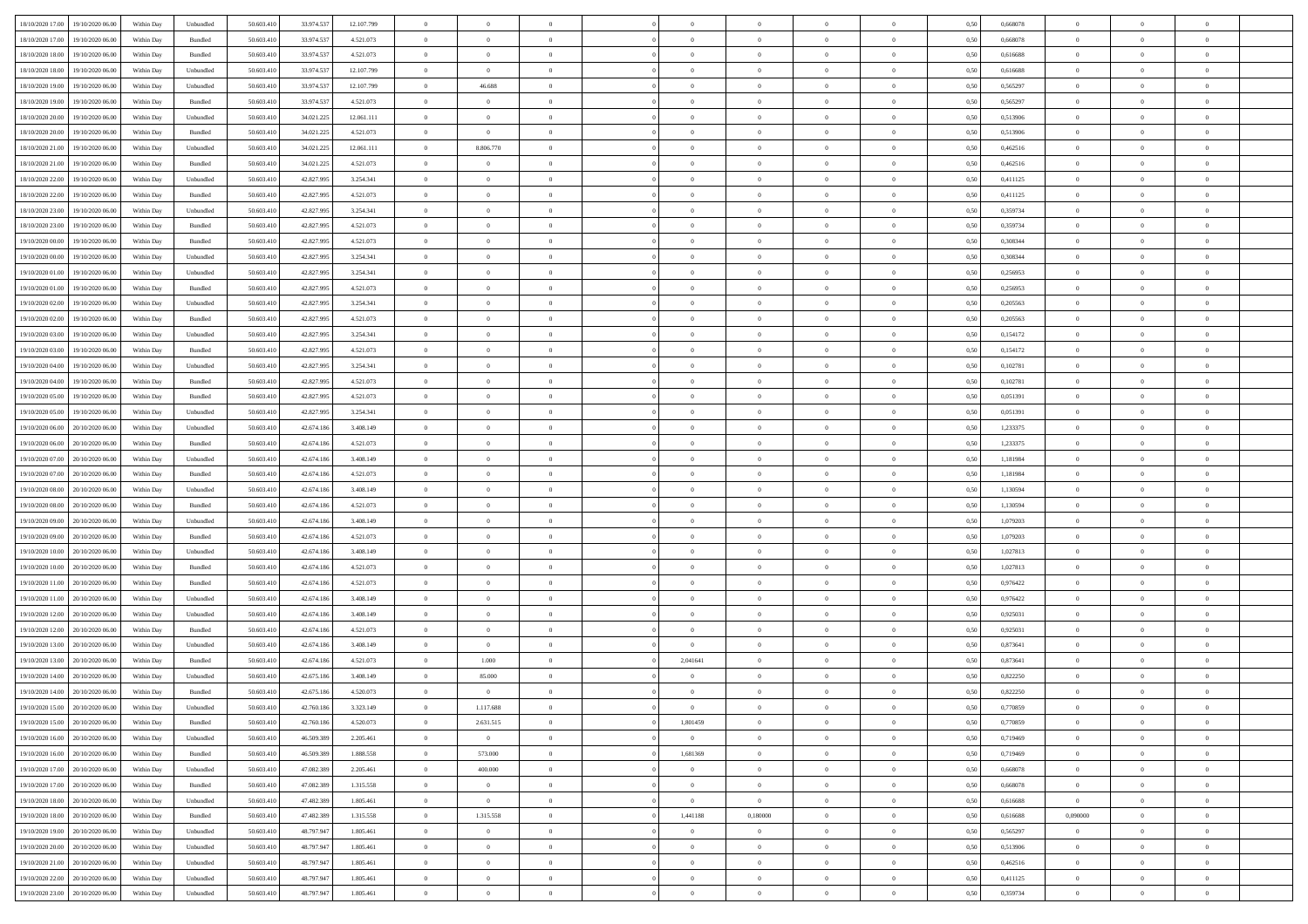| 20/10/2020 00:00                  | 20/10/2020 06:00 | Within Day | Unbundled | 50.603.410 | 48.797.947 | 1.805.461 | $\overline{0}$ | $\theta$       |                | $\overline{0}$ | $\theta$       |                | $\theta$       | 0,50 | 0,308344 | $\theta$       | $\theta$       | $\theta$                 |  |
|-----------------------------------|------------------|------------|-----------|------------|------------|-----------|----------------|----------------|----------------|----------------|----------------|----------------|----------------|------|----------|----------------|----------------|--------------------------|--|
|                                   |                  |            |           |            |            |           |                | $\theta$       |                |                |                |                |                |      |          |                |                | $\overline{0}$           |  |
| 20/10/2020 01.00                  | 20/10/2020 06.00 | Within Day | Unbundled | 50.603.41  | 48.797.947 | 1.805.461 | $\overline{0}$ |                | $\overline{0}$ | $\overline{0}$ | $\,$ 0         | $\bf{0}$       | $\bf{0}$       | 0,50 | 0,256953 | $\,$ 0 $\,$    | $\overline{0}$ |                          |  |
| 20/10/2020 02:00                  | 20/10/2020 06:00 | Within Day | Unbundled | 50.603.410 | 48,797.947 | 1.805.461 | $\overline{0}$ | $\overline{0}$ | $\overline{0}$ | $\overline{0}$ | $\bf{0}$       | $\overline{0}$ | $\mathbf{0}$   | 0.50 | 0,205563 | $\bf{0}$       | $\overline{0}$ | $\overline{0}$           |  |
| 20/10/2020 03:00                  | 20/10/2020 06.00 | Within Day | Unbundled | 50.603.410 | 48.797.947 | 1.805.461 | $\overline{0}$ | $\overline{0}$ | $\overline{0}$ | $\overline{0}$ | $\bf{0}$       | $\overline{0}$ | $\overline{0}$ | 0,50 | 0,154172 | $\,$ 0 $\,$    | $\overline{0}$ | $\overline{0}$           |  |
| 20/10/2020 04:00                  | 20/10/2020 06.00 | Within Day | Unbundled | 50.603.41  | 48.797.947 | 1.805.461 | $\overline{0}$ | $\theta$       | $\overline{0}$ |                | $\overline{0}$ | $\overline{0}$ | $\bf{0}$       | 0,50 | 0,102781 | $\,$ 0 $\,$    | $\overline{0}$ | $\overline{0}$           |  |
| 20/10/2020 05:00                  | 20/10/2020 06:00 | Within Day | Unbundled | 50.603.410 | 48,797.947 | 1.805.461 | $\overline{0}$ | $\overline{0}$ | $\overline{0}$ | $\overline{0}$ | $\bf{0}$       | $\overline{0}$ | $\overline{0}$ | 0.50 | 0.051391 | $\,0\,$        | $\theta$       | $\overline{0}$           |  |
| 20/10/2020 06:00                  | 21/10/2020 06.00 | Within Day | Unbundled | 50.603.410 | 42.955.537 | 3.126.799 | $\overline{0}$ | $\overline{0}$ | $\overline{0}$ | $\overline{0}$ | $\,$ 0         | $\overline{0}$ | $\overline{0}$ | 0,50 | 1,233375 | $\,0\,$        | $\theta$       | $\overline{0}$           |  |
| 20/10/2020 06:00                  | 21/10/2020 06.00 | Within Day | Bundled   | 50.603.41  | 42.955.537 | 4.521.073 | $\overline{0}$ | <sup>1</sup>   | $\overline{0}$ | 2,882375       | $\bf{0}$       | $\overline{0}$ | $\bf{0}$       | 0,50 | 1,233375 | $\,$ 0 $\,$    | $\overline{0}$ | $\overline{0}$           |  |
|                                   |                  |            |           |            |            |           |                |                |                |                |                |                |                |      |          |                |                |                          |  |
| 20/10/2020 07.00                  | 21/10/2020 06:00 | Within Day | Unbundled | 50.603.410 | 42.955.538 | 3.126.799 | $\overline{0}$ | $\overline{0}$ | $\overline{0}$ | $\overline{0}$ | $\bf{0}$       | $\overline{0}$ | $\bf{0}$       | 0.50 | 1.181984 | $\,0\,$        | $\overline{0}$ | $\overline{0}$           |  |
| 20/10/2020 07:00                  | 21/10/2020 06.00 | Within Day | Bundled   | 50.603.410 | 42.955.538 | 4.521.072 | $\overline{0}$ | $\overline{0}$ | $\overline{0}$ | $\overline{0}$ | $\,$ 0         | $\overline{0}$ | $\bf{0}$       | 0,50 | 1,181984 | $\,$ 0 $\,$    | $\overline{0}$ | $\overline{0}$           |  |
| 20/10/2020 08:00                  | 21/10/2020 06.00 | Within Day | Unbundled | 50.603.41  | 42.955.538 | 3.126.799 | $\bf{0}$       | $\theta$       | $\overline{0}$ |                | $\,$ 0         | $\overline{0}$ | $\bf{0}$       | 0,50 | 1,130594 | $\,$ 0 $\,$    | $\overline{0}$ | $\overline{0}$           |  |
| 20/10/2020 08:00                  | 21/10/2020 06:00 | Within Day | Bundled   | 50.603.410 | 42.955.538 | 4.521.072 | $\overline{0}$ | $\overline{0}$ | $\overline{0}$ | $\overline{0}$ | $\bf{0}$       | $\overline{0}$ | $\mathbf{0}$   | 0.50 | 1.130594 | $\bf{0}$       | $\overline{0}$ | $\bf{0}$                 |  |
| 20/10/2020 09:00                  | 21/10/2020 06.00 | Within Day | Unbundled | 50.603.410 | 42.955.538 | 3.126.799 | $\overline{0}$ | $\overline{0}$ | $\overline{0}$ | $\overline{0}$ | $\bf{0}$       | $\overline{0}$ | $\mathbf{0}$   | 0,50 | 1,079203 | $\,$ 0 $\,$    | $\theta$       | $\overline{0}$           |  |
| 20/10/2020 09:00                  | 21/10/2020 06.00 | Within Day | Bundled   | 50.603.41  | 42.955.538 | 4.521.072 | $\overline{0}$ | $\theta$       | $\overline{0}$ |                | $\overline{0}$ | $\overline{0}$ | $\bf{0}$       | 0,50 | 1,079203 | $\,$ 0 $\,$    | $\overline{0}$ | $\overline{0}$           |  |
|                                   | 21/10/2020 06:00 | Within Day | Unbundled | 50.603.410 | 42.955.538 | 3.126.799 | $\overline{0}$ | $\overline{0}$ | $\overline{0}$ | $\overline{0}$ | $\,$ 0         | $\Omega$       | $\bf{0}$       | 0.50 | 1,027813 | $\,0\,$        | $\theta$       | $\overline{0}$           |  |
| 20/10/2020 10:00                  |                  |            |           |            |            |           |                |                |                |                |                |                |                |      |          |                |                |                          |  |
| 20/10/2020 10:00                  | 21/10/2020 06.00 | Within Day | Bundled   | 50.603.410 | 42.955.538 | 4.521.072 | $\overline{0}$ | $\overline{0}$ | $\overline{0}$ | $\overline{0}$ | $\bf{0}$       | $\overline{0}$ | $\overline{0}$ | 0,50 | 1,027813 | $\,0\,$        | $\theta$       | $\overline{0}$           |  |
| 20/10/2020 11:00                  | 21/10/2020 06.00 | Within Day | Unbundled | 50.603.41  | 42.955.538 | 3.126.799 | $\overline{0}$ | $\theta$       | $\overline{0}$ | $\overline{0}$ | $\bf{0}$       | $\overline{0}$ | $\bf{0}$       | 0,50 | 0,976422 | $\,$ 0 $\,$    | $\overline{0}$ | $\overline{0}$           |  |
| 20/10/2020 11:00                  | 21/10/2020 06:00 | Within Day | Bundled   | 50.603.410 | 42.955.538 | 4.521.072 | $\overline{0}$ | -1             | $\overline{0}$ | 2,281922       | $\bf{0}$       | $\overline{0}$ | $\bf{0}$       | 0.50 | 0.976422 | $\,0\,$        | $\overline{0}$ | $\overline{0}$           |  |
| 20/10/2020 12:00                  | 21/10/2020 06.00 | Within Day | Unbundled | 50.603.410 | 42.955.539 | 3.126.799 | $\overline{0}$ | $\overline{0}$ | $\overline{0}$ | $\overline{0}$ | $\bf{0}$       | $\overline{0}$ | $\overline{0}$ | 0,50 | 0,925031 | $\,$ 0 $\,$    | $\overline{0}$ | $\overline{0}$           |  |
| 20/10/2020 12:00                  | 21/10/2020 06.00 | Within Day | Bundled   | 50.603.41  | 42.955.539 | 4.521.071 | $\bf{0}$       | $\,$ 0 $\,$    | $\overline{0}$ |                | $\,$ 0         | $\overline{0}$ | $\bf{0}$       | 0,50 | 0,925031 | $\,$ 0 $\,$    | $\overline{0}$ | $\overline{0}$           |  |
| 20/10/2020 13:00                  | 21/10/2020 06:00 | Within Day | Unbundled | 50.603.410 | 42.955.539 | 3.126.799 | $\overline{0}$ | $\overline{0}$ | $\overline{0}$ | $\overline{0}$ | $\bf{0}$       | $\overline{0}$ | $\mathbf{0}$   | 0.50 | 0.873641 | $\,$ 0 $\,$    | $\overline{0}$ | $\overline{0}$           |  |
| 20/10/2020 13:00                  | 21/10/2020 06.00 | Within Day | Bundled   | 50.603.410 | 42.955.539 | 4.521.071 | $\overline{0}$ | $\overline{0}$ | $\overline{0}$ | $\overline{0}$ | $\bf{0}$       | $\overline{0}$ | $\overline{0}$ | 0,50 | 0,873641 | $\theta$       | $\overline{0}$ | $\overline{0}$           |  |
|                                   |                  |            |           |            |            |           |                |                |                |                |                |                |                |      |          |                |                |                          |  |
| 20/10/2020 14:00                  | 21/10/2020 06.00 | Within Day | Bundled   | 50.603.41  | 42.955.539 | 4.521.071 | $\overline{0}$ | $\overline{0}$ | $\overline{0}$ | $\overline{0}$ | $\bf{0}$       | $\overline{0}$ | $\bf{0}$       | 0,50 | 0,822250 | $\,$ 0 $\,$    | $\overline{0}$ | $\overline{0}$           |  |
| 20/10/2020 14:00                  | 21/10/2020 06:00 | Within Day | Unbundled | 50.603.410 | 42.955.539 | 3.126.799 | $\overline{0}$ | 79,000         | $\overline{0}$ | $\overline{0}$ | $\bf{0}$       | $\overline{0}$ | $\overline{0}$ | 0.50 | 0.822250 | $\,0\,$        | $\theta$       | $\overline{0}$           |  |
| 20/10/2020 15:00                  | 21/10/2020 06.00 | Within Day | Unbundled | 50.603.410 | 43.034.539 | 3.047.799 | $\overline{0}$ | 995.688        | $\overline{0}$ | $\overline{0}$ | $\bf{0}$       | $\overline{0}$ | $\overline{0}$ | 0,50 | 0,770859 | $\,0\,$        | $\theta$       | $\overline{0}$           |  |
| 20/10/2020 15:00                  | 21/10/2020 06.00 | Within Day | Bundled   | 50.603.41  | 43.034.539 | 4.521.071 | $\overline{0}$ | 783.000        | $\overline{0}$ | 1,801459       | $\bf{0}$       | $\overline{0}$ | $\bf{0}$       | 0,50 | 0,770859 | $\,$ 0 $\,$    | $\overline{0}$ | $\overline{0}$           |  |
| 20/10/2020 16:00                  | 21/10/2020 06:00 | Within Day | Unbundled | 50.603.410 | 44.813.227 | 2.052.111 | $\overline{0}$ | 70,000         | $\overline{0}$ | $\overline{0}$ | $\bf{0}$       | $\overline{0}$ | $\bf{0}$       | 0.50 | 0.719469 | $\,0\,$        | $\overline{0}$ | $\overline{0}$           |  |
| 20/10/2020 16:00                  | 21/10/2020 06.00 | Within Day | Bundled   | 50.603.410 | 44.813.227 | 3.738.071 | $\overline{0}$ | $\overline{0}$ | $\overline{0}$ | $\overline{0}$ | $\bf{0}$       | $\overline{0}$ | $\overline{0}$ | 0,50 | 0,719469 | $\,$ 0 $\,$    | $\theta$       | $\overline{0}$           |  |
| 20/10/2020 17:00                  | 21/10/2020 06.00 | Within Day | Unbundled | 50.603.41  | 44.883.227 | 1.982.111 | $\bf{0}$       | $\overline{0}$ | $\overline{0}$ | $\overline{0}$ | $\,$ 0         | $\bf{0}$       | $\bf{0}$       | 0,50 | 0,668078 | $\,$ 0 $\,$    | $\overline{0}$ | $\overline{0}$           |  |
|                                   |                  |            |           |            |            |           |                |                |                |                |                |                |                |      |          |                |                |                          |  |
| 20/10/2020 17:00                  | 21/10/2020 06:00 | Within Day | Bundled   | 50.603.410 | 44.883.227 | 3.738.071 | $\overline{0}$ | $\overline{0}$ | $\overline{0}$ | $\overline{0}$ | $\bf{0}$       | $\overline{0}$ | $\mathbf{0}$   | 0.50 | 0.668078 | $\bf{0}$       | $\overline{0}$ | $\overline{\phantom{a}}$ |  |
| 20/10/2020 18:00                  | 21/10/2020 06:00 | Within Dav | Unbundled | 50.603.410 | 44.883.227 | 1.982.111 | $\overline{0}$ | $\overline{0}$ | $\theta$       | $\Omega$       | $\overline{0}$ | $\overline{0}$ | $\overline{0}$ | 0.50 | 0.616688 | $\theta$       | $\overline{0}$ | $\overline{0}$           |  |
| 20/10/2020 18:00                  | 21/10/2020 06.00 | Within Day | Bundled   | 50.603.41  | 44.883.227 | 3.738.071 | $\overline{0}$ | $\theta$       | $\overline{0}$ |                | $\bf{0}$       | $\overline{0}$ | $\bf{0}$       | 0,50 | 0,616688 | $\,$ 0 $\,$    | $\overline{0}$ | $\overline{0}$           |  |
| 20/10/2020 19:00                  | 21/10/2020 06:00 | Within Day | Bundled   | 50.603.410 | 44.883.227 | 3.738.071 | $\overline{0}$ | $\overline{0}$ | $\overline{0}$ | $\overline{0}$ | $\bf{0}$       | $\overline{0}$ | $\bf{0}$       | 0.50 | 0.565297 | $\,0\,$        | $\theta$       | $\overline{0}$           |  |
| 20/10/2020 19:00                  | 21/10/2020 06.00 | Within Dav | Unbundled | 50.603.410 | 44.883.227 | 1.982.111 | $\overline{0}$ | $\theta$       | $\Omega$       | $\Omega$       | $\mathbf{0}$   | $\overline{0}$ | $\overline{0}$ | 0.50 | 0,565297 | $\theta$       | $\overline{0}$ | $\overline{0}$           |  |
| 20/10/2020 20:00                  | 21/10/2020 06.00 | Within Day | Unbundled | 50.603.41  | 44.883.227 | 1.982.111 | $\overline{0}$ | $\theta$       | $\overline{0}$ |                | $\,$ 0         | $\overline{0}$ | $\bf{0}$       | 0,50 | 0,513906 | $\,$ 0 $\,$    | $\overline{0}$ | $\overline{0}$           |  |
| 20/10/2020 20:00                  | 21/10/2020 06:00 | Within Day | Bundled   | 50.603.410 | 44.883.227 | 3.738.071 | $\overline{0}$ | $\overline{0}$ | $\overline{0}$ | $\overline{0}$ | $\bf{0}$       | $\overline{0}$ | $\bf{0}$       | 0.50 | 0.513906 | $\,0\,$        | $\overline{0}$ | $\overline{0}$           |  |
| 20/10/2020 21:00                  | 21/10/2020 06:00 | Within Dav | Unbundled | 50.603.410 | 44.883.227 | 1.982.111 | $\overline{0}$ | $\overline{0}$ | $\overline{0}$ | $\Omega$       | $\mathbf{0}$   | $\overline{0}$ | $\overline{0}$ | 0.50 | 0,462516 | $\theta$       | $\overline{0}$ | $\overline{0}$           |  |
|                                   |                  |            |           |            |            |           |                |                |                |                |                |                |                |      |          |                |                |                          |  |
| 20/10/2020 21:00                  | 21/10/2020 06.00 | Within Day | Bundled   | 50.603.41  | 44.883.227 | 3.738.071 | $\overline{0}$ | $\bf{0}$       | $\overline{0}$ | $\overline{0}$ | $\bf{0}$       | $\bf{0}$       | $\bf{0}$       | 0,50 | 0,462516 | $\,$ 0 $\,$    | $\overline{0}$ | $\overline{0}$           |  |
| 20/10/2020 22:00                  | 21/10/2020 06:00 | Within Day | Unbundled | 50.603.410 | 44.883.227 | 1.982.111 | $\overline{0}$ | 158.000        | $\overline{0}$ | $\overline{0}$ | $\bf{0}$       | $\overline{0}$ | $\mathbf{0}$   | 0.50 | 0,411125 | $\,$ 0 $\,$    | $\overline{0}$ | $\overline{0}$           |  |
| 20/10/2020 22:00                  | 21/10/2020 06.00 | Within Dav | Bundled   | 50.603.410 | 44.883.227 | 3.738.071 | $\overline{0}$ | $\overline{0}$ | $\Omega$       | $\Omega$       | $\mathbf{0}$   | $\overline{0}$ | $\overline{0}$ | 0.50 | 0,411125 | $\theta$       | $\overline{0}$ | $\overline{0}$           |  |
| 20/10/2020 23:00                  | 21/10/2020 06.00 | Within Day | Unbundled | 50.603.41  | 45.041.227 | 1.824.111 | $\overline{0}$ | $\theta$       | $\overline{0}$ | $\overline{0}$ | $\,$ 0         | $\overline{0}$ | $\bf{0}$       | 0,50 | 0,359734 | $\,$ 0 $\,$    | $\overline{0}$ | $\overline{0}$           |  |
| 20/10/2020 23:00                  | 21/10/2020 06:00 | Within Day | Bundled   | 50.603.410 | 45.041.227 | 3.738.071 | $\overline{0}$ | $\overline{0}$ | $\overline{0}$ | $\overline{0}$ | $\bf{0}$       | $\overline{0}$ | $\overline{0}$ | 0.50 | 0.359734 | $\,0\,$        | $\theta$       | $\overline{0}$           |  |
| 21/10/2020 00:00                  | 21/10/2020 06.00 | Within Dav | Unbundled | 50.603.410 | 45.041.227 | 1.824.111 | $\overline{0}$ | $\Omega$       | $\Omega$       | $\Omega$       | $\bf{0}$       | $\overline{0}$ | $\Omega$       | 0.50 | 0,308344 | $\theta$       | $\theta$       | $\overline{0}$           |  |
| 21/10/2020 00:00                  | 21/10/2020 06.00 | Within Day | Bundled   | 50.603.410 | 45.041.227 | 3.738.071 | $\overline{0}$ | $\,$ 0 $\,$    | $\overline{0}$ | $\overline{0}$ | $\,$ 0         | $\bf{0}$       | $\bf{0}$       | 0,50 | 0,308344 | $\,$ 0 $\,$    | $\overline{0}$ | $\overline{0}$           |  |
| 21/10/2020 01:00 21/10/2020 06:00 |                  | Within Day | Bundled   | 50.603.410 | 45.041.227 | 3.738.071 | $\bf{0}$       | $\theta$       |                |                |                |                |                | 0,50 | 0.256953 | $\,$ 0         | $\theta$       |                          |  |
| 21/10/2020 01:00 21/10/2020 06:00 |                  | Within Day | Unbundled | 50.603.410 | 45.041.227 | 1.824.111 | $\Omega$       | $\overline{0}$ | $\overline{0}$ | $\Omega$       | $\mathbf{0}$   | $\overline{0}$ | $\mathbf{0}$   | 0,50 | 0,256953 | $\theta$       | $\theta$       | $\overline{0}$           |  |
|                                   |                  |            |           |            |            |           |                |                |                |                |                |                |                |      |          |                |                |                          |  |
| 21/10/2020 02.00                  | 21/10/2020 06.00 | Within Day | Unbundled | 50.603.41  | 45.041.227 | 1.824.111 | $\overline{0}$ | $\bf{0}$       | $\overline{0}$ | $\bf{0}$       | $\overline{0}$ | $\overline{0}$ | $\mathbf{0}$   | 0,50 | 0,205563 | $\overline{0}$ | $\overline{0}$ | $\bf{0}$                 |  |
| 21/10/2020 02:00                  | 21/10/2020 06.00 | Within Day | Bundled   | 50,603.410 | 45.041.227 | 3.738.071 | $\overline{0}$ | $\overline{0}$ | $\overline{0}$ | $\overline{0}$ | $\overline{0}$ | $\overline{0}$ | $\mathbf{0}$   | 0.50 | 0.205563 | $\overline{0}$ | $\bf{0}$       | $\bf{0}$                 |  |
| 21/10/2020 03:00                  | 21/10/2020 06:00 | Within Day | Unbundled | 50.603.410 | 45.041.227 | 1.824.111 | $\overline{0}$ | $\overline{0}$ | $\overline{0}$ | $\overline{0}$ | $\mathbf{0}$   | $\overline{0}$ | $\mathbf{0}$   | 0.50 | 0,154172 | $\overline{0}$ | $\theta$       | $\overline{0}$           |  |
| 21/10/2020 03.00                  | 21/10/2020 06.00 | Within Day | Bundled   | 50.603.410 | 45.041.227 | 3.738.071 | $\overline{0}$ | $\overline{0}$ | $\overline{0}$ | $\overline{0}$ | $\bf{0}$       | $\bf{0}$       | $\bf{0}$       | 0,50 | 0,154172 | $\bf{0}$       | $\overline{0}$ | $\overline{0}$           |  |
| 21/10/2020 04.00                  | 21/10/2020 06:00 | Within Day | Unbundled | 50.603.410 | 45.041.227 | 1.824.111 | $\overline{0}$ | $\overline{0}$ | $\overline{0}$ | $\overline{0}$ | $\bf{0}$       | $\overline{0}$ | $\mathbf{0}$   | 0.50 | 0.102781 | $\,$ 0 $\,$    | $\overline{0}$ | $\overline{0}$           |  |
| 21/10/2020 04:00                  | 21/10/2020 06:00 | Within Day | Bundled   | 50.603.410 | 45.041.227 | 3.738.071 | $\overline{0}$ | $\overline{0}$ | $\overline{0}$ | $\overline{0}$ | $\overline{0}$ | $\overline{0}$ | $\overline{0}$ | 0.50 | 0,102781 | $\overline{0}$ | $\theta$       | $\overline{0}$           |  |
| 21/10/2020 05:00                  | 21/10/2020 06.00 | Within Day | Unbundled | 50.603.41  | 45.041.227 | 1.824.111 | $\overline{0}$ | $\,$ 0         | $\overline{0}$ | $\bf{0}$       | $\,$ 0 $\,$    | $\bf{0}$       | $\bf{0}$       | 0,50 | 0,051391 | $\,$ 0 $\,$    | $\overline{0}$ | $\,$ 0                   |  |
|                                   |                  |            |           |            |            |           |                |                |                |                |                |                |                |      |          |                |                |                          |  |
| 21/10/2020 05.00                  | 21/10/2020 06:00 | Within Day | Bundled   | 50.603.410 | 45.041.227 | 3.738.071 | $\overline{0}$ | $\overline{0}$ | $\overline{0}$ | $\overline{0}$ | $\bf{0}$       | $\overline{0}$ | $\mathbf{0}$   | 0.50 | 0.051391 | $\mathbf{0}$   | $\,$ 0 $\,$    | $\overline{0}$           |  |
| 21/10/2020 06:00                  | 22/10/2020 06.00 | Within Dav | Bundled   | 50.603.410 | 42.728.537 | 3.937.472 | $\overline{0}$ | $\overline{0}$ | $\overline{0}$ | $\overline{0}$ | $\overline{0}$ | $\overline{0}$ | $\overline{0}$ | 0,50 | 1,233375 | $\overline{0}$ | $\theta$       | $\overline{0}$           |  |
| 21/10/2020 06.00                  | 22/10/2020 06.00 | Within Day | Unbundled | 50.603.41  | 42.728.537 | 3.937.400 | $\overline{0}$ | $\overline{0}$ | $\overline{0}$ | $\bf{0}$       | $\bf{0}$       | $\overline{0}$ | $\bf{0}$       | 0,50 | 1,233375 | $\bf{0}$       | $\,$ 0 $\,$    | $\bf{0}$                 |  |
| 21/10/2020 07:00 22/10/2020 06:00 |                  | Within Day | Unbundled | 50.603.410 | 42.728.537 | 3.937.400 | $\overline{0}$ | $\overline{0}$ | $\overline{0}$ | $\overline{0}$ | $\bf{0}$       | $\overline{0}$ | $\,$ 0 $\,$    | 0,50 | 1,181984 | $\overline{0}$ | $\,$ 0 $\,$    | $\,$ 0 $\,$              |  |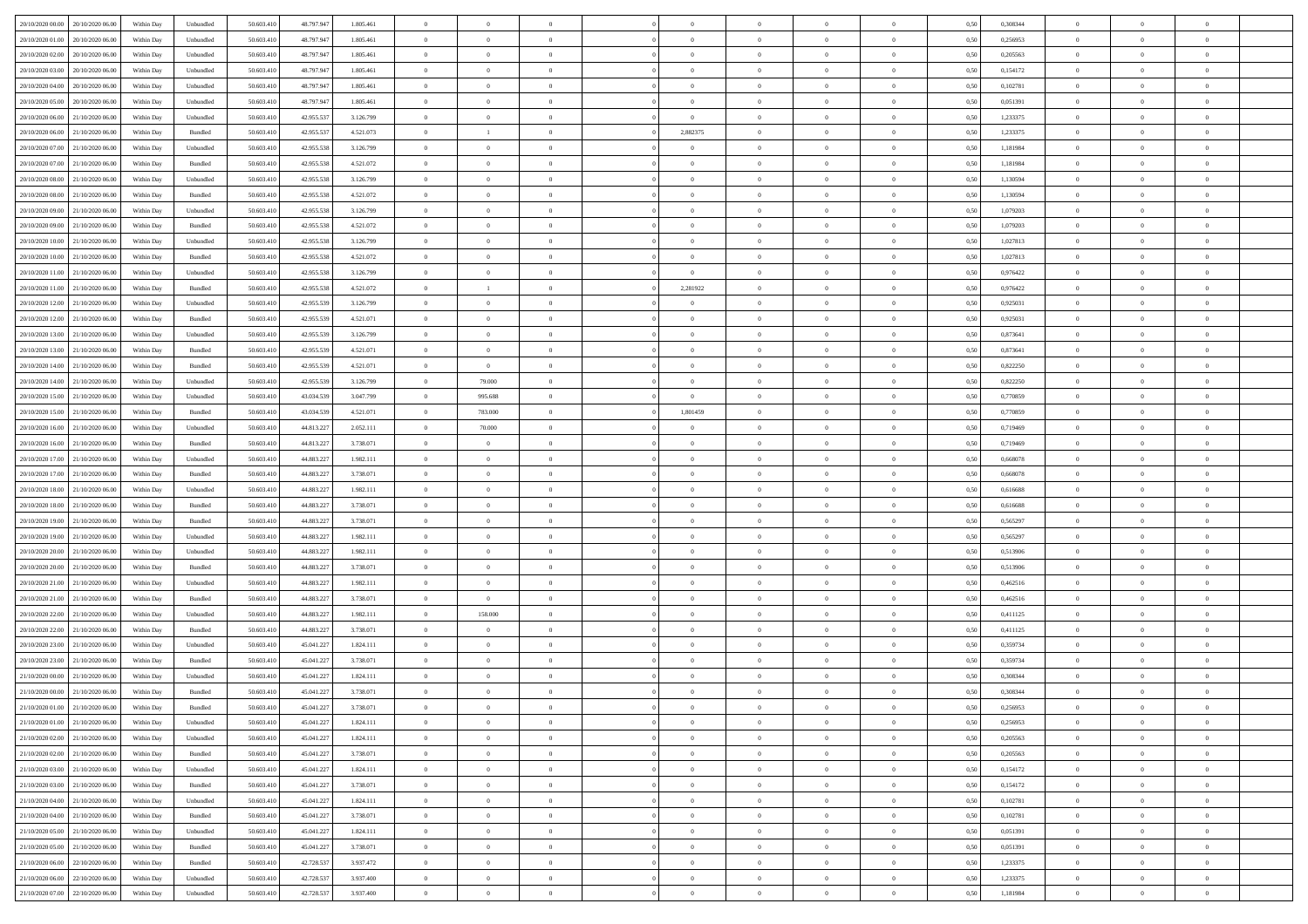| 21/10/2020 07:00 22/10/2020 06:00 |                  | Within Day | Bundled   | 50.603.410 | 42.728.537 | 3.937.472 | $\overline{0}$ | $\theta$       |                | $\overline{0}$ | $\bf{0}$       | $\overline{0}$ | $\theta$       | 0,50 | 1,181984 | $\theta$       | $\theta$       | $\theta$                 |  |
|-----------------------------------|------------------|------------|-----------|------------|------------|-----------|----------------|----------------|----------------|----------------|----------------|----------------|----------------|------|----------|----------------|----------------|--------------------------|--|
| 21/10/2020 08.00                  | 22/10/2020 06.00 | Within Day | Unbundled | 50.603.41  | 42.728.537 | 3.937.400 | $\overline{0}$ | $\theta$       | $\overline{0}$ | $\overline{0}$ | $\,$ 0         | $\overline{0}$ | $\bf{0}$       | 0,50 | 1,130594 | $\,$ 0 $\,$    | $\overline{0}$ | $\overline{0}$           |  |
|                                   |                  |            |           |            |            |           |                |                |                |                |                |                |                |      |          |                |                |                          |  |
| 21/10/2020 08:00                  | 22/10/2020 06:00 | Within Day | Bundled   | 50.603.410 | 42.728.537 | 3.937.472 | $\overline{0}$ | $\overline{0}$ | $\overline{0}$ | $\overline{0}$ | $\bf{0}$       | $\overline{0}$ | $\mathbf{0}$   | 0.50 | 1.130594 | $\bf{0}$       | $\overline{0}$ | $\overline{0}$           |  |
| 21/10/2020 09:00                  | 22/10/2020 06.00 | Within Day | Unbundled | 50.603.410 | 42.728.537 | 3.937.400 | $\overline{0}$ | $\overline{0}$ | $\overline{0}$ | $\overline{0}$ | $\bf{0}$       | $\overline{0}$ | $\overline{0}$ | 0,50 | 1,079203 | $\,$ 0 $\,$    | $\overline{0}$ | $\overline{0}$           |  |
| 21/10/2020 09:00                  | 22/10/2020 06.00 | Within Day | Bundled   | 50.603.41  | 42.728.537 | 3.937.472 | $\overline{0}$ | $\theta$       | $\overline{0}$ |                | $\overline{0}$ | $\overline{0}$ | $\bf{0}$       | 0,50 | 1,079203 | $\,$ 0 $\,$    | $\overline{0}$ | $\overline{0}$           |  |
| 21/10/2020 10:00                  | 22/10/2020 06:00 | Within Day | Unbundled | 50.603.410 | 42.728.537 | 3.937.400 | $\overline{0}$ | $\overline{0}$ | $\overline{0}$ | $\overline{0}$ | $\bf{0}$       | $\overline{0}$ | $\bf{0}$       | 0.50 | 1,027813 | $\,0\,$        | $\theta$       | $\overline{0}$           |  |
| 21/10/2020 10:00                  | 22/10/2020 06.00 | Within Day | Bundled   | 50.603.410 | 42.728.537 | 3.937.472 | $\overline{0}$ | $\overline{0}$ | $\overline{0}$ | $\overline{0}$ | $\,$ 0         | $\overline{0}$ | $\overline{0}$ | 0,50 | 1,027813 | $\,$ 0 $\,$    | $\theta$       | $\overline{0}$           |  |
| 21/10/2020 11:00                  | 22/10/2020 06.00 | Within Day | Unbundled | 50.603.41  | 42.728.537 | 3.937.400 | $\overline{0}$ | $\theta$       | $\overline{0}$ |                | $\bf{0}$       | $\overline{0}$ | $\bf{0}$       | 0,50 | 0,976422 | $\,$ 0 $\,$    | $\overline{0}$ | $\overline{0}$           |  |
| 21/10/2020 11:00                  | 22/10/2020 06:00 | Within Day | Bundled   | 50.603.410 | 42.728.537 | 3.937.472 | $\overline{0}$ | $\overline{0}$ | $\overline{0}$ | $\overline{0}$ | $\bf{0}$       | $\overline{0}$ | $\bf{0}$       | 0.50 | 0.976422 | $\,0\,$        | $\overline{0}$ | $\overline{0}$           |  |
| 21/10/2020 12:00                  | 22/10/2020 06.00 | Within Day | Bundled   | 50.603.410 | 42.728.537 | 3.937.472 | $\overline{0}$ | $\overline{0}$ | $\overline{0}$ | $\overline{0}$ | $\bf{0}$       | $\overline{0}$ | $\bf{0}$       | 0,50 | 0,925031 | $\,$ 0 $\,$    | $\overline{0}$ | $\overline{0}$           |  |
| 21/10/2020 12:00                  | 22/10/2020 06.00 | Within Day | Unbundled | 50.603.41  | 42.728.537 | 3.937.400 | $\overline{0}$ | $\theta$       | $\overline{0}$ |                | $\,$ 0         | $\overline{0}$ | $\bf{0}$       | 0,50 | 0,925031 | $\,$ 0 $\,$    | $\overline{0}$ | $\overline{0}$           |  |
| 21/10/2020 13:00                  | 22/10/2020 06:00 | Within Day | Unbundled | 50.603.410 | 42.728.537 | 3.937.400 | $\overline{0}$ | $\overline{0}$ | $\overline{0}$ | $\overline{0}$ | $\bf{0}$       | $\overline{0}$ | $\mathbf{0}$   | 0.50 | 0.873641 | $\,$ 0 $\,$    | $\overline{0}$ | $\bf{0}$                 |  |
| 21/10/2020 13:00                  | 22/10/2020 06.00 | Within Day | Bundled   | 50.603.410 | 42.728.537 | 3.937.472 | $\overline{0}$ | $\overline{0}$ | $\overline{0}$ | $\overline{0}$ | $\,$ 0         | $\overline{0}$ | $\overline{0}$ | 0,50 | 0,873641 | $\,$ 0 $\,$    | $\overline{0}$ | $\overline{0}$           |  |
| 21/10/2020 14:00                  | 22/10/2020 06.00 | Within Day | Unbundled | 50.603.41  | 42.728.537 | 3.937.400 | $\overline{0}$ | $\theta$       | $\overline{0}$ |                | $\bf{0}$       | $\overline{0}$ | $\bf{0}$       | 0,50 | 0,822250 | $\,$ 0 $\,$    | $\overline{0}$ | $\overline{0}$           |  |
| 21/10/2020 14:00                  | 22/10/2020 06:00 | Within Day | Bundled   | 50.603.410 | 42.728.537 | 3.937.472 | $\overline{0}$ | $\overline{0}$ | $\overline{0}$ | $\overline{0}$ | $\bf{0}$       | $\overline{0}$ | $\bf{0}$       | 0.50 | 0.822250 | $\,0\,$        | $\theta$       | $\overline{0}$           |  |
|                                   |                  |            |           |            |            |           | $\overline{0}$ | $\overline{0}$ | $\overline{0}$ | $\overline{0}$ | $\bf{0}$       | $\overline{0}$ | $\overline{0}$ |      |          | $\,$ 0 $\,$    | $\theta$       | $\overline{0}$           |  |
| 21/10/2020 15:00                  | 22/10/2020 06.00 | Within Day | Unbundled | 50.603.410 | 42.728.537 | 3.937.400 |                |                |                |                |                |                |                | 0,50 | 0,770859 |                |                |                          |  |
| 21/10/2020 15:00                  | 22/10/2020 06.00 | Within Day | Bundled   | 50.603.41  | 42.728.537 | 3.937.472 | $\overline{0}$ | $\theta$       | $\overline{0}$ |                | $\,$ 0         | $\overline{0}$ | $\bf{0}$       | 0,50 | 0,770859 | $\,$ 0 $\,$    | $\overline{0}$ | $\overline{0}$           |  |
| 21/10/2020 16.00                  | 22/10/2020 06:00 | Within Day | Unbundled | 50.603.410 | 42.728.537 | 3.937.400 | $\overline{0}$ | $\overline{0}$ | $\overline{0}$ | $\overline{0}$ | $\bf{0}$       | $\overline{0}$ | $\bf{0}$       | 0.50 | 0.719469 | $\,0\,$        | $\overline{0}$ | $\overline{\phantom{a}}$ |  |
| 21/10/2020 16:00                  | 22/10/2020 06.00 | Within Day | Bundled   | 50.603.410 | 42.728.537 | 3.937.472 | $\overline{0}$ | $\overline{0}$ | $\overline{0}$ | $\overline{0}$ | $\,$ 0         | $\overline{0}$ | $\overline{0}$ | 0,50 | 0,719469 | $\,$ 0 $\,$    | $\overline{0}$ | $\overline{0}$           |  |
| 21/10/2020 17.00                  | 22/10/2020 06.00 | Within Day | Bundled   | 50.603.41  | 42.728.537 | 3.937.472 | $\bf{0}$       | $\,$ 0 $\,$    | $\overline{0}$ | $\overline{0}$ | $\,$ 0         | $\bf{0}$       | $\bf{0}$       | 0,50 | 0,668078 | $\,$ 0 $\,$    | $\overline{0}$ | $\overline{0}$           |  |
| 21/10/2020 17:00                  | 22/10/2020 06:00 | Within Day | Unbundled | 50.603.410 | 42.728.537 | 3.937.400 | $\overline{0}$ | $\overline{0}$ | $\overline{0}$ | $\overline{0}$ | $\bf{0}$       | $\overline{0}$ | $\mathbf{0}$   | 0.50 | 0.668078 | $\,$ 0 $\,$    | $\overline{0}$ | $\overline{0}$           |  |
| 21/10/2020 18:00                  | 22/10/2020 06.00 | Within Day | Bundled   | 50.603.410 | 42.728.537 | 3.937.472 | $\overline{0}$ | $\overline{0}$ | $\overline{0}$ | $\overline{0}$ | $\bf{0}$       | $\overline{0}$ | $\overline{0}$ | 0,50 | 0,616688 | $\,$ 0 $\,$    | $\overline{0}$ | $\overline{0}$           |  |
| 21/10/2020 18:00                  | 22/10/2020 06.00 | Within Day | Unbundled | 50.603.41  | 42.728.537 | 3.937.400 | $\overline{0}$ | $\theta$       | $\overline{0}$ |                | $\,$ 0         | $\overline{0}$ | $\bf{0}$       | 0,50 | 0,616688 | $\,$ 0 $\,$    | $\overline{0}$ | $\overline{0}$           |  |
| 21/10/2020 19:00                  | 22/10/2020 06:00 | Within Day | Bundled   | 50.603.410 | 42.728.537 | 3.937.472 | $\overline{0}$ | $\overline{0}$ | $\overline{0}$ | $\overline{0}$ | $\bf{0}$       | $\overline{0}$ | $\bf{0}$       | 0.50 | 0.565297 | $\,0\,$        | $\theta$       | $\overline{0}$           |  |
| 21/10/2020 19:00                  | 22/10/2020 06.00 | Within Day | Unbundled | 50.603.410 | 42.728.537 | 3.937.400 | $\overline{0}$ | $\overline{0}$ | $\overline{0}$ | $\overline{0}$ | $\bf{0}$       | $\overline{0}$ | $\overline{0}$ | 0,50 | 0,565297 | $\,0\,$        | $\theta$       | $\overline{0}$           |  |
| 21/10/2020 20:00                  | 22/10/2020 06.00 | Within Day | Bundled   | 50.603.41  | 42.728.537 | 3.937.472 | $\overline{0}$ | $\theta$       | $\overline{0}$ |                | $\,$ 0         | $\overline{0}$ | $\bf{0}$       | 0,50 | 0,513906 | $\,$ 0 $\,$    | $\overline{0}$ | $\overline{0}$           |  |
| 21/10/2020 20.00                  | 22/10/2020 06:00 | Within Day | Unbundled | 50.603.410 | 42.728.537 | 3.937.400 | $\overline{0}$ | $\overline{0}$ | $\overline{0}$ | $\overline{0}$ | $\bf{0}$       | $\overline{0}$ | $\bf{0}$       | 0.50 | 0.513906 | $\,0\,$        | $\overline{0}$ | $\overline{0}$           |  |
| 21/10/2020 21:00                  | 22/10/2020 06.00 | Within Day | Unbundled | 50.603.410 | 42.728.537 | 3.937.400 | $\overline{0}$ | $\overline{0}$ | $\overline{0}$ | $\overline{0}$ | $\bf{0}$       | $\overline{0}$ | $\bf{0}$       | 0,50 | 0,462516 | $\,$ 0 $\,$    | $\theta$       | $\overline{0}$           |  |
| 21/10/2020 21:00                  | 22/10/2020 06.00 | Within Day | Bundled   | 50.603.41  | 42.728.537 | 3.937.472 | $\bf{0}$       | $\overline{0}$ | $\overline{0}$ | $\overline{0}$ | $\,$ 0         | $\bf{0}$       | $\bf{0}$       | 0,50 | 0,462516 | $\,$ 0 $\,$    | $\overline{0}$ | $\overline{0}$           |  |
| 21/10/2020 22.00                  | 22/10/2020 06:00 | Within Day | Unbundled | 50.603.410 | 42.728.537 | 3.937.400 | $\overline{0}$ | $\bf{0}$       | $\overline{0}$ | $\overline{0}$ | $\bf{0}$       | $\overline{0}$ | $\mathbf{0}$   | 0.50 | 0,411125 | $\,$ 0 $\,$    | $\overline{0}$ | $\bf{0}$                 |  |
|                                   |                  |            |           |            |            |           |                | $\overline{0}$ | $\overline{0}$ | $\Omega$       | $\overline{0}$ |                |                |      |          | $\theta$       | $\overline{0}$ | $\overline{0}$           |  |
| 21/10/2020 22:00                  | 22/10/2020 06:00 | Within Dav | Bundled   | 50.603.410 | 42.728.537 | 3.937.472 | $\overline{0}$ |                |                |                |                | $\overline{0}$ | $\overline{0}$ | 0.50 | 0,411125 |                |                |                          |  |
| 21/10/2020 23.00                  | 22/10/2020 06.00 | Within Day | Bundled   | 50.603.41  | 42.728.537 | 3.937.472 | $\overline{0}$ | $\theta$       | $\overline{0}$ |                | $\,$ 0         | $\overline{0}$ | $\bf{0}$       | 0,50 | 0,359734 | $\,$ 0 $\,$    | $\overline{0}$ | $\overline{0}$           |  |
| 21/10/2020 23.00                  | 22/10/2020 06:00 | Within Day | Unbundled | 50.603.410 | 42.728.537 | 3.937.400 | $\overline{0}$ | $\overline{0}$ | $\overline{0}$ | $\overline{0}$ | $\bf{0}$       | $\overline{0}$ | $\bf{0}$       | 0.50 | 0.359734 | $\,0\,$        | $\theta$       | $\overline{0}$           |  |
| 22/10/2020 00:00                  | 22/10/2020 06.00 | Within Dav | Unbundled | 50.603.410 | 42.728.537 | 3.937.400 | $\overline{0}$ | $\overline{0}$ | $\Omega$       | $\Omega$       | $\mathbf{0}$   | $\overline{0}$ | $\overline{0}$ | 0.50 | 0,308344 | $\theta$       | $\overline{0}$ | $\overline{0}$           |  |
| 22/10/2020 00:00                  | 22/10/2020 06.00 | Within Day | Bundled   | 50.603.41  | 42.728.537 | 3.937.472 | $\overline{0}$ | $\overline{0}$ | $\overline{0}$ |                | $\,$ 0         | $\overline{0}$ | $\bf{0}$       | 0,50 | 0,308344 | $\,$ 0 $\,$    | $\overline{0}$ | $\overline{0}$           |  |
| 22/10/2020 01:00                  | 22/10/2020 06:00 | Within Day | Unbundled | 50.603.410 | 42.728.537 | 3.937.400 | $\overline{0}$ | 46.688         | $\overline{0}$ | $\overline{0}$ | $\bf{0}$       | $\overline{0}$ | $\bf{0}$       | 0.50 | 0.256953 | $\,0\,$        | $\overline{0}$ | $\overline{0}$           |  |
| 22/10/2020 01:00                  | 22/10/2020 06.00 | Within Dav | Bundled   | 50.603.410 | 42.728.537 | 3.937.472 | $\overline{0}$ | $\overline{0}$ | $\overline{0}$ | $\Omega$       | $\overline{0}$ | $\overline{0}$ | $\overline{0}$ | 0.50 | 0,256953 | $\theta$       | $\overline{0}$ | $\overline{0}$           |  |
| 22/10/2020 02.00                  | 22/10/2020 06.00 | Within Day | Unbundled | 50.603.41  | 42.775.225 | 3.890.712 | $\overline{0}$ | $\,$ 0 $\,$    | $\overline{0}$ | $\overline{0}$ | $\bf{0}$       | $\bf{0}$       | $\bf{0}$       | 0,50 | 0,205563 | $\,$ 0 $\,$    | $\overline{0}$ | $\overline{0}$           |  |
| 22/10/2020 02:00                  | 22/10/2020 06:00 | Within Day | Bundled   | 50.603.410 | 42.775.225 | 3.937.472 | $\overline{0}$ | $\overline{0}$ | $\overline{0}$ | $\overline{0}$ | $\bf{0}$       | $\overline{0}$ | $\mathbf{0}$   | 0.50 | 0.205563 | $\,$ 0 $\,$    | $\overline{0}$ | $\overline{0}$           |  |
| 22/10/2020 03:00                  | 22/10/2020 06.00 | Within Dav | Unbundled | 50.603.410 | 42.775.225 | 3.890.712 | $\overline{0}$ | $\overline{0}$ | $\Omega$       | $\Omega$       | $\mathbf{0}$   | $\overline{0}$ | $\overline{0}$ | 0.50 | 0,154172 | $\theta$       | $\overline{0}$ | $\overline{0}$           |  |
| 22/10/2020 03:00                  | 22/10/2020 06.00 | Within Day | Bundled   | 50.603.41  | 42.775.225 | 3.937.472 | $\overline{0}$ | $\theta$       | $\overline{0}$ | $\overline{0}$ | $\,$ 0         | $\overline{0}$ | $\bf{0}$       | 0,50 | 0,154172 | $\,$ 0 $\,$    | $\overline{0}$ | $\overline{0}$           |  |
| 22/10/2020 04:00                  | 22/10/2020 06:00 | Within Day | Bundled   | 50.603.410 | 42.775.225 | 3.937.472 | $\overline{0}$ | $\overline{0}$ | $\overline{0}$ | $\overline{0}$ | $\bf{0}$       | $\overline{0}$ | $\overline{0}$ | 0.50 | 0.102781 | $\,0\,$        | $\theta$       | $\overline{0}$           |  |
| 22/10/2020 04:00                  | 22/10/2020 06.00 | Within Dav | Unbundled | 50.603.410 | 42.775.225 | 3.890.712 | $\overline{0}$ | $\Omega$       | $\Omega$       | $\Omega$       | $\bf{0}$       | $\overline{0}$ | $\theta$       | 0.50 | 0,102781 | $\theta$       | $\overline{0}$ | $\overline{0}$           |  |
| 22/10/2020 05:00                  | 22/10/2020 06.00 | Within Day | Unbundled | 50.603.410 | 42.775.225 | 3.890.712 | $\overline{0}$ | $\,$ 0 $\,$    | $\overline{0}$ | $\bf{0}$       | $\,$ 0         | $\overline{0}$ | $\bf{0}$       | 0,50 | 0,051391 | $\,$ 0 $\,$    | $\overline{0}$ | $\overline{0}$           |  |
| 22/10/2020 05:00 22/10/2020 06:00 |                  | Within Day | Bundled   | 50.603.410 | 42.775.225 | 3.937.472 | $\bf{0}$       | $\theta$       |                |                |                |                |                | 0,50 | 0,051391 | $\,$ 0         | $\theta$       |                          |  |
| 22/10/2020 06:00 23/10/2020 06:00 |                  | Within Day | Unbundled | 50.603.410 | 39.501.891 | 6.716.917 | $\overline{0}$ | 3.411.333      | $\overline{0}$ | $\Omega$       | $\mathbf{0}$   | $\overline{0}$ | $\mathbf{0}$   | 0,50 | 1,233375 | $\theta$       | $\theta$       | $\overline{0}$           |  |
| 22/10/2020 06.00                  | 23/10/2020 06.00 | Within Day | Bundled   | 50.603.41  | 39.501.891 | 4.384.600 | $\bf{0}$       | $\overline{0}$ | $\overline{0}$ | $\bf{0}$       | $\overline{0}$ | $\overline{0}$ | $\mathbf{0}$   | 0,50 | 1,233375 | $\bf{0}$       | $\overline{0}$ | $\bf{0}$                 |  |
| 22/10/2020 07:00                  | 23/10/2020 06.00 | Within Day | Unbundled | 50,603.410 | 42.913.224 | 3.305.584 | $\overline{0}$ | $\overline{0}$ | $\overline{0}$ | $\overline{0}$ | $\overline{0}$ | $\overline{0}$ | $\mathbf{0}$   | 0.50 | 1.181984 | $\overline{0}$ | $\bf{0}$       | $\bf{0}$                 |  |
|                                   |                  |            |           |            |            |           |                |                |                |                |                |                |                |      |          |                |                |                          |  |
| 22/10/2020 07:00                  | 23/10/2020 06:00 | Within Dav | Bundled   | 50.603.410 | 42.913.224 | 4.384.600 | $\overline{0}$ | $\overline{0}$ | $\overline{0}$ | $\overline{0}$ | $\overline{0}$ | $\overline{0}$ | $\mathbf{0}$   | 0.50 | 1,181984 | $\overline{0}$ | $\theta$       | $\overline{0}$           |  |
| 22/10/2020 08:00                  | 23/10/2020 06.00 | Within Day | Unbundled | 50.603.410 | 42.913.224 | 3.305.584 | $\bf{0}$       | $\overline{0}$ | $\overline{0}$ | $\overline{0}$ | $\bf{0}$       | $\bf{0}$       | $\bf{0}$       | 0,50 | 1,130594 | $\bf{0}$       | $\overline{0}$ | $\overline{0}$           |  |
| 22/10/2020 08:00                  | 23/10/2020 06:00 | Within Day | Bundled   | 50.603.410 | 42.913.224 | 4,384,600 | $\overline{0}$ | $\overline{0}$ | $\overline{0}$ | $\overline{0}$ | $\bf{0}$       | $\overline{0}$ | $\mathbf{0}$   | 0.50 | 1.130594 | $\,$ 0 $\,$    | $\overline{0}$ | $\overline{0}$           |  |
| 22/10/2020 09:00                  | 23/10/2020 06:00 | Within Day | Unbundled | 50.603.410 | 42.913.224 | 3.305.584 | $\overline{0}$ | $\overline{0}$ | $\overline{0}$ | $\overline{0}$ | $\overline{0}$ | $\overline{0}$ | $\overline{0}$ | 0.50 | 1,079203 | $\overline{0}$ | $\theta$       | $\overline{0}$           |  |
| 22/10/2020 09:00                  | 23/10/2020 06.00 | Within Day | Bundled   | 50.603.41  | 42.913.224 | 4.384.600 | $\overline{0}$ | $\,$ 0         | $\overline{0}$ | $\bf{0}$       | $\,$ 0 $\,$    | $\bf{0}$       | $\bf{0}$       | 0,50 | 1,079203 | $\,$ 0 $\,$    | $\overline{0}$ | $\,$ 0                   |  |
| 22/10/2020 10:00                  | 23/10/2020 06:00 | Within Day | Bundled   | 50.603.410 | 42.913.224 | 4,384,600 | $\overline{0}$ | $\overline{0}$ | $\overline{0}$ | $\overline{0}$ | $\bf{0}$       | $\overline{0}$ | $\mathbf{0}$   | 0.50 | 1.027813 | $\mathbf{0}$   | $\bf{0}$       | $\overline{0}$           |  |
| 22/10/2020 10:00                  | 23/10/2020 06:00 | Within Day | Unbundled | 50.603.410 | 42.913.224 | 3.305.584 | $\overline{0}$ | $\overline{0}$ | $\overline{0}$ | $\overline{0}$ | $\overline{0}$ | $\overline{0}$ | $\overline{0}$ | 0,50 | 1,027813 | $\overline{0}$ | $\theta$       | $\overline{0}$           |  |
| 22/10/2020 11:00                  | 23/10/2020 06.00 | Within Day | Unbundled | 50.603.41  | 42.913.224 | 3.305.584 | $\overline{0}$ | $\overline{0}$ | $\overline{0}$ | $\bf{0}$       | $\bf{0}$       | $\bf{0}$       | $\bf{0}$       | 0,50 | 0,976422 | $\bf{0}$       | $\overline{0}$ | $\bf{0}$                 |  |
| 22/10/2020 11:00 23/10/2020 06:00 |                  | Within Day | Bundled   | 50.603.410 | 42.913.224 | 4.384.600 | $\overline{0}$ | $\overline{0}$ | $\overline{0}$ | $\overline{0}$ | $\bf{0}$       | $\overline{0}$ | $\,$ 0 $\,$    | 0,50 | 0,976422 | $\overline{0}$ | $\,$ 0 $\,$    | $\,$ 0 $\,$              |  |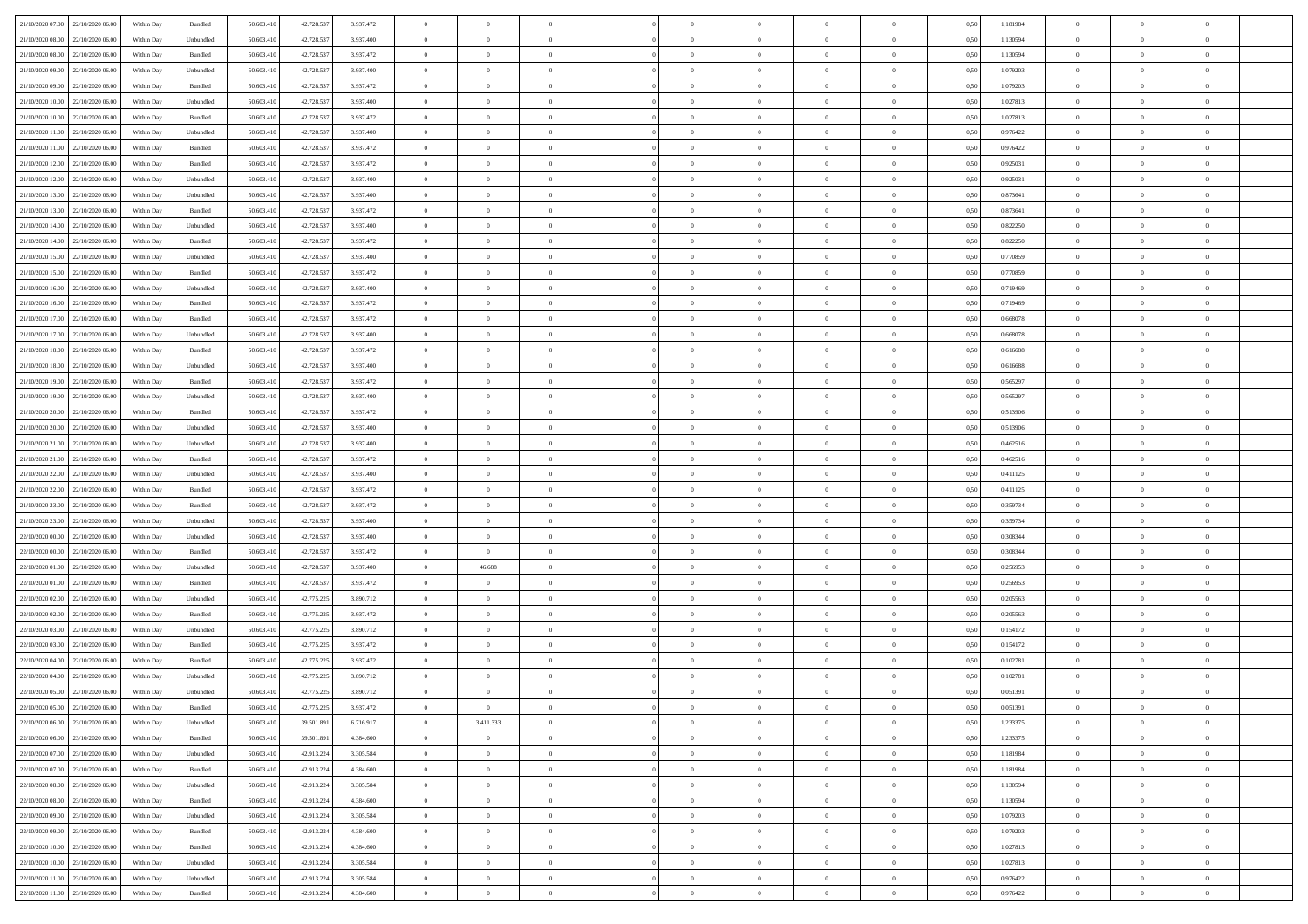| 22/10/2020 12:00 23/10/2020 06:00    | Within Day | Unbundled                   | 50.603.410 | 42.913.224 | 3.305.584      | $\overline{0}$ | $\overline{0}$ |                | $\overline{0}$ | $\theta$       |                | $\theta$       | 0,50 | 0,925031 | $\theta$       | $\theta$       | $\overline{0}$ |  |
|--------------------------------------|------------|-----------------------------|------------|------------|----------------|----------------|----------------|----------------|----------------|----------------|----------------|----------------|------|----------|----------------|----------------|----------------|--|
| 22/10/2020 12:00<br>23/10/2020 06.00 | Within Day | Bundled                     | 50.603.41  | 42.913.224 | 4.384.600      | $\bf{0}$       | 50.000         | $\bf{0}$       | 2,161831       | $\bf{0}$       | $\overline{0}$ | $\bf{0}$       | 0,50 | 0,925031 | $\,$ 0 $\,$    | $\bf{0}$       | $\overline{0}$ |  |
| 22/10/2020 13:00<br>23/10/2020 06.00 | Within Day | Unbundled                   | 50.603.41  | 42.963.224 | 3.305.584      | $\overline{0}$ | $\overline{0}$ | $\overline{0}$ | $\bf{0}$       | $\bf{0}$       | $\overline{0}$ | $\bf{0}$       | 0.50 | 0.873641 | $\bf{0}$       | $\overline{0}$ | $\overline{0}$ |  |
| 22/10/2020 13:00<br>23/10/2020 06:00 | Within Day | Bundled                     | 50.603.41  | 42.963.224 | 4.334.600      | $\overline{0}$ | $\overline{0}$ | $\overline{0}$ | $\overline{0}$ | $\theta$       | $\overline{0}$ | $\bf{0}$       | 0,50 | 0,873641 | $\theta$       | $\theta$       | $\overline{0}$ |  |
| 22/10/2020 14:00<br>23/10/2020 06.00 | Within Day | Unbundled                   | 50.603.41  | 42.963.224 | 3.305.584      | $\bf{0}$       | 506.000        | $\bf{0}$       | $\bf{0}$       | $\theta$       | $\overline{0}$ | $\bf{0}$       | 0,50 | 0,822250 | $\,$ 0 $\,$    | $\bf{0}$       | $\overline{0}$ |  |
| 22/10/2020 14:00<br>23/10/2020 06:00 | Within Day | Bundled                     | 50.603.41  | 42.963.224 | 4,334,600      | $\overline{0}$ | 2.504.000      | $\overline{0}$ | 1,921550       | $\overline{0}$ | $\theta$       | $\bf{0}$       | 0.50 | 0.822250 | $\,$ 0 $\,$    | $\theta$       | $\overline{0}$ |  |
| 22/10/2020 15:00<br>23/10/2020 06:00 | Within Day | Bundled                     | 50.603.41  | 45.973.224 | 1.830.600      | $\overline{0}$ | $\overline{0}$ | $\overline{0}$ | $\overline{0}$ | $\overline{0}$ | $\overline{0}$ | $\bf{0}$       | 0,50 | 0,770859 | $\,$ 0 $\,$    | $\theta$       | $\overline{0}$ |  |
|                                      |            |                             |            |            |                |                |                |                |                |                |                |                |      |          |                |                |                |  |
| 22/10/2020 15:00<br>23/10/2020 06.00 | Within Day | Unbundled                   | 50.603.41  | 45.973.224 | 2.799.584      | $\bf{0}$       | 513.000        | $\bf{0}$       | $\overline{0}$ | $\overline{0}$ | $\overline{0}$ | $\bf{0}$       | 0,50 | 0,770859 | $\,$ 0 $\,$    | $\bf{0}$       | $\overline{0}$ |  |
| 22/10/2020 16:00<br>23/10/2020 06:00 | Within Day | Unbundled                   | 50.603.41  | 46.486.22  | 2.286.584      | $\overline{0}$ | $\bf{0}$       | $\overline{0}$ | $\bf{0}$       | $\overline{0}$ | $\overline{0}$ | $\bf{0}$       | 0.50 | 0.719469 | $\bf{0}$       | $\overline{0}$ | $\overline{0}$ |  |
| 22/10/2020 16:00<br>23/10/2020 06:00 | Within Day | Bundled                     | 50.603.410 | 46.486.224 | 1.830.600      | $\bf{0}$       | $\bf{0}$       | $\overline{0}$ | $\overline{0}$ | $\overline{0}$ | $\overline{0}$ | $\bf{0}$       | 0,50 | 0,719469 | $\,$ 0 $\,$    | $\bf{0}$       | $\overline{0}$ |  |
| 22/10/2020 17:00<br>23/10/2020 06.00 | Within Day | Unbundled                   | 50.603.41  | 46.486.224 | 2.286.584      | $\bf{0}$       | $\bf{0}$       | $\bf{0}$       | $\bf{0}$       | $\bf{0}$       | $\overline{0}$ | $\bf{0}$       | 0,50 | 0,668078 | $\,$ 0 $\,$    | $\bf{0}$       | $\overline{0}$ |  |
| 22/10/2020 17.00<br>23/10/2020 06.00 | Within Day | Bundled                     | 50.603.41  | 46.486.224 | 1.830.600      | $\overline{0}$ | $\bf{0}$       | $\overline{0}$ | $\overline{0}$ | $\bf{0}$       | $\overline{0}$ | $\bf{0}$       | 0.50 | 0.668078 | $\bf{0}$       | $\overline{0}$ | $\bf{0}$       |  |
| 22/10/2020 18:00<br>23/10/2020 06:00 | Within Day | Unbundled                   | 50.603.41  | 46.486.224 | 2.286.584      | $\overline{0}$ | $\overline{0}$ | $\overline{0}$ | $\theta$       | $\theta$       | $\overline{0}$ | $\bf{0}$       | 0,50 | 0,616688 | $\,$ 0 $\,$    | $\theta$       | $\overline{0}$ |  |
| 22/10/2020 18:00<br>23/10/2020 06.00 | Within Day | Bundled                     | 50.603.41  | 46.486.22  | 1.830.600      | $\bf{0}$       | $\overline{0}$ | $\bf{0}$       | $\bf{0}$       | $\bf{0}$       | $\overline{0}$ | $\bf{0}$       | 0,50 | 0,616688 | $\,$ 0 $\,$    | $\bf{0}$       | $\overline{0}$ |  |
| 22/10/2020 19:00<br>23/10/2020 06:00 | Within Day | Unbundled                   | 50.603.41  | 46.486.22  | 2.286.584      | $\overline{0}$ | $\overline{0}$ | $\overline{0}$ | $\bf{0}$       | $\overline{0}$ | $\theta$       | $\bf{0}$       | 0.50 | 0.565297 | $\,$ 0 $\,$    | $\theta$       | $\overline{0}$ |  |
| 22/10/2020 19:00<br>23/10/2020 06:00 | Within Day | Bundled                     | 50.603.41  | 46.486.224 | 1.830.600      | $\overline{0}$ | $\overline{0}$ | $\overline{0}$ | $\overline{0}$ | $\overline{0}$ | $\overline{0}$ | $\bf{0}$       | 0,50 | 0,565297 | $\theta$       | $\theta$       | $\overline{0}$ |  |
|                                      |            |                             |            |            |                |                |                |                |                |                |                |                |      |          |                |                |                |  |
| 22/10/2020 20:00<br>23/10/2020 06.00 | Within Day | Unbundled                   | 50.603.41  | 46.486.22  | 2.286.584      | $\bf{0}$       | $\bf{0}$       | $\bf{0}$       | $\bf{0}$       | $\bf{0}$       | $\overline{0}$ | $\bf{0}$       | 0,50 | 0,513906 | $\,$ 0 $\,$    | $\bf{0}$       | $\overline{0}$ |  |
| 22/10/2020 20:00<br>23/10/2020 06:00 | Within Day | Bundled                     | 50,603.41  | 46.486.22  | 1.830.600      | $\overline{0}$ | 24,000         | $\overline{0}$ | 1.201006       | $\overline{0}$ | $\overline{0}$ | $\bf{0}$       | 0.50 | 0.513906 | $\bf{0}$       | $\overline{0}$ | $\bf{0}$       |  |
| 22/10/2020 21:00<br>23/10/2020 06:00 | Within Day | Bundled                     | 50.603.410 | 46.510.224 | 1.806.600      | $\bf{0}$       | 341.919        | $\overline{0}$ | 1,080916       | $\overline{0}$ | $\overline{0}$ | $\bf{0}$       | 0,50 | 0,462516 | $\,$ 0 $\,$    | $\bf{0}$       | $\overline{0}$ |  |
| 22/10/2020 21:00<br>23/10/2020 06.00 | Within Day | Unbundled                   | 50.603.41  | 46.510.224 | 2.286.584      | $\bf{0}$       | $\bf{0}$       | $\bf{0}$       | $\overline{0}$ | $\overline{0}$ | $\overline{0}$ | $\bf{0}$       | 0,50 | 0,462516 | $\,$ 0 $\,$    | $\bf{0}$       | $\overline{0}$ |  |
| 22/10/2020 22.00<br>23/10/2020 06:00 | Within Day | Unbundled                   | 50.603.41  | 46.852.143 | 2.286.584      | $\overline{0}$ | $\overline{0}$ | $\overline{0}$ | $\bf{0}$       | $\bf{0}$       | $\overline{0}$ | $\bf{0}$       | 0.50 | 0,411125 | $\bf{0}$       | $\overline{0}$ | $\,$ 0         |  |
| 22/10/2020 22.00<br>23/10/2020 06:00 | Within Day | Bundled                     | 50.603.41  | 46.852.143 | 1.464.681      | $\overline{0}$ | 327.000        | $\overline{0}$ | 0,960825       | $\theta$       | $\overline{0}$ | $\bf{0}$       | 0,50 | 0,411125 | $\,$ 0 $\,$    | $\theta$       | $\overline{0}$ |  |
| 22/10/2020 23:00<br>23/10/2020 06.00 | Within Day | Unbundled                   | 50.603.41  | 47.179.143 | 2.286.584      | $\bf{0}$       | $\overline{0}$ | $\bf{0}$       | $\overline{0}$ | $\overline{0}$ | $\overline{0}$ | $\bf{0}$       | 0,50 | 0,359734 | $\,$ 0 $\,$    | $\bf{0}$       | $\overline{0}$ |  |
| 22/10/2020 23.00<br>23/10/2020 06:00 | Within Day | Bundled                     | 50.603.41  | 47.179.143 | 1.137.681      | $\overline{0}$ | $\overline{0}$ | $\overline{0}$ | $\bf{0}$       | $\overline{0}$ | $\theta$       | $\bf{0}$       | 0.50 | 0.359734 | $\bf{0}$       | $\theta$       | $\overline{0}$ |  |
| 23/10/2020 00:00<br>23/10/2020 06:00 | Within Day | Unbundled                   | 50.603.41  | 47.179.143 | 2.286.584      | $\overline{0}$ | 410.000        | $\overline{0}$ | $\overline{0}$ | $\theta$       | $\overline{0}$ | $\bf{0}$       | 0,50 | 0,308344 | $\,$ 0 $\,$    | $\theta$       | $\overline{0}$ |  |
|                                      |            |                             |            |            |                |                |                |                |                |                |                |                |      |          |                |                |                |  |
| 23/10/2020 00:00<br>23/10/2020 06.00 | Within Day | Bundled                     | 50.603.41  | 47.179.143 | 1.137.681      | $\bf{0}$       | 363.000        | $\bf{0}$       | 0,720644       | $\theta$       | $\overline{0}$ | $\bf{0}$       | 0,50 | 0,308344 | $\,$ 0 $\,$    | $\bf{0}$       | $\overline{0}$ |  |
| 23/10/2020 01:00<br>23/10/2020 06:00 | Within Day | Unbundled                   | 50,603.41  | 47.952.143 | 1.876.584      | $\overline{0}$ | $\overline{0}$ | $\overline{0}$ | $\bf{0}$       | $\overline{0}$ | $\overline{0}$ | $\bf{0}$       | 0.50 | 0.256953 | $\bf{0}$       | $\overline{0}$ | $\overline{0}$ |  |
| 23/10/2020 01:00<br>23/10/2020 06:00 | Within Day | Bundled                     | 50.603.410 | 47.952.143 | 774.681        | $\overline{0}$ | 536.546        | $\overline{0}$ | 0,600453       | $\overline{0}$ | $\overline{0}$ | $\bf{0}$       | 0,50 | 0,256953 | $\theta$       | $\bf{0}$       | $\overline{0}$ |  |
| 23/10/2020 02.00<br>23/10/2020 06.00 | Within Day | Bundled                     | 50.603.41  | 48.488.689 | 238.135        | $\bf{0}$       | $\bf{0}$       | $\bf{0}$       | $\bf{0}$       | $\overline{0}$ | $\overline{0}$ | $\bf{0}$       | 0,50 | 0,205563 | $\,$ 0 $\,$    | $\bf{0}$       | $\overline{0}$ |  |
| 23/10/2020 02:00<br>23/10/2020 06:00 | Within Day | Unbundled                   | 50.603.41  | 48,488,689 | 1.876.584      | $\overline{0}$ | $\bf{0}$       | $\overline{0}$ | $\bf{0}$       | $\bf{0}$       | $\overline{0}$ | $\bf{0}$       | 0.50 | 0.205563 | $\bf{0}$       | $\overline{0}$ | $\bf{0}$       |  |
| 23/10/2020 03:00<br>23/10/2020 06.00 | Within Day | Unbundled                   | 50.603.41  | 48,488,689 | 1.876.584      | $\overline{0}$ | $\overline{0}$ | $\overline{0}$ | $\overline{0}$ | $\overline{0}$ | $\overline{0}$ | $\bf{0}$       | 0.5( | 0,154172 | $\theta$       | $\theta$       | $\overline{0}$ |  |
| 23/10/2020 03:00<br>23/10/2020 06.00 | Within Day | Bundled                     | 50.603.41  | 48.488.689 | 238.135        | $\bf{0}$       | $\bf{0}$       | $\bf{0}$       | $\bf{0}$       | $\overline{0}$ | $\overline{0}$ | $\bf{0}$       | 0,50 | 0,154172 | $\,$ 0 $\,$    | $\bf{0}$       | $\overline{0}$ |  |
| 23/10/2020 04:00<br>23/10/2020 06.00 | Within Day | Unbundled                   | 50.603.41  | 48,488,689 | 1.876.584      | $\overline{0}$ | $\bf{0}$       | $\overline{0}$ | $\bf{0}$       | $\overline{0}$ | $\overline{0}$ | $\bf{0}$       | 0.50 | 0.102781 | $\,$ 0 $\,$    | $\bf{0}$       | $\overline{0}$ |  |
| 23/10/2020 04:00<br>23/10/2020 06:00 | Within Day | Bundled                     | 50.603.410 | 48.488.689 | 238,135        | $\overline{0}$ | 238.134        | $\overline{0}$ | 0,240181       | $\theta$       | $\overline{0}$ | $\bf{0}$       | 0.5( | 0,102781 | $\theta$       | $\theta$       | $\overline{0}$ |  |
| 23/10/2020 06.00                     | Within Day | Unbundled                   | 50.603.41  | 48.726.823 | 1.876.584      | $\bf{0}$       | $\theta$       | $\bf{0}$       |                | $\overline{0}$ | $\overline{0}$ | $\bf{0}$       | 0,50 | 0,051391 | $\,$ 0 $\,$    | $\bf{0}$       | $\overline{0}$ |  |
| 23/10/2020 05:00                     |            |                             |            |            |                |                |                |                |                |                |                |                |      |          |                |                |                |  |
| 23/10/2020 05:00<br>23/10/2020 06:00 | Within Day | Bundled                     | 50,603.41  | 48.726.823 | $\blacksquare$ | $\overline{0}$ | $\bf{0}$       | $\overline{0}$ | $\bf{0}$       | $\overline{0}$ | $\overline{0}$ | $\bf{0}$       | 0.50 | 0.051391 | $\bf{0}$       | $\overline{0}$ | $\overline{0}$ |  |
| 23/10/2020 06:00<br>24/10/2020 06.00 | Within Day | Unbundled                   | 50.603.41  | 42.829.537 | 4.798.275      | $\overline{0}$ | $\overline{0}$ | $\overline{0}$ | $\overline{0}$ | $\overline{0}$ | $\overline{0}$ | $\bf{0}$       | 0.50 | 1,233375 | $\theta$       | $\theta$       | $\overline{0}$ |  |
| 23/10/2020 06:00<br>24/10/2020 06.00 | Within Day | Bundled                     | 50.603.41  | 42.829.53  | 2.975.597      | $\bf{0}$       | $\bf{0}$       | $\bf{0}$       | $\bf{0}$       | $\overline{0}$ | $\overline{0}$ | $\bf{0}$       | 0,50 | 1,233375 | $\,$ 0 $\,$    | $\bf{0}$       | $\overline{0}$ |  |
| 23/10/2020 07:00<br>24/10/2020 06:00 | Within Day | Unbundled                   | 50.603.41  | 42.829.537 | 4.798.275      | $\overline{0}$ | $\bf{0}$       | $\overline{0}$ | $\overline{0}$ | $\bf{0}$       | $\overline{0}$ | $\bf{0}$       | 0.50 | 1.181984 | $\bf{0}$       | $\overline{0}$ | $\overline{0}$ |  |
| 23/10/2020 07:00<br>24/10/2020 06.00 | Within Day | Bundled                     | 50.603.41  | 42.829.537 | 2.975.597      | $\overline{0}$ | $\overline{0}$ | $\overline{0}$ | $\overline{0}$ | $\overline{0}$ | $\overline{0}$ | $\bf{0}$       | 0.50 | 1,181984 | $\theta$       | $\theta$       | $\overline{0}$ |  |
| 23/10/2020 08:00<br>24/10/2020 06.00 | Within Day | Bundled                     | 50.603.41  | 42.829.53  | 2.975.597      | $\bf{0}$       | $\bf{0}$       | $\bf{0}$       | $\bf{0}$       | $\overline{0}$ | $\overline{0}$ | $\bf{0}$       | 0,50 | 1,130594 | $\,$ 0 $\,$    | $\bf{0}$       | $\overline{0}$ |  |
| 23/10/2020 08:00<br>24/10/2020 06:00 | Within Day | Unbundled                   | 50.603.41  | 42.829.53  | 4.798.275      | $\overline{0}$ | $\overline{0}$ | $\overline{0}$ | $\bf{0}$       | $\overline{0}$ | $\overline{0}$ | $\bf{0}$       | 0.50 | 1,130594 | $\bf{0}$       | $\theta$       | $\overline{0}$ |  |
| 23/10/2020 09:00<br>24/10/2020 06.00 | Within Day | Unbundled                   | 50.603.41  | 42.829.53  | 4.798.275      | $\overline{0}$ | $\overline{0}$ | $\Omega$       | $\overline{0}$ | $\theta$       | $\overline{0}$ | $\overline{0}$ | 0.5( | 1,079203 | $\theta$       | $\theta$       | $\overline{0}$ |  |
| 23/10/2020 09:00<br>24/10/2020 06.00 | Within Day | Bundled                     | 50.603.41  | 42.829.53  | 2.975.597      | $\bf{0}$       | $\bf{0}$       | $\bf{0}$       | $\bf{0}$       | $\bf{0}$       | $\overline{0}$ | $\bf{0}$       | 0,50 | 1,079203 | $\,$ 0 $\,$    | $\bf{0}$       | $\overline{0}$ |  |
| 23/10/2020 10:00 24/10/2020 06:00    | Within Day | $\ensuremath{\mathsf{Unb}}$ | 50.603.410 | 42.829.537 | 4.798.275      | $\bf{0}$       | $\theta$       |                | $\overline{0}$ |                |                |                | 0,50 | 1,027813 | $\bf{0}$       | $\bf{0}$       |                |  |
|                                      |            |                             |            |            |                | $\overline{0}$ | $\overline{0}$ | $\Omega$       |                | $\overline{0}$ |                |                |      |          | $\theta$       | $\theta$       | $\overline{0}$ |  |
| 23/10/2020 10:00 24/10/2020 06:00    | Within Day | Bundled                     | 50.603.410 | 42.829.537 | 2.975.597      |                |                |                | $\theta$       |                | $\overline{0}$ | $\bf{0}$       | 0,50 | 1,027813 |                |                |                |  |
| 23/10/2020 11:00<br>24/10/2020 06.00 | Within Day | Unbundled                   | 50.603.41  | 42.829.537 | 4.798.275      | $\overline{0}$ | $\bf{0}$       | $\overline{0}$ | $\overline{0}$ | $\bf{0}$       | $\overline{0}$ | $\bf{0}$       | 0,50 | 0,976422 | $\bf{0}$       | $\overline{0}$ | $\bf{0}$       |  |
| 23/10/2020 11:00 24/10/2020 06:00    | Within Day | Bundled                     | 50,603.410 | 42.829.537 | 2.975.597      | $\overline{0}$ | $\overline{0}$ | $\overline{0}$ | $\overline{0}$ | $\mathbf{0}$   | $\overline{0}$ | $\,$ 0 $\,$    | 0.50 | 0.976422 | $\overline{0}$ | $\bf{0}$       | $\,$ 0 $\,$    |  |
| 23/10/2020 12:00 24/10/2020 06:00    | Within Day | Unbundled                   | 50.603.410 | 42.829.537 | 4.798.275      | $\overline{0}$ | $\overline{0}$ | $\overline{0}$ | $\overline{0}$ | $\overline{0}$ | $\overline{0}$ | $\bf{0}$       | 0,50 | 0.925031 | $\overline{0}$ | $\theta$       | $\overline{0}$ |  |
| 23/10/2020 12:00<br>24/10/2020 06.00 | Within Day | Bundled                     | 50.603.41  | 42.829.537 | 2.975.597      | $\overline{0}$ | $\bf{0}$       | $\overline{0}$ | $\overline{0}$ | $\bf{0}$       | $\overline{0}$ | $\bf{0}$       | 0,50 | 0,925031 | $\bf{0}$       | $\overline{0}$ | $\overline{0}$ |  |
| 24/10/2020 06.00<br>23/10/2020 13:00 | Within Day | Unbundled                   | 50.603.410 | 42.829.537 | 4.798.275      | $\overline{0}$ | 436,000        | $\overline{0}$ | $\overline{0}$ | $\overline{0}$ | $\overline{0}$ | $\bf{0}$       | 0.50 | 0.873641 | $\,$ 0 $\,$    | $\overline{0}$ | $\,$ 0         |  |
| 23/10/2020 13:00<br>24/10/2020 06:00 | Within Dav | Bundled                     | 50.603.410 | 42.829.537 | 2.975.597      | $\overline{0}$ | $\overline{0}$ | $\overline{0}$ | $\overline{0}$ | $\overline{0}$ | $\overline{0}$ | $\bf{0}$       | 0.50 | 0,873641 | $\overline{0}$ | $\theta$       | $\overline{0}$ |  |
| 23/10/2020 14:00<br>24/10/2020 06.00 | Within Day | Unbundled                   | 50.603.41  | 43.265.537 | 4.362.275      | $\overline{0}$ | 46.688         | $\overline{0}$ | $\overline{0}$ | $\overline{0}$ | $\overline{0}$ | $\bf{0}$       | 0,50 | 0,822250 | $\bf{0}$       | $\overline{0}$ | $\overline{0}$ |  |
| 23/10/2020 14:00 24/10/2020 06:00    | Within Day | Bundled                     | 50,603.410 | 43.265.537 | 2.975.597      | $\overline{0}$ | $\overline{0}$ | $\overline{0}$ | $\overline{0}$ | $\overline{0}$ | $\overline{0}$ | $\bf{0}$       | 0.50 | 0.822250 | $\mathbf{0}$   | $\bf{0}$       | $\,$ 0         |  |
|                                      |            |                             |            |            |                |                |                |                |                |                |                |                |      |          |                |                |                |  |
| 23/10/2020 15:00 24/10/2020 06:00    | Within Dav | Unbundled                   | 50.603.410 | 43.312.225 | 4.315.587      | $\overline{0}$ | 1.077.000      | $\overline{0}$ | $\overline{0}$ | $\overline{0}$ | $\overline{0}$ | $\bf{0}$       | 0.50 | 0,770859 | $\overline{0}$ | $\theta$       | $\overline{0}$ |  |
| 23/10/2020 15:00<br>24/10/2020 06.00 | Within Day | Bundled                     | 50.603.41  | 43.312.225 | 2.975.597      | $\overline{0}$ | $\bf{0}$       | $\overline{0}$ | $\bf{0}$       | $\overline{0}$ | $\overline{0}$ | $\bf{0}$       | 0,50 | 0,770859 | $\bf{0}$       | $\,0\,$        | $\bf{0}$       |  |
| 23/10/2020 16:00 24/10/2020 06:00    | Within Day | Unbundled                   | 50.603.410 | 44.389.225 | 3.238.587      | $\overline{0}$ | $\bf{0}$       | $\overline{0}$ | $\overline{0}$ | $\,$ 0 $\,$    | $\overline{0}$ | $\bf{0}$       | 0,50 | 0,719469 | $\overline{0}$ | $\,$ 0 $\,$    | $\,$ 0 $\,$    |  |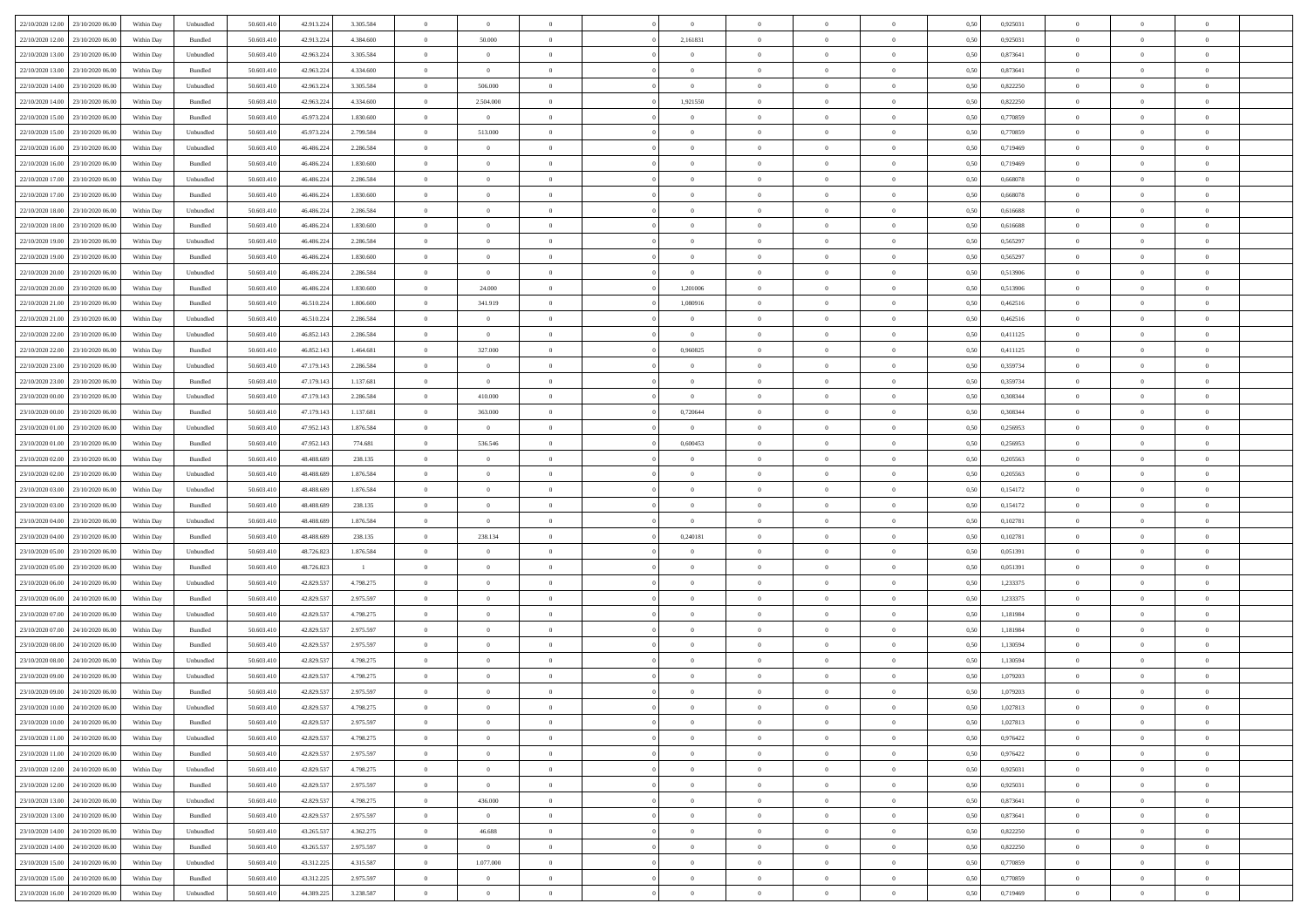|                                   | 24/10/2020 06:00 | Within Dav | Bundled            | 50.603.410 | 44.389.225 | 2.975.597  | $\theta$       | $\Omega$       |                | $\Omega$       | $\Omega$       | $\Omega$       | $\Omega$       | 0.50 | 0,719469 | $\theta$       | $\theta$       | $\theta$       |  |
|-----------------------------------|------------------|------------|--------------------|------------|------------|------------|----------------|----------------|----------------|----------------|----------------|----------------|----------------|------|----------|----------------|----------------|----------------|--|
| 23/10/2020 16:00                  |                  |            |                    |            |            |            |                |                |                |                |                |                |                |      |          |                |                |                |  |
| 23/10/2020 17:00                  | 24/10/2020 06.00 | Within Day | Unbundled          | 50.603.410 | 44.389.225 | 3.238.587  | $\overline{0}$ | $\overline{0}$ | $\overline{0}$ | $\overline{0}$ | $\bf{0}$       | $\overline{0}$ | $\overline{0}$ | 0,50 | 0,668078 | $\theta$       | $\theta$       | $\overline{0}$ |  |
| 23/10/2020 17:00                  | 24/10/2020 06.00 | Within Day | Bundled            | 50.603.410 | 44.389.225 | 2.975.597  | $\overline{0}$ | $\bf{0}$       | $\overline{0}$ | $\bf{0}$       | $\bf{0}$       | $\bf{0}$       | $\bf{0}$       | 0,50 | 0,668078 | $\overline{0}$ | $\overline{0}$ | $\overline{0}$ |  |
| 23/10/2020 18:00                  | 24/10/2020 06.00 | Within Dav | Bundled            | 50.603.410 | 44.389.225 | 2.975.597  | $\overline{0}$ | 223.000        | $\overline{0}$ | 1,441188       | $\bf{0}$       | $\overline{0}$ | $\overline{0}$ | 0.50 | 0.616688 | $\theta$       | $\theta$       | $\overline{0}$ |  |
|                                   |                  |            |                    |            |            |            |                |                |                |                |                |                |                |      |          |                |                |                |  |
| 23/10/2020 18:00                  | 24/10/2020 06.00 | Within Day | Unbundled          | 50.603.410 | 44.389.225 | 3.238.587  | $\overline{0}$ | $\theta$       | $\overline{0}$ | $\overline{0}$ | $\bf{0}$       | $\overline{0}$ | $\bf{0}$       | 0,50 | 0,616688 | $\theta$       | $\overline{0}$ | $\overline{0}$ |  |
| 23/10/2020 19:00                  | 24/10/2020 06.00 | Within Day | Unbundled          | 50.603.410 | 44.612.225 | 3.238.587  | $\overline{0}$ | $\overline{0}$ | $\overline{0}$ | $\bf{0}$       | $\bf{0}$       | $\overline{0}$ | $\mathbf{0}$   | 0,50 | 0,565297 | $\bf{0}$       | $\overline{0}$ | $\bf{0}$       |  |
| 23/10/2020 19:00                  | 24/10/2020 06.00 | Within Dav | Bundled            | 50.603.410 | 44.612.225 | 2.752.597  | $\overline{0}$ | 935.000        | $\overline{0}$ | 1,321097       | $\bf{0}$       | $\overline{0}$ | $\overline{0}$ | 0.50 | 0,565297 | $\theta$       | $\overline{0}$ | $\overline{0}$ |  |
| 23/10/2020 20.00                  | 24/10/2020 06.00 | Within Day | Unbundled          | 50.603.410 | 45.547.225 | 3.238.587  | $\overline{0}$ | $\theta$       | $\overline{0}$ | $\overline{0}$ | $\bf{0}$       | $\overline{0}$ | $\bf{0}$       | 0,50 | 0,513906 | $\theta$       | $\theta$       | $\overline{0}$ |  |
| 23/10/2020 20:00                  | 24/10/2020 06.00 | Within Day | Bundled            | 50.603.410 | 45.547.225 | 1.817.597  | $\overline{0}$ | $\overline{0}$ | $\overline{0}$ | $\bf{0}$       | $\bf{0}$       | $\bf{0}$       | $\bf{0}$       | 0,50 | 0,513906 | $\bf{0}$       | $\overline{0}$ | $\overline{0}$ |  |
|                                   |                  |            |                    |            |            |            |                |                |                |                |                |                |                |      |          |                |                |                |  |
| 23/10/2020 21:00                  | 24/10/2020 06.00 | Within Dav | Unbundled          | 50.603.410 | 45.547.225 | 3.238.587  | $\overline{0}$ | $\overline{0}$ | $\overline{0}$ | $\overline{0}$ | $\overline{0}$ | $\overline{0}$ | $\overline{0}$ | 0.50 | 0,462516 | $\overline{0}$ | $\overline{0}$ | $\overline{0}$ |  |
| 23/10/2020 21.00                  | 24/10/2020 06.00 | Within Day | Bundled            | 50.603.410 | 45.547.225 | 1.817.597  | $\overline{0}$ | 1.817.597      | $\overline{0}$ | 1,080916       | 0,010000       | $\overline{0}$ | $\bf{0}$       | 0,50 | 0,462516 | 0,005000       | $\theta$       | $\overline{0}$ |  |
| 23/10/2020 22.00                  | 24/10/2020 06.00 | Within Day | Unbundled          | 50.603.410 | 47.364.822 | 3.238.587  | $\overline{0}$ | $\bf{0}$       | $\overline{0}$ | $\bf{0}$       | $\overline{0}$ | $\bf{0}$       | $\bf{0}$       | 0,50 | 0,411125 | $\bf{0}$       | $\overline{0}$ | $\overline{0}$ |  |
| 23/10/2020 23:00                  | 24/10/2020 06.00 | Within Dav | Unbundled          | 50.603.410 | 47.364.822 | 3.238.587  | $\overline{0}$ | $\overline{0}$ | $\overline{0}$ | $\overline{0}$ | $\bf{0}$       | $\overline{0}$ | $\overline{0}$ | 0.50 | 0,359734 | $\theta$       | $\overline{0}$ | $\overline{0}$ |  |
| 24/10/2020 00.00                  | 24/10/2020 06.00 | Within Day | Unbundled          | 50.603.410 | 47.364.822 | 3.238.587  | $\overline{0}$ | $\theta$       | $\overline{0}$ | $\overline{0}$ | $\bf{0}$       | $\overline{0}$ | $\bf{0}$       | 0,50 | 0,308344 | $\theta$       | $\overline{0}$ | $\overline{0}$ |  |
|                                   |                  |            |                    |            |            |            |                |                |                |                |                |                |                |      |          |                |                |                |  |
| 24/10/2020 01.00                  | 24/10/2020 06.00 | Within Day | Unbundled          | 50.603.410 | 47.364.822 | 3.238.587  | $\overline{0}$ | $\overline{0}$ | $\overline{0}$ | $\bf{0}$       | $\bf{0}$       | $\overline{0}$ | $\mathbf{0}$   | 0,50 | 0,256953 | $\bf{0}$       | $\overline{0}$ | $\bf{0}$       |  |
| 24/10/2020 02.00                  | 24/10/2020 06.00 | Within Dav | Unbundled          | 50.603.410 | 47.364.822 | 3.238.587  | $\overline{0}$ | $\overline{0}$ | $\overline{0}$ | $\overline{0}$ | $\overline{0}$ | $\overline{0}$ | $\overline{0}$ | 0.50 | 0,205563 | $\theta$       | $\overline{0}$ | $\overline{0}$ |  |
| 24/10/2020 03.00                  | 24/10/2020 06.00 | Within Day | Unbundled          | 50.603.410 | 47.364.822 | 3.238.587  | $\overline{0}$ | $\theta$       | $\overline{0}$ | $\overline{0}$ | $\bf{0}$       | $\overline{0}$ | $\bf{0}$       | 0,50 | 0,154172 | $\theta$       | $\theta$       | $\overline{0}$ |  |
| 24/10/2020 04.00                  | 24/10/2020 06.00 | Within Day | Unbundled          | 50.603.410 | 47.364.822 | 3.238.587  | $\overline{0}$ | $\overline{0}$ | $\overline{0}$ | $\bf{0}$       | $\bf{0}$       | $\bf{0}$       | $\bf{0}$       | 0,50 | 0,102781 | $\,0\,$        | $\overline{0}$ | $\overline{0}$ |  |
| 24/10/2020 05:00                  | 24/10/2020 06.00 | Within Dav | Unbundled          | 50.603.410 | 47.364.822 | 3.238.587  | $\overline{0}$ | $\overline{0}$ | $\overline{0}$ | $\overline{0}$ | $\overline{0}$ | $\overline{0}$ | $\overline{0}$ | 0.50 | 0,051391 | $\theta$       | $\overline{0}$ | $\overline{0}$ |  |
|                                   |                  |            |                    |            |            |            |                |                |                |                |                |                |                |      |          |                |                |                |  |
| 24/10/2020 06.00                  | 25/10/2020 06.00 | Within Day | Unbundled          | 48.579.274 | 33.850.536 | 10.207.664 | $\overline{0}$ | 2.075.000      | $\overline{0}$ | $\overline{0}$ | $\bf{0}$       | $\overline{0}$ | $\bf{0}$       | 0,50 | 1,233375 | $\,$ 0 $\,$    | $\theta$       | $\overline{0}$ |  |
| 24/10/2020 06.00                  | 25/10/2020 06.00 | Within Day | Bundled            | 48.579.274 | 33.850.536 | 4.521.073  | $\overline{0}$ | $\overline{0}$ | $\overline{0}$ | $\bf{0}$       | $\bf{0}$       | $\bf{0}$       | $\bf{0}$       | 0,50 | 1,233375 | $\bf{0}$       | $\overline{0}$ | $\overline{0}$ |  |
| 24/10/2020 07:00                  | 25/10/2020 06:00 | Within Dav | Unbundled          | 48.579.274 | 35.925.536 | 8.132.664  | $\overline{0}$ | $\overline{0}$ | $\overline{0}$ | $\overline{0}$ | $\bf{0}$       | $\overline{0}$ | $\overline{0}$ | 0.50 | 1.184040 | $\theta$       | $\overline{0}$ | $\overline{0}$ |  |
| 24/10/2020 07.00                  | 25/10/2020 06.00 | Within Day | Bundled            | 48.579.274 | 35.925.536 | 4.521.073  | $\overline{0}$ | $\theta$       | $\overline{0}$ | $\overline{0}$ | $\bf{0}$       | $\overline{0}$ | $\bf{0}$       | 0,50 | 1,184040 | $\theta$       | $\overline{0}$ | $\overline{0}$ |  |
| 24/10/2020 08:00                  | 25/10/2020 06.00 | Within Day | Unbundled          | 48.579.274 | 35.925.536 | 8.132.664  | $\overline{0}$ | $\bf{0}$       | $\overline{0}$ | $\bf{0}$       | $\overline{0}$ | $\overline{0}$ | $\mathbf{0}$   | 0,50 | 1,134705 | $\overline{0}$ | $\overline{0}$ | $\bf{0}$       |  |
|                                   |                  |            |                    |            |            |            |                |                |                |                |                |                |                |      |          |                |                |                |  |
| 24/10/2020 08:00                  | 25/10/2020 06.00 | Within Dav | Bundled            | 48.579.274 | 35.925.536 | 4.521.073  | $\overline{0}$ | $\overline{0}$ | $\overline{0}$ | $\overline{0}$ | $\overline{0}$ | $\overline{0}$ | $\overline{0}$ | 0.50 | 1,134705 | $\theta$       | $\overline{0}$ | $\overline{0}$ |  |
| 24/10/2020 09:00                  | 25/10/2020 06.00 | Within Day | Bundled            | 48.579.274 | 35.925.536 | 4.521.073  | $\overline{0}$ | $\theta$       | $\overline{0}$ | $\overline{0}$ | $\bf{0}$       | $\overline{0}$ | $\bf{0}$       | 0,50 | 1,085370 | $\theta$       | $\theta$       | $\overline{0}$ |  |
| 24/10/2020 09:00                  | 25/10/2020 06.00 | Within Day | Unbundled          | 48.579.274 | 35.925.536 | 8.132.664  | $\overline{0}$ | $\overline{0}$ | $\overline{0}$ | $\bf{0}$       | $\bf{0}$       | $\bf{0}$       | $\bf{0}$       | 0,50 | 1,085370 | $\,0\,$        | $\overline{0}$ | $\overline{0}$ |  |
| 24/10/2020 10:00                  | 25/10/2020 06:00 | Within Day | Unbundled          | 48.579.274 | 35.925.536 | 8.132.664  | $\overline{0}$ | $\overline{0}$ | $\overline{0}$ | $\overline{0}$ | $\overline{0}$ | $\overline{0}$ | $\overline{0}$ | 0.50 | 1,036035 | $\theta$       | $\overline{0}$ | $\overline{0}$ |  |
| 24/10/2020 10:00                  | 25/10/2020 06.00 | Within Day | Bundled            | 48.579.274 | 35.925.536 | 4.521.073  | $\overline{0}$ | $\theta$       | $\overline{0}$ | $\overline{0}$ | $\bf{0}$       | $\overline{0}$ | $\bf{0}$       | 0,50 | 1,036035 | $\,0\,$        | $\overline{0}$ | $\overline{0}$ |  |
| 24/10/2020 11.00                  | 25/10/2020 06.00 | Within Day | Unbundled          | 48.579.274 | 35.925.536 | 8.132.664  | $\overline{0}$ | $\overline{0}$ | $\overline{0}$ | $\bf{0}$       | $\bf{0}$       | $\bf{0}$       | $\bf{0}$       | 0,50 | 0,986700 | $\bf{0}$       | $\overline{0}$ | $\overline{0}$ |  |
| 24/10/2020 11:00                  | 25/10/2020 06.00 |            |                    | 48.579.274 |            | 4.521.073  | $\overline{0}$ | $\Omega$       | $\Omega$       | $\Omega$       | $\Omega$       | $\overline{0}$ | $\overline{0}$ | 0.50 | 0,986700 | $\,0\,$        | $\theta$       | $\theta$       |  |
|                                   |                  | Within Day | Bundled            |            | 35.925.536 |            |                |                |                |                |                |                |                |      |          |                |                |                |  |
| 24/10/2020 12:00                  | 25/10/2020 06.00 | Within Day | Unbundled          | 48.579.274 | 35.925.536 | 8.132.664  | $\overline{0}$ | $\theta$       | $\overline{0}$ | $\overline{0}$ | $\bf{0}$       | $\overline{0}$ | $\bf{0}$       | 0,50 | 0,937365 | $\theta$       | $\overline{0}$ | $\overline{0}$ |  |
| 24/10/2020 12:00                  | 25/10/2020 06.00 | Within Day | Bundled            | 48.579.274 | 35.925.536 | 4.521.073  | $\overline{0}$ | $\bf{0}$       | $\overline{0}$ | $\bf{0}$       | $\bf{0}$       | $\overline{0}$ | $\mathbf{0}$   | 0,50 | 0,937365 | $\overline{0}$ | $\overline{0}$ | $\bf{0}$       |  |
| 24/10/2020 13:00                  | 25/10/2020 06:00 | Within Day | Unbundled          | 48.579.274 | 35.925.536 | 8.132.664  | $\overline{0}$ | $\Omega$       | $\Omega$       | $\Omega$       | $\bf{0}$       | $\overline{0}$ | $\overline{0}$ | 0.50 | 0.888030 | $\,0\,$        | $\theta$       | $\theta$       |  |
| 24/10/2020 13.00                  | 25/10/2020 06.00 | Within Day | Bundled            | 48.579.274 | 35.925.536 | 4.521.073  | $\overline{0}$ | $\theta$       | $\overline{0}$ | $\overline{0}$ | $\bf{0}$       | $\overline{0}$ | $\bf{0}$       | 0,50 | 0,888030 | $\theta$       | $\theta$       | $\overline{0}$ |  |
| 24/10/2020 14:00                  | 25/10/2020 06.00 | Within Day | Bundled            | 48.579.274 | 35.925.536 | 4.521.073  | $\overline{0}$ | $\overline{0}$ | $\overline{0}$ | $\bf{0}$       | $\bf{0}$       | $\bf{0}$       | $\bf{0}$       | 0,50 | 0,838695 | $\,0\,$        | $\overline{0}$ | $\overline{0}$ |  |
| 24/10/2020 14:00                  | 25/10/2020 06.00 | Within Day | Unbundled          | 48.579.274 | 35.925.536 | 8.132.664  | $\overline{0}$ | $\Omega$       | $\Omega$       | $\Omega$       | $\Omega$       | $\theta$       | $\overline{0}$ | 0.50 | 0.838695 | $\,$ 0 $\,$    | $\theta$       | $\theta$       |  |
|                                   |                  |            |                    |            |            |            |                |                |                |                |                |                |                |      |          |                |                |                |  |
| 24/10/2020 15.00                  | 25/10/2020 06.00 | Within Day | Unbundled          | 48.579.274 | 35.925.536 | 8.132.664  | $\overline{0}$ | $\theta$       | $\overline{0}$ | $\overline{0}$ | $\bf{0}$       | $\overline{0}$ | $\bf{0}$       | 0,50 | 0,789360 | $\,$ 0 $\,$    | $\overline{0}$ | $\overline{0}$ |  |
| 24/10/2020 15:00                  | 25/10/2020 06.00 | Within Day | Bundled            | 48.579.274 | 35.925.536 | 4.521.073  | $\overline{0}$ | $\overline{0}$ | $\overline{0}$ | $\bf{0}$       | $\bf{0}$       | $\bf{0}$       | $\bf{0}$       | 0,50 | 0,789360 | $\overline{0}$ | $\overline{0}$ | $\overline{0}$ |  |
| 24/10/2020 16:00                  | 25/10/2020 06.00 | Within Day | Unbundled          | 48.579.274 | 35.925.536 | 8.132.664  | $\overline{0}$ | $\Omega$       | $\overline{0}$ | $\Omega$       | $\bf{0}$       | $\overline{0}$ | $\overline{0}$ | 0.50 | 0,740025 | $\,0\,$        | $\theta$       | $\theta$       |  |
| 24/10/2020 16.00                  | 25/10/2020 06.00 | Within Day | Bundled            | 48.579.274 | 35.925.536 | 4.521.073  | $\overline{0}$ | $\theta$       | $\overline{0}$ | $\overline{0}$ | $\bf{0}$       | $\overline{0}$ | $\bf{0}$       | 0,50 | 0,740025 | $\,$ 0 $\,$    | $\overline{0}$ | $\overline{0}$ |  |
| 24/10/2020 17.00                  | 25/10/2020 06.00 | Within Day | Unbundled          | 48.579.274 | 35.925.536 | 8.132.664  | $\overline{0}$ | $\overline{0}$ | $\overline{0}$ | $\bf{0}$       | $\bf{0}$       | $\bf{0}$       | $\mathbf{0}$   | 0,50 | 0,690690 | $\overline{0}$ | $\overline{0}$ | $\bf{0}$       |  |
| 24/10/2020 17.00                  | 25/10/2020 06.00 | Within Day | Bundled            | 48.579.274 | 35.925.536 | 4.521.073  | $\overline{0}$ | $\Omega$       | $\Omega$       | $\Omega$       | $\Omega$       | $\Omega$       | $\overline{0}$ | 0.50 | 0.690690 | $\theta$       | $\theta$       | $\theta$       |  |
|                                   |                  |            |                    |            |            |            | $\overline{0}$ |                | $\overline{0}$ |                |                |                |                |      |          |                |                |                |  |
| 24/10/2020 18:00                  | 25/10/2020 06.00 | Within Day | Unbundled          | 48.579.274 | 35.925.536 | 8.132.664  |                | $\overline{0}$ |                | $\overline{0}$ | $\,$ 0         | $\bf{0}$       | $\bf{0}$       | 0,50 | 0,641355 | $\,0\,$        | $\,$ 0 $\,$    | $\overline{0}$ |  |
| 24/10/2020 18:00 25/10/2020 06:00 |                  | Within Day | $\mathbf B$ undled | 48.579.274 | 35.925.536 | 4.521.073  | $\bf{0}$       | $\bf{0}$       |                |                |                |                |                | 0,50 | 0,641355 | $\bf{0}$       | $\overline{0}$ |                |  |
| 24/10/2020 19:00                  | 25/10/2020 06:00 | Within Day | Unbundled          | 48.579.274 | 35.925.536 | 8.132.664  | $\overline{0}$ | 2.562.000      | $\overline{0}$ | $\Omega$       | $\theta$       | $\theta$       | $\overline{0}$ | 0.50 | 0,592020 | $\theta$       | $\theta$       | $\theta$       |  |
| 24/10/2020 19:00                  | 25/10/2020 06.00 | Within Day | Bundled            | 48.579.274 | 35.925.536 | 4.521.073  | $\overline{0}$ | $\bf{0}$       | $\overline{0}$ | $\bf{0}$       | $\bf{0}$       | $\overline{0}$ | $\mathbf{0}$   | 0,50 | 0,592020 | $\,$ 0 $\,$    | $\,$ 0 $\,$    | $\bf{0}$       |  |
| 24/10/2020 20.00                  | 25/10/2020 06.00 | Within Day | Bundled            | 48.579.274 | 38.487.536 | 4.521.073  | $\overline{0}$ | $\overline{0}$ | $\overline{0}$ | $\overline{0}$ | $\overline{0}$ | $\overline{0}$ | $\mathbf{0}$   | 0,50 | 0,542685 | $\overline{0}$ | $\bf{0}$       | $\bf{0}$       |  |
| 24/10/2020 20:00                  | 25/10/2020 06.00 | Within Day | Unbundled          | 48.579.274 | 38.487.536 | 5.570.664  | $\overline{0}$ | $\overline{0}$ | $\overline{0}$ | $\Omega$       | $\theta$       | $\overline{0}$ | $\bf{0}$       | 0.50 | 0,542685 | $\bf{0}$       | $\theta$       | $\overline{0}$ |  |
| 24/10/2020 21.00                  | 25/10/2020 06.00 | Within Day | Unbundled          | 48.579.274 | 38.487.536 | 5.570.664  | $\overline{0}$ | $\overline{0}$ | $\overline{0}$ | $\overline{0}$ | $\bf{0}$       | $\bf{0}$       | $\bf{0}$       | 0,50 | 0,493350 | $\,$ 0 $\,$    | $\overline{0}$ | $\overline{0}$ |  |
|                                   |                  |            |                    |            |            |            |                |                |                |                |                |                |                |      |          |                |                |                |  |
| 24/10/2020 21.00                  | 25/10/2020 06.00 | Within Day | Bundled            | 48.579.274 | 38.487.536 | 4.521.073  | $\overline{0}$ | $\overline{0}$ | $\overline{0}$ | $\overline{0}$ | $\overline{0}$ | $\overline{0}$ | $\mathbf{0}$   | 0,50 | 0,493350 | $\overline{0}$ | $\bf{0}$       | $\bf{0}$       |  |
| 24/10/2020 22.00                  | 25/10/2020 06.00 | Within Day | Unbundled          | 48.579.274 | 38.487.536 | 5.570.664  | $\overline{0}$ | $\overline{0}$ | $\overline{0}$ | $\Omega$       | $\overline{0}$ | $\overline{0}$ | $\bf{0}$       | 0.50 | 0.444015 | $\overline{0}$ | $\theta$       | $\overline{0}$ |  |
| 24/10/2020 22.00                  | 25/10/2020 06.00 | Within Day | Bundled            | 48.579.274 | 38.487.536 | 4.521.073  | $\overline{0}$ | $\overline{0}$ | $\overline{0}$ | $\overline{0}$ | $\bf{0}$       | $\bf{0}$       | $\bf{0}$       | 0,50 | 0,444015 | $\,$ 0 $\,$    | $\overline{0}$ | $\overline{0}$ |  |
| 24/10/2020 23.00                  | 25/10/2020 06.00 | Within Day | Unbundled          | 48.579.274 | 38.487.536 | 5.570.664  | $\overline{0}$ | $\bf{0}$       | $\overline{0}$ | $\overline{0}$ | $\bf{0}$       | $\bf{0}$       | $\mathbf{0}$   | 0,50 | 0,394680 | $\overline{0}$ | $\overline{0}$ | $\bf{0}$       |  |
| 24/10/2020 23.00                  | 25/10/2020 06:00 | Within Day | Bundled            | 48.579.274 | 38.487.536 | 4.521.073  | $\overline{0}$ | $\overline{0}$ | $\overline{0}$ | $\Omega$       | $\overline{0}$ | $\overline{0}$ | $\overline{0}$ | 0.50 | 0.394680 | $\bf{0}$       | $\theta$       | $\overline{0}$ |  |
| 25/10/2020 00.00                  | 25/10/2020 06.00 | Within Day | Unbundled          | 48.579.274 | 38.487.536 | 5.570.664  | $\overline{0}$ | 2.608.000      | $\overline{0}$ | $\overline{0}$ | $\bf{0}$       | $\bf{0}$       | $\bf{0}$       | 0,50 | 0,345345 | $\,$ 0 $\,$    | $\,$ 0 $\,$    | $\bf{0}$       |  |
|                                   |                  |            |                    |            |            |            |                |                |                |                |                |                |                |      |          |                |                |                |  |
| 25/10/2020 00:00 25/10/2020 06:00 |                  | Within Day | Bundled            | 48.579.274 | 38.487.536 | 4.521.073  | $\overline{0}$ | $\sim$ 0       | $\overline{0}$ | $\overline{0}$ | $\bf{0}$       | $\bf{0}$       | $\mathbf{0}$   | 0,50 | 0,345345 | $\overline{0}$ | $\bf{0}$       | $\bf{0}$       |  |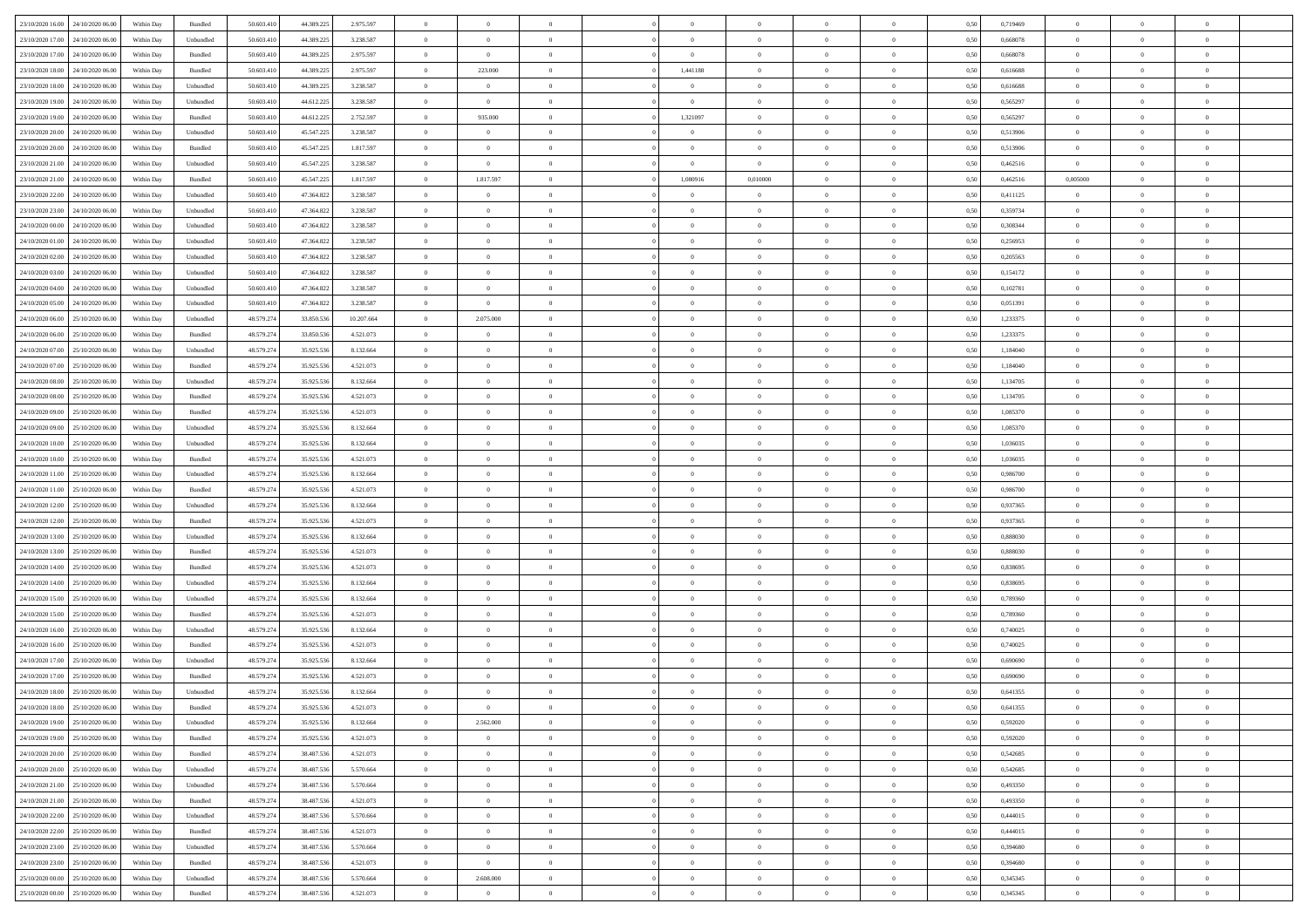| 25/10/2020 01:00 25/10/2020 06:00                                            | Within Day               | Bundled              | 48.579.274             | 41.095.536               | 4.521.073              | $\overline{0}$                   | $\overline{0}$ |                            | $\overline{0}$             | $\theta$                   |                                  | $\theta$                   | 0,50         | 0,296010             | $\theta$             | $\theta$       | $\overline{0}$                   |  |
|------------------------------------------------------------------------------|--------------------------|----------------------|------------------------|--------------------------|------------------------|----------------------------------|----------------|----------------------------|----------------------------|----------------------------|----------------------------------|----------------------------|--------------|----------------------|----------------------|----------------|----------------------------------|--|
| 25/10/2020 01:00<br>25/10/2020 06.00                                         | Within Day               | Unbundled            | 48.579.27              | 41.095.53                | 2.962.664              | $\bf{0}$                         | $\bf{0}$       | $\bf{0}$                   | $\bf{0}$                   | $\overline{0}$             | $\overline{0}$                   | $\bf{0}$                   | 0,50         | 0,296010             | $\,$ 0 $\,$          | $\bf{0}$       | $\overline{0}$                   |  |
| 25/10/2020 02:00<br>25/10/2020 06.00                                         | Within Day               | Unbundled            | 48.579.274             | 41.095.536               | 2.962.664              | $\overline{0}$                   | $\bf{0}$       | $\overline{0}$             | $\bf{0}$                   | $\bf{0}$                   | $\overline{0}$                   | $\bf{0}$                   | 0.50         | 0,246675             | $\bf{0}$             | $\overline{0}$ | $\overline{0}$                   |  |
| 25/10/2020 02:00<br>25/10/2020 06:00                                         | Within Day               | Bundled              | 48.579.274             | 41.095.536               | 4.521.073              | $\overline{0}$                   | $\overline{0}$ | $\overline{0}$             | $\overline{0}$             | $\theta$                   | $\overline{0}$                   | $\bf{0}$                   | 0,50         | 0,246675             | $\,$ 0 $\,$          | $\,$ 0 $\,$    | $\overline{0}$                   |  |
| 25/10/2020 02.00<br>25/10/2020 06.00                                         | Within Day               | Unbundled            | 48.579.27              | 41.095.53                | 2.962.664              | $\bf{0}$                         | $\overline{0}$ | $\bf{0}$                   | $\overline{0}$             | $\theta$                   | $\overline{0}$                   | $\bf{0}$                   | 0,50         | 0,197340             | $\,$ 0 $\,$          | $\bf{0}$       | $\overline{0}$                   |  |
| 25/10/2020 02:00<br>25/10/2020 06.00                                         | Within Day               | Bundled              | 48.579.274             | 41.095.53                | 4.521.073              | $\overline{0}$                   | $\bf{0}$       | $\overline{0}$             | $\bf{0}$                   | $\overline{0}$             | $\theta$                         | $\bf{0}$                   | 0.50         | 0.197340             | $\bf{0}$             | $\theta$       | $\overline{0}$                   |  |
| 25/10/2020 03:00<br>25/10/2020 06.00                                         | Within Day               | Unbundled            | 48.579.274             | 41.095.536               | 2.962.664              | $\bf{0}$                         | $\overline{0}$ | $\overline{0}$             | $\overline{0}$             | $\overline{0}$             | $\overline{0}$                   | $\bf{0}$                   | 0,50         | 0,148005             | $\,$ 0 $\,$          | $\theta$       | $\overline{0}$                   |  |
| 25/10/2020 03:00<br>25/10/2020 06.00                                         | Within Day               | Bundled              | 48.579.27              | 41.095.53                | 4.521.073              | $\bf{0}$                         | $\bf{0}$       | $\bf{0}$                   | $\overline{0}$             | $\overline{0}$             | $\overline{0}$                   | $\bf{0}$                   | 0,50         | 0,148005             | $\,$ 0 $\,$          | $\bf{0}$       | $\overline{0}$                   |  |
| 25/10/2020 04.00<br>25/10/2020 06:00                                         | Within Day               | Unbundled            | 48.579.274             | 41.095.53                | 2.962.664              | $\overline{0}$                   | $\bf{0}$       | $\overline{0}$             | $\bf{0}$                   | $\overline{0}$             | $\overline{0}$                   | $\bf{0}$                   | 0.50         | 0.098670             | $\bf{0}$             | $\overline{0}$ | $\overline{0}$                   |  |
| 25/10/2020 04:00<br>25/10/2020 06:00                                         | Within Day               | Bundled              | 48.579.274             | 41.095.536               | 4.521.073              | $\bf{0}$                         | $\bf{0}$       | $\overline{0}$             | $\overline{0}$             | $\overline{0}$             | $\overline{0}$                   | $\bf{0}$                   | 0,50         | 0,098670             | $\,$ 0 $\,$          | $\bf{0}$       | $\overline{0}$                   |  |
| 25/10/2020 06.00<br>26/10/2020 06.00                                         | Within Day               | Unbundled            | 50.603.41              | 37.239.53                | 8.842.799              | $\bf{0}$                         | $\bf{0}$       | $\bf{0}$                   | $\bf{0}$                   | $\bf{0}$                   | $\overline{0}$                   | $\bf{0}$                   | 0,50         | 1,233375             | $\,$ 0 $\,$          | $\bf{0}$       | $\overline{0}$                   |  |
| 25/10/2020 06:00<br>26/10/2020 06:00                                         |                          |                      | 50.603.41              |                          |                        |                                  | $\bf{0}$       | $\overline{0}$             |                            | $\bf{0}$                   | $\overline{0}$                   |                            | 0.50         |                      | $\bf{0}$             | $\,$ 0 $\,$    | $\,$ 0                           |  |
|                                                                              | Within Day               | Bundled              |                        | 37.239.537               | 4.521.073              | $\overline{0}$                   |                |                            | $\overline{0}$             |                            |                                  | $\bf{0}$                   |              | 1,233375             |                      |                |                                  |  |
| 25/10/2020 07:00<br>26/10/2020 06:00                                         | Within Day               | Unbundled            | 50.603.41              | 37.239.537               | 13.363.872             | $\bf{0}$                         | $\bf{0}$       | $\overline{0}$             | $\theta$                   | $\theta$                   | $\overline{0}$                   | $\bf{0}$                   | 0,50         | 1,181984             | $\,$ 0 $\,$          | $\,$ 0 $\,$    | $\overline{0}$                   |  |
| 25/10/2020 08:00<br>26/10/2020 06.00                                         | Within Day               | Unbundled            | 50.603.41              | 37.239.53                | 13.363.872             | $\bf{0}$                         | $\overline{0}$ | $\bf{0}$                   | $\bf{0}$                   | $\bf{0}$                   | $\overline{0}$                   | $\bf{0}$                   | 0,50         | 1,130594             | $\,$ 0 $\,$          | $\bf{0}$       | $\overline{0}$                   |  |
| 25/10/2020 09:00<br>26/10/2020 06:00                                         | Within Day               | Unbundled            | 50.603.41              | 37.239.537               | 13.363.872             | $\overline{0}$                   | $\bf{0}$       | $\overline{0}$             | $\bf{0}$                   | $\overline{0}$             | $\theta$                         | $\bf{0}$                   | 0.50         | 1.079203             | $\,$ 0 $\,$          | $\bf{0}$       | $\overline{0}$                   |  |
| 25/10/2020 10:00<br>26/10/2020 06:00                                         | Within Day               | Unbundled            | 50.603.410             | 37.239.537               | 13.363.872             | $\overline{0}$                   | $\overline{0}$ | $\overline{0}$             | $\overline{0}$             | $\overline{0}$             | $\overline{0}$                   | $\bf{0}$                   | 0,50         | 1,027813             | $\theta$             | $\theta$       | $\overline{0}$                   |  |
| 25/10/2020 11:00<br>26/10/2020 06.00                                         | Within Day               | Unbundled            | 50.603.41              | 37.239.53                | 13.363.872             | $\bf{0}$                         | $\bf{0}$       | $\bf{0}$                   | $\overline{0}$             | $\bf{0}$                   | $\overline{0}$                   | $\bf{0}$                   | 0,50         | 0,976422             | $\,$ 0 $\,$          | $\bf{0}$       | $\overline{0}$                   |  |
| 25/10/2020 12:00<br>26/10/2020 06:00                                         | Within Day               | Unbundled            | 50.603.41              | 37.239.537               | 13.363.872             | $\overline{0}$                   | $\bf{0}$       | $\overline{0}$             | $\bf{0}$                   | $\overline{0}$             | $\overline{0}$                   | $\bf{0}$                   | 0.50         | 0.925031             | $\bf{0}$             | $\overline{0}$ | $\overline{0}$                   |  |
| 25/10/2020 13:00<br>26/10/2020 06.00                                         | Within Day               | Unbundled            | 50.603.410             | 37.239.537               | 8.842.799              | $\bf{0}$                         | $\bf{0}$       | $\overline{0}$             | $\overline{0}$             | $\overline{0}$             | $\overline{0}$                   | $\bf{0}$                   | 0,50         | 0,873641             | $\,$ 0 $\,$          | $\bf{0}$       | $\overline{0}$                   |  |
| 25/10/2020 13:00<br>26/10/2020 06.00                                         | Within Day               | Bundled              | 50.603.41              | 37.239.53                | 4.521.073              | $\bf{0}$                         | $\bf{0}$       | $\bf{0}$                   | $\bf{0}$                   | $\overline{0}$             | $\overline{0}$                   | $\bf{0}$                   | 0,50         | 0,873641             | $\,$ 0 $\,$          | $\bf{0}$       | $\overline{0}$                   |  |
| 25/10/2020 14:00<br>26/10/2020 06.00                                         | Within Day               | Unbundled            | 50.603.41              | 37.239.537               | 8.842.799              | $\overline{0}$                   | $\bf{0}$       | $\overline{0}$             | $\overline{0}$             | $\bf{0}$                   | $\overline{0}$                   | $\bf{0}$                   | 0.50         | 0,822250             | $\bf{0}$             | $\overline{0}$ | $\,$ 0                           |  |
| 25/10/2020 14:00<br>26/10/2020 06:00                                         | Within Day               | Bundled              | 50.603.41              | 37.239.537               | 4.521.073              | $\overline{0}$                   | $\overline{0}$ | $\overline{0}$             | $\overline{0}$             | $\theta$                   | $\overline{0}$                   | $\bf{0}$                   | 0,50         | 0,822250             | $\,$ 0 $\,$          | $\theta$       | $\overline{0}$                   |  |
| 25/10/2020 15:00<br>26/10/2020 06.00                                         | Within Day               | Unbundled            | 50.603.41              | 37.239.53                | 8.842.799              | $\bf{0}$                         | $\bf{0}$       | $\bf{0}$                   | $\bf{0}$                   | $\overline{0}$             | $\overline{0}$                   | $\bf{0}$                   | 0,50         | 0,770859             | $\,$ 0 $\,$          | $\bf{0}$       | $\overline{0}$                   |  |
| 25/10/2020 15:00<br>26/10/2020 06:00                                         | Within Day               | Bundled              | 50.603.41              | 37.239.537               | 4.521.073              | $\overline{0}$                   | $\bf{0}$       | $\overline{0}$             | $\bf{0}$                   | $\overline{0}$             | $\theta$                         | $\bf{0}$                   | 0.50         | 0.770859             | $\bf{0}$             | $\theta$       | $\overline{0}$                   |  |
| 25/10/2020 16:00<br>26/10/2020 06.00                                         | Within Day               | Unbundled            | 50.603.410             | 37.239.537               | 8.842.799              | $\bf{0}$                         | $\overline{0}$ | $\overline{0}$             | $\overline{0}$             | $\overline{0}$             | $\overline{0}$                   | $\bf{0}$                   | 0,50         | 0,719469             | $\,$ 0 $\,$          | $\theta$       | $\overline{0}$                   |  |
| 25/10/2020 16:00<br>26/10/2020 06.00                                         | Within Day               | Bundled              | 50.603.41              | 37.239.53                | 4.521.073              | $\bf{0}$                         | $\overline{0}$ | $\bf{0}$                   | $\overline{0}$             | $\bf{0}$                   | $\overline{0}$                   | $\bf{0}$                   | 0,50         | 0,719469             | $\,$ 0 $\,$          | $\bf{0}$       | $\overline{0}$                   |  |
| 25/10/2020 17.00<br>26/10/2020 06:00                                         | Within Day               | Unbundled            | 50,603.41              | 37.239.537               | 8.842.799              | $\overline{0}$                   | $\bf{0}$       | $\overline{0}$             | $\bf{0}$                   | $\overline{0}$             | $\overline{0}$                   | $\bf{0}$                   | 0.50         | 0.668078             | $\bf{0}$             | $\overline{0}$ | $\overline{0}$                   |  |
| 25/10/2020 17:00<br>26/10/2020 06:00                                         | Within Day               | Bundled              | 50.603.410             | 37.239.537               | 4.521.073              | $\overline{0}$                   | $\bf{0}$       | $\overline{0}$             | $\overline{0}$             | $\overline{0}$             | $\overline{0}$                   | $\bf{0}$                   | 0,50         | 0,668078             | $\,$ 0 $\,$          | $\bf{0}$       | $\overline{0}$                   |  |
| 25/10/2020 18:00<br>26/10/2020 06.00                                         | Within Day               | Unbundled            | 50.603.41              | 37.239.53                | 8.842.799              | $\bf{0}$                         | $\bf{0}$       | $\bf{0}$                   | $\bf{0}$                   | $\overline{0}$             | $\overline{0}$                   | $\bf{0}$                   | 0,50         | 0,616688             | $\,$ 0 $\,$          | $\bf{0}$       | $\overline{0}$                   |  |
| 25/10/2020 18:00<br>26/10/2020 06:00                                         | Within Day               | Bundled              | 50.603.41              | 37.239.537               | 4.521.073              | $\overline{0}$                   | $\bf{0}$       | $\overline{0}$             | $\overline{0}$             | $\bf{0}$                   | $\overline{0}$                   | $\bf{0}$                   | 0.50         | 0.616688             | $\bf{0}$             | $\,$ 0 $\,$    | $\bf{0}$                         |  |
| 25/10/2020 19:00<br>26/10/2020 06.00                                         | Within Day               | Unbundled            | 50.603.41              | 37.239.537               | 8.842.799              | $\overline{0}$                   | $\overline{0}$ | $\overline{0}$             | $\overline{0}$             | $\overline{0}$             | $\overline{0}$                   | $\bf{0}$                   | 0.5(         | 0,565297             | $\theta$             | $\theta$       | $\overline{0}$                   |  |
| 25/10/2020 19:00<br>26/10/2020 06.00                                         | Within Day               | Bundled              | 50.603.41              | 37.239.53                | 4.521.073              | $\bf{0}$                         | $\bf{0}$       | $\bf{0}$                   | $\bf{0}$                   | $\overline{0}$             | $\overline{0}$                   | $\bf{0}$                   | 0,50         | 0,565297             | $\,$ 0 $\,$          | $\bf{0}$       | $\overline{0}$                   |  |
| 25/10/2020 20:00<br>26/10/2020 06.00                                         | Within Day               | Unbundled            | 50.603.41              | 37.239.537               | 8.842.799              | $\overline{0}$                   | $\bf{0}$       | $\overline{0}$             | $\bf{0}$                   | $\overline{0}$             | $\overline{0}$                   | $\bf{0}$                   | 0.50         | 0.513906             | $\bf{0}$             | $\bf{0}$       | $\overline{0}$                   |  |
| 25/10/2020 20:00<br>26/10/2020 06.00                                         | Within Day               | Bundled              | 50.603.41              | 37.239.537               | 4.521.073              | $\overline{0}$                   | $\overline{0}$ | $\overline{0}$             | $\overline{0}$             | $\theta$                   | $\overline{0}$                   | $\bf{0}$                   | 0.50         | 0,513906             | $\theta$             | $\theta$       | $\overline{0}$                   |  |
| 25/10/2020 21:00<br>26/10/2020 06.00                                         | Within Day               | Bundled              | 50.603.41              | 37.239.53                | 4.521.073              | $\bf{0}$                         | $\bf{0}$       | $\bf{0}$                   | $\bf{0}$                   | $\bf{0}$                   | $\overline{0}$                   | $\bf{0}$                   | 0,50         | 0,462516             | $\,$ 0 $\,$          | $\bf{0}$       | $\overline{0}$                   |  |
| 25/10/2020 21.00<br>26/10/2020 06:00                                         | Within Day               | Unbundled            | 50,603.41              | 37.239.537               | 8.842.799              | $\overline{0}$                   | $\bf{0}$       | $\overline{0}$             | $\bf{0}$                   | $\overline{0}$             | $\overline{0}$                   | $\bf{0}$                   | 0.50         | 0.462516             | $\bf{0}$             | $\overline{0}$ | $\overline{0}$                   |  |
| 25/10/2020 22:00<br>26/10/2020 06.00                                         | Within Day               | Unbundled            | 50.603.41              | 37.239.537               | 8.842.799              | $\overline{0}$                   | $\overline{0}$ | $\overline{0}$             | $\overline{0}$             | $\overline{0}$             | $\overline{0}$                   | $\bf{0}$                   | 0.50         | 0,411125             | $\theta$             | $\theta$       | $\overline{0}$                   |  |
| 25/10/2020 22.00<br>26/10/2020 06.00                                         | Within Day               | Bundled              | 50.603.41              | 37.239.53                | 4.521.073              | $\bf{0}$                         | $\bf{0}$       | $\bf{0}$                   | $\bf{0}$                   | $\overline{0}$             | $\overline{0}$                   | $\bf{0}$                   | 0,50         | 0,411125             | $\,$ 0 $\,$          | $\bf{0}$       | $\overline{0}$                   |  |
| 25/10/2020 23:00<br>26/10/2020 06:00                                         | Within Day               | Unbundled            | 50.603.41              | 37.239.537               | 8.842.799              | $\overline{0}$                   | $\bf{0}$       | $\overline{0}$             | $\overline{0}$             | $\bf{0}$                   | $\overline{0}$                   | $\bf{0}$                   | 0.50         | 0.359734             | $\,$ 0 $\,$          | $\,$ 0 $\,$    | $\overline{0}$                   |  |
| 25/10/2020 23:00<br>26/10/2020 06:00                                         | Within Day               | Bundled              | 50.603.41              | 37.239.537               | 4.521.073              | $\overline{0}$                   | $\overline{0}$ | $\overline{0}$             | $\overline{0}$             | $\overline{0}$             | $\overline{0}$                   | $\bf{0}$                   | 0.5(         | 0,359734             | $\theta$             | $\theta$       | $\overline{0}$                   |  |
|                                                                              |                          |                      |                        |                          |                        | $\bf{0}$                         | $\bf{0}$       | $\bf{0}$                   |                            | $\overline{0}$             | $\overline{0}$                   |                            |              |                      | $\,$ 0 $\,$          | $\bf{0}$       | $\overline{0}$                   |  |
| 26/10/2020 00:00<br>26/10/2020 06.00                                         | Within Day               | Unbundled            | 50.603.41<br>50.603.41 | 37.239.53                | 8.842.799              |                                  | $\overline{0}$ |                            | $\bf{0}$                   |                            |                                  | $\bf{0}$                   | 0,50         | 0,308344<br>0.308344 |                      | $\theta$       |                                  |  |
| 26/10/2020 00:00<br>26/10/2020 06.00<br>26/10/2020 01:00<br>26/10/2020 06.00 | Within Day<br>Within Day | Bundled<br>Unbundled | 50.603.41              | 37.239.537<br>37.239.537 | 4.521.073<br>8.842.799 | $\overline{0}$<br>$\overline{0}$ | $\overline{0}$ | $\overline{0}$<br>$\Omega$ | $\bf{0}$<br>$\overline{0}$ | $\overline{0}$<br>$\theta$ | $\overline{0}$<br>$\overline{0}$ | $\bf{0}$<br>$\overline{0}$ | 0.50<br>0.5( | 0,256953             | $\bf{0}$<br>$\theta$ | $\theta$       | $\overline{0}$<br>$\overline{0}$ |  |
|                                                                              |                          |                      |                        |                          |                        | $\bf{0}$                         | $\bf{0}$       | $\bf{0}$                   | $\bf{0}$                   | $\bf{0}$                   | $\overline{0}$                   |                            |              |                      | $\,$ 0 $\,$          | $\bf{0}$       | $\overline{0}$                   |  |
| 26/10/2020 01:00<br>26/10/2020 06.00<br>26/10/2020 02:00 26/10/2020 06:00    | Within Day               | Bundled              | 50.603.41              | 37.239.53                | 4.521.073              |                                  |                |                            |                            |                            |                                  | $\bf{0}$                   | 0,50         | 0,256953<br>0.205563 |                      |                |                                  |  |
|                                                                              | Within Day               | Bundled              | 50.603.410             | 37.239.537               | 4.521.073              | $\bf{0}$                         | $\theta$       |                            | $\overline{0}$             |                            |                                  |                            | 0,50         |                      | $\bf{0}$             | $\bf{0}$       |                                  |  |
| 26/10/2020 02:00 26/10/2020 06:00                                            | Within Day               | Unbundled            | 50.603.410             | 37.239.537               | 8.842.799              | $\overline{0}$                   | $\overline{0}$ | $\Omega$                   | $\theta$                   | $\overline{0}$             | $\overline{0}$                   | $\bf{0}$                   | 0,50         | 0,205563             | $\theta$             | $\theta$       | $\overline{0}$                   |  |
| 26/10/2020 03:00<br>26/10/2020 06.00                                         | Within Day               | Unbundled            | 50.603.41              | 37.239.537               | 8.842.799              | $\overline{0}$                   | $\bf{0}$       | $\overline{0}$             | $\overline{0}$             | $\bf{0}$                   | $\overline{0}$                   | $\bf{0}$                   | 0,50         | 0,154172             | $\bf{0}$             | $\overline{0}$ | $\bf{0}$                         |  |
| 26/10/2020 03:00 26/10/2020 06:00                                            | Within Day               | Bundled              | 50,603.410             | 37.239.537               | 4.521.073              | $\overline{0}$                   | $\bf{0}$       | $\overline{0}$             | $\overline{0}$             | $\mathbf{0}$               | $\overline{0}$                   | $\,$ 0 $\,$                | 0.50         | 0,154172             | $\overline{0}$       | $\bf{0}$       | $\,$ 0 $\,$                      |  |
| 26/10/2020 04:00 26/10/2020 06:00                                            | Within Dav               | Unbundled            | 50.603.410             | 37.239.537               | 8.842.799              | $\overline{0}$                   | $\overline{0}$ | $\overline{0}$             | $\overline{0}$             | $\overline{0}$             | $\overline{0}$                   | $\bf{0}$                   | 0,50         | 0,102781             | $\overline{0}$       | $\theta$       | $\overline{0}$                   |  |
| 26/10/2020 04:00<br>26/10/2020 06.00                                         | Within Day               | Bundled              | 50.603.41              | 37.239.537               | 4.521.073              | $\overline{0}$                   | $\bf{0}$       | $\overline{0}$             | $\overline{0}$             | $\overline{0}$             | $\overline{0}$                   | $\bf{0}$                   | 0,50         | 0,102781             | $\bf{0}$             | $\overline{0}$ | $\overline{0}$                   |  |
| 26/10/2020 05:00<br>26/10/2020 06.00                                         | Within Day               | Unbundled            | 50.603.410             | 37.239.537               | 8.842.799              | $\overline{0}$                   | $\bf{0}$       | $\overline{0}$             | $\overline{0}$             | $\overline{0}$             | $\overline{0}$                   | $\bf{0}$                   | 0.50         | 0.051391             | $\,$ 0 $\,$          | $\overline{0}$ | $\overline{0}$                   |  |
| 26/10/2020 05:00<br>26/10/2020 06:00                                         | Within Dav               | Bundled              | 50.603.410             | 37.239.537               | 4.521.073              | $\overline{0}$                   | $\overline{0}$ | $\overline{0}$             | $\overline{0}$             | $\overline{0}$             | $\overline{0}$                   | $\bf{0}$                   | 0.50         | 0,051391             | $\overline{0}$       | $\theta$       | $\overline{0}$                   |  |
| 26/10/2020 06.00<br>27/10/2020 06.00                                         | Within Day               | Unbundled            | 50.603.41              | 42.913.100               | 3.169.236              | $\overline{0}$                   | $\overline{0}$ | $\overline{0}$             | $\overline{0}$             | $\overline{0}$             | $\overline{0}$                   | $\bf{0}$                   | 0,50         | 1,233375             | $\bf{0}$             | $\overline{0}$ | $\overline{0}$                   |  |
| 26/10/2020 06:00 27/10/2020 06:00                                            | Within Day               | Bundled              | 50,603.410             | 42.913.100               | 4.521.073              | $\overline{0}$                   | $\overline{0}$ | $\overline{0}$             | $\overline{0}$             | $\bf{0}$                   | $\overline{0}$                   | $\bf{0}$                   | 0.50         | 1.233375             | $\mathbf{0}$         | $\bf{0}$       | $\,$ 0                           |  |
| 26/10/2020 07:00 27/10/2020 06:00                                            | Within Dav               | Unbundled            | 50.603.410             | 42.913.100               | 3.169.236              | $\overline{0}$                   | $\overline{0}$ | $\overline{0}$             | $\overline{0}$             | $\overline{0}$             | $\overline{0}$                   | $\bf{0}$                   | 0,50         | 1,181984             | $\overline{0}$       | $\theta$       | $\overline{0}$                   |  |
| 26/10/2020 07:00<br>27/10/2020 06.00                                         | Within Day               | Bundled              | 50.603.41              | 42.913.100               | 4.521.073              | $\overline{0}$                   | $\bf{0}$       | $\overline{0}$             | $\bf{0}$                   | $\overline{0}$             | $\bf{0}$                         | $\bf{0}$                   | 0,50         | 1,181984             | $\bf{0}$             | $\bf{0}$       | $\overline{0}$                   |  |
| 26/10/2020 08:00 27/10/2020 06:00                                            | Within Day               | Bundled              | 50.603.410             | 42.913.100               | 4.521.073              | $\,$ 0 $\,$                      | $\bf{0}$       | $\overline{0}$             | $\overline{0}$             | $\,$ 0 $\,$                | $\overline{0}$                   | $\bf{0}$                   | 0,50         | 1,130594             | $\overline{0}$       | $\,$ 0 $\,$    | $\,$ 0 $\,$                      |  |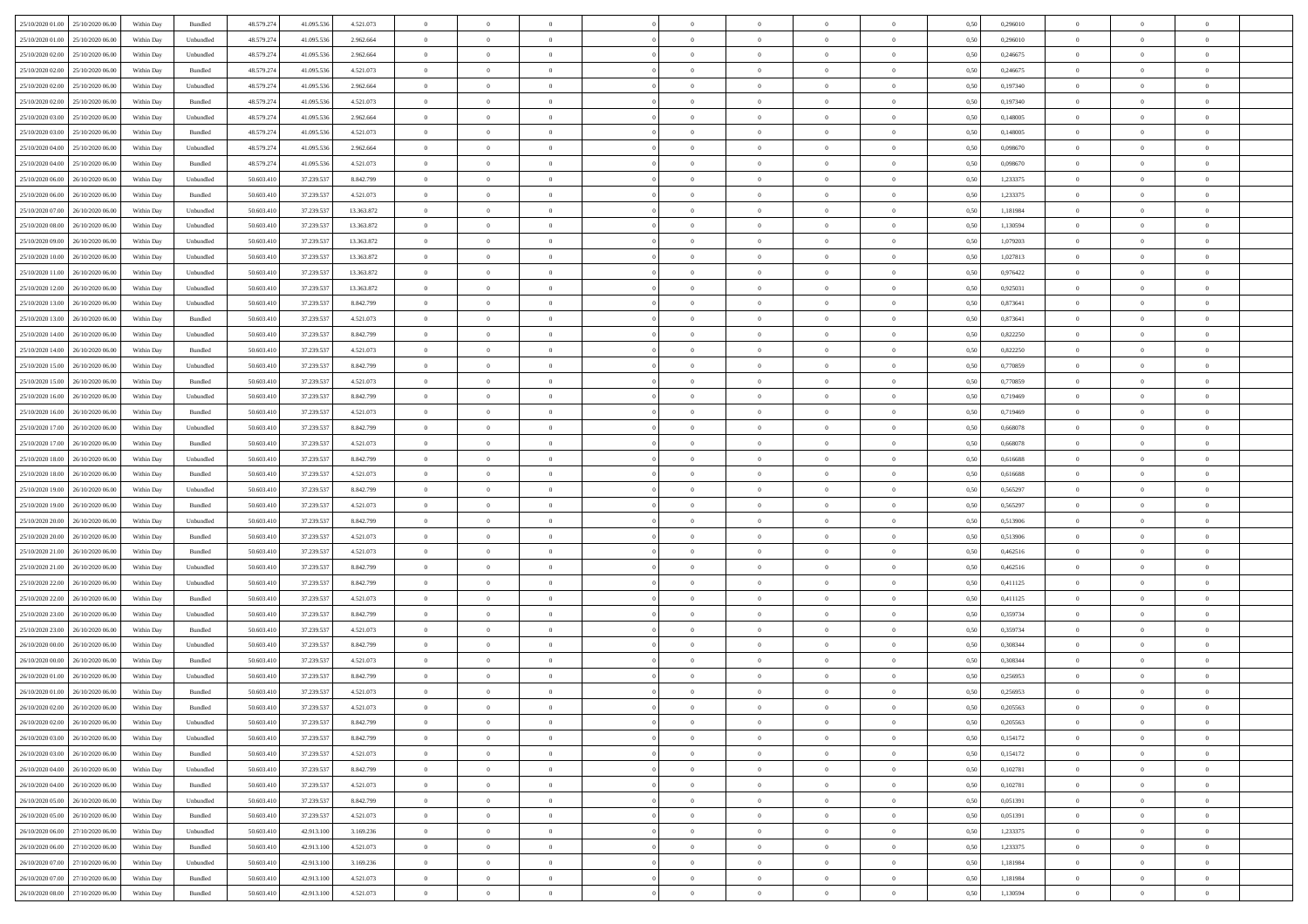| 26/10/2020 08:00 27/10/2020 06:00 |                  | Within Day | Unbundled                   | 50.603.410 | 42.913.100 | 3.169.236 | $\overline{0}$ | $\theta$       |                | $\overline{0}$ | $\theta$       | $\overline{0}$ | $\theta$       | 0,50 | 1,130594 | $\theta$       | $\theta$       | $\theta$       |  |
|-----------------------------------|------------------|------------|-----------------------------|------------|------------|-----------|----------------|----------------|----------------|----------------|----------------|----------------|----------------|------|----------|----------------|----------------|----------------|--|
|                                   |                  |            |                             |            |            |           | $\overline{0}$ | $\theta$       |                |                |                |                |                |      |          |                |                | $\overline{0}$ |  |
| 26/10/2020 09:00                  | 27/10/2020 06.00 | Within Day | Unbundled                   | 50.603.41  | 42.913.100 | 3.169.236 |                |                | $\overline{0}$ | $\overline{0}$ | $\,$ 0         | $\bf{0}$       | $\bf{0}$       | 0,50 | 1,079203 | $\,$ 0 $\,$    | $\overline{0}$ |                |  |
| 26/10/2020 09:00                  | 27/10/2020 06:00 | Within Day | Bundled                     | 50.603.410 | 42.913.100 | 4.521.073 | $\overline{0}$ | $\overline{0}$ | $\overline{0}$ | $\overline{0}$ | $\bf{0}$       | $\overline{0}$ | $\mathbf{0}$   | 0.50 | 1.079203 | $\bf{0}$       | $\overline{0}$ | $\overline{0}$ |  |
| 26/10/2020 10:00                  | 27/10/2020 06.00 | Within Day | Unbundled                   | 50.603.410 | 42.913.100 | 3.169.236 | $\overline{0}$ | $\overline{0}$ | $\overline{0}$ | $\overline{0}$ | $\bf{0}$       | $\overline{0}$ | $\overline{0}$ | 0,50 | 1,027813 | $\,$ 0 $\,$    | $\overline{0}$ | $\overline{0}$ |  |
| 26/10/2020 10:00                  | 27/10/2020 06.00 | Within Day | Bundled                     | 50.603.41  | 42.913.100 | 4.521.073 | $\overline{0}$ | $\theta$       | $\overline{0}$ |                | $\overline{0}$ | $\overline{0}$ | $\bf{0}$       | 0,50 | 1,027813 | $\,$ 0 $\,$    | $\overline{0}$ | $\overline{0}$ |  |
| 26/10/2020 11:00                  | 27/10/2020 06:00 | Within Day | Unbundled                   | 50.603.410 | 42.913.100 | 3.169.236 | $\overline{0}$ | $\overline{0}$ | $\overline{0}$ | $\overline{0}$ | $\bf{0}$       | $\overline{0}$ | $\bf{0}$       | 0.50 | 0.976422 | $\,0\,$        | $\theta$       | $\overline{0}$ |  |
| 26/10/2020 11:00                  | 27/10/2020 06.00 | Within Day | Bundled                     | 50.603.410 | 42.913.100 | 4.521.073 | $\overline{0}$ | $\overline{0}$ | $\overline{0}$ | $\overline{0}$ | $\,$ 0         | $\overline{0}$ | $\overline{0}$ | 0,50 | 0,976422 | $\,0\,$        | $\theta$       | $\overline{0}$ |  |
| 26/10/2020 12:00                  | 27/10/2020 06.00 | Within Day | Unbundled                   | 50.603.41  | 42.913.100 | 3.169.236 | $\overline{0}$ | $\theta$       | $\overline{0}$ |                | $\,$ 0         | $\overline{0}$ | $\bf{0}$       | 0,50 | 0,925031 | $\,$ 0 $\,$    | $\overline{0}$ | $\overline{0}$ |  |
|                                   |                  |            |                             |            |            |           |                |                |                |                |                |                |                |      |          |                |                |                |  |
| 26/10/2020 12:00                  | 27/10/2020 06.00 | Within Day | Bundled                     | 50.603.410 | 42.913.100 | 4.521.073 | $\overline{0}$ | $\overline{0}$ | $\overline{0}$ | $\overline{0}$ | $\bf{0}$       | $\overline{0}$ | $\bf{0}$       | 0.50 | 0.925031 | $\,0\,$        | $\overline{0}$ | $\overline{0}$ |  |
| 26/10/2020 13:00                  | 27/10/2020 06.00 | Within Day | Bundled                     | 50.603.410 | 42.913.100 | 4.521.073 | $\overline{0}$ | $\overline{0}$ | $\overline{0}$ | $\overline{0}$ | $\bf{0}$       | $\overline{0}$ | $\bf{0}$       | 0,50 | 0,873641 | $\,$ 0 $\,$    | $\overline{0}$ | $\overline{0}$ |  |
| 26/10/2020 13:00                  | 27/10/2020 06.00 | Within Day | Unbundled                   | 50.603.41  | 42.913.100 | 3.169.236 | $\bf{0}$       | $\theta$       | $\overline{0}$ |                | $\,$ 0         | $\overline{0}$ | $\bf{0}$       | 0,50 | 0,873641 | $\,$ 0 $\,$    | $\overline{0}$ | $\overline{0}$ |  |
| 26/10/2020 14:00                  | 27/10/2020 06:00 | Within Day | Unbundled                   | 50.603.410 | 42.913.100 | 3.169.236 | $\overline{0}$ | $\overline{0}$ | $\overline{0}$ | $\overline{0}$ | $\bf{0}$       | $\overline{0}$ | $\mathbf{0}$   | 0.50 | 0,822250 | $\bf{0}$       | $\overline{0}$ | $\bf{0}$       |  |
| 26/10/2020 14:00                  | 27/10/2020 06.00 | Within Day | Bundled                     | 50.603.410 | 42.913.100 | 4.521.073 | $\overline{0}$ | $\overline{0}$ | $\overline{0}$ | $\overline{0}$ | $\,$ 0         | $\overline{0}$ | $\overline{0}$ | 0,50 | 0,822250 | $\,$ 0 $\,$    | $\overline{0}$ | $\overline{0}$ |  |
| 26/10/2020 15:00                  | 27/10/2020 06.00 | Within Day | Unbundled                   | 50.603.41  | 42.913.100 | 3.169.236 | $\overline{0}$ | $\theta$       | $\overline{0}$ |                | $\bf{0}$       | $\overline{0}$ | $\bf{0}$       | 0,50 | 0,770859 | $\,$ 0 $\,$    | $\overline{0}$ | $\overline{0}$ |  |
|                                   | 27/10/2020 06:00 | Within Day | Bundled                     | 50,603.410 | 42.913.100 | 4.521.073 | $\overline{0}$ | $\overline{0}$ | $\overline{0}$ | $\overline{0}$ | $\bf{0}$       | $\overline{0}$ | $\bf{0}$       | 0.50 | 0.770859 | $\,0\,$        | $\theta$       | $\overline{0}$ |  |
| 26/10/2020 15:00                  |                  |            |                             |            |            |           |                |                |                |                |                |                |                |      |          |                |                |                |  |
| 26/10/2020 16:00                  | 27/10/2020 06.00 | Within Day | Unbundled                   | 50.603.410 | 42.913.100 | 3.169.236 | $\overline{0}$ | $\overline{0}$ | $\overline{0}$ | $\overline{0}$ | $\bf{0}$       | $\overline{0}$ | $\overline{0}$ | 0,50 | 0,719469 | $\theta$       | $\theta$       | $\overline{0}$ |  |
| 26/10/2020 16:00                  | 27/10/2020 06.00 | Within Day | Bundled                     | 50.603.41  | 42.913.100 | 4.521.073 | $\overline{0}$ | $\theta$       | $\overline{0}$ |                | $\,$ 0         | $\overline{0}$ | $\bf{0}$       | 0,50 | 0,719469 | $\,$ 0 $\,$    | $\overline{0}$ | $\overline{0}$ |  |
| 26/10/2020 17.00                  | 27/10/2020 06.00 | Within Day | Unbundled                   | 50.603.410 | 42.913.100 | 3.169.236 | $\overline{0}$ | $\overline{0}$ | $\overline{0}$ | $\overline{0}$ | $\bf{0}$       | $\overline{0}$ | $\bf{0}$       | 0.50 | 0.668078 | $\,0\,$        | $\overline{0}$ | $\bf{0}$       |  |
| 26/10/2020 17:00                  | 27/10/2020 06.00 | Within Day | Bundled                     | 50.603.410 | 42.913.100 | 4.521.073 | $\overline{0}$ | $\overline{0}$ | $\overline{0}$ | $\overline{0}$ | $\,$ 0         | $\overline{0}$ | $\bf{0}$       | 0,50 | 0,668078 | $\,$ 0 $\,$    | $\overline{0}$ | $\overline{0}$ |  |
| 26/10/2020 18:00                  | 27/10/2020 06.00 | Within Day | Unbundled                   | 50.603.41  | 42.913.100 | 3.169.236 | $\bf{0}$       | $\,$ 0 $\,$    | $\overline{0}$ | $\overline{0}$ | $\,$ 0         | $\bf{0}$       | $\bf{0}$       | 0,50 | 0,616688 | $\,$ 0 $\,$    | $\overline{0}$ | $\overline{0}$ |  |
| 26/10/2020 18:00                  | 27/10/2020 06:00 | Within Day | Bundled                     | 50.603.410 | 42.913.100 | 4.521.073 | $\overline{0}$ | $\overline{0}$ | $\overline{0}$ | $\overline{0}$ | $\bf{0}$       | $\overline{0}$ | $\mathbf{0}$   | 0.50 | 0.616688 | $\,$ 0 $\,$    | $\overline{0}$ | $\bf{0}$       |  |
| 26/10/2020 19:00                  | 27/10/2020 06.00 | Within Day | Bundled                     | 50.603.410 | 42.913.100 | 4.521.073 | $\overline{0}$ | $\overline{0}$ | $\overline{0}$ | $\overline{0}$ | $\bf{0}$       | $\overline{0}$ | $\overline{0}$ | 0,50 | 0,565297 | $\theta$       | $\overline{0}$ | $\overline{0}$ |  |
|                                   |                  |            |                             |            |            |           |                |                |                |                |                |                |                |      |          |                |                |                |  |
| 26/10/2020 19:00                  | 27/10/2020 06.00 | Within Day | Unbundled                   | 50.603.41  | 42.913.100 | 3.169.236 | $\overline{0}$ | $\theta$       | $\overline{0}$ |                | $\,$ 0         | $\overline{0}$ | $\bf{0}$       | 0,50 | 0,565297 | $\,$ 0 $\,$    | $\overline{0}$ | $\overline{0}$ |  |
| 26/10/2020 20.00                  | 27/10/2020 06:00 | Within Day | Unbundled                   | 50.603.410 | 42.913.100 | 3.169.236 | $\overline{0}$ | $\overline{0}$ | $\overline{0}$ | $\overline{0}$ | $\bf{0}$       | $\overline{0}$ | $\bf{0}$       | 0.50 | 0.513906 | $\,0\,$        | $\theta$       | $\overline{0}$ |  |
| 26/10/2020 20:00                  | 27/10/2020 06.00 | Within Day | Bundled                     | 50.603.410 | 42.913.100 | 4.521.073 | $\overline{0}$ | $\theta$       | $\overline{0}$ | $\overline{0}$ | $\bf{0}$       | $\overline{0}$ | $\overline{0}$ | 0,50 | 0,513906 | $\,0\,$        | $\theta$       | $\overline{0}$ |  |
| 26/10/2020 21.00                  | 27/10/2020 06.00 | Within Day | Unbundled                   | 50.603.41  | 42.913.100 | 3.169.236 | $\overline{0}$ | $\theta$       | $\overline{0}$ |                | $\bf{0}$       | $\overline{0}$ | $\bf{0}$       | 0,50 | 0,462516 | $\,$ 0 $\,$    | $\overline{0}$ | $\overline{0}$ |  |
| 26/10/2020 21.00                  | 27/10/2020 06.00 | Within Day | Bundled                     | 50.603.410 | 42.913.100 | 4.521.073 | $\overline{0}$ | $\overline{0}$ | $\overline{0}$ | $\overline{0}$ | $\bf{0}$       | $\overline{0}$ | $\bf{0}$       | 0.50 | 0.462516 | $\,0\,$        | $\overline{0}$ | $\overline{0}$ |  |
| 26/10/2020 22.00                  | 27/10/2020 06.00 | Within Day | Unbundled                   | 50.603.410 | 42.913.100 | 3.169.236 | $\overline{0}$ | $\overline{0}$ | $\overline{0}$ | $\overline{0}$ | $\bf{0}$       | $\overline{0}$ | $\bf{0}$       | 0,50 | 0,411125 | $\,$ 0 $\,$    | $\theta$       | $\overline{0}$ |  |
|                                   |                  |            |                             |            |            |           |                | $\overline{0}$ | $\overline{0}$ | $\overline{0}$ | $\,$ 0         |                |                |      |          | $\,$ 0 $\,$    | $\overline{0}$ | $\overline{0}$ |  |
| 26/10/2020 22.00                  | 27/10/2020 06.00 | Within Day | Bundled                     | 50.603.41  | 42.913.100 | 4.521.073 | $\bf{0}$       |                |                |                |                | $\bf{0}$       | $\bf{0}$       | 0,50 | 0,411125 |                |                |                |  |
| 26/10/2020 23.00                  | 27/10/2020 06:00 | Within Day | Unbundled                   | 50.603.410 | 42.913.100 | 3.169.236 | $\overline{0}$ | $\overline{0}$ | $\overline{0}$ | $\overline{0}$ | $\bf{0}$       | $\overline{0}$ | $\mathbf{0}$   | 0.50 | 0.359734 | $\,$ 0 $\,$    | $\overline{0}$ | $\bf{0}$       |  |
| 26/10/2020 23.00                  | 27/10/2020 06:00 | Within Dav | Bundled                     | 50.603.410 | 42.913.100 | 4.521.073 | $\overline{0}$ | $\overline{0}$ | $\theta$       | $\Omega$       | $\overline{0}$ | $\overline{0}$ | $\overline{0}$ | 0.50 | 0,359734 | $\theta$       | $\overline{0}$ | $\overline{0}$ |  |
| 27/10/2020 00.00                  | 27/10/2020 06.00 | Within Day | Bundled                     | 50.603.41  | 42.913.100 | 4.521.073 | $\overline{0}$ | $\theta$       | $\overline{0}$ |                | $\,$ 0         | $\overline{0}$ | $\bf{0}$       | 0,50 | 0,308344 | $\,$ 0 $\,$    | $\overline{0}$ | $\overline{0}$ |  |
| 27/10/2020 00:00                  | 27/10/2020 06:00 | Within Day | Unbundled                   | 50.603.410 | 42.913.100 | 3.169.236 | $\overline{0}$ | $\overline{0}$ | $\overline{0}$ | $\overline{0}$ | $\bf{0}$       | $\overline{0}$ | $\bf{0}$       | 0.50 | 0.308344 | $\,0\,$        | $\theta$       | $\overline{0}$ |  |
| 27/10/2020 01:00                  | 27/10/2020 06.00 | Within Dav | Unbundled                   | 50.603.410 | 42.913.100 | 3.169.236 | $\overline{0}$ | $\theta$       | $\Omega$       | $\Omega$       | $\mathbf{0}$   | $\overline{0}$ | $\overline{0}$ | 0.50 | 0,256953 | $\theta$       | $\overline{0}$ | $\overline{0}$ |  |
| 27/10/2020 01:00                  | 27/10/2020 06.00 | Within Day | Bundled                     | 50.603.41  | 42.913.100 | 4.521.073 | $\overline{0}$ | $\theta$       | $\overline{0}$ |                | $\,$ 0         | $\overline{0}$ | $\bf{0}$       | 0,50 | 0,256953 | $\,$ 0 $\,$    | $\overline{0}$ | $\overline{0}$ |  |
| 27/10/2020 02.00                  | 27/10/2020 06.00 | Within Day | Unbundled                   | 50.603.410 | 42.913.100 | 3.169.236 | $\overline{0}$ | $\overline{0}$ | $\overline{0}$ | $\overline{0}$ | $\bf{0}$       | $\overline{0}$ | $\bf{0}$       | 0.50 | 0.205563 | $\,0\,$        | $\overline{0}$ | $\overline{0}$ |  |
| 27/10/2020 02:00                  | 27/10/2020 06.00 | Within Dav | Bundled                     | 50.603.410 | 42.913.100 | 4.521.073 | $\overline{0}$ | $\overline{0}$ | $\overline{0}$ | $\Omega$       | $\overline{0}$ | $\overline{0}$ | $\overline{0}$ | 0.50 | 0,205563 | $\theta$       | $\overline{0}$ | $\overline{0}$ |  |
|                                   |                  |            |                             |            |            |           |                |                |                |                |                |                |                |      |          |                |                |                |  |
| 27/10/2020 03:00                  | 27/10/2020 06.00 | Within Day | Unbundled                   | 50.603.41  | 42.913.100 | 3.169.236 | $\overline{0}$ | $\overline{0}$ | $\overline{0}$ | $\overline{0}$ | $\bf{0}$       | $\bf{0}$       | $\bf{0}$       | 0,50 | 0,154172 | $\,$ 0 $\,$    | $\overline{0}$ | $\overline{0}$ |  |
| 27/10/2020 03:00                  | 27/10/2020 06:00 | Within Day | Bundled                     | 50.603.410 | 42.913.100 | 4.521.073 | $\overline{0}$ | $\overline{0}$ | $\overline{0}$ | $\overline{0}$ | $\bf{0}$       | $\overline{0}$ | $\mathbf{0}$   | 0.50 | 0,154172 | $\,$ 0 $\,$    | $\overline{0}$ | $\overline{0}$ |  |
| 27/10/2020 04:00                  | 27/10/2020 06.00 | Within Dav | Unbundled                   | 50.603.410 | 42.913.100 | 3.169.236 | $\overline{0}$ | $\overline{0}$ | $\Omega$       | $\Omega$       | $\mathbf{0}$   | $\overline{0}$ | $\overline{0}$ | 0.50 | 0,102781 | $\theta$       | $\overline{0}$ | $\overline{0}$ |  |
| 27/10/2020 04:00                  | 27/10/2020 06.00 | Within Day | Bundled                     | 50.603.41  | 42.913.100 | 4.521.073 | $\overline{0}$ | $\theta$       | $\overline{0}$ | $\overline{0}$ | $\,$ 0         | $\overline{0}$ | $\bf{0}$       | 0,50 | 0,102781 | $\,$ 0 $\,$    | $\overline{0}$ | $\overline{0}$ |  |
| 27/10/2020 05:00                  | 27/10/2020 06.00 | Within Day | Unbundled                   | 50,603.410 | 42.913.100 | 3.169.236 | $\overline{0}$ | $\overline{0}$ | $\overline{0}$ | $\overline{0}$ | $\bf{0}$       | $\overline{0}$ | $\overline{0}$ | 0.50 | 0.051391 | $\,0\,$        | $\theta$       | $\overline{0}$ |  |
| 27/10/2020 05:00                  | 27/10/2020 06.00 | Within Dav | Bundled                     | 50.603.410 | 42.913.100 | 4.521.073 | $\overline{0}$ | $\Omega$       | $\Omega$       | $\Omega$       | $\bf{0}$       | $\overline{0}$ | $\bf{0}$       | 0.50 | 0,051391 | $\theta$       | $\overline{0}$ | $\overline{0}$ |  |
| 27/10/2020 06:00                  | 28/10/2020 06.00 | Within Day | Bundled                     | 50.603.410 | 42.728.537 | 2.969.955 | $\overline{0}$ | $\,$ 0 $\,$    | $\overline{0}$ | $\overline{0}$ | $\,$ 0         | $\overline{0}$ | $\bf{0}$       | 0,50 | 1,233375 | $\,$ 0 $\,$    | $\overline{0}$ | $\overline{0}$ |  |
| 27/10/2020 06:00 28/10/2020 06:00 |                  | Within Day | $\ensuremath{\mathsf{Unb}}$ | 50.603.410 | 42.728.537 | 4 904 917 |                | $\theta$       |                |                |                |                |                | 0.50 | 1,233375 | $\,$ 0         | $\theta$       |                |  |
|                                   |                  |            |                             |            |            |           | $\bf{0}$       |                |                |                |                |                |                |      |          |                |                |                |  |
| 27/10/2020 07:00 28/10/2020 06:00 |                  | Within Day | Unbundled                   | 50.603.410 | 42.728.537 | 4.904.917 | $\Omega$       | $\overline{0}$ | $\overline{0}$ | $\Omega$       | $\mathbf{0}$   | $\overline{0}$ | $\mathbf{0}$   | 0,50 | 1,181984 | $\theta$       | $\theta$       | $\overline{0}$ |  |
| 27/10/2020 07.00                  | 28/10/2020 06.00 | Within Day | Bundled                     | 50.603.41  | 42.728.537 | 2.969.955 | $\bf{0}$       | $\bf{0}$       | $\overline{0}$ | $\bf{0}$       | $\overline{0}$ | $\overline{0}$ | $\mathbf{0}$   | 0,50 | 1,181984 | $\bf{0}$       | $\overline{0}$ | $\bf{0}$       |  |
| 27/10/2020 08:00                  | 28/10/2020 06:00 | Within Day | Unbundled                   | 50,603.410 | 42.728.537 | 4.904.917 | $\overline{0}$ | $\overline{0}$ | $\overline{0}$ | $\overline{0}$ | $\overline{0}$ | $\overline{0}$ | $\mathbf{0}$   | 0.50 | 1.130594 | $\overline{0}$ | $\bf{0}$       | $\bf{0}$       |  |
| 27/10/2020 08:00                  | 28/10/2020 06:00 | Within Dav | Bundled                     | 50.603.410 | 42.728.537 | 2.969.955 | $\overline{0}$ | $\overline{0}$ | $\overline{0}$ | $\overline{0}$ | $\overline{0}$ | $\overline{0}$ | $\overline{0}$ | 0.50 | 1,130594 | $\overline{0}$ | $\theta$       | $\overline{0}$ |  |
| 27/10/2020 09:00                  | 28/10/2020 06.00 | Within Day | Unbundled                   | 50.603.410 | 42.728.537 | 4.904.917 | $\bf{0}$       | $\overline{0}$ | $\overline{0}$ | $\overline{0}$ | $\bf{0}$       | $\overline{0}$ | $\bf{0}$       | 0,50 | 1,079203 | $\bf{0}$       | $\overline{0}$ | $\overline{0}$ |  |
| 27/10/2020 09.00                  | 28/10/2020 06:00 | Within Day | Bundled                     | 50.603.410 | 42.728.537 | 2.969.955 | $\overline{0}$ | $\overline{0}$ | $\overline{0}$ | $\overline{0}$ | $\bf{0}$       | $\overline{0}$ | $\mathbf{0}$   | 0.50 | 1.079203 | $\,$ 0 $\,$    | $\overline{0}$ | $\overline{0}$ |  |
| 27/10/2020 10:00                  | 28/10/2020 06:00 | Within Day | Unbundled                   | 50.603.410 | 42.728.537 | 4.904.917 | $\overline{0}$ | $\overline{0}$ | $\overline{0}$ | $\overline{0}$ | $\overline{0}$ | $\overline{0}$ | $\overline{0}$ | 0.50 | 1,027813 | $\overline{0}$ | $\theta$       | $\overline{0}$ |  |
|                                   |                  |            |                             |            |            |           |                |                |                |                |                |                |                |      |          |                |                |                |  |
| 27/10/2020 10:00                  | 28/10/2020 06.00 | Within Day | Bundled                     | 50.603.41  | 42.728.537 | 2.969.955 | $\overline{0}$ | $\,$ 0         | $\overline{0}$ | $\bf{0}$       | $\,$ 0 $\,$    | $\overline{0}$ | $\bf{0}$       | 0,50 | 1,027813 | $\,$ 0 $\,$    | $\overline{0}$ | $\overline{0}$ |  |
| 27/10/2020 11:00                  | 28/10/2020 06:00 | Within Day | Bundled                     | 50.603.410 | 42.728.537 | 2.969.955 | $\overline{0}$ | $\overline{0}$ | $\overline{0}$ | $\overline{0}$ | $\bf{0}$       | $\overline{0}$ | $\mathbf{0}$   | 0.50 | 0.976422 | $\mathbf{0}$   | $\bf{0}$       | $\overline{0}$ |  |
| 27/10/2020 11:00                  | 28/10/2020 06:00 | Within Day | Unbundled                   | 50.603.410 | 42.728.537 | 4.904.917 | $\overline{0}$ | $\overline{0}$ | $\overline{0}$ | $\overline{0}$ | $\overline{0}$ | $\overline{0}$ | $\overline{0}$ | 0,50 | 0,976422 | $\overline{0}$ | $\theta$       | $\overline{0}$ |  |
| 27/10/2020 12:00                  | 28/10/2020 06.00 | Within Day | Unbundled                   | 50.603.41  | 42.728.537 | 4.904.917 | $\overline{0}$ | $\overline{0}$ | $\overline{0}$ | $\bf{0}$       | $\bf{0}$       | $\bf{0}$       | $\bf{0}$       | 0,50 | 0,925031 | $\bf{0}$       | $\overline{0}$ | $\bf{0}$       |  |
| 27/10/2020 12:00 28/10/2020 06:00 |                  | Within Day | Bundled                     | 50.603.410 | 42.728.537 | 2.969.955 | $\overline{0}$ | $\overline{0}$ | $\overline{0}$ | $\overline{0}$ | $\bf{0}$       | $\overline{0}$ | $\,$ 0 $\,$    | 0,50 | 0,925031 | $\overline{0}$ | $\,$ 0 $\,$    | $\,$ 0 $\,$    |  |
|                                   |                  |            |                             |            |            |           |                |                |                |                |                |                |                |      |          |                |                |                |  |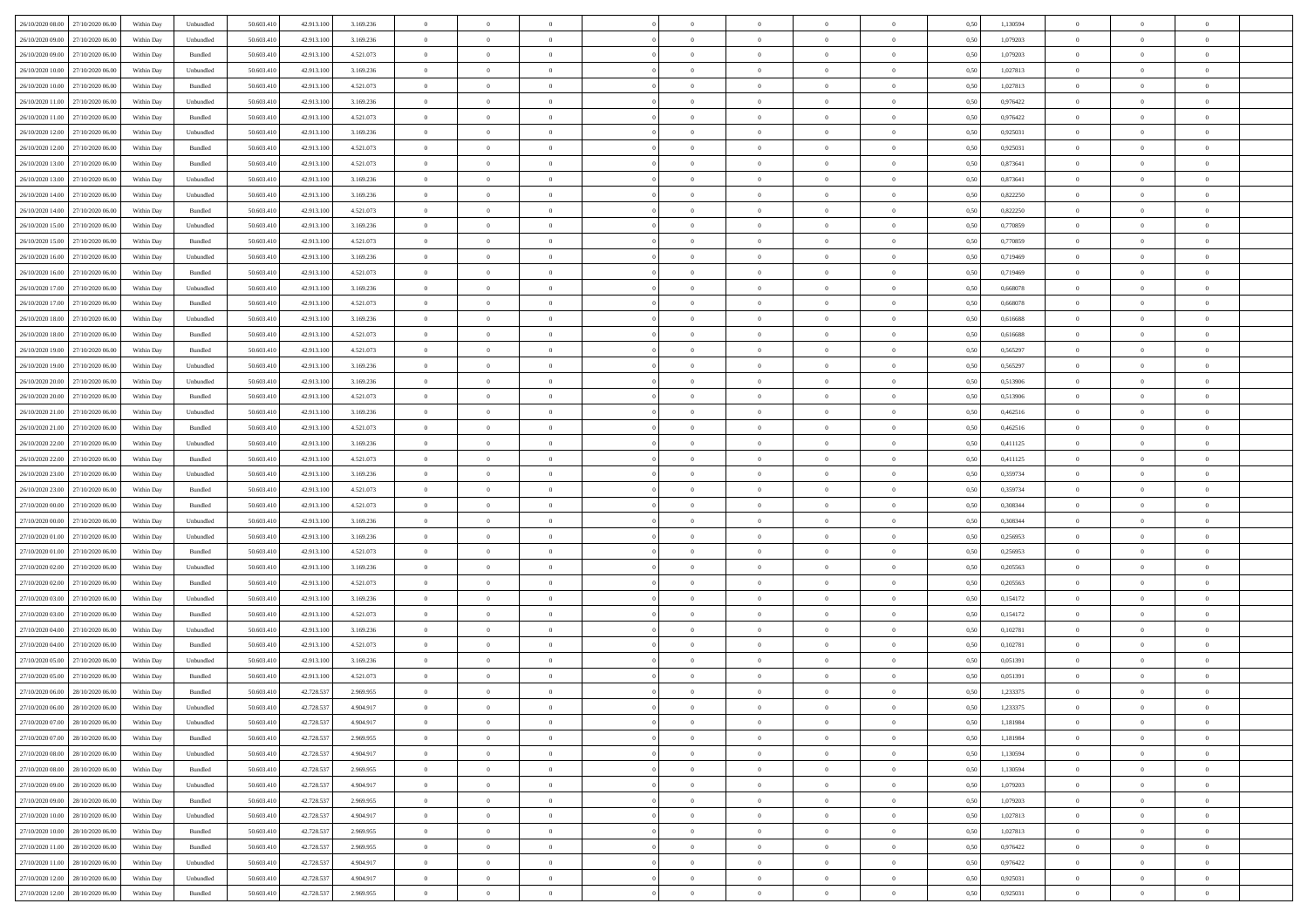| 27/10/2020 13:00 28/10/2020 06:00    | Within Day | Unbundled | 50.603.410 | 42.728.537 | 4.904.917 | $\overline{0}$ | $\theta$       |                | $\overline{0}$ | $\theta$       |                | $\theta$       | 0,50 | 0,873641 | $\theta$       | $\theta$       | $\overline{0}$ |  |
|--------------------------------------|------------|-----------|------------|------------|-----------|----------------|----------------|----------------|----------------|----------------|----------------|----------------|------|----------|----------------|----------------|----------------|--|
| 27/10/2020 13:00<br>28/10/2020 06.00 | Within Day | Bundled   | 50.603.41  | 42.728.53  | 2.969.955 | $\bf{0}$       | $\bf{0}$       | $\bf{0}$       | $\bf{0}$       | $\overline{0}$ | $\overline{0}$ | $\bf{0}$       | 0,50 | 0,873641 | $\,$ 0 $\,$    | $\bf{0}$       | $\overline{0}$ |  |
| 27/10/2020 14:00<br>28/10/2020 06:00 | Within Day | Unbundled | 50.603.41  | 42.728.537 | 4.904.917 | $\overline{0}$ | $\bf{0}$       | $\overline{0}$ | $\bf{0}$       | $\bf{0}$       | $\overline{0}$ | $\bf{0}$       | 0.50 | 0,822250 | $\bf{0}$       | $\overline{0}$ | $\overline{0}$ |  |
| 27/10/2020 14:00<br>28/10/2020 06:00 | Within Day | Bundled   | 50.603.410 | 42.728.537 | 2.969.955 | $\overline{0}$ | $\overline{0}$ | $\overline{0}$ | $\overline{0}$ | $\theta$       | $\overline{0}$ | $\bf{0}$       | 0,50 | 0,822250 | $\theta$       | $\theta$       | $\overline{0}$ |  |
| 27/10/2020 15:00<br>28/10/2020 06.00 | Within Day | Unbundled | 50.603.41  | 42.728.53  | 4.904.917 | $\bf{0}$       | $\overline{0}$ | $\bf{0}$       | $\overline{0}$ | $\theta$       | $\overline{0}$ | $\bf{0}$       | 0,50 | 0,770859 | $\,$ 0 $\,$    | $\bf{0}$       | $\overline{0}$ |  |
| 27/10/2020 15:00<br>28/10/2020 06:00 | Within Day | Bundled   | 50.603.41  | 42.728.537 | 2.969.955 | $\overline{0}$ | $\overline{0}$ | $\overline{0}$ | $\bf{0}$       | $\overline{0}$ | $\theta$       | $\bf{0}$       | 0.50 | 0.770859 | $\,$ 0 $\,$    | $\theta$       | $\overline{0}$ |  |
| 27/10/2020 16:00<br>28/10/2020 06:00 | Within Day | Unbundled | 50.603.41  | 42.728.537 | 4.904.917 | $\overline{0}$ | $\overline{0}$ | $\overline{0}$ | $\overline{0}$ | $\overline{0}$ | $\overline{0}$ | $\bf{0}$       | 0,50 | 0,719469 | $\,$ 0 $\,$    | $\theta$       | $\overline{0}$ |  |
|                                      |            |           |            |            |           |                |                |                |                |                |                |                |      |          |                |                |                |  |
| 27/10/2020 16.00<br>28/10/2020 06.00 | Within Day | Bundled   | 50.603.41  | 42.728.53  | 2.969.955 | $\bf{0}$       | $\bf{0}$       | $\bf{0}$       | $\overline{0}$ | $\overline{0}$ | $\overline{0}$ | $\bf{0}$       | 0,50 | 0,719469 | $\,$ 0 $\,$    | $\bf{0}$       | $\overline{0}$ |  |
| 27/10/2020 17.00<br>28/10/2020 06:00 | Within Day | Bundled   | 50.603.41  | 42.728.537 | 2.969.955 | $\overline{0}$ | $\bf{0}$       | $\overline{0}$ | $\bf{0}$       | $\overline{0}$ | $\overline{0}$ | $\bf{0}$       | 0.50 | 0.668078 | $\bf{0}$       | $\overline{0}$ | $\overline{0}$ |  |
| 27/10/2020 17.00<br>28/10/2020 06:00 | Within Day | Unbundled | 50.603.410 | 42.728.537 | 4.904.917 | $\overline{0}$ | $\bf{0}$       | $\overline{0}$ | $\overline{0}$ | $\overline{0}$ | $\overline{0}$ | $\bf{0}$       | 0,50 | 0,668078 | $\,$ 0 $\,$    | $\bf{0}$       | $\overline{0}$ |  |
| 27/10/2020 18:00<br>28/10/2020 06.00 | Within Day | Unbundled | 50.603.41  | 42.728.537 | 4.904.917 | $\bf{0}$       | 53.000         | $\bf{0}$       | $\bf{0}$       | $\bf{0}$       | $\overline{0}$ | $\bf{0}$       | 0,50 | 0,616688 | $\,$ 0 $\,$    | $\bf{0}$       | $\overline{0}$ |  |
| 27/10/2020 18:00<br>28/10/2020 06:00 | Within Day | Bundled   | 50.603.41  | 42.728.537 | 2.969.955 | $\overline{0}$ | $\overline{0}$ | $\overline{0}$ | $\overline{0}$ | $\bf{0}$       | $\overline{0}$ | $\bf{0}$       | 0.50 | 0.616688 | $\bf{0}$       | $\,$ 0 $\,$    | $\,$ 0         |  |
| 27/10/2020 19:00<br>28/10/2020 06:00 | Within Day | Unbundled | 50.603.41  | 42.781.537 | 4.851.917 | $\overline{0}$ | $\overline{0}$ | $\overline{0}$ | $\theta$       | $\theta$       | $\overline{0}$ | $\bf{0}$       | 0,50 | 0,565297 | $\,$ 0 $\,$    | $\theta$       | $\overline{0}$ |  |
| 27/10/2020 19:00<br>28/10/2020 06.00 | Within Day | Bundled   | 50.603.41  | 42.781.53  | 2.969.955 | $\bf{0}$       | $\bf{0}$       | $\bf{0}$       | $\overline{0}$ | $\bf{0}$       | $\overline{0}$ | $\bf{0}$       | 0,50 | 0,565297 | $\,$ 0 $\,$    | $\bf{0}$       | $\overline{0}$ |  |
| 27/10/2020 20:00<br>28/10/2020 06:00 | Within Day | Unbundled | 50.603.41  | 42.781.537 | 4.851.917 | $\overline{0}$ | 46.688         | $\overline{0}$ | $\bf{0}$       | $\overline{0}$ | $\theta$       | $\bf{0}$       | 0.50 | 0.513906 | $\,$ 0 $\,$    | $\theta$       | $\overline{0}$ |  |
| 27/10/2020 20:00<br>28/10/2020 06:00 | Within Day | Bundled   | 50.603.410 | 42.781.537 | 2.969.955 | $\overline{0}$ | $\overline{0}$ | $\overline{0}$ | $\overline{0}$ | $\overline{0}$ | $\overline{0}$ | $\bf{0}$       | 0,50 | 0,513906 | $\theta$       | $\theta$       | $\overline{0}$ |  |
|                                      |            |           |            |            |           |                |                |                |                |                |                |                |      |          |                |                |                |  |
| 27/10/2020 21:00<br>28/10/2020 06.00 | Within Day | Unbundled | 50.603.41  | 42.828.22  | 4.805.229 | $\bf{0}$       | $\overline{0}$ | $\bf{0}$       | $\overline{0}$ | $\bf{0}$       | $\overline{0}$ | $\bf{0}$       | 0,50 | 0,462516 | $\,$ 0 $\,$    | $\bf{0}$       | $\overline{0}$ |  |
| 27/10/2020 21:00<br>28/10/2020 06:00 | Within Day | Bundled   | 50,603.41  | 42.828.22  | 2.969.955 | $\overline{0}$ | $\bf{0}$       | $\overline{0}$ | $\bf{0}$       | $\overline{0}$ | $\overline{0}$ | $\bf{0}$       | 0.50 | 0.462516 | $\bf{0}$       | $\overline{0}$ | $\bf{0}$       |  |
| 27/10/2020 22.00<br>28/10/2020 06:00 | Within Day | Bundled   | 50.603.410 | 42.828.225 | 2.969.955 | $\bf{0}$       | $\bf{0}$       | $\overline{0}$ | $\overline{0}$ | $\overline{0}$ | $\overline{0}$ | $\bf{0}$       | 0,50 | 0,411125 | $\,$ 0 $\,$    | $\bf{0}$       | $\overline{0}$ |  |
| 27/10/2020 22.00<br>28/10/2020 06.00 | Within Day | Unbundled | 50.603.41  | 42.828.225 | 4.805.229 | $\bf{0}$       | $\bf{0}$       | $\bf{0}$       | $\bf{0}$       | $\overline{0}$ | $\overline{0}$ | $\bf{0}$       | 0,50 | 0,411125 | $\,$ 0 $\,$    | $\bf{0}$       | $\overline{0}$ |  |
| 27/10/2020 23.00<br>28/10/2020 06:00 | Within Day | Unbundled | 50.603.41  | 42.828.225 | 4.805.229 | $\overline{0}$ | $\bf{0}$       | $\overline{0}$ | $\overline{0}$ | $\bf{0}$       | $\overline{0}$ | $\bf{0}$       | 0.50 | 0.359734 | $\bf{0}$       | $\overline{0}$ | $\,$ 0         |  |
| 27/10/2020 23.00<br>28/10/2020 06:00 | Within Day | Bundled   | 50.603.41  | 42.828.225 | 2.969.955 | $\overline{0}$ | $\overline{0}$ | $\overline{0}$ | $\overline{0}$ | $\theta$       | $\overline{0}$ | $\bf{0}$       | 0,50 | 0,359734 | $\theta$       | $\theta$       | $\overline{0}$ |  |
| 28/10/2020 00:00<br>28/10/2020 06.00 | Within Day | Unbundled | 50.603.41  | 42.828.225 | 4.805.229 | $\bf{0}$       | $\bf{0}$       | $\bf{0}$       | $\bf{0}$       | $\overline{0}$ | $\overline{0}$ | $\bf{0}$       | 0,50 | 0,308344 | $\,$ 0 $\,$    | $\bf{0}$       | $\overline{0}$ |  |
| 28/10/2020 00:00<br>28/10/2020 06:00 | Within Day | Bundled   | 50.603.41  | 42.828.225 | 2.969.955 | $\overline{0}$ | $\bf{0}$       | $\overline{0}$ | $\bf{0}$       | $\overline{0}$ | $\theta$       | $\bf{0}$       | 0.50 | 0.308344 | $\bf{0}$       | $\theta$       | $\overline{0}$ |  |
| 28/10/2020 01:00<br>28/10/2020 06:00 | Within Day | Unbundled | 50.603.410 | 42.828.225 | 4.805.229 | $\overline{0}$ | $\overline{0}$ | $\overline{0}$ | $\overline{0}$ | $\overline{0}$ | $\overline{0}$ | $\bf{0}$       | 0,50 | 0,256953 | $\,$ 0 $\,$    | $\theta$       | $\overline{0}$ |  |
|                                      |            |           |            |            |           |                |                |                |                |                |                |                |      |          |                |                |                |  |
| 28/10/2020 01:00<br>28/10/2020 06.00 | Within Day | Bundled   | 50.603.41  | 42.828.22  | 2.969.955 | $\bf{0}$       | $\overline{0}$ | $\bf{0}$       | $\overline{0}$ | $\bf{0}$       | $\overline{0}$ | $\bf{0}$       | 0,50 | 0,256953 | $\,$ 0 $\,$    | $\bf{0}$       | $\overline{0}$ |  |
| 28/10/2020 02.00<br>28/10/2020 06:00 | Within Day | Unbundled | 50,603.41  | 42.828.225 | 4.805.229 | $\overline{0}$ | $\bf{0}$       | $\overline{0}$ | $\bf{0}$       | $\overline{0}$ | $\overline{0}$ | $\bf{0}$       | 0.50 | 0.205563 | $\bf{0}$       | $\overline{0}$ | $\overline{0}$ |  |
| 28/10/2020 02:00<br>28/10/2020 06:00 | Within Day | Bundled   | 50.603.410 | 42.828.225 | 2.969.955 | $\overline{0}$ | $\bf{0}$       | $\overline{0}$ | $\overline{0}$ | $\overline{0}$ | $\overline{0}$ | $\bf{0}$       | 0,50 | 0,205563 | $\theta$       | $\bf{0}$       | $\overline{0}$ |  |
| 28/10/2020 03:00<br>28/10/2020 06.00 | Within Day | Unbundled | 50.603.41  | 42.828.225 | 4.805.229 | $\bf{0}$       | $\bf{0}$       | $\bf{0}$       | $\bf{0}$       | $\overline{0}$ | $\overline{0}$ | $\bf{0}$       | 0,50 | 0,154172 | $\,$ 0 $\,$    | $\bf{0}$       | $\overline{0}$ |  |
| 28/10/2020 03:00<br>28/10/2020 06:00 | Within Day | Bundled   | 50,603.41  | 42.828.225 | 2.969.955 | $\overline{0}$ | $\bf{0}$       | $\overline{0}$ | $\overline{0}$ | $\bf{0}$       | $\overline{0}$ | $\bf{0}$       | 0.50 | 0,154172 | $\bf{0}$       | $\,$ 0 $\,$    | $\,$ 0         |  |
| 28/10/2020 04:00<br>28/10/2020 06:00 | Within Day | Bundled   | 50.603.41  | 42.828.225 | 2.969.955 | $\overline{0}$ | $\overline{0}$ | $\overline{0}$ | $\overline{0}$ | $\overline{0}$ | $\overline{0}$ | $\bf{0}$       | 0.5( | 0,102781 | $\theta$       | $\theta$       | $\overline{0}$ |  |
| 28/10/2020 04:00<br>28/10/2020 06.00 | Within Day | Unbundled | 50.603.41  | 42.828.225 | 4.805.229 | $\bf{0}$       | $\bf{0}$       | $\bf{0}$       | $\bf{0}$       | $\overline{0}$ | $\overline{0}$ | $\bf{0}$       | 0,50 | 0,102781 | $\,$ 0 $\,$    | $\bf{0}$       | $\overline{0}$ |  |
| 28/10/2020 05:00<br>28/10/2020 06:00 | Within Day | Unbundled | 50.603.41  | 42.828.225 | 4.805.229 | $\overline{0}$ | $\bf{0}$       | $\overline{0}$ | $\bf{0}$       | $\overline{0}$ | $\Omega$       | $\bf{0}$       | 0.50 | 0.051391 | $\bf{0}$       | $\bf{0}$       | $\overline{0}$ |  |
| 28/10/2020 05:00<br>28/10/2020 06:00 | Within Day | Bundled   | 50.603.41  | 42.828.225 | 2.969.955 | $\overline{0}$ | $\overline{0}$ | $\overline{0}$ | $\overline{0}$ | $\overline{0}$ | $\overline{0}$ | $\bf{0}$       | 0.50 | 0,051391 | $\theta$       | $\theta$       | $\overline{0}$ |  |
| 28/10/2020 06:00<br>29/10/2020 06.00 | Within Day | Unbundled | 50.603.41  | 42.728.53  | 4.414.663 | $\bf{0}$       | $\bf{0}$       | $\bf{0}$       | $\bf{0}$       | $\overline{0}$ | $\overline{0}$ | $\bf{0}$       | 0,50 | 1,233375 | $\,$ 0 $\,$    | $\bf{0}$       | $\overline{0}$ |  |
|                                      |            |           |            |            |           |                |                |                |                |                |                |                |      |          |                |                |                |  |
| 28/10/2020 06:00<br>29/10/2020 06:00 | Within Day | Bundled   | 50,603.41  | 42.728.537 | 3.460.209 | $\overline{0}$ | $\bf{0}$       | $\overline{0}$ | $\bf{0}$       | $\overline{0}$ | $\overline{0}$ | $\bf{0}$       | 0.50 | 1.233375 | $\bf{0}$       | $\overline{0}$ | $\overline{0}$ |  |
| 28/10/2020 07:00<br>29/10/2020 06:00 | Within Day | Unbundled | 50.603.41  | 42.728.537 | 7.874.872 | $\overline{0}$ | $\overline{0}$ | $\overline{0}$ | $\overline{0}$ | $\overline{0}$ | $\overline{0}$ | $\bf{0}$       | 0.50 | 1,181984 | $\theta$       | $\theta$       | $\overline{0}$ |  |
| 28/10/2020 10:00<br>29/10/2020 06.00 | Within Day | Unbundled | 50.603.41  | 42.728.53  | 4.414.663 | $\bf{0}$       | $\bf{0}$       | $\bf{0}$       | $\bf{0}$       | $\overline{0}$ | $\overline{0}$ | $\bf{0}$       | 0,50 | 1,027813 | $\,$ 0 $\,$    | $\bf{0}$       | $\overline{0}$ |  |
| 28/10/2020 10:00<br>29/10/2020 06:00 | Within Day | Bundled   | 50.603.41  | 42.728.537 | 3.460.209 | $\overline{0}$ | $\bf{0}$       | $\overline{0}$ | $\overline{0}$ | $\bf{0}$       | $\overline{0}$ | $\bf{0}$       | 0.50 | 1,027813 | $\,$ 0 $\,$    | $\,$ 0 $\,$    | $\bf{0}$       |  |
| 28/10/2020 11:00<br>29/10/2020 06:00 | Within Day | Unbundled | 50.603.41  | 42.728.537 | 4.414.663 | $\overline{0}$ | $\overline{0}$ | $\overline{0}$ | $\overline{0}$ | $\overline{0}$ | $\overline{0}$ | $\bf{0}$       | 0.5( | 0,976422 | $\theta$       | $\theta$       | $\overline{0}$ |  |
| 28/10/2020 11:00<br>29/10/2020 06.00 | Within Day | Bundled   | 50.603.41  | 42.728.537 | 3.460.209 | $\bf{0}$       | $\bf{0}$       | $\bf{0}$       | $\bf{0}$       | $\overline{0}$ | $\overline{0}$ | $\bf{0}$       | 0,50 | 0,976422 | $\,$ 0 $\,$    | $\bf{0}$       | $\overline{0}$ |  |
| 28/10/2020 12:00<br>29/10/2020 06.00 | Within Day | Unbundled | 50.603.41  | 42.728.537 | 4.414.663 | $\overline{0}$ | $\overline{0}$ | $\overline{0}$ | $\bf{0}$       | $\overline{0}$ | $\Omega$       | $\bf{0}$       | 0.50 | 0,925031 | $\bf{0}$       | $\theta$       | $\overline{0}$ |  |
| 28/10/2020 12:00<br>29/10/2020 06:00 | Within Day | Bundled   | 50.603.41  | 42.728.537 | 3.460.209 | $\overline{0}$ | $\overline{0}$ | $\Omega$       | $\overline{0}$ | $\theta$       | $\overline{0}$ | $\overline{0}$ | 0.5( | 0,925031 | $\theta$       | $\theta$       | $\overline{0}$ |  |
| 28/10/2020 13:00<br>29/10/2020 06.00 | Within Day | Unbundled | 50.603.41  | 42.728.537 | 4.414.663 | $\bf{0}$       | $\bf{0}$       | $\bf{0}$       | $\bf{0}$       | $\bf{0}$       | $\overline{0}$ | $\bf{0}$       | 0,50 | 0,873641 | $\overline{0}$ | $\bf{0}$       | $\overline{0}$ |  |
| 28/10/2020 13:00 29/10/2020 06:00    | Within Day | Bundled   | 50.603.410 | 42.728.537 | 3 460 209 | $\bf{0}$       | $\theta$       |                | $\overline{0}$ |                |                |                | 0,50 | 0,873641 | $\bf{0}$       | $\overline{0}$ |                |  |
| 28/10/2020 14:00 29/10/2020 06:00    | Within Day | Unbundled | 50.603.410 | 42.728.537 | 4.414.663 | $\overline{0}$ | $\overline{0}$ | $\Omega$       | $\theta$       | $\overline{0}$ | $\overline{0}$ | $\bf{0}$       | 0,50 | 0,822250 | $\theta$       | $\overline{0}$ | $\overline{0}$ |  |
|                                      |            |           |            |            |           |                |                |                |                |                |                |                |      |          |                |                |                |  |
| 28/10/2020 14:00<br>29/10/2020 06.00 | Within Day | Bundled   | 50.603.41  | 42.728.537 | 3.460.209 | $\overline{0}$ | $\bf{0}$       | $\overline{0}$ | $\overline{0}$ | $\bf{0}$       | $\overline{0}$ | $\bf{0}$       | 0,50 | 0,822250 | $\bf{0}$       | $\overline{0}$ | $\bf{0}$       |  |
| 28/10/2020 15:00 29/10/2020 06:00    | Within Day | Unbundled | 50,603.410 | 42.728.537 | 4.414.663 | $\overline{0}$ | $\bf{0}$       | $\overline{0}$ | $\overline{0}$ | $\mathbf{0}$   | $\overline{0}$ | $\,$ 0 $\,$    | 0.50 | 0.770859 | $\overline{0}$ | $\bf{0}$       | $\,$ 0 $\,$    |  |
| 28/10/2020 15:00 29/10/2020 06:00    | Within Day | Bundled   | 50.603.410 | 42.728.537 | 3.460.209 | $\overline{0}$ | $\overline{0}$ | $\overline{0}$ | $\overline{0}$ | $\overline{0}$ | $\overline{0}$ | $\bf{0}$       | 0,50 | 0,770859 | $\overline{0}$ | $\theta$       | $\overline{0}$ |  |
| 28/10/2020 16:00<br>29/10/2020 06.00 | Within Day | Unbundled | 50.603.41  | 42.728.537 | 4.414.663 | $\overline{0}$ | $\bf{0}$       | $\overline{0}$ | $\overline{0}$ | $\bf{0}$       | $\overline{0}$ | $\bf{0}$       | 0,50 | 0,719469 | $\bf{0}$       | $\overline{0}$ | $\overline{0}$ |  |
| 28/10/2020 16:00<br>29/10/2020 06:00 | Within Day | Bundled   | 50.603.410 | 42.728.537 | 3.460.209 | $\overline{0}$ | $\bf{0}$       | $\overline{0}$ | $\overline{0}$ | $\bf{0}$       | $\overline{0}$ | $\bf{0}$       | 0.50 | 0.719469 | $\,$ 0 $\,$    | $\overline{0}$ | $\,$ 0         |  |
| 28/10/2020 17:00 29/10/2020 06:00    | Within Dav | Bundled   | 50.603.410 | 42.728.537 | 3.460.209 | $\overline{0}$ | $\overline{0}$ | $\overline{0}$ | $\overline{0}$ | $\overline{0}$ | $\overline{0}$ | $\bf{0}$       | 0.50 | 0,668078 | $\overline{0}$ | $\theta$       | $\overline{0}$ |  |
| 28/10/2020 17:00<br>29/10/2020 06.00 | Within Day | Unbundled | 50.603.41  | 42.728.537 | 4.414.663 | $\overline{0}$ | $\overline{0}$ | $\overline{0}$ | $\overline{0}$ | $\overline{0}$ | $\overline{0}$ | $\bf{0}$       | 0,50 | 0,668078 | $\bf{0}$       | $\overline{0}$ | $\overline{0}$ |  |
| 28/10/2020 18:00<br>29/10/2020 06:00 | Within Day | Unbundled | 50,603.410 | 42.728.537 | 4.414.663 | $\overline{0}$ | $\overline{0}$ | $\overline{0}$ | $\overline{0}$ | $\overline{0}$ | $\overline{0}$ | $\bf{0}$       | 0.50 | 0.616688 | $\mathbf{0}$   | $\bf{0}$       | $\,$ 0         |  |
|                                      |            |           |            |            |           |                |                |                |                |                |                |                |      |          |                |                |                |  |
| 28/10/2020 18:00 29/10/2020 06:00    | Within Dav | Bundled   | 50.603.410 | 42.728.537 | 3.460.209 | $\overline{0}$ | $\overline{0}$ | $\overline{0}$ | $\overline{0}$ | $\overline{0}$ | $\overline{0}$ | $\bf{0}$       | 0,50 | 0,616688 | $\overline{0}$ | $\theta$       | $\overline{0}$ |  |
| 28/10/2020 19:00<br>29/10/2020 06.00 | Within Day | Unbundled | 50.603.41  | 42.728.537 | 4.414.663 | $\overline{0}$ | $\bf{0}$       | $\overline{0}$ | $\bf{0}$       | $\overline{0}$ | $\overline{0}$ | $\bf{0}$       | 0,50 | 0,565297 | $\bf{0}$       | $\,$ 0 $\,$    | $\overline{0}$ |  |
| 28/10/2020 19:00 29/10/2020 06:00    | Within Day | Bundled   | 50.603.410 | 42.728.537 | 3.460.209 | $\,$ 0 $\,$    | $\bf{0}$       | $\overline{0}$ | $\overline{0}$ | $\,$ 0 $\,$    | $\overline{0}$ | $\bf{0}$       | 0,50 | 0,565297 | $\overline{0}$ | $\,$ 0 $\,$    | $\,$ 0 $\,$    |  |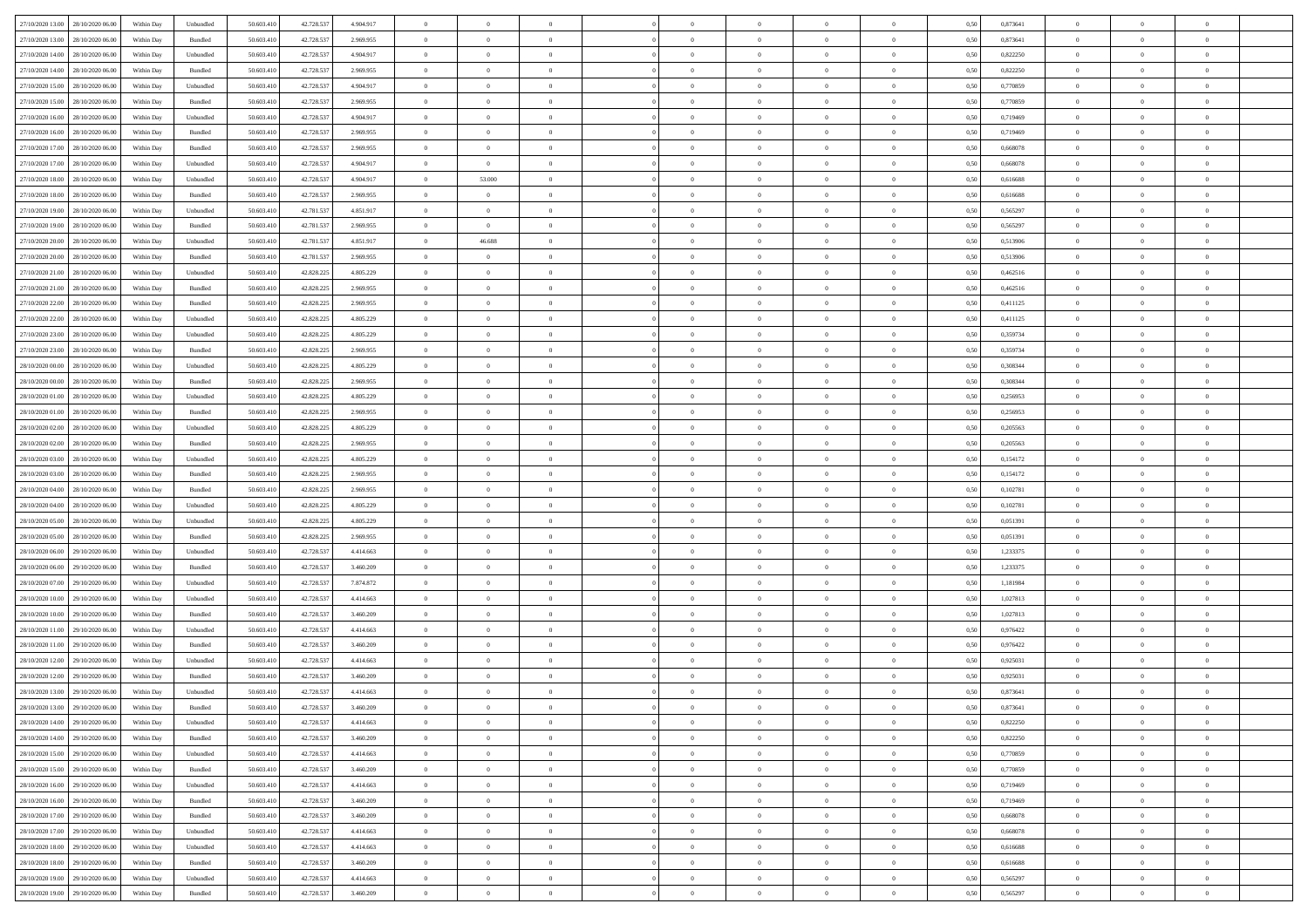| 28/10/2020 20:00 | 29/10/2020 06:00 | Within Day | Unbundled                   | 50.603.410 | 42.728.537 | 4.414.663 | $\overline{0}$ | $\theta$       |                | $\overline{0}$ | $\bf{0}$       | $\overline{0}$ | $\theta$       | 0,50 | 0,513906 | $\theta$       | $\theta$       | $\theta$                 |  |
|------------------|------------------|------------|-----------------------------|------------|------------|-----------|----------------|----------------|----------------|----------------|----------------|----------------|----------------|------|----------|----------------|----------------|--------------------------|--|
| 28/10/2020 20.00 | 29/10/2020 06.00 | Within Day | Bundled                     | 50.603.41  | 42.728.537 | 3.460.209 | $\overline{0}$ | $\theta$       | $\overline{0}$ | $\overline{0}$ | $\,$ 0         | $\bf{0}$       | $\bf{0}$       | 0,50 | 0,513906 | $\,$ 0 $\,$    | $\overline{0}$ | $\overline{0}$           |  |
|                  |                  |            |                             |            |            |           |                |                |                |                |                |                |                |      |          |                |                |                          |  |
| 28/10/2020 21:00 | 29/10/2020 06:00 | Within Day | Unbundled                   | 50.603.410 | 42.728.537 | 4.414.663 | $\overline{0}$ | $\overline{0}$ | $\overline{0}$ | $\overline{0}$ | $\bf{0}$       | $\overline{0}$ | $\mathbf{0}$   | 0.50 | 0.462516 | $\bf{0}$       | $\overline{0}$ | $\overline{0}$           |  |
| 28/10/2020 21:00 | 29/10/2020 06.00 | Within Day | Bundled                     | 50.603.410 | 42.728.537 | 3.460.209 | $\overline{0}$ | $\overline{0}$ | $\overline{0}$ | $\overline{0}$ | $\bf{0}$       | $\overline{0}$ | $\overline{0}$ | 0,50 | 0,462516 | $\,$ 0 $\,$    | $\overline{0}$ | $\overline{0}$           |  |
| 28/10/2020 22.00 | 29/10/2020 06.00 | Within Day | Bundled                     | 50.603.41  | 42.728.537 | 3.460.209 | $\overline{0}$ | $\theta$       | $\overline{0}$ |                | $\overline{0}$ | $\overline{0}$ | $\bf{0}$       | 0,50 | 0,411125 | $\,$ 0 $\,$    | $\overline{0}$ | $\overline{0}$           |  |
| 28/10/2020 22.00 | 29/10/2020 06:00 | Within Day | Unbundled                   | 50.603.410 | 42.728.537 | 4.414.663 | $\overline{0}$ | $\overline{0}$ | $\overline{0}$ | $\overline{0}$ | $\bf{0}$       | $\overline{0}$ | $\overline{0}$ | 0.50 | 0,411125 | $\,0\,$        | $\theta$       | $\overline{0}$           |  |
| 28/10/2020 23:00 | 29/10/2020 06.00 | Within Day | Unbundled                   | 50.603.410 | 42.728.537 | 4.414.663 | $\overline{0}$ | $\overline{0}$ | $\overline{0}$ | $\overline{0}$ | $\,$ 0         | $\overline{0}$ | $\overline{0}$ | 0,50 | 0,359734 | $\,$ 0 $\,$    | $\theta$       | $\overline{0}$           |  |
| 28/10/2020 23:00 | 29/10/2020 06.00 | Within Day | Bundled                     | 50.603.41  | 42.728.537 | 3.460.209 | $\overline{0}$ | $\theta$       | $\overline{0}$ |                | $\bf{0}$       | $\overline{0}$ | $\bf{0}$       | 0,50 | 0,359734 | $\,$ 0 $\,$    | $\overline{0}$ | $\overline{0}$           |  |
| 29/10/2020 00.00 | 29/10/2020 06:00 | Within Day | Unbundled                   | 50.603.410 | 42.728.537 | 4.414.663 | $\overline{0}$ | $\overline{0}$ | $\overline{0}$ | $\overline{0}$ | $\bf{0}$       | $\overline{0}$ | $\bf{0}$       | 0.50 | 0.308344 | $\,0\,$        | $\overline{0}$ | $\overline{0}$           |  |
| 29/10/2020 00:00 | 29/10/2020 06.00 | Within Day | Bundled                     | 50.603.410 | 42.728.537 | 3.460.209 | $\overline{0}$ | $\overline{0}$ | $\overline{0}$ | $\overline{0}$ | $\bf{0}$       | $\overline{0}$ | $\bf{0}$       | 0,50 | 0,308344 | $\,$ 0 $\,$    | $\overline{0}$ | $\overline{0}$           |  |
| 29/10/2020 01:00 | 29/10/2020 06.00 | Within Day | Unbundled                   | 50.603.41  | 42.728.537 | 4.414.663 | $\bf{0}$       | $\theta$       | $\overline{0}$ |                | $\,$ 0         | $\overline{0}$ | $\bf{0}$       | 0,50 | 0,256953 | $\,$ 0 $\,$    | $\overline{0}$ | $\overline{0}$           |  |
|                  | 29/10/2020 06:00 |            | Bundled                     | 50.603.410 |            | 3.460.209 |                | $\overline{0}$ | $\overline{0}$ | $\overline{0}$ |                | $\overline{0}$ |                | 0.50 |          | $\bf{0}$       | $\overline{0}$ | $\bf{0}$                 |  |
| 29/10/2020 01:00 |                  | Within Day |                             |            | 42.728.537 |           | $\overline{0}$ |                |                |                | $\bf{0}$       |                | $\mathbf{0}$   |      | 0,256953 |                |                |                          |  |
| 29/10/2020 02.00 | 29/10/2020 06.00 | Within Day | Unbundled                   | 50.603.410 | 42.728.537 | 4.414.663 | $\overline{0}$ | $\overline{0}$ | $\overline{0}$ | $\overline{0}$ | $\bf{0}$       | $\overline{0}$ | $\overline{0}$ | 0,50 | 0,205563 | $\,$ 0 $\,$    | $\overline{0}$ | $\overline{0}$           |  |
| 29/10/2020 02.00 | 29/10/2020 06.00 | Within Day | Bundled                     | 50.603.41  | 42.728.537 | 3.460.209 | $\overline{0}$ | $\theta$       | $\overline{0}$ |                | $\bf{0}$       | $\overline{0}$ | $\bf{0}$       | 0,50 | 0,205563 | $\,$ 0 $\,$    | $\overline{0}$ | $\overline{0}$           |  |
| 29/10/2020 03:00 | 29/10/2020 06:00 | Within Day | Unbundled                   | 50.603.410 | 42.728.537 | 4.414.663 | $\overline{0}$ | $\overline{0}$ | $\overline{0}$ | $\overline{0}$ | $\,$ 0         | $\overline{0}$ | $\overline{0}$ | 0.50 | 0,154172 | $\,0\,$        | $\theta$       | $\overline{0}$           |  |
| 29/10/2020 03:00 | 29/10/2020 06.00 | Within Day | Bundled                     | 50.603.410 | 42.728.537 | 3.460.209 | $\overline{0}$ | $\overline{0}$ | $\overline{0}$ | $\overline{0}$ | $\bf{0}$       | $\overline{0}$ | $\overline{0}$ | 0,50 | 0,154172 | $\,0\,$        | $\theta$       | $\overline{0}$           |  |
| 29/10/2020 04:00 | 29/10/2020 06.00 | Within Day | Bundled                     | 50.603.41  | 42.728.537 | 3.460.209 | $\overline{0}$ | $\theta$       | $\overline{0}$ |                | $\,$ 0         | $\overline{0}$ | $\bf{0}$       | 0,50 | 0,102781 | $\,$ 0 $\,$    | $\overline{0}$ | $\overline{0}$           |  |
| 29/10/2020 04.00 | 29/10/2020 06:00 | Within Day | Unbundled                   | 50.603.410 | 42.728.537 | 4.414.663 | $\overline{0}$ | $\overline{0}$ | $\overline{0}$ | $\overline{0}$ | $\bf{0}$       | $\overline{0}$ | $\bf{0}$       | 0.50 | 0.102781 | $\,0\,$        | $\overline{0}$ | $\overline{\phantom{a}}$ |  |
| 29/10/2020 05:00 | 29/10/2020 06.00 | Within Day | Unbundled                   | 50.603.410 | 42.728.537 | 4.414.663 | $\overline{0}$ | $\overline{0}$ | $\overline{0}$ | $\overline{0}$ | $\,$ 0         | $\overline{0}$ | $\overline{0}$ | 0,50 | 0,051391 | $\,$ 0 $\,$    | $\overline{0}$ | $\overline{0}$           |  |
| 29/10/2020 05.00 | 29/10/2020 06.00 | Within Day | Bundled                     | 50.603.41  | 42.728.537 | 3.460.209 | $\bf{0}$       | $\,$ 0 $\,$    | $\overline{0}$ | $\overline{0}$ | $\,$ 0         | $\bf{0}$       | $\bf{0}$       | 0,50 | 0,051391 | $\,$ 0 $\,$    | $\overline{0}$ | $\overline{0}$           |  |
| 29/10/2020 06.00 | 30/10/2020 06:00 | Within Day | Unbundled                   | 50.603.410 | 41.485.953 | 4.596.382 | $\overline{0}$ | $\overline{0}$ | $\overline{0}$ | $\overline{0}$ | $\bf{0}$       | $\overline{0}$ | $\mathbf{0}$   | 0.50 | 1,233375 | $\,$ 0 $\,$    | $\overline{0}$ | $\overline{0}$           |  |
| 29/10/2020 06:00 | 30/10/2020 06.00 |            |                             | 50.603.410 | 41.485.953 |           | $\overline{0}$ | $\overline{0}$ | $\overline{0}$ | $\overline{0}$ | $\bf{0}$       | $\overline{0}$ | $\overline{0}$ |      | 1,233375 | $\,$ 0 $\,$    | $\overline{0}$ | $\overline{0}$           |  |
|                  |                  | Within Day | Bundled                     |            |            | 4.521.073 |                |                |                |                |                |                |                | 0,50 |          |                |                |                          |  |
| 29/10/2020 07:00 | 30/10/2020 06.00 | Within Day | Unbundled                   | 50.603.41  | 41.485.953 | 4.596.382 | $\overline{0}$ | $\theta$       | $\overline{0}$ | $\overline{0}$ | $\,$ 0         | $\overline{0}$ | $\bf{0}$       | 0,50 | 1,181984 | $\,$ 0 $\,$    | $\overline{0}$ | $\overline{0}$           |  |
| 29/10/2020 07.00 | 30/10/2020 06:00 | Within Day | Bundled                     | 50.603.410 | 41.485.953 | 4.521.073 | $\overline{0}$ | $\overline{0}$ | $\overline{0}$ | $\overline{0}$ | $\bf{0}$       | $\overline{0}$ | $\bf{0}$       | 0.50 | 1.181984 | $\,0\,$        | $\theta$       | $\overline{0}$           |  |
| 29/10/2020 08:00 | 30/10/2020 06.00 | Within Day | Unbundled                   | 50.603.410 | 41.485.953 | 4.596.382 | $\overline{0}$ | $\overline{0}$ | $\overline{0}$ | $\overline{0}$ | $\bf{0}$       | $\overline{0}$ | $\overline{0}$ | 0,50 | 1,130594 | $\,0\,$        | $\theta$       | $\overline{0}$           |  |
| 29/10/2020 08:00 | 30/10/2020 06.00 | Within Day | Bundled                     | 50.603.41  | 41.485.953 | 4.521.073 | $\overline{0}$ | $\theta$       | $\overline{0}$ |                | $\bf{0}$       | $\overline{0}$ | $\bf{0}$       | 0,50 | 1,130594 | $\,$ 0 $\,$    | $\overline{0}$ | $\overline{0}$           |  |
| 29/10/2020 09:00 | 30/10/2020 06:00 | Within Day | Bundled                     | 50.603.410 | 41.485.953 | 4.521.073 | $\overline{0}$ | $\overline{0}$ | $\overline{0}$ | $\overline{0}$ | $\bf{0}$       | $\overline{0}$ | $\bf{0}$       | 0.50 | 1.079203 | $\,0\,$        | $\overline{0}$ | $\overline{0}$           |  |
| 29/10/2020 09:00 | 30/10/2020 06.00 | Within Day | Unbundled                   | 50.603.410 | 41.485.953 | 4.596.382 | $\overline{0}$ | $\overline{0}$ | $\overline{0}$ | $\overline{0}$ | $\,$ 0         | $\overline{0}$ | $\bf{0}$       | 0,50 | 1,079203 | $\,$ 0 $\,$    | $\overline{0}$ | $\overline{0}$           |  |
| 29/10/2020 10:00 | 30/10/2020 06.00 | Within Day | Unbundled                   | 50.603.41  | 41.485.953 | 4.596.382 | $\overline{0}$ | $\overline{0}$ | $\overline{0}$ | $\overline{0}$ | $\,$ 0         | $\bf{0}$       | $\bf{0}$       | 0,50 | 1,027813 | $\,$ 0 $\,$    | $\overline{0}$ | $\overline{0}$           |  |
| 29/10/2020 10:00 | 30/10/2020 06:00 | Within Day | Bundled                     | 50.603.410 | 41,485.953 | 4.521.073 | $\overline{0}$ | $\bf{0}$       | $\overline{0}$ | $\overline{0}$ | $\bf{0}$       | $\overline{0}$ | $\mathbf{0}$   | 0.50 | 1,027813 | $\bf{0}$       | $\overline{0}$ | $\overline{\phantom{a}}$ |  |
| 29/10/2020 11:00 | 30/10/2020 06:00 | Within Dav | Unbundled                   | 50.603.410 | 41.485.953 | 4.596.382 | $\overline{0}$ | $\overline{0}$ | $\theta$       | $\overline{0}$ | $\overline{0}$ | $\overline{0}$ | $\overline{0}$ | 0.50 | 0,976422 | $\theta$       | $\overline{0}$ | $\overline{0}$           |  |
| 29/10/2020 11:00 | 30/10/2020 06.00 | Within Day | Bundled                     | 50.603.41  | 41.485.953 | 4.521.073 | $\overline{0}$ | $\theta$       | $\overline{0}$ |                | $\,$ 0         | $\overline{0}$ | $\bf{0}$       | 0,50 | 0,976422 | $\,$ 0 $\,$    | $\overline{0}$ | $\overline{0}$           |  |
|                  |                  |            |                             |            |            |           |                |                |                |                |                |                |                |      |          |                |                |                          |  |
| 29/10/2020 12:00 | 30/10/2020 06:00 | Within Day | Unbundled                   | 50.603.410 | 41.485.953 | 4.596.382 | $\overline{0}$ | $\overline{0}$ | $\overline{0}$ | $\overline{0}$ | $\bf{0}$       | $\overline{0}$ | $\bf{0}$       | 0.50 | 0.925031 | $\,0\,$        | $\theta$       | $\overline{0}$           |  |
| 29/10/2020 12:00 | 30/10/2020 06.00 | Within Dav | Bundled                     | 50.603.410 | 41.485.953 | 4.521.073 | $\overline{0}$ | $\overline{0}$ | $\Omega$       | $\Omega$       | $\mathbf{0}$   | $\overline{0}$ | $\overline{0}$ | 0.50 | 0.925031 | $\theta$       | $\overline{0}$ | $\overline{0}$           |  |
| 29/10/2020 13:00 | 30/10/2020 06.00 | Within Day | Unbundled                   | 50.603.41  | 41.485.953 | 4.596.382 | $\overline{0}$ | $\theta$       | $\overline{0}$ |                | $\,$ 0         | $\overline{0}$ | $\bf{0}$       | 0,50 | 0,873641 | $\,$ 0 $\,$    | $\overline{0}$ | $\overline{0}$           |  |
| 29/10/2020 13:00 | 30/10/2020 06:00 | Within Day | Bundled                     | 50.603.410 | 41.485.953 | 4.521.073 | $\overline{0}$ | $\overline{0}$ | $\overline{0}$ | $\overline{0}$ | $\bf{0}$       | $\overline{0}$ | $\bf{0}$       | 0.50 | 0.873641 | $\,0\,$        | $\overline{0}$ | $\overline{0}$           |  |
| 29/10/2020 14:00 | 30/10/2020 06.00 | Within Dav | Unbundled                   | 50.603.410 | 41.485.953 | 4.596.382 | $\overline{0}$ | $\overline{0}$ | $\overline{0}$ | $\overline{0}$ | $\overline{0}$ | $\overline{0}$ | $\overline{0}$ | 0.50 | 0,822250 | $\theta$       | $\overline{0}$ | $\overline{0}$           |  |
| 29/10/2020 14:00 | 30/10/2020 06.00 | Within Day | Bundled                     | 50.603.41  | 41.485.953 | 4.521.073 | $\overline{0}$ | $\overline{0}$ | $\overline{0}$ | $\overline{0}$ | $\bf{0}$       | $\bf{0}$       | $\bf{0}$       | 0,50 | 0,822250 | $\,$ 0 $\,$    | $\overline{0}$ | $\overline{0}$           |  |
| 29/10/2020 15:00 | 30/10/2020 06:00 | Within Day | Bundled                     | 50.603.410 | 41,485.953 | 4.521.073 | $\overline{0}$ | $\overline{0}$ | $\overline{0}$ | $\overline{0}$ | $\bf{0}$       | $\overline{0}$ | $\mathbf{0}$   | 0.50 | 0.770859 | $\,$ 0 $\,$    | $\overline{0}$ | $\overline{0}$           |  |
| 29/10/2020 15:00 | 30/10/2020 06.00 | Within Dav | Unbundled                   | 50.603.410 | 41.485.953 | 4.596.382 | $\overline{0}$ | 2.275.660      | $\Omega$       | $\Omega$       | $\mathbf{0}$   | $\overline{0}$ | $\overline{0}$ | 0.50 | 0,770859 | $\theta$       | $\overline{0}$ | $\overline{0}$           |  |
| 29/10/2020 16:00 | 30/10/2020 06.00 | Within Day | Unbundled                   | 50.603.41  | 43.761.613 | 2.320.722 | $\overline{0}$ | 99.688         | $\overline{0}$ | $\overline{0}$ | $\,$ 0         | $\overline{0}$ | $\bf{0}$       | 0,50 | 0,719469 | $\,$ 0 $\,$    | $\overline{0}$ | $\overline{0}$           |  |
| 29/10/2020 16:00 | 30/10/2020 06:00 | Within Day | Bundled                     | 50.603.410 | 43.761.613 | 4.521.073 | $\overline{0}$ | $\overline{0}$ | $\overline{0}$ | $\overline{0}$ | $\bf{0}$       | $\overline{0}$ | $\overline{0}$ | 0.50 | 0,719469 | $\,0\,$        | $\theta$       | $\overline{0}$           |  |
| 29/10/2020 17:00 | 30/10/2020 06:00 | Within Dav | Unbundled                   | 50.603.410 | 43.861.301 | 2.221.034 | $\overline{0}$ | $\Omega$       | $\Omega$       | $\Omega$       | $\bf{0}$       | $\overline{0}$ | $\Omega$       | 0.50 | 0,668078 | $\theta$       | $\overline{0}$ | $\overline{0}$           |  |
| 29/10/2020 17:00 | 30/10/2020 06.00 | Within Day | Bundled                     | 50.603.41  | 43.861.301 | 4.521.073 | $\overline{0}$ | $\,$ 0 $\,$    | $\overline{0}$ | $\overline{0}$ | $\,$ 0         | $\overline{0}$ | $\bf{0}$       | 0,50 | 0,668078 | $\,$ 0 $\,$    | $\overline{0}$ | $\overline{0}$           |  |
|                  |                  |            |                             |            |            |           |                |                |                |                |                |                |                |      |          |                |                |                          |  |
| 29/10/2020 18:00 | 30/10/2020 06.00 | Within Day | $\ensuremath{\mathsf{Unb}}$ | 50.603.410 | 43.861.301 | 2.221.034 | $\bf{0}$       | $\theta$       |                |                |                |                |                | 0.50 | 0.616688 | $\,$ 0         | $\theta$       |                          |  |
| 29/10/2020 18:00 | 30/10/2020 06:00 | Within Day | Bundled                     | 50.603.410 | 43.861.301 | 4.521.073 | $\Omega$       | $\overline{0}$ | $\Omega$       | $\Omega$       | $\mathbf{0}$   | $\overline{0}$ | $\mathbf{0}$   | 0,50 | 0,616688 | $\theta$       | $\theta$       | $\overline{0}$           |  |
| 29/10/2020 19:00 | 30/10/2020 06.00 | Within Day | Unbundled                   | 50.603.41  | 43.861.301 | 2.221.034 | $\overline{0}$ | $\overline{0}$ | $\overline{0}$ | $\bf{0}$       | $\overline{0}$ | $\overline{0}$ | $\mathbf{0}$   | 0,50 | 0,565297 | $\overline{0}$ | $\overline{0}$ | $\bf{0}$                 |  |
| 29/10/2020 19:00 | 30/10/2020 06:00 | Within Day | Bundled                     | 50,603.410 | 43,861,301 | 4.521.073 | $\overline{0}$ | $\overline{0}$ | $\overline{0}$ | $\overline{0}$ | $\bf{0}$       | $\overline{0}$ | $\mathbf{0}$   | 0.50 | 0.565297 | $\overline{0}$ | $\bf{0}$       | $\bf{0}$                 |  |
| 29/10/2020 20:00 | 30/10/2020 06:00 | Within Day | Bundled                     | 50.603.410 | 43.861.301 | 4.521.073 | $\overline{0}$ | $\overline{0}$ | $\overline{0}$ | $\overline{0}$ | $\mathbf{0}$   | $\overline{0}$ | $\mathbf{0}$   | 0.50 | 0,513906 | $\overline{0}$ | $\theta$       | $\overline{0}$           |  |
| 29/10/2020 20:00 | 30/10/2020 06.00 | Within Day | Unbundled                   | 50.603.410 | 43.861.301 | 2.221.034 | $\overline{0}$ | $\overline{0}$ | $\overline{0}$ | $\overline{0}$ | $\bf{0}$       | $\bf{0}$       | $\bf{0}$       | 0,50 | 0,513906 | $\bf{0}$       | $\overline{0}$ | $\overline{0}$           |  |
| 29/10/2020 21.00 | 30/10/2020 06:00 | Within Day | Unbundled                   | 50.603.410 | 43,861,301 | 2.221.034 | $\overline{0}$ | $\overline{0}$ | $\overline{0}$ | $\overline{0}$ | $\bf{0}$       | $\overline{0}$ | $\mathbf{0}$   | 0.50 | 0.462516 | $\,$ 0 $\,$    | $\theta$       | $\overline{0}$           |  |
| 29/10/2020 21:00 | 30/10/2020 06:00 | Within Day | Bundled                     | 50.603.410 | 43.861.301 | 4.521.073 | $\overline{0}$ | $\overline{0}$ | $\overline{0}$ | $\overline{0}$ | $\overline{0}$ | $\overline{0}$ | $\overline{0}$ | 0,50 | 0,462516 | $\overline{0}$ | $\theta$       | $\overline{0}$           |  |
| 29/10/2020 22.00 | 30/10/2020 06.00 | Within Day | Unbundled                   | 50.603.41  | 43.861.301 | 2.221.034 | $\overline{0}$ | $\,$ 0         | $\overline{0}$ | $\bf{0}$       | $\,$ 0 $\,$    | $\bf{0}$       | $\bf{0}$       | 0,50 | 0,411125 | $\,$ 0 $\,$    | $\overline{0}$ | $\,$ 0                   |  |
| 29/10/2020 22.00 | 30/10/2020 06:00 | Within Day | Bundled                     | 50.603.410 | 43,861,301 | 4.521.073 | $\overline{0}$ | $\overline{0}$ | $\overline{0}$ | $\overline{0}$ | $\bf{0}$       | $\overline{0}$ | $\mathbf{0}$   | 0.50 | 0.411125 | $\mathbf{0}$   | $\,$ 0 $\,$    | $\overline{0}$           |  |
|                  |                  |            |                             |            |            |           |                |                |                |                |                |                |                |      |          |                |                |                          |  |
| 29/10/2020 23.00 | 30/10/2020 06:00 | Within Day | Unbundled                   | 50.603.410 | 43.861.301 | 2.221.034 | $\overline{0}$ | $\overline{0}$ | $\overline{0}$ | $\overline{0}$ | $\overline{0}$ | $\overline{0}$ | $\overline{0}$ | 0,50 | 0,359734 | $\overline{0}$ | $\theta$       | $\overline{0}$           |  |
| 29/10/2020 23.00 | 30/10/2020 06.00 | Within Day | Bundled                     | 50.603.41  | 43.861.301 | 4.521.073 | $\overline{0}$ | $\overline{0}$ | $\overline{0}$ | $\overline{0}$ | $\bf{0}$       | $\bf{0}$       | $\bf{0}$       | 0,50 | 0,359734 | $\bf{0}$       | $\,$ 0 $\,$    | $\bf{0}$                 |  |
| 30/10/2020 00:00 | 30/10/2020 06:00 | Within Day | Unbundled                   | 50.603.410 | 43.861.301 | 2.221.034 | $\overline{0}$ | $\overline{0}$ | $\overline{0}$ | $\overline{0}$ | $\bf{0}$       | $\overline{0}$ | $\,$ 0 $\,$    | 0,50 | 0,308344 | $\overline{0}$ | $\,$ 0 $\,$    | $\,$ 0 $\,$              |  |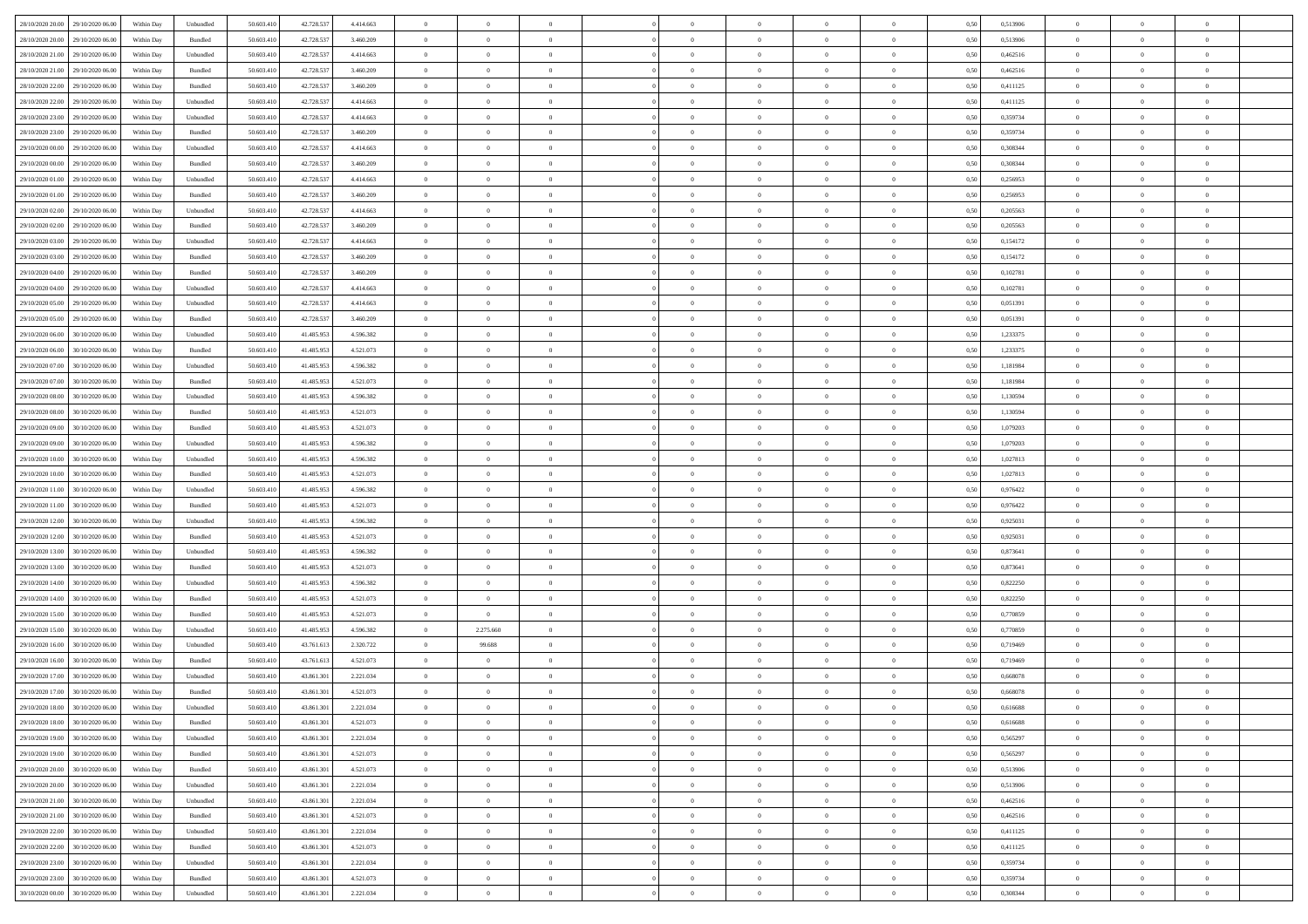| 30/10/2020 00.00                     | 30/10/2020 06.00                     | Within Day               | Bundled              | 50.603.410              | 43.861.301              | 4.521.073              | $\overline{0}$                   | $\Omega$                  | $\Omega$                         |                            |                                  |                                  | $\Omega$                         | 0.50         | 0,308344             | $\overline{0}$                   |                            |                                  |  |
|--------------------------------------|--------------------------------------|--------------------------|----------------------|-------------------------|-------------------------|------------------------|----------------------------------|---------------------------|----------------------------------|----------------------------|----------------------------------|----------------------------------|----------------------------------|--------------|----------------------|----------------------------------|----------------------------|----------------------------------|--|
| 30/10/2020 01:00                     | 30/10/2020 06:00                     | Within Dav               | Unbundled            | 50.603.41               | 43,861,30               | 2.221.034              | $\overline{0}$                   | $\overline{0}$            | $\overline{0}$                   | $\overline{0}$             | $\bf{0}$                         | $\overline{0}$                   | $\overline{0}$                   | 0.50         | 0.256953             | $\overline{0}$                   | $\Omega$                   | $\Omega$                         |  |
| 30/10/2020 01:00                     | 30/10/2020 06:00                     | Within Day               | <b>Bundled</b>       | 50 603 410              | 43 861 30               | 4 521 073              | $\overline{0}$                   | $\Omega$                  | $\theta$                         | $\Omega$                   | $\Omega$                         | $\Omega$                         | $\theta$                         | 0.50         | 0.256953             | $\Omega$                         | $\theta$                   | $\theta$                         |  |
| 30/10/2020 02:00                     | 30/10/2020 06:00                     | Within Day               | Bundled              | 50 603 410              | 43 861 30               | 4 521 073              | $\overline{0}$                   | $\Omega$                  | $\overline{0}$                   | $\overline{0}$             | $\mathbf{0}$                     | $\Omega$                         | $\theta$                         | 0.50         | 0.205563             | $\overline{0}$                   | $\theta$                   | $\theta$                         |  |
| 30/10/2020 02:00                     | 30/10/2020 06:00                     | Within Day               | Unbundled            | 50.603.410              | 43.861.30               | 2.221.034              | $\overline{0}$                   | $\overline{0}$            | $\overline{0}$                   | $\overline{0}$             | $\Omega$                         | $\Omega$                         | $\overline{0}$                   | 0.50         | 0.205563             | $\overline{0}$                   | $\Omega$                   | $\theta$                         |  |
| 30/10/2020 03:00                     | 30/10/2020 06:00                     | Within Day               | Unbundled            | 50.603.41               | 43,861,30               | 2.221.034              | $\overline{0}$                   | $\overline{0}$            | $\overline{0}$                   | $\overline{0}$             | $\overline{0}$                   | $\overline{0}$                   | $\overline{0}$                   | 0.50         | 0,154172             | $\overline{0}$                   | $\theta$                   | $\overline{0}$                   |  |
| 30/10/2020 03:00                     | 30/10/2020 06:00                     | Within Day               | Bundled              | 50,603,410              | 43.861.30               | 4.521.073              | $\bf{0}$                         | $\overline{0}$            | $\overline{0}$                   | $\overline{0}$             | $\overline{0}$                   | $\overline{0}$                   | $\overline{0}$                   | 0.50         | 0.154172             | $\bf{0}$                         | $\theta$                   | $\overline{0}$                   |  |
| 30/10/2020 04:00                     | 30/10/2020 06.00                     | Within Day               | Unbundled            | 50.603.410              | 43.861.301              | 2.221.034              | $\overline{0}$                   | $\overline{0}$            | $\overline{0}$                   | $\overline{0}$             | $\mathbf{0}$                     | $\overline{0}$                   | $\mathbf{0}$                     | 0,50         | 0,102781             | $\overline{0}$                   | $\overline{0}$             | $\overline{0}$                   |  |
| 30/10/2020 04:00                     | 30/10/2020 06:00                     | Within Day               | Bundled              | 50.603.410              | 43,861.30               | 4.521.073              | $\,$ 0 $\,$                      | $\overline{0}$            | $\overline{0}$                   | $\overline{0}$             | $\mathbf{0}$                     | $\overline{0}$                   | $\overline{0}$                   | 0.50         | 0,102781             | $\overline{0}$                   | $\overline{0}$             | $\overline{0}$                   |  |
| 30/10/2020 05:00                     | 30/10/2020 06:00                     | Within Day               | Unbundled            | 50.603.410              | 43.861.30               | 2.221.034              | $\overline{0}$                   | $\overline{0}$            | $\overline{0}$                   | $\overline{0}$             | $\mathbf{0}$                     | $\theta$                         | $\overline{0}$                   | 0,50         | 0,051391             | $\overline{0}$                   | $\overline{0}$             | $\overline{0}$                   |  |
| 30/10/2020 05:00                     | 30/10/2020 06.00                     | Within Day               | Bundled              | 50.603.410              | 43.861.30               | 4.521.073              | $\,$ 0 $\,$                      | $\,$ 0 $\,$               | $\overline{0}$                   | $\overline{0}$             | $\overline{0}$                   | $\overline{0}$                   | $\overline{0}$                   | 0,50         | 0,051391             | $\overline{0}$                   | $\overline{0}$             | $\overline{0}$                   |  |
| 30/10/2020 06:00                     | 31/10/2020 06:00                     | Within Day               | Unbundled            | 50.603.410              | 40.192.203              | 6.871.693              | $\overline{0}$                   | $\theta$                  | $\overline{0}$                   | $\overline{0}$             | $\mathbf{0}$                     | $\theta$                         | $\overline{0}$                   | 0.50         | 1,233375             | $\overline{0}$                   | $\theta$                   | $\overline{0}$                   |  |
| 30/10/2020 06.00                     | 31/10/2020 06:00                     | Within Day               | Bundled              | 50.603.410              | 40.192.203              | 3.539.512              | $\overline{0}$                   | $\theta$                  | $\overline{0}$                   | $\overline{0}$             | $\mathbf{0}$                     | $\overline{0}$                   | $\overline{0}$                   | 0.50         | 1,233375             | $\overline{0}$                   | $\Omega$                   | $\overline{0}$                   |  |
| 30/10/2020 07:00                     | 31/10/2020 06:00                     | Within Dav               | Bundled              | 50,603.41               | 40.192.203              | 3.539.512              | $\overline{0}$                   | $\overline{0}$            | $\overline{0}$                   | $\overline{0}$             | $\bf{0}$                         | $\overline{0}$                   | $\overline{0}$                   | 0.50         | 1.181984             | $\overline{0}$                   | $\overline{0}$             | $\overline{0}$                   |  |
| 30/10/2020 07:00                     | 31/10/2020 06:00                     | Within Dav               | Unbundled            | 50 603 410              | 40.192.201              | 6.871.693              | $\overline{0}$                   | $\theta$                  | $\theta$                         | $\Omega$                   | $\Omega$                         | $\Omega$                         | $\overline{0}$                   | 0.50         | 1.181984             | $\Omega$                         | $\theta$                   | $\theta$                         |  |
| 30/10/2020 08:00                     | 31/10/2020 06:00                     | Within Day               | Unbundled            | 50.603.410              | 40 192 20               | 6.871.693              | $\overline{0}$                   | $\Omega$                  | $\overline{0}$                   | $\overline{0}$             | $\theta$                         | $\Omega$                         | $\overline{0}$                   | 0.50         | 1.130594             | $\overline{0}$                   | $\theta$                   | $\theta$                         |  |
| 30/10/2020 08:00                     | 31/10/2020 06:0                      | Within Day               | Bundled              | 50 603 41               | 40.192.20               | 3.539.512              | $\overline{0}$                   | $\theta$                  | $\theta$                         | $\Omega$                   | $\theta$                         | $\Omega$                         | $\overline{0}$                   | 0,50         | 1,130594             | $\Omega$                         | $\theta$                   | $\sqrt{2}$                       |  |
| 30/10/2020 09:00                     | 31/10/2020 06.00                     | Within Day               | Unbundled            | 50.603.41               | 40.192.20               | 6.871.693              | $\overline{0}$                   | $\,$ 0 $\,$               | $\,$ 0 $\,$                      | $\overline{0}$             | $\bf{0}$                         | $\overline{0}$                   | $\overline{0}$                   | 0,50         | 1,079203             | $\overline{0}$                   | $\overline{0}$             | $\overline{0}$                   |  |
| 30/10/2020 09:00                     | 31/10/2020 06.0                      | Within Day               | $\mathbf B$ undled   | 50.603.41               | 40.192.20               | 3.539.512              | $\overline{0}$                   | $\,$ 0 $\,$               | $\overline{0}$                   | $\overline{0}$             | $\theta$                         | $\overline{0}$                   | $\overline{0}$                   | 0,50         | 1,079203             | $\overline{0}$                   | $\overline{0}$             | $\theta$                         |  |
| 30/10/2020 10:00                     | 31/10/2020 06.0                      | Within Day               | Unbundled            | 50.603.41               | 40.192.20               | 6.871.693              | $\overline{0}$                   | $\overline{0}$            | $\theta$                         | $\overline{0}$             | $\overline{0}$                   | $\overline{0}$                   | $\overline{0}$                   | 0,50         | 1,027813             | $\overline{0}$                   | $\overline{0}$             | $\overline{0}$                   |  |
| 30/10/2020 10:00                     | 31/10/2020 06.00                     | Within Day               | Bundled              | 50.603.410              | 40.192.203              | 3.539.512              | $\,$ 0 $\,$                      | $\overline{0}$            | $\,$ 0 $\,$                      | $\theta$                   | $\overline{0}$                   | $\overline{0}$                   | $\,$ 0 $\,$                      | 0,50         | 1,027813             | $\overline{0}$                   | $\overline{0}$             |                                  |  |
| 30/10/2020 11:00                     | 31/10/2020 06.0                      | Within Day               | Unbundled            | 50.603.41               | 40.192.203              | 6.871.693              | $\overline{0}$                   | $\overline{0}$            | $\theta$                         | $\theta$                   | $\overline{0}$                   | $\overline{0}$                   | $\overline{0}$                   | 0,50         | 0,976422             | $\overline{0}$                   |                            | $\bf{0}$                         |  |
| 30/10/2020 11:00                     | 31/10/2020 06:00                     | Within Day               | $\mathbf B$ undled   | 50.603.410              | 40.192.203              | 3.539.512              | $\,$ 0 $\,$                      | $\theta$                  | $\overline{0}$                   | $\theta$                   | $\Omega$                         | $\overline{0}$                   | $\mathbf{0}$                     | 0.50         | 0,976422             | $\overline{0}$                   | $\Omega$                   | $\Omega$                         |  |
| 30/10/2020 12:00                     | 31/10/2020 06:00                     | Within Dav               | Unbundled            | 50.603.410              | 40.192.203              | 6.871.693              | $\overline{0}$                   | $\overline{0}$            | $\overline{0}$                   | $\overline{0}$             | $\bf{0}$                         | $\overline{0}$                   | $\overline{0}$                   | 0.50         | 0.925031             | $\overline{0}$                   | $\overline{0}$             | $\bf{0}$                         |  |
| 30/10/2020 12:00                     | 31/10/2020 06:00                     | Within Dav               | Bundled              | 50.603.410              | 40.192.203              | 3.539.512              | $\overline{0}$                   | $\overline{0}$            | $\overline{0}$                   | $\overline{0}$             | $\bf{0}$                         | $\overline{0}$                   | $\overline{0}$                   | 0.50         | 0.925031             | $\overline{0}$                   | $\overline{0}$             | $\overline{0}$                   |  |
| 30/10/2020 13:00                     | 31/10/2020 06:00                     | Within Day               | <b>Bundled</b>       | 50.603.410              | 40 192 20               | 3 539 512              | $\overline{0}$                   | $\Omega$                  | $\Omega$                         | $\Omega$                   | $\theta$                         | $\Omega$                         | $\theta$                         | 0.50         | 0.873641             | $\Omega$                         | $\Omega$                   | $\theta$                         |  |
| 30/10/2020 13:00                     | 31/10/2020 06:00                     | Within Day               | Unbundled            | 50 603 410              | 40.192.203              | 6.871.693              | $\overline{0}$                   | $\overline{0}$            | $\overline{0}$                   | $\overline{0}$             | $\bf{0}$                         | $\overline{0}$                   | $\overline{0}$                   | 0.50         | 0.873641             | $\overline{0}$                   | $\theta$                   | $\overline{0}$                   |  |
| 30/10/2020 14:00                     | 31/10/2020 06:00                     | Within Day               | Bundled              | 50 603 410              | 40.192.203              | 3.539.512              | $\overline{0}$                   | $\overline{0}$            | $\overline{0}$                   | $\overline{0}$             | $\Omega$                         | $\Omega$                         | $\theta$                         | 0.50         | 0.822250             | $\overline{0}$                   | $\theta$                   | $\theta$                         |  |
| 30/10/2020 14:00                     | 31/10/2020 06:00                     | Within Dav               | Unbundled            | 50.603.410              | 40.192.203              | 6.871.693              | $\overline{0}$                   | 927.688                   | $\overline{0}$                   | $\,$ 0 $\,$                | $\overline{0}$                   | $\,$ 0 $\,$                      | $\,$ 0 $\,$                      | 0.50         | 0.822250             | $\overline{0}$                   | $\Omega$                   | $\overline{0}$                   |  |
| 30/10/2020 15:00                     | 31/10/2020 06.00                     | Within Day               | $\mathbf B$ undled   | 50.603.410              | 41.119.891              | 3.539.512              | $\overline{0}$                   | $\overline{0}$            | $\overline{0}$                   | $\overline{0}$             | $\bf{0}$                         | $\overline{0}$                   | $\,$ 0 $\,$                      | 0,50         | 0,770859             | $\overline{0}$                   | $\overline{0}$             | $\overline{0}$                   |  |
| 30/10/2020 15:00                     | 31/10/2020 06:00                     | Within Day               | Unbundled            | 50.603.410              | 41.119.891              | 5.944.005              | $\,$ 0 $\,$                      | 53.000                    | $\,$ 0 $\,$                      | $\overline{0}$             | $\mathbf{0}$                     | $\theta$                         | $\overline{0}$                   | 0,50         | 0,770859             | $\overline{0}$                   | $\overline{0}$             | $\overline{0}$                   |  |
| 30/10/2020 16:00                     | 31/10/2020 06:00                     | Within Day               | Bundled              | 50.603.410              | 41.172.89               | 3.539.512              | $\overline{0}$                   | 1.834.000                 | $\overline{0}$                   | 1,681369                   | $\mathbf{0}$                     | $\overline{0}$                   | $\overline{0}$                   | 0.50         | 0,719469             | $\overline{0}$                   | $\overline{0}$             | $\overline{0}$                   |  |
| 30/10/2020 16:00                     | 31/10/2020 06.00                     | Within Day               | Unbundled            | 50.603.410              | 41.172.891              | 5.891.005              | $\,$ 0 $\,$                      | 480.000                   | $\,$ 0 $\,$                      | $\overline{0}$             | $\mathbf{0}$                     | $\,$ 0 $\,$                      | $\,$ 0 $\,$                      | 0,50         | 0,719469             | $\overline{0}$                   | $\overline{0}$             | $\overline{0}$                   |  |
| 30/10/2020 17:00<br>30/10/2020 17:00 | 31/10/2020 06:00<br>31/10/2020 06:00 | Within Day<br>Within Day | Unbundled<br>Bundled | 50,603.41<br>50.603.410 | 43,486.89<br>43.486.891 | 5.411.005<br>1.705.512 | $\overline{0}$<br>$\overline{0}$ | $\overline{0}$<br>738.000 | $\overline{0}$<br>$\overline{0}$ | $\overline{0}$<br>1,561278 | $\overline{0}$<br>$\overline{0}$ | $\overline{0}$<br>$\overline{0}$ | $\overline{0}$<br>$\overline{0}$ | 0.50<br>0.50 | 0.668078<br>0,668078 | $\overline{0}$<br>$\overline{0}$ | $\Omega$<br>$\overline{0}$ | $\overline{0}$<br>$\overline{0}$ |  |
| 30/10/2020 18:00                     | 31/10/2020 06:00                     | Within Day               | Unbundled            | 50.603.410              | 44 224 89               | 5411005                | $\overline{0}$                   | 1 666 670                 | $\overline{0}$                   | $\theta$                   | $\theta$                         | $\Omega$                         | $\overline{0}$                   | 0.50         | 0.616688             | $\Omega$                         | $\Omega$                   | $\sqrt{2}$                       |  |
| 30/10/2020 18:00                     | 31/10/2020 06:00                     | Within Dav               | <b>Bundled</b>       | 50 603 410              | 44.224.89               | 967.512                | $\overline{0}$                   | 762.000                   | $\overline{0}$                   | 1.441188                   | $\Omega$                         | $\Omega$                         | $\overline{0}$                   | 0.50         | 0.616688             | $\overline{0}$                   | $\theta$                   | $\overline{0}$                   |  |
| 30/10/2020 19:00                     | 31/10/2020 06:00                     | Within Day               | <b>Bundled</b>       | 50 603 410              | 46.653.563              | 205.512                | $\theta$                         | 205.512                   | $\overline{0}$                   | 1,321097                   | 0.165000                         | $\theta$                         | $\theta$                         | 0.50         | 0.565297             | 0.082500                         | $\theta$                   | $\theta$                         |  |
| 30/10/2020 19:00                     | 31/10/2020 06:00                     | Within Dav               | Unbundled            | 50.603.41               | 46,653.56               | 3.744.335              | $\overline{0}$                   | 153,000                   | $\overline{0}$                   | $\overline{0}$             | $\Omega$                         | $\overline{0}$                   | $\bf{0}$                         | 0.50         | 0.565297             | $\overline{0}$                   | $\overline{0}$             | $\overline{0}$                   |  |
| 30/10/2020 20.00                     | 31/10/2020 06.00                     | Within Day               | Unbundled            | 50.603.41               | 47.012.07               | 3.591.335              | $\overline{0}$                   | $\,$ 0 $\,$               | $\overline{0}$                   | $\overline{0}$             | $\overline{0}$                   | $\overline{0}$                   | $\overline{0}$                   | 0,50         | 0,513906             | $\overline{0}$                   | $\overline{0}$             | $\theta$                         |  |
| 30/10/2020 21:00                     | 31/10/2020 06.00                     | Within Day               | Unbundled            | 50.603.41               | 47.012.07               | 3.591.335              | $\overline{0}$                   | $\,$ 0 $\,$               | $\,$ 0 $\,$                      | $\overline{0}$             | $\theta$                         | $\overline{0}$                   | $\overline{0}$                   | 0,50         | 0,462516             | $\overline{0}$                   | $\overline{0}$             | $\,$ 0 $\,$                      |  |
| 30/10/2020 22.00                     | 31/10/2020 06.0                      | Within Day               | Unbundled            | 50.603.41               | 47.012.07               | 3.591.335              | $\overline{0}$                   | $\theta$                  | $\overline{0}$                   | $\overline{0}$             | $\overline{0}$                   | $\overline{0}$                   | $\overline{0}$                   | 0,50         | 0,411125             | $\overline{0}$                   | $\overline{0}$             | $\overline{0}$                   |  |
| 30/10/2020 23:00                     | 31/10/2020 06.00                     | Within Day               | Unbundled            | 50.603.41               | 47.012.073              | 3.591.335              | $\overline{0}$                   | $\overline{0}$            | $\overline{0}$                   | $\overline{0}$             | $\overline{0}$                   | $\overline{0}$                   | $\overline{0}$                   | 0,50         | 0,359734             | $\overline{0}$                   | $\overline{0}$             | $\overline{0}$                   |  |
| 31/10/2020 00:00                     | 31/10/2020 06.0                      | Within Day               | Unbundled            | 50.603.410              | 47.012.073              | 3.591.335              | $\,$ 0 $\,$                      | $\overline{0}$            | $\overline{0}$                   | $\theta$                   | $\overline{0}$                   | $\overline{0}$                   | $\,$ 0 $\,$                      | 0,50         | 0,308344             | $\overline{0}$                   | $\overline{0}$             |                                  |  |
| 31/10/2020 01:00                     | 31/10/2020 06:00                     | Within Day               | Unbundled            | 50.603.410              | 47.012.073              | 3.591.335              | $\overline{0}$                   | $\theta$                  | $\overline{0}$                   | $\overline{0}$             | $\bf{0}$                         | $\overline{0}$                   | $\overline{0}$                   | 0.50         | 0,256953             | $\overline{0}$                   | $\theta$                   | $\overline{0}$                   |  |
| 31/10/2020 02:00                     | 31/10/2020 06:00                     | Within Dav               | Unbundled            | 50,603.41               | 47.012.073              | 3.591.335              | $\overline{0}$                   | $\overline{0}$            | $\overline{0}$                   | $\theta$                   | $\bf{0}$                         | $\overline{0}$                   | $\overline{0}$                   | 0.50         | 0,205563             | $\overline{0}$                   | $\Omega$                   | $\Omega$                         |  |
| 31/10/2020 03:00                     | 31/10/2020 06:00                     | Within Dav               | Unbundled            | 50.603.410              | 47.012.073              | 3.591.335              | $\overline{0}$                   | $\overline{0}$            | $\theta$                         | $\theta$                   | $\bf{0}$                         | $\overline{0}$                   | $\overline{0}$                   | 0.50         | 0.154172             | $\overline{0}$                   | $\Omega$                   | $\theta$                         |  |
| 31/10/2020 06:00                     | 01/11/2020 06:00                     | Within Day               | Unbundled            | 50 603 410              | 33.850.537              | 12.231.799             | $\overline{0}$                   | $\Omega$                  | $\Omega$                         | $\Omega$                   | $\theta$                         | $\theta$                         | $\theta$                         | 0.50         | 1.233375             | $\Omega$                         | $\Omega$                   | $\theta$                         |  |
| 31/10/2020 06.00                     | 01/11/2020 06:00                     | Within Day               | Bundled              | 50.603.410              | 33,850,537              | 4.521.073              | $\overline{0}$                   | $\overline{0}$            | $\theta$                         | $\overline{0}$             | $\Omega$                         | $\Omega$                         | $\Omega$                         | 0,50         | 1.233375             | $\overline{0}$                   | $\theta$                   | $\overline{0}$                   |  |

(\*) GCV used for the purpose of the conversion does not corresponding to the actual GCV of the Gas Day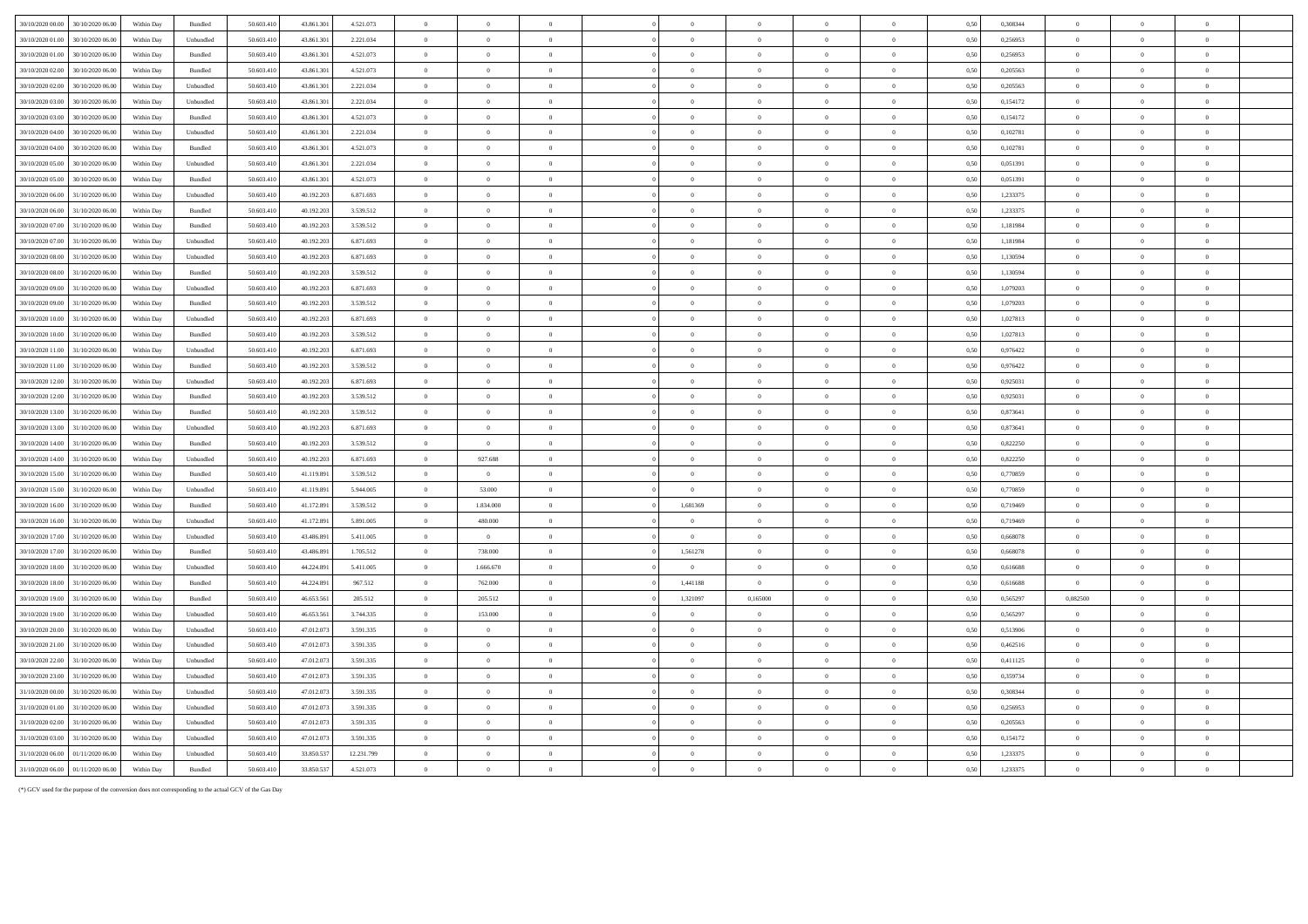## **SNAM RETE GAS**

**Transportation capacity at Entry Point interconnected with foreign pipelines**

**Update to 30/10/2020 of offered and assigned capacity in auction day-ahead and within-day**

**Thermal Year 2020/2021**

(Values in Scm/day (15° C; 1,01325 bar); Prices in c/Scm)

**Entry Point**

**TARVISIO**

| Timeframe        |                  |                     |                                 |                             | Assigned            | <b>Offered capacity</b> |                |                | <b>Assigned capacity</b> | Day-Ahead               |                 | <b>Total Prices</b>    |                 |                        |                     |                 | <b>SRG Prices</b> |                 |                            |             |
|------------------|------------------|---------------------|---------------------------------|-----------------------------|---------------------|-------------------------|----------------|----------------|--------------------------|-------------------------|-----------------|------------------------|-----------------|------------------------|---------------------|-----------------|-------------------|-----------------|----------------------------|-------------|
|                  |                  | <b>Auction type</b> | <b>Offered</b><br>capacity type | Transportati<br>on capacity | capacity<br>(before |                         |                |                |                          | Interrupted<br>Capacity | Reserve price - | <b>Auction premium</b> | Reserve price - | <b>Auction premium</b> | <b>Split factor</b> | Reserve price - | <b>Auction</b>    | Reserve price - | Auction                    | <b>Note</b> |
| From             | To               |                     |                                 |                             | auction)            | Firm                    | Interruptible  | Firm           | Interruptible            | Interruptible           | Firm            | - Firm                 | Interruptible   | $-$ Interruptible      |                     | Firm            | premium - Firm    | Interruptible   | premium -<br>Interruptible |             |
| 01/10/2020 06.00 | 02/10/2020 06.00 | Day Ahead           | Unbundled                       | 113.000.000                 | 75.589.979          | 37.410.019              | $\overline{0}$ | $\overline{0}$ | $\overline{0}$           |                         | $\overline{0}$  | $\theta$               | $\overline{0}$  | $\Omega$               | 0,50                | 0,005523        | $\overline{0}$    | 0,005523        | $\bf{0}$                   |             |
| 01/10/2020 06.00 | 02/10/2020 06.00 | Day Ahead           | Bundled                         | 113,000,000                 | 75.589.979          | $\Omega$                | 12.351.169     | $\Omega$       | $\Omega$                 |                         | $\Omega$        |                        | $\theta$        | $\Omega$               | 0.50                | 0.005523        | $\Omega$          | 0.005523        | $\theta$                   |             |
| 02/10/2020 06.00 | 03/10/2020 06.00 | Day Ahead           | Unbundled                       | 113.000.000                 | 75.589.979          | 35.235.961              | $\overline{0}$ | $\overline{0}$ | $\Omega$                 |                         | $\Omega$        | $\theta$               | $\overline{0}$  | $\Omega$               | 0,50                | 0,005523        | $\overline{0}$    | 0,005523        | $\bf{0}$                   |             |
| 02/10/2020 06.00 | 03/10/2020 06.00 | Day Ahead           | Bundled                         | 113.000.000                 | 75.589.979          | 2.174.058               | $\overline{0}$ | $\overline{0}$ | $\overline{0}$           |                         | $\overline{0}$  | $\overline{0}$         | $\overline{0}$  | $\overline{0}$         | 0,50                | 0,005523        | $\overline{0}$    | 0,005523        | $\bf{0}$                   |             |
| 03/10/2020 06:00 | 04/10/2020 06.00 | Day Ahead           | Unbundled                       | 113.000.000                 | 75.589.979          | 27.314.232              | $\overline{0}$ | $\overline{0}$ | $\overline{0}$           |                         | $\overline{0}$  | $\theta$               | $\overline{0}$  | $\overline{0}$         | 0.50                | 0.005523        | $\overline{0}$    | 0.005523        | $\Omega$                   |             |
| 03/10/2020 06.00 | 04/10/2020 06.00 | Day Ahead           | Bundled                         | 113.000.000                 | 75.589.979          | 10.095.787              | $\overline{0}$ | $\overline{0}$ | $\overline{0}$           |                         | $\theta$        | $\theta$               | $\overline{0}$  | $\mathbf{0}$           | 0,50                | 0,005523        | $\overline{0}$    | 0,005523        | $\bf{0}$                   |             |
| 04/10/2020 06.00 | 05/10/2020 06.00 | Day Ahead           | Bundled                         | 113.000.000                 | 75.589.979          | 10.095.787              | $\overline{0}$ | $\theta$       | $\overline{0}$           |                         | $\Omega$        | $\theta$               | $\overline{0}$  | $\mathbf{0}$           | 0,50                | 0,005523        | $\overline{0}$    | 0,005523        | $\Omega$                   |             |
| 04/10/2020 06.00 | 05/10/2020 06:00 | Day Ahead           | Unbundled                       | 113.000.000                 | 75.589.979          | 27.314.232              | $\overline{0}$ | $\Omega$       | $\Omega$                 |                         | $\Omega$        | $\sqrt{2}$             | $\Omega$        | $\Omega$               | 0.50                | 0.005523        | $\overline{0}$    | 0,005523        | $\Omega$                   |             |
| 05/10/2020 06:00 | 06/10/2020 06:00 | Day Ahead           | Bundled                         | 113.000.000                 | 75.589.97           | 2.174.058               | $\theta$       | $\Omega$       | $\theta$                 |                         | $\Omega$        |                        | $\theta$        | $\theta$               | 0.50                | 0,005523        | $\Omega$          | 0,005523        | $\Omega$                   |             |
| 05/10/2020 06.00 | 06/10/2020 06:00 | Day Ahead           | Unbundled                       | 113.000.000                 | 75.589.979          | 35.235.961              | $\overline{0}$ | 118.352        | $\overline{0}$           |                         | $\overline{0}$  | $\theta$               | $\overline{0}$  | $\overline{0}$         | 0,50                | 0,005523        | $\overline{0}$    | 0.005523        | $\bf{0}$                   |             |
| 06/10/2020 06:00 | 07/10/2020 06.00 | Day Ahead           | Unbundled                       | 113.000.000                 | 75.589.979          | 35.235.961              | $\overline{0}$ | $\overline{0}$ | $\overline{0}$           |                         | $\overline{0}$  | $\bf{0}$               | $\overline{0}$  | $\bf{0}$               | 0,50                | 0,005523        | $\overline{0}$    | 0,005523        | $\overline{0}$             |             |
| 06/10/2020 06.00 | 07/10/2020 06.00 | Day Ahead           | Bundled                         | 113.000.000                 | 75.589.979          | 2.174.058               | $\overline{0}$ | $\overline{0}$ | $\Omega$                 |                         | $\Omega$        |                        | $\overline{0}$  | $\Omega$               | 0,50                | 0,005523        | $\overline{0}$    | 0,005523        | $\theta$                   |             |
| 07/10/2020 06.00 | 08/10/2020 06.00 | Day Ahead           | Bundled                         | 113.000.000                 | 75.589.979          | 2.174.058               | $\overline{0}$ | $\overline{0}$ | $\overline{0}$           |                         | $\Omega$        | $\theta$               | $\theta$        | $\overline{0}$         | 0.50                | 0,005523        | $\overline{0}$    | 0,005523        | $\Omega$                   |             |
| 07/10/2020 06.00 | 08/10/2020 06.00 | Day Ahead           | Unbundled                       | 113.000.000                 | 75.589.979          | 35.235.961              | $\overline{0}$ | $\theta$       | $\Omega$                 |                         | $\Omega$        | $\theta$               | $\overline{0}$  | $\Omega$               | 0,50                | 0,005523        | $\overline{0}$    | 0,005523        | $\Omega$                   |             |
| 08/10/2020 06:00 | 09/10/2020 06:00 | Day Ahead           | Unbundled                       | 113,000,000                 | 75.589.979          | 35.235.961              | $\overline{0}$ | $\Omega$       | $\Omega$                 |                         | $\Omega$        | $\theta$               | $\Omega$        | $\theta$               | 0.50                | 0.005523        | $\overline{0}$    | 0.005523        | $\theta$                   |             |
| 08/10/2020 06.00 | 09/10/2020 06.00 | Day Ahead           | Bundled                         | 113.000.000                 | 75.589.979          | 2.174.058               | $\overline{0}$ | $\overline{0}$ | $\overline{0}$           |                         | $\overline{0}$  | $\theta$               | $\overline{0}$  | $\overline{0}$         | 0,50                | 0,005523        | $\overline{0}$    | 0,005523        | $\bf{0}$                   |             |
| 09/10/2020 06.00 | 10/10/2020 06.00 | Day Ahead           | Bundled                         | 113.000.000                 | 75.589.979          | 2.174.058               | $\overline{0}$ | $\overline{0}$ | $\overline{0}$           |                         | $\overline{0}$  | $\overline{0}$         | $\overline{0}$  | $\overline{0}$         | 0,50                | 0,005523        | $\overline{0}$    | 0,005523        | $\bf{0}$                   |             |
| 09/10/2020 06:00 | 10/10/2020 06:00 | Day Ahead           | Unbundled                       | 113,000,000                 | 75.589.979          | 35.235.961              | $\overline{0}$ | $\theta$       | $\Omega$                 |                         | $\Omega$        | $\theta$               | $\overline{0}$  | $\theta$               | 0.50                | 0.005523        | $\overline{0}$    | 0.005523        | $\Omega$                   |             |
| 10/10/2020 06.00 | 11/10/2020 06.0  | Day Ahead           | Bundled                         | 113.000.000                 | 75.589.979          | 10.095.787              | $\overline{0}$ | $\overline{0}$ | $\overline{0}$           |                         | $\Omega$        |                        | $\overline{0}$  | $\mathbf{0}$           | 0,50                | 0,005523        | $\overline{0}$    | 0,005523        | $\Omega$                   |             |
| 10/10/2020 06:00 | 11/10/2020 06:00 | Day Ahead           | Unbundled                       | 113.000.000                 | 75.589.979          | 27.314.232              | $\overline{0}$ | $\Omega$       | $\Omega$                 |                         | $\Omega$        | $\theta$               | $\Omega$        | $\Omega$               | 0,50                | 0,005523        | $\overline{0}$    | 0,005523        | $\Omega$                   |             |
| 11/10/2020 06:00 | 12/10/2020 06:00 | Day Ahead           | Unbundled                       | 113,000,000                 | 75.589.979          | 27.314.232              | $\overline{0}$ | $\theta$       | $\Omega$                 |                         | $\Omega$        | $\theta$               | $\theta$        | $\theta$               | 0.50                | 0.005523        | $\overline{0}$    | 0.005523        | $\theta$                   |             |
| 11/10/2020 06.00 | 12/10/2020 06.00 | Day Ahead           | Bundled                         | 113.000.000                 | 75.589.979          | 10.095.787              | $\overline{0}$ | $\overline{0}$ | $\overline{0}$           |                         | $\overline{0}$  | $\theta$               | $\overline{0}$  | $\mathbf{0}$           | 0.50                | 0,005523        | $\overline{0}$    | 0,005523        | $\bf{0}$                   |             |
| 12/10/2020 06:00 | 13/10/2020 06.00 | Day Ahead           | Bundled                         | 113.000.000                 | 75.589.979          | 10.095.787              | $\overline{0}$ | $\overline{0}$ | $\overline{0}$           |                         | $\overline{0}$  | $\theta$               | $\overline{0}$  | $\overline{0}$         | 0,50                | 0,005523        | $\overline{0}$    | 0,005523        | $\bf{0}$                   |             |
| 12/10/2020 06.00 | 13/10/2020 06.00 | Day Ahead           | Unbundled                       | 113.000.000                 | 75.589.979          | 27.314.232              | $\overline{0}$ | $\overline{0}$ | $\overline{0}$           |                         | $\overline{0}$  | $\theta$               | $\overline{0}$  | $\overline{0}$         | 0,50                | 0,005523        | $\,$ 0 $\,$       | 0,005523        | $\Omega$                   |             |
| 13/10/2020 06:00 | 14/10/2020 06:00 | Day Ahead           | Bundled                         | 113.000.000                 | 75.589.97           | 10.095.787              | $\overline{0}$ | $\Omega$       | $\Omega$                 |                         | $\Omega$        |                        | $\Omega$        | $\Omega$               | 0.50                | 0,005523        | $\overline{0}$    | 0,005523        | $\Omega$                   |             |
| 13/10/2020 06:00 | 14/10/2020 06.00 | Day Ahead           | Unbundled                       | 113,000,000                 | 75.589.979          | 27.314.232              | $\overline{0}$ | 777.102        | $\Omega$                 |                         | $\Omega$        | $\theta$               | $\theta$        | $\theta$               | 0,50                | 0.005523        | $\overline{0}$    | 0.005523        | $\theta$                   |             |
| 14/10/2020 06:00 | 15/10/2020 06.00 | Day Ahead           | Unbundled                       | 113.000.000                 | 75.589.979          | 37.410.019              | $\overline{0}$ | 7.672.205      | $\theta$                 |                         | $\Omega$        | $\theta$               | $\overline{0}$  | $\Omega$               | 0,50                | 0,005523        | $\overline{0}$    | 0,005523        | $\Omega$                   |             |
| 14/10/2020 06.00 | 15/10/2020 06.00 | Day Ahead           | Bundled                         | 113.000.000                 | 75.589.979          | $\theta$                | 8.823.575      | $\overline{0}$ | $\Omega$                 |                         | $\Omega$        |                        | $\overline{0}$  | $\theta$               | 0,50                | 0,005523        | $\overline{0}$    | 0,005523        | $\theta$                   |             |
| 15/10/2020 06:00 | 16/10/2020 06:00 | Day Ahead           | Unbundled                       | 113.000.000                 | 75.589.979          | 35.235.961              | $\overline{0}$ | 7.553.854      | $\overline{0}$           |                         | $\overline{0}$  | $\theta$               | $\overline{0}$  | $\overline{0}$         | 0,50                | 0,005523        | $\overline{0}$    | 0.005523        | $\theta$                   |             |
| 15/10/2020 06.00 | 16/10/2020 06.00 | Day Ahead           | Bundled                         | 113.000.000                 | 75.589.979          | 2.174.058               | $\overline{0}$ | $\overline{0}$ | $\overline{0}$           |                         | $\overline{0}$  | $\theta$               | $\overline{0}$  | $\mathbf{0}$           | 0,50                | 0,005523        | $\overline{0}$    | 0,005523        | $\bf{0}$                   |             |
| 16/10/2020 06:00 | 17/10/2020 06:00 | Day Ahead           | Unbundled                       | 113,000,000                 | 75.589.979          | 29.677.135              | $\overline{0}$ | 19,943,379     | $\Omega$                 |                         | $\Omega$        | $\theta$               | $\theta$        | $\theta$               | 0.50                | 0.005523        | $\overline{0}$    | 0.005523        | $\theta$                   |             |
| 16/10/2020 06:00 | 17/10/2020 06:00 | Day Ahead           | Bundled                         | 113.000.000                 | 75.589.979          | 7.732.884               | $\overline{0}$ | $\overline{0}$ | $\overline{0}$           |                         | $\Omega$        | $\theta$               | $\theta$        | $\theta$               | 0.50                | 0,005523        | $\overline{0}$    | 0.005523        | $\Omega$                   |             |
| 17/10/2020 06:00 | 18/10/2020 06:00 | Day Ahead           | Bundled                         | 113.000.000                 | 75.589.979          | 8.995.581               | $\overline{0}$ | $\overline{0}$ | $\overline{0}$           |                         | $\theta$        | $\theta$               | $\overline{0}$  | $\mathbf{0}$           | 0.50                | 0,005523        | $\overline{0}$    | 0.005523        | $\bf{0}$                   |             |
| 17/10/2020 06.00 | 18/10/2020 06.00 | Day Ahead           | Unbundled                       | 113.000.000                 | 75.589.979          | 28.414.439              | $\overline{0}$ | 7.554.412      | $\theta$                 |                         | $\Omega$        | $\theta$               | $\Omega$        | $\Omega$               | 0,50                | 0.005523        | $\overline{0}$    | 0.005523        | $\Omega$                   |             |
| 18/10/2020 06:00 | 19/10/2020 06.00 | Day Ahead           | Bundled                         | 113.000.000                 | 75.589.979          | 10.095.787              | $\Omega$       | $\Omega$       | $\overline{0}$           |                         | $\Omega$        | $\sqrt{2}$             | $\Omega$        | $\Omega$               | 0,50                | 0,005523        | $\overline{0}$    | 0,005523        | $\Omega$                   |             |
| 18/10/2020 06:00 | 19/10/2020 06.00 | Day Ahead           | Unbundled                       | 113.000.000                 | 75.589.979          | 27.314.232              | $\overline{0}$ | 158.547        | $\Omega$                 |                         | $\Omega$        |                        | $\overline{0}$  | $\mathbf{0}$           | 0,50                | 0,005523        | $\overline{0}$    | 0,005523        | $\Omega$                   |             |
| 19/10/2020 06:00 | 20/10/2020 06:00 | Day Ahead           | Unbundled                       | 113,000,000                 | 75.589.979          | 27.314.232              | $\overline{0}$ | 19,703,661     | $\Omega$                 |                         | $\Omega$        |                        | $\Omega$        | $\Omega$               | 0.50                | 0.005523        | $\theta$          | 0.005523        | $\Omega$                   |             |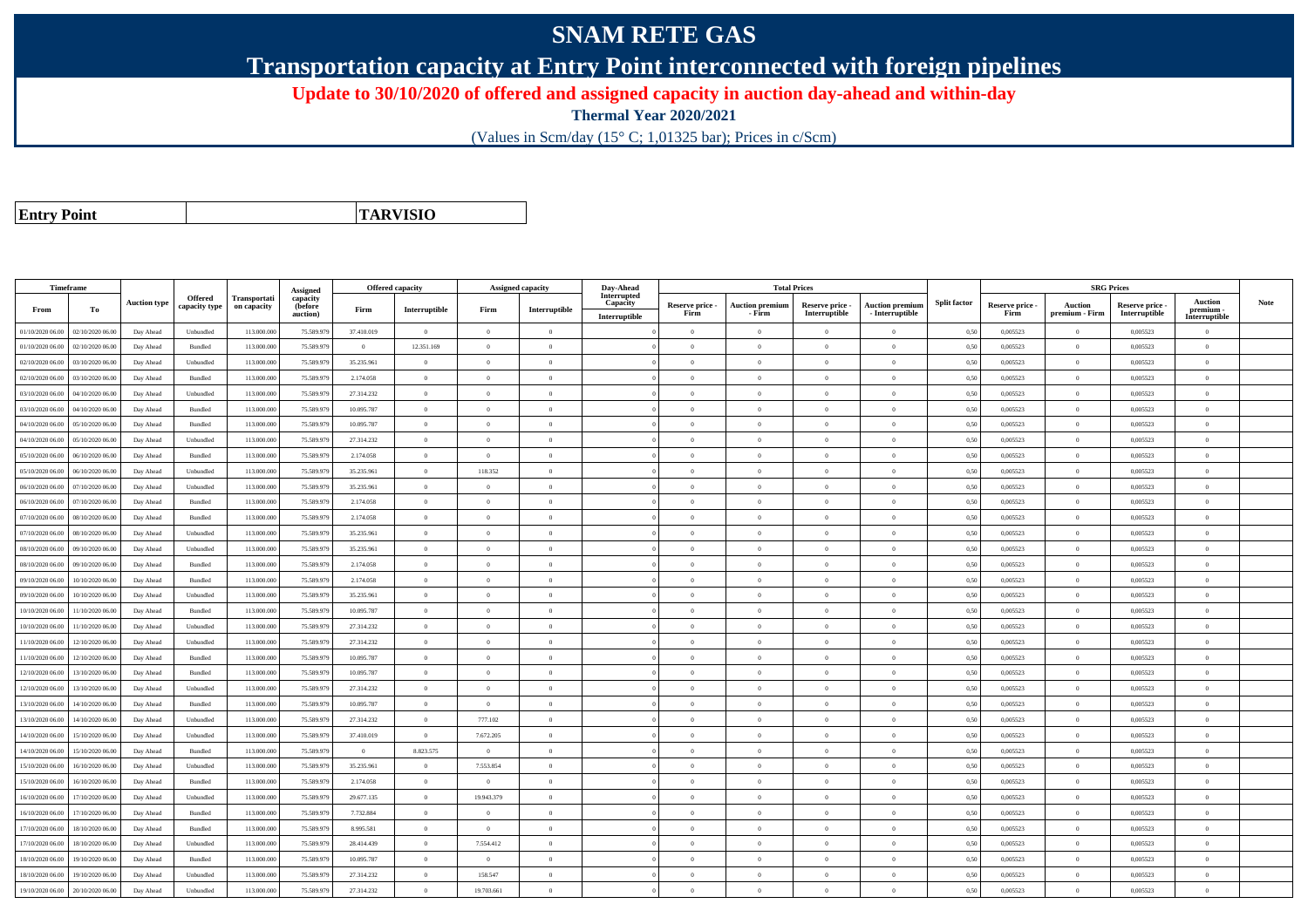| 19/10/2020 06:00 20/10/2020 06:00    | Day Ahead  | Bundled                     | 113.000.000 | 75.589.979 | 10.095.787 | $\overline{0}$ | $\overline{0}$ |                | $\overline{0}$ | $\bf{0}$       | $\overline{0}$ | $\theta$       | 0,50 | 0,005523 | $\bf{0}$       | 0.005523       | $\bf{0}$       |  |
|--------------------------------------|------------|-----------------------------|-------------|------------|------------|----------------|----------------|----------------|----------------|----------------|----------------|----------------|------|----------|----------------|----------------|----------------|--|
|                                      |            |                             |             |            |            |                |                |                |                |                |                |                |      |          |                |                |                |  |
| 20/10/2020 06:00<br>21/10/2020 06.00 | Day Ahead  | Unbundled                   | 113.000.00  | 75.589.97  | 27.314.232 | $\bf{0}$       | 20.331.930     | $\overline{0}$ | $\overline{0}$ | $\,$ 0         | $\overline{0}$ | $\bf{0}$       | 0,50 | 0,005523 | $\bf{0}$       | 0,005523       | $\bf{0}$       |  |
| 20/10/2020 06:00<br>21/10/2020 06:00 | Day Ahead  | Bundled                     | 113,000,000 | 75.589.979 | 10.095.787 | $\overline{0}$ | $\overline{0}$ | $\overline{0}$ | $\overline{0}$ | $\bf{0}$       | $\overline{0}$ | $\overline{0}$ | 0.50 | 0.005523 | $\overline{0}$ | 0.005523       | $\bf{0}$       |  |
| 21/10/2020 06.00<br>22/10/2020 06:00 | Day Ahead  | Bundled                     | 113.000.000 | 75.589.979 | 8.792.576  | $\overline{0}$ | $\overline{0}$ | $\overline{0}$ | $\overline{0}$ | $\bf{0}$       | $\overline{0}$ | $\theta$       | 0,50 | 0,005523 | $\,$ 0 $\,$    | 0,005523       | $\overline{0}$ |  |
| 21/10/2020 06.00<br>22/10/2020 06.00 | Day Ahead  | Unbundled                   | 113.000.00  | 75.589.979 | 28.617.443 | $\overline{0}$ | 19.825.028     | $\overline{0}$ |                | $\bf{0}$       | $\overline{0}$ | $\bf{0}$       | 0,50 | 0,005523 | $\bf{0}$       | 0,005523       | $\bf{0}$       |  |
| 22/10/2020 06.00<br>23/10/2020 06:00 | Day Ahead  | Bundled                     | 113,000,000 | 75.589.979 | 9.791.036  | $\overline{0}$ | $\overline{0}$ | $\overline{0}$ | $\overline{0}$ | $\bf{0}$       | $\overline{0}$ | $\overline{0}$ | 0.50 | 0.005523 | $\,$ 0         | 0.005523       | $\bf{0}$       |  |
|                                      |            |                             |             |            |            |                |                |                |                |                |                |                |      |          |                |                |                |  |
| 22/10/2020 06:00<br>23/10/2020 06:00 | Day Ahead  | Unbundled                   | 113.000.000 | 75.589.979 | 27.618.983 | $\overline{0}$ | 12.619.764     | $\overline{0}$ | $\overline{0}$ | $\bf{0}$       | $\overline{0}$ | $\overline{0}$ | 0,50 | 0,005523 | $\overline{0}$ | 0,005523       | $\overline{0}$ |  |
| 23/10/2020 06:00<br>24/10/2020 06.00 | Day Ahead  | Unbundled                   | 113.000.00  | 75.589.979 | 30.765.359 | $\bf{0}$       | 20.050.566     | $\overline{0}$ |                | $\,$ 0         | $\overline{0}$ | $\bf{0}$       | 0,50 | 0,005523 | $\bf{0}$       | 0,005523       | $\bf{0}$       |  |
| 23/10/2020 06.00<br>24/10/2020 06:00 | Day Ahead  | Bundled                     | 113,000,000 | 75.589.979 | 6.644.660  | $\overline{0}$ | $\overline{0}$ | $\overline{0}$ | $\overline{0}$ | $\bf{0}$       | $\overline{0}$ | $\overline{0}$ | 0.50 | 0.005523 | $\overline{0}$ | 0.005523       | $\bf{0}$       |  |
| 24/10/2020 06:00<br>25/10/2020 06:00 | Day Ahead  | Bundled                     | 113.000.000 | 78.739.561 | 10.095.787 | $\overline{0}$ | $\overline{0}$ | $\overline{0}$ | $\overline{0}$ | $\bf{0}$       | $\overline{0}$ | $\overline{0}$ | 0,50 | 0,005523 | $\overline{0}$ | 0,005523       | $\bf{0}$       |  |
| 24/10/2020 06.00<br>25/10/2020 06.00 | Day Ahead  | Unbundled                   | 113.000.00  | 78.739.561 | 22.794.233 | $\bf{0}$       | $\overline{0}$ | $\overline{0}$ | $\overline{0}$ | $\,$ 0         | $\overline{0}$ | $\bf{0}$       | 0,50 | 0,005523 | $\bf{0}$       | 0,005523       | $\bf{0}$       |  |
| 25/10/2020 06.00<br>26/10/2020 06:00 | Day Ahead  | Bundled                     | 113,000,000 | 75.589.979 | 10.095.787 | $\overline{0}$ | $\overline{0}$ | $\overline{0}$ | $\overline{0}$ | $\,$ 0 $\,$    | $\overline{0}$ | $\overline{0}$ | 0.50 | 0.005523 | $\,$ 0 $\,$    | 0.005523       | $\bf{0}$       |  |
| 25/10/2020 06:00<br>26/10/2020 06.00 | Day Ahead  | Unbundled                   | 113.000.000 | 75.589.979 | 27.314.232 | $\overline{0}$ | 7.567.810      | $\overline{0}$ | $\overline{0}$ | $\bf{0}$       | $\overline{0}$ | $\theta$       | 0,50 | 0,005523 | $\,$ 0 $\,$    | 0,005523       | $\overline{0}$ |  |
|                                      |            |                             |             |            |            |                |                |                |                |                |                |                |      |          |                |                |                |  |
| 26/10/2020 06.00<br>27/10/2020 06.00 | Day Ahead  | Unbundled                   | 113.000.00  | 75.589.979 | 27.314.232 | $\bf{0}$       | 20.237.166     | $\overline{0}$ |                | $\bf{0}$       | $\overline{0}$ | $\bf{0}$       | 0,50 | 0,005523 | $\bf{0}$       | 0,005523       | $\bf{0}$       |  |
| 26/10/2020 06.00<br>27/10/2020 06:00 | Day Ahead  | Bundled                     | 113,000,000 | 75.589.979 | 10.095.787 | $\overline{0}$ | $\overline{0}$ | $\overline{0}$ | $\overline{0}$ | $\,$ 0         | $\overline{0}$ | $\overline{0}$ | 0.50 | 0.005523 | $\bf{0}$       | 0.005523       | $\bf{0}$       |  |
| 27/10/2020 06:00<br>28/10/2020 06:00 | Day Ahead  | Unbundled                   | 113.000.000 | 75.589.979 | 30.777.958 | $\overline{0}$ | 19.825.028     | $\overline{0}$ | $\overline{0}$ | $\bf{0}$       | $\overline{0}$ | $\overline{0}$ | 0,50 | 0,005523 | $\overline{0}$ | 0,005523       | $\overline{0}$ |  |
| 27/10/2020 06.00<br>28/10/2020 06.00 | Day Ahead  | Bundled                     | 113.000.00  | 75.589.979 | 6.632.061  | $\overline{0}$ | $\theta$       | $\overline{0}$ |                | $\,$ 0         | $\overline{0}$ | $\bf{0}$       | 0,50 | 0,005523 | $\bf{0}$       | 0,005523       | $\bf{0}$       |  |
| 28/10/2020 06:00<br>29/10/2020 06:00 | Day Ahead  | Bundled                     | 113,000,000 | 75.589.979 | 7.726.823  | $\overline{0}$ | $\overline{0}$ | $\overline{0}$ | $\overline{0}$ | $\bf{0}$       | $\overline{0}$ | $\overline{0}$ | 0.50 | 0.005523 | $\overline{0}$ | 0.005523       | $\bf{0}$       |  |
| 28/10/2020 06:00<br>29/10/2020 06.00 | Day Ahead  | Unbundled                   | 113.000.000 | 75.589.979 | 29.683.196 | $\overline{0}$ | 19.825.028     | $\overline{0}$ | $\overline{0}$ | $\,$ 0         | $\overline{0}$ | $\overline{0}$ | 0,50 | 0,005523 | $\,$ 0 $\,$    | 0,005523       | $\overline{0}$ |  |
|                                      |            |                             |             |            |            |                |                |                |                |                |                |                |      |          |                |                |                |  |
| 29/10/2020 06.00<br>30/10/2020 06.00 | Day Ahead  | Bundled                     | 113.000.00  | 75.589.979 | 10.095.787 | $\bf{0}$       | $\bf{0}$       | $\overline{0}$ | $\overline{0}$ | $\,$ 0         | $\overline{0}$ | $\bf{0}$       | 0,50 | 0,005523 | $\bf{0}$       | 0,005523       | $\bf{0}$       |  |
| 29/10/2020 06:00<br>30/10/2020 06:00 | Day Ahead  | Unbundled                   | 113,000,000 | 75.589.979 | 27.314.232 | $\overline{0}$ | 17.050.276     | $\overline{0}$ | $\overline{0}$ | $\,$ 0 $\,$    | $\overline{0}$ | $\overline{0}$ | 0.50 | 0.005523 | $\,$ 0 $\,$    | 0.005523       | $\bf{0}$       |  |
| 30/10/2020 06:00<br>31/10/2020 06:00 | Day Ahead  | Bundled                     | 113.000.000 | 75.589.979 | 7.903.911  | $\overline{0}$ | $\overline{0}$ | $\overline{0}$ | $\overline{0}$ | $\bf{0}$       | $\overline{0}$ | $\overline{0}$ | 0,50 | 0,005523 | $\,$ 0 $\,$    | 0,005523       | $\overline{0}$ |  |
| 30/10/2020 06.00<br>31/10/2020 06.00 | Day Ahead  | Unbundled                   | 113.000.00  | 75.589.979 | 29.506.108 | $\overline{0}$ | 14.161.266     | $\overline{0}$ | $\overline{0}$ | $\,$ 0         | $\overline{0}$ | $\bf{0}$       | 0,50 | 0,005523 | $\bf{0}$       | 0,005523       | $\bf{0}$       |  |
| 31/10/2020 06.00<br>01/11/2020 06:00 | Day Ahead  | Bundled                     | 113,000,000 | 75.589.979 | 10.095.787 | $\overline{0}$ | $\overline{0}$ | $\overline{0}$ | $\overline{0}$ | $\bf{0}$       | $\overline{0}$ | $\overline{0}$ | 0.50 | 0.005523 | $\bf{0}$       | 0.005523       | $\bf{0}$       |  |
| 31/10/2020 06:00<br>01/11/2020 06.00 | Day Ahead  | Unbundled                   | 113.000.000 | 75.589.979 | 27.314.232 | $\overline{0}$ | $\overline{0}$ | $\overline{0}$ | $\overline{0}$ | $\bf{0}$       | $\overline{0}$ | $\overline{0}$ | 0,50 | 0,005523 | $\,$ 0 $\,$    | 0,005523       | $\overline{0}$ |  |
| 01/10/2020 06.00<br>02/10/2020 06.00 | Within Day | Unbundled                   | 113.000.00  | 75.589.979 | 37.410.019 | $\overline{0}$ | $\theta$       | $\overline{0}$ |                | $\,$ 0         | $\overline{0}$ | $\bf{0}$       | 0,50 | 0,552327 | $\bf{0}$       | $\overline{0}$ | $\,$ 0         |  |
|                                      |            |                             |             |            |            |                |                |                |                |                |                |                |      |          |                |                |                |  |
| 01/10/2020 07:00<br>02/10/2020 06:00 | Within Day | Unbundled                   | 113,000,000 | 75.589.979 | 35.851.268 | $\overline{0}$ | $\overline{0}$ | $\overline{0}$ | $\overline{0}$ | $\bf{0}$       | $\overline{0}$ | $\overline{0}$ | 0.50 | 0,552327 | $\bf{0}$       | $\bf{0}$       | $\bf{0}$       |  |
| 01/10/2020 08:00<br>02/10/2020 06:00 | Within Day | Unbundled                   | 113.000.000 | 75.589.979 | 34.292.517 | $\overline{0}$ | $\overline{0}$ | $\overline{0}$ | $\overline{0}$ | $\bf{0}$       | $\overline{0}$ | $\overline{0}$ | 0,50 | 0,552327 | $\,$ 0 $\,$    | $\overline{0}$ | $\overline{0}$ |  |
| 01/10/2020 09:00<br>02/10/2020 06.00 | Within Day | Unbundled                   | 113.000.00  | 75.589.979 | 32.733.766 | $\bf{0}$       | $\overline{0}$ | $\overline{0}$ | $\overline{0}$ | $\bf{0}$       | $\overline{0}$ | $\bf{0}$       | 0,50 | 0,552327 | $\bf{0}$       | $\overline{0}$ | $\bf{0}$       |  |
| 01/10/2020 10:00<br>02/10/2020 06:00 | Within Day | Unbundled                   | 113,000,000 | 75.589.979 | 31.175.015 | $\overline{0}$ | $\overline{0}$ | $\overline{0}$ | $\overline{0}$ | $\,$ 0 $\,$    | $\overline{0}$ | $\overline{0}$ | 0.50 | 0,552328 | $\,$ 0 $\,$    | $\bf{0}$       | $\bf{0}$       |  |
| 01/10/2020 11:00<br>02/10/2020 06:00 | Within Day | Unbundled                   | 113.000.000 | 75.589.979 | 29.616.265 | $\overline{0}$ | $\overline{0}$ | $\theta$       | $\Omega$       | $\overline{0}$ | $\overline{0}$ | $\overline{0}$ | 0.50 | 0,552327 | $\mathbf{0}$   | $\overline{0}$ | $\overline{0}$ |  |
| 01/10/2020 12:00<br>02/10/2020 06.00 | Within Day | Unbundled                   | 113.000.00  | 75.589.979 | 28.057.514 | $\overline{0}$ | $\theta$       | $\overline{0}$ |                | $\,$ 0         | $\overline{0}$ | $\bf{0}$       | 0,50 | 0,552327 | $\bf{0}$       | $\overline{0}$ | $\bf{0}$       |  |
| 01/10/2020 13:00<br>02/10/2020 06:00 | Within Day | Unbundled                   | 113,000,000 | 75.589.979 | 26,498,763 | $\overline{0}$ | $\overline{0}$ | $\overline{0}$ | $\overline{0}$ | $\,$ 0         | $\overline{0}$ | $\overline{0}$ | 0.50 | 0,552327 | $\bf{0}$       | $\overline{0}$ | $\bf{0}$       |  |
|                                      |            |                             |             |            |            |                |                |                |                |                |                |                |      |          |                |                |                |  |
| 01/10/2020 14:00<br>02/10/2020 06:00 | Within Day | Unbundled                   | 113.000.000 | 75.589.979 | 24.940.012 | $\overline{0}$ | 395.530        | $\Omega$       | $\Omega$       | $\mathbf{0}$   | $\overline{0}$ | $\overline{0}$ | 0.50 | 0,552327 | $\mathbf{0}$   | $\overline{0}$ | $\overline{0}$ |  |
| 01/10/2020 15:00<br>02/10/2020 06.00 | Within Day | Unbundled                   | 113.000.00  | 75.985.508 | 23.010.452 | $\overline{0}$ | 502.436        | $\overline{0}$ |                | $\,$ 0         | $\overline{0}$ | $\bf{0}$       | 0,50 | 0,552327 | $\bf{0}$       | $\overline{0}$ | $\bf{0}$       |  |
| 01/10/2020 16:00<br>02/10/2020 06:00 | Within Day | Unbundled                   | 113,000,000 | 76,487,945 | 21.007.481 | $\overline{0}$ | 168,037        | $\overline{0}$ | $\overline{0}$ | $\bf{0}$       | $\overline{0}$ | $\overline{0}$ | 0.50 | 0,552327 | $\bf{0}$       | $\overline{0}$ | $\bf{0}$       |  |
| 01/10/2020 17:00<br>02/10/2020 06:00 | Within Day | Unbundled                   | 113.000.000 | 76.655.982 | 19.350.912 | $\overline{0}$ | 6.750.328      | $\overline{0}$ | $\Omega$       | $\overline{0}$ | $\overline{0}$ | $\overline{0}$ | 0.50 | 0,552327 | $\mathbf{0}$   | $\overline{0}$ | $\overline{0}$ |  |
| 01/10/2020 18:00<br>02/10/2020 06.00 | Within Day | Unbundled                   | 113.000.00  | 83.406.31  | 11.631.308 | $\bf{0}$       | $\overline{0}$ | $\overline{0}$ | $\overline{0}$ | $\bf{0}$       | $\overline{0}$ | $\bf{0}$       | 0,50 | 0,552328 | $\bf{0}$       | $\overline{0}$ | $\bf{0}$       |  |
| 01/10/2020 19:00<br>02/10/2020 06:00 | Within Day | Unbundled                   | 113,000,000 | 83,406,310 | 10.662.033 | $\overline{0}$ | $\overline{0}$ | $\overline{0}$ | $\overline{0}$ | $\bf{0}$       | $\overline{0}$ | $\overline{0}$ | 0.50 | 0,552327 | $\overline{0}$ | $\bf{0}$       | $\bf{0}$       |  |
| 01/10/2020 20:00<br>02/10/2020 06:00 | Within Day | Unbundled                   | 113.000.000 | 83.406.310 | 9.692.757  | $\overline{0}$ | $\overline{0}$ | $\Omega$       | $\Omega$       | $\mathbf{0}$   | $\overline{0}$ | $\overline{0}$ | 0.50 | 0,552327 | $\mathbf{0}$   | $\overline{0}$ | $\overline{0}$ |  |
|                                      |            |                             |             |            |            |                |                |                |                |                |                |                |      |          |                |                |                |  |
| 01/10/2020 21:00<br>02/10/2020 06.00 | Within Day | Unbundled                   | 113.000.00  | 83.406.31  | 8.723.481  | $\bf{0}$       | $\overline{0}$ | $\overline{0}$ | $\overline{0}$ | $\,$ 0         | $\overline{0}$ | $\bf{0}$       | 0,50 | 0,552328 | $\bf{0}$       | $\overline{0}$ | $\bf{0}$       |  |
| 01/10/2020 22.00<br>02/10/2020 06.00 | Within Day | Unbundled                   | 113,000,000 | 83,406,310 | 7.754.205  | $\overline{0}$ | $\overline{0}$ | $\overline{0}$ | $\overline{0}$ | $\bf{0}$       | $\overline{0}$ | $\overline{0}$ | 0.50 | 0,552327 | $\bf{0}$       | $\overline{0}$ | $\bf{0}$       |  |
| 01/10/2020 23:00<br>02/10/2020 06:00 | Within Day | Unbundled                   | 113.000.000 | 83.406.310 | 6.784.930  | $\overline{0}$ | $\Omega$       | $\Omega$       | $\Omega$       | $\bf{0}$       | $\overline{0}$ | $\Omega$       | 0.50 | 0,552327 | $\mathbf{0}$   | $\overline{0}$ | $\overline{0}$ |  |
| 02/10/2020 00:00<br>02/10/2020 06:00 | Within Day | Unbundled                   | 113.000.00  | 83.406.31  | 5.815.654  | $\bf{0}$       | $\,$ 0 $\,$    | $\overline{0}$ | $\overline{0}$ | $\,$ 0         | $\overline{0}$ | $\bf{0}$       | 0,50 | 0,552328 | $\bf{0}$       | $\overline{0}$ | $\,$ 0         |  |
| 02/10/2020 01:00 02/10/2020 06:00    | Within Day | $\ensuremath{\mathsf{Unb}}$ | 113.000.000 | 83.406.310 | 4 846 378  | $\bf{0}$       | $\theta$       |                |                |                |                |                | 0,50 | 0,552327 | $\overline{0}$ | $\Omega$       |                |  |
| 02/10/2020 02:00 02/10/2020 06:00    | Within Day | Unbundled                   | 113.000.000 | 83.406.310 | 3.877.102  | $\theta$       | $\overline{0}$ | $\theta$       | $\Omega$       | $\overline{0}$ | $\overline{0}$ | $\mathbf{0}$   | 0,50 | 0,552329 | $\theta$       | $\overline{0}$ | $\bf{0}$       |  |
| 02/10/2020 03:00<br>02/10/2020 06:00 | Within Day | Unbundled                   | 113.000.00  | 83.406.31  | 2.907.827  | $\bf{0}$       | $\overline{0}$ | $\overline{0}$ | $\bf{0}$       | $\overline{0}$ | $\overline{0}$ | $\mathbf{0}$   | 0,50 | 0,552328 | $\overline{0}$ | $\bf{0}$       | $\bf{0}$       |  |
|                                      |            |                             |             |            |            |                |                |                |                |                |                |                |      |          |                |                |                |  |
| 02/10/2020 04:00 02/10/2020 06:00    | Within Day | Unbundled                   | 113,000,000 | 83,406,310 | 1.938.551  | $\overline{0}$ | $\overline{0}$ | $\overline{0}$ | $\overline{0}$ | $\,$ 0 $\,$    | $\overline{0}$ | $\mathbf{0}$   | 0.50 | 0,552326 | $\overline{0}$ | $\,$ 0 $\,$    | $\bf{0}$       |  |
| 02/10/2020 05:00 02/10/2020 06:00    | Within Day | Unbundled                   | 113.000.000 | 83.406.310 | 969.275    | $\overline{0}$ | $\overline{0}$ | $\overline{0}$ | $\overline{0}$ | $\overline{0}$ | $\overline{0}$ | $\overline{0}$ | 0,50 | 0,552331 | $\theta$       | $\overline{0}$ | $\bf{0}$       |  |
| 02/10/2020 06.00<br>03/10/2020 06:00 | Within Day | Bundled                     | 113.000.00  | 75.589.979 | 2.174.058  | $\bf{0}$       | $\overline{0}$ | $\overline{0}$ | $\overline{0}$ | $\bf{0}$       | $\overline{0}$ | $\bf{0}$       | 0,50 | 0,552327 | $\overline{0}$ | $\bf{0}$       | $\bf{0}$       |  |
| 02/10/2020 06.00<br>03/10/2020 06:00 | Within Day | Unbundled                   | 113,000,000 | 75.589.979 | 35.235.960 | $\overline{0}$ | $\overline{0}$ | $\overline{0}$ | $\overline{0}$ | $\,$ 0 $\,$    | $\overline{0}$ | $\overline{0}$ | 0.50 | 0,552327 | $\overline{0}$ | $\overline{0}$ | $\bf{0}$       |  |
| 02/10/2020 07:00<br>03/10/2020 06:00 | Within Day | Unbundled                   | 113.000.000 | 75.589.979 | 33.767.795 | $\overline{0}$ | $\overline{0}$ | $\overline{0}$ | $\overline{0}$ | $\overline{0}$ | $\overline{0}$ | $\overline{0}$ | 0,50 | 0,552327 | $\overline{0}$ | $\overline{0}$ | $\bf{0}$       |  |
| 02/10/2020 07:00<br>03/10/2020 06:00 | Within Day | Bundled                     | 113.000.00  | 75.589.979 | 2.083.472  | $\bf{0}$       | $\,$ 0         | $\overline{0}$ | $\bf{0}$       | $\,$ 0 $\,$    | $\overline{0}$ | $\bf{0}$       | 0,50 | 0,552327 | $\overline{0}$ | $\,$ 0 $\,$    | $\bf{0}$       |  |
| 02/10/2020 08:00 03/10/2020 06:00    | Within Day | Unbundled                   | 113,000,000 | 75.589.979 | 32.299.630 | $\overline{0}$ | $\overline{0}$ | $\overline{0}$ | $\overline{0}$ | $\,$ 0 $\,$    | $\overline{0}$ | $\overline{0}$ | 0.50 | 0,552327 | $\overline{0}$ | $\,$ 0 $\,$    | $\bf{0}$       |  |
|                                      |            |                             |             |            |            |                |                |                |                |                |                |                |      |          |                |                |                |  |
| 02/10/2020 08:00 03/10/2020 06:00    | Within Dav | Bundled                     | 113.000.000 | 75.589.979 | 1.992.886  | $\overline{0}$ | $\overline{0}$ | $\overline{0}$ | $\overline{0}$ | $\overline{0}$ | $\overline{0}$ | $\overline{0}$ | 0,50 | 0,552327 | $\overline{0}$ | $\overline{0}$ | $\bf{0}$       |  |
| 02/10/2020 09:00<br>03/10/2020 06:00 | Within Day | Unbundled                   | 113.000.00  | 75.589.979 | 30.831.465 | $\bf{0}$       | $\overline{0}$ | $\overline{0}$ | $\overline{0}$ | $\bf{0}$       | $\overline{0}$ | $\bf{0}$       | 0,50 | 0,552327 | $\overline{0}$ | $\bf{0}$       | $\bf{0}$       |  |
| 02/10/2020 09:00 03/10/2020 06:00    | Within Day | Bundled                     | 113.000.000 | 75.589.979 | 1.902.301  | $\overline{0}$ | $\bf{0}$       | $\overline{0}$ | $\overline{0}$ | $\,$ 0 $\,$    | $\overline{0}$ | $\overline{0}$ | 0,50 | 0,552327 | $\,$ 0 $\,$    | $\,$ 0 $\,$    | $\bf{0}$       |  |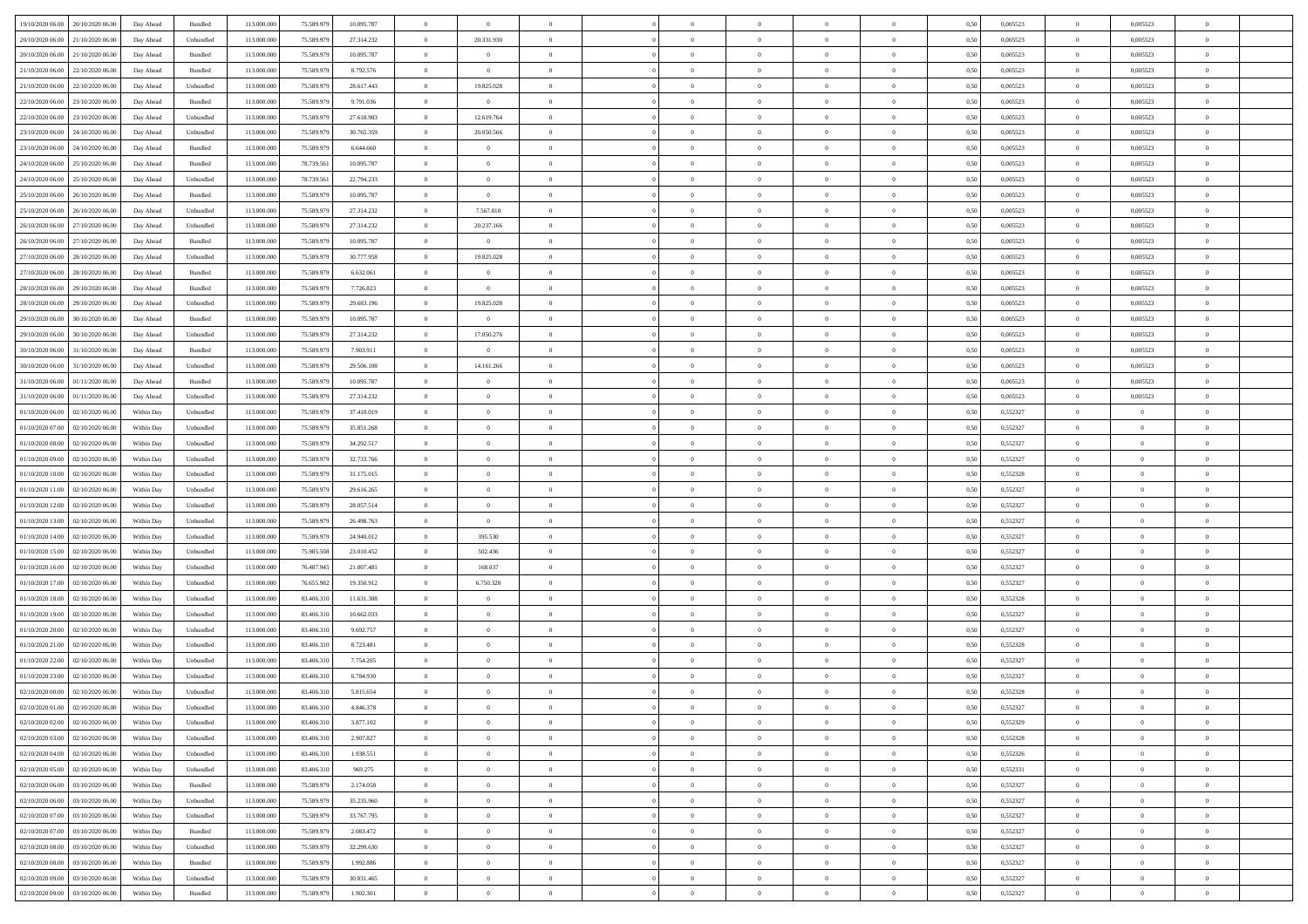| 02/10/2020 10:00 03/10/2020 06:00            | Within Day | Unbundled                   | 113.000.000 | 75.589.979 | 29.363.300 | $\overline{0}$ | $\overline{0}$ |                | $\overline{0}$ | $\theta$       |                | $\theta$       | 0,50 | 0,552328 | $\theta$       | $\theta$       | $\overline{0}$ |  |
|----------------------------------------------|------------|-----------------------------|-------------|------------|------------|----------------|----------------|----------------|----------------|----------------|----------------|----------------|------|----------|----------------|----------------|----------------|--|
| 02/10/2020 10:00<br>03/10/2020 06.00         | Within Day | Bundled                     | 113.000.00  | 75.589.97  | 1.811.715  | $\bf{0}$       | $\bf{0}$       | $\bf{0}$       | $\bf{0}$       | $\overline{0}$ | $\bf{0}$       | $\bf{0}$       | 0,50 | 0,552328 | $\,$ 0 $\,$    | $\bf{0}$       | $\overline{0}$ |  |
| 02/10/2020 11:00<br>03/10/2020 06:00         | Within Day | Bundled                     | 113,000,000 | 75.589.979 | 1.721.129  | $\overline{0}$ | $\bf{0}$       | $\overline{0}$ | $\overline{0}$ | $\overline{0}$ | $\overline{0}$ | $\bf{0}$       | 0.50 | 0,552327 | $\bf{0}$       | $\,$ 0 $\,$    | $\bf{0}$       |  |
| 02/10/2020 11:00<br>03/10/2020 06:00         | Within Day | Unbundled                   | 113.000.000 | 75.589.979 | 27.895.135 | $\overline{0}$ | $\overline{0}$ | $\overline{0}$ | $\theta$       | $\theta$       | $\overline{0}$ | $\bf{0}$       | 0,50 | 0,552327 | $\,$ 0 $\,$    | $\overline{0}$ | $\overline{0}$ |  |
| 02/10/2020 12:00<br>03/10/2020 06.00         | Within Day | Bundled                     | 113.000.00  | 75.589.97  | 1.630.543  | $\bf{0}$       | $\overline{0}$ | $\bf{0}$       | $\overline{0}$ | $\bf{0}$       | $\overline{0}$ | $\bf{0}$       | 0,50 | 0,552327 | $\,$ 0 $\,$    | $\bf{0}$       | $\overline{0}$ |  |
| 02/10/2020 12:00<br>03/10/2020 06:00         | Within Day | Unbundled                   | 113,000,000 | 75.589.979 | 26.426.970 | $\overline{0}$ | $\bf{0}$       | $\overline{0}$ | $\bf{0}$       | $\overline{0}$ | $\overline{0}$ | $\bf{0}$       | 0.50 | 0.552327 | $\,$ 0 $\,$    | $\overline{0}$ | $\overline{0}$ |  |
| 02/10/2020 13:00                             |            |                             | 113.000.000 |            |            |                | $\bf{0}$       | $\overline{0}$ | $\overline{0}$ | $\overline{0}$ | $\overline{0}$ |                |      | 0,552327 | $\,$ 0 $\,$    | $\theta$       | $\overline{0}$ |  |
| 03/10/2020 06.00                             | Within Day | Bundled                     |             | 75.589.979 | 1.539.957  | $\bf{0}$       |                |                |                |                |                | $\bf{0}$       | 0,50 |          |                |                |                |  |
| 02/10/2020 13:00<br>03/10/2020 06.00         | Within Day | Unbundled                   | 113.000.00  | 75.589.97  | 24.958.805 | $\bf{0}$       | $\bf{0}$       | $\bf{0}$       | $\overline{0}$ | $\overline{0}$ | $\overline{0}$ | $\bf{0}$       | 0,50 | 0,552327 | $\,$ 0 $\,$    | $\bf{0}$       | $\overline{0}$ |  |
| 02/10/2020 14:00<br>03/10/2020 06:00         | Within Day | Bundled                     | 113,000,000 | 75.589.979 | 1.449.372  | $\overline{0}$ | $\bf{0}$       | $\overline{0}$ | $\bf{0}$       | $\overline{0}$ | $\overline{0}$ | $\bf{0}$       | 0.50 | 0.552327 | $\bf{0}$       | $\overline{0}$ | $\bf{0}$       |  |
| 02/10/2020 14:00<br>03/10/2020 06:00         | Within Day | Unbundled                   | 113.000.000 | 75.589.979 | 23.490.640 | $\bf{0}$       | $\bf{0}$       | $\overline{0}$ | $\overline{0}$ | $\overline{0}$ | $\overline{0}$ | $\bf{0}$       | 0,50 | 0,552327 | $\,$ 0 $\,$    | $\,$ 0 $\,$    | $\overline{0}$ |  |
| 02/10/2020 15:00<br>03/10/2020 06.00         | Within Day | Unbundled                   | 113.000.00  | 75.589.979 | 22.022.475 | $\bf{0}$       | $\bf{0}$       | $\bf{0}$       | $\bf{0}$       | $\overline{0}$ | $\overline{0}$ | $\bf{0}$       | 0,50 | 0,552327 | $\,$ 0 $\,$    | $\bf{0}$       | $\overline{0}$ |  |
| 02/10/2020 15:00<br>03/10/2020 06:00         | Within Day | Bundled                     | 113,000,000 | 75.589.979 | 1.358.786  | $\overline{0}$ | $\bf{0}$       | $\overline{0}$ | $\overline{0}$ | $\overline{0}$ | $\overline{0}$ | $\bf{0}$       | 0.50 | 0,552327 | $\bf{0}$       | $\,$ 0 $\,$    | $\,$ 0         |  |
| 02/10/2020 16:00<br>03/10/2020 06.00         | Within Day | Unbundled                   | 113.000.000 | 75.589.979 | 20.554.310 | $\overline{0}$ | $\overline{0}$ | $\overline{0}$ | $\theta$       | $\theta$       | $\overline{0}$ | $\bf{0}$       | 0,50 | 0,552327 | $\,$ 0 $\,$    | $\,$ 0 $\,$    | $\overline{0}$ |  |
| 02/10/2020 16.00<br>03/10/2020 06.00         | Within Day | Bundled                     | 113.000.00  | 75.589.97  | 1.268.200  | $\bf{0}$       | $\bf{0}$       | $\bf{0}$       | $\bf{0}$       | $\bf{0}$       | $\overline{0}$ | $\bf{0}$       | 0,50 | 0,552327 | $\,$ 0 $\,$    | $\bf{0}$       | $\overline{0}$ |  |
| 02/10/2020 17:00<br>03/10/2020 06:00         |            | Bundled                     | 113,000,000 | 75.589.979 | 1.177.614  | $\overline{0}$ | $\bf{0}$       | $\overline{0}$ | $\bf{0}$       | $\overline{0}$ | $\overline{0}$ | $\bf{0}$       | 0.50 | 0.552327 | $\,$ 0 $\,$    | $\bf{0}$       | $\overline{0}$ |  |
|                                              | Within Day |                             |             |            |            |                | $\overline{0}$ | $\overline{0}$ | $\overline{0}$ | $\overline{0}$ | $\overline{0}$ |                |      |          | $\theta$       | $\theta$       | $\overline{0}$ |  |
| 02/10/2020 17:00<br>03/10/2020 06.00         | Within Day | Unbundled                   | 113.000.000 | 75.589.979 | 19.086.145 | $\bf{0}$       |                |                |                |                |                | $\bf{0}$       | 0,50 | 0,552327 |                |                |                |  |
| 02/10/2020 18:00<br>03/10/2020 06.00         | Within Day | Unbundled                   | 113.000.00  | 75.589.97  | 17.617.980 | $\bf{0}$       | $\bf{0}$       | $\bf{0}$       | $\overline{0}$ | $\overline{0}$ | $\overline{0}$ | $\bf{0}$       | 0,50 | 0,552328 | $\,$ 0 $\,$    | $\bf{0}$       | $\overline{0}$ |  |
| 02/10/2020 18:00<br>03/10/2020 06:00         | Within Day | Bundled                     | 113,000,00  | 75.589.979 | 1.087.029  | $\overline{0}$ | $\bf{0}$       | $\overline{0}$ | $\bf{0}$       | $\bf{0}$       | $\overline{0}$ | $\bf{0}$       | 0.50 | 0.552328 | $\bf{0}$       | $\overline{0}$ | $\bf{0}$       |  |
| 02/10/2020 19:00<br>03/10/2020 06.00         | Within Day | Unbundled                   | 113.000.000 | 75.589.979 | 16.149.815 | $\bf{0}$       | $\bf{0}$       | $\overline{0}$ | $\overline{0}$ | $\overline{0}$ | $\overline{0}$ | $\bf{0}$       | 0,50 | 0,552327 | $\,$ 0 $\,$    | $\bf{0}$       | $\overline{0}$ |  |
| 02/10/2020 19:00<br>03/10/2020 06.00         | Within Day | Bundled                     | 113.000.00  | 75.589.979 | 996.443    | $\bf{0}$       | $\bf{0}$       | $\bf{0}$       | $\bf{0}$       | $\overline{0}$ | $\overline{0}$ | $\bf{0}$       | 0,50 | 0,552327 | $\,$ 0 $\,$    | $\bf{0}$       | $\overline{0}$ |  |
| 02/10/2020 20:00<br>03/10/2020 06:00         | Within Day | Unbundled                   | 113,000,000 | 75.589.979 | 14,681,650 | $\overline{0}$ | $\bf{0}$       | $\overline{0}$ | $\overline{0}$ | $\bf{0}$       | $\overline{0}$ | $\bf{0}$       | 0.50 | 0,552327 | $\bf{0}$       | $\,$ 0 $\,$    | $\,$ 0         |  |
| 02/10/2020 20:00<br>03/10/2020 06:00         | Within Day | Bundled                     | 113.000.000 | 75.589.979 | 905.857    | $\overline{0}$ | $\overline{0}$ | $\overline{0}$ | $\theta$       | $\overline{0}$ | $\overline{0}$ | $\bf{0}$       | 0,50 | 0,552327 | $\theta$       | $\overline{0}$ | $\overline{0}$ |  |
| 02/10/2020 21:00<br>03/10/2020 06.00         | Within Day | Unbundled                   | 113.000.00  | 75.589.97  | 13.213.485 | $\bf{0}$       | $\bf{0}$       | $\bf{0}$       | $\bf{0}$       | $\overline{0}$ | $\overline{0}$ | $\bf{0}$       | 0,50 | 0,552328 | $\,$ 0 $\,$    | $\bf{0}$       | $\overline{0}$ |  |
| 02/10/2020 21:00<br>03/10/2020 06:00         |            | Bundled                     | 113,000,000 | 75.589.979 | 815.271    | $\overline{0}$ | $\bf{0}$       | $\overline{0}$ | $\bf{0}$       | $\overline{0}$ | $\overline{0}$ | $\bf{0}$       | 0.50 | 0.552328 | $\bf{0}$       | $\overline{0}$ | $\overline{0}$ |  |
|                                              | Within Day |                             |             |            |            |                |                |                |                |                |                |                |      |          |                |                |                |  |
| 02/10/2020 22.00<br>03/10/2020 06.00         | Within Day | Bundled                     | 113.000.000 | 75.589.979 | 724.686    | $\bf{0}$       | $\overline{0}$ | $\overline{0}$ | $\overline{0}$ | $\overline{0}$ | $\overline{0}$ | $\bf{0}$       | 0,50 | 0,552327 | $\,$ 0 $\,$    | $\theta$       | $\overline{0}$ |  |
| 02/10/2020 22.00<br>03/10/2020 06.00         | Within Day | Unbundled                   | 113.000.00  | 75.589.97  | 11.745.320 | $\bf{0}$       | $\bf{0}$       | $\bf{0}$       | $\overline{0}$ | $\overline{0}$ | $\overline{0}$ | $\bf{0}$       | 0,50 | 0,552327 | $\,$ 0 $\,$    | $\bf{0}$       | $\overline{0}$ |  |
| 02/10/2020 23.00<br>03/10/2020 06:00         | Within Day | Unbundled                   | 113,000,000 | 75.589.979 | 10.277.155 | $\overline{0}$ | $\bf{0}$       | $\overline{0}$ | $\bf{0}$       | $\overline{0}$ | $\overline{0}$ | $\bf{0}$       | 0.50 | 0.552327 | $\bf{0}$       | $\overline{0}$ | $\bf{0}$       |  |
| 02/10/2020 23:00<br>03/10/2020 06.00         | Within Day | Bundled                     | 113.000.000 | 75.589.979 | 634.100    | $\overline{0}$ | $\bf{0}$       | $\overline{0}$ | $\overline{0}$ | $\overline{0}$ | $\overline{0}$ | $\bf{0}$       | 0,50 | 0,552327 | $\,$ 0 $\,$    | $\bf{0}$       | $\overline{0}$ |  |
| 03/10/2020 00:00<br>03/10/2020 06.00         | Within Day | Unbundled                   | 113.000.00  | 75.589.97  | 8.808.990  | $\bf{0}$       | $\bf{0}$       | $\bf{0}$       | $\bf{0}$       | $\overline{0}$ | $\overline{0}$ | $\bf{0}$       | 0,50 | 0,552328 | $\,$ 0 $\,$    | $\bf{0}$       | $\overline{0}$ |  |
| 03/10/2020 00:00<br>03/10/2020 06:00         | Within Day | Bundled                     | 113,000,000 | 75.589.979 | 543.514    | $\overline{0}$ | $\bf{0}$       | $\overline{0}$ | $\overline{0}$ | $\overline{0}$ | $\overline{0}$ | $\bf{0}$       | 0.50 | 0,552328 | $\bf{0}$       | $\,$ 0 $\,$    | $\,$ 0         |  |
| 03/10/2020 01:00<br>03/10/2020 06:00         | Within Day | Unbundled                   | 113.000.000 | 75.589.979 | 7.340.825  | $\overline{0}$ | $\overline{0}$ | $\overline{0}$ | $\overline{0}$ | $\overline{0}$ | $\overline{0}$ | $\bf{0}$       | 0.5( | 0,552327 | $\theta$       | $\theta$       | $\overline{0}$ |  |
| 03/10/2020 01:00<br>03/10/2020 06.00         | Within Day | Bundled                     | 113.000.00  | 75.589.97  | 452.928    | $\bf{0}$       | $\bf{0}$       | $\bf{0}$       | $\bf{0}$       | $\overline{0}$ | $\overline{0}$ | $\bf{0}$       | 0,50 | 0,552327 | $\,$ 0 $\,$    | $\bf{0}$       | $\overline{0}$ |  |
| 03/10/2020 02.00<br>03/10/2020 06:00         | Within Day | Unbundled                   | 113,000,000 | 75.589.979 | 5.872.660  | $\overline{0}$ | $\bf{0}$       | $\overline{0}$ | $\bf{0}$       | $\overline{0}$ | $\overline{0}$ | $\bf{0}$       | 0.50 | 0.552329 | $\bf{0}$       | $\bf{0}$       | $\overline{0}$ |  |
| 03/10/2020 02:00<br>03/10/2020 06:00         | Within Day | Bundled                     | 113.000.000 | 75.589.979 | 362.343    | $\overline{0}$ | $\overline{0}$ | $\overline{0}$ | $\overline{0}$ | $\overline{0}$ | $\overline{0}$ | $\bf{0}$       | 0.5( | 0,552329 | $\theta$       | $\theta$       | $\overline{0}$ |  |
|                                              |            |                             |             |            |            |                |                |                |                |                |                |                |      |          |                |                |                |  |
| 03/10/2020 03:00<br>03/10/2020 06.00         | Within Day | Unbundled                   | 113.000.00  | 75.589.97  | 4.404.495  | $\bf{0}$       | $\bf{0}$       | $\bf{0}$       | $\bf{0}$       | $\overline{0}$ | $\overline{0}$ | $\bf{0}$       | 0,50 | 0,552328 | $\,$ 0 $\,$    | $\bf{0}$       | $\overline{0}$ |  |
| 03/10/2020 03:00<br>03/10/2020 06:00         | Within Day | Bundled                     | 113,000,00  | 75.589.979 | 271.757    | $\overline{0}$ | $\bf{0}$       | $\overline{0}$ | $\bf{0}$       | $\bf{0}$       | $\overline{0}$ | $\bf{0}$       | 0.50 | 0.552328 | $\bf{0}$       | $\overline{0}$ | $\bf{0}$       |  |
| 03/10/2020 04:00<br>03/10/2020 06:00         | Within Day | Bundled                     | 113.000.000 | 75.589.979 | 181.171    | $\overline{0}$ | $\overline{0}$ | $\overline{0}$ | $\overline{0}$ | $\overline{0}$ | $\overline{0}$ | $\bf{0}$       | 0.50 | 0,552326 | $\theta$       | $\overline{0}$ | $\overline{0}$ |  |
| 03/10/2020 04:00<br>03/10/2020 06.00         | Within Day | Unbundled                   | 113.000.00  | 75.589.97  | 2.936.330  | $\bf{0}$       | $\bf{0}$       | $\bf{0}$       | $\bf{0}$       | $\overline{0}$ | $\overline{0}$ | $\bf{0}$       | 0,50 | 0,552326 | $\,$ 0 $\,$    | $\bf{0}$       | $\overline{0}$ |  |
| 03/10/2020 05:00<br>03/10/2020 06:00         | Within Day | Unbundled                   | 113,000,000 | 75.589.979 | 1.468.165  | $\overline{0}$ | $\bf{0}$       | $\overline{0}$ | $\overline{0}$ | $\bf{0}$       | $\overline{0}$ | $\bf{0}$       | 0.50 | 0,552331 | $\bf{0}$       | $\,$ 0 $\,$    | $\,$ 0         |  |
| 03/10/2020 05:00<br>03/10/2020 06:00         | Within Day | Bundled                     | 113.000.000 | 75.589.979 | 90.585     | $\overline{0}$ | $\overline{0}$ | $\overline{0}$ | $\overline{0}$ | $\overline{0}$ | $\overline{0}$ | $\bf{0}$       | 0.5( | 0,552331 | $\theta$       | $\theta$       | $\overline{0}$ |  |
| 03/10/2020 06:00<br>04/10/2020 06.00         | Within Day | Unbundled                   | 113.000.00  | 75.589.979 | 27.314.232 | $\bf{0}$       | $\bf{0}$       | $\bf{0}$       | $\bf{0}$       | $\overline{0}$ | $\overline{0}$ | $\bf{0}$       | 0,50 | 0,552327 | $\,$ 0 $\,$    | $\bf{0}$       | $\overline{0}$ |  |
| 03/10/2020 06.00<br>04/10/2020 06:00         | Within Day | Bundled                     | 113,000,000 | 75.589.979 | 10.095.787 | $\overline{0}$ | $\bf{0}$       | $\overline{0}$ | $\bf{0}$       | $\overline{0}$ | $\overline{0}$ | $\bf{0}$       | 0.50 | 0.552327 | $\bf{0}$       | $\bf{0}$       | $\overline{0}$ |  |
| 03/10/2020 07:00<br>04/10/2020 06:00         | Within Dav | Unbundled                   | 113.000.000 | 75.589.979 | 26.176.139 | $\overline{0}$ | $\overline{0}$ | $\overline{0}$ | $\overline{0}$ | $\theta$       | $\overline{0}$ | $\overline{0}$ | 0.5( | 0,552327 | $\theta$       | $\theta$       | $\overline{0}$ |  |
| 03/10/2020 07:00<br>04/10/2020 06.00         | Within Day | Bundled                     | 113.000.000 | 75.589.979 | 9.675.129  | $\bf{0}$       | $\bf{0}$       | $\bf{0}$       | $\bf{0}$       | $\overline{0}$ | $\overline{0}$ | $\bf{0}$       | 0,50 | 0,552327 | $\overline{0}$ | $\overline{0}$ | $\overline{0}$ |  |
| $03/10/2020\;08.00 \qquad 04/10/2020\;06.00$ |            |                             | 113.000.000 |            | 25.038.046 |                |                |                |                |                |                |                |      |          |                |                |                |  |
|                                              | Within Day | $\ensuremath{\mathsf{Unb}}$ |             | 75.589.979 |            | $\bf{0}$       | $\bf{0}$       |                | $\overline{0}$ | $\bf{0}$       |                | $\bf{0}$       | 0,50 | 0,552327 | $\bf{0}$       | $\bf{0}$       |                |  |
| 03/10/2020 08:00 04/10/2020 06:00            | Within Day | Bundled                     | 113.000.000 | 75.589.979 | 9.254.471  | $\overline{0}$ | $\theta$       | $\Omega$       | $\theta$       | $\overline{0}$ | $\overline{0}$ | $\bf{0}$       | 0,50 | 0,552327 | $\theta$       | $\theta$       | $\overline{0}$ |  |
| 03/10/2020 09:00<br>04/10/2020 06.00         | Within Day | Bundled                     | 113.000.00  | 75.589.979 | 8.833.813  | $\overline{0}$ | $\bf{0}$       | $\overline{0}$ | $\overline{0}$ | $\bf{0}$       | $\overline{0}$ | $\bf{0}$       | 0,50 | 0,552327 | $\bf{0}$       | $\overline{0}$ | $\bf{0}$       |  |
| 03/10/2020 09:00 04/10/2020 06:00            | Within Day | Unbundled                   | 113,000,000 | 75.589.979 | 23.899.953 | $\overline{0}$ | $\bf{0}$       | $\overline{0}$ | $\overline{0}$ | $\overline{0}$ | $\overline{0}$ | $\,$ 0 $\,$    | 0.50 | 0.552327 | $\overline{0}$ | $\bf{0}$       | $\,$ 0 $\,$    |  |
| 03/10/2020 10:00 04/10/2020 06:00            | Within Dav | Unbundled                   | 113.000.000 | 75.589.979 | 22.761.860 | $\overline{0}$ | $\overline{0}$ | $\overline{0}$ | $\overline{0}$ | $\overline{0}$ | $\overline{0}$ | $\bf{0}$       | 0,50 | 0,552328 | $\theta$       | $\theta$       | $\overline{0}$ |  |
| 03/10/2020 10:00<br>04/10/2020 06.00         | Within Day | Bundled                     | 113.000.000 | 75.589.979 | 8.413.155  | $\overline{0}$ | $\bf{0}$       | $\overline{0}$ | $\bf{0}$       | $\overline{0}$ | $\bf{0}$       | $\bf{0}$       | 0,50 | 0,552328 | $\overline{0}$ | $\bf{0}$       | $\overline{0}$ |  |
| 03/10/2020 11:00<br>04/10/2020 06:00         | Within Day | Unbundled                   | 113,000,000 | 75.589.979 | 21.623.767 | $\overline{0}$ | $\bf{0}$       | $\overline{0}$ | $\overline{0}$ | $\overline{0}$ | $\overline{0}$ | $\bf{0}$       | 0.50 | 0.552327 | $\,$ 0 $\,$    | $\theta$       | $\overline{0}$ |  |
| 03/10/2020 11:00 04/10/2020 06:00            | Within Dav | Bundled                     | 113.000.000 | 75.589.979 | 7.992.498  | $\overline{0}$ | $\overline{0}$ | $\overline{0}$ | $\overline{0}$ | $\overline{0}$ | $\overline{0}$ | $\bf{0}$       | 0,50 | 0,552327 | $\overline{0}$ | $\theta$       | $\overline{0}$ |  |
| 03/10/2020 12:00<br>04/10/2020 06.00         | Within Day | Unbundled                   | 113.000.00  | 75.589.979 | 20.485.674 | $\overline{0}$ | $\overline{0}$ | $\overline{0}$ | $\overline{0}$ | $\overline{0}$ | $\overline{0}$ | $\bf{0}$       | 0,50 | 0,552327 | $\bf{0}$       | $\overline{0}$ | $\overline{0}$ |  |
|                                              |            |                             |             |            |            |                |                |                |                |                |                |                |      |          |                |                |                |  |
| 03/10/2020 12:00<br>04/10/2020 06:00         | Within Day | Bundled                     | 113,000,000 | 75.589.979 | 7.571.840  | $\overline{0}$ | $\overline{0}$ | $\overline{0}$ | $\overline{0}$ | $\bf{0}$       | $\overline{0}$ | $\bf{0}$       | 0.50 | 0.552327 | $\overline{0}$ | $\,$ 0 $\,$    | $\,$ 0         |  |
| 03/10/2020 13:00 04/10/2020 06:00            | Within Dav | Unbundled                   | 113.000.000 | 75.589.979 | 19.347.581 | $\overline{0}$ | $\overline{0}$ | $\overline{0}$ | $\overline{0}$ | $\overline{0}$ | $\overline{0}$ | $\bf{0}$       | 0,50 | 0,552327 | $\overline{0}$ | $\theta$       | $\overline{0}$ |  |
| 03/10/2020 13:00<br>04/10/2020 06.00         | Within Day | Bundled                     | 113.000.00  | 75.589.979 | 7.151.182  | $\overline{0}$ | $\bf{0}$       | $\overline{0}$ | $\bf{0}$       | $\overline{0}$ | $\bf{0}$       | $\bf{0}$       | 0,50 | 0,552327 | $\bf{0}$       | $\bf{0}$       | $\overline{0}$ |  |
| 03/10/2020 14:00 04/10/2020 06:00            | Within Day | Unbundled                   | 113.000.000 | 75.589.979 | 18.209.488 | $\overline{0}$ | $\bf{0}$       | $\overline{0}$ | $\overline{0}$ | $\,$ 0 $\,$    | $\overline{0}$ | $\bf{0}$       | 0,50 | 0,552327 | $\overline{0}$ | $\,$ 0 $\,$    | $\,$ 0 $\,$    |  |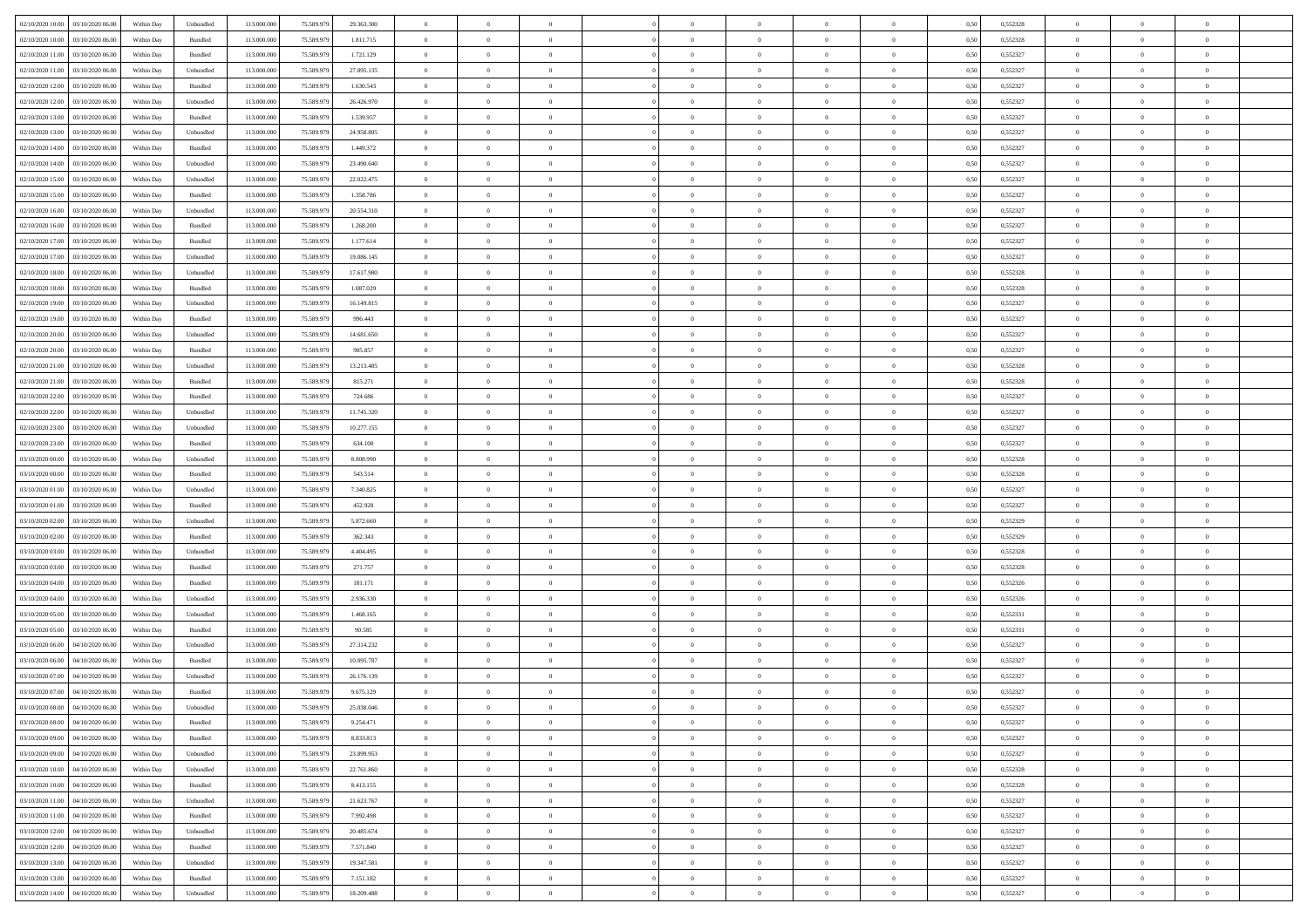| 03/10/2020 14:00<br>04/10/2020 06:00 | Within Day | Bundled           | 113.000.000 | 75.589.979 | 6.730.524  | $\overline{0}$ | $\overline{0}$   | $\overline{0}$ | $\theta$       | $\theta$       |                | $\overline{0}$ | 0,50 | 0,552327 | $\theta$       | $\theta$       | $\theta$       |  |
|--------------------------------------|------------|-------------------|-------------|------------|------------|----------------|------------------|----------------|----------------|----------------|----------------|----------------|------|----------|----------------|----------------|----------------|--|
|                                      |            |                   |             |            |            |                |                  |                |                |                | $\overline{0}$ |                |      |          |                |                |                |  |
| 03/10/2020 15:00<br>04/10/2020 06.0  | Within Day | Bundled           | 113.000.000 | 75.589.979 | 6.309.866  | $\overline{0}$ | $\overline{0}$   | $\overline{0}$ | $\,$ 0 $\,$    | $\bf{0}$       |                | $\mathbf{0}$   | 0,50 | 0,552327 | $\overline{0}$ | $\bf{0}$       | $\overline{0}$ |  |
| 03/10/2020 15:00<br>04/10/2020 06:00 | Within Day | Unbundled         | 113,000,000 | 75.589.979 | 17.071.395 | $\overline{0}$ | $\overline{0}$   | $\overline{0}$ | $\bf{0}$       | $\bf{0}$       | $\overline{0}$ | $\,$ 0 $\,$    | 0.50 | 0.552327 | $\bf{0}$       | $\overline{0}$ | $\bf{0}$       |  |
| 03/10/2020 16:00<br>04/10/2020 06.00 | Within Day | Unbundled         | 113.000.000 | 75.589.979 | 15.933.302 | $\overline{0}$ | $\overline{0}$   | $\overline{0}$ | $\overline{0}$ | $\overline{0}$ | $\overline{0}$ | $\,$ 0 $\,$    | 0,50 | 0,552327 | $\theta$       | $\overline{0}$ | $\overline{0}$ |  |
| 03/10/2020 16.00<br>04/10/2020 06.0  | Within Day | Bundled           | 113.000.000 | 75.589.979 | 5.889.209  | $\overline{0}$ | $\overline{0}$   | $\overline{0}$ | $\bf{0}$       | $\bf{0}$       | $\overline{0}$ | $\bf{0}$       | 0,50 | 0,552327 | $\,$ 0 $\,$    | $\bf{0}$       | $\overline{0}$ |  |
| 03/10/2020 17:00<br>04/10/2020 06:00 | Within Day | Unbundled         | 113,000,000 | 75.589.979 | 14.795.209 | $\overline{0}$ | $\overline{0}$   | $\overline{0}$ | $\bf{0}$       | $\bf{0}$       | $\overline{0}$ | $\mathbf{0}$   | 0.50 | 0.552327 | $\,$ 0 $\,$    | $\theta$       | $\overline{0}$ |  |
| 03/10/2020 17.00<br>04/10/2020 06.00 | Within Day | Bundled           | 113.000.000 | 75.589.979 | 5.468.551  | $\overline{0}$ | $\overline{0}$   | $\overline{0}$ | $\overline{0}$ | $\overline{0}$ | $\overline{0}$ | $\bf{0}$       | 0,50 | 0,552327 | $\theta$       | $\theta$       | $\overline{0}$ |  |
| 03/10/2020 18.00<br>04/10/2020 06.0  | Within Day | Unbundled         | 113.000.000 | 75.589.979 | 13.657.116 | $\overline{0}$ | $\overline{0}$   | $\overline{0}$ | $\,$ 0 $\,$    | $\bf{0}$       | $\overline{0}$ | $\bf{0}$       | 0,50 | 0,552328 | $\,$ 0 $\,$    | $\bf{0}$       | $\overline{0}$ |  |
| 03/10/2020 18:00<br>04/10/2020 06:00 | Within Day | Bundled           | 113,000,000 | 75.589.979 | 5.047.893  | $\overline{0}$ | $\overline{0}$   | $\overline{0}$ | $\bf{0}$       | $\bf{0}$       | $\overline{0}$ | $\mathbf{0}$   | 0.50 | 0.552328 | $\bf{0}$       | $\overline{0}$ | $\bf{0}$       |  |
| 03/10/2020 19:00<br>04/10/2020 06.00 | Within Day | Unbundled         | 113.000.000 | 75.589.979 | 12.519.023 | $\overline{0}$ | $\overline{0}$   | $\overline{0}$ | $\bf{0}$       | $\bf{0}$       | $\overline{0}$ | $\bf{0}$       | 0,50 | 0,552327 | $\,$ 0         | $\,$ 0 $\,$    | $\overline{0}$ |  |
|                                      |            |                   |             |            |            |                |                  |                |                |                |                |                |      |          |                |                |                |  |
| 03/10/2020 19:00<br>04/10/2020 06.0  | Within Day | Bundled           | 113.000.000 | 75.589.979 | 4.627.235  | $\overline{0}$ | $\overline{0}$   | $\overline{0}$ | $\,$ 0 $\,$    | $\bf{0}$       | $\overline{0}$ | $\bf{0}$       | 0,50 | 0,552327 | $\,$ 0 $\,$    | $\bf{0}$       | $\overline{0}$ |  |
| 03/10/2020 20:00<br>04/10/2020 06:00 | Within Day | Bundled           | 113,000,000 | 75.589.979 | 4.206.577  | $\overline{0}$ | $\overline{0}$   | $\overline{0}$ | $\bf{0}$       | $\bf{0}$       | $\overline{0}$ | $\,$ 0 $\,$    | 0.50 | 0.552327 | $\bf{0}$       | $\overline{0}$ | $\,$ 0         |  |
| 03/10/2020 20.00<br>04/10/2020 06.00 | Within Day | Unbundled         | 113.000.000 | 75.589.979 | 11.380.930 | $\overline{0}$ | $\overline{0}$   | $\overline{0}$ | $\overline{0}$ | $\overline{0}$ | $\overline{0}$ | $\,$ 0 $\,$    | 0,50 | 0,552327 | $\,$ 0 $\,$    | $\theta$       | $\overline{0}$ |  |
| 03/10/2020 21.00<br>04/10/2020 06.0  | Within Day | Unbundled         | 113.000.000 | 75.589.979 | 10.242.837 | $\overline{0}$ | $\overline{0}$   | $\overline{0}$ | $\bf{0}$       | $\bf{0}$       | $\overline{0}$ | $\bf{0}$       | 0,50 | 0,552328 | $\,$ 0 $\,$    | $\bf{0}$       | $\overline{0}$ |  |
| 03/10/2020 21:00<br>04/10/2020 06:00 | Within Day | Bundled           | 113,000,000 | 75.589.979 | 3.785.920  | $\overline{0}$ | $\overline{0}$   | $\overline{0}$ | $\bf{0}$       | $\bf{0}$       | $\overline{0}$ | $\mathbf{0}$   | 0.50 | 0.552328 | $\,$ 0 $\,$    | $\theta$       | $\overline{0}$ |  |
| 03/10/2020 22.00<br>04/10/2020 06.00 | Within Day | Unbundled         | 113.000.000 | 75.589.979 | 9.104.744  | $\overline{0}$ | $\overline{0}$   | $\overline{0}$ | $\bf{0}$       | $\overline{0}$ | $\overline{0}$ | $\bf{0}$       | 0,50 | 0,552327 | $\theta$       | $\theta$       | $\overline{0}$ |  |
| 03/10/2020 22.00<br>04/10/2020 06.0  | Within Day | Bundled           | 113.000.000 | 75.589.979 | 3.365.262  | $\overline{0}$ | $\overline{0}$   | $\overline{0}$ | $\,$ 0 $\,$    | $\bf{0}$       | $\overline{0}$ | $\bf{0}$       | 0,50 | 0,552327 | $\,$ 0 $\,$    | $\bf{0}$       | $\overline{0}$ |  |
| 03/10/2020 23.00<br>04/10/2020 06:00 | Within Day | Unbundled         | 113,000,000 | 75.589.979 | 7.966.651  | $\overline{0}$ | $\overline{0}$   | $\overline{0}$ | $\bf{0}$       | $\bf{0}$       | $\overline{0}$ | $\mathbf{0}$   | 0.50 | 0.552327 | $\bf{0}$       | $\overline{0}$ | $\bf{0}$       |  |
| 03/10/2020 23.00<br>04/10/2020 06.00 | Within Day | Bundled           | 113.000.000 | 75.589.979 | 2.944.604  | $\overline{0}$ | $\overline{0}$   | $\overline{0}$ | $\bf{0}$       | $\overline{0}$ | $\overline{0}$ | $\bf{0}$       | 0,50 | 0,552327 | $\,$ 0 $\,$    | $\,$ 0 $\,$    | $\overline{0}$ |  |
|                                      |            |                   |             |            |            |                |                  |                |                |                |                |                |      |          |                |                |                |  |
| 04/10/2020 00.00<br>04/10/2020 06.0  | Within Day | Unbundled         | 113.000.000 | 75.589.979 | 6.828.558  | $\overline{0}$ | $\overline{0}$   | $\overline{0}$ | $\,$ 0 $\,$    | $\bf{0}$       | $\overline{0}$ | $\bf{0}$       | 0,50 | 0,552328 | $\,$ 0 $\,$    | $\bf{0}$       | $\overline{0}$ |  |
| 04/10/2020 00.00<br>04/10/2020 06:00 | Within Day | Bundled           | 113,000,000 | 75.589.979 | 2.523.946  | $\overline{0}$ | $\overline{0}$   | $\overline{0}$ | $\bf{0}$       | $\bf{0}$       | $\overline{0}$ | $\,$ 0 $\,$    | 0.50 | 0.552328 | $\bf{0}$       | $\overline{0}$ | $\,$ 0         |  |
| 04/10/2020 01.00<br>04/10/2020 06.00 | Within Day | Unbundled         | 113.000.000 | 75.589.979 | 5.690.465  | $\overline{0}$ | $\overline{0}$   | $\overline{0}$ | $\overline{0}$ | $\overline{0}$ | $\overline{0}$ | $\,$ 0 $\,$    | 0,50 | 0,552327 | $\theta$       | $\overline{0}$ | $\overline{0}$ |  |
| 04/10/2020 01.00<br>04/10/2020 06.0  | Within Day | Bundled           | 113.000.000 | 75.589.979 | 2.103.288  | $\overline{0}$ | $\overline{0}$   | $\overline{0}$ | $\overline{0}$ | $\bf{0}$       | $\overline{0}$ | $\bf{0}$       | 0,50 | 0,552327 | $\,$ 0 $\,$    | $\bf{0}$       | $\overline{0}$ |  |
| 04/10/2020 02.00<br>04/10/2020 06:00 | Within Day | Bundled           | 113,000,000 | 75.589.979 | 1.682.631  | $\overline{0}$ | $\overline{0}$   | $\overline{0}$ | $\bf{0}$       | $\bf{0}$       | $\overline{0}$ | $\mathbf{0}$   | 0.50 | 0.552329 | $\,$ 0 $\,$    | $\overline{0}$ | $\overline{0}$ |  |
| 04/10/2020 02.00<br>04/10/2020 06.00 | Within Day | Unbundled         | 113.000.000 | 75.589.979 | 4.552.372  | $\overline{0}$ | $\overline{0}$   | $\overline{0}$ | $\overline{0}$ | $\overline{0}$ | $\overline{0}$ | $\bf{0}$       | 0,50 | 0,552329 | $\,$ 0 $\,$    | $\theta$       | $\overline{0}$ |  |
| 04/10/2020 03.00<br>04/10/2020 06.0  | Within Day | Unbundled         | 113.000.000 | 75.589.979 | 3.414.279  | $\overline{0}$ | $\overline{0}$   | $\overline{0}$ | $\,$ 0 $\,$    | $\bf{0}$       | $\overline{0}$ | $\bf{0}$       | 0,50 | 0,552328 | $\,$ 0 $\,$    | $\bf{0}$       | $\overline{0}$ |  |
| 04/10/2020 03.00<br>04/10/2020 06:00 | Within Day | Bundled           | 113,000,000 | 75.589.979 | 1.261.973  | $\overline{0}$ | $\overline{0}$   | $\overline{0}$ | $\bf{0}$       | $\bf{0}$       | $\overline{0}$ | $\mathbf{0}$   | 0.50 | 0.552328 | $\bf{0}$       | $\overline{0}$ | $\bf{0}$       |  |
| 04/10/2020 04.00<br>04/10/2020 06.00 | Within Day | Unbundled         | 113.000.000 | 75.589.979 | 2.276.186  | $\overline{0}$ | $\overline{0}$   | $\overline{0}$ | $\bf{0}$       | $\overline{0}$ | $\overline{0}$ | $\bf{0}$       | 0,50 | 0,552326 | $\,$ 0         | $\overline{0}$ | $\overline{0}$ |  |
| 04/10/2020 04.00<br>04/10/2020 06.0  | Within Day | Bundled           | 113.000.000 | 75.589.979 | 841.315    | $\overline{0}$ | $\overline{0}$   | $\overline{0}$ | $\overline{0}$ | $\bf{0}$       | $\overline{0}$ | $\mathbf{0}$   | 0,50 | 0,552326 | $\overline{0}$ | $\bf{0}$       | $\overline{0}$ |  |
| 04/10/2020 05:00<br>04/10/2020 06:00 |            | Unbundled         | 113,000,000 | 75.589.979 | 1.138.093  |                |                  |                |                | $\bf{0}$       | $\overline{0}$ | $\,$ 0 $\,$    | 0.50 | 0.552331 | $\bf{0}$       | $\overline{0}$ | $\,$ 0         |  |
|                                      | Within Day |                   |             |            |            | $\overline{0}$ | $\overline{0}$   | $\overline{0}$ | $\bf{0}$       |                |                |                |      |          |                |                |                |  |
| 04/10/2020 05.00<br>04/10/2020 06.00 | Within Day | Bundled           | 113.000.000 | 75.589.979 | 420.657    | $\overline{0}$ | $\overline{0}$   | $\overline{0}$ | $\overline{0}$ | $\overline{0}$ | $\overline{0}$ | $\overline{0}$ | 0.50 | 0,552331 | $\theta$       | $\theta$       | $\overline{0}$ |  |
| 04/10/2020 06.00<br>05/10/2020 06.0  | Within Day | Unbundled         | 113.000.000 | 75.589.979 | 27.314.232 | $\overline{0}$ | $\overline{0}$   | $\overline{0}$ | $\,$ 0 $\,$    | $\bf{0}$       | $\overline{0}$ | $\bf{0}$       | 0,50 | 0,552327 | $\,$ 0 $\,$    | $\bf{0}$       | $\overline{0}$ |  |
| 04/10/2020 06.00<br>05/10/2020 06.00 | Within Day | Bundled           | 113,000,000 | 75.589.979 | 10.095.787 | $\overline{0}$ | $\overline{0}$   | $\overline{0}$ | $\bf{0}$       | $\bf{0}$       | $\overline{0}$ | $\mathbf{0}$   | 0.50 | 0.552327 | $\,$ 0 $\,$    | $\bf{0}$       | $\overline{0}$ |  |
| 04/10/2020 07:00<br>05/10/2020 06.00 | Within Day | Unbundled         | 113.000.000 | 75.589.979 | 26.176.139 | $\overline{0}$ | $\overline{0}$   | $\overline{0}$ | $\overline{0}$ | $\overline{0}$ | $\overline{0}$ | $\overline{0}$ | 0.50 | 0,552327 | $\theta$       | $\theta$       | $\overline{0}$ |  |
| 04/10/2020 07.00<br>05/10/2020 06.0  | Within Day | Bundled           | 113.000.000 | 75.589.979 | 9.675.129  | $\overline{0}$ | $\overline{0}$   | $\overline{0}$ | $\overline{0}$ | $\bf{0}$       | $\overline{0}$ | $\bf{0}$       | 0,50 | 0,552327 | $\,$ 0 $\,$    | $\bf{0}$       | $\overline{0}$ |  |
| 04/10/2020 08:00<br>05/10/2020 06:00 | Within Day | Unbundled         | 113,000,000 | 75.589.979 | 25.038.046 | $\overline{0}$ | $\overline{0}$   | $\overline{0}$ | $\bf{0}$       | $\bf{0}$       | $\overline{0}$ | $\mathbf{0}$   | 0.50 | 0.552327 | $\bf{0}$       | $\overline{0}$ | $\bf{0}$       |  |
| 04/10/2020 08:00<br>05/10/2020 06.00 | Within Day | Bundled           | 113.000.000 | 75.589.979 | 9.254.471  | $\overline{0}$ | $\overline{0}$   | $\overline{0}$ | $\overline{0}$ | $\overline{0}$ | $\overline{0}$ | $\overline{0}$ | 0,50 | 0,552327 | $\overline{0}$ | $\overline{0}$ | $\overline{0}$ |  |
| 04/10/2020 09.00<br>05/10/2020 06.0  | Within Day | Unbundled         | 113.000.000 | 75.589.979 | 23.899.953 | $\overline{0}$ | $\overline{0}$   | $\overline{0}$ | $\overline{0}$ | $\bf{0}$       | $\overline{0}$ | $\mathbf{0}$   | 0,50 | 0,552327 | $\overline{0}$ | $\bf{0}$       | $\overline{0}$ |  |
| 04/10/2020 09.00<br>05/10/2020 06:00 | Within Day | Bundled           | 113.000.000 | 75.589.979 | 8.833.813  | $\overline{0}$ | $\overline{0}$   | $\overline{0}$ | $\bf{0}$       | $\overline{0}$ | $\overline{0}$ | $\,$ 0 $\,$    | 0.50 | 0.552327 | $\bf{0}$       | $\overline{0}$ | $\,$ 0         |  |
| 04/10/2020 11:00<br>05/10/2020 06.00 | Within Day | Unbundled         | 113.000.000 | 75.589.979 | 21.623.767 | $\overline{0}$ | $\overline{0}$   | $\overline{0}$ | $\overline{0}$ | $\overline{0}$ | $\overline{0}$ | $\overline{0}$ | 0.50 | 0,552327 | $\overline{0}$ | $\theta$       | $\overline{0}$ |  |
| 04/10/2020 11:00<br>05/10/2020 06.0  | Within Day | Bundled           | 113.000.000 | 75.589.979 | 7.992.498  | $\overline{0}$ | $\overline{0}$   | $\overline{0}$ | $\overline{0}$ | $\bf{0}$       | $\overline{0}$ | $\bf{0}$       | 0,50 | 0,552327 | $\,$ 0 $\,$    | $\bf{0}$       | $\overline{0}$ |  |
|                                      |            |                   |             |            |            |                |                  |                |                |                |                |                |      |          |                |                |                |  |
| 04/10/2020 12:00<br>05/10/2020 06:00 | Within Day | Unbundled         | 113,000,000 | 75.589.979 | 20.485.674 | $\overline{0}$ | $\overline{0}$   | $\overline{0}$ | $\bf{0}$       | $\overline{0}$ | $\overline{0}$ | $\mathbf{0}$   | 0.50 | 0.552327 | $\,$ 0 $\,$    | $\theta$       | $\overline{0}$ |  |
| 04/10/2020 12:00<br>05/10/2020 06.00 | Within Day | Bundled           | 113.000.000 | 75.589.979 | 7.571.840  | $\overline{0}$ | $\overline{0}$   | $\overline{0}$ | $\overline{0}$ | $\overline{0}$ | $\Omega$       | $\overline{0}$ | 0.50 | 0,552327 | $\theta$       | $\theta$       | $\overline{0}$ |  |
| 04/10/2020 13:00<br>05/10/2020 06.00 | Within Day | Bundled           | 113.000.000 | 75.589.979 | 7.151.182  | $\overline{0}$ | $\overline{0}$   | $\overline{0}$ | $\overline{0}$ | $\bf{0}$       | $\overline{0}$ | $\bf{0}$       | 0,50 | 0,552327 | $\overline{0}$ | $\bf{0}$       | $\overline{0}$ |  |
| 04/10/2020 13:00  05/10/2020 06:00   | Within Day | ${\sf Unbundred}$ | 113.000.000 | 75.589.979 | 19.347.581 | $\bf{0}$       | $\boldsymbol{0}$ |                | $\bf{0}$       |                |                | $\Omega$       | 0,50 | 0,552327 | $\theta$       | $\bf{0}$       |                |  |
| 04/10/2020 14:00 05/10/2020 06:00    | Within Dav | Unbundled         | 113.000.000 | 75.589.979 | 18.209.488 | $\overline{0}$ | $\overline{0}$   | $\overline{0}$ | $\overline{0}$ | $\overline{0}$ | $\overline{0}$ | $\overline{0}$ | 0,50 | 0,552327 | $\theta$       | $\theta$       | $\overline{0}$ |  |
| 04/10/2020 14:00<br>05/10/2020 06.00 | Within Day | Bundled           | 113.000.000 | 75.589.979 | 6.730.524  | $\overline{0}$ | $\overline{0}$   | $\overline{0}$ | $\bf{0}$       | $\overline{0}$ | $\overline{0}$ | $\mathbf{0}$   | 0,50 | 0,552327 | $\overline{0}$ | $\overline{0}$ | $\bf{0}$       |  |
| 04/10/2020 15:00<br>05/10/2020 06:00 | Within Day | Unbundled         | 113.000.000 | 75.589.979 | 17.071.395 | $\overline{0}$ | $\overline{0}$   | $\overline{0}$ | $\bf{0}$       | $\bf{0}$       | $\overline{0}$ | $\mathbf{0}$   | 0.50 | 0.552327 | $\overline{0}$ | $\bf{0}$       | $\overline{0}$ |  |
| 04/10/2020 15:00<br>05/10/2020 06:00 | Within Dav | Bundled           | 113.000.000 | 75.589.979 | 6.309.866  | $\overline{0}$ | $\overline{0}$   | $\overline{0}$ | $\overline{0}$ | $\overline{0}$ | $\overline{0}$ | $\mathbf{0}$   | 0,50 | 0,552327 | $\overline{0}$ | $\theta$       | $\overline{0}$ |  |
| 04/10/2020 16.00<br>05/10/2020 06.00 | Within Day | Unbundled         | 113.000.000 | 75.589.979 | 15.933.302 | $\overline{0}$ | $\overline{0}$   | $\overline{0}$ | $\bf{0}$       | $\bf{0}$       | $\overline{0}$ | $\mathbf{0}$   | 0,50 | 0,552327 | $\overline{0}$ | $\bf{0}$       | $\overline{0}$ |  |
| 04/10/2020 16.00<br>05/10/2020 06.00 | Within Day | Bundled           | 113.000.000 | 75.589.979 | 5.889.209  | $\overline{0}$ | $\overline{0}$   | $\overline{0}$ | $\bf{0}$       | $\overline{0}$ | $\overline{0}$ | $\mathbf{0}$   | 0.50 | 0.552327 | $\,$ 0 $\,$    | $\theta$       | $\,$ 0         |  |
|                                      |            |                   |             |            |            |                |                  |                |                |                |                |                |      |          |                |                |                |  |
| 04/10/2020 17.00<br>05/10/2020 06:00 | Within Day | Unbundled         | 113.000.000 | 75.589.979 | 14.795.209 | $\overline{0}$ | $\overline{0}$   | $\overline{0}$ | $\overline{0}$ | $\overline{0}$ | $\overline{0}$ | $\mathbf{0}$   | 0,50 | 0,552327 | $\overline{0}$ | $\theta$       | $\overline{0}$ |  |
| 04/10/2020 17.00<br>05/10/2020 06.00 | Within Day | Bundled           | 113.000.000 | 75.589.979 | 5.468.551  | $\overline{0}$ | $\overline{0}$   | $\overline{0}$ | $\bf{0}$       | $\overline{0}$ | $\overline{0}$ | $\,$ 0 $\,$    | 0,50 | 0,552327 | $\bf{0}$       | $\bf{0}$       | $\overline{0}$ |  |
| 04/10/2020 18.00<br>05/10/2020 06.00 | Within Day | Bundled           | 113.000.000 | 75.589.979 | 5.047.893  | $\overline{0}$ | $\overline{0}$   | $\overline{0}$ | $\bf{0}$       | $\overline{0}$ | $\overline{0}$ | $\,$ 0 $\,$    | 0.50 | 0.552328 | $\overline{0}$ | $\bf{0}$       | $\,$ 0         |  |
| 04/10/2020 18:00<br>05/10/2020 06:00 | Within Dav | Unbundled         | 113.000.000 | 75.589.979 | 13.657.116 | $\overline{0}$ | $\overline{0}$   | $\overline{0}$ | $\overline{0}$ | $\overline{0}$ | $\overline{0}$ | $\mathbf{0}$   | 0,50 | 0,552328 | $\overline{0}$ | $\theta$       | $\overline{0}$ |  |
| 04/10/2020 19.00<br>05/10/2020 06.0  | Within Day | Unbundled         | 113.000.000 | 75.589.979 | 12.519.023 | $\overline{0}$ | $\overline{0}$   | $\overline{0}$ | $\overline{0}$ | $\bf{0}$       | $\overline{0}$ | $\mathbf{0}$   | 0,50 | 0,552327 | $\bf{0}$       | $\bf{0}$       | $\overline{0}$ |  |
| 04/10/2020 19:00 05/10/2020 06:00    | Within Day | Bundled           | 113.000.000 | 75.589.979 | 4.627.235  | $\,$ 0 $\,$    | $\overline{0}$   | $\overline{0}$ | $\bf{0}$       | $\,$ 0         | $\overline{0}$ | $\,0\,$        | 0,50 | 0,552327 | $\overline{0}$ | $\,$ 0 $\,$    | $\,$ 0 $\,$    |  |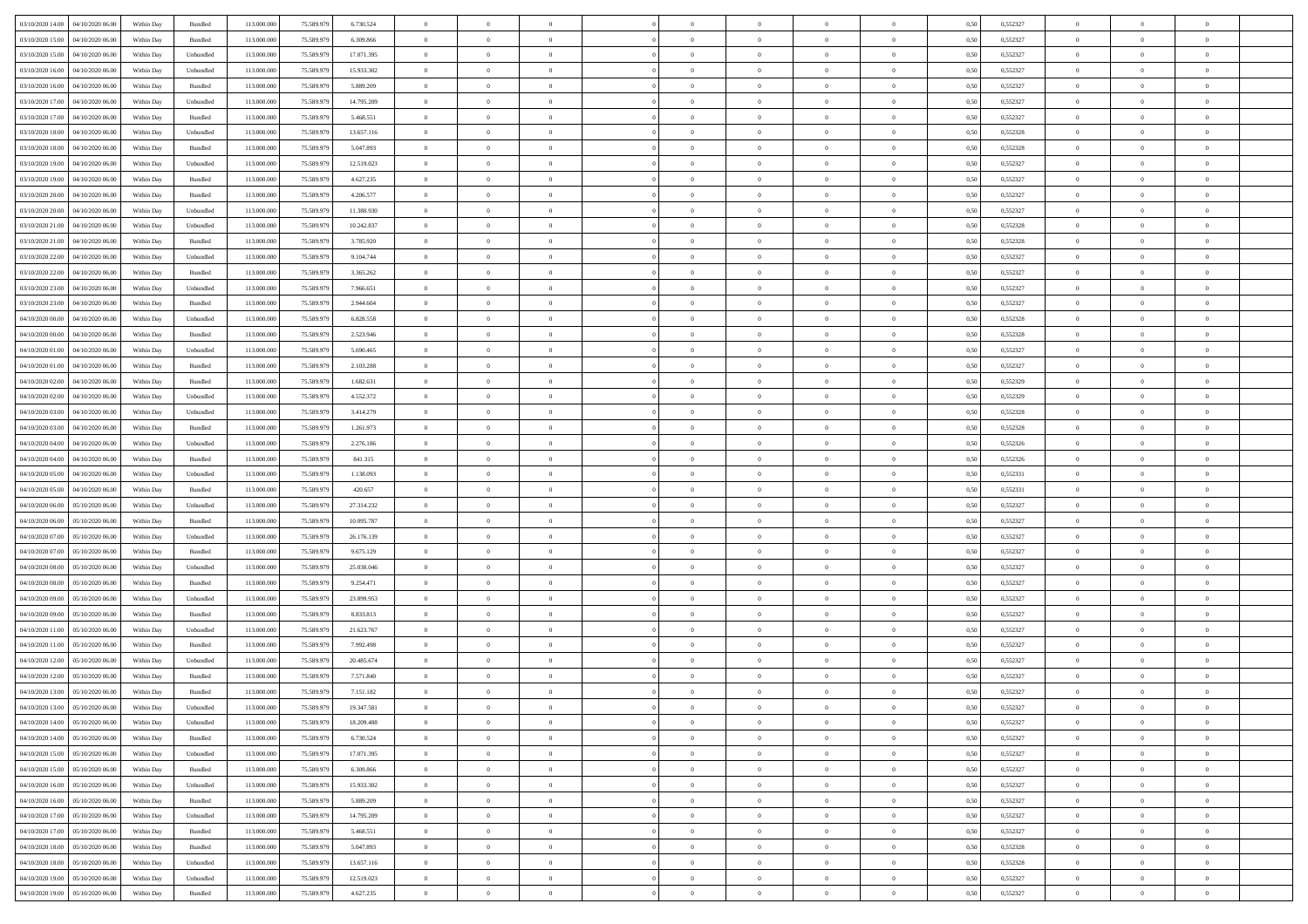| 04/10/2020 20.00 05/10/2020 06:00     | Within Day | Unbundled                   | 113.000.000 | 75.589.979 | 11.380.930 | $\overline{0}$ | $\overline{0}$ |                | $\overline{0}$ | $\theta$       |                | $\theta$       | 0,50 | 0,552327 | $\theta$       | $\theta$       | $\overline{0}$ |  |
|---------------------------------------|------------|-----------------------------|-------------|------------|------------|----------------|----------------|----------------|----------------|----------------|----------------|----------------|------|----------|----------------|----------------|----------------|--|
| 04/10/2020 20.00<br>05/10/2020 06.00  | Within Day | Bundled                     | 113.000.00  | 75.589.97  | 4.206.577  | $\bf{0}$       | $\bf{0}$       | $\bf{0}$       | $\overline{0}$ | $\overline{0}$ | $\overline{0}$ | $\bf{0}$       | 0,50 | 0,552327 | $\,$ 0 $\,$    | $\bf{0}$       | $\overline{0}$ |  |
| 04/10/2020 21.00<br>05/10/2020 06:00  | Within Day | Unbundled                   | 113,000,000 | 75.589.979 | 10.242.837 | $\overline{0}$ | $\bf{0}$       | $\overline{0}$ | $\bf{0}$       | $\bf{0}$       | $\overline{0}$ | $\bf{0}$       | 0.50 | 0,552328 | $\bf{0}$       | $\overline{0}$ | $\overline{0}$ |  |
| 04/10/2020 21:00<br>05/10/2020 06:00  | Within Day | Bundled                     | 113.000.000 | 75.589.979 | 3.785.920  | $\overline{0}$ | $\overline{0}$ | $\overline{0}$ | $\theta$       | $\theta$       | $\overline{0}$ | $\bf{0}$       | 0,50 | 0,552328 | $\theta$       | $\theta$       | $\overline{0}$ |  |
| 04/10/2020 22.00<br>05/10/2020 06.00  | Within Day | Unbundled                   | 113.000.00  | 75.589.97  | 9.104.744  | $\bf{0}$       | $\overline{0}$ | $\bf{0}$       | $\overline{0}$ | $\theta$       | $\overline{0}$ | $\bf{0}$       | 0,50 | 0,552327 | $\,$ 0 $\,$    | $\bf{0}$       | $\overline{0}$ |  |
| 04/10/2020 22.00<br>05/10/2020 06:00  | Within Day | Bundled                     | 113,000,000 | 75.589.979 | 3.365.262  | $\overline{0}$ | $\bf{0}$       | $\overline{0}$ | $\bf{0}$       | $\overline{0}$ | $\theta$       | $\bf{0}$       | 0.50 | 0.552327 | $\,$ 0 $\,$    | $\theta$       | $\overline{0}$ |  |
| 04/10/2020 23:00<br>05/10/2020 06.00  | Within Day | Unbundled                   | 113.000.000 | 75.589.979 | 7.966.651  | $\overline{0}$ | $\overline{0}$ | $\overline{0}$ | $\overline{0}$ | $\overline{0}$ | $\overline{0}$ | $\bf{0}$       | 0,50 | 0,552327 | $\,$ 0 $\,$    | $\theta$       | $\overline{0}$ |  |
|                                       |            |                             |             |            |            |                | $\bf{0}$       |                | $\overline{0}$ | $\bf{0}$       | $\overline{0}$ |                |      |          | $\,$ 0 $\,$    | $\bf{0}$       | $\overline{0}$ |  |
| 04/10/2020 23.00<br>05/10/2020 06.00  | Within Day | Bundled                     | 113.000.00  | 75.589.97  | 2.944.604  | $\bf{0}$       |                | $\bf{0}$       |                |                |                | $\bf{0}$       | 0,50 | 0,552327 |                |                |                |  |
| 05/10/2020 00:00<br>05/10/2020 06:00  | Within Day | Bundled                     | 113,000,000 | 75.589.979 | 2.523.946  | $\overline{0}$ | $\bf{0}$       | $\overline{0}$ | $\bf{0}$       | $\overline{0}$ | $\overline{0}$ | $\bf{0}$       | 0.50 | 0.552328 | $\bf{0}$       | $\overline{0}$ | $\overline{0}$ |  |
| 05/10/2020 00:00<br>05/10/2020 06.00  | Within Day | Unbundled                   | 113.000.000 | 75.589.979 | 6.828.558  | $\overline{0}$ | $\bf{0}$       | $\overline{0}$ | $\overline{0}$ | $\overline{0}$ | $\overline{0}$ | $\bf{0}$       | 0,50 | 0,552328 | $\,$ 0 $\,$    | $\bf{0}$       | $\overline{0}$ |  |
| 05/10/2020 01:00<br>05/10/2020 06.00  | Within Day | Unbundled                   | 113.000.00  | 75.589.979 | 5.690.465  | $\bf{0}$       | $\overline{0}$ | $\bf{0}$       | $\bf{0}$       | $\bf{0}$       | $\overline{0}$ | $\bf{0}$       | 0,50 | 0,552327 | $\,$ 0 $\,$    | $\bf{0}$       | $\overline{0}$ |  |
| 05/10/2020 01:00<br>05/10/2020 06:00  | Within Day | Bundled                     | 113,000,000 | 75.589.979 | 2.103.288  | $\overline{0}$ | $\bf{0}$       | $\overline{0}$ | $\bf{0}$       | $\bf{0}$       | $\overline{0}$ | $\bf{0}$       | 0.50 | 0,552327 | $\bf{0}$       | $\overline{0}$ | $\bf{0}$       |  |
| 05/10/2020 02:00<br>05/10/2020 06.00  | Within Day | Unbundled                   | 113.000.000 | 75.589.979 | 4.552.372  | $\overline{0}$ | $\overline{0}$ | $\overline{0}$ | $\theta$       | $\theta$       | $\overline{0}$ | $\bf{0}$       | 0,50 | 0,552329 | $\,$ 0 $\,$    | $\theta$       | $\overline{0}$ |  |
| 05/10/2020 02.00<br>05/10/2020 06.00  | Within Day | Bundled                     | 113.000.00  | 75.589.97  | 1.682.631  | $\bf{0}$       | $\overline{0}$ | $\bf{0}$       | $\overline{0}$ | $\theta$       | $\overline{0}$ | $\bf{0}$       | 0,50 | 0,552329 | $\,$ 0 $\,$    | $\bf{0}$       | $\overline{0}$ |  |
| 05/10/2020 03:00<br>05/10/2020 06:00  | Within Day | Unbundled                   | 113,000,000 | 75.589.979 | 3.414.279  | $\overline{0}$ | $\bf{0}$       | $\overline{0}$ | $\bf{0}$       | $\overline{0}$ | $\theta$       | $\bf{0}$       | 0.50 | 0.552328 | $\,$ 0 $\,$    | $\theta$       | $\overline{0}$ |  |
| 05/10/2020 03:00<br>05/10/2020 06.00  | Within Day | Bundled                     | 113.000.000 | 75.589.979 | 1.261.973  | $\overline{0}$ | $\overline{0}$ | $\overline{0}$ | $\overline{0}$ | $\overline{0}$ | $\overline{0}$ | $\bf{0}$       | 0,50 | 0,552328 | $\theta$       | $\theta$       | $\overline{0}$ |  |
| 05/10/2020 04:00<br>05/10/2020 06.00  | Within Day | Unbundled                   | 113.000.00  | 75.589.97  | 2.276.186  | $\bf{0}$       | $\bf{0}$       | $\bf{0}$       | $\overline{0}$ | $\bf{0}$       | $\overline{0}$ | $\bf{0}$       | 0,50 | 0,552326 | $\,$ 0 $\,$    | $\bf{0}$       | $\overline{0}$ |  |
| 05/10/2020 04:00<br>05/10/2020 06:00  | Within Day | Bundled                     | 113,000,00  | 75.589.979 | 841.315    | $\overline{0}$ | $\bf{0}$       | $\overline{0}$ | $\bf{0}$       | $\overline{0}$ | $\overline{0}$ | $\bf{0}$       | 0.50 | 0.552326 | $\bf{0}$       | $\overline{0}$ | $\overline{0}$ |  |
| 05/10/2020 05:00<br>05/10/2020 06.00  | Within Day | Bundled                     | 113.000.000 | 75.589.979 | 420.657    | $\bf{0}$       | $\bf{0}$       | $\overline{0}$ | $\overline{0}$ | $\overline{0}$ | $\overline{0}$ | $\bf{0}$       | 0,50 | 0,552331 | $\,$ 0 $\,$    | $\bf{0}$       | $\overline{0}$ |  |
| 05/10/2020 05:00<br>05/10/2020 06.00  | Within Day | Unbundled                   | 113.000.00  | 75.589.979 | 1.138.093  | $\bf{0}$       | $\bf{0}$       | $\bf{0}$       | $\bf{0}$       | $\overline{0}$ | $\overline{0}$ | $\bf{0}$       | 0,50 | 0,552331 | $\,$ 0 $\,$    | $\bf{0}$       | $\overline{0}$ |  |
| 05/10/2020 06:00<br>06/10/2020 06:00  | Within Day | Unbundled                   | 113,000,000 | 75,708.33  | 35.117.609 | $\overline{0}$ | $\bf{0}$       | $\overline{0}$ | $\bf{0}$       | $\bf{0}$       | $\overline{0}$ | $\bf{0}$       | 0.50 | 0,552327 | $\bf{0}$       | $\overline{0}$ | $\overline{0}$ |  |
| 05/10/2020 06:00<br>06/10/2020 06:00  | Within Day | Bundled                     | 113.000.000 | 75.708.331 | 2.174.058  | $\overline{0}$ | $\overline{0}$ | $\overline{0}$ | $\theta$       | $\theta$       | $\overline{0}$ | $\bf{0}$       | 0,50 | 0,552327 | $\theta$       | $\theta$       | $\overline{0}$ |  |
|                                       |            |                             |             |            |            |                |                |                |                |                |                |                |      |          |                |                |                |  |
| 05/10/2020 07:00<br>06/10/2020 06.00  | Within Day | Unbundled                   | 113.000.00  | 75.708.33  | 33.654.375 | $\bf{0}$       | $\bf{0}$       | $\bf{0}$       | $\bf{0}$       | $\overline{0}$ | $\overline{0}$ | $\bf{0}$       | 0,50 | 0,552327 | $\,$ 0 $\,$    | $\bf{0}$       | $\overline{0}$ |  |
| 05/10/2020 07.00<br>06/10/2020 06:00  | Within Day | Bundled                     | 113,000,000 | 75,708.33  | 2.083.472  | $\overline{0}$ | $\bf{0}$       | $\overline{0}$ | $\bf{0}$       | $\overline{0}$ | $\theta$       | $\bf{0}$       | 0.50 | 0.552327 | $\,$ 0 $\,$    | $\theta$       | $\overline{0}$ |  |
| 05/10/2020 08:00<br>06/10/2020 06.00  | Within Day | Unbundled                   | 113.000.000 | 75.708.331 | 32.191.141 | $\overline{0}$ | $\overline{0}$ | $\overline{0}$ | $\overline{0}$ | $\overline{0}$ | $\overline{0}$ | $\bf{0}$       | 0,50 | 0,552327 | $\,$ 0 $\,$    | $\theta$       | $\overline{0}$ |  |
| 05/10/2020 08:00<br>06/10/2020 06.00  | Within Day | Bundled                     | 113.000.00  | 75.708.33  | 1.992.886  | $\bf{0}$       | $\overline{0}$ | $\bf{0}$       | $\overline{0}$ | $\bf{0}$       | $\overline{0}$ | $\bf{0}$       | 0,50 | 0,552327 | $\,$ 0 $\,$    | $\bf{0}$       | $\overline{0}$ |  |
| 05/10/2020 09:00<br>06/10/2020 06:00  | Within Day | Unbundled                   | 113,000,000 | 75,708.33  | 30.727.907 | $\overline{0}$ | $\bf{0}$       | $\overline{0}$ | $\bf{0}$       | $\overline{0}$ | $\overline{0}$ | $\bf{0}$       | 0.50 | 0.552327 | $\bf{0}$       | $\overline{0}$ | $\overline{0}$ |  |
| 05/10/2020 09:00<br>06/10/2020 06.00  | Within Day | Bundled                     | 113.000.000 | 75.708.331 | 1.902.301  | $\overline{0}$ | $\bf{0}$       | $\overline{0}$ | $\overline{0}$ | $\overline{0}$ | $\overline{0}$ | $\bf{0}$       | 0,50 | 0,552327 | $\,$ 0 $\,$    | $\theta$       | $\overline{0}$ |  |
| 05/10/2020 10:00<br>06/10/2020 06.00  | Within Day | Unbundled                   | 113.000.00  | 75.708.33  | 29.264.674 | $\bf{0}$       | $\bf{0}$       | $\bf{0}$       | $\bf{0}$       | $\overline{0}$ | $\overline{0}$ | $\bf{0}$       | 0,50 | 0,552328 | $\,$ 0 $\,$    | $\bf{0}$       | $\overline{0}$ |  |
| 05/10/2020 10:00<br>06/10/2020 06:00  | Within Day | Bundled                     | 113,000,000 | 75,708.33  | 1.811.715  | $\overline{0}$ | $\bf{0}$       | $\overline{0}$ | $\bf{0}$       | $\bf{0}$       | $\overline{0}$ | $\bf{0}$       | 0.50 | 0,552328 | $\bf{0}$       | $\overline{0}$ | $\overline{0}$ |  |
| 05/10/2020 11:00<br>06/10/2020 06:00  | Within Day | Bundled                     | 113.000.000 | 75.708.331 | 1.721.129  | $\overline{0}$ | $\overline{0}$ | $\overline{0}$ | $\overline{0}$ | $\overline{0}$ | $\overline{0}$ | $\bf{0}$       | 0.5( | 0,552327 | $\theta$       | $\theta$       | $\overline{0}$ |  |
| 05/10/2020 11:00<br>06/10/2020 06.00  | Within Day | Unbundled                   | 113.000.00  | 75.708.33  | 27.801.440 | $\bf{0}$       | $\bf{0}$       | $\bf{0}$       | $\bf{0}$       | $\,$ 0 $\,$    | $\overline{0}$ | $\bf{0}$       | 0,50 | 0,552327 | $\,$ 0 $\,$    | $\bf{0}$       | $\overline{0}$ |  |
| 05/10/2020 12:00<br>06/10/2020 06:00  | Within Day | Unbundled                   | 113,000,000 | 75,708.33  | 26.338.206 | $\overline{0}$ | $\bf{0}$       | $\overline{0}$ | $\bf{0}$       | $\overline{0}$ | $\Omega$       | $\bf{0}$       | 0.50 | 0.552327 | $\,$ 0 $\,$    | $\bf{0}$       | $\overline{0}$ |  |
| 05/10/2020 12:00<br>06/10/2020 06:00  | Within Day | Bundled                     | 113.000.000 | 75.708.331 | 1.630.543  | $\overline{0}$ | $\overline{0}$ | $\overline{0}$ | $\overline{0}$ | $\overline{0}$ | $\overline{0}$ | $\bf{0}$       | 0.5( | 0,552327 | $\theta$       | $\theta$       | $\overline{0}$ |  |
| 05/10/2020 13:00<br>06/10/2020 06.00  | Within Day | Unbundled                   | 113.000.00  | 75.708.33  | 24.874.973 | $\bf{0}$       | 245.170        | $\bf{0}$       | $\overline{0}$ | $\bf{0}$       | $\overline{0}$ | $\bf{0}$       | 0,50 | 0,552327 | $\,$ 0 $\,$    | $\bf{0}$       | $\overline{0}$ |  |
| 05/10/2020 13:00<br>06/10/2020 06:00  | Within Day | Bundled                     | 113,000,000 | 75,708.33  | 1.539.957  | $\overline{0}$ | $\overline{0}$ | $\overline{0}$ | $\bf{0}$       | $\overline{0}$ | $\overline{0}$ | $\bf{0}$       | 0.50 | 0.552327 | $\bf{0}$       | $\overline{0}$ | $\overline{0}$ |  |
| 05/10/2020 14:00<br>06/10/2020 06:00  | Within Day | Unbundled                   | 113.000.000 | 75.953.501 | 23.180.990 | $\overline{0}$ | 535.932        | $\overline{0}$ | $\overline{0}$ | $\overline{0}$ | $\overline{0}$ | $\bf{0}$       | 0.50 | 0,552327 | $\theta$       | $\theta$       | $\overline{0}$ |  |
| 05/10/2020 14:00<br>06/10/2020 06.00  | Within Day | Bundled                     | 113.000.00  | 75.953.50  | 1.449.372  | $\bf{0}$       | $\bf{0}$       | $\bf{0}$       | $\bf{0}$       | $\overline{0}$ | $\overline{0}$ | $\bf{0}$       | 0,50 | 0,552327 | $\,$ 0 $\,$    | $\bf{0}$       | $\overline{0}$ |  |
| 06/10/2020 06:00                      |            |                             | 113,000,000 | 76,489,433 |            |                | 65.160         |                |                |                | $\overline{0}$ |                | 0.50 |          |                |                |                |  |
| 05/10/2020 15:00                      | Within Day | Unbundled                   |             |            | 21.229.742 | $\overline{0}$ |                | $\overline{0}$ | $\bf{0}$       | $\bf{0}$       |                | $\bf{0}$       |      | 0,552327 | $\bf{0}$       | $\overline{0}$ | $\overline{0}$ |  |
| 05/10/2020 15:00<br>06/10/2020 06:00  | Within Day | Bundled                     | 113.000.000 | 76.489.433 | 1.358.786  | $\overline{0}$ | $\overline{0}$ | $\overline{0}$ | $\overline{0}$ | $\overline{0}$ | $\overline{0}$ | $\bf{0}$       | 0.5( | 0,552327 | $\theta$       | $\theta$       | $\overline{0}$ |  |
| 05/10/2020 16:00<br>06/10/2020 06.00  | Within Day | Bundled                     | 113.000.00  | 76.554.59  | 1.268.200  | $\bf{0}$       | $\bf{0}$       | $\bf{0}$       | $\bf{0}$       | $\overline{0}$ | $\overline{0}$ | $\bf{0}$       | 0,50 | 0,552327 | $\,$ 0 $\,$    | $\bf{0}$       | $\overline{0}$ |  |
| 05/10/2020 16:00<br>06/10/2020 06.00  | Within Day | Unbundled                   | 113,000,000 | 76.554.59  | 19.753.609 | $\overline{0}$ | $\overline{0}$ | $\overline{0}$ | $\bf{0}$       | $\overline{0}$ | $\Omega$       | $\bf{0}$       | 0.50 | 0.552327 | $\bf{0}$       | $\theta$       | $\overline{0}$ |  |
| 05/10/2020 17:00<br>06/10/2020 06:00  | Within Dav | Unbundled                   | 113.000.000 | 76.554.59  | 18.342.637 | $\overline{0}$ | $\overline{0}$ | $\Omega$       | $\overline{0}$ | $\theta$       | $\Omega$       | $\overline{0}$ | 0.5( | 0,552327 | $\theta$       | $\theta$       | $\overline{0}$ |  |
| 05/10/2020 17.00<br>06/10/2020 06:00  | Within Day | Bundled                     | 113.000.000 | 76.554.59  | 1.177.614  | $\bf{0}$       | $\bf{0}$       | $\bf{0}$       | $\bf{0}$       | $\bf{0}$       | $\overline{0}$ | $\bf{0}$       | 0,50 | 0,552327 | $\,$ 0 $\,$    | $\bf{0}$       | $\overline{0}$ |  |
| $05/10/2020$ 18.00 $06/10/2020$ 06.00 | Within Day | $\ensuremath{\mathsf{Unb}}$ | 113.000.000 | 76.554.594 | 16.931.665 | $\overline{0}$ | $\Omega$       |                | $\Omega$       |                |                |                | 0,50 | 0,552328 | $\bf{0}$       | $\bf{0}$       |                |  |
| 05/10/2020 18:00 06/10/2020 06:00     | Within Day | Bundled                     | 113.000.000 | 76.554.594 | 1.087.029  | $\overline{0}$ | $\overline{0}$ | $\Omega$       | $\theta$       | $\overline{0}$ | $\overline{0}$ | $\bf{0}$       | 0,50 | 0,552328 | $\theta$       | $\theta$       | $\overline{0}$ |  |
| 05/10/2020 19:00<br>06/10/2020 06:00  | Within Day | Unbundled                   | 113.000.00  | 76.554.59  | 15.520.693 | $\overline{0}$ | $\bf{0}$       | $\overline{0}$ | $\overline{0}$ | $\bf{0}$       | $\overline{0}$ | $\bf{0}$       | 0,50 | 0,552327 | $\bf{0}$       | $\overline{0}$ | $\bf{0}$       |  |
| 05/10/2020 19:00   06/10/2020 06:00   | Within Day | Bundled                     | 113,000,000 | 76.554.594 | 996.443    | $\overline{0}$ | $\bf{0}$       | $\overline{0}$ | $\overline{0}$ | $\mathbf{0}$   | $\overline{0}$ | $\,$ 0 $\,$    | 0.50 | 0,552327 | $\overline{0}$ | $\bf{0}$       | $\,$ 0 $\,$    |  |
| 05/10/2020 20.00   06/10/2020 06:00   | Within Dav | Unbundled                   | 113.000.000 | 76.554.594 | 14.109.721 | $\overline{0}$ | $\overline{0}$ | $\overline{0}$ | $\overline{0}$ | $\overline{0}$ | $\overline{0}$ | $\bf{0}$       | 0,50 | 0,552327 | $\overline{0}$ | $\theta$       | $\overline{0}$ |  |
| 05/10/2020 20:00<br>06/10/2020 06.00  | Within Day | Bundled                     | 113.000.000 | 76.554.594 | 905.857    | $\overline{0}$ | $\bf{0}$       | $\overline{0}$ | $\overline{0}$ | $\overline{0}$ | $\overline{0}$ | $\bf{0}$       | 0,50 | 0,552327 | $\bf{0}$       | $\overline{0}$ | $\overline{0}$ |  |
| 05/10/2020 21.00<br>06/10/2020 06:00  | Within Day | Unbundled                   | 113,000,000 | 76.554.594 | 12.698.749 | $\overline{0}$ | $\bf{0}$       | $\overline{0}$ | $\overline{0}$ | $\overline{0}$ | $\overline{0}$ | $\bf{0}$       | 0.50 | 0.552328 | $\,$ 0 $\,$    | $\overline{0}$ | $\overline{0}$ |  |
| 05/10/2020 21:00<br>06/10/2020 06:00  | Within Dav | Bundled                     | 113.000.000 | 76.554.594 | 815.271    | $\overline{0}$ | $\overline{0}$ | $\overline{0}$ | $\overline{0}$ | $\overline{0}$ | $\overline{0}$ | $\bf{0}$       | 0,50 | 0,552328 | $\overline{0}$ | $\theta$       | $\overline{0}$ |  |
| 05/10/2020 22.00<br>06/10/2020 06.00  | Within Day | Bundled                     | 113.000.00  | 76.554.594 | 724.686    | $\overline{0}$ | $\overline{0}$ | $\overline{0}$ | $\overline{0}$ | $\overline{0}$ | $\overline{0}$ | $\bf{0}$       | 0,50 | 0,552327 | $\bf{0}$       | $\overline{0}$ | $\overline{0}$ |  |
| 05/10/2020 22.00<br>06/10/2020 06:00  | Within Day | Unbundled                   | 113,000,000 | 76.554.594 | 11.287.777 | $\overline{0}$ | $\overline{0}$ | $\overline{0}$ | $\overline{0}$ | $\bf{0}$       | $\overline{0}$ | $\bf{0}$       | 0.50 | 0.552327 | $\mathbf{0}$   | $\bf{0}$       | $\,$ 0         |  |
|                                       |            |                             |             |            |            |                |                |                |                |                |                |                |      |          |                |                |                |  |
| 05/10/2020 23:00   06/10/2020 06:00   | Within Dav | Unbundled                   | 113.000.000 | 76.554.594 | 9.876.804  | $\overline{0}$ | $\overline{0}$ | $\overline{0}$ | $\overline{0}$ | $\overline{0}$ | $\overline{0}$ | $\bf{0}$       | 0,50 | 0,552327 | $\overline{0}$ | $\theta$       | $\overline{0}$ |  |
| 05/10/2020 23.00<br>06/10/2020 06.00  | Within Day | Bundled                     | 113.000.00  | 76.554.594 | 634.100    | $\overline{0}$ | $\bf{0}$       | $\overline{0}$ | $\bf{0}$       | $\overline{0}$ | $\bf{0}$       | $\bf{0}$       | 0,50 | 0,552327 | $\bf{0}$       | $\,0\,$        | $\overline{0}$ |  |
| 06/10/2020 00:00 06/10/2020 06:00     | Within Day | Unbundled                   | 113.000.000 | 76.554.594 | 8.465.832  | $\overline{0}$ | $\bf{0}$       | $\overline{0}$ | $\overline{0}$ | $\,$ 0 $\,$    | $\overline{0}$ | $\bf{0}$       | 0,50 | 0,552328 | $\overline{0}$ | $\,$ 0 $\,$    | $\,$ 0 $\,$    |  |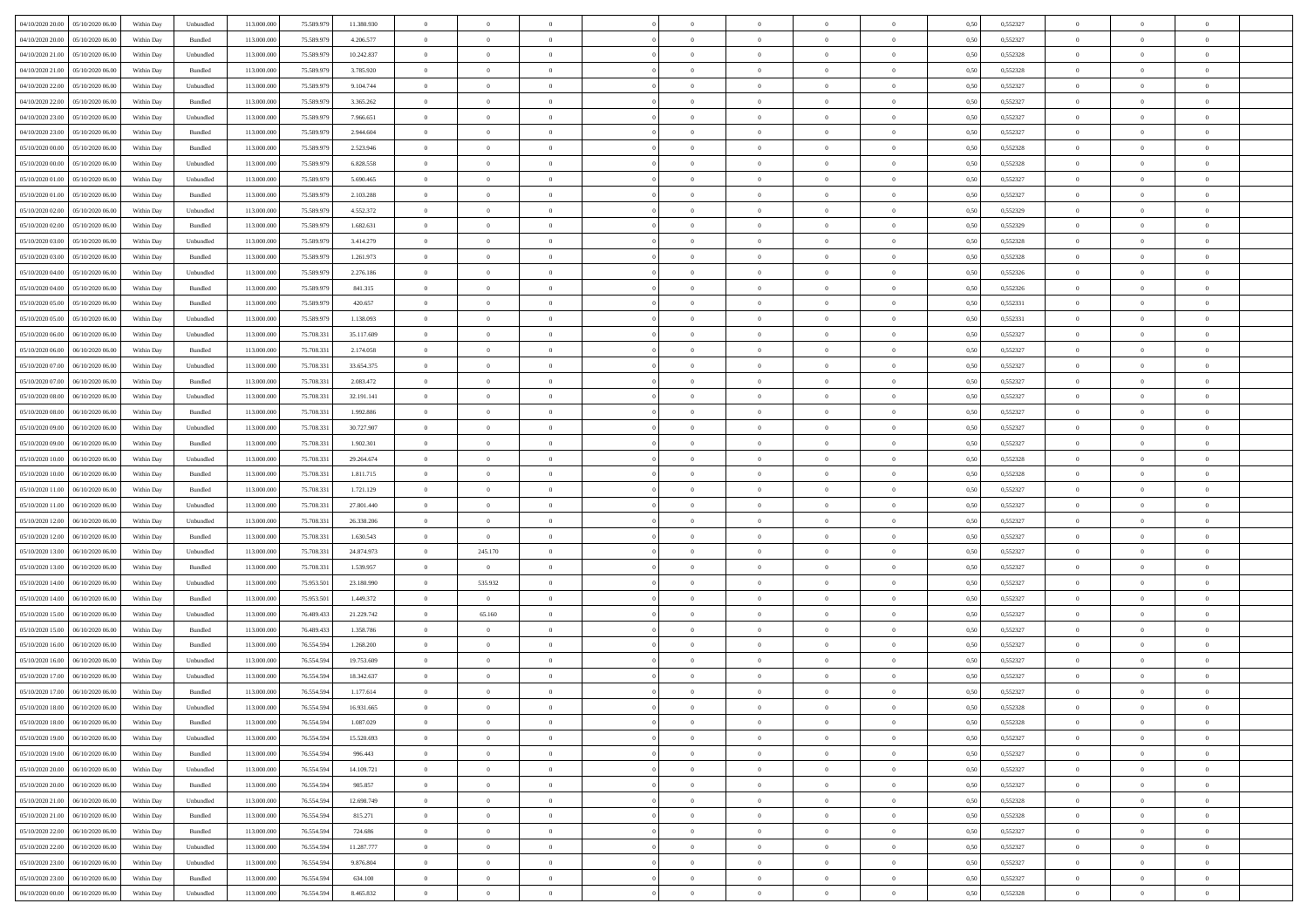| 06/10/2020 00:00<br>06/10/2020 06:00 | Within Day | Bundled            | 113.000.000 | 76.554.594 | 543.514    | $\overline{0}$ | $\overline{0}$ | $\overline{0}$ | $\theta$       | $\theta$       |                | $\overline{0}$ | 0,50 | 0,552328 | $\theta$       | $\theta$       | $\theta$       |  |
|--------------------------------------|------------|--------------------|-------------|------------|------------|----------------|----------------|----------------|----------------|----------------|----------------|----------------|------|----------|----------------|----------------|----------------|--|
|                                      |            |                    |             |            |            |                |                |                |                |                | $\overline{0}$ |                |      |          |                |                |                |  |
| 06/10/2020 01:00<br>06/10/2020 06.0  | Within Day | Unbundled          | 113.000.000 | 76.554.594 | 7.054.860  | $\overline{0}$ | $\overline{0}$ | $\overline{0}$ | $\,0\,$        | $\bf{0}$       |                | $\mathbf{0}$   | 0,50 | 0,552327 | $\,$ 0 $\,$    | $\bf{0}$       | $\overline{0}$ |  |
| 06/10/2020 01:00<br>06/10/2020 06:00 | Within Day | Bundled            | 113,000,000 | 76.554.594 | 452.928    | $\overline{0}$ | $\overline{0}$ | $\overline{0}$ | $\bf{0}$       | $\bf{0}$       | $\overline{0}$ | $\mathbf{0}$   | 0.50 | 0,552327 | $\bf{0}$       | $\overline{0}$ | $\bf{0}$       |  |
| 06/10/2020 02.00<br>06/10/2020 06.00 | Within Day | Unbundled          | 113.000.000 | 76.554.594 | 5.643.888  | $\overline{0}$ | $\overline{0}$ | $\overline{0}$ | $\overline{0}$ | $\overline{0}$ | $\overline{0}$ | $\,$ 0 $\,$    | 0,50 | 0,552329 | $\theta$       | $\overline{0}$ | $\overline{0}$ |  |
| 06/10/2020 02.00<br>06/10/2020 06.0  | Within Day | Bundled            | 113.000.000 | 76.554.594 | 362.343    | $\overline{0}$ | $\overline{0}$ | $\overline{0}$ | $\bf{0}$       | $\bf{0}$       | $\overline{0}$ | $\bf{0}$       | 0,50 | 0,552329 | $\,$ 0 $\,$    | $\bf{0}$       | $\overline{0}$ |  |
| 06/10/2020 03.00<br>06/10/2020 06:00 | Within Day | Bundled            | 113,000,000 | 76.554.594 | 271.757    | $\overline{0}$ | $\overline{0}$ | $\overline{0}$ | $\bf{0}$       | $\bf{0}$       | $\overline{0}$ | $\mathbf{0}$   | 0.50 | 0.552328 | $\,$ 0 $\,$    | $\theta$       | $\overline{0}$ |  |
| 06/10/2020 03.00<br>06/10/2020 06.00 | Within Day | Unbundled          | 113.000.000 | 76.554.594 | 4.232.916  | $\overline{0}$ | $\overline{0}$ | $\overline{0}$ | $\overline{0}$ | $\overline{0}$ | $\overline{0}$ | $\bf{0}$       | 0,50 | 0,552328 | $\theta$       | $\theta$       | $\overline{0}$ |  |
| 06/10/2020 04.00<br>06/10/2020 06.0  | Within Day | Unbundled          | 113.000.000 | 76.554.594 | 2.821.944  | $\overline{0}$ | $\overline{0}$ | $\overline{0}$ | $\,0\,$        | $\bf{0}$       | $\overline{0}$ | $\bf{0}$       | 0,50 | 0,552326 | $\,$ 0 $\,$    | $\bf{0}$       | $\overline{0}$ |  |
| 06/10/2020 04:00<br>06/10/2020 06:00 | Within Day | Bundled            | 113,000,000 | 76.554.594 | 181.171    | $\overline{0}$ | $\overline{0}$ | $\overline{0}$ | $\bf{0}$       | $\bf{0}$       | $\overline{0}$ | $\mathbf{0}$   | 0.50 | 0.552326 | $\bf{0}$       | $\overline{0}$ | $\bf{0}$       |  |
| 06/10/2020 05.00<br>06/10/2020 06.00 | Within Day | Unbundled          | 113.000.000 | 76.554.594 | 1.410.972  | $\overline{0}$ | $\overline{0}$ | $\overline{0}$ | $\bf{0}$       | $\bf{0}$       | $\overline{0}$ | $\bf{0}$       | 0,50 | 0,552331 | $\,$ 0         | $\,$ 0 $\,$    | $\overline{0}$ |  |
|                                      |            |                    |             |            |            |                |                |                |                |                |                |                |      |          |                |                |                |  |
| 06/10/2020 05.00<br>06/10/2020 06.0  | Within Day | Bundled            | 113.000.000 | 76.554.594 | 90.585     | $\overline{0}$ | $\overline{0}$ | $\overline{0}$ | $\,0\,$        | $\bf{0}$       | $\overline{0}$ | $\bf{0}$       | 0,50 | 0,552331 | $\,$ 0 $\,$    | $\bf{0}$       | $\overline{0}$ |  |
| 06/10/2020 06.00<br>07/10/2020 06:00 | Within Day | Unbundled          | 113,000,000 | 75.589.979 | 35.235.960 | $\overline{0}$ | $\overline{0}$ | $\overline{0}$ | $\bf{0}$       | $\bf{0}$       | $\overline{0}$ | $\,$ 0 $\,$    | 0.50 | 0.552327 | $\bf{0}$       | $\overline{0}$ | $\,$ 0         |  |
| 06/10/2020 06.00<br>07/10/2020 06.00 | Within Day | Bundled            | 113.000.000 | 75.589.979 | 2.174.058  | $\overline{0}$ | $\overline{0}$ | $\overline{0}$ | $\overline{0}$ | $\overline{0}$ | $\overline{0}$ | $\,$ 0 $\,$    | 0,50 | 0,552327 | $\theta$       | $\theta$       | $\overline{0}$ |  |
| 06/10/2020 07.00<br>07/10/2020 06.0  | Within Day | Unbundled          | 113.000.000 | 75.589.979 | 33.767.795 | $\overline{0}$ | $\overline{0}$ | $\overline{0}$ | $\bf{0}$       | $\bf{0}$       | $\overline{0}$ | $\bf{0}$       | 0,50 | 0,552327 | $\,$ 0 $\,$    | $\bf{0}$       | $\overline{0}$ |  |
| 06/10/2020 07.00<br>07/10/2020 06.00 | Within Day | Bundled            | 113,000,000 | 75.589.979 | 2.083.472  | $\overline{0}$ | $\overline{0}$ | $\overline{0}$ | $\bf{0}$       | $\bf{0}$       | $\overline{0}$ | $\mathbf{0}$   | 0.50 | 0.552327 | $\,$ 0 $\,$    | $\theta$       | $\overline{0}$ |  |
| 06/10/2020 08:00<br>07/10/2020 06.00 | Within Day | Unbundled          | 113.000.000 | 75.589.979 | 32.299.630 | $\overline{0}$ | $\overline{0}$ | $\overline{0}$ | $\bf{0}$       | $\overline{0}$ | $\overline{0}$ | $\bf{0}$       | 0,50 | 0,552327 | $\theta$       | $\theta$       | $\overline{0}$ |  |
| 06/10/2020 08.00<br>07/10/2020 06.0  | Within Day | Bundled            | 113.000.000 | 75.589.979 | 1.992.886  | $\overline{0}$ | $\overline{0}$ | $\overline{0}$ | $\,0\,$        | $\bf{0}$       | $\overline{0}$ | $\bf{0}$       | 0,50 | 0,552327 | $\,$ 0 $\,$    | $\bf{0}$       | $\overline{0}$ |  |
| 06/10/2020 09:00<br>07/10/2020 06:00 | Within Day | Bundled            | 113,000,000 | 75.589.979 | 1 902 301  | $\overline{0}$ | $\overline{0}$ | $\overline{0}$ | $\bf{0}$       | $\bf{0}$       | $\overline{0}$ | $\mathbf{0}$   | 0.50 | 0.552327 | $\bf{0}$       | $\overline{0}$ | $\bf{0}$       |  |
| 06/10/2020 09:00<br>07/10/2020 06.00 | Within Day | Unbundled          | 113.000.000 | 75.589.979 | 30.831.465 | $\overline{0}$ | $\overline{0}$ | $\overline{0}$ | $\bf{0}$       | $\overline{0}$ | $\overline{0}$ | $\bf{0}$       | 0,50 | 0,552327 | $\,$ 0 $\,$    | $\bf{0}$       | $\overline{0}$ |  |
|                                      |            |                    |             |            |            |                |                |                |                |                |                |                |      |          |                |                |                |  |
| 06/10/2020 10:00<br>07/10/2020 06.0  | Within Day | Unbundled          | 113.000.000 | 75.589.979 | 29.363.300 | $\overline{0}$ | $\overline{0}$ | $\overline{0}$ | $\,0\,$        | $\bf{0}$       | $\overline{0}$ | $\bf{0}$       | 0,50 | 0,552328 | $\,$ 0 $\,$    | $\bf{0}$       | $\overline{0}$ |  |
| 06/10/2020 10:00<br>07/10/2020 06:00 | Within Day | Bundled            | 113,000,000 | 75.589.979 | 1.811.715  | $\overline{0}$ | $\overline{0}$ | $\overline{0}$ | $\bf{0}$       | $\bf{0}$       | $\overline{0}$ | $\,$ 0 $\,$    | 0.50 | 0.552328 | $\bf{0}$       | $\overline{0}$ | $\,$ 0         |  |
| 06/10/2020 11:00<br>07/10/2020 06.00 | Within Day | Unbundled          | 113.000.000 | 75.589.979 | 27.895.135 | $\overline{0}$ | $\overline{0}$ | $\overline{0}$ | $\overline{0}$ | $\overline{0}$ | $\overline{0}$ | $\,$ 0 $\,$    | 0,50 | 0,552327 | $\theta$       | $\theta$       | $\overline{0}$ |  |
| 06/10/2020 11:00<br>07/10/2020 06.0  | Within Day | Bundled            | 113.000.000 | 75.589.979 | 1.721.129  | $\overline{0}$ | $\overline{0}$ | $\overline{0}$ | $\overline{0}$ | $\bf{0}$       | $\overline{0}$ | $\bf{0}$       | 0,50 | 0,552327 | $\,$ 0 $\,$    | $\bf{0}$       | $\overline{0}$ |  |
| 06/10/2020 12:00<br>07/10/2020 06:00 | Within Day | Unbundled          | 113,000,000 | 75.589.979 | 26.426.970 | $\overline{0}$ | $\overline{0}$ | $\overline{0}$ | $\bf{0}$       | $\overline{0}$ | $\overline{0}$ | $\mathbf{0}$   | 0.50 | 0.552327 | $\,$ 0 $\,$    | $\overline{0}$ | $\overline{0}$ |  |
| 06/10/2020 12:00<br>07/10/2020 06.00 | Within Day | Bundled            | 113.000.000 | 75.589.979 | 1.630.543  | $\overline{0}$ | $\overline{0}$ | $\overline{0}$ | $\overline{0}$ | $\overline{0}$ | $\overline{0}$ | $\bf{0}$       | 0,50 | 0,552327 | $\,$ 0 $\,$    | $\theta$       | $\overline{0}$ |  |
| 06/10/2020 13.00<br>07/10/2020 06.0  | Within Day | Unbundled          | 113.000.000 | 75.589.979 | 24.958.805 | $\overline{0}$ | $\overline{0}$ | $\overline{0}$ | $\,$ 0 $\,$    | $\bf{0}$       | $\overline{0}$ | $\bf{0}$       | 0,50 | 0,552327 | $\,$ 0 $\,$    | $\bf{0}$       | $\overline{0}$ |  |
| 06/10/2020 13:00<br>07/10/2020 06:00 | Within Day | Bundled            | 113,000,000 | 75.589.979 | 1.539.957  | $\overline{0}$ | $\overline{0}$ | $\overline{0}$ | $\bf{0}$       | $\bf{0}$       | $\overline{0}$ | $\mathbf{0}$   | 0.50 | 0.552327 | $\bf{0}$       | $\overline{0}$ | $\bf{0}$       |  |
| 06/10/2020 14:00<br>07/10/2020 06.00 | Within Day | Bundled            | 113.000.000 | 75.589.979 | 1.449.372  | $\overline{0}$ | $\overline{0}$ | $\overline{0}$ | $\bf{0}$       | $\overline{0}$ | $\overline{0}$ | $\bf{0}$       | 0,50 | 0,552327 | $\,$ 0 $\,$    | $\theta$       | $\overline{0}$ |  |
| 06/10/2020 14:00<br>07/10/2020 06.0  | Within Day | Unbundled          | 113.000.000 | 75.589.979 | 23.490.640 | $\overline{0}$ | $\overline{0}$ | $\overline{0}$ | $\overline{0}$ | $\bf{0}$       | $\overline{0}$ | $\mathbf{0}$   | 0,50 | 0,552327 | $\overline{0}$ | $\bf{0}$       | $\overline{0}$ |  |
|                                      |            |                    |             |            |            |                |                |                |                |                |                |                |      |          |                |                |                |  |
| 06/10/2020 15:00<br>07/10/2020 06:00 | Within Day | Unbundled          | 113,000,000 | 75.589.979 | 22.022.475 | $\overline{0}$ | $\overline{0}$ | $\overline{0}$ | $\bf{0}$       | $\bf{0}$       | $\overline{0}$ | $\,$ 0 $\,$    | 0.50 | 0.552327 | $\bf{0}$       | $\overline{0}$ | $\,$ 0         |  |
| 06/10/2020 15:00<br>07/10/2020 06:00 | Within Day | Bundled            | 113.000.000 | 75.589.979 | 1.358.786  | $\overline{0}$ | $\overline{0}$ | $\overline{0}$ | $\overline{0}$ | $\overline{0}$ | $\overline{0}$ | $\overline{0}$ | 0.50 | 0,552327 | $\theta$       | $\theta$       | $\overline{0}$ |  |
| 06/10/2020 16.00<br>07/10/2020 06.0  | Within Day | Unbundled          | 113.000.000 | 75.589.979 | 20.554.310 | $\overline{0}$ | $\overline{0}$ | $\overline{0}$ | $\,$ 0 $\,$    | $\bf{0}$       | $\overline{0}$ | $\bf{0}$       | 0,50 | 0,552327 | $\,$ 0 $\,$    | $\bf{0}$       | $\overline{0}$ |  |
| 06/10/2020 16.00<br>07/10/2020 06:00 | Within Day | Bundled            | 113,000,000 | 75.589.979 | 1.268.200  | $\overline{0}$ | $\overline{0}$ | $\overline{0}$ | $\bf{0}$       | $\bf{0}$       | $\overline{0}$ | $\mathbf{0}$   | 0.50 | 0.552327 | $\,$ 0 $\,$    | $\theta$       | $\overline{0}$ |  |
| 06/10/2020 17.00<br>07/10/2020 06.00 | Within Day | Unbundled          | 113.000.000 | 75.589.979 | 19,086,145 | $\overline{0}$ | $\overline{0}$ | $\overline{0}$ | $\overline{0}$ | $\overline{0}$ | $\overline{0}$ | $\overline{0}$ | 0.50 | 0,552327 | $\theta$       | $\theta$       | $\overline{0}$ |  |
| 06/10/2020 17:00<br>07/10/2020 06.0  | Within Day | Bundled            | 113.000.000 | 75.589.979 | 1.177.614  | $\overline{0}$ | $\overline{0}$ | $\overline{0}$ | $\,$ 0 $\,$    | $\bf{0}$       | $\overline{0}$ | $\bf{0}$       | 0,50 | 0,552327 | $\,$ 0 $\,$    | $\bf{0}$       | $\overline{0}$ |  |
| 06/10/2020 18:00<br>07/10/2020 06:00 | Within Day | Unbundled          | 113,000,000 | 75.589.979 | 17.617.980 | $\overline{0}$ | $\overline{0}$ | $\overline{0}$ | $\bf{0}$       | $\bf{0}$       | $\overline{0}$ | $\mathbf{0}$   | 0.50 | 0.552328 | $\bf{0}$       | $\overline{0}$ | $\bf{0}$       |  |
| 06/10/2020 18:00<br>07/10/2020 06.00 | Within Day | Bundled            | 113.000.000 | 75.589.979 | 1.087.029  | $\overline{0}$ | $\overline{0}$ | $\overline{0}$ | $\overline{0}$ | $\overline{0}$ | $\overline{0}$ | $\overline{0}$ | 0,50 | 0,552328 | $\overline{0}$ | $\overline{0}$ | $\overline{0}$ |  |
| 06/10/2020 19:00<br>07/10/2020 06.0  | Within Day | Unbundled          | 113.000.000 | 75.589.979 | 16.149.815 | $\overline{0}$ | $\overline{0}$ | $\overline{0}$ | $\overline{0}$ | $\bf{0}$       | $\overline{0}$ | $\mathbf{0}$   | 0,50 | 0,552327 | $\overline{0}$ | $\bf{0}$       | $\overline{0}$ |  |
| 06/10/2020 19:00<br>07/10/2020 06:00 | Within Day | Bundled            | 113.000.000 | 75.589.979 | 996.443    | $\overline{0}$ | $\overline{0}$ | $\overline{0}$ | $\bf{0}$       | $\bf{0}$       | $\overline{0}$ | $\,$ 0 $\,$    | 0.50 | 0.552327 | $\bf{0}$       | $\overline{0}$ | $\,$ 0         |  |
| 06/10/2020 20:00<br>07/10/2020 06.00 | Within Day | Bundled            | 113.000.000 | 75.589.979 | 905.857    | $\overline{0}$ | $\overline{0}$ | $\overline{0}$ | $\overline{0}$ | $\overline{0}$ | $\overline{0}$ | $\overline{0}$ | 0.50 | 0,552327 | $\theta$       | $\theta$       | $\overline{0}$ |  |
|                                      |            |                    |             |            |            |                |                |                |                |                |                |                |      |          |                |                |                |  |
| 06/10/2020 20.00<br>07/10/2020 06.0  | Within Day | Unbundled          | 113.000.000 | 75.589.979 | 14.681.650 | $\overline{0}$ | $\overline{0}$ | $\overline{0}$ | $\overline{0}$ | $\bf{0}$       | $\overline{0}$ | $\bf{0}$       | 0,50 | 0,552327 | $\,$ 0 $\,$    | $\bf{0}$       | $\overline{0}$ |  |
| 06/10/2020 21.00<br>07/10/2020 06.00 | Within Day | Unbundled          | 113,000,000 | 75.589.979 | 13.213.485 | $\overline{0}$ | $\overline{0}$ | $\overline{0}$ | $\overline{0}$ | $\overline{0}$ | $\overline{0}$ | $\mathbf{0}$   | 0.50 | 0.552328 | $\,$ 0 $\,$    | $\theta$       | $\overline{0}$ |  |
| 06/10/2020 21:00<br>07/10/2020 06.00 | Within Day | Bundled            | 113.000.000 | 75.589.979 | 815.271    | $\overline{0}$ | $\overline{0}$ | $\overline{0}$ | $\overline{0}$ | $\overline{0}$ | $\Omega$       | $\overline{0}$ | 0.50 | 0,552328 | $\theta$       | $\theta$       | $\overline{0}$ |  |
| 06/10/2020 22.00<br>07/10/2020 06.00 | Within Day | Unbundled          | 113.000.000 | 75.589.979 | 11.745.320 | $\overline{0}$ | $\overline{0}$ | $\overline{0}$ | $\overline{0}$ | $\bf{0}$       | $\overline{0}$ | $\bf{0}$       | 0,50 | 0,552327 | $\overline{0}$ | $\bf{0}$       | $\overline{0}$ |  |
| 06/10/2020 22:00 07/10/2020 06:00    | Within Day | $\mathbf B$ undled | 113.000.000 | 75.589.979 | 724.686    | $\bf{0}$       | $\,$ 0 $\,$    |                | $\bf{0}$       |                |                | $\Omega$       | 0,50 | 0,552327 | $\theta$       | $\overline{0}$ |                |  |
| 06/10/2020 23:00 07/10/2020 06:00    | Within Day | Unbundled          | 113.000.000 | 75.589.979 | 10.277.155 | $\overline{0}$ | $\overline{0}$ | $\overline{0}$ | $\overline{0}$ | $\overline{0}$ | $\overline{0}$ | $\overline{0}$ | 0,50 | 0,552327 | $\theta$       | $\overline{0}$ | $\overline{0}$ |  |
| 06/10/2020 23.00<br>07/10/2020 06.00 | Within Day | Bundled            | 113.000.000 | 75.589.979 | 634.100    | $\overline{0}$ | $\overline{0}$ | $\overline{0}$ | $\bf{0}$       | $\bf{0}$       | $\overline{0}$ | $\mathbf{0}$   | 0,50 | 0,552327 | $\overline{0}$ | $\overline{0}$ | $\bf{0}$       |  |
| 07/10/2020 00:00<br>07/10/2020 06:00 | Within Day | Unbundled          | 113.000.000 | 75.589.979 | 8.808.990  | $\overline{0}$ | $\overline{0}$ | $\overline{0}$ | $\,$ 0 $\,$    | $\bf{0}$       | $\overline{0}$ | $\mathbf{0}$   | 0.50 | 0.552328 | $\overline{0}$ | $\bf{0}$       | $\overline{0}$ |  |
| 07/10/2020 00:00<br>07/10/2020 06:00 | Within Dav | Bundled            | 113.000.000 | 75.589.979 | 543.514    | $\overline{0}$ | $\overline{0}$ | $\overline{0}$ | $\overline{0}$ | $\overline{0}$ | $\overline{0}$ | $\mathbf{0}$   | 0,50 | 0,552328 | $\overline{0}$ | $\theta$       | $\overline{0}$ |  |
| 07/10/2020 01:00<br>07/10/2020 06.00 | Within Day | Bundled            | 113.000.000 | 75.589.979 | 452.928    | $\overline{0}$ | $\overline{0}$ | $\overline{0}$ | $\bf{0}$       | $\bf{0}$       | $\overline{0}$ | $\mathbf{0}$   | 0,50 | 0,552327 | $\,$ 0         | $\overline{0}$ | $\overline{0}$ |  |
|                                      |            |                    |             |            |            |                |                |                |                |                |                |                |      |          |                |                |                |  |
| 07/10/2020 01.00<br>07/10/2020 06.00 | Within Day | Unbundled          | 113.000.000 | 75.589.979 | 7.340.825  | $\overline{0}$ | $\overline{0}$ | $\overline{0}$ | $\bf{0}$       | $\overline{0}$ | $\overline{0}$ | $\mathbf{0}$   | 0.50 | 0.552327 | $\,$ 0 $\,$    | $\theta$       | $\,$ 0         |  |
| 07/10/2020 02.00<br>07/10/2020 06:00 | Within Day | Unbundled          | 113.000.000 | 75.589.979 | 5.872.660  | $\overline{0}$ | $\overline{0}$ | $\overline{0}$ | $\overline{0}$ | $\overline{0}$ | $\overline{0}$ | $\mathbf{0}$   | 0,50 | 0,552329 | $\overline{0}$ | $\theta$       | $\overline{0}$ |  |
| 07/10/2020 02.00<br>07/10/2020 06.00 | Within Day | Bundled            | 113.000.000 | 75.589.979 | 362.343    | $\overline{0}$ | $\overline{0}$ | $\overline{0}$ | $\bf{0}$       | $\bf{0}$       | $\overline{0}$ | $\,$ 0 $\,$    | 0,50 | 0,552329 | $\bf{0}$       | $\overline{0}$ | $\overline{0}$ |  |
| 07/10/2020 06:00<br>07/10/2020 03.00 | Within Day | Unbundled          | 113.000.000 | 75.589.979 | 4.404.495  | $\overline{0}$ | $\overline{0}$ | $\overline{0}$ | $\bf{0}$       | $\overline{0}$ | $\overline{0}$ | $\,$ 0 $\,$    | 0.50 | 0.552328 | $\overline{0}$ | $\bf{0}$       | $\,$ 0         |  |
| 07/10/2020 03:00<br>07/10/2020 06:00 | Within Day | Bundled            | 113.000.000 | 75.589.979 | 271.757    | $\overline{0}$ | $\overline{0}$ | $\overline{0}$ | $\overline{0}$ | $\overline{0}$ | $\overline{0}$ | $\mathbf{0}$   | 0,50 | 0,552328 | $\overline{0}$ | $\theta$       | $\overline{0}$ |  |
| 07/10/2020 04.00<br>07/10/2020 06.0  | Within Day | Unbundled          | 113.000.000 | 75.589.979 | 2.936.330  | $\overline{0}$ | $\overline{0}$ | $\overline{0}$ | $\overline{0}$ | $\bf{0}$       | $\overline{0}$ | $\,$ 0 $\,$    | 0,50 | 0,552326 | $\bf{0}$       | $\bf{0}$       | $\bf{0}$       |  |
| 07/10/2020 04.00 07/10/2020 06.00    | Within Day | Bundled            | 113.000.000 | 75.589.979 | 181.171    | $\,$ 0 $\,$    | $\overline{0}$ | $\overline{0}$ | $\bf{0}$       | $\,$ 0         | $\overline{0}$ | $\,0\,$        | 0,50 | 0,552326 | $\overline{0}$ | $\,$ 0 $\,$    | $\,$ 0 $\,$    |  |
|                                      |            |                    |             |            |            |                |                |                |                |                |                |                |      |          |                |                |                |  |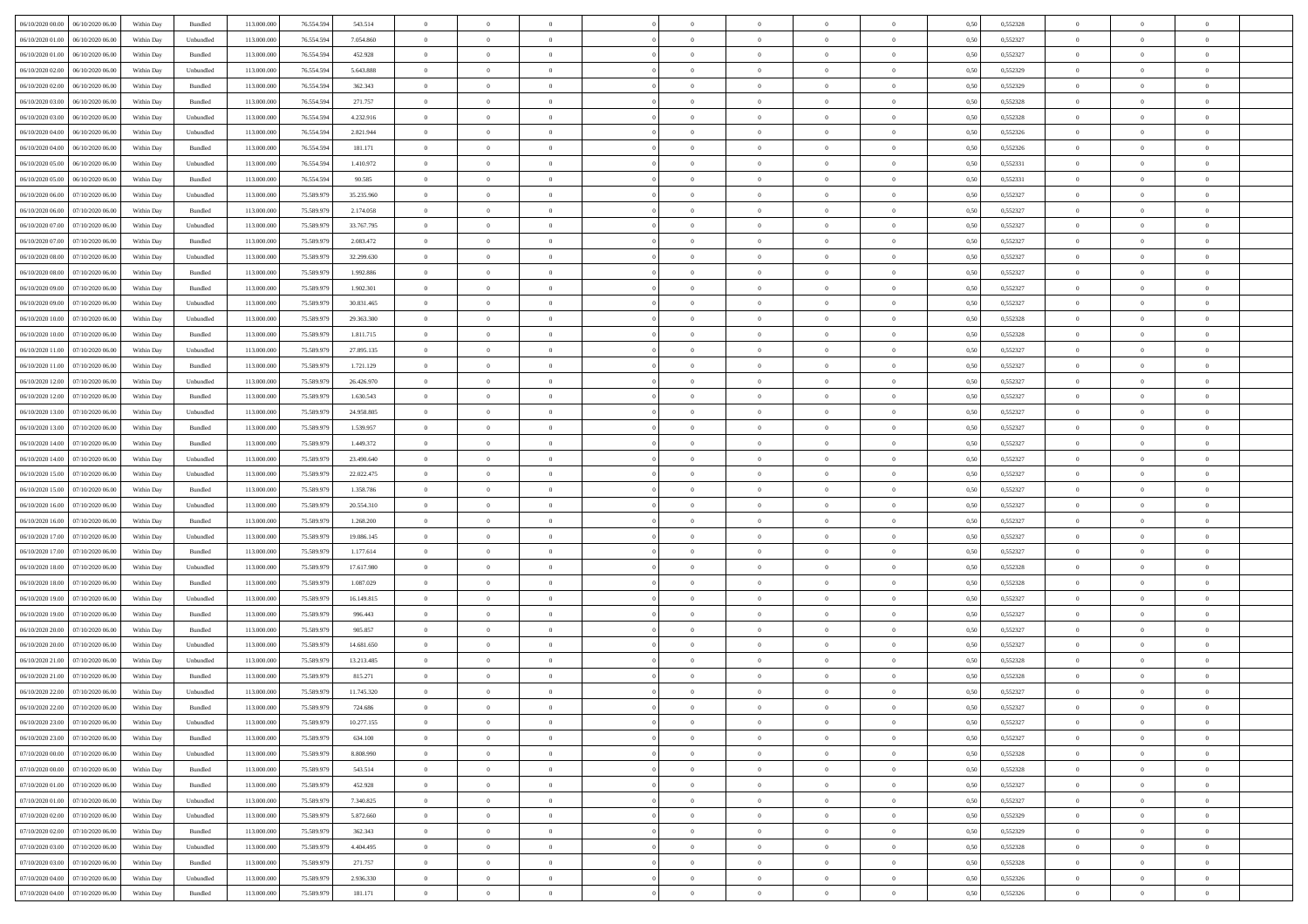| 07/10/2020 05:00 07/10/2020 06:00    | Within Day | Unbundled         | 113.000.000 | 75.589.979 | 1.468.165  | $\overline{0}$ | $\overline{0}$           |                                  | $\overline{0}$             | $\theta$                         |                                  | $\theta$       | 0,50 | 0,552331 | $\theta$                | $\theta$       | $\overline{0}$ |  |
|--------------------------------------|------------|-------------------|-------------|------------|------------|----------------|--------------------------|----------------------------------|----------------------------|----------------------------------|----------------------------------|----------------|------|----------|-------------------------|----------------|----------------|--|
| 07/10/2020 05:00<br>07/10/2020 06.00 | Within Day | Bundled           | 113.000.00  | 75.589.97  | 90.585     | $\bf{0}$       | $\bf{0}$                 | $\bf{0}$                         | $\bf{0}$                   | $\overline{0}$                   | $\overline{0}$                   | $\bf{0}$       | 0,50 | 0,552331 | $\,$ 0 $\,$             | $\bf{0}$       | $\overline{0}$ |  |
| 07/10/2020 06:00<br>08/10/2020 06:00 | Within Day | Unbundled         | 113,000,000 | 75.589.979 | 35.235.960 | $\overline{0}$ | $\overline{\phantom{a}}$ | $\overline{0}$                   | $\bf{0}$                   | $\bf{0}$                         | $\overline{0}$                   | $\bf{0}$       | 0.50 | 0,552327 | $\bf{0}$                | $\overline{0}$ | $\bf{0}$       |  |
| 07/10/2020 06:00<br>08/10/2020 06:00 | Within Day | Bundled           | 113.000.000 | 75.589.979 | 2.174.058  | $\overline{0}$ | $\overline{0}$           | $\overline{0}$                   | $\overline{0}$             | $\theta$                         | $\overline{0}$                   | $\bf{0}$       | 0,50 | 0,552327 | $\theta$                | $\theta$       | $\overline{0}$ |  |
| 07/10/2020 07:00<br>08/10/2020 06.00 | Within Day | Bundled           | 113.000.00  | 75.589.98  | 2.083.472  | $\bf{0}$       | $\overline{0}$           | $\bf{0}$                         | $\overline{0}$             | $\bf{0}$                         | $\overline{0}$                   | $\bf{0}$       | 0,50 | 0,552327 | $\,$ 0 $\,$             | $\bf{0}$       | $\overline{0}$ |  |
| 07/10/2020 07:00<br>08/10/2020 06:00 | Within Day | Unbundled         | 113,000,000 | 75.589.98  | 33,767,793 | $\overline{0}$ | $\bf{0}$                 | $\overline{0}$                   | $\bf{0}$                   | $\overline{0}$                   | $\overline{0}$                   | $\bf{0}$       | 0.50 | 0.552327 | $\,$ 0 $\,$             | $\theta$       | $\overline{0}$ |  |
| 07/10/2020 08:00<br>08/10/2020 06.00 | Within Day | Unbundled         | 113.000.000 | 75.589.981 | 32.299.628 | $\overline{0}$ | $\overline{0}$           | $\overline{0}$                   | $\overline{0}$             | $\overline{0}$                   | $\overline{0}$                   | $\bf{0}$       | 0,50 | 0,552327 | $\,$ 0 $\,$             | $\theta$       | $\overline{0}$ |  |
| 07/10/2020 08:00<br>08/10/2020 06.00 | Within Day | Bundled           | 113.000.00  | 75.589.98  | 1.992.886  | $\bf{0}$       | $\bf{0}$                 | $\bf{0}$                         | $\overline{0}$             | $\overline{0}$                   | $\overline{0}$                   | $\bf{0}$       | 0,50 | 0,552327 | $\,$ 0 $\,$             | $\bf{0}$       | $\overline{0}$ |  |
| 07/10/2020 09:00<br>08/10/2020 06:00 | Within Day | Unbundled         | 113,000,000 | 75.589.98  | 30.831.463 | $\overline{0}$ | $\bf{0}$                 | $\overline{0}$                   | $\bf{0}$                   | $\overline{0}$                   | $\overline{0}$                   | $\bf{0}$       | 0.50 | 0.552327 | $\bf{0}$                | $\overline{0}$ | $\overline{0}$ |  |
| 07/10/2020 09:00<br>08/10/2020 06:00 | Within Day | Bundled           | 113.000.000 | 75.589.981 | 1.902.301  | $\bf{0}$       | $\bf{0}$                 | $\overline{0}$                   | $\overline{0}$             | $\overline{0}$                   | $\overline{0}$                   | $\bf{0}$       | 0,50 | 0,552327 | $\,$ 0 $\,$             | $\,$ 0 $\,$    | $\overline{0}$ |  |
| 07/10/2020 10:00<br>08/10/2020 06.00 | Within Day | Unbundled         | 113.000.00  | 75.589.98  | 29.363.298 | $\bf{0}$       | $\bf{0}$                 | $\bf{0}$                         | $\bf{0}$                   | $\overline{0}$                   | $\overline{0}$                   | $\bf{0}$       | 0,50 | 0,552328 | $\,$ 0 $\,$             | $\bf{0}$       | $\overline{0}$ |  |
| 07/10/2020 10:00<br>08/10/2020 06:00 | Within Day | Bundled           | 113,000,000 | 75.589.981 | 1.811.715  | $\overline{0}$ | $\bf{0}$                 | $\overline{0}$                   | $\overline{0}$             | $\bf{0}$                         | $\overline{0}$                   | $\bf{0}$       | 0.50 | 0,552328 | $\bf{0}$                | $\,$ 0 $\,$    | $\,$ 0         |  |
| 07/10/2020 11:00<br>08/10/2020 06:00 | Within Day | Unbundled         | 113.000.000 | 75.589.981 | 27.895.133 | $\overline{0}$ | $\overline{0}$           | $\overline{0}$                   | $\theta$                   | $\theta$                         | $\overline{0}$                   | $\bf{0}$       | 0,50 | 0,552327 | $\,$ 0 $\,$             | $\theta$       | $\overline{0}$ |  |
| 07/10/2020 11:00<br>08/10/2020 06.00 | Within Day | Bundled           | 113.000.00  | 75.589.98  | 1.721.129  | $\bf{0}$       | $\overline{0}$           | $\bf{0}$                         | $\bf{0}$                   | $\bf{0}$                         | $\overline{0}$                   | $\bf{0}$       | 0,50 | 0,552327 | $\,$ 0 $\,$             | $\bf{0}$       | $\overline{0}$ |  |
| 08/10/2020 06:00                     |            |                   | 113,000,000 | 75.589.98  | 1.630.543  |                |                          |                                  |                            |                                  | $\overline{0}$                   |                |      | 0.552327 |                         | $\theta$       | $\overline{0}$ |  |
| 07/10/2020 12:00                     | Within Day | Bundled           |             |            |            | $\overline{0}$ | $\bf{0}$                 | $\overline{0}$                   | $\bf{0}$                   | $\overline{0}$                   |                                  | $\bf{0}$       | 0.50 |          | $\,$ 0 $\,$             |                |                |  |
| 07/10/2020 12:00<br>08/10/2020 06:00 | Within Day | Unbundled         | 113.000.000 | 75.589.981 | 26.426.968 | $\overline{0}$ | $\overline{0}$           | $\overline{0}$                   | $\overline{0}$             | $\overline{0}$                   | $\overline{0}$                   | $\bf{0}$       | 0,50 | 0,552327 | $\theta$                | $\theta$       | $\overline{0}$ |  |
| 07/10/2020 13:00<br>08/10/2020 06.00 | Within Day | Unbundled         | 113.000.00  | 75.589.98  | 24.958.803 | $\bf{0}$       | $\bf{0}$                 | $\bf{0}$                         | $\overline{0}$             | $\overline{0}$                   | $\overline{0}$                   | $\bf{0}$       | 0,50 | 0,552327 | $\,$ 0 $\,$             | $\bf{0}$       | $\overline{0}$ |  |
| 07/10/2020 13:00<br>08/10/2020 06:00 | Within Day | Bundled           | 113,000,000 | 75.589.98  | 1.539.957  | $\overline{0}$ | $\bf{0}$                 | $\overline{0}$<br>$\overline{0}$ | $\bf{0}$<br>$\overline{0}$ | $\overline{0}$<br>$\overline{0}$ | $\overline{0}$<br>$\overline{0}$ | $\bf{0}$       | 0.50 | 0.552327 | $\bf{0}$<br>$\,$ 0 $\,$ | $\overline{0}$ | $\bf{0}$       |  |
| 07/10/2020 14:00<br>08/10/2020 06:00 | Within Day | Unbundled         | 113.000.000 | 75.589.981 | 23.490.639 | $\bf{0}$       | $\bf{0}$                 |                                  |                            |                                  |                                  | $\bf{0}$       | 0,50 | 0,552327 |                         | $\bf{0}$       | $\overline{0}$ |  |
| 07/10/2020 14:00<br>08/10/2020 06.00 | Within Day | Bundled           | 113.000.00  | 75.589.98  | 1.449.372  | $\bf{0}$       | $\bf{0}$                 | $\bf{0}$                         | $\bf{0}$                   | $\overline{0}$                   | $\overline{0}$                   | $\bf{0}$       | 0,50 | 0,552327 | $\,$ 0 $\,$             | $\bf{0}$       | $\overline{0}$ |  |
| 07/10/2020 15:00<br>08/10/2020 06:00 | Within Day | Unbundled         | 113,000,000 | 75.589.981 | 22.022.474 | $\overline{0}$ | $\bf{0}$                 | $\overline{0}$                   | $\overline{0}$             | $\bf{0}$                         | $\overline{0}$                   | $\bf{0}$       | 0.50 | 0,552327 | $\bf{0}$                | $\overline{0}$ | $\,$ 0         |  |
| 07/10/2020 15:00<br>08/10/2020 06:00 | Within Day | Bundled           | 113.000.000 | 75.589.981 | 1.358.786  | $\overline{0}$ | $\overline{0}$           | $\overline{0}$                   | $\theta$                   | $\overline{0}$                   | $\overline{0}$                   | $\bf{0}$       | 0,50 | 0,552327 | $\theta$                | $\theta$       | $\overline{0}$ |  |
| 07/10/2020 16.00<br>08/10/2020 06.00 | Within Day | Unbundled         | 113.000.00  | 75.589.98  | 20.554.309 | $\bf{0}$       | $\bf{0}$                 | $\bf{0}$                         | $\bf{0}$                   | $\overline{0}$                   | $\overline{0}$                   | $\bf{0}$       | 0,50 | 0,552327 | $\,$ 0 $\,$             | $\bf{0}$       | $\overline{0}$ |  |
| 07/10/2020 16:00<br>08/10/2020 06:00 | Within Day | Bundled           | 113,000,000 | 75.589.98  | 1.268.200  | $\overline{0}$ | $\bf{0}$                 | $\overline{0}$                   | $\bf{0}$                   | $\overline{0}$                   | $\theta$                         | $\bf{0}$       | 0.50 | 0.552327 | $\,$ 0 $\,$             | $\theta$       | $\overline{0}$ |  |
| 07/10/2020 17:00<br>08/10/2020 06.00 | Within Day | Unbundled         | 113.000.000 | 75.589.981 | 19.086.144 | $\overline{0}$ | $\overline{0}$           | $\overline{0}$                   | $\overline{0}$             | $\overline{0}$                   | $\overline{0}$                   | $\bf{0}$       | 0,50 | 0,552327 | $\,$ 0 $\,$             | $\theta$       | $\overline{0}$ |  |
| 07/10/2020 17:00<br>08/10/2020 06.00 | Within Day | Bundled           | 113.000.00  | 75.589.98  | 1.177.614  | $\bf{0}$       | $121\,$                  | $\bf{0}$                         | 1,290772                   | $\,$ 0 $\,$                      | $\overline{0}$                   | $\bf{0}$       | 0,50 | 0,552327 | $\,$ 0 $\,$             | $\bf{0}$       | $\overline{0}$ |  |
| 07/10/2020 18:00<br>08/10/2020 06:00 | Within Day | Bundled           | 113,000,000 | 75.590.102 | 1.086.917  | $\overline{0}$ | $\overline{0}$           | $\overline{0}$                   | $\bf{0}$                   | $\overline{0}$                   | $\overline{0}$                   | $\bf{0}$       | 0.50 | 0.552328 | $\bf{0}$                | $\overline{0}$ | $\overline{0}$ |  |
| 07/10/2020 18:00<br>08/10/2020 06:00 | Within Day | Unbundled         | 113.000.000 | 75.590.102 | 17.617.979 | $\overline{0}$ | 59.176                   | $\overline{0}$                   | $\overline{0}$             | $\overline{0}$                   | $\overline{0}$                   | $\bf{0}$       | 0,50 | 0,552328 | $\,$ 0 $\,$             | $\theta$       | $\overline{0}$ |  |
| 07/10/2020 19:00<br>08/10/2020 06.00 | Within Day | Unbundled         | 113.000.00  | 75.649.278 | 16.095.569 | $\bf{0}$       | 47.784                   | $\bf{0}$                         | $\bf{0}$                   | $\overline{0}$                   | $\overline{0}$                   | $\bf{0}$       | 0,50 | 0,552327 | $\,$ 0 $\,$             | $\bf{0}$       | $\overline{0}$ |  |
| 07/10/2020 19:00<br>08/10/2020 06:00 | Within Day | Bundled           | 113,000,000 | 75.649.278 | 996.341    | $\overline{0}$ | $\bf{0}$                 | $\overline{0}$                   | $\bf{0}$                   | $\bf{0}$                         | $\overline{0}$                   | $\bf{0}$       | 0.50 | 0,552327 | $\bf{0}$                | $\,$ 0 $\,$    | $\,$ 0         |  |
| 07/10/2020 20:00<br>08/10/2020 06:00 | Within Day | Unbundled         | 113.000.000 | 75.697.062 | 14,588,895 | $\overline{0}$ | $\overline{0}$           | $\overline{0}$                   | $\overline{0}$             | $\overline{0}$                   | $\overline{0}$                   | $\bf{0}$       | 0.5( | 0,552327 | $\theta$                | $\theta$       | $\overline{0}$ |  |
| 07/10/2020 20:00<br>08/10/2020 06.00 | Within Day | Bundled           | 113.000.00  | 75.697.062 | 905.764    | $\bf{0}$       | $\bf{0}$                 | $\bf{0}$                         | $\bf{0}$                   | $\overline{0}$                   | $\overline{0}$                   | $\bf{0}$       | 0,50 | 0,552327 | $\,$ 0 $\,$             | $\bf{0}$       | $\overline{0}$ |  |
| 07/10/2020 21:00<br>08/10/2020 06:00 | Within Day | Unbundled         | 113,000,000 | 75.697.062 | 13.130.006 | $\overline{0}$ | -1                       | $\overline{0}$                   | $\bf{0}$                   | $\overline{0}$                   | $\overline{0}$                   | $\bf{0}$       | 0.50 | 0.552328 | $\,$ 0 $\,$             | $\bf{0}$       | $\overline{0}$ |  |
| 07/10/2020 21:00<br>08/10/2020 06:00 | Within Day | Bundled           | 113.000.000 | 75.697.062 | 815.188    | $\overline{0}$ | $\overline{0}$           | $\overline{0}$                   | $\overline{0}$             | $\overline{0}$                   | $\overline{0}$                   | $\bf{0}$       | 0.50 | 0,552328 | $\theta$                | $\theta$       | $\overline{0}$ |  |
| 07/10/2020 22.00<br>08/10/2020 06.00 | Within Day | Unbundled         | 113.000.00  | 75.697.06  | 11.671.115 | $\bf{0}$       | $\bf{0}$                 | $\bf{0}$                         | $\bf{0}$                   | $\overline{0}$                   | $\overline{0}$                   | $\bf{0}$       | 0,50 | 0,552327 | $\,$ 0 $\,$             | $\bf{0}$       | $\overline{0}$ |  |
| 07/10/2020 22.00<br>08/10/2020 06:00 | Within Day | Bundled           | 113,000,00  | 75.697.063 | 724.611    | $\overline{0}$ | $\bf{0}$                 | $\overline{0}$                   | $\bf{0}$                   | $\overline{0}$                   | $\overline{0}$                   | $\bf{0}$       | 0.50 | 0.552327 | $\bf{0}$                | $\overline{0}$ | $\overline{0}$ |  |
| 07/10/2020 23:00<br>08/10/2020 06:00 | Within Day | Bundled           | 113.000.000 | 75.697.063 | 634.035    | $\overline{0}$ | $\overline{0}$           | $\overline{0}$                   | $\overline{0}$             | $\overline{0}$                   | $\overline{0}$                   | $\bf{0}$       | 0.50 | 0,552327 | $\theta$                | $\theta$       | $\overline{0}$ |  |
| 07/10/2020 23.00<br>08/10/2020 06.00 | Within Day | Unbundled         | 113.000.00  | 75.697.06  | 10.212.226 | $\bf{0}$       | $\bf{0}$                 | $\bf{0}$                         | $\bf{0}$                   | $\overline{0}$                   | $\overline{0}$                   | $\bf{0}$       | 0,50 | 0,552327 | $\,$ 0 $\,$             | $\bf{0}$       | $\overline{0}$ |  |
| 08/10/2020 00:00<br>08/10/2020 06:00 | Within Day | Bundled           | 113,000,000 | 75,697,063 | 543,458    | $\overline{0}$ | $\bf{0}$                 | $\overline{0}$                   | $\overline{0}$             | $\bf{0}$                         | $\overline{0}$                   | $\bf{0}$       | 0.50 | 0,552328 | $\bf{0}$                | $\,$ 0 $\,$    | $\,$ 0         |  |
| 08/10/2020 00:00<br>08/10/2020 06:00 | Within Day | Unbundled         | 113.000.000 | 75.697.063 | 8.753.336  | $\overline{0}$ | $\overline{0}$           | $\overline{0}$                   | $\overline{0}$             | $\overline{0}$                   | $\overline{0}$                   | $\bf{0}$       | 0.5( | 0,552328 | $\theta$                | $\theta$       | $\overline{0}$ |  |
| 08/10/2020 01:00<br>08/10/2020 06.00 | Within Day | Bundled           | 113.000.00  | 75.697.06  | 452.882    | $\bf{0}$       | $\bf{0}$                 | $\bf{0}$                         | $\bf{0}$                   | $\overline{0}$                   | $\overline{0}$                   | $\bf{0}$       | 0,50 | 0,552327 | $\,$ 0 $\,$             | $\bf{0}$       | $\overline{0}$ |  |
| 08/10/2020 01:00<br>08/10/2020 06:00 | Within Day | Unbundled         | 113,000,00  | 75.697.063 | 7.294.447  | $\overline{0}$ | $\overline{0}$           | $\overline{0}$                   | $\bf{0}$                   | $\overline{0}$                   | $\overline{0}$                   | $\bf{0}$       | 0.50 | 0.552327 | $\bf{0}$                | $\theta$       | $\overline{0}$ |  |
| 08/10/2020 02:00<br>08/10/2020 06:00 | Within Dav | Bundled           | 113.000.000 | 75.697.063 | 362.305    | $\overline{0}$ | $\overline{0}$           | $\overline{0}$                   | $\theta$                   | $\theta$                         | $\overline{0}$                   | $\overline{0}$ | 0.5( | 0,552329 | $\theta$                | $\theta$       | $\overline{0}$ |  |
| 08/10/2020 02:00<br>08/10/2020 06:00 | Within Day | Unbundled         | 113.000.00  | 75.697.063 | 5.835.557  | $\bf{0}$       | $\bf{0}$                 | $\bf{0}$                         | $\bf{0}$                   | $\bf{0}$                         | $\overline{0}$                   | $\bf{0}$       | 0,50 | 0,552329 | $\overline{0}$          | $\overline{0}$ | $\overline{0}$ |  |
| 08/10/2020 03:00 08/10/2020 06:00    | Within Day | ${\sf Unbundred}$ | 113.000.000 | 75.697.063 | 4.376.668  | $\bf{0}$       | $\theta$                 |                                  | $\Omega$                   |                                  |                                  |                | 0,50 | 0,552328 | $\bf{0}$                | $\bf{0}$       |                |  |
| 08/10/2020 03:00 08/10/2020 06:00    | Within Day | Bundled           | 113.000.000 | 75.697.063 | 271.729    | $\overline{0}$ | $\overline{0}$           | $\Omega$                         | $\theta$                   | $\overline{0}$                   | $\overline{0}$                   | $\bf{0}$       | 0,50 | 0,552328 | $\theta$                | $\theta$       | $\overline{0}$ |  |
| 08/10/2020 04:00<br>08/10/2020 06:00 | Within Day | Unbundled         | 113.000.00  | 75.697.063 | 2.917.778  | $\overline{0}$ | $\bf{0}$                 | $\overline{0}$                   | $\overline{0}$             | $\bf{0}$                         | $\overline{0}$                   | $\bf{0}$       | 0,50 | 0,552326 | $\bf{0}$                | $\overline{0}$ | $\bf{0}$       |  |
| 08/10/2020 04:00 08/10/2020 06:00    | Within Day | Bundled           | 113,000,000 | 75.697.063 | 181.152    | $\overline{0}$ | $\bf{0}$                 | $\overline{0}$                   | $\overline{0}$             | $\overline{0}$                   | $\overline{0}$                   | $\,$ 0 $\,$    | 0.50 | 0,552326 | $\overline{0}$          | $\bf{0}$       | $\,$ 0 $\,$    |  |
| 08/10/2020 05:00 08/10/2020 06:00    | Within Dav | Bundled           | 113.000.000 | 75.697.063 | 90.576     | $\overline{0}$ | $\overline{0}$           | $\overline{0}$                   | $\overline{0}$             | $\overline{0}$                   | $\overline{0}$                   | $\bf{0}$       | 0,50 | 0,552331 | $\theta$                | $\theta$       | $\overline{0}$ |  |
| 08/10/2020 05:00<br>08/10/2020 06:00 | Within Day | Unbundled         | 113.000.000 | 75.697.063 | 1.458.889  | $\overline{0}$ | $\bf{0}$                 | $\overline{0}$                   | $\bf{0}$                   | $\overline{0}$                   | $\bf{0}$                         | $\bf{0}$       | 0,50 | 0,552331 | $\bf{0}$                | $\overline{0}$ | $\overline{0}$ |  |
| 08/10/2020 06:00<br>09/10/2020 06:00 | Within Day | Unbundled         | 113,000,000 | 75.589.979 | 35.235.960 | $\overline{0}$ | $\bf{0}$                 | $\overline{0}$                   | $\overline{0}$             | $\overline{0}$                   | $\overline{0}$                   | $\bf{0}$       | 0.50 | 0.552327 | $\,$ 0 $\,$             | $\theta$       | $\overline{0}$ |  |
| 08/10/2020 06:00<br>09/10/2020 06:00 | Within Dav | Bundled           | 113.000.000 | 75.589.979 | 2.174.058  | $\overline{0}$ | $\overline{0}$           | $\overline{0}$                   | $\overline{0}$             | $\overline{0}$                   | $\overline{0}$                   | $\bf{0}$       | 0,50 | 0,552327 | $\overline{0}$          | $\theta$       | $\overline{0}$ |  |
| 08/10/2020 07:00<br>09/10/2020 06.00 | Within Day | Unbundled         | 113.000.00  | 75.589.979 | 33.767.795 | $\overline{0}$ | $\overline{0}$           | $\overline{0}$                   | $\overline{0}$             | $\overline{0}$                   | $\overline{0}$                   | $\bf{0}$       | 0,50 | 0,552327 | $\bf{0}$                | $\overline{0}$ | $\overline{0}$ |  |
| 08/10/2020 07:00<br>09/10/2020 06:00 | Within Day | Bundled           | 113,000,000 | 75.589.979 | 2.083.472  | $\overline{0}$ | $\overline{0}$           | $\overline{0}$                   | $\overline{0}$             | $\bf{0}$                         | $\overline{0}$                   | $\bf{0}$       | 0.50 | 0.552327 | $\overline{0}$          | $\bf{0}$       | $\,$ 0         |  |
| 08/10/2020 08:00<br>09/10/2020 06:00 | Within Dav | Unbundled         | 113.000.000 | 75.589.979 | 32.299.630 | $\overline{0}$ | $\overline{0}$           | $\overline{0}$                   | $\overline{0}$             | $\overline{0}$                   | $\overline{0}$                   | $\bf{0}$       | 0,50 | 0,552327 | $\overline{0}$          | $\theta$       | $\overline{0}$ |  |
| 08/10/2020 08:00<br>09/10/2020 06.00 | Within Day | Bundled           | 113.000.00  | 75.589.979 | 1.992.886  | $\overline{0}$ | $\bf{0}$                 | $\overline{0}$                   | $\bf{0}$                   | $\overline{0}$                   | $\bf{0}$                         | $\bf{0}$       | 0,50 | 0,552327 | $\bf{0}$                | $\bf{0}$       | $\overline{0}$ |  |
| 08/10/2020 09:00 09/10/2020 06:00    | Within Day | ${\sf Unbundred}$ | 113.000.000 | 75.589.979 | 30.831.465 | $\overline{0}$ | $\bf{0}$                 | $\overline{0}$                   | $\overline{0}$             | $\,$ 0 $\,$                      | $\overline{0}$                   | $\bf{0}$       | 0,50 | 0,552327 | $\overline{0}$          | $\,$ 0 $\,$    | $\,$ 0 $\,$    |  |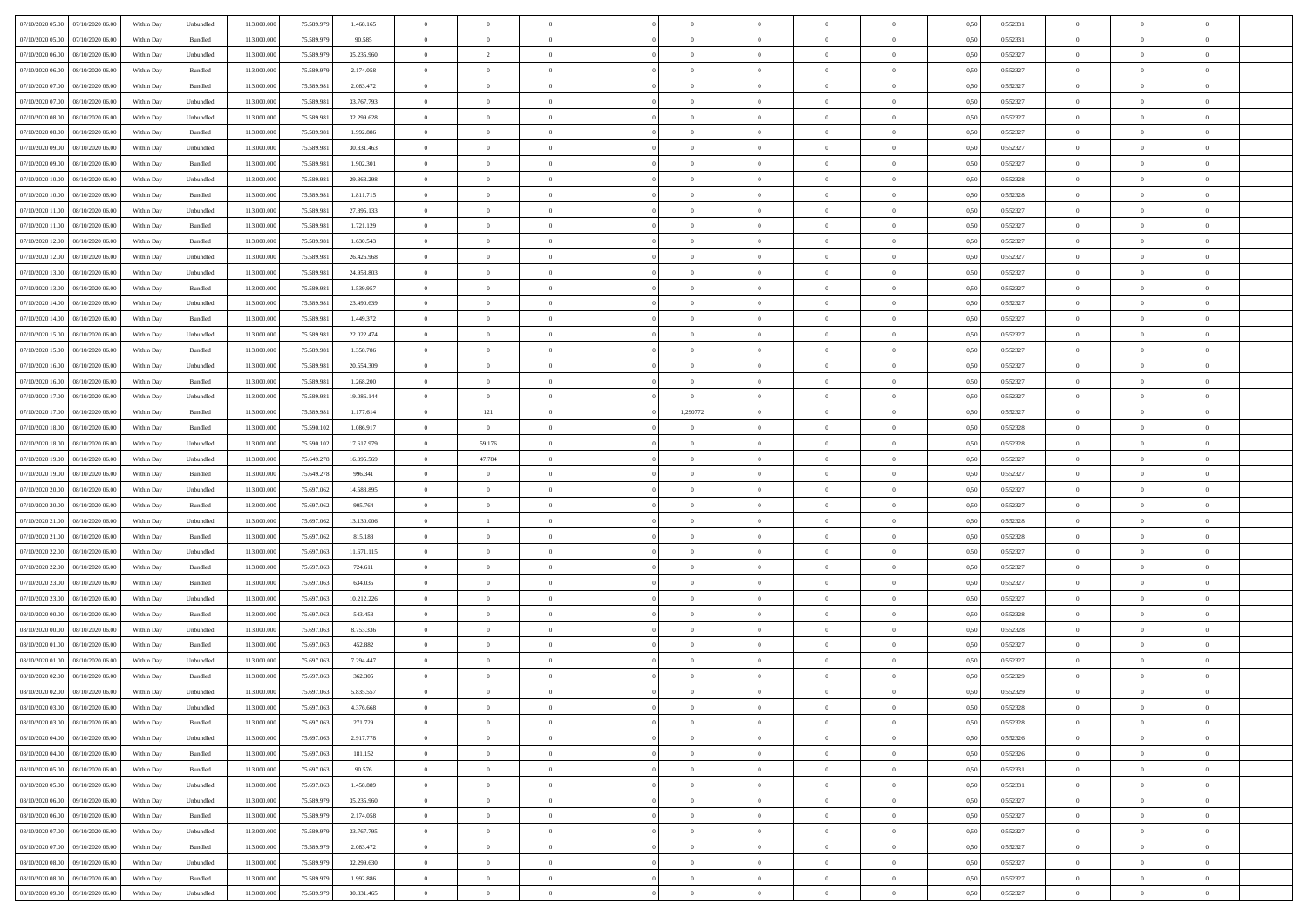| 08/10/2020 09:00 09/10/2020 06:00    | Within Day | Bundled   | 113.000.000 | 75.589.979 | 1.902.301  | $\overline{0}$ | $\overline{0}$ |                | $\overline{0}$ | $\theta$       |                | $\theta$       | 0,50 | 0,552327 | $\theta$       | $\theta$       | $\overline{0}$ |  |
|--------------------------------------|------------|-----------|-------------|------------|------------|----------------|----------------|----------------|----------------|----------------|----------------|----------------|------|----------|----------------|----------------|----------------|--|
| 08/10/2020 10:00<br>09/10/2020 06.00 | Within Day | Bundled   | 113.000.00  | 75.589.97  | 1.811.715  | $\bf{0}$       | $\bf{0}$       | $\bf{0}$       | $\overline{0}$ | $\overline{0}$ | $\overline{0}$ | $\bf{0}$       | 0,50 | 0,552328 | $\,$ 0 $\,$    | $\bf{0}$       | $\overline{0}$ |  |
| 08/10/2020 10:00<br>09/10/2020 06:00 | Within Day | Unbundled | 113,000,000 | 75.589.979 | 29.363.300 | $\overline{0}$ | $\bf{0}$       | $\overline{0}$ | $\bf{0}$       | $\bf{0}$       | $\overline{0}$ | $\bf{0}$       | 0.50 | 0,552328 | $\bf{0}$       | $\overline{0}$ | $\overline{0}$ |  |
| 08/10/2020 11:00<br>09/10/2020 06:00 | Within Day | Unbundled | 113.000.000 | 75.589.979 | 27.895.135 | $\overline{0}$ | $\overline{0}$ | $\overline{0}$ | $\theta$       | $\theta$       | $\overline{0}$ | $\bf{0}$       | 0,50 | 0,552327 | $\theta$       | $\theta$       | $\overline{0}$ |  |
| 08/10/2020 11:00<br>09/10/2020 06.00 | Within Day | Bundled   | 113.000.00  | 75.589.979 | 1.721.129  | $\bf{0}$       | $\overline{0}$ | $\bf{0}$       | $\overline{0}$ | $\theta$       | $\overline{0}$ | $\bf{0}$       | 0,50 | 0,552327 | $\,$ 0 $\,$    | $\bf{0}$       | $\overline{0}$ |  |
| 08/10/2020 12:00<br>09/10/2020 06:00 | Within Day | Unbundled | 113,000,000 | 75.589.979 | 26.426.970 | $\overline{0}$ | $\bf{0}$       | $\overline{0}$ | $\bf{0}$       | $\overline{0}$ | $\theta$       | $\bf{0}$       | 0.50 | 0.552327 | $\,$ 0 $\,$    | $\theta$       | $\overline{0}$ |  |
| 08/10/2020 12:00<br>09/10/2020 06.00 | Within Day | Bundled   | 113.000.000 | 75.589.979 | 1.630.543  | $\overline{0}$ | $\overline{0}$ | $\overline{0}$ | $\overline{0}$ | $\overline{0}$ | $\overline{0}$ | $\bf{0}$       | 0,50 | 0,552327 | $\,$ 0 $\,$    | $\theta$       | $\overline{0}$ |  |
|                                      |            |           |             |            |            |                |                |                |                |                |                |                |      |          |                |                |                |  |
| 08/10/2020 13:00<br>09/10/2020 06.00 | Within Day | Unbundled | 113.000.00  | 75.589.97  | 24.958.805 | $\bf{0}$       | $\bf{0}$       | $\bf{0}$       | $\overline{0}$ | $\overline{0}$ | $\overline{0}$ | $\bf{0}$       | 0,50 | 0,552327 | $\,$ 0 $\,$    | $\bf{0}$       | $\overline{0}$ |  |
| 08/10/2020 13:00<br>09/10/2020 06:00 | Within Day | Bundled   | 113,000,000 | 75.589.979 | 1.539.957  | $\overline{0}$ | $\bf{0}$       | $\overline{0}$ | $\bf{0}$       | $\overline{0}$ | $\overline{0}$ | $\bf{0}$       | 0.50 | 0.552327 | $\bf{0}$       | $\overline{0}$ | $\overline{0}$ |  |
| 08/10/2020 14:00<br>09/10/2020 06.00 | Within Day | Unbundled | 113.000.000 | 75.589.979 | 23.490.640 | $\bf{0}$       | $\bf{0}$       | $\overline{0}$ | $\overline{0}$ | $\overline{0}$ | $\overline{0}$ | $\bf{0}$       | 0,50 | 0,552327 | $\,$ 0 $\,$    | $\bf{0}$       | $\overline{0}$ |  |
| 08/10/2020 14:00<br>09/10/2020 06.00 | Within Day | Bundled   | 113.000.00  | 75.589.979 | 1.449.372  | $\bf{0}$       | $\bf{0}$       | $\bf{0}$       | $\bf{0}$       | $\bf{0}$       | $\overline{0}$ | $\bf{0}$       | 0,50 | 0,552327 | $\,$ 0 $\,$    | $\bf{0}$       | $\overline{0}$ |  |
| 08/10/2020 15:00<br>09/10/2020 06:00 | Within Day | Unbundled | 113,000,000 | 75.589.979 | 22.022.475 | $\overline{0}$ | $\bf{0}$       | $\overline{0}$ | $\overline{0}$ | $\bf{0}$       | $\overline{0}$ | $\bf{0}$       | 0.50 | 0,552327 | $\bf{0}$       | $\overline{0}$ | $\bf{0}$       |  |
| 08/10/2020 15:00<br>09/10/2020 06:00 | Within Day | Bundled   | 113.000.000 | 75.589.979 | 1.358.786  | $\overline{0}$ | $\overline{0}$ | $\overline{0}$ | $\theta$       | $\theta$       | $\overline{0}$ | $\bf{0}$       | 0,50 | 0,552327 | $\,$ 0 $\,$    | $\theta$       | $\overline{0}$ |  |
| 08/10/2020 16:00<br>09/10/2020 06.00 | Within Day | Bundled   | 113.000.00  | 75.589.97  | 1.268.200  | $\bf{0}$       | $\overline{0}$ | $\bf{0}$       | $\overline{0}$ | $\theta$       | $\overline{0}$ | $\bf{0}$       | 0,50 | 0,552327 | $\,$ 0 $\,$    | $\bf{0}$       | $\overline{0}$ |  |
| 08/10/2020 16:00<br>09/10/2020 06:00 | Within Day | Unbundled | 113,000,000 | 75.589.979 | 20.554.310 | $\overline{0}$ | $\overline{0}$ | $\overline{0}$ | $\bf{0}$       | $\overline{0}$ | $\theta$       | $\bf{0}$       | 0.50 | 0.552327 | $\,$ 0 $\,$    | $\theta$       | $\overline{0}$ |  |
| 08/10/2020 17:00<br>09/10/2020 06.00 | Within Day | Unbundled | 113.000.000 | 75.589.979 | 19.086.145 | $\overline{0}$ | $\overline{0}$ | $\overline{0}$ | $\overline{0}$ | $\overline{0}$ | $\overline{0}$ | $\bf{0}$       | 0,50 | 0,552327 | $\theta$       | $\theta$       | $\overline{0}$ |  |
| 08/10/2020 17:00<br>09/10/2020 06.00 | Within Day | Bundled   | 113.000.00  | 75.589.979 | 1.177.614  | $\bf{0}$       | $\bf{0}$       | $\bf{0}$       | $\overline{0}$ | $\bf{0}$       | $\overline{0}$ | $\bf{0}$       | 0,50 | 0,552327 | $\,$ 0 $\,$    | $\bf{0}$       | $\overline{0}$ |  |
| 08/10/2020 18:00<br>09/10/2020 06:00 | Within Day | Unbundled | 113,000,00  | 75.589.979 | 17.617.980 | $\overline{0}$ | $\bf{0}$       | $\overline{0}$ | $\bf{0}$       | $\overline{0}$ | $\overline{0}$ | $\bf{0}$       | 0.50 | 0.552328 | $\bf{0}$       | $\overline{0}$ | $\overline{0}$ |  |
|                                      |            |           |             |            |            |                |                | $\overline{0}$ | $\overline{0}$ | $\overline{0}$ | $\overline{0}$ |                |      |          | $\,$ 0 $\,$    |                |                |  |
| 08/10/2020 18:00<br>09/10/2020 06:00 | Within Day | Bundled   | 113.000.000 | 75.589.979 | 1.087.029  | $\bf{0}$       | $\bf{0}$       |                |                |                |                | $\bf{0}$       | 0,50 | 0,552328 |                | $\bf{0}$       | $\overline{0}$ |  |
| 08/10/2020 19:00<br>09/10/2020 06.00 | Within Day | Unbundled | 113.000.00  | 75.589.97  | 16.149.815 | $\bf{0}$       | $\bf{0}$       | $\bf{0}$       | $\bf{0}$       | $\overline{0}$ | $\overline{0}$ | $\bf{0}$       | 0,50 | 0,552327 | $\,$ 0 $\,$    | $\bf{0}$       | $\overline{0}$ |  |
| 08/10/2020 19:00<br>09/10/2020 06:00 | Within Day | Bundled   | 113,000,000 | 75.589.979 | 996.443    | $\overline{0}$ | $\bf{0}$       | $\overline{0}$ | $\bf{0}$       | $\bf{0}$       | $\overline{0}$ | $\bf{0}$       | 0.50 | 0,552327 | $\bf{0}$       | $\overline{0}$ | $\overline{0}$ |  |
| 08/10/2020 20:00<br>09/10/2020 06:00 | Within Day | Unbundled | 113.000.000 | 75.589.979 | 14.681.650 | $\overline{0}$ | $\overline{0}$ | $\overline{0}$ | $\theta$       | $\theta$       | $\overline{0}$ | $\bf{0}$       | 0,50 | 0,552327 | $\theta$       | $\theta$       | $\overline{0}$ |  |
| 08/10/2020 20:00<br>09/10/2020 06.00 | Within Day | Bundled   | 113.000.00  | 75.589.979 | 905.857    | $\bf{0}$       | $\bf{0}$       | $\bf{0}$       | $\bf{0}$       | $\overline{0}$ | $\overline{0}$ | $\bf{0}$       | 0,50 | 0,552327 | $\,$ 0 $\,$    | $\bf{0}$       | $\overline{0}$ |  |
| 08/10/2020 21:00<br>09/10/2020 06:00 | Within Day | Bundled   | 113,000,000 | 75.589.979 | 815.271    | $\overline{0}$ | $\bf{0}$       | $\overline{0}$ | $\bf{0}$       | $\overline{0}$ | $\theta$       | $\bf{0}$       | 0.50 | 0.552328 | $\,$ 0 $\,$    | $\theta$       | $\overline{0}$ |  |
| 08/10/2020 21:00<br>09/10/2020 06.00 | Within Day | Unbundled | 113.000.000 | 75.589.979 | 13.213.485 | $\overline{0}$ | $\overline{0}$ | $\overline{0}$ | $\overline{0}$ | $\overline{0}$ | $\overline{0}$ | $\bf{0}$       | 0,50 | 0,552328 | $\,$ 0 $\,$    | $\theta$       | $\overline{0}$ |  |
| 08/10/2020 22.00<br>09/10/2020 06.00 | Within Day | Unbundled | 113.000.00  | 75.589.97  | 11.745.320 | $\bf{0}$       | $\overline{0}$ | $\bf{0}$       | $\overline{0}$ | $\bf{0}$       | $\overline{0}$ | $\bf{0}$       | 0,50 | 0,552327 | $\,$ 0 $\,$    | $\bf{0}$       | $\overline{0}$ |  |
| 08/10/2020 22.00<br>09/10/2020 06:00 | Within Day | Bundled   | 113,000,000 | 75.589.979 | 724.686    | $\overline{0}$ | $\bf{0}$       | $\overline{0}$ | $\bf{0}$       | $\overline{0}$ | $\overline{0}$ | $\bf{0}$       | 0.50 | 0.552327 | $\bf{0}$       | $\overline{0}$ | $\overline{0}$ |  |
| 08/10/2020 23:00<br>09/10/2020 06.00 | Within Day | Unbundled | 113.000.000 | 75.589.979 | 10.277.155 | $\overline{0}$ | $\bf{0}$       | $\overline{0}$ | $\overline{0}$ | $\overline{0}$ | $\overline{0}$ | $\bf{0}$       | 0,50 | 0,552327 | $\,$ 0 $\,$    | $\theta$       | $\overline{0}$ |  |
| 08/10/2020 23:00<br>09/10/2020 06.00 | Within Day | Bundled   | 113.000.00  | 75.589.979 | 634.100    | $\bf{0}$       | $\bf{0}$       | $\bf{0}$       | $\bf{0}$       | $\overline{0}$ | $\overline{0}$ | $\bf{0}$       | 0,50 | 0,552327 | $\,$ 0 $\,$    | $\bf{0}$       | $\overline{0}$ |  |
| 09/10/2020 00:00<br>09/10/2020 06:00 | Within Day | Unbundled | 113,000,000 | 75.589.979 | 8.808.990  | $\overline{0}$ | $\bf{0}$       | $\overline{0}$ | $\bf{0}$       | $\bf{0}$       | $\overline{0}$ | $\bf{0}$       | 0.50 | 0,552328 | $\bf{0}$       | $\overline{0}$ | $\overline{0}$ |  |
| 09/10/2020 00:00<br>09/10/2020 06:00 | Within Day | Bundled   | 113.000.000 | 75.589.979 | 543.514    | $\overline{0}$ | $\overline{0}$ | $\overline{0}$ | $\overline{0}$ | $\overline{0}$ | $\overline{0}$ | $\bf{0}$       | 0.5( | 0,552328 | $\theta$       | $\theta$       | $\overline{0}$ |  |
|                                      |            |           |             |            |            |                |                |                |                | $\,$ 0 $\,$    | $\overline{0}$ |                |      |          |                |                |                |  |
| 09/10/2020 01:00<br>09/10/2020 06.00 | Within Day | Unbundled | 113.000.00  | 75.589.979 | 7.340.825  | $\bf{0}$       | $\overline{0}$ | $\bf{0}$       | $\bf{0}$       |                |                | $\bf{0}$       | 0,50 | 0,552327 | $\,$ 0 $\,$    | $\bf{0}$       | $\overline{0}$ |  |
| 09/10/2020 01:00<br>09/10/2020 06:00 | Within Day | Bundled   | 113,000,000 | 75.589.979 | 452.928    | $\overline{0}$ | $\bf{0}$       | $\overline{0}$ | $\bf{0}$       | $\overline{0}$ | $\Omega$       | $\bf{0}$       | 0.50 | 0.552327 | $\,$ 0 $\,$    | $\bf{0}$       | $\overline{0}$ |  |
| 09/10/2020 02:00<br>09/10/2020 06:00 | Within Day | Unbundled | 113.000.000 | 75.589.979 | 5.872.660  | $\overline{0}$ | $\overline{0}$ | $\overline{0}$ | $\overline{0}$ | $\overline{0}$ | $\overline{0}$ | $\bf{0}$       | 0.50 | 0,552329 | $\theta$       | $\theta$       | $\overline{0}$ |  |
| 09/10/2020 02.00<br>09/10/2020 06.00 | Within Day | Bundled   | 113.000.00  | 75.589.979 | 362.343    | $\bf{0}$       | $\bf{0}$       | $\bf{0}$       | $\bf{0}$       | $\overline{0}$ | $\overline{0}$ | $\bf{0}$       | 0,50 | 0,552329 | $\,$ 0 $\,$    | $\bf{0}$       | $\overline{0}$ |  |
| 09/10/2020 03:00<br>09/10/2020 06:00 | Within Day | Bundled   | 113,000,000 | 75.589.979 | 271.757    | $\overline{0}$ | $\bf{0}$       | $\overline{0}$ | $\bf{0}$       | $\overline{0}$ | $\overline{0}$ | $\bf{0}$       | 0.50 | 0.552328 | $\bf{0}$       | $\overline{0}$ | $\overline{0}$ |  |
| 09/10/2020 03:00<br>09/10/2020 06:00 | Within Day | Unbundled | 113.000.000 | 75.589.979 | 4.404.495  | $\overline{0}$ | $\overline{0}$ | $\overline{0}$ | $\overline{0}$ | $\overline{0}$ | $\overline{0}$ | $\bf{0}$       | 0.50 | 0,552328 | $\theta$       | $\theta$       | $\overline{0}$ |  |
| 09/10/2020 04:00<br>09/10/2020 06.00 | Within Day | Unbundled | 113.000.00  | 75.589.97  | 2.936.330  | $\bf{0}$       | $\bf{0}$       | $\bf{0}$       | $\bf{0}$       | $\overline{0}$ | $\overline{0}$ | $\bf{0}$       | 0,50 | 0,552326 | $\,$ 0 $\,$    | $\bf{0}$       | $\overline{0}$ |  |
| 09/10/2020 04:00<br>09/10/2020 06:00 | Within Day | Bundled   | 113,000,000 | 75.589.979 | 181.171    | $\overline{0}$ | $\bf{0}$       | $\overline{0}$ | $\bf{0}$       | $\bf{0}$       | $\overline{0}$ | $\bf{0}$       | 0.50 | 0,552326 | $\bf{0}$       | $\overline{0}$ | $\overline{0}$ |  |
| 09/10/2020 05:00<br>09/10/2020 06:00 | Within Day | Unbundled | 113.000.000 | 75.589.979 | 1.468.165  | $\overline{0}$ | $\overline{0}$ | $\overline{0}$ | $\overline{0}$ | $\overline{0}$ | $\overline{0}$ | $\bf{0}$       | 0.50 | 0,552331 | $\theta$       | $\theta$       | $\overline{0}$ |  |
| 09/10/2020 05:00<br>09/10/2020 06.00 | Within Day | Bundled   | 113.000.00  | 75.589.979 | 90.585     | $\bf{0}$       | $\bf{0}$       | $\bf{0}$       | $\bf{0}$       | $\overline{0}$ | $\overline{0}$ | $\bf{0}$       | 0,50 | 0,552331 | $\,$ 0 $\,$    | $\bf{0}$       | $\overline{0}$ |  |
| 09/10/2020 06.00<br>10/10/2020 06.00 | Within Day | Unbundled | 113,000,000 | 75.589.979 | 35.235.960 | $\overline{0}$ | $\overline{0}$ | $\overline{0}$ | $\bf{0}$       | $\overline{0}$ | $\Omega$       | $\bf{0}$       | 0.50 | 0.552327 | $\bf{0}$       | $\theta$       | $\overline{0}$ |  |
| 09/10/2020 06:00<br>10/10/2020 06:00 | Within Day | Bundled   | 113.000.000 | 75.589.979 | 2.174.058  | $\overline{0}$ | $\overline{0}$ | $\Omega$       | $\overline{0}$ | $\theta$       | $\Omega$       | $\overline{0}$ | 0.5( | 0,552327 | $\theta$       | $\theta$       | $\overline{0}$ |  |
| 09/10/2020 07:00<br>10/10/2020 06.00 | Within Day | Unbundled | 113.000.000 | 75.589.979 | 33.767.795 | $\bf{0}$       | $\bf{0}$       | $\bf{0}$       | $\bf{0}$       | $\bf{0}$       | $\overline{0}$ | $\bf{0}$       | 0,50 | 0,552327 | $\,$ 0 $\,$    | $\bf{0}$       | $\overline{0}$ |  |
| 09/10/2020 07:00 10/10/2020 06:00    | Within Day | Bundled   | 113.000.000 | 75.589.979 | 2.083.472  | $\overline{0}$ | $\Omega$       |                | $\Omega$       |                |                |                | 0,50 | 0,552327 | $\bf{0}$       | $\overline{0}$ |                |  |
|                                      |            |           |             |            |            |                |                |                |                |                |                |                |      |          |                |                |                |  |
| 09/10/2020 08:00 10/10/2020 06:00    | Within Day | Bundled   | 113.000.000 | 75.589.979 | 1.992.886  | $\overline{0}$ | $\theta$       | $\Omega$       | $\theta$       | $\overline{0}$ | $\overline{0}$ | $\bf{0}$       | 0,50 | 0,552327 | $\theta$       | $\theta$       | $\overline{0}$ |  |
| 09/10/2020 08:00<br>10/10/2020 06.00 | Within Day | Unbundled | 113.000.00  | 75.589.979 | 32.299.630 | $\overline{0}$ | $\bf{0}$       | $\overline{0}$ | $\overline{0}$ | $\bf{0}$       | $\overline{0}$ | $\bf{0}$       | 0,50 | 0,552327 | $\bf{0}$       | $\overline{0}$ | $\bf{0}$       |  |
| 09/10/2020 09:00<br>10/10/2020 06:00 | Within Day | Unbundled | 113,000,000 | 75.589.979 | 30.831.465 | $\overline{0}$ | $\bf{0}$       | $\overline{0}$ | $\overline{0}$ | $\overline{0}$ | $\overline{0}$ | $\,$ 0 $\,$    | 0.50 | 0.552327 | $\overline{0}$ | $\bf{0}$       | $\,$ 0 $\,$    |  |
| 09/10/2020 09:00 10/10/2020 06:00    | Within Dav | Bundled   | 113.000.000 | 75.589.979 | 1.902.301  | $\overline{0}$ | $\overline{0}$ | $\overline{0}$ | $\overline{0}$ | $\overline{0}$ | $\overline{0}$ | $\bf{0}$       | 0,50 | 0,552327 | $\theta$       | $\theta$       | $\overline{0}$ |  |
| 09/10/2020 10:00<br>10/10/2020 06.00 | Within Day | Unbundled | 113.000.000 | 75.589.979 | 29.363.300 | $\overline{0}$ | $\bf{0}$       | $\overline{0}$ | $\bf{0}$       | $\overline{0}$ | $\bf{0}$       | $\bf{0}$       | 0,50 | 0,552328 | $\bf{0}$       | $\overline{0}$ | $\overline{0}$ |  |
| 09/10/2020 10:00<br>10/10/2020 06:00 | Within Day | Bundled   | 113,000,000 | 75.589.979 | 1.811.715  | $\overline{0}$ | $\bf{0}$       | $\overline{0}$ | $\overline{0}$ | $\overline{0}$ | $\overline{0}$ | $\bf{0}$       | 0.50 | 0.552328 | $\,$ 0 $\,$    | $\theta$       | $\overline{0}$ |  |
| 09/10/2020 11:00<br>10/10/2020 06:00 | Within Dav | Unbundled | 113.000.000 | 75.589.979 | 27.895.135 | $\overline{0}$ | $\overline{0}$ | $\overline{0}$ | $\overline{0}$ | $\overline{0}$ | $\overline{0}$ | $\bf{0}$       | 0,50 | 0,552327 | $\overline{0}$ | $\theta$       | $\overline{0}$ |  |
| 09/10/2020 11:00<br>10/10/2020 06.00 | Within Day | Bundled   | 113.000.00  | 75.589.979 | 1.721.129  | $\overline{0}$ | $\overline{0}$ | $\overline{0}$ | $\overline{0}$ | $\overline{0}$ | $\overline{0}$ | $\bf{0}$       | 0,50 | 0,552327 | $\bf{0}$       | $\overline{0}$ | $\overline{0}$ |  |
| 10/10/2020 06:00<br>09/10/2020 12:00 | Within Day | Unbundled | 113,000,000 | 75.589.979 | 26.426.970 | $\overline{0}$ | $\overline{0}$ | $\overline{0}$ | $\overline{0}$ | $\bf{0}$       | $\overline{0}$ | $\bf{0}$       | 0.50 | 0.552327 | $\overline{0}$ | $\bf{0}$       | $\,$ 0         |  |
| 09/10/2020 12:00<br>10/10/2020 06:00 | Within Dav | Bundled   | 113.000.000 | 75.589.979 | 1.630.543  | $\overline{0}$ | $\overline{0}$ | $\overline{0}$ | $\overline{0}$ | $\overline{0}$ | $\overline{0}$ | $\bf{0}$       | 0,50 | 0,552327 | $\overline{0}$ | $\theta$       | $\overline{0}$ |  |
| 09/10/2020 13:00<br>10/10/2020 06.00 | Within Day | Unbundled | 113.000.00  | 75.589.979 | 24.958.805 | $\overline{0}$ | $\bf{0}$       | $\overline{0}$ | $\bf{0}$       | $\overline{0}$ | $\bf{0}$       | $\bf{0}$       | 0,50 | 0,552327 | $\bf{0}$       | $\bf{0}$       | $\overline{0}$ |  |
|                                      |            |           |             |            |            |                |                |                |                |                |                |                |      |          |                |                |                |  |
| 09/10/2020 13:00 10/10/2020 06:00    | Within Day | Bundled   | 113.000.000 | 75.589.979 | 1.539.957  | $\overline{0}$ | $\bf{0}$       | $\overline{0}$ | $\overline{0}$ | $\,$ 0 $\,$    | $\overline{0}$ | $\bf{0}$       | 0,50 | 0,552327 | $\overline{0}$ | $\,$ 0 $\,$    | $\,$ 0 $\,$    |  |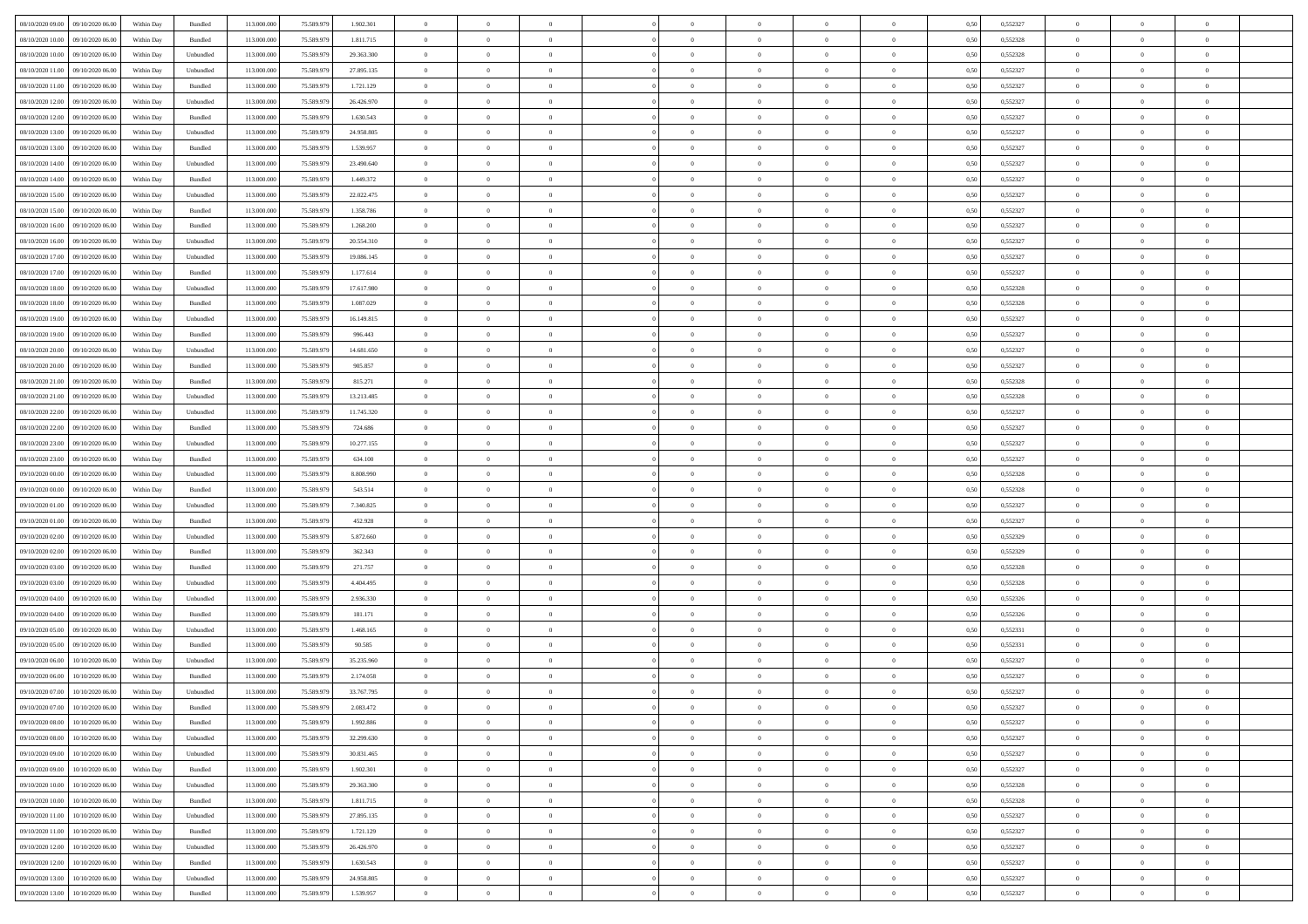| 09/10/2020 14:00    | 10/10/2020 06:00                  | Within Day | Bundled            | 113.000.000 | 75.589.979 | 1.449.372  | $\overline{0}$ | $\theta$       |                | $\overline{0}$ | $\bf{0}$       |                | $\theta$       | 0,50 | 0,552327 | $\theta$       | $\theta$       | $\theta$                 |  |
|---------------------|-----------------------------------|------------|--------------------|-------------|------------|------------|----------------|----------------|----------------|----------------|----------------|----------------|----------------|------|----------|----------------|----------------|--------------------------|--|
|                     |                                   |            |                    |             |            |            |                | $\theta$       |                |                |                |                |                |      |          |                |                | $\overline{0}$           |  |
| 09/10/2020 14:00    | 10/10/2020 06.00                  | Within Day | Unbundled          | 113.000.00  | 75.589.979 | 23.490.640 | $\overline{0}$ |                | $\overline{0}$ | $\overline{0}$ | $\,$ 0         | $\bf{0}$       | $\bf{0}$       | 0,50 | 0,552327 | $\,$ 0 $\,$    | $\overline{0}$ |                          |  |
| 09/10/2020 15:00    | 10/10/2020 06:00                  | Within Day | Unbundled          | 113,000,000 | 75.589.979 | 22.022.475 | $\overline{0}$ | $\overline{0}$ | $\overline{0}$ | $\overline{0}$ | $\bf{0}$       | $\overline{0}$ | $\mathbf{0}$   | 0.50 | 0,552327 | $\bf{0}$       | $\overline{0}$ | $\overline{0}$           |  |
| 09/10/2020 15:00    | 10/10/2020 06:00                  | Within Day | Bundled            | 113.000.000 | 75.589.979 | 1.358.786  | $\overline{0}$ | $\mathbf{1}$   | $\overline{0}$ | 1,290761       | $\bf{0}$       | $\overline{0}$ | $\overline{0}$ | 0,50 | 0,552327 | $\,$ 0 $\,$    | $\overline{0}$ | $\overline{0}$           |  |
| 09/10/2020 16.00    | 10/10/2020 06.00                  | Within Day | Unbundled          | 113.000.00  | 75.589.980 | 20.554.310 | $\overline{0}$ | $\theta$       | $\overline{0}$ |                | $\overline{0}$ | $\overline{0}$ | $\bf{0}$       | 0,50 | 0,552327 | $\,$ 0 $\,$    | $\overline{0}$ | $\overline{0}$           |  |
| 09/10/2020 16.00    | 10/10/2020 06:00                  | Within Day | Bundled            | 113,000,000 | 75.589.980 | 1.268.199  | $\overline{0}$ | $\overline{0}$ | $\overline{0}$ | $\overline{0}$ | $\bf{0}$       | $\overline{0}$ | $\bf{0}$       | 0.50 | 0.552327 | $\,0\,$        | $\theta$       | $\overline{0}$           |  |
| 09/10/2020 17.00    | 10/10/2020 06:00                  | Within Day | Unbundled          | 113.000.000 | 75.589.980 | 19.086.145 | $\overline{0}$ | $\overline{0}$ | $\overline{0}$ | $\overline{0}$ | $\bf{0}$       | $\overline{0}$ | $\overline{0}$ | 0,50 | 0,552327 | $\,0\,$        | $\theta$       | $\overline{0}$           |  |
| 09/10/2020 17.00    | 10/10/2020 06.00                  | Within Day | Bundled            | 113.000.000 | 75.589.980 | 1.177.613  | $\overline{0}$ | $\theta$       | $\overline{0}$ |                | $\,$ 0         | $\overline{0}$ | $\bf{0}$       | 0,50 | 0,552327 | $\,$ 0 $\,$    | $\overline{0}$ | $\overline{0}$           |  |
|                     |                                   |            |                    |             |            |            |                |                |                |                |                |                |                |      |          |                |                |                          |  |
| 09/10/2020 18:00    | 10/10/2020 06:00                  | Within Day | Unbundled          | 113,000,000 | 75.589.980 | 17.617.980 | $\overline{0}$ | $\overline{0}$ | $\overline{0}$ | $\overline{0}$ | $\bf{0}$       | $\overline{0}$ | $\bf{0}$       | 0.50 | 0.552328 | $\,0\,$        | $\overline{0}$ | $\overline{0}$           |  |
| 09/10/2020 18:00    | 10/10/2020 06:00                  | Within Day | Bundled            | 113.000.000 | 75.589.980 | 1.087.028  | $\overline{0}$ | $\overline{0}$ | $\overline{0}$ | $\overline{0}$ | $\,$ 0         | $\overline{0}$ | $\bf{0}$       | 0,50 | 0,552328 | $\,$ 0 $\,$    | $\overline{0}$ | $\overline{0}$           |  |
| 09/10/2020 19:00    | 10/10/2020 06.00                  | Within Day | Bundled            | 113.000.000 | 75.589.980 | 996.442    | $\bf{0}$       | $\theta$       | $\overline{0}$ | $\overline{0}$ | $\,$ 0         | $\overline{0}$ | $\bf{0}$       | 0,50 | 0,552327 | $\,$ 0 $\,$    | $\overline{0}$ | $\overline{0}$           |  |
| 09/10/2020 19:00    | 10/10/2020 06:00                  | Within Day | Unbundled          | 113,000,000 | 75.589.980 | 16.149.815 | $\overline{0}$ | $\overline{0}$ | $\overline{0}$ | $\overline{0}$ | $\bf{0}$       | $\overline{0}$ | $\mathbf{0}$   | 0.50 | 0,552327 | $\bf{0}$       | $\overline{0}$ | $\overline{\phantom{a}}$ |  |
| 09/10/2020 20:00    | 10/10/2020 06:00                  | Within Day | Unbundled          | 113.000.000 | 75.589.980 | 14.681.650 | $\overline{0}$ | $\overline{0}$ | $\overline{0}$ | $\overline{0}$ | $\bf{0}$       | $\overline{0}$ | $\overline{0}$ | 0,50 | 0,552327 | $\,$ 0 $\,$    | $\overline{0}$ | $\overline{0}$           |  |
| 09/10/2020 20.00    | 10/10/2020 06.00                  | Within Day | Bundled            | 113.000.00  | 75.589.980 | 905.856    | $\overline{0}$ | $\theta$       | $\overline{0}$ |                | $\overline{0}$ | $\overline{0}$ | $\bf{0}$       | 0,50 | 0,552327 | $\,$ 0 $\,$    | $\overline{0}$ | $\overline{0}$           |  |
|                     | 10/10/2020 06:00                  |            |                    | 113,000,000 | 75.589.980 |            |                | $\overline{0}$ | $\overline{0}$ | $\overline{0}$ | $\,$ 0         | $\overline{0}$ | $\overline{0}$ | 0.50 | 0.552328 | $\,0\,$        | $\theta$       | $\overline{0}$           |  |
| 09/10/2020 21:00    |                                   | Within Day | Unbundled          |             |            | 13.213.485 | $\overline{0}$ |                |                |                |                |                |                |      |          |                |                |                          |  |
| 09/10/2020 21.00    | 10/10/2020 06:00                  | Within Day | Bundled            | 113.000.000 | 75.589.980 | 815.271    | $\overline{0}$ | $\overline{0}$ | $\overline{0}$ | $\overline{0}$ | $\bf{0}$       | $\overline{0}$ | $\overline{0}$ | 0,50 | 0,552328 | $\,$ 0 $\,$    | $\theta$       | $\overline{0}$           |  |
| 09/10/2020 22.00    | 10/10/2020 06.00                  | Within Day | Unbundled          | 113.000.000 | 75.589.980 | 11.745.320 | $\overline{0}$ | $\theta$       | $\overline{0}$ |                | $\bf{0}$       | $\overline{0}$ | $\bf{0}$       | 0,50 | 0,552327 | $\,$ 0 $\,$    | $\overline{0}$ | $\overline{0}$           |  |
| 09/10/2020 22.00    | 10/10/2020 06:00                  | Within Day | Bundled            | 113,000,000 | 75.589.980 | 724.685    | $\overline{0}$ | $\overline{0}$ | $\overline{0}$ | $\overline{0}$ | $\bf{0}$       | $\overline{0}$ | $\bf{0}$       | 0.50 | 0.552327 | $\,0\,$        | $\overline{0}$ | $\overline{\phantom{a}}$ |  |
| 09/10/2020 23.00    | 10/10/2020 06:00                  | Within Day | Unbundled          | 113.000.000 | 75.589.980 | 10.277.155 | $\overline{0}$ | $\overline{0}$ | $\overline{0}$ | $\overline{0}$ | $\,$ 0         | $\overline{0}$ | $\overline{0}$ | 0,50 | 0,552327 | $\,$ 0 $\,$    | $\overline{0}$ | $\overline{0}$           |  |
| 09/10/2020 23.00    | 10/10/2020 06.00                  | Within Day | Bundled            | 113.000.000 | 75.589.980 | 634.099    | $\bf{0}$       | $\,$ 0 $\,$    | $\overline{0}$ | $\overline{0}$ | $\,$ 0         | $\overline{0}$ | $\bf{0}$       | 0,50 | 0,552327 | $\,$ 0 $\,$    | $\overline{0}$ | $\overline{0}$           |  |
| $10/10/2020\ 00.00$ | 10/10/2020 06:00                  | Within Day | Unbundled          | 113,000,000 | 75.589.980 | 8,808,990  | $\overline{0}$ | $\overline{0}$ | $\overline{0}$ | $\overline{0}$ | $\bf{0}$       | $\overline{0}$ | $\mathbf{0}$   | 0.50 | 0,552328 | $\bf{0}$       | $\overline{0}$ | $\overline{\phantom{a}}$ |  |
| 10/10/2020 00:00    | 10/10/2020 06:00                  |            |                    | 113.000.000 | 75.589.980 |            | $\overline{0}$ | $\overline{0}$ | $\overline{0}$ | $\overline{0}$ | $\bf{0}$       | $\overline{0}$ | $\overline{0}$ |      | 0,552328 | $\,$ 0 $\,$    | $\overline{0}$ | $\overline{0}$           |  |
|                     |                                   | Within Day | Bundled            |             |            | 543.514    |                |                |                |                |                |                |                | 0,50 |          |                |                |                          |  |
| 10/10/2020 01:00    | 10/10/2020 06.00                  | Within Day | Bundled            | 113.000.000 | 75.589.980 | 452.928    | $\overline{0}$ | $\theta$       | $\overline{0}$ | $\overline{0}$ | $\,$ 0         | $\overline{0}$ | $\bf{0}$       | 0,50 | 0,552327 | $\,$ 0 $\,$    | $\overline{0}$ | $\overline{0}$           |  |
| 10/10/2020 01:00    | 10/10/2020 06:00                  | Within Day | Unbundled          | 113,000,000 | 75.589.980 | 7.340.825  | $\overline{0}$ | $\overline{0}$ | $\overline{0}$ | $\overline{0}$ | $\bf{0}$       | $\overline{0}$ | $\bf{0}$       | 0.50 | 0.552327 | $\,0\,$        | $\theta$       | $\overline{0}$           |  |
| 10/10/2020 02:00    | 10/10/2020 06:00                  | Within Day | Unbundled          | 113.000.000 | 75.589.980 | 5.872.660  | $\overline{0}$ | $\overline{0}$ | $\overline{0}$ | $\overline{0}$ | $\bf{0}$       | $\overline{0}$ | $\overline{0}$ | 0,50 | 0,552329 | $\,0\,$        | $\theta$       | $\overline{0}$           |  |
| 10/10/2020 02:00    | 10/10/2020 06.00                  | Within Day | Bundled            | 113.000.000 | 75.589.980 | 362.342    | $\overline{0}$ | $\theta$       | $\overline{0}$ |                | $\bf{0}$       | $\overline{0}$ | $\bf{0}$       | 0,50 | 0,552329 | $\,$ 0 $\,$    | $\overline{0}$ | $\overline{0}$           |  |
| 10/10/2020 03:00    | 10/10/2020 06:00                  | Within Day | Unbundled          | 113,000,000 | 75.589.980 | 4.404.495  | $\overline{0}$ | $\overline{0}$ | $\overline{0}$ | $\overline{0}$ | $\bf{0}$       | $\overline{0}$ | $\bf{0}$       | 0.50 | 0.552328 | $\,0\,$        | $\overline{0}$ | $\overline{0}$           |  |
| 10/10/2020 03:00    | 10/10/2020 06:00                  | Within Day | Bundled            | 113.000.000 | 75.589.980 | 271.757    | $\overline{0}$ | $\overline{0}$ | $\overline{0}$ | $\overline{0}$ | $\,$ 0         | $\overline{0}$ | $\overline{0}$ | 0,50 | 0,552328 | $\,$ 0 $\,$    | $\overline{0}$ | $\overline{0}$           |  |
|                     |                                   |            |                    |             |            |            |                |                |                |                |                |                |                |      |          |                |                |                          |  |
| 10/10/2020 04:00    | 10/10/2020 06.00                  | Within Day | Unbundled          | 113.000.000 | 75.589.980 | 2.936.330  | $\bf{0}$       | $\overline{0}$ | $\overline{0}$ | $\overline{0}$ | $\,$ 0         | $\bf{0}$       | $\bf{0}$       | 0,50 | 0,552326 | $\,$ 0 $\,$    | $\overline{0}$ | $\overline{0}$           |  |
| 10/10/2020 04:00    | 10/10/2020 06:00                  | Within Day | Bundled            | 113,000,000 | 75.589.980 | 181.171    | $\overline{0}$ | $\bf{0}$       | $\overline{0}$ | $\overline{0}$ | $\bf{0}$       | $\overline{0}$ | $\mathbf{0}$   | 0.50 | 0,552326 | $\bf{0}$       | $\overline{0}$ | $\overline{\phantom{a}}$ |  |
| 10/10/2020 05:00    | 10/10/2020 06:00                  | Within Dav | Unbundled          | 113.000.000 | 75.589.980 | 1.468.165  | $\overline{0}$ | $\overline{0}$ | $\theta$       | $\overline{0}$ | $\mathbf{0}$   | $\overline{0}$ | $\overline{0}$ | 0.50 | 0,552331 | $\theta$       | $\overline{0}$ | $\overline{0}$           |  |
| 10/10/2020 05:00    | 10/10/2020 06.00                  | Within Day | Bundled            | 113.000.000 | 75.589.980 | 90.585     | $\overline{0}$ | $\theta$       | $\overline{0}$ |                | $\bf{0}$       | $\overline{0}$ | $\bf{0}$       | 0,50 | 0,552331 | $\,$ 0 $\,$    | $\overline{0}$ | $\overline{0}$           |  |
| 10/10/2020 06:00    | 11/10/2020 06:00                  | Within Day | Bundled            | 113,000,000 | 75.589.979 | 10.095.787 | $\overline{0}$ | $\overline{0}$ | $\overline{0}$ | $\overline{0}$ | $\,$ 0         | $\overline{0}$ | $\bf{0}$       | 0.50 | 0.552327 | $\,0\,$        | $\theta$       | $\overline{0}$           |  |
| 10/10/2020 06:00    | 11/10/2020 06.00                  | Within Dav | Unbundled          | 113.000.000 | 75.589.979 | 27.314.232 | $\overline{0}$ | $\theta$       | $\Omega$       | $\Omega$       | $\mathbf{0}$   | $\overline{0}$ | $\overline{0}$ | 0.50 | 0,552327 | $\theta$       | $\overline{0}$ | $\overline{0}$           |  |
| 10/10/2020 07:00    | 11/10/2020 06.00                  | Within Day | Unbundled          | 113.000.000 | 75.589.979 | 26.176.139 | $\overline{0}$ | $\theta$       | $\overline{0}$ |                | $\,$ 0         | $\overline{0}$ | $\bf{0}$       | 0,50 | 0,552327 | $\,$ 0 $\,$    | $\overline{0}$ | $\overline{0}$           |  |
|                     | 11/10/2020 06:00                  |            | Bundled            | 113,000,000 | 75.589.979 | 9.675.129  |                | $\overline{0}$ | $\overline{0}$ | $\overline{0}$ | $\bf{0}$       | $\overline{0}$ |                | 0.50 | 0.552327 | $\,0\,$        | $\overline{0}$ | $\overline{0}$           |  |
| 10/10/2020 07.00    |                                   | Within Day |                    |             |            |            | $\overline{0}$ |                |                |                |                |                | $\bf{0}$       |      |          |                |                |                          |  |
| 10/10/2020 08:00    | 11/10/2020 06.00                  | Within Dav | Unbundled          | 113.000.000 | 75.589.979 | 25.038.046 | $\overline{0}$ | $\overline{0}$ | $\Omega$       | $\Omega$       | $\overline{0}$ | $\overline{0}$ | $\overline{0}$ | 0.50 | 0,552327 | $\theta$       | $\overline{0}$ | $\overline{0}$           |  |
| 10/10/2020 08:00    | 11/10/2020 06.00                  | Within Day | Bundled            | 113.000.00  | 75.589.979 | 9.254.471  | $\bf{0}$       | $\overline{0}$ | $\overline{0}$ | $\overline{0}$ | $\bf{0}$       | $\bf{0}$       | $\bf{0}$       | 0,50 | 0,552327 | $\,$ 0 $\,$    | $\overline{0}$ | $\overline{0}$           |  |
| 10/10/2020 09:00    | 11/10/2020 06:00                  | Within Day | Unbundled          | 113,000,000 | 75.589.979 | 23,899.953 | $\overline{0}$ | $\overline{0}$ | $\overline{0}$ | $\overline{0}$ | $\bf{0}$       | $\overline{0}$ | $\mathbf{0}$   | 0.50 | 0,552327 | $\bf{0}$       | $\overline{0}$ | $\overline{0}$           |  |
| 10/10/2020 09:00    | 11/10/2020 06.00                  | Within Dav | Bundled            | 113.000.000 | 75.589.979 | 8.833.813  | $\overline{0}$ | $\overline{0}$ | $\Omega$       | $\Omega$       | $\mathbf{0}$   | $\overline{0}$ | $\overline{0}$ | 0.50 | 0,552327 | $\theta$       | $\overline{0}$ | $\overline{0}$           |  |
| 10/10/2020 10:00    | 11/10/2020 06.00                  | Within Day | Unbundled          | 113.000.000 | 75.589.979 | 22.761.860 | $\overline{0}$ | $\theta$       | $\overline{0}$ | $\overline{0}$ | $\,$ 0         | $\overline{0}$ | $\bf{0}$       | 0,50 | 0,552328 | $\,$ 0 $\,$    | $\overline{0}$ | $\overline{0}$           |  |
| 10/10/2020 10:00    | 11/10/2020 06:00                  | Within Day | Bundled            | 113.000.000 | 75.589.979 | 8.413.155  | $\overline{0}$ | $\overline{0}$ | $\overline{0}$ | $\overline{0}$ | $\bf{0}$       | $\overline{0}$ | $\overline{0}$ | 0.50 | 0.552328 | $\,0\,$        | $\theta$       | $\overline{0}$           |  |
| 10/10/2020 11:00    | 11/10/2020 06:00                  | Within Dav | Unbundled          | 113.000.000 | 75.589.979 | 21.623.767 | $\overline{0}$ | $\Omega$       | $\Omega$       | $\Omega$       | $\bf{0}$       | $\overline{0}$ | $\theta$       | 0.50 | 0,552327 | $\theta$       | $\overline{0}$ | $\overline{0}$           |  |
|                     |                                   |            |                    |             |            |            |                |                | $\overline{0}$ |                |                |                |                |      |          |                |                |                          |  |
| 10/10/2020 11:00    | 11/10/2020 06.00                  | Within Day | Bundled            | 113.000.000 | 75.589.979 | 7.992.498  | $\bf{0}$       | $\,$ 0 $\,$    |                | $\bf{0}$       | $\,$ 0         | $\overline{0}$ | $\bf{0}$       | 0,50 | 0,552327 | $\,$ 0 $\,$    | $\overline{0}$ | $\overline{0}$           |  |
|                     | 10/10/2020 12:00 11/10/2020 06:00 | Within Day | $\mathbf B$ undled | 113.000.000 | 75.589.979 | 7.571.840  | $\bf{0}$       | $\bf{0}$       |                |                |                |                |                | 0,50 | 0,552327 | $\,$ 0         | $\theta$       |                          |  |
| 10/10/2020 12:00    | 11/10/2020 06.00                  | Within Day | Unbundled          | 113.000.000 | 75.589.979 | 20.485.674 | $\Omega$       | $\overline{0}$ | $\Omega$       | $\Omega$       | $\mathbf{0}$   | $\overline{0}$ | $\mathbf{0}$   | 0,50 | 0,552327 | $\theta$       | $\theta$       | $\overline{0}$           |  |
| 10/10/2020 13:00    | 11/10/2020 06.00                  | Within Day | Unbundled          | 113.000.000 | 75.589.979 | 19.347.581 | $\bf{0}$       | $\overline{0}$ | $\overline{0}$ | $\bf{0}$       | $\overline{0}$ | $\overline{0}$ | $\mathbf{0}$   | 0,50 | 0,552327 | $\bf{0}$       | $\overline{0}$ | $\bf{0}$                 |  |
| 10/10/2020 13:00    | 11/10/2020 06.00                  | Within Day | Bundled            | 113,000,000 | 75.589.979 | 7.151.182  | $\overline{0}$ | $\overline{0}$ | $\overline{0}$ | $\overline{0}$ | $\bf{0}$       | $\overline{0}$ | $\mathbf{0}$   | 0.50 | 0,552327 | $\overline{0}$ | $\bf{0}$       | $\bf{0}$                 |  |
| 10/10/2020 14:00    | 11/10/2020 06:00                  | Within Day | Unbundled          | 113.000.000 | 75.589.979 | 18.209.488 | $\overline{0}$ | $\overline{0}$ | $\overline{0}$ | $\overline{0}$ | $\mathbf{0}$   | $\overline{0}$ | $\mathbf{0}$   | 0.50 | 0,552327 | $\overline{0}$ | $\theta$       | $\overline{0}$           |  |
| 10/10/2020 14:00    | 11/10/2020 06.00                  | Within Day | Bundled            | 113.000.000 | 75.589.979 | 6.730.524  | $\bf{0}$       | $\overline{0}$ | $\overline{0}$ | $\overline{0}$ | $\bf{0}$       | $\bf{0}$       | $\bf{0}$       | 0,50 | 0,552327 | $\,0\,$        | $\overline{0}$ | $\overline{0}$           |  |
|                     |                                   |            |                    |             |            |            |                |                |                |                |                |                |                |      |          |                |                |                          |  |
| 10/10/2020 15:00    | 11/10/2020 06:00                  | Within Day | Unbundled          | 113,000,000 | 75.589.979 | 17.071.395 | $\overline{0}$ | $\overline{0}$ | $\overline{0}$ | $\overline{0}$ | $\bf{0}$       | $\overline{0}$ | $\overline{0}$ | 0.50 | 0.552327 | $\,$ 0 $\,$    | $\theta$       | $\overline{0}$           |  |
| 10/10/2020 15:00    | 11/10/2020 06:00                  | Within Day | Bundled            | 113.000.000 | 75.589.979 | 6.309.866  | $\overline{0}$ | $\overline{0}$ | $\overline{0}$ | $\overline{0}$ | $\overline{0}$ | $\overline{0}$ | $\overline{0}$ | 0,50 | 0,552327 | $\overline{0}$ | $\theta$       | $\overline{0}$           |  |
| 10/10/2020 16:00    | 11/10/2020 06.00                  | Within Day | Unbundled          | 113.000.000 | 75.589.979 | 15.933.302 | $\overline{0}$ | $\,$ 0         | $\overline{0}$ | $\bf{0}$       | $\,$ 0 $\,$    | $\bf{0}$       | $\bf{0}$       | 0,50 | 0,552327 | $\,$ 0 $\,$    | $\overline{0}$ | $\overline{0}$           |  |
| 10/10/2020 16:00    | 11/10/2020 06:00                  | Within Day | Bundled            | 113,000,000 | 75.589.979 | 5.889.209  | $\overline{0}$ | $\overline{0}$ | $\overline{0}$ | $\overline{0}$ | $\bf{0}$       | $\overline{0}$ | $\mathbf{0}$   | 0.50 | 0.552327 | $\mathbf{0}$   | $\,$ 0 $\,$    | $\overline{0}$           |  |
| 10/10/2020 17:00    | 11/10/2020 06:00                  | Within Dav | Bundled            | 113.000.000 | 75.589.979 | 5.468.551  | $\overline{0}$ | $\overline{0}$ | $\overline{0}$ | $\overline{0}$ | $\overline{0}$ | $\overline{0}$ | $\overline{0}$ | 0,50 | 0,552327 | $\overline{0}$ | $\theta$       | $\overline{0}$           |  |
| 10/10/2020 17.00    | 11/10/2020 06.00                  | Within Day | Unbundled          | 113.000.000 | 75.589.979 | 14.795.209 | $\bf{0}$       | $\overline{0}$ | $\overline{0}$ | $\overline{0}$ | $\bf{0}$       | $\bf{0}$       | $\bf{0}$       | 0,50 | 0,552327 | $\bf{0}$       | $\overline{0}$ | $\bf{0}$                 |  |
|                     |                                   |            |                    |             |            |            | $\overline{0}$ |                |                | $\overline{0}$ |                | $\overline{0}$ |                |      |          | $\overline{0}$ | $\,$ 0 $\,$    | $\,$ 0 $\,$              |  |
|                     | 10/10/2020 18:00 11/10/2020 06:00 | Within Day | Unbundled          | 113.000.000 | 75.589.979 | 13.657.116 |                | $\overline{0}$ | $\overline{0}$ |                | $\bf{0}$       |                | $\,$ 0 $\,$    | 0,50 | 0,552328 |                |                |                          |  |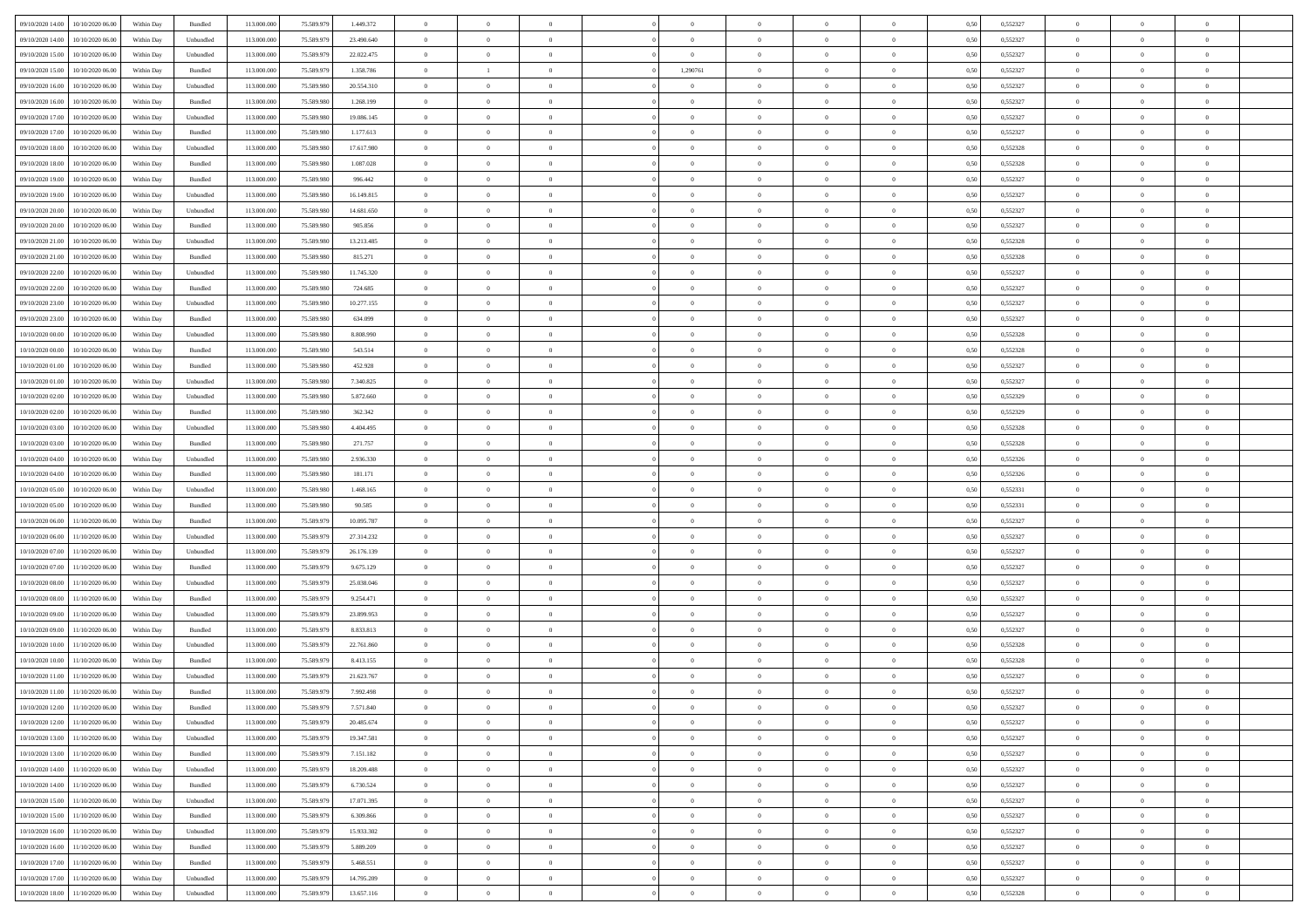| 10/10/2020 18:00                  | 11/10/2020 06:00 | Within Day | Bundled            | 113.000.000 | 75.589.979 | 5.047.893  | $\overline{0}$ | $\theta$       |                | $\overline{0}$ | $\overline{0}$ | $\overline{0}$ | $\theta$       | 0,50 | 0,552328 | $\theta$       | $\theta$       | $\theta$                 |  |
|-----------------------------------|------------------|------------|--------------------|-------------|------------|------------|----------------|----------------|----------------|----------------|----------------|----------------|----------------|------|----------|----------------|----------------|--------------------------|--|
|                                   |                  |            |                    |             |            |            | $\overline{0}$ | $\theta$       |                |                |                |                |                |      |          |                |                | $\overline{0}$           |  |
| 10/10/2020 19:00                  | 11/10/2020 06.00 | Within Day | Unbundled          | 113.000.00  | 75.589.979 | 12.519.023 |                |                | $\overline{0}$ | $\overline{0}$ | $\,$ 0         | $\bf{0}$       | $\bf{0}$       | 0,50 | 0,552327 | $\,$ 0 $\,$    | $\overline{0}$ |                          |  |
| 10/10/2020 19:00                  | 11/10/2020 06:00 | Within Day | Bundled            | 113.000.000 | 75.589.979 | 4.627.235  | $\overline{0}$ | $\overline{0}$ | $\overline{0}$ | $\overline{0}$ | $\bf{0}$       | $\overline{0}$ | $\mathbf{0}$   | 0.50 | 0,552327 | $\bf{0}$       | $\overline{0}$ | $\overline{0}$           |  |
| 10/10/2020 20:00                  | 11/10/2020 06.00 | Within Day | Unbundled          | 113.000.000 | 75.589.979 | 11.380.930 | $\overline{0}$ | $\overline{0}$ | $\overline{0}$ | $\overline{0}$ | $\bf{0}$       | $\overline{0}$ | $\overline{0}$ | 0,50 | 0,552327 | $\,$ 0 $\,$    | $\overline{0}$ | $\overline{0}$           |  |
| 10/10/2020 20:00                  | 11/10/2020 06.00 | Within Day | Bundled            | 113.000.000 | 75.589.979 | 4.206.577  | $\overline{0}$ | $\theta$       | $\overline{0}$ |                | $\overline{0}$ | $\overline{0}$ | $\bf{0}$       | 0,50 | 0,552327 | $\,$ 0 $\,$    | $\overline{0}$ | $\overline{0}$           |  |
| 10/10/2020 21:00                  | 11/10/2020 06:00 | Within Day | Unbundled          | 113,000,000 | 75.589.979 | 10.242.837 | $\overline{0}$ | $\overline{0}$ | $\overline{0}$ | $\overline{0}$ | $\bf{0}$       | $\overline{0}$ | $\overline{0}$ | 0.50 | 0.552328 | $\,0\,$        | $\theta$       | $\overline{0}$           |  |
| 10/10/2020 21:00                  | 11/10/2020 06.00 | Within Day | Bundled            | 113.000.000 | 75.589.979 | 3.785.920  | $\overline{0}$ | $\overline{0}$ | $\overline{0}$ | $\overline{0}$ | $\bf{0}$       | $\overline{0}$ | $\overline{0}$ | 0,50 | 0,552328 | $\,0\,$        | $\theta$       | $\overline{0}$           |  |
| 10/10/2020 22.00                  | 11/10/2020 06.00 | Within Day | Unbundled          | 113.000.000 | 75.589.979 | 9.104.744  | $\overline{0}$ | $\theta$       | $\overline{0}$ |                | $\bf{0}$       | $\overline{0}$ | $\bf{0}$       | 0,50 | 0,552327 | $\,$ 0 $\,$    | $\overline{0}$ | $\overline{0}$           |  |
| 10/10/2020 22.00                  | 11/10/2020 06:00 | Within Day | Bundled            | 113,000,000 | 75.589.979 | 3.365.262  | $\overline{0}$ | $\overline{0}$ | $\overline{0}$ | $\overline{0}$ | $\bf{0}$       | $\overline{0}$ | $\bf{0}$       | 0.50 | 0.552327 | $\,0\,$        | $\overline{0}$ | $\overline{0}$           |  |
| 10/10/2020 23:00                  | 11/10/2020 06.00 | Within Day | Bundled            | 113.000.000 | 75.589.979 | 2.944.604  | $\overline{0}$ | $\overline{0}$ | $\overline{0}$ | $\overline{0}$ | $\,$ 0         | $\overline{0}$ | $\bf{0}$       | 0,50 | 0,552327 | $\,$ 0 $\,$    | $\overline{0}$ | $\overline{0}$           |  |
|                                   |                  |            |                    |             |            |            |                |                |                |                |                |                |                |      |          |                |                |                          |  |
| 10/10/2020 23.00                  | 11/10/2020 06.00 | Within Day | Unbundled          | 113.000.000 | 75.589.979 | 7.966.651  | $\overline{0}$ | $\theta$       | $\overline{0}$ | $\overline{0}$ | $\,$ 0         | $\overline{0}$ | $\bf{0}$       | 0,50 | 0,552327 | $\,$ 0 $\,$    | $\overline{0}$ | $\overline{0}$           |  |
| 11/10/2020 00:00                  | 11/10/2020 06:00 | Within Day | Unbundled          | 113,000,000 | 75.589.979 | 6.828.558  | $\overline{0}$ | $\overline{0}$ | $\overline{0}$ | $\overline{0}$ | $\bf{0}$       | $\overline{0}$ | $\mathbf{0}$   | 0.50 | 0,552328 | $\bf{0}$       | $\overline{0}$ | $\overline{\phantom{a}}$ |  |
| 11/10/2020 00:00                  | 11/10/2020 06.00 | Within Day | Bundled            | 113.000.000 | 75.589.979 | 2.523.946  | $\overline{0}$ | $\overline{0}$ | $\overline{0}$ | $\overline{0}$ | $\bf{0}$       | $\overline{0}$ | $\mathbf{0}$   | 0,50 | 0,552328 | $\,$ 0 $\,$    | $\overline{0}$ | $\overline{0}$           |  |
| 11/10/2020 01:00                  | 11/10/2020 06.00 | Within Day | Unbundled          | 113.000.00  | 75.589.979 | 5.690.465  | $\overline{0}$ | $\theta$       | $\overline{0}$ |                | $\overline{0}$ | $\overline{0}$ | $\bf{0}$       | 0,50 | 0,552327 | $\,$ 0 $\,$    | $\overline{0}$ | $\overline{0}$           |  |
| 11/10/2020 01:00                  | 11/10/2020 06:00 | Within Day | Bundled            | 113,000,000 | 75.589.979 | 2.103.288  | $\overline{0}$ | $\overline{0}$ | $\overline{0}$ | $\overline{0}$ | $\,$ 0         | $\overline{0}$ | $\overline{0}$ | 0.50 | 0.552327 | $\,0\,$        | $\theta$       | $\overline{0}$           |  |
| 11/10/2020 02.00                  | 11/10/2020 06.00 | Within Day | Unbundled          | 113.000.000 | 75.589.979 | 4.552.372  | $\overline{0}$ | $\overline{0}$ | $\overline{0}$ | $\overline{0}$ | $\bf{0}$       | $\overline{0}$ | $\overline{0}$ | 0,50 | 0,552329 | $\theta$       | $\theta$       | $\overline{0}$           |  |
| 11/10/2020 02.00                  | 11/10/2020 06.00 | Within Day | Bundled            | 113.000.000 | 75.589.979 | 1.682.631  | $\overline{0}$ | $\theta$       | $\overline{0}$ |                | $\bf{0}$       | $\overline{0}$ | $\bf{0}$       | 0,50 | 0,552329 | $\,$ 0 $\,$    | $\overline{0}$ | $\overline{0}$           |  |
| 11/10/2020 03:00                  | 11/10/2020 06:00 | Within Day | Unbundled          | 113,000,000 | 75.589.979 | 3.414.279  | $\overline{0}$ | $\overline{0}$ | $\overline{0}$ | $\overline{0}$ | $\bf{0}$       | $\overline{0}$ | $\bf{0}$       | 0.50 | 0.552328 | $\,0\,$        | $\overline{0}$ | $\overline{0}$           |  |
| 11/10/2020 03:00                  | 11/10/2020 06.00 | Within Day | Bundled            | 113.000.000 | 75.589.979 | 1.261.973  | $\overline{0}$ | $\overline{0}$ | $\overline{0}$ | $\overline{0}$ | $\,$ 0         | $\overline{0}$ | $\overline{0}$ | 0,50 | 0,552328 | $\,$ 0 $\,$    | $\overline{0}$ | $\overline{0}$           |  |
| 11/10/2020 04:00                  | 11/10/2020 06.00 | Within Day | Bundled            | 113.000.000 | 75.589.979 | 841.315    | $\bf{0}$       | $\,$ 0 $\,$    | $\overline{0}$ | $\overline{0}$ | $\,$ 0         | $\overline{0}$ | $\bf{0}$       | 0,50 | 0,552326 | $\,$ 0 $\,$    | $\overline{0}$ | $\overline{0}$           |  |
|                                   | 11/10/2020 06:00 |            |                    | 113,000,000 |            |            |                | $\overline{0}$ |                |                |                | $\overline{0}$ |                | 0.50 |          |                |                |                          |  |
| 11/10/2020 04:00                  |                  | Within Day | Unbundled          |             | 75.589.979 | 2.276.186  | $\overline{0}$ |                | $\overline{0}$ | $\overline{0}$ | $\bf{0}$       |                | $\mathbf{0}$   |      | 0,552326 | $\bf{0}$       | $\overline{0}$ | $\overline{0}$           |  |
| 11/10/2020 05:00                  | 11/10/2020 06.00 | Within Day | Unbundled          | 113.000.000 | 75.589.979 | 1.138.093  | $\overline{0}$ | $\overline{0}$ | $\overline{0}$ | $\overline{0}$ | $\bf{0}$       | $\overline{0}$ | $\overline{0}$ | 0,50 | 0,552331 | $\,$ 0 $\,$    | $\overline{0}$ | $\overline{0}$           |  |
| 11/10/2020 05:00                  | 11/10/2020 06.00 | Within Day | Bundled            | 113.000.000 | 75.589.979 | 420.657    | $\overline{0}$ | $\theta$       | $\overline{0}$ | $\overline{0}$ | $\,$ 0         | $\overline{0}$ | $\bf{0}$       | 0,50 | 0,552331 | $\,$ 0 $\,$    | $\overline{0}$ | $\overline{0}$           |  |
| 11/10/2020 06:00                  | 12/10/2020 06:00 | Within Day | Unbundled          | 113,000,000 | 75.589.979 | 27.314.232 | $\overline{0}$ | $\overline{0}$ | $\overline{0}$ | $\overline{0}$ | $\bf{0}$       | $\overline{0}$ | $\bf{0}$       | 0.50 | 0.552327 | $\,0\,$        | $\theta$       | $\overline{0}$           |  |
| 11/10/2020 06.00                  | 12/10/2020 06:00 | Within Day | Bundled            | 113.000.000 | 75.589.979 | 10.095.787 | $\overline{0}$ | $\overline{0}$ | $\overline{0}$ | $\overline{0}$ | $\bf{0}$       | $\overline{0}$ | $\overline{0}$ | 0,50 | 0,552327 | $\,$ 0 $\,$    | $\theta$       | $\overline{0}$           |  |
| 11/10/2020 07.00                  | 12/10/2020 06.00 | Within Day | Unbundled          | 113.000.000 | 75.589.979 | 26.176.139 | $\overline{0}$ | $\theta$       | $\overline{0}$ |                | $\bf{0}$       | $\overline{0}$ | $\bf{0}$       | 0,50 | 0,552327 | $\,$ 0 $\,$    | $\overline{0}$ | $\overline{0}$           |  |
| 11/10/2020 07.00                  | 12/10/2020 06:00 | Within Day | Bundled            | 113,000,000 | 75.589.979 | 9.675.129  | $\overline{0}$ | $\overline{0}$ | $\overline{0}$ | $\overline{0}$ | $\bf{0}$       | $\overline{0}$ | $\bf{0}$       | 0.50 | 0.552327 | $\,0\,$        | $\overline{0}$ | $\overline{0}$           |  |
| 11/10/2020 08:00                  | 12/10/2020 06.00 | Within Day | Unbundled          | 113.000.000 | 75.589.979 | 25.038.046 | $\overline{0}$ | $\overline{0}$ | $\overline{0}$ | $\overline{0}$ | $\,$ 0         | $\overline{0}$ | $\overline{0}$ | 0,50 | 0,552327 | $\,$ 0 $\,$    | $\theta$       | $\overline{0}$           |  |
| 11/10/2020 08:00                  | 12/10/2020 06.00 | Within Day | Bundled            | 113.000.000 | 75.589.979 | 9.254.471  | $\bf{0}$       | $\overline{0}$ | $\overline{0}$ | $\overline{0}$ | $\,$ 0         | $\bf{0}$       | $\bf{0}$       | 0,50 | 0,552327 | $\,$ 0 $\,$    | $\overline{0}$ | $\overline{0}$           |  |
| 11/10/2020 09:00                  | 12/10/2020 06:00 | Within Day | Unbundled          | 113,000,000 | 75.589.979 | 23,899.953 | $\overline{0}$ | $\overline{0}$ | $\overline{0}$ | $\overline{0}$ | $\bf{0}$       | $\overline{0}$ | $\mathbf{0}$   | 0.50 | 0,552327 | $\bf{0}$       | $\overline{0}$ | $\overline{\phantom{a}}$ |  |
| 11/10/2020 09:00                  | 12/10/2020 06:00 | Within Dav | Bundled            | 113.000.000 | 75.589.979 | 8.833.813  | $\overline{0}$ | $\overline{0}$ | $\theta$       | $\overline{0}$ | $\mathbf{0}$   | $\overline{0}$ | $\overline{0}$ | 0.50 | 0,552327 | $\theta$       | $\overline{0}$ | $\overline{0}$           |  |
| 11/10/2020 11:00                  | 12/10/2020 06.00 | Within Day | Bundled            | 113.000.00  | 75.589.979 | 7.992.498  | $\overline{0}$ | $\theta$       | $\overline{0}$ |                | $\bf{0}$       | $\overline{0}$ | $\bf{0}$       | 0,50 | 0,552327 | $\,$ 0 $\,$    | $\overline{0}$ | $\overline{0}$           |  |
|                                   | 12/10/2020 06:00 |            |                    | 113,000,000 | 75.589.979 | 21.623.767 |                | $\overline{0}$ | $\overline{0}$ | $\overline{0}$ | $\,$ 0         | $\overline{0}$ |                | 0.50 | 0.552327 | $\,0\,$        | $\theta$       | $\overline{0}$           |  |
| 11/10/2020 11:00                  |                  | Within Day | Unbundled          |             |            |            | $\overline{0}$ |                |                |                |                |                | $\bf{0}$       |      |          |                |                |                          |  |
| 11/10/2020 12:00                  | 12/10/2020 06.00 | Within Dav | Unbundled          | 113.000.000 | 75.589.979 | 20.485.674 | $\overline{0}$ | $\theta$       | $\Omega$       | $\Omega$       | $\mathbf{0}$   | $\overline{0}$ | $\overline{0}$ | 0.50 | 0,552327 | $\theta$       | $\overline{0}$ | $\overline{0}$           |  |
| 11/10/2020 12:00                  | 12/10/2020 06.00 | Within Day | Bundled            | 113.000.000 | 75.589.979 | 7.571.840  | $\overline{0}$ | $\theta$       | $\overline{0}$ |                | $\,$ 0         | $\overline{0}$ | $\bf{0}$       | 0,50 | 0,552327 | $\,$ 0 $\,$    | $\overline{0}$ | $\overline{0}$           |  |
| 11/10/2020 13:00                  | 12/10/2020 06:00 | Within Day | Unbundled          | 113,000,000 | 75.589.979 | 19.347.581 | $\overline{0}$ | $\overline{0}$ | $\overline{0}$ | $\overline{0}$ | $\bf{0}$       | $\overline{0}$ | $\bf{0}$       | 0.50 | 0.552327 | $\,0\,$        | $\overline{0}$ | $\overline{0}$           |  |
| 11/10/2020 13:00                  | 12/10/2020 06.00 | Within Dav | Bundled            | 113.000.000 | 75.589.979 | 7.151.182  | $\overline{0}$ | $\overline{0}$ | $\Omega$       | $\Omega$       | $\overline{0}$ | $\overline{0}$ | $\overline{0}$ | 0.50 | 0,552327 | $\theta$       | $\overline{0}$ | $\overline{0}$           |  |
| 11/10/2020 14:00                  | 12/10/2020 06.00 | Within Day | Unbundled          | 113.000.00  | 75.589.979 | 18.209.488 | $\bf{0}$       | $\overline{0}$ | $\overline{0}$ | $\overline{0}$ | $\bf{0}$       | $\bf{0}$       | $\bf{0}$       | 0,50 | 0,552327 | $\,$ 0 $\,$    | $\overline{0}$ | $\overline{0}$           |  |
| 11/10/2020 14:00                  | 12/10/2020 06:00 | Within Day | Bundled            | 113,000,000 | 75.589.979 | 6.730.524  | $\overline{0}$ | $\overline{0}$ | $\overline{0}$ | $\overline{0}$ | $\bf{0}$       | $\overline{0}$ | $\mathbf{0}$   | 0.50 | 0,552327 | $\,$ 0 $\,$    | $\overline{0}$ | $\overline{0}$           |  |
| 11/10/2020 15:00                  | 12/10/2020 06:00 | Within Dav | Unbundled          | 113.000.000 | 75.589.979 | 17.071.395 | $\overline{0}$ | $\overline{0}$ | $\Omega$       | $\Omega$       | $\mathbf{0}$   | $\overline{0}$ | $\overline{0}$ | 0.50 | 0,552327 | $\theta$       | $\overline{0}$ | $\overline{0}$           |  |
| 11/10/2020 15:00                  | 12/10/2020 06.00 | Within Day | Bundled            | 113.000.000 | 75.589.979 | 6.309.866  | $\overline{0}$ | $\theta$       | $\overline{0}$ | $\overline{0}$ | $\,$ 0         | $\overline{0}$ | $\bf{0}$       | 0,50 | 0,552327 | $\,$ 0 $\,$    | $\overline{0}$ | $\overline{0}$           |  |
| 11/10/2020 16:00                  | 12/10/2020 06:00 | Within Day | Bundled            | 113.000.000 | 75.589.979 | 5.889.209  | $\overline{0}$ | $\theta$       | $\overline{0}$ | $\overline{0}$ | $\bf{0}$       | $\Omega$       | $\overline{0}$ | 0.50 | 0.552327 | $\,0\,$        | $\theta$       | $\overline{0}$           |  |
| 11/10/2020 16:00                  | 12/10/2020 06:00 | Within Dav | Unbundled          | 113.000.000 | 75.589.979 | 15.933.302 | $\overline{0}$ | $\Omega$       | $\Omega$       | $\Omega$       | $\bf{0}$       | $\overline{0}$ | $\Omega$       | 0.50 | 0,552327 | $\theta$       | $\overline{0}$ | $\overline{0}$           |  |
| 11/10/2020 17:00                  | 12/10/2020 06:00 | Within Day | Unbundled          | 113.000.000 | 75.589.979 | 14.795.209 | $\bf{0}$       | $\,$ 0 $\,$    | $\overline{0}$ | $\overline{0}$ | $\,$ 0         | $\overline{0}$ | $\bf{0}$       | 0,50 | 0,552327 | $\,$ 0 $\,$    | $\overline{0}$ | $\overline{0}$           |  |
| 11/10/2020 17:00                  | 12/10/2020 06:00 | Within Day | $\mathbf B$ undled | 113.000.000 | 75.589.979 | 5.468.551  | $\bf{0}$       | $\bf{0}$       |                |                |                |                |                | 0,50 | 0,552327 | $\,$ 0         | $\theta$       |                          |  |
|                                   |                  |            |                    |             |            |            | $\Omega$       | $\overline{0}$ | $\Omega$       | $\Omega$       | $\mathbf{0}$   |                |                |      |          | $\theta$       | $\theta$       | $\overline{0}$           |  |
| 11/10/2020 18:00 12/10/2020 06:00 |                  | Within Day | Unbundled          | 113.000.000 | 75.589.979 | 13.657.116 |                |                |                |                |                | $\overline{0}$ | $\mathbf{0}$   | 0.50 | 0,552328 |                |                |                          |  |
| 11/10/2020 18:00                  | 12/10/2020 06.00 | Within Day | Bundled            | 113.000.000 | 75.589.979 | 5.047.893  | $\bf{0}$       | $\overline{0}$ | $\overline{0}$ | $\bf{0}$       | $\overline{0}$ | $\overline{0}$ | $\mathbf{0}$   | 0,50 | 0,552328 | $\bf{0}$       | $\overline{0}$ | $\bf{0}$                 |  |
| 11/10/2020 19:00                  | 12/10/2020 06.00 | Within Day | Unbundled          | 113,000,000 | 75.589.979 | 12.519.023 | $\overline{0}$ | $\overline{0}$ | $\overline{0}$ | $\overline{0}$ | $\bf{0}$       | $\overline{0}$ | $\mathbf{0}$   | 0.50 | 0,552327 | $\overline{0}$ | $\bf{0}$       | $\bf{0}$                 |  |
| 11/10/2020 19:00                  | 12/10/2020 06:00 | Within Dav | Bundled            | 113.000.000 | 75.589.979 | 4.627.235  | $\overline{0}$ | $\overline{0}$ | $\overline{0}$ | $\overline{0}$ | $\mathbf{0}$   | $\overline{0}$ | $\mathbf{0}$   | 0.50 | 0,552327 | $\overline{0}$ | $\theta$       | $\overline{0}$           |  |
| 11/10/2020 20.00                  | 12/10/2020 06:00 | Within Day | Unbundled          | 113.000.000 | 75.589.979 | 11.380.930 | $\overline{0}$ | $\overline{0}$ | $\overline{0}$ | $\overline{0}$ | $\bf{0}$       | $\bf{0}$       | $\bf{0}$       | 0,50 | 0,552327 | $\,0\,$        | $\overline{0}$ | $\overline{0}$           |  |
| 11/10/2020 20.00                  | 12/10/2020 06:00 | Within Day | Bundled            | 113.000.000 | 75.589.979 | 4.206.577  | $\overline{0}$ | $\overline{0}$ | $\overline{0}$ | $\overline{0}$ | $\bf{0}$       | $\overline{0}$ | $\overline{0}$ | 0.50 | 0.552327 | $\,$ 0 $\,$    | $\theta$       | $\overline{0}$           |  |
| 11/10/2020 21:00                  | 12/10/2020 06:00 | Within Day | Unbundled          | 113.000.000 | 75.589.979 | 10.242.837 | $\overline{0}$ | $\overline{0}$ | $\overline{0}$ | $\overline{0}$ | $\overline{0}$ | $\overline{0}$ | $\overline{0}$ | 0,50 | 0,552328 | $\overline{0}$ | $\theta$       | $\overline{0}$           |  |
| 11/10/2020 21:00                  | 12/10/2020 06.00 | Within Day | Bundled            | 113.000.000 | 75.589.979 | 3.785.920  | $\overline{0}$ | $\,$ 0         | $\overline{0}$ | $\bf{0}$       | $\,$ 0 $\,$    | $\bf{0}$       | $\bf{0}$       | 0,50 | 0,552328 | $\,$ 0 $\,$    | $\overline{0}$ | $\overline{0}$           |  |
| 11/10/2020 22.00                  | 12/10/2020 06:00 | Within Day | Bundled            | 113,000,000 | 75.589.979 | 3.365.262  | $\overline{0}$ | $\overline{0}$ | $\overline{0}$ | $\overline{0}$ | $\bf{0}$       | $\overline{0}$ | $\mathbf{0}$   | 0.50 | 0.552327 | $\mathbf{0}$   | $\,$ 0 $\,$    | $\overline{0}$           |  |
| 11/10/2020 22.00                  | 12/10/2020 06:00 | Within Day | Unbundled          | 113.000.000 | 75.589.979 | 9.104.744  | $\overline{0}$ | $\overline{0}$ | $\overline{0}$ | $\overline{0}$ | $\overline{0}$ | $\overline{0}$ | $\overline{0}$ | 0,50 | 0,552327 | $\overline{0}$ | $\theta$       | $\overline{0}$           |  |
| 11/10/2020 23.00                  | 12/10/2020 06.00 | Within Day | Unbundled          | 113.000.000 | 75.589.979 | 7.966.651  | $\overline{0}$ | $\overline{0}$ | $\overline{0}$ | $\overline{0}$ | $\bf{0}$       | $\bf{0}$       | $\bf{0}$       | 0,50 | 0,552327 | $\bf{0}$       | $\overline{0}$ | $\overline{0}$           |  |
|                                   |                  |            |                    |             |            |            |                |                |                |                |                |                |                |      |          |                |                |                          |  |
| 11/10/2020 23.00 12/10/2020 06.00 |                  | Within Day | Bundled            | 113.000.000 | 75.589.979 | 2.944.604  | $\overline{0}$ | $\overline{0}$ | $\overline{0}$ | $\overline{0}$ | $\bf{0}$       | $\overline{0}$ | $\,$ 0 $\,$    | 0,50 | 0,552327 | $\overline{0}$ | $\,$ 0 $\,$    | $\,$ 0 $\,$              |  |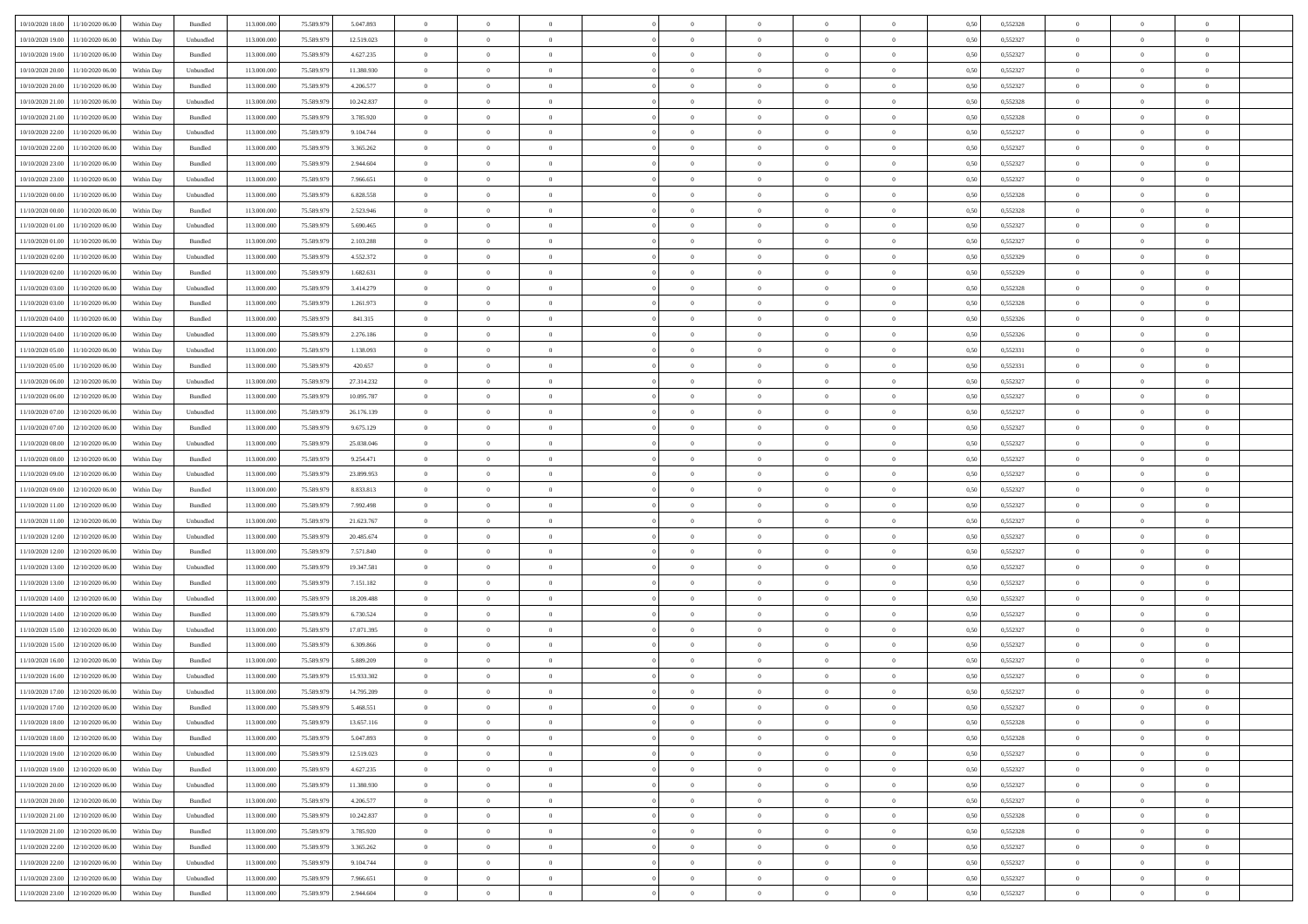| 12/10/2020 00:00 12/10/2020 06:00       | Within Day               | Unbundled | 113.000.000 | 75.589.979 | 6.828.558  | $\overline{0}$ | $\overline{0}$ |                | $\overline{0}$ | $\theta$       |                | $\theta$       | 0,50 | 0,552328 | $\theta$       | $\theta$       | $\overline{0}$ |  |
|-----------------------------------------|--------------------------|-----------|-------------|------------|------------|----------------|----------------|----------------|----------------|----------------|----------------|----------------|------|----------|----------------|----------------|----------------|--|
| 12/10/2020 00:00<br>12/10/2020 06.00    | Within Day               | Bundled   | 113.000.00  | 75.589.97  | 2.523.946  | $\bf{0}$       | $\bf{0}$       | $\bf{0}$       | $\overline{0}$ | $\overline{0}$ | $\overline{0}$ | $\bf{0}$       | 0,50 | 0,552328 | $\,$ 0 $\,$    | $\bf{0}$       | $\overline{0}$ |  |
| 12/10/2020 01:00<br>12/10/2020 06:00    | Within Day               | Unbundled | 113,000,000 | 75.589.979 | 5.690.465  | $\overline{0}$ | $\bf{0}$       | $\overline{0}$ | $\bf{0}$       | $\bf{0}$       | $\overline{0}$ | $\bf{0}$       | 0.50 | 0,552327 | $\bf{0}$       | $\overline{0}$ | $\overline{0}$ |  |
| 12/10/2020 01:00<br>12/10/2020 06:00    | Within Day               | Bundled   | 113.000.000 | 75.589.979 | 2.103.288  | $\overline{0}$ | $\bf{0}$       | $\overline{0}$ | $\theta$       | $\theta$       | $\overline{0}$ | $\bf{0}$       | 0,50 | 0,552327 | $\theta$       | $\theta$       | $\overline{0}$ |  |
| 12/10/2020 02:00<br>12/10/2020 06.00    | Within Day               | Unbundled | 113.000.00  | 75.589.97  | 4.552.372  | $\bf{0}$       | $\overline{0}$ | $\bf{0}$       | $\overline{0}$ | $\theta$       | $\overline{0}$ | $\bf{0}$       | 0,50 | 0,552329 | $\,$ 0 $\,$    | $\bf{0}$       | $\overline{0}$ |  |
| 12/10/2020 02:00<br>12/10/2020 06.00    | Within Day               | Bundled   | 113,000,000 | 75.589.979 | 1.682.631  | $\overline{0}$ | $\overline{0}$ | $\overline{0}$ | $\bf{0}$       | $\overline{0}$ | $\theta$       | $\bf{0}$       | 0.50 | 0.552329 | $\,$ 0 $\,$    | $\theta$       | $\overline{0}$ |  |
| 12/10/2020 03:00<br>12/10/2020 06.00    | Within Day               | Bundled   | 113.000.000 | 75.589.979 | 1.261.973  | $\overline{0}$ | $\overline{0}$ | $\overline{0}$ | $\overline{0}$ | $\overline{0}$ | $\overline{0}$ | $\bf{0}$       | 0,50 | 0,552328 | $\,$ 0 $\,$    | $\theta$       | $\overline{0}$ |  |
| 12/10/2020 03:00<br>12/10/2020 06.00    | Within Day               | Unbundled | 113.000.00  | 75.589.97  | 3.414.279  | $\bf{0}$       | $\bf{0}$       | $\bf{0}$       | $\overline{0}$ | $\overline{0}$ | $\overline{0}$ | $\bf{0}$       | 0,50 | 0,552328 | $\,$ 0 $\,$    | $\bf{0}$       | $\overline{0}$ |  |
| 12/10/2020 04:00<br>12/10/2020 06:00    | Within Day               | Unbundled | 113,000,000 | 75.589.979 | 2.276.186  | $\overline{0}$ | $\bf{0}$       | $\overline{0}$ | $\bf{0}$       | $\overline{0}$ | $\overline{0}$ | $\bf{0}$       | 0.50 | 0.552326 | $\bf{0}$       | $\overline{0}$ | $\overline{0}$ |  |
| 12/10/2020 04:00<br>12/10/2020 06:00    |                          |           | 113.000.000 |            |            |                | $\bf{0}$       | $\overline{0}$ | $\overline{0}$ | $\overline{0}$ | $\overline{0}$ |                |      |          | $\,$ 0 $\,$    | $\bf{0}$       | $\overline{0}$ |  |
|                                         | Within Day               | Bundled   |             | 75.589.979 | 841.315    | $\bf{0}$       |                |                |                |                |                | $\bf{0}$       | 0,50 | 0,552326 |                |                |                |  |
| 12/10/2020 05:00<br>12/10/2020 06.00    | Within Day               | Unbundled | 113.000.00  | 75.589.97  | 1.138.093  | $\bf{0}$       | $\overline{0}$ | $\bf{0}$       | $\bf{0}$       | $\bf{0}$       | $\overline{0}$ | $\bf{0}$       | 0,50 | 0,552331 | $\,$ 0 $\,$    | $\bf{0}$       | $\overline{0}$ |  |
| 12/10/2020 05:00<br>12/10/2020 06.00    | Within Day               | Bundled   | 113,000,000 | 75.589.979 | 420.657    | $\overline{0}$ | $\bf{0}$       | $\overline{0}$ | $\overline{0}$ | $\bf{0}$       | $\overline{0}$ | $\bf{0}$       | 0.50 | 0,552331 | $\bf{0}$       | $\overline{0}$ | $\bf{0}$       |  |
| 12/10/2020 06:00<br>13/10/2020 06:00    | Within Day               | Unbundled | 113.000.000 | 75.589.979 | 27.314.232 | $\overline{0}$ | $\overline{0}$ | $\overline{0}$ | $\theta$       | $\theta$       | $\overline{0}$ | $\overline{0}$ | 0,50 | 0,552327 | $\,$ 0 $\,$    | $\theta$       | $\overline{0}$ |  |
| 12/10/2020 06:00<br>13/10/2020 06.00    | Within Day               | Bundled   | 113.000.00  | 75.589.97  | 10.095.787 | $\bf{0}$       | $\overline{0}$ | $\bf{0}$       | $\overline{0}$ | $\theta$       | $\overline{0}$ | $\bf{0}$       | 0,50 | 0,552327 | $\,$ 0 $\,$    | $\bf{0}$       | $\overline{0}$ |  |
| 12/10/2020 07:00<br>13/10/2020 06:00    | Within Day               | Unbundled | 113,000,000 | 75.589.979 | 26.176.139 | $\overline{0}$ | $\overline{0}$ | $\overline{0}$ | $\bf{0}$       | $\overline{0}$ | $\Omega$       | $\bf{0}$       | 0.50 | 0.552327 | $\,$ 0 $\,$    | $\theta$       | $\overline{0}$ |  |
| 12/10/2020 07:00<br>13/10/2020 06:00    | Within Day               | Bundled   | 113.000.000 | 75.589.979 | 9.675.129  | $\overline{0}$ | $\overline{0}$ | $\overline{0}$ | $\overline{0}$ | $\overline{0}$ | $\overline{0}$ | $\bf{0}$       | 0,50 | 0,552327 | $\theta$       | $\theta$       | $\overline{0}$ |  |
| 12/10/2020 08:00<br>13/10/2020 06.00    | Within Day               | Unbundled | 113.000.00  | 75.589.97  | 25.038.046 | $\bf{0}$       | $\overline{0}$ | $\bf{0}$       | $\overline{0}$ | $\bf{0}$       | $\overline{0}$ | $\bf{0}$       | 0,50 | 0,552327 | $\,$ 0 $\,$    | $\bf{0}$       | $\overline{0}$ |  |
| 12/10/2020 08:00<br>13/10/2020 06:00    | Within Day               | Bundled   | 113,000,00  | 75.589.979 | 9.254.471  | $\overline{0}$ | $\bf{0}$       | $\overline{0}$ | $\bf{0}$       | $\overline{0}$ | $\overline{0}$ | $\bf{0}$       | 0.50 | 0.552327 | $\bf{0}$       | $\overline{0}$ | $\overline{0}$ |  |
| 12/10/2020 09:00<br>13/10/2020 06:00    | Within Day               | Bundled   | 113.000.000 | 75.589.979 | 8.833.813  | $\bf{0}$       | $\bf{0}$       | $\overline{0}$ | $\overline{0}$ | $\overline{0}$ | $\overline{0}$ | $\bf{0}$       | 0,50 | 0,552327 | $\,$ 0 $\,$    | $\bf{0}$       | $\overline{0}$ |  |
| 12/10/2020 09:00<br>13/10/2020 06.00    | Within Day               | Unbundled | 113.000.00  | 75.589.97  | 23.899.953 | $\bf{0}$       | $\bf{0}$       | $\bf{0}$       | $\bf{0}$       | $\overline{0}$ | $\overline{0}$ | $\bf{0}$       | 0,50 | 0,552327 | $\,$ 0 $\,$    | $\bf{0}$       | $\overline{0}$ |  |
| 12/10/2020 10:00<br>13/10/2020 06.00    | Within Day               | Unbundled | 113,000,000 | 75.589.979 | 22.761.860 | $\overline{0}$ | $\bf{0}$       | $\overline{0}$ | $\overline{0}$ | $\bf{0}$       | $\overline{0}$ | $\bf{0}$       | 0.50 | 0,552328 | $\bf{0}$       | $\overline{0}$ | $\overline{0}$ |  |
| 12/10/2020 10:00<br>13/10/2020 06:00    | Within Day               | Bundled   | 113.000.000 | 75.589.979 | 8.413.155  | $\overline{0}$ | $\overline{0}$ | $\overline{0}$ | $\theta$       | $\theta$       | $\overline{0}$ | $\bf{0}$       | 0,50 | 0,552328 | $\theta$       | $\theta$       | $\overline{0}$ |  |
| 12/10/2020 11:00<br>13/10/2020 06.00    | Within Day               | Unbundled | 113.000.00  | 75.589.97  | 21.623.767 | $\bf{0}$       | $\overline{0}$ | $\bf{0}$       | $\bf{0}$       | $\overline{0}$ | $\overline{0}$ | $\bf{0}$       | 0,50 | 0,552327 | $\,$ 0 $\,$    | $\bf{0}$       | $\overline{0}$ |  |
| 12/10/2020 11:00<br>13/10/2020 06:00    | Within Day               | Bundled   | 113,000,000 | 75.589.979 | 7.992.498  | $\overline{0}$ | $\overline{0}$ | $\overline{0}$ | $\overline{0}$ | $\overline{0}$ | $\theta$       | $\bf{0}$       | 0.50 | 0.552327 | $\,$ 0 $\,$    | $\theta$       | $\overline{0}$ |  |
| 12/10/2020 12:00<br>13/10/2020 06.00    | Within Day               | Unbundled | 113.000.000 | 75.589.979 | 20.485.674 | $\overline{0}$ | $\overline{0}$ | $\overline{0}$ | $\overline{0}$ | $\theta$       | $\overline{0}$ | $\bf{0}$       | 0,50 | 0,552327 | $\,$ 0 $\,$    | $\theta$       | $\overline{0}$ |  |
| 12/10/2020 12:00<br>13/10/2020 06.00    | Within Day               | Bundled   | 113.000.00  | 75.589.97  | 7.571.840  | $\bf{0}$       | $\bf{0}$       | $\bf{0}$       | $\overline{0}$ | $\theta$       | $\overline{0}$ | $\bf{0}$       | 0,50 | 0,552327 | $\,$ 0 $\,$    | $\bf{0}$       | $\overline{0}$ |  |
| 12/10/2020 13:00<br>13/10/2020 06:00    | Within Day               | Unbundled | 113,000,000 | 75.589.979 | 19.347.581 | $\overline{0}$ | 83.832         | $\overline{0}$ | $\bf{0}$       | $\overline{0}$ | $\overline{0}$ | $\bf{0}$       | 0.50 | 0.552327 | $\bf{0}$       | $\overline{0}$ | $\overline{0}$ |  |
| 12/10/2020 13:00<br>13/10/2020 06:00    | Within Day               | Bundled   | 113.000.000 | 75.589.979 | 7.151.182  | $\overline{0}$ | 316.349        | $\overline{0}$ | 1,290753       | $\theta$       | $\overline{0}$ | $\bf{0}$       | 0,50 | 0,552327 | $\,$ 0 $\,$    | $\theta$       | $\overline{0}$ |  |
| 12/10/2020 14:00<br>13/10/2020 06.00    | Within Day               | Bundled   | 113.000.00  | 75.990.16  | 6.432.784  | $\bf{0}$       | $\bf{0}$       | $\bf{0}$       | $\bf{0}$       | $\overline{0}$ | $\overline{0}$ | $\bf{0}$       | 0,50 | 0,552327 | $\,$ 0 $\,$    | $\bf{0}$       | $\overline{0}$ |  |
| 12/10/2020 14:00<br>13/10/2020 06:00    | Within Day               | Unbundled | 113,000,000 | 75,990,160 | 18.130.586 | $\overline{0}$ | 1.185,006      | $\overline{0}$ | $\bf{0}$       | $\bf{0}$       | $\overline{0}$ | $\bf{0}$       | 0.50 | 0.552327 | $\bf{0}$       | $\overline{0}$ | $\overline{0}$ |  |
| 12/10/2020 15:00<br>13/10/2020 06:00    | Within Day               | Unbundled | 113.000.000 | 77.175.166 | 15,886,482 | $\overline{0}$ | 216.327        | $\overline{0}$ | $\overline{0}$ | $\overline{0}$ | $\overline{0}$ | $\bf{0}$       | 0.5( | 0,552327 | $\theta$       | $\theta$       | $\overline{0}$ |  |
| 12/10/2020 15:00<br>13/10/2020 06.00    | Within Day               | Bundled   | 113.000.00  | 77.175.16  | 6.030.735  | $\bf{0}$       | $\bf{0}$       | $\bf{0}$       | $\bf{0}$       | $\,$ 0 $\,$    | $\overline{0}$ | $\bf{0}$       | 0,50 | 0,552327 | $\,$ 0 $\,$    | $\bf{0}$       | $\overline{0}$ |  |
| 12/10/2020 16:00<br>13/10/2020 06:00    |                          | Unbundled | 113,000,000 | 77.391.492 | 14.625.478 | $\overline{0}$ | 60.816         | $\overline{0}$ | $\bf{0}$       | $\overline{0}$ | $\Omega$       | $\bf{0}$       | 0.50 | 0.552327 | $\,$ 0 $\,$    | $\theta$       | $\overline{0}$ |  |
| 13/10/2020 06:00                        | Within Day<br>Within Dav | Bundled   | 113.000.000 | 77.391.492 | 5.628.686  | $\overline{0}$ | $\overline{0}$ | $\overline{0}$ | $\overline{0}$ | $\theta$       | $\overline{0}$ | $\bf{0}$       | 0.5( | 0,552327 | $\theta$       | $\theta$       | $\overline{0}$ |  |
| 12/10/2020 16:00                        |                          |           |             |            |            |                |                |                |                |                |                |                |      |          |                |                |                |  |
| 12/10/2020 17:00<br>13/10/2020 06.00    | Within Day               | Unbundled | 113.000.00  | 77.452.309 | 13.524.329 | $\bf{0}$       | $\bf{0}$       | $\bf{0}$       | $\bf{0}$       | $\bf{0}$       | $\overline{0}$ | $\bf{0}$       | 0,50 | 0,552327 | $\,$ 0 $\,$    | $\bf{0}$       | $\overline{0}$ |  |
| 12/10/2020 17:00<br>13/10/2020 06:00    | Within Day               | Bundled   | 113,000,00  | 77.452.309 | 5.226.637  | $\overline{0}$ | $\bf{0}$       | $\overline{0}$ | $\bf{0}$       | $\overline{0}$ | $\overline{0}$ | $\bf{0}$       | 0.50 | 0.552327 | $\bf{0}$       | $\overline{0}$ | $\overline{0}$ |  |
| 12/10/2020 18:00<br>13/10/2020 06:00    | Within Day               | Unbundled | 113.000.000 | 77.452.309 | 12,483,996 | $\overline{0}$ | $\overline{0}$ | $\overline{0}$ | $\overline{0}$ | $\overline{0}$ | $\overline{0}$ | $\bf{0}$       | 0.50 | 0,552328 | $\theta$       | $\theta$       | $\overline{0}$ |  |
| 12/10/2020 18:00<br>13/10/2020 06.00    | Within Day               | Bundled   | 113.000.00  | 77.452.309 | 4.824.588  | $\bf{0}$       | 2.248.962      | $\bf{0}$       | 1,290779       | $\overline{0}$ | $\overline{0}$ | $\bf{0}$       | 0,50 | 0,552328 | $\,$ 0 $\,$    | $\bf{0}$       | $\overline{0}$ |  |
| $12/10/2020\ 19.00$<br>13/10/2020 06:00 | Within Day               | Unbundled | 113,000,000 | 79.701.270 | 11.443.663 | $\overline{0}$ | $\overline{0}$ | $\overline{0}$ | $\overline{0}$ | $\bf{0}$       | $\overline{0}$ | $\bf{0}$       | 0.50 | 0,552327 | $\overline{0}$ | $\overline{0}$ | $\overline{0}$ |  |
| 12/10/2020 19:00<br>13/10/2020 06:00    | Within Day               | Bundled   | 113.000.000 | 79.701.270 | 2.360.991  | $\overline{0}$ | 562.915        | $\overline{0}$ | 1,290787       | $\overline{0}$ | $\overline{0}$ | $\bf{0}$       | 0.5( | 0,552327 | $\overline{0}$ | $\theta$       | $\overline{0}$ |  |
| 12/10/2020 20:00<br>13/10/2020 06.00    | Within Day               | Bundled   | 113.000.00  | 80.264.18  | 1.634.614  | $\bf{0}$       | 1.634.615      | $\bf{0}$       | 1,290796       | 0,010748       | $\overline{0}$ | $\bf{0}$       | 0,50 | 0,552327 | 0,005374       | $\bf{0}$       | $\overline{0}$ |  |
| 12/10/2020 20:00<br>13/10/2020 06.00    | Within Day               | Unbundled | 113,000,000 | 80.264.18  | 10.403.330 | $\overline{0}$ | $\overline{0}$ | $\Omega$       | $\bf{0}$       | $\overline{0}$ | $\theta$       | $\bf{0}$       | 0.50 | 0.552327 | $\theta$       | $\theta$       | $\overline{0}$ |  |
| 12/10/2020 21:00<br>13/10/2020 06:00    | Within Day               | Unbundled | 113.000.000 | 81.898.800 | 9.362.997  | $\overline{0}$ | $\overline{0}$ | $\overline{0}$ | $\overline{0}$ | $\theta$       | $\Omega$       | $\overline{0}$ | 0.5( | 0,552328 | $\theta$       | $\theta$       | $\overline{0}$ |  |
| 12/10/2020 22:00<br>13/10/2020 06.00    | Within Day               | Unbundled | 113.000.00  | 81.898.800 | 8.322.664  | $\bf{0}$       | $\bf{0}$       | $\bf{0}$       | $\bf{0}$       | $\bf{0}$       | $\overline{0}$ | $\bf{0}$       | 0,50 | 0,552327 | $\,$ 0 $\,$    | $\bf{0}$       | $\overline{0}$ |  |
| 12/10/2020 23:00 13/10/2020 06:00       | Within Day               | Unbundled | 113.000.000 | 81.898.800 | 7.282.331  | $\bf{0}$       | 862.330        |                | $\Omega$       |                |                |                | 0,50 | 0,552327 | $\theta$       | $\overline{0}$ |                |  |
| 13/10/2020 00:00 13/10/2020 06:00       | Within Day               | Unbundled | 113.000.000 | 82.761.130 | 5.502.858  | $\overline{0}$ | $\overline{0}$ | $\Omega$       | $\theta$       | $\theta$       | $\overline{0}$ | $\bf{0}$       | 0,50 | 0,552328 | $\theta$       | $\theta$       | $\overline{0}$ |  |
| 13/10/2020 01:00<br>13/10/2020 06.00    | Within Day               | Unbundled | 113.000.00  | 82.761.13  | 4.585.715  | $\overline{0}$ | 190.740        | $\overline{0}$ | $\overline{0}$ | $\bf{0}$       | $\overline{0}$ | $\bf{0}$       | 0,50 | 0,552327 | $\bf{0}$       | $\overline{0}$ | $\bf{0}$       |  |
| 13/10/2020 02:00 13/10/2020 06:00       | Within Day               | Unbundled | 113,000,000 | 82.951.870 | 3.515.980  | $\overline{0}$ | $\overline{0}$ | $\overline{0}$ | $\overline{0}$ | $\overline{0}$ | $\overline{0}$ | $\bf{0}$       | 0.50 | 0,552329 | $\overline{0}$ | $\bf{0}$       | $\,$ 0 $\,$    |  |
| 13/10/2020 03:00 13/10/2020 06:00       | Within Dav               | Unbundled | 113.000.000 | 82.951.870 | 2.636.985  | $\overline{0}$ | $\overline{0}$ | $\overline{0}$ | $\overline{0}$ | $\overline{0}$ | $\overline{0}$ | $\bf{0}$       | 0,50 | 0,552328 | $\theta$       | $\theta$       | $\overline{0}$ |  |
| 13/10/2020 04:00<br>13/10/2020 06.00    | Within Day               | Unbundled | 113.000.000 | 82.951.870 | 1.757.990  | $\overline{0}$ | $\bf{0}$       | $\overline{0}$ | $\bf{0}$       | $\overline{0}$ | $\bf{0}$       | $\bf{0}$       | 0,50 | 0,552326 | $\bf{0}$       | $\overline{0}$ | $\overline{0}$ |  |
| 13/10/2020 05:00<br>13/10/2020 06:00    | Within Day               | Unbundled | 113,000,000 | 82.951.870 | 878.995    | $\overline{0}$ | $\bf{0}$       | $\overline{0}$ | $\overline{0}$ | $\overline{0}$ | $\overline{0}$ | $\bf{0}$       | 0.50 | 0.552331 | $\,$ 0 $\,$    | $\theta$       | $\overline{0}$ |  |
| 13/10/2020 06:00<br>14/10/2020 06:00    | Within Dav               | Unbundled | 113.000.000 | 76.367.081 | 26.537.130 | $\overline{0}$ | $\overline{0}$ | $\overline{0}$ | $\overline{0}$ | $\overline{0}$ | $\overline{0}$ | $\bf{0}$       | 0,50 | 0,552327 | $\overline{0}$ | $\theta$       | $\overline{0}$ |  |
| 13/10/2020 06:00<br>14/10/2020 06.00    | Within Day               | Bundled   | 113.000.00  | 76.367.081 | 10.095.787 | $\overline{0}$ | $\overline{0}$ | $\overline{0}$ | $\overline{0}$ | $\overline{0}$ | $\overline{0}$ | $\bf{0}$       | 0,50 | 0,552327 | $\bf{0}$       | $\overline{0}$ | $\overline{0}$ |  |
| 13/10/2020 07:00<br>14/10/2020 06:00    | Within Day               | Unbundled | 113,000,000 | 76,367,081 | 25.431.416 | $\overline{0}$ | $\overline{0}$ | $\overline{0}$ | $\overline{0}$ | $\bf{0}$       | $\overline{0}$ | $\bf{0}$       | 0.50 | 0.552327 | $\overline{0}$ | $\bf{0}$       | $\,$ 0         |  |
| 13/10/2020 07:00<br>14/10/2020 06:00    | Within Dav               | Bundled   | 113.000.000 | 76.367.081 | 9.675.129  | $\overline{0}$ | $\overline{0}$ | $\overline{0}$ | $\overline{0}$ | $\overline{0}$ | $\overline{0}$ | $\bf{0}$       | 0,50 | 0,552327 | $\overline{0}$ | $\theta$       | $\overline{0}$ |  |
| 13/10/2020 08:00<br>14/10/2020 06.00    | Within Day               | Unbundled | 113.000.00  | 76.367.08  | 24.325.702 | $\overline{0}$ | $\bf{0}$       | $\overline{0}$ | $\bf{0}$       | $\overline{0}$ | $\bf{0}$       | $\bf{0}$       | 0,50 | 0,552327 | $\bf{0}$       | $\bf{0}$       | $\overline{0}$ |  |
| 13/10/2020 08:00 14/10/2020 06:00       | Within Day               | Bundled   | 113.000.000 | 76.367.081 | 9.254.471  | $\overline{0}$ | $\bf{0}$       | $\overline{0}$ | $\overline{0}$ | $\,$ 0 $\,$    | $\overline{0}$ | $\bf{0}$       | 0,50 | 0,552327 | $\overline{0}$ | $\,$ 0 $\,$    | $\,$ 0 $\,$    |  |
|                                         |                          |           |             |            |            |                |                |                |                |                |                |                |      |          |                |                |                |  |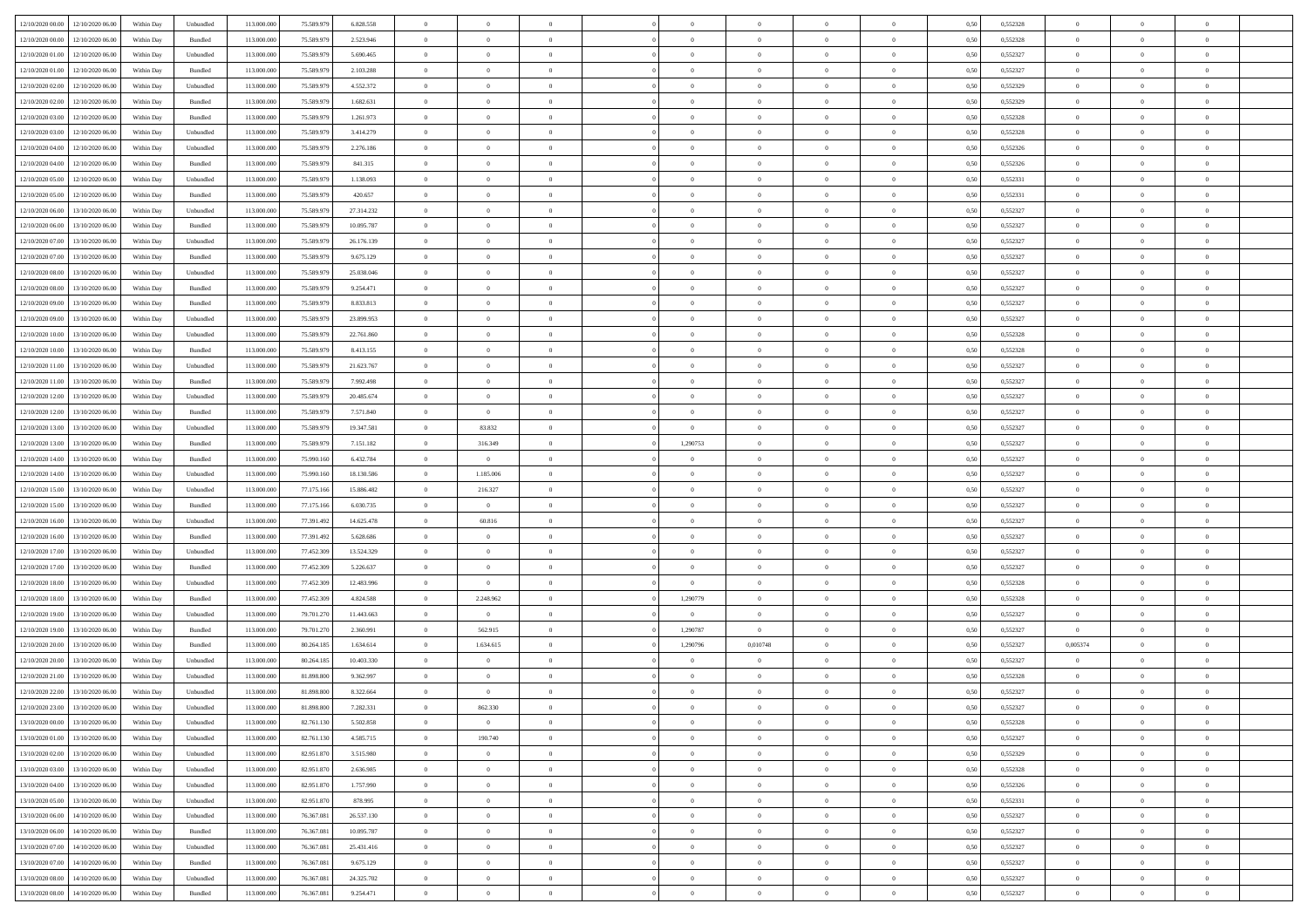| 13/10/2020 09:00                  | 14/10/2020 06:00                  | Within Day | Unbundled | 113.000.000 | 76.367.081 | 23.219.989 | $\overline{0}$ | $\theta$       |                | $\overline{0}$ | $\overline{0}$ | $\overline{0}$ | $\theta$       | 0,50 | 0,552327 | $\theta$       | $\theta$       | $\theta$                 |  |
|-----------------------------------|-----------------------------------|------------|-----------|-------------|------------|------------|----------------|----------------|----------------|----------------|----------------|----------------|----------------|------|----------|----------------|----------------|--------------------------|--|
|                                   |                                   |            |           |             |            |            | $\overline{0}$ | $\overline{0}$ |                |                |                |                |                |      |          |                |                | $\overline{0}$           |  |
| 13/10/2020 09:00                  | 14/10/2020 06.00                  | Within Day | Bundled   | 113.000.00  | 76.367.081 | 8.833.813  |                |                | $\overline{0}$ | $\overline{0}$ | $\,$ 0         | $\bf{0}$       | $\bf{0}$       | 0,50 | 0,552327 | $\,$ 0 $\,$    | $\overline{0}$ |                          |  |
| 13/10/2020 10:00                  | 14/10/2020 06:00                  | Within Day | Unbundled | 113,000,000 | 76,367,081 | 22.114.275 | $\overline{0}$ | $\overline{0}$ | $\overline{0}$ | $\overline{0}$ | $\bf{0}$       | $\overline{0}$ | $\mathbf{0}$   | 0.50 | 0,552328 | $\bf{0}$       | $\overline{0}$ | $\overline{0}$           |  |
| 13/10/2020 10:00                  | 14/10/2020 06.00                  | Within Day | Bundled   | 113.000.000 | 76.367.081 | 8.413.155  | $\overline{0}$ | $\overline{0}$ | $\overline{0}$ | $\overline{0}$ | $\bf{0}$       | $\overline{0}$ | $\overline{0}$ | 0,50 | 0,552328 | $\,$ 0 $\,$    | $\overline{0}$ | $\overline{0}$           |  |
| 13/10/2020 11:00                  | 14/10/2020 06.00                  | Within Day | Bundled   | 113.000.00  | 76.367.081 | 7.992.498  | $\overline{0}$ | $\theta$       | $\overline{0}$ |                | $\overline{0}$ | $\overline{0}$ | $\bf{0}$       | 0,50 | 0,552327 | $\,$ 0 $\,$    | $\overline{0}$ | $\overline{0}$           |  |
| 13/10/2020 11:00                  | 14/10/2020 06:00                  | Within Day | Unbundled | 113,000,000 | 76,367,081 | 21.008.561 | $\overline{0}$ | $\overline{0}$ | $\overline{0}$ | $\overline{0}$ | $\bf{0}$       | $\overline{0}$ | $\bf{0}$       | 0.50 | 0.552327 | $\,0\,$        | $\theta$       | $\overline{0}$           |  |
| 13/10/2020 12:00                  | 14/10/2020 06.00                  | Within Day | Unbundled | 113.000.000 | 76.367.081 | 19.902.847 | $\overline{0}$ | $\overline{0}$ | $\overline{0}$ | $\overline{0}$ | $\,$ 0         | $\overline{0}$ | $\overline{0}$ | 0,50 | 0,552327 | $\,0\,$        | $\theta$       | $\overline{0}$           |  |
| 13/10/2020 12:00                  | 14/10/2020 06.00                  | Within Day | Bundled   | 113.000.000 | 76.367.081 | 7.571.840  | $\overline{0}$ | $\theta$       | $\overline{0}$ |                | $\,$ 0         | $\overline{0}$ | $\bf{0}$       | 0,50 | 0,552327 | $\,$ 0 $\,$    | $\overline{0}$ | $\overline{0}$           |  |
|                                   |                                   |            |           |             |            |            |                |                |                |                |                |                |                |      |          |                |                |                          |  |
| 13/10/2020 13:00                  | 14/10/2020 06:00                  | Within Day | Unbundled | 113,000,000 | 76,367,081 | 18.797.134 | $\overline{0}$ | $\overline{0}$ | $\overline{0}$ | $\overline{0}$ | $\bf{0}$       | $\overline{0}$ | $\bf{0}$       | 0.50 | 0.552327 | $\,0\,$        | $\overline{0}$ | $\overline{0}$           |  |
| 13/10/2020 13:00                  | 14/10/2020 06.00                  | Within Day | Bundled   | 113.000.000 | 76.367.081 | 7.151.182  | $\overline{0}$ | $\overline{0}$ | $\overline{0}$ | $\overline{0}$ | $\,$ 0         | $\overline{0}$ | $\bf{0}$       | 0,50 | 0,552327 | $\,$ 0 $\,$    | $\overline{0}$ | $\overline{0}$           |  |
| 13/10/2020 14:00                  | 14/10/2020 06.00                  | Within Day | Unbundled | 113.000.000 | 76.367.081 | 17.691.420 | $\bf{0}$       | $\theta$       | $\overline{0}$ | $\overline{0}$ | $\,$ 0         | $\overline{0}$ | $\bf{0}$       | 0,50 | 0,552327 | $\,$ 0 $\,$    | $\overline{0}$ | $\overline{0}$           |  |
| 13/10/2020 14:00                  | 14/10/2020 06:00                  | Within Day | Bundled   | 113,000,000 | 76,367,081 | 6.730.524  | $\overline{0}$ | $\overline{0}$ | $\overline{0}$ | $\overline{0}$ | $\bf{0}$       | $\overline{0}$ | $\mathbf{0}$   | 0.50 | 0,552327 | $\bf{0}$       | $\overline{0}$ | $\overline{\phantom{a}}$ |  |
| 13/10/2020 15:00                  | 14/10/2020 06.00                  | Within Day | Unbundled | 113.000.000 | 76.367.081 | 16.585.706 | $\overline{0}$ | $\overline{0}$ | $\overline{0}$ | $\overline{0}$ | $\bf{0}$       | $\overline{0}$ | $\overline{0}$ | 0,50 | 0,552327 | $\,$ 0 $\,$    | $\overline{0}$ | $\overline{0}$           |  |
| 13/10/2020 15:00                  | 14/10/2020 06.00                  | Within Day | Bundled   | 113.000.00  | 76.367.081 | 6.309.866  | $\overline{0}$ | $\theta$       | $\overline{0}$ |                | $\bf{0}$       | $\overline{0}$ | $\bf{0}$       | 0,50 | 0,552327 | $\,$ 0 $\,$    | $\overline{0}$ | $\overline{0}$           |  |
| 13/10/2020 16:00                  | 14/10/2020 06:00                  | Within Day | Bundled   | 113,000,000 | 76,367,081 | 5.889.209  | $\overline{0}$ | $\overline{0}$ | $\overline{0}$ | $\overline{0}$ | $\,$ 0         | $\overline{0}$ | $\bf{0}$       | 0.50 | 0.552327 | $\,0\,$        | $\theta$       | $\overline{0}$           |  |
|                                   |                                   |            |           |             |            |            |                |                |                |                |                |                |                |      |          |                |                |                          |  |
| 13/10/2020 16:00                  | 14/10/2020 06.00                  | Within Day | Unbundled | 113.000.000 | 76.367.081 | 15.479.992 | $\overline{0}$ | $\overline{0}$ | $\overline{0}$ | $\overline{0}$ | $\bf{0}$       | $\overline{0}$ | $\overline{0}$ | 0,50 | 0,552327 | $\,0\,$        | $\theta$       | $\overline{0}$           |  |
| 13/10/2020 17:00                  | 14/10/2020 06.00                  | Within Day | Unbundled | 113.000.000 | 76.367.081 | 14.374.278 | $\overline{0}$ | $\theta$       | $\overline{0}$ |                | $\,$ 0         | $\overline{0}$ | $\bf{0}$       | 0,50 | 0,552327 | $\,$ 0 $\,$    | $\overline{0}$ | $\overline{0}$           |  |
| 13/10/2020 17:00                  | 14/10/2020 06:00                  | Within Day | Bundled   | 113,000,000 | 76,367,081 | 5.468.551  | $\overline{0}$ | $\overline{0}$ | $\overline{0}$ | $\overline{0}$ | $\bf{0}$       | $\overline{0}$ | $\bf{0}$       | 0.50 | 0.552327 | $\,0\,$        | $\overline{0}$ | $\overline{\phantom{a}}$ |  |
| 13/10/2020 18:00                  | 14/10/2020 06.00                  | Within Day | Unbundled | 113.000.000 | 76.367.081 | 13.268.565 | $\overline{0}$ | $\overline{0}$ | $\overline{0}$ | $\overline{0}$ | $\,$ 0         | $\overline{0}$ | $\overline{0}$ | 0,50 | 0,552328 | $\,$ 0 $\,$    | $\overline{0}$ | $\overline{0}$           |  |
| 13/10/2020 18:00                  | 14/10/2020 06.00                  | Within Day | Bundled   | 113.000.00  | 76.367.081 | 5.047.893  | $\bf{0}$       | $\,$ 0 $\,$    | $\overline{0}$ | $\overline{0}$ | $\,$ 0         | $\overline{0}$ | $\bf{0}$       | 0,50 | 0,552328 | $\,$ 0 $\,$    | $\overline{0}$ | $\overline{0}$           |  |
| 13/10/2020 19:00                  | 14/10/2020 06:00                  | Within Day | Unbundled | 113,000,000 | 76,367,081 | 12.162.851 | $\overline{0}$ | $\overline{0}$ | $\overline{0}$ | $\overline{0}$ | $\bf{0}$       | $\overline{0}$ | $\mathbf{0}$   | 0.50 | 0,552327 | $\bf{0}$       | $\overline{0}$ | $\overline{\phantom{a}}$ |  |
| 13/10/2020 19:00                  | 14/10/2020 06.00                  | Within Day | Bundled   | 113.000.000 | 76.367.081 | 4.627.235  | $\overline{0}$ | $\overline{0}$ | $\overline{0}$ | $\overline{0}$ | $\bf{0}$       | $\overline{0}$ | $\overline{0}$ | 0,50 | 0,552327 | $\,$ 0 $\,$    | $\overline{0}$ | $\overline{0}$           |  |
|                                   |                                   |            |           |             |            |            |                |                |                |                |                |                |                |      |          |                |                |                          |  |
| 13/10/2020 20.00                  | 14/10/2020 06.00                  | Within Day | Unbundled | 113.000.00  | 76.367.081 | 11.057.137 | $\overline{0}$ | $\theta$       | $\overline{0}$ | $\overline{0}$ | $\,$ 0         | $\overline{0}$ | $\bf{0}$       | 0,50 | 0,552327 | $\,$ 0 $\,$    | $\overline{0}$ | $\overline{0}$           |  |
| 13/10/2020 20:00                  | 14/10/2020 06:00                  | Within Day | Bundled   | 113,000,000 | 76,367,081 | 4.206.577  | $\overline{0}$ | $\overline{0}$ | $\overline{0}$ | $\overline{0}$ | $\bf{0}$       | $\overline{0}$ | $\bf{0}$       | 0.50 | 0.552327 | $\,0\,$        | $\theta$       | $\overline{0}$           |  |
| 13/10/2020 21:00                  | 14/10/2020 06.00                  | Within Day | Unbundled | 113.000.000 | 76.367.081 | 9.951.423  | $\overline{0}$ | 650.655        | $\overline{0}$ | $\overline{0}$ | $\bf{0}$       | $\overline{0}$ | $\overline{0}$ | 0,50 | 0,552328 | $\,0\,$        | $\theta$       | $\overline{0}$           |  |
| 13/10/2020 21:00                  | 14/10/2020 06.00                  | Within Day | Bundled   | 113.000.000 | 76.367.081 | 3.785.920  | $\overline{0}$ | $\theta$       | $\overline{0}$ |                | $\bf{0}$       | $\overline{0}$ | $\bf{0}$       | 0,50 | 0,552328 | $\,$ 0 $\,$    | $\overline{0}$ | $\overline{0}$           |  |
| 13/10/2020 22.00                  | 14/10/2020 06:00                  | Within Day | Bundled   | 113,000,000 | 77.017.736 | 3.365.262  | $\overline{0}$ | $\overline{0}$ | $\overline{0}$ | $\overline{0}$ | $\bf{0}$       | $\overline{0}$ | $\bf{0}$       | 0.50 | 0.552327 | $\,0\,$        | $\overline{0}$ | $\overline{0}$           |  |
| 13/10/2020 22.00                  | 14/10/2020 06.00                  | Within Day | Unbundled | 113.000.000 | 77.017.736 | 8.267.349  | $\overline{0}$ | $\overline{0}$ | $\overline{0}$ | $\overline{0}$ | $\bf{0}$       | $\overline{0}$ | $\overline{0}$ | 0,50 | 0,552327 | $\,$ 0 $\,$    | $\overline{0}$ | $\overline{0}$           |  |
|                                   |                                   |            |           |             |            |            |                |                |                |                |                |                |                |      |          |                |                |                          |  |
| 13/10/2020 23:00                  | 14/10/2020 06.00                  | Within Day | Unbundled | 113.000.000 | 77.017.73  | 7.233.931  | $\overline{0}$ | $\overline{0}$ | $\overline{0}$ | $\overline{0}$ | $\,$ 0         | $\bf{0}$       | $\bf{0}$       | 0,50 | 0,552327 | $\,$ 0 $\,$    | $\overline{0}$ | $\overline{0}$           |  |
| 13/10/2020 23:00                  | 14/10/2020 06:00                  | Within Day | Bundled   | 113,000,000 | 77.017.736 | 2.944.604  | $\overline{0}$ | $\bf{0}$       | $\overline{0}$ | $\overline{0}$ | $\bf{0}$       | $\overline{0}$ | $\mathbf{0}$   | 0.50 | 0,552327 | $\bf{0}$       | $\overline{0}$ | $\overline{\phantom{a}}$ |  |
| 14/10/2020 00:00                  | 14/10/2020 06.00                  | Within Dav | Unbundled | 113.000.000 | 77.017.736 | 6.200.512  | $\overline{0}$ | $\overline{0}$ | $\theta$       | $\overline{0}$ | $\overline{0}$ | $\overline{0}$ | $\overline{0}$ | 0.50 | 0,552328 | $\theta$       | $\overline{0}$ | $\overline{0}$           |  |
| 14/10/2020 00.00                  | 14/10/2020 06.00                  | Within Day | Bundled   | 113.000.00  | 77.017.73  | 2.523.946  | $\overline{0}$ | $\theta$       | $\overline{0}$ |                | $\,$ 0         | $\overline{0}$ | $\bf{0}$       | 0,50 | 0,552328 | $\,$ 0 $\,$    | $\overline{0}$ | $\overline{0}$           |  |
| 14/10/2020 01:00                  | 14/10/2020 06:00                  | Within Day | Unbundled | 113,000,000 | 77.017.736 | 5.167.093  | $\overline{0}$ | $\overline{0}$ | $\overline{0}$ | $\overline{0}$ | $\bf{0}$       | $\overline{0}$ | $\bf{0}$       | 0.50 | 0.552327 | $\,0\,$        | $\overline{0}$ | $\overline{0}$           |  |
| 14/10/2020 01:00                  | 14/10/2020 06.00                  | Within Dav | Bundled   | 113.000.000 | 77.017.736 | 2.103.288  | $\overline{0}$ | $\overline{0}$ | $\Omega$       | $\Omega$       | $\mathbf{0}$   | $\overline{0}$ | $\overline{0}$ | 0.50 | 0,552327 | $\theta$       | $\overline{0}$ | $\overline{0}$           |  |
| 14/10/2020 02:00                  | 14/10/2020 06.00                  | Within Day | Unbundled | 113.000.000 | 77.017.73  | 4.133.674  | $\overline{0}$ | $\theta$       | $\overline{0}$ |                | $\,$ 0         | $\overline{0}$ | $\bf{0}$       | 0,50 | 0,552329 | $\,$ 0 $\,$    | $\overline{0}$ | $\overline{0}$           |  |
| 14/10/2020 02.00                  | 14/10/2020 06:00                  | Within Day | Bundled   | 113,000,000 | 77.017.736 | 1.682.631  | $\overline{0}$ | $\overline{0}$ | $\overline{0}$ | $\overline{0}$ | $\bf{0}$       | $\overline{0}$ | $\bf{0}$       | 0.50 | 0.552329 | $\,0\,$        | $\overline{0}$ | $\overline{0}$           |  |
| 14/10/2020 03:00                  | 14/10/2020 06.00                  | Within Dav | Unbundled | 113.000.000 | 77.017.736 | 3.100.256  | $\overline{0}$ | $\overline{0}$ | $\overline{0}$ |                | $\overline{0}$ | $\overline{0}$ | $\overline{0}$ | 0.50 | 0,552328 | $\theta$       | $\overline{0}$ | $\overline{0}$           |  |
|                                   |                                   |            |           |             |            |            |                |                |                | $\overline{0}$ |                |                |                |      |          |                |                |                          |  |
| 14/10/2020 03:00                  | 14/10/2020 06.00                  | Within Day | Bundled   | 113.000.00  | 77.017.73  | 1.261.973  | $\overline{0}$ | $\overline{0}$ | $\overline{0}$ | $\overline{0}$ | $\bf{0}$       | $\bf{0}$       | $\bf{0}$       | 0,50 | 0,552328 | $\,$ 0 $\,$    | $\overline{0}$ | $\overline{0}$           |  |
| 14/10/2020 04:00                  | 14/10/2020 06:00                  | Within Day | Unbundled | 113,000,000 | 77.017.736 | 2.066.837  | $\overline{0}$ | $\overline{0}$ | $\overline{0}$ | $\overline{0}$ | $\bf{0}$       | $\overline{0}$ | $\mathbf{0}$   | 0.50 | 0,552326 | $\,$ 0 $\,$    | $\overline{0}$ | $\overline{0}$           |  |
| 14/10/2020 04:00                  | 14/10/2020 06.00                  | Within Dav | Bundled   | 113.000.000 | 77.017.736 | 841.315    | $\overline{0}$ | $\overline{0}$ | $\Omega$       | $\Omega$       | $\mathbf{0}$   | $\overline{0}$ | $\overline{0}$ | 0.50 | 0,552326 | $\theta$       | $\overline{0}$ | $\overline{0}$           |  |
| 14/10/2020 05:00                  | 14/10/2020 06.00                  | Within Day | Unbundled | 113.000.000 | 77.017.73  | 1.033.418  | $\overline{0}$ | $\theta$       | $\overline{0}$ | $\overline{0}$ | $\,$ 0         | $\overline{0}$ | $\bf{0}$       | 0,50 | 0,552331 | $\,$ 0 $\,$    | $\overline{0}$ | $\overline{0}$           |  |
| 14/10/2020 05:00                  | 14/10/2020 06:00                  | Within Day | Bundled   | 113.000.000 | 77.017.736 | 420.657    | $\overline{0}$ | $\overline{0}$ | $\overline{0}$ | $\overline{0}$ | $\bf{0}$       | $\overline{0}$ | $\overline{0}$ | 0.50 | 0.552331 | $\,0\,$        | $\theta$       | $\overline{0}$           |  |
| 14/10/2020 06:00                  | 15/10/2020 06:00                  | Within Dav | Unbundled | 113.000.000 | 83.262.184 | 29.737.813 | $\overline{0}$ | 7.492.556      | $\Omega$       | $\Omega$       | $\bf{0}$       | $\overline{0}$ | $\mathbf{0}$   | 0.50 | 0,552327 | $\theta$       | $\overline{0}$ | $\overline{0}$           |  |
| 14/10/2020 07:00                  | 15/10/2020 06.00                  | Within Day | Unbundled | 113.000.000 | 90.754.740 | 21.318.371 | $\overline{0}$ | $\overline{0}$ | $\overline{0}$ | $\bf{0}$       | $\,$ 0         | $\overline{0}$ | $\bf{0}$       | 0,50 | 0,552327 | $\,$ 0 $\,$    | $\overline{0}$ | $\overline{0}$           |  |
| 14/10/2020 08:00 15/10/2020 06:00 |                                   | Within Day | Unbundled | 113.000.000 | 90.754.740 | 20.391.486 |                | $\theta$       |                |                |                |                |                | 0,50 | 0,552327 |                |                |                          |  |
|                                   |                                   |            |           |             |            |            | $\bf{0}$       |                |                |                |                |                |                |      |          | $\bf{0}$       | $\bf{0}$       |                          |  |
| 14/10/2020 09:00                  | 15/10/2020 06.00                  | Within Day | Unbundled | 113.000.000 | 90.754.740 | 19.464.600 | $\Omega$       | $\overline{0}$ | $\Omega$       | $\Omega$       | $\mathbf{0}$   | $\overline{0}$ | $\mathbf{0}$   | 0.50 | 0,552327 | $\theta$       | $\overline{0}$ | $\overline{0}$           |  |
| 14/10/2020 10:00                  | 15/10/2020 06.00                  | Within Day | Unbundled | 113.000.000 | 90.754.740 | 18.537.714 | $\overline{0}$ | $\overline{0}$ | $\overline{0}$ | $\bf{0}$       | $\overline{0}$ | $\overline{0}$ | $\mathbf{0}$   | 0,50 | 0,552328 | $\bf{0}$       | $\overline{0}$ | $\bf{0}$                 |  |
| 14/10/2020 11:00                  | 15/10/2020 06.00                  | Within Day | Unbundled | 113,000,000 | 90.754.740 | 17.610.828 | $\overline{0}$ | $\overline{0}$ | $\overline{0}$ | $\overline{0}$ | $\bf{0}$       | $\overline{0}$ | $\mathbf{0}$   | 0.50 | 0,552327 | $\overline{0}$ | $\bf{0}$       | $\bf{0}$                 |  |
| 14/10/2020 12:00                  | 15/10/2020 06:00                  | Within Day | Unbundled | 113.000.000 | 90.754.740 | 16.683.943 | $\overline{0}$ | $\overline{0}$ | $\overline{0}$ | $\overline{0}$ | $\mathbf{0}$   | $\overline{0}$ | $\overline{0}$ | 0.50 | 0,552327 | $\overline{0}$ | $\theta$       | $\overline{0}$           |  |
| 14/10/2020 13:00                  | 15/10/2020 06.00                  | Within Day | Unbundled | 113.000.000 | 90.754.740 | 15.757.057 | $\overline{0}$ | $\overline{0}$ | $\overline{0}$ | $\overline{0}$ | $\bf{0}$       | $\bf{0}$       | $\bf{0}$       | 0,50 | 0,552327 | $\,0\,$        | $\overline{0}$ | $\overline{0}$           |  |
| 14/10/2020 14:00                  | 15/10/2020 06:00                  | Within Day | Unbundled | 113,000,000 | 90.754.740 | 14.830.171 | $\overline{0}$ | $\overline{0}$ | $\overline{0}$ | $\overline{0}$ | $\overline{0}$ | $\overline{0}$ | $\overline{0}$ | 0.50 | 0.552327 | $\,$ 0 $\,$    | $\theta$       | $\overline{0}$           |  |
|                                   |                                   |            |           |             |            |            |                |                |                |                |                |                |                |      |          |                |                |                          |  |
| 14/10/2020 15:00                  | 15/10/2020 06:00                  | Within Day | Unbundled | 113.000.000 | 90.754.740 | 13.903.285 | $\overline{0}$ | $\overline{0}$ | $\overline{0}$ | $\overline{0}$ | $\overline{0}$ | $\overline{0}$ | $\overline{0}$ | 0,50 | 0,552327 | $\overline{0}$ | $\overline{0}$ | $\overline{0}$           |  |
| 14/10/2020 16.00                  | 15/10/2020 06.00                  | Within Day | Unbundled | 113.000.000 | 90.754.740 | 12.976.400 | $\overline{0}$ | $\,$ 0         | $\overline{0}$ | $\bf{0}$       | $\bf{0}$       | $\overline{0}$ | $\bf{0}$       | 0,50 | 0,552327 | $\,$ 0 $\,$    | $\overline{0}$ | $\overline{0}$           |  |
| 14/10/2020 17.00                  | 15/10/2020 06:00                  | Within Day | Unbundled | 113,000,000 | 90.754.740 | 12.049.514 | $\overline{0}$ | $\bf{0}$       | $\overline{0}$ | $\overline{0}$ | $\bf{0}$       | $\overline{0}$ | $\mathbf{0}$   | 0.50 | 0.552327 | $\mathbf{0}$   | $\,$ 0 $\,$    | $\overline{0}$           |  |
| 14/10/2020 18:00                  | 15/10/2020 06:00                  | Within Day | Unbundled | 113.000.000 | 90.754.740 | 11.122.628 | $\overline{0}$ | $\overline{0}$ | $\overline{0}$ | $\overline{0}$ | $\overline{0}$ | $\overline{0}$ | $\overline{0}$ | 0,50 | 0,552328 | $\overline{0}$ | $\theta$       | $\overline{0}$           |  |
| 14/10/2020 19.00                  | 15/10/2020 06.00                  | Within Day | Unbundled | 113.000.000 | 90.754.740 | 10.195.743 | $\overline{0}$ | $\overline{0}$ | $\overline{0}$ | $\overline{0}$ | $\bf{0}$       | $\overline{0}$ | $\bf{0}$       | 0,50 | 0,552327 | $\bf{0}$       | $\overline{0}$ | $\overline{0}$           |  |
|                                   | 14/10/2020 20.00 15/10/2020 06.00 | Within Day | Unbundled | 113.000.000 | 90.754.740 | 9.268.857  | $\overline{0}$ | $\overline{0}$ | $\overline{0}$ | $\overline{0}$ | $\bf{0}$       | $\overline{0}$ | $\,$ 0 $\,$    | 0,50 | 0,552327 | $\overline{0}$ | $\,$ 0 $\,$    | $\,$ 0 $\,$              |  |
|                                   |                                   |            |           |             |            |            |                |                |                |                |                |                |                |      |          |                |                |                          |  |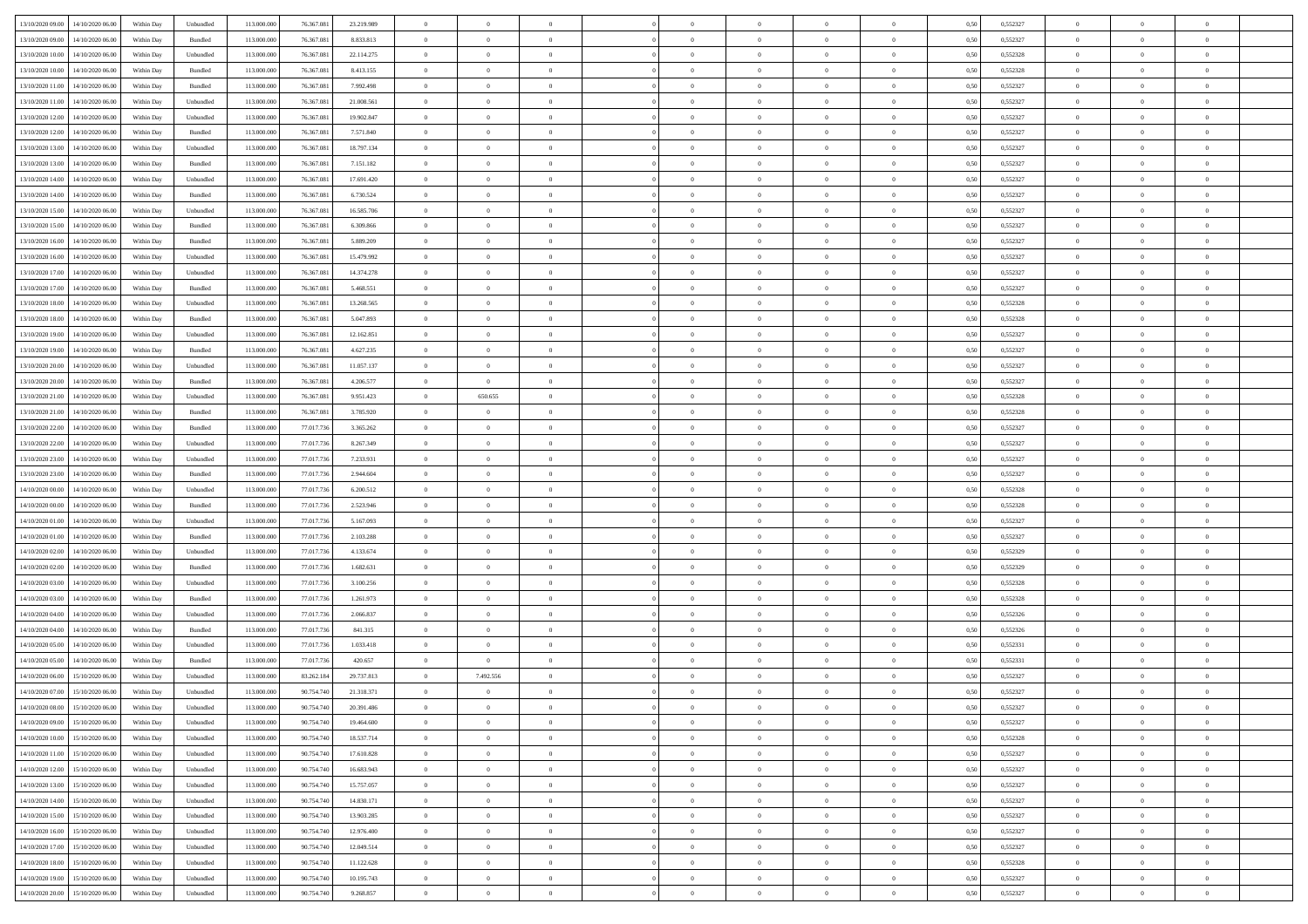| 14/10/2020 21:00 15/10/2020 06:00    | Within Day | Unbundled | 113.000.000 | 90.754.740 | 8.341.971               | $\overline{0}$ | $\overline{0}$ |                | $\overline{0}$ | $\theta$       |                | $\theta$       | 0,50 | 0,552328 | $\theta$       | $\theta$       | $\overline{0}$ |  |
|--------------------------------------|------------|-----------|-------------|------------|-------------------------|----------------|----------------|----------------|----------------|----------------|----------------|----------------|------|----------|----------------|----------------|----------------|--|
| 14/10/2020 22.00<br>15/10/2020 06.00 | Within Day | Unbundled | 113.000.00  | 90.754.74  | 7.415.085               | $\bf{0}$       | $\bf{0}$       | $\bf{0}$       | $\bf{0}$       | $\overline{0}$ | $\overline{0}$ | $\bf{0}$       | 0,50 | 0,552327 | $\,$ 0 $\,$    | $\bf{0}$       | $\overline{0}$ |  |
| 14/10/2020 23.00<br>15/10/2020 06:00 | Within Day | Unbundled | 113,000,000 | 90.754.740 | 6.488.200               | $\overline{0}$ | $\bf{0}$       | $\overline{0}$ | $\bf{0}$       | $\bf{0}$       | $\overline{0}$ | $\bf{0}$       | 0.50 | 0,552327 | $\bf{0}$       | $\overline{0}$ | $\overline{0}$ |  |
| 15/10/2020 00:00<br>15/10/2020 06:00 | Within Day | Unbundled | 113.000.000 | 90.754.740 | 5.561.314               | $\overline{0}$ | $\overline{0}$ | $\overline{0}$ | $\theta$       | $\theta$       | $\overline{0}$ | $\bf{0}$       | 0,50 | 0,552328 | $\theta$       | $\theta$       | $\overline{0}$ |  |
| 15/10/2020 01:00<br>15/10/2020 06.00 | Within Day | Unbundled | 113.000.00  | 90.754.74  | 4.634.428               | $\bf{0}$       | 21.720         | $\bf{0}$       | $\overline{0}$ | $\theta$       | $\overline{0}$ | $\bf{0}$       | 0,50 | 0,552327 | $\,$ 0 $\,$    | $\bf{0}$       | $\overline{0}$ |  |
| 15/10/2020 02:00<br>15/10/2020 06.00 | Within Day | Unbundled | 113,000,000 | 90.776.460 | 3.690.166               | $\overline{0}$ | $\overline{0}$ | $\overline{0}$ | $\bf{0}$       | $\overline{0}$ | $\theta$       | $\bf{0}$       | 0.50 | 0.552329 | $\,$ 0 $\,$    | $\theta$       | $\overline{0}$ |  |
| 15/10/2020 03:00<br>15/10/2020 06.00 | Within Day | Unbundled | 113.000.000 | 90.776.460 | 2.767.625               | $\overline{0}$ | $\overline{0}$ | $\overline{0}$ | $\overline{0}$ | $\overline{0}$ | $\overline{0}$ | $\bf{0}$       | 0,50 | 0,552328 | $\,$ 0 $\,$    | $\theta$       | $\overline{0}$ |  |
|                                      |            |           |             |            |                         |                |                |                |                |                |                |                |      |          |                |                |                |  |
| 15/10/2020 04:00<br>15/10/2020 06.00 | Within Day | Unbundled | 113.000.00  | 90.776.46  | 1.845.083               | $\bf{0}$       | $\bf{0}$       | $\bf{0}$       | $\overline{0}$ | $\overline{0}$ | $\overline{0}$ | $\bf{0}$       | 0,50 | 0,552326 | $\,$ 0 $\,$    | $\bf{0}$       | $\overline{0}$ |  |
| 15/10/2020 05:00<br>15/10/2020 06:00 | Within Day | Unbundled | 113,000,000 | 90.776.460 | 922.541                 | $\overline{0}$ | $\overline{0}$ | $\overline{0}$ | $\bf{0}$       | $\overline{0}$ | $\overline{0}$ | $\bf{0}$       | 0.50 | 0.552331 | $\bf{0}$       | $\overline{0}$ | $\overline{0}$ |  |
| 15/10/2020 06:00<br>16/10/2020 06:00 | Within Day | Unbundled | 113.000.000 | 83.143.833 | 27.682.107              | $\overline{0}$ | 8.817.247      | $\overline{0}$ | $\overline{0}$ | $\overline{0}$ | $\overline{0}$ | $\bf{0}$       | 0,50 | 0,552327 | $\,$ 0 $\,$    | $\bf{0}$       | $\overline{0}$ |  |
| 15/10/2020 06:00<br>16/10/2020 06.00 | Within Day | Bundled   | 113.000.00  | 83.143.83  | 2.174.058               | $\bf{0}$       | $\theta$       | $\bf{0}$       | $\bf{0}$       | $\bf{0}$       | $\overline{0}$ | $\bf{0}$       | 0,50 | 0,552327 | $\,$ 0 $\,$    | $\bf{0}$       | $\overline{0}$ |  |
| 15/10/2020 07:00<br>16/10/2020 06:00 | Within Day | Unbundled | 113,000,000 | 91.961.079 | 18.078.824              | $\overline{0}$ | $\bf{0}$       | $\overline{0}$ | $\overline{0}$ | $\bf{0}$       | $\overline{0}$ | $\bf{0}$       | 0.50 | 0,552327 | $\bf{0}$       | $\overline{0}$ | $\,$ 0         |  |
| 15/10/2020 07.00<br>16/10/2020 06.00 | Within Day | Bundled   | 113.000.000 | 91.961.079 | 2.083.472               | $\overline{0}$ | $\overline{0}$ | $\overline{0}$ | $\theta$       | $\theta$       | $\overline{0}$ | $\bf{0}$       | 0,50 | 0,552327 | $\,$ 0 $\,$    | $\theta$       | $\overline{0}$ |  |
| 15/10/2020 08:00<br>16/10/2020 06.00 | Within Day | Bundled   | 113.000.00  | 91.961.079 | 1.992.886               | $\bf{0}$       | $\overline{0}$ | $\bf{0}$       | $\overline{0}$ | $\bf{0}$       | $\overline{0}$ | $\bf{0}$       | 0,50 | 0,552327 | $\,$ 0 $\,$    | $\bf{0}$       | $\overline{0}$ |  |
| 15/10/2020 08:00<br>16/10/2020 06:00 | Within Day | Unbundled | 113,000,000 | 91.961.079 | 17.292.788              | $\overline{0}$ | $\overline{0}$ | $\overline{0}$ | $\bf{0}$       | $\overline{0}$ | $\theta$       | $\bf{0}$       | 0.50 | 0.552327 | $\,$ 0 $\,$    | $\theta$       | $\overline{0}$ |  |
| 15/10/2020 09:00<br>16/10/2020 06.00 | Within Day | Unbundled | 113.000.000 | 91.961.079 | 16.506.752              | $\overline{0}$ | $\overline{0}$ | $\overline{0}$ | $\overline{0}$ | $\overline{0}$ | $\overline{0}$ | $\bf{0}$       | 0,50 | 0,552327 | $\theta$       | $\theta$       | $\overline{0}$ |  |
|                                      |            |           |             |            |                         |                |                |                |                |                |                |                |      |          |                |                |                |  |
| 15/10/2020 09:00<br>16/10/2020 06.00 | Within Day | Bundled   | 113.000.00  | 91.961.079 | 1.902.301               | $\bf{0}$       | $\bf{0}$       | $\bf{0}$       | $\overline{0}$ | $\bf{0}$       | $\overline{0}$ | $\bf{0}$       | 0,50 | 0,552327 | $\,$ 0 $\,$    | $\bf{0}$       | $\overline{0}$ |  |
| 15/10/2020 10:00<br>16/10/2020 06:00 | Within Day | Unbundled | 113,000,00  | 91.961.079 | 15.720.716              | $\overline{0}$ | $\bf{0}$       | $\overline{0}$ | $\bf{0}$       | $\overline{0}$ | $\overline{0}$ | $\bf{0}$       | 0.50 | 0.552328 | $\bf{0}$       | $\overline{0}$ | $\overline{0}$ |  |
| 15/10/2020 10:00<br>16/10/2020 06:00 | Within Day | Bundled   | 113.000.000 | 91.961.079 | 1.811.715               | $\bf{0}$       | $\bf{0}$       | $\overline{0}$ | $\overline{0}$ | $\overline{0}$ | $\overline{0}$ | $\bf{0}$       | 0,50 | 0,552328 | $\,$ 0 $\,$    | $\bf{0}$       | $\overline{0}$ |  |
| 15/10/2020 11:00<br>16/10/2020 06.00 | Within Day | Unbundled | 113.000.00  | 91.961.07  | 14.934.681              | $\bf{0}$       | $\bf{0}$       | $\bf{0}$       | $\bf{0}$       | $\overline{0}$ | $\overline{0}$ | $\bf{0}$       | 0,50 | 0,552327 | $\,$ 0 $\,$    | $\bf{0}$       | $\overline{0}$ |  |
| 15/10/2020 11:00<br>16/10/2020 06:00 | Within Day | Bundled   | 113,000,000 | 91.961.079 | 1.721.129               | $\overline{0}$ | $\bf{0}$       | $\overline{0}$ | $\overline{0}$ | $\bf{0}$       | $\overline{0}$ | $\bf{0}$       | 0.50 | 0,552327 | $\bf{0}$       | $\overline{0}$ | $\,$ 0         |  |
| 15/10/2020 12:00<br>16/10/2020 06:00 | Within Day | Unbundled | 113.000.000 | 91.961.079 | 14.148.645              | $\overline{0}$ | 88.764         | $\overline{0}$ | $\theta$       | $\theta$       | $\overline{0}$ | $\bf{0}$       | 0,50 | 0,552327 | $\theta$       | $\theta$       | $\overline{0}$ |  |
| 15/10/2020 12:00<br>16/10/2020 06.00 | Within Day | Bundled   | 113.000.00  | 91.961.079 | 1.630.543               | $\bf{0}$       | $\bf{0}$       | $\bf{0}$       | $\bf{0}$       | $\bf{0}$       | $\overline{0}$ | $\bf{0}$       | 0,50 | 0,552327 | $\,$ 0 $\,$    | $\bf{0}$       | $\overline{0}$ |  |
| 15/10/2020 13:00<br>16/10/2020 06:00 | Within Day | Bundled   | 113,000,000 | 92.049.843 | 1.539.957               | $\overline{0}$ | 1.534.292      | $\Omega$       | 1,290753       | $\overline{0}$ | $\theta$       | $\bf{0}$       | 0.50 | 0.552327 | $\,$ 0 $\,$    | $\theta$       | $\overline{0}$ |  |
| 15/10/2020 13:00<br>16/10/2020 06.00 | Within Day | Unbundled | 113.000.000 | 92.049.843 | 13.278.776              | $\overline{0}$ | 140.775        | $\overline{0}$ | $\overline{0}$ | $\overline{0}$ | $\overline{0}$ | $\bf{0}$       | 0,50 | 0,552327 | $\,$ 0 $\,$    | $\theta$       | $\overline{0}$ |  |
| 16/10/2020 06.00                     | Within Day | Unbundled | 113.000.00  | 93.724.91  | 12.365.178              | $\bf{0}$       | 3.800.933      | $\bf{0}$       | $\bf{0}$       | $\overline{0}$ | $\overline{0}$ | $\bf{0}$       | 0,50 | 0,552327 | $\,$ 0 $\,$    | $\bf{0}$       | $\overline{0}$ |  |
| 15/10/2020 14:00                     |            |           |             |            |                         |                |                |                |                |                |                |                |      |          |                |                |                |  |
| 15/10/2020 14:00<br>16/10/2020 06:00 | Within Day | Bundled   | 113,000,000 | 93.724.911 | 5.332                   | $\overline{0}$ | 5.331          | $\overline{0}$ | 1,290756       | $\overline{0}$ | $\overline{0}$ | $\bf{0}$       | 0.50 | 0.552327 | $\bf{0}$       | $\overline{0}$ | $\overline{0}$ |  |
| 15/10/2020 15:00<br>16/10/2020 06:00 | Within Day | Unbundled | 113.000.000 | 97.531.175 | 8.028.979               | $\overline{0}$ | $\bf{0}$       | $\overline{0}$ | $\overline{0}$ | $\overline{0}$ | $\overline{0}$ | $\bf{0}$       | 0,50 | 0,552327 | $\,$ 0 $\,$    | $\theta$       | $\overline{0}$ |  |
| 15/10/2020 15:00<br>16/10/2020 06.00 | Within Day | Bundled   | 113.000.00  | 97.531.17  | $\mathbf{1}$            | $\bf{0}$       | $\bf{0}$       | $\bf{0}$       | $\bf{0}$       | $\overline{0}$ | $\overline{0}$ | $\bf{0}$       | 0,50 | 0,552327 | $\,$ 0 $\,$    | $\bf{0}$       | $\overline{0}$ |  |
| 15/10/2020 16:00<br>16/10/2020 06:00 | Within Day | Unbundled | 113,000,000 | 97.531.175 | 7.493.714               | $\overline{0}$ | 431.165        | $\overline{0}$ | $\bf{0}$       | $\bf{0}$       | $\overline{0}$ | $\bf{0}$       | 0.50 | 0,552327 | $\bf{0}$       | $\overline{0}$ | $\,$ 0         |  |
| 15/10/2020 16:00<br>16/10/2020 06:00 | Within Day | Bundled   | 113.000.000 | 97.531.175 | $\blacksquare$          | $\overline{0}$ | $\overline{0}$ | $\overline{0}$ | $\overline{0}$ | $\overline{0}$ | $\overline{0}$ | $\bf{0}$       | 0.5( | 0,552327 | $\theta$       | $\theta$       | $\overline{0}$ |  |
| 15/10/2020 17:00<br>16/10/2020 06.00 | Within Day | Unbundled | 113.000.00  | 97.962.339 | 6.558.081               | $\bf{0}$       | $\overline{0}$ | $\bf{0}$       | $\bf{0}$       | $\,$ 0 $\,$    | $\overline{0}$ | $\bf{0}$       | 0,50 | 0,552327 | $\,$ 0 $\,$    | $\bf{0}$       | $\overline{0}$ |  |
| 15/10/2020 17:00<br>16/10/2020 06:00 | Within Day | Bundled   | 113,000,000 | 97.962.339 | $\mathbf{1}$            | $\overline{0}$ | $\bf{0}$       | $\overline{0}$ | $\bf{0}$       | $\overline{0}$ | $\Omega$       | $\bf{0}$       | 0.50 | 0.552327 | $\,$ 0 $\,$    | $\theta$       | $\overline{0}$ |  |
| 15/10/2020 18:00<br>16/10/2020 06:00 | Within Dav | Unbundled | 113.000.000 | 97.962.339 | 6.053.613               | $\overline{0}$ | $\overline{0}$ | $\overline{0}$ | $\overline{0}$ | $\overline{0}$ | $\overline{0}$ | $\bf{0}$       | 0.50 | 0,552328 | $\theta$       | $\theta$       | $\overline{0}$ |  |
| 15/10/2020 18:00<br>16/10/2020 06.00 | Within Day | Bundled   | 113.000.00  | 97.962.339 | $\overline{1}$          | $\bf{0}$       | $\bf{0}$       | $\bf{0}$       | $\bf{0}$       | $\bf{0}$       | $\overline{0}$ | $\bf{0}$       | 0,50 | 0,552328 | $\,$ 0 $\,$    | $\bf{0}$       | $\overline{0}$ |  |
| 15/10/2020 19:00<br>16/10/2020 06:00 | Within Day | Bundled   | 113,000,000 | 97.962.339 | $\blacksquare$          | $\overline{0}$ | $\bf{0}$       | $\overline{0}$ | $\bf{0}$       | $\overline{0}$ | $\overline{0}$ | $\bf{0}$       | 0.50 | 0.552327 | $\bf{0}$       | $\overline{0}$ | $\overline{0}$ |  |
| 15/10/2020 19:00<br>16/10/2020 06:00 | Within Day | Unbundled | 113.000.000 | 97.962.339 | 5.549.146               | $\overline{0}$ | $\overline{0}$ | $\overline{0}$ | $\overline{0}$ | $\overline{0}$ | $\overline{0}$ | $\bf{0}$       | 0.50 | 0,552327 | $\theta$       | $\theta$       | $\overline{0}$ |  |
|                                      |            |           |             |            |                         |                |                |                |                |                |                |                |      |          |                |                |                |  |
| 15/10/2020 20:00<br>16/10/2020 06.00 | Within Day | Unbundled | 113.000.00  | 97.962.339 | 5.044.678               | $\bf{0}$       | $\bf{0}$       | $\bf{0}$       | $\bf{0}$       | $\overline{0}$ | $\overline{0}$ | $\bf{0}$       | 0,50 | 0,552327 | $\,$ 0 $\,$    | $\bf{0}$       | $\overline{0}$ |  |
| 15/10/2020 20:00<br>16/10/2020 06:00 | Within Day | Bundled   | 113,000,000 | 97.962.339 | $\overline{0}$          | $\overline{0}$ | $\bf{0}$       | $\overline{0}$ | $\overline{0}$ | $\bf{0}$       | $\overline{0}$ | $\bf{0}$       | 0.50 | 0,552327 | $\bf{0}$       | $\overline{0}$ | $\overline{0}$ |  |
| 15/10/2020 21:00<br>16/10/2020 06:00 | Within Day | Unbundled | 113.000.000 | 97.962.339 | 4.540.210               | $\overline{0}$ | $\overline{0}$ | $\overline{0}$ | $\overline{0}$ | $\overline{0}$ | $\overline{0}$ | $\bf{0}$       | 0.5( | 0,552328 | $\theta$       | $\theta$       | $\overline{0}$ |  |
| 15/10/2020 21:00<br>16/10/2020 06.00 | Within Day | Bundled   | 113.000.00  | 97.962.339 | $\overline{0}$          | $\bf{0}$       | $\bf{0}$       | $\bf{0}$       | $\bf{0}$       | $\overline{0}$ | $\overline{0}$ | $\bf{0}$       | 0,50 | 0,552328 | $\,$ 0 $\,$    | $\bf{0}$       | $\overline{0}$ |  |
| 15/10/2020 22.00<br>16/10/2020 06.00 | Within Day | Unbundled | 113,000,00  | 97.962.339 | 4.035.742               | $\overline{0}$ | $\overline{0}$ | $\overline{0}$ | $\bf{0}$       | $\overline{0}$ | $\Omega$       | $\bf{0}$       | 0.50 | 0.552327 | $\bf{0}$       | $\theta$       | $\overline{0}$ |  |
| 15/10/2020 22:00<br>16/10/2020 06:00 | Within Day | Bundled   | 113.000.000 | 97.962.339 | $\overline{0}$          | $\overline{0}$ | $\overline{0}$ | $\Omega$       | $\overline{0}$ | $\theta$       | $\overline{0}$ | $\overline{0}$ | 0.5( | 0,552327 | $\theta$       | $\theta$       | $\overline{0}$ |  |
| 15/10/2020 23:00<br>16/10/2020 06.00 | Within Day | Unbundled | 113.000.00  | 97.962.339 | 3.531.274               | $\bf{0}$       | $\bf{0}$       | $\bf{0}$       | $\bf{0}$       | $\bf{0}$       | $\overline{0}$ | $\bf{0}$       | 0,50 | 0,552327 | $\,$ 0 $\,$    | $\bf{0}$       | $\overline{0}$ |  |
| 15/10/2020 23:00 16/10/2020 06:00    | Within Day | Bundled   | 113.000.000 | 97.962.339 | $\Omega$                | $\bf{0}$       | $\Omega$       |                | $\Omega$       |                |                |                | 0,50 | 0,552327 | $\bf{0}$       | $\bf{0}$       |                |  |
| 16/10/2020 00:00 16/10/2020 06:00    | Within Day | Unbundled | 113.000.000 | 97.962.339 | 3.026.806               | $\overline{0}$ | $\overline{0}$ | $\Omega$       | $\theta$       | $\overline{0}$ | $\overline{0}$ | $\bf{0}$       | 0,50 | 0,552328 | $\theta$       | $\overline{0}$ | $\overline{0}$ |  |
| 16/10/2020 00:00<br>16/10/2020 06.00 | Within Day | Bundled   | 113.000.00  | 97.962.339 | $\bf{0}$                | $\overline{0}$ | $\bf{0}$       | $\overline{0}$ | $\overline{0}$ | $\bf{0}$       | $\overline{0}$ | $\bf{0}$       | 0,50 | 0,552328 | $\bf{0}$       | $\overline{0}$ | $\bf{0}$       |  |
|                                      |            |           | 113,000,000 |            |                         |                |                |                |                |                | $\overline{0}$ |                | 0.50 |          | $\overline{0}$ |                |                |  |
| 16/10/2020 01:00 16/10/2020 06:00    | Within Day | Unbundled |             | 97.962.339 | 2.522.339               | $\overline{0}$ | $\bf{0}$       | $\overline{0}$ | $\overline{0}$ | $\mathbf{0}$   |                | $\,$ 0 $\,$    |      | 0,552327 |                | $\bf{0}$       | $\,$ 0 $\,$    |  |
| 16/10/2020 01:00 16/10/2020 06:00    | Within Day | Bundled   | 113.000.000 | 97.962.339 | $\overline{\mathbf{0}}$ | $\overline{0}$ | $\overline{0}$ | $\overline{0}$ | $\overline{0}$ | $\overline{0}$ | $\overline{0}$ | $\bf{0}$       | 0,50 | 0,552327 | $\overline{0}$ | $\theta$       | $\overline{0}$ |  |
| 16/10/2020 02:00<br>16/10/2020 06.00 | Within Day | Unbundled | 113.000.000 | 97.962.339 | 2.017.871               | $\overline{0}$ | $\bf{0}$       | $\overline{0}$ | $\overline{0}$ | $\bf{0}$       | $\overline{0}$ | $\bf{0}$       | 0,50 | 0,552329 | $\bf{0}$       | $\overline{0}$ | $\overline{0}$ |  |
| 16/10/2020 02.00<br>16/10/2020 06:00 | Within Day | Bundled   | 113,000,000 | 97.962.339 | $\overline{0}$          | $\overline{0}$ | $\bf{0}$       | $\overline{0}$ | $\overline{0}$ | $\overline{0}$ | $\overline{0}$ | $\bf{0}$       | 0.50 | 0.552329 | $\,$ 0 $\,$    | $\overline{0}$ | $\overline{0}$ |  |
| 16/10/2020 03:00<br>16/10/2020 06:00 | Within Day | Unbundled | 113.000.000 | 97.962.339 | 1.513.403               | $\overline{0}$ | $\overline{0}$ | $\overline{0}$ | $\overline{0}$ | $\overline{0}$ | $\overline{0}$ | $\bf{0}$       | 0,50 | 0,552328 | $\overline{0}$ | $\theta$       | $\overline{0}$ |  |
| 16/10/2020 03:00<br>16/10/2020 06.00 | Within Day | Bundled   | 113.000.00  | 97.962.339 | $\bf{0}$                | $\overline{0}$ | $\overline{0}$ | $\overline{0}$ | $\overline{0}$ | $\overline{0}$ | $\overline{0}$ | $\bf{0}$       | 0,50 | 0,552328 | $\bf{0}$       | $\overline{0}$ | $\overline{0}$ |  |
| 16/10/2020 04:00<br>16/10/2020 06:00 | Within Day | Unbundled | 113,000,000 | 97.962.339 | 1.008.935               | $\overline{0}$ | $\overline{0}$ | $\overline{0}$ | $\overline{0}$ | $\bf{0}$       | $\overline{0}$ | $\bf{0}$       | 0.50 | 0.552326 | $\mathbf{0}$   | $\bf{0}$       | $\,$ 0         |  |
| 16/10/2020 04:00<br>16/10/2020 06:00 | Within Dav | Bundled   | 113.000.000 | 97.962.339 | $\bf{0}$                | $\overline{0}$ | $\overline{0}$ | $\overline{0}$ | $\overline{0}$ | $\overline{0}$ | $\overline{0}$ | $\bf{0}$       | 0,50 | 0,552326 | $\overline{0}$ | $\theta$       | $\overline{0}$ |  |
| 16/10/2020 05:00<br>16/10/2020 06.00 | Within Day | Bundled   | 113.000.00  | 97.962.339 | $\overline{0}$          | $\overline{0}$ | $\bf{0}$       | $\overline{0}$ | $\bf{0}$       | $\overline{0}$ | $\overline{0}$ | $\bf{0}$       | 0,50 | 0,552331 | $\bf{0}$       | $\overline{0}$ | $\bf{0}$       |  |
|                                      |            |           |             |            | 504.467                 | $\overline{0}$ |                | $\overline{0}$ |                | $\,$ 0 $\,$    | $\overline{0}$ |                |      |          | $\overline{0}$ | $\,$ 0 $\,$    | $\,$ 0 $\,$    |  |
| 16/10/2020 05:00 16/10/2020 06:00    | Within Day | Unbundled | 113.000.000 | 97.962.339 |                         |                | $\bf{0}$       |                | $\overline{0}$ |                |                | $\bf{0}$       | 0,50 | 0,552331 |                |                |                |  |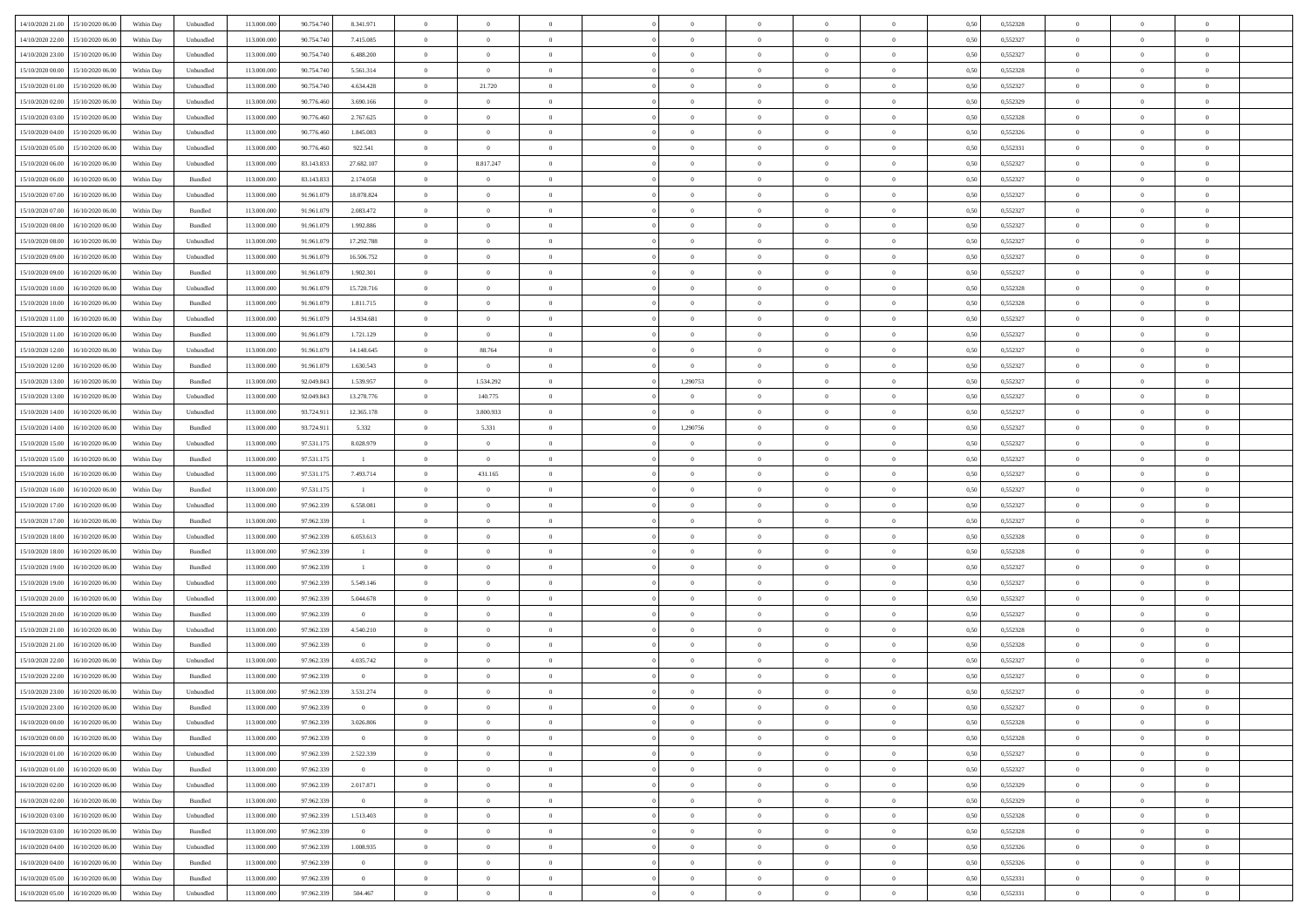| 16/10/2020 06:00 17/10/2020 06:00            | Within Day | Unbundled                   | 113.000.000 | 95.533.358  | 9.733.755  | $\overline{0}$ | $\overline{0}$ |                | $\overline{0}$ | $\theta$       |                | $\theta$       | 0,50 | 0,552327 | $\theta$       | $\theta$       | $\overline{0}$ |  |
|----------------------------------------------|------------|-----------------------------|-------------|-------------|------------|----------------|----------------|----------------|----------------|----------------|----------------|----------------|------|----------|----------------|----------------|----------------|--|
| 16/10/2020 06.00<br>17/10/2020 06.00         | Within Day | Bundled                     | 113.000.00  | 95.533.358  | 7.732.883  | $\bf{0}$       | $\bf{0}$       | $\bf{0}$       | $\bf{0}$       | $\overline{0}$ | $\overline{0}$ | $\bf{0}$       | 0,50 | 0,552327 | $\,$ 0 $\,$    | $\bf{0}$       | $\overline{0}$ |  |
| 16/10/2020 07:00<br>17/10/2020 06:00         | Within Day | Unbundled                   | 113,000,000 | 95.533.358  | 9.328.182  | $\overline{0}$ | $\bf{0}$       | $\overline{0}$ | $\bf{0}$       | $\bf{0}$       | $\overline{0}$ | $\bf{0}$       | 0.50 | 0,552327 | $\bf{0}$       | $\overline{0}$ | $\bf{0}$       |  |
| 16/10/2020 07:00<br>17/10/2020 06:00         | Within Day | Bundled                     | 113.000.000 | 95.533.358  | 7.410.680  | $\overline{0}$ | $\overline{0}$ | $\overline{0}$ | $\theta$       | $\theta$       | $\overline{0}$ | $\bf{0}$       | 0,50 | 0,552327 | $\theta$       | $\theta$       | $\overline{0}$ |  |
| 16/10/2020 08:00<br>17/10/2020 06.00         | Within Day | Unbundled                   | 113.000.00  | 95.533.358  | 8.922.609  | $\bf{0}$       | $\overline{0}$ | $\bf{0}$       | $\overline{0}$ | $\theta$       | $\overline{0}$ | $\bf{0}$       | 0,50 | 0,552327 | $\,$ 0 $\,$    | $\bf{0}$       | $\overline{0}$ |  |
| 16/10/2020 08:00<br>17/10/2020 06.00         | Within Day | Bundled                     | 113,000,000 | 95.533.358  | 7.088.476  | $\overline{0}$ | $\bf{0}$       | $\overline{0}$ | $\bf{0}$       | $\overline{0}$ | $\theta$       | $\bf{0}$       | 0.50 | 0.552327 | $\,$ 0 $\,$    | $\theta$       | $\overline{0}$ |  |
| 16/10/2020 09:00<br>17/10/2020 06.00         | Within Day | Unbundled                   | 113.000.000 | 95.533.358  | 8.517.036  | $\overline{0}$ | $\overline{0}$ | $\overline{0}$ | $\overline{0}$ | $\overline{0}$ | $\overline{0}$ | $\bf{0}$       | 0,50 | 0,552327 | $\,$ 0 $\,$    | $\theta$       | $\overline{0}$ |  |
|                                              |            |                             |             |             |            |                |                |                |                |                |                |                |      |          |                |                |                |  |
| 16/10/2020 09:00<br>17/10/2020 06.00         | Within Day | Bundled                     | 113.000.00  | 95.533.358  | 6.766.273  | $\bf{0}$       | $\bf{0}$       | $\bf{0}$       | $\overline{0}$ | $\overline{0}$ | $\overline{0}$ | $\bf{0}$       | 0,50 | 0,552327 | $\,$ 0 $\,$    | $\bf{0}$       | $\overline{0}$ |  |
| 16/10/2020 10:00<br>17/10/2020 06:00         | Within Day | Bundled                     | 113,000,000 | 95.533.358  | 6,444,069  | $\overline{0}$ | $\bf{0}$       | $\overline{0}$ | $\bf{0}$       | $\overline{0}$ | $\overline{0}$ | $\bf{0}$       | 0.50 | 0.552328 | $\bf{0}$       | $\overline{0}$ | $\overline{0}$ |  |
| 16/10/2020 10:00<br>17/10/2020 06.00         | Within Day | Unbundled                   | 113.000.000 | 95.533.358  | 8.111.463  | $\bf{0}$       | $\bf{0}$       | $\overline{0}$ | $\overline{0}$ | $\overline{0}$ | $\overline{0}$ | $\bf{0}$       | 0,50 | 0,552328 | $\,$ 0 $\,$    | $\,$ 0 $\,$    | $\overline{0}$ |  |
| 16/10/2020 11:00<br>17/10/2020 06.00         | Within Day | Unbundled                   | 113.000.00  | 95.533.358  | 7.705.890  | $\bf{0}$       | $\bf{0}$       | $\bf{0}$       | $\bf{0}$       | $\overline{0}$ | $\overline{0}$ | $\bf{0}$       | 0,50 | 0,552327 | $\,$ 0 $\,$    | $\bf{0}$       | $\overline{0}$ |  |
| 16/10/2020 11:00<br>17/10/2020 06.00         | Within Day | Bundled                     | 113,000,000 | 95.533.358  | 6.121.866  | $\overline{0}$ | $\overline{0}$ | $\overline{0}$ | $\overline{0}$ | $\bf{0}$       | $\overline{0}$ | $\bf{0}$       | 0.50 | 0,552327 | $\bf{0}$       | $\,$ 0 $\,$    | $\,$ 0         |  |
| 16/10/2020 12:00<br>17/10/2020 06:00         | Within Day | Unbundled                   | 113.000.000 | 95.533.358  | 7.300.316  | $\overline{0}$ | 78.193         | $\overline{0}$ | $\theta$       | $\theta$       | $\overline{0}$ | $\bf{0}$       | 0,50 | 0,552327 | $\,$ 0 $\,$    | $\theta$       | $\overline{0}$ |  |
| 16/10/2020 12:00<br>17/10/2020 06.00         | Within Day | Bundled                     | 113.000.00  | 95.533.358  | 5.799.662  | $\bf{0}$       | $\bf{0}$       | $\bf{0}$       | $\bf{0}$       | $\bf{0}$       | $\overline{0}$ | $\bf{0}$       | 0,50 | 0,552327 | $\,$ 0 $\,$    | $\bf{0}$       | $\overline{0}$ |  |
| 16/10/2020 13:00<br>17/10/2020 06.00         | Within Day | Unbundled                   | 113,000,000 | 95.611.550  | 6.820.895  | $\overline{0}$ | 689.641        | $\overline{0}$ | $\overline{0}$ | $\overline{0}$ | $\theta$       | $\bf{0}$       | 0.50 | 0.552327 | $\,$ 0 $\,$    | $\theta$       | $\overline{0}$ |  |
| 16/10/2020 13:00<br>17/10/2020 06.00         | Within Day | Bundled                     | 113.000.000 | 95.611.550  | 5.477.459  | $\overline{0}$ | 5.476.000      | $\overline{0}$ | 1,290753       | $\overline{0}$ | $\overline{0}$ | $\bf{0}$       | 0,50 | 0,552327 | $\theta$       | $\theta$       | $\overline{0}$ |  |
| 16/10/2020 14:00<br>17/10/2020 06.00         | Within Day | Unbundled                   | 113.000.00  | 101.777.19  | 5.770.592  | $\bf{0}$       | 766.681        | $\bf{0}$       | $\overline{0}$ | $\overline{0}$ | $\overline{0}$ | $\bf{0}$       | 0,50 | 0,552327 | $\,$ 0 $\,$    | $\bf{0}$       | $\overline{0}$ |  |
| 16/10/2020 14:00<br>17/10/2020 06:00         | Within Day | Bundled                     | 113,000,00  | 101.777.190 | 1.374      | $\overline{0}$ | $\overline{0}$ | $\overline{0}$ | $\bf{0}$       | $\overline{0}$ | $\overline{0}$ | $\bf{0}$       | 0.50 | 0.552327 | $\bf{0}$       | $\overline{0}$ | $\bf{0}$       |  |
|                                              |            |                             |             |             |            |                |                |                |                |                |                |                |      |          |                |                |                |  |
| 16/10/2020 15:00<br>17/10/2020 06:00         | Within Day | Unbundled                   | 113.000.000 | 102.543.871 | 4.691.167  | $\bf{0}$       | $\bf{0}$       | $\overline{0}$ | $\overline{0}$ | $\overline{0}$ | $\overline{0}$ | $\bf{0}$       | 0,50 | 0,552327 | $\,$ 0 $\,$    | $\bf{0}$       | $\overline{0}$ |  |
| 16/10/2020 15:00<br>17/10/2020 06.00         | Within Day | Bundled                     | 113.000.00  | 102.543.87  | 1.288      | $\bf{0}$       | $\bf{0}$       | $\bf{0}$       | $\bf{0}$       | $\overline{0}$ | $\overline{0}$ | $\bf{0}$       | 0,50 | 0,552327 | $\,$ 0 $\,$    | $\bf{0}$       | $\overline{0}$ |  |
| 16/10/2020 16:00<br>17/10/2020 06.00         | Within Day | Bundled                     | 113,000,000 | 102.543.871 | 1.202      | $\overline{0}$ | $\overline{0}$ | $\overline{0}$ | $\overline{0}$ | $\bf{0}$       | $\overline{0}$ | $\bf{0}$       | 0.50 | 0,552327 | $\bf{0}$       | $\,$ 0 $\,$    | $\,$ 0         |  |
| 16/10/2020 16:00<br>17/10/2020 06:00         | Within Day | Unbundled                   | 113.000.000 | 102.543.871 | 4.378.422  | $\overline{0}$ | 91.183         | $\overline{0}$ | $\theta$       | $\theta$       | $\overline{0}$ | $\bf{0}$       | 0,50 | 0,552327 | $\theta$       | $\theta$       | $\overline{0}$ |  |
| 16/10/2020 17:00<br>17/10/2020 06.00         | Within Day | Unbundled                   | 113.000.00  | 102.635.05  | 3.981.008  | $\bf{0}$       | $\overline{0}$ | $\bf{0}$       | $\bf{0}$       | $\overline{0}$ | $\overline{0}$ | $\bf{0}$       | 0,50 | 0,552327 | $\,$ 0 $\,$    | $\bf{0}$       | $\overline{0}$ |  |
| 16/10/2020 17:00<br>17/10/2020 06.00         | Within Day | Bundled                     | 113,000,00  | 102.635.05  | 1.116      | $\overline{0}$ | $\bf{0}$       | $\overline{0}$ | $\bf{0}$       | $\overline{0}$ | $\theta$       | $\bf{0}$       | 0.50 | 0.552327 | $\bf{0}$       | $\theta$       | $\overline{0}$ |  |
| 16/10/2020 18:00<br>17/10/2020 06.00         | Within Day | Unbundled                   | 113.000.000 | 102.635.054 | 3.674.776  | $\overline{0}$ | $\overline{0}$ | $\overline{0}$ | $\overline{0}$ | $\overline{0}$ | $\overline{0}$ | $\bf{0}$       | 0,50 | 0,552328 | $\,$ 0 $\,$    | $\theta$       | $\overline{0}$ |  |
| 16/10/2020 18:00<br>17/10/2020 06.00         | Within Day | Bundled                     | 113.000.00  | 102.635.05  | 1.030      | $\bf{0}$       | $\overline{0}$ | $\bf{0}$       | $\overline{0}$ | $\bf{0}$       | $\overline{0}$ | $\bf{0}$       | 0,50 | 0,552328 | $\,$ 0 $\,$    | $\bf{0}$       | $\overline{0}$ |  |
| 16/10/2020 19:00<br>17/10/2020 06:00         | Within Day | Unbundled                   | 113,000,00  | 102.635.054 | 3.368.545  | $\overline{0}$ | $\bf{0}$       | $\overline{0}$ | $\bf{0}$       | $\overline{0}$ | $\overline{0}$ | $\bf{0}$       | 0.50 | 0.552327 | $\bf{0}$       | $\overline{0}$ | $\overline{0}$ |  |
| 16/10/2020 19:00<br>17/10/2020 06:00         | Within Day | Bundled                     | 113.000.000 | 102.635.054 | 944        | $\overline{0}$ | $\bf{0}$       | $\overline{0}$ | $\overline{0}$ | $\overline{0}$ | $\overline{0}$ | $\bf{0}$       | 0,50 | 0,552327 | $\,$ 0 $\,$    | $\theta$       | $\overline{0}$ |  |
| 16/10/2020 20:00<br>17/10/2020 06.00         | Within Day | Unbundled                   | 113.000.00  | 102.635.054 | 3.062.314  | $\bf{0}$       | $\bf{0}$       | $\bf{0}$       | $\bf{0}$       | $\overline{0}$ | $\overline{0}$ | $\bf{0}$       | 0,50 | 0,552327 | $\,$ 0 $\,$    | $\bf{0}$       | $\overline{0}$ |  |
| 16/10/2020 20:00<br>17/10/2020 06.00         | Within Day | Bundled                     | 113,000,000 | 102.635.054 | 858        | $\overline{0}$ | $\bf{0}$       | $\overline{0}$ | $\bf{0}$       | $\bf{0}$       | $\overline{0}$ | $\bf{0}$       | 0.50 | 0,552327 | $\bf{0}$       | $\,$ 0 $\,$    | $\,$ 0         |  |
| 16/10/2020 21:00<br>17/10/2020 06.00         | Within Day | Bundled                     | 113.000.000 | 102.635.054 | 772        | $\overline{0}$ | $\overline{0}$ | $\overline{0}$ | $\overline{0}$ | $\overline{0}$ | $\overline{0}$ | $\bf{0}$       | 0.50 | 0,552328 | $\theta$       | $\theta$       | $\overline{0}$ |  |
|                                              |            |                             |             |             |            |                |                |                |                |                | $\overline{0}$ |                |      |          |                |                |                |  |
| 16/10/2020 21:00<br>17/10/2020 06.00         | Within Day | Unbundled                   | 113.000.00  | 102.635.054 | 2.756.082  | $\bf{0}$       | $\bf{0}$       | $\bf{0}$       | $\bf{0}$       | $\overline{0}$ |                | $\bf{0}$       | 0,50 | 0,552328 | $\,$ 0 $\,$    | $\bf{0}$       | $\overline{0}$ |  |
| 16/10/2020 22:00<br>17/10/2020 06.00         | Within Day | Unbundled                   | 113,000,00  | 102.635.054 | 2.449.851  | $\overline{0}$ | $\bf{0}$       | $\overline{0}$ | $\bf{0}$       | $\overline{0}$ | $\theta$       | $\bf{0}$       | 0.50 | 0.552327 | $\,$ 0 $\,$    | $\bf{0}$       | $\overline{0}$ |  |
| 16/10/2020 22.00<br>17/10/2020 06.00         | Within Dav | Bundled                     | 113.000.000 | 102.635.054 | 687        | $\overline{0}$ | $\overline{0}$ | $\overline{0}$ | $\overline{0}$ | $\overline{0}$ | $\overline{0}$ | $\bf{0}$       | 0.50 | 0,552327 | $\theta$       | $\theta$       | $\overline{0}$ |  |
| 16/10/2020 23:00<br>17/10/2020 06.00         | Within Day | Unbundled                   | 113.000.00  | 102.635.054 | 2.143.619  | $\bf{0}$       | $\bf{0}$       | $\bf{0}$       | $\bf{0}$       | $\overline{0}$ | $\overline{0}$ | $\bf{0}$       | 0,50 | 0,552327 | $\,$ 0 $\,$    | $\bf{0}$       | $\overline{0}$ |  |
| 16/10/2020 23:00<br>17/10/2020 06:00         | Within Day | Bundled                     | 113,000,00  | 102.635.05  | 601        | $\overline{0}$ | $\bf{0}$       | $\overline{0}$ | $\bf{0}$       | $\overline{0}$ | $\overline{0}$ | $\bf{0}$       | 0.50 | 0.552327 | $\bf{0}$       | $\overline{0}$ | $\bf{0}$       |  |
| 17/10/2020 00:00<br>17/10/2020 06.00         | Within Day | Unbundled                   | 113.000.000 | 102.635.054 | 1.837.388  | $\overline{0}$ | $\overline{0}$ | $\overline{0}$ | $\overline{0}$ | $\overline{0}$ | $\overline{0}$ | $\bf{0}$       | 0.50 | 0,552328 | $\theta$       | $\theta$       | $\overline{0}$ |  |
| 17/10/2020 00:00<br>17/10/2020 06.00         | Within Day | Bundled                     | 113.000.00  | 102.635.05  | 515        | $\bf{0}$       | $\bf{0}$       | $\bf{0}$       | $\bf{0}$       | $\overline{0}$ | $\overline{0}$ | $\bf{0}$       | 0,50 | 0,552328 | $\,$ 0 $\,$    | $\bf{0}$       | $\overline{0}$ |  |
| 17/10/2020 01:00<br>17/10/2020 06.00         | Within Day | Unbundled                   | 113,000,000 | 102.635.054 | 1.531.157  | $\overline{0}$ | $\bf{0}$       | $\overline{0}$ | $\overline{0}$ | $\bf{0}$       | $\overline{0}$ | $\bf{0}$       | 0.50 | 0,552327 | $\bf{0}$       | $\,$ 0 $\,$    | $\,$ 0         |  |
| 17/10/2020 01:00<br>17/10/2020 06.00         | Within Day | Bundled                     | 113.000.000 | 102.635.054 | 429        | $\overline{0}$ | $\overline{0}$ | $\overline{0}$ | $\overline{0}$ | $\overline{0}$ | $\overline{0}$ | $\bf{0}$       | 0.50 | 0,552327 | $\theta$       | $\theta$       | $\overline{0}$ |  |
| 17/10/2020 02.00<br>17/10/2020 06.00         | Within Day | Unbundled                   | 113.000.00  | 102.635.054 | 1.224.925  | $\bf{0}$       | $\bf{0}$       | $\bf{0}$       | $\bf{0}$       | $\overline{0}$ | $\overline{0}$ | $\bf{0}$       | 0,50 | 0,552329 | $\,$ 0 $\,$    | $\bf{0}$       | $\overline{0}$ |  |
| 17/10/2020 02.00<br>17/10/2020 06.00         | Within Day | Bundled                     | 113,000,00  | 102.635.05  | 343        | $\overline{0}$ | $\overline{0}$ | $\overline{0}$ | $\bf{0}$       | $\overline{0}$ | $\overline{0}$ | $\bf{0}$       | 0.50 | 0.552329 | $\bf{0}$       | $\theta$       | $\overline{0}$ |  |
| 17/10/2020 03:00<br>17/10/2020 06.00         | Within Day | Bundled                     | 113.000.000 | 102.635.054 | 257        | $\overline{0}$ | $\overline{0}$ | $\Omega$       | $\theta$       | $\theta$       | $\overline{0}$ | $\overline{0}$ | 0.5( | 0,552328 | $\theta$       | $\theta$       | $\overline{0}$ |  |
| 17/10/2020 03:00<br>17/10/2020 06.00         | Within Day | Unbundled                   | 113.000.00  | 102.635.054 | 918.694    | $\bf{0}$       | $\bf{0}$       | $\bf{0}$       | $\bf{0}$       | $\bf{0}$       | $\overline{0}$ | $\bf{0}$       | 0,50 | 0,552328 | $\overline{0}$ | $\overline{0}$ | $\overline{0}$ |  |
| $17/10/2020\ 04.00 \qquad 17/10/2020\ 06.00$ | Within Day | $\ensuremath{\mathsf{Unb}}$ | 113.000.000 | 102.635.054 | 612.462    |                | $\theta$       |                | $\Omega$       | $\Omega$       |                |                | 0,50 | 0,552326 |                |                |                |  |
|                                              |            |                             |             |             |            | $\bf{0}$       |                |                |                |                |                |                |      |          | $\bf{0}$       | $\bf{0}$       |                |  |
| 17/10/2020 04:00 17/10/2020 06:00            | Within Day | Bundled                     | 113.000.000 | 102.635.054 | 171        | $\overline{0}$ | $\overline{0}$ | $\Omega$       | $\theta$       | $\overline{0}$ | $\overline{0}$ | $\bf{0}$       | 0,50 | 0,552326 | $\theta$       | $\theta$       | $\overline{0}$ |  |
| 17/10/2020 05:00<br>17/10/2020 06.00         | Within Day | Unbundled                   | 113.000.00  | 102.635.054 | 306.231    | $\overline{0}$ | $\bf{0}$       | $\overline{0}$ | $\overline{0}$ | $\bf{0}$       | $\overline{0}$ | $\bf{0}$       | 0,50 | 0,552331 | $\bf{0}$       | $\overline{0}$ | $\bf{0}$       |  |
| 17/10/2020 05:00 17/10/2020 06:00            | Within Day | Bundled                     | 113,000,000 | 102.635.054 | 85         | $\overline{0}$ | $\bf{0}$       | $\overline{0}$ | $\overline{0}$ | $\mathbf{0}$   | $\overline{0}$ | $\,$ 0 $\,$    | 0.50 | 0,552331 | $\overline{0}$ | $\bf{0}$       | $\,$ 0 $\,$    |  |
| 17/10/2020 06:00 18/10/2020 06:00            | Within Day | Unbundled                   | 113.000.000 | 83.144.391  | 20.860.026 | $\overline{0}$ | $\overline{0}$ | $\overline{0}$ | $\overline{0}$ | $\overline{0}$ | $\overline{0}$ | $\bf{0}$       | 0,50 | 0,552327 | $\overline{0}$ | $\theta$       | $\overline{0}$ |  |
| 17/10/2020 06.00<br>18/10/2020 06.00         | Within Day | Bundled                     | 113.000.000 | 83.144.391  | 8.995.580  | $\overline{0}$ | $\bf{0}$       | $\overline{0}$ | $\overline{0}$ | $\bf{0}$       | $\overline{0}$ | $\bf{0}$       | 0,50 | 0,552327 | $\bf{0}$       | $\overline{0}$ | $\overline{0}$ |  |
| 17/10/2020 07:00<br>18/10/2020 06:00         | Within Day | Unbundled                   | 113,000,000 | 83.144.391  | 19,990,858 | $\overline{0}$ | $\bf{0}$       | $\overline{0}$ | $\overline{0}$ | $\overline{0}$ | $\overline{0}$ | $\bf{0}$       | 0.50 | 0.552327 | $\,$ 0 $\,$    | $\overline{0}$ | $\overline{0}$ |  |
| 17/10/2020 07:00<br>18/10/2020 06:00         | Within Dav | Bundled                     | 113.000.000 | 83.144.391  | 8.620.764  | $\overline{0}$ | $\overline{0}$ | $\overline{0}$ | $\overline{0}$ | $\overline{0}$ | $\overline{0}$ | $\bf{0}$       | 0,50 | 0,552327 | $\overline{0}$ | $\theta$       | $\overline{0}$ |  |
| 17/10/2020 08:00<br>18/10/2020 06.00         | Within Day | Bundled                     | 113.000.00  | 83.144.39   | 8.245.948  | $\overline{0}$ | $\overline{0}$ | $\overline{0}$ | $\overline{0}$ | $\overline{0}$ | $\overline{0}$ | $\bf{0}$       | 0,50 | 0,552327 | $\bf{0}$       | $\overline{0}$ | $\overline{0}$ |  |
| 17/10/2020 08:00<br>18/10/2020 06:00         | Within Day | Unbundled                   | 113,000,000 | 83.144.391  | 19.121.691 | $\overline{0}$ | $\overline{0}$ | $\overline{0}$ | $\overline{0}$ | $\bf{0}$       | $\overline{0}$ | $\bf{0}$       | 0.50 | 0.552327 | $\mathbf{0}$   | $\bf{0}$       | $\,$ 0         |  |
| 17/10/2020 09:00 18/10/2020 06:00            | Within Dav | Unbundled                   | 113.000.000 | 83.144.391  | 18.252.523 | $\overline{0}$ | $\overline{0}$ | $\overline{0}$ | $\overline{0}$ | $\overline{0}$ | $\overline{0}$ | $\bf{0}$       | 0,50 | 0,552327 | $\overline{0}$ | $\theta$       | $\overline{0}$ |  |
| 17/10/2020 09:00<br>18/10/2020 06.00         | Within Day | Bundled                     | 113.000.00  | 83.144.39   | 7.871.133  | $\overline{0}$ | $\bf{0}$       | $\overline{0}$ | $\bf{0}$       | $\overline{0}$ | $\overline{0}$ | $\bf{0}$       | 0,50 | 0,552327 | $\bf{0}$       | $\,0\,$        | $\bf{0}$       |  |
|                                              |            |                             |             |             |            |                |                |                |                |                |                |                |      |          |                |                |                |  |
| 17/10/2020 10:00 18/10/2020 06:00            | Within Day | Unbundled                   | 113.000.000 | 83.144.391  | 17.383.355 | $\overline{0}$ | $\bf{0}$       | $\overline{0}$ | $\overline{0}$ | $\,$ 0 $\,$    | $\overline{0}$ | $\bf{0}$       | 0,50 | 0,552328 | $\overline{0}$ | $\,$ 0 $\,$    | $\,$ 0 $\,$    |  |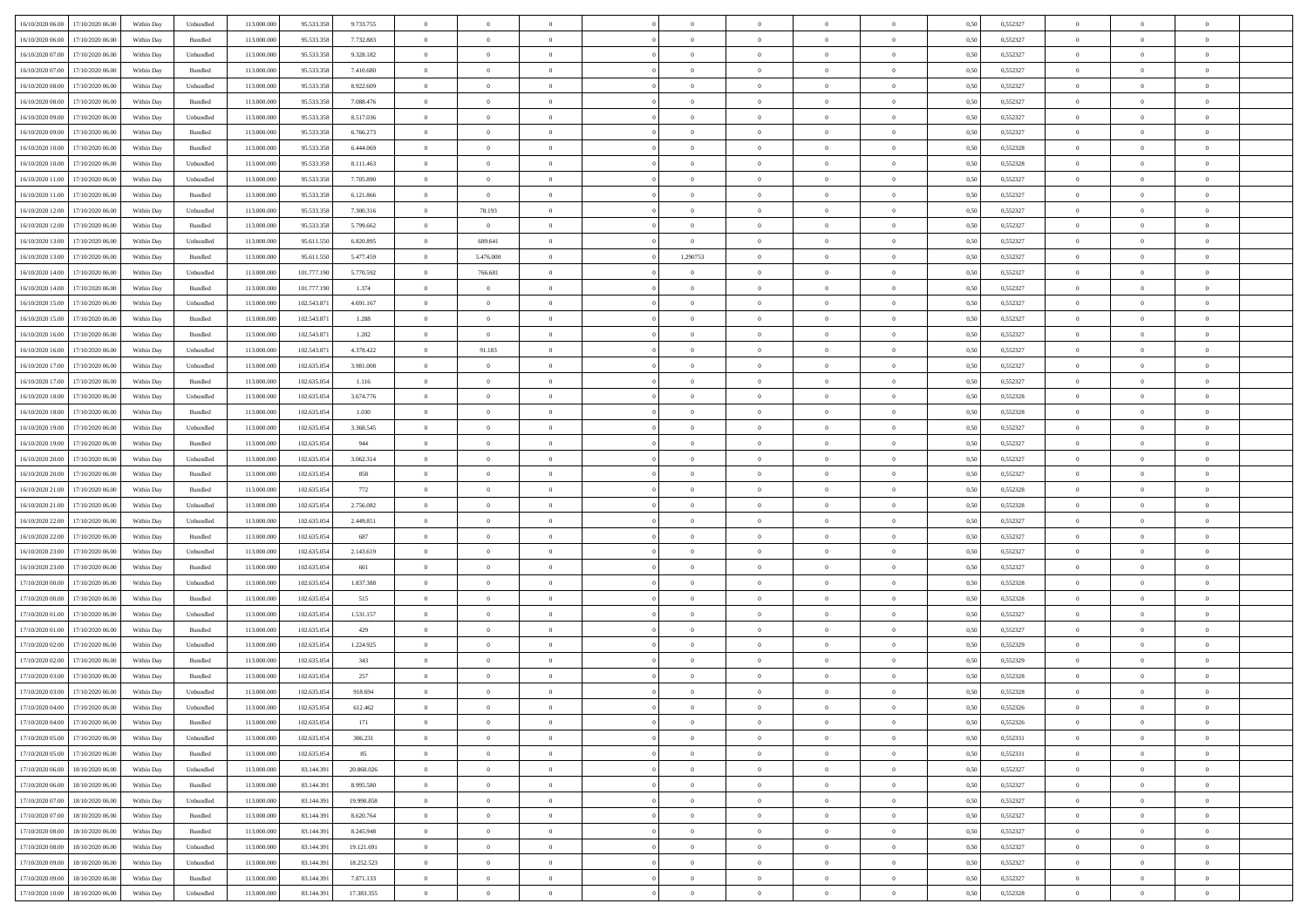| 17/10/2020 10:00 18/10/2020 06:00    | Within Day | Bundled   | 113.000.000 | 83.144.391 | 7.496.317  | $\overline{0}$ | $\overline{0}$ |                | $\overline{0}$ | $\theta$       |                | $\theta$       | 0,50 | 0,552328 | $\theta$       | $\theta$       | $\overline{0}$ |  |
|--------------------------------------|------------|-----------|-------------|------------|------------|----------------|----------------|----------------|----------------|----------------|----------------|----------------|------|----------|----------------|----------------|----------------|--|
| 17/10/2020 11:00<br>18/10/2020 06.00 | Within Day | Unbundled | 113.000.00  | 83.144.39  | 16.514.187 | $\bf{0}$       | $\bf{0}$       | $\bf{0}$       | $\overline{0}$ | $\overline{0}$ | $\overline{0}$ | $\bf{0}$       | 0,50 | 0,552327 | $\,$ 0 $\,$    | $\bf{0}$       | $\overline{0}$ |  |
| 17/10/2020 11:00<br>18/10/2020 06:00 | Within Day | Bundled   | 113,000,000 | 83.144.391 | 7.121.501  | $\overline{0}$ | $\bf{0}$       | $\overline{0}$ | $\bf{0}$       | $\bf{0}$       | $\overline{0}$ | $\bf{0}$       | 0.50 | 0,552327 | $\bf{0}$       | $\overline{0}$ | $\overline{0}$ |  |
| 17/10/2020 12:00<br>18/10/2020 06.00 | Within Day | Unbundled | 113.000.000 | 83.144.391 | 15.645.020 | $\overline{0}$ | $\bf{0}$       | $\overline{0}$ | $\theta$       | $\theta$       | $\overline{0}$ | $\bf{0}$       | 0,50 | 0,552327 | $\theta$       | $\theta$       | $\overline{0}$ |  |
| 17/10/2020 12:00<br>18/10/2020 06.00 | Within Day | Bundled   | 113.000.00  | 83.144.39  | 6.746.685  | $\bf{0}$       | $\overline{0}$ | $\bf{0}$       | $\overline{0}$ | $\theta$       | $\overline{0}$ | $\bf{0}$       | 0,50 | 0,552327 | $\,$ 0 $\,$    | $\bf{0}$       | $\overline{0}$ |  |
|                                      |            |           |             |            |            |                |                |                |                |                | $\theta$       |                |      |          |                |                |                |  |
| 17/10/2020 13:00<br>18/10/2020 06:00 | Within Day | Unbundled | 113,000,000 | 83.144.39  | 14,775,852 | $\overline{0}$ | $\overline{0}$ | $\overline{0}$ | $\bf{0}$       | $\overline{0}$ |                | $\bf{0}$       | 0.50 | 0.552327 | $\,$ 0 $\,$    | $\theta$       | $\overline{0}$ |  |
| 17/10/2020 13:00<br>18/10/2020 06.00 | Within Day | Bundled   | 113.000.000 | 83.144.391 | 6.371.869  | $\overline{0}$ | $\overline{0}$ | $\overline{0}$ | $\overline{0}$ | $\overline{0}$ | $\overline{0}$ | $\bf{0}$       | 0,50 | 0,552327 | $\,$ 0 $\,$    | $\theta$       | $\overline{0}$ |  |
| 17/10/2020 14:00<br>18/10/2020 06.00 | Within Day | Bundled   | 113.000.00  | 83.144.39  | 5.997.053  | $\bf{0}$       | $\overline{0}$ | $\overline{0}$ | $\overline{0}$ | $\overline{0}$ | $\overline{0}$ | $\bf{0}$       | 0,50 | 0,552327 | $\,$ 0 $\,$    | $\bf{0}$       | $\overline{0}$ |  |
| 17/10/2020 14:00<br>18/10/2020 06:00 | Within Day | Unbundled | 113,000,000 | 83.144.39  | 13,906,684 | $\overline{0}$ | $\bf{0}$       | $\overline{0}$ | $\bf{0}$       | $\overline{0}$ | $\overline{0}$ | $\bf{0}$       | 0.50 | 0.552327 | $\bf{0}$       | $\overline{0}$ | $\overline{0}$ |  |
| 17/10/2020 15:00<br>18/10/2020 06:00 | Within Day | Unbundled | 113.000.000 | 83.144.391 | 13.037.516 | $\bf{0}$       | $\bf{0}$       | $\overline{0}$ | $\overline{0}$ | $\overline{0}$ | $\overline{0}$ | $\bf{0}$       | 0,50 | 0,552327 | $\,$ 0 $\,$    | $\bf{0}$       | $\overline{0}$ |  |
| 17/10/2020 15:00<br>18/10/2020 06.00 | Within Day | Bundled   | 113.000.00  | 83.144.39  | 5.622.237  | $\bf{0}$       | $\overline{0}$ | $\bf{0}$       | $\bf{0}$       | $\bf{0}$       | $\overline{0}$ | $\bf{0}$       | 0,50 | 0,552327 | $\,$ 0 $\,$    | $\bf{0}$       | $\overline{0}$ |  |
| 17/10/2020 16:00<br>18/10/2020 06:00 | Within Day | Unbundled | 113,000,000 | 83.144.39  | 12.168.348 | $\overline{0}$ | $\bf{0}$       | $\overline{0}$ | $\overline{0}$ | $\bf{0}$       | $\overline{0}$ | $\bf{0}$       | 0.50 | 0,552327 | $\bf{0}$       | $\overline{0}$ | $\overline{0}$ |  |
| 17/10/2020 16:00<br>18/10/2020 06.00 | Within Day | Bundled   | 113.000.000 | 83.144.391 | 5.247.422  | $\overline{0}$ | $\overline{0}$ | $\overline{0}$ | $\overline{0}$ | $\theta$       | $\overline{0}$ | $\overline{0}$ | 0,50 | 0,552327 | $\,$ 0 $\,$    | $\theta$       | $\overline{0}$ |  |
|                                      |            |           |             |            |            |                |                |                |                |                |                |                |      |          |                |                |                |  |
| 17/10/2020 17:00<br>18/10/2020 06.00 | Within Day | Unbundled | 113.000.00  | 83.144.39  | 11.299.181 | $\bf{0}$       | $\overline{0}$ | $\bf{0}$       | $\overline{0}$ | $\theta$       | $\overline{0}$ | $\bf{0}$       | 0,50 | 0,552327 | $\,$ 0 $\,$    | $\bf{0}$       | $\overline{0}$ |  |
| 17/10/2020 17:00<br>18/10/2020 06:00 | Within Day | Bundled   | 113,000,000 | 83.144.39  | 4.872.606  | $\overline{0}$ | $\overline{0}$ | $\overline{0}$ | $\bf{0}$       | $\theta$       | $\Omega$       | $\bf{0}$       | 0.50 | 0.552327 | $\,$ 0 $\,$    | $\theta$       | $\overline{0}$ |  |
| 17/10/2020 18:00<br>18/10/2020 06.00 | Within Day | Unbundled | 113.000.000 | 83.144.391 | 10.430.013 | $\overline{0}$ | $\overline{0}$ | $\overline{0}$ | $\overline{0}$ | $\overline{0}$ | $\overline{0}$ | $\bf{0}$       | 0,50 | 0,552328 | $\theta$       | $\theta$       | $\overline{0}$ |  |
| 17/10/2020 18:00<br>18/10/2020 06.00 | Within Day | Bundled   | 113.000.00  | 83.144.39  | 4.497.790  | $\bf{0}$       | $\overline{0}$ | $\overline{0}$ | $\overline{0}$ | $\theta$       | $\overline{0}$ | $\bf{0}$       | 0,50 | 0,552328 | $\,$ 0 $\,$    | $\bf{0}$       | $\overline{0}$ |  |
| 17/10/2020 19:00<br>18/10/2020 06:00 | Within Day | Bundled   | 113,000,00  | 83.144.39  | 4.122.974  | $\overline{0}$ | $\overline{0}$ | $\overline{0}$ | $\bf{0}$       | $\overline{0}$ | $\overline{0}$ | $\bf{0}$       | 0.50 | 0.552327 | $\bf{0}$       | $\overline{0}$ | $\overline{0}$ |  |
| 17/10/2020 19:00<br>18/10/2020 06.00 | Within Day | Unbundled | 113.000.000 | 83.144.391 | 9.560.845  | $\overline{0}$ | 102.029        | $\overline{0}$ | $\overline{0}$ | $\overline{0}$ | $\overline{0}$ | $\bf{0}$       | 0,50 | 0,552327 | $\,$ 0 $\,$    | $\bf{0}$       | $\overline{0}$ |  |
| 17/10/2020 20:00<br>18/10/2020 06.00 | Within Day | Unbundled | 113.000.00  | 83.246.419 | 8.598.924  | $\bf{0}$       | 1.116.526      | $\bf{0}$       | $\bf{0}$       | $\overline{0}$ | $\overline{0}$ | $\bf{0}$       | 0,50 | 0,552327 | $\,$ 0 $\,$    | $\bf{0}$       | $\overline{0}$ |  |
|                                      |            |           |             |            |            |                |                |                |                |                |                |                |      |          |                |                |                |  |
| 17/10/2020 20:00<br>18/10/2020 06:00 | Within Day | Bundled   | 113,000,000 | 83.246.419 | 3.748.158  | $\overline{0}$ | $\overline{0}$ | $\overline{0}$ | $\bf{0}$       | $\bf{0}$       | $\overline{0}$ | $\bf{0}$       | 0.50 | 0,552327 | $\bf{0}$       | $\overline{0}$ | $\overline{0}$ |  |
| 17/10/2020 21:00<br>18/10/2020 06:00 | Within Day | Unbundled | 113.000.000 | 84.362.945 | 6.734.158  | $\overline{0}$ | $\overline{0}$ | $\overline{0}$ | $\theta$       | $\theta$       | $\overline{0}$ | $\bf{0}$       | 0,50 | 0,552328 | $\theta$       | $\theta$       | $\overline{0}$ |  |
| 17/10/2020 21:00<br>18/10/2020 06.00 | Within Day | Bundled   | 113.000.00  | 84.362.945 | 3.373.342  | $\bf{0}$       | $\bf{0}$       | $\bf{0}$       | $\overline{0}$ | $\,$ 0 $\,$    | $\overline{0}$ | $\bf{0}$       | 0,50 | 0,552328 | $\,$ 0 $\,$    | $\bf{0}$       | $\overline{0}$ |  |
| 17/10/2020 22.00<br>18/10/2020 06:00 | Within Day | Unbundled | 113,000,000 | 84.362.94  | 5.985.918  | $\overline{0}$ | 3.200.707      | $\overline{0}$ | $\overline{0}$ | $\overline{0}$ | $\theta$       | $\bf{0}$       | 0.50 | 0.552327 | $\,$ 0 $\,$    | $\theta$       | $\overline{0}$ |  |
| 17/10/2020 22.00<br>18/10/2020 06.00 | Within Day | Bundled   | 113.000.000 | 84.362.945 | 2.998.526  | $\overline{0}$ | $\overline{0}$ | $\overline{0}$ | $\overline{0}$ | $\theta$       | $\overline{0}$ | $\bf{0}$       | 0,50 | 0,552327 | $\,$ 0 $\,$    | $\theta$       | $\overline{0}$ |  |
| 17/10/2020 23.00<br>18/10/2020 06.00 | Within Day | Unbundled | 113.000.00  | 87.563.65  | 2.437.060  | $\bf{0}$       | $\theta$       | $\bf{0}$       | $\overline{0}$ | $\theta$       | $\overline{0}$ | $\bf{0}$       | 0,50 | 0,552327 | $\,$ 0 $\,$    | $\bf{0}$       | $\overline{0}$ |  |
| 17/10/2020 23.00<br>18/10/2020 06:00 | Within Day | Bundled   | 113,000,000 | 87.563.65  | 2.623.711  | $\overline{0}$ | $\bf{0}$       | $\overline{0}$ | $\bf{0}$       | $\overline{0}$ | $\overline{0}$ | $\bf{0}$       | 0.50 | 0.552327 | $\bf{0}$       | $\overline{0}$ | $\overline{0}$ |  |
| 18/10/2020 00:00<br>18/10/2020 06.00 | Within Day | Unbundled | 113.000.000 | 87.563.651 | 2.088.909  | $\overline{0}$ | $\bf{0}$       | $\overline{0}$ | $\overline{0}$ | $\overline{0}$ | $\overline{0}$ | $\bf{0}$       | 0,50 | 0,552328 | $\theta$       | $\theta$       | $\overline{0}$ |  |
|                                      |            |           |             |            |            |                |                |                |                |                |                |                |      |          |                |                |                |  |
| 18/10/2020 00:00<br>18/10/2020 06.00 | Within Day | Bundled   | 113.000.00  | 87.563.65  | 2.248.895  | $\bf{0}$       | $\bf{0}$       | $\bf{0}$       | $\bf{0}$       | $\overline{0}$ | $\overline{0}$ | $\bf{0}$       | 0,50 | 0,552328 | $\,$ 0 $\,$    | $\bf{0}$       | $\overline{0}$ |  |
| 18/10/2020 01:00<br>18/10/2020 06:00 | Within Day | Bundled   | 113,000,000 | 87.563.651 | 1.874.079  | $\overline{0}$ | $\bf{0}$       | $\overline{0}$ | $\bf{0}$       | $\bf{0}$       | $\overline{0}$ | $\bf{0}$       | 0.50 | 0.552327 | $\bf{0}$       | $\overline{0}$ | $\overline{0}$ |  |
| 18/10/2020 01:00<br>18/10/2020 06:00 | Within Day | Unbundled | 113.000.000 | 87.563.651 | 1,740,757  | $\overline{0}$ | $\overline{0}$ | $\overline{0}$ | $\overline{0}$ | $\overline{0}$ | $\overline{0}$ | $\bf{0}$       | 0.5( | 0,552327 | $\theta$       | $\theta$       | $\overline{0}$ |  |
| 18/10/2020 02:00<br>18/10/2020 06.00 | Within Day | Unbundled | 113.000.00  | 87.563.65  | 1.392.606  | $\bf{0}$       | $\overline{0}$ | $\bf{0}$       | $\bf{0}$       | $\overline{0}$ | $\overline{0}$ | $\bf{0}$       | 0,50 | 0,552329 | $\,$ 0 $\,$    | $\bf{0}$       | $\overline{0}$ |  |
| 18/10/2020 02.00<br>18/10/2020 06:00 | Within Day | Bundled   | 113,000,000 | 87.563.65  | 1.499.263  | $\overline{0}$ | $\bf{0}$       | $\overline{0}$ | $\bf{0}$       | $\overline{0}$ | $\Omega$       | $\bf{0}$       | 0.50 | 0.552329 | $\,$ 0 $\,$    | $\theta$       | $\overline{0}$ |  |
| 18/10/2020 03:00<br>18/10/2020 06:00 | Within Day | Unbundled | 113.000.000 | 87.563.651 | 1.044.454  | $\overline{0}$ | $\overline{0}$ | $\overline{0}$ | $\overline{0}$ | $\theta$       | $\overline{0}$ | $\bf{0}$       | 0.5( | 0,552328 | $\theta$       | $\theta$       | $\overline{0}$ |  |
| 18/10/2020 03:00<br>18/10/2020 06.00 | Within Day | Bundled   | 113.000.00  | 87.563.65  | 1.124.447  | $\bf{0}$       | $\bf{0}$       | $\bf{0}$       | $\overline{0}$ | $\bf{0}$       | $\overline{0}$ | $\bf{0}$       | 0,50 | 0,552328 | $\,$ 0 $\,$    | $\bf{0}$       | $\overline{0}$ |  |
| 18/10/2020 04:00<br>18/10/2020 06:00 | Within Day | Unbundled | 113,000,00  | 87.563.65  | 696.303    | $\overline{0}$ | $\bf{0}$       | $\overline{0}$ | $\bf{0}$       | $\overline{0}$ | $\overline{0}$ | $\bf{0}$       | 0.50 | 0.552326 | $\bf{0}$       | $\overline{0}$ | $\overline{0}$ |  |
| 18/10/2020 04:00<br>18/10/2020 06:00 | Within Day | Bundled   | 113.000.000 | 87.563.651 | 749.631    | $\overline{0}$ | $\overline{0}$ | $\overline{0}$ | $\overline{0}$ | $\overline{0}$ | $\overline{0}$ | $\overline{0}$ | 0.50 | 0,552326 | $\theta$       | $\theta$       | $\overline{0}$ |  |
|                                      |            |           |             |            |            |                |                |                |                |                |                |                |      |          |                |                |                |  |
| 18/10/2020 05:00<br>18/10/2020 06.00 | Within Day | Unbundled | 113.000.00  | 87.563.65  | 348.151    | $\bf{0}$       | $\bf{0}$       | $\bf{0}$       | $\bf{0}$       | $\overline{0}$ | $\overline{0}$ | $\bf{0}$       | 0,50 | 0,552331 | $\,$ 0 $\,$    | $\bf{0}$       | $\overline{0}$ |  |
| 18/10/2020 05:00<br>18/10/2020 06:00 | Within Day | Bundled   | 113,000,000 | 87.563.651 | 374.815    | $\overline{0}$ | $\bf{0}$       | $\overline{0}$ | $\bf{0}$       | $\bf{0}$       | $\overline{0}$ | $\bf{0}$       | 0.50 | 0,552331 | $\bf{0}$       | $\overline{0}$ | $\overline{0}$ |  |
| 18/10/2020 06:00<br>19/10/2020 06:00 | Within Day | Bundled   | 113.000.000 | 75.748.526 | 10.095.787 | $\overline{0}$ | $\overline{0}$ | $\overline{0}$ | $\overline{0}$ | $\theta$       | $\overline{0}$ | $\bf{0}$       | 0.5( | 0,552327 | $\theta$       | $\theta$       | $\overline{0}$ |  |
| 18/10/2020 06:00<br>19/10/2020 06.00 | Within Day | Unbundled | 113.000.00  | 75.748.526 | 27.155.685 | $\bf{0}$       | $\bf{0}$       | $\bf{0}$       | $\bf{0}$       | $\overline{0}$ | $\overline{0}$ | $\bf{0}$       | 0,50 | 0,552327 | $\,$ 0 $\,$    | $\bf{0}$       | $\overline{0}$ |  |
| 18/10/2020 07:00<br>19/10/2020 06.00 | Within Day | Unbundled | 113,000,00  | 75.748.52  | 26.024.198 | $\overline{0}$ | $\overline{0}$ | $\overline{0}$ | $\overline{0}$ | $\overline{0}$ | $\Omega$       | $\bf{0}$       | 0.50 | 0.552327 | $\bf{0}$       | $\theta$       | $\overline{0}$ |  |
| 18/10/2020 07:00<br>19/10/2020 06:00 | Within Dav | Bundled   | 113.000.000 | 75.748.52  | 9.675.129  | $\overline{0}$ | $\overline{0}$ | $\Omega$       | $\overline{0}$ | $\theta$       | $\Omega$       | $\overline{0}$ | 0.5( | 0,552327 | $\theta$       | $\theta$       | $\overline{0}$ |  |
| 18/10/2020 08:00<br>19/10/2020 06.00 | Within Day | Unbundled | 113.000.00  | 75.748.526 | 24.892.711 | $\bf{0}$       | $\bf{0}$       | $\bf{0}$       | $\bf{0}$       | $\bf{0}$       | $\overline{0}$ | $\bf{0}$       | 0,50 | 0,552327 | $\,$ 0 $\,$    | $\bf{0}$       | $\overline{0}$ |  |
| 18/10/2020 08:00 19/10/2020 06:00    | Within Day | Bundled   | 113.000.000 | 75.748.526 | 9.254.471  | $\overline{0}$ | $\Omega$       |                | $\Omega$       |                |                |                | 0,50 | 0,552327 | $\bf{0}$       | $\overline{0}$ |                |  |
|                                      |            |           |             |            |            |                |                |                |                |                |                |                |      |          |                |                |                |  |
| 18/10/2020 09:00 19/10/2020 06:00    | Within Day | Unbundled | 113.000.000 | 75.748.526 | 23.761.224 | $\overline{0}$ | $\overline{0}$ | $\Omega$       | $\theta$       | $\overline{0}$ | $\overline{0}$ | $\bf{0}$       | 0,50 | 0,552327 | $\theta$       | $\theta$       | $\overline{0}$ |  |
| 18/10/2020 09:00<br>19/10/2020 06.00 | Within Day | Bundled   | 113.000.00  | 75.748.526 | 8.833.813  | $\overline{0}$ | $\bf{0}$       | $\overline{0}$ | $\overline{0}$ | $\bf{0}$       | $\overline{0}$ | $\bf{0}$       | 0,50 | 0,552327 | $\bf{0}$       | $\overline{0}$ | $\bf{0}$       |  |
| 18/10/2020 11:00 19/10/2020 06:00    | Within Day | Unbundled | 113,000,000 | 75.748.526 | 21.498.251 | $\overline{0}$ | $\overline{0}$ | $\overline{0}$ | $\overline{0}$ | $\overline{0}$ | $\overline{0}$ | $\,$ 0 $\,$    | 0.50 | 0,552327 | $\overline{0}$ | $\bf{0}$       | $\,$ 0 $\,$    |  |
| 18/10/2020 11:00 19/10/2020 06:00    | Within Dav | Bundled   | 113.000.000 | 75.748.526 | 7.992.498  | $\overline{0}$ | $\overline{0}$ | $\overline{0}$ | $\overline{0}$ | $\overline{0}$ | $\overline{0}$ | $\bf{0}$       | 0,50 | 0,552327 | $\theta$       | $\theta$       | $\overline{0}$ |  |
| 18/10/2020 12:00<br>19/10/2020 06.00 | Within Day | Unbundled | 113.000.000 | 75.748.526 | 20.366.764 | $\overline{0}$ | 88.764         | $\overline{0}$ | $\bf{0}$       | $\overline{0}$ | $\bf{0}$       | $\bf{0}$       | 0,50 | 0,552327 | $\bf{0}$       | $\overline{0}$ | $\overline{0}$ |  |
| 18/10/2020 12:00<br>19/10/2020 06:00 | Within Day | Bundled   | 113,000,000 | 75,748,526 | 7.571.840  | $\overline{0}$ | $\bf{0}$       | $\overline{0}$ | $\overline{0}$ | $\overline{0}$ | $\overline{0}$ | $\bf{0}$       | 0.50 | 0.552327 | $\,$ 0 $\,$    | $\theta$       | $\overline{0}$ |  |
| 18/10/2020 13:00<br>19/10/2020 06:00 | Within Dav | Bundled   | 113.000.000 | 75.837.289 | 7.151.182  | $\overline{0}$ | $\overline{0}$ | $\overline{0}$ | $\overline{0}$ | $\overline{0}$ | $\overline{0}$ | $\bf{0}$       | 0,50 | 0,552327 | $\overline{0}$ | $\theta$       | $\overline{0}$ |  |
| 18/10/2020 13:00<br>19/10/2020 06.00 | Within Day | Unbundled | 113.000.00  | 75.837.289 | 19.151.444 | $\overline{0}$ | $\overline{0}$ | $\overline{0}$ | $\overline{0}$ | $\overline{0}$ | $\overline{0}$ | $\bf{0}$       | 0,50 | 0,552327 | $\bf{0}$       | $\overline{0}$ | $\overline{0}$ |  |
|                                      |            |           |             |            |            |                |                |                |                |                |                |                |      |          |                |                |                |  |
| 18/10/2020 14:00<br>19/10/2020 06:00 | Within Day | Unbundled | 113,000,000 | 75.837.289 | 18.024.889 | $\overline{0}$ | $\overline{0}$ | $\overline{0}$ | $\overline{0}$ | $\bf{0}$       | $\overline{0}$ | $\bf{0}$       | 0.50 | 0.552327 | $\mathbf{0}$   | $\bf{0}$       | $\,$ 0         |  |
| 18/10/2020 14:00<br>19/10/2020 06:00 | Within Dav | Bundled   | 113.000.000 | 75.837.289 | 6.730.524  | $\overline{0}$ | $\overline{0}$ | $\overline{0}$ | $\overline{0}$ | $\overline{0}$ | $\overline{0}$ | $\bf{0}$       | 0,50 | 0,552327 | $\overline{0}$ | $\theta$       | $\overline{0}$ |  |
| 18/10/2020 15:00<br>19/10/2020 06.00 | Within Day | Unbundled | 113.000.00  | 75.837.289 | 16.898.333 | $\overline{0}$ | $\bf{0}$       | $\overline{0}$ | $\bf{0}$       | $\overline{0}$ | $\bf{0}$       | $\bf{0}$       | 0,50 | 0,552327 | $\bf{0}$       | $\bf{0}$       | $\overline{0}$ |  |
| 18/10/2020 15:00 19/10/2020 06:00    | Within Day | Bundled   | 113.000.000 | 75.837.289 | 6.309.866  | $\overline{0}$ | $\bf{0}$       | $\overline{0}$ | $\overline{0}$ | $\,$ 0 $\,$    | $\overline{0}$ | $\bf{0}$       | 0,50 | 0,552327 | $\overline{0}$ | $\,$ 0 $\,$    | $\,$ 0 $\,$    |  |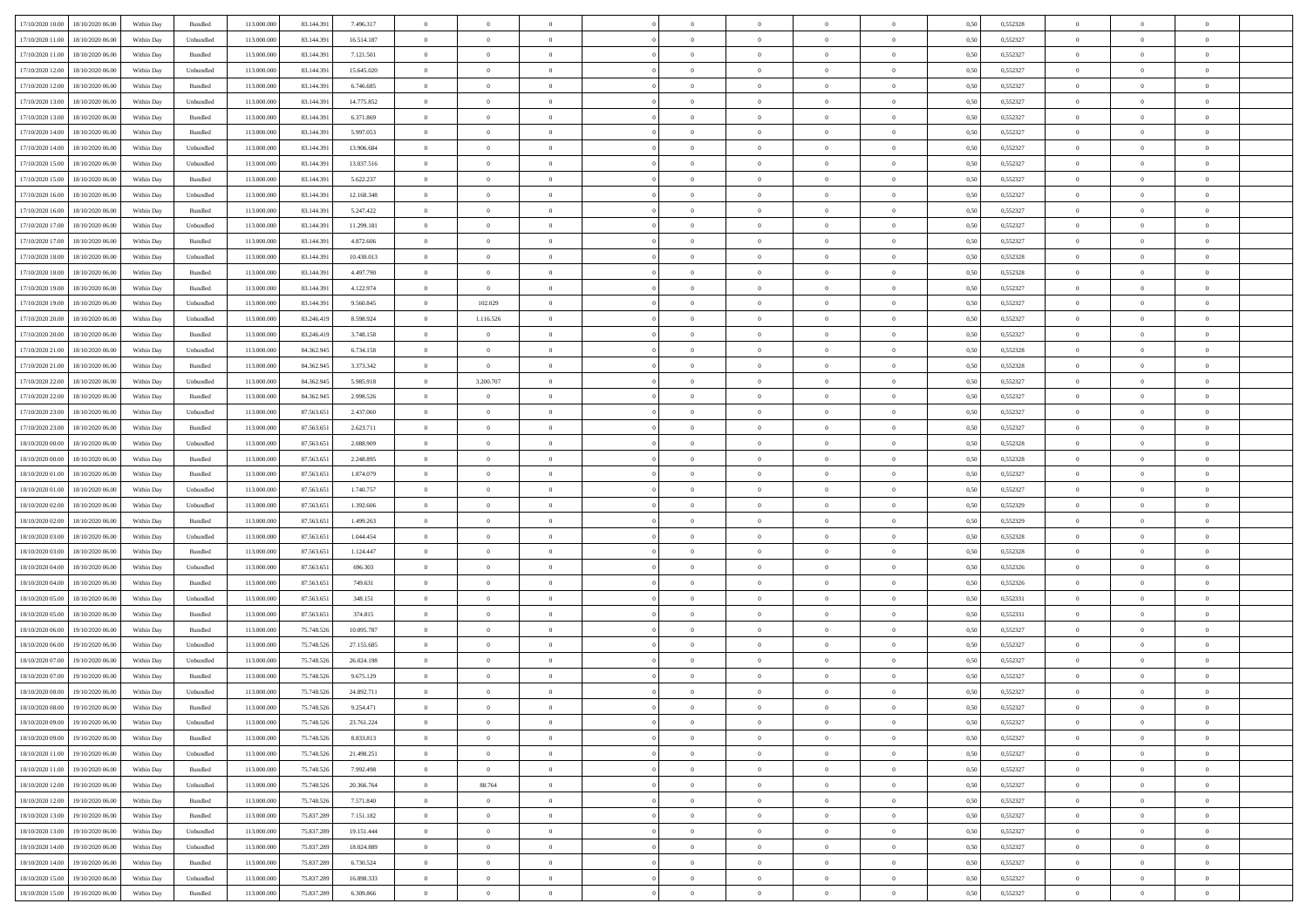| 18/10/2020 16:00 19/10/2020 06:00            | Within Day | Unbundled | 113.000.000 | 75.837.289  | 15.771.778 | $\overline{0}$ | $\theta$       |                | $\overline{0}$ | $\theta$       |                | $\overline{0}$ | 0,50 | 0,552327 | $\theta$       | $\overline{0}$ | $\sqrt{ }$     |  |
|----------------------------------------------|------------|-----------|-------------|-------------|------------|----------------|----------------|----------------|----------------|----------------|----------------|----------------|------|----------|----------------|----------------|----------------|--|
|                                              |            |           |             |             |            |                |                |                |                |                |                |                |      |          |                |                |                |  |
| 18/10/2020 16:00<br>19/10/2020 06:00         | Within Day | Bundled   | 113.000.000 | 75.837.289  | 5.889.209  | $\overline{0}$ | $\bf{0}$       | $\overline{0}$ | $\overline{0}$ | $\overline{0}$ | $\overline{0}$ | $\bf{0}$       | 0,50 | 0,552327 | $\overline{0}$ | $\overline{0}$ | $\overline{0}$ |  |
| 18/10/2020 17:00<br>19/10/2020 06:00         | Within Dav | Unbundled | 113.000.000 | 75.837.289  | 14.645.222 | $\overline{0}$ | $\overline{0}$ | $\overline{0}$ | $\overline{0}$ | $\overline{0}$ | $\overline{0}$ | $\overline{0}$ | 0.50 | 0,552327 | $\theta$       | $\overline{0}$ | $\overline{0}$ |  |
| 18/10/2020 17:00<br>19/10/2020 06.00         | Within Day | Bundled   | 113.000.000 | 75.837.289  | 5.468.551  | $\overline{0}$ | $\bf{0}$       | $\bf{0}$       | $\overline{0}$ | $\overline{0}$ | $\overline{0}$ | $\bf{0}$       | 0,50 | 0,552327 | $\bf{0}$       | $\overline{0}$ | $\overline{0}$ |  |
| 18/10/2020 18:00<br>19/10/2020 06.00         | Within Day | Bundled   | 113.000.000 | 75.837.289  | 5.047.893  | $\bf{0}$       | $\overline{0}$ | $\overline{0}$ | $\overline{0}$ | $\overline{0}$ | $\overline{0}$ | $\bf{0}$       | 0,50 | 0,552328 | $\,$ 0 $\,$    | $\bf{0}$       | $\overline{0}$ |  |
| 18/10/2020 18:00<br>19/10/2020 06.00         | Within Dav | Unbundled | 113.000.000 | 75.837.289  | 13.518.666 | $\overline{0}$ | $\overline{0}$ | $\overline{0}$ | $\overline{0}$ | $\overline{0}$ | $\overline{0}$ | $\overline{0}$ | 0.50 | 0,552328 | $\theta$       | $\overline{0}$ | $\overline{0}$ |  |
| 18/10/2020 19:00<br>19/10/2020 06.00         | Within Day | Unbundled | 113.000.000 | 75.837.289  | 12.392.111 | $\overline{0}$ | 47.784         | $\overline{0}$ | $\overline{0}$ | $\overline{0}$ | $\overline{0}$ | $\bf{0}$       | 0,50 | 0,552327 | $\bf{0}$       | $\bf{0}$       | $\overline{0}$ |  |
| 18/10/2020 19:00<br>19/10/2020 06.00         | Within Day | Bundled   | 113.000.000 | 75.837.289  | 4.627.235  | $\overline{0}$ | $\overline{0}$ | $\overline{0}$ | $\overline{0}$ | $\overline{0}$ | $\overline{0}$ | $\bf{0}$       | 0,50 | 0,552327 | $\,$ 0 $\,$    | $\theta$       | $\overline{0}$ |  |
| 18/10/2020 20:00<br>19/10/2020 06.00         | Within Dav | Unbundled | 113.000.000 | 75.885.074  | 11.222.115 | $\overline{0}$ | $\overline{0}$ | $\overline{0}$ | $\overline{0}$ | $\overline{0}$ | $\overline{0}$ | $\overline{0}$ | 0.50 | 0,552327 | $\theta$       | $\overline{0}$ | $\overline{0}$ |  |
| 18/10/2020 20:00<br>19/10/2020 06.00         | Within Day | Bundled   | 113.000.00  | 75.885.074  | 4.206.577  | $\overline{0}$ | $\overline{0}$ | $\overline{0}$ | $\overline{0}$ | $\overline{0}$ | $\overline{0}$ | $\bf{0}$       | 0,50 | 0,552327 | $\,$ 0 $\,$    | $\bf{0}$       | $\overline{0}$ |  |
| 19/10/2020 06.00                             | Within Day | Unbundled | 113.000.000 | 75,885,074  | 10.099.903 | $\overline{0}$ | 7.374.738      | $\overline{0}$ | $\overline{0}$ | $\overline{0}$ | $\overline{0}$ | $\bf{0}$       | 0,50 | 0,552328 | $\bf{0}$       | $\overline{0}$ | $\overline{0}$ |  |
| 18/10/2020 21:00                             |            |           |             |             |            |                |                |                |                |                |                |                |      |          | $\theta$       | $\overline{0}$ |                |  |
| 18/10/2020 21:00<br>19/10/2020 06.00         | Within Dav | Bundled   | 113.000.000 | 75.885.074  | 3.785.920  | $\overline{0}$ | $\overline{0}$ | $\overline{0}$ | $\overline{0}$ | $\overline{0}$ | $\overline{0}$ | $\overline{0}$ | 0.50 | 0,552328 |                |                | $\overline{0}$ |  |
| 18/10/2020 22:00<br>19/10/2020 06.00         | Within Day | Unbundled | 113.000.000 | 83.259.811  | 2.422.369  | $\overline{0}$ | $\bf{0}$       | $\bf{0}$       | $\overline{0}$ | $\overline{0}$ | $\overline{0}$ | $\bf{0}$       | 0,50 | 0,552327 | $\bf{0}$       | $\overline{0}$ | $\overline{0}$ |  |
| 18/10/2020 22.00<br>19/10/2020 06.00         | Within Day | Bundled   | 113.000.000 | 83.259.811  | 3.365.262  | $\bf{0}$       | $\bf{0}$       | $\overline{0}$ | $\overline{0}$ | $\overline{0}$ | $\overline{0}$ | $\bf{0}$       | 0,50 | 0,552327 | $\,$ 0 $\,$    | $\bf{0}$       | $\overline{0}$ |  |
| 18/10/2020 23:00<br>19/10/2020 06.00         | Within Dav | Unbundled | 113.000.000 | 83.259.811  | 2.119.573  | $\overline{0}$ | $\overline{0}$ | $\overline{0}$ | $\overline{0}$ | $\overline{0}$ | $\overline{0}$ | $\overline{0}$ | 0.50 | 0,552327 | $\theta$       | $\overline{0}$ | $\overline{0}$ |  |
| 18/10/2020 23:00<br>19/10/2020 06.00         | Within Day | Bundled   | 113.000.000 | 83.259.811  | 2.944.604  | $\overline{0}$ | $\bf{0}$       | $\overline{0}$ | $\overline{0}$ | $\overline{0}$ | $\overline{0}$ | $\bf{0}$       | 0,50 | 0,552327 | $\bf{0}$       | $\bf{0}$       | $\overline{0}$ |  |
| 19/10/2020 00:00<br>19/10/2020 06.00         | Within Day | Bundled   | 113.000.000 | 83.259.811  | 2.523.946  | $\overline{0}$ | $\overline{0}$ | $\overline{0}$ | $\overline{0}$ | $\overline{0}$ | $\overline{0}$ | $\bf{0}$       | 0,50 | 0,552328 | $\bf{0}$       | $\overline{0}$ | $\overline{0}$ |  |
| 19/10/2020 00:00<br>19/10/2020 06.00         | Within Dav | Unbundled | 113.000.000 | 83.259.811  | 1.816.777  | $\overline{0}$ | $\overline{0}$ | $\overline{0}$ | $\overline{0}$ | $\overline{0}$ | $\overline{0}$ | $\overline{0}$ | 0.50 | 0,552328 | $\theta$       | $\overline{0}$ | $\overline{0}$ |  |
| 19/10/2020 01:00<br>19/10/2020 06.00         | Within Day | Unbundled | 113.000.00  | 83.259.811  | 1.513.981  | $\overline{0}$ | $\bf{0}$       | $\overline{0}$ | $\overline{0}$ | $\overline{0}$ | $\overline{0}$ | $\bf{0}$       | 0,50 | 0,552327 | $\,$ 0 $\,$    | $\bf{0}$       | $\overline{0}$ |  |
| 19/10/2020 01:00<br>19/10/2020 06.00         | Within Day | Bundled   | 113.000.000 | 83.259.811  | 2.103.288  | $\overline{0}$ | $\bf{0}$       | $\overline{0}$ | $\overline{0}$ | $\overline{0}$ | $\overline{0}$ | $\bf{0}$       | 0,50 | 0,552327 | $\bf{0}$       | $\overline{0}$ | $\overline{0}$ |  |
| 19/10/2020 02:00<br>19/10/2020 06.00         | Within Day | Unbundled | 113.000.000 | 83.259.811  | 1.211.184  | $\overline{0}$ | $\overline{0}$ | $\overline{0}$ | $\overline{0}$ | $\overline{0}$ | $\overline{0}$ | $\overline{0}$ | 0.50 | 0,552329 | $\theta$       | $\overline{0}$ | $\overline{0}$ |  |
| 19/10/2020 02:00<br>19/10/2020 06.00         | Within Day | Bundled   | 113.000.000 | 83.259.811  | 1.682.631  | $\overline{0}$ | $\bf{0}$       | $\bf{0}$       | $\overline{0}$ | $\overline{0}$ | $\overline{0}$ | $\bf{0}$       | 0,50 | 0,552329 | $\bf{0}$       | $\overline{0}$ | $\overline{0}$ |  |
| 19/10/2020 03:00<br>19/10/2020 06.00         | Within Day | Unbundled | 113.000.000 | 83.259.811  | 908.388    | $\bf{0}$       | $\bf{0}$       | $\overline{0}$ | $\overline{0}$ | $\overline{0}$ | $\overline{0}$ | $\bf{0}$       | 0,50 | 0,552328 | $\bf{0}$       | $\overline{0}$ | $\overline{0}$ |  |
| 19/10/2020 03:00<br>19/10/2020 06.00         | Within Dav | Bundled   | 113.000.000 | 83.259.811  | 1.261.973  | $\overline{0}$ | $\overline{0}$ | $\overline{0}$ | $\overline{0}$ | $\overline{0}$ | $\overline{0}$ | $\overline{0}$ | 0.50 | 0,552328 | $\theta$       | $\overline{0}$ | $\overline{0}$ |  |
| 19/10/2020 04:00<br>19/10/2020 06.00         | Within Day | Unbundled | 113.000.000 | 83.259.811  | 605.592    | $\overline{0}$ | $\bf{0}$       | $\overline{0}$ | $\overline{0}$ | $\overline{0}$ | $\overline{0}$ | $\bf{0}$       | 0,50 | 0,552326 | $\,$ 0 $\,$    | $\bf{0}$       | $\overline{0}$ |  |
|                                              |            |           |             |             |            |                |                |                |                |                | $\overline{0}$ |                |      |          |                |                | $\overline{0}$ |  |
| 19/10/2020 04:00<br>19/10/2020 06.00         | Within Day | Bundled   | 113.000.000 | 83.259.811  | 841.315    | $\overline{0}$ | $\bf{0}$       | $\overline{0}$ | $\overline{0}$ | $\overline{0}$ |                | $\bf{0}$       | 0,50 | 0,552326 | $\bf{0}$       | $\overline{0}$ |                |  |
| 19/10/2020 05:00<br>19/10/2020 06.00         | Within Dav | Bundled   | 113.000.000 | 83.259.811  | 420.657    | $\overline{0}$ | $\overline{0}$ | $\overline{0}$ | $\overline{0}$ | $\overline{0}$ | $\overline{0}$ | $\overline{0}$ | 0.50 | 0,552331 | $\theta$       | $\overline{0}$ | $\overline{0}$ |  |
| 19/10/2020 05:00<br>19/10/2020 06.00         | Within Day | Unbundled | 113.000.000 | 83.259.811  | 302.796    | $\overline{0}$ | $\bf{0}$       | $\overline{0}$ | $\overline{0}$ | $\overline{0}$ | $\overline{0}$ | $\bf{0}$       | 0,50 | 0,552331 | $\overline{0}$ | $\overline{0}$ | $\overline{0}$ |  |
| 19/10/2020 06:00<br>20/10/2020 06.00         | Within Day | Unbundled | 113.000.000 | 95.293.640  | 7.610.570  | $\overline{0}$ | $\overline{0}$ | $\overline{0}$ | $\overline{0}$ | $\overline{0}$ | $\overline{0}$ | $\bf{0}$       | 0,50 | 0,552327 | $\bf{0}$       | $\overline{0}$ | $\overline{0}$ |  |
| 19/10/2020 06:00<br>20/10/2020 06.00         | Within Dav | Bundled   | 113.000.000 | 95.293.640  | 10.095.787 | $\overline{0}$ | $\overline{0}$ | $\overline{0}$ | $\overline{0}$ | $\overline{0}$ | $\overline{0}$ | $\bf{0}$       | 0.50 | 0,552327 | $\theta$       | $\overline{0}$ | $\overline{0}$ |  |
| 19/10/2020 07:00<br>20/10/2020 06:00         | Within Day | Unbundled | 113.000.000 | 95.293.640  | 7.293.463  | $\bf{0}$       | $\overline{0}$ | $\overline{0}$ | $\overline{0}$ | $\theta$       | $\overline{0}$ | $\,$ 0 $\,$    | 0,50 | 0,552327 | $\,$ 0 $\,$    | $\theta$       | $\overline{0}$ |  |
| 19/10/2020 07:00<br>20/10/2020 06.00         | Within Day | Bundled   | 113.000.000 | 95.293.640  | 9.675.129  | $\bf{0}$       | $\bf{0}$       | $\overline{0}$ | $\overline{0}$ | $\overline{0}$ | $\overline{0}$ | $\bf{0}$       | 0,50 | 0,552327 | $\bf{0}$       | $\overline{0}$ | $\overline{0}$ |  |
| 19/10/2020 08:00<br>20/10/2020 06.00         | Within Dav | Unbundled | 113.000.000 | 95.293.640  | 6.976.356  | $\overline{0}$ | $\overline{0}$ | $\overline{0}$ | $\overline{0}$ | $\overline{0}$ | $\overline{0}$ | $\overline{0}$ | 0.50 | 0,552327 | $\theta$       | $\theta$       | $\overline{0}$ |  |
| 19/10/2020 08:00<br>20/10/2020 06:00         | Within Day | Bundled   | 113.000.000 | 95.293.640  | 9.254.471  | $\overline{0}$ | $\overline{0}$ | $\overline{0}$ | $\overline{0}$ | $\theta$       | $\overline{0}$ | $\overline{0}$ | 0,50 | 0,552327 | $\theta$       | $\theta$       | $\overline{0}$ |  |
| 19/10/2020 09:00<br>20/10/2020 06.00         | Within Day | Unbundled | 113.000.000 | 95.293.640  | 6.659.249  | $\overline{0}$ | $\overline{0}$ | $\overline{0}$ | $\overline{0}$ | $\bf{0}$       | $\overline{0}$ | $\bf{0}$       | 0,50 | 0,552327 | $\bf{0}$       | $\overline{0}$ | $\overline{0}$ |  |
| 19/10/2020 09:00<br>20/10/2020 06.00         | Within Dav | Bundled   | 113.000.000 | 95.293.640  | 8.833.813  | $\overline{0}$ | $\overline{0}$ | $\overline{0}$ | $\overline{0}$ | $\overline{0}$ | $\overline{0}$ | $\overline{0}$ | 0.50 | 0,552327 | $\theta$       | $\overline{0}$ | $\overline{0}$ |  |
| 19/10/2020 10:00<br>20/10/2020 06:00         | Within Day | Unbundled | 113.000.000 | 95.293.640  | 6.342.142  | $\overline{0}$ | $\overline{0}$ | $\overline{0}$ | $\overline{0}$ | $\theta$       | $\overline{0}$ | $\overline{0}$ | 0,50 | 0,552328 | $\theta$       | $\theta$       | $\overline{0}$ |  |
| 19/10/2020 10:00<br>20/10/2020 06.00         | Within Day | Bundled   | 113.000.000 | 95.293.640  | 8.413.155  | $\overline{0}$ | $\bf{0}$       | $\overline{0}$ | $\overline{0}$ | $\bf{0}$       | $\overline{0}$ | $\bf{0}$       | 0,50 | 0,552328 | $\bf{0}$       | $\overline{0}$ | $\overline{0}$ |  |
| 19/10/2020 11:00<br>20/10/2020 06:00         | Within Day | Bundled   | 113.000.000 | 95.293.640  | 7.992.498  | $\overline{0}$ | $\overline{0}$ | $\overline{0}$ | $\overline{0}$ | $\overline{0}$ | $\overline{0}$ | $\bf{0}$       | 0.50 | 0,552327 | $\theta$       | $\overline{0}$ | $\overline{0}$ |  |
| 19/10/2020 11:00<br>20/10/2020 06:00         | Within Day | Unbundled | 113.000.000 | 95.293.640  | 6.025.035  | $\overline{0}$ | $\overline{0}$ | $\overline{0}$ | $\overline{0}$ | $\theta$       | $\overline{0}$ | $\overline{0}$ | 0,50 | 0,552327 | $\,$ 0 $\,$    | $\theta$       | $\overline{0}$ |  |
| 19/10/2020 12:00<br>20/10/2020 06.00         | Within Day | Unbundled | 113.000.000 | 95.293.640  | 5.707.928  | $\overline{0}$ | $\bf{0}$       | $\overline{0}$ | $\bf{0}$       | $\overline{0}$ | $\overline{0}$ | $\bf{0}$       | 0,50 | 0,552327 | $\bf{0}$       | $\overline{0}$ | $\overline{0}$ |  |
| 19/10/2020 12:00<br>20/10/2020 06.00         | Within Day | Bundled   | 113.000.000 | 95.293.640  | 7.571.840  | $\overline{0}$ | $\overline{0}$ | $\overline{0}$ | $\overline{0}$ | $\overline{0}$ | $\overline{0}$ | $\overline{0}$ | 0.50 | 0,552327 | $\theta$       | $\overline{0}$ | $\overline{0}$ |  |
|                                              |            |           |             |             |            | $\overline{0}$ | $\overline{0}$ | $\overline{0}$ | $\overline{0}$ | $\theta$       | $\overline{0}$ | $\theta$       |      |          | $\theta$       | $\theta$       | $\overline{0}$ |  |
| 19/10/2020 13:00<br>20/10/2020 06:00         | Within Day | Unbundled | 113.000.000 | 95.293.640  | 5.390.821  |                |                |                |                |                |                |                | 0,50 | 0,552327 |                |                |                |  |
| 19/10/2020 13:00 20/10/2020 06:00            | Within Day | Bundled   | 113.000.000 | 95.293.640  | 7.151.182  | $\overline{0}$ | 1.582          | $\overline{0}$ | 1,290753       | $\overline{0}$ | $\overline{0}$ | $\bf{0}$       | 0,50 | 0,552327 | $\bf{0}$       | $\overline{0}$ | $\overline{0}$ |  |
| $19/10/2020\ 14.00 \qquad 20/10/2020\ 06.00$ | Within Day | Unbundled | 113.000.000 | 95.295.221  | 5.073.713  | $\overline{0}$ | 126.540        |                | $\overline{0}$ | $\theta$       |                |                | 0,50 | 0,552327 | $\theta$       | $\theta$       |                |  |
| 19/10/2020 14:00 20/10/2020 06:00            | Within Day | Bundled   | 113.000.000 | 95.295.221  | 6.729.035  | $\overline{0}$ | $\overline{0}$ | $\overline{0}$ | $\theta$       | $\theta$       | $\overline{0}$ | $\overline{0}$ | 0,50 | 0,552327 | $\theta$       | $\theta$       | $\overline{0}$ |  |
| 19/10/2020 15:00<br>20/10/2020 06:00         | Within Day | Unbundled | 113.000.000 | 95.421.76   | 4.637.975  | $\overline{0}$ | 1.559.909      | $\overline{0}$ | $\bf{0}$       | $\overline{0}$ | $\overline{0}$ | $\bf{0}$       | 0,50 | 0,552327 | $\overline{0}$ | $\overline{0}$ | $\overline{0}$ |  |
| 19/10/2020 15:00<br>20/10/2020 06:00         | Within Dav | Bundled   | 113.000.000 | 95.421.761  | 6.308.471  | $\overline{0}$ | 3.672.692      | $\overline{0}$ | 1,290761       | $\overline{0}$ | $\overline{0}$ | $\overline{0}$ | 0.50 | 0,552327 | $\overline{0}$ | $\overline{0}$ | $\overline{0}$ |  |
| 19/10/2020 16:00 20/10/2020 06:00            | Within Day | Unbundled | 113.000.000 | 100.654.362 | 2.872.862  | $\overline{0}$ | $\overline{0}$ | $\overline{0}$ | $\overline{0}$ | $\theta$       | $\overline{0}$ | $\bf{0}$       | 0,50 | 0,552327 | $\,$ 0 $\,$    | $\theta$       | $\overline{0}$ |  |
| 19/10/2020 16:00<br>20/10/2020 06.00         | Within Day | Bundled   | 113.000.000 | 100.654.362 | 2.460.060  | $\overline{0}$ | 746.397        | $\overline{0}$ | 1,290766       | $\overline{0}$ | $\overline{0}$ | $\bf{0}$       | 0,50 | 0,552327 | $\bf{0}$       | $\overline{0}$ | $\bf{0}$       |  |
| 19/10/2020 17:00<br>20/10/2020 06:00         | Within Dav | Unbundled | 113.000.000 | 101.400.759 | 2.667.658  | $\overline{0}$ | 483.828        | $\overline{0}$ | $\overline{0}$ | $\overline{0}$ | $\overline{0}$ | $\mathbf{0}$   | 0.50 | 0,552327 | $\overline{0}$ | $\theta$       | $\overline{0}$ |  |
| 19/10/2020 17:00 20/10/2020 06:00            | Within Day | Bundled   | 113.000.000 | 101.400.759 | 1.591.258  | $\overline{0}$ | $\overline{0}$ | $\overline{0}$ | $\overline{0}$ | $\theta$       | $\overline{0}$ | $\overline{0}$ | 0,50 | 0,552327 | $\theta$       | $\theta$       | $\overline{0}$ |  |
| 19/10/2020 18:00 20/10/2020 06:00            | Within Day | Unbundled | 113.000.000 | 101.884.587 | 2.015.843  | $\overline{0}$ | $\overline{0}$ | $\overline{0}$ | $\overline{0}$ | $\mathbf{0}$   | $\overline{0}$ | $\bf{0}$       | 0,50 | 0,552328 | $\overline{0}$ | $\overline{0}$ | $\overline{0}$ |  |
| 19/10/2020 18:00<br>20/10/2020 06:00         | Within Dav | Bundled   | 113.000.000 | 101.884.587 | 1.468.854  | $\overline{0}$ | 1.468.854      | $\overline{0}$ | 1,290779       | 0,161214       | $\overline{0}$ | $\overline{0}$ | 0.50 | 0,552328 | 0,080607       | $\overline{0}$ | $\overline{0}$ |  |
| 19/10/2020 19:00 20/10/2020 06:00            | Within Day | Unbundled | 113.000.000 | 103.353.441 | 1.847.856  | $\overline{0}$ | $\overline{0}$ | $\overline{0}$ | $\overline{0}$ | $\overline{0}$ | $\overline{0}$ | $\overline{0}$ | 0,50 | 0,552327 | $\theta$       | $\theta$       | $\overline{0}$ |  |
| 19/10/2020 20:00<br>20/10/2020 06.00         | Within Day | Unbundled | 113.000.000 | 103,353,44  | 1.679.869  | $\overline{0}$ | $\bf{0}$       | $\overline{0}$ | $\overline{0}$ | $\overline{0}$ | $\overline{0}$ | $\bf{0}$       | 0,50 | 0,552327 | $\overline{0}$ | $\overline{0}$ | $\bf{0}$       |  |
|                                              |            | Unbundled | 113.000.000 | 103.353.441 | 1.511.882  | $\overline{0}$ | $\theta$       | $\overline{0}$ | $\overline{0}$ | $\theta$       | $\overline{0}$ | $\bf{0}$       | 0,50 | 0,552328 | $\overline{0}$ | $\theta$       | $\overline{0}$ |  |
| 19/10/2020 21:00 20/10/2020 06:00            | Within Day |           |             |             |            |                |                |                |                |                |                |                |      |          |                |                |                |  |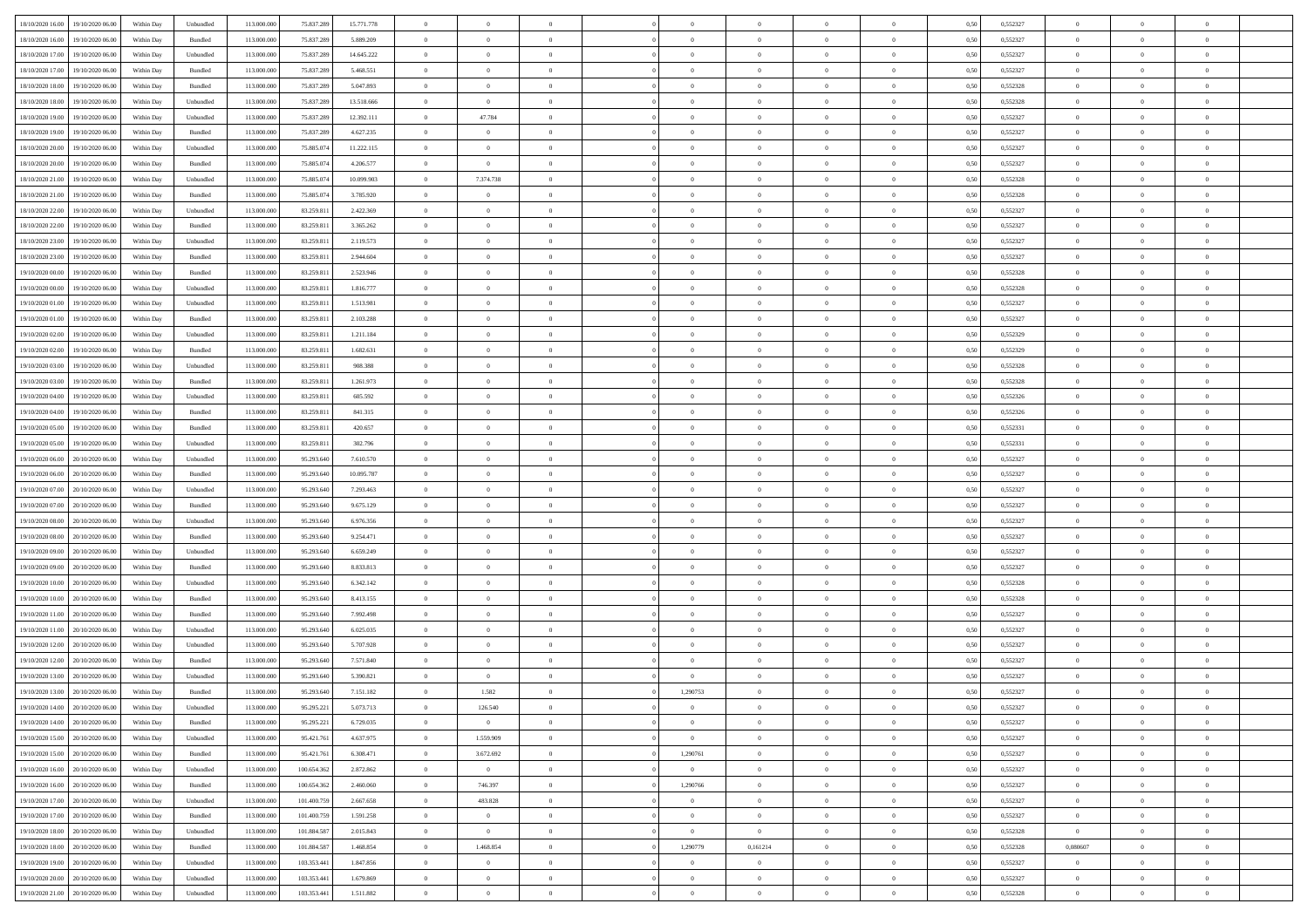| 19/10/2020 22:00 20/10/2020 06:00                    | Within Day | Unbundled                   | 113.000.000 | 103.353.441 | 1.343.895  | $\overline{0}$ | $\theta$       |                | $\overline{0}$ | $\theta$       |                | $\theta$       | 0,50 | 0,552327 | $\theta$       | $\theta$       | $\overline{0}$ |  |
|------------------------------------------------------|------------|-----------------------------|-------------|-------------|------------|----------------|----------------|----------------|----------------|----------------|----------------|----------------|------|----------|----------------|----------------|----------------|--|
| 19/10/2020 23.00<br>20/10/2020 06.00                 | Within Day | Unbundled                   | 113.000.00  | 103.353.44  | 1.175.908  | $\bf{0}$       | $\bf{0}$       | $\bf{0}$       | $\bf{0}$       | $\overline{0}$ | $\overline{0}$ | $\bf{0}$       | 0,50 | 0,552327 | $\,$ 0 $\,$    | $\bf{0}$       | $\overline{0}$ |  |
| 20/10/2020 00:00<br>20/10/2020 06:00                 | Within Day | Unbundled                   | 113,000,000 | 103,353,44  | 1.007.921  | $\overline{0}$ | $\bf{0}$       | $\overline{0}$ | $\bf{0}$       | $\bf{0}$       | $\overline{0}$ | $\bf{0}$       | 0.50 | 0,552328 | $\bf{0}$       | $\overline{0}$ | $\bf{0}$       |  |
| 20/10/2020 01:00<br>20/10/2020 06:00                 | Within Day | Unbundled                   | 113.000.000 | 103.353.441 | 839.934    | $\overline{0}$ | $\overline{0}$ | $\overline{0}$ | $\theta$       | $\theta$       | $\overline{0}$ | $\bf{0}$       | 0,50 | 0,552327 | $\theta$       | $\theta$       | $\overline{0}$ |  |
| 20/10/2020 02:00<br>20/10/2020 06.00                 | Within Day | Unbundled                   | 113.000.00  | 103.353.44  | 671.947    | $\bf{0}$       | $\overline{0}$ | $\bf{0}$       | $\overline{0}$ | $\theta$       | $\overline{0}$ | $\bf{0}$       | 0,50 | 0,552329 | $\,$ 0 $\,$    | $\bf{0}$       | $\overline{0}$ |  |
| 20/10/2020 03:00<br>20/10/2020 06:00                 | Within Day | Unbundled                   | 113,000,00  | 103,353,44  | 503.960    | $\overline{0}$ | $\overline{0}$ | $\overline{0}$ | $\bf{0}$       | $\overline{0}$ | $\theta$       | $\bf{0}$       | 0.50 | 0.552328 | $\,$ 0 $\,$    | $\theta$       | $\overline{0}$ |  |
| 20/10/2020 04:00<br>20/10/2020 06:00                 | Within Day | Unbundled                   | 113.000.000 | 103.353.441 | 335.973    | $\overline{0}$ | $\overline{0}$ | $\overline{0}$ | $\overline{0}$ | $\overline{0}$ | $\overline{0}$ | $\bf{0}$       | 0,50 | 0,552326 | $\,$ 0 $\,$    | $\theta$       | $\overline{0}$ |  |
|                                                      |            |                             |             |             |            |                | $\bf{0}$       |                |                | $\overline{0}$ | $\overline{0}$ |                |      |          | $\,$ 0 $\,$    | $\bf{0}$       | $\overline{0}$ |  |
| 20/10/2020 05:00<br>20/10/2020 06.00                 | Within Day | Unbundled                   | 113.000.00  | 103.353.44  | 167.986    | $\bf{0}$       |                | $\bf{0}$       | $\bf{0}$       |                |                | $\bf{0}$       | 0,50 | 0,552331 |                |                |                |  |
| 20/10/2020 06:00<br>21/10/2020 06:00                 | Within Day | Unbundled                   | 113,000,000 | 95.921.909  | 6.982.301  | $\overline{0}$ | $\bf{0}$       | $\overline{0}$ | $\bf{0}$       | $\overline{0}$ | $\overline{0}$ | $\bf{0}$       | 0.50 | 0.552327 | $\bf{0}$       | $\overline{0}$ | $\overline{0}$ |  |
| 20/10/2020 06:00<br>21/10/2020 06:00                 | Within Day | Bundled                     | 113.000.000 | 95.921.909  | 10.095.787 | $\bf{0}$       | $\overline{2}$ | $\overline{0}$ | 1,290779       | $\theta$       | $\overline{0}$ | $\bf{0}$       | 0,50 | 0,552327 | $\,$ 0 $\,$    | $\bf{0}$       | $\overline{0}$ |  |
| 20/10/2020 07:00<br>21/10/2020 06.00                 | Within Day | Unbundled                   | 113.000.00  | 95.921.91   | 6.691.372  | $\bf{0}$       | $\bf{0}$       | $\bf{0}$       | $\overline{0}$ | $\overline{0}$ | $\overline{0}$ | $\bf{0}$       | 0,50 | 0,552327 | $\,$ 0 $\,$    | $\bf{0}$       | $\overline{0}$ |  |
| 20/10/2020 07.00<br>21/10/2020 06:00                 | Within Day | Bundled                     | 113,000,000 | 95.921.911  | 9.675.127  | $\overline{0}$ | $\bf{0}$       | $\overline{0}$ | $\bf{0}$       | $\bf{0}$       | $\overline{0}$ | $\bf{0}$       | 0.50 | 0,552327 | $\bf{0}$       | $\,$ 0 $\,$    | $\,$ 0         |  |
| 20/10/2020 08:00<br>21/10/2020 06:00                 | Within Day | Unbundled                   | 113.000.000 | 95.921.911  | 6.400.443  | $\overline{0}$ | $\overline{0}$ | $\overline{0}$ | $\theta$       | $\theta$       | $\overline{0}$ | $\bf{0}$       | 0,50 | 0,552327 | $\,$ 0 $\,$    | $\theta$       | $\overline{0}$ |  |
| 20/10/2020 08:00<br>21/10/2020 06.00                 | Within Day | Bundled                     | 113.000.00  | 95.921.91   | 9.254.469  | $\bf{0}$       | $\overline{0}$ | $\bf{0}$       | $\bf{0}$       | $\bf{0}$       | $\overline{0}$ | $\bf{0}$       | 0,50 | 0,552327 | $\,$ 0 $\,$    | $\bf{0}$       | $\overline{0}$ |  |
| 20/10/2020 09:00<br>21/10/2020 06:00                 | Within Day | Unbundled                   | 113,000,000 | 95.921.911  | 6.109.514  | $\overline{0}$ | $\overline{0}$ | $\overline{0}$ | $\bf{0}$       | $\overline{0}$ | $\theta$       | $\bf{0}$       | 0.50 | 0.552327 | $\,$ 0 $\,$    | $\theta$       | $\overline{0}$ |  |
| 20/10/2020 09:00<br>21/10/2020 06.00                 | Within Day | Bundled                     | 113.000.000 | 95.921.911  | 8.833.811  | $\overline{0}$ | $\overline{0}$ | $\overline{0}$ | $\overline{0}$ | $\overline{0}$ | $\overline{0}$ | $\bf{0}$       | 0,50 | 0,552327 | $\theta$       | $\theta$       | $\overline{0}$ |  |
| 20/10/2020 10:00<br>21/10/2020 06.00                 | Within Day | Unbundled                   | 113.000.00  | 95.921.91   | 5.818.584  | $\bf{0}$       | $\bf{0}$       | $\bf{0}$       | $\overline{0}$ | $\bf{0}$       | $\overline{0}$ | $\bf{0}$       | 0,50 | 0,552328 | $\,$ 0 $\,$    | $\bf{0}$       | $\overline{0}$ |  |
| 20/10/2020 10:00<br>21/10/2020 06:00                 | Within Day | Bundled                     | 113,000,000 | 95.921.91   | 8.413.153  | $\overline{0}$ | $\bf{0}$       | $\overline{0}$ | $\bf{0}$       | $\overline{0}$ | $\overline{0}$ | $\bf{0}$       | 0.50 | 0.552328 | $\bf{0}$       | $\overline{0}$ | $\bf{0}$       |  |
| 20/10/2020 11:00<br>21/10/2020 06:00                 | Within Day | Unbundled                   | 113.000.000 | 95.921.911  | 5.527.655  | $\bf{0}$       | $\bf{0}$       | $\overline{0}$ | $\overline{0}$ | $\overline{0}$ | $\overline{0}$ | $\bf{0}$       | 0,50 | 0,552327 | $\,$ 0 $\,$    | $\bf{0}$       | $\overline{0}$ |  |
|                                                      |            |                             |             |             |            |                |                |                |                |                |                |                |      |          |                |                |                |  |
| 20/10/2020 11:00<br>21/10/2020 06.00                 | Within Day | Bundled                     | 113.000.00  | 95.921.91   | 7.992.496  | $\bf{0}$       | $\overline{2}$ | $\bf{0}$       | 1,290802       | $\overline{0}$ | $\overline{0}$ | $\bf{0}$       | 0,50 | 0,552327 | $\,$ 0 $\,$    | $\bf{0}$       | $\overline{0}$ |  |
| 20/10/2020 12:00<br>21/10/2020 06:00                 | Within Day | Unbundled                   | 113,000,000 | 95.921.913  | 5.236.726  | $\overline{0}$ | $\bf{0}$       | $\overline{0}$ | $\overline{0}$ | $\bf{0}$       | $\overline{0}$ | $\bf{0}$       | 0.50 | 0,552327 | $\bf{0}$       | $\overline{0}$ | $\,$ 0         |  |
| 20/10/2020 12:00<br>21/10/2020 06:00                 | Within Day | Bundled                     | 113.000.000 | 95.921.913  | 7.571.836  | $\overline{0}$ | $\overline{0}$ | $\overline{0}$ | $\overline{0}$ | $\theta$       | $\overline{0}$ | $\bf{0}$       | 0,50 | 0,552327 | $\theta$       | $\theta$       | $\overline{0}$ |  |
| 20/10/2020 13:00<br>21/10/2020 06.00                 | Within Day | Unbundled                   | 113.000.00  | 95.921.913  | 4.945.797  | $\bf{0}$       | $\bf{0}$       | $\bf{0}$       | $\bf{0}$       | $\overline{0}$ | $\overline{0}$ | $\bf{0}$       | 0,50 | 0,552327 | $\,$ 0 $\,$    | $\bf{0}$       | $\overline{0}$ |  |
| 20/10/2020 13:00<br>21/10/2020 06:00                 | Within Day | Bundled                     | 113,000,000 | 95.921.91   | 7.151.179  | $\overline{0}$ | $\bf{0}$       | $\overline{0}$ | $\bf{0}$       | $\overline{0}$ | $\theta$       | $\bf{0}$       | 0.50 | 0.552327 | $\bf{0}$       | $\theta$       | $\overline{0}$ |  |
| 20/10/2020 14:00<br>21/10/2020 06.00                 | Within Day | Bundled                     | 113.000.000 | 95.921.913  | 6.730.521  | $\overline{0}$ | $\overline{0}$ | $\overline{0}$ | $\overline{0}$ | $\overline{0}$ | $\overline{0}$ | $\bf{0}$       | 0,50 | 0,552327 | $\,$ 0 $\,$    | $\theta$       | $\overline{0}$ |  |
| 20/10/2020 14:00<br>21/10/2020 06.00                 | Within Day | Unbundled                   | 113.000.00  | 95.921.913  | 4.654.867  | $\bf{0}$       | 117.607        | $\bf{0}$       | $\overline{0}$ | $\bf{0}$       | $\overline{0}$ | $\bf{0}$       | 0,50 | 0,552327 | $\,$ 0 $\,$    | $\bf{0}$       | $\overline{0}$ |  |
| 20/10/2020 15:00<br>21/10/2020 06:00                 | Within Day | Unbundled                   | 113,000,000 | 96.039.520  | 4.253.681  | $\overline{0}$ | 1.389.639      | $\overline{0}$ | $\bf{0}$       | $\overline{0}$ | $\overline{0}$ | $\bf{0}$       | 0.50 | 0.552327 | $\bf{0}$       | $\overline{0}$ | $\overline{0}$ |  |
| 20/10/2020 15:00<br>21/10/2020 06:00                 | Within Day | Bundled                     | 113.000.000 | 96.039.520  | 6.309.864  | $\overline{0}$ | 1.092.799      | $\overline{0}$ | 1,290761       | $\overline{0}$ | $\overline{0}$ | $\bf{0}$       | 0,50 | 0,552327 | $\,$ 0 $\,$    | $\theta$       | $\overline{0}$ |  |
| 20/10/2020 16:00<br>21/10/2020 06.00                 | Within Day | Unbundled                   | 113.000.00  | 98.521.958  | 2.673.106  | $\bf{0}$       | 91.183         | $\bf{0}$       | $\bf{0}$       | $\overline{0}$ | $\overline{0}$ | $\bf{0}$       | 0,50 | 0,552327 | $\,$ 0 $\,$    | $\bf{0}$       | $\overline{0}$ |  |
| 20/10/2020 16:00<br>21/10/2020 06:00                 | Within Day | Bundled                     | 113,000,000 | 98.521.958  | 4.869.260  | $\overline{0}$ | $\bf{0}$       | $\overline{0}$ | $\bf{0}$       | $\bf{0}$       | $\overline{0}$ | $\bf{0}$       | 0.50 | 0.552327 | $\bf{0}$       | $\,$ 0 $\,$    | $\,$ 0         |  |
| 20/10/2020 17:00<br>21/10/2020 06.00                 | Within Day | Unbundled                   | 113.000.000 | 98.613.14   | 2.397.500  | $\overline{0}$ | $\overline{0}$ | $\overline{0}$ | $\overline{0}$ | $\overline{0}$ | $\overline{0}$ | $\bf{0}$       | 0.5( | 0,552327 | $\theta$       | $\theta$       | $\overline{0}$ |  |
| 20/10/2020 17:00<br>21/10/2020 06.00                 | Within Day | Bundled                     | 113.000.00  | 98.613.14   | 4.521.456  | $\bf{0}$       | $\bf{0}$       | $\bf{0}$       | $\bf{0}$       | $\overline{0}$ | $\overline{0}$ | $\bf{0}$       | 0,50 | 0,552327 | $\,$ 0 $\,$    | $\bf{0}$       | $\overline{0}$ |  |
|                                                      |            |                             |             |             |            |                |                |                |                |                |                |                |      |          |                |                |                |  |
| 20/10/2020 18:00<br>21/10/2020 06.00                 | Within Day | Unbundled                   | 113,000,000 | 98.613.141  | 2.213.077  | $\overline{0}$ | $\bf{0}$       | $\overline{0}$ | $\bf{0}$       | $\overline{0}$ | $\overline{0}$ | $\bf{0}$       | 0.50 | 0.552328 | $\,$ 0 $\,$    | $\bf{0}$       | $\overline{0}$ |  |
| 20/10/2020 18:00<br>21/10/2020 06:00                 | Within Day | Bundled                     | 113.000.000 | 98.613.141  | 4.173.651  | $\overline{0}$ | $\overline{0}$ | $\overline{0}$ | $\overline{0}$ | $\overline{0}$ | $\overline{0}$ | $\bf{0}$       | 0.50 | 0,552328 | $\theta$       | $\theta$       | $\overline{0}$ |  |
| 20/10/2020 19:00<br>21/10/2020 06.00                 | Within Day | Bundled                     | 113.000.00  | 98.613.14   | 3.825.847  | $\bf{0}$       | $\bf{0}$       | $\bf{0}$       | $\bf{0}$       | $\overline{0}$ | $\overline{0}$ | $\bf{0}$       | 0,50 | 0,552327 | $\,$ 0 $\,$    | $\bf{0}$       | $\overline{0}$ |  |
| 20/10/2020 19:00<br>21/10/2020 06:00                 | Within Day | Unbundled                   | 113,000,00  | 98.613.14   | 2.028.654  | $\overline{0}$ | $\bf{0}$       | $\overline{0}$ | $\bf{0}$       | $\overline{0}$ | $\overline{0}$ | $\bf{0}$       | 0.50 | 0.552327 | $\bf{0}$       | $\overline{0}$ | $\overline{0}$ |  |
| 20/10/2020 20:00<br>21/10/2020 06:00                 | Within Day | Unbundled                   | 113.000.000 | 98.613.14   | 1.844.231  | $\overline{0}$ | $\overline{0}$ | $\overline{0}$ | $\overline{0}$ | $\overline{0}$ | $\overline{0}$ | $\bf{0}$       | 0.50 | 0,552327 | $\theta$       | $\theta$       | $\overline{0}$ |  |
| 20/10/2020 20:00<br>21/10/2020 06.00                 | Within Day | Bundled                     | 113.000.00  | 98.613.14   | 3.478.043  | $\bf{0}$       | $\bf{0}$       | $\bf{0}$       | $\bf{0}$       | $\overline{0}$ | $\overline{0}$ | $\bf{0}$       | 0,50 | 0,552327 | $\,$ 0 $\,$    | $\bf{0}$       | $\overline{0}$ |  |
| 20/10/2020 21:00<br>21/10/2020 06:00                 | Within Day | Unbundled                   | 113,000,000 | 98.613.141  | 1.659.808  | $\overline{0}$ | $\bf{0}$       | $\overline{0}$ | $\overline{0}$ | $\bf{0}$       | $\overline{0}$ | $\bf{0}$       | 0.50 | 0,552328 | $\,$ 0 $\,$    | $\,$ 0 $\,$    | $\,$ 0         |  |
| 20/10/2020 21:00<br>21/10/2020 06.00                 | Within Day | Bundled                     | 113.000.000 | 98.613.141  | 3.130.238  | $\overline{0}$ | $\overline{0}$ | $\overline{0}$ | $\overline{0}$ | $\overline{0}$ | $\overline{0}$ | $\bf{0}$       | 0.5( | 0,552328 | $\theta$       | $\theta$       | $\overline{0}$ |  |
| 20/10/2020 22:00<br>21/10/2020 06.00                 | Within Day | Unbundled                   | 113.000.00  | 98.613.14   | 1.475.385  | $\bf{0}$       | 117.607        | $\bf{0}$       | $\bf{0}$       | $\overline{0}$ | $\overline{0}$ | $\bf{0}$       | 0,50 | 0,552327 | $\,$ 0 $\,$    | $\bf{0}$       | $\overline{0}$ |  |
| 20/10/2020 22.00<br>21/10/2020 06.00                 | Within Day | Bundled                     | 113,000,000 | 98.613.14   | 2.782.434  | $\overline{0}$ | $\overline{0}$ | $\overline{0}$ | $\bf{0}$       | $\overline{0}$ | $\Omega$       | $\bf{0}$       | 0.50 | 0.552327 | $\bf{0}$       | $\theta$       | $\overline{0}$ |  |
| 20/10/2020 23:00<br>21/10/2020 06:00                 | Within Day | Unbundled                   | 113.000.000 | 98.730.748  | 1.188.055  | $\overline{0}$ | $\overline{0}$ | $\Omega$       | $\theta$       | $\theta$       | $\overline{0}$ | $\overline{0}$ | 0.5( | 0,552327 | $\theta$       | $\theta$       | $\overline{0}$ |  |
| 20/10/2020 23:00<br>21/10/2020 06.00                 | Within Day | Bundled                     | 113.000.000 | 98.730.748  | 2.434.630  | $\bf{0}$       | $\bf{0}$       | $\bf{0}$       | $\bf{0}$       | $\bf{0}$       | $\overline{0}$ | $\bf{0}$       | 0,50 | 0,552327 | $\,$ 0 $\,$    | $\bf{0}$       | $\overline{0}$ |  |
| $21/10/2020\ 00.00 \hspace{0.2cm} 21/10/2020\ 06.00$ | Within Day | $\ensuremath{\mathsf{Unb}}$ | 113.000.000 | 98.730.748  | 1.018.333  | $\bf{0}$       | $\theta$       |                | $\Omega$       |                |                |                | 0,50 | 0,552328 | $\bf{0}$       | $\bf{0}$       |                |  |
| 21/10/2020 00:00 21/10/2020 06:00                    | Within Day | Bundled                     | 113.000.000 | 98.730.748  | 2.086.825  | $\overline{0}$ | $\overline{0}$ | $\Omega$       | $\theta$       | $\overline{0}$ | $\overline{0}$ | $\bf{0}$       | 0,50 | 0,552328 | $\theta$       | $\theta$       | $\overline{0}$ |  |
|                                                      |            |                             |             |             |            |                |                |                |                |                |                |                |      |          |                |                |                |  |
| 21/10/2020 01:00<br>21/10/2020 06.00                 | Within Day | Bundled                     | 113.000.00  | 98.730.748  | 1.739.021  | $\overline{0}$ | $\bf{0}$       | $\overline{0}$ | $\overline{0}$ | $\bf{0}$       | $\overline{0}$ | $\bf{0}$       | 0,50 | 0,552327 | $\bf{0}$       | $\overline{0}$ | $\bf{0}$       |  |
| 21/10/2020 01:00 21/10/2020 06:00                    | Within Day | Unbundled                   | 113,000,000 | 98,730,748  | 848.611    | $\overline{0}$ | $\bf{0}$       | $\overline{0}$ | $\overline{0}$ | $\mathbf{0}$   | $\overline{0}$ | $\,$ 0 $\,$    | 0.50 | 0,552327 | $\overline{0}$ | $\bf{0}$       | $\,$ 0 $\,$    |  |
| 21/10/2020 02:00 21/10/2020 06:00                    | Within Day | Unbundled                   | 113.000.000 | 98.730.748  | 678.888    | $\overline{0}$ | $\overline{0}$ | $\overline{0}$ | $\overline{0}$ | $\overline{0}$ | $\overline{0}$ | $\bf{0}$       | 0,50 | 0,552329 | $\overline{0}$ | $\theta$       | $\overline{0}$ |  |
| 21/10/2020 02.00<br>21/10/2020 06.00                 | Within Day | Bundled                     | 113.000.000 | 98.730.748  | 1.391.217  | $\overline{0}$ | $\bf{0}$       | $\overline{0}$ | $\overline{0}$ | $\bf{0}$       | $\overline{0}$ | $\bf{0}$       | 0,50 | 0,552329 | $\bf{0}$       | $\overline{0}$ | $\overline{0}$ |  |
| 21/10/2020 06:00<br>21/10/2020 03.00                 | Within Day | Unbundled                   | 113,000,000 | 98,730,748  | 509.166    | $\overline{0}$ | $\bf{0}$       | $\overline{0}$ | $\overline{0}$ | $\overline{0}$ | $\overline{0}$ | $\bf{0}$       | 0.50 | 0.552328 | $\,$ 0 $\,$    | $\overline{0}$ | $\,$ 0         |  |
| 21/10/2020 03:00 21/10/2020 06:00                    | Within Dav | Bundled                     | 113.000.000 | 98.730.748  | 1.043.412  | $\overline{0}$ | $\overline{0}$ | $\overline{0}$ | $\overline{0}$ | $\overline{0}$ | $\overline{0}$ | $\bf{0}$       | 0,50 | 0,552328 | $\overline{0}$ | $\theta$       | $\overline{0}$ |  |
| 21/10/2020 04:00<br>21/10/2020 06.00                 | Within Day | Unbundled                   | 113.000.00  | 98.730.748  | 339.444    | $\overline{0}$ | $\overline{0}$ | $\overline{0}$ | $\overline{0}$ | $\overline{0}$ | $\overline{0}$ | $\bf{0}$       | 0,50 | 0,552326 | $\bf{0}$       | $\overline{0}$ | $\overline{0}$ |  |
| 21/10/2020 04:00 21/10/2020 06:00                    | Within Day | Bundled                     | 113,000,000 | 98,730,748  | 695.608    | $\overline{0}$ | $\overline{0}$ | $\overline{0}$ | $\overline{0}$ | $\overline{0}$ | $\overline{0}$ | $\bf{0}$       | 0.50 | 0.552326 | $\mathbf{0}$   | $\bf{0}$       | $\,$ 0         |  |
| 21/10/2020 05:00 21/10/2020 06:00                    | Within Dav | Unbundled                   | 113.000.000 | 98.730.748  | 169.722    | $\overline{0}$ | $\overline{0}$ | $\overline{0}$ | $\overline{0}$ | $\overline{0}$ | $\overline{0}$ | $\bf{0}$       | 0,50 | 0,552331 | $\overline{0}$ | $\theta$       | $\overline{0}$ |  |
| 21/10/2020 05:00<br>21/10/2020 06.00                 | Within Day | Bundled                     | 113.000.00  | 98.730.748  | 347.804    | $\overline{0}$ | $\bf{0}$       | $\overline{0}$ | $\bf{0}$       | $\overline{0}$ | $\bf{0}$       | $\bf{0}$       | 0,50 | 0,552331 | $\bf{0}$       | $\,$ 0 $\,$    | $\overline{0}$ |  |
|                                                      |            | Bundled                     | 113.000.000 |             | 8.792.576  | $\overline{0}$ | $\bf{0}$       | $\overline{0}$ |                | $\,$ 0 $\,$    | $\overline{0}$ | $\bf{0}$       | 0,50 | 0,552327 | $\overline{0}$ | $\,$ 0 $\,$    | $\,$ 0 $\,$    |  |
| 21/10/2020 06:00 22/10/2020 06:00                    | Within Day |                             |             | 95.415.007  |            |                |                |                | $\overline{0}$ |                |                |                |      |          |                |                |                |  |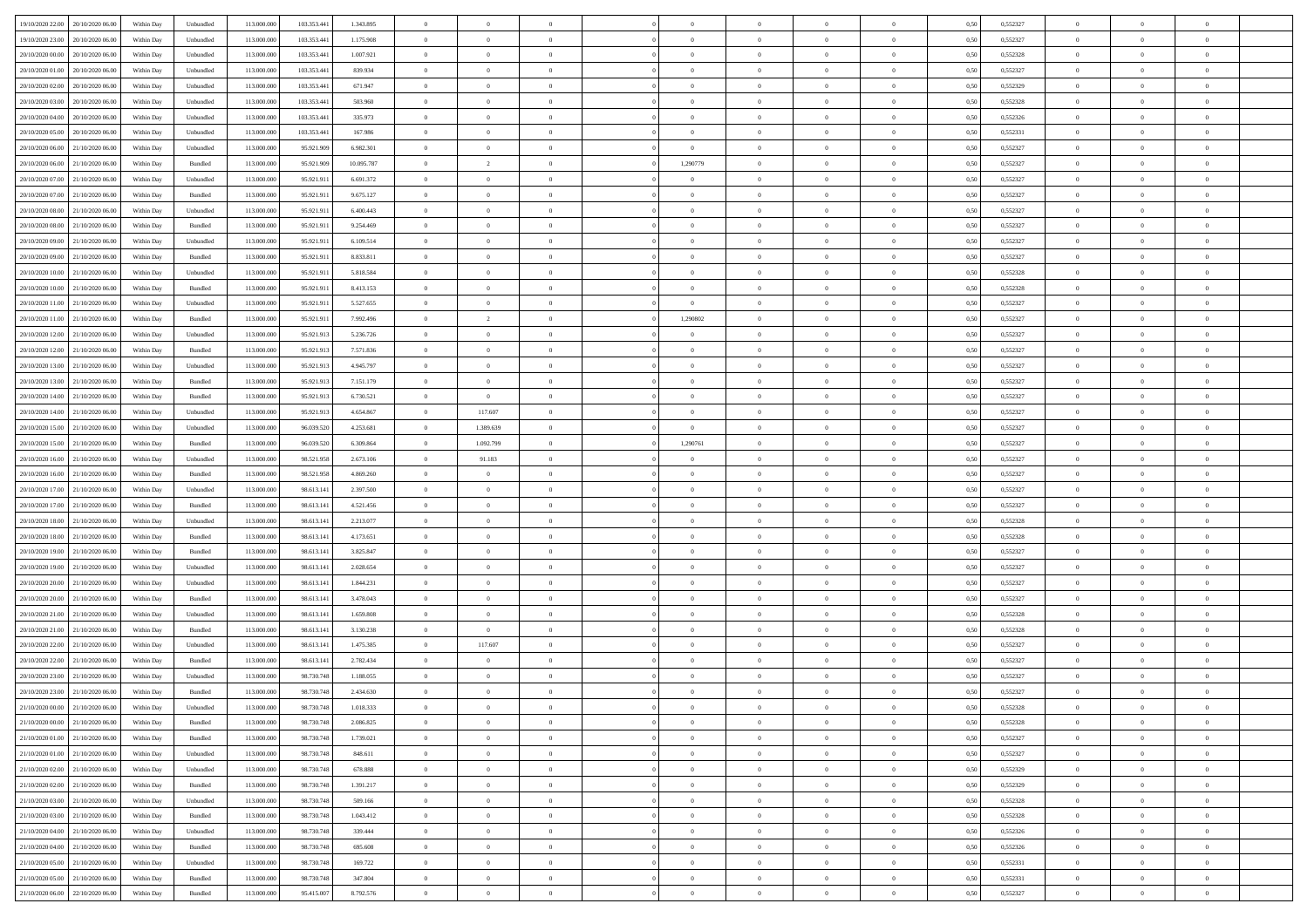| 21/10/2020 06:00 22/10/2020 06:00    | Within Day | Unbundled | 113.000.000 | 95.415.007 | 8.792.415  | $\bf{0}$       | $\theta$       |                | $\overline{0}$ | $\theta$       | $\Omega$       | $\bf{0}$       | 0,50 | 0,552327 | $\,$ 0 $\,$    | $\overline{0}$ | $\theta$       |  |
|--------------------------------------|------------|-----------|-------------|------------|------------|----------------|----------------|----------------|----------------|----------------|----------------|----------------|------|----------|----------------|----------------|----------------|--|
| 21/10/2020 07:00<br>22/10/2020 06:00 | Within Day | Unbundled | 113.000.000 | 95.415.00  | 8.426.064  | $\overline{0}$ | $\bf{0}$       | $\overline{0}$ | $\overline{0}$ | $\overline{0}$ | $\overline{0}$ | $\bf{0}$       | 0,50 | 0,552327 | $\overline{0}$ | $\overline{0}$ | $\overline{0}$ |  |
|                                      |            |           |             |            |            |                |                |                |                |                |                |                |      |          |                |                |                |  |
| 21/10/2020 07:00<br>22/10/2020 06:00 | Within Dav | Bundled   | 113.000.000 | 95.415.007 | 8.426.218  | $\overline{0}$ | $\overline{0}$ | $\overline{0}$ | $\overline{0}$ | $\overline{0}$ | $\overline{0}$ | $\bf{0}$       | 0.50 | 0,552327 | $\theta$       | $\overline{0}$ | $\overline{0}$ |  |
| 21/10/2020 08:00<br>22/10/2020 06.00 | Within Day | Unbundled | 113.000.000 | 95.415.007 | 8.059.714  | $\overline{0}$ | $\bf{0}$       | $\overline{0}$ | $\overline{0}$ | $\bf{0}$       | $\overline{0}$ | $\bf{0}$       | 0,50 | 0,552327 | $\bf{0}$       | $\overline{0}$ | $\overline{0}$ |  |
| 21/10/2020 08:00<br>22/10/2020 06.00 | Within Day | Bundled   | 113.000.000 | 95.415.007 | 8.059.861  | $\bf{0}$       | $\bf{0}$       | $\overline{0}$ | $\overline{0}$ | $\overline{0}$ | $\overline{0}$ | $\bf{0}$       | 0,50 | 0,552327 | $\,$ 0 $\,$    | $\bf{0}$       | $\overline{0}$ |  |
| 21/10/2020 09:00<br>22/10/2020 06.00 | Within Dav | Unbundled | 113.000.000 | 95.415.007 | 7.693.363  | $\overline{0}$ | $\overline{0}$ | $\overline{0}$ | $\overline{0}$ | $\overline{0}$ | $\overline{0}$ | $\overline{0}$ | 0.50 | 0,552327 | $\theta$       | $\overline{0}$ | $\overline{0}$ |  |
| 21/10/2020 09:00<br>22/10/2020 06.00 | Within Day | Bundled   | 113.000.000 | 95.415.007 | 7.693.504  | $\overline{0}$ | $\bf{0}$       | $\overline{0}$ | $\overline{0}$ | $\overline{0}$ | $\overline{0}$ | $\bf{0}$       | 0,50 | 0,552327 | $\bf{0}$       | $\bf{0}$       | $\overline{0}$ |  |
| 21/10/2020 10:00<br>22/10/2020 06.00 | Within Day | Unbundled | 113.000.000 | 95.415.00  | 7.327.012  | $\overline{0}$ | $\overline{0}$ | $\overline{0}$ | $\overline{0}$ | $\overline{0}$ | $\overline{0}$ | $\bf{0}$       | 0,50 | 0,552328 | $\,$ 0 $\,$    | $\theta$       | $\overline{0}$ |  |
| 21/10/2020 10:00<br>22/10/2020 06.00 | Within Dav | Bundled   | 113.000.000 | 95.415.007 | 7.327.146  | $\overline{0}$ | $\overline{0}$ | $\overline{0}$ | $\overline{0}$ | $\overline{0}$ | $\overline{0}$ | $\overline{0}$ | 0.50 | 0,552328 | $\theta$       | $\overline{0}$ | $\overline{0}$ |  |
| 21/10/2020 11:00<br>22/10/2020 06.00 | Within Day | Unbundled | 113.000.000 | 95.415.007 | 6.960.662  | $\overline{0}$ | $\bf{0}$       | $\overline{0}$ | $\overline{0}$ | $\overline{0}$ | $\overline{0}$ | $\bf{0}$       | 0,50 | 0,552327 | $\,$ 0 $\,$    | $\bf{0}$       | $\overline{0}$ |  |
|                                      |            |           |             |            |            |                |                |                |                |                |                |                |      |          |                |                |                |  |
| 21/10/2020 11:00<br>22/10/2020 06.00 | Within Day | Bundled   | 113.000.000 | 95.415.00  | 6.960.789  | $\overline{0}$ | $\bf{0}$       | $\overline{0}$ | $\overline{0}$ | $\overline{0}$ | $\overline{0}$ | $\bf{0}$       | 0,50 | 0,552327 | $\bf{0}$       | $\overline{0}$ | $\overline{0}$ |  |
| 21/10/2020 12:00<br>22/10/2020 06.00 | Within Dav | Bundled   | 113.000.000 | 95.415.007 | 6.594.432  | $\overline{0}$ | $\overline{0}$ | $\overline{0}$ | $\overline{0}$ | $\overline{0}$ | $\overline{0}$ | $\bf{0}$       | 0.50 | 0,552327 | $\theta$       | $\overline{0}$ | $\overline{0}$ |  |
| 21/10/2020 12:00<br>22/10/2020 06.00 | Within Day | Unbundled | 113.000.000 | 95.415.007 | 6.594.311  | $\overline{0}$ | $\bf{0}$       | $\overline{0}$ | $\overline{0}$ | $\bf{0}$       | $\overline{0}$ | $\bf{0}$       | 0,50 | 0,552327 | $\bf{0}$       | $\overline{0}$ | $\overline{0}$ |  |
| 21/10/2020 13:00<br>22/10/2020 06.00 | Within Day | Unbundled | 113.000.000 | 95.415.007 | 6.227.960  | $\bf{0}$       | $\bf{0}$       | $\overline{0}$ | $\overline{0}$ | $\overline{0}$ | $\overline{0}$ | $\bf{0}$       | 0,50 | 0,552327 | $\,$ 0 $\,$    | $\bf{0}$       | $\overline{0}$ |  |
| 21/10/2020 13:00<br>22/10/2020 06.00 | Within Dav | Bundled   | 113.000.000 | 95.415.007 | 6.228.074  | $\overline{0}$ | $\overline{0}$ | $\overline{0}$ | $\overline{0}$ | $\overline{0}$ | $\overline{0}$ | $\overline{0}$ | 0.50 | 0,552327 | $\theta$       | $\overline{0}$ | $\overline{0}$ |  |
| 21/10/2020 14:00<br>22/10/2020 06.00 | Within Day | Unbundled | 113.000.000 | 95.415.007 | 5.861.610  | $\overline{0}$ | $\bf{0}$       | $\overline{0}$ | $\overline{0}$ | $\overline{0}$ | $\overline{0}$ | $\bf{0}$       | 0,50 | 0,552327 | $\bf{0}$       | $\bf{0}$       | $\overline{0}$ |  |
| 21/10/2020 14:00<br>22/10/2020 06.00 | Within Day | Bundled   | 113.000.000 | 95.415.00  | 5.861.717  | $\overline{0}$ | $\bf{0}$       | $\overline{0}$ | $\overline{0}$ | $\overline{0}$ | $\overline{0}$ | $\bf{0}$       | 0,50 | 0,552327 | $\bf{0}$       | $\overline{0}$ | $\overline{0}$ |  |
| 21/10/2020 15:00<br>22/10/2020 06.00 | Within Dav | Unbundled | 113.000.000 | 95.415.007 | 5.495.259  | $\overline{0}$ | $\overline{0}$ | $\overline{0}$ | $\overline{0}$ | $\overline{0}$ | $\overline{0}$ | $\overline{0}$ | 0.50 | 0,552327 | $\theta$       | $\overline{0}$ | $\overline{0}$ |  |
| 21/10/2020 15:00<br>22/10/2020 06.00 | Within Day | Bundled   | 113.000.000 | 95.415.007 | 5.495.360  | $\overline{0}$ | $\bf{0}$       | $\overline{0}$ | $\overline{0}$ | $\overline{0}$ | $\overline{0}$ | $\bf{0}$       | 0,50 | 0,552327 | $\,$ 0 $\,$    | $\bf{0}$       | $\overline{0}$ |  |
| 21/10/2020 16:00<br>22/10/2020 06.00 | Within Day | Unbundled | 113.000.000 | 95.415.007 | 5.128.908  | $\overline{0}$ | $\bf{0}$       | $\overline{0}$ | $\overline{0}$ | $\overline{0}$ | $\overline{0}$ | $\bf{0}$       | 0,50 | 0,552327 | $\bf{0}$       | $\overline{0}$ | $\overline{0}$ |  |
|                                      |            |           |             |            |            |                |                |                |                |                |                |                |      |          |                |                |                |  |
| 21/10/2020 16:00<br>22/10/2020 06.00 | Within Dav | Bundled   | 113.000.000 | 95.415.007 | 5.129.002  | $\overline{0}$ | $\overline{0}$ | $\overline{0}$ | $\overline{0}$ | $\overline{0}$ | $\overline{0}$ | $\bf{0}$       | 0.50 | 0,552327 | $\theta$       | $\overline{0}$ | $\overline{0}$ |  |
| 21/10/2020 17:00<br>22/10/2020 06.00 | Within Day | Bundled   | 113.000.000 | 95.415.007 | 4.762.645  | $\overline{0}$ | $\bf{0}$       | $\overline{0}$ | $\overline{0}$ | $\overline{0}$ | $\overline{0}$ | $\bf{0}$       | 0,50 | 0,552327 | $\bf{0}$       | $\overline{0}$ | $\overline{0}$ |  |
| 21/10/2020 17:00<br>22/10/2020 06.00 | Within Day | Unbundled | 113.000.000 | 95.415.007 | 4.762.558  | $\overline{0}$ | $\bf{0}$       | $\overline{0}$ | $\overline{0}$ | $\overline{0}$ | $\overline{0}$ | $\bf{0}$       | 0,50 | 0,552327 | $\bf{0}$       | $\overline{0}$ | $\overline{0}$ |  |
| 21/10/2020 18:00<br>22/10/2020 06.00 | Within Dav | Bundled   | 113.000.000 | 95.415.007 | 4.396.288  | $\overline{0}$ | $\overline{0}$ | $\overline{0}$ | $\overline{0}$ | $\overline{0}$ | $\overline{0}$ | $\overline{0}$ | 0.50 | 0,552328 | $\theta$       | $\overline{0}$ | $\overline{0}$ |  |
| 21/10/2020 18:00<br>22/10/2020 06.00 | Within Day | Unbundled | 113.000.000 | 95.415.007 | 4.396.207  | $\overline{0}$ | $\bf{0}$       | $\overline{0}$ | $\overline{0}$ | $\overline{0}$ | $\overline{0}$ | $\bf{0}$       | 0,50 | 0,552328 | $\,$ 0 $\,$    | $\bf{0}$       | $\overline{0}$ |  |
| 21/10/2020 19:00<br>22/10/2020 06.00 | Within Day | Bundled   | 113.000.000 | 95.415.00  | 4.029.930  | $\overline{0}$ | $\bf{0}$       | $\overline{0}$ | $\overline{0}$ | $\bf{0}$       | $\overline{0}$ | $\bf{0}$       | 0,50 | 0,552327 | $\bf{0}$       | $\overline{0}$ | $\overline{0}$ |  |
| 21/10/2020 19:00<br>22/10/2020 06.00 | Within Dav | Unbundled | 113.000.000 | 95.415.007 | 4.029.857  | $\overline{0}$ | $\overline{0}$ | $\overline{0}$ | $\overline{0}$ | $\overline{0}$ | $\overline{0}$ | $\overline{0}$ | 0.50 | 0,552327 | $\theta$       | $\overline{0}$ | $\overline{0}$ |  |
| 21/10/2020 20:00<br>22/10/2020 06.00 | Within Day | Bundled   | 113.000.000 | 95.415.007 | 3.663.573  | $\overline{0}$ | $\bf{0}$       | $\overline{0}$ | $\overline{0}$ | $\overline{0}$ | $\overline{0}$ | $\bf{0}$       | 0,50 | 0,552327 | $\overline{0}$ | $\bf{0}$       | $\overline{0}$ |  |
| 21/10/2020 20:00<br>22/10/2020 06.00 | Within Day | Unbundled | 113.000.000 | 95.415.00  | 3.663.506  | $\overline{0}$ | $\bf{0}$       | $\overline{0}$ | $\overline{0}$ | $\overline{0}$ | $\overline{0}$ | $\bf{0}$       | 0,50 | 0,552327 | $\bf{0}$       | $\overline{0}$ | $\overline{0}$ |  |
| 21/10/2020 21.00<br>22/10/2020 06.00 | Within Dav | Unbundled | 113.000.000 | 95.415.007 | 3.297.155  | $\overline{0}$ | $\overline{0}$ | $\overline{0}$ | $\overline{0}$ | $\overline{0}$ | $\overline{0}$ | $\bf{0}$       | 0.50 | 0,552328 | $\theta$       | $\overline{0}$ | $\overline{0}$ |  |
|                                      |            |           |             |            |            |                | $\overline{0}$ | $\overline{0}$ | $\overline{0}$ | $\overline{0}$ | $\overline{0}$ |                |      |          | $\,$ 0 $\,$    | $\theta$       | $\overline{0}$ |  |
| 21/10/2020 21:00<br>22/10/2020 06.00 | Within Day | Bundled   | 113.000.000 | 95.415.007 | 3.297.216  | $\overline{0}$ |                |                |                |                |                | $\bf{0}$       | 0,50 | 0,552328 |                |                |                |  |
| 21/10/2020 22.00<br>22/10/2020 06.00 | Within Day | Unbundled | 113.000.000 | 95.415.007 | 2.930.805  | $\overline{0}$ | $\bf{0}$       | $\overline{0}$ | $\bf{0}$       | $\overline{0}$ | $\overline{0}$ | $\bf{0}$       | 0,50 | 0,552327 | $\bf{0}$       | $\overline{0}$ | $\overline{0}$ |  |
| 21/10/2020 22.00<br>22/10/2020 06.00 | Within Dav | Bundled   | 113.000.000 | 95.415.007 | 2.930.858  | $\overline{0}$ | $\overline{0}$ | $\overline{0}$ | $\overline{0}$ | $\overline{0}$ | $\overline{0}$ | $\overline{0}$ | 0.50 | 0,552327 | $\theta$       | $\overline{0}$ | $\overline{0}$ |  |
| 21/10/2020 23.00<br>22/10/2020 06.00 | Within Day | Bundled   | 113.000.000 | 95.415.007 | 2.564.501  | $\overline{0}$ | $\overline{0}$ | $\overline{0}$ | $\overline{0}$ | $\theta$       | $\overline{0}$ | $\overline{0}$ | 0,50 | 0,552327 | $\theta$       | $\theta$       | $\overline{0}$ |  |
| 21/10/2020 23:00<br>22/10/2020 06.00 | Within Day | Unbundled | 113.000.000 | 95.415.00  | 2.564.454  | $\overline{0}$ | $\bf{0}$       | $\overline{0}$ | $\overline{0}$ | $\bf{0}$       | $\overline{0}$ | $\bf{0}$       | 0,50 | 0,552327 | $\bf{0}$       | $\overline{0}$ | $\overline{0}$ |  |
| 22/10/2020 00:00<br>22/10/2020 06.00 | Within Dav | Unbundled | 113.000.000 | 95.415.007 | 2.198.103  | $\overline{0}$ | $\overline{0}$ | $\overline{0}$ | $\overline{0}$ | $\overline{0}$ | $\overline{0}$ | $\overline{0}$ | 0.50 | 0,552328 | $\theta$       | $\overline{0}$ | $\overline{0}$ |  |
| 22/10/2020 00:00<br>22/10/2020 06.00 | Within Day | Bundled   | 113.000.000 | 95.415.00  | 2.198.144  | $\overline{0}$ | $\overline{0}$ | $\overline{0}$ | $\overline{0}$ | $\overline{0}$ | $\overline{0}$ | $\overline{0}$ | 0,50 | 0,552328 | $\theta$       | $\theta$       | $\overline{0}$ |  |
| 22/10/2020 01:00<br>22/10/2020 06.00 | Within Day | Unbundled | 113.000.000 | 95.415.00  | 1.831.753  | $\overline{0}$ | 21.720         | $\overline{0}$ | $\overline{0}$ | $\bf{0}$       | $\overline{0}$ | $\bf{0}$       | 0,50 | 0,552327 | $\bf{0}$       | $\overline{0}$ | $\overline{0}$ |  |
| 22/10/2020 01:00<br>22/10/2020 06.00 | Within Dav | Bundled   | 113.000.000 | 95.415.007 | 1.831.786  | $\overline{0}$ | $\overline{0}$ | $\overline{0}$ | $\overline{0}$ | $\overline{0}$ | $\overline{0}$ | $\bf{0}$       | 0.50 | 0,552327 | $\theta$       | $\overline{0}$ | $\overline{0}$ |  |
| 22/10/2020 02:00<br>22/10/2020 06.00 | Within Day | Unbundled | 113.000.000 | 95.436.727 | 1.448.026  | $\overline{0}$ | $\overline{0}$ | $\overline{0}$ | $\overline{0}$ | $\theta$       | $\overline{0}$ | $\bf{0}$       | 0,50 | 0,552329 | $\,$ 0 $\,$    | $\theta$       | $\overline{0}$ |  |
| 22/10/2020 02:00<br>22/10/2020 06.00 | Within Day | Bundled   | 113.000.000 | 95.436.727 | 1.465.429  | $\overline{0}$ | $\bf{0}$       | $\overline{0}$ | $\bf{0}$       | $\bf{0}$       | $\overline{0}$ | $\bf{0}$       | 0,50 | 0,552329 | $\bf{0}$       | $\overline{0}$ | $\overline{0}$ |  |
| 22/10/2020 03:00<br>22/10/2020 06.00 | Within Dav | Unbundled | 113.000.000 | 95.436.727 | 1.086.019  | $\overline{0}$ | $\overline{0}$ | $\overline{0}$ | $\overline{0}$ | $\overline{0}$ | $\overline{0}$ | $\overline{0}$ | 0.50 | 0,552328 | $\theta$       | $\theta$       | $\overline{0}$ |  |
|                                      |            |           |             |            |            |                |                |                |                |                |                |                |      |          |                |                |                |  |
| 22/10/2020 03:00<br>22/10/2020 06.00 | Within Day | Bundled   | 113.000.000 | 95.436.72  | 1.099.072  | $\overline{0}$ | $\overline{0}$ | $\overline{0}$ | $\overline{0}$ | $\theta$       | $\overline{0}$ | $\overline{0}$ | 0,50 | 0,552328 | $\theta$       | $\theta$       | $\overline{0}$ |  |
| 22/10/2020 04:00<br>22/10/2020 06.00 | Within Day | Bundled   | 113.000.000 | 95.436.727 | 732.714    | $\overline{0}$ | $\bf{0}$       | $\overline{0}$ | $\bf{0}$       | $\overline{0}$ | $\overline{0}$ | $\bf{0}$       | 0,50 | 0,552326 | $\bf{0}$       | $\overline{0}$ | $\overline{0}$ |  |
| 22/10/2020 04:00 22/10/2020 06:00    | Within Day | Unbundled | 113.000.000 | 95.436.727 | 724.013    | $\overline{0}$ | $\Omega$       |                | $\overline{0}$ | $\theta$       |                |                | 0,50 | 0,552326 | $\theta$       | $\theta$       | $\sqrt{ }$     |  |
| 22/10/2020 05:00 22/10/2020 06:00    | Within Day | Unbundled | 113.000.000 | 95.436.727 | 362.006    | $\overline{0}$ | $\theta$       | $\overline{0}$ | $\theta$       | $\overline{0}$ | $\overline{0}$ | $\overline{0}$ | 0,50 | 0,552331 | $\theta$       | $\theta$       | $\overline{0}$ |  |
| 22/10/2020 05:00 22/10/2020 06:00    | Within Day | Bundled   | 113.000.000 | 95.436.727 | 366.357    | $\overline{0}$ | $\overline{0}$ | $\overline{0}$ | $\bf{0}$       | $\bf{0}$       | $\overline{0}$ | $\bf{0}$       | 0,50 | 0,552331 | $\overline{0}$ | $\overline{0}$ | $\overline{0}$ |  |
| 22/10/2020 06:00<br>23/10/2020 06:00 | Within Dav | Unbundled | 113.000.000 | 88.209.743 | 14.999.218 | $\overline{0}$ | 7.617.681      | $\overline{0}$ | $\overline{0}$ | $\overline{0}$ | $\overline{0}$ | $\overline{0}$ | 0.50 | 0,552327 | $\overline{0}$ | $\overline{0}$ | $\overline{0}$ |  |
| 22/10/2020 06:00 23/10/2020 06:00    | Within Day | Bundled   | 113.000.000 | 88.209.743 | 9.791.035  | $\overline{0}$ | $\overline{0}$ | $\overline{0}$ | $\overline{0}$ | $\overline{0}$ | $\overline{0}$ | $\bf{0}$       | 0,50 | 0,552327 | $\,$ 0 $\,$    | $\theta$       | $\overline{0}$ |  |
| 22/10/2020 07.00 23/10/2020 06.00    | Within Day | Unbundled | 113.000.000 | 95.827.423 | 7.073.973  | $\overline{0}$ | $\overline{0}$ | $\overline{0}$ | $\bf{0}$       | $\overline{0}$ | $\overline{0}$ | $\bf{0}$       | 0,50 | 0,552327 | $\overline{0}$ | $\overline{0}$ | $\bf{0}$       |  |
| 22/10/2020 07:00<br>23/10/2020 06:00 | Within Dav | Bundled   | 113.000.000 | 95.827.423 | 9.383.076  | $\overline{0}$ | $\overline{0}$ | $\overline{0}$ | $\overline{0}$ | $\overline{0}$ | $\overline{0}$ | $\overline{0}$ | 0.50 | 0,552327 | $\overline{0}$ | $\overline{0}$ | $\overline{0}$ |  |
| 22/10/2020 08:00<br>23/10/2020 06:00 | Within Day | Unbundled | 113.000.000 | 95.827.423 | 6.766.409  | $\overline{0}$ | $\theta$       | $\overline{0}$ | $\theta$       | $\theta$       | $\overline{0}$ | $\bf{0}$       | 0,50 | 0,552327 | $\theta$       | $\theta$       | $\overline{0}$ |  |
|                                      |            |           |             |            |            |                |                |                |                |                |                |                |      |          |                |                |                |  |
| 22/10/2020 08.00 23/10/2020 06.00    | Within Day | Bundled   | 113.000.000 | 95.827.423 | 8.975.116  | $\overline{0}$ | $\bf{0}$       | $\overline{0}$ | $\overline{0}$ | $\overline{0}$ | $\overline{0}$ | $\bf{0}$       | 0,50 | 0,552327 | $\overline{0}$ | $\overline{0}$ | $\overline{0}$ |  |
| 22/10/2020 09:00<br>23/10/2020 06:00 | Within Dav | Unbundled | 113.000.000 | 95.827.423 | 6.458.845  | $\overline{0}$ | $\overline{0}$ | $\overline{0}$ | $\overline{0}$ | $\overline{0}$ | $\overline{0}$ | $\overline{0}$ | 0,50 | 0,552327 | $\overline{0}$ | $\overline{0}$ | $\overline{0}$ |  |
| 22/10/2020 09:00 23/10/2020 06:00    | Within Day | Bundled   | 113.000.000 | 95.827.423 | 8.567.156  | $\overline{0}$ | $\theta$       | $\overline{0}$ | $\overline{0}$ | $\theta$       | $\overline{0}$ | $\bf{0}$       | 0,50 | 0,552327 | $\,$ 0 $\,$    | $\theta$       | $\overline{0}$ |  |
| 22/10/2020 10:00<br>23/10/2020 06.00 | Within Day | Bundled   | 113.000.000 | 95.827.423 | 8.159.196  | $\overline{0}$ | $\bf{0}$       | $\overline{0}$ | $\overline{0}$ | $\overline{0}$ | $\overline{0}$ | $\bf{0}$       | 0,50 | 0,552328 | $\bf{0}$       | $\overline{0}$ | $\bf{0}$       |  |
| 22/10/2020 10:00 23/10/2020 06:00    | Within Day | Unbundled | 113.000.000 | 95.827.423 | 6.151.281  | $\overline{0}$ | $\theta$       | $\overline{0}$ | $\overline{0}$ | $\overline{0}$ | $\overline{0}$ | $\bf{0}$       | 0,50 | 0,552328 | $\overline{0}$ | $\overline{0}$ | $\overline{0}$ |  |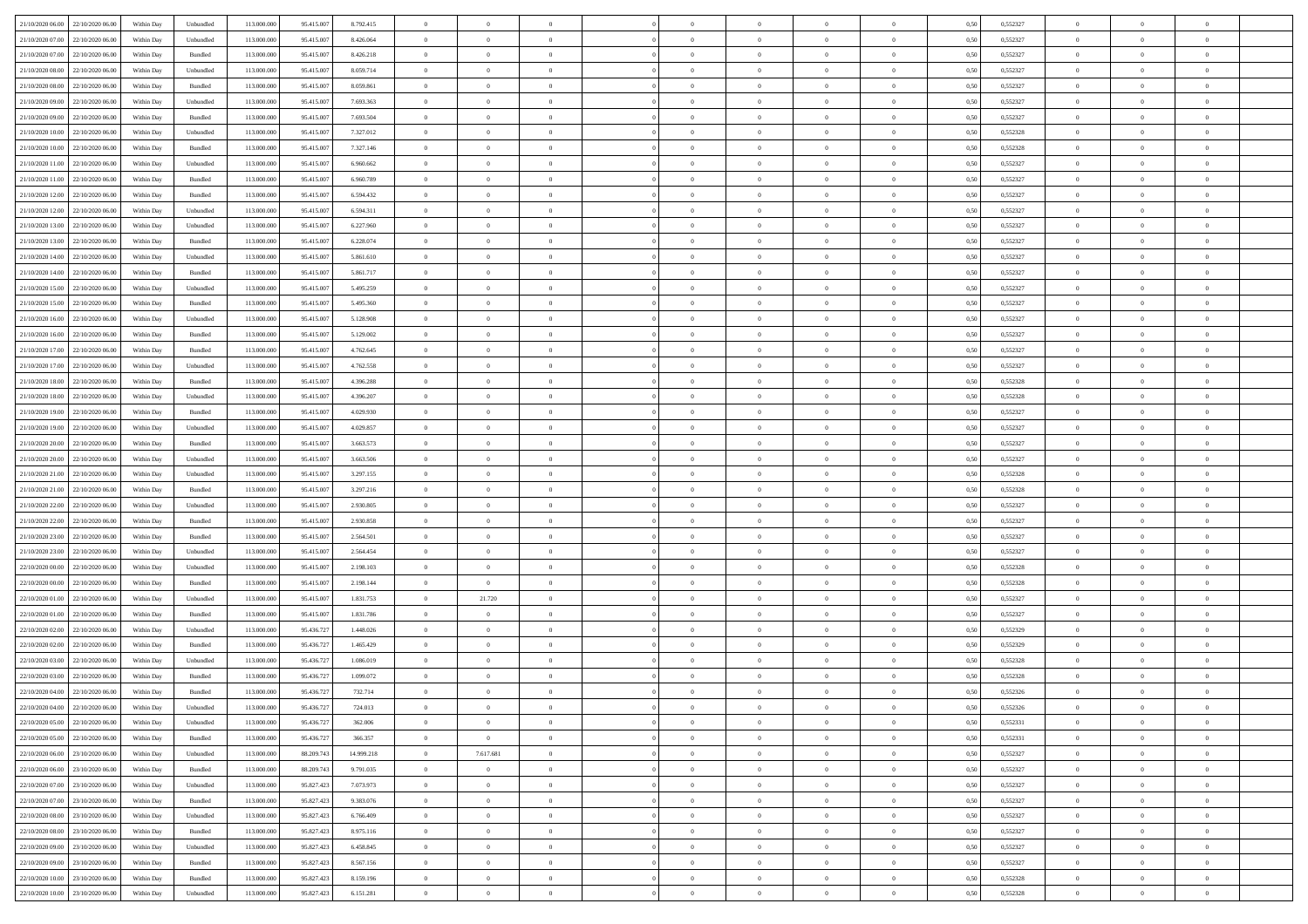| 22/10/2020 11:00 23/10/2020 06:00    | Within Day | Unbundled | 113.000.000 | 95.827.423  | 5.843.717      | $\overline{0}$ | $\overline{0}$ |                | $\overline{0}$ | $\theta$       |                | $\theta$       | 0,50 | 0,552327 | $\theta$       | $\theta$       | $\overline{0}$ |  |
|--------------------------------------|------------|-----------|-------------|-------------|----------------|----------------|----------------|----------------|----------------|----------------|----------------|----------------|------|----------|----------------|----------------|----------------|--|
| 22/10/2020 11:00<br>23/10/2020 06.00 | Within Day | Bundled   | 113.000.00  | 95.827.423  | 7.751.236      | $\bf{0}$       | $\bf{0}$       | $\bf{0}$       | $\bf{0}$       | $\overline{0}$ | $\overline{0}$ | $\bf{0}$       | 0,50 | 0,552327 | $\,$ 0 $\,$    | $\bf{0}$       | $\overline{0}$ |  |
| 22/10/2020 12:00<br>23/10/2020 06.00 | Within Day | Unbundled | 113,000,000 | 95.827.423  | 5.536.153      | $\overline{0}$ | $\overline{0}$ | $\overline{0}$ | $\bf{0}$       | $\bf{0}$       | $\overline{0}$ | $\bf{0}$       | 0.50 | 0,552327 | $\bf{0}$       | $\overline{0}$ | $\overline{0}$ |  |
| 22/10/2020 12:00<br>23/10/2020 06:00 | Within Day | Bundled   | 113.000.000 | 95.827.423  | 7.343.276      | $\overline{0}$ | 83.739         | $\overline{0}$ | 1,290809       | $\theta$       | $\overline{0}$ | $\bf{0}$       | 0,50 | 0,552327 | $\theta$       | $\theta$       | $\overline{0}$ |  |
| 22/10/2020 13:00<br>23/10/2020 06.00 | Within Day | Unbundled | 113.000.00  | 95.911.16   | 5.228.589      | $\bf{0}$       | $\overline{0}$ | $\bf{0}$       | $\overline{0}$ | $\theta$       | $\overline{0}$ | $\bf{0}$       | 0,50 | 0,552327 | $\,$ 0 $\,$    | $\bf{0}$       | $\overline{0}$ |  |
| 22/10/2020 13:00<br>23/10/2020 06:00 | Within Day | Bundled   | 113,000,000 | 95.911.16   | 6.856.229      | $\overline{0}$ | $\overline{0}$ | $\overline{0}$ | $\bf{0}$       | $\overline{0}$ | $\theta$       | $\bf{0}$       | 0.50 | 0.552327 | $\,$ 0 $\,$    | $\theta$       | $\overline{0}$ |  |
| 22/10/2020 14:00<br>23/10/2020 06:00 | Within Day | Unbundled | 113.000.000 | 95.911.163  | 4.921.025      | $\overline{0}$ | 753.283        | $\overline{0}$ | $\overline{0}$ | $\theta$       | $\overline{0}$ | $\bf{0}$       | 0,50 | 0,552327 | $\,$ 0 $\,$    | $\theta$       | $\overline{0}$ |  |
|                                      |            |           |             |             |                |                |                |                |                |                |                |                |      |          |                |                |                |  |
| 22/10/2020 14:00<br>23/10/2020 06.00 | Within Day | Bundled   | 113.000.00  | 95.911.16   | 6.452.922      | $\bf{0}$       | 3.727.707      | $\bf{0}$       | 1,290756       | $\overline{0}$ | $\overline{0}$ | $\bf{0}$       | 0,50 | 0,552327 | $\,$ 0 $\,$    | $\bf{0}$       | $\overline{0}$ |  |
| 22/10/2020 15:00<br>23/10/2020 06:00 | Within Day | Bundled   | 113,000,000 | 100.392.152 | 2.554.889      | $\overline{0}$ | $\overline{0}$ | $\overline{0}$ | $\bf{0}$       | $\overline{0}$ | $\overline{0}$ | $\bf{0}$       | 0.50 | 0.552327 | $\bf{0}$       | $\overline{0}$ | $\overline{0}$ |  |
| 22/10/2020 15:00<br>23/10/2020 06:00 | Within Day | Unbundled | 113.000.000 | 100.392.152 | 3.907.258      | $\bf{0}$       | 715.972        | $\overline{0}$ | $\overline{0}$ | $\overline{0}$ | $\overline{0}$ | $\bf{0}$       | 0,50 | 0,552327 | $\,$ 0 $\,$    | $\bf{0}$       | $\overline{0}$ |  |
| 22/10/2020 16:00<br>23/10/2020 06.00 | Within Day | Unbundled | 113.000.00  | 101.108.12  | 2.978.534      | $\bf{0}$       | $\overline{0}$ | $\bf{0}$       | $\bf{0}$       | $\bf{0}$       | $\overline{0}$ | $\bf{0}$       | 0,50 | 0,552327 | $\,$ 0 $\,$    | $\bf{0}$       | $\overline{0}$ |  |
| 22/10/2020 16:00<br>23/10/2020 06.00 | Within Day | Bundled   | 113,000,000 | 101.108.12  | 2.384.563      | $\overline{0}$ | $\bf{0}$       | $\overline{0}$ | $\overline{0}$ | $\bf{0}$       | $\overline{0}$ | $\bf{0}$       | 0.50 | 0,552327 | $\bf{0}$       | $\overline{0}$ | $\bf{0}$       |  |
| 22/10/2020 17:00<br>23/10/2020 06:00 | Within Day | Unbundled | 113.000.00  | 101.108.124 | 2.765.781      | $\overline{0}$ | $\overline{0}$ | $\overline{0}$ | $\theta$       | $\theta$       | $\overline{0}$ | $\overline{0}$ | 0,50 | 0,552327 | $\,$ 0 $\,$    | $\theta$       | $\overline{0}$ |  |
| 22/10/2020 17:00<br>23/10/2020 06.00 | Within Day | Bundled   | 113.000.00  | 101.108.12  | 2.214.237      | $\bf{0}$       | $\overline{0}$ | $\bf{0}$       | $\overline{0}$ | $\theta$       | $\overline{0}$ | $\bf{0}$       | 0,50 | 0,552327 | $\,$ 0 $\,$    | $\bf{0}$       | $\overline{0}$ |  |
| 22/10/2020 18:00<br>23/10/2020 06:00 | Within Day | Unbundled | 113,000,00  | 101.108.12  | 2.553.029      | $\overline{0}$ | $\overline{0}$ | $\overline{0}$ | $\bf{0}$       | $\overline{0}$ | $\theta$       | $\bf{0}$       | 0.50 | 0.552328 | $\,$ 0 $\,$    | $\theta$       | $\overline{0}$ |  |
| 22/10/2020 18:00<br>23/10/2020 06:00 | Within Day | Bundled   | 113.000.000 | 101.108.124 | 2.043.911      | $\overline{0}$ | $\overline{0}$ | $\overline{0}$ | $\overline{0}$ | $\overline{0}$ | $\overline{0}$ | $\bf{0}$       | 0,50 | 0,552328 | $\theta$       | $\theta$       | $\overline{0}$ |  |
| 22/10/2020 19:00<br>23/10/2020 06.00 | Within Day | Unbundled | 113.000.00  | 101.108.12  | 2.340.276      | $\bf{0}$       | $\bf{0}$       | $\bf{0}$       | $\overline{0}$ | $\theta$       | $\overline{0}$ | $\bf{0}$       | 0,50 | 0,552327 | $\,$ 0 $\,$    | $\bf{0}$       | $\overline{0}$ |  |
| 22/10/2020 19:00<br>23/10/2020 06:00 | Within Day | Bundled   | 113,000,00  | 101.108.12  | 1.873.585      | $\overline{0}$ | $\bf{0}$       | $\overline{0}$ | $\bf{0}$       | $\overline{0}$ | $\overline{0}$ | $\bf{0}$       | 0.50 | 0.552327 | $\bf{0}$       | $\overline{0}$ | $\overline{0}$ |  |
|                                      |            |           |             |             |                | $\overline{0}$ |                | $\overline{0}$ | $\overline{0}$ | $\overline{0}$ | $\overline{0}$ |                |      |          | $\,$ 0 $\,$    |                | $\overline{0}$ |  |
| 22/10/2020 20:00<br>23/10/2020 06:00 | Within Day | Unbundled | 113.000.000 | 101.108.124 | 2.127.524      |                | $\overline{0}$ |                |                |                |                | $\bf{0}$       | 0,50 | 0,552327 |                | $\bf{0}$       |                |  |
| 22/10/2020 20:00<br>23/10/2020 06.00 | Within Day | Bundled   | 113.000.00  | 101.108.12  | 1.703.259      | $\bf{0}$       | 22.331         | $\bf{0}$       | 1,290796       | $\overline{0}$ | $\overline{0}$ | $\bf{0}$       | 0,50 | 0,552327 | $\,$ 0 $\,$    | $\bf{0}$       | $\overline{0}$ |  |
| 22/10/2020 21:00<br>23/10/2020 06:00 | Within Day | Bundled   | 113,000,000 | 101.130.455 | 1.512.836      | $\overline{0}$ | 286.321        | $\overline{0}$ | 1,290809       | $\overline{0}$ | $\overline{0}$ | $\bf{0}$       | 0.50 | 0,552328 | $\bf{0}$       | $\overline{0}$ | $\bf{0}$       |  |
| 22/10/2020 21:00<br>23/10/2020 06:00 | Within Day | Unbundled | 113.000.000 | 101.130.455 | 1.914.772      | $\overline{0}$ | $\overline{0}$ | $\overline{0}$ | $\overline{0}$ | $\theta$       | $\overline{0}$ | $\bf{0}$       | 0,50 | 0,552328 | $\theta$       | $\theta$       | $\overline{0}$ |  |
| 22/10/2020 22.00<br>23/10/2020 06.00 | Within Day | Unbundled | 113.000.00  | 101.416.77  | 1.702.019      | $\bf{0}$       | $\overline{0}$ | $\bf{0}$       | $\bf{0}$       | $\theta$       | $\overline{0}$ | $\bf{0}$       | 0,50 | 0,552327 | $\,$ 0 $\,$    | $\bf{0}$       | $\overline{0}$ |  |
| 22/10/2020 22.00<br>23/10/2020 06:00 | Within Day | Bundled   | 113,000,00  | 101.416.77  | 1.090.235      | $\overline{0}$ | 243,403        | $\overline{0}$ | 1.290824       | $\overline{0}$ | $\theta$       | $\bf{0}$       | 0.50 | 0.552327 | $\,$ 0 $\,$    | $\theta$       | $\overline{0}$ |  |
| 22/10/2020 23:00<br>23/10/2020 06:00 | Within Day | Unbundled | 113.000.000 | 101.660.178 | 1.489.267      | $\overline{0}$ | $\overline{0}$ | $\overline{0}$ | $\overline{0}$ | $\overline{0}$ | $\overline{0}$ | $\bf{0}$       | 0,50 | 0,552327 | $\,$ 0 $\,$    | $\theta$       | $\overline{0}$ |  |
| 22/10/2020 23:00<br>23/10/2020 06.00 | Within Day | Bundled   | 113.000.00  | 101.660.17  | 740.979        | $\bf{0}$       | $\overline{0}$ | $\bf{0}$       | $\overline{0}$ | $\theta$       | $\overline{0}$ | $\bf{0}$       | 0,50 | 0,552327 | $\,$ 0 $\,$    | $\bf{0}$       | $\overline{0}$ |  |
| 23/10/2020 00:00<br>23/10/2020 06:00 | Within Day | Unbundled | 113,000,00  | 101.660.178 | 1.276.514      | $\overline{0}$ | 228,888        | $\overline{0}$ | $\bf{0}$       | $\overline{0}$ | $\overline{0}$ | $\bf{0}$       | 0.50 | 0.552328 | $\bf{0}$       | $\overline{0}$ | $\overline{0}$ |  |
| 23/10/2020 00:00<br>23/10/2020 06:00 | Within Day | Bundled   | 113.000.000 | 101.660.178 | 635.124        | $\overline{0}$ | 202.649        | $\overline{0}$ | 1,290869       | $\theta$       | $\overline{0}$ | $\bf{0}$       | 0,50 | 0,552328 | $\theta$       | $\theta$       | $\overline{0}$ |  |
| 23/10/2020 01:00<br>23/10/2020 06.00 | Within Day | Unbundled | 113.000.00  | 102.091.71: | 873.022        | $\bf{0}$       | $\bf{0}$       | $\bf{0}$       | $\bf{0}$       | $\overline{0}$ | $\overline{0}$ | $\bf{0}$       | 0,50 | 0,552327 | $\,$ 0 $\,$    | $\bf{0}$       | $\overline{0}$ |  |
| 23/10/2020 01:00<br>23/10/2020 06:00 | Within Day | Bundled   | 113,000,000 | 102.091.71  | 360,396        | $\overline{0}$ | 249.611        | $\overline{0}$ | 1,290689       | $\bf{0}$       | $\overline{0}$ | $\bf{0}$       | 0.50 | 0.552327 | $\bf{0}$       | $\overline{0}$ | $\bf{0}$       |  |
| 23/10/2020 02:00<br>23/10/2020 06:00 | Within Day | Bundled   | 113.000.000 | 102.341.327 | 88.627         | $\overline{0}$ | $\overline{0}$ | $\overline{0}$ | $\overline{0}$ | $\overline{0}$ | $\overline{0}$ | $\bf{0}$       | 0.5( | 0,552329 | $\theta$       | $\theta$       | $\overline{0}$ |  |
|                                      |            |           |             |             |                |                |                |                |                |                |                |                |      |          |                |                |                |  |
| 23/10/2020 02.00<br>23/10/2020 06.00 | Within Day | Unbundled | 113.000.00  | 102.341.327 | 698.417        | $\bf{0}$       | $\overline{0}$ | $\bf{0}$       | $\bf{0}$       | $\overline{0}$ | $\overline{0}$ | $\bf{0}$       | 0,50 | 0,552329 | $\,$ 0 $\,$    | $\bf{0}$       | $\overline{0}$ |  |
| 23/10/2020 03:00<br>23/10/2020 06:00 | Within Day | Unbundled | 113,000,00  | 102.341.327 | 523.813        | $\overline{0}$ | $\bf{0}$       | $\overline{0}$ | $\bf{0}$       | $\overline{0}$ | $\Omega$       | $\bf{0}$       | 0.50 | 0.552328 | $\,$ 0 $\,$    | $\bf{0}$       | $\overline{0}$ |  |
| 23/10/2020 03:00<br>23/10/2020 06:00 | Within Day | Bundled   | 113.000.000 | 102.341.327 | 66.470         | $\overline{0}$ | $\overline{0}$ | $\overline{0}$ | $\overline{0}$ | $\overline{0}$ | $\overline{0}$ | $\bf{0}$       | 0.5( | 0,552328 | $\theta$       | $\theta$       | $\overline{0}$ |  |
| 23/10/2020 04:00<br>23/10/2020 06.00 | Within Day | Unbundled | 113.000.00  | 102.341.32  | 349.208        | $\bf{0}$       | $\bf{0}$       | $\bf{0}$       | $\bf{0}$       | $\bf{0}$       | $\overline{0}$ | $\bf{0}$       | 0,50 | 0,552326 | $\,$ 0 $\,$    | $\bf{0}$       | $\overline{0}$ |  |
| 23/10/2020 04:00<br>23/10/2020 06:00 | Within Day | Bundled   | 113,000,00  | 102.341.32  | 44.313         | $\overline{0}$ | 44.314         | $\overline{0}$ | 1.290688       | $\overline{0}$ | $\overline{0}$ | $\bf{0}$       | 0.50 | 0.552326 | $\bf{0}$       | $\overline{0}$ | $\overline{0}$ |  |
| 23/10/2020 05:00<br>23/10/2020 06:00 | Within Day | Unbundled | 113.000.000 | 102.385.640 | 174,604        | $\overline{0}$ | $\overline{0}$ | $\overline{0}$ | $\overline{0}$ | $\overline{0}$ | $\overline{0}$ | $\bf{0}$       | 0.50 | 0,552331 | $\theta$       | $\theta$       | $\overline{0}$ |  |
| 23/10/2020 05:00<br>23/10/2020 06.00 | Within Day | Bundled   | 113.000.00  | 102.385.64  | $\overline{0}$ | $\bf{0}$       | $\bf{0}$       | $\bf{0}$       | $\bf{0}$       | $\overline{0}$ | $\overline{0}$ | $\bf{0}$       | 0,50 | 0,552331 | $\,$ 0 $\,$    | $\bf{0}$       | $\overline{0}$ |  |
| 23/10/2020 06:00<br>24/10/2020 06:00 | Within Day | Unbundled | 113,000,000 | 95.640.545  | 10.714.793     | $\overline{0}$ | $\bf{0}$       | $\overline{0}$ | $\bf{0}$       | $\bf{0}$       | $\overline{0}$ | $\bf{0}$       | 0.50 | 0,552327 | $\bf{0}$       | $\overline{0}$ | $\overline{0}$ |  |
| 23/10/2020 06:00<br>24/10/2020 06.00 | Within Day | Bundled   | 113.000.000 | 95.640.545  | 6.644.660      | $\overline{0}$ | $\overline{0}$ | $\overline{0}$ | $\overline{0}$ | $\overline{0}$ | $\overline{0}$ | $\bf{0}$       | 0.5( | 0,552327 | $\theta$       | $\theta$       | $\overline{0}$ |  |
| 23/10/2020 07:00<br>24/10/2020 06.00 | Within Day | Unbundled | 113.000.00  | 95.640.545  | 10.268.343     | $\bf{0}$       | $\bf{0}$       | $\bf{0}$       | $\bf{0}$       | $\overline{0}$ | $\overline{0}$ | $\bf{0}$       | 0,50 | 0,552327 | $\,$ 0 $\,$    | $\bf{0}$       | $\overline{0}$ |  |
| 23/10/2020 07.00<br>24/10/2020 06:00 | Within Day | Bundled   | 113,000,00  | 95.640.54   | 6.367.799      | $\overline{0}$ | $\overline{0}$ | $\overline{0}$ | $\bf{0}$       | $\overline{0}$ | $\Omega$       | $\bf{0}$       | 0.50 | 0.552327 | $\bf{0}$       | $\theta$       | $\overline{0}$ |  |
| 23/10/2020 08:00<br>24/10/2020 06.00 | Within Dav | Bundled   | 113.000.000 | 95.640.545  | 6.090.938      | $\overline{0}$ | $\overline{0}$ | $\Omega$       | $\overline{0}$ | $\theta$       | $\Omega$       | $\overline{0}$ | 0.5( | 0,552327 | $\theta$       | $\theta$       | $\overline{0}$ |  |
| 23/10/2020 08:00<br>24/10/2020 06.00 | Within Day | Unbundled | 113.000.00  | 95.640.545  | 9.821.893      | $\bf{0}$       | $\bf{0}$       | $\bf{0}$       | $\bf{0}$       | $\bf{0}$       | $\overline{0}$ | $\bf{0}$       | 0,50 | 0,552327 | $\,$ 0 $\,$    | $\bf{0}$       | $\overline{0}$ |  |
| 23/10/2020 09:00 24/10/2020 06:00    | Within Day | Unbundled | 113.000.000 | 95.640.545  | 9.375.444      | $\bf{0}$       | $\theta$       |                | $\overline{0}$ |                |                |                | 0,50 | 0,552327 | $\bf{0}$       | $\bf{0}$       |                |  |
|                                      |            |           |             |             |                | $\overline{0}$ | $\theta$       | $\Omega$       |                | $\overline{0}$ |                |                |      |          | $\theta$       | $\theta$       | $\overline{0}$ |  |
| 23/10/2020 09:00 24/10/2020 06:00    | Within Day | Bundled   | 113.000.000 | 95.640.545  | 5.814.077      |                |                |                | $\theta$       |                | $\overline{0}$ | $\bf{0}$       | 0,50 | 0,552327 |                |                |                |  |
| 23/10/2020 10:00<br>24/10/2020 06.00 | Within Day | Unbundled | 113.000.00  | 95.640.545  | 8.928.994      | $\overline{0}$ | $\bf{0}$       | $\overline{0}$ | $\overline{0}$ | $\bf{0}$       | $\overline{0}$ | $\bf{0}$       | 0,50 | 0,552328 | $\bf{0}$       | $\overline{0}$ | $\bf{0}$       |  |
| 23/10/2020 10:00 24/10/2020 06:00    | Within Day | Bundled   | 113,000,000 | 95.640.545  | 5.537.216      | $\overline{0}$ | $\bf{0}$       | $\overline{0}$ | $\overline{0}$ | $\overline{0}$ | $\overline{0}$ | $\,$ 0 $\,$    | 0.50 | 0,552328 | $\overline{0}$ | $\bf{0}$       | $\,$ 0 $\,$    |  |
| 23/10/2020 11:00 24/10/2020 06:00    | Within Dav | Unbundled | 113.000.000 | 95.640.545  | 8.482.544      | $\overline{0}$ | $\overline{0}$ | $\overline{0}$ | $\overline{0}$ | $\overline{0}$ | $\overline{0}$ | $\bf{0}$       | 0.50 | 0,552327 | $\overline{0}$ | $\theta$       | $\overline{0}$ |  |
| 23/10/2020 11:00<br>24/10/2020 06.00 | Within Day | Bundled   | 113.000.000 | 95.640.545  | 5.260.355      | $\overline{0}$ | $\bf{0}$       | $\overline{0}$ | $\bf{0}$       | $\overline{0}$ | $\bf{0}$       | $\bf{0}$       | 0,50 | 0,552327 | $\bf{0}$       | $\overline{0}$ | $\overline{0}$ |  |
| 23/10/2020 12:00<br>24/10/2020 06:00 | Within Day | Unbundled | 113,000,000 | 95.640.545  | 8.036.094      | $\overline{0}$ | $\bf{0}$       | $\overline{0}$ | $\overline{0}$ | $\overline{0}$ | $\overline{0}$ | $\bf{0}$       | 0.50 | 0.552327 | $\,$ 0 $\,$    | $\theta$       | $\,$ 0         |  |
| 23/10/2020 12:00<br>24/10/2020 06:00 | Within Day | Bundled   | 113.000.000 | 95.640.545  | 4.983.495      | $\overline{0}$ | $\overline{0}$ | $\overline{0}$ | $\overline{0}$ | $\overline{0}$ | $\overline{0}$ | $\bf{0}$       | 0.50 | 0,552327 | $\overline{0}$ | $\theta$       | $\overline{0}$ |  |
| 23/10/2020 13:00<br>24/10/2020 06.00 | Within Day | Unbundled | 113.000.00  | 95.640.545  | 7.589.645      | $\overline{0}$ | 689.641        | $\overline{0}$ | $\overline{0}$ | $\overline{0}$ | $\overline{0}$ | $\bf{0}$       | 0,50 | 0,552327 | $\bf{0}$       | $\overline{0}$ | $\overline{0}$ |  |
| 23/10/2020 13:00<br>24/10/2020 06.00 | Within Day | Bundled   | 113,000,000 | 95.640.545  | 4.706.634      | $\overline{0}$ | $\overline{0}$ | $\overline{0}$ | $\overline{0}$ | $\bf{0}$       | $\overline{0}$ | $\bf{0}$       | 0.50 | 0.552327 | $\mathbf{0}$   | $\bf{0}$       | $\,$ 0         |  |
| 23/10/2020 14:00 24/10/2020 06:00    | Within Dav | Unbundled | 113.000.000 | 96.330.185  | 6.494.121      | $\overline{0}$ | 69.504         | $\overline{0}$ | $\overline{0}$ | $\overline{0}$ | $\overline{0}$ | $\bf{0}$       | 0,50 | 0,552327 | $\overline{0}$ | $\theta$       | $\overline{0}$ |  |
| 23/10/2020 14:00<br>24/10/2020 06.00 | Within Day | Bundled   | 113.000.00  | 96.330.185  | 4.429.773      | $\overline{0}$ | $\bf{0}$       | $\overline{0}$ | $\bf{0}$       | $\overline{0}$ | $\bf{0}$       | $\bf{0}$       | 0,50 | 0,552327 | $\bf{0}$       | $\bf{0}$       | $\overline{0}$ |  |
|                                      |            |           |             |             |                |                |                |                |                |                |                |                |      |          |                |                |                |  |
| 23/10/2020 15:00 24/10/2020 06:00    | Within Day | Unbundled | 113.000.000 | 96.399.690  | 6.023.078      | $\overline{0}$ | 1.503.123      | $\overline{0}$ | $\overline{0}$ | $\,$ 0 $\,$    | $\overline{0}$ | $\bf{0}$       | 0,50 | 0,552327 | $\overline{0}$ | $\,$ 0 $\,$    | $\,$ 0 $\,$    |  |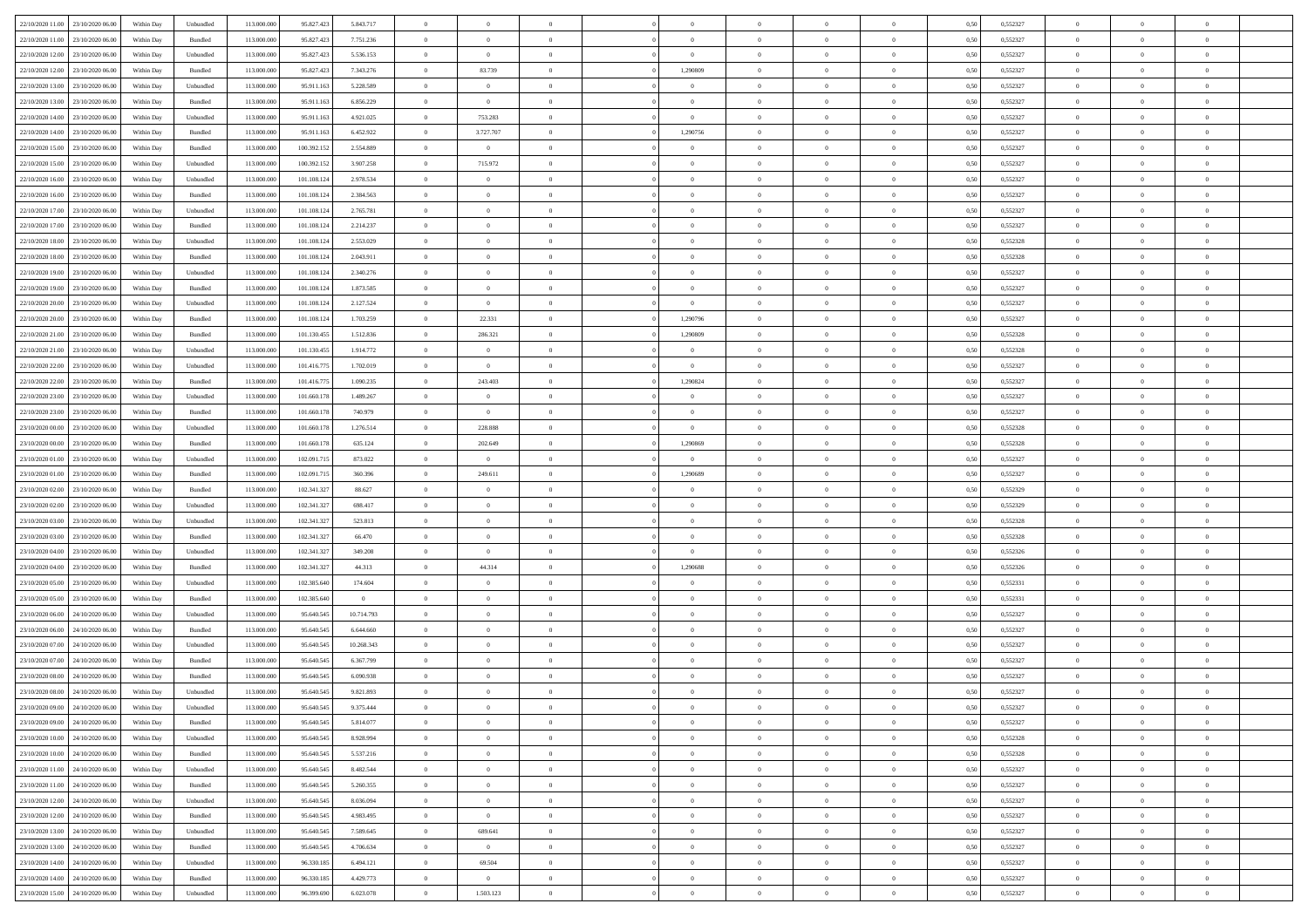| 23/10/2020 15:00 24/10/2020 06:00    | Within Day | Bundled   | 113.000.000 | 96.399.690  | 4.152.912  | $\theta$       | $\overline{0}$   | $\overline{0}$ | $\theta$       | $\theta$                        |                | $\overline{0}$ | 0,50 | 0,552327 | $\overline{0}$ | $\theta$       | $\overline{0}$ |  |
|--------------------------------------|------------|-----------|-------------|-------------|------------|----------------|------------------|----------------|----------------|---------------------------------|----------------|----------------|------|----------|----------------|----------------|----------------|--|
| 23/10/2020 16.00<br>24/10/2020 06.00 | Within Day | Unbundled | 113.000.000 | 97.902.81   | 4.218.625  | $\bf{0}$       | $\overline{0}$   | $\bf{0}$       | $\bf{0}$       | $\bf{0}$                        | $\overline{0}$ | $\bf{0}$       | 0,50 | 0,552327 | $\bf{0}$       | $\bf{0}$       | $\overline{0}$ |  |
| 23/10/2020 16:00<br>24/10/2020 06:00 | Within Day | Bundled   | 113,000,000 | 97.902.812  | 3.876.051  | $\overline{0}$ | $\overline{0}$   | $\overline{0}$ | $\bf{0}$       | $\bf{0}$                        | $\overline{0}$ | $\,$ 0 $\,$    | 0.50 | 0,552327 | $\overline{0}$ | $\bf{0}$       | $\bf{0}$       |  |
| 23/10/2020 17:00<br>24/10/2020 06.00 | Within Day | Unbundled | 113.000.000 | 97.902.812  | 3.917.295  | $\bf{0}$       | $\overline{0}$   | $\overline{0}$ | $\overline{0}$ | $\overline{0}$                  | $\overline{0}$ | $\,$ 0         | 0,50 | 0,552327 | $\,0\,$        | $\overline{0}$ | $\bf{0}$       |  |
| 23/10/2020 17:00<br>24/10/2020 06.00 | Within Day | Bundled   | 113.000.000 | 97.902.81   | 3.599.190  | $\bf{0}$       | $\overline{0}$   | $\bf{0}$       | $\overline{0}$ | $\overline{0}$                  | $\overline{0}$ | $\bf{0}$       | 0,50 | 0,552327 | $\bf{0}$       | $\theta$       | $\overline{0}$ |  |
|                                      |            |           |             |             |            |                |                  |                |                |                                 |                |                |      |          |                |                |                |  |
| 23/10/2020 18:00<br>24/10/2020 06:00 | Within Day | Bundled   | 113,000,000 | 97.902.812  | 3.322.330  | $\overline{0}$ | 248.985          | $\overline{0}$ | 1.290779       | $\overline{0}$                  | $\overline{0}$ | $\bf{0}$       | 0.50 | 0.552328 | $\bf{0}$       | $\overline{0}$ | $\overline{0}$ |  |
| 23/10/2020 18:00<br>24/10/2020 06.00 | Within Day | Unbundled | 113.000.000 | 97.902.812  | 3.615.965  | $\bf{0}$       | $\overline{0}$   | $\overline{0}$ | $\bf{0}$       | $\overline{0}$                  | $\overline{0}$ | $\bf{0}$       | 0,50 | 0,552328 | $\bf{0}$       | $\overline{0}$ | $\bf{0}$       |  |
| 23/10/2020 19:00<br>24/10/2020 06.00 | Within Day | Unbundled | 113.000.000 | 98.151.79   | 3.314.634  | $\bf{0}$       | $\overline{0}$   | $\bf{0}$       | $\overline{0}$ | $\bf{0}$                        | $\overline{0}$ | $\bf{0}$       | 0,50 | 0,552327 | $\bf{0}$       | $\,$ 0         | $\bf{0}$       |  |
| 23/10/2020 19:00<br>24/10/2020 06:00 | Within Day | Bundled   | 113,000,000 | 98.151.79   | 2.817.232  | $\overline{0}$ | 956.955          | $\overline{0}$ | 1.290787       | $\bf{0}$                        | $\overline{0}$ | $\bf{0}$       | 0.50 | 0,552327 | $\bf{0}$       | $\bf{0}$       | $\bf{0}$       |  |
| 23/10/2020 20:00<br>24/10/2020 06.00 | Within Day | Unbundled | 113.000.000 | 99.108.753  | 3.013.304  | $\bf{0}$       | $\overline{0}$   | $\overline{0}$ | $\overline{0}$ | $\overline{0}$                  | $\overline{0}$ | $\bf{0}$       | 0,50 | 0,552327 | $\overline{0}$ | $\bf{0}$       | $\bf{0}$       |  |
|                                      |            |           |             |             |            |                |                  |                |                |                                 |                |                |      |          |                |                |                |  |
| 23/10/2020 20:00<br>24/10/2020 06.00 | Within Day | Bundled   | 113.000.000 | 99.108.75   | 1.691.161  | $\bf{0}$       | $\overline{0}$   | $\bf{0}$       | $\bf{0}$       | $\overline{0}$                  | $\overline{0}$ | $\bf{0}$       | 0,50 | 0,552327 | $\bf{0}$       | $\,$ 0         | $\,$ 0         |  |
| 23/10/2020 21:00<br>24/10/2020 06:00 | Within Day | Unbundled | 113,000,000 | 99.108.753  | 2.711.973  | $\overline{0}$ | $\overline{0}$   | $\overline{0}$ | $\bf{0}$       | $\overline{0}$                  | $\overline{0}$ | $\,$ 0 $\,$    | 0.50 | 0,552328 | $\overline{0}$ | $\bf{0}$       | $\,$ 0 $\,$    |  |
| 23/10/2020 21:00<br>24/10/2020 06.00 | Within Day | Bundled   | 113.000.000 | 99.108.753  | 1.522.045  | $\bf{0}$       | 1.522.045        | $\overline{0}$ | 1,290809       | 0,011942                        | $\overline{0}$ | $\,$ 0         | 0,50 | 0,552328 | 0,005971       | $\overline{0}$ | $\bf{0}$       |  |
| 23/10/2020 22:00<br>24/10/2020 06.00 | Within Day | Unbundled | 113.000.000 | 100.630.79  | 2.410.643  | $\bf{0}$       | $\overline{0}$   | $\bf{0}$       | $\overline{0}$ | $\bf{0}$                        | $\overline{0}$ | $\bf{0}$       | 0,50 | 0,552327 | $\bf{0}$       | $\,$ 0         | $\bf{0}$       |  |
| 23/10/2020 23.00<br>24/10/2020 06:00 | Within Day | Unbundled | 113,000,000 | 100.630.798 | 2.109.312  | $\overline{0}$ | $\overline{0}$   | $\overline{0}$ | $\bf{0}$       | $\overline{0}$                  | $\overline{0}$ | $\theta$       | 0.50 | 0.552327 | $\bf{0}$       | $\overline{0}$ | $\overline{0}$ |  |
| 24/10/2020 00:00<br>24/10/2020 06.00 | Within Day | Unbundled | 113.000.000 | 100.630.798 | 1.807.982  | $\bf{0}$       | $\overline{0}$   | $\overline{0}$ | $\overline{0}$ | $\overline{0}$                  | $\overline{0}$ | $\bf{0}$       | 0,50 | 0,552328 | $\bf{0}$       | $\overline{0}$ | $\bf{0}$       |  |
|                                      |            |           |             |             |            |                |                  |                |                |                                 |                |                |      |          |                |                |                |  |
| 24/10/2020 01:00<br>24/10/2020 06.00 | Within Day | Unbundled | 113.000.000 | 100.630.798 | 1.506.652  | $\bf{0}$       | $\bf{0}$         | $\bf{0}$       | $\bf{0}$       | $\overline{0}$                  | $\overline{0}$ | $\bf{0}$       | 0,50 | 0,552327 | $\bf{0}$       | $\,$ 0         | $\bf{0}$       |  |
| 24/10/2020 02.00<br>24/10/2020 06:00 | Within Day | Unbundled | 113,000,000 | 100.630.798 | 1.205.321  | $\overline{0}$ | $\overline{0}$   | $\overline{0}$ | $\bf{0}$       | $\bf{0}$                        | $\overline{0}$ | $\,$ 0 $\,$    | 0.50 | 0.552329 | $\bf{0}$       | $\bf{0}$       | $\bf{0}$       |  |
| 24/10/2020 03:00<br>24/10/2020 06.00 | Within Day | Unbundled | 113.000.000 | 100.630.798 | 903.991    | $\bf{0}$       | $\overline{0}$   | $\overline{0}$ | $\overline{0}$ | $\overline{0}$                  | $\overline{0}$ | $\bf{0}$       | 0,50 | 0,552328 | $\,0\,$        | $\bf{0}$       | $\overline{0}$ |  |
| 24/10/2020 04:00<br>24/10/2020 06.00 | Within Day | Unbundled | 113.000.00  | 100.630.798 | 602.660    | $\bf{0}$       | $\overline{0}$   | $\bf{0}$       | $\bf{0}$       | $\bf{0}$                        | $\overline{0}$ | $\bf{0}$       | 0,50 | 0,552326 | $\bf{0}$       | $\bf{0}$       | $\bf{0}$       |  |
| 24/10/2020 05.00<br>24/10/2020 06:00 | Within Day | Unbundled | 113,000,000 | 100.630.798 | 301.330    | $\overline{0}$ | $\overline{0}$   | $\overline{0}$ | $\bf{0}$       | $\bf{0}$                        | $\overline{0}$ | $\,$ 0 $\,$    | 0.50 | 0,552331 | $\bf{0}$       | $\bf{0}$       | $\,$ 0 $\,$    |  |
| 24/10/2020 06:00<br>25/10/2020 06.00 | Within Day | Unbundled | 113.000.000 | 78.739.561  | 23.743.995 | $\bf{0}$       | 4.826.647        | $\overline{0}$ | $\overline{0}$ | $\overline{0}$                  | $\overline{0}$ | $\,$ 0         | 0,50 | 0,530234 | $\,0\,$        | $\overline{0}$ | $\bf{0}$       |  |
|                                      |            |           |             |             |            |                |                  |                |                |                                 |                |                |      |          |                |                |                |  |
| 24/10/2020 06.00<br>25/10/2020 06.00 | Within Day | Bundled   | 113.000.000 | 78.739.56   | 10.516.444 | $\bf{0}$       | $\overline{0}$   | $\bf{0}$       | $\bf{0}$       | $\overline{\phantom{a}}$        | $\overline{0}$ | $\bf{0}$       | 0,50 | 0,530234 | $\bf{0}$       | $\,$ 0         | $\bf{0}$       |  |
| 24/10/2020 07.00<br>25/10/2020 06:00 | Within Day | Unbundled | 113,000,000 | 83,566,207  | 18,160,654 | $\overline{0}$ | $\overline{0}$   | $\overline{0}$ | $\bf{0}$       | $\bf{0}$                        | $\overline{0}$ | $\bf{0}$       | 0.50 | 0.530234 | $\bf{0}$       | $\overline{0}$ | $\overline{0}$ |  |
| 24/10/2020 07:00<br>25/10/2020 06.00 | Within Day | Bundled   | 113.000.000 | 83.566.207  | 10.095.787 | $\bf{0}$       | $\overline{0}$   | $\overline{0}$ | $\overline{0}$ | $\overline{0}$                  | $\overline{0}$ | $\bf{0}$       | 0,50 | 0,530234 | $\bf{0}$       | $\overline{0}$ | $\bf{0}$       |  |
| 24/10/2020 08:00<br>25/10/2020 06.00 | Within Day | Unbundled | 113.000.000 | 83.566.20   | 17.403.960 | $\bf{0}$       | $\bf{0}$         | $\bf{0}$       | $\bf{0}$       | $\overline{0}$                  | $\overline{0}$ | $\bf{0}$       | 0,50 | 0,530234 | $\,$ 0 $\,$    | $\,$ 0         | $\bf{0}$       |  |
| 24/10/2020 08:00<br>25/10/2020 06:00 | Within Day | Bundled   | 113,000,000 | 83,566,207  | 9.675.129  | $\overline{0}$ | $\overline{0}$   | $\overline{0}$ | $\bf{0}$       | $\bf{0}$                        | $\overline{0}$ | $\bf{0}$       | 0.50 | 0.530234 | $\bf{0}$       | $\bf{0}$       | $\bf{0}$       |  |
| 24/10/2020 09:00<br>25/10/2020 06.00 | Within Day | Bundled   | 113.000.000 | 83.566.207  | 9.254.471  | $\bf{0}$       | $\overline{0}$   | $\overline{0}$ | $\overline{0}$ | $\overline{0}$                  | $\overline{0}$ | $\bf{0}$       | 0,50 | 0,530234 | $\,$ 0 $\,$    | $\overline{0}$ | $\bf{0}$       |  |
| 24/10/2020 09:00<br>25/10/2020 06.00 | Within Day | Unbundled | 113.000.000 | 83.566.20   | 16.647.266 | $\bf{0}$       | $\overline{0}$   | $\bf{0}$       | $\overline{0}$ | $\bf{0}$                        | $\overline{0}$ | $\bf{0}$       | 0,50 | 0,530234 | $\bf{0}$       | $\bf{0}$       | $\bf{0}$       |  |
|                                      |            |           |             |             |            |                |                  |                |                |                                 |                |                |      |          |                |                |                |  |
| 24/10/2020 10:00<br>25/10/2020 06.00 | Within Day | Unbundled | 113,000,000 | 83,566,207  | 15,890,572 | $\overline{0}$ | $\overline{0}$   | $\overline{0}$ | $\bf{0}$       | $\bf{0}$                        | $\overline{0}$ | $\,$ 0 $\,$    | 0.50 | 0.530234 | $\overline{0}$ | $\bf{0}$       | $\,$ 0 $\,$    |  |
| 24/10/2020 10:00<br>25/10/2020 06.00 | Within Day | Bundled   | 113.000.000 | 83.566.20   | 8.833.813  | $\overline{0}$ | $\overline{0}$   | $\overline{0}$ | $\overline{0}$ | $\overline{0}$                  | $\overline{0}$ | $\overline{0}$ | 0.50 | 0,530234 | $\overline{0}$ | $\theta$       | $\overline{0}$ |  |
| 24/10/2020 11:00<br>25/10/2020 06.00 | Within Day | Unbundled | 113.000.000 | 83.566.20   | 15.133.878 | $\bf{0}$       | $\bf{0}$         | $\bf{0}$       | $\bf{0}$       | $\overline{\phantom{a}}$        | $\overline{0}$ | $\bf{0}$       | 0,50 | 0,530234 | $\bf{0}$       | $\,$ 0         | $\bf{0}$       |  |
| 24/10/2020 11.00<br>25/10/2020 06.00 | Within Day | Bundled   | 113,000,000 | 83,566,207  | 8.413.155  | $\overline{0}$ | $\overline{0}$   | $\overline{0}$ | $\bf{0}$       | $\bf{0}$                        | $\overline{0}$ | $\bf{0}$       | 0.50 | 0.530234 | $\bf{0}$       | $\,$ 0         | $\overline{0}$ |  |
| 24/10/2020 12:00<br>25/10/2020 06.00 | Within Dav | Unbundled | 113.000.000 | 83.566.207  | 14.377.184 | $\overline{0}$ | $\overline{0}$   | $\overline{0}$ | $\overline{0}$ | $\overline{0}$                  | $\overline{0}$ | $\overline{0}$ | 0.50 | 0,530234 | $\mathbf{0}$   | $\theta$       | $\bf{0}$       |  |
| 24/10/2020 12:00<br>25/10/2020 06.00 | Within Day | Bundled   | 113.000.000 | 83.566.20   | 7.992.498  | $\bf{0}$       | $\bf{0}$         | $\bf{0}$       | $\bf{0}$       | $\overline{0}$                  | $\overline{0}$ | $\bf{0}$       | 0,50 | 0,530234 | $\bf{0}$       | $\,$ 0         | $\bf{0}$       |  |
| 24/10/2020 13.00<br>25/10/2020 06:00 | Within Day | Unbundled | 113,000,000 | 83,566,207  | 13.620.490 | $\overline{0}$ | $\overline{0}$   | $\overline{0}$ | $\bf{0}$       | $\bf{0}$                        | $\overline{0}$ | $\,$ 0 $\,$    | 0.50 | 0.530234 | $\bf{0}$       | $\bf{0}$       | $\bf{0}$       |  |
|                                      |            |           |             |             |            |                |                  |                |                |                                 |                |                |      |          |                |                |                |  |
| 24/10/2020 13:00<br>25/10/2020 06:00 | Within Day | Bundled   | 113.000.000 | 83.566.207  | 7.571.840  | $\overline{0}$ | $\overline{0}$   | $\overline{0}$ | $\overline{0}$ | $\overline{0}$                  | $\overline{0}$ | $\overline{0}$ | 0.50 | 0,530234 | $\overline{0}$ | $\theta$       | $\overline{0}$ |  |
| 24/10/2020 14:00<br>25/10/2020 06.00 | Within Day | Bundled   | 113.000.000 | 83.566.20   | 7.151.182  | $\bf{0}$       | $\overline{0}$   | $\bf{0}$       | $\overline{0}$ | $\bf{0}$                        | $\overline{0}$ | $\bf{0}$       | 0,50 | 0,530234 | $\bf{0}$       | $\bf{0}$       | $\bf{0}$       |  |
| 24/10/2020 14:00<br>25/10/2020 06.00 | Within Day | Unbundled | 113,000,000 | 83.566.207  | 12.863.796 | $\overline{0}$ | $\overline{0}$   | $\overline{0}$ | $\bf{0}$       | $\bf{0}$                        | $\overline{0}$ | $\,$ 0 $\,$    | 0.50 | 0.530234 | $\overline{0}$ | $\bf{0}$       | $\,$ 0 $\,$    |  |
| 24/10/2020 15:00<br>25/10/2020 06:00 | Within Day | Unbundled | 113.000.000 | 83.566.207  | 12.107.102 | $\overline{0}$ | $\overline{0}$   | $\overline{0}$ | $\overline{0}$ | $\overline{0}$                  | $\overline{0}$ | $\overline{0}$ | 0.50 | 0,530234 | $\overline{0}$ | $\theta$       | $\bf{0}$       |  |
| 24/10/2020 15:00<br>25/10/2020 06.00 | Within Day | Bundled   | 113.000.000 | 83.566.207  | 6.730.524  | $\bf{0}$       | $\overline{0}$   | $\bf{0}$       | $\bf{0}$       | $\bf{0}$                        | $\overline{0}$ | $\bf{0}$       | 0,50 | 0,530234 | $\bf{0}$       | $\,$ 0         | $\bf{0}$       |  |
| 24/10/2020 16.00<br>25/10/2020 06.00 | Within Day | Unbundled | 113,000,000 | 83.566.20   | 11.350.408 | $\overline{0}$ | $\overline{0}$   | $\overline{0}$ | $\overline{0}$ | $\bf{0}$                        | $\overline{0}$ | $\bf{0}$       | 0.50 | 0.530234 | $\bf{0}$       | $\theta$       | $\overline{0}$ |  |
| 25/10/2020 06:00                     | Within Day | Bundled   | 113.000.000 | 83,566.20   | 6.309.866  | $\overline{0}$ | $\overline{0}$   | $\overline{0}$ | $\overline{0}$ | $\overline{0}$                  | $\theta$       | $\overline{0}$ | 0.50 | 0,530234 | $\mathbf{0}$   | $\theta$       | $\bf{0}$       |  |
| 24/10/2020 16:00                     |            |           |             |             |            |                |                  |                |                |                                 |                |                |      |          |                |                |                |  |
| 24/10/2020 17:00<br>25/10/2020 06.00 | Within Day | Unbundled | 113.000.000 | 83.566.20   | 10.593.714 | $\bf{0}$       | $\bf{0}$         | $\bf{0}$       | $\overline{0}$ | $\bf{0}$                        | $\overline{0}$ | $\bf{0}$       | 0,50 | 0,530234 | $\bf{0}$       | $\,$ 0         | $\,$ 0         |  |
| 24/10/2020 17:00 25/10/2020 06:00    | Within Day | Bundled   | 113.000.000 | 83.566.207  | 5.889.209  | $\bf{0}$       | $\boldsymbol{0}$ |                | $\bf{0}$       |                                 |                | $\theta$       | 0,50 | 0,530234 | $\,$ 0 $\,$    | $\theta$       |                |  |
| 24/10/2020 18:00 25/10/2020 06:00    | Within Day | Unbundled | 113.000.000 | 83.566.207  | 9.837.021  | $\overline{0}$ | $\overline{0}$   | $\overline{0}$ | $\overline{0}$ | $\overline{0}$                  | $\overline{0}$ | $\overline{0}$ | 0,50 | 0,530234 | $\mathbf{0}$   | $\theta$       | $\mathbf{0}$   |  |
| 24/10/2020 18:00<br>25/10/2020 06.00 | Within Day | Bundled   | 113.000.000 | 83.566.207  | 5.468.551  | $\overline{0}$ | $\overline{0}$   | $\overline{0}$ | $\bf{0}$       | $\overline{0}$                  | $\overline{0}$ | $\overline{0}$ | 0,50 | 0,530234 | $\overline{0}$ | $\bf{0}$       | $\overline{0}$ |  |
| 24/10/2020 19:00 25/10/2020 06:00    | Within Day | Unbundled | 113,000,000 | 83.566.207  | 9.080.327  | $\overline{0}$ | 2.860.538        | $\overline{0}$ | $\bf{0}$       | $\bf{0}$                        | $\overline{0}$ | $\mathbf{0}$   | 0.50 | 0.530234 | $\bf{0}$       | $\overline{0}$ | $\mathbf{0}$   |  |
| 24/10/2020 19:00 25/10/2020 06:00    | Within Day | Bundled   | 113.000.000 | 83.566.207  | 5.047.893  | $\overline{0}$ | $\overline{0}$   | $\overline{0}$ | $\overline{0}$ | $\overline{0}$                  | $\overline{0}$ | $\mathbf{0}$   | 0,50 | 0,530234 | $\overline{0}$ | $\theta$       | $\overline{0}$ |  |
|                                      |            |           |             |             |            |                |                  |                |                |                                 |                |                |      |          |                |                |                |  |
| 24/10/2020 20:00<br>25/10/2020 06.00 | Within Day | Bundled   | 113.000.000 | 86.426.746  | 4.627.235  | $\bf{0}$       | $\overline{0}$   | $\bf{0}$       | $\overline{0}$ | $\bf{0}$                        | $\overline{0}$ | $\bf{0}$       | 0,50 | 0,530234 | $\overline{0}$ | $\bf{0}$       | $\bf{0}$       |  |
| 24/10/2020 20.00 25/10/2020 06:00    | Within Day | Unbundled | 113,000,000 | 86,426,746  | 5.701.472  | $\overline{0}$ | $\overline{0}$   | $\overline{0}$ | $\bf{0}$       | $\bf{0}$                        | $\overline{0}$ | $\mathbf{0}$   | 0.50 | 0.530234 | $\bf{0}$       | $\overline{0}$ | $\overline{0}$ |  |
| 24/10/2020 21.00 25/10/2020 06:00    | Within Day | Unbundled | 113.000.000 | 86.426.746  | 5.183.157  | $\overline{0}$ | $\overline{0}$   | $\overline{0}$ | $\overline{0}$ | $\overline{0}$                  | $\overline{0}$ | $\overline{0}$ | 0,50 | 0,530234 | $\overline{0}$ | $\theta$       | $\overline{0}$ |  |
| 24/10/2020 21:00<br>25/10/2020 06.00 | Within Day | Bundled   | 113.000.000 | 86.426.746  | 4.206.577  | $\overline{0}$ | $\overline{0}$   | $\overline{0}$ | $\bf{0}$       | $\hspace{0.1mm}0\hspace{0.1mm}$ | $\overline{0}$ | $\mathbf{0}$   | 0,50 | 0,530234 | $\overline{0}$ | $\bf{0}$       | $\bf{0}$       |  |
| 24/10/2020 22:00 25/10/2020 06:00    | Within Day | Unbundled | 113,000,000 | 86,426,746  | 4.664.841  | $\overline{0}$ | $\overline{0}$   | $\overline{0}$ | $\bf{0}$       | $\overline{0}$                  | $\overline{0}$ | $\mathbf{0}$   | 0.50 | 0.530234 | $\bf{0}$       | $\bf{0}$       | $\,$ 0 $\,$    |  |
| 24/10/2020 22:00 25/10/2020 06:00    | Within Day | Bundled   | 113.000.000 | 86.426.746  | 3.785.920  | $\overline{0}$ | $\overline{0}$   | $\overline{0}$ | $\overline{0}$ | $\overline{0}$                  | $\overline{0}$ | $\mathbf{0}$   | 0,50 | 0,530234 | $\overline{0}$ | $\theta$       | $\overline{0}$ |  |
|                                      |            |           |             |             |            |                |                  |                |                |                                 |                |                |      |          |                |                |                |  |
| 24/10/2020 23.00<br>25/10/2020 06.00 | Within Day | Unbundled | 113.000.000 | 86.426.746  | 4.146.525  | $\overline{0}$ | $\overline{0}$   | $\overline{0}$ | $\overline{0}$ | $\bf{0}$                        | $\overline{0}$ | $\bf{0}$       | 0,50 | 0,530234 | $\overline{0}$ | $\bf{0}$       | $\bf{0}$       |  |
| 24/10/2020 23.00 25/10/2020 06:00    | Within Day | Bundled   | 113.000.000 | 86.426.746  | 3.365.262  | $\overline{0}$ | $\bf{0}$         | $\overline{0}$ | $\bf{0}$       | $\overline{0}$                  | $\overline{0}$ | $\,0\,$        | 0,50 | 0,530234 | $\overline{0}$ | $\overline{0}$ | $\,$ 0 $\,$    |  |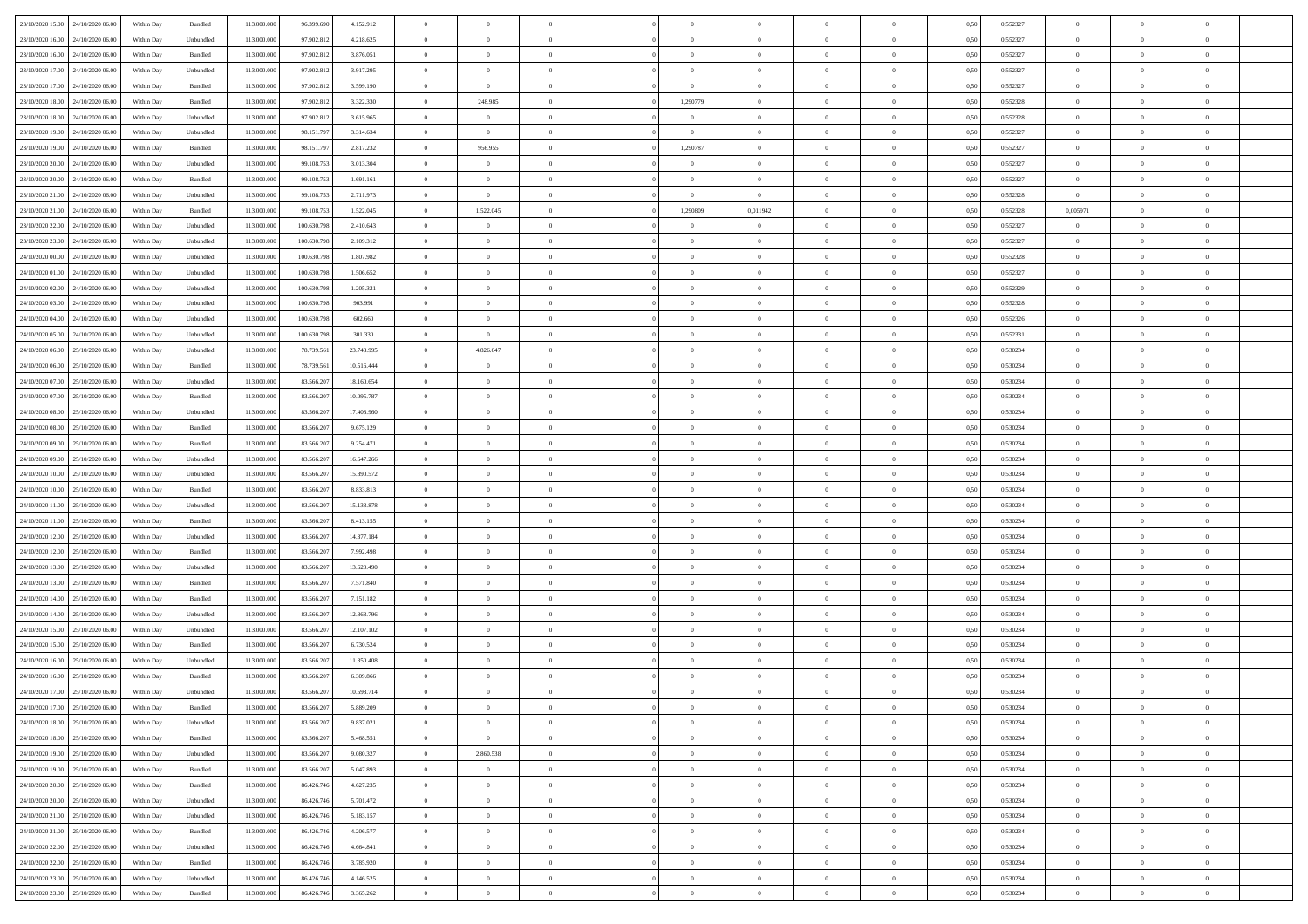| 25/10/2020 00:00 25/10/2020 06:00    | Within Day | Unbundled                   | 113.000.000 | 86.426.746 | 3.628.210  | $\overline{0}$ | 1.698.608      |                | $\overline{0}$ | $\theta$       |                | $\theta$       | 0,50 | 0,530234 | $\theta$       | $\theta$       | $\overline{0}$ |  |
|--------------------------------------|------------|-----------------------------|-------------|------------|------------|----------------|----------------|----------------|----------------|----------------|----------------|----------------|------|----------|----------------|----------------|----------------|--|
| 25/10/2020 00:00<br>25/10/2020 06.00 | Within Day | Bundled                     | 113.000.00  | 86.426.74  | 2.944.604  | $\bf{0}$       | $\bf{0}$       | $\bf{0}$       | $\overline{0}$ | $\overline{0}$ | $\overline{0}$ | $\bf{0}$       | 0,50 | 0,530234 | $\,$ 0 $\,$    | $\bf{0}$       | $\overline{0}$ |  |
| 25/10/2020 01:00<br>25/10/2020 06.00 | Within Day | Bundled                     | 113,000,000 | 88.125.353 | 2.523.946  | $\overline{0}$ | $\overline{0}$ | $\overline{0}$ | $\bf{0}$       | $\bf{0}$       | $\overline{0}$ | $\bf{0}$       | 0.50 | 0.530234 | $\bf{0}$       | $\overline{0}$ | $\overline{0}$ |  |
| 25/10/2020 01:00<br>25/10/2020 06:00 | Within Day | Unbundled                   | 113.000.000 | 88.125.353 | 1.653.945  | $\overline{0}$ | $\overline{0}$ | $\overline{0}$ | $\theta$       | $\theta$       | $\overline{0}$ | $\bf{0}$       | 0,50 | 0,530234 | $\,$ 0 $\,$    | $\theta$       | $\overline{0}$ |  |
| 25/10/2020 02.00<br>25/10/2020 06.00 | Within Day | Unbundled                   | 113.000.00  | 88.125.35  | 1.378.287  | $\bf{0}$       | $\overline{0}$ | $\bf{0}$       | $\overline{0}$ | $\theta$       | $\overline{0}$ | $\bf{0}$       | 0,50 | 0,530234 | $\,$ 0 $\,$    | $\bf{0}$       | $\overline{0}$ |  |
| 25/10/2020 02:00<br>25/10/2020 06.00 | Within Day | Bundled                     | 113,000,000 | 88.125.353 | 2.103.288  | $\overline{0}$ | $\bf{0}$       | $\overline{0}$ | $\bf{0}$       | $\overline{0}$ | $\theta$       | $\bf{0}$       | 0.50 | 0.530234 | $\,$ 0 $\,$    | $\theta$       | $\overline{0}$ |  |
| 25/10/2020 02:00<br>25/10/2020 06.00 | Within Day | Unbundled                   | 113.000.000 | 88.125.353 | 1.102.630  | $\overline{0}$ | $\overline{0}$ | $\overline{0}$ | $\overline{0}$ | $\overline{0}$ | $\overline{0}$ | $\bf{0}$       | 0,50 | 0,530234 | $\,$ 0 $\,$    | $\theta$       | $\overline{0}$ |  |
| 25/10/2020 02.00<br>25/10/2020 06.00 | Within Day | Bundled                     | 113.000.00  | 88.125.35  | 1.682.631  | $\bf{0}$       | $\bf{0}$       | $\bf{0}$       | $\overline{0}$ | $\overline{0}$ | $\overline{0}$ | $\bf{0}$       | 0,50 | 0,530234 | $\,$ 0 $\,$    | $\bf{0}$       | $\overline{0}$ |  |
| 25/10/2020 06:00                     |            | Unbundled                   | 113,000,000 | 88.125.353 |            |                |                |                |                |                | $\overline{0}$ |                |      | 0.530234 |                |                |                |  |
| 25/10/2020 03:00                     | Within Day |                             |             |            | 826.972    | $\overline{0}$ | $\bf{0}$       | $\overline{0}$ | $\bf{0}$       | $\overline{0}$ |                | $\bf{0}$       | 0.50 |          | $\bf{0}$       | $\overline{0}$ | $\overline{0}$ |  |
| 25/10/2020 03:00<br>25/10/2020 06:00 | Within Day | Bundled                     | 113.000.000 | 88.125.353 | 1.261.973  | $\bf{0}$       | $\bf{0}$       | $\overline{0}$ | $\overline{0}$ | $\overline{0}$ | $\overline{0}$ | $\bf{0}$       | 0,50 | 0,530234 | $\,$ 0 $\,$    | $\bf{0}$       | $\overline{0}$ |  |
| 25/10/2020 04:00<br>25/10/2020 06.00 | Within Day | Unbundled                   | 113.000.00  | 88.125.35  | 551.315    | $\bf{0}$       | $\bf{0}$       | $\bf{0}$       | $\bf{0}$       | $\bf{0}$       | $\overline{0}$ | $\bf{0}$       | 0,50 | 0,530234 | $\,$ 0 $\,$    | $\bf{0}$       | $\overline{0}$ |  |
| 25/10/2020 04:00<br>25/10/2020 06.00 | Within Day | Bundled                     | 113,000,000 | 88.125.353 | 841.315    | $\overline{0}$ | $\bf{0}$       | $\overline{0}$ | $\overline{0}$ | $\bf{0}$       | $\overline{0}$ | $\bf{0}$       | 0.50 | 0.530234 | $\bf{0}$       | $\overline{0}$ | $\overline{0}$ |  |
| 25/10/2020 06:00<br>26/10/2020 06.00 | Within Day | Unbundled                   | 113.000.000 | 83.157.789 | 19.746.421 | $\overline{0}$ | $\overline{0}$ | $\overline{0}$ | $\theta$       | $\theta$       | $\overline{0}$ | $\bf{0}$       | 0,50 | 0,552327 | $\,$ 0 $\,$    | $\theta$       | $\overline{0}$ |  |
| 25/10/2020 06.00<br>26/10/2020 06.00 | Within Day | Bundled                     | 113.000.00  | 83.157.789 | 10.095.787 | $\bf{0}$       | $\overline{0}$ | $\bf{0}$       | $\overline{0}$ | $\bf{0}$       | $\overline{0}$ | $\bf{0}$       | 0,50 | 0,552327 | $\,$ 0 $\,$    | $\bf{0}$       | $\overline{0}$ |  |
| 25/10/2020 07.00<br>26/10/2020 06:00 | Within Day | Unbundled                   | 113,000,000 | 83.157.789 | 28.598.783 | $\overline{0}$ | $\bf{0}$       | $\overline{0}$ | $\bf{0}$       | $\overline{0}$ | $\theta$       | $\bf{0}$       | 0.50 | 0.552327 | $\,$ 0 $\,$    | $\theta$       | $\overline{0}$ |  |
| 25/10/2020 08:00<br>26/10/2020 06.00 | Within Day | Unbundled                   | 113.000.000 | 83.157.789 | 27.355.358 | $\overline{0}$ | $\overline{0}$ | $\overline{0}$ | $\overline{0}$ | $\overline{0}$ | $\overline{0}$ | $\bf{0}$       | 0,50 | 0,552327 | $\theta$       | $\theta$       | $\overline{0}$ |  |
| 25/10/2020 09:00<br>26/10/2020 06.00 | Within Day | Unbundled                   | 113.000.00  | 83.157.789 | 26.111.932 | $\bf{0}$       | $\bf{0}$       | $\bf{0}$       | $\overline{0}$ | $\bf{0}$       | $\overline{0}$ | $\bf{0}$       | 0,50 | 0,552327 | $\,$ 0 $\,$    | $\bf{0}$       | $\overline{0}$ |  |
| 25/10/2020 10:00<br>26/10/2020 06:00 | Within Day | Unbundled                   | 113,000,00  | 83.157.789 | 24,868,507 | $\overline{0}$ | $\bf{0}$       | $\overline{0}$ | $\bf{0}$       | $\overline{0}$ | $\overline{0}$ | $\bf{0}$       | 0.50 | 0.552328 | $\bf{0}$       | $\overline{0}$ | $\overline{0}$ |  |
| 25/10/2020 11:00<br>26/10/2020 06.00 | Within Day | Unbundled                   | 113.000.000 | 83.157.789 | 23.625.082 | $\bf{0}$       | $\bf{0}$       | $\overline{0}$ | $\overline{0}$ | $\overline{0}$ | $\overline{0}$ | $\bf{0}$       | 0,50 | 0,552327 | $\,$ 0 $\,$    | $\bf{0}$       | $\overline{0}$ |  |
| 25/10/2020 12:00<br>26/10/2020 06.00 | Within Day | Unbundled                   | 113.000.00  | 83.157.789 | 22.381.656 | $\bf{0}$       | $\bf{0}$       | $\bf{0}$       | $\bf{0}$       | $\overline{0}$ | $\overline{0}$ | $\bf{0}$       | 0,50 | 0,552327 | $\,$ 0 $\,$    | $\bf{0}$       | $\overline{0}$ |  |
| 25/10/2020 13:00<br>26/10/2020 06:00 | Within Day | Unbundled                   | 113,000,000 | 83.157.789 | 13,987,048 | $\overline{0}$ | $\bf{0}$       | $\overline{0}$ | $\overline{0}$ | $\bf{0}$       | $\overline{0}$ | $\bf{0}$       | 0.50 | 0,552327 | $\bf{0}$       | $\overline{0}$ | $\overline{0}$ |  |
| 25/10/2020 13:00<br>26/10/2020 06.00 | Within Day | Bundled                     | 113.000.000 | 83.157.789 | 7.151.182  | $\overline{0}$ | $\overline{0}$ | $\overline{0}$ | $\theta$       | $\theta$       | $\overline{0}$ | $\bf{0}$       | 0,50 | 0,552327 | $\,$ 0 $\,$    | $\theta$       | $\overline{0}$ |  |
| 25/10/2020 14:00<br>26/10/2020 06.00 | Within Day | Unbundled                   | 113.000.00  | 83.157.789 | 13.164.281 | $\bf{0}$       | $\bf{0}$       | $\bf{0}$       | $\bf{0}$       | $\overline{0}$ | $\overline{0}$ | $\bf{0}$       | 0,50 | 0,552327 | $\,$ 0 $\,$    | $\bf{0}$       | $\overline{0}$ |  |
| 25/10/2020 14:00<br>26/10/2020 06:00 | Within Day | Bundled                     | 113,000,000 | 83.157.789 | 6.730.524  | $\overline{0}$ | $\bf{0}$       | $\overline{0}$ | $\bf{0}$       | $\overline{0}$ | $\overline{0}$ | $\bf{0}$       | 0.50 | 0.552327 | $\bf{0}$       | $\theta$       | $\overline{0}$ |  |
| 25/10/2020 15:00<br>26/10/2020 06.00 | Within Day | Unbundled                   | 113.000.000 | 83.157.789 | 12.341.513 | $\overline{0}$ | $\overline{0}$ | $\overline{0}$ | $\overline{0}$ | $\overline{0}$ | $\overline{0}$ | $\bf{0}$       | 0,50 | 0,552327 | $\,$ 0 $\,$    | $\theta$       | $\overline{0}$ |  |
| 25/10/2020 15:00<br>26/10/2020 06.00 | Within Day | Bundled                     | 113.000.00  | 83.157.789 | 6.309.866  | $\bf{0}$       | $\overline{0}$ | $\bf{0}$       | $\overline{0}$ | $\bf{0}$       | $\overline{0}$ | $\bf{0}$       | 0,50 | 0,552327 | $\,$ 0 $\,$    | $\bf{0}$       | $\overline{0}$ |  |
| 25/10/2020 16:00<br>26/10/2020 06:00 | Within Day | Unbundled                   | 113,000,000 | 83.157.789 | 11.518.746 | $\overline{0}$ | $\bf{0}$       | $\overline{0}$ | $\bf{0}$       | $\overline{0}$ | $\overline{0}$ | $\bf{0}$       | 0.50 | 0.552327 | $\bf{0}$       | $\overline{0}$ | $\overline{0}$ |  |
| 25/10/2020 16:00<br>26/10/2020 06:00 |            |                             | 113.000.000 |            |            | $\overline{0}$ | $\bf{0}$       | $\overline{0}$ | $\overline{0}$ | $\overline{0}$ | $\overline{0}$ |                |      |          | $\,$ 0 $\,$    | $\theta$       | $\overline{0}$ |  |
|                                      | Within Day | Bundled                     |             | 83.157.789 | 5.889.209  |                |                |                |                |                |                | $\bf{0}$       | 0,50 | 0,552327 |                |                |                |  |
| 25/10/2020 17:00<br>26/10/2020 06.00 | Within Day | Unbundled                   | 113.000.00  | 83.157.789 | 10.695.978 | $\bf{0}$       | $\bf{0}$       | $\bf{0}$       | $\bf{0}$       | $\overline{0}$ | $\overline{0}$ | $\bf{0}$       | 0,50 | 0,552327 | $\,$ 0 $\,$    | $\bf{0}$       | $\overline{0}$ |  |
| 25/10/2020 17:00<br>26/10/2020 06:00 | Within Day | Bundled                     | 113,000,000 | 83.157.789 | 5.468.551  | $\overline{0}$ | $\bf{0}$       | $\overline{0}$ | $\overline{0}$ | $\bf{0}$       | $\overline{0}$ | $\bf{0}$       | 0.50 | 0,552327 | $\bf{0}$       | $\overline{0}$ | $\overline{0}$ |  |
| 25/10/2020 18:00<br>26/10/2020 06:00 | Within Day | Unbundled                   | 113.000.000 | 83.157.789 | 9.873.210  | $\overline{0}$ | $\overline{0}$ | $\overline{0}$ | $\overline{0}$ | $\overline{0}$ | $\overline{0}$ | $\bf{0}$       | 0.5( | 0,552328 | $\theta$       | $\theta$       | $\overline{0}$ |  |
| 25/10/2020 18:00<br>26/10/2020 06.00 | Within Day | Bundled                     | 113.000.00  | 83.157.789 | 5.047.893  | $\bf{0}$       | $\overline{0}$ | $\bf{0}$       | $\bf{0}$       | $\overline{0}$ | $\overline{0}$ | $\bf{0}$       | 0,50 | 0,552328 | $\,$ 0 $\,$    | $\bf{0}$       | $\overline{0}$ |  |
| 25/10/2020 19:00<br>26/10/2020 06:00 | Within Day | Unbundled                   | 113,000,000 | 83.157.789 | 9.050.443  | $\overline{0}$ | $\bf{0}$       | $\overline{0}$ | $\bf{0}$       | $\overline{0}$ | $\overline{0}$ | $\bf{0}$       | 0.50 | 0.552327 | $\,$ 0 $\,$    | $\bf{0}$       | $\overline{0}$ |  |
| 25/10/2020 19:00<br>26/10/2020 06.00 | Within Day | Bundled                     | 113.000.000 | 83.157.789 | 4.627.235  | $\overline{0}$ | $\overline{0}$ | $\overline{0}$ | $\overline{0}$ | $\overline{0}$ | $\overline{0}$ | $\bf{0}$       | 0.50 | 0,552327 | $\theta$       | $\theta$       | $\overline{0}$ |  |
| 25/10/2020 20:00<br>26/10/2020 06.00 | Within Day | Unbundled                   | 113.000.00  | 83.157.789 | 8.227.675  | $\bf{0}$       | $\bf{0}$       | $\bf{0}$       | $\bf{0}$       | $\bf{0}$       | $\overline{0}$ | $\bf{0}$       | 0,50 | 0,552327 | $\,$ 0 $\,$    | $\bf{0}$       | $\overline{0}$ |  |
| 25/10/2020 20:00<br>26/10/2020 06:00 | Within Day | Bundled                     | 113,000,000 | 83.157.789 | 4.206.577  | $\overline{0}$ | $\bf{0}$       | $\overline{0}$ | $\bf{0}$       | $\overline{0}$ | $\overline{0}$ | $\bf{0}$       | 0.50 | 0.552327 | $\bf{0}$       | $\overline{0}$ | $\overline{0}$ |  |
| 25/10/2020 21:00<br>26/10/2020 06.00 | Within Day | Bundled                     | 113.000.000 | 83.157.789 | 3.785.920  | $\overline{0}$ | $\overline{0}$ | $\overline{0}$ | $\overline{0}$ | $\overline{0}$ | $\overline{0}$ | $\bf{0}$       | 0.50 | 0,552328 | $\theta$       | $\theta$       | $\overline{0}$ |  |
| 25/10/2020 21:00<br>26/10/2020 06.00 | Within Day | Unbundled                   | 113.000.00  | 83.157.789 | 7.404.908  | $\bf{0}$       | $\bf{0}$       | $\bf{0}$       | $\bf{0}$       | $\overline{0}$ | $\overline{0}$ | $\bf{0}$       | 0,50 | 0,552328 | $\,$ 0 $\,$    | $\bf{0}$       | $\overline{0}$ |  |
| 25/10/2020 22.00<br>26/10/2020 06:00 | Within Day | Unbundled                   | 113,000,000 | 83.157.789 | 6.582.140  | $\overline{0}$ | $\bf{0}$       | $\overline{0}$ | $\overline{0}$ | $\bf{0}$       | $\overline{0}$ | $\bf{0}$       | 0.50 | 0,552327 | $\bf{0}$       | $\overline{0}$ | $\overline{0}$ |  |
| 25/10/2020 22:00<br>26/10/2020 06:00 | Within Day | Bundled                     | 113.000.000 | 83.157.789 | 3.365.262  | $\overline{0}$ | $\overline{0}$ | $\overline{0}$ | $\overline{0}$ | $\overline{0}$ | $\overline{0}$ | $\bf{0}$       | 0.5( | 0,552327 | $\theta$       | $\theta$       | $\overline{0}$ |  |
| 25/10/2020 23.00<br>26/10/2020 06.00 | Within Day | Unbundled                   | 113.000.00  | 83.157.789 | 5.759.373  | $\bf{0}$       | $\bf{0}$       | $\bf{0}$       | $\bf{0}$       | $\overline{0}$ | $\overline{0}$ | $\bf{0}$       | 0,50 | 0,552327 | $\,$ 0 $\,$    | $\bf{0}$       | $\overline{0}$ |  |
| 25/10/2020 23.00<br>26/10/2020 06.00 | Within Day | Bundled                     | 113,000,000 | 83.157.789 | 2.944.604  | $\overline{0}$ | $\overline{0}$ | $\overline{0}$ | $\bf{0}$       | $\overline{0}$ | $\Omega$       | $\bf{0}$       | 0.50 | 0.552327 | $\bf{0}$       | $\theta$       | $\overline{0}$ |  |
| 26/10/2020 00:00<br>26/10/2020 06.00 | Within Dav | Unbundled                   | 113.000.000 | 83.157.789 | 4.936.605  | $\overline{0}$ | $\overline{0}$ | $\Omega$       | $\overline{0}$ | $\theta$       | $\overline{0}$ | $\overline{0}$ | 0.5( | 0,552328 | $\theta$       | $\theta$       | $\overline{0}$ |  |
| 26/10/2020 00:00<br>26/10/2020 06.00 | Within Day | Bundled                     | 113.000.000 | 83.157.789 | 2.523.946  | $\bf{0}$       | $\bf{0}$       | $\bf{0}$       | $\bf{0}$       | $\bf{0}$       | $\overline{0}$ | $\bf{0}$       | 0,50 | 0,552328 | $\,$ 0 $\,$    | $\bf{0}$       | $\overline{0}$ |  |
| 26/10/2020 01:00 26/10/2020 06:00    | Within Day | $\ensuremath{\mathsf{Unb}}$ | 113.000.000 | 83.157.789 | 4.113.837  | $\bf{0}$       | $\Omega$       |                | $\overline{0}$ |                |                |                | 0,50 | 0,552327 | $\bf{0}$       | $\overline{0}$ |                |  |
| 26/10/2020 01:00 26/10/2020 06:00    | Within Day | Bundled                     | 113.000.000 | 83.157.789 | 2.103.288  | $\overline{0}$ | $\overline{0}$ | $\Omega$       | $\theta$       | $\overline{0}$ | $\overline{0}$ | $\bf{0}$       | 0,50 | 0,552327 | $\theta$       | $\theta$       | $\overline{0}$ |  |
| 26/10/2020 02.00<br>26/10/2020 06.00 | Within Day | Bundled                     | 113.000.00  | 83.157.789 | 1.682.631  | $\overline{0}$ | $\bf{0}$       | $\overline{0}$ | $\overline{0}$ | $\bf{0}$       | $\overline{0}$ | $\bf{0}$       | 0,50 | 0,552329 | $\bf{0}$       | $\overline{0}$ | $\bf{0}$       |  |
| 26/10/2020 02:00 26/10/2020 06:00    | Within Day | Unbundled                   | 113,000,000 | 83.157.789 | 3.291.070  | $\overline{0}$ | $\bf{0}$       | $\overline{0}$ | $\overline{0}$ | $\overline{0}$ | $\overline{0}$ | $\,$ 0 $\,$    | 0.50 | 0,552329 | $\overline{0}$ | $\bf{0}$       | $\,$ 0 $\,$    |  |
| 26/10/2020 03:00 26/10/2020 06:00    | Within Dav | Unbundled                   | 113.000.000 | 83.157.789 | 2.468.302  | $\overline{0}$ | $\overline{0}$ | $\overline{0}$ | $\overline{0}$ | $\overline{0}$ | $\overline{0}$ | $\bf{0}$       | 0.50 | 0,552328 | $\overline{0}$ | $\theta$       | $\overline{0}$ |  |
| 26/10/2020 03:00<br>26/10/2020 06.00 | Within Day | Bundled                     | 113.000.000 | 83.157.789 | 1.261.973  | $\overline{0}$ | $\bf{0}$       | $\overline{0}$ | $\bf{0}$       | $\overline{0}$ | $\bf{0}$       | $\bf{0}$       | 0,50 | 0,552328 | $\bf{0}$       | $\overline{0}$ | $\overline{0}$ |  |
| 26/10/2020 04:00<br>26/10/2020 06.00 | Within Day | Unbundled                   | 113,000,000 | 83.157.789 | 1.645.535  | $\overline{0}$ | $\bf{0}$       | $\overline{0}$ | $\overline{0}$ | $\overline{0}$ | $\overline{0}$ | $\bf{0}$       | 0.50 | 0.552326 | $\,$ 0 $\,$    | $\theta$       | $\overline{0}$ |  |
| 26/10/2020 04:00                     |            |                             |             |            |            |                |                |                |                |                |                |                |      |          |                |                |                |  |
| 26/10/2020 06:00                     | Within Dav | Bundled                     | 113.000.000 | 83.157.789 | 841.315    | $\overline{0}$ | $\overline{0}$ | $\overline{0}$ | $\overline{0}$ | $\overline{0}$ | $\overline{0}$ | $\bf{0}$       | 0.50 | 0,552326 | $\overline{0}$ | $\theta$       | $\overline{0}$ |  |
| 26/10/2020 05:00<br>26/10/2020 06.00 | Within Day | Unbundled                   | 113.000.00  | 83.157.789 | 822.767    | $\overline{0}$ | $\overline{0}$ | $\overline{0}$ | $\overline{0}$ | $\overline{0}$ | $\overline{0}$ | $\bf{0}$       | 0,50 | 0,552331 | $\bf{0}$       | $\overline{0}$ | $\overline{0}$ |  |
| 26/10/2020 05:00<br>26/10/2020 06:00 | Within Day | Bundled                     | 113,000,000 | 83.157.789 | 420.657    | $\overline{0}$ | $\overline{0}$ | $\overline{0}$ | $\overline{0}$ | $\bf{0}$       | $\overline{0}$ | $\bf{0}$       | 0.50 | 0.552331 | $\mathbf{0}$   | $\bf{0}$       | $\,$ 0         |  |
| 26/10/2020 06:00 27/10/2020 06:00    | Within Dav | Unbundled                   | 113.000.000 | 95.827.145 | 7.077.065  | $\overline{0}$ | $\overline{0}$ | $\overline{0}$ | $\overline{0}$ | $\overline{0}$ | $\overline{0}$ | $\bf{0}$       | 0,50 | 0,552327 | $\overline{0}$ | $\theta$       | $\overline{0}$ |  |
| 26/10/2020 06.00<br>27/10/2020 06.00 | Within Day | Bundled                     | 113.000.00  | 95.827.145 | 10.095.787 | $\overline{0}$ | $\bf{0}$       | $\overline{0}$ | $\bf{0}$       | $\overline{0}$ | $\bf{0}$       | $\bf{0}$       | 0,50 | 0,552327 | $\bf{0}$       | $\bf{0}$       | $\overline{0}$ |  |
| 26/10/2020 07:00 27/10/2020 06:00    | Within Day | Unbundled                   | 113.000.000 | 95.827.145 | 6.782.188  | $\overline{0}$ | $\bf{0}$       | $\overline{0}$ | $\overline{0}$ | $\,$ 0 $\,$    | $\overline{0}$ | $\bf{0}$       | 0,50 | 0,552327 | $\overline{0}$ | $\,$ 0 $\,$    | $\,$ 0 $\,$    |  |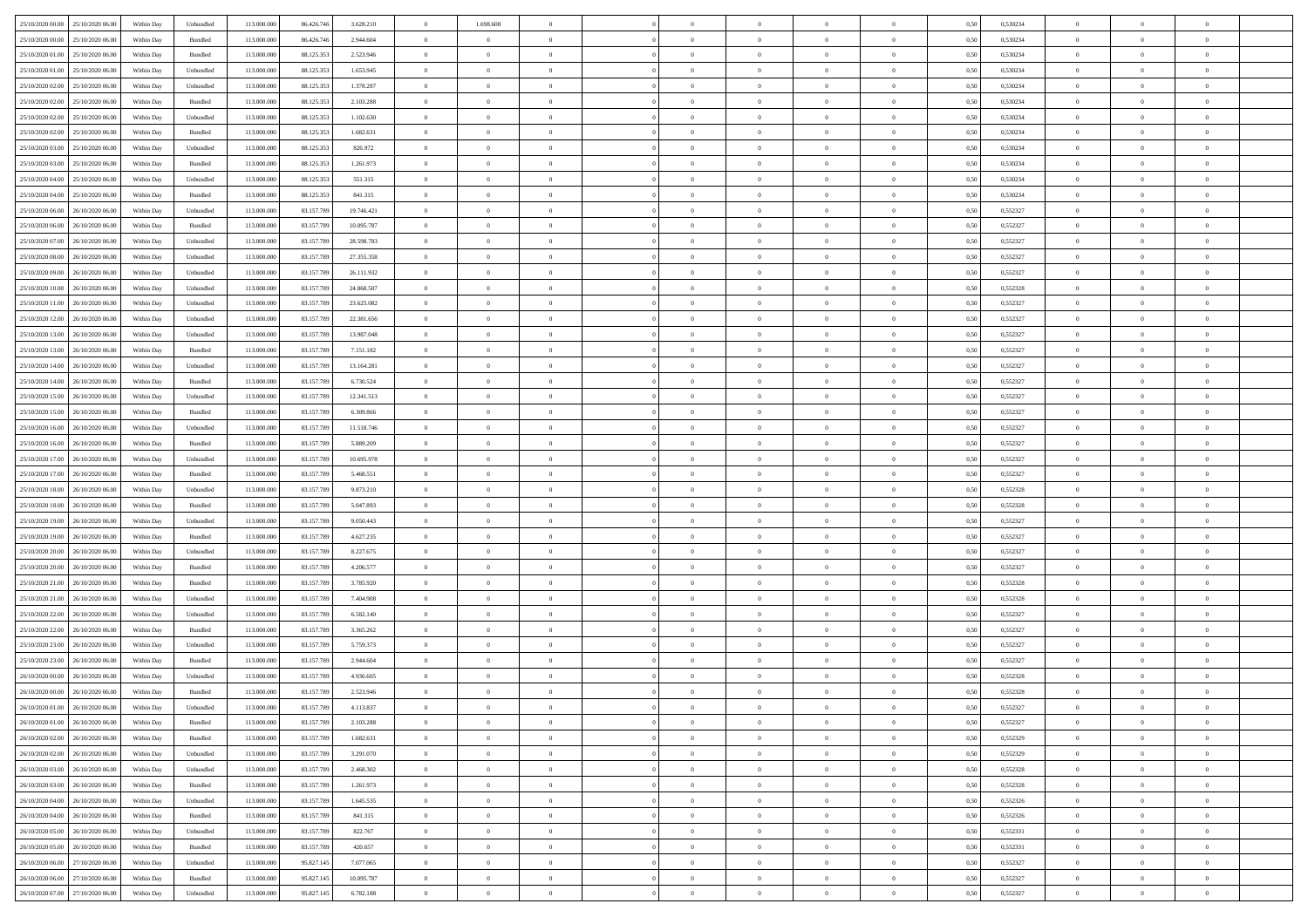| 26/10/2020 07:00 27/10/2020 06:00    | Within Day | Bundled   | 113.000.000 | 95.827.145 | 9.675.129  | $\overline{0}$ | $\overline{0}$ |                | $\overline{0}$ | $\theta$       |                | $\theta$       | 0,50 | 0,552327 | $\theta$       | $\theta$       | $\overline{0}$ |  |
|--------------------------------------|------------|-----------|-------------|------------|------------|----------------|----------------|----------------|----------------|----------------|----------------|----------------|------|----------|----------------|----------------|----------------|--|
| 26/10/2020 08:00<br>27/10/2020 06.00 | Within Day | Bundled   | 113.000.00  | 95.827.14: | 9.254.471  | $\bf{0}$       | $\bf{0}$       | $\bf{0}$       | $\overline{0}$ | $\overline{0}$ | $\overline{0}$ | $\bf{0}$       | 0,50 | 0,552327 | $\,$ 0 $\,$    | $\bf{0}$       | $\overline{0}$ |  |
| 26/10/2020 08:00<br>27/10/2020 06.00 | Within Day | Unbundled | 113,000,000 | 95.827.145 | 6.487.310  | $\overline{0}$ | $\bf{0}$       | $\overline{0}$ | $\bf{0}$       | $\bf{0}$       | $\overline{0}$ | $\bf{0}$       | 0.50 | 0,552327 | $\bf{0}$       | $\overline{0}$ | $\overline{0}$ |  |
| 26/10/2020 09:00<br>27/10/2020 06.00 | Within Day | Unbundled | 113.000.000 | 95.827.145 | 6.192.432  | $\overline{0}$ | $\overline{0}$ | $\overline{0}$ | $\theta$       | $\theta$       | $\overline{0}$ | $\bf{0}$       | 0,50 | 0,552327 | $\theta$       | $\theta$       | $\overline{0}$ |  |
| 26/10/2020 09:00<br>27/10/2020 06.00 | Within Day | Bundled   | 113.000.00  | 95.827.14: | 8.833.813  | $\bf{0}$       | $\overline{0}$ | $\bf{0}$       | $\overline{0}$ | $\theta$       | $\overline{0}$ | $\bf{0}$       | 0,50 | 0,552327 | $\,$ 0 $\,$    | $\bf{0}$       | $\overline{0}$ |  |
| 26/10/2020 10:00<br>27/10/2020 06.00 | Within Day | Unbundled | 113,000,000 | 95.827.145 | 5.897.554  | $\overline{0}$ | $\overline{0}$ | $\overline{0}$ | $\bf{0}$       | $\overline{0}$ | $\theta$       | $\bf{0}$       | 0.50 | 0.552328 | $\,$ 0 $\,$    | $\theta$       | $\overline{0}$ |  |
| 26/10/2020 10:00<br>27/10/2020 06.00 | Within Day | Bundled   | 113.000.000 | 95.827.145 | 8.413.155  | $\overline{0}$ | $\overline{0}$ | $\overline{0}$ | $\overline{0}$ | $\overline{0}$ | $\overline{0}$ | $\bf{0}$       | 0,50 | 0,552328 | $\,$ 0 $\,$    | $\theta$       | $\overline{0}$ |  |
|                                      |            |           |             |            |            |                |                |                |                |                |                |                |      |          |                |                |                |  |
| 26/10/2020 11:00<br>27/10/2020 06.00 | Within Day | Unbundled | 113.000.00  | 95.827.14: | 5.602.677  | $\bf{0}$       | $\bf{0}$       | $\bf{0}$       | $\overline{0}$ | $\bf{0}$       | $\overline{0}$ | $\bf{0}$       | 0,50 | 0,552327 | $\,$ 0 $\,$    | $\bf{0}$       | $\overline{0}$ |  |
| 26/10/2020 11:00<br>27/10/2020 06:00 | Within Day | Bundled   | 113,000,000 | 95.827.145 | 7.992.498  | $\overline{0}$ | $\bf{0}$       | $\overline{0}$ | $\bf{0}$       | $\overline{0}$ | $\overline{0}$ | $\bf{0}$       | 0.50 | 0.552327 | $\bf{0}$       | $\overline{0}$ | $\overline{0}$ |  |
| 26/10/2020 12:00<br>27/10/2020 06:00 | Within Day | Unbundled | 113.000.000 | 95.827.145 | 5.307.799  | $\overline{0}$ | $\bf{0}$       | $\overline{0}$ | $\overline{0}$ | $\overline{0}$ | $\overline{0}$ | $\bf{0}$       | 0,50 | 0,552327 | $\,$ 0 $\,$    | $\bf{0}$       | $\overline{0}$ |  |
| 26/10/2020 12:00<br>27/10/2020 06.00 | Within Day | Bundled   | 113.000.00  | 95.827.145 | 7.571.840  | $\bf{0}$       | $\overline{0}$ | $\bf{0}$       | $\bf{0}$       | $\bf{0}$       | $\overline{0}$ | $\bf{0}$       | 0,50 | 0,552327 | $\,$ 0 $\,$    | $\bf{0}$       | $\overline{0}$ |  |
| 26/10/2020 13:00<br>27/10/2020 06.00 | Within Day | Bundled   | 113,000,000 | 95.827.145 | 7.151.182  | $\overline{0}$ | $\bf{0}$       | $\overline{0}$ | $\overline{0}$ | $\bf{0}$       | $\overline{0}$ | $\bf{0}$       | 0.50 | 0,552327 | $\bf{0}$       | $\overline{0}$ | $\bf{0}$       |  |
| 26/10/2020 13:00<br>27/10/2020 06.00 | Within Day | Unbundled | 113.000.000 | 95.827.145 | 5.012.921  | $\overline{0}$ | $\overline{0}$ | $\overline{0}$ | $\theta$       | $\theta$       | $\overline{0}$ | $\bf{0}$       | 0,50 | 0,552327 | $\,$ 0 $\,$    | $\theta$       | $\overline{0}$ |  |
| 26/10/2020 14:00<br>27/10/2020 06.00 | Within Day | Unbundled | 113.000.00  | 95.827.14: | 4.718.043  | $\bf{0}$       | $\overline{0}$ | $\bf{0}$       | $\overline{0}$ | $\theta$       | $\overline{0}$ | $\bf{0}$       | 0,50 | 0,552327 | $\,$ 0 $\,$    | $\bf{0}$       | $\overline{0}$ |  |
| 26/10/2020 14:00<br>27/10/2020 06.00 | Within Day | Bundled   | 113,000,000 | 95.827.145 | 6.730.524  | $\overline{0}$ | $\overline{0}$ | $\overline{0}$ | $\bf{0}$       | $\overline{0}$ | $\theta$       | $\bf{0}$       | 0.50 | 0.552327 | $\,$ 0 $\,$    | $\theta$       | $\overline{0}$ |  |
| 26/10/2020 15:00<br>27/10/2020 06.00 | Within Day | Unbundled | 113.000.000 | 95.827.145 | 4.423.166  | $\overline{0}$ | $\overline{0}$ | $\overline{0}$ | $\overline{0}$ | $\overline{0}$ | $\overline{0}$ | $\bf{0}$       | 0,50 | 0,552327 | $\theta$       | $\theta$       | $\overline{0}$ |  |
| 26/10/2020 15:00<br>27/10/2020 06.00 | Within Day | Bundled   | 113.000.00  | 95.827.14: | 6.309.866  | $\bf{0}$       | $\bf{0}$       | $\bf{0}$       | $\overline{0}$ | $\bf{0}$       | $\overline{0}$ | $\bf{0}$       | 0,50 | 0,552327 | $\,$ 0 $\,$    | $\bf{0}$       | $\overline{0}$ |  |
| 26/10/2020 16.00<br>27/10/2020 06:00 | Within Day | Unbundled | 113,000,00  | 95.827.14  | 4.128.288  | $\overline{0}$ | $\bf{0}$       | $\overline{0}$ | $\bf{0}$       | $\overline{0}$ | $\overline{0}$ | $\bf{0}$       | 0.50 | 0.552327 | $\bf{0}$       | $\overline{0}$ | $\overline{0}$ |  |
|                                      |            |           |             |            |            | $\overline{0}$ |                | $\overline{0}$ | $\overline{0}$ | $\overline{0}$ | $\overline{0}$ |                |      |          | $\,$ 0 $\,$    |                | $\overline{0}$ |  |
| 26/10/2020 16:00<br>27/10/2020 06.00 | Within Day | Bundled   | 113.000.000 | 95.827.145 | 5.889.209  |                | $\bf{0}$       |                |                |                |                | $\bf{0}$       | 0,50 | 0,552327 |                | $\bf{0}$       |                |  |
| 26/10/2020 17:00<br>27/10/2020 06.00 | Within Day | Unbundled | 113.000.00  | 95.827.14: | 3.833.410  | $\bf{0}$       | $\bf{0}$       | $\bf{0}$       | $\bf{0}$       | $\overline{0}$ | $\overline{0}$ | $\bf{0}$       | 0,50 | 0,552327 | $\,$ 0 $\,$    | $\bf{0}$       | $\overline{0}$ |  |
| 26/10/2020 17:00<br>27/10/2020 06.00 | Within Day | Bundled   | 113,000,000 | 95.827.145 | 5.468.551  | $\overline{0}$ | $\bf{0}$       | $\overline{0}$ | $\bf{0}$       | $\bf{0}$       | $\overline{0}$ | $\bf{0}$       | 0.50 | 0,552327 | $\bf{0}$       | $\overline{0}$ | $\bf{0}$       |  |
| 26/10/2020 18:00<br>27/10/2020 06.00 | Within Day | Unbundled | 113.000.000 | 95.827.145 | 3.538.532  | $\overline{0}$ | $\overline{0}$ | $\overline{0}$ | $\theta$       | $\theta$       | $\overline{0}$ | $\bf{0}$       | 0,50 | 0,552328 | $\theta$       | $\theta$       | $\overline{0}$ |  |
| 26/10/2020 18:00<br>27/10/2020 06.00 | Within Day | Bundled   | 113.000.00  | 95.827.14: | 5.047.893  | $\bf{0}$       | $\bf{0}$       | $\bf{0}$       | $\overline{0}$ | $\overline{0}$ | $\overline{0}$ | $\bf{0}$       | 0,50 | 0,552328 | $\,$ 0 $\,$    | $\bf{0}$       | $\overline{0}$ |  |
| 26/10/2020 19:00<br>27/10/2020 06:00 | Within Day | Bundled   | 113,000,000 | 95.827.14  | 4.627.235  | $\overline{0}$ | $\overline{0}$ | $\overline{0}$ | $\overline{0}$ | $\overline{0}$ | $\theta$       | $\bf{0}$       | 0.50 | 0.552327 | $\,$ 0 $\,$    | $\theta$       | $\overline{0}$ |  |
| 26/10/2020 19:00<br>27/10/2020 06.00 | Within Day | Unbundled | 113.000.000 | 95.827.145 | 3.243.655  | $\overline{0}$ | $\overline{0}$ | $\overline{0}$ | $\overline{0}$ | $\overline{0}$ | $\overline{0}$ | $\bf{0}$       | 0,50 | 0,552327 | $\,$ 0 $\,$    | $\theta$       | $\overline{0}$ |  |
| 26/10/2020 20:00<br>27/10/2020 06.00 | Within Day | Unbundled | 113.000.00  | 95.827.14: | 2.948.777  | $\bf{0}$       | $\overline{0}$ | $\bf{0}$       | $\overline{0}$ | $\bf{0}$       | $\overline{0}$ | $\bf{0}$       | 0,50 | 0,552327 | $\,$ 0 $\,$    | $\bf{0}$       | $\overline{0}$ |  |
| 26/10/2020 20:00<br>27/10/2020 06:00 | Within Day | Bundled   | 113,000,000 | 95.827.145 | 4.206.577  | $\overline{0}$ | $\bf{0}$       | $\overline{0}$ | $\bf{0}$       | $\overline{0}$ | $\overline{0}$ | $\bf{0}$       | 0.50 | 0.552327 | $\bf{0}$       | $\overline{0}$ | $\overline{0}$ |  |
| 26/10/2020 21:00<br>27/10/2020 06:00 | Within Day | Unbundled | 113.000.000 | 95.827.145 | 2.653.899  | $\overline{0}$ | $\bf{0}$       | $\overline{0}$ | $\overline{0}$ | $\overline{0}$ | $\overline{0}$ | $\bf{0}$       | 0,50 | 0,552328 | $\theta$       | $\theta$       | $\overline{0}$ |  |
| 26/10/2020 21:00<br>27/10/2020 06.00 | Within Day | Bundled   | 113.000.00  | 95.827.14: | 3.785.920  | $\bf{0}$       | $\bf{0}$       | $\bf{0}$       | $\bf{0}$       | $\overline{0}$ | $\overline{0}$ | $\bf{0}$       | 0,50 | 0,552328 | $\,$ 0 $\,$    | $\bf{0}$       | $\overline{0}$ |  |
| 26/10/2020 22.00<br>27/10/2020 06.00 | Within Day | Unbundled | 113,000,000 | 95.827.145 | 2.359.021  | $\overline{0}$ | $\bf{0}$       | $\overline{0}$ | $\bf{0}$       | $\bf{0}$       | $\overline{0}$ | $\bf{0}$       | 0.50 | 0.552327 | $\bf{0}$       | $\overline{0}$ | $\bf{0}$       |  |
| 26/10/2020 22.00<br>27/10/2020 06.00 | Within Day | Bundled   | 113.000.000 | 95.827.145 | 3.365.262  | $\overline{0}$ | $\overline{0}$ | $\overline{0}$ | $\overline{0}$ | $\overline{0}$ | $\overline{0}$ | $\bf{0}$       | 0.5( | 0,552327 | $\theta$       | $\theta$       | $\overline{0}$ |  |
|                                      |            |           |             |            |            |                |                |                |                | $\overline{0}$ | $\overline{0}$ |                |      |          |                |                |                |  |
| 26/10/2020 23:00<br>27/10/2020 06.00 | Within Day | Unbundled | 113.000.00  | 95.827.14: | 2.064.144  | $\bf{0}$       | $\overline{0}$ | $\bf{0}$       | $\bf{0}$       |                |                | $\bf{0}$       | 0,50 | 0,552327 | $\,$ 0 $\,$    | $\bf{0}$       | $\overline{0}$ |  |
| 26/10/2020 23.00<br>27/10/2020 06.00 | Within Day | Bundled   | 113,000,000 | 95.827.145 | 2.944.604  | $\overline{0}$ | $\bf{0}$       | $\overline{0}$ | $\bf{0}$       | $\overline{0}$ | $\Omega$       | $\bf{0}$       | 0.50 | 0.552327 | $\,$ 0 $\,$    | $\bf{0}$       | $\overline{0}$ |  |
| 27/10/2020 00:00<br>27/10/2020 06.00 | Within Day | Bundled   | 113.000.000 | 95.827.145 | 2.523.946  | $\overline{0}$ | $\overline{0}$ | $\overline{0}$ | $\overline{0}$ | $\overline{0}$ | $\overline{0}$ | $\bf{0}$       | 0.50 | 0,552328 | $\theta$       | $\theta$       | $\overline{0}$ |  |
| 27/10/2020 00:00<br>27/10/2020 06.00 | Within Day | Unbundled | 113.000.00  | 95.827.14: | 1.769.266  | $\bf{0}$       | $\bf{0}$       | $\bf{0}$       | $\overline{0}$ | $\overline{0}$ | $\overline{0}$ | $\bf{0}$       | 0,50 | 0,552328 | $\,$ 0 $\,$    | $\bf{0}$       | $\overline{0}$ |  |
| 27/10/2020 01:00<br>27/10/2020 06:00 | Within Day | Unbundled | 113,000,00  | 95.827.14  | 1.474.388  | $\overline{0}$ | $\bf{0}$       | $\overline{0}$ | $\bf{0}$       | $\overline{0}$ | $\overline{0}$ | $\bf{0}$       | 0.50 | 0.552327 | $\bf{0}$       | $\overline{0}$ | $\overline{0}$ |  |
| 27/10/2020 01:00<br>27/10/2020 06.00 | Within Day | Bundled   | 113.000.000 | 95.827.145 | 2.103.288  | $\overline{0}$ | $\overline{0}$ | $\overline{0}$ | $\overline{0}$ | $\overline{0}$ | $\overline{0}$ | $\bf{0}$       | 0.50 | 0,552327 | $\theta$       | $\theta$       | $\overline{0}$ |  |
| 27/10/2020 02.00<br>27/10/2020 06.00 | Within Day | Unbundled | 113.000.00  | 95.827.14: | 1.179.510  | $\bf{0}$       | $\bf{0}$       | $\bf{0}$       | $\bf{0}$       | $\overline{0}$ | $\overline{0}$ | $\bf{0}$       | 0,50 | 0,552329 | $\,$ 0 $\,$    | $\bf{0}$       | $\overline{0}$ |  |
| 27/10/2020 02.00<br>27/10/2020 06.00 | Within Day | Bundled   | 113,000,000 | 95.827.145 | 1.682.631  | $\overline{0}$ | $\bf{0}$       | $\overline{0}$ | $\bf{0}$       | $\bf{0}$       | $\overline{0}$ | $\bf{0}$       | 0.50 | 0,552329 | $\bf{0}$       | $\overline{0}$ | $\overline{0}$ |  |
| 27/10/2020 03:00<br>27/10/2020 06.00 | Within Day | Unbundled | 113.000.000 | 95.827.145 | 884.633    | $\overline{0}$ | $\overline{0}$ | $\overline{0}$ | $\overline{0}$ | $\overline{0}$ | $\overline{0}$ | $\bf{0}$       | 0.5( | 0,552328 | $\theta$       | $\theta$       | $\overline{0}$ |  |
| 27/10/2020 03:00<br>27/10/2020 06.00 | Within Day | Bundled   | 113.000.00  | 95.827.14: | 1.261.973  | $\bf{0}$       | $\bf{0}$       | $\bf{0}$       | $\bf{0}$       | $\overline{0}$ | $\overline{0}$ | $\bf{0}$       | 0,50 | 0,552328 | $\,$ 0 $\,$    | $\bf{0}$       | $\overline{0}$ |  |
| 27/10/2020 04.00<br>27/10/2020 06.00 | Within Day | Unbundled | 113,000,00  | 95.827.14  | 589,755    | $\overline{0}$ | $\overline{0}$ | $\overline{0}$ | $\bf{0}$       | $\overline{0}$ | $\Omega$       | $\bf{0}$       | 0.50 | 0.552326 | $\bf{0}$       | $\theta$       | $\overline{0}$ |  |
| 27/10/2020 04:00<br>27/10/2020 06.00 | Within Day | Bundled   | 113.000.000 | 95.827.145 | 841.315    | $\overline{0}$ | $\overline{0}$ | $\Omega$       | $\overline{0}$ | $\theta$       | $\Omega$       | $\overline{0}$ | 0.5( | 0,552326 | $\theta$       | $\theta$       | $\overline{0}$ |  |
| 27/10/2020 05:00<br>27/10/2020 06.00 | Within Day | Unbundled | 113.000.00  | 95.827.145 | 294.877    | $\bf{0}$       | $\bf{0}$       | $\overline{0}$ | $\bf{0}$       | $\bf{0}$       | $\overline{0}$ | $\bf{0}$       | 0,50 | 0,552331 | $\overline{0}$ | $\bf{0}$       | $\overline{0}$ |  |
| 27/10/2020 05:00 27/10/2020 06:00    | Within Day | Bundled   | 113.000.000 | 95.827.145 | 420.657    | $\bf{0}$       | $\Omega$       |                | $\Omega$       |                |                |                | 0,50 | 0,552331 | $\bf{0}$       | $\overline{0}$ |                |  |
|                                      |            |           |             |            |            | $\overline{0}$ | $\overline{0}$ | $\Omega$       |                | $\overline{0}$ |                |                |      |          | $\theta$       | $\theta$       | $\overline{0}$ |  |
| 27/10/2020 06:00 28/10/2020 06:00    | Within Day | Bundled   | 113.000.000 | 95.415.007 | 6.632.061  |                |                |                | $\theta$       |                | $\overline{0}$ | $\bf{0}$       | 0,50 | 0,552327 |                |                |                |  |
| 27/10/2020 06.00<br>28/10/2020 06.00 | Within Day | Unbundled | 113.000.00  | 95.415.00  | 10.952.930 | $\overline{0}$ | $\bf{0}$       | $\overline{0}$ | $\overline{0}$ | $\bf{0}$       | $\overline{0}$ | $\bf{0}$       | 0,50 | 0,552327 | $\bf{0}$       | $\overline{0}$ | $\bf{0}$       |  |
| 27/10/2020 07:00 28/10/2020 06:00    | Within Day | Unbundled | 113,000,000 | 95.415.007 | 10.496.558 | $\overline{0}$ | $\bf{0}$       | $\overline{0}$ | $\overline{0}$ | $\overline{0}$ | $\overline{0}$ | $\,$ 0 $\,$    | 0.50 | 0,552327 | $\overline{0}$ | $\bf{0}$       | $\,$ 0 $\,$    |  |
| 27/10/2020 07:00 28/10/2020 06:00    | Within Dav | Bundled   | 113.000.000 | 95.415.007 | 6.355.725  | $\overline{0}$ | $\overline{0}$ | $\overline{0}$ | $\overline{0}$ | $\overline{0}$ | $\overline{0}$ | $\bf{0}$       | 0.50 | 0,552327 | $\overline{0}$ | $\theta$       | $\overline{0}$ |  |
| 27/10/2020 08:00<br>28/10/2020 06.00 | Within Day | Unbundled | 113.000.000 | 95.415.007 | 10.040.186 | $\overline{0}$ | $\bf{0}$       | $\overline{0}$ | $\overline{0}$ | $\overline{0}$ | $\bf{0}$       | $\bf{0}$       | 0,50 | 0,552327 | $\bf{0}$       | $\overline{0}$ | $\overline{0}$ |  |
| 27/10/2020 08:00<br>28/10/2020 06:00 | Within Day | Bundled   | 113,000,000 | 95.415.007 | 6.079.389  | $\overline{0}$ | $\bf{0}$       | $\overline{0}$ | $\overline{0}$ | $\overline{0}$ | $\overline{0}$ | $\bf{0}$       | 0.50 | 0.552327 | $\,$ 0 $\,$    | $\theta$       | $\,$ 0         |  |
| 27/10/2020 09:00<br>28/10/2020 06:00 | Within Dav | Unbundled | 113.000.000 | 95.415.007 | 9.583.813  | $\overline{0}$ | $\overline{0}$ | $\overline{0}$ | $\overline{0}$ | $\overline{0}$ | $\overline{0}$ | $\bf{0}$       | 0.50 | 0,552327 | $\overline{0}$ | $\theta$       | $\overline{0}$ |  |
| 27/10/2020 09:00<br>28/10/2020 06.00 | Within Day | Bundled   | 113.000.00  | 95.415.007 | 5.803.053  | $\overline{0}$ | $\overline{0}$ | $\overline{0}$ | $\overline{0}$ | $\overline{0}$ | $\overline{0}$ | $\bf{0}$       | 0,50 | 0,552327 | $\bf{0}$       | $\overline{0}$ | $\overline{0}$ |  |
| 27/10/2020 10:00<br>28/10/2020 06:00 | Within Day | Unbundled | 113,000,000 | 95.415.007 | 9.127.441  | $\overline{0}$ | $\overline{0}$ | $\overline{0}$ | $\overline{0}$ | $\bf{0}$       | $\overline{0}$ | $\bf{0}$       | 0.50 | 0.552328 | $\mathbf{0}$   | $\bf{0}$       | $\,$ 0         |  |
| 27/10/2020 10:00 28/10/2020 06:00    | Within Dav | Bundled   | 113.000.000 | 95.415.007 | 5.526.717  | $\overline{0}$ | $\overline{0}$ | $\overline{0}$ | $\overline{0}$ | $\overline{0}$ | $\overline{0}$ | $\bf{0}$       | 0,50 | 0,552328 | $\overline{0}$ | $\theta$       | $\overline{0}$ |  |
| 27/10/2020 11:00<br>28/10/2020 06.00 | Within Day | Bundled   | 113.000.00  | 95.415.007 | 5.250.381  | $\overline{0}$ | $\bf{0}$       | $\overline{0}$ | $\bf{0}$       | $\overline{0}$ | $\bf{0}$       | $\bf{0}$       | 0,50 | 0,552327 | $\bf{0}$       | $\bf{0}$       | $\overline{0}$ |  |
|                                      |            |           |             |            |            |                |                |                |                |                |                |                |      |          |                |                |                |  |
| 27/10/2020 11:00 28/10/2020 06:00    | Within Day | Unbundled | 113.000.000 | 95.415.007 | 8.671.069  | $\overline{0}$ | $\bf{0}$       | $\overline{0}$ | $\overline{0}$ | $\,$ 0 $\,$    | $\overline{0}$ | $\bf{0}$       | 0,50 | 0,552327 | $\overline{0}$ | $\,$ 0 $\,$    | $\,$ 0 $\,$    |  |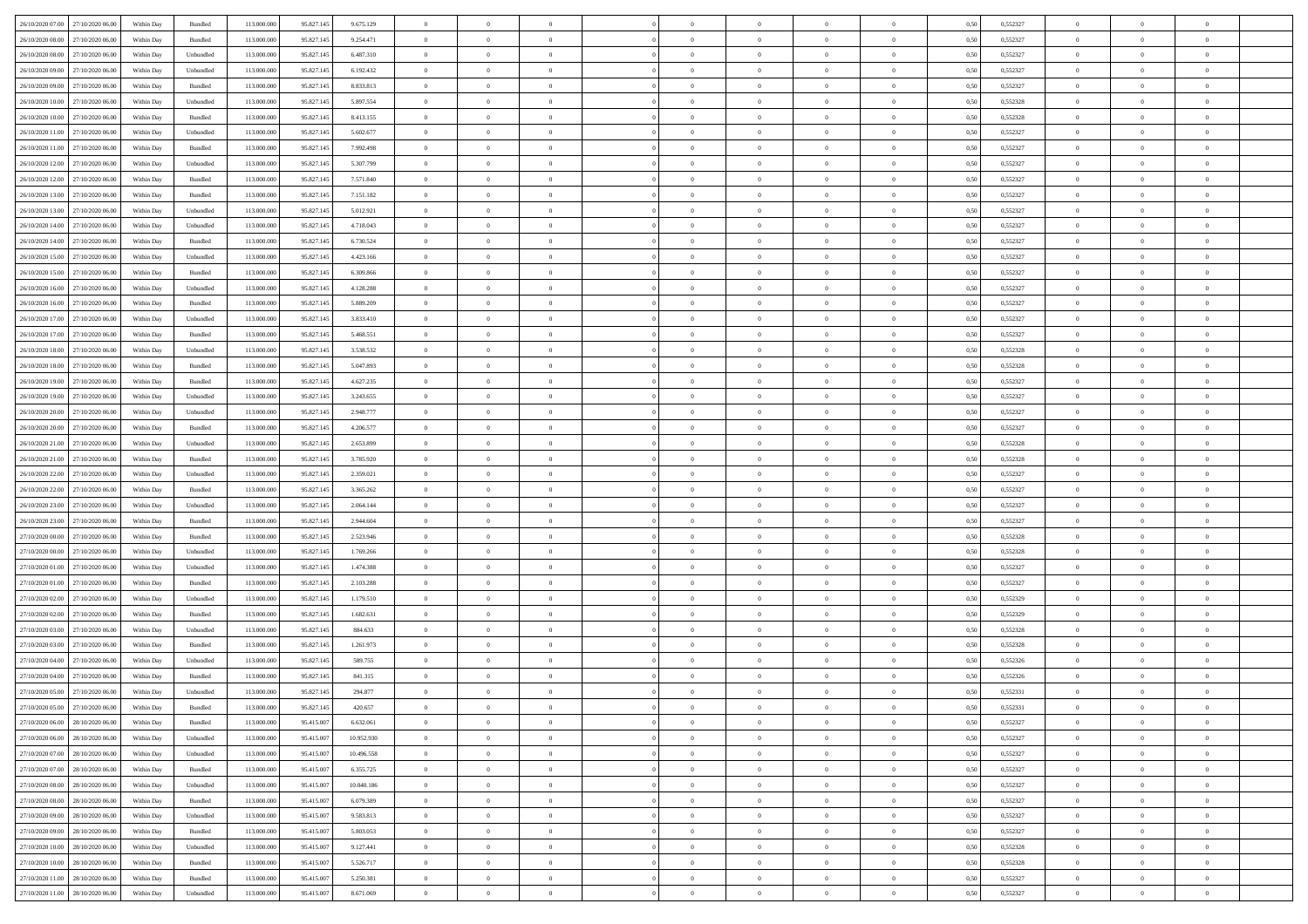| 27/10/2020 12:00 28/10/2020 06:00    | Within Day | Unbundled | 113.000.000 | 95.415.007 | 8.214.697  | $\overline{0}$ | $\overline{0}$ |                | $\overline{0}$ | $\theta$       |                | $\theta$       | 0,50 | 0,552327 | $\theta$       | $\theta$       | $\overline{0}$ |  |
|--------------------------------------|------------|-----------|-------------|------------|------------|----------------|----------------|----------------|----------------|----------------|----------------|----------------|------|----------|----------------|----------------|----------------|--|
| 27/10/2020 12:00<br>28/10/2020 06.00 | Within Day | Bundled   | 113.000.00  | 95.415.00  | 4.974.045  | $\bf{0}$       | $\bf{0}$       | $\bf{0}$       | $\overline{0}$ | $\overline{0}$ | $\overline{0}$ | $\bf{0}$       | 0,50 | 0,552327 | $\,$ 0 $\,$    | $\bf{0}$       | $\overline{0}$ |  |
| 27/10/2020 13:00<br>28/10/2020 06:00 | Within Day | Unbundled | 113,000,000 | 95.415.007 | 7.758.325  | $\overline{0}$ | $\bf{0}$       | $\overline{0}$ | $\bf{0}$       | $\bf{0}$       | $\overline{0}$ | $\bf{0}$       | 0.50 | 0,552327 | $\bf{0}$       | $\overline{0}$ | $\overline{0}$ |  |
| 27/10/2020 13:00<br>28/10/2020 06:00 | Within Day | Bundled   | 113.000.000 | 95.415.007 | 4.697.710  | $\overline{0}$ | $\overline{0}$ | $\overline{0}$ | $\theta$       | $\theta$       | $\overline{0}$ | $\bf{0}$       | 0,50 | 0,552327 | $\theta$       | $\theta$       | $\overline{0}$ |  |
| 27/10/2020 14:00<br>28/10/2020 06.00 | Within Day | Unbundled | 113.000.00  | 95.415.00  | 7.301.953  | $\bf{0}$       | $\overline{0}$ | $\bf{0}$       | $\overline{0}$ | $\theta$       | $\overline{0}$ | $\bf{0}$       | 0,50 | 0,552327 | $\,$ 0 $\,$    | $\bf{0}$       | $\overline{0}$ |  |
| 27/10/2020 14:00<br>28/10/2020 06:00 | Within Day | Bundled   | 113,000,000 | 95.415.00  | 4.421.374  | $\overline{0}$ | $\overline{0}$ | $\overline{0}$ | $\bf{0}$       | $\overline{0}$ | $\theta$       | $\bf{0}$       | 0.50 | 0.552327 | $\,$ 0 $\,$    | $\theta$       | $\overline{0}$ |  |
| 27/10/2020 15:00<br>28/10/2020 06:00 | Within Day | Unbundled | 113.000.000 | 95.415.007 | 6.845.581  | $\overline{0}$ | $\overline{0}$ | $\overline{0}$ | $\overline{0}$ | $\overline{0}$ | $\overline{0}$ | $\bf{0}$       | 0,50 | 0,552327 | $\,$ 0 $\,$    | $\theta$       | $\overline{0}$ |  |
|                                      |            |           |             |            |            |                |                |                |                |                |                |                |      |          |                |                |                |  |
| 27/10/2020 15:00<br>28/10/2020 06.00 | Within Day | Bundled   | 113.000.00  | 95.415.00  | 4.145.038  | $\bf{0}$       | $\bf{0}$       | $\bf{0}$       | $\overline{0}$ | $\overline{0}$ | $\overline{0}$ | $\bf{0}$       | 0,50 | 0,552327 | $\,$ 0 $\,$    | $\bf{0}$       | $\overline{0}$ |  |
| 27/10/2020 16:00<br>28/10/2020 06:00 | Within Day | Unbundled | 113,000,000 | 95.415.00  | 6.389.209  | $\overline{0}$ | $\bf{0}$       | $\overline{0}$ | $\bf{0}$       | $\overline{0}$ | $\overline{0}$ | $\bf{0}$       | 0.50 | 0.552327 | $\bf{0}$       | $\overline{0}$ | $\overline{0}$ |  |
| 27/10/2020 16.00<br>28/10/2020 06:00 | Within Day | Bundled   | 113.000.000 | 95.415.007 | 3.868.702  | $\overline{0}$ | $\bf{0}$       | $\overline{0}$ | $\overline{0}$ | $\overline{0}$ | $\overline{0}$ | $\bf{0}$       | 0,50 | 0,552327 | $\,$ 0 $\,$    | $\bf{0}$       | $\overline{0}$ |  |
| 27/10/2020 17:00<br>28/10/2020 06.00 | Within Day | Bundled   | 113.000.00  | 95.415.00  | 3.592.366  | $\bf{0}$       | $\bf{0}$       | $\bf{0}$       | $\bf{0}$       | $\bf{0}$       | $\overline{0}$ | $\bf{0}$       | 0,50 | 0,552327 | $\,$ 0 $\,$    | $\bf{0}$       | $\overline{0}$ |  |
| 27/10/2020 17:00<br>28/10/2020 06:00 | Within Day | Unbundled | 113,000,000 | 95.415.007 | 5.932.837  | $\overline{0}$ | $\overline{0}$ | $\overline{0}$ | $\overline{0}$ | $\bf{0}$       | $\overline{0}$ | $\bf{0}$       | 0.50 | 0,552327 | $\bf{0}$       | $\overline{0}$ | $\,$ 0         |  |
| 27/10/2020 18:00<br>28/10/2020 06:00 | Within Day | Unbundled | 113.000.000 | 95.415.007 | 5.476.465  | $\overline{0}$ | 59.176         | $\overline{0}$ | $\theta$       | $\theta$       | $\overline{0}$ | $\overline{0}$ | 0,50 | 0,552328 | $\,$ 0 $\,$    | $\theta$       | $\overline{0}$ |  |
| 27/10/2020 18:00<br>28/10/2020 06.00 | Within Day | Bundled   | 113.000.00  | 95.415.00  | 3.316.030  | $\bf{0}$       | $\overline{0}$ | $\bf{0}$       | $\overline{0}$ | $\theta$       | $\overline{0}$ | $\bf{0}$       | 0,50 | 0,552328 | $\,$ 0 $\,$    | $\bf{0}$       | $\overline{0}$ |  |
| 27/10/2020 19:00<br>28/10/2020 06:00 | Within Day | Unbundled | 113,000,000 | 95.474.182 | 4.965.848  | $\overline{0}$ | $\bf{0}$       | $\overline{0}$ | $\bf{0}$       | $\overline{0}$ | $\theta$       | $\bf{0}$       | 0.50 | 0.552327 | $\,$ 0 $\,$    | $\theta$       | $\overline{0}$ |  |
| 27/10/2020 19:00<br>28/10/2020 06:00 | Within Day | Bundled   | 113.000.000 | 95.474.182 | 3.039.694  | $\overline{0}$ | $\overline{0}$ | $\overline{0}$ | $\overline{0}$ | $\overline{0}$ | $\overline{0}$ | $\bf{0}$       | 0,50 | 0,552327 | $\theta$       | $\theta$       | $\overline{0}$ |  |
|                                      |            |           |             |            |            |                |                |                |                |                |                |                |      |          |                |                |                |  |
| 27/10/2020 20:00<br>28/10/2020 06.00 | Within Day | Unbundled | 113.000.00  | 95.474.182 | 4.514.407  | $\bf{0}$       | 43.440         | $\bf{0}$       | $\overline{0}$ | $\bf{0}$       | $\overline{0}$ | $\bf{0}$       | 0,50 | 0,552327 | $\,$ 0 $\,$    | $\bf{0}$       | $\overline{0}$ |  |
| 27/10/2020 20:00<br>28/10/2020 06:00 | Within Day | Bundled   | 113,000,00  | 95.474.18. | 2.763.358  | $\overline{0}$ | $\overline{0}$ | $\overline{0}$ | $\bf{0}$       | $\overline{0}$ | $\overline{0}$ | $\bf{0}$       | 0.50 | 0.552327 | $\bf{0}$       | $\overline{0}$ | $\overline{0}$ |  |
| 27/10/2020 21:00<br>28/10/2020 06:00 | Within Day | Unbundled | 113.000.000 | 95.517.623 | 4.023.870  | $\bf{0}$       | $\bf{0}$       | $\overline{0}$ | $\overline{0}$ | $\overline{0}$ | $\overline{0}$ | $\bf{0}$       | 0,50 | 0,552328 | $\,$ 0 $\,$    | $\bf{0}$       | $\overline{0}$ |  |
| 27/10/2020 21:00<br>28/10/2020 06.00 | Within Day | Bundled   | 113.000.00  | 95.517.623 | 2.487.022  | $\bf{0}$       | $\bf{0}$       | $\bf{0}$       | $\bf{0}$       | $\overline{0}$ | $\overline{0}$ | $\bf{0}$       | 0,50 | 0,552328 | $\,$ 0 $\,$    | $\bf{0}$       | $\overline{0}$ |  |
| 27/10/2020 22.00<br>28/10/2020 06:00 | Within Day | Bundled   | 113,000,000 | 95.517.623 | 2.210.687  | $\overline{0}$ | $\bf{0}$       | $\overline{0}$ | $\overline{0}$ | $\bf{0}$       | $\overline{0}$ | $\bf{0}$       | 0.50 | 0,552327 | $\bf{0}$       | $\overline{0}$ | $\overline{0}$ |  |
| 27/10/2020 22.00<br>28/10/2020 06:00 | Within Day | Unbundled | 113.000.000 | 95.517.623 | 3.576.773  | $\overline{0}$ | $\overline{0}$ | $\overline{0}$ | $\theta$       | $\theta$       | $\overline{0}$ | $\bf{0}$       | 0,50 | 0,552327 | $\theta$       | $\theta$       | $\overline{0}$ |  |
| 27/10/2020 23.00<br>28/10/2020 06.00 | Within Day | Unbundled | 113.000.00  | 95.517.623 | 3.129.677  | $\bf{0}$       | $\bf{0}$       | $\bf{0}$       | $\bf{0}$       | $\overline{0}$ | $\overline{0}$ | $\bf{0}$       | 0,50 | 0,552327 | $\,$ 0 $\,$    | $\bf{0}$       | $\overline{0}$ |  |
| 27/10/2020 23.00<br>28/10/2020 06:00 | Within Day | Bundled   | 113,000,000 | 95.517.623 | 1.934.351  | $\overline{0}$ | $\overline{0}$ | $\overline{0}$ | $\overline{0}$ | $\overline{0}$ | $\theta$       | $\bf{0}$       | 0.50 | 0.552327 | $\bf{0}$       | $\theta$       | $\overline{0}$ |  |
| 28/10/2020 00:00<br>28/10/2020 06.00 | Within Day | Unbundled | 113.000.000 | 95.517.623 | 2.682.580  | $\overline{0}$ | $\overline{0}$ | $\overline{0}$ | $\overline{0}$ | $\overline{0}$ | $\overline{0}$ | $\bf{0}$       | 0,50 | 0,552328 | $\,$ 0 $\,$    | $\theta$       | $\overline{0}$ |  |
| 28/10/2020 06.00                     | Within Day | Bundled   | 113.000.00  | 95.517.62  | 1.658.015  | $\bf{0}$       | $\overline{0}$ | $\bf{0}$       | $\overline{0}$ | $\bf{0}$       | $\overline{0}$ | $\bf{0}$       | 0,50 | 0,552328 | $\,$ 0 $\,$    | $\bf{0}$       | $\overline{0}$ |  |
| 28/10/2020 00:00                     |            |           |             |            |            |                |                |                |                |                |                |                |      |          |                |                |                |  |
| 28/10/2020 01:00<br>28/10/2020 06:00 | Within Day | Unbundled | 113,000,000 | 95.517.623 | 2.235.483  | $\overline{0}$ | $\bf{0}$       | $\overline{0}$ | $\bf{0}$       | $\overline{0}$ | $\overline{0}$ | $\bf{0}$       | 0.50 | 0.552327 | $\bf{0}$       | $\overline{0}$ | $\overline{0}$ |  |
| 28/10/2020 01:00<br>28/10/2020 06:00 | Within Day | Bundled   | 113.000.000 | 95.517.623 | 1.381.679  | $\overline{0}$ | $\bf{0}$       | $\overline{0}$ | $\overline{0}$ | $\overline{0}$ | $\overline{0}$ | $\bf{0}$       | 0,50 | 0,552327 | $\,$ 0 $\,$    | $\theta$       | $\overline{0}$ |  |
| 28/10/2020 02:00<br>28/10/2020 06.00 | Within Day | Unbundled | 113.000.00  | 95.517.623 | 1.788.386  | $\bf{0}$       | $\bf{0}$       | $\bf{0}$       | $\bf{0}$       | $\overline{0}$ | $\overline{0}$ | $\bf{0}$       | 0,50 | 0,552329 | $\,$ 0 $\,$    | $\bf{0}$       | $\overline{0}$ |  |
| 28/10/2020 02:00<br>28/10/2020 06:00 | Within Day | Bundled   | 113,000,000 | 95.517.623 | 1.105.343  | $\overline{0}$ | $\bf{0}$       | $\overline{0}$ | $\bf{0}$       | $\bf{0}$       | $\overline{0}$ | $\bf{0}$       | 0.50 | 0,552329 | $\bf{0}$       | $\overline{0}$ | $\overline{0}$ |  |
| 28/10/2020 03:00<br>28/10/2020 06:00 | Within Day | Unbundled | 113.000.000 | 95.517.623 | 1.341.290  | $\overline{0}$ | $\overline{0}$ | $\overline{0}$ | $\overline{0}$ | $\overline{0}$ | $\overline{0}$ | $\bf{0}$       | 0.5( | 0,552328 | $\theta$       | $\theta$       | $\overline{0}$ |  |
| 28/10/2020 03:00<br>28/10/2020 06.00 | Within Day | Bundled   | 113.000.00  | 95.517.623 | 829.007    | $\bf{0}$       | $\bf{0}$       | $\bf{0}$       | $\bf{0}$       | $\,$ 0 $\,$    | $\overline{0}$ | $\bf{0}$       | 0,50 | 0,552328 | $\,$ 0 $\,$    | $\bf{0}$       | $\overline{0}$ |  |
| 28/10/2020 04:00<br>28/10/2020 06:00 | Within Day | Bundled   | 113,000,000 | 95.517.623 | 552.671    | $\overline{0}$ | $\bf{0}$       | $\overline{0}$ | $\bf{0}$       | $\overline{0}$ | $\Omega$       | $\bf{0}$       | 0.50 | 0.552326 | $\,$ 0 $\,$    | $\theta$       | $\overline{0}$ |  |
| 28/10/2020 04:00<br>28/10/2020 06:00 | Within Day | Unbundled | 113.000.000 | 95.517.623 | 894.193    | $\overline{0}$ | $\overline{0}$ | $\overline{0}$ | $\overline{0}$ | $\overline{0}$ | $\overline{0}$ | $\bf{0}$       | 0.50 | 0,552326 | $\theta$       | $\theta$       | $\overline{0}$ |  |
| 28/10/2020 05:00<br>28/10/2020 06.00 | Within Day | Unbundled | 113.000.00  | 95.517.62  | 447.096    | $\bf{0}$       | $\bf{0}$       | $\bf{0}$       | $\bf{0}$       | $\overline{0}$ | $\overline{0}$ | $\bf{0}$       | 0,50 | 0,552331 | $\,$ 0 $\,$    | $\bf{0}$       | $\overline{0}$ |  |
| 28/10/2020 05:00<br>28/10/2020 06:00 | Within Day | Bundled   | 113,000,000 | 95.517.62  | 276,335    | $\overline{0}$ | $\bf{0}$       | $\overline{0}$ | $\bf{0}$       | $\overline{0}$ | $\overline{0}$ | $\bf{0}$       | 0.50 | 0.552331 | $\bf{0}$       | $\overline{0}$ | $\overline{0}$ |  |
| 28/10/2020 06:00<br>29/10/2020 06.00 | Within Day | Unbundled | 113.000.000 | 95.415.00  | 9.858.168  | $\overline{0}$ | $\overline{0}$ | $\overline{0}$ | $\overline{0}$ | $\overline{0}$ | $\overline{0}$ | $\bf{0}$       | 0.50 | 0,552327 | $\theta$       | $\theta$       | $\overline{0}$ |  |
|                                      |            |           |             |            |            |                |                |                |                |                |                |                |      |          |                |                |                |  |
| 28/10/2020 06:00<br>29/10/2020 06.00 | Within Day | Bundled   | 113.000.00  | 95.415.00  | 7.726.823  | $\bf{0}$       | $\bf{0}$       | $\bf{0}$       | $\bf{0}$       | $\overline{0}$ | $\overline{0}$ | $\bf{0}$       | 0,50 | 0,552327 | $\,$ 0 $\,$    | $\bf{0}$       | $\overline{0}$ |  |
| 28/10/2020 07.00<br>29/10/2020 06:00 | Within Day | Unbundled | 113,000,000 | 95.415.007 | 16.852.283 | $\overline{0}$ | $\bf{0}$       | $\overline{0}$ | $\overline{0}$ | $\bf{0}$       | $\overline{0}$ | $\bf{0}$       | 0.50 | 0,552327 | $\bf{0}$       | $\overline{0}$ | $\overline{0}$ |  |
| 28/10/2020 10:00<br>29/10/2020 06:00 | Within Day | Unbundled | 113.000.000 | 95.415.007 | 8.215.140  | $\overline{0}$ | $\overline{0}$ | $\overline{0}$ | $\overline{0}$ | $\overline{0}$ | $\overline{0}$ | $\bf{0}$       | 0.5( | 0,552328 | $\theta$       | $\theta$       | $\overline{0}$ |  |
| 28/10/2020 10:00<br>29/10/2020 06.00 | Within Day | Bundled   | 113.000.00  | 95.415.00  | 6.439.019  | $\bf{0}$       | $\bf{0}$       | $\bf{0}$       | $\bf{0}$       | $\overline{0}$ | $\overline{0}$ | $\bf{0}$       | 0,50 | 0,552328 | $\,$ 0 $\,$    | $\bf{0}$       | $\overline{0}$ |  |
| 28/10/2020 11:00<br>29/10/2020 06.00 | Within Day | Unbundled | 113,000,000 | 95.415.00  | 7.804.383  | $\overline{0}$ | $\overline{0}$ | $\overline{0}$ | $\bf{0}$       | $\overline{0}$ | $\Omega$       | $\bf{0}$       | 0.50 | 0.552327 | $\bf{0}$       | $\theta$       | $\overline{0}$ |  |
| 28/10/2020 11:00<br>29/10/2020 06:00 | Within Day | Bundled   | 113.000.000 | 95.415.00  | 6.117.068  | $\overline{0}$ | $\overline{0}$ | $\Omega$       | $\overline{0}$ | $\theta$       | $\Omega$       | $\overline{0}$ | 0.5( | 0,552327 | $\theta$       | $\theta$       | $\overline{0}$ |  |
| 28/10/2020 12:00<br>29/10/2020 06.00 | Within Day | Unbundled | 113.000.00  | 95.415.007 | 7.393.626  | $\bf{0}$       | $\bf{0}$       | $\overline{0}$ | $\bf{0}$       | $\bf{0}$       | $\overline{0}$ | $\bf{0}$       | 0,50 | 0,552327 | $\,$ 0 $\,$    | $\bf{0}$       | $\overline{0}$ |  |
| 28/10/2020 12:00 29/10/2020 06:00    | Within Day | Bundled   | 113.000.000 | 95.415.007 | 5.795.117  | $\bf{0}$       | $\Omega$       |                | $\Omega$       |                |                |                | 0,50 | 0,552327 | $\bf{0}$       | $\bf{0}$       |                |  |
| 28/10/2020 13:00 29/10/2020 06:00    | Within Day | Unbundled | 113.000.000 | 95.415.007 | 6.982.869  | $\overline{0}$ | $\overline{0}$ | $\Omega$       | $\theta$       | $\overline{0}$ | $\overline{0}$ | $\bf{0}$       | 0,50 | 0,552327 | $\theta$       | $\theta$       | $\overline{0}$ |  |
| 28/10/2020 13:00<br>29/10/2020 06.00 | Within Day | Bundled   | 113.000.00  | 95.415.00  | 5.473.166  | $\overline{0}$ | $\bf{0}$       | $\overline{0}$ | $\overline{0}$ | $\bf{0}$       | $\overline{0}$ | $\bf{0}$       | 0,50 | 0,552327 | $\bf{0}$       | $\overline{0}$ | $\bf{0}$       |  |
| 28/10/2020 14:00 29/10/2020 06:00    |            |           | 113,000,000 |            |            |                |                |                |                |                | $\overline{0}$ |                | 0.50 |          | $\overline{0}$ |                |                |  |
|                                      | Within Day | Unbundled |             | 95.415.007 | 6.572.112  | $\overline{0}$ | $\bf{0}$       | $\overline{0}$ | $\overline{0}$ | $\overline{0}$ |                | $\,$ 0 $\,$    |      | 0,552327 |                | $\bf{0}$       | $\,$ 0 $\,$    |  |
| 28/10/2020 14:00 29/10/2020 06:00    | Within Dav | Bundled   | 113.000.000 | 95.415.007 | 5.151.215  | $\overline{0}$ | $\overline{0}$ | $\overline{0}$ | $\overline{0}$ | $\overline{0}$ | $\overline{0}$ | $\bf{0}$       | 0,50 | 0,552327 | $\overline{0}$ | $\theta$       | $\overline{0}$ |  |
| 28/10/2020 15:00<br>29/10/2020 06.00 | Within Day | Unbundled | 113.000.000 | 95.415.007 | 6.161.355  | $\overline{0}$ | $\bf{0}$       | $\overline{0}$ | $\bf{0}$       | $\overline{0}$ | $\bf{0}$       | $\bf{0}$       | 0,50 | 0,552327 | $\bf{0}$       | $\overline{0}$ | $\overline{0}$ |  |
| 28/10/2020 15:00<br>29/10/2020 06.00 | Within Day | Bundled   | 113,000,000 | 95.415.007 | 4.829.264  | $\overline{0}$ | $\bf{0}$       | $\overline{0}$ | $\overline{0}$ | $\overline{0}$ | $\overline{0}$ | $\bf{0}$       | 0.50 | 0.552327 | $\,$ 0 $\,$    | $\overline{0}$ | $\overline{0}$ |  |
| 28/10/2020 16:00<br>29/10/2020 06:00 | Within Dav | Unbundled | 113.000.000 | 95.415.007 | 5.750.598  | $\overline{0}$ | $\overline{0}$ | $\overline{0}$ | $\overline{0}$ | $\overline{0}$ | $\overline{0}$ | $\bf{0}$       | 0,50 | 0,552327 | $\overline{0}$ | $\theta$       | $\overline{0}$ |  |
| 28/10/2020 16:00<br>29/10/2020 06.00 | Within Day | Bundled   | 113.000.00  | 95.415.007 | 4.507.313  | $\overline{0}$ | $\overline{0}$ | $\overline{0}$ | $\overline{0}$ | $\overline{0}$ | $\overline{0}$ | $\bf{0}$       | 0,50 | 0,552327 | $\bf{0}$       | $\overline{0}$ | $\overline{0}$ |  |
| 28/10/2020 17:00<br>29/10/2020 06:00 | Within Day | Bundled   | 113,000,000 | 95.415.007 | 4.185.362  | $\overline{0}$ | $\overline{0}$ | $\overline{0}$ | $\overline{0}$ | $\bf{0}$       | $\overline{0}$ | $\bf{0}$       | 0.50 | 0.552327 | $\mathbf{0}$   | $\bf{0}$       | $\,$ 0         |  |
| 28/10/2020 17:00 29/10/2020 06:00    | Within Dav | Unbundled | 113.000.000 | 95.415.007 | 5.339.841  | $\overline{0}$ | $\overline{0}$ | $\overline{0}$ | $\overline{0}$ | $\overline{0}$ | $\overline{0}$ | $\bf{0}$       | 0,50 | 0,552327 | $\overline{0}$ | $\theta$       | $\overline{0}$ |  |
| 28/10/2020 18:00<br>29/10/2020 06.00 | Within Day | Unbundled | 113.000.00  | 95.415.00  | 4.929.084  | $\overline{0}$ | $\bf{0}$       | $\overline{0}$ | $\bf{0}$       | $\overline{0}$ | $\bf{0}$       | $\bf{0}$       | 0,50 | 0,552328 | $\bf{0}$       | $\bf{0}$       | $\overline{0}$ |  |
| 28/10/2020 18:00 29/10/2020 06:00    |            |           |             |            |            | $\overline{0}$ |                | $\overline{0}$ |                | $\,$ 0 $\,$    | $\overline{0}$ |                |      |          | $\overline{0}$ | $\,$ 0 $\,$    | $\,$ 0 $\,$    |  |
|                                      | Within Day | Bundled   | 113.000.000 | 95.415.007 | 3.863.411  |                | $\bf{0}$       |                | $\overline{0}$ |                |                | $\bf{0}$       | 0,50 | 0,552328 |                |                |                |  |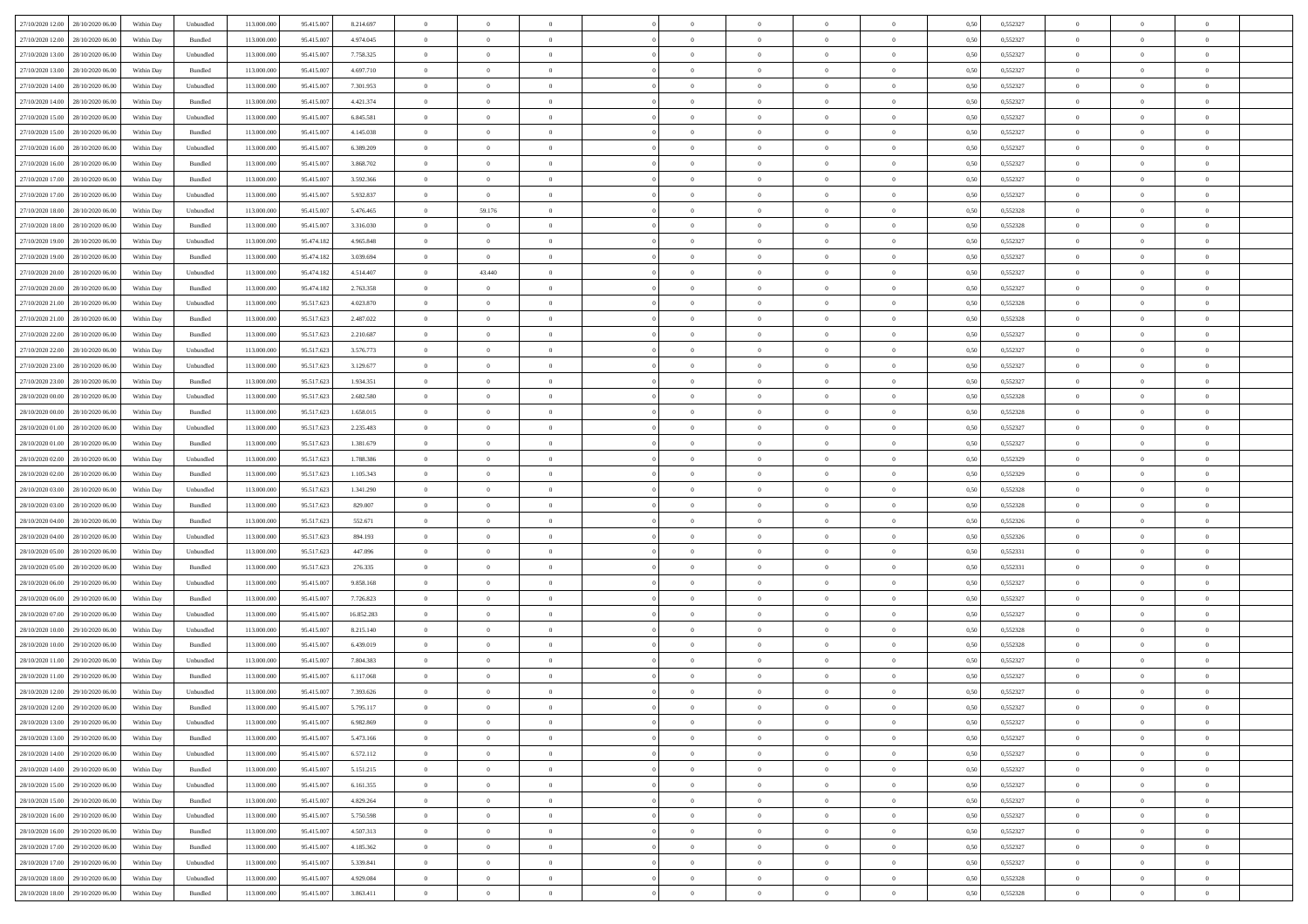| 28/10/2020 19:00 29/10/2020 06:00    | Within Day | Unbundled                   | 113.000.000 | 95.415.007 | 4.518.327  | $\overline{0}$ | $\overline{0}$ |                | $\overline{0}$ | $\theta$       |                | $\theta$       | 0,50 | 0,552327 | $\theta$       | $\theta$       | $\overline{0}$ |  |
|--------------------------------------|------------|-----------------------------|-------------|------------|------------|----------------|----------------|----------------|----------------|----------------|----------------|----------------|------|----------|----------------|----------------|----------------|--|
| 28/10/2020 19:00<br>29/10/2020 06.00 | Within Day | Bundled                     | 113.000.00  | 95.415.00  | 3.541.460  | $\bf{0}$       | $\bf{0}$       | $\bf{0}$       | $\overline{0}$ | $\overline{0}$ | $\overline{0}$ | $\bf{0}$       | 0,50 | 0,552327 | $\,$ 0 $\,$    | $\bf{0}$       | $\overline{0}$ |  |
| 28/10/2020 20:00<br>29/10/2020 06.00 | Within Day | Unbundled                   | 113,000,000 | 95.415.007 | 4.107.570  | $\overline{0}$ | $\bf{0}$       | $\overline{0}$ | $\bf{0}$       | $\bf{0}$       | $\overline{0}$ | $\bf{0}$       | 0.50 | 0,552327 | $\bf{0}$       | $\overline{0}$ | $\overline{0}$ |  |
| 28/10/2020 20:00<br>29/10/2020 06:00 | Within Day | Bundled                     | 113.000.000 | 95.415.007 | 3.219.509  | $\overline{0}$ | $\overline{0}$ | $\overline{0}$ | $\theta$       | $\theta$       | $\overline{0}$ | $\bf{0}$       | 0,50 | 0,552327 | $\theta$       | $\theta$       | $\overline{0}$ |  |
| 28/10/2020 21:00<br>29/10/2020 06.00 | Within Day | Unbundled                   | 113.000.00  | 95.415.00  | 3.696.813  | $\bf{0}$       | $\overline{0}$ | $\bf{0}$       | $\overline{0}$ | $\theta$       | $\overline{0}$ | $\bf{0}$       | 0,50 | 0,552328 | $\,$ 0 $\,$    | $\bf{0}$       | $\overline{0}$ |  |
| 28/10/2020 21:00<br>29/10/2020 06:00 | Within Day | Bundled                     | 113,000,000 | 95.415.00  | 2.897.558  | $\overline{0}$ | $\bf{0}$       | $\overline{0}$ | $\bf{0}$       | $\overline{0}$ | $\theta$       | $\bf{0}$       | 0.50 | 0.552328 | $\,$ 0 $\,$    | $\theta$       | $\overline{0}$ |  |
| 28/10/2020 22:00<br>29/10/2020 06.00 | Within Day | Bundled                     | 113.000.000 | 95.415.007 | 2.575.607  | $\overline{0}$ | $\overline{0}$ | $\overline{0}$ | $\overline{0}$ | $\overline{0}$ | $\overline{0}$ | $\bf{0}$       | 0,50 | 0,552327 | $\,$ 0 $\,$    | $\theta$       | $\overline{0}$ |  |
|                                      |            |                             |             |            |            |                | $\bf{0}$       |                | $\overline{0}$ | $\overline{0}$ | $\overline{0}$ |                |      |          | $\,$ 0 $\,$    | $\bf{0}$       | $\overline{0}$ |  |
| 28/10/2020 22:00<br>29/10/2020 06.00 | Within Day | Unbundled                   | 113.000.00  | 95.415.00  | 3.286.056  | $\bf{0}$       |                | $\bf{0}$       |                |                |                | $\bf{0}$       | 0,50 | 0,552327 |                |                |                |  |
| 28/10/2020 23.00<br>29/10/2020 06:00 | Within Day | Unbundled                   | 113,000,000 | 95.415.00  | 2.875.299  | $\overline{0}$ | $\bf{0}$       | $\overline{0}$ | $\bf{0}$       | $\overline{0}$ | $\overline{0}$ | $\bf{0}$       | 0.50 | 0.552327 | $\bf{0}$       | $\overline{0}$ | $\overline{0}$ |  |
| 28/10/2020 23:00<br>29/10/2020 06.00 | Within Day | Bundled                     | 113.000.000 | 95.415.007 | 2.253.656  | $\bf{0}$       | $\bf{0}$       | $\overline{0}$ | $\overline{0}$ | $\overline{0}$ | $\overline{0}$ | $\bf{0}$       | 0,50 | 0,552327 | $\,$ 0 $\,$    | $\bf{0}$       | $\overline{0}$ |  |
| 29/10/2020 00:00<br>29/10/2020 06.00 | Within Day | Unbundled                   | 113.000.00  | 95.415.00  | 2.464.542  | $\bf{0}$       | $\bf{0}$       | $\bf{0}$       | $\bf{0}$       | $\bf{0}$       | $\overline{0}$ | $\bf{0}$       | 0,50 | 0,552328 | $\,$ 0 $\,$    | $\bf{0}$       | $\overline{0}$ |  |
| 29/10/2020 00:00<br>29/10/2020 06:00 | Within Day | Bundled                     | 113,000,000 | 95.415.007 | 1.931.705  | $\overline{0}$ | $\bf{0}$       | $\overline{0}$ | $\overline{0}$ | $\bf{0}$       | $\overline{0}$ | $\bf{0}$       | 0.50 | 0,552328 | $\bf{0}$       | $\overline{0}$ | $\,$ 0         |  |
| 29/10/2020 01:00<br>29/10/2020 06.00 | Within Day | Unbundled                   | 113.000.000 | 95.415.007 | 2.053.785  | $\overline{0}$ | $\overline{0}$ | $\overline{0}$ | $\theta$       | $\theta$       | $\overline{0}$ | $\bf{0}$       | 0,50 | 0,552327 | $\,$ 0 $\,$    | $\theta$       | $\overline{0}$ |  |
| 29/10/2020 01:00<br>29/10/2020 06.00 | Within Day | Bundled                     | 113.000.00  | 95.415.00  | 1.609.754  | $\bf{0}$       | $\overline{0}$ | $\bf{0}$       | $\overline{0}$ | $\bf{0}$       | $\overline{0}$ | $\bf{0}$       | 0,50 | 0,552327 | $\,$ 0 $\,$    | $\bf{0}$       | $\overline{0}$ |  |
| 29/10/2020 02.00<br>29/10/2020 06:00 | Within Day | Unbundled                   | 113,000,000 | 95.415.00  | 1.643.028  | $\overline{0}$ | $\overline{0}$ | $\overline{0}$ | $\bf{0}$       | $\overline{0}$ | $\theta$       | $\bf{0}$       | 0.50 | 0.552329 | $\,$ 0 $\,$    | $\theta$       | $\overline{0}$ |  |
| 29/10/2020 02.00<br>29/10/2020 06.00 | Within Day | Bundled                     | 113.000.000 | 95.415.007 | 1.287.803  | $\overline{0}$ | $\overline{0}$ | $\overline{0}$ | $\overline{0}$ | $\overline{0}$ | $\overline{0}$ | $\bf{0}$       | 0,50 | 0,552329 | $\theta$       | $\theta$       | $\overline{0}$ |  |
| 29/10/2020 03:00<br>29/10/2020 06.00 | Within Day | Unbundled                   | 113.000.00  | 95.415.00  | 1.232.271  | $\bf{0}$       | $\bf{0}$       | $\bf{0}$       | $\overline{0}$ | $\bf{0}$       | $\overline{0}$ | $\bf{0}$       | 0,50 | 0,552328 | $\,$ 0 $\,$    | $\bf{0}$       | $\overline{0}$ |  |
| 29/10/2020 03:00<br>29/10/2020 06:00 | Within Day | Bundled                     | 113,000,00  | 95.415.00  | 965.852    | $\overline{0}$ | $\bf{0}$       | $\overline{0}$ | $\bf{0}$       | $\overline{0}$ | $\overline{0}$ | $\bf{0}$       | 0.50 | 0.552328 | $\bf{0}$       | $\overline{0}$ | $\overline{0}$ |  |
| 29/10/2020 04:00<br>29/10/2020 06.00 | Within Day | Bundled                     | 113.000.000 | 95.415.007 | 643.901    | $\bf{0}$       | $\bf{0}$       | $\overline{0}$ | $\overline{0}$ | $\overline{0}$ | $\overline{0}$ | $\bf{0}$       | 0,50 | 0,552326 | $\,$ 0 $\,$    | $\bf{0}$       | $\overline{0}$ |  |
|                                      |            |                             |             |            |            |                |                |                |                |                |                |                |      |          |                |                |                |  |
| 29/10/2020 04:00<br>29/10/2020 06.00 | Within Day | Unbundled                   | 113.000.00  | 95.415.00  | 821.514    | $\bf{0}$       | $\bf{0}$       | $\bf{0}$       | $\bf{0}$       | $\overline{0}$ | $\overline{0}$ | $\bf{0}$       | 0,50 | 0,552326 | $\,$ 0 $\,$    | $\bf{0}$       | $\overline{0}$ |  |
| 29/10/2020 05:00<br>29/10/2020 06.00 | Within Day | Unbundled                   | 113,000,000 | 95.415.007 | 410.757    | $\overline{0}$ | $\bf{0}$       | $\overline{0}$ | $\overline{0}$ | $\bf{0}$       | $\overline{0}$ | $\bf{0}$       | 0.50 | 0,552331 | $\bf{0}$       | $\overline{0}$ | $\overline{0}$ |  |
| 29/10/2020 05:00<br>29/10/2020 06.00 | Within Day | Bundled                     | 113.000.000 | 95.415.007 | 321.950    | $\overline{0}$ | $\overline{0}$ | $\overline{0}$ | $\theta$       | $\theta$       | $\overline{0}$ | $\bf{0}$       | 0,50 | 0,552331 | $\theta$       | $\theta$       | $\overline{0}$ |  |
| 29/10/2020 06.00<br>30/10/2020 06.00 | Within Day | Unbundled                   | 113.000.00  | 92.640.255 | 10.263.955 | $\bf{0}$       | $\bf{0}$       | $\bf{0}$       | $\bf{0}$       | $\overline{0}$ | $\overline{0}$ | $\bf{0}$       | 0,50 | 0,552327 | $\,$ 0 $\,$    | $\bf{0}$       | $\overline{0}$ |  |
| 29/10/2020 06.00<br>30/10/2020 06:00 | Within Day | Bundled                     | 113,000,000 | 92.640.25  | 10.095.787 | $\overline{0}$ | $\bf{0}$       | $\overline{0}$ | $\bf{0}$       | $\overline{0}$ | $\theta$       | $\bf{0}$       | 0.50 | 0.552327 | $\,$ 0 $\,$    | $\theta$       | $\overline{0}$ |  |
| 29/10/2020 07.00<br>30/10/2020 06.00 | Within Day | Unbundled                   | 113.000.000 | 92.640.255 | 9.836.291  | $\overline{0}$ | $\overline{0}$ | $\overline{0}$ | $\overline{0}$ | $\overline{0}$ | $\overline{0}$ | $\bf{0}$       | 0,50 | 0,552327 | $\,$ 0 $\,$    | $\theta$       | $\overline{0}$ |  |
| 29/10/2020 07:00<br>30/10/2020 06.00 | Within Day | Bundled                     | 113.000.00  | 92.640.25  | 9.675.129  | $\bf{0}$       | $\overline{0}$ | $\bf{0}$       | $\overline{0}$ | $\bf{0}$       | $\overline{0}$ | $\bf{0}$       | 0,50 | 0,552327 | $\,$ 0 $\,$    | $\bf{0}$       | $\overline{0}$ |  |
| 29/10/2020 08:00<br>30/10/2020 06:00 | Within Day | Unbundled                   | 113,000,000 | 92.640.25  | 9.408.626  | $\overline{0}$ | $\bf{0}$       | $\overline{0}$ | $\bf{0}$       | $\overline{0}$ | $\overline{0}$ | $\bf{0}$       | 0.50 | 0.552327 | $\bf{0}$       | $\overline{0}$ | $\overline{0}$ |  |
| 29/10/2020 08:00<br>30/10/2020 06.00 | Within Day | Bundled                     | 113.000.000 | 92.640.255 | 9.254.471  | $\overline{0}$ | $\bf{0}$       | $\overline{0}$ | $\overline{0}$ | $\overline{0}$ | $\overline{0}$ | $\bf{0}$       | 0,50 | 0,552327 | $\,$ 0 $\,$    | $\theta$       | $\overline{0}$ |  |
| 29/10/2020 09:00<br>30/10/2020 06.00 | Within Day | Bundled                     | 113.000.00  | 92.640.255 | 8.833.813  | $\bf{0}$       | $\bf{0}$       | $\bf{0}$       | $\bf{0}$       | $\overline{0}$ | $\overline{0}$ | $\bf{0}$       | 0,50 | 0,552327 | $\,$ 0 $\,$    | $\bf{0}$       | $\overline{0}$ |  |
| 29/10/2020 09:00<br>30/10/2020 06:00 | Within Day | Unbundled                   | 113,000,000 | 92.640.25  | 8.980.961  | $\overline{0}$ | $\bf{0}$       | $\overline{0}$ | $\bf{0}$       | $\bf{0}$       | $\overline{0}$ | $\bf{0}$       | 0.50 | 0.552327 | $\bf{0}$       | $\,$ 0 $\,$    | $\,$ 0         |  |
| 29/10/2020 10:00<br>30/10/2020 06.00 | Within Day | Unbundled                   | 113.000.000 | 92.640.25  | 8.553.296  | $\overline{0}$ | $\overline{0}$ | $\overline{0}$ | $\overline{0}$ | $\overline{0}$ | $\overline{0}$ | $\bf{0}$       | 0.5( | 0,552328 | $\theta$       | $\theta$       | $\overline{0}$ |  |
|                                      |            |                             |             |            |            | $\bf{0}$       | $\overline{0}$ |                |                | $\,$ 0 $\,$    | $\overline{0}$ |                |      |          | $\,$ 0 $\,$    | $\bf{0}$       | $\overline{0}$ |  |
| 29/10/2020 10:00<br>30/10/2020 06.00 | Within Day | Bundled                     | 113.000.00  | 92.640.255 | 8.413.155  |                |                | $\bf{0}$       | $\bf{0}$       |                |                | $\bf{0}$       | 0,50 | 0,552328 |                |                |                |  |
| 29/10/2020 11:00<br>30/10/2020 06:00 | Within Day | Unbundled                   | 113,000,000 | 92.640.255 | 8.125.631  | $\overline{0}$ | $\bf{0}$       | $\overline{0}$ | $\bf{0}$       | $\overline{0}$ | $\Omega$       | $\bf{0}$       | 0.50 | 0.552327 | $\,$ 0 $\,$    | $\bf{0}$       | $\overline{0}$ |  |
| 29/10/2020 11:00<br>30/10/2020 06.00 | Within Day | Bundled                     | 113.000.000 | 92.640.255 | 7.992.498  | $\overline{0}$ | $\overline{0}$ | $\overline{0}$ | $\overline{0}$ | $\overline{0}$ | $\overline{0}$ | $\bf{0}$       | 0.50 | 0,552327 | $\theta$       | $\theta$       | $\overline{0}$ |  |
| 29/10/2020 12:00<br>30/10/2020 06.00 | Within Day | Unbundled                   | 113.000.00  | 92.640.255 | 7.697.966  | $\bf{0}$       | $\bf{0}$       | $\bf{0}$       | $\bf{0}$       | $\bf{0}$       | $\overline{0}$ | $\bf{0}$       | 0,50 | 0,552327 | $\,$ 0 $\,$    | $\bf{0}$       | $\overline{0}$ |  |
| 29/10/2020 12:00<br>30/10/2020 06:00 | Within Day | Bundled                     | 113,000,000 | 92.640.25  | 7.571.840  | $\overline{0}$ | $\bf{0}$       | $\overline{0}$ | $\bf{0}$       | $\overline{0}$ | $\overline{0}$ | $\bf{0}$       | 0.50 | 0.552327 | $\bf{0}$       | $\overline{0}$ | $\overline{0}$ |  |
| 29/10/2020 13:00<br>30/10/2020 06.00 | Within Day | Unbundled                   | 113.000.000 | 92.640.255 | 7.270.302  | $\overline{0}$ | $\overline{0}$ | $\overline{0}$ | $\overline{0}$ | $\overline{0}$ | $\overline{0}$ | $\bf{0}$       | 0.50 | 0,552327 | $\theta$       | $\theta$       | $\overline{0}$ |  |
| 29/10/2020 13:00<br>30/10/2020 06.00 | Within Day | Bundled                     | 113.000.00  | 92.640.255 | 7.151.182  | $\bf{0}$       | $\bf{0}$       | $\bf{0}$       | $\bf{0}$       | $\overline{0}$ | $\overline{0}$ | $\bf{0}$       | 0,50 | 0,552327 | $\,$ 0 $\,$    | $\bf{0}$       | $\overline{0}$ |  |
| 29/10/2020 14:00<br>30/10/2020 06:00 | Within Day | Unbundled                   | 113,000,000 | 92.640.255 | 6.842.637  | $\overline{0}$ | $\bf{0}$       | $\overline{0}$ | $\overline{0}$ | $\bf{0}$       | $\overline{0}$ | $\bf{0}$       | 0.50 | 0,552327 | $\bf{0}$       | $\overline{0}$ | $\overline{0}$ |  |
| 29/10/2020 14:00<br>30/10/2020 06.00 | Within Day | Bundled                     | 113.000.000 | 92.640.255 | 6.730.524  | $\overline{0}$ | $\overline{0}$ | $\overline{0}$ | $\overline{0}$ | $\overline{0}$ | $\overline{0}$ | $\bf{0}$       | 0.5( | 0,552327 | $\theta$       | $\theta$       | $\overline{0}$ |  |
| 29/10/2020 15:00<br>30/10/2020 06.00 | Within Day | Bundled                     | 113.000.00  | 92.640.255 | 6.309.866  | $\bf{0}$       | $\bf{0}$       | $\bf{0}$       | $\bf{0}$       | $\overline{0}$ | $\overline{0}$ | $\bf{0}$       | 0,50 | 0,552327 | $\,$ 0 $\,$    | $\bf{0}$       | $\overline{0}$ |  |
| 29/10/2020 15:00<br>30/10/2020 06.00 | Within Day | Unbundled                   | 113,000,00  | 92.640.25  | 6.414.972  | $\overline{0}$ | 3.176.041      | $\Omega$       | $\bf{0}$       | $\overline{0}$ | $\Omega$       | $\bf{0}$       | 0.50 | 0.552327 | $\bf{0}$       | $\theta$       | $\overline{0}$ |  |
| 29/10/2020 16:00<br>30/10/2020 06.00 | Within Dav | Unbundled                   | 113.000.000 | 95.816.29  | 3.023.002  | $\overline{0}$ | 129.855        | $\overline{0}$ | $\overline{0}$ | $\theta$       | $\Omega$       | $\overline{0}$ | 0.5( | 0,552327 | $\theta$       | $\theta$       | $\overline{0}$ |  |
| 29/10/2020 16:00<br>30/10/2020 06.00 | Within Day | Bundled                     | 113.000.00  | 95.816.295 | 5.889.209  | $\bf{0}$       | $\bf{0}$       | $\bf{0}$       | $\bf{0}$       | $\bf{0}$       | $\overline{0}$ | $\bf{0}$       | 0,50 | 0,552327 | $\,$ 0 $\,$    | $\bf{0}$       | $\overline{0}$ |  |
| 29/10/2020 17:00 30/10/2020 06:00    | Within Day | $\ensuremath{\mathsf{Unb}}$ | 113.000.000 | 95.946.150 | 2.686.494  | $\bf{0}$       | $\theta$       |                | $\Omega$       |                |                |                | 0,50 | 0,552327 | $\bf{0}$       | $\overline{0}$ |                |  |
| 29/10/2020 17:00 30/10/2020 06:00    |            |                             |             |            |            | $\overline{0}$ | $\theta$       | $\Omega$       |                | $\theta$       |                |                |      |          | $\theta$       | $\theta$       | $\overline{0}$ |  |
|                                      | Within Day | Bundled                     | 113.000.000 | 95.946.150 | 5.468.551  |                |                |                | $\theta$       |                | $\overline{0}$ | $\bf{0}$       | 0,50 | 0,552327 |                |                |                |  |
| 29/10/2020 18:00<br>30/10/2020 06.00 | Within Day | Unbundled                   | 113.000.00  | 95.946.15  | 2.479.841  | $\overline{0}$ | $\bf{0}$       | $\overline{0}$ | $\overline{0}$ | $\bf{0}$       | $\overline{0}$ | $\bf{0}$       | 0,50 | 0,552328 | $\bf{0}$       | $\overline{0}$ | $\bf{0}$       |  |
| 29/10/2020 18:00<br>30/10/2020 06:00 | Within Day | Bundled                     | 113,000,000 | 95.946.150 | 5.047.893  | $\overline{0}$ | $\bf{0}$       | $\overline{0}$ | $\overline{0}$ | $\overline{0}$ | $\overline{0}$ | $\,$ 0 $\,$    | 0.50 | 0,552328 | $\overline{0}$ | $\bf{0}$       | $\,$ 0 $\,$    |  |
| 29/10/2020 19:00 30/10/2020 06:00    | Within Dav | Unbundled                   | 113.000.000 | 95.946.150 | 2.273.187  | $\overline{0}$ | $\overline{0}$ | $\overline{0}$ | $\overline{0}$ | $\overline{0}$ | $\overline{0}$ | $\bf{0}$       | 0.50 | 0,552327 | $\theta$       | $\theta$       | $\overline{0}$ |  |
| 29/10/2020 19:00<br>30/10/2020 06.00 | Within Day | Bundled                     | 113.000.000 | 95.946.150 | 4.627.235  | $\overline{0}$ | $\bf{0}$       | $\overline{0}$ | $\bf{0}$       | $\overline{0}$ | $\bf{0}$       | $\bf{0}$       | 0,50 | 0,552327 | $\bf{0}$       | $\overline{0}$ | $\overline{0}$ |  |
| 29/10/2020 20:00<br>30/10/2020 06:00 | Within Day | Bundled                     | 113,000,000 | 95.946.150 | 4.206.577  | $\overline{0}$ | $\bf{0}$       | $\overline{0}$ | $\overline{0}$ | $\overline{0}$ | $\overline{0}$ | $\bf{0}$       | 0.50 | 0.552327 | $\,$ 0 $\,$    | $\theta$       | $\,$ 0         |  |
| 29/10/2020 20:00<br>30/10/2020 06:00 | Within Dav | Unbundled                   | 113.000.000 | 95.946.150 | 2.066.534  | $\overline{0}$ | $\overline{0}$ | $\overline{0}$ | $\overline{0}$ | $\overline{0}$ | $\overline{0}$ | $\bf{0}$       | 0.50 | 0,552327 | $\overline{0}$ | $\theta$       | $\overline{0}$ |  |
| 29/10/2020 21:00<br>30/10/2020 06.00 | Within Day | Unbundled                   | 113.000.00  | 95.946.150 | 1.859.880  | $\overline{0}$ | $\overline{0}$ | $\overline{0}$ | $\overline{0}$ | $\overline{0}$ | $\overline{0}$ | $\bf{0}$       | 0,50 | 0,552328 | $\bf{0}$       | $\overline{0}$ | $\overline{0}$ |  |
| 29/10/2020 21.00<br>30/10/2020 06:00 | Within Day | Bundled                     | 113,000,000 | 95.946.150 | 3.785.920  | $\overline{0}$ | $\overline{0}$ | $\overline{0}$ | $\overline{0}$ | $\bf{0}$       | $\overline{0}$ | $\bf{0}$       | 0.50 | 0.552328 | $\mathbf{0}$   | $\,$ 0 $\,$    | $\,$ 0         |  |
| 29/10/2020 22.00<br>30/10/2020 06:00 | Within Dav | Unbundled                   | 113.000.000 | 95.946.150 | 1.653.227  | $\overline{0}$ | $\overline{0}$ | $\overline{0}$ | $\overline{0}$ | $\overline{0}$ | $\overline{0}$ | $\bf{0}$       | 0,50 | 0,552327 | $\overline{0}$ | $\theta$       | $\overline{0}$ |  |
| 29/10/2020 22.00<br>30/10/2020 06.00 | Within Day | Bundled                     | 113.000.00  | 95.946.15  | 3.365.262  | $\overline{0}$ | $\bf{0}$       | $\overline{0}$ | $\bf{0}$       | $\overline{0}$ | $\bf{0}$       | $\bf{0}$       | 0,50 | 0,552327 | $\bf{0}$       | $\bf{0}$       | $\overline{0}$ |  |
|                                      |            |                             |             |            |            |                |                |                |                |                |                |                |      |          |                |                |                |  |
| 29/10/2020 23:00 30/10/2020 06:00    | Within Day | Unbundled                   | 113.000.000 | 95.946.150 | 1.446.574  | $\overline{0}$ | $\bf{0}$       | $\overline{0}$ | $\overline{0}$ | $\,$ 0 $\,$    | $\overline{0}$ | $\bf{0}$       | 0,50 | 0,552327 | $\overline{0}$ | $\,$ 0 $\,$    | $\,$ 0 $\,$    |  |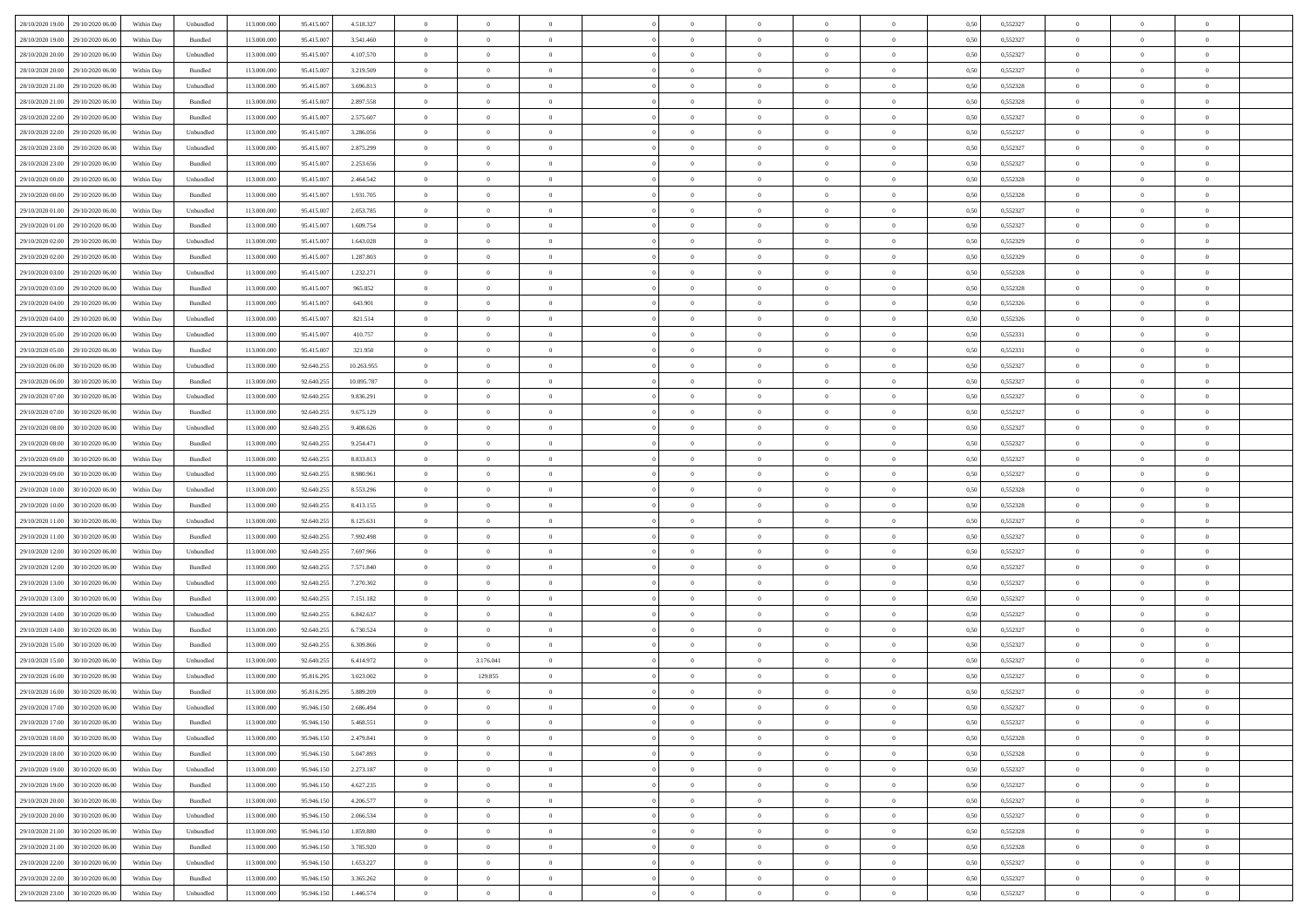| 29/10/2020 23.00 | 30/10/2020 06:00 | Within Dav | Bundled                     | 113,000,000 | 95 946 15  | 2.944.604  | $\overline{0}$ | $\Omega$       |                |                |                |                |                        | 0.50 | 0.552327 | $\Omega$       | $\theta$       |                |  |
|------------------|------------------|------------|-----------------------------|-------------|------------|------------|----------------|----------------|----------------|----------------|----------------|----------------|------------------------|------|----------|----------------|----------------|----------------|--|
| 30/10/2020 00:00 | 30/10/2020 06:00 | Within Day | Unbundled                   | 113 000 000 | 95.946.15  | 1 239 920  | $\theta$       | $\overline{0}$ | $\theta$       | $\overline{0}$ | $\theta$       | $\theta$       | $\theta$               | 0.50 | 0.552328 | $\Omega$       | $\Omega$       | $\sqrt{2}$     |  |
| 30/10/2020 00:0  | 30/10/2020 06:00 | Within Day | <b>Bundled</b>              | 113 000 000 | 95.946.15  | 2.523.946  | $\theta$       | $\overline{0}$ | $\theta$       | $\Omega$       | $\theta$       | $\overline{0}$ | $\overline{0}$         | 0.50 | 0.552328 | $\theta$       | $\overline{0}$ | $\theta$       |  |
| 30/10/2020 01:00 | 30/10/2020 06:00 | Within Day | Unbundled                   | 113.000.000 | 95.946.150 | 1.033.267  | $\overline{0}$ | $\,$ 0 $\,$    | $\overline{0}$ | $\overline{0}$ | $\,$ 0 $\,$    | $\theta$       | $\overline{0}$         | 0,50 | 0,552327 | $\,$ 0 $\,$    | $\overline{0}$ | $\overline{0}$ |  |
| 30/10/2020 01:00 | 30/10/2020 06.0  | Within Day | Bundled                     | 113.000.000 | 95.946.150 | 2.103.288  | $\,$ 0 $\,$    | $\bf{0}$       | $\overline{0}$ | $\overline{0}$ | $\,$ 0 $\,$    | $\,$ 0 $\,$    | $\overline{0}$         | 0,50 | 0,552327 | $\,$ 0 $\,$    | $\overline{0}$ | $\overline{0}$ |  |
| 30/10/2020 02.00 | 30/10/2020 06:00 | Within Day | Bundled                     | 113.000.000 | 95.946.15  | 1.682.631  | $\overline{0}$ | $\overline{0}$ | $\overline{0}$ | $\overline{0}$ | $\overline{0}$ | $\theta$       | $\overline{0}$         | 0.5( | 0,552329 | $\overline{0}$ | $\overline{0}$ | $\theta$       |  |
| 30/10/2020 02:00 | 30/10/2020 06:00 | Within Day | ${\sf Unbundred}$           | 113.000.000 | 95.946.15  | 826.613    | $\overline{0}$ | $\,$ 0 $\,$    | $\overline{0}$ | $\,$ 0 $\,$    | $\,$ 0 $\,$    | $\overline{0}$ | $\,$ 0 $\,$            | 0.50 | 0.552329 | $\overline{0}$ | $\overline{0}$ | $\overline{0}$ |  |
| 30/10/2020 03:00 | 30/10/2020 06:00 | Within Day | Unbundled                   | 113,000,000 | 95.946.15  | 619.960    | $\overline{0}$ | $\bf{0}$       | $\theta$       | $\Omega$       | $\bf{0}$       | $\Omega$       | $\theta$               | 0.50 | 0,552328 | $\overline{0}$ | $\Omega$       | $\sqrt{2}$     |  |
| 30/10/2020 03:00 | 30/10/2020 06:00 | Within Day | <b>Bundled</b>              | 113,000,000 | 95.946.15  | 1.261.973  | $\overline{0}$ | $\overline{0}$ | $\overline{0}$ | $\overline{0}$ | $\overline{0}$ | $\overline{0}$ | $\theta$               | 0.50 | 0.552328 | $\overline{0}$ | $\Omega$       | $\theta$       |  |
| 30/10/2020 04:00 | 30/10/2020 06:00 | Within Dav | Unbundled                   | 113.000.000 | 95,946,150 | 413,306    | $\overline{0}$ | $\overline{0}$ | $\overline{0}$ | $\overline{0}$ | $\overline{0}$ | $\overline{0}$ | $\bf{0}$               | 0.50 | 0,552326 | $\overline{0}$ | $\overline{0}$ | $\theta$       |  |
| 30/10/2020 04:00 | 30/10/2020 06:00 | Within Dav | Bundled                     | 113.000.000 | 95.946.15  | 841.315    | $\overline{0}$ | $\overline{0}$ | $\overline{0}$ | $\Omega$       | $\overline{0}$ | $\theta$       | $\theta$               | 0.50 | 0,552326 | $\overline{0}$ | $\theta$       |                |  |
| 30/10/2020 05:00 | 30/10/2020 06:00 | Within Dav | Unbundled                   | 113.000.000 | 95.946.150 | 206,653    | $\overline{0}$ | $\overline{0}$ | $\overline{0}$ | $\Omega$       | $\overline{0}$ | $\theta$       | $\theta$               | 0.5( | 0,552331 | $\overline{0}$ | $\theta$       | $\theta$       |  |
| 30/10/2020 05.00 | 30/10/2020 06.0  | Within Day | Bundled                     | 113.000.000 | 95.946.15  | 420.657    | $\overline{0}$ | $\overline{0}$ | $\,$ 0 $\,$    | $\,$ 0 $\,$    | $\,$ 0 $\,$    | $\,$ 0 $\,$    | $\,$ 0                 | 0,51 | 0,552331 | $\bf{0}$       | $\,$ 0 $\,$    |                |  |
| 30/10/2020 06.00 | 31/10/2020 06.0  | Within Day | Unbundled                   | 113.000.000 | 89.751.24  | 15.344.841 | $\overline{0}$ | $\,$ 0 $\,$    | $\overline{0}$ | $\overline{0}$ | $\,$ 0 $\,$    | $\bf{0}$       | $\,$ 0 $\,$            | 0,50 | 0,552327 | $\,$ 0 $\,$    | $\overline{0}$ | $\bf{0}$       |  |
| 30/10/2020 06.00 | 31/10/2020 06.0  | Within Day | Bundled                     | 113.000.00  | 89.751.24  | 7.903.911  | $\overline{0}$ | $\overline{0}$ | $\overline{0}$ | $\Omega$       | $\theta$       | $\theta$       | $\overline{0}$         | 0,50 | 0,552327 | $\overline{0}$ | $\overline{0}$ |                |  |
| 30/10/2020 07:0  | 31/10/2020 06:00 | Within Day | <b>Bundled</b>              | 113 000 000 | 89 751 24  | 7 574 581  | $\theta$       | $\overline{0}$ | $\theta$       | $\Omega$       | $\theta$       | $\Omega$       | $\theta$               | 0.50 | 0.552323 | $\theta$       | $\overline{0}$ | $\theta$       |  |
| 30/10/2020 07:00 | 31/10/2020 06:00 | Within Day | Unbundled                   | 113,000,000 | 89.751.245 | 14 705 473 | $\overline{0}$ | $\theta$       | $\overline{0}$ | $\overline{0}$ | $\theta$       | $\theta$       | $\theta$               | 0.50 | 0.552327 | $\theta$       | $\Omega$       | $\sqrt{2}$     |  |
| 30/10/2020 08:00 | 31/10/2020 06:00 | Within Day | Unbundled                   | 113,000,000 | 89.751.24  | 14 066 104 | $\overline{0}$ | $\theta$       | $\overline{0}$ | $\theta$       | $\theta$       | $\overline{0}$ | $\overline{0}$         | 0.50 | 0.552327 | $\theta$       | $\overline{0}$ | $\theta$       |  |
| 30/10/2020 08:00 | 31/10/2020 06:00 | Within Day | Bundled                     | 113.000.000 | 89.751.245 | 7.245.251  | $\,$ 0 $\,$    | $\overline{0}$ | $\overline{0}$ | $\overline{0}$ | $\,$ 0 $\,$    | $\overline{0}$ | $\overline{0}$         | 0,50 | 0,552327 | $\,$ 0 $\,$    | $\overline{0}$ | $\overline{0}$ |  |
| 30/10/2020 09:00 | 31/10/2020 06.00 | Within Day | Unbundled                   | 113.000.000 | 89.751.245 | 13.426.736 | $\overline{0}$ | $\overline{0}$ | $\overline{0}$ | $\overline{0}$ | $\,$ 0 $\,$    | $\,$ 0 $\,$    | $\overline{0}$         | 0,50 | 0,552327 | $\,$ 0 $\,$    | $\overline{0}$ | $\overline{0}$ |  |
| 30/10/2020 09:00 | 31/10/2020 06:00 | Within Day | Bundled                     | 113.000.000 | 89.751.245 | 6.915.922  | $\overline{0}$ | $\overline{0}$ | $\overline{0}$ | $\overline{0}$ | $\overline{0}$ | $\theta$       | $\overline{0}$         | 0.5( | 0,552327 | $\overline{0}$ | $\Omega$       | $\theta$       |  |
| 30/10/2020 10:00 | 31/10/2020 06:00 | Within Day | ${\sf Unbundred}$           | 113.000.000 | 89.751.245 | 12,787,367 | $\overline{0}$ | $\,$ 0 $\,$    | $\overline{0}$ | $\,$ 0 $\,$    | $\,$ 0 $\,$    | $\overline{0}$ | $\hspace{0.1mm}\bm{0}$ | 0.50 | 0.552328 | $\overline{0}$ | $\overline{0}$ | $\overline{0}$ |  |
| 30/10/2020 10:00 | 31/10/2020 06:00 | Within Day | <b>Bundled</b>              | 113,000,000 | 89.751.24  | 6.586.592  | $\overline{0}$ | $\theta$       | $\theta$       | $\Omega$       | $\theta$       | $\theta$       | $\theta$               | 0.50 | 0.552328 | $\overline{0}$ | $\Omega$       | $\mathbf{a}$   |  |
| 30/10/2020 11:00 | 31/10/2020 06:00 | Within Day | Unbundled                   | 113,000,000 | 89.751.24  | 12.147.999 | $\overline{0}$ | $\Omega$       | $\overline{0}$ | $\overline{0}$ | $\overline{0}$ | $\overline{0}$ | $\theta$               | 0.50 | 0.552327 | $\overline{0}$ | $\Omega$       | $\theta$       |  |
| 30/10/2020 11:00 | 31/10/2020 06.00 | Within Dav | Bundled                     | 113.000.000 | 89.751.245 | 6.257.262  | $\overline{0}$ | $\overline{0}$ | $\overline{0}$ | $\overline{0}$ | $\overline{0}$ | $\overline{0}$ | $\overline{0}$         | 0.50 | 0,552327 | $\overline{0}$ | $\overline{0}$ | $\theta$       |  |
| 30/10/2020 12:00 | 31/10/2020 06:00 | Within Dav | Unbundled                   | 113.000.000 | 89.751.245 | 11.508.631 | $\overline{0}$ | $\overline{0}$ | $\overline{0}$ | $\Omega$       | $\overline{0}$ | $\theta$       | $\theta$               | 0.50 | 0,552327 | $\overline{0}$ | $\theta$       |                |  |
| 30/10/2020 12:00 | 31/10/2020 06:00 | Within Day | Bundled                     | 113.000.000 | 89.751.245 | 5.927.933  | $\overline{0}$ | $\overline{0}$ | $\overline{0}$ | $\Omega$       | $\overline{0}$ | $\theta$       | $\theta$               | 0.5( | 0,552327 | $\overline{0}$ | $\theta$       |                |  |
| 30/10/2020 13:00 | 31/10/2020 06.0  | Within Day | Bundled                     | 113.000.000 | 89.751.245 | 5.598.603  | $\overline{0}$ | $\overline{0}$ | $\,$ 0 $\,$    | $\Omega$       | $\bf{0}$       | $\,0\,$        | $\,$ 0 $\,$            | 0,50 | 0,552327 | $\,$ 0 $\,$    | $\,$ 0 $\,$    |                |  |
| 30/10/2020 13:00 | 31/10/2020 06.00 | Within Day | Unbundled                   | 113.000.000 | 89.751.24  | 10.869.262 | $\overline{0}$ | $\,$ 0         | $\overline{0}$ | $\overline{0}$ | $\,$ 0 $\,$    | $\,$ 0 $\,$    | $\overline{0}$         | 0,50 | 0,552327 | $\overline{0}$ | $\overline{0}$ | $\overline{0}$ |  |
| 30/10/2020 14:00 | 31/10/2020 06.0  | Within Day | $\mathbf B$ undled          | 113.000.00  | 89.751.24  | 5.269.274  | $\overline{0}$ | $\overline{0}$ | $\overline{0}$ | $\Omega$       | $\theta$       | $\theta$       | $\overline{0}$         | 0,50 | 0,552327 | $\overline{0}$ | $\overline{0}$ |                |  |
| 30/10/2020 14:00 | 31/10/2020 06.0  | Within Day | Unbundled                   | 113,000,00  | 89.751.24  | 10.229.894 | $\overline{0}$ | 1.381.050      | $\overline{0}$ | $\overline{0}$ | $\theta$       | $\overline{0}$ | $\theta$               | 0.5( | 0.552327 | $\overline{0}$ | $\Omega$       | $\theta$       |  |
| 30/10/2020 15:00 | 31/10/2020 06:00 | Within Day | <b>Bundled</b>              | 113 000 000 | 91 132 29  | 4 939 944  | $\overline{0}$ | $\overline{0}$ | $\overline{0}$ | $\overline{0}$ | $\theta$       | $\Omega$       | $\theta$               | 0.50 | 0.552327 | $\theta$       | $\Omega$       | $\sqrt{2}$     |  |
| 30/10/2020 15:00 | 31/10/2020 06:00 | Within Dav | Unbundled                   | 113,000,000 | 91.132.29  | 8.295.791  | $\overline{0}$ | 73,970         | $\overline{0}$ | $\overline{0}$ | $\overline{0}$ | $\overline{0}$ | $\overline{0}$         | 0.50 | 0.552327 | $\overline{0}$ | $\overline{0}$ | $\overline{0}$ |  |
| 30/10/2020 16:00 | 31/10/2020 06:00 | Within Dav | Bundled                     | 113,000,000 | 91.206.26  | 4.610.614  | $\overline{0}$ | 2.388.992      | $\overline{0}$ | 1,290766       | $\overline{0}$ | $\theta$       | $\theta$               | 0.50 | 0.552327 | $\overline{0}$ | $\theta$       | $\theta$       |  |
| 30/10/2020 16:00 | 31/10/2020 06.00 | Within Day | Unbundled                   | 113.000.000 | 91.206.26  | 7.673.700  | $\overline{0}$ | 625.254        | $\overline{0}$ | $\overline{0}$ | $\,$ 0 $\,$    | $\overline{0}$ | $\overline{0}$         | 0,50 | 0,552327 | $\,$ 0 $\,$    | $\overline{0}$ | $\overline{0}$ |  |
| 30/10/2020 17:00 | 31/10/2020 06:00 | Within Day | $\label{thm:undl} Unbundle$ | 113.000.000 | 94.220.51  | 6.544.985  | $\overline{0}$ | $\overline{0}$ | $\overline{0}$ | $\overline{0}$ | $\overline{0}$ | $\theta$       | $\overline{0}$         | 0.5( | 0,552327 | $\overline{0}$ | $\Omega$       | $\theta$       |  |
| 30/10/2020 17:00 | 31/10/2020 06.00 | Within Day | $\mathbf B$ undled          | 113.000.000 | 94.220.511 | 2.062.935  | $\,$ 0 $\,$    | 892.662        | $\overline{0}$ | 1,290772       | $\,$ 0 $\,$    | $\,$ 0 $\,$    | $\,$ 0 $\,$            | 0,50 | 0,552327 | $\,$ 0 $\,$    | $\,$ 0 $\,$    | $\,$ 0 $\,$    |  |
| 30/10/2020 18:00 | 31/10/2020 06:00 | Within Day | Unbundled                   | 113,000,000 | 95.113.17  | 6.041.525  | $\overline{0}$ | 1.860,880      | $\overline{0}$ | $\theta$       | $\overline{0}$ | $\overline{0}$ | $\theta$               | 0.50 | 0.552328 | $\overline{0}$ | $\Omega$       | $\mathbf{a}$   |  |
| 30/10/2020 18:00 | 31/10/2020 06:00 | Within Day | <b>Bundled</b>              | 113,000,000 | 95.113.173 | 1.080.251  | $\overline{0}$ | 850.792        | $\overline{0}$ | 1.290779       | $\overline{0}$ | $\overline{0}$ | $\theta$               | 0.50 | 0.552328 | $\overline{0}$ | $\Omega$       | $\theta$       |  |
| 30/10/2020 19:00 | 31/10/2020 06:00 | Within Day | <b>Bundled</b>              | 113 000 000 | 97.824.84  | 210 337    | $\overline{0}$ | 210.338        | $\theta$       | 1.290787       | 0.161214       | $\Omega$       | $\theta$               | 0.50 | 0.552327 | 0.080607       | $\Omega$       | $\mathbf{a}$   |  |
| 30/10/2020 19:00 | 31/10/2020 06:00 | Within Dav | Unbundled                   | 113.000.000 | 97.824.845 | 3.832.258  | $\overline{0}$ | 156.593        | $\overline{0}$ | $\Omega$       | $\overline{0}$ | $\theta$       | $\theta$               | 0.50 | 0,552327 | $\overline{0}$ | $\theta$       |                |  |
| 30/10/2020 20:00 | 31/10/2020 06.00 | Within Day | Unbundled                   | 113.000.000 | 98.191.77  | 3.341.514  | $\overline{0}$ | $\overline{0}$ | $\theta$       | $\Omega$       | $\,$ 0 $\,$    | $\,$ 0 $\,$    | $\theta$               | 0,50 | 0,552327 | $\bf{0}$       | $\theta$       |                |  |
| 30/10/2020 21.00 | 31/10/2020 06.00 | Within Day | Unbundled                   | 113.000.000 | 98.191.776 | 3.007.362  | $\,$ 0 $\,$    | $\theta$       | $\overline{0}$ | $\overline{0}$ | $\theta$       | $\theta$       | $\overline{0}$         | 0,50 | 0,552328 | $\theta$       | $\overline{0}$ |                |  |
| 30/10/2020 22.00 | 31/10/2020 06.00 | Within Day | Unbundled                   | 113.000.00  | 98.191.77  | 2.673.211  | $\,$ 0 $\,$    | $\,$ 0         | $\overline{0}$ | $\overline{0}$ | $\,$ 0 $\,$    | $\,$ 0 $\,$    | $\overline{0}$         | 0,50 | 0,552327 | $\overline{0}$ | $\,$ 0 $\,$    | $\overline{0}$ |  |
| 30/10/2020 23.00 | 31/10/2020 06.0  | Within Day | Unbundled                   | 113.000.000 | 98.191.77  | 2.339.060  | $\overline{0}$ | $\overline{0}$ | $\overline{0}$ | $\Omega$       | $\theta$       | $\theta$       | $\theta$               | 0.51 | 0.552327 | $\overline{0}$ | $\Omega$       |                |  |
| 31/10/2020 00.00 | 31/10/2020 06:00 | Within Day | Unbundled                   | 113,000,00  | 98 191 77  | 2.004.908  | $\overline{0}$ | $\theta$       | $\overline{0}$ | $\overline{0}$ | $\overline{0}$ | $\overline{0}$ | $\theta$               | 0.50 | 0.552328 | $\theta$       | $\Omega$       | $\sqrt{2}$     |  |
| 31/10/2020 01:00 | 31/10/2020 06:00 | Within Day | Unbundled                   | 113 000 000 | 98 191 77  | 1670.757   | $\overline{0}$ | $\overline{0}$ | $\overline{0}$ | $\overline{0}$ | $\theta$       | $\theta$       | $\theta$               | 0.50 | 0.552327 | $\overline{0}$ | $\overline{0}$ | $\sqrt{2}$     |  |
| 31/10/2020 02:00 | 31/10/2020 06:00 | Within Dav | Unbundled                   | 113,000,000 | 98.191.77  | 1.336.605  | $\overline{0}$ | $\overline{0}$ | $\overline{0}$ | $\overline{0}$ | $\overline{0}$ | $\overline{0}$ | $\overline{0}$         | 0.50 | 0.552329 | $\overline{0}$ | $\overline{0}$ | $\overline{0}$ |  |
| 31/10/2020 03:00 | 31/10/2020 06:00 | Within Dav | Unbundled                   | 113,000,000 | 98.191.77  | 1.002.454  | $\overline{0}$ | $\Omega$       | $\overline{0}$ | $\theta$       | $\overline{0}$ | $\theta$       | $\theta$               | 0.50 | 0.552328 | $\overline{0}$ | $\theta$       |                |  |
| 31/10/2020 06.00 | 01/11/2020 06.00 | Within Dav | Unbundled                   | 113.000.000 | 75.589.97  | 27.314.232 | $\overline{0}$ | $\overline{0}$ | $\overline{0}$ | $\overline{0}$ | $\,$ 0 $\,$    | $\overline{0}$ | $\overline{0}$         | 0.50 | 0.552327 | $\overline{0}$ | $\overline{0}$ | $\overline{0}$ |  |
| 31/10/2020 06:00 | 01/11/2020 06.00 | Within Day | Bundled                     | 113.000.000 | 75.589.979 | 10.095.787 | $\overline{0}$ | $\overline{0}$ | $\overline{0}$ | $\overline{0}$ | $\theta$       | $\theta$       |                        | 0,50 | 0,552327 | $\,$ 0 $\,$    | $\Omega$       | $\overline{0}$ |  |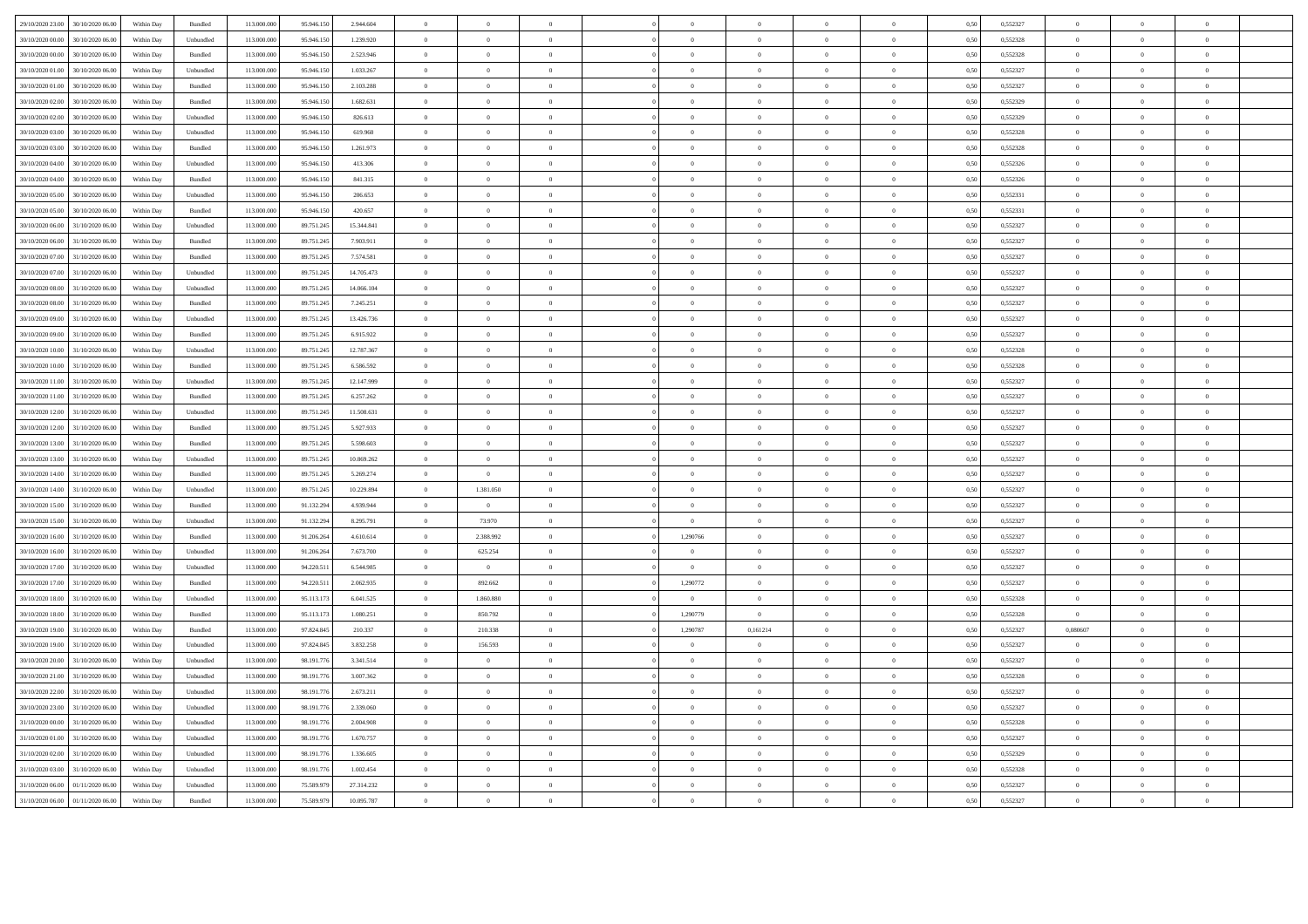## **SNAM RETE GAS**

**Transportation capacity at Entry Point interconnected with foreign pipelines**

**Update to 30/10/2020 of offered and assigned capacity in auction day-ahead and within-day**

**Thermal Year 2020/2021**

(Values in Ncm/day (0° C; 1,01325 bar) - 1 Scm=0,94794378 Ncm; Prices in c/Ncm)

**Entry Point**

**TARVISIO**

|                  | Timeframe        |                     |                          |                             | Assigned                               |            | <b>Offered capacity</b> |                | <b>Assigned capacity</b> | Day-Ahead                                |                         | <b>Total Prices</b>              |                                  |                                           |                     |                         | <b>SRG Prices</b>                |                                  |                                       |             |
|------------------|------------------|---------------------|--------------------------|-----------------------------|----------------------------------------|------------|-------------------------|----------------|--------------------------|------------------------------------------|-------------------------|----------------------------------|----------------------------------|-------------------------------------------|---------------------|-------------------------|----------------------------------|----------------------------------|---------------------------------------|-------------|
| From             | To               | <b>Auction type</b> | Offered<br>capacity type | Transportati<br>on capacity | capacity<br><b>(before</b><br>auction) | Firm       | Interruptible           | Firm           | Interruptible            | Interrupted<br>Capacity<br>Interruptible | Reserve price -<br>Firm | <b>Auction premium</b><br>- Firm | Reserve price -<br>Interruptible | <b>Auction premium</b><br>- Interruptible | <b>Split factor</b> | Reserve price -<br>Firm | <b>Auction</b><br>premium - Firm | Reserve price -<br>Interruptible | Auction<br>premium -<br>Interruptible | <b>Note</b> |
| 01/10/2020 06.00 | 02/10/2020 06.00 | Day Ahead           | Unbundled                | 119.205.382                 | 79.740.99                              | 39.464.386 | $\overline{0}$          | $\overline{0}$ | $\overline{0}$           |                                          | $\overline{0}$          | $\bf{0}$                         | $\overline{0}$                   | $\theta$                                  | 0,50                | 0,005236                | $\overline{0}$                   | 0,005236                         | $\overline{0}$                        |             |
| 01/10/2020 06:00 | 02/10/2020 06:00 | Day Ahead           | Bundled                  | 119.205.382                 | 79.740.99                              | $\theta$   | 13.029.432              | $\theta$       | $\Omega$                 |                                          | $\Omega$                |                                  | $\Omega$                         | $\theta$                                  | 0,50                | 0.005236                | $\overline{0}$                   | 0,005236                         | $\Omega$                              |             |
| 02/10/2020 06.00 | 03/10/2020 06.00 | Day Ahead           | Unbundled                | 119.205.382                 | 79.740.99                              | 37.170.940 | $\overline{0}$          | $\overline{0}$ | $\overline{0}$           |                                          | $\overline{0}$          | $\theta$                         | $\overline{0}$                   | $\mathbf{0}$                              | 0,50                | 0,005236                | $\overline{0}$                   | 0,005236                         | $\bf{0}$                              |             |
| 02/10/2020 06:00 | 03/10/2020 06:00 | Day Ahead           | Bundled                  | 119.205.382                 | 79.740.994                             | 2.293.446  | $\overline{0}$          | $\theta$       | $\overline{0}$           |                                          | $\Omega$                | $\theta$                         | $\overline{0}$                   | $\mathbf{0}$                              | 0,50                | 0,005236                | $\overline{0}$                   | 0,005236                         | $\theta$                              |             |
| 03/10/2020 06:00 | 04/10/2020 06.00 | Day Ahead           | Unbundled                | 119.205.382                 | 79.740.994                             | 28.814.190 | $\overline{0}$          | $\overline{0}$ | $\overline{0}$           |                                          | $\overline{0}$          | $\theta$                         | $\overline{0}$                   | $\overline{0}$                            | 0.50                | 0.005236                | $\overline{0}$                   | 0.005236                         | $\Omega$                              |             |
| 03/10/2020 06:00 | 04/10/2020 06.00 | Day Ahead           | Bundled                  | 119.205.382                 | 79.740.99                              | 10.650.196 | $\theta$                | $\theta$       | $\Omega$                 |                                          | $\Omega$                |                                  | $\Omega$                         | $\theta$                                  | 0.50                | 0,005236                | $\overline{0}$                   | 0,005236                         | $\Omega$                              |             |
| 04/10/2020 06:00 | 05/10/2020 06:00 | Day Ahead           | Bundled                  | 119.205.382                 | 79,740,994                             | 10.650.196 | $\overline{0}$          | $\overline{0}$ | $\overline{0}$           |                                          | $\overline{0}$          | $\theta$                         | $\overline{0}$                   | $\overline{0}$                            | 0.50                | 0.005236                | $\overline{0}$                   | 0.005236                         | $\bf{0}$                              |             |
| 04/10/2020 06.00 | 05/10/2020 06.00 | Day Ahead           | Unbundled                | 119.205.382                 | 79.740.994                             | 28.814.190 | $\overline{0}$          | $\overline{0}$ | $\overline{0}$           |                                          | $\theta$                | $\theta$                         | $\overline{0}$                   | $\mathbf{0}$                              | 0,50                | 0,005236                | $\overline{0}$                   | 0,005236                         | $\Omega$                              |             |
| 05/10/2020 06.00 | 06/10/2020 06.00 | Day Ahead           | Bundled                  | 119.205.382                 | 79.740.994                             | 2.293.446  | $\overline{0}$          | $\overline{0}$ | $\Omega$                 |                                          | $\Omega$                |                                  | $\overline{0}$                   | $\Omega$                                  | 0,50                | 0,005236                | $\overline{0}$                   | 0,005236                         | $\Omega$                              |             |
| 05/10/2020 06.00 | 06/10/2020 06.00 | Day Ahead           | Unbundled                | 119.205.382                 | 79.740.99                              | 37.170.940 | $\overline{0}$          | 124.851        | $\overline{0}$           |                                          | $\overline{0}$          | $\theta$                         | $\overline{0}$                   | $\overline{0}$                            | 0,50                | 0,005236                | $\overline{0}$                   | 0,005236                         | $\bf{0}$                              |             |
| 06/10/2020 06.00 | 07/10/2020 06.00 | Day Ahead           | Unbundled                | 119.205.382                 | 79.740.994                             | 37.170.940 | $\overline{0}$          | $\overline{0}$ | $\overline{0}$           |                                          | $\overline{0}$          | $\theta$                         | $\overline{0}$                   | $\overline{0}$                            | 0,50                | 0,005236                | $\overline{0}$                   | 0,005236                         | $\bf{0}$                              |             |
| 06/10/2020 06:00 | 07/10/2020 06:00 | Day Ahead           | Bundled                  | 119.205.382                 | 79,740,994                             | 2.293.446  | $\overline{0}$          | $\theta$       | $\Omega$                 |                                          | $\Omega$                | $\theta$                         | $\Omega$                         | $\theta$                                  | 0.50                | 0.005236                | $\overline{0}$                   | 0.005236                         | $\Omega$                              |             |
| 07/10/2020 06.00 | 08/10/2020 06.0  | Day Ahead           | Bundled                  | 119.205.382                 | 79.740.99                              | 2.293.446  | $\overline{0}$          | $\overline{0}$ | $\overline{0}$           |                                          | $\Omega$                |                                  | $\overline{0}$                   | $\mathbf{0}$                              | 0,50                | 0,005236                | $\overline{0}$                   | 0,005236                         | $\Omega$                              |             |
| 07/10/2020 06.00 | 08/10/2020 06:00 | Day Ahead           | Unbundled                | 119.205.382                 | 79.740.99                              | 37.170.940 | $\overline{0}$          | $\Omega$       | $\Omega$                 |                                          | $\Omega$                | $\theta$                         | $\Omega$                         | $\Omega$                                  | 0,50                | 0,005236                | $\overline{0}$                   | 0,005236                         | $\Omega$                              |             |
| 08/10/2020 06:00 | 09/10/2020 06:00 | Day Ahead           | Unbundled                | 119.205.382                 | 79,740,994                             | 37.170.940 | $\overline{0}$          | $\theta$       | $\Omega$                 |                                          | $\Omega$                | $\theta$                         | $\theta$                         | $\theta$                                  | 0.50                | 0.005236                | $\overline{0}$                   | 0.005236                         | $\theta$                              |             |
| 08/10/2020 06:00 | 09/10/2020 06.00 | Day Ahead           | Bundled                  | 119.205.382                 | 79.740.99                              | 2.293.446  | $\overline{0}$          | $\overline{0}$ | $\overline{0}$           |                                          | $\overline{0}$          | $\theta$                         | $\overline{0}$                   | $\mathbf{0}$                              | 0.50                | 0,005236                | $\overline{0}$                   | 0,005236                         | $\bf{0}$                              |             |
| 09/10/2020 06.00 | 10/10/2020 06.00 | Day Ahead           | Bundled                  | 119.205.382                 | 79.740.994                             | 2.293.446  | $\overline{0}$          | $\overline{0}$ | $\overline{0}$           |                                          | $\overline{0}$          | $\theta$                         | $\overline{0}$                   | $\overline{0}$                            | 0,50                | 0,005236                | $\overline{0}$                   | 0,005236                         | $\bf{0}$                              |             |
| 09/10/2020 06.00 | 10/10/2020 06.00 | Day Ahead           | Unbundled                | 119.205.382                 | 79.740.994                             | 37.170.940 | $\overline{0}$          | $\overline{0}$ | $\overline{0}$           |                                          | $\overline{0}$          | $\theta$                         | $\overline{0}$                   | $\overline{0}$                            | 0,50                | 0,005236                | $\overline{0}$                   | 0,005236                         | $\overline{0}$                        |             |
| 10/10/2020 06:00 | 11/10/2020 06.00 | Day Ahead           | Bundled                  | 119.205.382                 | 79.740.99                              | 10.650.196 | $\overline{0}$          | $\Omega$       | $\overline{0}$           |                                          | $\Omega$                |                                  | $\overline{0}$                   | $\theta$                                  | 0,50                | 0,005236                | $\overline{0}$                   | 0,005236                         | $\theta$                              |             |
| 10/10/2020 06:00 | 11/10/2020 06:00 | Day Ahead           | Unbundled                | 119.205.382                 | 79.740.994                             | 28.814.190 | $\overline{0}$          | $\overline{0}$ | $\overline{0}$           |                                          | $\Omega$                | $\theta$                         | $\overline{0}$                   | $\overline{0}$                            | 0,50                | 0,005236                | $\overline{0}$                   | 0,005236                         | $\theta$                              |             |
| 11/10/2020 06.00 | 12/10/2020 06.00 | Day Ahead           | Unbundled                | 119.205.382                 | 79.740.994                             | 28.814.190 | $\overline{0}$          | $\theta$       | $\Omega$                 |                                          | $\Omega$                | $\theta$                         | $\overline{0}$                   | $\Omega$                                  | 0,50                | 0,005236                | $\overline{0}$                   | 0,005236                         | $\bf{0}$                              |             |
| 11/10/2020 06:00 | 12/10/2020 06:00 | Day Ahead           | Bundled                  | 119.205.382                 | 79,740,994                             | 10.650.196 | $\overline{0}$          | $\Omega$       | $\Omega$                 |                                          | $\Omega$                |                                  | $\Omega$                         | $\Omega$                                  | 0.50                | 0.005236                | $\Omega$                         | 0.005236                         | $\Omega$                              |             |
| 12/10/2020 06:00 | 13/10/2020 06:00 | Day Ahead           | Bundled                  | 119.205.382                 | 79,740,994                             | 10.650.196 | $\overline{0}$          | $\Omega$       | $\Omega$                 |                                          | $\Omega$                | $\theta$                         | $\theta$                         | $\theta$                                  | 0.50                | 0.005236                | $\overline{0}$                   | 0.005236                         | $\Omega$                              |             |
| 12/10/2020 06:00 | 13/10/2020 06:00 | Day Ahead           | Unbundled                | 119.205.382                 | 79.740.99                              | 28.814.190 | $\overline{0}$          | $\overline{0}$ | $\overline{0}$           |                                          | $\overline{0}$          | $\theta$                         | $\overline{0}$                   | $\mathbf{0}$                              | 0.50                | 0.005236                | $\overline{0}$                   | 0,005236                         | $\bf{0}$                              |             |
| 13/10/2020 06:00 | 14/10/2020 06:00 | Day Ahead           | Bundled                  | 119.205.382                 | 79,740,994                             | 10.650.196 | $\overline{0}$          | $\theta$       | $\overline{0}$           |                                          | $\overline{0}$          | $\theta$                         | $\overline{0}$                   | $\overline{0}$                            | 0.50                | 0.005236                | $\overline{0}$                   | 0.005236                         | $\Omega$                              |             |
| 13/10/2020 06.00 | 14/10/2020 06.00 | Day Ahead           | Unbundled                | 119.205.382                 | 79.740.99                              | 28.814.190 | $\overline{0}$          | 819.776        | $\overline{0}$           |                                          | $\Omega$                | $\theta$                         | $\overline{0}$                   | $\overline{0}$                            | 0,50                | 0,005236                | $\,$ 0 $\,$                      | 0,005236                         | $\Omega$                              |             |
| 14/10/2020 06.00 | 15/10/2020 06.00 | Day Ahead           | Unbundled                | 119.205.382                 | 79.740.994                             | 39.464.386 | $\overline{0}$          | 8.093.523      | $\overline{0}$           |                                          | $\overline{0}$          | $\theta$                         | $\overline{0}$                   | $\mathbf{0}$                              | 0,50                | 0,005236                | $\overline{0}$                   | 0,005236                         | $\bf{0}$                              |             |
| 14/10/2020 06.00 | 15/10/2020 06.00 | Day Ahead           | Bundled                  | 119.205.382                 | 79.740.994                             | $\theta$   | 9.308.121               | $\Omega$       | $\theta$                 |                                          | $\Omega$                | $\theta$                         | $\overline{0}$                   | $\Omega$                                  | 0,50                | 0,005236                | $\overline{0}$                   | 0,005236                         | $\Omega$                              |             |
| 15/10/2020 06.00 | 16/10/2020 06.00 | Day Ahead           | Unbundled                | 119.205.382                 | 79.740.99                              | 37.170.940 | $\overline{0}$          | 7.968.673      | $\overline{0}$           |                                          | $\overline{0}$          | $\theta$                         | $\overline{0}$                   | $\mathbf{0}$                              | 0,50                | 0,005236                | $\overline{0}$                   | 0,005236                         | $\bf{0}$                              |             |
| 15/10/2020 06:00 | 16/10/2020 06:00 | Day Ahead           | Bundled                  | 119.205.382                 | 79,740,994                             | 2.293.446  | $\overline{0}$          | $\theta$       | $\overline{0}$           |                                          | $\Omega$                | $\Omega$                         | $\theta$                         | $\theta$                                  | 0,50                | 0.005236                | $\overline{0}$                   | 0.005236                         | $\theta$                              |             |
| 16/10/2020 06:00 | 17/10/2020 06:00 | Day Ahead           | Unbundled                | 119.205.382                 | 79.740.994                             | 31.306.851 | $\overline{0}$          | 21.038.567     | $\overline{0}$           |                                          | $\overline{0}$          | $\theta$                         | $\overline{0}$                   | $\overline{0}$                            | 0,50                | 0,005236                | $\overline{0}$                   | 0,005236                         | $\bf{0}$                              |             |
| 16/10/2020 06:00 | 17/10/2020 06.00 | Day Ahead           | Bundled                  | 119.205.382                 | 79.740.99                              | 8.157.534  | $\overline{0}$          | $\theta$       | $\Omega$                 |                                          | $\theta$                | $\theta$                         | $\theta$                         | $\theta$                                  | 0.50                | 0,005236                | $\overline{0}$                   | 0,005236                         | $\Omega$                              |             |
| 17/10/2020 06.00 | 18/10/2020 06:00 | Day Ahead           | Bundled                  | 119.205.382                 | 79.740.99                              | 9.489.572  | $\overline{0}$          | $\overline{0}$ | $\overline{0}$           |                                          | $\Omega$                | $\theta$                         | $\overline{0}$                   | $\overline{0}$                            | 0.50                | 0.005236                | $\overline{0}$                   | 0.005236                         | $\Omega$                              |             |
| 17/10/2020 06.00 | 18/10/2020 06.00 | Day Ahead           | Unbundled                | 119.205.382                 | 79.740.99                              | 29.974.815 | $\overline{0}$          | 7.969.262      | $\overline{0}$           |                                          | $\theta$                | $\theta$                         | $\overline{0}$                   | $\mathbf{0}$                              | 0,50                | 0,005236                | $\overline{0}$                   | 0,005236                         | $\bf{0}$                              |             |
| 18/10/2020 06:00 | 19/10/2020 06.00 | Day Ahead           | Bundled                  | 119.205.382                 | 79.740.994                             | 10.650.196 | $\overline{0}$          | $\overline{0}$ | $\overline{0}$           |                                          | $\Omega$                |                                  | $\overline{0}$                   | $\Omega$                                  | 0,50                | 0,005236                | $\overline{0}$                   | 0,005236                         | $\Omega$                              |             |
| 18/10/2020 06.00 | 19/10/2020 06.0  | Day Ahead           | Unbundled                | 119.205.382                 | 79.740.99                              | 28.814.190 | $\overline{0}$          | 167.254        | $\overline{0}$           |                                          | $\overline{0}$          | $\theta$                         | $\overline{0}$                   | $\overline{0}$                            | 0,50                | 0,005236                | $\overline{0}$                   | 0,005236                         | $\bf{0}$                              |             |
| 19/10/2020 06:00 | 20/10/2020 06:00 | Day Ahead           | Unbundled                | 119.205.382                 | 79.740.994                             | 28.814.190 | $\theta$                | 20.785.685     | $\Omega$                 |                                          | $\Omega$                |                                  | $\Omega$                         | $\theta$                                  | 0,50                | 0,005236                | $\Omega$                         | 0,005236                         | $\Omega$                              |             |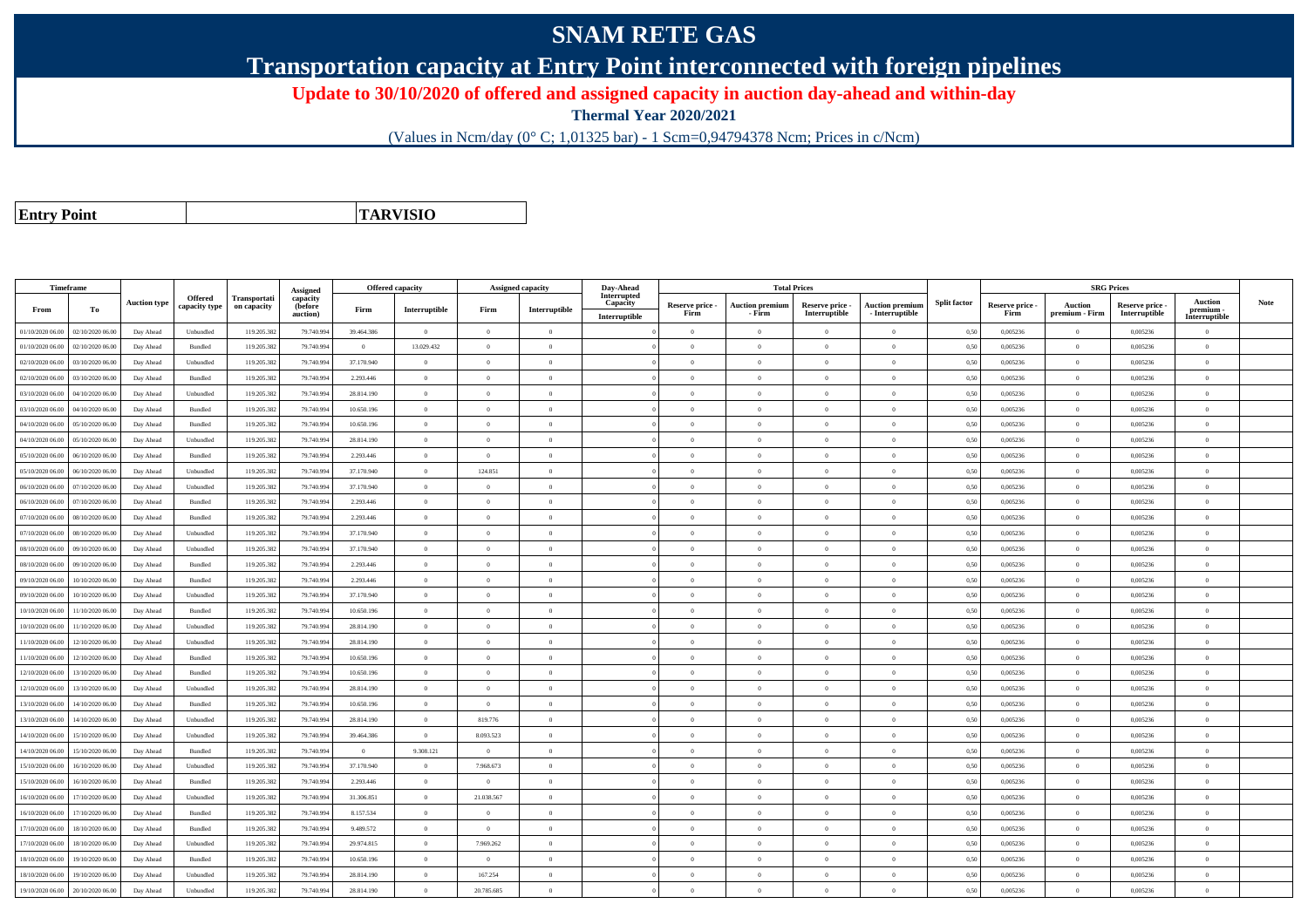| 19/10/2020 06:00 20/10/2020 06:00    | Day Ahead  | Bundled                     | 119.205.382 | 79.740.994 | 10.650.196 | $\overline{0}$ | $\overline{0}$ |                | $\overline{0}$ | $\bf{0}$       | $\overline{0}$ | $\theta$       | 0,50 | 0,005236 | $\bf{0}$       | 0,005236       | $\bf{0}$       |  |
|--------------------------------------|------------|-----------------------------|-------------|------------|------------|----------------|----------------|----------------|----------------|----------------|----------------|----------------|------|----------|----------------|----------------|----------------|--|
|                                      |            |                             |             |            |            |                |                |                |                |                |                |                |      |          |                |                |                |  |
| 20/10/2020 06:00<br>21/10/2020 06.00 | Day Ahead  | Unbundled                   | 119.205.38  | 79.740.99  | 28.814.190 | $\overline{0}$ | 21.448.456     | $\overline{0}$ | $\overline{0}$ | $\,$ 0         | $\overline{0}$ | $\bf{0}$       | 0,50 | 0,005236 | $\bf{0}$       | 0,005236       | $\bf{0}$       |  |
| 20/10/2020 06:00<br>21/10/2020 06:00 | Day Ahead  | Bundled                     | 119.205.38  | 79.740.994 | 10.650.196 | $\overline{0}$ | $\overline{0}$ | $\overline{0}$ | $\overline{0}$ | $\bf{0}$       | $\overline{0}$ | $\overline{0}$ | 0.50 | 0.005236 | $\overline{0}$ | 0.005236       | $\bf{0}$       |  |
| 21/10/2020 06.00<br>22/10/2020 06:00 | Day Ahead  | Bundled                     | 119.205.382 | 79.740.994 | 9.275.419  | $\overline{0}$ | $\overline{0}$ | $\overline{0}$ | $\overline{0}$ | $\bf{0}$       | $\overline{0}$ | $\overline{0}$ | 0,50 | 0,005236 | $\overline{0}$ | 0,005236       | $\overline{0}$ |  |
| 21/10/2020 06.00<br>22/10/2020 06.00 | Day Ahead  | Unbundled                   | 119.205.38  | 79.740.99  | 30.188.966 | $\overline{0}$ | 20.913.717     | $\overline{0}$ |                | $\bf{0}$       | $\overline{0}$ | $\bf{0}$       | 0,50 | 0,005236 | $\bf{0}$       | 0,005236       | $\bf{0}$       |  |
| 22/10/2020 06.00<br>23/10/2020 06:00 | Day Ahead  | Bundled                     | 119,205.38  | 79.740.99  | 10.328.710 | $\overline{0}$ | $\overline{0}$ | $\overline{0}$ | $\overline{0}$ | $\bf{0}$       | $\overline{0}$ | $\overline{0}$ | 0.50 | 0.005236 | $\theta$       | 0.005236       | $\bf{0}$       |  |
| 22/10/2020 06:00<br>23/10/2020 06:00 | Day Ahead  | Unbundled                   | 119.205.38  | 79.740.994 | 29.135.676 | $\overline{0}$ | 13.312.777     | $\overline{0}$ | $\overline{0}$ | $\,$ 0         | $\overline{0}$ | $\overline{0}$ | 0,50 | 0,005236 | $\overline{0}$ | 0,005236       | $\overline{0}$ |  |
| 23/10/2020 06:00<br>24/10/2020 06.00 | Day Ahead  | Unbundled                   | 119.205.38  | 79.740.99  | 32.454.835 | $\bf{0}$       | 21.151.640     | $\overline{0}$ |                | $\,$ 0         | $\overline{0}$ | $\bf{0}$       | 0,50 | 0,005236 | $\bf{0}$       | 0,005236       | $\bf{0}$       |  |
|                                      |            |                             |             |            |            |                |                |                |                |                |                |                |      |          |                |                |                |  |
| 23/10/2020 06.00<br>24/10/2020 06:00 | Day Ahead  | Bundled                     | 119,205.38  | 79.740.994 | 7.009.551  | $\overline{0}$ | $\overline{0}$ | $\overline{0}$ | $\overline{0}$ | $\bf{0}$       | $\overline{0}$ | $\overline{0}$ | 0.50 | 0.005236 | $\overline{0}$ | 0.005236       | $\bf{0}$       |  |
| 24/10/2020 06:00<br>25/10/2020 06.00 | Day Ahead  | Bundled                     | 119.205.382 | 83.063.535 | 10.650.196 | $\overline{0}$ | $\overline{0}$ | $\overline{0}$ | $\overline{0}$ | $\bf{0}$       | $\overline{0}$ | $\overline{0}$ | 0,50 | 0,005236 | $\overline{0}$ | 0,005236       | $\bf{0}$       |  |
| 24/10/2020 06.00<br>25/10/2020 06.00 | Day Ahead  | Unbundled                   | 119.205.38  | 83.063.535 | 24.045.976 | $\bf{0}$       | $\overline{0}$ | $\overline{0}$ | $\overline{0}$ | $\,$ 0         | $\overline{0}$ | $\bf{0}$       | 0,50 | 0,005236 | $\bf{0}$       | 0,005236       | $\bf{0}$       |  |
| 25/10/2020 06.00<br>26/10/2020 06:00 | Day Ahead  | Bundled                     | 119,205.38  | 79.740.994 | 10.650.196 | $\overline{0}$ | $\overline{0}$ | $\overline{0}$ | $\overline{0}$ | $\,$ 0 $\,$    | $\overline{0}$ | $\overline{0}$ | 0.50 | 0.005236 | $\,$ 0 $\,$    | 0.005236       | $\bf{0}$       |  |
| 25/10/2020 06:00<br>26/10/2020 06.00 | Day Ahead  | Unbundled                   | 119.205.38  | 79.740.994 | 28.814.190 | $\overline{0}$ | 7.983.395      | $\overline{0}$ | $\overline{0}$ | $\bf{0}$       | $\overline{0}$ | $\theta$       | 0,50 | 0,005236 | $\,0\,$        | 0,005236       | $\overline{0}$ |  |
| 26/10/2020 06.00<br>27/10/2020 06.00 | Day Ahead  | Unbundled                   | 119.205.38  | 79.740.99  | 28.814.190 | $\bf{0}$       | 21.348.488     | $\overline{0}$ |                | $\bf{0}$       | $\overline{0}$ | $\bf{0}$       | 0,50 | 0,005236 | $\bf{0}$       | 0,005236       | $\bf{0}$       |  |
| 26/10/2020 06.00<br>27/10/2020 06:00 | Day Ahead  | Bundled                     | 119,205.38  | 79.740.994 | 10.650.196 | $\overline{0}$ | $\overline{0}$ | $\overline{0}$ | $\overline{0}$ | $\,$ 0         | $\overline{0}$ | $\overline{0}$ | 0.50 | 0.005236 | $\bf{0}$       | 0.005236       | $\bf{0}$       |  |
|                                      |            |                             |             |            |            |                |                |                |                |                |                |                |      |          |                |                |                |  |
| 27/10/2020 06:00<br>28/10/2020 06:00 | Day Ahead  | Unbundled                   | 119.205.382 | 79.740.994 | 32.468.126 | $\overline{0}$ | 20.913.717     | $\overline{0}$ | $\overline{0}$ | $\bf{0}$       | $\overline{0}$ | $\overline{0}$ | 0,50 | 0,005236 | $\overline{0}$ | 0,005236       | $\overline{0}$ |  |
| 27/10/2020 06.00<br>28/10/2020 06.00 | Day Ahead  | Bundled                     | 119.205.38  | 79.740.994 | 6.996.260  | $\overline{0}$ | $\theta$       | $\overline{0}$ |                | $\,$ 0         | $\overline{0}$ | $\bf{0}$       | 0,50 | 0,005236 | $\bf{0}$       | 0,005236       | $\bf{0}$       |  |
| 28/10/2020 06:00<br>29/10/2020 06:00 | Day Ahead  | Bundled                     | 119,205.38  | 79.740.994 | 8.151.141  | $\overline{0}$ | $\overline{0}$ | $\overline{0}$ | $\overline{0}$ | $\bf{0}$       | $\overline{0}$ | $\overline{0}$ | 0.50 | 0.005236 | $\overline{0}$ | 0.005236       | $\bf{0}$       |  |
| 28/10/2020 06:00<br>29/10/2020 06.00 | Day Ahead  | Unbundled                   | 119.205.382 | 79.740.994 | 31.313.245 | $\overline{0}$ | 20.913.717     | $\overline{0}$ | $\overline{0}$ | $\,$ 0         | $\overline{0}$ | $\overline{0}$ | 0,50 | 0,005236 | $\,0\,$        | 0,005236       | $\overline{0}$ |  |
| 29/10/2020 06.00<br>30/10/2020 06.00 | Day Ahead  | Bundled                     | 119.205.38  | 79.740.99  | 10.650.196 | $\bf{0}$       | $\bf{0}$       | $\overline{0}$ | $\overline{0}$ | $\,$ 0         | $\overline{0}$ | $\bf{0}$       | 0,50 | 0,005236 | $\bf{0}$       | 0,005236       | $\bf{0}$       |  |
| 29/10/2020 06:00<br>30/10/2020 06:00 | Day Ahead  | Unbundled                   | 119,205.38  | 79.740.994 | 28.814.190 | $\overline{0}$ | 17.986.590     | $\overline{0}$ | $\overline{0}$ | $\bf{0}$       | $\overline{0}$ | $\overline{0}$ | 0.50 | 0.005236 | $\overline{0}$ | 0.005236       | $\bf{0}$       |  |
| 30/10/2020 06:00<br>31/10/2020 06:00 | Day Ahead  | Bundled                     | 119.205.382 | 79.740.994 | 8.337.953  | $\overline{0}$ | $\overline{0}$ | $\overline{0}$ | $\overline{0}$ | $\bf{0}$       | $\overline{0}$ | $\overline{0}$ | 0,50 | 0,005236 | $\,$ 0 $\,$    | 0,005236       | $\overline{0}$ |  |
|                                      |            |                             |             |            |            |                |                |                |                |                |                |                |      |          |                |                |                |  |
| 30/10/2020 06.00<br>31/10/2020 06.00 | Day Ahead  | Unbundled                   | 119.205.38  | 79.740.99  | 31.126.432 | $\overline{0}$ | 14.938.930     | $\overline{0}$ | $\overline{0}$ | $\,$ 0         | $\overline{0}$ | $\bf{0}$       | 0,50 | 0,005236 | $\bf{0}$       | 0,005236       | $\bf{0}$       |  |
| 31/10/2020 06.00<br>01/11/2020 06:00 | Day Ahead  | Bundled                     | 119,205.38  | 79.740.99  | 10.650.196 | $\overline{0}$ | $\overline{0}$ | $\overline{0}$ | $\overline{0}$ | $\bf{0}$       | $\overline{0}$ | $\overline{0}$ | 0.50 | 0.005236 | $\,$ 0         | 0.005236       | $\bf{0}$       |  |
| 31/10/2020 06:00<br>01/11/2020 06.00 | Day Ahead  | Unbundled                   | 119.205.382 | 79.740.994 | 28.814.190 | $\overline{0}$ | $\overline{0}$ | $\overline{0}$ | $\overline{0}$ | $\bf{0}$       | $\overline{0}$ | $\overline{0}$ | 0,50 | 0,005236 | $\,$ 0 $\,$    | 0,005236       | $\overline{0}$ |  |
| 01/10/2020 06.00<br>02/10/2020 06.00 | Within Day | Unbundled                   | 119.205.38  | 79.740.99  | 39.464.386 | $\overline{0}$ | $\theta$       | $\overline{0}$ |                | $\,$ 0         | $\overline{0}$ | $\bf{0}$       | 0,50 | 0,523575 | $\bf{0}$       | $\overline{0}$ | $\,$ 0         |  |
| 01/10/2020 07:00<br>02/10/2020 06:00 | Within Day | Unbundled                   | 119,205.38  | 79.740.994 | 37.820.036 | $\overline{0}$ | $\overline{0}$ | $\overline{0}$ | $\overline{0}$ | $\bf{0}$       | $\overline{0}$ | $\overline{0}$ | 0.50 | 0,523575 | $\bf{0}$       | $\overline{0}$ | $\bf{0}$       |  |
| 01/10/2020 08:00<br>02/10/2020 06:00 | Within Day | Unbundled                   | 119.205.382 | 79.740.994 | 36.175.686 | $\overline{0}$ | $\overline{0}$ | $\overline{0}$ | $\overline{0}$ | $\bf{0}$       | $\overline{0}$ | $\overline{0}$ | 0,50 | 0,523575 | $\,$ 0 $\,$    | $\overline{0}$ | $\overline{0}$ |  |
|                                      |            |                             |             |            |            | $\bf{0}$       | $\overline{0}$ | $\overline{0}$ | $\overline{0}$ | $\bf{0}$       |                |                |      |          | $\bf{0}$       | $\overline{0}$ | $\bf{0}$       |  |
| 01/10/2020 09:00<br>02/10/2020 06.00 | Within Day | Unbundled                   | 119.205.38  | 79.740.99  | 34.531.337 |                |                |                |                |                | $\overline{0}$ | $\bf{0}$       | 0,50 | 0,523575 |                |                |                |  |
| 01/10/2020 10:00<br>02/10/2020 06:00 | Within Day | Unbundled                   | 119,205.38  | 79.740.994 | 32,886,987 | $\overline{0}$ | $\overline{0}$ | $\overline{0}$ | $\overline{0}$ | $\,$ 0 $\,$    | $\overline{0}$ | $\overline{0}$ | 0.50 | 0,523575 | $\,$ 0 $\,$    | $\bf{0}$       | $\bf{0}$       |  |
| 01/10/2020 11:00<br>02/10/2020 06:00 | Within Day | Unbundled                   | 119.205.38  | 79.740.994 | 31.242.639 | $\overline{0}$ | $\overline{0}$ | $\theta$       | $\Omega$       | $\overline{0}$ | $\overline{0}$ | $\overline{0}$ | 0.50 | 0,523575 | $\mathbf{0}$   | $\overline{0}$ | $\overline{0}$ |  |
| 01/10/2020 12:00<br>02/10/2020 06.00 | Within Day | Unbundled                   | 119.205.38  | 79.740.99  | 29.598.289 | $\bf{0}$       | $\overline{0}$ | $\overline{0}$ |                | $\,$ 0         | $\overline{0}$ | $\bf{0}$       | 0,50 | 0,523575 | $\bf{0}$       | $\overline{0}$ | $\bf{0}$       |  |
| 01/10/2020 13:00<br>02/10/2020 06.00 | Within Day | Unbundled                   | 119,205.38  | 79.740.994 | 27.953.939 | $\overline{0}$ | $\overline{0}$ | $\overline{0}$ | $\overline{0}$ | $\bf{0}$       | $\overline{0}$ | $\overline{0}$ | 0.50 | 0,523575 | $\bf{0}$       | $\overline{0}$ | $\bf{0}$       |  |
| 01/10/2020 14:00<br>02/10/2020 06:00 | Within Day | Unbundled                   | 119.205.382 | 79.740.994 | 26.309.590 | $\overline{0}$ | 417.250        | $\Omega$       | $\Omega$       | $\mathbf{0}$   | $\overline{0}$ | $\overline{0}$ | 0.50 | 0,523575 | $\mathbf{0}$   | $\overline{0}$ | $\overline{0}$ |  |
| 01/10/2020 15:00<br>02/10/2020 06.00 | Within Day | Unbundled                   | 119.205.38  | 80.158.243 | 24.274.068 | $\overline{0}$ | 530.027        | $\overline{0}$ |                | $\,$ 0         | $\overline{0}$ | $\bf{0}$       | 0,50 | 0,523575 | $\bf{0}$       | $\overline{0}$ | $\bf{0}$       |  |
| 01/10/2020 16:00<br>02/10/2020 06:00 | Within Day | Unbundled                   | 119,205.38  | 80.688.27  | 22.161.104 | $\overline{0}$ | 177.265        | $\overline{0}$ | $\overline{0}$ | $\bf{0}$       | $\overline{0}$ | $\overline{0}$ | 0.50 | 0,523575 | $\bf{0}$       | $\overline{0}$ | $\bf{0}$       |  |
| 01/10/2020 17:00<br>02/10/2020 06:00 | Within Day | Unbundled                   | 119.205.38  | 80.865.536 | 20.413.565 | $\overline{0}$ |                | $\overline{0}$ | $\Omega$       | $\overline{0}$ | $\overline{0}$ | $\overline{0}$ | 0.50 | 0,523575 | $\mathbf{0}$   | $\overline{0}$ | $\overline{0}$ |  |
|                                      |            |                             |             |            |            |                | 7.121.021      |                |                |                |                |                |      |          |                |                |                |  |
| 01/10/2020 18:00<br>02/10/2020 06.00 | Within Day | Unbundled                   | 119.205.38  | 87.986.558 | 12.270.040 | $\bf{0}$       | $\overline{0}$ | $\overline{0}$ | $\overline{0}$ | $\bf{0}$       | $\overline{0}$ | $\bf{0}$       | 0,50 | 0,523576 | $\bf{0}$       | $\overline{0}$ | $\bf{0}$       |  |
| 01/10/2020 19:00<br>02/10/2020 06:00 | Within Day | Unbundled                   | 119,205.38  | 87.986.558 | 11.247.537 | $\overline{0}$ | $\overline{0}$ | $\overline{0}$ | $\overline{0}$ | $\bf{0}$       | $\overline{0}$ | $\overline{0}$ | 0.50 | 0,523575 | $\overline{0}$ | $\overline{0}$ | $\bf{0}$       |  |
| 01/10/2020 20:00<br>02/10/2020 06:00 | Within Day | Unbundled                   | 119.205.382 | 87.986.558 | 10.225.034 | $\overline{0}$ | $\overline{0}$ | $\Omega$       | $\Omega$       | $\mathbf{0}$   | $\overline{0}$ | $\overline{0}$ | 0.50 | 0,523575 | $\mathbf{0}$   | $\overline{0}$ | $\overline{0}$ |  |
| 01/10/2020 21:00<br>02/10/2020 06.00 | Within Day | Unbundled                   | 119.205.38  | 87.986.558 | 9.202.530  | $\bf{0}$       | $\overline{0}$ | $\overline{0}$ | $\overline{0}$ | $\,$ 0         | $\overline{0}$ | $\bf{0}$       | 0,50 | 0,523576 | $\bf{0}$       | $\overline{0}$ | $\bf{0}$       |  |
| 01/10/2020 22.00<br>02/10/2020 06.00 | Within Day | Unbundled                   | 119,205.38  | 87.986.558 | 8.180.026  | $\overline{0}$ | $\theta$       | $\overline{0}$ | $\overline{0}$ | $\bf{0}$       | $\overline{0}$ | $\overline{0}$ | 0.50 | 0,523575 | $\bf{0}$       | $\overline{0}$ | $\bf{0}$       |  |
| 01/10/2020 23:00<br>02/10/2020 06:00 | Within Day | Unbundled                   | 119.205.38  | 87.986.558 | 7.157.524  | $\overline{0}$ | $\Omega$       | $\Omega$       | $\Omega$       | $\bf{0}$       | $\overline{0}$ | $\Omega$       | 0.50 | 0,523575 | $\mathbf{0}$   | $\overline{0}$ | $\overline{0}$ |  |
| 02/10/2020 00:00<br>02/10/2020 06:00 | Within Day | Unbundled                   | 119.205.38  | 87.986.558 | 6.135.020  | $\bf{0}$       | $\,$ 0 $\,$    | $\overline{0}$ |                | $\,$ 0         | $\overline{0}$ | $\bf{0}$       | 0,50 | 0,523576 | $\bf{0}$       | $\overline{0}$ | $\,$ 0         |  |
|                                      |            |                             |             |            |            |                |                |                |                |                |                |                |      |          |                |                |                |  |
| 02/10/2020 01:00 02/10/2020 06:00    | Within Day | $\ensuremath{\mathsf{Unb}}$ | 119.205.382 | 87.986.558 | 5.112.516  | $\bf{0}$       | $\theta$       |                |                |                |                |                | 0,50 | 0,523575 | $\theta$       | $\Omega$       |                |  |
| 02/10/2020 02:00 02/10/2020 06:00    | Within Day | Unbundled                   | 119.205.382 | 87.986.558 | 4.090.013  | $\theta$       | $\overline{0}$ | $\theta$       | $\Omega$       | $\overline{0}$ | $\overline{0}$ | $\mathbf{0}$   | 0,50 | 0,523576 | $\theta$       | $\overline{0}$ | $\bf{0}$       |  |
| 02/10/2020 03:00<br>02/10/2020 06:00 | Within Day | Unbundled                   | 119.205.38  | 87.986.558 | 3.067.510  | $\bf{0}$       | $\overline{0}$ | $\overline{0}$ | $\bf{0}$       | $\overline{0}$ | $\overline{0}$ | $\mathbf{0}$   | 0,50 | 0,523576 | $\overline{0}$ | $\overline{0}$ | $\bf{0}$       |  |
| 02/10/2020 04:00 02/10/2020 06:00    | Within Day | Unbundled                   | 119.205.382 | 87,986,558 | 2.045.006  | $\overline{0}$ | $\overline{0}$ | $\overline{0}$ | $\overline{0}$ | $\,$ 0 $\,$    | $\overline{0}$ | $\mathbf{0}$   | 0.50 | 0,523574 | $\overline{0}$ | $\,$ 0 $\,$    | $\bf{0}$       |  |
| 02/10/2020 05:00 02/10/2020 06:00    | Within Day | Unbundled                   | 119.205.382 | 87.986.558 | 1.022.503  | $\overline{0}$ | $\overline{0}$ | $\overline{0}$ | $\overline{0}$ | $\overline{0}$ | $\overline{0}$ | $\overline{0}$ | 0,50 | 0,523579 | $\theta$       | $\overline{0}$ | $\bf{0}$       |  |
| 02/10/2020 06.00<br>03/10/2020 06:00 | Within Day | Bundled                     | 119.205.382 | 79.740.994 | 2.293.446  | $\bf{0}$       | $\overline{0}$ | $\overline{0}$ | $\overline{0}$ | $\bf{0}$       | $\overline{0}$ | $\bf{0}$       | 0,50 | 0,523575 | $\,$ 0 $\,$    | $\overline{0}$ | $\bf{0}$       |  |
| 02/10/2020 06:00 03/10/2020 06:00    |            |                             |             | 79.740.994 | 37.170.939 |                | $\overline{0}$ | $\overline{0}$ | $\overline{0}$ | $\,$ 0 $\,$    | $\overline{0}$ | $\overline{0}$ | 0.50 |          | $\overline{0}$ | $\overline{0}$ |                |  |
|                                      | Within Day | Unbundled                   | 119.205.382 |            |            | $\overline{0}$ |                |                |                |                |                |                |      | 0,523575 |                |                | $\bf{0}$       |  |
| 02/10/2020 07:00<br>03/10/2020 06:00 | Within Day | Unbundled                   | 119.205.382 | 79.740.994 | 35.622.149 | $\overline{0}$ | $\overline{0}$ | $\overline{0}$ | $\overline{0}$ | $\overline{0}$ | $\overline{0}$ | $\overline{0}$ | 0,50 | 0,523575 | $\overline{0}$ | $\overline{0}$ | $\bf{0}$       |  |
| 02/10/2020 07:00<br>03/10/2020 06:00 | Within Day | Bundled                     | 119.205.38  | 79.740.994 | 2.197.886  | $\bf{0}$       | $\,$ 0         | $\overline{0}$ | $\bf{0}$       | $\,$ 0 $\,$    | $\overline{0}$ | $\bf{0}$       | 0,50 | 0,523575 | $\overline{0}$ | $\,$ 0 $\,$    | $\bf{0}$       |  |
| 02/10/2020 08:00 03/10/2020 06:00    | Within Day | Unbundled                   | 119.205.38  | 79.740.994 | 34.073.360 | $\overline{0}$ | $\overline{0}$ | $\overline{0}$ | $\overline{0}$ | $\,$ 0 $\,$    | $\overline{0}$ | $\overline{0}$ | 0.50 | 0,523575 | $\overline{0}$ | $\bf{0}$       | $\bf{0}$       |  |
| 02/10/2020 08:00 03/10/2020 06:00    | Within Dav | Bundled                     | 119.205.382 | 79.740.994 | 2.102.325  | $\overline{0}$ | $\overline{0}$ | $\overline{0}$ | $\overline{0}$ | $\overline{0}$ | $\overline{0}$ | $\overline{0}$ | 0,50 | 0,523575 | $\overline{0}$ | $\overline{0}$ | $\bf{0}$       |  |
| 02/10/2020 09:00<br>03/10/2020 06:00 | Within Day | Unbundled                   | 119.205.38  | 79.740.994 | 32.524.571 | $\overline{0}$ | $\overline{0}$ | $\overline{0}$ | $\overline{0}$ | $\bf{0}$       | $\overline{0}$ | $\bf{0}$       | 0,50 | 0,523575 | $\overline{0}$ | $\bf{0}$       | $\bf{0}$       |  |
| 02/10/2020 09:00 03/10/2020 06:00    | Within Day | Bundled                     | 119.205.382 | 79.740.994 | 2.006.766  | $\overline{0}$ | $\bf{0}$       | $\overline{0}$ | $\overline{0}$ | $\,$ 0 $\,$    | $\overline{0}$ | $\overline{0}$ | 0,50 | 0,523575 | $\,$ 0 $\,$    | $\,$ 0 $\,$    | $\bf{0}$       |  |
|                                      |            |                             |             |            |            |                |                |                |                |                |                |                |      |          |                |                |                |  |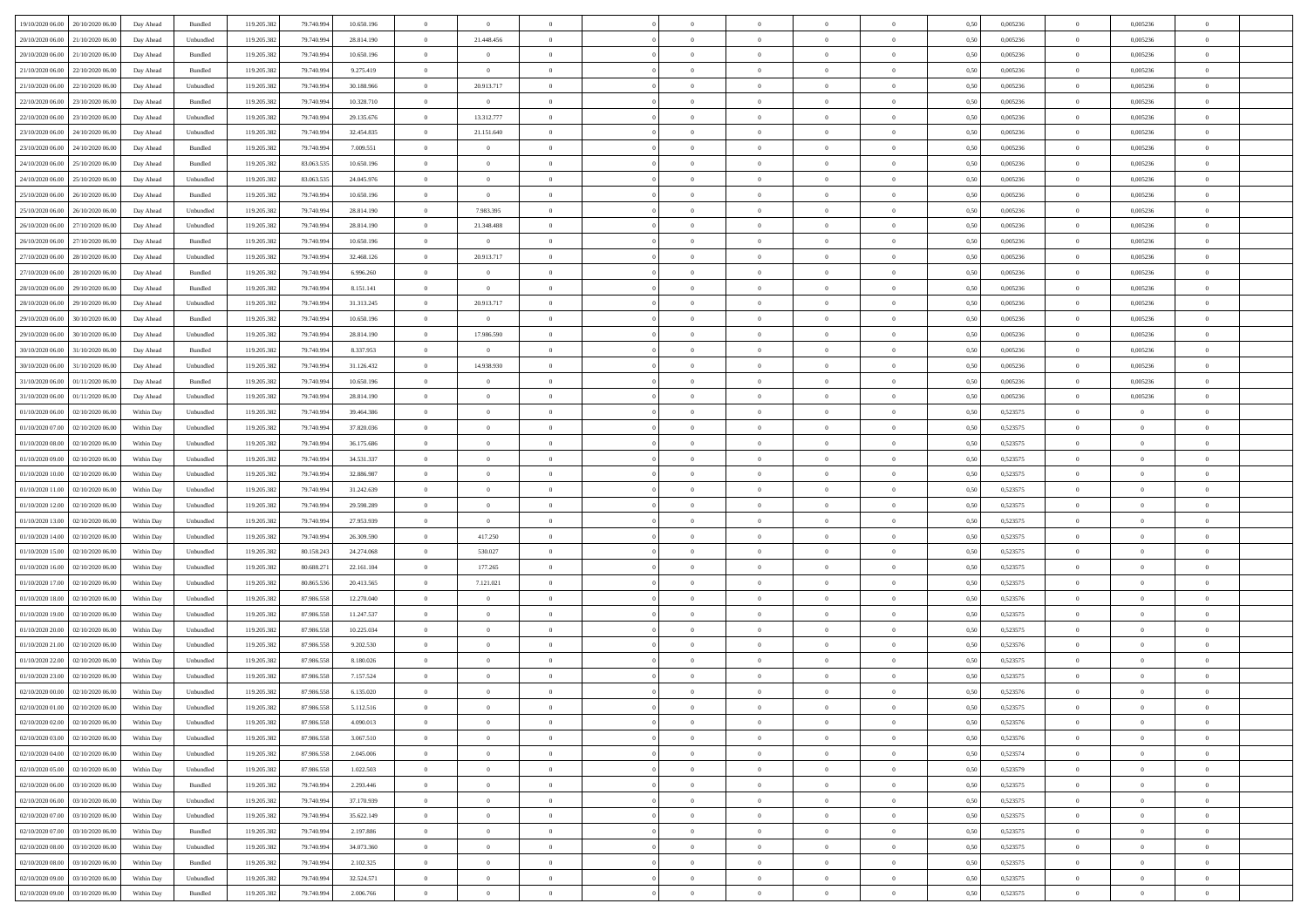| 02/10/2020 10:00 03/10/2020 06:00            | Within Day | Unbundled         | 119.205.382 | 79.740.994 | 30.975.782 | $\overline{0}$ | $\overline{0}$ |                | $\overline{0}$ | $\theta$       |                | $\theta$       | 0,50 | 0,523575 | $\theta$       | $\theta$       | $\overline{0}$ |  |
|----------------------------------------------|------------|-------------------|-------------|------------|------------|----------------|----------------|----------------|----------------|----------------|----------------|----------------|------|----------|----------------|----------------|----------------|--|
| 02/10/2020 10:00<br>03/10/2020 06.00         | Within Day | Bundled           | 119.205.38  | 79.740.99  | 1.911.205  | $\bf{0}$       | $\bf{0}$       | $\bf{0}$       | $\bf{0}$       | $\overline{0}$ | $\overline{0}$ | $\bf{0}$       | 0,50 | 0,523575 | $\,$ 0 $\,$    | $\bf{0}$       | $\overline{0}$ |  |
| 02/10/2020 11:00<br>03/10/2020 06:00         | Within Day | Bundled           | 119.205.382 | 79,740,994 | 1.815.645  | $\overline{0}$ | $\bf{0}$       | $\overline{0}$ | $\bf{0}$       | $\bf{0}$       | $\overline{0}$ | $\bf{0}$       | 0.50 | 0,523575 | $\bf{0}$       | $\overline{0}$ | $\bf{0}$       |  |
| 02/10/2020 11:00<br>03/10/2020 06:00         | Within Day | Unbundled         | 119.205.382 | 79.740.994 | 29.426.993 | $\overline{0}$ | $\overline{0}$ | $\overline{0}$ | $\overline{0}$ | $\theta$       | $\overline{0}$ | $\bf{0}$       | 0,50 | 0,523575 | $\,$ 0 $\,$    | $\,$ 0 $\,$    | $\overline{0}$ |  |
| 02/10/2020 12:00<br>03/10/2020 06.00         | Within Day | Bundled           | 119.205.38  | 79.740.99  | 1.720.084  | $\bf{0}$       | $\overline{0}$ | $\bf{0}$       | $\overline{0}$ | $\bf{0}$       | $\overline{0}$ | $\bf{0}$       | 0,50 | 0,523575 | $\,$ 0 $\,$    | $\bf{0}$       | $\overline{0}$ |  |
| 02/10/2020 12:00<br>03/10/2020 06:00         | Within Day | Unbundled         | 119.205.382 | 79.740.99  | 27.878.204 | $\overline{0}$ | $\bf{0}$       | $\overline{0}$ | $\bf{0}$       | $\overline{0}$ | $\overline{0}$ | $\bf{0}$       | 0.50 | 0.523575 | $\,$ 0 $\,$    | $\theta$       | $\overline{0}$ |  |
| 02/10/2020 13:00<br>03/10/2020 06.00         | Within Day | Bundled           | 119.205.38  | 79.740.994 | 1.624.524  | $\bf{0}$       | $\bf{0}$       | $\overline{0}$ | $\overline{0}$ | $\overline{0}$ | $\overline{0}$ | $\bf{0}$       | 0,50 | 0,523575 | $\,$ 0 $\,$    | $\theta$       | $\overline{0}$ |  |
| 02/10/2020 13:00<br>03/10/2020 06.00         | Within Day | Unbundled         | 119.205.38  | 79.740.99  | 26.329.415 | $\bf{0}$       | $\bf{0}$       | $\bf{0}$       | $\overline{0}$ | $\overline{0}$ | $\overline{0}$ | $\bf{0}$       | 0,50 | 0,523575 | $\,$ 0 $\,$    | $\bf{0}$       | $\overline{0}$ |  |
|                                              |            |                   |             |            |            |                |                |                |                |                |                |                |      |          |                |                |                |  |
| 02/10/2020 14:00<br>03/10/2020 06:00         | Within Day | Bundled           | 119,205.38  | 79.740.99  | 1.528.964  | $\overline{0}$ | $\bf{0}$       | $\overline{0}$ | $\bf{0}$       | $\overline{0}$ | $\overline{0}$ | $\bf{0}$       | 0.50 | 0.523575 | $\bf{0}$       | $\overline{0}$ | $\overline{0}$ |  |
| 02/10/2020 14:00<br>03/10/2020 06:00         | Within Day | Unbundled         | 119.205.382 | 79.740.994 | 24.780.626 | $\bf{0}$       | $\bf{0}$       | $\overline{0}$ | $\overline{0}$ | $\overline{0}$ | $\overline{0}$ | $\bf{0}$       | 0,50 | 0,523575 | $\,$ 0 $\,$    | $\,$ 0 $\,$    | $\overline{0}$ |  |
| 02/10/2020 15:00<br>03/10/2020 06.00         | Within Day | Unbundled         | 119.205.38  | 79.740.99  | 23.231.837 | $\bf{0}$       | $\bf{0}$       | $\bf{0}$       | $\bf{0}$       | $\overline{0}$ | $\overline{0}$ | $\bf{0}$       | 0,50 | 0,523575 | $\,$ 0 $\,$    | $\bf{0}$       | $\overline{0}$ |  |
| 02/10/2020 15:00<br>03/10/2020 06:00         | Within Day | Bundled           | 119.205.382 | 79,740,994 | 1.433.404  | $\overline{0}$ | $\bf{0}$       | $\overline{0}$ | $\overline{0}$ | $\overline{0}$ | $\overline{0}$ | $\bf{0}$       | 0.50 | 0,523575 | $\bf{0}$       | $\,$ 0 $\,$    | $\,$ 0         |  |
| 02/10/2020 16:00<br>03/10/2020 06:00         | Within Day | Unbundled         | 119.205.38  | 79.740.994 | 21.683.047 | $\overline{0}$ | $\bf{0}$       | $\overline{0}$ | $\theta$       | $\theta$       | $\overline{0}$ | $\bf{0}$       | 0,50 | 0,523575 | $\,$ 0 $\,$    | $\,$ 0 $\,$    | $\overline{0}$ |  |
| 02/10/2020 16:00<br>03/10/2020 06.00         | Within Day | Bundled           | 119.205.38  | 79.740.99  | 1.337.843  | $\bf{0}$       | $\overline{0}$ | $\bf{0}$       | $\bf{0}$       | $\bf{0}$       | $\overline{0}$ | $\bf{0}$       | 0,50 | 0,523575 | $\,$ 0 $\,$    | $\bf{0}$       | $\overline{0}$ |  |
| 02/10/2020 17:00<br>03/10/2020 06:00         | Within Day | Bundled           | 119.205.382 | 79,740,994 | 1.242.283  | $\overline{0}$ | $\bf{0}$       | $\overline{0}$ | $\bf{0}$       | $\overline{0}$ | $\overline{0}$ | $\bf{0}$       | 0.50 | 0,523575 | $\,$ 0 $\,$    | $\bf{0}$       | $\overline{0}$ |  |
| 02/10/2020 17:00<br>03/10/2020 06:00         | Within Day | Unbundled         | 119.205.382 | 79.740.994 | 20.134.258 | $\bf{0}$       | $\bf{0}$       | $\overline{0}$ | $\overline{0}$ | $\overline{0}$ | $\overline{0}$ | $\bf{0}$       | 0,50 | 0,523575 | $\theta$       | $\theta$       | $\overline{0}$ |  |
| 02/10/2020 18:00<br>03/10/2020 06.00         | Within Day | Unbundled         | 119.205.38  | 79.740.99  | 18.585.469 | $\bf{0}$       | $\bf{0}$       | $\bf{0}$       | $\overline{0}$ | $\overline{0}$ | $\overline{0}$ | $\bf{0}$       | 0,50 | 0,523576 | $\,$ 0 $\,$    | $\bf{0}$       | $\overline{0}$ |  |
| 02/10/2020 18:00<br>03/10/2020 06:00         | Within Day | Bundled           | 119,205.38  | 79.740.99  | 1.146.723  | $\overline{0}$ | $\bf{0}$       | $\overline{0}$ | $\bf{0}$       | $\bf{0}$       | $\overline{0}$ | $\bf{0}$       | 0.50 | 0.523576 | $\bf{0}$       | $\overline{0}$ | $\bf{0}$       |  |
| 02/10/2020 19:00<br>03/10/2020 06.00         | Within Day | Unbundled         | 119.205.382 | 79.740.994 | 17.036.680 | $\bf{0}$       | $\bf{0}$       | $\overline{0}$ | $\overline{0}$ | $\overline{0}$ | $\overline{0}$ | $\bf{0}$       | 0,50 | 0,523575 | $\,$ 0 $\,$    | $\bf{0}$       | $\overline{0}$ |  |
| 02/10/2020 19:00<br>03/10/2020 06.00         | Within Day | Bundled           | 119.205.38  | 79.740.99  | 1.051.163  | $\bf{0}$       | $\bf{0}$       | $\bf{0}$       | $\bf{0}$       | $\overline{0}$ | $\overline{0}$ | $\bf{0}$       | 0,50 | 0,523575 | $\,$ 0 $\,$    | $\bf{0}$       | $\overline{0}$ |  |
|                                              |            |                   |             |            |            |                |                |                |                |                |                |                |      |          |                |                |                |  |
| 02/10/2020 20:00<br>03/10/2020 06:00         | Within Day | Unbundled         | 119.205.382 | 79,740,994 | 15,487.891 | $\overline{0}$ | $\bf{0}$       | $\overline{0}$ | $\overline{0}$ | $\bf{0}$       | $\overline{0}$ | $\bf{0}$       | 0.50 | 0,523575 | $\bf{0}$       | $\,$ 0 $\,$    | $\,$ 0         |  |
| 02/10/2020 20:00<br>03/10/2020 06:00         | Within Day | Bundled           | 119.205.38  | 79.740.994 | 955.602    | $\overline{0}$ | $\overline{0}$ | $\overline{0}$ | $\theta$       | $\overline{0}$ | $\overline{0}$ | $\bf{0}$       | 0,50 | 0,523575 | $\,$ 0 $\,$    | $\theta$       | $\overline{0}$ |  |
| 02/10/2020 21:00<br>03/10/2020 06.00         | Within Day | Unbundled         | 119.205.38  | 79.740.99  | 13.939.102 | $\bf{0}$       | $\bf{0}$       | $\bf{0}$       | $\bf{0}$       | $\overline{0}$ | $\overline{0}$ | $\bf{0}$       | 0,50 | 0,523576 | $\,$ 0 $\,$    | $\bf{0}$       | $\overline{0}$ |  |
| 02/10/2020 21:00<br>03/10/2020 06:00         | Within Day | Bundled           | 119.205.382 | 79.740.99  | 860,042    | $\overline{0}$ | $\bf{0}$       | $\overline{0}$ | $\bf{0}$       | $\overline{0}$ | $\overline{0}$ | $\bf{0}$       | 0.50 | 0.523576 | $\,$ 0 $\,$    | $\overline{0}$ | $\overline{0}$ |  |
| 02/10/2020 22.00<br>03/10/2020 06.00         | Within Day | Bundled           | 119.205.382 | 79.740.994 | 764.482    | $\bf{0}$       | $\overline{0}$ | $\overline{0}$ | $\overline{0}$ | $\overline{0}$ | $\overline{0}$ | $\bf{0}$       | 0,50 | 0,523575 | $\,$ 0 $\,$    | $\theta$       | $\overline{0}$ |  |
| 02/10/2020 22.00<br>03/10/2020 06.00         | Within Day | Unbundled         | 119.205.38  | 79.740.99  | 12.390.313 | $\bf{0}$       | $\overline{0}$ | $\bf{0}$       | $\overline{0}$ | $\overline{0}$ | $\overline{0}$ | $\bf{0}$       | 0,50 | 0,523575 | $\,$ 0 $\,$    | $\bf{0}$       | $\overline{0}$ |  |
| 02/10/2020 23.00<br>03/10/2020 06:00         | Within Day | Unbundled         | 119,205.38  | 79.740.99  | 10.841.524 | $\overline{0}$ | $\bf{0}$       | $\overline{0}$ | $\bf{0}$       | $\overline{0}$ | $\overline{0}$ | $\bf{0}$       | 0.50 | 0.523575 | $\bf{0}$       | $\overline{0}$ | $\overline{0}$ |  |
| 02/10/2020 23:00<br>03/10/2020 06:00         | Within Day | Bundled           | 119.205.382 | 79.740.994 | 668.922    | $\overline{0}$ | $\bf{0}$       | $\overline{0}$ | $\overline{0}$ | $\overline{0}$ | $\overline{0}$ | $\bf{0}$       | 0,50 | 0,523575 | $\,$ 0 $\,$    | $\bf{0}$       | $\overline{0}$ |  |
| 03/10/2020 00:00<br>03/10/2020 06.00         | Within Day | Unbundled         | 119.205.38  | 79.740.99  | 9.292.735  | $\bf{0}$       | $\bf{0}$       | $\bf{0}$       | $\bf{0}$       | $\overline{0}$ | $\overline{0}$ | $\bf{0}$       | 0,50 | 0,523576 | $\,$ 0 $\,$    | $\bf{0}$       | $\overline{0}$ |  |
| 03/10/2020 00:00<br>03/10/2020 06:00         | Within Day | Bundled           | 119.205.382 | 79,740,994 | 573.361    | $\overline{0}$ | $\bf{0}$       | $\overline{0}$ | $\bf{0}$       | $\bf{0}$       | $\overline{0}$ | $\bf{0}$       | 0.50 | 0,523576 | $\bf{0}$       | $\,$ 0 $\,$    | $\,$ 0         |  |
| 03/10/2020 01:00<br>03/10/2020 06:00         | Within Day | Unbundled         | 119.205.38  | 79.740.99  | 7.743.946  | $\overline{0}$ | $\overline{0}$ | $\overline{0}$ | $\overline{0}$ | $\overline{0}$ | $\overline{0}$ | $\bf{0}$       | 0.5( | 0,523575 | $\theta$       | $\theta$       | $\overline{0}$ |  |
| 03/10/2020 01:00<br>03/10/2020 06.00         | Within Day | Bundled           | 119.205.38  | 79.740.99  | 477.800    | $\bf{0}$       | $\bf{0}$       | $\bf{0}$       | $\bf{0}$       | $\overline{0}$ | $\overline{0}$ | $\bf{0}$       | 0,50 | 0,523575 | $\,$ 0 $\,$    | $\bf{0}$       | $\overline{0}$ |  |
| 03/10/2020 06:00                             |            |                   |             | 79.740.99  |            |                |                |                |                |                | $\overline{0}$ |                | 0.50 |          |                |                |                |  |
| 03/10/2020 02.00                             | Within Day | Unbundled         | 119.205.382 |            | 6.195.156  | $\overline{0}$ | $\bf{0}$       | $\overline{0}$ | $\bf{0}$       | $\overline{0}$ |                | $\bf{0}$       |      | 0,523576 | $\,$ 0 $\,$    | $\bf{0}$       | $\overline{0}$ |  |
| 03/10/2020 02:00<br>03/10/2020 06:00         | Within Day | Bundled           | 119.205.38  | 79.740.994 | 382.241    | $\overline{0}$ | $\overline{0}$ | $\overline{0}$ | $\overline{0}$ | $\overline{0}$ | $\overline{0}$ | $\bf{0}$       | 0.50 | 0,523576 | $\theta$       | $\theta$       | $\overline{0}$ |  |
| 03/10/2020 03:00<br>03/10/2020 06.00         | Within Day | Unbundled         | 119.205.38  | 79.740.99  | 4.646.367  | $\bf{0}$       | $\bf{0}$       | $\bf{0}$       | $\bf{0}$       | $\overline{0}$ | $\overline{0}$ | $\bf{0}$       | 0,50 | 0,523576 | $\,$ 0 $\,$    | $\bf{0}$       | $\overline{0}$ |  |
| 03/10/2020 03:00<br>03/10/2020 06:00         | Within Day | Bundled           | 119,205.38  | 79.740.99  | 286.681    | $\overline{0}$ | $\bf{0}$       | $\overline{0}$ | $\bf{0}$       | $\overline{0}$ | $\overline{0}$ | $\bf{0}$       | 0.50 | 0.523576 | $\bf{0}$       | $\overline{0}$ | $\overline{0}$ |  |
| 03/10/2020 04:00<br>03/10/2020 06:00         | Within Day | Bundled           | 119.205.38  | 79.740.994 | 191.120    | $\overline{0}$ | $\overline{0}$ | $\overline{0}$ | $\overline{0}$ | $\overline{0}$ | $\overline{0}$ | $\bf{0}$       | 0.50 | 0,523574 | $\theta$       | $\theta$       | $\overline{0}$ |  |
| 03/10/2020 04:00<br>03/10/2020 06.00         | Within Day | Unbundled         | 119.205.38  | 79.740.99  | 3.097.578  | $\bf{0}$       | $\bf{0}$       | $\bf{0}$       | $\bf{0}$       | $\overline{0}$ | $\overline{0}$ | $\bf{0}$       | 0,50 | 0,523574 | $\,$ 0 $\,$    | $\bf{0}$       | $\overline{0}$ |  |
| 03/10/2020 05:00<br>03/10/2020 06:00         | Within Day | Unbundled         | 119.205.382 | 79,740,994 | 1.548.789  | $\overline{0}$ | $\bf{0}$       | $\overline{0}$ | $\overline{0}$ | $\bf{0}$       | $\overline{0}$ | $\bf{0}$       | 0.50 | 0,523579 | $\bf{0}$       | $\,$ 0 $\,$    | $\,$ 0         |  |
| 03/10/2020 05:00<br>03/10/2020 06:00         | Within Day | Bundled           | 119.205.382 | 79.740.994 | 95.559     | $\overline{0}$ | $\overline{0}$ | $\overline{0}$ | $\overline{0}$ | $\overline{0}$ | $\overline{0}$ | $\bf{0}$       | 0.5( | 0,523579 | $\theta$       | $\theta$       | $\overline{0}$ |  |
| 03/10/2020 06:00<br>04/10/2020 06.00         | Within Day | Unbundled         | 119.205.38  | 79.740.99  | 28.814.190 | $\bf{0}$       | $\bf{0}$       | $\bf{0}$       | $\bf{0}$       | $\overline{0}$ | $\overline{0}$ | $\bf{0}$       | 0,50 | 0,523575 | $\,$ 0 $\,$    | $\bf{0}$       | $\overline{0}$ |  |
| 03/10/2020 06.00<br>04/10/2020 06:00         | Within Day | Bundled           | 119.205.38  | 79.740.99  | 10.650.196 | $\overline{0}$ | $\bf{0}$       | $\overline{0}$ | $\bf{0}$       | $\overline{0}$ | $\overline{0}$ | $\bf{0}$       | 0.50 | 0,523575 | $\bf{0}$       | $\bf{0}$       | $\overline{0}$ |  |
| 03/10/2020 07:00<br>04/10/2020 06:00         | Within Dav | Unbundled         | 119.205.38  | 79.740.99  | 27.613.599 | $\overline{0}$ | $\overline{0}$ | $\overline{0}$ | $\theta$       | $\theta$       | $\overline{0}$ | $\overline{0}$ | 0.5( | 0,523575 | $\theta$       | $\theta$       | $\overline{0}$ |  |
| 03/10/2020 07.00<br>04/10/2020 06.00         | Within Day | Bundled           | 119.205.38  | 79.740.99  | 10.206.438 | $\bf{0}$       | $\bf{0}$       | $\bf{0}$       | $\bf{0}$       | $\bf{0}$       | $\overline{0}$ | $\bf{0}$       | 0,50 | 0,523575 | $\overline{0}$ | $\bf{0}$       | $\overline{0}$ |  |
| $03/10/2020\;08.00 \qquad 04/10/2020\;06.00$ | Within Day | Unbundled         | 119.205.382 | 79.740.994 | 26.413.007 | $\bf{0}$       | $\bf{0}$       |                | $\overline{0}$ | $\bf{0}$       |                |                | 0,50 | 0,523575 | $\bf{0}$       | $\bf{0}$       |                |  |
| 03/10/2020 08:00 04/10/2020 06:00            | Within Day | Bundled           | 119.205.382 | 79.740.994 | 9.762.679  | $\overline{0}$ | $\overline{0}$ | $\Omega$       | $\theta$       | $\overline{0}$ | $\overline{0}$ | $\bf{0}$       | 0,50 | 0,523575 | $\theta$       | $\theta$       | $\overline{0}$ |  |
|                                              |            |                   |             |            |            |                |                |                |                |                |                |                |      |          |                |                |                |  |
| 03/10/2020 09:00<br>04/10/2020 06.00         | Within Day | Bundled           | 119.205.38  | 79.740.99  | 9.318.921  | $\overline{0}$ | $\bf{0}$       | $\overline{0}$ | $\overline{0}$ | $\bf{0}$       | $\overline{0}$ | $\bf{0}$       | 0,50 | 0,523575 | $\bf{0}$       | $\overline{0}$ | $\bf{0}$       |  |
| 03/10/2020 09:00 04/10/2020 06:00            | Within Day | Unbundled         | 119.205.382 | 79,740,994 | 25.212.416 | $\overline{0}$ | $\bf{0}$       | $\overline{0}$ | $\overline{0}$ | $\overline{0}$ | $\overline{0}$ | $\,$ 0 $\,$    | 0.50 | 0,523575 | $\overline{0}$ | $\bf{0}$       | $\,$ 0 $\,$    |  |
| 03/10/2020 10:00 04/10/2020 06:00            | Within Dav | Unbundled         | 119.205.382 | 79.740.994 | 24.011.825 | $\overline{0}$ | $\overline{0}$ | $\overline{0}$ | $\overline{0}$ | $\overline{0}$ | $\overline{0}$ | $\bf{0}$       | 0,50 | 0,523575 | $\theta$       | $\theta$       | $\overline{0}$ |  |
| 03/10/2020 10:00<br>04/10/2020 06.00         | Within Day | Bundled           | 119.205.382 | 79.740.994 | 8.875.162  | $\overline{0}$ | $\bf{0}$       | $\overline{0}$ | $\bf{0}$       | $\overline{0}$ | $\bf{0}$       | $\bf{0}$       | 0,50 | 0,523575 | $\bf{0}$       | $\bf{0}$       | $\overline{0}$ |  |
| 04/10/2020 06:00<br>03/10/2020 11:00         | Within Day | Unbundled         | 119.205.382 | 79,740,994 | 22.811.234 | $\overline{0}$ | $\bf{0}$       | $\overline{0}$ | $\overline{0}$ | $\overline{0}$ | $\overline{0}$ | $\bf{0}$       | 0.50 | 0.523575 | $\,$ 0 $\,$    | $\theta$       | $\overline{0}$ |  |
| 03/10/2020 11:00 04/10/2020 06:00            | Within Dav | Bundled           | 119.205.382 | 79.740.994 | 8.431.405  | $\overline{0}$ | $\overline{0}$ | $\overline{0}$ | $\overline{0}$ | $\overline{0}$ | $\overline{0}$ | $\bf{0}$       | 0,50 | 0,523575 | $\overline{0}$ | $\theta$       | $\overline{0}$ |  |
| 03/10/2020 12:00<br>04/10/2020 06.00         | Within Day | Unbundled         | 119.205.38  | 79.740.994 | 21.610.642 | $\overline{0}$ | $\overline{0}$ | $\overline{0}$ | $\overline{0}$ | $\overline{0}$ | $\overline{0}$ | $\bf{0}$       | 0,50 | 0,523575 | $\bf{0}$       | $\overline{0}$ | $\overline{0}$ |  |
| 03/10/2020 12:00<br>04/10/2020 06:00         | Within Day | Bundled           | 119.205.38  | 79,740,994 | 7.987.647  | $\overline{0}$ | $\overline{0}$ | $\overline{0}$ | $\overline{0}$ | $\bf{0}$       | $\overline{0}$ | $\bf{0}$       | 0.50 | 0.523575 | $\overline{0}$ | $\bf{0}$       | $\,$ 0         |  |
| 03/10/2020 13:00 04/10/2020 06:00            | Within Dav | Unbundled         | 119.205.382 | 79.740.994 | 20.410.051 | $\overline{0}$ | $\overline{0}$ | $\overline{0}$ | $\overline{0}$ | $\overline{0}$ | $\overline{0}$ | $\bf{0}$       | 0,50 | 0,523575 | $\overline{0}$ | $\theta$       | $\overline{0}$ |  |
| 03/10/2020 13:00<br>04/10/2020 06.00         | Within Day | Bundled           | 119.205.38  | 79.740.99  | 7.543.888  | $\overline{0}$ | $\bf{0}$       | $\overline{0}$ | $\bf{0}$       | $\overline{0}$ | $\bf{0}$       | $\bf{0}$       | 0,50 | 0,523575 | $\bf{0}$       | $\bf{0}$       | $\overline{0}$ |  |
|                                              |            |                   |             |            |            |                |                |                |                |                |                |                |      |          |                |                | $\,$ 0 $\,$    |  |
| 03/10/2020 14:00 04/10/2020 06:00            | Within Day | ${\sf Unbundred}$ | 119.205.382 | 79.740.994 | 19.209.460 | $\overline{0}$ | $\bf{0}$       | $\overline{0}$ | $\overline{0}$ | $\,$ 0 $\,$    | $\overline{0}$ | $\bf{0}$       | 0,50 | 0,523575 | $\overline{0}$ | $\,$ 0 $\,$    |                |  |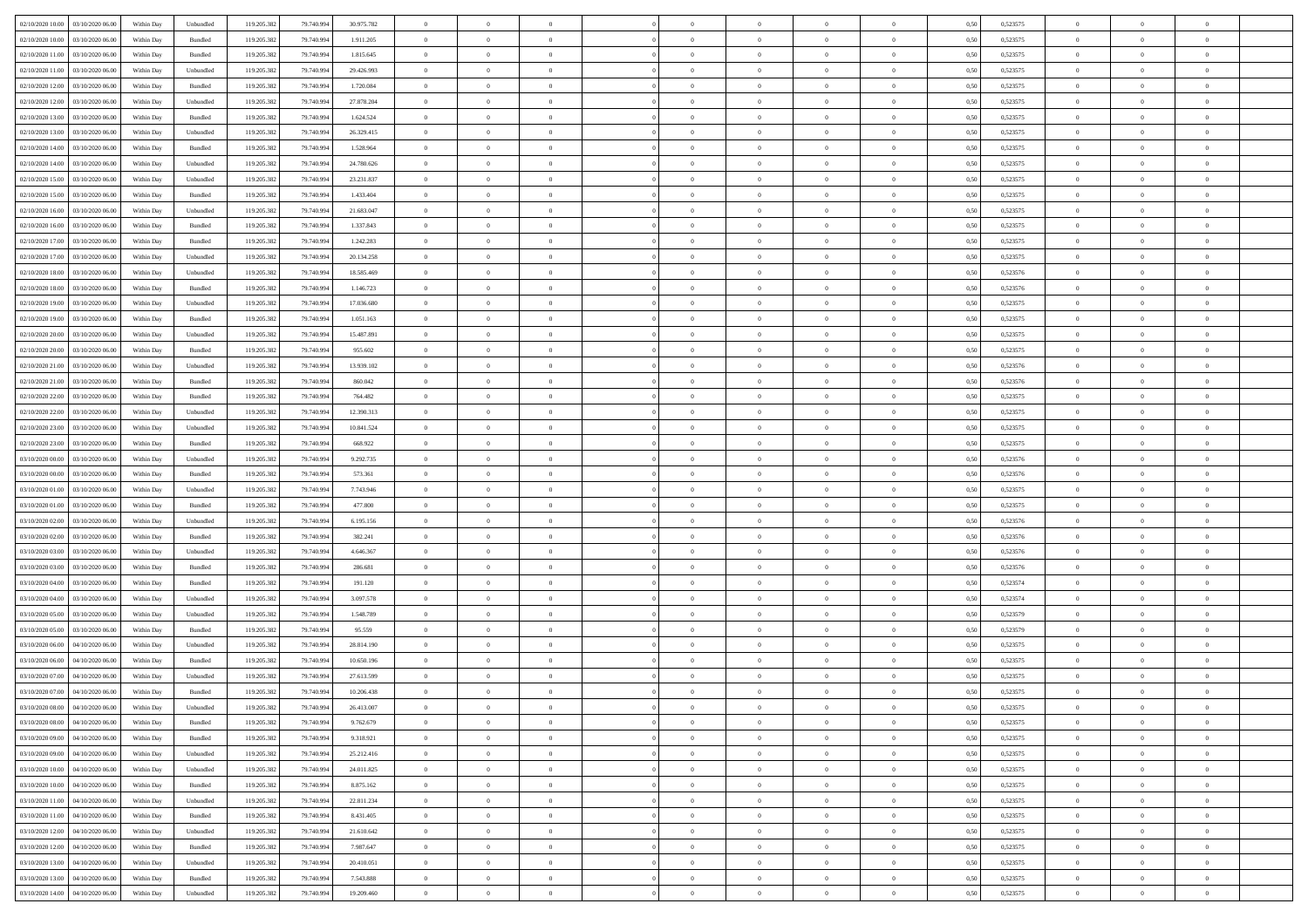| 03/10/2020 14:00 04/10/2020 06:00    | Within Day | Bundled                     | 119.205.382 | 79.740.994 | 7.100.130  | $\overline{0}$                   | $\overline{0}$ |                | $\overline{0}$ | $\theta$       |                | $\theta$       | 0,50 | 0,523575 | $\theta$             | $\theta$                   | $\overline{0}$ |  |
|--------------------------------------|------------|-----------------------------|-------------|------------|------------|----------------------------------|----------------|----------------|----------------|----------------|----------------|----------------|------|----------|----------------------|----------------------------|----------------|--|
| 03/10/2020 15:00<br>04/10/2020 06.00 | Within Day | Bundled                     | 119.205.38  | 79.740.99  | 6.656.372  | $\bf{0}$                         | $\bf{0}$       | $\bf{0}$       | $\bf{0}$       | $\overline{0}$ | $\overline{0}$ | $\bf{0}$       | 0,50 | 0,523575 | $\,$ 0 $\,$          | $\bf{0}$                   | $\overline{0}$ |  |
| 03/10/2020 15:00<br>04/10/2020 06:00 | Within Day | Unbundled                   | 119.205.382 | 79,740,994 | 18,008,869 | $\overline{0}$                   | $\bf{0}$       | $\overline{0}$ | $\bf{0}$       | $\bf{0}$       | $\overline{0}$ | $\bf{0}$       | 0.50 | 0,523575 | $\bf{0}$             | $\overline{0}$             | $\overline{0}$ |  |
| 03/10/2020 16:00<br>04/10/2020 06.00 | Within Day | Unbundled                   | 119.205.382 | 79.740.994 | 16.808.277 | $\overline{0}$                   | $\overline{0}$ | $\overline{0}$ | $\overline{0}$ | $\theta$       | $\overline{0}$ | $\bf{0}$       | 0,50 | 0,523575 | $\,$ 0 $\,$          | $\theta$                   | $\overline{0}$ |  |
| 03/10/2020 16:00<br>04/10/2020 06.00 | Within Day | Bundled                     | 119.205.38  | 79.740.99  | 6.212.614  | $\bf{0}$                         | $\overline{0}$ | $\bf{0}$       | $\overline{0}$ | $\bf{0}$       | $\overline{0}$ | $\bf{0}$       | 0,50 | 0,523575 | $\,$ 0 $\,$          | $\bf{0}$                   | $\overline{0}$ |  |
| 03/10/2020 17:00<br>04/10/2020 06:00 | Within Day | Unbundled                   | 119.205.382 | 79.740.99  | 15,607,686 | $\overline{0}$                   | $\bf{0}$       | $\overline{0}$ | $\bf{0}$       | $\overline{0}$ | $\overline{0}$ | $\bf{0}$       | 0.50 | 0.523575 | $\,$ 0 $\,$          | $\theta$                   | $\overline{0}$ |  |
| 03/10/2020 17:00<br>04/10/2020 06.00 | Within Day | Bundled                     | 119.205.38  | 79.740.994 | 5.768.856  | $\overline{0}$                   | $\overline{0}$ | $\overline{0}$ | $\overline{0}$ | $\overline{0}$ | $\overline{0}$ | $\bf{0}$       | 0,50 | 0,523575 | $\,$ 0 $\,$          | $\theta$                   | $\overline{0}$ |  |
| 03/10/2020 18:00<br>04/10/2020 06.00 | Within Day | Unbundled                   | 119.205.38  | 79.740.99  | 14.407.095 | $\bf{0}$                         | $\bf{0}$       | $\bf{0}$       | $\overline{0}$ | $\overline{0}$ | $\overline{0}$ | $\bf{0}$       | 0,50 | 0,523576 | $\,$ 0 $\,$          | $\bf{0}$                   | $\overline{0}$ |  |
|                                      |            |                             |             |            |            |                                  |                |                |                |                |                |                |      |          |                      |                            |                |  |
| 03/10/2020 18:00<br>04/10/2020 06:00 | Within Day | Bundled                     | 119,205.38  | 79.740.99  | 5.325.097  | $\overline{0}$                   | $\bf{0}$       | $\overline{0}$ | $\bf{0}$       | $\overline{0}$ | $\overline{0}$ | $\bf{0}$       | 0.50 | 0.523576 | $\bf{0}$             | $\overline{0}$             | $\overline{0}$ |  |
| 03/10/2020 19:00<br>04/10/2020 06.00 | Within Day | Unbundled                   | 119.205.382 | 79.740.994 | 13.206.504 | $\bf{0}$                         | $\bf{0}$       | $\overline{0}$ | $\overline{0}$ | $\overline{0}$ | $\overline{0}$ | $\bf{0}$       | 0,50 | 0,523575 | $\,$ 0 $\,$          | $\,$ 0 $\,$                | $\overline{0}$ |  |
| 03/10/2020 19:00<br>04/10/2020 06.00 | Within Day | Bundled                     | 119.205.38  | 79.740.99  | 4.881.339  | $\bf{0}$                         | $\bf{0}$       | $\bf{0}$       | $\bf{0}$       | $\bf{0}$       | $\overline{0}$ | $\bf{0}$       | 0,50 | 0,523575 | $\,$ 0 $\,$          | $\bf{0}$                   | $\overline{0}$ |  |
| 03/10/2020 20:00<br>04/10/2020 06:00 | Within Day | Bundled                     | 119.205.382 | 79,740,994 | 4.437.581  | $\overline{0}$                   | $\bf{0}$       | $\overline{0}$ | $\overline{0}$ | $\bf{0}$       | $\overline{0}$ | $\bf{0}$       | 0.50 | 0,523575 | $\bf{0}$             | $\,$ 0 $\,$                | $\,$ 0         |  |
| 03/10/2020 20:00<br>04/10/2020 06.00 | Within Day | Unbundled                   | 119.205.38  | 79.740.994 | 12.005.912 | $\overline{0}$                   | $\overline{0}$ | $\overline{0}$ | $\theta$       | $\theta$       | $\overline{0}$ | $\bf{0}$       | 0,50 | 0,523575 | $\,$ 0 $\,$          | $\theta$                   | $\overline{0}$ |  |
| 03/10/2020 21:00<br>04/10/2020 06.00 | Within Day | Unbundled                   | 119.205.38  | 79.740.99  | 10.805.321 | $\bf{0}$                         | $\overline{0}$ | $\bf{0}$       | $\overline{0}$ | $\bf{0}$       | $\overline{0}$ | $\bf{0}$       | 0,50 | 0,523576 | $\,$ 0 $\,$          | $\bf{0}$                   | $\overline{0}$ |  |
| 03/10/2020 21:00<br>04/10/2020 06:00 | Within Day | Bundled                     | 119.205.382 | 79,740,994 | 3.993.823  | $\overline{0}$                   | $\bf{0}$       | $\overline{0}$ | $\bf{0}$       | $\overline{0}$ | $\overline{0}$ | $\bf{0}$       | 0.50 | 0.523576 | $\,$ 0 $\,$          | $\theta$                   | $\overline{0}$ |  |
| 03/10/2020 22.00<br>04/10/2020 06.00 | Within Day | Unbundled                   | 119.205.382 | 79.740.994 | 9.604.730  | $\overline{0}$                   | $\overline{0}$ | $\overline{0}$ | $\overline{0}$ | $\overline{0}$ | $\overline{0}$ | $\bf{0}$       | 0,50 | 0,523575 | $\theta$             | $\theta$                   | $\overline{0}$ |  |
| 03/10/2020 22.00<br>04/10/2020 06.00 | Within Day | Bundled                     | 119.205.38  | 79.740.99  | 3.550.065  | $\bf{0}$                         | $\bf{0}$       | $\bf{0}$       | $\overline{0}$ | $\bf{0}$       | $\overline{0}$ | $\bf{0}$       | 0,50 | 0,523575 | $\,$ 0 $\,$          | $\bf{0}$                   | $\overline{0}$ |  |
| 03/10/2020 23:00<br>04/10/2020 06:00 | Within Day | Unbundled                   | 119,205.38  | 79.740.99  | 8.404.139  | $\overline{0}$                   | $\bf{0}$       | $\overline{0}$ | $\bf{0}$       | $\overline{0}$ | $\overline{0}$ | $\bf{0}$       | 0.50 | 0.523575 | $\bf{0}$             | $\overline{0}$             | $\overline{0}$ |  |
| 03/10/2020 23:00<br>04/10/2020 06.00 | Within Day | Bundled                     | 119.205.382 | 79.740.994 | 3.106.307  | $\bf{0}$                         | $\bf{0}$       | $\overline{0}$ | $\overline{0}$ | $\overline{0}$ | $\overline{0}$ | $\bf{0}$       | 0,50 | 0,523575 | $\,$ 0 $\,$          | $\bf{0}$                   | $\overline{0}$ |  |
| 04/10/2020 00:00<br>04/10/2020 06.00 | Within Day | Unbundled                   | 119.205.38  | 79.740.99  | 7.203.547  | $\bf{0}$                         | $\bf{0}$       | $\bf{0}$       | $\bf{0}$       | $\overline{0}$ | $\overline{0}$ | $\bf{0}$       | 0,50 | 0,523576 | $\,$ 0 $\,$          | $\bf{0}$                   | $\overline{0}$ |  |
|                                      |            |                             |             |            |            |                                  |                |                |                |                |                |                |      |          |                      |                            |                |  |
| 04/10/2020 00:00<br>04/10/2020 06:00 | Within Day | Bundled                     | 119.205.382 | 79,740,994 | 2.662.548  | $\overline{0}$<br>$\overline{0}$ | $\bf{0}$       | $\overline{0}$ | $\overline{0}$ | $\bf{0}$       | $\overline{0}$ | $\bf{0}$       | 0.50 | 0,523576 | $\bf{0}$<br>$\theta$ | $\overline{0}$<br>$\theta$ | $\,$ 0         |  |
| 04/10/2020 01:00<br>04/10/2020 06.00 | Within Day | Unbundled                   | 119.205.38  | 79.740.994 | 6.002.956  |                                  | $\overline{0}$ | $\overline{0}$ | $\theta$       | $\theta$       | $\overline{0}$ | $\bf{0}$       | 0,50 | 0,523575 |                      |                            | $\overline{0}$ |  |
| 04/10/2020 01:00<br>04/10/2020 06.00 | Within Day | Bundled                     | 119.205.38  | 79.740.99  | 2.218.790  | $\bf{0}$                         | $\bf{0}$       | $\bf{0}$       | $\bf{0}$       | $\overline{0}$ | $\overline{0}$ | $\bf{0}$       | 0,50 | 0,523575 | $\,$ 0 $\,$          | $\bf{0}$                   | $\overline{0}$ |  |
| 04/10/2020 02.00<br>04/10/2020 06:00 | Within Day | Bundled                     | 119,205.38  | 79.740.99  | 1.775.032  | $\overline{0}$                   | $\bf{0}$       | $\overline{0}$ | $\bf{0}$       | $\overline{0}$ | $\overline{0}$ | $\bf{0}$       | 0.50 | 0.523576 | $\,$ 0 $\,$          | $\theta$                   | $\overline{0}$ |  |
| 04/10/2020 02.00<br>04/10/2020 06.00 | Within Day | Unbundled                   | 119.205.38  | 79.740.994 | 4.802.365  | $\overline{0}$                   | $\overline{0}$ | $\overline{0}$ | $\overline{0}$ | $\overline{0}$ | $\overline{0}$ | $\bf{0}$       | 0,50 | 0,523576 | $\,$ 0 $\,$          | $\theta$                   | $\overline{0}$ |  |
| 04/10/2020 03:00<br>04/10/2020 06.00 | Within Day | Unbundled                   | 119.205.38  | 79.740.99  | 3.601.774  | $\bf{0}$                         | $\overline{0}$ | $\bf{0}$       | $\overline{0}$ | $\bf{0}$       | $\overline{0}$ | $\bf{0}$       | 0,50 | 0,523576 | $\,$ 0 $\,$          | $\bf{0}$                   | $\overline{0}$ |  |
| 04/10/2020 03.00<br>04/10/2020 06:00 | Within Day | Bundled                     | 119,205.38  | 79.740.99  | 1.331.274  | $\overline{0}$                   | $\bf{0}$       | $\overline{0}$ | $\bf{0}$       | $\overline{0}$ | $\overline{0}$ | $\bf{0}$       | 0.50 | 0.523576 | $\bf{0}$             | $\overline{0}$             | $\overline{0}$ |  |
| 04/10/2020 04:00<br>04/10/2020 06.00 | Within Day | Unbundled                   | 119.205.382 | 79.740.994 | 2.401.182  | $\overline{0}$                   | $\bf{0}$       | $\overline{0}$ | $\overline{0}$ | $\overline{0}$ | $\overline{0}$ | $\bf{0}$       | 0,50 | 0,523574 | $\,$ 0 $\,$          | $\bf{0}$                   | $\overline{0}$ |  |
| 04/10/2020 04:00<br>04/10/2020 06.00 | Within Day | Bundled                     | 119.205.38  | 79.740.99  | 887.516    | $\bf{0}$                         | $\bf{0}$       | $\bf{0}$       | $\bf{0}$       | $\overline{0}$ | $\overline{0}$ | $\bf{0}$       | 0,50 | 0,523574 | $\,$ 0 $\,$          | $\bf{0}$                   | $\overline{0}$ |  |
| 04/10/2020 05:00<br>04/10/2020 06:00 | Within Day | Unbundled                   | 119.205.382 | 79,740,994 | 1.200.591  | $\overline{0}$                   | $\bf{0}$       | $\overline{0}$ | $\bf{0}$       | $\bf{0}$       | $\overline{0}$ | $\bf{0}$       | 0.50 | 0,523579 | $\bf{0}$             | $\,$ 0 $\,$                | $\,$ 0         |  |
| 04/10/2020 05:00<br>04/10/2020 06:00 | Within Day | Bundled                     | 119.205.38  | 79.740.99  | 443.757    | $\overline{0}$                   | $\overline{0}$ | $\overline{0}$ | $\overline{0}$ | $\overline{0}$ | $\overline{0}$ | $\bf{0}$       | 0.5( | 0,523579 | $\theta$             | $\theta$                   | $\overline{0}$ |  |
| 04/10/2020 06.00<br>05/10/2020 06.00 | Within Day | Unbundled                   | 119.205.38  | 79.740.99  | 28.814.190 | $\bf{0}$                         | $\bf{0}$       | $\bf{0}$       | $\bf{0}$       | $\overline{0}$ | $\overline{0}$ | $\bf{0}$       | 0,50 | 0,523575 | $\,$ 0 $\,$          | $\bf{0}$                   | $\overline{0}$ |  |
| 04/10/2020 06.00<br>05/10/2020 06:00 |            | Bundled                     | 119.205.382 | 79.740.99  | 10.650.196 | $\overline{0}$                   | $\bf{0}$       | $\overline{0}$ | $\bf{0}$       | $\overline{0}$ | $\overline{0}$ | $\bf{0}$       | 0.50 | 0.523575 | $\,$ 0 $\,$          | $\bf{0}$                   | $\overline{0}$ |  |
|                                      | Within Day |                             |             |            |            |                                  | $\overline{0}$ |                |                | $\overline{0}$ |                |                |      |          | $\theta$             | $\theta$                   | $\overline{0}$ |  |
| 04/10/2020 07:00<br>05/10/2020 06:00 | Within Day | Unbundled                   | 119.205.382 | 79.740.994 | 27.613.599 | $\overline{0}$                   |                | $\overline{0}$ | $\overline{0}$ |                | $\overline{0}$ | $\bf{0}$       | 0.50 | 0,523575 |                      |                            |                |  |
| 04/10/2020 07:00<br>05/10/2020 06.00 | Within Day | Bundled                     | 119.205.38  | 79.740.99  | 10.206.438 | $\bf{0}$                         | $\bf{0}$       | $\bf{0}$       | $\bf{0}$       | $\overline{0}$ | $\overline{0}$ | $\bf{0}$       | 0,50 | 0,523575 | $\,$ 0 $\,$          | $\bf{0}$                   | $\overline{0}$ |  |
| 04/10/2020 08:00<br>05/10/2020 06:00 | Within Day | Unbundled                   | 119,205.38  | 79.740.99  | 26.413.007 | $\overline{0}$                   | $\bf{0}$       | $\overline{0}$ | $\bf{0}$       | $\overline{0}$ | $\overline{0}$ | $\bf{0}$       | 0.50 | 0.523575 | $\bf{0}$             | $\overline{0}$             | $\overline{0}$ |  |
| 04/10/2020 08:00<br>05/10/2020 06:00 | Within Day | Bundled                     | 119.205.38  | 79.740.994 | 9.762.679  | $\overline{0}$                   | $\overline{0}$ | $\overline{0}$ | $\overline{0}$ | $\overline{0}$ | $\overline{0}$ | $\bf{0}$       | 0.50 | 0,523575 | $\theta$             | $\theta$                   | $\overline{0}$ |  |
| 04/10/2020 09:00<br>05/10/2020 06.00 | Within Day | Unbundled                   | 119.205.38  | 79.740.99  | 25.212.416 | $\bf{0}$                         | $\bf{0}$       | $\bf{0}$       | $\bf{0}$       | $\overline{0}$ | $\overline{0}$ | $\bf{0}$       | 0,50 | 0,523575 | $\,$ 0 $\,$          | $\bf{0}$                   | $\overline{0}$ |  |
| 04/10/2020 09:00<br>05/10/2020 06:00 | Within Day | Bundled                     | 119.205.382 | 79,740,994 | 9.318.921  | $\overline{0}$                   | $\bf{0}$       | $\overline{0}$ | $\overline{0}$ | $\bf{0}$       | $\overline{0}$ | $\bf{0}$       | 0.50 | 0,523575 | $\,$ 0 $\,$          | $\,$ 0 $\,$                | $\overline{0}$ |  |
| 04/10/2020 11:00<br>05/10/2020 06:00 | Within Day | Unbundled                   | 119.205.382 | 79.740.994 | 22.811.234 | $\overline{0}$                   | $\overline{0}$ | $\overline{0}$ | $\overline{0}$ | $\overline{0}$ | $\overline{0}$ | $\bf{0}$       | 0.50 | 0,523575 | $\theta$             | $\theta$                   | $\overline{0}$ |  |
| 04/10/2020 11:00<br>05/10/2020 06.00 | Within Day | Bundled                     | 119.205.38  | 79.740.99  | 8.431.405  | $\bf{0}$                         | $\bf{0}$       | $\bf{0}$       | $\bf{0}$       | $\overline{0}$ | $\overline{0}$ | $\bf{0}$       | 0,50 | 0,523575 | $\,$ 0 $\,$          | $\bf{0}$                   | $\overline{0}$ |  |
| 04/10/2020 12:00<br>05/10/2020 06.00 | Within Day | Unbundled                   | 119.205.38  | 79.740.99  | 21.610.642 | $\overline{0}$                   | $\overline{0}$ | $\overline{0}$ | $\bf{0}$       | $\overline{0}$ | $\Omega$       | $\bf{0}$       | 0.50 | 0,523575 | $\bf{0}$             | $\theta$                   | $\overline{0}$ |  |
| 04/10/2020 12:00<br>05/10/2020 06:00 | Within Day | Bundled                     | 119.205.38  | 79.740.99  | 7.987.647  | $\overline{0}$                   | $\overline{0}$ | $\Omega$       | $\overline{0}$ | $\theta$       | $\overline{0}$ | $\overline{0}$ | 0.5( | 0,523575 | $\theta$             | $\theta$                   | $\overline{0}$ |  |
| 04/10/2020 13:00<br>05/10/2020 06:00 | Within Day | Bundled                     | 119.205.382 | 79.740.994 | 7.543.888  | $\bf{0}$                         | $\bf{0}$       | $\bf{0}$       | $\bf{0}$       | $\bf{0}$       | $\overline{0}$ | $\bf{0}$       | 0,50 | 0,523575 | $\overline{0}$       | $\overline{0}$             | $\overline{0}$ |  |
| 04/10/2020 13:00 05/10/2020 06:00    | Within Day | $\ensuremath{\mathsf{Unb}}$ | 119.205.382 | 79.740.994 | 20:410.051 | $\bf{0}$                         | $\theta$       |                | $\overline{0}$ |                |                |                | 0,50 | 0,523575 | $\bf{0}$             | $\bf{0}$                   |                |  |
| 04/10/2020 14:00 05/10/2020 06:00    | Within Day | Unbundled                   | 119.205.382 | 79.740.994 | 19.209.460 | $\overline{0}$                   | $\overline{0}$ | $\Omega$       | $\theta$       | $\overline{0}$ | $\overline{0}$ | $\bf{0}$       | 0,50 | 0,523575 | $\theta$             | $\theta$                   | $\overline{0}$ |  |
|                                      |            |                             |             |            |            |                                  | $\bf{0}$       |                |                | $\bf{0}$       |                |                |      |          | $\bf{0}$             | $\overline{0}$             | $\bf{0}$       |  |
| 04/10/2020 14:00<br>05/10/2020 06:00 | Within Day | Bundled                     | 119.205.38  | 79.740.99  | 7.100.130  | $\overline{0}$                   |                | $\overline{0}$ | $\overline{0}$ |                | $\overline{0}$ | $\bf{0}$       | 0,50 | 0,523575 |                      |                            |                |  |
| 04/10/2020 15:00 05/10/2020 06:00    | Within Day | Unbundled                   | 119.205.382 | 79,740,994 | 18,008,869 | $\overline{0}$                   | $\bf{0}$       | $\overline{0}$ | $\overline{0}$ | $\overline{0}$ | $\overline{0}$ | $\,$ 0 $\,$    | 0.50 | 0,523575 | $\overline{0}$       | $\bf{0}$                   | $\,$ 0 $\,$    |  |
| 04/10/2020 15:00 05/10/2020 06:00    | Within Day | Bundled                     | 119.205.382 | 79.740.994 | 6.656.372  | $\overline{0}$                   | $\overline{0}$ | $\overline{0}$ | $\overline{0}$ | $\overline{0}$ | $\overline{0}$ | $\bf{0}$       | 0,50 | 0,523575 | $\theta$             | $\theta$                   | $\overline{0}$ |  |
| 04/10/2020 16.00<br>05/10/2020 06:00 | Within Day | Unbundled                   | 119.205.382 | 79.740.994 | 16.808.277 | $\overline{0}$                   | $\bf{0}$       | $\overline{0}$ | $\overline{0}$ | $\overline{0}$ | $\overline{0}$ | $\bf{0}$       | 0,50 | 0,523575 | $\bf{0}$             | $\overline{0}$             | $\overline{0}$ |  |
| 04/10/2020 16:00 05/10/2020 06:00    | Within Day | Bundled                     | 119.205.382 | 79,740,994 | 6.212.614  | $\overline{0}$                   | $\bf{0}$       | $\overline{0}$ | $\overline{0}$ | $\overline{0}$ | $\overline{0}$ | $\bf{0}$       | 0.50 | 0.523575 | $\,$ 0 $\,$          | $\theta$                   | $\,$ 0         |  |
| 04/10/2020 17:00 05/10/2020 06:00    | Within Day | Unbundled                   | 119.205.382 | 79.740.994 | 15.607.686 | $\overline{0}$                   | $\overline{0}$ | $\overline{0}$ | $\overline{0}$ | $\overline{0}$ | $\overline{0}$ | $\bf{0}$       | 0,50 | 0,523575 | $\overline{0}$       | $\theta$                   | $\overline{0}$ |  |
| 04/10/2020 17:00<br>05/10/2020 06:00 | Within Day | Bundled                     | 119.205.38  | 79.740.994 | 5.768.856  | $\overline{0}$                   | $\overline{0}$ | $\overline{0}$ | $\overline{0}$ | $\overline{0}$ | $\overline{0}$ | $\bf{0}$       | 0,50 | 0,523575 | $\bf{0}$             | $\overline{0}$             | $\overline{0}$ |  |
| 04/10/2020 18:00 05/10/2020 06:00    | Within Day | Bundled                     | 119.205.382 | 79,740,994 | 5.325.097  | $\overline{0}$                   | $\overline{0}$ | $\overline{0}$ | $\overline{0}$ | $\bf{0}$       | $\overline{0}$ | $\bf{0}$       | 0.50 | 0.523576 | $\overline{0}$       | $\bf{0}$                   | $\,$ 0         |  |
| 04/10/2020 18:00 05/10/2020 06:00    | Within Dav | Unbundled                   | 119.205.382 | 79.740.994 | 14.407.095 | $\overline{0}$                   | $\overline{0}$ | $\overline{0}$ | $\overline{0}$ | $\overline{0}$ | $\overline{0}$ | $\bf{0}$       | 0,50 | 0,523576 | $\overline{0}$       | $\theta$                   | $\overline{0}$ |  |
| 04/10/2020 19:00<br>05/10/2020 06.00 | Within Day | Unbundled                   | 119.205.38  | 79.740.99  | 13.206.504 | $\overline{0}$                   | $\bf{0}$       | $\overline{0}$ | $\bf{0}$       | $\overline{0}$ | $\overline{0}$ | $\bf{0}$       | 0,50 | 0,523575 | $\bf{0}$             | $\bf{0}$                   | $\overline{0}$ |  |
| 04/10/2020 19:00 05/10/2020 06:00    | Within Day | Bundled                     | 119.205.382 | 79.740.994 | 4.881.339  | $\overline{0}$                   | $\bf{0}$       | $\overline{0}$ | $\overline{0}$ | $\,$ 0 $\,$    | $\overline{0}$ | $\bf{0}$       | 0,50 | 0,523575 | $\overline{0}$       | $\,$ 0 $\,$                | $\,$ 0 $\,$    |  |
|                                      |            |                             |             |            |            |                                  |                |                |                |                |                |                |      |          |                      |                            |                |  |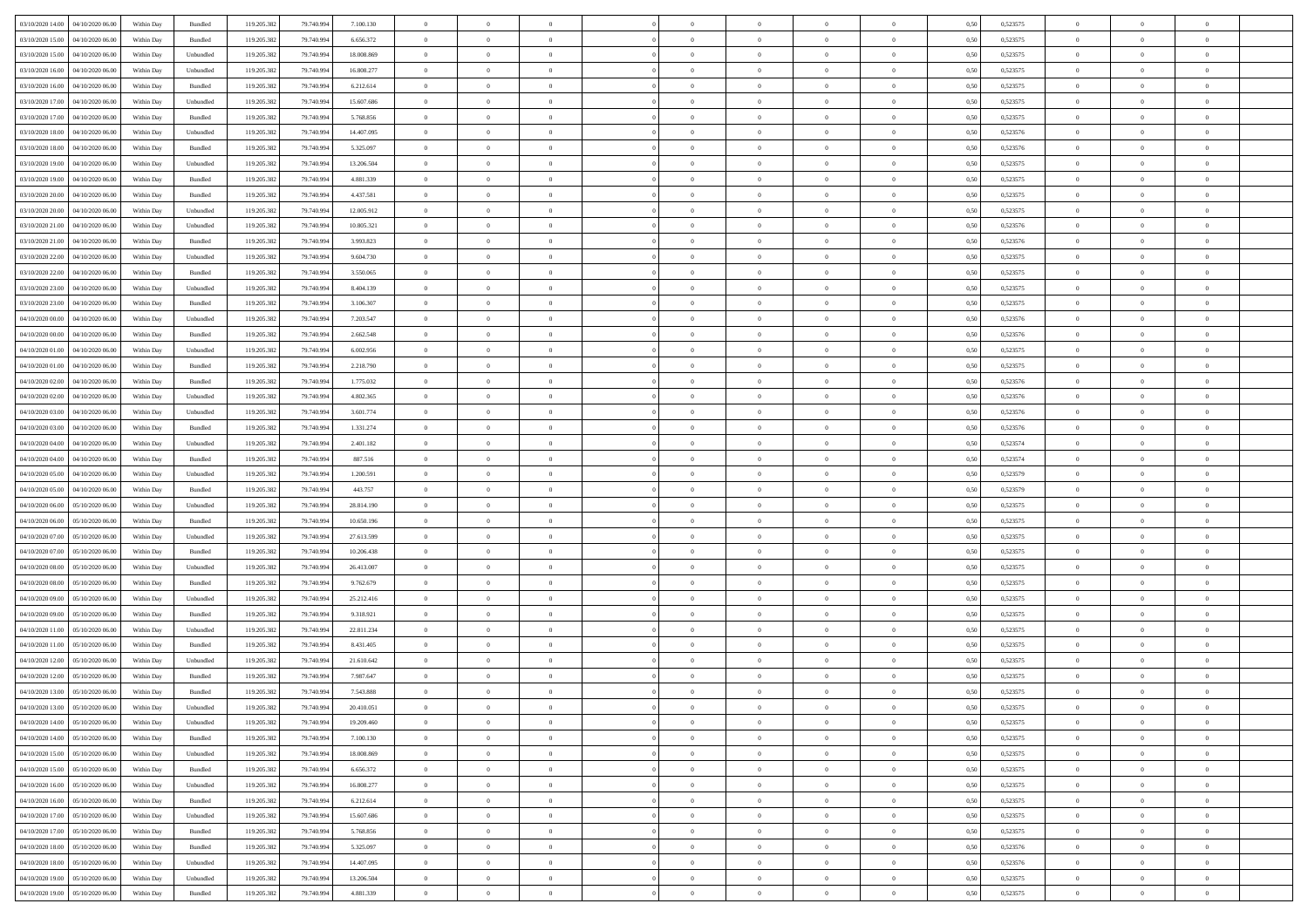| 04/10/2020 20.00 05/10/2020 06:00     | Within Day | Unbundled | 119.205.382 | 79.740.994 | 12.005.912 | $\overline{0}$ | $\overline{0}$ |                | $\overline{0}$ | $\theta$       |                | $\theta$       | 0,50 | 0,523575 | $\theta$       | $\theta$       | $\overline{0}$ |  |
|---------------------------------------|------------|-----------|-------------|------------|------------|----------------|----------------|----------------|----------------|----------------|----------------|----------------|------|----------|----------------|----------------|----------------|--|
| 04/10/2020 20.00<br>05/10/2020 06.00  | Within Day | Bundled   | 119.205.38  | 79.740.99  | 4.437.581  | $\bf{0}$       | $\bf{0}$       | $\bf{0}$       | $\overline{0}$ | $\overline{0}$ | $\overline{0}$ | $\bf{0}$       | 0,50 | 0,523575 | $\,$ 0 $\,$    | $\bf{0}$       | $\overline{0}$ |  |
| 04/10/2020 21.00<br>05/10/2020 06:00  | Within Day | Unbundled | 119.205.382 | 79.740.99  | 10.805.321 | $\overline{0}$ | $\bf{0}$       | $\overline{0}$ | $\bf{0}$       | $\bf{0}$       | $\overline{0}$ | $\bf{0}$       | 0.50 | 0,523576 | $\bf{0}$       | $\overline{0}$ | $\overline{0}$ |  |
| 04/10/2020 21:00<br>05/10/2020 06:00  | Within Day | Bundled   | 119.205.382 | 79.740.994 | 3.993.823  | $\overline{0}$ | $\overline{0}$ | $\overline{0}$ | $\theta$       | $\theta$       | $\overline{0}$ | $\bf{0}$       | 0,50 | 0,523576 | $\,$ 0 $\,$    | $\theta$       | $\overline{0}$ |  |
| 04/10/2020 22.00<br>05/10/2020 06.00  | Within Day | Unbundled | 119.205.38  | 79.740.99  | 9.604.730  | $\bf{0}$       | $\overline{0}$ | $\bf{0}$       | $\overline{0}$ | $\theta$       | $\overline{0}$ | $\bf{0}$       | 0,50 | 0,523575 | $\,$ 0 $\,$    | $\bf{0}$       | $\overline{0}$ |  |
| 04/10/2020 22.00<br>05/10/2020 06:00  | Within Day | Bundled   | 119,205.38  | 79.740.99  | 3.550,065  | $\overline{0}$ | $\bf{0}$       | $\overline{0}$ | $\bf{0}$       | $\overline{0}$ | $\overline{0}$ | $\bf{0}$       | 0.50 | 0.523575 | $\,$ 0 $\,$    | $\theta$       | $\overline{0}$ |  |
| 04/10/2020 23:00<br>05/10/2020 06.00  | Within Day | Unbundled | 119.205.38  | 79.740.994 | 8.404.139  | $\overline{0}$ | $\overline{0}$ | $\overline{0}$ | $\overline{0}$ | $\overline{0}$ | $\overline{0}$ | $\bf{0}$       | 0,50 | 0,523575 | $\,$ 0 $\,$    | $\theta$       | $\overline{0}$ |  |
|                                       |            |           |             |            |            |                | $\bf{0}$       |                | $\overline{0}$ | $\overline{0}$ | $\overline{0}$ |                |      |          | $\,$ 0 $\,$    | $\bf{0}$       | $\overline{0}$ |  |
| 04/10/2020 23.00<br>05/10/2020 06.00  | Within Day | Bundled   | 119.205.38  | 79.740.99  | 3.106.307  | $\bf{0}$       |                | $\bf{0}$       |                |                |                | $\bf{0}$       | 0,50 | 0,523575 |                |                |                |  |
| 05/10/2020 00:00<br>05/10/2020 06:00  | Within Day | Bundled   | 119,205.38  | 79.740.99  | 2.662.548  | $\overline{0}$ | $\bf{0}$       | $\overline{0}$ | $\bf{0}$       | $\overline{0}$ | $\overline{0}$ | $\bf{0}$       | 0.50 | 0.523576 | $\bf{0}$       | $\overline{0}$ | $\overline{0}$ |  |
| 05/10/2020 00:00<br>05/10/2020 06.00  | Within Day | Unbundled | 119.205.382 | 79.740.994 | 7.203.547  | $\bf{0}$       | $\bf{0}$       | $\overline{0}$ | $\overline{0}$ | $\overline{0}$ | $\overline{0}$ | $\bf{0}$       | 0,50 | 0,523576 | $\,$ 0 $\,$    | $\bf{0}$       | $\overline{0}$ |  |
| 05/10/2020 01:00<br>05/10/2020 06.00  | Within Day | Unbundled | 119.205.38  | 79.740.99  | 6.002.956  | $\bf{0}$       | $\bf{0}$       | $\bf{0}$       | $\bf{0}$       | $\bf{0}$       | $\overline{0}$ | $\bf{0}$       | 0,50 | 0,523575 | $\,$ 0 $\,$    | $\bf{0}$       | $\overline{0}$ |  |
| 05/10/2020 01:00<br>05/10/2020 06:00  | Within Day | Bundled   | 119.205.382 | 79,740,994 | 2.218.790  | $\overline{0}$ | $\bf{0}$       | $\overline{0}$ | $\overline{0}$ | $\bf{0}$       | $\overline{0}$ | $\bf{0}$       | 0.50 | 0,523575 | $\bf{0}$       | $\overline{0}$ | $\,$ 0         |  |
| 05/10/2020 02:00<br>05/10/2020 06.00  | Within Day | Unbundled | 119.205.38  | 79.740.994 | 4.802.365  | $\overline{0}$ | $\overline{0}$ | $\overline{0}$ | $\theta$       | $\theta$       | $\overline{0}$ | $\bf{0}$       | 0,50 | 0,523576 | $\,$ 0 $\,$    | $\theta$       | $\overline{0}$ |  |
| 05/10/2020 02.00<br>05/10/2020 06.00  | Within Day | Bundled   | 119.205.38  | 79.740.99  | 1.775.032  | $\bf{0}$       | $\overline{0}$ | $\bf{0}$       | $\overline{0}$ | $\bf{0}$       | $\overline{0}$ | $\bf{0}$       | 0,50 | 0,523576 | $\,$ 0 $\,$    | $\bf{0}$       | $\overline{0}$ |  |
| 05/10/2020 03:00<br>05/10/2020 06:00  | Within Day | Unbundled | 119.205.382 | 79,740,994 | 3.601.774  | $\overline{0}$ | $\bf{0}$       | $\overline{0}$ | $\bf{0}$       | $\overline{0}$ | $\theta$       | $\bf{0}$       | 0.50 | 0.523576 | $\,$ 0 $\,$    | $\bf{0}$       | $\overline{0}$ |  |
| 05/10/2020 03:00<br>05/10/2020 06.00  | Within Day | Bundled   | 119.205.382 | 79.740.994 | 1.331.274  | $\overline{0}$ | $\overline{0}$ | $\overline{0}$ | $\overline{0}$ | $\overline{0}$ | $\overline{0}$ | $\bf{0}$       | 0,50 | 0,523576 | $\theta$       | $\theta$       | $\overline{0}$ |  |
| 05/10/2020 04:00<br>05/10/2020 06.00  | Within Day | Unbundled | 119.205.38  | 79.740.99  | 2.401.182  | $\bf{0}$       | $\bf{0}$       | $\bf{0}$       | $\overline{0}$ | $\bf{0}$       | $\overline{0}$ | $\bf{0}$       | 0,50 | 0,523574 | $\,$ 0 $\,$    | $\bf{0}$       | $\overline{0}$ |  |
| 05/10/2020 04:00<br>05/10/2020 06:00  | Within Day | Bundled   | 119,205.38  | 79.740.99  | 887.516    | $\overline{0}$ | $\bf{0}$       | $\overline{0}$ | $\bf{0}$       | $\overline{0}$ | $\overline{0}$ | $\bf{0}$       | 0.50 | 0.523574 | $\bf{0}$       | $\overline{0}$ | $\overline{0}$ |  |
| 05/10/2020 05:00<br>05/10/2020 06.00  | Within Day | Bundled   | 119.205.382 | 79.740.994 | 443.757    | $\bf{0}$       | $\bf{0}$       | $\overline{0}$ | $\overline{0}$ | $\overline{0}$ | $\overline{0}$ | $\bf{0}$       | 0,50 | 0,523579 | $\,$ 0 $\,$    | $\bf{0}$       | $\overline{0}$ |  |
|                                       |            |           |             |            |            |                |                |                |                |                |                |                |      |          |                |                |                |  |
| 05/10/2020 05:00<br>05/10/2020 06.00  | Within Day | Unbundled | 119.205.38  | 79.740.99  | 1.200.591  | $\bf{0}$       | $\bf{0}$       | $\bf{0}$       | $\bf{0}$       | $\overline{0}$ | $\overline{0}$ | $\bf{0}$       | 0,50 | 0,523579 | $\,$ 0 $\,$    | $\bf{0}$       | $\overline{0}$ |  |
| 05/10/2020 06:00<br>06/10/2020 06:00  | Within Day | Unbundled | 119.205.382 | 79,865,845 | 37,046,088 | $\overline{0}$ | $\bf{0}$       | $\overline{0}$ | $\bf{0}$       | $\bf{0}$       | $\overline{0}$ | $\bf{0}$       | 0.50 | 0,523575 | $\bf{0}$       | $\overline{0}$ | $\overline{0}$ |  |
| 05/10/2020 06:00<br>06/10/2020 06:00  | Within Day | Bundled   | 119.205.38  | 79.865.845 | 2.293.446  | $\overline{0}$ | $\overline{0}$ | $\overline{0}$ | $\theta$       | $\theta$       | $\overline{0}$ | $\bf{0}$       | 0,50 | 0,523575 | $\theta$       | $\theta$       | $\overline{0}$ |  |
| 05/10/2020 07:00<br>06/10/2020 06.00  | Within Day | Unbundled | 119.205.38  | 79.865.845 | 35.502.501 | $\bf{0}$       | $\bf{0}$       | $\bf{0}$       | $\bf{0}$       | $\overline{0}$ | $\overline{0}$ | $\bf{0}$       | 0,50 | 0,523575 | $\,$ 0 $\,$    | $\bf{0}$       | $\overline{0}$ |  |
| 05/10/2020 07.00<br>06/10/2020 06:00  | Within Day | Bundled   | 119,205.38  | 79.865.84  | 2.197.886  | $\overline{0}$ | $\bf{0}$       | $\overline{0}$ | $\bf{0}$       | $\overline{0}$ | $\overline{0}$ | $\bf{0}$       | 0.50 | 0.523575 | $\,$ 0 $\,$    | $\theta$       | $\overline{0}$ |  |
| 05/10/2020 08:00<br>06/10/2020 06.00  | Within Day | Unbundled | 119.205.382 | 79.865.845 | 33.958.914 | $\overline{0}$ | $\overline{0}$ | $\overline{0}$ | $\overline{0}$ | $\overline{0}$ | $\overline{0}$ | $\bf{0}$       | 0,50 | 0,523575 | $\,$ 0 $\,$    | $\theta$       | $\overline{0}$ |  |
| 05/10/2020 08:00<br>06/10/2020 06.00  | Within Day | Bundled   | 119.205.38  | 79.865.84  | 2.102.325  | $\bf{0}$       | $\overline{0}$ | $\bf{0}$       | $\overline{0}$ | $\bf{0}$       | $\overline{0}$ | $\bf{0}$       | 0,50 | 0,523575 | $\,$ 0 $\,$    | $\bf{0}$       | $\overline{0}$ |  |
| 05/10/2020 09:00<br>06/10/2020 06:00  | Within Day | Unbundled | 119,205.38  | 79,865,84  | 32.415.326 | $\overline{0}$ | $\bf{0}$       | $\overline{0}$ | $\bf{0}$       | $\overline{0}$ | $\overline{0}$ | $\bf{0}$       | 0.50 | 0.523575 | $\bf{0}$       | $\overline{0}$ | $\overline{0}$ |  |
| 05/10/2020 09:00<br>06/10/2020 06.00  | Within Day | Bundled   | 119.205.382 | 79.865.845 | 2.006.766  | $\overline{0}$ | $\bf{0}$       | $\overline{0}$ | $\overline{0}$ | $\overline{0}$ | $\overline{0}$ | $\bf{0}$       | 0,50 | 0,523575 | $\,$ 0 $\,$    | $\bf{0}$       | $\overline{0}$ |  |
| 05/10/2020 10:00<br>06/10/2020 06.00  | Within Day | Unbundled | 119.205.38  | 79.865.845 | 30.871.740 | $\bf{0}$       | $\bf{0}$       | $\bf{0}$       | $\bf{0}$       | $\overline{0}$ | $\overline{0}$ | $\bf{0}$       | 0,50 | 0,523575 | $\,$ 0 $\,$    | $\bf{0}$       | $\overline{0}$ |  |
| 05/10/2020 10:00<br>06/10/2020 06:00  | Within Day | Bundled   | 119.205.382 | 79.865.845 | 1.911.205  | $\overline{0}$ | $\bf{0}$       | $\overline{0}$ | $\bf{0}$       | $\bf{0}$       | $\overline{0}$ | $\bf{0}$       | 0.50 | 0,523575 | $\bf{0}$       | $\overline{0}$ | $\overline{0}$ |  |
| 05/10/2020 11:00<br>06/10/2020 06:00  | Within Day | Bundled   | 119.205.38  | 79,865,845 | 1.815.645  | $\overline{0}$ | $\overline{0}$ | $\overline{0}$ | $\overline{0}$ | $\overline{0}$ | $\overline{0}$ | $\bf{0}$       | 0.5( | 0,523575 | $\theta$       | $\theta$       | $\overline{0}$ |  |
|                                       |            |           |             |            |            |                | $\bf{0}$       | $\bf{0}$       |                | $\overline{0}$ | $\overline{0}$ |                |      |          | $\,$ 0 $\,$    | $\bf{0}$       | $\overline{0}$ |  |
| 05/10/2020 11:00<br>06/10/2020 06.00  | Within Day | Unbundled | 119.205.38  | 79.865.84  | 29.328.153 | $\bf{0}$       |                |                | $\bf{0}$       |                |                | $\bf{0}$       | 0,50 | 0,523575 |                |                |                |  |
| 05/10/2020 12:00<br>06/10/2020 06:00  | Within Day | Unbundled | 119.205.382 | 79,865,84  | 27.784.565 | $\overline{0}$ | $\bf{0}$       | $\overline{0}$ | $\bf{0}$       | $\overline{0}$ | $\overline{0}$ | $\bf{0}$       | 0.50 | 0,523575 | $\,$ 0 $\,$    | $\bf{0}$       | $\overline{0}$ |  |
| 05/10/2020 12:00<br>06/10/2020 06:00  | Within Day | Bundled   | 119.205.382 | 79.865.845 | 1.720.084  | $\overline{0}$ | $\overline{0}$ | $\overline{0}$ | $\overline{0}$ | $\overline{0}$ | $\overline{0}$ | $\bf{0}$       | 0.5( | 0,523575 | $\theta$       | $\theta$       | $\overline{0}$ |  |
| 05/10/2020 13:00<br>06/10/2020 06.00  | Within Day | Unbundled | 119.205.38  | 79.865.845 | 26.240.979 | $\bf{0}$       | 258.633        | $\bf{0}$       | $\bf{0}$       | $\overline{0}$ | $\overline{0}$ | $\bf{0}$       | 0,50 | 0,523575 | $\,$ 0 $\,$    | $\bf{0}$       | $\overline{0}$ |  |
| 05/10/2020 13:00<br>06/10/2020 06:00  | Within Day | Bundled   | 119,205.38  | 79.865.84  | 1.624.524  | $\overline{0}$ | $\overline{0}$ | $\overline{0}$ | $\bf{0}$       | $\overline{0}$ | $\overline{0}$ | $\bf{0}$       | 0.50 | 0.523575 | $\bf{0}$       | $\overline{0}$ | $\overline{0}$ |  |
| 05/10/2020 14:00<br>06/10/2020 06:00  | Within Day | Unbundled | 119.205.38  | 80.124.478 | 24.453.971 | $\overline{0}$ | 565.363        | $\overline{0}$ | $\overline{0}$ | $\overline{0}$ | $\overline{0}$ | $\bf{0}$       | 0.50 | 0,523575 | $\theta$       | $\theta$       | $\overline{0}$ |  |
| 05/10/2020 14:00<br>06/10/2020 06.00  | Within Day | Bundled   | 119.205.38  | 80.124.478 | 1.528.964  | $\bf{0}$       | $\bf{0}$       | $\overline{0}$ | $\bf{0}$       | $\overline{0}$ | $\overline{0}$ | $\bf{0}$       | 0,50 | 0,523575 | $\,$ 0 $\,$    | $\bf{0}$       | $\overline{0}$ |  |
| 05/10/2020 15:00<br>06/10/2020 06:00  | Within Day | Unbundled | 119.205.382 | 80.689.841 | 22.395.571 | $\overline{0}$ | 68.738         | $\overline{0}$ | $\bf{0}$       | $\bf{0}$       | $\overline{0}$ | $\bf{0}$       | 0.50 | 0,523575 | $\bf{0}$       | $\overline{0}$ | $\overline{0}$ |  |
| 05/10/2020 15:00<br>06/10/2020 06:00  | Within Day | Bundled   | 119.205.382 | 80.689.841 | 1.433.404  | $\overline{0}$ | $\overline{0}$ | $\overline{0}$ | $\overline{0}$ | $\overline{0}$ | $\overline{0}$ | $\bf{0}$       | 0.5( | 0,523575 | $\theta$       | $\theta$       | $\overline{0}$ |  |
| 05/10/2020 16:00<br>06/10/2020 06.00  | Within Day | Bundled   | 119.205.38  | 80.758.58  | 1.337.843  | $\bf{0}$       | $\bf{0}$       | $\bf{0}$       | $\bf{0}$       | $\overline{0}$ | $\overline{0}$ | $\bf{0}$       | 0,50 | 0,523575 | $\,$ 0 $\,$    | $\bf{0}$       | $\overline{0}$ |  |
| 05/10/2020 16:00<br>06/10/2020 06:00  | Within Day | Unbundled | 119.205.382 | 80.758.58  | 20.838.376 | $\overline{0}$ | $\overline{0}$ | $\overline{0}$ | $\bf{0}$       | $\overline{0}$ | $\Omega$       | $\bf{0}$       | 0.50 | 0,523575 | $\bf{0}$       | $\theta$       | $\overline{0}$ |  |
| 05/10/2020 17:00<br>06/10/2020 06:00  | Within Dav | Unbundled | 119.205.38  | 80.758.58  | 19.349.921 | $\overline{0}$ | $\overline{0}$ | $\Omega$       | $\overline{0}$ | $\theta$       | $\overline{0}$ | $\overline{0}$ | 0.5( | 0,523575 | $\theta$       | $\theta$       | $\overline{0}$ |  |
| 05/10/2020 17.00<br>06/10/2020 06:00  | Within Day | Bundled   | 119.205.38  | 80.758.58  | 1.242.283  | $\bf{0}$       | $\bf{0}$       | $\bf{0}$       | $\bf{0}$       | $\bf{0}$       | $\overline{0}$ | $\bf{0}$       | 0,50 | 0,523575 | $\,$ 0 $\,$    | $\bf{0}$       | $\overline{0}$ |  |
| $05/10/2020$ 18.00 $06/10/2020$ 06.00 | Within Day | Unbundled | 119.205.382 | 80.758.580 | 17 861 465 | $\overline{0}$ | $\Omega$       |                | $\overline{0}$ |                |                |                | 0,50 | 0,523576 | $\bf{0}$       | $\bf{0}$       |                |  |
|                                       |            |           |             |            |            | $\overline{0}$ | $\overline{0}$ | $\Omega$       |                | $\overline{0}$ |                |                |      |          | $\theta$       | $\theta$       | $\overline{0}$ |  |
| 05/10/2020 18:00 06/10/2020 06:00     | Within Day | Bundled   | 119.205.382 | 80.758.580 | 1.146.723  |                |                |                | $\theta$       |                | $\overline{0}$ | $\bf{0}$       | 0,50 | 0,523576 |                |                |                |  |
| 05/10/2020 19:00<br>06/10/2020 06:00  | Within Day | Unbundled | 119.205.38  | 80.758.580 | 16.373.010 | $\overline{0}$ | $\bf{0}$       | $\overline{0}$ | $\overline{0}$ | $\bf{0}$       | $\overline{0}$ | $\bf{0}$       | 0,50 | 0,523575 | $\bf{0}$       | $\overline{0}$ | $\bf{0}$       |  |
| 05/10/2020 19:00   06/10/2020 06:00   | Within Day | Bundled   | 119.205.382 | 80.758,580 | 1.051.163  | $\overline{0}$ | $\bf{0}$       | $\overline{0}$ | $\overline{0}$ | $\mathbf{0}$   | $\overline{0}$ | $\,$ 0 $\,$    | 0.50 | 0,523575 | $\overline{0}$ | $\bf{0}$       | $\,$ 0 $\,$    |  |
| 05/10/2020 20.00   06/10/2020 06:00   | Within Dav | Unbundled | 119.205.382 | 80.758.580 | 14.884.555 | $\overline{0}$ | $\overline{0}$ | $\overline{0}$ | $\overline{0}$ | $\overline{0}$ | $\overline{0}$ | $\bf{0}$       | 0,50 | 0,523575 | $\theta$       | $\theta$       | $\overline{0}$ |  |
| 05/10/2020 20:00<br>06/10/2020 06.00  | Within Day | Bundled   | 119.205.382 | 80.758.580 | 955.602    | $\overline{0}$ | $\bf{0}$       | $\overline{0}$ | $\overline{0}$ | $\bf{0}$       | $\overline{0}$ | $\bf{0}$       | 0,50 | 0,523575 | $\bf{0}$       | $\overline{0}$ | $\overline{0}$ |  |
| 05/10/2020 21.00<br>06/10/2020 06:00  | Within Day | Unbundled | 119.205.382 | 80.758,580 | 13,396,099 | $\overline{0}$ | $\bf{0}$       | $\overline{0}$ | $\overline{0}$ | $\overline{0}$ | $\overline{0}$ | $\bf{0}$       | 0.50 | 0.523576 | $\,$ 0 $\,$    | $\theta$       | $\overline{0}$ |  |
| 05/10/2020 21:00<br>06/10/2020 06:00  | Within Dav | Bundled   | 119.205.382 | 80.758.580 | 860,042    | $\overline{0}$ | $\overline{0}$ | $\overline{0}$ | $\overline{0}$ | $\overline{0}$ | $\overline{0}$ | $\bf{0}$       | 0,50 | 0,523576 | $\overline{0}$ | $\theta$       | $\overline{0}$ |  |
| 05/10/2020 22.00<br>06/10/2020 06.00  | Within Day | Bundled   | 119.205.38  | 80.758.580 | 764.482    | $\overline{0}$ | $\overline{0}$ | $\overline{0}$ | $\overline{0}$ | $\overline{0}$ | $\overline{0}$ | $\bf{0}$       | 0,50 | 0,523575 | $\bf{0}$       | $\overline{0}$ | $\overline{0}$ |  |
| 05/10/2020 22.00<br>06/10/2020 06:00  | Within Day | Unbundled | 119.205.382 | 80.758,580 | 11.907.644 | $\overline{0}$ | $\overline{0}$ | $\overline{0}$ | $\overline{0}$ | $\bf{0}$       | $\overline{0}$ | $\bf{0}$       | 0.50 | 0.523575 | $\mathbf{0}$   | $\bf{0}$       | $\,$ 0         |  |
| 05/10/2020 23:00   06/10/2020 06:00   | Within Dav | Unbundled | 119.205.382 | 80.758.580 | 10.419.188 | $\overline{0}$ | $\overline{0}$ | $\overline{0}$ | $\overline{0}$ | $\overline{0}$ | $\overline{0}$ | $\bf{0}$       | 0,50 | 0,523575 | $\overline{0}$ | $\theta$       | $\overline{0}$ |  |
| 05/10/2020 23.00<br>06/10/2020 06.00  | Within Day | Bundled   | 119.205.38  | 80.758.580 | 668.922    | $\overline{0}$ | $\bf{0}$       | $\overline{0}$ | $\bf{0}$       | $\overline{0}$ | $\bf{0}$       | $\bf{0}$       | 0,50 | 0,523575 | $\bf{0}$       | $\bf{0}$       | $\overline{0}$ |  |
|                                       |            |           |             |            |            |                |                |                |                |                |                |                |      |          |                |                |                |  |
| 06/10/2020 00:00 06/10/2020 06:00     | Within Day | Unbundled | 119.205.382 | 80.758.580 | 8.930.732  | $\overline{0}$ | $\bf{0}$       | $\overline{0}$ | $\overline{0}$ | $\,$ 0 $\,$    | $\overline{0}$ | $\bf{0}$       | 0,50 | 0,523576 | $\overline{0}$ | $\,$ 0 $\,$    | $\,$ 0 $\,$    |  |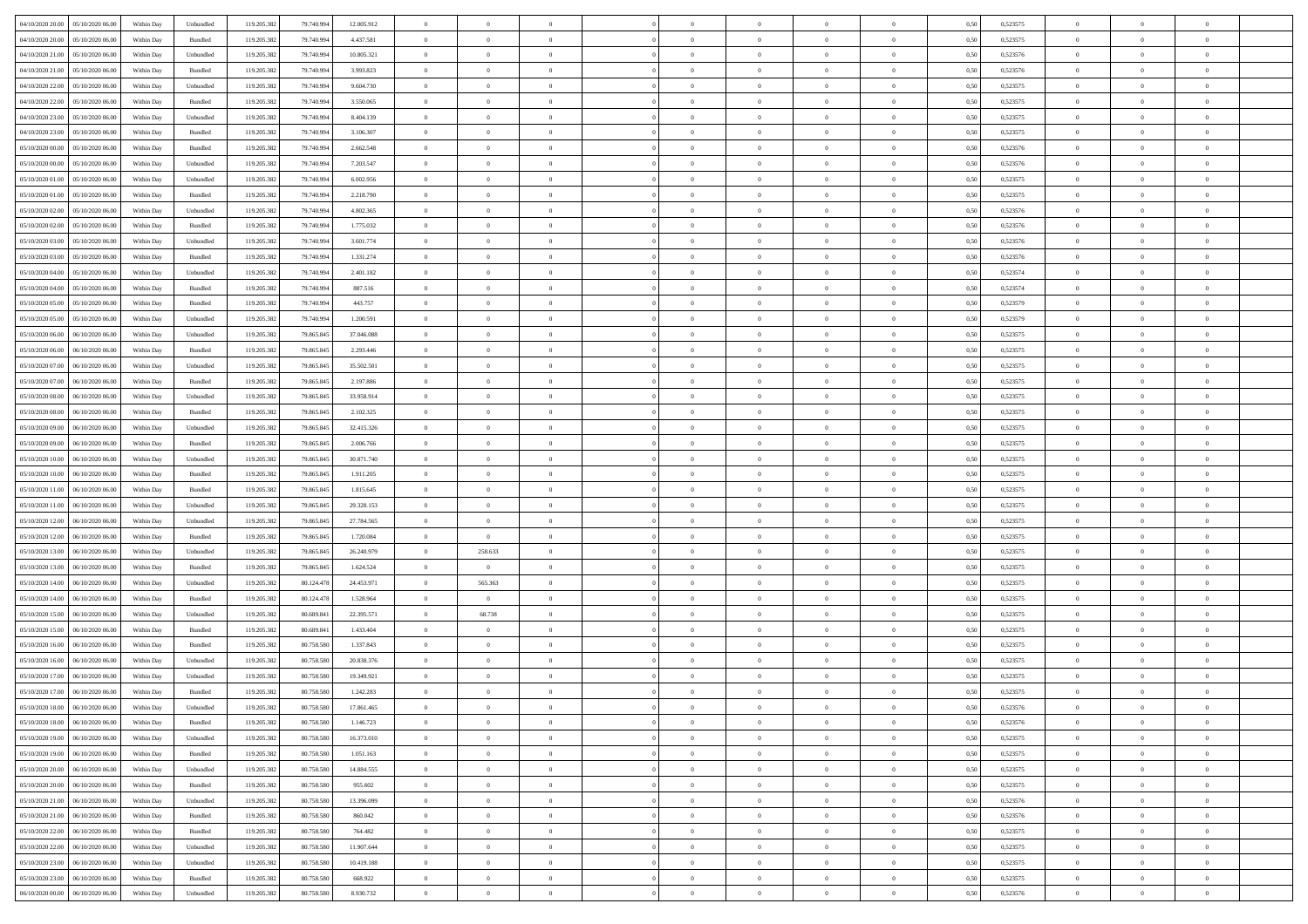| 06/10/2020 00:00 06/10/2020 06:00    | Within Day | Bundled   | 119.205.382 | 80.758.580 | 573.361    | $\overline{0}$ | $\overline{0}$ |                | $\overline{0}$ | $\theta$       |                | $\theta$       | 0,50 | 0,523576 | $\theta$       | $\theta$       | $\overline{0}$ |  |
|--------------------------------------|------------|-----------|-------------|------------|------------|----------------|----------------|----------------|----------------|----------------|----------------|----------------|------|----------|----------------|----------------|----------------|--|
| 06/10/2020 01:00<br>06/10/2020 06.00 | Within Day | Unbundled | 119.205.38  | 80.758.58  | 7.442.277  | $\bf{0}$       | $\bf{0}$       | $\bf{0}$       | $\overline{0}$ | $\overline{0}$ | $\overline{0}$ | $\bf{0}$       | 0,50 | 0,523575 | $\,$ 0 $\,$    | $\bf{0}$       | $\overline{0}$ |  |
| 06/10/2020 01:00<br>06/10/2020 06:00 | Within Day | Bundled   | 119.205.382 | 80.758.58  | 477.800    | $\overline{0}$ | $\bf{0}$       | $\overline{0}$ | $\bf{0}$       | $\bf{0}$       | $\overline{0}$ | $\bf{0}$       | 0.50 | 0,523575 | $\bf{0}$       | $\overline{0}$ | $\overline{0}$ |  |
| 06/10/2020 02:00<br>06/10/2020 06.00 | Within Day | Unbundled | 119.205.382 | 80.758.580 | 5.953.821  | $\overline{0}$ | $\overline{0}$ | $\overline{0}$ | $\theta$       | $\theta$       | $\overline{0}$ | $\bf{0}$       | 0,50 | 0,523576 | $\theta$       | $\theta$       | $\overline{0}$ |  |
| 06/10/2020 02.00<br>06/10/2020 06.00 | Within Day | Bundled   | 119.205.38  | 80.758.58  | 382.241    | $\bf{0}$       | $\overline{0}$ | $\bf{0}$       | $\overline{0}$ | $\theta$       | $\overline{0}$ | $\bf{0}$       | 0,50 | 0,523576 | $\,$ 0 $\,$    | $\bf{0}$       | $\overline{0}$ |  |
| 06/10/2020 03:00<br>06/10/2020 06:00 | Within Day | Bundled   | 119.205.382 | 80,758,580 | 286.681    | $\overline{0}$ | $\bf{0}$       | $\overline{0}$ | $\bf{0}$       | $\overline{0}$ | $\overline{0}$ | $\bf{0}$       | 0.50 | 0.523576 | $\,$ 0 $\,$    | $\theta$       | $\overline{0}$ |  |
| 06/10/2020 03:00<br>06/10/2020 06.00 | Within Day | Unbundled | 119.205.382 | 80.758.580 | 4.465.366  | $\bf{0}$       | $\overline{0}$ | $\overline{0}$ | $\overline{0}$ | $\overline{0}$ | $\overline{0}$ | $\bf{0}$       | 0,50 | 0,523576 | $\,$ 0 $\,$    | $\theta$       | $\overline{0}$ |  |
| 06/10/2020 04:00<br>06/10/2020 06.00 | Within Day | Unbundled | 119.205.38  | 80.758.58  | 2.976.911  | $\bf{0}$       | $\bf{0}$       | $\bf{0}$       | $\overline{0}$ | $\overline{0}$ | $\overline{0}$ | $\bf{0}$       | 0,50 | 0,523574 | $\,$ 0 $\,$    | $\bf{0}$       | $\overline{0}$ |  |
| 06/10/2020 04:00<br>06/10/2020 06:00 | Within Day | Bundled   | 119,205.38  | 80.758,580 | 191.120    | $\overline{0}$ | $\bf{0}$       | $\overline{0}$ | $\bf{0}$       | $\overline{0}$ | $\overline{0}$ | $\bf{0}$       | 0.50 | 0.523574 | $\bf{0}$       | $\overline{0}$ | $\overline{0}$ |  |
| 06/10/2020 05:00<br>06/10/2020 06.00 | Within Day | Unbundled | 119.205.382 | 80.758.580 | 1.488.455  | $\bf{0}$       | $\bf{0}$       | $\overline{0}$ | $\overline{0}$ | $\overline{0}$ | $\overline{0}$ | $\bf{0}$       | 0,50 | 0,523579 | $\,$ 0 $\,$    | $\,$ 0 $\,$    | $\overline{0}$ |  |
|                                      |            |           |             |            |            | $\bf{0}$       | $\bf{0}$       |                |                | $\bf{0}$       | $\overline{0}$ |                |      |          | $\,$ 0 $\,$    | $\bf{0}$       | $\overline{0}$ |  |
| 06/10/2020 05:00<br>06/10/2020 06.00 | Within Day | Bundled   | 119.205.38  | 80.758.580 | 95.559     |                |                | $\bf{0}$       | $\bf{0}$       |                |                | $\bf{0}$       | 0,50 | 0,523579 |                |                |                |  |
| 06/10/2020 06:00<br>07/10/2020 06:00 | Within Day | Unbundled | 119.205.382 | 79,740,994 | 37.170.939 | $\overline{0}$ | $\bf{0}$       | $\overline{0}$ | $\overline{0}$ | $\bf{0}$       | $\overline{0}$ | $\bf{0}$       | 0.50 | 0,523575 | $\bf{0}$       | $\,$ 0 $\,$    | $\,$ 0         |  |
| 06/10/2020 06:00<br>07/10/2020 06.00 | Within Day | Bundled   | 119.205.38  | 79.740.994 | 2.293.446  | $\overline{0}$ | $\overline{0}$ | $\overline{0}$ | $\theta$       | $\theta$       | $\overline{0}$ | $\bf{0}$       | 0,50 | 0,523575 | $\,$ 0 $\,$    | $\theta$       | $\overline{0}$ |  |
| 06/10/2020 07:00<br>07/10/2020 06.00 | Within Day | Unbundled | 119.205.38  | 79.740.99  | 35.622.149 | $\bf{0}$       | $\overline{0}$ | $\bf{0}$       | $\overline{0}$ | $\bf{0}$       | $\overline{0}$ | $\bf{0}$       | 0,50 | 0,523575 | $\,$ 0 $\,$    | $\bf{0}$       | $\overline{0}$ |  |
| 06/10/2020 07.00<br>07/10/2020 06:00 | Within Day | Bundled   | 119.205.382 | 79,740,994 | 2.197.886  | $\overline{0}$ | $\bf{0}$       | $\overline{0}$ | $\bf{0}$       | $\overline{0}$ | $\overline{0}$ | $\bf{0}$       | 0.50 | 0.523575 | $\,$ 0 $\,$    | $\theta$       | $\overline{0}$ |  |
| 06/10/2020 08:00<br>07/10/2020 06.00 | Within Day | Unbundled | 119.205.382 | 79.740.994 | 34.073.360 | $\overline{0}$ | $\overline{0}$ | $\overline{0}$ | $\overline{0}$ | $\overline{0}$ | $\overline{0}$ | $\bf{0}$       | 0,50 | 0,523575 | $\theta$       | $\theta$       | $\overline{0}$ |  |
| 06/10/2020 08:00<br>07/10/2020 06.00 | Within Day | Bundled   | 119.205.38  | 79.740.99  | 2.102.325  | $\bf{0}$       | $\bf{0}$       | $\bf{0}$       | $\overline{0}$ | $\bf{0}$       | $\overline{0}$ | $\bf{0}$       | 0,50 | 0,523575 | $\,$ 0 $\,$    | $\bf{0}$       | $\overline{0}$ |  |
| 06/10/2020 09:00<br>07/10/2020 06:00 | Within Day | Bundled   | 119,205.38  | 79.740.99  | 2.006.766  | $\overline{0}$ | $\bf{0}$       | $\overline{0}$ | $\bf{0}$       | $\overline{0}$ | $\overline{0}$ | $\bf{0}$       | 0.50 | 0.523575 | $\bf{0}$       | $\overline{0}$ | $\overline{0}$ |  |
| 06/10/2020 09:00<br>07/10/2020 06.00 | Within Day | Unbundled | 119.205.382 | 79.740.994 | 32.524.571 | $\bf{0}$       | $\bf{0}$       | $\overline{0}$ | $\overline{0}$ | $\overline{0}$ | $\overline{0}$ | $\bf{0}$       | 0,50 | 0,523575 | $\,$ 0 $\,$    | $\bf{0}$       | $\overline{0}$ |  |
| 06/10/2020 10:00<br>07/10/2020 06.00 | Within Day | Unbundled | 119.205.38  | 79.740.99  | 30.975.782 | $\bf{0}$       | $\bf{0}$       | $\bf{0}$       | $\bf{0}$       | $\overline{0}$ | $\overline{0}$ | $\bf{0}$       | 0,50 | 0,523575 | $\,$ 0 $\,$    | $\bf{0}$       | $\overline{0}$ |  |
| 06/10/2020 10:00<br>07/10/2020 06:00 | Within Day | Bundled   | 119.205.382 | 79,740,994 | 1.911.205  | $\overline{0}$ | $\bf{0}$       | $\overline{0}$ | $\bf{0}$       | $\bf{0}$       | $\overline{0}$ | $\bf{0}$       | 0.50 | 0,523575 | $\bf{0}$       | $\overline{0}$ | $\overline{0}$ |  |
| 06/10/2020 11:00<br>07/10/2020 06:00 | Within Day | Unbundled | 119.205.382 | 79.740.994 | 29.426.993 | $\overline{0}$ | $\overline{0}$ | $\overline{0}$ | $\theta$       | $\theta$       | $\overline{0}$ | $\bf{0}$       | 0,50 | 0,523575 | $\theta$       | $\theta$       | $\overline{0}$ |  |
| 06/10/2020 11:00<br>07/10/2020 06.00 | Within Day | Bundled   | 119.205.38  | 79.740.99  | 1.815.645  | $\bf{0}$       | $\bf{0}$       | $\bf{0}$       | $\bf{0}$       | $\overline{0}$ | $\overline{0}$ | $\bf{0}$       | 0,50 | 0,523575 | $\,$ 0 $\,$    | $\bf{0}$       | $\overline{0}$ |  |
| 06/10/2020 12:00<br>07/10/2020 06:00 | Within Day | Unbundled | 119,205.38  | 79.740.99  | 27.878.204 | $\overline{0}$ | $\bf{0}$       | $\overline{0}$ | $\bf{0}$       | $\overline{0}$ | $\theta$       | $\bf{0}$       | 0.50 | 0.523575 | $\,$ 0 $\,$    | $\theta$       | $\overline{0}$ |  |
| 06/10/2020 12:00<br>07/10/2020 06.00 | Within Day | Bundled   | 119.205.382 | 79.740.994 | 1.720.084  | $\overline{0}$ | $\overline{0}$ | $\overline{0}$ | $\overline{0}$ | $\overline{0}$ | $\overline{0}$ | $\bf{0}$       | 0,50 | 0,523575 | $\,$ 0 $\,$    | $\theta$       | $\overline{0}$ |  |
| 06/10/2020 13:00<br>07/10/2020 06.00 | Within Day | Unbundled | 119.205.38  | 79.740.99  | 26.329.415 | $\bf{0}$       | $\overline{0}$ | $\bf{0}$       | $\overline{0}$ | $\bf{0}$       | $\overline{0}$ | $\bf{0}$       | 0,50 | 0,523575 | $\,$ 0 $\,$    | $\bf{0}$       | $\overline{0}$ |  |
| 06/10/2020 13:00<br>07/10/2020 06:00 | Within Day | Bundled   | 119,205.38  | 79.740.99  | 1.624.524  | $\overline{0}$ | $\bf{0}$       | $\overline{0}$ | $\bf{0}$       | $\overline{0}$ | $\overline{0}$ | $\bf{0}$       | 0.50 | 0.523575 | $\bf{0}$       | $\overline{0}$ | $\overline{0}$ |  |
| 06/10/2020 14:00<br>07/10/2020 06.00 | Within Day | Bundled   | 119.205.382 | 79.740.994 | 1.528.964  | $\overline{0}$ | $\bf{0}$       | $\overline{0}$ | $\overline{0}$ | $\overline{0}$ | $\overline{0}$ | $\bf{0}$       | 0,50 | 0,523575 | $\,$ 0 $\,$    | $\theta$       | $\overline{0}$ |  |
| 06/10/2020 14:00<br>07/10/2020 06.00 | Within Day | Unbundled | 119.205.38  | 79.740.99  | 24.780.626 | $\bf{0}$       | $\bf{0}$       | $\bf{0}$       | $\bf{0}$       | $\overline{0}$ | $\overline{0}$ | $\bf{0}$       | 0,50 | 0,523575 | $\,$ 0 $\,$    | $\bf{0}$       | $\overline{0}$ |  |
| 06/10/2020 15:00<br>07/10/2020 06:00 | Within Day | Unbundled | 119.205.382 | 79,740,994 | 23.231.837 | $\overline{0}$ | $\bf{0}$       | $\overline{0}$ | $\bf{0}$       | $\bf{0}$       | $\overline{0}$ | $\bf{0}$       | 0.50 | 0,523575 | $\bf{0}$       | $\,$ 0 $\,$    | $\bf{0}$       |  |
| 06/10/2020 15:00<br>07/10/2020 06.00 | Within Day | Bundled   | 119.205.38  | 79.740.99  | 1.433.404  | $\overline{0}$ | $\overline{0}$ | $\overline{0}$ | $\overline{0}$ | $\overline{0}$ | $\overline{0}$ | $\bf{0}$       | 0.5( | 0,523575 | $\theta$       | $\theta$       | $\overline{0}$ |  |
| 06/10/2020 16:00<br>07/10/2020 06.00 | Within Day | Unbundled | 119.205.38  | 79.740.99  | 21.683.047 | $\bf{0}$       | $\bf{0}$       | $\bf{0}$       | $\bf{0}$       | $\,$ 0 $\,$    | $\overline{0}$ | $\bf{0}$       | 0,50 | 0,523575 | $\,$ 0 $\,$    | $\bf{0}$       | $\overline{0}$ |  |
| 06/10/2020 16:00<br>07/10/2020 06.00 | Within Day | Bundled   | 119.205.382 | 79,740,994 | 1.337.843  | $\overline{0}$ | $\bf{0}$       | $\overline{0}$ | $\bf{0}$       | $\overline{0}$ | $\overline{0}$ | $\bf{0}$       | 0.50 | 0,523575 | $\,$ 0 $\,$    | $\bf{0}$       | $\overline{0}$ |  |
| 06/10/2020 17:00<br>07/10/2020 06:00 | Within Day | Unbundled | 119.205.382 | 79.740.994 | 20.134.258 | $\overline{0}$ | $\overline{0}$ | $\overline{0}$ | $\overline{0}$ | $\overline{0}$ | $\overline{0}$ | $\bf{0}$       | 0.50 | 0,523575 | $\theta$       | $\theta$       | $\overline{0}$ |  |
| 06/10/2020 17:00<br>07/10/2020 06.00 | Within Day | Bundled   | 119.205.38  | 79.740.99  | 1.242.283  | $\bf{0}$       | $\bf{0}$       | $\bf{0}$       | $\bf{0}$       | $\overline{0}$ | $\overline{0}$ | $\bf{0}$       | 0,50 | 0,523575 | $\,$ 0 $\,$    | $\bf{0}$       | $\overline{0}$ |  |
| 06/10/2020 18:00<br>07/10/2020 06:00 | Within Day | Unbundled | 119,205.38  | 79.740.99  | 18,585,469 | $\overline{0}$ | $\bf{0}$       | $\overline{0}$ | $\bf{0}$       | $\overline{0}$ | $\overline{0}$ | $\bf{0}$       | 0.50 | 0.523576 | $\bf{0}$       | $\overline{0}$ | $\overline{0}$ |  |
| 06/10/2020 18:00<br>07/10/2020 06:00 | Within Day | Bundled   | 119.205.38  | 79.740.994 | 1.146.723  | $\overline{0}$ | $\overline{0}$ | $\overline{0}$ | $\overline{0}$ | $\overline{0}$ | $\overline{0}$ | $\bf{0}$       | 0.50 | 0,523576 | $\theta$       | $\theta$       | $\overline{0}$ |  |
| 06/10/2020 19:00<br>07/10/2020 06.00 | Within Day | Unbundled | 119.205.38  | 79.740.99  | 17.036.680 | $\bf{0}$       | $\bf{0}$       | $\bf{0}$       | $\bf{0}$       | $\overline{0}$ | $\overline{0}$ | $\bf{0}$       | 0,50 | 0,523575 | $\,$ 0 $\,$    | $\bf{0}$       | $\overline{0}$ |  |
| 06/10/2020 19:00<br>07/10/2020 06:00 | Within Day | Bundled   | 119.205.382 | 79,740,994 | 1.051.163  | $\overline{0}$ | $\bf{0}$       | $\overline{0}$ | $\bf{0}$       | $\bf{0}$       | $\overline{0}$ | $\bf{0}$       | 0.50 | 0,523575 | $\bf{0}$       | $\overline{0}$ | $\overline{0}$ |  |
| 06/10/2020 20:00<br>07/10/2020 06:00 | Within Day | Bundled   | 119.205.382 | 79.740.994 | 955.602    | $\overline{0}$ | $\overline{0}$ | $\overline{0}$ | $\overline{0}$ | $\overline{0}$ | $\overline{0}$ | $\bf{0}$       | 0.50 | 0,523575 | $\theta$       | $\theta$       | $\overline{0}$ |  |
| 06/10/2020 20:00<br>07/10/2020 06.00 | Within Day | Unbundled | 119.205.38  | 79.740.99  | 15.487.891 | $\bf{0}$       | $\bf{0}$       | $\bf{0}$       | $\bf{0}$       | $\overline{0}$ | $\overline{0}$ | $\bf{0}$       | 0,50 | 0,523575 | $\,$ 0 $\,$    | $\bf{0}$       | $\overline{0}$ |  |
| 06/10/2020 21:00<br>07/10/2020 06.00 | Within Day | Unbundled | 119.205.382 | 79.740.99  | 13.939.102 | $\overline{0}$ | $\overline{0}$ | $\overline{0}$ | $\bf{0}$       | $\overline{0}$ | $\Omega$       | $\bf{0}$       | 0.50 | 0,523576 | $\bf{0}$       | $\theta$       | $\overline{0}$ |  |
| 06/10/2020 21:00<br>07/10/2020 06:00 | Within Day | Bundled   | 119.205.38  | 79.740.994 | 860,042    | $\overline{0}$ | $\overline{0}$ | $\Omega$       | $\overline{0}$ | $\theta$       | $\overline{0}$ | $\overline{0}$ | 0.5( | 0,523576 | $\theta$       | $\theta$       | $\overline{0}$ |  |
| 06/10/2020 22.00<br>07/10/2020 06.00 | Within Day | Unbundled | 119.205.38  | 79.740.99  | 12.390.313 | $\bf{0}$       | $\bf{0}$       | $\bf{0}$       | $\bf{0}$       | $\bf{0}$       | $\overline{0}$ | $\bf{0}$       | 0,50 | 0,523575 | $\overline{0}$ | $\overline{0}$ | $\overline{0}$ |  |
| 06/10/2020 22:00 07/10/2020 06:00    | Within Day | Bundled   | 119.205.382 | 79.740.994 | 764.482    | $\overline{0}$ | $\theta$       |                | $\Omega$       |                |                |                | 0,50 | 0,523575 | $\bf{0}$       | $\bf{0}$       |                |  |
| 06/10/2020 23:00 07/10/2020 06:00    | Within Day | Unbundled | 119.205.382 | 79.740.994 | 10.841.524 | $\overline{0}$ | $\overline{0}$ | $\Omega$       | $\theta$       | $\overline{0}$ | $\overline{0}$ | $\bf{0}$       | 0,50 | 0,523575 | $\theta$       | $\theta$       | $\overline{0}$ |  |
| 06/10/2020 23.00<br>07/10/2020 06:00 | Within Day | Bundled   | 119.205.38  | 79.740.99  | 668.922    | $\overline{0}$ | $\bf{0}$       | $\overline{0}$ | $\overline{0}$ | $\bf{0}$       | $\overline{0}$ | $\bf{0}$       | 0,50 | 0,523575 | $\bf{0}$       | $\overline{0}$ | $\bf{0}$       |  |
| 07/10/2020 00:00 07/10/2020 06:00    | Within Day | Unbundled | 119.205.382 | 79,740,994 | 9.292.735  | $\overline{0}$ | $\bf{0}$       | $\overline{0}$ | $\overline{0}$ | $\mathbf{0}$   | $\overline{0}$ | $\,$ 0 $\,$    | 0.50 | 0,523576 | $\overline{0}$ | $\bf{0}$       | $\,$ 0 $\,$    |  |
| 07/10/2020 00:00 07/10/2020 06:00    | Within Day | Bundled   | 119.205.382 | 79.740.994 | 573.361    | $\overline{0}$ | $\overline{0}$ | $\overline{0}$ | $\overline{0}$ | $\overline{0}$ | $\overline{0}$ | $\bf{0}$       | 0,50 | 0,523576 | $\overline{0}$ | $\theta$       | $\overline{0}$ |  |
| 07/10/2020 01:00<br>07/10/2020 06:00 | Within Day | Bundled   | 119.205.382 | 79.740.994 | 477.800    | $\overline{0}$ | $\bf{0}$       | $\overline{0}$ | $\overline{0}$ | $\bf{0}$       | $\overline{0}$ | $\bf{0}$       | 0,50 | 0,523575 | $\bf{0}$       | $\overline{0}$ | $\overline{0}$ |  |
| 07/10/2020 06:00<br>07/10/2020 01:00 | Within Day | Unbundled | 119.205.382 | 79,740,994 | 7.743.946  | $\overline{0}$ | $\bf{0}$       | $\overline{0}$ | $\overline{0}$ | $\overline{0}$ | $\overline{0}$ | $\bf{0}$       | 0.50 | 0.523575 | $\,$ 0 $\,$    | $\overline{0}$ | $\overline{0}$ |  |
| 07/10/2020 02.00<br>07/10/2020 06:00 | Within Day | Unbundled | 119.205.382 | 79.740.994 | 6.195.156  | $\overline{0}$ | $\overline{0}$ | $\overline{0}$ | $\overline{0}$ | $\overline{0}$ | $\overline{0}$ | $\bf{0}$       | 0,50 | 0,523576 | $\overline{0}$ | $\theta$       | $\overline{0}$ |  |
| 07/10/2020 02.00<br>07/10/2020 06:00 | Within Day | Bundled   | 119.205.38  | 79.740.994 | 382.241    | $\overline{0}$ | $\overline{0}$ | $\overline{0}$ | $\overline{0}$ | $\overline{0}$ | $\overline{0}$ | $\bf{0}$       | 0,50 | 0,523576 | $\bf{0}$       | $\overline{0}$ | $\overline{0}$ |  |
| 07/10/2020 03:00 07/10/2020 06:00    |            | Unbundled | 119.205.382 | 79,740,994 | 4.646.367  |                | $\overline{0}$ | $\overline{0}$ |                |                | $\overline{0}$ |                | 0.50 | 0.523576 |                |                | $\,$ 0         |  |
|                                      | Within Day |           |             |            |            | $\overline{0}$ |                |                | $\overline{0}$ | $\overline{0}$ |                | $\bf{0}$       |      |          | $\mathbf{0}$   | $\bf{0}$       |                |  |
| 07/10/2020 03:00 07/10/2020 06:00    | Within Dav | Bundled   | 119.205.382 | 79.740.994 | 286.681    | $\overline{0}$ | $\overline{0}$ | $\overline{0}$ | $\overline{0}$ | $\overline{0}$ | $\overline{0}$ | $\bf{0}$       | 0,50 | 0,523576 | $\overline{0}$ | $\theta$       | $\overline{0}$ |  |
| 07/10/2020 04.00<br>07/10/2020 06.00 | Within Day | Unbundled | 119.205.38  | 79.740.994 | 3.097.578  | $\overline{0}$ | $\bf{0}$       | $\overline{0}$ | $\bf{0}$       | $\overline{0}$ | $\overline{0}$ | $\bf{0}$       | 0,50 | 0,523574 | $\bf{0}$       | $\,0\,$        | $\bf{0}$       |  |
| 07/10/2020 04:00 07/10/2020 06:00    | Within Day | Bundled   | 119.205.382 | 79.740.994 | 191.120    | $\overline{0}$ | $\bf{0}$       | $\overline{0}$ | $\overline{0}$ | $\,$ 0 $\,$    | $\overline{0}$ | $\bf{0}$       | 0,50 | 0,523574 | $\overline{0}$ | $\,$ 0 $\,$    | $\,$ 0 $\,$    |  |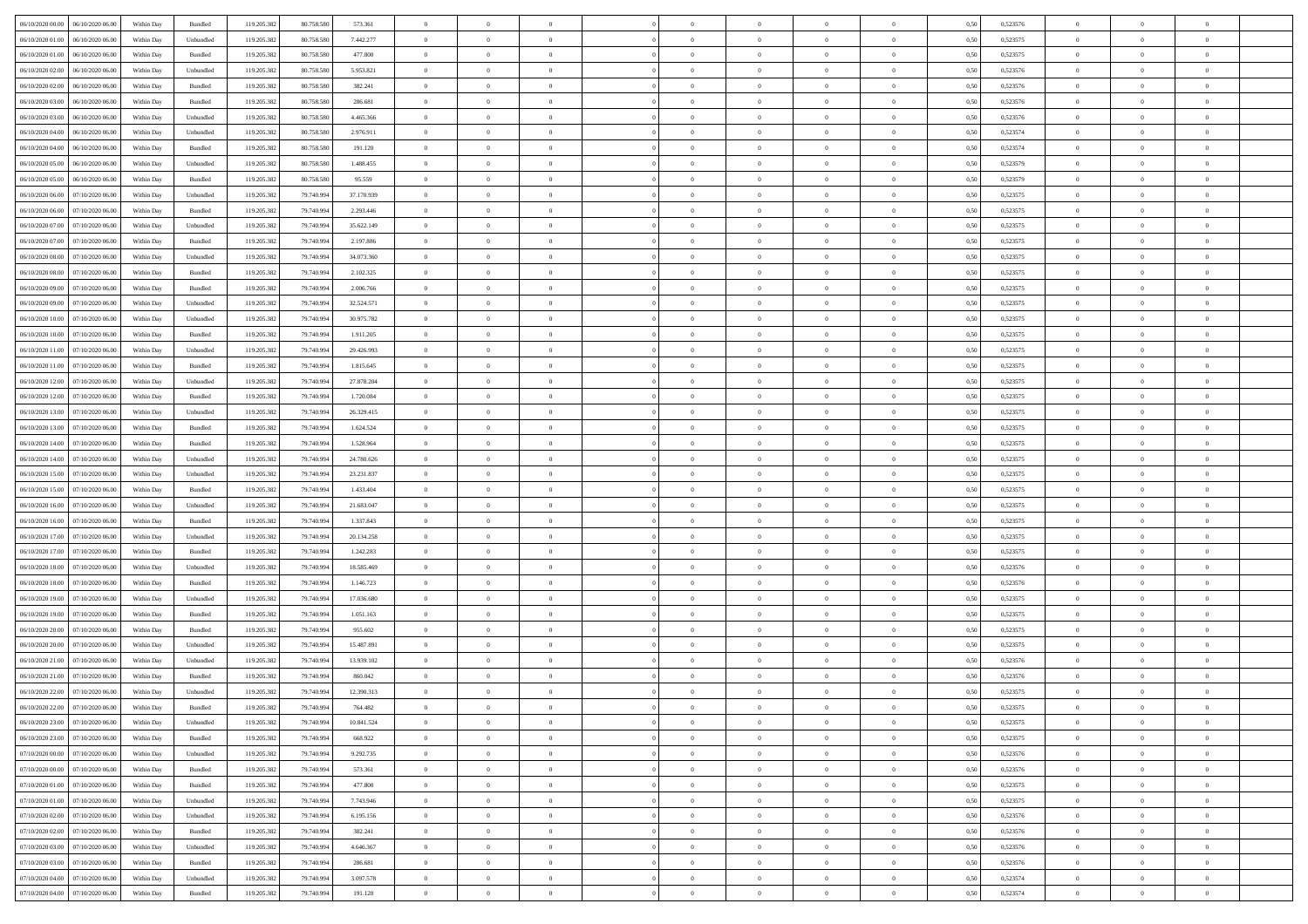| 07/10/2020 05:00 07/10/2020 06:00    | Within Day | Unbundled                   | 119.205.382 | 79.740.994 | 1.548.789  | $\overline{0}$ | $\overline{0}$           |                | $\overline{0}$ | $\theta$       |                | $\theta$       | 0,50 | 0,523579 | $\theta$       | $\theta$       | $\overline{0}$ |  |
|--------------------------------------|------------|-----------------------------|-------------|------------|------------|----------------|--------------------------|----------------|----------------|----------------|----------------|----------------|------|----------|----------------|----------------|----------------|--|
| 07/10/2020 05:00<br>07/10/2020 06.00 | Within Day | Bundled                     | 119.205.38  | 79.740.99  | 95.559     | $\bf{0}$       | $\bf{0}$                 | $\bf{0}$       | $\bf{0}$       | $\overline{0}$ | $\overline{0}$ | $\bf{0}$       | 0,50 | 0,523579 | $\,$ 0 $\,$    | $\bf{0}$       | $\overline{0}$ |  |
| 07/10/2020 06:00<br>08/10/2020 06:00 | Within Day | Unbundled                   | 119.205.382 | 79,740,994 | 37.170.939 | $\overline{0}$ | $\overline{\phantom{a}}$ | $\overline{0}$ | $\bf{0}$       | $\bf{0}$       | $\overline{0}$ | $\bf{0}$       | 0.50 | 0,523575 | $\bf{0}$       | $\overline{0}$ | $\overline{0}$ |  |
| 07/10/2020 06:00<br>08/10/2020 06:00 | Within Day | Bundled                     | 119.205.382 | 79.740.994 | 2.293.446  | $\overline{0}$ | $\overline{0}$           | $\overline{0}$ | $\overline{0}$ | $\theta$       | $\overline{0}$ | $\bf{0}$       | 0,50 | 0,523575 | $\,$ 0 $\,$    | $\theta$       | $\overline{0}$ |  |
| 07/10/2020 07:00<br>08/10/2020 06.00 | Within Day | Bundled                     | 119.205.38  | 79.740.99  | 2.197.886  | $\bf{0}$       | $\overline{0}$           | $\bf{0}$       | $\overline{0}$ | $\theta$       | $\overline{0}$ | $\bf{0}$       | 0,50 | 0,523575 | $\,$ 0 $\,$    | $\bf{0}$       | $\overline{0}$ |  |
| 07/10/2020 07:00<br>08/10/2020 06:00 | Within Day | Unbundled                   | 119,205.38  | 79.740.99  | 35.622.147 | $\overline{0}$ | $\bf{0}$                 | $\overline{0}$ | $\bf{0}$       | $\overline{0}$ | $\theta$       | $\bf{0}$       | 0.50 | 0.523575 | $\,$ 0 $\,$    | $\theta$       | $\overline{0}$ |  |
| 07/10/2020 08:00<br>08/10/2020 06.00 | Within Day | Unbundled                   | 119.205.38  | 79.740.996 | 34.073.358 | $\overline{0}$ | $\overline{0}$           | $\overline{0}$ | $\overline{0}$ | $\overline{0}$ | $\overline{0}$ | $\bf{0}$       | 0,50 | 0,523575 | $\,$ 0 $\,$    | $\theta$       | $\overline{0}$ |  |
|                                      |            |                             |             |            |            |                |                          |                |                |                |                |                |      |          |                |                |                |  |
| 07/10/2020 08:00<br>08/10/2020 06.00 | Within Day | Bundled                     | 119.205.38  | 79.740.99  | 2.102.325  | $\bf{0}$       | $\bf{0}$                 | $\bf{0}$       | $\overline{0}$ | $\overline{0}$ | $\overline{0}$ | $\bf{0}$       | 0,50 | 0,523575 | $\,$ 0 $\,$    | $\bf{0}$       | $\overline{0}$ |  |
| 07/10/2020 09:00<br>08/10/2020 06:00 | Within Day | Unbundled                   | 119,205.38  | 79.740.99  | 32.524.569 | $\overline{0}$ | $\bf{0}$                 | $\overline{0}$ | $\bf{0}$       | $\overline{0}$ | $\overline{0}$ | $\bf{0}$       | 0.50 | 0.523575 | $\bf{0}$       | $\overline{0}$ | $\overline{0}$ |  |
| 07/10/2020 09:00<br>08/10/2020 06:00 | Within Day | Bundled                     | 119.205.382 | 79.740.996 | 2.006.766  | $\bf{0}$       | $\bf{0}$                 | $\overline{0}$ | $\overline{0}$ | $\overline{0}$ | $\overline{0}$ | $\bf{0}$       | 0,50 | 0,523575 | $\,$ 0 $\,$    | $\,$ 0 $\,$    | $\overline{0}$ |  |
| 07/10/2020 10:00<br>08/10/2020 06.00 | Within Day | Unbundled                   | 119.205.38  | 79.740.99  | 30.975.780 | $\bf{0}$       | $\bf{0}$                 | $\bf{0}$       | $\bf{0}$       | $\bf{0}$       | $\overline{0}$ | $\bf{0}$       | 0,50 | 0,523575 | $\,$ 0 $\,$    | $\bf{0}$       | $\overline{0}$ |  |
| 07/10/2020 10:00<br>08/10/2020 06:00 | Within Day | Bundled                     | 119.205.382 | 79.740.99  | 1.911.205  | $\overline{0}$ | $\bf{0}$                 | $\overline{0}$ | $\overline{0}$ | $\bf{0}$       | $\overline{0}$ | $\bf{0}$       | 0.50 | 0,523575 | $\bf{0}$       | $\,$ 0 $\,$    | $\,$ 0         |  |
| 07/10/2020 11:00<br>08/10/2020 06:00 | Within Day | Unbundled                   | 119.205.38  | 79.740.996 | 29.426.991 | $\overline{0}$ | $\overline{0}$           | $\overline{0}$ | $\theta$       | $\theta$       | $\overline{0}$ | $\bf{0}$       | 0,50 | 0,523575 | $\,$ 0 $\,$    | $\theta$       | $\overline{0}$ |  |
| 07/10/2020 11:00<br>08/10/2020 06.00 | Within Day | Bundled                     | 119.205.38  | 79.740.99  | 1.815.645  | $\bf{0}$       | $\overline{0}$           | $\bf{0}$       | $\bf{0}$       | $\bf{0}$       | $\overline{0}$ | $\bf{0}$       | 0,50 | 0,523575 | $\,$ 0 $\,$    | $\bf{0}$       | $\overline{0}$ |  |
| 07/10/2020 12:00<br>08/10/2020 06:00 | Within Day | Bundled                     | 119.205.382 | 79,740,996 | 1.720.084  | $\overline{0}$ | $\bf{0}$                 | $\overline{0}$ | $\bf{0}$       | $\overline{0}$ | $\theta$       | $\bf{0}$       | 0.50 | 0.523575 | $\,$ 0 $\,$    | $\theta$       | $\overline{0}$ |  |
| 07/10/2020 12:00<br>08/10/2020 06:00 | Within Day | Unbundled                   | 119.205.382 | 79.740.996 | 27.878.202 | $\overline{0}$ | $\overline{0}$           | $\overline{0}$ | $\overline{0}$ | $\overline{0}$ | $\overline{0}$ | $\bf{0}$       | 0,50 | 0,523575 | $\theta$       | $\theta$       | $\overline{0}$ |  |
| 07/10/2020 13:00<br>08/10/2020 06.00 | Within Day | Unbundled                   | 119.205.38  | 79.740.99  | 26.329.413 | $\bf{0}$       | $\bf{0}$                 | $\bf{0}$       | $\overline{0}$ | $\bf{0}$       | $\overline{0}$ | $\bf{0}$       | 0,50 | 0,523575 | $\,$ 0 $\,$    | $\bf{0}$       | $\overline{0}$ |  |
| 07/10/2020 13:00<br>08/10/2020 06:00 | Within Day | Bundled                     | 119,205.38  | 79.740.99  | 1.624.524  | $\overline{0}$ | $\bf{0}$                 | $\overline{0}$ | $\bf{0}$       | $\overline{0}$ | $\overline{0}$ | $\bf{0}$       | 0.50 | 0.523575 | $\bf{0}$       | $\overline{0}$ | $\overline{0}$ |  |
|                                      |            |                             |             |            |            |                |                          | $\overline{0}$ | $\overline{0}$ | $\overline{0}$ | $\overline{0}$ |                |      |          | $\,$ 0 $\,$    |                |                |  |
| 07/10/2020 14:00<br>08/10/2020 06:00 | Within Day | Unbundled                   | 119.205.382 | 79.740.996 | 24.780.625 | $\bf{0}$       | $\bf{0}$                 |                |                |                |                | $\bf{0}$       | 0,50 | 0,523575 |                | $\bf{0}$       | $\overline{0}$ |  |
| 07/10/2020 14:00<br>08/10/2020 06.00 | Within Day | Bundled                     | 119.205.38  | 79.740.99  | 1.528.964  | $\bf{0}$       | $\bf{0}$                 | $\bf{0}$       | $\bf{0}$       | $\overline{0}$ | $\overline{0}$ | $\bf{0}$       | 0,50 | 0,523575 | $\,$ 0 $\,$    | $\bf{0}$       | $\overline{0}$ |  |
| 07/10/2020 15:00<br>08/10/2020 06:00 | Within Day | Unbundled                   | 119.205.382 | 79,740,996 | 23.231.836 | $\overline{0}$ | $\bf{0}$                 | $\overline{0}$ | $\overline{0}$ | $\bf{0}$       | $\overline{0}$ | $\bf{0}$       | 0.50 | 0,523575 | $\bf{0}$       | $\overline{0}$ | $\overline{0}$ |  |
| 07/10/2020 15:00<br>08/10/2020 06:00 | Within Day | Bundled                     | 119.205.382 | 79.740.996 | 1.433.404  | $\overline{0}$ | $\overline{0}$           | $\overline{0}$ | $\theta$       | $\theta$       | $\overline{0}$ | $\bf{0}$       | 0,50 | 0,523575 | $\theta$       | $\theta$       | $\overline{0}$ |  |
| 07/10/2020 16.00<br>08/10/2020 06.00 | Within Day | Unbundled                   | 119.205.38  | 79.740.99  | 21.683.046 | $\bf{0}$       | $\bf{0}$                 | $\bf{0}$       | $\bf{0}$       | $\overline{0}$ | $\overline{0}$ | $\bf{0}$       | 0,50 | 0,523575 | $\,$ 0 $\,$    | $\bf{0}$       | $\overline{0}$ |  |
| 07/10/2020 16:00<br>08/10/2020 06:00 | Within Day | Bundled                     | 119,205.38  | 79.740.99  | 1.337.843  | $\overline{0}$ | $\bf{0}$                 | $\overline{0}$ | $\bf{0}$       | $\overline{0}$ | $\theta$       | $\bf{0}$       | 0.50 | 0.523575 | $\,$ 0 $\,$    | $\theta$       | $\overline{0}$ |  |
| 07/10/2020 17:00<br>08/10/2020 06:00 | Within Day | Unbundled                   | 119.205.382 | 79.740.996 | 20.134.257 | $\overline{0}$ | $\overline{0}$           | $\overline{0}$ | $\overline{0}$ | $\overline{0}$ | $\overline{0}$ | $\bf{0}$       | 0,50 | 0,523575 | $\,$ 0 $\,$    | $\theta$       | $\overline{0}$ |  |
| 07/10/2020 17:00<br>08/10/2020 06.00 | Within Day | Bundled                     | 119.205.38  | 79.740.99  | 1.242.283  | $\bf{0}$       | 128                      | $\bf{0}$       | 1,223579       | $\overline{0}$ | $\overline{0}$ | $\bf{0}$       | 0,50 | 0,523575 | $\,$ 0 $\,$    | $\bf{0}$       | $\overline{0}$ |  |
| 07/10/2020 18:00<br>08/10/2020 06:00 | Within Day | Bundled                     | 119,205.38  | 79.741.123 | 1.146.605  | $\overline{0}$ | $\overline{0}$           | $\overline{0}$ | $\bf{0}$       | $\overline{0}$ | $\overline{0}$ | $\bf{0}$       | 0.50 | 0.523576 | $\bf{0}$       | $\overline{0}$ | $\overline{0}$ |  |
| 07/10/2020 18:00<br>08/10/2020 06:00 | Within Day | Unbundled                   | 119.205.382 | 79.741.123 | 18.585.468 | $\overline{0}$ | 62.426                   | $\overline{0}$ | $\overline{0}$ | $\overline{0}$ | $\overline{0}$ | $\bf{0}$       | 0,50 | 0,523576 | $\,$ 0 $\,$    | $\bf{0}$       | $\overline{0}$ |  |
| 07/10/2020 19:00<br>08/10/2020 06.00 | Within Day | Unbundled                   | 119.205.38  | 79.803.549 | 16.979.455 | $\bf{0}$       | 50.408                   | $\bf{0}$       | $\bf{0}$       | $\overline{0}$ | $\overline{0}$ | $\bf{0}$       | 0,50 | 0,523575 | $\,$ 0 $\,$    | $\bf{0}$       | $\overline{0}$ |  |
| 07/10/2020 19:00<br>08/10/2020 06:00 | Within Day | Bundled                     | 119.205.382 | 79,803,549 | 1.051.055  | $\overline{0}$ | $\bf{0}$                 | $\overline{0}$ | $\bf{0}$       | $\bf{0}$       | $\overline{0}$ | $\bf{0}$       | 0.50 | 0,523575 | $\bf{0}$       | $\,$ 0 $\,$    | $\overline{0}$ |  |
| 07/10/2020 20:00<br>08/10/2020 06:00 | Within Day | Unbundled                   | 119.205.38  | 79.853.957 | 15.390.042 | $\overline{0}$ | $\overline{0}$           | $\overline{0}$ | $\overline{0}$ | $\overline{0}$ | $\overline{0}$ | $\bf{0}$       | 0.5( | 0,523575 | $\theta$       | $\theta$       | $\overline{0}$ |  |
|                                      |            |                             |             |            |            |                |                          |                |                |                | $\overline{0}$ |                |      |          |                |                |                |  |
| 07/10/2020 20:00<br>08/10/2020 06.00 | Within Day | Bundled                     | 119.205.38  | 79.853.95  | 955.504    | $\bf{0}$       | $\bf{0}$                 | $\bf{0}$       | $\bf{0}$       | $\overline{0}$ |                | $\bf{0}$       | 0,50 | 0,523575 | $\,$ 0 $\,$    | $\bf{0}$       | $\overline{0}$ |  |
| 07/10/2020 21:00<br>08/10/2020 06:00 | Within Day | Unbundled                   | 119.205.382 | 79.853.957 | 13.851.039 | $\overline{0}$ | -1                       | $\overline{0}$ | $\bf{0}$       | $\overline{0}$ | $\overline{0}$ | $\bf{0}$       | 0.50 | 0.523576 | $\,$ 0 $\,$    | $\bf{0}$       | $\overline{0}$ |  |
| 07/10/2020 21:00<br>08/10/2020 06:00 | Within Day | Bundled                     | 119.205.382 | 79.853.957 | 859.954    | $\overline{0}$ | $\overline{0}$           | $\overline{0}$ | $\overline{0}$ | $\overline{0}$ | $\overline{0}$ | $\bf{0}$       | 0.50 | 0,523576 | $\theta$       | $\theta$       | $\overline{0}$ |  |
| 07/10/2020 22.00<br>08/10/2020 06.00 | Within Day | Unbundled                   | 119.205.38  | 79.853.958 | 12.312.033 | $\bf{0}$       | $\bf{0}$                 | $\bf{0}$       | $\bf{0}$       | $\overline{0}$ | $\overline{0}$ | $\bf{0}$       | 0,50 | 0,523575 | $\,$ 0 $\,$    | $\bf{0}$       | $\overline{0}$ |  |
| 07/10/2020 22.00<br>08/10/2020 06:00 | Within Day | Bundled                     | 119,205.38  | 79.853.958 | 764,403    | $\overline{0}$ | $\bf{0}$                 | $\overline{0}$ | $\bf{0}$       | $\overline{0}$ | $\overline{0}$ | $\bf{0}$       | 0.50 | 0.523575 | $\bf{0}$       | $\overline{0}$ | $\overline{0}$ |  |
| 07/10/2020 23:00<br>08/10/2020 06:00 | Within Day | Bundled                     | 119.205.38  | 79.853.958 | 668,853    | $\overline{0}$ | $\overline{0}$           | $\overline{0}$ | $\overline{0}$ | $\overline{0}$ | $\overline{0}$ | $\bf{0}$       | 0.50 | 0,523575 | $\theta$       | $\theta$       | $\overline{0}$ |  |
| 07/10/2020 23.00<br>08/10/2020 06.00 | Within Day | Unbundled                   | 119.205.38  | 79.853.958 | 10.773.029 | $\bf{0}$       | $\bf{0}$                 | $\bf{0}$       | $\bf{0}$       | $\overline{0}$ | $\overline{0}$ | $\bf{0}$       | 0,50 | 0,523575 | $\,$ 0 $\,$    | $\bf{0}$       | $\overline{0}$ |  |
| 08/10/2020 00:00<br>08/10/2020 06:00 | Within Day | Bundled                     | 119.205.382 | 79.853.958 | 573.302    | $\overline{0}$ | $\bf{0}$                 | $\overline{0}$ | $\overline{0}$ | $\bf{0}$       | $\overline{0}$ | $\bf{0}$       | 0.50 | 0,523576 | $\bf{0}$       | $\overline{0}$ | $\overline{0}$ |  |
| 08/10/2020 00:00<br>08/10/2020 06:00 | Within Day | Unbundled                   | 119.205.382 | 79.853.958 | 9.234.024  | $\overline{0}$ | $\overline{0}$           | $\overline{0}$ | $\overline{0}$ | $\overline{0}$ | $\overline{0}$ | $\bf{0}$       | 0.5( | 0,523576 | $\theta$       | $\theta$       | $\overline{0}$ |  |
| 08/10/2020 01:00<br>08/10/2020 06.00 | Within Day | Bundled                     | 119.205.38  | 79.853.958 | 477.752    | $\bf{0}$       | $\bf{0}$                 | $\bf{0}$       | $\bf{0}$       | $\overline{0}$ | $\overline{0}$ | $\bf{0}$       | 0,50 | 0,523575 | $\,$ 0 $\,$    | $\bf{0}$       | $\overline{0}$ |  |
| 08/10/2020 01:00<br>08/10/2020 06:00 | Within Day | Unbundled                   | 119.205.382 | 79.853.958 | 7.695.021  | $\overline{0}$ | $\overline{0}$           | $\overline{0}$ | $\bf{0}$       | $\overline{0}$ | $\Omega$       | $\bf{0}$       | 0.50 | 0,523575 | $\bf{0}$       | $\theta$       | $\overline{0}$ |  |
| 08/10/2020 02:00<br>08/10/2020 06:00 | Within Dav | Bundled                     | 119.205.38  | 79.853.958 | 382.201    | $\overline{0}$ | $\overline{0}$           | $\Omega$       | $\theta$       | $\theta$       | $\overline{0}$ | $\overline{0}$ | 0.5( | 0,523576 | $\theta$       | $\theta$       | $\overline{0}$ |  |
| 08/10/2020 02:00<br>08/10/2020 06:00 | Within Day | Unbundled                   | 119.205.38  | 79.853.958 | 6.156.016  | $\bf{0}$       | $\bf{0}$                 | $\bf{0}$       | $\bf{0}$       | $\bf{0}$       | $\overline{0}$ | $\bf{0}$       | 0,50 | 0,523576 | $\,$ 0 $\,$    | $\overline{0}$ | $\overline{0}$ |  |
| 08/10/2020 03:00 08/10/2020 06:00    | Within Day | $\ensuremath{\mathsf{Unb}}$ | 119.205.382 | 79.853.958 | 4.617.012  | $\bf{0}$       | $\Omega$                 |                | $\Omega$       |                |                |                | 0,50 | 0,523576 | $\bf{0}$       | $\bf{0}$       |                |  |
| 08/10/2020 03:00 08/10/2020 06:00    |            |                             |             |            |            | $\overline{0}$ | $\overline{0}$           | $\Omega$       |                | $\overline{0}$ |                |                |      |          | $\theta$       | $\theta$       | $\overline{0}$ |  |
|                                      | Within Day | Bundled                     | 119.205.382 | 79.853.958 | 286,651    |                |                          |                | $\theta$       |                | $\overline{0}$ | $\bf{0}$       | 0,50 | 0,523576 |                |                |                |  |
| 08/10/2020 04:00<br>08/10/2020 06:00 | Within Day | Unbundled                   | 119.205.38  | 79.853.958 | 3.078.007  | $\overline{0}$ | $\bf{0}$                 | $\overline{0}$ | $\overline{0}$ | $\bf{0}$       | $\overline{0}$ | $\bf{0}$       | 0,50 | 0,523574 | $\bf{0}$       | $\overline{0}$ | $\bf{0}$       |  |
| 08/10/2020 04:00 08/10/2020 06:00    | Within Day | Bundled                     | 119.205.382 | 79.853.958 | 191.100    | $\overline{0}$ | $\bf{0}$                 | $\overline{0}$ | $\overline{0}$ | $\overline{0}$ | $\overline{0}$ | $\,$ 0 $\,$    | 0.50 | 0,523574 | $\overline{0}$ | $\bf{0}$       | $\,$ 0 $\,$    |  |
| 08/10/2020 05:00 08/10/2020 06:00    | Within Dav | Bundled                     | 119.205.382 | 79.853.958 | 95.550     | $\overline{0}$ | $\overline{0}$           | $\overline{0}$ | $\overline{0}$ | $\overline{0}$ | $\overline{0}$ | $\bf{0}$       | 0,50 | 0,523579 | $\theta$       | $\theta$       | $\overline{0}$ |  |
| 08/10/2020 05:00<br>08/10/2020 06:00 | Within Day | Unbundled                   | 119.205.382 | 79.853.958 | 1.539.004  | $\overline{0}$ | $\bf{0}$                 | $\overline{0}$ | $\overline{0}$ | $\overline{0}$ | $\bf{0}$       | $\bf{0}$       | 0,50 | 0,523579 | $\bf{0}$       | $\overline{0}$ | $\overline{0}$ |  |
| 08/10/2020 06:00<br>09/10/2020 06:00 | Within Day | Unbundled                   | 119.205.382 | 79,740,994 | 37.170.939 | $\overline{0}$ | $\bf{0}$                 | $\overline{0}$ | $\overline{0}$ | $\overline{0}$ | $\overline{0}$ | $\bf{0}$       | 0.50 | 0.523575 | $\,$ 0 $\,$    | $\theta$       | $\overline{0}$ |  |
| 08/10/2020 06:00<br>09/10/2020 06:00 | Within Dav | Bundled                     | 119.205.382 | 79.740.994 | 2.293.446  | $\overline{0}$ | $\overline{0}$           | $\overline{0}$ | $\overline{0}$ | $\overline{0}$ | $\overline{0}$ | $\bf{0}$       | 0,50 | 0,523575 | $\overline{0}$ | $\theta$       | $\overline{0}$ |  |
| 08/10/2020 07:00<br>09/10/2020 06.00 | Within Day | Unbundled                   | 119.205.38  | 79.740.994 | 35.622.149 | $\overline{0}$ | $\overline{0}$           | $\overline{0}$ | $\overline{0}$ | $\overline{0}$ | $\overline{0}$ | $\bf{0}$       | 0,50 | 0,523575 | $\bf{0}$       | $\overline{0}$ | $\overline{0}$ |  |
| 08/10/2020 07:00<br>09/10/2020 06:00 | Within Day | Bundled                     | 119.205.382 | 79,740,994 | 2.197.886  | $\overline{0}$ | $\overline{0}$           | $\overline{0}$ | $\overline{0}$ | $\bf{0}$       | $\overline{0}$ | $\bf{0}$       | 0.50 | 0.523575 | $\overline{0}$ | $\bf{0}$       | $\,$ 0         |  |
| 08/10/2020 08:00 09/10/2020 06:00    | Within Dav | Unbundled                   | 119.205.382 | 79.740.994 | 34.073.360 | $\overline{0}$ | $\overline{0}$           | $\overline{0}$ | $\overline{0}$ | $\overline{0}$ | $\overline{0}$ | $\bf{0}$       | 0,50 | 0,523575 | $\overline{0}$ | $\theta$       | $\overline{0}$ |  |
| 08/10/2020 08:00<br>09/10/2020 06.00 | Within Day | Bundled                     | 119.205.38  | 79.740.99  | 2.102.325  | $\overline{0}$ | $\bf{0}$                 | $\overline{0}$ | $\bf{0}$       | $\overline{0}$ | $\bf{0}$       | $\bf{0}$       | 0,50 | 0,523575 | $\bf{0}$       | $\bf{0}$       | $\overline{0}$ |  |
|                                      |            |                             |             |            |            |                |                          |                |                |                |                |                |      |          |                |                |                |  |
| 08/10/2020 09:00 09/10/2020 06:00    | Within Day | ${\sf Unbundred}$           | 119.205.382 | 79.740.994 | 32.524.571 | $\overline{0}$ | $\bf{0}$                 | $\overline{0}$ | $\overline{0}$ | $\,$ 0 $\,$    | $\overline{0}$ | $\bf{0}$       | 0,50 | 0,523575 | $\overline{0}$ | $\,$ 0 $\,$    | $\,$ 0 $\,$    |  |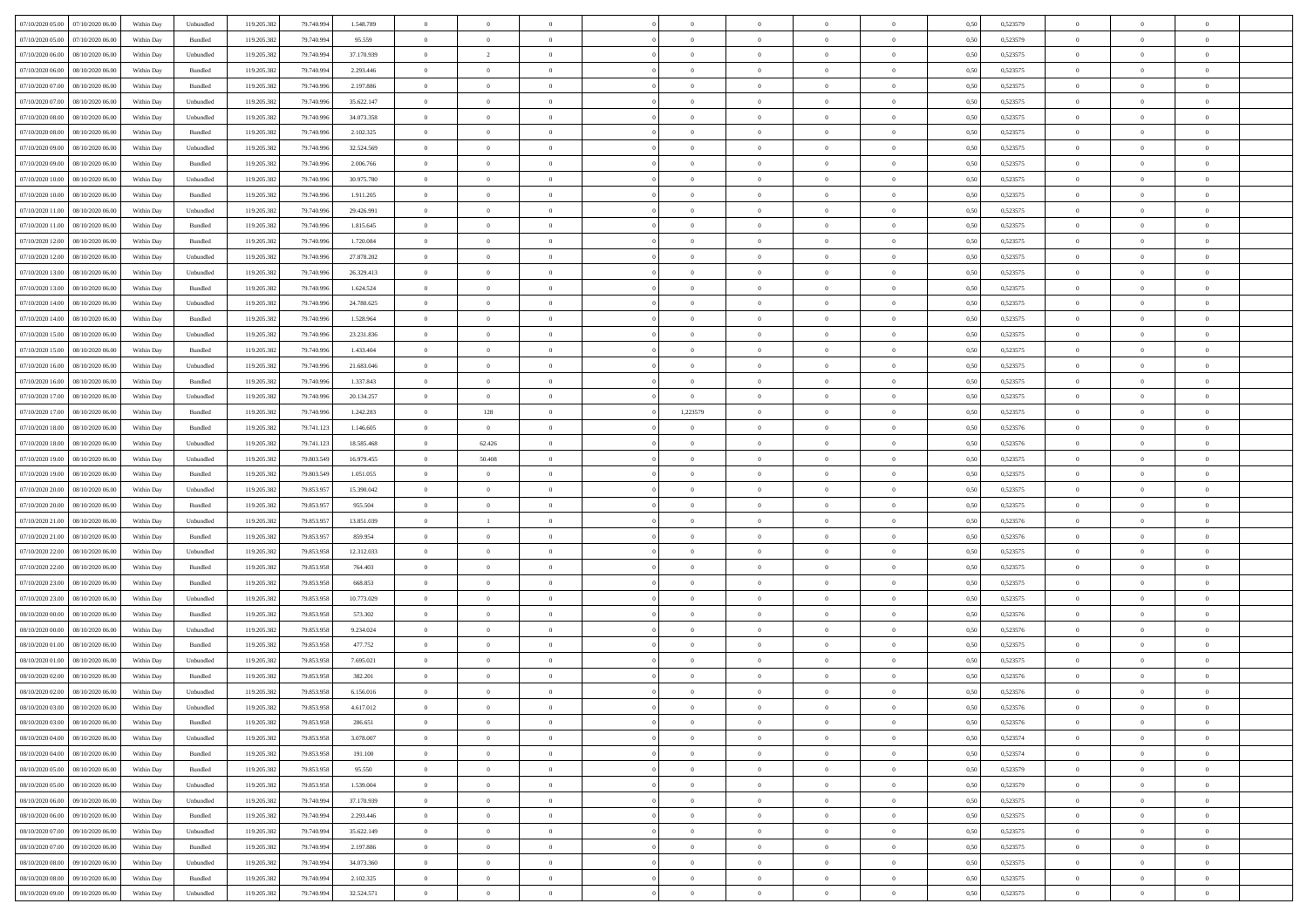| 08/10/2020 09:00 09/10/2020 06:00    | Within Day | Bundled   | 119.205.382 | 79.740.994 | 2.006.766  | $\overline{0}$ | $\overline{0}$ |                | $\overline{0}$ | $\theta$       |                | $\theta$       | 0,50 | 0,523575 | $\theta$       | $\theta$       | $\overline{0}$ |  |
|--------------------------------------|------------|-----------|-------------|------------|------------|----------------|----------------|----------------|----------------|----------------|----------------|----------------|------|----------|----------------|----------------|----------------|--|
| 08/10/2020 10:00<br>09/10/2020 06.00 | Within Day | Bundled   | 119.205.38  | 79.740.99  | 1.911.205  | $\bf{0}$       | $\bf{0}$       | $\bf{0}$       | $\overline{0}$ | $\overline{0}$ | $\overline{0}$ | $\bf{0}$       | 0,50 | 0,523575 | $\,$ 0 $\,$    | $\bf{0}$       | $\overline{0}$ |  |
| 08/10/2020 10:00<br>09/10/2020 06:00 | Within Day | Unbundled | 119.205.382 | 79,740,994 | 30.975.782 | $\overline{0}$ | $\bf{0}$       | $\overline{0}$ | $\bf{0}$       | $\bf{0}$       | $\overline{0}$ | $\bf{0}$       | 0.50 | 0,523575 | $\bf{0}$       | $\overline{0}$ | $\overline{0}$ |  |
| 08/10/2020 11:00<br>09/10/2020 06:00 | Within Day | Unbundled | 119.205.382 | 79.740.994 | 29.426.993 | $\overline{0}$ | $\overline{0}$ | $\overline{0}$ | $\overline{0}$ | $\theta$       | $\overline{0}$ | $\bf{0}$       | 0,50 | 0,523575 | $\,$ 0 $\,$    | $\,$ 0 $\,$    | $\overline{0}$ |  |
| 08/10/2020 11:00<br>09/10/2020 06.00 | Within Day | Bundled   | 119.205.38  | 79.740.99  | 1.815.645  | $\bf{0}$       | $\overline{0}$ | $\bf{0}$       | $\overline{0}$ | $\theta$       | $\overline{0}$ | $\bf{0}$       | 0,50 | 0,523575 | $\,$ 0 $\,$    | $\bf{0}$       | $\overline{0}$ |  |
| 08/10/2020 12:00<br>09/10/2020 06:00 | Within Day | Unbundled | 119.205.382 | 79.740.99  | 27.878.204 | $\overline{0}$ | $\bf{0}$       | $\overline{0}$ | $\bf{0}$       | $\overline{0}$ | $\theta$       | $\bf{0}$       | 0.50 | 0.523575 | $\,$ 0 $\,$    | $\theta$       | $\overline{0}$ |  |
| 08/10/2020 12:00<br>09/10/2020 06.00 | Within Day | Bundled   | 119.205.38  | 79.740.994 | 1.720.084  | $\bf{0}$       | $\overline{0}$ | $\overline{0}$ | $\overline{0}$ | $\overline{0}$ | $\overline{0}$ | $\bf{0}$       | 0,50 | 0,523575 | $\,$ 0 $\,$    | $\theta$       | $\overline{0}$ |  |
|                                      |            |           |             |            |            |                | $\bf{0}$       |                | $\overline{0}$ | $\overline{0}$ | $\overline{0}$ |                |      |          | $\,$ 0 $\,$    | $\bf{0}$       | $\overline{0}$ |  |
| 08/10/2020 13:00<br>09/10/2020 06.00 | Within Day | Unbundled | 119.205.38  | 79.740.99  | 26.329.415 | $\bf{0}$       |                | $\bf{0}$       |                |                |                | $\bf{0}$       | 0,50 | 0,523575 |                |                |                |  |
| 08/10/2020 13:00<br>09/10/2020 06:00 | Within Day | Bundled   | 119,205.38  | 79.740.99  | 1.624.524  | $\overline{0}$ | $\bf{0}$       | $\overline{0}$ | $\bf{0}$       | $\overline{0}$ | $\overline{0}$ | $\bf{0}$       | 0.50 | 0.523575 | $\bf{0}$       | $\overline{0}$ | $\overline{0}$ |  |
| 08/10/2020 14:00<br>09/10/2020 06.00 | Within Day | Unbundled | 119.205.382 | 79.740.994 | 24.780.626 | $\bf{0}$       | $\bf{0}$       | $\overline{0}$ | $\overline{0}$ | $\overline{0}$ | $\overline{0}$ | $\bf{0}$       | 0,50 | 0,523575 | $\,$ 0 $\,$    | $\,$ 0 $\,$    | $\overline{0}$ |  |
| 08/10/2020 14:00<br>09/10/2020 06.00 | Within Day | Bundled   | 119.205.38  | 79.740.99  | 1.528.964  | $\bf{0}$       | $\bf{0}$       | $\bf{0}$       | $\bf{0}$       | $\bf{0}$       | $\overline{0}$ | $\bf{0}$       | 0,50 | 0,523575 | $\,$ 0 $\,$    | $\bf{0}$       | $\overline{0}$ |  |
| 08/10/2020 15:00<br>09/10/2020 06:00 | Within Day | Unbundled | 119.205.382 | 79,740,994 | 23.231.837 | $\overline{0}$ | $\bf{0}$       | $\overline{0}$ | $\overline{0}$ | $\bf{0}$       | $\overline{0}$ | $\bf{0}$       | 0.50 | 0,523575 | $\bf{0}$       | $\,$ 0 $\,$    | $\bf{0}$       |  |
| 08/10/2020 15:00<br>09/10/2020 06:00 | Within Day | Bundled   | 119.205.38  | 79.740.994 | 1.433.404  | $\overline{0}$ | $\overline{0}$ | $\overline{0}$ | $\theta$       | $\theta$       | $\overline{0}$ | $\bf{0}$       | 0,50 | 0,523575 | $\,$ 0 $\,$    | $\theta$       | $\overline{0}$ |  |
| 08/10/2020 16:00<br>09/10/2020 06.00 | Within Day | Bundled   | 119.205.38  | 79.740.99  | 1.337.843  | $\bf{0}$       | $\overline{0}$ | $\bf{0}$       | $\overline{0}$ | $\bf{0}$       | $\overline{0}$ | $\bf{0}$       | 0,50 | 0,523575 | $\,$ 0 $\,$    | $\bf{0}$       | $\overline{0}$ |  |
| 08/10/2020 16:00<br>09/10/2020 06:00 | Within Day | Unbundled | 119.205.382 | 79,740,994 | 21.683.047 | $\overline{0}$ | $\bf{0}$       | $\overline{0}$ | $\bf{0}$       | $\overline{0}$ | $\theta$       | $\bf{0}$       | 0.50 | 0.523575 | $\,$ 0 $\,$    | $\bf{0}$       | $\overline{0}$ |  |
| 08/10/2020 17:00<br>09/10/2020 06.00 | Within Day | Unbundled | 119.205.382 | 79.740.994 | 20.134.258 | $\overline{0}$ | $\overline{0}$ | $\overline{0}$ | $\overline{0}$ | $\overline{0}$ | $\overline{0}$ | $\bf{0}$       | 0,50 | 0,523575 | $\theta$       | $\theta$       | $\overline{0}$ |  |
| 08/10/2020 17:00<br>09/10/2020 06.00 | Within Day | Bundled   | 119.205.38  | 79.740.99  | 1.242.283  | $\bf{0}$       | $\bf{0}$       | $\bf{0}$       | $\overline{0}$ | $\bf{0}$       | $\overline{0}$ | $\bf{0}$       | 0,50 | 0,523575 | $\,$ 0 $\,$    | $\bf{0}$       | $\overline{0}$ |  |
| 08/10/2020 18:00<br>09/10/2020 06:00 | Within Day | Unbundled | 119,205.38  | 79,740.99  | 18,585,469 | $\overline{0}$ | $\bf{0}$       | $\overline{0}$ | $\bf{0}$       | $\overline{0}$ | $\overline{0}$ | $\bf{0}$       | 0.50 | 0.523576 | $\bf{0}$       | $\overline{0}$ | $\overline{0}$ |  |
| 08/10/2020 18:00<br>09/10/2020 06:00 | Within Day | Bundled   | 119.205.382 | 79.740.994 | 1.146.723  | $\bf{0}$       | $\bf{0}$       | $\overline{0}$ | $\overline{0}$ | $\overline{0}$ | $\overline{0}$ | $\bf{0}$       | 0,50 | 0,523576 | $\,$ 0 $\,$    | $\bf{0}$       | $\overline{0}$ |  |
|                                      |            |           |             |            |            |                |                |                |                |                |                |                |      |          |                |                |                |  |
| 08/10/2020 19:00<br>09/10/2020 06.00 | Within Day | Unbundled | 119.205.38  | 79.740.99  | 17.036.680 | $\bf{0}$       | $\bf{0}$       | $\bf{0}$       | $\bf{0}$       | $\overline{0}$ | $\overline{0}$ | $\bf{0}$       | 0,50 | 0,523575 | $\,$ 0 $\,$    | $\bf{0}$       | $\overline{0}$ |  |
| 08/10/2020 19:00<br>09/10/2020 06:00 | Within Day | Bundled   | 119.205.382 | 79,740,994 | 1.051.163  | $\overline{0}$ | $\bf{0}$       | $\overline{0}$ | $\bf{0}$       | $\bf{0}$       | $\overline{0}$ | $\bf{0}$       | 0.50 | 0,523575 | $\bf{0}$       | $\overline{0}$ | $\overline{0}$ |  |
| 08/10/2020 20:00<br>09/10/2020 06:00 | Within Day | Unbundled | 119.205.38  | 79.740.994 | 15.487.891 | $\overline{0}$ | $\overline{0}$ | $\overline{0}$ | $\theta$       | $\theta$       | $\overline{0}$ | $\bf{0}$       | 0,50 | 0,523575 | $\,$ 0 $\,$    | $\theta$       | $\overline{0}$ |  |
| 08/10/2020 20:00<br>09/10/2020 06.00 | Within Day | Bundled   | 119.205.38  | 79.740.99  | 955.602    | $\bf{0}$       | $\bf{0}$       | $\bf{0}$       | $\bf{0}$       | $\overline{0}$ | $\overline{0}$ | $\bf{0}$       | 0,50 | 0,523575 | $\,$ 0 $\,$    | $\bf{0}$       | $\overline{0}$ |  |
| 08/10/2020 21:00<br>09/10/2020 06:00 | Within Day | Bundled   | 119,205.38  | 79,740,994 | 860,042    | $\overline{0}$ | $\bf{0}$       | $\overline{0}$ | $\bf{0}$       | $\overline{0}$ | $\overline{0}$ | $\bf{0}$       | 0.50 | 0.523576 | $\,$ 0 $\,$    | $\theta$       | $\overline{0}$ |  |
| 08/10/2020 21:00<br>09/10/2020 06.00 | Within Day | Unbundled | 119.205.38  | 79.740.994 | 13.939.102 | $\overline{0}$ | $\overline{0}$ | $\overline{0}$ | $\overline{0}$ | $\overline{0}$ | $\overline{0}$ | $\bf{0}$       | 0,50 | 0,523576 | $\,$ 0 $\,$    | $\theta$       | $\overline{0}$ |  |
| 08/10/2020 22.00<br>09/10/2020 06.00 | Within Day | Unbundled | 119.205.38  | 79.740.99  | 12.390.313 | $\bf{0}$       | $\overline{0}$ | $\bf{0}$       | $\overline{0}$ | $\bf{0}$       | $\overline{0}$ | $\bf{0}$       | 0,50 | 0,523575 | $\,$ 0 $\,$    | $\bf{0}$       | $\overline{0}$ |  |
| 08/10/2020 22.00<br>09/10/2020 06:00 | Within Day | Bundled   | 119,205.38  | 79.740.99  | 764.482    | $\overline{0}$ | $\bf{0}$       | $\overline{0}$ | $\bf{0}$       | $\overline{0}$ | $\overline{0}$ | $\bf{0}$       | 0.50 | 0.523575 | $\bf{0}$       | $\overline{0}$ | $\overline{0}$ |  |
| 08/10/2020 23:00<br>09/10/2020 06.00 | Within Day | Unbundled | 119.205.382 | 79.740.994 | 10.841.524 | $\overline{0}$ | $\bf{0}$       | $\overline{0}$ | $\overline{0}$ | $\overline{0}$ | $\overline{0}$ | $\bf{0}$       | 0,50 | 0,523575 | $\,$ 0 $\,$    | $\bf{0}$       | $\overline{0}$ |  |
| 08/10/2020 23:00<br>09/10/2020 06.00 | Within Day | Bundled   | 119.205.38  | 79.740.99  | 668.922    | $\bf{0}$       | $\bf{0}$       | $\bf{0}$       | $\bf{0}$       | $\overline{0}$ | $\overline{0}$ | $\bf{0}$       | 0,50 | 0,523575 | $\,$ 0 $\,$    | $\bf{0}$       | $\overline{0}$ |  |
| 09/10/2020 00:00<br>09/10/2020 06:00 | Within Day | Unbundled | 119.205.382 | 79,740,994 | 9.292.735  | $\overline{0}$ | $\bf{0}$       | $\overline{0}$ | $\bf{0}$       | $\bf{0}$       | $\overline{0}$ | $\bf{0}$       | 0.50 | 0,523576 | $\bf{0}$       | $\,$ 0 $\,$    | $\overline{0}$ |  |
| 09/10/2020 00:00<br>09/10/2020 06:00 | Within Day | Bundled   | 119.205.38  | 79.740.99  | 573.361    | $\overline{0}$ | $\overline{0}$ | $\overline{0}$ | $\overline{0}$ | $\overline{0}$ | $\overline{0}$ | $\bf{0}$       | 0.5( | 0,523576 | $\theta$       | $\theta$       | $\overline{0}$ |  |
|                                      |            |           |             |            |            | $\bf{0}$       | $\bf{0}$       |                |                | $\,$ 0 $\,$    | $\overline{0}$ |                |      |          | $\,$ 0 $\,$    | $\bf{0}$       | $\overline{0}$ |  |
| 09/10/2020 01:00<br>09/10/2020 06.00 | Within Day | Unbundled | 119.205.38  | 79.740.99  | 7.743.946  |                |                | $\bf{0}$       | $\bf{0}$       |                |                | $\bf{0}$       | 0,50 | 0,523575 |                |                |                |  |
| 09/10/2020 01:00<br>09/10/2020 06:00 | Within Day | Bundled   | 119.205.382 | 79.740.99  | 477.800    | $\overline{0}$ | $\bf{0}$       | $\overline{0}$ | $\bf{0}$       | $\overline{0}$ | $\overline{0}$ | $\bf{0}$       | 0.50 | 0,523575 | $\,$ 0 $\,$    | $\bf{0}$       | $\overline{0}$ |  |
| 09/10/2020 02:00<br>09/10/2020 06:00 | Within Day | Unbundled | 119.205.38  | 79.740.994 | 6.195.156  | $\overline{0}$ | $\overline{0}$ | $\overline{0}$ | $\overline{0}$ | $\overline{0}$ | $\overline{0}$ | $\bf{0}$       | 0.50 | 0,523576 | $\theta$       | $\theta$       | $\overline{0}$ |  |
| 09/10/2020 02.00<br>09/10/2020 06.00 | Within Day | Bundled   | 119.205.38  | 79.740.99  | 382.241    | $\bf{0}$       | $\bf{0}$       | $\bf{0}$       | $\bf{0}$       | $\overline{0}$ | $\overline{0}$ | $\bf{0}$       | 0,50 | 0,523576 | $\,$ 0 $\,$    | $\bf{0}$       | $\overline{0}$ |  |
| 09/10/2020 03:00<br>09/10/2020 06:00 | Within Day | Bundled   | 119,205.38  | 79.740.99  | 286.681    | $\overline{0}$ | $\bf{0}$       | $\overline{0}$ | $\bf{0}$       | $\overline{0}$ | $\overline{0}$ | $\bf{0}$       | 0.50 | 0.523576 | $\bf{0}$       | $\overline{0}$ | $\overline{0}$ |  |
| 09/10/2020 03:00<br>09/10/2020 06:00 | Within Day | Unbundled | 119.205.38  | 79.740.994 | 4.646.367  | $\overline{0}$ | $\overline{0}$ | $\overline{0}$ | $\overline{0}$ | $\overline{0}$ | $\overline{0}$ | $\bf{0}$       | 0.50 | 0,523576 | $\theta$       | $\theta$       | $\overline{0}$ |  |
| 09/10/2020 04:00<br>09/10/2020 06.00 | Within Day | Unbundled | 119.205.38  | 79.740.99  | 3.097.578  | $\bf{0}$       | $\bf{0}$       | $\bf{0}$       | $\bf{0}$       | $\overline{0}$ | $\overline{0}$ | $\bf{0}$       | 0,50 | 0,523574 | $\,$ 0 $\,$    | $\bf{0}$       | $\overline{0}$ |  |
| 09/10/2020 04:00<br>09/10/2020 06:00 | Within Day | Bundled   | 119.205.382 | 79,740,994 | 191.120    | $\overline{0}$ | $\bf{0}$       | $\overline{0}$ | $\overline{0}$ | $\bf{0}$       | $\overline{0}$ | $\bf{0}$       | 0.50 | 0,523574 | $\bf{0}$       | $\overline{0}$ | $\overline{0}$ |  |
| 09/10/2020 05:00<br>09/10/2020 06:00 | Within Day | Unbundled | 119.205.382 | 79.740.994 | 1,548,789  | $\overline{0}$ | $\overline{0}$ | $\overline{0}$ | $\overline{0}$ | $\overline{0}$ | $\overline{0}$ | $\bf{0}$       | 0.50 | 0,523579 | $\theta$       | $\theta$       | $\overline{0}$ |  |
| 09/10/2020 05:00<br>09/10/2020 06.00 | Within Day | Bundled   | 119.205.38  | 79.740.99  | 95.559     | $\bf{0}$       | $\bf{0}$       | $\bf{0}$       | $\bf{0}$       | $\overline{0}$ | $\overline{0}$ | $\bf{0}$       | 0,50 | 0,523579 | $\,$ 0 $\,$    | $\bf{0}$       | $\overline{0}$ |  |
| 09/10/2020 06.00<br>10/10/2020 06.00 | Within Day | Unbundled | 119.205.382 | 79.740.99  | 37.170.939 | $\overline{0}$ | $\overline{0}$ | $\overline{0}$ | $\bf{0}$       | $\overline{0}$ | $\Omega$       | $\bf{0}$       | 0.50 | 0,523575 | $\bf{0}$       | $\theta$       | $\overline{0}$ |  |
| 09/10/2020 06:00<br>10/10/2020 06:00 | Within Day | Bundled   | 119.205.38  | 79.740.99  | 2.293.446  | $\overline{0}$ | $\overline{0}$ | $\Omega$       | $\overline{0}$ | $\theta$       | $\overline{0}$ | $\overline{0}$ | 0.5( | 0,523575 | $\theta$       | $\theta$       | $\overline{0}$ |  |
| 09/10/2020 07:00<br>10/10/2020 06.00 | Within Day | Unbundled | 119.205.38  | 79.740.994 | 35.622.149 | $\bf{0}$       | $\bf{0}$       | $\bf{0}$       | $\bf{0}$       | $\bf{0}$       | $\overline{0}$ | $\bf{0}$       | 0,50 | 0,523575 | $\overline{0}$ | $\overline{0}$ | $\overline{0}$ |  |
| 09/10/2020 07:00 10/10/2020 06:00    | Within Day | Bundled   | 119.205.382 | 79.740.994 | 2.197.886  | $\overline{0}$ | $\theta$       |                | $\Omega$       |                |                |                | 0,50 | 0,523575 |                | $\overline{0}$ |                |  |
|                                      |            |           |             |            |            |                |                |                |                |                |                |                |      |          | $\bf{0}$       |                |                |  |
| 09/10/2020 08:00 10/10/2020 06:00    | Within Day | Bundled   | 119.205.382 | 79.740.994 | 2.102.325  | $\overline{0}$ | $\overline{0}$ | $\Omega$       | $\theta$       | $\overline{0}$ | $\overline{0}$ | $\bf{0}$       | 0,50 | 0,523575 | $\theta$       | $\theta$       | $\overline{0}$ |  |
| 09/10/2020 08:00<br>10/10/2020 06.00 | Within Day | Unbundled | 119.205.38  | 79.740.99  | 34.073.360 | $\overline{0}$ | $\bf{0}$       | $\overline{0}$ | $\overline{0}$ | $\bf{0}$       | $\overline{0}$ | $\bf{0}$       | 0,50 | 0,523575 | $\bf{0}$       | $\overline{0}$ | $\bf{0}$       |  |
| 09/10/2020 09:00<br>10/10/2020 06:00 | Within Day | Unbundled | 119.205.382 | 79,740,994 | 32.524.571 | $\overline{0}$ | $\bf{0}$       | $\overline{0}$ | $\overline{0}$ | $\overline{0}$ | $\overline{0}$ | $\,$ 0 $\,$    | 0.50 | 0,523575 | $\overline{0}$ | $\bf{0}$       | $\,$ 0 $\,$    |  |
| 09/10/2020 09:00 10/10/2020 06:00    | Within Dav | Bundled   | 119.205.382 | 79.740.994 | 2.006.766  | $\overline{0}$ | $\overline{0}$ | $\overline{0}$ | $\overline{0}$ | $\overline{0}$ | $\overline{0}$ | $\bf{0}$       | 0,50 | 0,523575 | $\theta$       | $\theta$       | $\overline{0}$ |  |
| 09/10/2020 10:00<br>10/10/2020 06.00 | Within Day | Unbundled | 119.205.382 | 79.740.994 | 30.975.782 | $\overline{0}$ | $\bf{0}$       | $\overline{0}$ | $\overline{0}$ | $\overline{0}$ | $\overline{0}$ | $\bf{0}$       | 0,50 | 0,523575 | $\bf{0}$       | $\overline{0}$ | $\overline{0}$ |  |
| 09/10/2020 10:00<br>10/10/2020 06:00 | Within Day | Bundled   | 119.205.382 | 79,740,994 | 1.911.205  | $\overline{0}$ | $\bf{0}$       | $\overline{0}$ | $\overline{0}$ | $\overline{0}$ | $\overline{0}$ | $\bf{0}$       | 0.50 | 0.523575 | $\,$ 0 $\,$    | $\theta$       | $\overline{0}$ |  |
| 09/10/2020 11:00<br>10/10/2020 06:00 | Within Day | Unbundled | 119.205.382 | 79.740.994 | 29.426.993 | $\overline{0}$ | $\overline{0}$ | $\overline{0}$ | $\overline{0}$ | $\overline{0}$ | $\overline{0}$ | $\bf{0}$       | 0,50 | 0,523575 | $\overline{0}$ | $\theta$       | $\overline{0}$ |  |
| 09/10/2020 11:00<br>10/10/2020 06.00 | Within Day | Bundled   | 119.205.38  | 79.740.994 | 1.815.645  | $\overline{0}$ | $\overline{0}$ | $\overline{0}$ | $\overline{0}$ | $\overline{0}$ | $\overline{0}$ | $\bf{0}$       | 0,50 | 0,523575 | $\bf{0}$       | $\overline{0}$ | $\overline{0}$ |  |
| 10/10/2020 06:00<br>09/10/2020 12:00 | Within Day | Unbundled | 119.205.382 | 79,740,994 | 27.878.204 | $\overline{0}$ | $\overline{0}$ | $\overline{0}$ | $\overline{0}$ | $\bf{0}$       | $\overline{0}$ | $\bf{0}$       | 0.50 | 0.523575 | $\overline{0}$ | $\bf{0}$       | $\,$ 0         |  |
| 09/10/2020 12:00<br>10/10/2020 06:00 | Within Dav | Bundled   | 119.205.382 | 79.740.994 | 1.720.084  | $\overline{0}$ | $\overline{0}$ | $\overline{0}$ | $\overline{0}$ | $\overline{0}$ | $\overline{0}$ | $\bf{0}$       | 0,50 | 0,523575 | $\overline{0}$ | $\theta$       | $\overline{0}$ |  |
| 09/10/2020 13:00<br>10/10/2020 06.00 | Within Day | Unbundled | 119.205.38  | 79.740.99  | 26.329.415 | $\overline{0}$ | $\bf{0}$       | $\overline{0}$ | $\bf{0}$       | $\overline{0}$ | $\overline{0}$ | $\bf{0}$       | 0,50 | 0,523575 | $\bf{0}$       | $\bf{0}$       | $\overline{0}$ |  |
|                                      |            |           |             |            |            |                |                |                |                |                |                |                |      |          |                |                |                |  |
| 09/10/2020 13:00 10/10/2020 06:00    | Within Day | Bundled   | 119.205.382 | 79.740.994 | 1.624.524  | $\overline{0}$ | $\bf{0}$       | $\overline{0}$ | $\overline{0}$ | $\,$ 0 $\,$    | $\overline{0}$ | $\bf{0}$       | 0,50 | 0,523575 | $\overline{0}$ | $\,$ 0 $\,$    | $\,$ 0 $\,$    |  |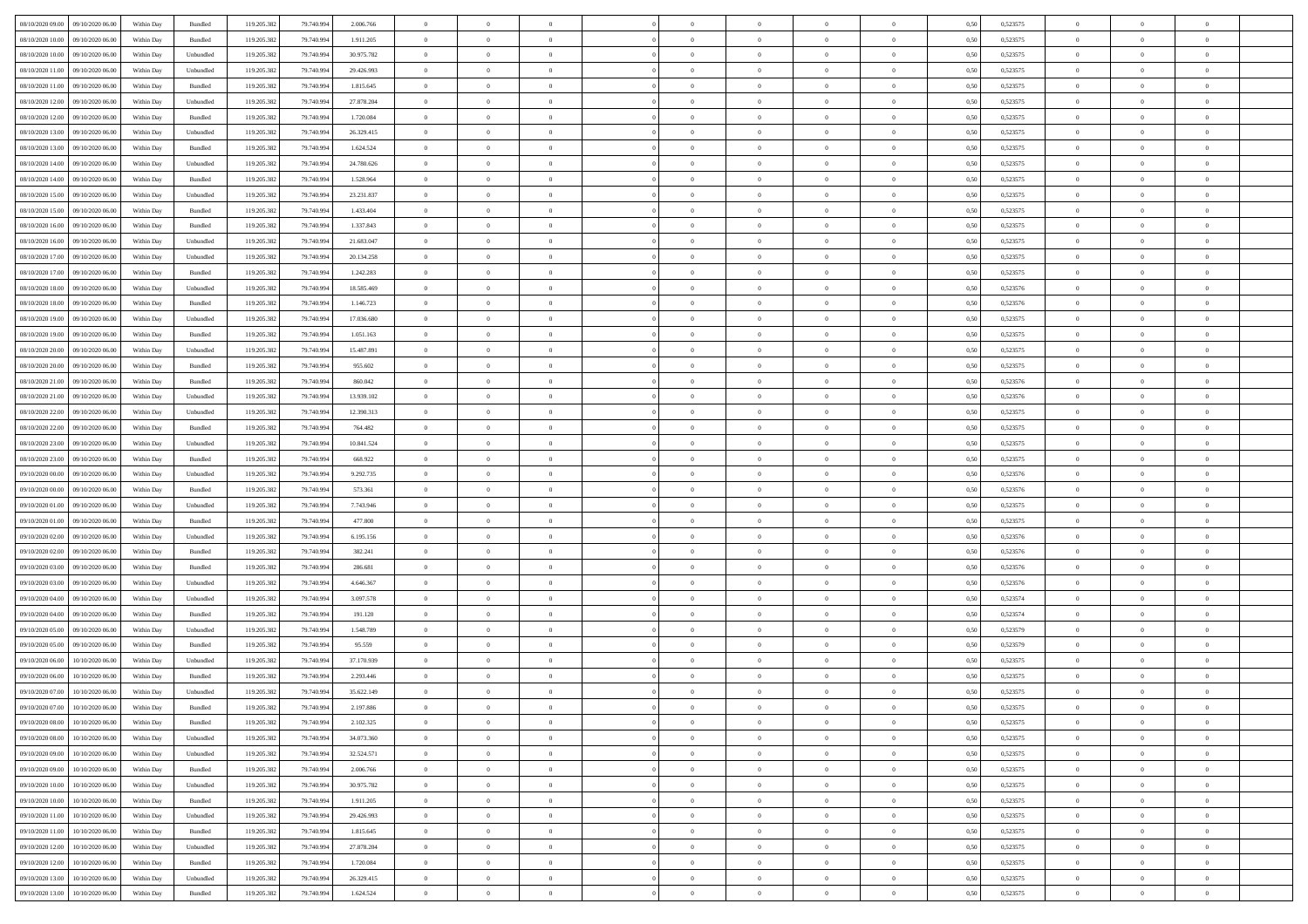| 09/10/2020 14:00    | 10/10/2020 06:00                  | Within Day | Bundled   | 119.205.382 | 79.740.994 | 1.528.964  | $\overline{0}$ | $\theta$       |                | $\overline{0}$ | $\bf{0}$       |                | $\theta$       | 0,50 | 0,523575 | $\theta$       | $\theta$       | $\theta$                 |  |
|---------------------|-----------------------------------|------------|-----------|-------------|------------|------------|----------------|----------------|----------------|----------------|----------------|----------------|----------------|------|----------|----------------|----------------|--------------------------|--|
|                     |                                   |            |           |             |            |            |                | $\theta$       |                |                |                |                |                |      |          |                |                | $\overline{0}$           |  |
| 09/10/2020 14:00    | 10/10/2020 06.00                  | Within Day | Unbundled | 119.205.382 | 79.740.994 | 24.780.626 | $\overline{0}$ |                | $\overline{0}$ | $\overline{0}$ | $\,$ 0         | $\overline{0}$ | $\bf{0}$       | 0,50 | 0,523575 | $\,$ 0 $\,$    | $\overline{0}$ |                          |  |
| 09/10/2020 15:00    | 10/10/2020 06:00                  | Within Day | Unbundled | 119.205.382 | 79.740.994 | 23.231.837 | $\overline{0}$ | $\overline{0}$ | $\overline{0}$ | $\overline{0}$ | $\bf{0}$       | $\overline{0}$ | $\mathbf{0}$   | 0.50 | 0,523575 | $\bf{0}$       | $\overline{0}$ | $\overline{0}$           |  |
| 09/10/2020 15:00    | 10/10/2020 06:00                  | Within Day | Bundled   | 119.205.382 | 79.740.994 | 1.433.404  | $\overline{0}$ | $\mathbf{1}$   | $\overline{0}$ | 1,223568       | $\bf{0}$       | $\overline{0}$ | $\overline{0}$ | 0,50 | 0,523575 | $\,$ 0 $\,$    | $\overline{0}$ | $\overline{0}$           |  |
| 09/10/2020 16.00    | 10/10/2020 06.00                  | Within Day | Unbundled | 119.205.382 | 79.740.995 | 21.683.047 | $\overline{0}$ | $\theta$       | $\overline{0}$ |                | $\overline{0}$ | $\overline{0}$ | $\bf{0}$       | 0,50 | 0,523575 | $\,$ 0 $\,$    | $\overline{0}$ | $\overline{0}$           |  |
| 09/10/2020 16.00    | 10/10/2020 06:00                  | Within Day | Bundled   | 119.205.382 | 79.740.995 | 1.337.842  | $\overline{0}$ | $\overline{0}$ | $\overline{0}$ | $\overline{0}$ | $\bf{0}$       | $\overline{0}$ | $\bf{0}$       | 0.50 | 0,523575 | $\,0\,$        | $\theta$       | $\overline{0}$           |  |
| 09/10/2020 17.00    | 10/10/2020 06:00                  | Within Day | Unbundled | 119.205.382 | 79.740.995 | 20.134.258 | $\overline{0}$ | $\overline{0}$ | $\overline{0}$ | $\overline{0}$ | $\bf{0}$       | $\overline{0}$ | $\overline{0}$ | 0,50 | 0,523575 | $\,0\,$        | $\theta$       | $\overline{0}$           |  |
| 09/10/2020 17.00    | 10/10/2020 06.00                  | Within Day | Bundled   | 119.205.382 | 79.740.995 | 1.242.281  | $\overline{0}$ | $\theta$       | $\overline{0}$ |                | $\,$ 0         | $\overline{0}$ | $\bf{0}$       | 0,50 | 0,523575 | $\,$ 0 $\,$    | $\overline{0}$ | $\overline{0}$           |  |
|                     |                                   |            |           |             |            |            |                |                |                |                |                |                |                |      |          |                |                |                          |  |
| 09/10/2020 18:00    | 10/10/2020 06:00                  | Within Day | Unbundled | 119.205.382 | 79.740.995 | 18.585.469 | $\overline{0}$ | $\overline{0}$ | $\overline{0}$ | $\overline{0}$ | $\bf{0}$       | $\overline{0}$ | $\bf{0}$       | 0.50 | 0.523576 | $\,0\,$        | $\overline{0}$ | $\overline{0}$           |  |
| 09/10/2020 18:00    | 10/10/2020 06.00                  | Within Day | Bundled   | 119.205.382 | 79.740.995 | 1.146.722  | $\overline{0}$ | $\overline{0}$ | $\overline{0}$ | $\overline{0}$ | $\,$ 0         | $\overline{0}$ | $\bf{0}$       | 0,50 | 0,523576 | $\,$ 0 $\,$    | $\overline{0}$ | $\overline{0}$           |  |
| 09/10/2020 19:00    | 10/10/2020 06.00                  | Within Day | Bundled   | 119.205.382 | 79.740.995 | 1.051.161  | $\bf{0}$       | $\theta$       | $\overline{0}$ |                | $\,$ 0         | $\overline{0}$ | $\bf{0}$       | 0,50 | 0,523575 | $\,$ 0 $\,$    | $\overline{0}$ | $\overline{0}$           |  |
| 09/10/2020 19:00    | 10/10/2020 06:00                  | Within Day | Unbundled | 119.205.382 | 79.740.995 | 17.036.680 | $\overline{0}$ | $\overline{0}$ | $\overline{0}$ | $\overline{0}$ | $\bf{0}$       | $\overline{0}$ | $\mathbf{0}$   | 0.50 | 0,523575 | $\bf{0}$       | $\overline{0}$ | $\overline{\phantom{a}}$ |  |
| 09/10/2020 20:00    | 10/10/2020 06:00                  | Within Day | Unbundled | 119.205.382 | 79.740.995 | 15.487.891 | $\overline{0}$ | $\overline{0}$ | $\overline{0}$ | $\overline{0}$ | $\bf{0}$       | $\overline{0}$ | $\overline{0}$ | 0,50 | 0,523575 | $\,$ 0 $\,$    | $\overline{0}$ | $\overline{0}$           |  |
| 09/10/2020 20.00    | 10/10/2020 06.00                  | Within Day | Bundled   | 119.205.382 | 79.740.995 | 955.601    | $\overline{0}$ | $\theta$       | $\overline{0}$ |                | $\overline{0}$ | $\overline{0}$ | $\bf{0}$       | 0,50 | 0,523575 | $\,$ 0 $\,$    | $\overline{0}$ | $\overline{0}$           |  |
|                     | 10/10/2020 06:00                  | Within Day | Unbundled | 119.205.382 | 79.740.995 | 13.939.102 | $\overline{0}$ | $\overline{0}$ | $\overline{0}$ | $\overline{0}$ | $\,$ 0         | $\overline{0}$ | $\overline{0}$ | 0.50 | 0.523576 | $\,0\,$        | $\theta$       | $\overline{0}$           |  |
| 09/10/2020 21:00    |                                   |            |           |             |            |            |                |                |                |                |                |                |                |      |          |                |                |                          |  |
| 09/10/2020 21.00    | 10/10/2020 06:00                  | Within Day | Bundled   | 119.205.382 | 79.740.995 | 860.042    | $\overline{0}$ | $\overline{0}$ | $\overline{0}$ | $\overline{0}$ | $\bf{0}$       | $\overline{0}$ | $\overline{0}$ | 0,50 | 0,523576 | $\,$ 0 $\,$    | $\theta$       | $\overline{0}$           |  |
| 09/10/2020 22.00    | 10/10/2020 06.00                  | Within Day | Unbundled | 119.205.382 | 79.740.995 | 12.390.313 | $\overline{0}$ | $\theta$       | $\overline{0}$ |                | $\bf{0}$       | $\overline{0}$ | $\bf{0}$       | 0,50 | 0,523575 | $\,$ 0 $\,$    | $\overline{0}$ | $\overline{0}$           |  |
| 09/10/2020 22.00    | 10/10/2020 06:00                  | Within Day | Bundled   | 119.205.382 | 79.740.995 | 764.481    | $\overline{0}$ | $\overline{0}$ | $\overline{0}$ | $\overline{0}$ | $\bf{0}$       | $\overline{0}$ | $\bf{0}$       | 0.50 | 0.523575 | $\,0\,$        | $\overline{0}$ | $\overline{\phantom{a}}$ |  |
| 09/10/2020 23.00    | 10/10/2020 06:00                  | Within Day | Unbundled | 119.205.382 | 79.740.995 | 10.841.524 | $\overline{0}$ | $\overline{0}$ | $\overline{0}$ | $\overline{0}$ | $\,$ 0         | $\overline{0}$ | $\overline{0}$ | 0,50 | 0,523575 | $\,$ 0 $\,$    | $\overline{0}$ | $\overline{0}$           |  |
| 09/10/2020 23.00    | 10/10/2020 06.00                  | Within Day | Bundled   | 119.205.382 | 79.740.995 | 668.920    | $\bf{0}$       | $\,$ 0 $\,$    | $\overline{0}$ | $\overline{0}$ | $\,$ 0         | $\overline{0}$ | $\bf{0}$       | 0,50 | 0,523575 | $\,$ 0 $\,$    | $\overline{0}$ | $\overline{0}$           |  |
| $10/10/2020\ 00.00$ | 10/10/2020 06:00                  | Within Day | Unbundled | 119.205.382 | 79.740.995 | 9.292.735  | $\overline{0}$ | $\overline{0}$ | $\overline{0}$ | $\overline{0}$ | $\bf{0}$       | $\overline{0}$ | $\mathbf{0}$   | 0.50 | 0,523576 | $\bf{0}$       | $\overline{0}$ | $\overline{0}$           |  |
| 10/10/2020 00:00    | 10/10/2020 06:00                  | Within Day | Bundled   | 119.205.382 | 79.740.995 | 573.361    | $\overline{0}$ | $\overline{0}$ | $\overline{0}$ | $\overline{0}$ | $\bf{0}$       | $\overline{0}$ | $\overline{0}$ | 0,50 | 0,523576 | $\,$ 0 $\,$    | $\overline{0}$ | $\overline{0}$           |  |
|                     |                                   |            |           |             |            |            |                |                |                |                |                |                |                |      |          |                |                |                          |  |
| 10/10/2020 01:00    | 10/10/2020 06.00                  | Within Day | Bundled   | 119.205.382 | 79.740.995 | 477.800    | $\overline{0}$ | $\theta$       | $\overline{0}$ |                | $\,$ 0         | $\overline{0}$ | $\bf{0}$       | 0,50 | 0,523575 | $\,$ 0 $\,$    | $\overline{0}$ | $\overline{0}$           |  |
| 10/10/2020 01:00    | 10/10/2020 06:00                  | Within Day | Unbundled | 119.205.382 | 79.740.995 | 7.743.946  | $\overline{0}$ | $\overline{0}$ | $\overline{0}$ | $\overline{0}$ | $\bf{0}$       | $\overline{0}$ | $\bf{0}$       | 0.50 | 0.523575 | $\,0\,$        | $\theta$       | $\overline{0}$           |  |
| 10/10/2020 02:00    | 10/10/2020 06:00                  | Within Day | Unbundled | 119.205.382 | 79.740.995 | 6.195.156  | $\overline{0}$ | $\overline{0}$ | $\overline{0}$ | $\overline{0}$ | $\bf{0}$       | $\overline{0}$ | $\overline{0}$ | 0,50 | 0,523576 | $\,0\,$        | $\theta$       | $\overline{0}$           |  |
| 10/10/2020 02:00    | 10/10/2020 06.00                  | Within Day | Bundled   | 119.205.382 | 79.740.995 | 382.240    | $\overline{0}$ | $\theta$       | $\overline{0}$ |                | $\bf{0}$       | $\overline{0}$ | $\bf{0}$       | 0,50 | 0,523576 | $\,$ 0 $\,$    | $\overline{0}$ | $\overline{0}$           |  |
| 10/10/2020 03:00    | 10/10/2020 06:00                  | Within Day | Unbundled | 119.205.382 | 79.740.995 | 4.646.367  | $\overline{0}$ | $\overline{0}$ | $\overline{0}$ | $\overline{0}$ | $\bf{0}$       | $\overline{0}$ | $\bf{0}$       | 0.50 | 0.523576 | $\,0\,$        | $\overline{0}$ | $\overline{0}$           |  |
| 10/10/2020 03:00    | 10/10/2020 06.00                  | Within Day | Bundled   | 119.205.382 | 79.740.995 | 286.681    | $\overline{0}$ | $\overline{0}$ | $\overline{0}$ | $\overline{0}$ | $\,$ 0         | $\overline{0}$ | $\overline{0}$ | 0,50 | 0,523576 | $\,$ 0 $\,$    | $\overline{0}$ | $\overline{0}$           |  |
|                     |                                   |            |           |             |            |            | $\bf{0}$       | $\overline{0}$ | $\overline{0}$ | $\overline{0}$ | $\,$ 0         |                |                |      |          | $\,$ 0 $\,$    | $\overline{0}$ | $\overline{0}$           |  |
| 10/10/2020 04:00    | 10/10/2020 06.00                  | Within Day | Unbundled | 119.205.382 | 79.740.995 | 3.097.578  |                |                |                |                |                | $\bf{0}$       | $\bf{0}$       | 0,50 | 0,523574 |                |                |                          |  |
| 10/10/2020 04:00    | 10/10/2020 06:00                  | Within Day | Bundled   | 119.205.382 | 79.740.995 | 191.120    | $\overline{0}$ | $\bf{0}$       | $\overline{0}$ | $\overline{0}$ | $\bf{0}$       | $\overline{0}$ | $\mathbf{0}$   | 0.50 | 0,523574 | $\bf{0}$       | $\overline{0}$ | $\overline{\phantom{a}}$ |  |
| 10/10/2020 05:00    | 10/10/2020 06:00                  | Within Dav | Unbundled | 119.205.382 | 79.740.995 | 1.548.789  | $\overline{0}$ | $\overline{0}$ | $\theta$       | $\overline{0}$ | $\mathbf{0}$   | $\overline{0}$ | $\overline{0}$ | 0.50 | 0,523579 | $\theta$       | $\overline{0}$ | $\overline{0}$           |  |
| 10/10/2020 05:00    | 10/10/2020 06.00                  | Within Day | Bundled   | 119.205.382 | 79.740.995 | 95.559     | $\overline{0}$ | $\theta$       | $\overline{0}$ |                | $\bf{0}$       | $\overline{0}$ | $\bf{0}$       | 0,50 | 0,523579 | $\,$ 0 $\,$    | $\overline{0}$ | $\overline{0}$           |  |
| 10/10/2020 06:00    | 11/10/2020 06:00                  | Within Day | Bundled   | 119.205.382 | 79.740.994 | 10.650.196 | $\overline{0}$ | $\overline{0}$ | $\overline{0}$ | $\overline{0}$ | $\bf{0}$       | $\overline{0}$ | $\bf{0}$       | 0.50 | 0,523575 | $\,0\,$        | $\theta$       | $\overline{0}$           |  |
| 10/10/2020 06:00    | 11/10/2020 06.00                  | Within Dav | Unbundled | 119.205.382 | 79.740.994 | 28.814.190 | $\overline{0}$ | $\theta$       | $\Omega$       | $\Omega$       | $\mathbf{0}$   | $\overline{0}$ | $\overline{0}$ | 0.50 | 0,523575 | $\theta$       | $\overline{0}$ | $\overline{0}$           |  |
| 10/10/2020 07:00    | 11/10/2020 06.00                  | Within Day | Unbundled | 119.205.382 | 79.740.994 | 27.613.599 | $\overline{0}$ | $\theta$       | $\overline{0}$ |                | $\,$ 0         | $\overline{0}$ | $\bf{0}$       | 0,50 | 0,523575 | $\,$ 0 $\,$    | $\overline{0}$ | $\overline{0}$           |  |
| 10/10/2020 07.00    | 11/10/2020 06:00                  | Within Day | Bundled   | 119.205.382 | 79,740,994 | 10.206.438 | $\overline{0}$ | $\overline{0}$ | $\overline{0}$ | $\overline{0}$ | $\bf{0}$       | $\overline{0}$ | $\bf{0}$       | 0.50 | 0.523575 | $\,0\,$        | $\overline{0}$ | $\overline{0}$           |  |
| 10/10/2020 08:00    | 11/10/2020 06.00                  | Within Dav | Unbundled | 119.205.382 | 79.740.994 | 26.413.007 | $\overline{0}$ | $\overline{0}$ | $\Omega$       | $\Omega$       | $\overline{0}$ | $\overline{0}$ | $\overline{0}$ | 0.50 | 0,523575 | $\theta$       | $\overline{0}$ | $\overline{0}$           |  |
|                     |                                   |            |           |             |            |            |                |                |                |                |                |                |                |      |          |                |                |                          |  |
| 10/10/2020 08:00    | 11/10/2020 06.00                  | Within Day | Bundled   | 119.205.382 | 79.740.994 | 9.762.679  | $\overline{0}$ | $\overline{0}$ | $\overline{0}$ | $\overline{0}$ | $\bf{0}$       | $\bf{0}$       | $\bf{0}$       | 0,50 | 0,523575 | $\,$ 0 $\,$    | $\overline{0}$ | $\overline{0}$           |  |
| 10/10/2020 09:00    | 11/10/2020 06:00                  | Within Day | Unbundled | 119.205.382 | 79.740.994 | 25.212.416 | $\overline{0}$ | $\overline{0}$ | $\overline{0}$ | $\overline{0}$ | $\bf{0}$       | $\overline{0}$ | $\mathbf{0}$   | 0.50 | 0,523575 | $\,$ 0 $\,$    | $\overline{0}$ | $\overline{0}$           |  |
| 10/10/2020 09:00    | 11/10/2020 06.00                  | Within Dav | Bundled   | 119.205.382 | 79.740.994 | 9.318.921  | $\overline{0}$ | $\overline{0}$ | $\Omega$       | $\Omega$       | $\mathbf{0}$   | $\overline{0}$ | $\overline{0}$ | 0.50 | 0,523575 | $\theta$       | $\overline{0}$ | $\overline{0}$           |  |
| 10/10/2020 10:00    | 11/10/2020 06.00                  | Within Day | Unbundled | 119.205.382 | 79.740.994 | 24.011.825 | $\overline{0}$ | $\theta$       | $\overline{0}$ | $\overline{0}$ | $\,$ 0         | $\overline{0}$ | $\bf{0}$       | 0,50 | 0,523575 | $\,$ 0 $\,$    | $\overline{0}$ | $\overline{0}$           |  |
| 10/10/2020 10:00    | 11/10/2020 06:00                  | Within Day | Bundled   | 119.205.382 | 79,740,994 | 8.875.162  | $\overline{0}$ | $\overline{0}$ | $\overline{0}$ | $\overline{0}$ | $\bf{0}$       | $\overline{0}$ | $\overline{0}$ | 0.50 | 0,523575 | $\,0\,$        | $\theta$       | $\overline{0}$           |  |
| 10/10/2020 11:00    | 11/10/2020 06:00                  | Within Dav | Unbundled | 119.205.382 | 79.740.994 | 22.811.234 | $\overline{0}$ | $\Omega$       | $\Omega$       | $\Omega$       | $\bf{0}$       | $\overline{0}$ | $\Omega$       | 0.50 | 0,523575 | $\theta$       | $\overline{0}$ | $\overline{0}$           |  |
| 10/10/2020 11:00    | 11/10/2020 06.00                  | Within Day | Bundled   | 119.205.382 | 79.740.994 | 8.431.405  | $\overline{0}$ | $\,$ 0 $\,$    | $\overline{0}$ | $\bf{0}$       | $\,$ 0         | $\overline{0}$ | $\bf{0}$       | 0,50 | 0,523575 | $\,$ 0 $\,$    | $\overline{0}$ | $\overline{0}$           |  |
|                     | 10/10/2020 12:00 11/10/2020 06:00 | Within Day | Bundled   | 119.205.382 | 79.740.994 | 7.987.647  | $\bf{0}$       | $\bf{0}$       |                |                |                |                |                | 0,50 | 0,523575 | $\bf{0}$       | $\theta$       |                          |  |
|                     |                                   |            |           |             |            |            |                |                |                |                |                |                |                |      |          |                |                |                          |  |
| 10/10/2020 12:00    | 11/10/2020 06.00                  | Within Day | Unbundled | 119.205.382 | 79.740.994 | 21.610.642 | $\Omega$       | $\overline{0}$ | $\Omega$       | $\Omega$       | $\mathbf{0}$   | $\overline{0}$ | $\mathbf{0}$   | 0,50 | 0,523575 | $\theta$       | $\theta$       | $\overline{0}$           |  |
| 10/10/2020 13:00    | 11/10/2020 06.00                  | Within Day | Unbundled | 119.205.382 | 79.740.994 | 20.410.051 | $\overline{0}$ | $\overline{0}$ | $\overline{0}$ | $\bf{0}$       | $\overline{0}$ | $\overline{0}$ | $\mathbf{0}$   | 0,50 | 0,523575 | $\bf{0}$       | $\overline{0}$ | $\bf{0}$                 |  |
| 10/10/2020 13:00    | 11/10/2020 06.00                  | Within Day | Bundled   | 119.205.382 | 79.740.994 | 7.543.888  | $\overline{0}$ | $\overline{0}$ | $\overline{0}$ | $\overline{0}$ | $\bf{0}$       | $\overline{0}$ | $\mathbf{0}$   | 0.50 | 0,523575 | $\overline{0}$ | $\bf{0}$       | $\bf{0}$                 |  |
| 10/10/2020 14:00    | 11/10/2020 06:00                  | Within Day | Unbundled | 119.205.382 | 79.740.994 | 19.209.460 | $\overline{0}$ | $\overline{0}$ | $\overline{0}$ | $\overline{0}$ | $\mathbf{0}$   | $\overline{0}$ | $\mathbf{0}$   | 0.50 | 0,523575 | $\overline{0}$ | $\theta$       | $\overline{0}$           |  |
| 10/10/2020 14:00    | 11/10/2020 06.00                  | Within Day | Bundled   | 119.205.382 | 79.740.994 | 7.100.130  | $\bf{0}$       | $\overline{0}$ | $\overline{0}$ | $\overline{0}$ | $\bf{0}$       | $\bf{0}$       | $\bf{0}$       | 0,50 | 0,523575 | $\bf{0}$       | $\overline{0}$ | $\overline{0}$           |  |
| 10/10/2020 15:00    | 11/10/2020 06:00                  | Within Day | Unbundled | 119.205.382 | 79.740.994 | 18,008,869 | $\overline{0}$ | $\overline{0}$ | $\overline{0}$ | $\overline{0}$ | $\bf{0}$       | $\overline{0}$ | $\mathbf{0}$   | 0.50 | 0.523575 | $\,$ 0 $\,$    | $\theta$       | $\overline{0}$           |  |
| 10/10/2020 15:00    | 11/10/2020 06:00                  | Within Day | Bundled   | 119.205.382 | 79.740.994 | 6.656.372  | $\overline{0}$ | $\overline{0}$ | $\overline{0}$ | $\overline{0}$ | $\overline{0}$ | $\overline{0}$ | $\overline{0}$ | 0,50 | 0,523575 | $\overline{0}$ | $\theta$       | $\overline{0}$           |  |
|                     |                                   |            |           |             |            |            |                |                |                |                |                |                |                |      |          |                |                |                          |  |
| 10/10/2020 16:00    | 11/10/2020 06.00                  | Within Day | Unbundled | 119.205.382 | 79.740.994 | 16.808.277 | $\overline{0}$ | $\,$ 0         | $\overline{0}$ | $\bf{0}$       | $\,$ 0 $\,$    | $\bf{0}$       | $\bf{0}$       | 0,50 | 0,523575 | $\,$ 0 $\,$    | $\overline{0}$ | $\overline{0}$           |  |
| 10/10/2020 16:00    | 11/10/2020 06:00                  | Within Day | Bundled   | 119.205.382 | 79.740.994 | 6.212.614  | $\overline{0}$ | $\overline{0}$ | $\overline{0}$ | $\overline{0}$ | $\bf{0}$       | $\overline{0}$ | $\mathbf{0}$   | 0.50 | 0.523575 | $\mathbf{0}$   | $\,$ 0 $\,$    | $\overline{0}$           |  |
| 10/10/2020 17:00    | 11/10/2020 06:00                  | Within Dav | Bundled   | 119.205.382 | 79.740.994 | 5.768.856  | $\overline{0}$ | $\overline{0}$ | $\overline{0}$ | $\overline{0}$ | $\overline{0}$ | $\overline{0}$ | $\overline{0}$ | 0,50 | 0,523575 | $\overline{0}$ | $\theta$       | $\overline{0}$           |  |
| 10/10/2020 17.00    | 11/10/2020 06.00                  | Within Day | Unbundled | 119.205.382 | 79.740.994 | 15.607.686 | $\overline{0}$ | $\overline{0}$ | $\overline{0}$ | $\overline{0}$ | $\bf{0}$       | $\bf{0}$       | $\bf{0}$       | 0,50 | 0,523575 | $\bf{0}$       | $\overline{0}$ | $\bf{0}$                 |  |
|                     | 10/10/2020 18:00 11/10/2020 06:00 | Within Day | Unbundled | 119.205.382 | 79.740.994 | 14.407.095 | $\overline{0}$ | $\overline{0}$ | $\overline{0}$ | $\overline{0}$ | $\bf{0}$       | $\overline{0}$ | $\,$ 0 $\,$    | 0,50 | 0,523576 | $\overline{0}$ | $\,$ 0 $\,$    | $\,$ 0 $\,$              |  |
|                     |                                   |            |           |             |            |            |                |                |                |                |                |                |                |      |          |                |                |                          |  |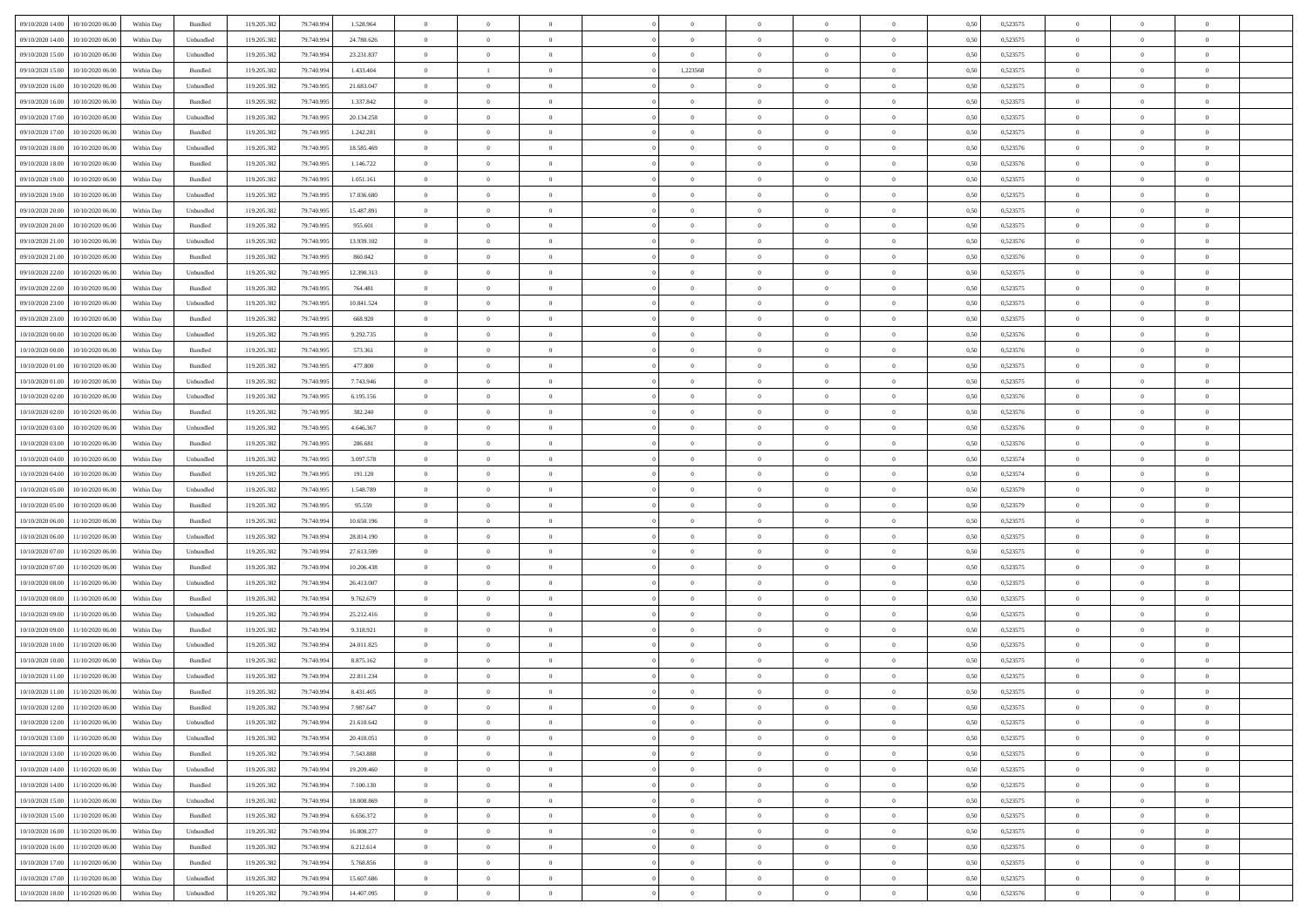| 10/10/2020 18:00                  | 11/10/2020 06:00 | Within Day | Bundled            | 119.205.382 | 79.740.994 | 5.325.097  | $\overline{0}$ | $\theta$       |                | $\overline{0}$ | $\bf{0}$       | $\overline{0}$ | $\theta$       | 0,50 | 0,523576 | $\theta$       | $\theta$       | $\theta$                 |  |
|-----------------------------------|------------------|------------|--------------------|-------------|------------|------------|----------------|----------------|----------------|----------------|----------------|----------------|----------------|------|----------|----------------|----------------|--------------------------|--|
|                                   |                  |            |                    |             |            |            |                |                |                |                |                |                |                |      |          |                |                |                          |  |
| 10/10/2020 19:00                  | 11/10/2020 06.00 | Within Day | Unbundled          | 119.205.382 | 79.740.994 | 13.206.504 | $\overline{0}$ | $\theta$       | $\overline{0}$ | $\overline{0}$ | $\,$ 0         | $\bf{0}$       | $\bf{0}$       | 0,50 | 0,523575 | $\,$ 0 $\,$    | $\overline{0}$ | $\overline{0}$           |  |
| 10/10/2020 19:00                  | 11/10/2020 06:00 | Within Day | Bundled            | 119.205.382 | 79,740,994 | 4.881.339  | $\overline{0}$ | $\overline{0}$ | $\overline{0}$ | $\overline{0}$ | $\bf{0}$       | $\overline{0}$ | $\mathbf{0}$   | 0.50 | 0,523575 | $\bf{0}$       | $\overline{0}$ | $\overline{0}$           |  |
| 10/10/2020 20:00                  | 11/10/2020 06.00 | Within Day | Unbundled          | 119.205.382 | 79.740.994 | 12.005.912 | $\overline{0}$ | $\overline{0}$ | $\overline{0}$ | $\overline{0}$ | $\bf{0}$       | $\overline{0}$ | $\overline{0}$ | 0,50 | 0,523575 | $\,$ 0 $\,$    | $\overline{0}$ | $\overline{0}$           |  |
| 10/10/2020 20:00                  | 11/10/2020 06.00 | Within Day | Bundled            | 119.205.382 | 79.740.994 | 4.437.581  | $\overline{0}$ | $\theta$       | $\overline{0}$ |                | $\overline{0}$ | $\overline{0}$ | $\bf{0}$       | 0,50 | 0,523575 | $\,$ 0 $\,$    | $\overline{0}$ | $\overline{0}$           |  |
| 10/10/2020 21:00                  | 11/10/2020 06:00 | Within Day | Unbundled          | 119.205.382 | 79,740,994 | 10.805.321 | $\overline{0}$ | $\overline{0}$ | $\overline{0}$ | $\overline{0}$ | $\bf{0}$       | $\overline{0}$ | $\overline{0}$ | 0.50 | 0.523576 | $\,0\,$        | $\theta$       | $\overline{0}$           |  |
| 10/10/2020 21:00                  | 11/10/2020 06.00 | Within Day | Bundled            | 119.205.382 | 79.740.994 | 3.993.823  | $\overline{0}$ | $\overline{0}$ | $\overline{0}$ | $\overline{0}$ | $\,$ 0         | $\overline{0}$ | $\overline{0}$ | 0,50 | 0,523576 | $\,0\,$        | $\theta$       | $\overline{0}$           |  |
|                                   |                  |            |                    |             |            |            |                |                |                |                |                |                |                |      |          |                |                |                          |  |
| 10/10/2020 22.00                  | 11/10/2020 06.00 | Within Day | Unbundled          | 119.205.382 | 79.740.994 | 9.604.730  | $\overline{0}$ | $\theta$       | $\overline{0}$ |                | $\,$ 0         | $\overline{0}$ | $\bf{0}$       | 0,50 | 0,523575 | $\,$ 0 $\,$    | $\overline{0}$ | $\overline{0}$           |  |
| 10/10/2020 22.00                  | 11/10/2020 06:00 | Within Day | Bundled            | 119.205.382 | 79,740,994 | 3.550.065  | $\overline{0}$ | $\overline{0}$ | $\overline{0}$ | $\overline{0}$ | $\bf{0}$       | $\overline{0}$ | $\bf{0}$       | 0.50 | 0.523575 | $\,0\,$        | $\overline{0}$ | $\overline{0}$           |  |
| 10/10/2020 23:00                  | 11/10/2020 06.00 | Within Day | Bundled            | 119.205.382 | 79.740.994 | 3.106.307  | $\overline{0}$ | $\overline{0}$ | $\overline{0}$ | $\overline{0}$ | $\,$ 0         | $\overline{0}$ | $\bf{0}$       | 0,50 | 0,523575 | $\,$ 0 $\,$    | $\overline{0}$ | $\overline{0}$           |  |
| 10/10/2020 23.00                  | 11/10/2020 06.00 | Within Day | Unbundled          | 119.205.382 | 79.740.994 | 8.404.139  | $\bf{0}$       | $\theta$       | $\overline{0}$ |                | $\,$ 0         | $\overline{0}$ | $\bf{0}$       | 0,50 | 0,523575 | $\,$ 0 $\,$    | $\overline{0}$ | $\overline{0}$           |  |
| 11/10/2020 00:00                  | 11/10/2020 06:00 | Within Day | Unbundled          | 119.205.382 | 79,740,994 | 7.203.547  | $\overline{0}$ | $\overline{0}$ | $\overline{0}$ | $\overline{0}$ | $\bf{0}$       | $\overline{0}$ | $\mathbf{0}$   | 0.50 | 0,523576 | $\bf{0}$       | $\overline{0}$ | $\overline{\phantom{a}}$ |  |
| 11/10/2020 00:00                  | 11/10/2020 06.00 | Within Day | Bundled            | 119.205.382 | 79.740.994 | 2.662.548  | $\overline{0}$ | $\overline{0}$ | $\overline{0}$ | $\overline{0}$ | $\bf{0}$       | $\overline{0}$ | $\overline{0}$ | 0,50 | 0,523576 | $\,$ 0 $\,$    | $\overline{0}$ | $\overline{0}$           |  |
|                                   |                  |            |                    |             |            |            | $\overline{0}$ | $\theta$       |                |                |                |                |                |      |          |                |                |                          |  |
| 11/10/2020 01:00                  | 11/10/2020 06.00 | Within Day | Unbundled          | 119.205.382 | 79.740.994 | 6.002.956  |                |                | $\overline{0}$ |                | $\overline{0}$ | $\overline{0}$ | $\bf{0}$       | 0,50 | 0,523575 | $\,$ 0 $\,$    | $\overline{0}$ | $\overline{0}$           |  |
| 11/10/2020 01:00                  | 11/10/2020 06:00 | Within Day | Bundled            | 119.205.382 | 79,740,994 | 2.218.790  | $\overline{0}$ | $\overline{0}$ | $\overline{0}$ | $\overline{0}$ | $\,$ 0         | $\overline{0}$ | $\overline{0}$ | 0.50 | 0.523575 | $\,0\,$        | $\theta$       | $\overline{0}$           |  |
| 11/10/2020 02.00                  | 11/10/2020 06.00 | Within Day | Unbundled          | 119.205.382 | 79.740.994 | 4.802.365  | $\overline{0}$ | $\overline{0}$ | $\overline{0}$ | $\overline{0}$ | $\bf{0}$       | $\overline{0}$ | $\overline{0}$ | 0,50 | 0,523576 | $\theta$       | $\theta$       | $\overline{0}$           |  |
| 11/10/2020 02.00                  | 11/10/2020 06.00 | Within Day | Bundled            | 119.205.382 | 79.740.994 | 1.775.032  | $\overline{0}$ | $\theta$       | $\overline{0}$ |                | $\bf{0}$       | $\overline{0}$ | $\bf{0}$       | 0,50 | 0,523576 | $\,$ 0 $\,$    | $\overline{0}$ | $\overline{0}$           |  |
| 11/10/2020 03:00                  | 11/10/2020 06:00 | Within Day | Unbundled          | 119.205.382 | 79,740,994 | 3.601.774  | $\overline{0}$ | $\overline{0}$ | $\overline{0}$ | $\overline{0}$ | $\bf{0}$       | $\overline{0}$ | $\bf{0}$       | 0.50 | 0.523576 | $\,0\,$        | $\overline{0}$ | $\overline{0}$           |  |
| 11/10/2020 03:00                  | 11/10/2020 06.00 | Within Day | Bundled            | 119.205.382 | 79.740.994 | 1.331.274  | $\overline{0}$ | $\overline{0}$ | $\overline{0}$ | $\overline{0}$ | $\,$ 0         | $\overline{0}$ | $\overline{0}$ | 0,50 | 0,523576 | $\,$ 0 $\,$    | $\overline{0}$ | $\overline{0}$           |  |
| 11/10/2020 04:00                  | 11/10/2020 06.00 | Within Day | Bundled            | 119.205.382 | 79.740.994 | 887.516    | $\bf{0}$       | $\,$ 0 $\,$    | $\overline{0}$ | $\overline{0}$ | $\,$ 0         | $\overline{0}$ | $\bf{0}$       | 0,50 | 0,523574 | $\,$ 0 $\,$    | $\overline{0}$ | $\overline{0}$           |  |
|                                   |                  |            |                    |             |            |            |                |                |                |                |                |                |                |      |          |                |                |                          |  |
| 11/10/2020 04:00                  | 11/10/2020 06:00 | Within Day | Unbundled          | 119.205.382 | 79.740.994 | 2.401.182  | $\overline{0}$ | $\overline{0}$ | $\overline{0}$ | $\overline{0}$ | $\bf{0}$       | $\overline{0}$ | $\mathbf{0}$   | 0.50 | 0,523574 | $\bf{0}$       | $\overline{0}$ | $\overline{0}$           |  |
| 11/10/2020 05:00                  | 11/10/2020 06.00 | Within Day | Unbundled          | 119.205.382 | 79.740.994 | 1.200.591  | $\overline{0}$ | $\overline{0}$ | $\overline{0}$ | $\overline{0}$ | $\bf{0}$       | $\overline{0}$ | $\overline{0}$ | 0,50 | 0,523579 | $\theta$       | $\overline{0}$ | $\overline{0}$           |  |
| 11/10/2020 05:00                  | 11/10/2020 06.00 | Within Day | Bundled            | 119.205.382 | 79.740.994 | 443.757    | $\overline{0}$ | $\theta$       | $\overline{0}$ |                | $\,$ 0         | $\overline{0}$ | $\bf{0}$       | 0,50 | 0,523579 | $\,$ 0 $\,$    | $\overline{0}$ | $\overline{0}$           |  |
| 11/10/2020 06:00                  | 12/10/2020 06:00 | Within Day | Unbundled          | 119.205.382 | 79,740,994 | 28.814.190 | $\overline{0}$ | $\overline{0}$ | $\overline{0}$ | $\overline{0}$ | $\bf{0}$       | $\overline{0}$ | $\bf{0}$       | 0.50 | 0.523575 | $\,0\,$        | $\theta$       | $\overline{0}$           |  |
| 11/10/2020 06.00                  | 12/10/2020 06:00 | Within Day | Bundled            | 119.205.382 | 79.740.994 | 10.650.196 | $\overline{0}$ | $\overline{0}$ | $\overline{0}$ | $\overline{0}$ | $\bf{0}$       | $\overline{0}$ | $\overline{0}$ | 0,50 | 0,523575 | $\,0\,$        | $\theta$       | $\overline{0}$           |  |
| 11/10/2020 07.00                  | 12/10/2020 06.00 | Within Day | Unbundled          | 119.205.382 | 79.740.994 | 27.613.599 | $\overline{0}$ | $\theta$       | $\overline{0}$ |                | $\bf{0}$       | $\overline{0}$ | $\bf{0}$       | 0,50 | 0,523575 | $\,$ 0 $\,$    | $\overline{0}$ | $\overline{0}$           |  |
| 11/10/2020 07.00                  | 12/10/2020 06:00 | Within Day | Bundled            | 119.205.382 | 79,740,994 | 10.206.438 | $\overline{0}$ | $\overline{0}$ | $\overline{0}$ | $\overline{0}$ | $\bf{0}$       | $\overline{0}$ | $\bf{0}$       | 0.50 | 0.523575 | $\,0\,$        | $\overline{0}$ | $\overline{0}$           |  |
|                                   |                  |            |                    |             |            |            |                |                |                |                |                |                |                |      |          |                |                |                          |  |
| 11/10/2020 08:00                  | 12/10/2020 06.00 | Within Day | Unbundled          | 119.205.382 | 79.740.994 | 26.413.007 | $\overline{0}$ | $\overline{0}$ | $\overline{0}$ | $\overline{0}$ | $\,$ 0         | $\overline{0}$ | $\overline{0}$ | 0,50 | 0,523575 | $\,$ 0 $\,$    | $\theta$       | $\overline{0}$           |  |
| 11/10/2020 08:00                  | 12/10/2020 06.00 | Within Day | Bundled            | 119.205.382 | 79.740.994 | 9.762.679  | $\overline{0}$ | $\overline{0}$ | $\overline{0}$ | $\overline{0}$ | $\,$ 0         | $\bf{0}$       | $\bf{0}$       | 0,50 | 0,523575 | $\,$ 0 $\,$    | $\overline{0}$ | $\overline{0}$           |  |
| 11/10/2020 09:00                  | 12/10/2020 06:00 | Within Day | Unbundled          | 119.205.382 | 79.740.994 | 25.212.416 | $\overline{0}$ | $\overline{0}$ | $\overline{0}$ | $\overline{0}$ | $\bf{0}$       | $\overline{0}$ | $\mathbf{0}$   | 0.50 | 0,523575 | $\bf{0}$       | $\overline{0}$ | $\overline{\phantom{a}}$ |  |
| 11/10/2020 09:00                  | 12/10/2020 06:00 | Within Dav | Bundled            | 119.205.382 | 79.740.994 | 9.318.921  | $\overline{0}$ | $\overline{0}$ | $\theta$       | $\Omega$       | $\mathbf{0}$   | $\overline{0}$ | $\overline{0}$ | 0.50 | 0,523575 | $\theta$       | $\overline{0}$ | $\overline{0}$           |  |
| 11/10/2020 11:00                  | 12/10/2020 06.00 | Within Day | Bundled            | 119.205.382 | 79.740.994 | 8.431.405  | $\overline{0}$ | $\theta$       | $\overline{0}$ |                | $\bf{0}$       | $\overline{0}$ | $\bf{0}$       | 0,50 | 0,523575 | $\,$ 0 $\,$    | $\overline{0}$ | $\overline{0}$           |  |
| 11/10/2020 11:00                  | 12/10/2020 06:00 | Within Day | Unbundled          | 119.205.382 | 79,740,994 | 22.811.234 | $\overline{0}$ | $\overline{0}$ | $\overline{0}$ | $\overline{0}$ | $\,$ 0         | $\overline{0}$ | $\bf{0}$       | 0.50 | 0.523575 | $\,0\,$        | $\theta$       | $\overline{0}$           |  |
| 11/10/2020 12:00                  | 12/10/2020 06.00 | Within Dav | Unbundled          | 119.205.382 | 79.740.994 | 21.610.642 | $\overline{0}$ | $\theta$       | $\Omega$       | $\Omega$       | $\mathbf{0}$   | $\overline{0}$ | $\overline{0}$ | 0.50 | 0,523575 | $\theta$       | $\overline{0}$ | $\overline{0}$           |  |
|                                   | 12/10/2020 06.00 | Within Day | Bundled            | 119.205.382 | 79.740.994 | 7.987.647  | $\overline{0}$ | $\theta$       | $\overline{0}$ |                | $\,$ 0         | $\overline{0}$ | $\bf{0}$       | 0,50 | 0,523575 | $\,$ 0 $\,$    | $\overline{0}$ | $\overline{0}$           |  |
| 11/10/2020 12:00                  |                  |            |                    |             |            |            |                |                |                |                |                |                |                |      |          |                |                |                          |  |
| 11/10/2020 13:00                  | 12/10/2020 06:00 | Within Day | Unbundled          | 119.205.382 | 79,740,994 | 20.410.051 | $\overline{0}$ | $\overline{0}$ | $\overline{0}$ | $\overline{0}$ | $\bf{0}$       | $\overline{0}$ | $\bf{0}$       | 0.50 | 0.523575 | $\,0\,$        | $\overline{0}$ | $\overline{0}$           |  |
| 11/10/2020 13:00                  | 12/10/2020 06.00 | Within Dav | Bundled            | 119.205.382 | 79.740.994 | 7.543.888  | $\overline{0}$ | $\overline{0}$ | $\Omega$       | $\Omega$       | $\overline{0}$ | $\overline{0}$ | $\overline{0}$ | 0.50 | 0,523575 | $\theta$       | $\overline{0}$ | $\overline{0}$           |  |
| 11/10/2020 14:00                  | 12/10/2020 06.00 | Within Day | Unbundled          | 119.205.382 | 79.740.994 | 19.209.460 | $\bf{0}$       | $\overline{0}$ | $\overline{0}$ | $\overline{0}$ | $\bf{0}$       | $\bf{0}$       | $\bf{0}$       | 0,50 | 0,523575 | $\,$ 0 $\,$    | $\overline{0}$ | $\overline{0}$           |  |
| 11/10/2020 14:00                  | 12/10/2020 06:00 | Within Day | Bundled            | 119.205.382 | 79.740.994 | 7.100.130  | $\overline{0}$ | $\overline{0}$ | $\overline{0}$ | $\overline{0}$ | $\bf{0}$       | $\overline{0}$ | $\mathbf{0}$   | 0.50 | 0,523575 | $\,$ 0 $\,$    | $\overline{0}$ | $\overline{0}$           |  |
| 11/10/2020 15:00                  | 12/10/2020 06:00 | Within Dav | Unbundled          | 119.205.382 | 79.740.994 | 18.008.869 | $\overline{0}$ | $\overline{0}$ | $\Omega$       | $\Omega$       | $\mathbf{0}$   | $\overline{0}$ | $\overline{0}$ | 0.50 | 0,523575 | $\theta$       | $\overline{0}$ | $\overline{0}$           |  |
| 11/10/2020 15:00                  | 12/10/2020 06.00 | Within Day | Bundled            | 119.205.382 | 79.740.994 | 6.656.372  | $\overline{0}$ | $\theta$       | $\overline{0}$ | $\overline{0}$ | $\,$ 0         | $\overline{0}$ | $\bf{0}$       | 0,50 | 0,523575 | $\,$ 0 $\,$    | $\overline{0}$ | $\overline{0}$           |  |
| 11/10/2020 16:00                  | 12/10/2020 06:00 | Within Day | Bundled            | 119.205.382 | 79,740,994 | 6.212.614  | $\overline{0}$ | $\overline{0}$ | $\overline{0}$ | $\overline{0}$ | $\bf{0}$       | $\overline{0}$ | $\overline{0}$ | 0.50 | 0,523575 | $\,0\,$        | $\theta$       | $\overline{0}$           |  |
| 11/10/2020 16:00                  | 12/10/2020 06:00 | Within Dav | Unbundled          | 119.205.382 | 79.740.994 | 16.808.277 | $\overline{0}$ | $\Omega$       | $\Omega$       | $\Omega$       | $\bf{0}$       | $\overline{0}$ | $\Omega$       | 0.50 | 0,523575 | $\theta$       | $\overline{0}$ | $\overline{0}$           |  |
|                                   |                  |            |                    |             |            |            |                |                |                |                |                |                |                |      |          |                |                |                          |  |
| 11/10/2020 17:00                  | 12/10/2020 06:00 | Within Day | Unbundled          | 119.205.382 | 79.740.994 | 15.607.686 | $\bf{0}$       | $\,$ 0 $\,$    | $\overline{0}$ | $\overline{0}$ | $\,$ 0         | $\overline{0}$ | $\bf{0}$       | 0,50 | 0,523575 | $\,$ 0 $\,$    | $\overline{0}$ | $\overline{0}$           |  |
| 11/10/2020 17:00                  | 12/10/2020 06:00 | Within Day | $\mathbf B$ undled | 119.205.382 | 79.740.994 | 5 768 856  | $\bf{0}$       | $\bf{0}$       |                |                |                |                |                | 0,50 | 0,523575 | $\bf{0}$       | $\theta$       |                          |  |
| 11/10/2020 18:00 12/10/2020 06:00 |                  | Within Day | Unbundled          | 119.205.382 | 79.740.994 | 14.407.095 | $\Omega$       | $\overline{0}$ | $\Omega$       | $\Omega$       | $\mathbf{0}$   | $\overline{0}$ | $\mathbf{0}$   | 0.50 | 0,523576 | $\theta$       | $\theta$       | $\overline{0}$           |  |
| 11/10/2020 18:00                  | 12/10/2020 06.00 | Within Day | Bundled            | 119.205.382 | 79.740.994 | 5.325.097  | $\bf{0}$       | $\overline{0}$ | $\overline{0}$ | $\bf{0}$       | $\overline{0}$ | $\overline{0}$ | $\mathbf{0}$   | 0,50 | 0,523576 | $\bf{0}$       | $\overline{0}$ | $\bf{0}$                 |  |
| 11/10/2020 19:00                  | 12/10/2020 06.00 | Within Day | Unbundled          | 119.205.382 | 79.740.994 | 13.206.504 | $\overline{0}$ | $\overline{0}$ | $\overline{0}$ | $\overline{0}$ | $\bf{0}$       | $\overline{0}$ | $\mathbf{0}$   | 0.50 | 0,523575 | $\overline{0}$ | $\bf{0}$       | $\bf{0}$                 |  |
| 11/10/2020 19:00                  | 12/10/2020 06:00 | Within Dav | Bundled            | 119.205.382 | 79.740.994 | 4.881.339  | $\overline{0}$ | $\overline{0}$ | $\overline{0}$ | $\overline{0}$ | $\mathbf{0}$   | $\overline{0}$ | $\mathbf{0}$   | 0.50 | 0,523575 | $\overline{0}$ | $\theta$       | $\overline{0}$           |  |
|                                   |                  |            |                    |             |            |            |                |                |                |                |                |                |                |      |          |                |                |                          |  |
| 11/10/2020 20.00                  | 12/10/2020 06:00 | Within Day | Unbundled          | 119.205.382 | 79.740.994 | 12.005.912 | $\bf{0}$       | $\overline{0}$ | $\overline{0}$ | $\overline{0}$ | $\bf{0}$       | $\bf{0}$       | $\bf{0}$       | 0,50 | 0,523575 | $\bf{0}$       | $\overline{0}$ | $\overline{0}$           |  |
| 11/10/2020 20.00                  | 12/10/2020 06:00 | Within Day | Bundled            | 119.205.382 | 79.740.994 | 4.437.581  | $\overline{0}$ | $\overline{0}$ | $\overline{0}$ | $\overline{0}$ | $\bf{0}$       | $\overline{0}$ | $\mathbf{0}$   | 0.50 | 0.523575 | $\,$ 0 $\,$    | $\theta$       | $\overline{0}$           |  |
| 11/10/2020 21:00                  | 12/10/2020 06:00 | Within Day | Unbundled          | 119.205.382 | 79.740.994 | 10.805.321 | $\overline{0}$ | $\overline{0}$ | $\overline{0}$ | $\overline{0}$ | $\overline{0}$ | $\overline{0}$ | $\overline{0}$ | 0,50 | 0,523576 | $\overline{0}$ | $\theta$       | $\overline{0}$           |  |
| 11/10/2020 21:00                  | 12/10/2020 06.00 | Within Day | Bundled            | 119.205.382 | 79.740.994 | 3.993.823  | $\overline{0}$ | $\,$ 0         | $\overline{0}$ | $\bf{0}$       | $\,$ 0 $\,$    | $\bf{0}$       | $\bf{0}$       | 0,50 | 0,523576 | $\,$ 0 $\,$    | $\overline{0}$ | $\overline{0}$           |  |
| 11/10/2020 22.00                  | 12/10/2020 06:00 | Within Day | Bundled            | 119.205.382 | 79.740.994 | 3.550.065  | $\overline{0}$ | $\overline{0}$ | $\overline{0}$ | $\overline{0}$ | $\bf{0}$       | $\overline{0}$ | $\mathbf{0}$   | 0.50 | 0.523575 | $\mathbf{0}$   | $\,$ 0 $\,$    | $\overline{0}$           |  |
| 11/10/2020 22.00                  | 12/10/2020 06:00 | Within Day | Unbundled          | 119.205.382 | 79.740.994 | 9.604.730  | $\overline{0}$ | $\overline{0}$ | $\overline{0}$ | $\overline{0}$ | $\overline{0}$ | $\overline{0}$ | $\overline{0}$ | 0,50 | 0,523575 | $\overline{0}$ | $\theta$       | $\overline{0}$           |  |
| 11/10/2020 23.00                  | 12/10/2020 06.00 | Within Day | Unbundled          | 119.205.382 | 79.740.994 | 8.404.139  | $\overline{0}$ | $\overline{0}$ | $\overline{0}$ | $\overline{0}$ | $\bf{0}$       | $\bf{0}$       | $\bf{0}$       | 0,50 | 0,523575 | $\bf{0}$       | $\overline{0}$ | $\bf{0}$                 |  |
|                                   |                  |            |                    |             |            |            |                |                |                |                |                |                |                |      |          |                |                |                          |  |
| 11/10/2020 23.00 12/10/2020 06.00 |                  | Within Day | Bundled            | 119.205.382 | 79.740.994 | 3.106.307  | $\overline{0}$ | $\overline{0}$ | $\overline{0}$ | $\overline{0}$ | $\bf{0}$       | $\overline{0}$ | $\,$ 0 $\,$    | 0,50 | 0,523575 | $\overline{0}$ | $\,$ 0 $\,$    | $\,$ 0 $\,$              |  |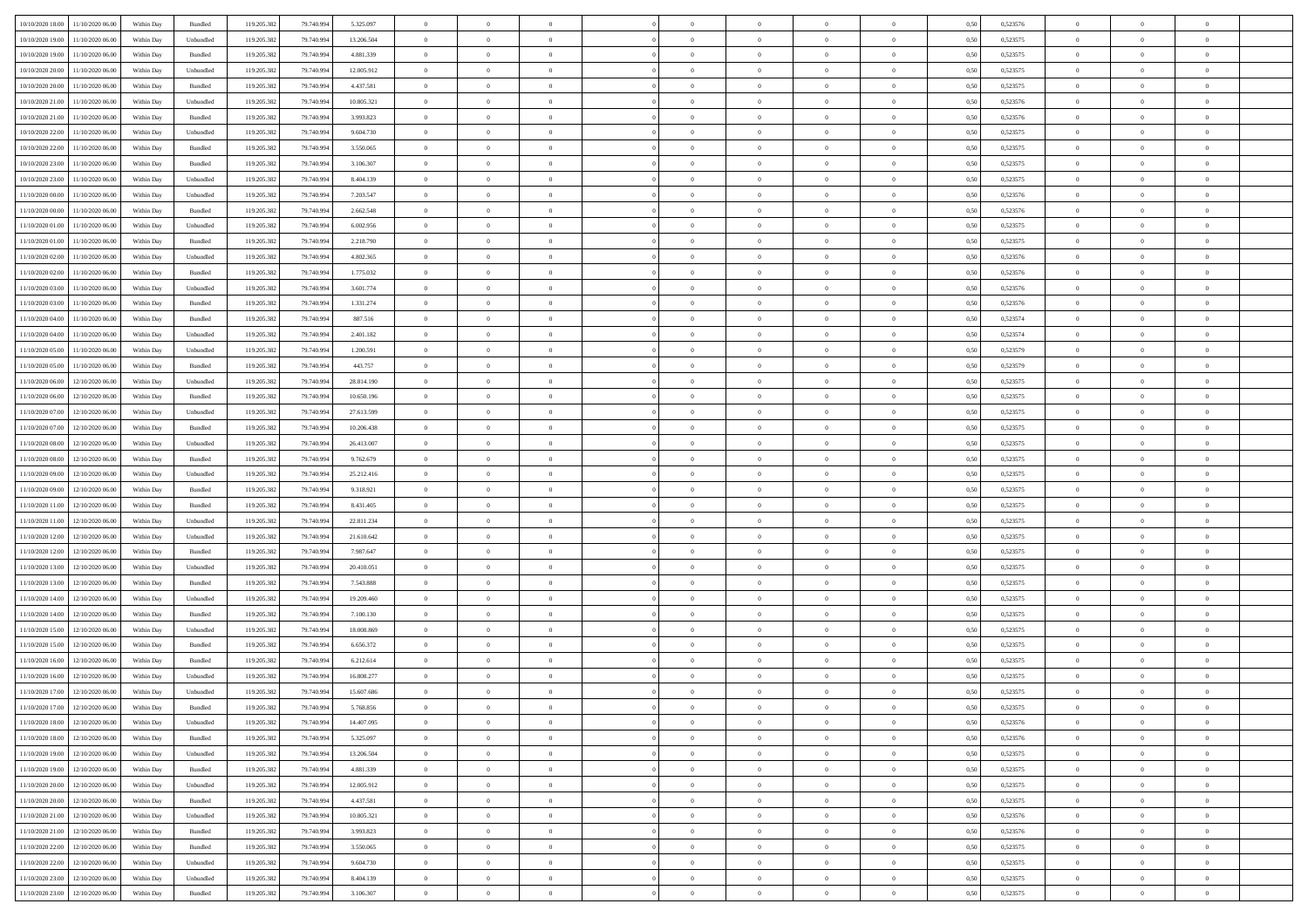| 12/10/2020 00:00 12/10/2020 06:00    | Within Day | Unbundled | 119.205.382 | 79.740.994 | 7.203.547  | $\overline{0}$ | $\overline{0}$ |                | $\overline{0}$ | $\theta$       |                | $\theta$       | 0,50 | 0,523576 | $\theta$       | $\theta$       | $\overline{0}$ |  |
|--------------------------------------|------------|-----------|-------------|------------|------------|----------------|----------------|----------------|----------------|----------------|----------------|----------------|------|----------|----------------|----------------|----------------|--|
| 12/10/2020 00:00<br>12/10/2020 06.00 | Within Day | Bundled   | 119.205.38  | 79.740.99  | 2.662.548  | $\bf{0}$       | $\bf{0}$       | $\bf{0}$       | $\overline{0}$ | $\overline{0}$ | $\overline{0}$ | $\bf{0}$       | 0,50 | 0,523576 | $\,$ 0 $\,$    | $\bf{0}$       | $\overline{0}$ |  |
| 12/10/2020 01:00<br>12/10/2020 06:00 | Within Day | Unbundled | 119.205.382 | 79,740,994 | 6.002.956  | $\overline{0}$ | $\bf{0}$       | $\overline{0}$ | $\bf{0}$       | $\bf{0}$       | $\overline{0}$ | $\bf{0}$       | 0.50 | 0,523575 | $\bf{0}$       | $\overline{0}$ | $\overline{0}$ |  |
| 12/10/2020 01:00<br>12/10/2020 06:00 | Within Day | Bundled   | 119.205.382 | 79.740.994 | 2.218.790  | $\overline{0}$ | $\bf{0}$       | $\overline{0}$ | $\theta$       | $\theta$       | $\overline{0}$ | $\bf{0}$       | 0,50 | 0,523575 | $\theta$       | $\theta$       | $\overline{0}$ |  |
| 12/10/2020 02:00<br>12/10/2020 06.00 | Within Day | Unbundled | 119.205.38  | 79.740.99  | 4.802.365  | $\bf{0}$       | $\overline{0}$ | $\bf{0}$       | $\overline{0}$ | $\theta$       | $\overline{0}$ | $\bf{0}$       | 0,50 | 0,523576 | $\,$ 0 $\,$    | $\bf{0}$       | $\overline{0}$ |  |
| 12/10/2020 02:00<br>12/10/2020 06.00 | Within Day | Bundled   | 119,205.38  | 79.740.99  | 1.775.032  | $\overline{0}$ | $\overline{0}$ | $\overline{0}$ | $\bf{0}$       | $\overline{0}$ | $\theta$       | $\bf{0}$       | 0.50 | 0.523576 | $\,$ 0 $\,$    | $\theta$       | $\overline{0}$ |  |
| 12/10/2020 03:00<br>12/10/2020 06.00 | Within Day | Bundled   | 119.205.38  | 79.740.994 | 1.331.274  | $\overline{0}$ | $\overline{0}$ | $\overline{0}$ | $\overline{0}$ | $\overline{0}$ | $\overline{0}$ | $\bf{0}$       | 0,50 | 0,523576 | $\,$ 0 $\,$    | $\theta$       | $\overline{0}$ |  |
|                                      |            |           |             |            |            |                |                |                |                |                |                |                |      |          |                |                |                |  |
| 12/10/2020 03:00<br>12/10/2020 06.00 | Within Day | Unbundled | 119.205.38  | 79.740.99  | 3.601.774  | $\bf{0}$       | $\bf{0}$       | $\bf{0}$       | $\overline{0}$ | $\overline{0}$ | $\overline{0}$ | $\bf{0}$       | 0,50 | 0,523576 | $\,$ 0 $\,$    | $\bf{0}$       | $\overline{0}$ |  |
| 12/10/2020 04:00<br>12/10/2020 06:00 | Within Day | Unbundled | 119,205.38  | 79.740.99  | 2.401.182  | $\overline{0}$ | $\bf{0}$       | $\overline{0}$ | $\bf{0}$       | $\overline{0}$ | $\overline{0}$ | $\bf{0}$       | 0.50 | 0.523574 | $\bf{0}$       | $\overline{0}$ | $\overline{0}$ |  |
| 12/10/2020 04:00<br>12/10/2020 06:00 | Within Day | Bundled   | 119.205.382 | 79.740.994 | 887.516    | $\bf{0}$       | $\bf{0}$       | $\overline{0}$ | $\overline{0}$ | $\overline{0}$ | $\overline{0}$ | $\bf{0}$       | 0,50 | 0,523574 | $\,$ 0 $\,$    | $\bf{0}$       | $\overline{0}$ |  |
| 12/10/2020 05:00<br>12/10/2020 06.00 | Within Day | Unbundled | 119.205.38  | 79.740.99  | 1.200.591  | $\bf{0}$       | $\overline{0}$ | $\bf{0}$       | $\bf{0}$       | $\bf{0}$       | $\overline{0}$ | $\bf{0}$       | 0,50 | 0,523579 | $\,$ 0 $\,$    | $\bf{0}$       | $\overline{0}$ |  |
| 12/10/2020 05:00<br>12/10/2020 06.00 | Within Day | Bundled   | 119.205.382 | 79,740,994 | 443,757    | $\overline{0}$ | $\bf{0}$       | $\overline{0}$ | $\overline{0}$ | $\bf{0}$       | $\overline{0}$ | $\bf{0}$       | 0.50 | 0,523579 | $\bf{0}$       | $\overline{0}$ | $\bf{0}$       |  |
| 12/10/2020 06:00<br>13/10/2020 06:00 | Within Day | Unbundled | 119.205.38  | 79.740.994 | 28.814.190 | $\overline{0}$ | $\overline{0}$ | $\overline{0}$ | $\theta$       | $\theta$       | $\overline{0}$ | $\bf{0}$       | 0,50 | 0,523575 | $\,$ 0 $\,$    | $\theta$       | $\overline{0}$ |  |
| 12/10/2020 06:00<br>13/10/2020 06.00 | Within Day | Bundled   | 119.205.38  | 79.740.99  | 10.650.196 | $\bf{0}$       | $\overline{0}$ | $\bf{0}$       | $\overline{0}$ | $\theta$       | $\overline{0}$ | $\bf{0}$       | 0,50 | 0,523575 | $\,$ 0 $\,$    | $\bf{0}$       | $\overline{0}$ |  |
| 12/10/2020 07.00<br>13/10/2020 06:00 | Within Day | Unbundled | 119.205.382 | 79.740.99  | 27.613.599 | $\overline{0}$ | $\overline{0}$ | $\overline{0}$ | $\bf{0}$       | $\overline{0}$ | $\Omega$       | $\bf{0}$       | 0.50 | 0.523575 | $\,$ 0 $\,$    | $\theta$       | $\overline{0}$ |  |
| 12/10/2020 07:00<br>13/10/2020 06:00 | Within Day | Bundled   | 119.205.382 | 79.740.994 | 10.206.438 | $\overline{0}$ | $\overline{0}$ | $\overline{0}$ | $\overline{0}$ | $\overline{0}$ | $\overline{0}$ | $\bf{0}$       | 0,50 | 0,523575 | $\theta$       | $\theta$       | $\overline{0}$ |  |
| 12/10/2020 08:00<br>13/10/2020 06.00 | Within Day | Unbundled | 119.205.38  | 79.740.99  | 26.413.007 | $\bf{0}$       | $\bf{0}$       | $\bf{0}$       | $\overline{0}$ | $\bf{0}$       | $\overline{0}$ | $\bf{0}$       | 0,50 | 0,523575 | $\,$ 0 $\,$    | $\bf{0}$       | $\overline{0}$ |  |
| 12/10/2020 08:00<br>13/10/2020 06:00 | Within Day | Bundled   | 119,205.38  | 79.740.99  | 9.762.679  | $\overline{0}$ | $\bf{0}$       | $\overline{0}$ | $\bf{0}$       | $\overline{0}$ | $\overline{0}$ | $\bf{0}$       | 0.50 | 0.523575 | $\bf{0}$       | $\overline{0}$ | $\overline{0}$ |  |
| 12/10/2020 09:00<br>13/10/2020 06:00 |            |           | 119.205.382 |            |            |                | $\bf{0}$       | $\overline{0}$ | $\overline{0}$ | $\overline{0}$ | $\overline{0}$ |                |      |          | $\,$ 0 $\,$    | $\bf{0}$       | $\overline{0}$ |  |
|                                      | Within Day | Bundled   |             | 79.740.994 | 9.318.921  | $\bf{0}$       |                |                |                |                |                | $\bf{0}$       | 0,50 | 0,523575 |                |                |                |  |
| 12/10/2020 09:00<br>13/10/2020 06.00 | Within Day | Unbundled | 119.205.38  | 79.740.99  | 25.212.416 | $\bf{0}$       | $\bf{0}$       | $\bf{0}$       | $\bf{0}$       | $\overline{0}$ | $\overline{0}$ | $\bf{0}$       | 0,50 | 0,523575 | $\,$ 0 $\,$    | $\bf{0}$       | $\overline{0}$ |  |
| 12/10/2020 10:00<br>13/10/2020 06:00 | Within Day | Unbundled | 119.205.382 | 79,740,994 | 24.011.825 | $\overline{0}$ | $\bf{0}$       | $\overline{0}$ | $\overline{0}$ | $\bf{0}$       | $\overline{0}$ | $\bf{0}$       | 0.50 | 0,523575 | $\bf{0}$       | $\overline{0}$ | $\overline{0}$ |  |
| 12/10/2020 10:00<br>13/10/2020 06:00 | Within Day | Bundled   | 119.205.382 | 79.740.994 | 8.875.162  | $\overline{0}$ | $\overline{0}$ | $\overline{0}$ | $\theta$       | $\theta$       | $\overline{0}$ | $\bf{0}$       | 0,50 | 0,523575 | $\theta$       | $\theta$       | $\overline{0}$ |  |
| 12/10/2020 11:00<br>13/10/2020 06.00 | Within Day | Unbundled | 119.205.38  | 79.740.99  | 22.811.234 | $\bf{0}$       | $\overline{0}$ | $\bf{0}$       | $\bf{0}$       | $\overline{0}$ | $\overline{0}$ | $\bf{0}$       | 0,50 | 0,523575 | $\,$ 0 $\,$    | $\bf{0}$       | $\overline{0}$ |  |
| 12/10/2020 11:00<br>13/10/2020 06:00 | Within Day | Bundled   | 119,205.38  | 79.740.99  | 8.431.405  | $\overline{0}$ | $\overline{0}$ | $\overline{0}$ | $\overline{0}$ | $\overline{0}$ | $\theta$       | $\bf{0}$       | 0.50 | 0.523575 | $\,$ 0 $\,$    | $\theta$       | $\overline{0}$ |  |
| 12/10/2020 12:00<br>13/10/2020 06.00 | Within Day | Unbundled | 119.205.382 | 79.740.994 | 21.610.642 | $\overline{0}$ | $\overline{0}$ | $\overline{0}$ | $\overline{0}$ | $\theta$       | $\overline{0}$ | $\bf{0}$       | 0,50 | 0,523575 | $\,$ 0 $\,$    | $\theta$       | $\overline{0}$ |  |
| 12/10/2020 12:00<br>13/10/2020 06.00 | Within Day | Bundled   | 119.205.38  | 79.740.99  | 7.987.647  | $\bf{0}$       | $\bf{0}$       | $\bf{0}$       | $\overline{0}$ | $\theta$       | $\overline{0}$ | $\bf{0}$       | 0,50 | 0,523575 | $\,$ 0 $\,$    | $\bf{0}$       | $\overline{0}$ |  |
| 12/10/2020 13:00<br>13/10/2020 06:00 | Within Day | Unbundled | 119,205.38  | 79.740.99  | 20.410.051 | $\overline{0}$ | 88,436         | $\overline{0}$ | $\bf{0}$       | $\overline{0}$ | $\overline{0}$ | $\bf{0}$       | 0.50 | 0.523575 | $\bf{0}$       | $\overline{0}$ | $\overline{0}$ |  |
| 12/10/2020 13:00<br>13/10/2020 06:00 | Within Day | Bundled   | 119.205.382 | 79.740.994 | 7.543.888  | $\overline{0}$ | 333.721        | $\overline{0}$ | 1,223561       | $\theta$       | $\overline{0}$ | $\bf{0}$       | 0,50 | 0,523575 | $\,$ 0 $\,$    | $\theta$       | $\overline{0}$ |  |
| 12/10/2020 14:00<br>13/10/2020 06.00 | Within Day | Bundled   | 119.205.38  | 80.163.15  | 6.786.040  | $\bf{0}$       | $\bf{0}$       | $\bf{0}$       | $\bf{0}$       | $\overline{0}$ | $\overline{0}$ | $\bf{0}$       | 0,50 | 0,523575 | $\,$ 0 $\,$    | $\bf{0}$       | $\overline{0}$ |  |
| 12/10/2020 14:00<br>13/10/2020 06:00 | Within Day | Unbundled | 119.205.382 | 80.163.15  | 19.126.225 | $\overline{0}$ | 1.250.080      | $\overline{0}$ | $\bf{0}$       | $\bf{0}$       | $\overline{0}$ | $\bf{0}$       | 0.50 | 0,523575 | $\bf{0}$       | $\overline{0}$ | $\overline{0}$ |  |
| 12/10/2020 15:00<br>13/10/2020 06:00 | Within Day | Unbundled | 119.205.38  | 81.413.231 | 16,758,886 | $\overline{0}$ | 228.207        | $\overline{0}$ | $\overline{0}$ | $\overline{0}$ | $\overline{0}$ | $\bf{0}$       | 0.5( | 0,523575 | $\theta$       | $\theta$       | $\overline{0}$ |  |
|                                      |            |           |             |            |            |                |                |                |                | $\,$ 0 $\,$    | $\overline{0}$ |                |      |          |                |                |                |  |
| 12/10/2020 15:00<br>13/10/2020 06.00 | Within Day | Bundled   | 119.205.38  | 81.413.23  | 6.361.912  | $\bf{0}$       | $\bf{0}$       | $\bf{0}$       | $\bf{0}$       |                |                | $\bf{0}$       | 0,50 | 0,523575 | $\,$ 0 $\,$    | $\bf{0}$       | $\overline{0}$ |  |
| 12/10/2020 16:00<br>13/10/2020 06:00 | Within Day | Unbundled | 119,205.38  | 81.641.437 | 15.428.634 | $\overline{0}$ | 64.156         | $\overline{0}$ | $\bf{0}$       | $\overline{0}$ | $\Omega$       | $\bf{0}$       | 0.50 | 0.523575 | $\,$ 0 $\,$    | $\theta$       | $\overline{0}$ |  |
| 12/10/2020 16:00<br>13/10/2020 06:00 | Within Dav | Bundled   | 119.205.38  | 81.641.437 | 5.937.785  | $\overline{0}$ | $\overline{0}$ | $\overline{0}$ | $\overline{0}$ | $\theta$       | $\overline{0}$ | $\bf{0}$       | 0.5( | 0,523575 | $\theta$       | $\theta$       | $\overline{0}$ |  |
| 12/10/2020 17:00<br>13/10/2020 06.00 | Within Day | Unbundled | 119.205.38  | 81.705.59  | 14.267.016 | $\bf{0}$       | $\bf{0}$       | $\bf{0}$       | $\bf{0}$       | $\bf{0}$       | $\overline{0}$ | $\bf{0}$       | 0,50 | 0,523575 | $\,$ 0 $\,$    | $\bf{0}$       | $\overline{0}$ |  |
| 12/10/2020 17:00<br>13/10/2020 06:00 | Within Day | Bundled   | 119,205.38  | 81,705.593 | 5.513.657  | $\overline{0}$ | $\bf{0}$       | $\overline{0}$ | $\bf{0}$       | $\overline{0}$ | $\overline{0}$ | $\bf{0}$       | 0.50 | 0.523575 | $\bf{0}$       | $\overline{0}$ | $\overline{0}$ |  |
| 12/10/2020 18:00<br>13/10/2020 06:00 | Within Day | Unbundled | 119.205.38  | 81.705.593 | 13.169.553 | $\overline{0}$ | $\overline{0}$ | $\overline{0}$ | $\overline{0}$ | $\overline{0}$ | $\overline{0}$ | $\bf{0}$       | 0.50 | 0,523576 | $\theta$       | $\theta$       | $\overline{0}$ |  |
| 12/10/2020 18:00<br>13/10/2020 06.00 | Within Day | Bundled   | 119.205.38  | 81.705.59  | 5.089.530  | $\bf{0}$       | 2.372.463      | $\bf{0}$       | 1,223586       | $\overline{0}$ | $\overline{0}$ | $\bf{0}$       | 0,50 | 0,523576 | $\,$ 0 $\,$    | $\bf{0}$       | $\overline{0}$ |  |
| 12/10/2020 19:00<br>13/10/2020 06:00 | Within Day | Unbundled | 119.205.382 | 84,078,056 | 12.072.090 | $\overline{0}$ | $\overline{0}$ | $\overline{0}$ | $\overline{0}$ | $\bf{0}$       | $\overline{0}$ | $\bf{0}$       | 0.50 | 0,523575 | $\bf{0}$       | $\overline{0}$ | $\overline{0}$ |  |
| 12/10/2020 19:00<br>13/10/2020 06:00 | Within Day | Bundled   | 119.205.382 | 84.078.056 | 2.490.645  | $\overline{0}$ | 593.827        | $\overline{0}$ | 1,223594       | $\overline{0}$ | $\overline{0}$ | $\bf{0}$       | 0.50 | 0,523575 | $\overline{0}$ | $\theta$       | $\overline{0}$ |  |
| 12/10/2020 20:00<br>13/10/2020 06.00 | Within Day | Bundled   | 119.205.38  | 84.671.883 | 1.724.379  | $\bf{0}$       | 1.724.380      | $\bf{0}$       | 1,223602       | 0,010188       | $\overline{0}$ | $\bf{0}$       | 0,50 | 0,523575 | 0,005094       | $\bf{0}$       | $\overline{0}$ |  |
| 12/10/2020 20:00<br>13/10/2020 06.00 | Within Day | Unbundled | 119,205.38  | 84.671.88  | 10.974.628 | $\overline{0}$ | $\overline{0}$ | $\Omega$       | $\overline{0}$ | $\overline{0}$ | $\theta$       | $\bf{0}$       | 0.50 | 0.523575 | $\theta$       | $\theta$       | $\overline{0}$ |  |
| 12/10/2020 21:00<br>13/10/2020 06:00 | Within Day | Unbundled | 119.205.38  | 86,396,263 | 9.877.165  | $\overline{0}$ | $\overline{0}$ | $\overline{0}$ | $\overline{0}$ | $\theta$       | $\Omega$       | $\overline{0}$ | 0.5( | 0,523576 | $\theta$       | $\theta$       | $\overline{0}$ |  |
| 12/10/2020 22:00<br>13/10/2020 06.00 | Within Day | Unbundled | 119.205.38  | 86.396.26  | 8.779.702  | $\bf{0}$       | $\bf{0}$       | $\bf{0}$       | $\bf{0}$       | $\bf{0}$       | $\overline{0}$ | $\bf{0}$       | 0,50 | 0,523575 | $\,$ 0 $\,$    | $\bf{0}$       | $\overline{0}$ |  |
| 12/10/2020 23:00 13/10/2020 06:00    | Within Day | Unbundled | 119.205.382 | 86.396.263 | 7.682.239  | $\overline{0}$ | 909.685        |                | $\Omega$       |                |                |                | 0,50 | 0,523575 | $\theta$       | $\overline{0}$ |                |  |
|                                      |            |           |             |            |            | $\overline{0}$ | $\overline{0}$ | $\Omega$       |                | $\theta$       |                |                |      |          | $\theta$       | $\theta$       | $\overline{0}$ |  |
| 13/10/2020 00:00 13/10/2020 06:00    | Within Day | Unbundled | 119.205.382 | 87.305.948 | 5.805.047  |                |                |                | $\theta$       |                | $\overline{0}$ | $\bf{0}$       | 0,50 | 0,523576 |                |                |                |  |
| 13/10/2020 01:00<br>13/10/2020 06.00 | Within Day | Unbundled | 119.205.38  | 87.305.948 | 4.837.539  | $\overline{0}$ | 201.214        | $\overline{0}$ | $\overline{0}$ | $\bf{0}$       | $\overline{0}$ | $\bf{0}$       | 0,50 | 0,523575 | $\bf{0}$       | $\overline{0}$ | $\bf{0}$       |  |
| 13/10/2020 02:00 13/10/2020 06:00    | Within Day | Unbundled | 119.205.382 | 87.507.162 | 3.709.060  | $\overline{0}$ | $\bf{0}$       | $\overline{0}$ | $\overline{0}$ | $\overline{0}$ | $\overline{0}$ | $\,$ 0 $\,$    | 0.50 | 0,523576 | $\overline{0}$ | $\bf{0}$       | $\,$ 0 $\,$    |  |
| 13/10/2020 03:00 13/10/2020 06:00    | Within Day | Unbundled | 119.205.382 | 87.507.162 | 2.781.795  | $\overline{0}$ | $\overline{0}$ | $\overline{0}$ | $\overline{0}$ | $\overline{0}$ | $\overline{0}$ | $\bf{0}$       | 0,50 | 0,523576 | $\theta$       | $\theta$       | $\overline{0}$ |  |
| 13/10/2020 04:00<br>13/10/2020 06.00 | Within Day | Unbundled | 119.205.382 | 87.507.162 | 1.854.530  | $\overline{0}$ | $\bf{0}$       | $\overline{0}$ | $\bf{0}$       | $\overline{0}$ | $\bf{0}$       | $\bf{0}$       | 0,50 | 0,523574 | $\bf{0}$       | $\overline{0}$ | $\overline{0}$ |  |
| 13/10/2020 05:00<br>13/10/2020 06:00 | Within Day | Unbundled | 119.205.382 | 87.507.162 | 927.265    | $\overline{0}$ | $\bf{0}$       | $\overline{0}$ | $\overline{0}$ | $\overline{0}$ | $\overline{0}$ | $\bf{0}$       | 0.50 | 0.523579 | $\,$ 0 $\,$    | $\theta$       | $\overline{0}$ |  |
| 13/10/2020 06:00<br>14/10/2020 06:00 | Within Dav | Unbundled | 119.205.382 | 80.560.770 | 27.994.413 | $\overline{0}$ | $\overline{0}$ | $\overline{0}$ | $\overline{0}$ | $\overline{0}$ | $\overline{0}$ | $\bf{0}$       | 0,50 | 0,523575 | $\overline{0}$ | $\theta$       | $\overline{0}$ |  |
| 13/10/2020 06:00<br>14/10/2020 06.00 | Within Day | Bundled   | 119.205.38  | 80.560.77  | 10.650.196 | $\overline{0}$ | $\overline{0}$ | $\overline{0}$ | $\overline{0}$ | $\overline{0}$ | $\overline{0}$ | $\bf{0}$       | 0,50 | 0,523575 | $\bf{0}$       | $\overline{0}$ | $\overline{0}$ |  |
| 13/10/2020 07:00<br>14/10/2020 06:00 | Within Day | Unbundled | 119.205.382 | 80.560.770 | 26.827.979 | $\overline{0}$ | $\overline{0}$ | $\overline{0}$ | $\overline{0}$ | $\bf{0}$       | $\overline{0}$ | $\bf{0}$       | 0.50 | 0.523575 | $\overline{0}$ | $\bf{0}$       | $\,$ 0         |  |
| 13/10/2020 07:00<br>14/10/2020 06:00 | Within Dav | Bundled   | 119.205.382 | 80.560.770 | 10.206.438 | $\overline{0}$ | $\overline{0}$ | $\overline{0}$ | $\overline{0}$ | $\overline{0}$ | $\overline{0}$ | $\bf{0}$       | 0,50 | 0,523575 | $\overline{0}$ | $\theta$       | $\overline{0}$ |  |
| 13/10/2020 08:00<br>14/10/2020 06.00 | Within Day | Unbundled | 119.205.38  | 80.560.77  | 25.661.545 | $\overline{0}$ | $\bf{0}$       | $\overline{0}$ | $\bf{0}$       | $\overline{0}$ | $\bf{0}$       | $\bf{0}$       | 0,50 | 0,523575 | $\bf{0}$       | $\bf{0}$       | $\overline{0}$ |  |
|                                      |            |           |             |            |            |                |                |                |                |                |                |                |      |          |                |                |                |  |
| 13/10/2020 08:00 14/10/2020 06:00    | Within Day | Bundled   | 119.205.382 | 80.560.770 | 9.762.679  | $\overline{0}$ | $\bf{0}$       | $\overline{0}$ | $\overline{0}$ | $\,$ 0 $\,$    | $\overline{0}$ | $\bf{0}$       | 0,50 | 0,523575 | $\overline{0}$ | $\,$ 0 $\,$    | $\,$ 0 $\,$    |  |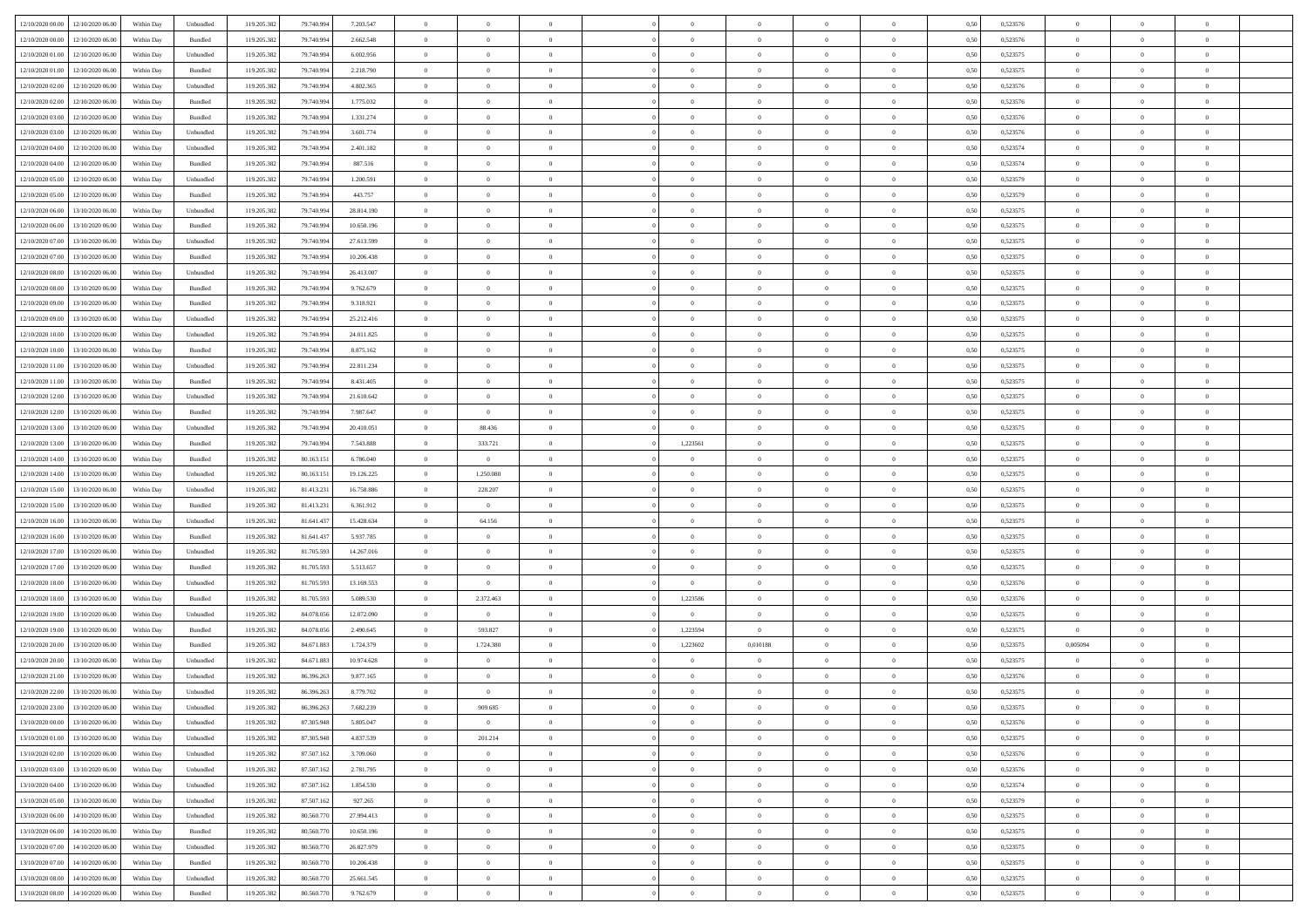| 13/10/2020 09:00                  | 14/10/2020 06:00                  | Within Day | Unbundled | 119.205.382 | 80.560.770 | 24.495.112 | $\overline{0}$ | $\theta$       |                | $\overline{0}$ | $\overline{0}$ | $\overline{0}$ | $\theta$       | 0,50 | 0,523575 | $\theta$       | $\theta$       | $\overline{0}$           |  |
|-----------------------------------|-----------------------------------|------------|-----------|-------------|------------|------------|----------------|----------------|----------------|----------------|----------------|----------------|----------------|------|----------|----------------|----------------|--------------------------|--|
|                                   |                                   |            |           |             |            |            | $\overline{0}$ | $\overline{0}$ |                |                |                |                |                |      |          |                |                |                          |  |
| 13/10/2020 09:00                  | 14/10/2020 06.00                  | Within Day | Bundled   | 119.205.382 | 80.560.77  | 9.318.921  |                |                | $\overline{0}$ | $\overline{0}$ | $\,$ 0         | $\bf{0}$       | $\bf{0}$       | 0,50 | 0,523575 | $\,$ 0 $\,$    | $\overline{0}$ | $\overline{0}$           |  |
| 13/10/2020 10:00                  | 14/10/2020 06:00                  | Within Day | Unbundled | 119.205.382 | 80.560.770 | 23.328.678 | $\overline{0}$ | $\overline{0}$ | $\overline{0}$ | $\overline{0}$ | $\bf{0}$       | $\overline{0}$ | $\mathbf{0}$   | 0.50 | 0,523575 | $\bf{0}$       | $\overline{0}$ | $\overline{0}$           |  |
| 13/10/2020 10:00                  | 14/10/2020 06.00                  | Within Day | Bundled   | 119.205.382 | 80.560.770 | 8.875.162  | $\overline{0}$ | $\overline{0}$ | $\overline{0}$ | $\overline{0}$ | $\bf{0}$       | $\overline{0}$ | $\overline{0}$ | 0,50 | 0,523575 | $\,$ 0 $\,$    | $\overline{0}$ | $\overline{0}$           |  |
| 13/10/2020 11:00                  | 14/10/2020 06.00                  | Within Day | Bundled   | 119.205.382 | 80.560.770 | 8.431.405  | $\overline{0}$ | $\theta$       | $\overline{0}$ |                | $\overline{0}$ | $\overline{0}$ | $\bf{0}$       | 0,50 | 0,523575 | $\,$ 0 $\,$    | $\overline{0}$ | $\overline{0}$           |  |
| 13/10/2020 11:00                  | 14/10/2020 06:00                  | Within Day | Unbundled | 119.205.382 | 80,560,770 | 22.162.244 | $\overline{0}$ | $\overline{0}$ | $\overline{0}$ | $\overline{0}$ | $\bf{0}$       | $\overline{0}$ | $\bf{0}$       | 0.50 | 0.523575 | $\,0\,$        | $\theta$       | $\overline{0}$           |  |
| 13/10/2020 12:00                  | 14/10/2020 06.00                  | Within Day | Unbundled | 119.205.382 | 80.560.770 | 20.995.809 | $\overline{0}$ | $\overline{0}$ | $\overline{0}$ | $\overline{0}$ | $\bf{0}$       | $\overline{0}$ | $\overline{0}$ | 0,50 | 0,523575 | $\,0\,$        | $\theta$       | $\overline{0}$           |  |
| 13/10/2020 12:00                  | 14/10/2020 06.00                  | Within Day | Bundled   | 119.205.382 | 80.560.77  | 7.987.647  | $\overline{0}$ | $\theta$       | $\overline{0}$ |                | $\bf{0}$       | $\overline{0}$ | $\bf{0}$       | 0,50 | 0,523575 | $\,$ 0 $\,$    | $\overline{0}$ | $\overline{0}$           |  |
|                                   |                                   |            |           |             |            |            |                |                |                |                |                |                |                |      |          |                |                |                          |  |
| 13/10/2020 13:00                  | 14/10/2020 06:00                  | Within Day | Unbundled | 119.205.382 | 80,560,770 | 19.829.376 | $\overline{0}$ | $\overline{0}$ | $\overline{0}$ | $\overline{0}$ | $\bf{0}$       | $\overline{0}$ | $\bf{0}$       | 0.50 | 0.523575 | $\,0\,$        | $\overline{0}$ | $\overline{0}$           |  |
| 13/10/2020 13:00                  | 14/10/2020 06.00                  | Within Day | Bundled   | 119.205.382 | 80.560.770 | 7.543.888  | $\overline{0}$ | $\overline{0}$ | $\overline{0}$ | $\overline{0}$ | $\,$ 0         | $\overline{0}$ | $\bf{0}$       | 0,50 | 0,523575 | $\,$ 0 $\,$    | $\overline{0}$ | $\overline{0}$           |  |
| 13/10/2020 14:00                  | 14/10/2020 06.00                  | Within Day | Unbundled | 119.205.382 | 80.560.770 | 18.662.942 | $\bf{0}$       | $\theta$       | $\overline{0}$ | $\overline{0}$ | $\,$ 0         | $\overline{0}$ | $\bf{0}$       | 0,50 | 0,523575 | $\,$ 0 $\,$    | $\overline{0}$ | $\overline{0}$           |  |
| 13/10/2020 14:00                  | 14/10/2020 06:00                  | Within Day | Bundled   | 119.205.382 | 80,560,770 | 7.100.130  | $\overline{0}$ | $\overline{0}$ | $\overline{0}$ | $\overline{0}$ | $\bf{0}$       | $\overline{0}$ | $\mathbf{0}$   | 0.50 | 0,523575 | $\bf{0}$       | $\overline{0}$ | $\overline{\phantom{a}}$ |  |
| 13/10/2020 15:00                  | 14/10/2020 06.00                  | Within Day | Unbundled | 119.205.382 | 80.560.770 | 17.496.508 | $\overline{0}$ | $\overline{0}$ | $\overline{0}$ | $\overline{0}$ | $\bf{0}$       | $\overline{0}$ | $\overline{0}$ | 0,50 | 0,523575 | $\,$ 0 $\,$    | $\overline{0}$ | $\overline{0}$           |  |
| 13/10/2020 15:00                  | 14/10/2020 06.00                  | Within Day | Bundled   | 119.205.382 | 80.560.77  | 6.656.372  | $\overline{0}$ | $\theta$       | $\overline{0}$ |                | $\overline{0}$ | $\overline{0}$ | $\bf{0}$       | 0,50 | 0,523575 | $\,$ 0 $\,$    | $\overline{0}$ | $\overline{0}$           |  |
| 13/10/2020 16:00                  | 14/10/2020 06:00                  | Within Day | Bundled   | 119.205.382 | 80,560,770 | 6.212.614  | $\overline{0}$ | $\overline{0}$ | $\overline{0}$ | $\overline{0}$ | $\,$ 0         | $\overline{0}$ | $\bf{0}$       | 0.50 | 0.523575 | $\,0\,$        | $\theta$       | $\overline{0}$           |  |
|                                   |                                   |            |           |             |            |            |                |                |                |                |                |                |                |      |          |                |                |                          |  |
| 13/10/2020 16:00                  | 14/10/2020 06.00                  | Within Day | Unbundled | 119.205.382 | 80.560.770 | 16.330.074 | $\overline{0}$ | $\overline{0}$ | $\overline{0}$ | $\overline{0}$ | $\bf{0}$       | $\overline{0}$ | $\overline{0}$ | 0,50 | 0,523575 | $\,0\,$        | $\theta$       | $\overline{0}$           |  |
| 13/10/2020 17:00                  | 14/10/2020 06.00                  | Within Day | Unbundled | 119.205.382 | 80.560.770 | 15.163.640 | $\overline{0}$ | $\theta$       | $\overline{0}$ |                | $\bf{0}$       | $\overline{0}$ | $\bf{0}$       | 0,50 | 0,523575 | $\,$ 0 $\,$    | $\overline{0}$ | $\overline{0}$           |  |
| 13/10/2020 17:00                  | 14/10/2020 06:00                  | Within Day | Bundled   | 119.205.382 | 80,560,770 | 5.768.856  | $\overline{0}$ | $\overline{0}$ | $\overline{0}$ | $\overline{0}$ | $\bf{0}$       | $\overline{0}$ | $\bf{0}$       | 0.50 | 0.523575 | $\,0\,$        | $\overline{0}$ | $\overline{\phantom{a}}$ |  |
| 13/10/2020 18:00                  | 14/10/2020 06.00                  | Within Day | Unbundled | 119.205.382 | 80.560.770 | 13.997.207 | $\overline{0}$ | $\overline{0}$ | $\overline{0}$ | $\overline{0}$ | $\,$ 0         | $\overline{0}$ | $\overline{0}$ | 0,50 | 0,523576 | $\,$ 0 $\,$    | $\overline{0}$ | $\overline{0}$           |  |
| 13/10/2020 18:00                  | 14/10/2020 06.00                  | Within Day | Bundled   | 119.205.382 | 80.560.770 | 5.325.097  | $\bf{0}$       | $\,$ 0 $\,$    | $\overline{0}$ | $\overline{0}$ | $\,$ 0         | $\overline{0}$ | $\bf{0}$       | 0,50 | 0,523576 | $\,$ 0 $\,$    | $\overline{0}$ | $\overline{0}$           |  |
| 13/10/2020 19:00                  | 14/10/2020 06:00                  | Within Day | Unbundled | 119.205.382 | 80,560,770 | 12.830.773 | $\overline{0}$ | $\overline{0}$ | $\overline{0}$ | $\overline{0}$ | $\bf{0}$       | $\overline{0}$ | $\mathbf{0}$   | 0.50 | 0,523575 | $\bf{0}$       | $\overline{0}$ | $\overline{0}$           |  |
| 13/10/2020 19:00                  | 14/10/2020 06.00                  | Within Day | Bundled   | 119.205.382 | 80.560.770 | 4.881.339  | $\overline{0}$ | $\overline{0}$ | $\overline{0}$ | $\overline{0}$ | $\bf{0}$       | $\overline{0}$ | $\overline{0}$ | 0,50 | 0,523575 | $\,$ 0 $\,$    | $\overline{0}$ | $\overline{0}$           |  |
|                                   |                                   |            |           |             |            |            |                |                |                |                |                |                |                |      |          |                |                |                          |  |
| 13/10/2020 20.00                  | 14/10/2020 06.00                  | Within Day | Unbundled | 119.205.382 | 80.560.770 | 11.664.338 | $\overline{0}$ | $\theta$       | $\overline{0}$ | $\overline{0}$ | $\,$ 0         | $\overline{0}$ | $\bf{0}$       | 0,50 | 0,523575 | $\,$ 0 $\,$    | $\overline{0}$ | $\overline{0}$           |  |
| 13/10/2020 20:00                  | 14/10/2020 06:00                  | Within Day | Bundled   | 119.205.382 | 80,560,770 | 4.437.581  | $\overline{0}$ | $\overline{0}$ | $\overline{0}$ | $\overline{0}$ | $\bf{0}$       | $\overline{0}$ | $\bf{0}$       | 0.50 | 0.523575 | $\,0\,$        | $\theta$       | $\overline{0}$           |  |
| 13/10/2020 21:00                  | 14/10/2020 06.00                  | Within Day | Unbundled | 119.205.382 | 80.560.770 | 10.497.904 | $\overline{0}$ | 686.386        | $\overline{0}$ | $\overline{0}$ | $\bf{0}$       | $\overline{0}$ | $\overline{0}$ | 0,50 | 0,523576 | $\,0\,$        | $\theta$       | $\overline{0}$           |  |
| 13/10/2020 21:00                  | 14/10/2020 06.00                  | Within Day | Bundled   | 119.205.382 | 80.560.77  | 3.993.823  | $\overline{0}$ | $\theta$       | $\overline{0}$ |                | $\bf{0}$       | $\overline{0}$ | $\bf{0}$       | 0,50 | 0,523576 | $\,$ 0 $\,$    | $\overline{0}$ | $\overline{0}$           |  |
| 13/10/2020 22.00                  | 14/10/2020 06:00                  | Within Day | Bundled   | 119.205.382 | 81.247.156 | 3.550.065  | $\overline{0}$ | $\overline{0}$ | $\overline{0}$ | $\overline{0}$ | $\bf{0}$       | $\overline{0}$ | $\bf{0}$       | 0.50 | 0.523575 | $\,0\,$        | $\overline{0}$ | $\overline{0}$           |  |
| 13/10/2020 22.00                  | 14/10/2020 06.00                  | Within Day | Unbundled | 119.205.382 | 81.247.156 | 8.721.349  | $\overline{0}$ | $\overline{0}$ | $\overline{0}$ | $\overline{0}$ | $\bf{0}$       | $\overline{0}$ | $\overline{0}$ | 0,50 | 0,523575 | $\,$ 0 $\,$    | $\overline{0}$ | $\overline{0}$           |  |
| 13/10/2020 23:00                  | 14/10/2020 06.00                  | Within Day | Unbundled | 119.205.382 | 81.247.156 | 7.631.181  | $\bf{0}$       | $\overline{0}$ | $\overline{0}$ | $\overline{0}$ | $\,$ 0         | $\bf{0}$       | $\bf{0}$       | 0,50 | 0,523575 | $\,$ 0 $\,$    | $\overline{0}$ | $\overline{0}$           |  |
|                                   |                                   |            |           |             |            |            |                |                |                |                |                |                |                |      |          |                |                |                          |  |
| 13/10/2020 23:00                  | 14/10/2020 06:00                  | Within Day | Bundled   | 119.205.382 | 81.247.156 | 3.106.307  | $\overline{0}$ | $\bf{0}$       | $\overline{0}$ | $\overline{0}$ | $\bf{0}$       | $\overline{0}$ | $\mathbf{0}$   | 0.50 | 0,523575 | $\bf{0}$       | $\overline{0}$ | $\overline{\phantom{a}}$ |  |
| 14/10/2020 00:00                  | 14/10/2020 06.00                  | Within Dav | Unbundled | 119.205.382 | 81.247.156 | 6.541.012  | $\overline{0}$ | $\overline{0}$ | $\theta$       | $\overline{0}$ | $\overline{0}$ | $\overline{0}$ | $\overline{0}$ | 0.50 | 0,523576 | $\theta$       | $\overline{0}$ | $\overline{0}$           |  |
| 14/10/2020 00.00                  | 14/10/2020 06.00                  | Within Day | Bundled   | 119.205.382 | 81.247.156 | 2.662.548  | $\overline{0}$ | $\theta$       | $\overline{0}$ |                | $\bf{0}$       | $\overline{0}$ | $\bf{0}$       | 0,50 | 0,523576 | $\,$ 0 $\,$    | $\overline{0}$ | $\overline{0}$           |  |
| 14/10/2020 01:00                  | 14/10/2020 06:00                  | Within Day | Unbundled | 119.205.382 | 81.247.156 | 5.450.843  | $\overline{0}$ | $\overline{0}$ | $\overline{0}$ | $\overline{0}$ | $\bf{0}$       | $\overline{0}$ | $\bf{0}$       | 0.50 | 0,523575 | $\,0\,$        | $\theta$       | $\overline{0}$           |  |
| 14/10/2020 01:00                  | 14/10/2020 06.00                  | Within Dav | Bundled   | 119.205.382 | 81.247.156 | 2.218.790  | $\overline{0}$ | $\overline{0}$ | $\Omega$       | $\Omega$       | $\mathbf{0}$   | $\overline{0}$ | $\overline{0}$ | 0.50 | 0,523575 | $\theta$       | $\overline{0}$ | $\overline{0}$           |  |
| 14/10/2020 02:00                  | 14/10/2020 06.00                  | Within Day | Unbundled | 119.205.382 | 81.247.156 | 4.360.674  | $\overline{0}$ | $\theta$       | $\overline{0}$ |                | $\,$ 0         | $\overline{0}$ | $\bf{0}$       | 0,50 | 0,523576 | $\,$ 0 $\,$    | $\overline{0}$ | $\overline{0}$           |  |
| 14/10/2020 02.00                  | 14/10/2020 06:00                  | Within Day | Bundled   | 119.205.382 | 81.247.156 | 1.775.032  | $\overline{0}$ | $\overline{0}$ | $\overline{0}$ | $\overline{0}$ | $\bf{0}$       | $\overline{0}$ | $\bf{0}$       | 0.50 | 0.523576 | $\,0\,$        | $\overline{0}$ | $\overline{0}$           |  |
| 14/10/2020 03:00                  | 14/10/2020 06.00                  | Within Dav | Unbundled | 119.205.382 | 81.247.156 | 3.270.506  | $\overline{0}$ | $\overline{0}$ | $\overline{0}$ | $\overline{0}$ | $\overline{0}$ | $\overline{0}$ | $\overline{0}$ | 0.50 | 0,523576 | $\theta$       | $\overline{0}$ | $\overline{0}$           |  |
|                                   | 14/10/2020 06.00                  | Within Day | Bundled   |             | 81.247.156 | 1.331.274  | $\overline{0}$ | $\overline{0}$ | $\overline{0}$ | $\overline{0}$ | $\bf{0}$       | $\bf{0}$       | $\bf{0}$       | 0,50 | 0,523576 | $\,$ 0 $\,$    | $\overline{0}$ | $\overline{0}$           |  |
| 14/10/2020 03:00                  |                                   |            |           | 119.205.382 |            |            |                |                |                |                |                |                |                |      |          |                |                |                          |  |
| 14/10/2020 04:00                  | 14/10/2020 06:00                  | Within Day | Unbundled | 119.205.382 | 81.247.156 | 2.180.337  | $\overline{0}$ | $\overline{0}$ | $\overline{0}$ | $\overline{0}$ | $\bf{0}$       | $\overline{0}$ | $\mathbf{0}$   | 0.50 | 0,523574 | $\,$ 0 $\,$    | $\overline{0}$ | $\overline{0}$           |  |
| 14/10/2020 04:00                  | 14/10/2020 06.00                  | Within Dav | Bundled   | 119.205.382 | 81.247.156 | 887.516    | $\overline{0}$ | $\overline{0}$ | $\Omega$       | $\Omega$       | $\mathbf{0}$   | $\overline{0}$ | $\overline{0}$ | 0.50 | 0,523574 | $\theta$       | $\overline{0}$ | $\overline{0}$           |  |
| 14/10/2020 05.00                  | 14/10/2020 06.00                  | Within Day | Unbundled | 119.205.382 | 81.247.156 | 1.090.168  | $\overline{0}$ | $\theta$       | $\overline{0}$ | $\overline{0}$ | $\,$ 0         | $\overline{0}$ | $\bf{0}$       | 0,50 | 0,523579 | $\,$ 0 $\,$    | $\overline{0}$ | $\overline{0}$           |  |
| 14/10/2020 05:00                  | 14/10/2020 06:00                  | Within Day | Bundled   | 119.205.382 | 81.247.156 | 443.757    | $\overline{0}$ | $\overline{0}$ | $\overline{0}$ | $\overline{0}$ | $\bf{0}$       | $\overline{0}$ | $\overline{0}$ | 0.50 | 0,523579 | $\,0\,$        | $\theta$       | $\overline{0}$           |  |
| 14/10/2020 06:00                  | 15/10/2020 06:00                  | Within Dav | Unbundled | 119.205.382 | 87.834.517 | 31.370.861 | $\overline{0}$ | 7.904.009      | $\Omega$       | $\Omega$       | $\bf{0}$       | $\overline{0}$ | $\mathbf{0}$   | 0.50 | 0,523575 | $\theta$       | $\overline{0}$ | $\overline{0}$           |  |
| 14/10/2020 07:00                  | 15/10/2020 06.00                  | Within Day | Unbundled | 119.205.382 | 95.738.526 | 22.489.067 | $\overline{0}$ | $\overline{0}$ | $\overline{0}$ | $\bf{0}$       | $\,$ 0         | $\overline{0}$ | $\bf{0}$       | 0,50 | 0,523575 | $\,$ 0 $\,$    | $\overline{0}$ | $\overline{0}$           |  |
| 14/10/2020 08:00 15/10/2020 06:00 |                                   | Within Day | Unbundled | 119.205.382 | 95.738.526 | 21.511.282 | $\bf{0}$       | $\,$ 0         |                |                |                |                |                | 0,50 | 0,523575 | $\bf{0}$       | $\theta$       |                          |  |
| 14/10/2020 09:00                  | 15/10/2020 06.00                  | Within Day | Unbundled | 119.205.382 | 95.738.526 | 20.533.496 | $\Omega$       | $\overline{0}$ | $\Omega$       | $\Omega$       | $\mathbf{0}$   | $\overline{0}$ | $\mathbf{0}$   | 0.50 | 0,523575 | $\theta$       | $\theta$       | $\overline{0}$           |  |
|                                   |                                   |            |           |             |            |            |                |                |                |                |                |                |                |      |          |                |                |                          |  |
| 14/10/2020 10:00                  | 15/10/2020 06.00                  | Within Day | Unbundled | 119.205.382 | 95.738.526 | 19.555.710 | $\overline{0}$ | $\overline{0}$ | $\overline{0}$ | $\bf{0}$       | $\overline{0}$ | $\overline{0}$ | $\mathbf{0}$   | 0,50 | 0,523575 | $\bf{0}$       | $\overline{0}$ | $\bf{0}$                 |  |
| 14/10/2020 11:00                  | 15/10/2020 06.00                  | Within Day | Unbundled | 119.205.382 | 95.738.526 | 18.577.925 | $\overline{0}$ | $\overline{0}$ | $\overline{0}$ | $\overline{0}$ | $\bf{0}$       | $\overline{0}$ | $\mathbf{0}$   | 0.50 | 0,523575 | $\overline{0}$ | $\bf{0}$       | $\bf{0}$                 |  |
| 14/10/2020 12:00                  | 15/10/2020 06:00                  | Within Day | Unbundled | 119.205.382 | 95.738.526 | 17.600.140 | $\overline{0}$ | $\overline{0}$ | $\overline{0}$ | $\overline{0}$ | $\mathbf{0}$   | $\overline{0}$ | $\mathbf{0}$   | 0.50 | 0,523575 | $\overline{0}$ | $\theta$       | $\overline{0}$           |  |
| 14/10/2020 13:00                  | 15/10/2020 06.00                  | Within Day | Unbundled | 119.205.382 | 95.738.526 | 16.622.354 | $\bf{0}$       | $\overline{0}$ | $\overline{0}$ | $\overline{0}$ | $\bf{0}$       | $\bf{0}$       | $\bf{0}$       | 0,50 | 0,523575 | $\,0\,$        | $\overline{0}$ | $\overline{0}$           |  |
| 14/10/2020 14:00                  | 15/10/2020 06:00                  | Within Day | Unbundled | 119.205.382 | 95.738.526 | 15.644.568 | $\overline{0}$ | $\overline{0}$ | $\overline{0}$ | $\overline{0}$ | $\overline{0}$ | $\overline{0}$ | $\overline{0}$ | 0.50 | 0.523575 | $\,$ 0 $\,$    | $\theta$       | $\overline{0}$           |  |
| 14/10/2020 15:00                  | 15/10/2020 06:00                  | Within Day | Unbundled | 119.205.382 | 95.738.526 | 14.666.782 | $\overline{0}$ | $\overline{0}$ | $\overline{0}$ | $\overline{0}$ | $\overline{0}$ | $\overline{0}$ | $\overline{0}$ | 0,50 | 0,523575 | $\overline{0}$ | $\overline{0}$ | $\overline{0}$           |  |
| 14/10/2020 16.00                  | 15/10/2020 06.00                  | Within Day | Unbundled | 119.205.382 | 95.738.526 | 13.688.997 | $\overline{0}$ | $\,$ 0         | $\overline{0}$ | $\bf{0}$       | $\bf{0}$       | $\bf{0}$       | $\bf{0}$       | 0,50 | 0,523575 | $\,$ 0 $\,$    | $\overline{0}$ | $\overline{0}$           |  |
|                                   |                                   |            |           |             |            |            |                |                |                |                |                |                |                |      |          |                |                |                          |  |
| 14/10/2020 17.00                  | 15/10/2020 06:00                  | Within Day | Unbundled | 119.205.382 | 95.738.526 | 12.711.212 | $\overline{0}$ | $\bf{0}$       | $\overline{0}$ | $\overline{0}$ | $\bf{0}$       | $\overline{0}$ | $\mathbf{0}$   | 0.50 | 0.523575 | $\mathbf{0}$   | $\,$ 0 $\,$    | $\overline{0}$           |  |
| 14/10/2020 18:00                  | 15/10/2020 06:00                  | Within Day | Unbundled | 119.205.382 | 95.738.526 | 11.733.426 | $\overline{0}$ | $\overline{0}$ | $\overline{0}$ | $\overline{0}$ | $\overline{0}$ | $\overline{0}$ | $\overline{0}$ | 0,50 | 0,523576 | $\overline{0}$ | $\theta$       | $\overline{0}$           |  |
| 14/10/2020 19.00                  | 15/10/2020 06.00                  | Within Day | Unbundled | 119.205.382 | 95.738.526 | 10.755.641 | $\overline{0}$ | $\overline{0}$ | $\overline{0}$ | $\overline{0}$ | $\bf{0}$       | $\bf{0}$       | $\bf{0}$       | 0,50 | 0,523575 | $\bf{0}$       | $\overline{0}$ | $\overline{0}$           |  |
|                                   | 14/10/2020 20.00 15/10/2020 06.00 | Within Day | Unbundled | 119.205.382 | 95.738.526 | 9.777.855  | $\overline{0}$ | $\overline{0}$ | $\overline{0}$ | $\overline{0}$ | $\bf{0}$       | $\overline{0}$ | $\,$ 0 $\,$    | 0,50 | 0,523575 | $\overline{0}$ | $\,$ 0 $\,$    | $\,$ 0 $\,$              |  |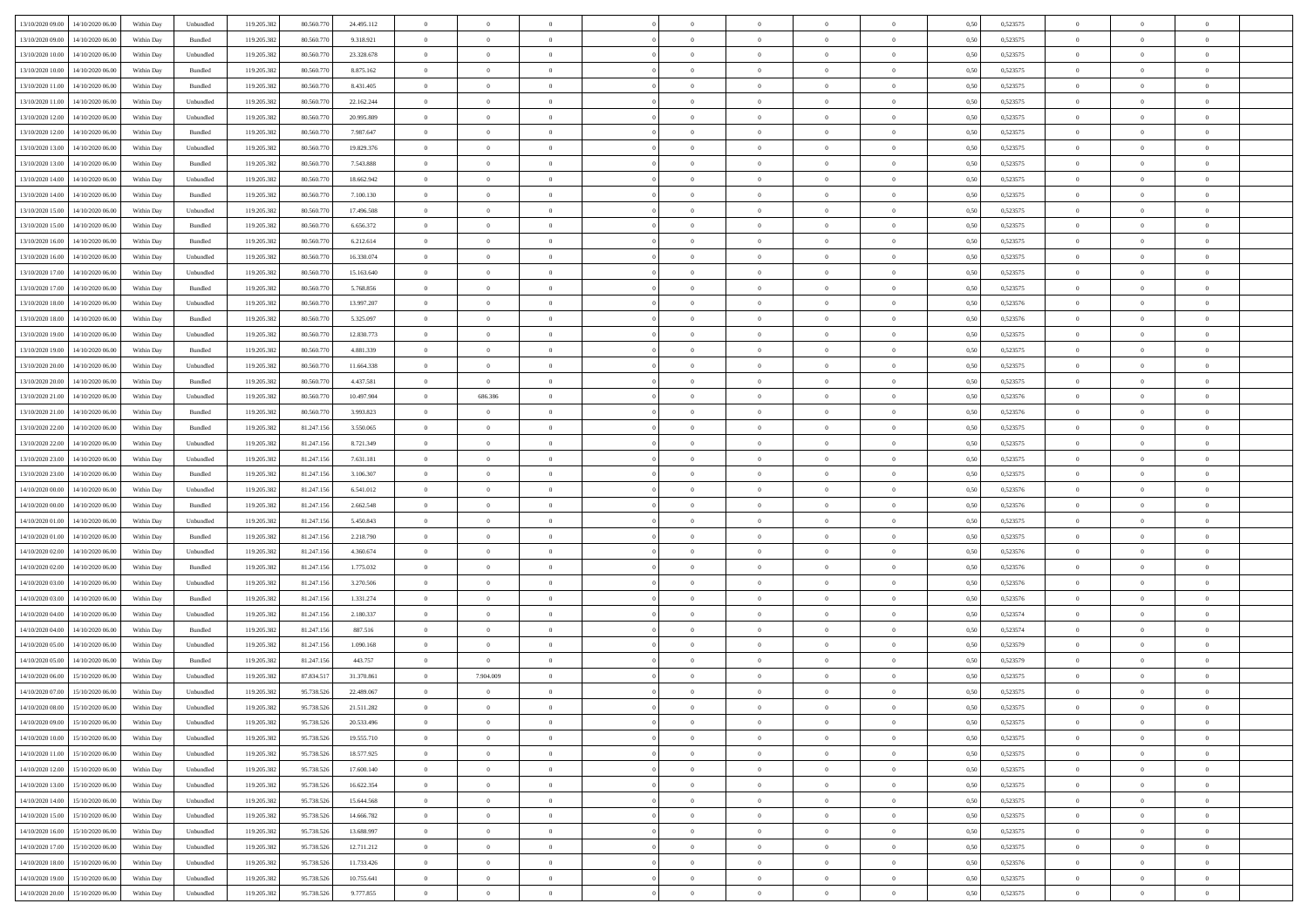| 14/10/2020 21:00 15/10/2020 06:00    | Within Day | Unbundled | 119.205.382 | 95.738.526  | 8.800.069               | $\overline{0}$ | $\overline{0}$ |                | $\overline{0}$ | $\theta$       |                | $\theta$       | 0,50 | 0,523576 | $\theta$       | $\theta$       | $\overline{0}$ |  |
|--------------------------------------|------------|-----------|-------------|-------------|-------------------------|----------------|----------------|----------------|----------------|----------------|----------------|----------------|------|----------|----------------|----------------|----------------|--|
| 14/10/2020 22.00<br>15/10/2020 06.00 | Within Day | Unbundled | 119.205.38  | 95.738.52   | 7.822.284               | $\bf{0}$       | $\bf{0}$       | $\bf{0}$       | $\bf{0}$       | $\overline{0}$ | $\overline{0}$ | $\bf{0}$       | 0,50 | 0,523575 | $\,$ 0 $\,$    | $\bf{0}$       | $\overline{0}$ |  |
| 14/10/2020 23.00<br>15/10/2020 06:00 | Within Day | Unbundled | 119.205.382 | 95.738.526  | 6.844.499               | $\overline{0}$ | $\bf{0}$       | $\overline{0}$ | $\bf{0}$       | $\bf{0}$       | $\overline{0}$ | $\bf{0}$       | 0.50 | 0,523575 | $\bf{0}$       | $\overline{0}$ | $\overline{0}$ |  |
| 15/10/2020 00:00<br>15/10/2020 06:00 | Within Day | Unbundled | 119.205.382 | 95.738.526  | 5.866.713               | $\overline{0}$ | $\overline{0}$ | $\overline{0}$ | $\theta$       | $\theta$       | $\overline{0}$ | $\bf{0}$       | 0,50 | 0,523576 | $\theta$       | $\theta$       | $\overline{0}$ |  |
| 15/10/2020 01:00<br>15/10/2020 06.00 | Within Day | Unbundled | 119.205.38  | 95.738.526  | 4.888.927               | $\bf{0}$       | 22.913         | $\bf{0}$       | $\overline{0}$ | $\theta$       | $\overline{0}$ | $\bf{0}$       | 0,50 | 0,523575 | $\,$ 0 $\,$    | $\bf{0}$       | $\overline{0}$ |  |
|                                      |            |           |             |             |                         |                |                |                |                |                | $\theta$       |                |      |          |                |                |                |  |
| 15/10/2020 02:00<br>15/10/2020 06.00 | Within Day | Unbundled | 119.205.382 | 95.761.439  | 3.892.811               | $\overline{0}$ | $\overline{0}$ | $\overline{0}$ | $\bf{0}$       | $\overline{0}$ |                | $\bf{0}$       | 0.50 | 0.523576 | $\,$ 0 $\,$    | $\theta$       | $\overline{0}$ |  |
| 15/10/2020 03:00<br>15/10/2020 06.00 | Within Day | Unbundled | 119.205.382 | 95.761.439  | 2.919.609               | $\overline{0}$ | $\overline{0}$ | $\overline{0}$ | $\overline{0}$ | $\overline{0}$ | $\overline{0}$ | $\bf{0}$       | 0,50 | 0,523576 | $\,$ 0 $\,$    | $\theta$       | $\overline{0}$ |  |
| 15/10/2020 04:00<br>15/10/2020 06.00 | Within Day | Unbundled | 119.205.38  | 95.761.439  | 1.946.406               | $\bf{0}$       | $\bf{0}$       | $\bf{0}$       | $\overline{0}$ | $\overline{0}$ | $\overline{0}$ | $\bf{0}$       | 0,50 | 0,523574 | $\,$ 0 $\,$    | $\bf{0}$       | $\overline{0}$ |  |
| 15/10/2020 05:00<br>15/10/2020 06:00 | Within Day | Unbundled | 119,205.38  | 95.761.439  | 973.202                 | $\overline{0}$ | $\overline{0}$ | $\overline{0}$ | $\bf{0}$       | $\overline{0}$ | $\overline{0}$ | $\bf{0}$       | 0.50 | 0.523579 | $\bf{0}$       | $\overline{0}$ | $\overline{0}$ |  |
| 15/10/2020 06:00<br>16/10/2020 06:00 | Within Day | Unbundled | 119.205.382 | 87.709.667  | 29.202.267              | $\overline{0}$ | 9.301.445      | $\overline{0}$ | $\overline{0}$ | $\overline{0}$ | $\overline{0}$ | $\bf{0}$       | 0,50 | 0,523575 | $\,$ 0 $\,$    | $\bf{0}$       | $\overline{0}$ |  |
| 15/10/2020 06:00<br>16/10/2020 06.00 | Within Day | Bundled   | 119.205.38  | 87.709.66   | 2.293.446               | $\bf{0}$       | $\theta$       | $\bf{0}$       | $\bf{0}$       | $\bf{0}$       | $\overline{0}$ | $\bf{0}$       | 0,50 | 0,523575 | $\,$ 0 $\,$    | $\bf{0}$       | $\overline{0}$ |  |
| 15/10/2020 07:00<br>16/10/2020 06:00 | Within Day | Unbundled | 119.205.382 | 97.011.111  | 19.071.620              | $\overline{0}$ | $\bf{0}$       | $\overline{0}$ | $\overline{0}$ | $\bf{0}$       | $\overline{0}$ | $\bf{0}$       | 0.50 | 0,523575 | $\bf{0}$       | $\overline{0}$ | $\,$ 0         |  |
| 15/10/2020 07.00<br>16/10/2020 06.00 | Within Day | Bundled   | 119.205.38  | 97.011.111  | 2.197.886               | $\overline{0}$ | $\overline{0}$ | $\overline{0}$ | $\theta$       | $\theta$       | $\overline{0}$ | $\bf{0}$       | 0,50 | 0,523575 | $\,$ 0 $\,$    | $\theta$       | $\overline{0}$ |  |
|                                      |            |           |             |             |                         |                |                |                |                |                |                |                |      |          |                |                |                |  |
| 15/10/2020 08:00<br>16/10/2020 06.00 | Within Day | Bundled   | 119.205.38  | 97.011.11   | 2.102.325               | $\bf{0}$       | $\overline{0}$ | $\bf{0}$       | $\overline{0}$ | $\bf{0}$       | $\overline{0}$ | $\bf{0}$       | 0,50 | 0,523575 | $\,$ 0 $\,$    | $\bf{0}$       | $\overline{0}$ |  |
| 15/10/2020 08:00<br>16/10/2020 06:00 | Within Day | Unbundled | 119.205.382 | 97.011.111  | 18.242.419              | $\overline{0}$ | $\overline{0}$ | $\overline{0}$ | $\bf{0}$       | $\overline{0}$ | $\theta$       | $\bf{0}$       | 0.50 | 0,523575 | $\,$ 0 $\,$    | $\theta$       | $\overline{0}$ |  |
| 15/10/2020 09:00<br>16/10/2020 06.00 | Within Day | Unbundled | 119.205.382 | 97.011.111  | 17.413.218              | $\overline{0}$ | $\overline{0}$ | $\overline{0}$ | $\overline{0}$ | $\overline{0}$ | $\overline{0}$ | $\bf{0}$       | 0,50 | 0,523575 | $\theta$       | $\theta$       | $\overline{0}$ |  |
| 15/10/2020 09:00<br>16/10/2020 06.00 | Within Day | Bundled   | 119.205.38  | 97.011.11   | 2.006.766               | $\bf{0}$       | $\bf{0}$       | $\bf{0}$       | $\overline{0}$ | $\bf{0}$       | $\overline{0}$ | $\bf{0}$       | 0,50 | 0,523575 | $\,$ 0 $\,$    | $\bf{0}$       | $\overline{0}$ |  |
| 15/10/2020 10:00<br>16/10/2020 06:00 | Within Day | Unbundled | 119,205.38  | 97.011.111  | 16,584,017              | $\overline{0}$ | $\bf{0}$       | $\overline{0}$ | $\bf{0}$       | $\overline{0}$ | $\overline{0}$ | $\bf{0}$       | 0.50 | 0.523575 | $\bf{0}$       | $\overline{0}$ | $\overline{0}$ |  |
| 15/10/2020 10:00<br>16/10/2020 06:00 | Within Day | Bundled   | 119.205.382 | 97.011.111  | 1.911.205               | $\bf{0}$       | $\bf{0}$       | $\overline{0}$ | $\overline{0}$ | $\overline{0}$ | $\overline{0}$ | $\bf{0}$       | 0,50 | 0,523575 | $\,$ 0 $\,$    | $\bf{0}$       | $\overline{0}$ |  |
| 15/10/2020 11:00<br>16/10/2020 06.00 | Within Day | Unbundled | 119.205.38  | 97.011.11   | 15.754.817              | $\bf{0}$       | $\bf{0}$       | $\bf{0}$       | $\bf{0}$       | $\overline{0}$ | $\overline{0}$ | $\bf{0}$       | 0,50 | 0,523575 | $\,$ 0 $\,$    | $\bf{0}$       | $\overline{0}$ |  |
|                                      |            |           |             |             |                         |                |                |                |                |                |                |                |      |          |                |                |                |  |
| 15/10/2020 11:00<br>16/10/2020 06:00 | Within Day | Bundled   | 119.205.382 | 97.011.111  | 1.815.645               | $\overline{0}$ | $\overline{0}$ | $\overline{0}$ | $\overline{0}$ | $\bf{0}$       | $\overline{0}$ | $\bf{0}$       | 0.50 | 0,523575 | $\bf{0}$       | $\overline{0}$ | $\,$ 0         |  |
| 15/10/2020 12:00<br>16/10/2020 06:00 | Within Day | Unbundled | 119.205.382 | 97.011.111  | 14.925.616              | $\overline{0}$ | 93.638         | $\overline{0}$ | $\theta$       | $\theta$       | $\overline{0}$ | $\bf{0}$       | 0,50 | 0,523575 | $\theta$       | $\theta$       | $\overline{0}$ |  |
| 15/10/2020 12:00<br>16/10/2020 06.00 | Within Day | Bundled   | 119.205.38  | 97.011.11   | 1.720.084               | $\bf{0}$       | $\overline{0}$ | $\bf{0}$       | $\bf{0}$       | $\bf{0}$       | $\overline{0}$ | $\bf{0}$       | 0,50 | 0,523575 | $\,$ 0 $\,$    | $\bf{0}$       | $\overline{0}$ |  |
| 15/10/2020 13:00<br>16/10/2020 06:00 | Within Day | Bundled   | 119,205.38  | 97.104.749  | 1.624.524               | $\overline{0}$ | 1.618.547      | $\overline{0}$ | 1,223561       | $\overline{0}$ | $\theta$       | $\bf{0}$       | 0.50 | 0.523575 | $\,$ 0 $\,$    | $\theta$       | $\overline{0}$ |  |
| 15/10/2020 13:00<br>16/10/2020 06.00 | Within Day | Unbundled | 119.205.382 | 97.104.749  | 14.007.978              | $\overline{0}$ | 148.506        | $\overline{0}$ | $\overline{0}$ | $\overline{0}$ | $\overline{0}$ | $\bf{0}$       | 0,50 | 0,523575 | $\,$ 0 $\,$    | $\theta$       | $\overline{0}$ |  |
| 15/10/2020 14:00<br>16/10/2020 06.00 | Within Day | Unbundled | 119.205.38  | 98.871.80   | 13.044.210              | $\bf{0}$       | 4.009.661      | $\bf{0}$       | $\bf{0}$       | $\overline{0}$ | $\overline{0}$ | $\bf{0}$       | 0,50 | 0,523575 | $\,$ 0 $\,$    | $\bf{0}$       | $\overline{0}$ |  |
| 15/10/2020 14:00<br>16/10/2020 06:00 | Within Day | Bundled   | 119,205.38  | 98.871.803  | 5.625                   | $\overline{0}$ | 5.624          | $\overline{0}$ | 1,223564       | $\overline{0}$ | $\overline{0}$ | $\bf{0}$       | 0.50 | 0.523575 | $\bf{0}$       | $\overline{0}$ | $\overline{0}$ |  |
| 15/10/2020 15:00<br>16/10/2020 06.00 | Within Day | Unbundled | 119.205.382 | 102.887.088 | 8.469.889               | $\overline{0}$ | $\overline{0}$ | $\overline{0}$ | $\overline{0}$ | $\overline{0}$ | $\overline{0}$ | $\bf{0}$       | 0,50 | 0,523575 | $\theta$       | $\theta$       | $\overline{0}$ |  |
|                                      |            |           |             |             |                         |                |                |                |                |                |                |                |      |          |                |                |                |  |
| 15/10/2020 15:00<br>16/10/2020 06.00 | Within Day | Bundled   | 119.205.38  | 102.887.08  | $\mathbf{1}$            | $\bf{0}$       | $\bf{0}$       | $\bf{0}$       | $\bf{0}$       | $\overline{0}$ | $\overline{0}$ | $\bf{0}$       | 0,50 | 0,523575 | $\,$ 0 $\,$    | $\bf{0}$       | $\overline{0}$ |  |
| 15/10/2020 16:00<br>16/10/2020 06:00 | Within Day | Unbundled | 119.205.38  | 102.887.088 | 7.905.230               | $\overline{0}$ | 454.842        | $\overline{0}$ | $\overline{0}$ | $\bf{0}$       | $\overline{0}$ | $\bf{0}$       | 0.50 | 0,523575 | $\bf{0}$       | $\overline{0}$ | $\,$ 0         |  |
| 15/10/2020 16:00<br>16/10/2020 06:00 | Within Day | Bundled   | 119.205.38  | 102.887.088 | $\blacksquare$          | $\overline{0}$ | $\overline{0}$ | $\overline{0}$ | $\overline{0}$ | $\overline{0}$ | $\overline{0}$ | $\bf{0}$       | 0.5( | 0,523575 | $\theta$       | $\theta$       | $\overline{0}$ |  |
| 15/10/2020 17:00<br>16/10/2020 06.00 | Within Day | Unbundled | 119.205.38  | 103.341.929 | 6.918.217               | $\bf{0}$       | $\overline{0}$ | $\bf{0}$       | $\bf{0}$       | $\overline{0}$ | $\overline{0}$ | $\bf{0}$       | 0,50 | 0,523575 | $\,$ 0 $\,$    | $\bf{0}$       | $\overline{0}$ |  |
| 15/10/2020 17:00<br>16/10/2020 06:00 | Within Day | Bundled   | 119.205.382 | 103.341.929 | $\mathbf{1}$            | $\overline{0}$ | $\bf{0}$       | $\overline{0}$ | $\bf{0}$       | $\overline{0}$ | $\Omega$       | $\bf{0}$       | 0.50 | 0,523575 | $\,$ 0 $\,$    | $\bf{0}$       | $\overline{0}$ |  |
| 15/10/2020 18:00<br>16/10/2020 06:00 | Within Dav | Unbundled | 119.205.38  | 103.341.929 | 6.386.046               | $\overline{0}$ | $\overline{0}$ | $\overline{0}$ | $\overline{0}$ | $\theta$       | $\overline{0}$ | $\bf{0}$       | 0.5( | 0,523576 | $\theta$       | $\theta$       | $\overline{0}$ |  |
| 15/10/2020 18:00<br>16/10/2020 06.00 | Within Day | Bundled   | 119.205.38  | 103.341.929 | $\overline{1}$          | $\bf{0}$       | $\bf{0}$       | $\bf{0}$       | $\bf{0}$       | $\bf{0}$       | $\overline{0}$ | $\bf{0}$       | 0,50 | 0,523576 | $\,$ 0 $\,$    | $\bf{0}$       | $\overline{0}$ |  |
| 15/10/2020 19:00<br>16/10/2020 06:00 | Within Day | Bundled   | 119.205.38  | 103.341.929 | $\blacksquare$          | $\overline{0}$ | $\bf{0}$       | $\overline{0}$ | $\bf{0}$       | $\overline{0}$ | $\overline{0}$ | $\bf{0}$       | 0.50 | 0.523575 | $\bf{0}$       | $\overline{0}$ | $\overline{0}$ |  |
|                                      |            |           |             |             |                         |                |                |                |                |                |                |                |      |          |                |                |                |  |
| 15/10/2020 19:00<br>16/10/2020 06:00 | Within Day | Unbundled | 119.205.38  | 103.341.929 | 5.853.877               | $\overline{0}$ | $\overline{0}$ | $\overline{0}$ | $\overline{0}$ | $\overline{0}$ | $\overline{0}$ | $\bf{0}$       | 0.50 | 0,523575 | $\theta$       | $\theta$       | $\overline{0}$ |  |
| 15/10/2020 20:00<br>16/10/2020 06.00 | Within Day | Unbundled | 119.205.38  | 103.341.929 | 5.321.706               | $\bf{0}$       | $\bf{0}$       | $\bf{0}$       | $\bf{0}$       | $\overline{0}$ | $\overline{0}$ | $\bf{0}$       | 0,50 | 0,523575 | $\,$ 0 $\,$    | $\bf{0}$       | $\overline{0}$ |  |
| 15/10/2020 20:00<br>16/10/2020 06:00 | Within Day | Bundled   | 119.205.382 | 103.341.929 | $\overline{0}$          | $\overline{0}$ | $\bf{0}$       | $\overline{0}$ | $\overline{0}$ | $\bf{0}$       | $\overline{0}$ | $\bf{0}$       | 0.50 | 0,523575 | $\bf{0}$       | $\overline{0}$ | $\overline{0}$ |  |
| 15/10/2020 21:00<br>16/10/2020 06:00 | Within Day | Unbundled | 119.205.38  | 103.341.929 | 4.789.535               | $\overline{0}$ | $\overline{0}$ | $\overline{0}$ | $\overline{0}$ | $\overline{0}$ | $\overline{0}$ | $\bf{0}$       | 0.5( | 0,523576 | $\theta$       | $\theta$       | $\overline{0}$ |  |
| 15/10/2020 21:00<br>16/10/2020 06.00 | Within Day | Bundled   | 119.205.38  | 103.341.929 | $\overline{0}$          | $\bf{0}$       | $\bf{0}$       | $\bf{0}$       | $\bf{0}$       | $\overline{0}$ | $\overline{0}$ | $\bf{0}$       | 0,50 | 0,523576 | $\,$ 0 $\,$    | $\bf{0}$       | $\overline{0}$ |  |
| 15/10/2020 22.00<br>16/10/2020 06.00 | Within Day | Unbundled | 119.205.38  | 103.341.929 | 4.257.364               | $\overline{0}$ | $\overline{0}$ | $\overline{0}$ | $\bf{0}$       | $\overline{0}$ | $\Omega$       | $\bf{0}$       | 0.50 | 0,523575 | $\bf{0}$       | $\theta$       | $\overline{0}$ |  |
| 15/10/2020 22:00<br>16/10/2020 06:00 | Within Dav | Bundled   | 119.205.38  | 103.341.929 | $\overline{0}$          | $\overline{0}$ | $\overline{0}$ | $\Omega$       | $\overline{0}$ | $\theta$       | $\overline{0}$ | $\overline{0}$ | 0.5( | 0,523575 | $\theta$       | $\theta$       | $\overline{0}$ |  |
| 15/10/2020 23:00<br>16/10/2020 06.00 | Within Day | Unbundled | 119.205.38  | 103.341.929 | 3.725.193               | $\bf{0}$       | $\bf{0}$       | $\bf{0}$       | $\bf{0}$       | $\bf{0}$       | $\overline{0}$ | $\bf{0}$       | 0,50 | 0,523575 | $\,$ 0 $\,$    | $\bf{0}$       | $\overline{0}$ |  |
| 15/10/2020 23:00 16/10/2020 06:00    | Within Day | Bundled   | 119.205.382 | 103.341.929 | $\Omega$                | $\overline{0}$ | $\Omega$       |                | $\Omega$       |                |                |                | 0,50 | 0,523575 | $\bf{0}$       | $\bf{0}$       |                |  |
|                                      |            |           |             |             |                         |                |                |                |                |                |                |                |      |          |                |                |                |  |
| 16/10/2020 00:00 16/10/2020 06:00    | Within Day | Unbundled | 119.205.382 | 103.341.929 | 3.193.023               | $\overline{0}$ | $\overline{0}$ | $\Omega$       | $\theta$       | $\overline{0}$ | $\overline{0}$ | $\bf{0}$       | 0,50 | 0,523576 | $\theta$       | $\overline{0}$ | $\overline{0}$ |  |
| 16/10/2020 00:00<br>16/10/2020 06.00 | Within Day | Bundled   | 119.205.38  | 103.341.929 | $\bf{0}$                | $\overline{0}$ | $\bf{0}$       | $\overline{0}$ | $\overline{0}$ | $\bf{0}$       | $\overline{0}$ | $\bf{0}$       | 0,50 | 0,523576 | $\bf{0}$       | $\overline{0}$ | $\bf{0}$       |  |
| 16/10/2020 01:00 16/10/2020 06:00    | Within Day | Unbundled | 119.205.382 | 103.341.929 | 2.660.853               | $\overline{0}$ | $\bf{0}$       | $\overline{0}$ | $\overline{0}$ | $\mathbf{0}$   | $\overline{0}$ | $\,$ 0 $\,$    | 0.50 | 0,523575 | $\overline{0}$ | $\bf{0}$       | $\,$ 0 $\,$    |  |
| 16/10/2020 01:00 16/10/2020 06:00    | Within Day | Bundled   | 119.205.382 | 103.341.929 | $\overline{\mathbf{0}}$ | $\overline{0}$ | $\overline{0}$ | $\overline{0}$ | $\overline{0}$ | $\overline{0}$ | $\overline{0}$ | $\bf{0}$       | 0,50 | 0,523575 | $\overline{0}$ | $\theta$       | $\overline{0}$ |  |
| 16/10/2020 02:00<br>16/10/2020 06.00 | Within Day | Unbundled | 119.205.382 | 103.341.929 | 2.128.682               | $\overline{0}$ | $\bf{0}$       | $\overline{0}$ | $\overline{0}$ | $\bf{0}$       | $\overline{0}$ | $\bf{0}$       | 0,50 | 0,523576 | $\bf{0}$       | $\overline{0}$ | $\overline{0}$ |  |
| 16/10/2020 06:00<br>16/10/2020 02.00 | Within Day | Bundled   | 119.205.382 | 103.341.929 | $\overline{0}$          | $\overline{0}$ | $\bf{0}$       | $\overline{0}$ | $\overline{0}$ | $\overline{0}$ | $\overline{0}$ | $\bf{0}$       | 0.50 | 0.523576 | $\,$ 0 $\,$    | $\overline{0}$ | $\overline{0}$ |  |
| 16/10/2020 03:00<br>16/10/2020 06:00 | Within Day | Unbundled | 119.205.382 | 103.341.929 | 1.596.511               | $\overline{0}$ | $\overline{0}$ | $\overline{0}$ | $\overline{0}$ | $\overline{0}$ | $\overline{0}$ | $\bf{0}$       | 0,50 | 0,523576 | $\overline{0}$ | $\theta$       | $\overline{0}$ |  |
|                                      |            |           |             |             |                         |                |                |                |                |                |                |                |      |          |                |                |                |  |
| 16/10/2020 03:00<br>16/10/2020 06.00 | Within Day | Bundled   | 119.205.38  | 103.341.929 | $\bf{0}$                | $\overline{0}$ | $\overline{0}$ | $\overline{0}$ | $\overline{0}$ | $\overline{0}$ | $\overline{0}$ | $\bf{0}$       | 0,50 | 0,523576 | $\bf{0}$       | $\overline{0}$ | $\overline{0}$ |  |
| 16/10/2020 04:00<br>16/10/2020 06:00 | Within Day | Unbundled | 119.205.38  | 103.341.929 | 1.064.341               | $\overline{0}$ | $\overline{0}$ | $\overline{0}$ | $\overline{0}$ | $\bf{0}$       | $\overline{0}$ | $\bf{0}$       | 0.50 | 0.523574 | $\mathbf{0}$   | $\bf{0}$       | $\,$ 0         |  |
| 16/10/2020 04:00<br>16/10/2020 06:00 | Within Dav | Bundled   | 119.205.382 | 103.341.929 | $\overline{0}$          | $\overline{0}$ | $\overline{0}$ | $\overline{0}$ | $\overline{0}$ | $\overline{0}$ | $\overline{0}$ | $\bf{0}$       | 0,50 | 0,523574 | $\overline{0}$ | $\theta$       | $\overline{0}$ |  |
| 16/10/2020 05:00<br>16/10/2020 06.00 | Within Day | Bundled   | 119.205.38  | 103.341.929 | $\overline{0}$          | $\overline{0}$ | $\bf{0}$       | $\overline{0}$ | $\bf{0}$       | $\overline{0}$ | $\overline{0}$ | $\bf{0}$       | 0,50 | 0,523579 | $\bf{0}$       | $\overline{0}$ | $\bf{0}$       |  |
| 16/10/2020 05:00 16/10/2020 06:00    | Within Day | Unbundled | 119.205.382 | 103.341.929 | 532.170                 | $\overline{0}$ | $\bf{0}$       | $\overline{0}$ | $\overline{0}$ | $\,$ 0 $\,$    | $\overline{0}$ | $\bf{0}$       | 0,50 | 0,523579 | $\overline{0}$ | $\,$ 0 $\,$    | $\,$ 0 $\,$    |  |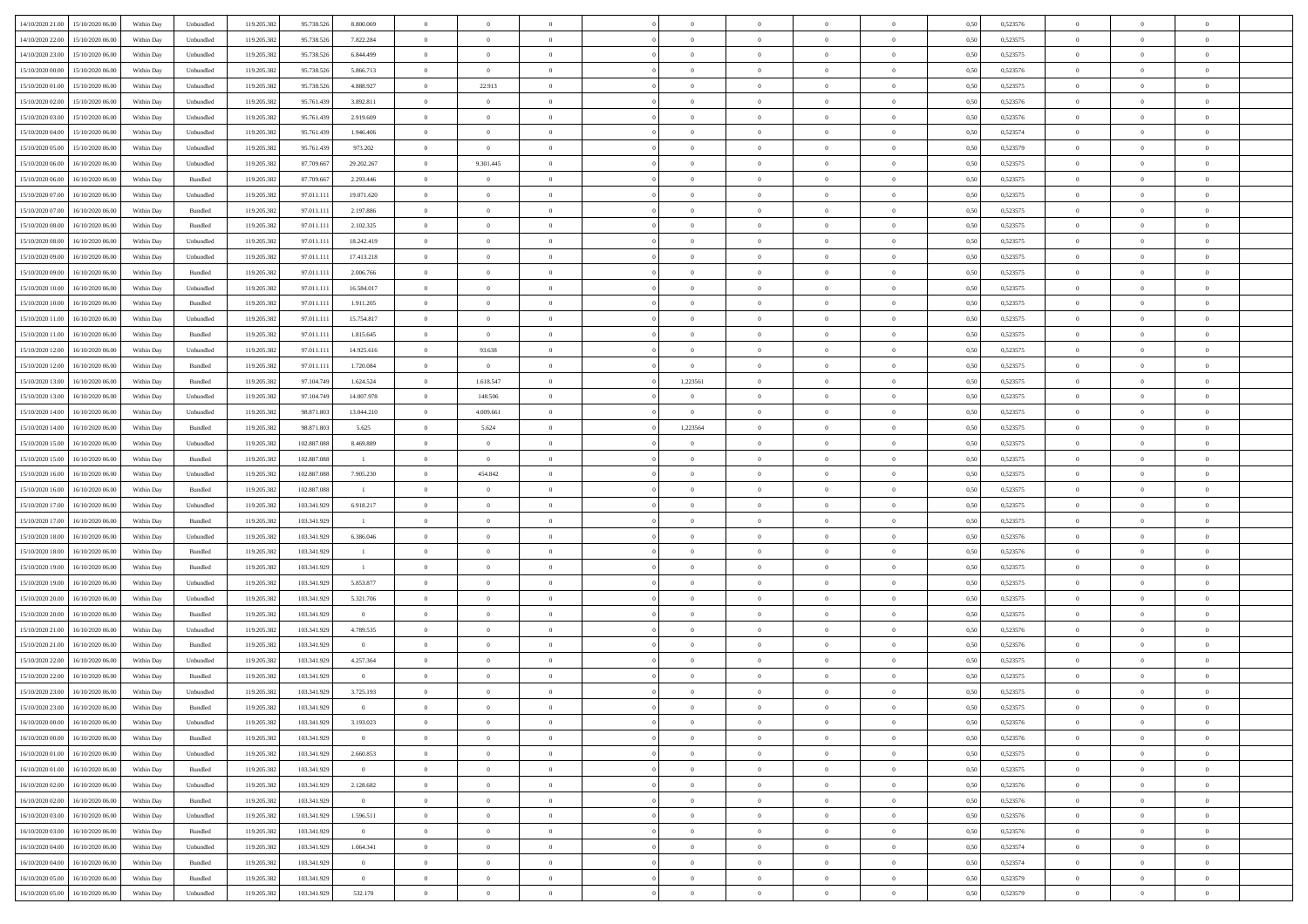| 16/10/2020 06:00 17/10/2020 06:00            | Within Day | Unbundled                   | 119.205.382 | 100.779.561 | 10.268.283 | $\overline{0}$ | $\overline{0}$ |                | $\overline{0}$ | $\theta$       |                | $\theta$       | 0,50 | 0,523575 | $\theta$       | $\theta$       | $\overline{0}$ |  |
|----------------------------------------------|------------|-----------------------------|-------------|-------------|------------|----------------|----------------|----------------|----------------|----------------|----------------|----------------|------|----------|----------------|----------------|----------------|--|
| 16/10/2020 06:00<br>17/10/2020 06.00         | Within Day | Bundled                     | 119.205.38  | 100.779.56  | 8.157.533  | $\bf{0}$       | $\bf{0}$       | $\bf{0}$       | $\bf{0}$       | $\overline{0}$ | $\bf{0}$       | $\bf{0}$       | 0,50 | 0,523575 | $\,$ 0 $\,$    | $\bf{0}$       | $\overline{0}$ |  |
| 16/10/2020 07:00<br>17/10/2020 06:00         | Within Day | Unbundled                   | 119.205.382 | 100.779.561 | 9.840.438  | $\overline{0}$ | $\bf{0}$       | $\overline{0}$ | $\bf{0}$       | $\bf{0}$       | $\overline{0}$ | $\bf{0}$       | 0.50 | 0,523575 | $\overline{0}$ | $\,$ 0 $\,$    | $\bf{0}$       |  |
| 16/10/2020 07:00<br>17/10/2020 06:00         | Within Day | Bundled                     | 119.205.382 | 100.779.561 | 7.817.637  | $\overline{0}$ | $\overline{0}$ | $\overline{0}$ | $\overline{0}$ | $\theta$       | $\overline{0}$ | $\bf{0}$       | 0,50 | 0,523575 | $\theta$       | $\,$ 0 $\,$    | $\overline{0}$ |  |
| 16/10/2020 08:00<br>17/10/2020 06.00         | Within Day | Unbundled                   | 119.205.38  | 100.779.56  | 9.412.593  | $\bf{0}$       | $\bf{0}$       | $\bf{0}$       | $\overline{0}$ | $\bf{0}$       | $\overline{0}$ | $\bf{0}$       | 0,50 | 0,523575 | $\,$ 0 $\,$    | $\bf{0}$       | $\overline{0}$ |  |
| 16/10/2020 08:00<br>17/10/2020 06.00         | Within Day | Bundled                     | 119.205.38  | 100.779.56  | 7.477.739  | $\overline{0}$ | $\bf{0}$       | $\overline{0}$ | $\bf{0}$       | $\overline{0}$ | $\theta$       | $\bf{0}$       | 0.50 | 0.523575 | $\,$ 0 $\,$    | $\bf{0}$       | $\overline{0}$ |  |
| 16/10/2020 09:00<br>17/10/2020 06.00         | Within Day | Unbundled                   | 119.205.38  | 100.779.561 | 8.984.748  | $\bf{0}$       | $\bf{0}$       | $\overline{0}$ | $\overline{0}$ | $\overline{0}$ | $\overline{0}$ | $\bf{0}$       | 0,50 | 0,523575 | $\,$ 0 $\,$    | $\theta$       | $\overline{0}$ |  |
| 16/10/2020 09:00<br>17/10/2020 06.00         | Within Day | Bundled                     | 119.205.38  | 100.779.56  | 7.137.842  | $\bf{0}$       | $\bf{0}$       | $\bf{0}$       | $\overline{0}$ | $\overline{0}$ | $\overline{0}$ | $\bf{0}$       | 0,50 | 0,523575 | $\,$ 0 $\,$    | $\bf{0}$       | $\overline{0}$ |  |
|                                              |            |                             |             |             |            |                |                |                |                |                |                |                |      |          |                |                |                |  |
| 16/10/2020 10:00<br>17/10/2020 06:00         | Within Day | Bundled                     | 119,205.38  | 100.779.56  | 6.797.944  | $\overline{0}$ | $\bf{0}$       | $\overline{0}$ | $\bf{0}$       | $\overline{0}$ | $\overline{0}$ | $\bf{0}$       | 0.50 | 0.523575 | $\bf{0}$       | $\overline{0}$ | $\overline{0}$ |  |
| 16/10/2020 10:00<br>17/10/2020 06.00         | Within Day | Unbundled                   | 119.205.382 | 100.779.561 | 8.556.903  | $\bf{0}$       | $\bf{0}$       | $\overline{0}$ | $\overline{0}$ | $\overline{0}$ | $\overline{0}$ | $\bf{0}$       | 0,50 | 0,523575 | $\,$ 0 $\,$    | $\,$ 0 $\,$    | $\overline{0}$ |  |
| 16/10/2020 11:00<br>17/10/2020 06.00         | Within Day | Unbundled                   | 119.205.38  | 100.779.56  | 8.129.058  | $\bf{0}$       | $\bf{0}$       | $\bf{0}$       | $\bf{0}$       | $\overline{0}$ | $\overline{0}$ | $\bf{0}$       | 0,50 | 0,523575 | $\,$ 0 $\,$    | $\bf{0}$       | $\overline{0}$ |  |
| 16/10/2020 11:00<br>17/10/2020 06.00         | Within Day | Bundled                     | 119.205.382 | 100.779.561 | 6.458,048  | $\overline{0}$ | $\overline{0}$ | $\overline{0}$ | $\overline{0}$ | $\bf{0}$       | $\overline{0}$ | $\bf{0}$       | 0.50 | 0,523575 | $\,$ 0 $\,$    | $\,$ 0 $\,$    | $\,$ 0         |  |
| 16/10/2020 12:00<br>17/10/2020 06:00         | Within Day | Unbundled                   | 119.205.38  | 100.779.561 | 7.701.212  | $\overline{0}$ | 82.487         | $\overline{0}$ | $\theta$       | $\theta$       | $\overline{0}$ | $\bf{0}$       | 0,50 | 0,523575 | $\,$ 0 $\,$    | $\,$ 0 $\,$    | $\overline{0}$ |  |
| 16/10/2020 12:00<br>17/10/2020 06.00         | Within Day | Bundled                     | 119.205.38  | 100.779.56  | 6.118.150  | $\bf{0}$       | $\bf{0}$       | $\bf{0}$       | $\bf{0}$       | $\bf{0}$       | $\overline{0}$ | $\bf{0}$       | 0,50 | 0,523575 | $\,$ 0 $\,$    | $\bf{0}$       | $\overline{0}$ |  |
| 16/10/2020 13:00<br>17/10/2020 06.00         | Within Day | Unbundled                   | 119.205.38  | 100,862.047 | 7.195.464  | $\overline{0}$ | 727.513        | $\overline{0}$ | $\bf{0}$       | $\overline{0}$ | $\theta$       | $\bf{0}$       | 0.50 | 0,523575 | $\,$ 0 $\,$    | $\bf{0}$       | $\overline{0}$ |  |
| 16/10/2020 13:00<br>17/10/2020 06.00         | Within Day | Bundled                     | 119.205.382 | 100.862.047 | 5.778.253  | $\overline{0}$ | 5.776.714      | $\overline{0}$ | 1,223561       | $\overline{0}$ | $\overline{0}$ | $\bf{0}$       | 0,50 | 0,523575 | $\theta$       | $\theta$       | $\overline{0}$ |  |
| 16/10/2020 14:00<br>17/10/2020 06.00         | Within Day | Unbundled                   | 119.205.38  | 107.366.27  | 6.087.483  | $\bf{0}$       | 808.783        | $\bf{0}$       | $\overline{0}$ | $\overline{0}$ | $\overline{0}$ | $\bf{0}$       | 0,50 | 0,523575 | $\,$ 0 $\,$    | $\bf{0}$       | $\overline{0}$ |  |
| 16/10/2020 14:00<br>17/10/2020 06:00         | Within Day | Bundled                     | 119.205.38  | 107.366.27  | 1.449      | $\overline{0}$ | $\overline{0}$ | $\overline{0}$ | $\bf{0}$       | $\overline{0}$ | $\overline{0}$ | $\bf{0}$       | 0.50 | 0.523575 | $\bf{0}$       | $\overline{0}$ | $\bf{0}$       |  |
| 16/10/2020 15:00<br>17/10/2020 06:00         | Within Day | Unbundled                   | 119.205.382 | 108.175.055 | 4.948.782  | $\bf{0}$       | $\bf{0}$       | $\overline{0}$ | $\overline{0}$ | $\overline{0}$ | $\overline{0}$ | $\bf{0}$       | 0,50 | 0,523575 | $\,$ 0 $\,$    | $\bf{0}$       | $\overline{0}$ |  |
| 16/10/2020 15:00<br>17/10/2020 06.00         | Within Day | Bundled                     | 119.205.38  | 108.175.055 | 1.359      | $\bf{0}$       | $\bf{0}$       | $\bf{0}$       | $\bf{0}$       | $\overline{0}$ | $\overline{0}$ | $\bf{0}$       | 0,50 | 0,523575 | $\,$ 0 $\,$    | $\bf{0}$       | $\overline{0}$ |  |
| 16/10/2020 16:00<br>17/10/2020 06.00         | Within Day | Bundled                     | 119.205.382 | 108,175,055 | 1.268      | $\overline{0}$ | $\overline{0}$ | $\overline{0}$ | $\overline{0}$ | $\bf{0}$       | $\overline{0}$ | $\bf{0}$       | 0.50 | 0,523575 | $\bf{0}$       | $\,$ 0 $\,$    | $\,$ 0         |  |
| 16/10/2020 16:00<br>17/10/2020 06:00         | Within Day | Unbundled                   | 119.205.38  | 108.175.055 | 4.618.863  | $\overline{0}$ | 96.190         | $\overline{0}$ | $\overline{0}$ | $\theta$       | $\overline{0}$ | $\bf{0}$       | 0,50 | 0,523575 | $\,$ 0 $\,$    | $\theta$       | $\overline{0}$ |  |
|                                              |            |                             |             |             |            |                | $\overline{0}$ |                |                |                | $\overline{0}$ |                |      |          |                |                |                |  |
| 16/10/2020 17:00<br>17/10/2020 06.00         | Within Day | Unbundled                   | 119.205.38  | 108.271.24  | 4.199.625  | $\bf{0}$       |                | $\bf{0}$       | $\bf{0}$       | $\overline{0}$ |                | $\bf{0}$       | 0,50 | 0,523575 | $\,$ 0 $\,$    | $\bf{0}$       | $\overline{0}$ |  |
| 16/10/2020 17:00<br>17/10/2020 06.00         | Within Day | Bundled                     | 119.205.38  | 108.271.246 | 1.177      | $\overline{0}$ | $\bf{0}$       | $\overline{0}$ | $\bf{0}$       | $\overline{0}$ | $\theta$       | $\bf{0}$       | 0.50 | 0.523575 | $\bf{0}$       | $\overline{0}$ | $\overline{0}$ |  |
| 16/10/2020 18:00<br>17/10/2020 06.00         | Within Day | Unbundled                   | 119.205.38  | 108.271.246 | 3.876.576  | $\overline{0}$ | $\bf{0}$       | $\overline{0}$ | $\overline{0}$ | $\overline{0}$ | $\overline{0}$ | $\bf{0}$       | 0,50 | 0,523576 | $\,$ 0 $\,$    | $\theta$       | $\overline{0}$ |  |
| 16/10/2020 18:00<br>17/10/2020 06.00         | Within Day | Bundled                     | 119.205.38  | 108.271.24  | 1.087      | $\bf{0}$       | $\overline{0}$ | $\bf{0}$       | $\overline{0}$ | $\overline{0}$ | $\overline{0}$ | $\bf{0}$       | 0,50 | 0,523576 | $\,$ 0 $\,$    | $\bf{0}$       | $\overline{0}$ |  |
| 16/10/2020 19:00<br>17/10/2020 06:00         | Within Day | Unbundled                   | 119.205.38  | 108.271.246 | 3.553.528  | $\overline{0}$ | $\bf{0}$       | $\overline{0}$ | $\bf{0}$       | $\overline{0}$ | $\overline{0}$ | $\bf{0}$       | 0.50 | 0.523575 | $\bf{0}$       | $\overline{0}$ | $\overline{0}$ |  |
| 16/10/2020 19:00<br>17/10/2020 06:00         | Within Day | Bundled                     | 119.205.382 | 108.271.246 | 996        | $\overline{0}$ | $\bf{0}$       | $\overline{0}$ | $\overline{0}$ | $\overline{0}$ | $\overline{0}$ | $\bf{0}$       | 0,50 | 0,523575 | $\,$ 0 $\,$    | $\,$ 0 $\,$    | $\overline{0}$ |  |
| 16/10/2020 20:00<br>17/10/2020 06.00         | Within Day | Unbundled                   | 119.205.38  | 108.271.246 | 3.230.481  | $\bf{0}$       | $\bf{0}$       | $\bf{0}$       | $\bf{0}$       | $\overline{0}$ | $\overline{0}$ | $\bf{0}$       | 0,50 | 0,523575 | $\,$ 0 $\,$    | $\bf{0}$       | $\overline{0}$ |  |
| 16/10/2020 20:00<br>17/10/2020 06.00         | Within Day | Bundled                     | 119.205.38  | 108.271.246 | 905        | $\overline{0}$ | $\bf{0}$       | $\overline{0}$ | $\overline{0}$ | $\bf{0}$       | $\overline{0}$ | $\bf{0}$       | 0.50 | 0,523575 | $\bf{0}$       | $\,$ 0 $\,$    | $\,$ 0         |  |
| 16/10/2020 21:00<br>17/10/2020 06:00         | Within Day | Bundled                     | 119.205.38  | 108.271.246 | 814        | $\overline{0}$ | $\overline{0}$ | $\overline{0}$ | $\overline{0}$ | $\overline{0}$ | $\overline{0}$ | $\bf{0}$       | 0.50 | 0,523576 | $\theta$       | $\theta$       | $\overline{0}$ |  |
| 16/10/2020 21:00<br>17/10/2020 06.00         | Within Day | Unbundled                   | 119.205.38  | 108.271.24  | 2.907.432  | $\bf{0}$       | $\bf{0}$       | $\bf{0}$       | $\bf{0}$       | $\overline{0}$ | $\overline{0}$ | $\bf{0}$       | 0,50 | 0,523576 | $\,$ 0 $\,$    | $\bf{0}$       | $\overline{0}$ |  |
| 16/10/2020 22:00<br>17/10/2020 06.00         | Within Day | Unbundled                   | 119.205.38  | 108.271.246 | 2.584.384  | $\overline{0}$ | $\bf{0}$       | $\overline{0}$ | $\bf{0}$       | $\overline{0}$ | $\overline{0}$ | $\bf{0}$       | 0.50 | 0,523575 | $\,$ 0 $\,$    | $\bf{0}$       | $\overline{0}$ |  |
| 16/10/2020 22.00<br>17/10/2020 06.00         | Within Dav | Bundled                     | 119.205.382 | 108.271.246 | 725        | $\overline{0}$ | $\overline{0}$ | $\overline{0}$ | $\overline{0}$ | $\overline{0}$ | $\overline{0}$ | $\bf{0}$       | 0.50 | 0,523575 | $\theta$       | $\theta$       | $\overline{0}$ |  |
| 16/10/2020 23:00<br>17/10/2020 06.00         | Within Day | Unbundled                   | 119.205.38  | 108.271.246 | 2.261.336  | $\bf{0}$       | $\bf{0}$       | $\bf{0}$       | $\bf{0}$       | $\overline{0}$ | $\overline{0}$ | $\bf{0}$       | 0,50 | 0,523575 | $\,$ 0 $\,$    | $\bf{0}$       | $\overline{0}$ |  |
| 16/10/2020 23.00<br>17/10/2020 06:00         | Within Day | Bundled                     | 119.205.38  | 108.271.24  | 634        | $\overline{0}$ | $\bf{0}$       | $\overline{0}$ | $\bf{0}$       | $\overline{0}$ | $\overline{0}$ | $\bf{0}$       | 0.50 | 0.523575 | $\bf{0}$       | $\overline{0}$ | $\bf{0}$       |  |
| 17/10/2020 00:00<br>17/10/2020 06.00         | Within Day | Unbundled                   | 119.205.38  | 108.271.246 | 1.938.288  | $\overline{0}$ | $\overline{0}$ | $\overline{0}$ | $\overline{0}$ | $\overline{0}$ | $\overline{0}$ | $\bf{0}$       | 0.50 | 0,523576 | $\theta$       | $\theta$       | $\overline{0}$ |  |
| 17/10/2020 00:00<br>17/10/2020 06.00         | Within Day | Bundled                     | 119.205.38  | 108.271.24  | 543        | $\bf{0}$       | $\bf{0}$       | $\bf{0}$       | $\bf{0}$       | $\overline{0}$ | $\overline{0}$ | $\bf{0}$       | 0,50 | 0,523576 | $\,$ 0 $\,$    | $\bf{0}$       | $\overline{0}$ |  |
| 17/10/2020 01:00<br>17/10/2020 06.00         | Within Day | Unbundled                   | 119.205.382 | 108.271.246 | 1.615.240  | $\overline{0}$ | $\bf{0}$       | $\overline{0}$ | $\overline{0}$ | $\bf{0}$       | $\overline{0}$ | $\bf{0}$       | 0.50 | 0,523575 | $\,$ 0 $\,$    | $\,$ 0 $\,$    | $\,$ 0         |  |
| 17/10/2020 06.00                             | Within Day | Bundled                     | 119.205.382 | 108.271.246 | 453        | $\overline{0}$ | $\overline{0}$ | $\overline{0}$ | $\overline{0}$ | $\overline{0}$ | $\overline{0}$ | $\bf{0}$       | 0.50 | 0,523575 | $\theta$       | $\theta$       | $\overline{0}$ |  |
| 17/10/2020 01:00                             |            |                             |             |             |            |                |                |                |                |                |                |                |      |          |                |                |                |  |
| 17/10/2020 02.00<br>17/10/2020 06.00         | Within Day | Unbundled                   | 119.205.38  | 108.271.246 | 1.292.192  | $\bf{0}$       | $\bf{0}$       | $\bf{0}$       | $\bf{0}$       | $\overline{0}$ | $\overline{0}$ | $\bf{0}$       | 0,50 | 0,523576 | $\,$ 0 $\,$    | $\bf{0}$       | $\overline{0}$ |  |
| 17/10/2020 02.00<br>17/10/2020 06.00         | Within Day | Bundled                     | 119.205.38  | 108.271.246 | 362        | $\overline{0}$ | $\bf{0}$       | $\overline{0}$ | $\bf{0}$       | $\overline{0}$ | $\overline{0}$ | $\bf{0}$       | 0.50 | 0,523576 | $\bf{0}$       | $\bf{0}$       | $\overline{0}$ |  |
| 17/10/2020 03:00<br>17/10/2020 06.00         | Within Day | Bundled                     | 119.205.38  | 108.271.246 | 271        | $\overline{0}$ | $\overline{0}$ | $\overline{0}$ | $\theta$       | $\theta$       | $\overline{0}$ | $\overline{0}$ | 0.5( | 0,523576 | $\theta$       | $\theta$       | $\overline{0}$ |  |
| 17/10/2020 03:00<br>17/10/2020 06.00         | Within Day | Unbundled                   | 119.205.382 | 108.271.246 | 969.144    | $\bf{0}$       | $\bf{0}$       | $\bf{0}$       | $\bf{0}$       | $\bf{0}$       | $\overline{0}$ | $\bf{0}$       | 0,50 | 0,523576 | $\overline{0}$ | $\overline{0}$ | $\overline{0}$ |  |
| $17/10/2020\ 04.00 \qquad 17/10/2020\ 06.00$ | Within Day | $\ensuremath{\mathsf{Unb}}$ | 119.205.382 | 108.271.246 | 646.095    | $\bf{0}$       | $\theta$       |                | $\overline{0}$ | $\bf{0}$       |                |                | 0,50 | 0,523574 | $\bf{0}$       | $\bf{0}$       |                |  |
| 17/10/2020 04:00 17/10/2020 06:00            | Within Day | Bundled                     | 119.205.382 | 108.271.246 | 180        | $\overline{0}$ | $\overline{0}$ | $\Omega$       | $\theta$       | $\overline{0}$ | $\overline{0}$ | $\bf{0}$       | 0,50 | 0,523574 | $\theta$       | $\theta$       | $\overline{0}$ |  |
| 17/10/2020 05:00<br>17/10/2020 06.00         | Within Day | Unbundled                   | 119.205.38  | 108.271.246 | 323.048    | $\overline{0}$ | $\bf{0}$       | $\overline{0}$ | $\overline{0}$ | $\bf{0}$       | $\overline{0}$ | $\bf{0}$       | 0,50 | 0,523579 | $\bf{0}$       | $\overline{0}$ | $\bf{0}$       |  |
| 17/10/2020 05:00 17/10/2020 06:00            | Within Day | Bundled                     | 119.205.382 | 108.271.246 | 90         | $\overline{0}$ | $\bf{0}$       | $\overline{0}$ | $\overline{0}$ | $\mathbf{0}$   | $\overline{0}$ | $\,$ 0 $\,$    | 0.50 | 0,523579 | $\overline{0}$ | $\bf{0}$       | $\,$ 0 $\,$    |  |
| 17/10/2020 06:00 18/10/2020 06:00            | Within Day | Unbundled                   | 119.205.382 | 87.710.255  | 22.005.552 | $\overline{0}$ | $\overline{0}$ | $\overline{0}$ | $\overline{0}$ | $\overline{0}$ | $\overline{0}$ | $\bf{0}$       | 0,50 | 0,523575 | $\overline{0}$ | $\theta$       | $\overline{0}$ |  |
| 17/10/2020 06.00<br>18/10/2020 06.00         | Within Day | Bundled                     | 119.205.382 | 87.710.255  | 9.489.571  | $\overline{0}$ | $\bf{0}$       | $\overline{0}$ | $\overline{0}$ | $\bf{0}$       | $\overline{0}$ | $\bf{0}$       | 0,50 | 0,523575 | $\bf{0}$       | $\overline{0}$ | $\overline{0}$ |  |
| 17/10/2020 07:00<br>18/10/2020 06:00         | Within Day | Unbundled                   | 119.205.382 | 87.710.255  | 21.088.654 | $\overline{0}$ | $\bf{0}$       | $\overline{0}$ | $\overline{0}$ | $\overline{0}$ | $\overline{0}$ | $\bf{0}$       | 0.50 | 0.523575 | $\,$ 0 $\,$    | $\overline{0}$ | $\overline{0}$ |  |
| 17/10/2020 07:00<br>18/10/2020 06:00         | Within Dav | Bundled                     | 119.205.382 | 87.710.255  | 9.094.172  | $\overline{0}$ | $\overline{0}$ | $\overline{0}$ | $\overline{0}$ | $\overline{0}$ | $\overline{0}$ | $\bf{0}$       | 0,50 | 0,523575 | $\overline{0}$ | $\theta$       | $\overline{0}$ |  |
| 17/10/2020 08:00<br>18/10/2020 06.00         | Within Day | Bundled                     | 119.205.38  | 87.710.255  | 8.698.773  | $\overline{0}$ | $\overline{0}$ | $\overline{0}$ | $\overline{0}$ | $\overline{0}$ | $\overline{0}$ | $\bf{0}$       | 0,50 | 0,523575 | $\bf{0}$       | $\overline{0}$ | $\overline{0}$ |  |
| 17/10/2020 08:00<br>18/10/2020 06:00         | Within Day | Unbundled                   | 119.205.382 | 87.710.255  | 20.171.756 | $\overline{0}$ | $\overline{0}$ | $\overline{0}$ | $\overline{0}$ | $\overline{0}$ | $\overline{0}$ | $\bf{0}$       | 0.50 | 0.523575 | $\mathbf{0}$   | $\bf{0}$       | $\,$ 0         |  |
|                                              |            |                             |             |             |            |                |                |                |                |                |                |                |      |          |                |                |                |  |
| 17/10/2020 09:00 18/10/2020 06:00            | Within Dav | Unbundled                   | 119.205.382 | 87.710.255  | 19.254.858 | $\overline{0}$ | $\overline{0}$ | $\overline{0}$ | $\overline{0}$ | $\overline{0}$ | $\overline{0}$ | $\bf{0}$       | 0,50 | 0,523575 | $\overline{0}$ | $\theta$       | $\overline{0}$ |  |
| 17/10/2020 09:00<br>18/10/2020 06.00         | Within Day | Bundled                     | 119.205.38  | 87.710.255  | 8.303.375  | $\overline{0}$ | $\bf{0}$       | $\overline{0}$ | $\bf{0}$       | $\overline{0}$ | $\bf{0}$       | $\bf{0}$       | 0,50 | 0,523575 | $\bf{0}$       | $\,$ 0 $\,$    | $\bf{0}$       |  |
| 17/10/2020 10:00 18/10/2020 06:00            | Within Day | ${\sf Unbundred}$           | 119.205.382 | 87.710.255  | 18.337.960 | $\overline{0}$ | $\bf{0}$       | $\overline{0}$ | $\overline{0}$ | $\,$ 0 $\,$    | $\overline{0}$ | $\bf{0}$       | 0,50 | 0,523575 | $\overline{0}$ | $\,$ 0 $\,$    | $\,$ 0 $\,$    |  |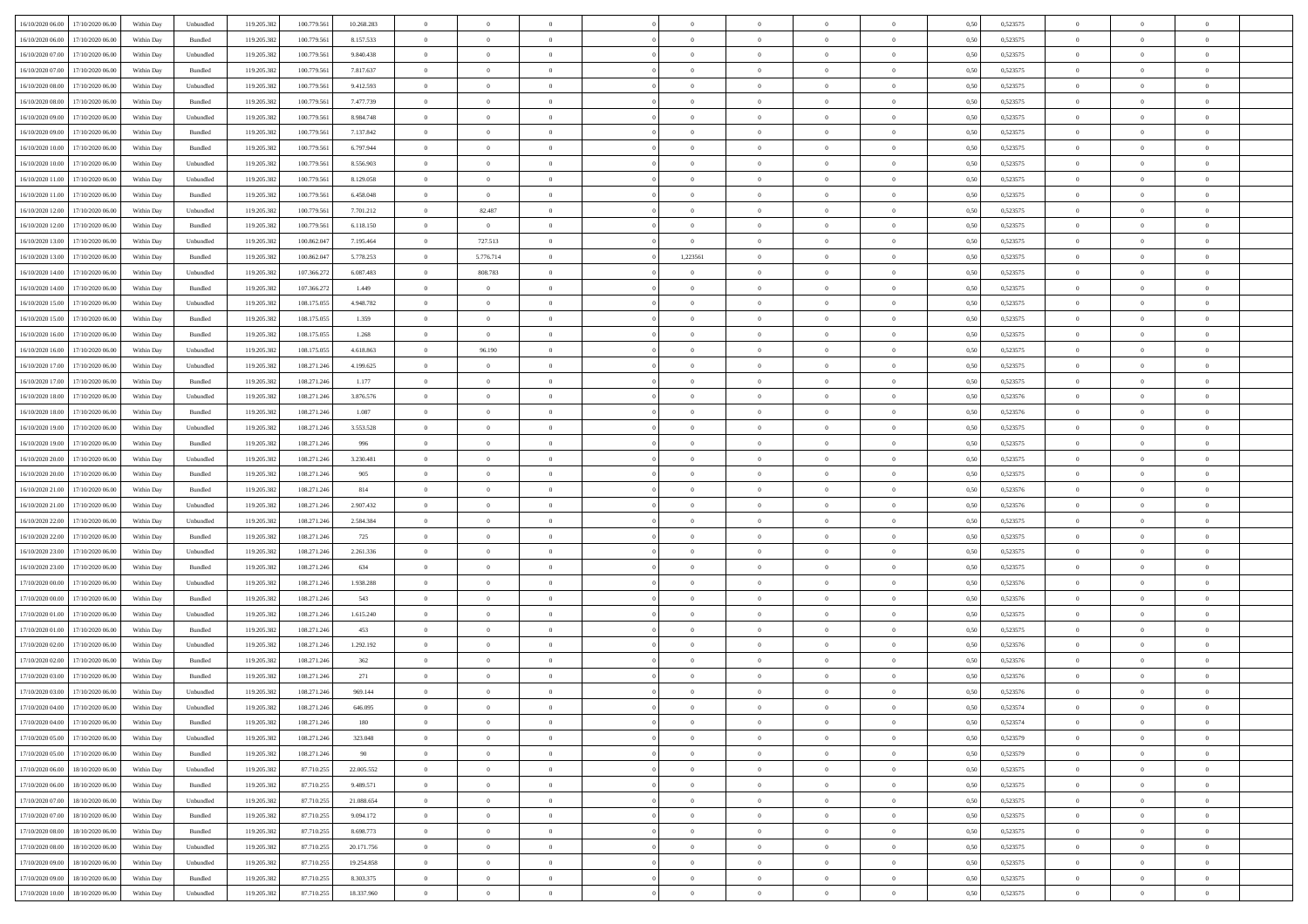| 17/10/2020 10:00                  | 18/10/2020 06:00 | Within Day | Bundled            | 119.205.382 | 87.710.255 | 7.907.976  | $\overline{0}$ | $\theta$       |                | $\overline{0}$ | $\overline{0}$ | $\overline{0}$ | $\theta$       | 0,50 | 0,523575 | $\theta$       | $\theta$       | $\theta$                 |  |
|-----------------------------------|------------------|------------|--------------------|-------------|------------|------------|----------------|----------------|----------------|----------------|----------------|----------------|----------------|------|----------|----------------|----------------|--------------------------|--|
|                                   |                  |            |                    |             |            |            | $\overline{0}$ | $\overline{0}$ | $\overline{0}$ | $\overline{0}$ | $\,$ 0         |                |                |      |          | $\,$ 0 $\,$    | $\overline{0}$ | $\overline{0}$           |  |
| 17/10/2020 11:00                  | 18/10/2020 06.00 | Within Day | Unbundled          | 119.205.382 | 87.710.255 | 17.421.062 |                |                |                |                |                | $\bf{0}$       | $\bf{0}$       | 0,50 | 0,523575 |                |                |                          |  |
| 17/10/2020 11:00                  | 18/10/2020 06:00 | Within Day | Bundled            | 119.205.382 | 87.710.255 | 7.512.577  | $\overline{0}$ | $\overline{0}$ | $\overline{0}$ | $\overline{0}$ | $\bf{0}$       | $\overline{0}$ | $\mathbf{0}$   | 0.50 | 0,523575 | $\bf{0}$       | $\overline{0}$ | $\overline{0}$           |  |
| 17/10/2020 12:00                  | 18/10/2020 06.00 | Within Day | Unbundled          | 119.205.382 | 87.710.255 | 16.504.164 | $\overline{0}$ | $\overline{0}$ | $\overline{0}$ | $\overline{0}$ | $\bf{0}$       | $\overline{0}$ | $\overline{0}$ | 0,50 | 0,523575 | $\theta$       | $\overline{0}$ | $\overline{0}$           |  |
| 17/10/2020 12:00                  | 18/10/2020 06.00 | Within Day | Bundled            | 119.205.382 | 87.710.255 | 7.117.178  | $\overline{0}$ | $\theta$       | $\overline{0}$ |                | $\overline{0}$ | $\overline{0}$ | $\bf{0}$       | 0,50 | 0,523575 | $\,$ 0 $\,$    | $\overline{0}$ | $\overline{0}$           |  |
| 17/10/2020 13:00                  | 18/10/2020 06:00 | Within Day | Unbundled          | 119.205.382 | 87.710.255 | 15.587.266 | $\overline{0}$ | $\overline{0}$ | $\overline{0}$ | $\overline{0}$ | $\bf{0}$       | $\overline{0}$ | $\bf{0}$       | 0.50 | 0.523575 | $\,0\,$        | $\theta$       | $\overline{0}$           |  |
| 17/10/2020 13:00                  | 18/10/2020 06:00 | Within Day | Bundled            | 119.205.382 | 87.710.255 | 6.721.779  | $\overline{0}$ | $\overline{0}$ | $\overline{0}$ | $\overline{0}$ | $\bf{0}$       | $\overline{0}$ | $\overline{0}$ | 0,50 | 0,523575 | $\,$ 0 $\,$    | $\theta$       | $\overline{0}$           |  |
| 17/10/2020 14:00                  | 18/10/2020 06.00 | Within Day | Bundled            | 119.205.382 | 87.710.255 | 6.326.380  | $\overline{0}$ | $\theta$       | $\overline{0}$ |                | $\bf{0}$       | $\overline{0}$ | $\bf{0}$       | 0,50 | 0,523575 | $\,$ 0 $\,$    | $\overline{0}$ | $\overline{0}$           |  |
|                                   |                  |            |                    |             |            |            |                |                |                |                |                |                |                |      |          |                |                |                          |  |
| 17/10/2020 14:00                  | 18/10/2020 06:00 | Within Day | Unbundled          | 119.205.382 | 87.710.255 | 14.670.368 | $\overline{0}$ | $\overline{0}$ | $\overline{0}$ | $\overline{0}$ | $\bf{0}$       | $\overline{0}$ | $\bf{0}$       | 0.50 | 0.523575 | $\,0\,$        | $\overline{0}$ | $\overline{0}$           |  |
| 17/10/2020 15:00                  | 18/10/2020 06.00 | Within Day | Unbundled          | 119.205.382 | 87.710.255 | 13.753.470 | $\overline{0}$ | $\overline{0}$ | $\overline{0}$ | $\overline{0}$ | $\,$ 0         | $\overline{0}$ | $\bf{0}$       | 0,50 | 0,523575 | $\,$ 0 $\,$    | $\overline{0}$ | $\overline{0}$           |  |
| 17/10/2020 15:00                  | 18/10/2020 06.00 | Within Day | Bundled            | 119.205.382 | 87.710.255 | 5.930.981  | $\overline{0}$ | $\theta$       | $\overline{0}$ | $\overline{0}$ | $\,$ 0         | $\overline{0}$ | $\bf{0}$       | 0,50 | 0,523575 | $\,$ 0 $\,$    | $\overline{0}$ | $\overline{0}$           |  |
| 17/10/2020 16:00                  | 18/10/2020 06:00 | Within Day | Unbundled          | 119.205.382 | 87.710.255 | 12.836.571 | $\overline{0}$ | $\overline{0}$ | $\overline{0}$ | $\overline{0}$ | $\bf{0}$       | $\overline{0}$ | $\mathbf{0}$   | 0.50 | 0,523575 | $\bf{0}$       | $\overline{0}$ | $\overline{\phantom{a}}$ |  |
| 17/10/2020 16:00                  | 18/10/2020 06.00 | Within Day | Bundled            | 119.205.382 | 87.710.255 | 5.535.584  | $\overline{0}$ | $\overline{0}$ | $\overline{0}$ | $\overline{0}$ | $\bf{0}$       | $\overline{0}$ | $\overline{0}$ | 0,50 | 0,523575 | $\,$ 0 $\,$    | $\overline{0}$ | $\overline{0}$           |  |
| 17/10/2020 17.00                  | 18/10/2020 06.00 | Within Day | Unbundled          | 119.205.382 | 87.710.255 | 11.919.674 | $\overline{0}$ | $\theta$       | $\overline{0}$ |                | $\overline{0}$ | $\overline{0}$ | $\bf{0}$       | 0,50 | 0,523575 | $\,$ 0 $\,$    | $\overline{0}$ | $\overline{0}$           |  |
| 17/10/2020 17:00                  | 18/10/2020 06:00 | Within Day | Bundled            | 119.205.382 | 87.710.255 | 5.140.185  | $\overline{0}$ | $\overline{0}$ | $\overline{0}$ | $\overline{0}$ | $\,$ 0         | $\overline{0}$ | $\bf{0}$       | 0.50 | 0.523575 | $\,0\,$        | $\theta$       | $\overline{0}$           |  |
|                                   |                  |            |                    |             |            |            |                |                |                |                |                |                |                |      |          |                |                |                          |  |
| 17/10/2020 18:00                  | 18/10/2020 06:00 | Within Day | Unbundled          | 119.205.382 | 87.710.255 | 11.002.776 | $\overline{0}$ | $\overline{0}$ | $\overline{0}$ | $\overline{0}$ | $\bf{0}$       | $\overline{0}$ | $\overline{0}$ | 0,50 | 0,523576 | $\theta$       | $\theta$       | $\overline{0}$           |  |
| 17/10/2020 18:00                  | 18/10/2020 06.00 | Within Day | Bundled            | 119.205.382 | 87.710.255 | 4.744.786  | $\overline{0}$ | $\theta$       | $\overline{0}$ |                | $\bf{0}$       | $\overline{0}$ | $\bf{0}$       | 0,50 | 0,523576 | $\,$ 0 $\,$    | $\overline{0}$ | $\overline{0}$           |  |
| 17/10/2020 19:00                  | 18/10/2020 06:00 | Within Day | Bundled            | 119.205.382 | 87.710.255 | 4.349.387  | $\overline{0}$ | $\overline{0}$ | $\overline{0}$ | $\overline{0}$ | $\bf{0}$       | $\overline{0}$ | $\bf{0}$       | 0.50 | 0.523575 | $\,0\,$        | $\overline{0}$ | $\overline{\phantom{a}}$ |  |
| 17/10/2020 19:00                  | 18/10/2020 06.00 | Within Day | Unbundled          | 119.205.382 | 87.710.255 | 10.085.878 | $\overline{0}$ | 107.632        | $\overline{0}$ | $\overline{0}$ | $\,$ 0         | $\overline{0}$ | $\overline{0}$ | 0,50 | 0,523575 | $\,$ 0 $\,$    | $\overline{0}$ | $\overline{0}$           |  |
| 17/10/2020 20:00                  | 18/10/2020 06.00 | Within Day | Unbundled          | 119.205.382 | 87.817.886 | 9.071.133  | $\bf{0}$       | 1.177.840      | $\overline{0}$ | $\overline{0}$ | $\,$ 0         | $\overline{0}$ | $\bf{0}$       | 0,50 | 0,523575 | $\,$ 0 $\,$    | $\overline{0}$ | $\overline{0}$           |  |
| 17/10/2020 20:00                  | 18/10/2020 06:00 | Within Day | Bundled            | 119.205.382 | 87.817.886 | 3.953.988  | $\overline{0}$ | $\overline{0}$ | $\overline{0}$ | $\overline{0}$ | $\bf{0}$       | $\overline{0}$ | $\mathbf{0}$   | 0.50 | 0,523575 | $\bf{0}$       | $\overline{0}$ | $\overline{0}$           |  |
| 17/10/2020 21:00                  | 18/10/2020 06.00 |            |                    | 119.205.382 | 88.995.726 |            | $\overline{0}$ | $\overline{0}$ | $\overline{0}$ | $\overline{0}$ | $\bf{0}$       | $\overline{0}$ | $\overline{0}$ |      | 0,523576 | $\theta$       | $\overline{0}$ | $\overline{0}$           |  |
|                                   |                  | Within Day | Unbundled          |             |            | 7.103.963  |                |                |                |                |                |                |                | 0,50 |          |                |                |                          |  |
| 17/10/2020 21:00                  | 18/10/2020 06.00 | Within Day | Bundled            | 119.205.382 | 88.995.726 | 3.558.589  | $\overline{0}$ | $\overline{0}$ | $\overline{0}$ | $\overline{0}$ | $\,$ 0         | $\overline{0}$ | $\bf{0}$       | 0,50 | 0,523576 | $\,$ 0 $\,$    | $\overline{0}$ | $\overline{0}$           |  |
| 17/10/2020 22.00                  | 18/10/2020 06:00 | Within Day | Unbundled          | 119.205.382 | 88.995.726 | 6.314.634  | $\overline{0}$ | 3.376.473      | $\overline{0}$ | $\overline{0}$ | $\bf{0}$       | $\overline{0}$ | $\bf{0}$       | 0.50 | 0.523575 | $\,0\,$        | $\theta$       | $\overline{0}$           |  |
| 17/10/2020 22.00                  | 18/10/2020 06:00 | Within Day | Bundled            | 119.205.382 | 88.995.726 | 3.163.190  | $\overline{0}$ | $\overline{0}$ | $\overline{0}$ | $\overline{0}$ | $\bf{0}$       | $\overline{0}$ | $\overline{0}$ | 0,50 | 0,523575 | $\,$ 0 $\,$    | $\theta$       | $\overline{0}$           |  |
| 17/10/2020 23.00                  | 18/10/2020 06.00 | Within Day | Unbundled          | 119.205.382 | 92.372.198 | 2.570.891  | $\overline{0}$ | $\theta$       | $\overline{0}$ |                | $\bf{0}$       | $\overline{0}$ | $\bf{0}$       | 0,50 | 0,523575 | $\,$ 0 $\,$    | $\overline{0}$ | $\overline{0}$           |  |
| 17/10/2020 23.00                  | 18/10/2020 06:00 | Within Day | Bundled            | 119.205.382 | 92.372.198 | 2.767.792  | $\overline{0}$ | $\overline{0}$ | $\overline{0}$ | $\overline{0}$ | $\bf{0}$       | $\overline{0}$ | $\bf{0}$       | 0.50 | 0.523575 | $\,0\,$        | $\overline{0}$ | $\overline{0}$           |  |
| 18/10/2020 00:00                  | 18/10/2020 06:00 | Within Day | Unbundled          | 119.205.382 | 92.372.198 | 2.203.621  | $\overline{0}$ | $\overline{0}$ | $\overline{0}$ | $\overline{0}$ | $\bf{0}$       | $\overline{0}$ | $\overline{0}$ | 0,50 | 0,523576 | $\,$ 0 $\,$    | $\theta$       | $\overline{0}$           |  |
|                                   |                  |            |                    |             |            |            |                |                |                |                |                |                |                |      |          |                |                |                          |  |
| 18/10/2020 00:00                  | 18/10/2020 06.00 | Within Day | Bundled            | 119.205.382 | 92.372.198 | 2.372.393  | $\overline{0}$ | $\overline{0}$ | $\overline{0}$ | $\overline{0}$ | $\,$ 0         | $\bf{0}$       | $\bf{0}$       | 0,50 | 0,523576 | $\,$ 0 $\,$    | $\overline{0}$ | $\overline{0}$           |  |
| 18/10/2020 01:00                  | 18/10/2020 06:00 | Within Day | Bundled            | 119.205.382 | 92.372.198 | 1.976.994  | $\overline{0}$ | $\bf{0}$       | $\overline{0}$ | $\overline{0}$ | $\bf{0}$       | $\overline{0}$ | $\mathbf{0}$   | 0.50 | 0,523575 | $\bf{0}$       | $\overline{0}$ | $\overline{\phantom{a}}$ |  |
| 18/10/2020 01:00                  | 18/10/2020 06:00 | Within Dav | Unbundled          | 119.205.382 | 92.372.198 | 1.836.350  | $\overline{0}$ | $\overline{0}$ | $\theta$       | $\overline{0}$ | $\mathbf{0}$   | $\overline{0}$ | $\overline{0}$ | 0.50 | 0,523575 | $\theta$       | $\overline{0}$ | $\overline{0}$           |  |
| 18/10/2020 02.00                  | 18/10/2020 06.00 | Within Day | Unbundled          | 119.205.382 | 92.372.198 | 1.469.081  | $\overline{0}$ | $\theta$       | $\overline{0}$ |                | $\bf{0}$       | $\overline{0}$ | $\bf{0}$       | 0,50 | 0,523576 | $\,$ 0 $\,$    | $\overline{0}$ | $\overline{0}$           |  |
| 18/10/2020 02:00                  | 18/10/2020 06:00 | Within Day | Bundled            | 119.205.382 | 92.372.198 | 1.581.595  | $\overline{0}$ | $\overline{0}$ | $\overline{0}$ | $\overline{0}$ | $\bf{0}$       | $\overline{0}$ | $\bf{0}$       | 0.50 | 0.523576 | $\,0\,$        | $\theta$       | $\overline{0}$           |  |
| 18/10/2020 03:00                  | 18/10/2020 06:00 | Within Dav | Unbundled          | 119.205.382 | 92.372.198 | 1.101.810  | $\overline{0}$ | $\overline{0}$ | $\Omega$       | $\Omega$       | $\mathbf{0}$   | $\overline{0}$ | $\overline{0}$ | 0.50 | 0,523576 | $\theta$       | $\overline{0}$ | $\overline{0}$           |  |
| 18/10/2020 03:00                  | 18/10/2020 06.00 | Within Day | Bundled            | 119.205.382 | 92.372.198 | 1.186.196  | $\overline{0}$ | $\theta$       | $\overline{0}$ |                | $\,$ 0         | $\overline{0}$ | $\bf{0}$       | 0,50 | 0,523576 | $\,$ 0 $\,$    | $\overline{0}$ | $\overline{0}$           |  |
| 18/10/2020 04:00                  | 18/10/2020 06:00 | Within Day | Unbundled          | 119.205.382 | 92.372.198 | 734.540    | $\overline{0}$ | $\overline{0}$ | $\overline{0}$ | $\overline{0}$ | $\bf{0}$       | $\overline{0}$ | $\bf{0}$       | 0.50 | 0.523574 | $\,0\,$        | $\overline{0}$ | $\overline{0}$           |  |
|                                   |                  |            |                    |             |            |            |                |                |                |                |                |                |                |      |          |                |                |                          |  |
| 18/10/2020 04:00                  | 18/10/2020 06:00 | Within Dav | Bundled            | 119.205.382 | 92.372.198 | 790,797    | $\overline{0}$ | $\overline{0}$ | $\overline{0}$ | $\Omega$       | $\overline{0}$ | $\overline{0}$ | $\overline{0}$ | 0.50 | 0,523574 | $\theta$       | $\overline{0}$ | $\overline{0}$           |  |
| 18/10/2020 05:00                  | 18/10/2020 06.00 | Within Day | Unbundled          | 119.205.382 | 92.372.198 | 367.270    | $\bf{0}$       | $\overline{0}$ | $\overline{0}$ | $\overline{0}$ | $\bf{0}$       | $\bf{0}$       | $\bf{0}$       | 0,50 | 0,523579 | $\,$ 0 $\,$    | $\overline{0}$ | $\overline{0}$           |  |
| 18/10/2020 05:00                  | 18/10/2020 06:00 | Within Day | Bundled            | 119.205.382 | 92.372.198 | 395.398    | $\overline{0}$ | $\overline{0}$ | $\overline{0}$ | $\overline{0}$ | $\bf{0}$       | $\overline{0}$ | $\mathbf{0}$   | 0.50 | 0,523579 | $\bf{0}$       | $\overline{0}$ | $\overline{0}$           |  |
| 18/10/2020 06:00                  | 19/10/2020 06:00 | Within Dav | Bundled            | 119.205.382 | 79.908.247 | 10.650.196 | $\overline{0}$ | $\overline{0}$ | $\Omega$       | $\Omega$       | $\mathbf{0}$   | $\overline{0}$ | $\overline{0}$ | 0.50 | 0,523575 | $\theta$       | $\overline{0}$ | $\overline{0}$           |  |
| 18/10/2020 06.00                  | 19/10/2020 06.00 | Within Day | Unbundled          | 119.205.382 | 79.908.247 | 28.646.936 | $\overline{0}$ | $\theta$       | $\overline{0}$ | $\overline{0}$ | $\,$ 0         | $\overline{0}$ | $\bf{0}$       | 0,50 | 0,523575 | $\,$ 0 $\,$    | $\overline{0}$ | $\overline{0}$           |  |
| 18/10/2020 07:00                  | 19/10/2020 06:00 | Within Day | Unbundled          | 119.205.382 | 79.908.247 | 27.453.314 | $\overline{0}$ | $\overline{0}$ | $\overline{0}$ | $\overline{0}$ | $\bf{0}$       | $\overline{0}$ | $\overline{0}$ | 0.50 | 0,523575 | $\,0\,$        | $\theta$       | $\overline{0}$           |  |
| 18/10/2020 07:00                  | 19/10/2020 06:00 | Within Dav | Bundled            | 119.205.382 | 79.908.24  | 10.206.438 | $\overline{0}$ | $\Omega$       | $\Omega$       | $\Omega$       | $\bf{0}$       | $\overline{0}$ | $\mathbf{0}$   | 0.50 | 0,523575 | $\theta$       | $\overline{0}$ | $\overline{0}$           |  |
|                                   |                  |            |                    |             |            |            |                | $\overline{0}$ | $\overline{0}$ | $\overline{0}$ | $\,$ 0         | $\overline{0}$ |                |      |          | $\,$ 0 $\,$    | $\overline{0}$ | $\overline{0}$           |  |
| 18/10/2020 08:00                  | 19/10/2020 06.00 | Within Day | Unbundled          | 119.205.382 | 79.908.247 | 26.259.691 | $\bf{0}$       |                |                |                |                |                | $\bf{0}$       | 0,50 | 0,523575 |                |                |                          |  |
| 18/10/2020 08:00                  | 19/10/2020 06:00 | Within Day | $\mathbf B$ undled | 119.205.382 | 79.908.247 | 9.762.679  | $\bf{0}$       | $\theta$       |                |                |                |                |                | 0,50 | 0,523575 | $\bf{0}$       | $\theta$       |                          |  |
| 18/10/2020 09:00                  | 19/10/2020 06:00 | Within Day | Unbundled          | 119.205.382 | 79.908.247 | 25.066.069 | $\Omega$       | $\overline{0}$ | $\Omega$       | $\Omega$       | $\mathbf{0}$   | $\overline{0}$ | $\mathbf{0}$   | 0,50 | 0,523575 | $\theta$       | $\theta$       | $\overline{0}$           |  |
| 18/10/2020 09:00                  | 19/10/2020 06.00 | Within Day | Bundled            | 119.205.382 | 79.908.247 | 9.318.921  | $\bf{0}$       | $\overline{0}$ | $\overline{0}$ | $\bf{0}$       | $\overline{0}$ | $\overline{0}$ | $\mathbf{0}$   | 0,50 | 0,523575 | $\bf{0}$       | $\overline{0}$ | $\bf{0}$                 |  |
| 18/10/2020 11:00                  | 19/10/2020 06:00 | Within Day | Unbundled          | 119.205.382 | 79.908.247 | 22.678.825 | $\overline{0}$ | $\overline{0}$ | $\overline{0}$ | $\overline{0}$ | $\bf{0}$       | $\overline{0}$ | $\mathbf{0}$   | 0.50 | 0,523575 | $\overline{0}$ | $\bf{0}$       | $\bf{0}$                 |  |
| 18/10/2020 11:00                  | 19/10/2020 06:00 | Within Dav | Bundled            | 119.205.382 | 79.908.247 | 8.431.405  | $\overline{0}$ | $\overline{0}$ | $\overline{0}$ | $\overline{0}$ | $\mathbf{0}$   | $\overline{0}$ | $\mathbf{0}$   | 0.50 | 0,523575 | $\overline{0}$ | $\theta$       | $\overline{0}$           |  |
| 18/10/2020 12:00                  | 19/10/2020 06.00 | Within Day | Unbundled          | 119.205.382 | 79.908.247 | 21.485.202 | $\bf{0}$       | 93.638         | $\overline{0}$ | $\overline{0}$ | $\bf{0}$       | $\bf{0}$       | $\bf{0}$       | 0,50 | 0,523575 | $\,0\,$        | $\overline{0}$ | $\overline{0}$           |  |
|                                   |                  |            |                    |             |            |            |                |                |                |                |                |                |                |      |          |                |                |                          |  |
| 18/10/2020 12:00                  | 19/10/2020 06:00 | Within Day | Bundled            | 119.205.382 | 79.908.247 | 7.987.647  | $\overline{0}$ | $\overline{0}$ | $\overline{0}$ | $\overline{0}$ | $\overline{0}$ | $\overline{0}$ | $\overline{0}$ | 0.50 | 0.523575 | $\,$ 0 $\,$    | $\theta$       | $\overline{0}$           |  |
| 18/10/2020 13:00                  | 19/10/2020 06:00 | Within Day | Bundled            | 119.205.382 | 80.001.885 | 7.543.888  | $\overline{0}$ | $\overline{0}$ | $\overline{0}$ | $\overline{0}$ | $\overline{0}$ | $\overline{0}$ | $\overline{0}$ | 0,50 | 0,523575 | $\overline{0}$ | $\theta$       | $\overline{0}$           |  |
| 18/10/2020 13:00                  | 19/10/2020 06.00 | Within Day | Unbundled          | 119.205.382 | 80.001.885 | 20.203.143 | $\bf{0}$       | $\,$ 0         | $\overline{0}$ | $\bf{0}$       | $\bf{0}$       | $\bf{0}$       | $\bf{0}$       | 0,50 | 0,523575 | $\,$ 0 $\,$    | $\overline{0}$ | $\,$ 0                   |  |
| 18/10/2020 14:00                  | 19/10/2020 06:00 | Within Day | Unbundled          | 119.205.382 | 80,001,885 | 19.014.724 | $\overline{0}$ | $\overline{0}$ | $\overline{0}$ | $\overline{0}$ | $\bf{0}$       | $\overline{0}$ | $\mathbf{0}$   | 0.50 | 0.523575 | $\mathbf{0}$   | $\,$ 0 $\,$    | $\overline{0}$           |  |
| 18/10/2020 14:00                  | 19/10/2020 06:00 | Within Dav | Bundled            | 119.205.382 | 80.001.885 | 7.100.130  | $\overline{0}$ | $\overline{0}$ | $\overline{0}$ | $\overline{0}$ | $\overline{0}$ | $\overline{0}$ | $\overline{0}$ | 0,50 | 0,523575 | $\overline{0}$ | $\theta$       | $\overline{0}$           |  |
| 18/10/2020 15:00                  | 19/10/2020 06.00 | Within Day | Unbundled          | 119.205.382 | 80.001.885 | 17.826.303 | $\overline{0}$ | $\overline{0}$ | $\overline{0}$ | $\overline{0}$ | $\bf{0}$       | $\bf{0}$       | $\bf{0}$       | 0,50 | 0,523575 | $\bf{0}$       | $\overline{0}$ | $\bf{0}$                 |  |
|                                   |                  |            |                    |             |            |            | $\overline{0}$ |                |                | $\overline{0}$ |                | $\overline{0}$ |                |      |          | $\overline{0}$ | $\,$ 0 $\,$    | $\,$ 0 $\,$              |  |
| 18/10/2020 15:00 19/10/2020 06:00 |                  | Within Day | Bundled            | 119.205.382 | 80.001.885 | 6.656.372  |                | $\overline{0}$ | $\overline{0}$ |                | $\bf{0}$       |                | $\,$ 0 $\,$    | 0,50 | 0,523575 |                |                |                          |  |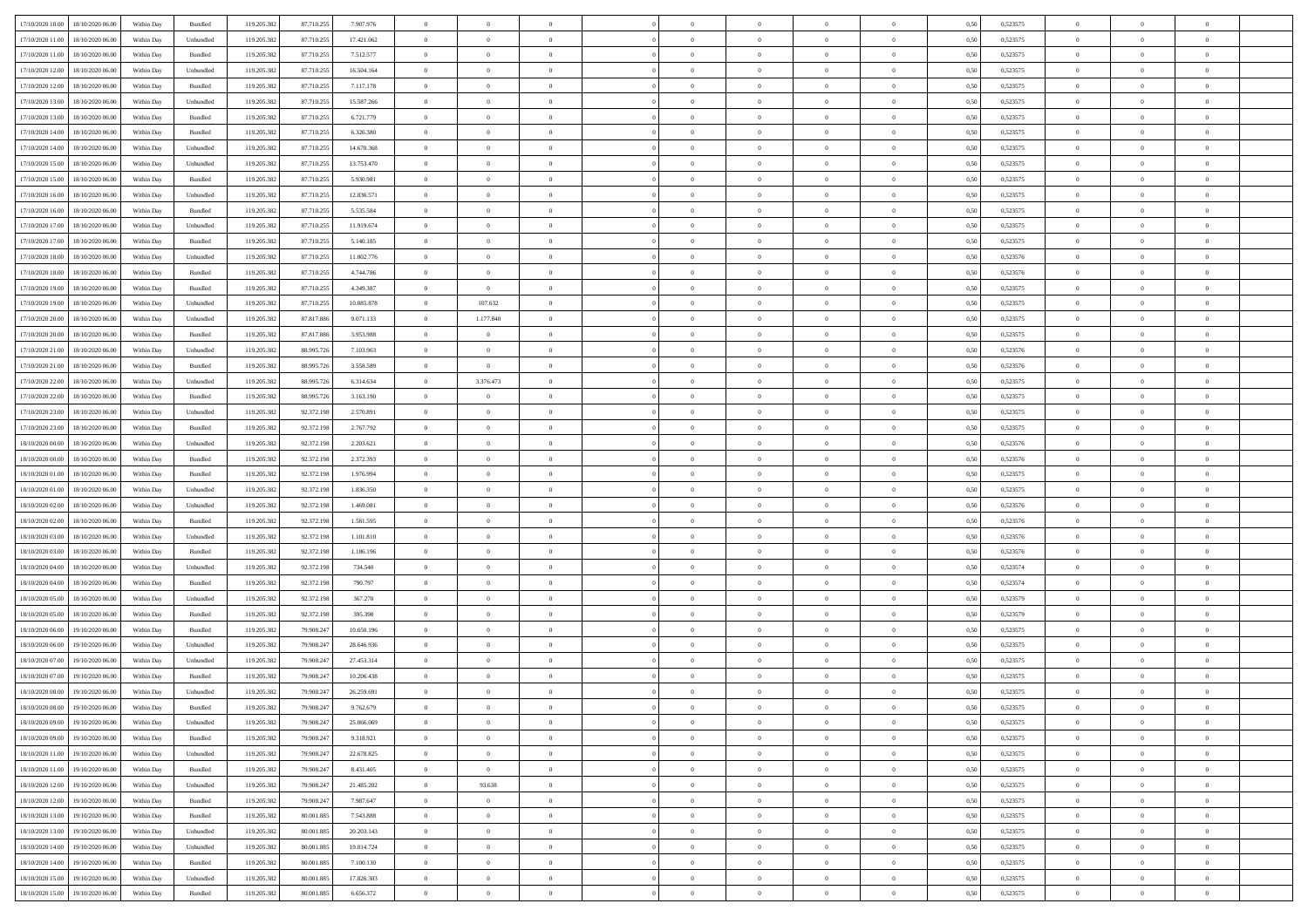| 18/10/2020 16:00                  | 19/10/2020 06:00 | Within Day | Unbundled | 119.205.382 | 80.001.885  | 16.637.883 | $\overline{0}$ | $\theta$       |                | $\overline{0}$ | $\bf{0}$       |                | $\theta$       | 0,50 | 0,523575 | $\theta$       | $\theta$       | $\theta$                 |  |
|-----------------------------------|------------------|------------|-----------|-------------|-------------|------------|----------------|----------------|----------------|----------------|----------------|----------------|----------------|------|----------|----------------|----------------|--------------------------|--|
| 18/10/2020 16.00                  | 19/10/2020 06.00 | Within Day | Bundled   | 119.205.382 | 80.001.885  | 6.212.614  | $\overline{0}$ | $\theta$       | $\overline{0}$ | $\overline{0}$ | $\,$ 0         | $\bf{0}$       | $\bf{0}$       | 0,50 | 0,523575 | $\,$ 0 $\,$    | $\overline{0}$ | $\overline{0}$           |  |
|                                   |                  |            |           |             |             |            |                |                |                |                |                |                |                |      |          |                |                |                          |  |
| 18/10/2020 17:00                  | 19/10/2020 06:00 | Within Day | Unbundled | 119.205.382 | 80.001.885  | 15.449.463 | $\overline{0}$ | $\overline{0}$ | $\overline{0}$ | $\overline{0}$ | $\bf{0}$       | $\overline{0}$ | $\mathbf{0}$   | 0.50 | 0,523575 | $\bf{0}$       | $\overline{0}$ | $\overline{0}$           |  |
| 18/10/2020 17:00                  | 19/10/2020 06.00 | Within Day | Bundled   | 119.205.382 | 80.001.885  | 5.768.856  | $\overline{0}$ | $\overline{0}$ | $\overline{0}$ | $\overline{0}$ | $\bf{0}$       | $\overline{0}$ | $\overline{0}$ | 0,50 | 0,523575 | $\,$ 0 $\,$    | $\overline{0}$ | $\overline{0}$           |  |
| 18/10/2020 18:00                  | 19/10/2020 06.00 | Within Day | Bundled   | 119.205.382 | 80.001.885  | 5.325.097  | $\overline{0}$ | $\theta$       | $\overline{0}$ |                | $\overline{0}$ | $\overline{0}$ | $\bf{0}$       | 0,50 | 0,523576 | $\,$ 0 $\,$    | $\overline{0}$ | $\overline{0}$           |  |
| 18/10/2020 18:00                  | 19/10/2020 06:00 | Within Day | Unbundled | 119.205.382 | 80,001.885  | 14.261.042 | $\overline{0}$ | $\overline{0}$ | $\overline{0}$ | $\overline{0}$ | $\bf{0}$       | $\overline{0}$ | $\bf{0}$       | 0.50 | 0.523576 | $\,0\,$        | $\theta$       | $\overline{0}$           |  |
| 18/10/2020 19:00                  | 19/10/2020 06:00 | Within Day | Unbundled | 119.205.382 | 80.001.885  | 13.072.622 | $\overline{0}$ | 50.408         | $\overline{0}$ | $\overline{0}$ | $\bf{0}$       | $\overline{0}$ | $\overline{0}$ | 0,50 | 0,523575 | $\,0\,$        | $\theta$       | $\overline{0}$           |  |
| 18/10/2020 19:00                  | 19/10/2020 06.00 | Within Day | Bundled   | 119.205.382 | 80.001.885  | 4.881.339  | $\overline{0}$ | $\theta$       | $\overline{0}$ |                | $\,$ 0         | $\overline{0}$ | $\bf{0}$       | 0,50 | 0,523575 | $\,$ 0 $\,$    | $\overline{0}$ | $\overline{0}$           |  |
| 18/10/2020 20:00                  | 19/10/2020 06:00 | Within Day | Unbundled | 119.205.382 | 80.052.294  | 11.838.376 | $\overline{0}$ | $\overline{0}$ | $\overline{0}$ | $\overline{0}$ | $\bf{0}$       | $\overline{0}$ | $\bf{0}$       | 0.50 | 0.523575 | $\,0\,$        | $\overline{0}$ | $\overline{0}$           |  |
| 18/10/2020 20:00                  | 19/10/2020 06:00 | Within Day | Bundled   | 119.205.382 | 80.052.294  | 4.437.581  | $\overline{0}$ | $\overline{0}$ | $\overline{0}$ | $\overline{0}$ | $\bf{0}$       | $\overline{0}$ | $\bf{0}$       | 0,50 | 0,523575 | $\,$ 0 $\,$    | $\overline{0}$ | $\overline{0}$           |  |
| 18/10/2020 21:00                  | 19/10/2020 06.00 | Within Day | Unbundled | 119.205.382 | 80.052.294  | 10.654.538 | $\overline{0}$ | 7.779.721      | $\overline{0}$ |                | $\,$ 0         | $\overline{0}$ | $\bf{0}$       | 0,50 | 0,523576 | $\,$ 0 $\,$    | $\overline{0}$ | $\overline{0}$           |  |
| 18/10/2020 21:00                  | 19/10/2020 06:00 | Within Day | Bundled   | 119.205.382 | 80.052.294  | 3.993.823  | $\overline{0}$ | $\overline{0}$ | $\overline{0}$ | $\overline{0}$ | $\bf{0}$       | $\overline{0}$ | $\mathbf{0}$   | 0.50 | 0,523576 | $\bf{0}$       | $\overline{0}$ | $\overline{\phantom{a}}$ |  |
|                                   |                  |            |           |             |             |            |                |                |                |                |                |                |                |      |          |                | $\overline{0}$ |                          |  |
| 18/10/2020 22.00                  | 19/10/2020 06.00 | Within Day | Unbundled | 119.205.382 | 87.832.014  | 2.555.393  | $\overline{0}$ | $\overline{0}$ | $\overline{0}$ | $\overline{0}$ | $\bf{0}$       | $\overline{0}$ | $\overline{0}$ | 0,50 | 0,523575 | $\,$ 0 $\,$    |                | $\overline{0}$           |  |
| 18/10/2020 22.00                  | 19/10/2020 06.00 | Within Day | Bundled   | 119.205.382 | 87.832.014  | 3.550.065  | $\overline{0}$ | $\theta$       | $\overline{0}$ |                | $\overline{0}$ | $\overline{0}$ | $\bf{0}$       | 0,50 | 0,523575 | $\,$ 0 $\,$    | $\overline{0}$ | $\overline{0}$           |  |
| 18/10/2020 23:00                  | 19/10/2020 06:00 | Within Day | Unbundled | 119.205.382 | 87.832.014  | 2.235.969  | $\overline{0}$ | $\overline{0}$ | $\overline{0}$ | $\overline{0}$ | $\,$ 0         | $\overline{0}$ | $\bf{0}$       | 0.50 | 0,523575 | $\,0\,$        | $\theta$       | $\overline{0}$           |  |
| 18/10/2020 23.00                  | 19/10/2020 06:00 | Within Day | Bundled   | 119.205.382 | 87.832.014  | 3.106.307  | $\overline{0}$ | $\overline{0}$ | $\overline{0}$ | $\overline{0}$ | $\bf{0}$       | $\overline{0}$ | $\overline{0}$ | 0,50 | 0,523575 | $\theta$       | $\theta$       | $\overline{0}$           |  |
| 19/10/2020 00:00                  | 19/10/2020 06.00 | Within Day | Bundled   | 119.205.382 | 87.832.014  | 2.662.548  | $\overline{0}$ | $\theta$       | $\overline{0}$ |                | $\,$ 0         | $\overline{0}$ | $\bf{0}$       | 0,50 | 0,523576 | $\,$ 0 $\,$    | $\overline{0}$ | $\overline{0}$           |  |
| 19/10/2020 00:00                  | 19/10/2020 06:00 | Within Day | Unbundled | 119.205.382 | 87.832.014  | 1.916.545  | $\overline{0}$ | $\overline{0}$ | $\overline{0}$ | $\overline{0}$ | $\bf{0}$       | $\overline{0}$ | $\bf{0}$       | 0.50 | 0.523576 | $\,0\,$        | $\overline{0}$ | $\overline{\phantom{a}}$ |  |
| 19/10/2020 01:00                  | 19/10/2020 06.00 | Within Day | Unbundled | 119.205.382 | 87.832.014  | 1.597.121  | $\overline{0}$ | $\overline{0}$ | $\overline{0}$ | $\overline{0}$ | $\,$ 0         | $\overline{0}$ | $\overline{0}$ | 0,50 | 0,523575 | $\,$ 0 $\,$    | $\overline{0}$ | $\overline{0}$           |  |
| 19/10/2020 01:00                  | 19/10/2020 06.00 | Within Day | Bundled   | 119.205.382 | 87.832.014  | 2.218.790  | $\bf{0}$       | $\,$ 0 $\,$    | $\overline{0}$ | $\overline{0}$ | $\,$ 0         | $\overline{0}$ | $\bf{0}$       | 0,50 | 0,523575 | $\,$ 0 $\,$    | $\overline{0}$ | $\overline{0}$           |  |
| 19/10/2020 02:00                  | 19/10/2020 06:00 | Within Day | Unbundled | 119.205.382 | 87.832.014  | 1.277.696  | $\overline{0}$ | $\overline{0}$ | $\overline{0}$ | $\overline{0}$ | $\bf{0}$       | $\overline{0}$ | $\mathbf{0}$   | 0.50 | 0,523576 | $\bf{0}$       | $\overline{0}$ | $\overline{\phantom{a}}$ |  |
| 19/10/2020 02.00                  | 19/10/2020 06.00 | Within Day | Bundled   | 119.205.382 | 87.832.014  | 1.775.032  | $\overline{0}$ | $\overline{0}$ | $\overline{0}$ | $\overline{0}$ | $\bf{0}$       | $\overline{0}$ | $\overline{0}$ | 0,50 | 0,523576 | $\,$ 0 $\,$    | $\overline{0}$ | $\overline{0}$           |  |
| 19/10/2020 03:00                  | 19/10/2020 06.00 | Within Day | Unbundled | 119.205.382 | 87.832.014  | 958.272    | $\overline{0}$ | $\theta$       | $\overline{0}$ | $\overline{0}$ | $\,$ 0         | $\overline{0}$ | $\bf{0}$       | 0,50 | 0,523576 | $\,$ 0 $\,$    | $\overline{0}$ | $\overline{0}$           |  |
|                                   | 19/10/2020 06:00 |            |           |             |             | 1.331.274  |                | $\overline{0}$ |                |                |                | $\overline{0}$ |                |      | 0.523576 |                | $\theta$       | $\overline{0}$           |  |
| 19/10/2020 03:00                  |                  | Within Day | Bundled   | 119.205.382 | 87.832.014  |            | $\overline{0}$ |                | $\overline{0}$ | $\overline{0}$ | $\bf{0}$       |                | $\bf{0}$       | 0.50 |          | $\,0\,$        |                |                          |  |
| 19/10/2020 04:00                  | 19/10/2020 06:00 | Within Day | Unbundled | 119.205.382 | 87.832.014  | 638.848    | $\overline{0}$ | $\overline{0}$ | $\overline{0}$ | $\overline{0}$ | $\bf{0}$       | $\overline{0}$ | $\overline{0}$ | 0,50 | 0,523574 | $\,$ 0 $\,$    | $\theta$       | $\overline{0}$           |  |
| 19/10/2020 04:00                  | 19/10/2020 06.00 | Within Day | Bundled   | 119.205.382 | 87.832.014  | 887.516    | $\overline{0}$ | $\theta$       | $\overline{0}$ |                | $\bf{0}$       | $\overline{0}$ | $\bf{0}$       | 0,50 | 0,523574 | $\,$ 0 $\,$    | $\overline{0}$ | $\overline{0}$           |  |
| 19/10/2020 05:00                  | 19/10/2020 06:00 | Within Day | Bundled   | 119.205.382 | 87.832.014  | 443,757    | $\overline{0}$ | $\overline{0}$ | $\overline{0}$ | $\overline{0}$ | $\bf{0}$       | $\overline{0}$ | $\bf{0}$       | 0.50 | 0.523579 | $\,0\,$        | $\overline{0}$ | $\overline{0}$           |  |
| 19/10/2020 05:00                  | 19/10/2020 06:00 | Within Day | Unbundled | 119.205.382 | 87.832.014  | 319.424    | $\overline{0}$ | $\overline{0}$ | $\overline{0}$ | $\overline{0}$ | $\bf{0}$       | $\overline{0}$ | $\overline{0}$ | 0,50 | 0,523579 | $\,$ 0 $\,$    | $\overline{0}$ | $\overline{0}$           |  |
| 19/10/2020 06.00                  | 20/10/2020 06.00 | Within Day | Unbundled | 119.205.382 | 100.526.679 | 8.028.504  | $\bf{0}$       | $\overline{0}$ | $\overline{0}$ | $\overline{0}$ | $\,$ 0         | $\bf{0}$       | $\bf{0}$       | 0,50 | 0,523575 | $\,$ 0 $\,$    | $\overline{0}$ | $\overline{0}$           |  |
| 19/10/2020 06:00                  | 20/10/2020 06:00 | Within Day | Bundled   | 119.205.382 | 100.526.679 | 10.650.196 | $\overline{0}$ | $\bf{0}$       | $\overline{0}$ | $\overline{0}$ | $\bf{0}$       | $\overline{0}$ | $\mathbf{0}$   | 0.50 | 0,523575 | $\bf{0}$       | $\overline{0}$ | $\overline{\phantom{a}}$ |  |
| 19/10/2020 07:00                  | 20/10/2020 06:00 | Within Dav | Unbundled | 119.205.382 | 100.526.679 | 7.693.983  | $\overline{0}$ | $\overline{0}$ | $\theta$       | $\overline{0}$ | $\overline{0}$ | $\overline{0}$ | $\overline{0}$ | 0.50 | 0,523575 | $\theta$       | $\overline{0}$ | $\overline{0}$           |  |
| 19/10/2020 07:00                  | 20/10/2020 06.00 | Within Day | Bundled   | 119.205.382 | 100.526.679 | 10.206.438 | $\overline{0}$ | $\theta$       | $\overline{0}$ |                | $\,$ 0         | $\overline{0}$ | $\bf{0}$       | 0,50 | 0,523575 | $\,$ 0 $\,$    | $\overline{0}$ | $\overline{0}$           |  |
| 19/10/2020 08:00                  | 20/10/2020 06:00 | Within Day | Unbundled | 119.205.382 | 100.526.679 | 7.359.462  | $\overline{0}$ | $\overline{0}$ | $\overline{0}$ | $\overline{0}$ | $\bf{0}$       | $\overline{0}$ | $\bf{0}$       | 0.50 | 0,523575 | $\,0\,$        | $\overline{0}$ | $\overline{0}$           |  |
| 19/10/2020 08:00                  | 20/10/2020 06:00 | Within Dav | Bundled   | 119.205.382 | 100.526.679 | 9.762.679  | $\overline{0}$ | $\theta$       | $\Omega$       | $\Omega$       | $\mathbf{0}$   | $\overline{0}$ | $\overline{0}$ | 0.50 | 0,523575 | $\theta$       | $\overline{0}$ | $\overline{0}$           |  |
| 19/10/2020 09:00                  | 20/10/2020 06.00 | Within Day | Unbundled | 119.205.38  | 100.526.679 | 7.024.941  | $\overline{0}$ | $\theta$       | $\overline{0}$ |                | $\,$ 0         | $\overline{0}$ | $\bf{0}$       | 0,50 | 0,523575 | $\,$ 0 $\,$    | $\overline{0}$ | $\overline{0}$           |  |
| 19/10/2020 09:00                  | 20/10/2020 06:00 | Within Day | Bundled   | 119.205.382 | 100.526.679 | 9.318.921  | $\overline{0}$ | $\overline{0}$ | $\overline{0}$ | $\overline{0}$ | $\bf{0}$       | $\overline{0}$ | $\bf{0}$       | 0.50 | 0.523575 | $\,0\,$        | $\overline{0}$ | $\overline{0}$           |  |
|                                   |                  |            |           |             |             |            |                |                |                |                |                |                |                |      |          |                |                |                          |  |
| 19/10/2020 10:00                  | 20/10/2020 06:00 | Within Dav | Unbundled | 119.205.382 | 100.526.679 | 6.690.420  | $\overline{0}$ | $\overline{0}$ | $\overline{0}$ | $\Omega$       | $\overline{0}$ | $\overline{0}$ | $\overline{0}$ | 0.50 | 0,523575 | $\theta$       | $\overline{0}$ | $\overline{0}$           |  |
| 19/10/2020 10:00                  | 20/10/2020 06.00 | Within Day | Bundled   | 119.205.38  | 100.526.679 | 8.875.162  | $\bf{0}$       | $\overline{0}$ | $\overline{0}$ | $\overline{0}$ | $\bf{0}$       | $\bf{0}$       | $\bf{0}$       | 0,50 | 0,523575 | $\,$ 0 $\,$    | $\overline{0}$ | $\overline{0}$           |  |
| 19/10/2020 11:00                  | 20/10/2020 06:00 | Within Day | Bundled   | 119.205.382 | 100.526.679 | 8.431.405  | $\overline{0}$ | $\overline{0}$ | $\overline{0}$ | $\overline{0}$ | $\bf{0}$       | $\overline{0}$ | $\mathbf{0}$   | 0.50 | 0,523575 | $\,$ 0 $\,$    | $\overline{0}$ | $\overline{0}$           |  |
| 19/10/2020 11:00                  | 20/10/2020 06:00 | Within Dav | Unbundled | 119.205.382 | 100.526.679 | 6.355.899  | $\overline{0}$ | $\overline{0}$ | $\Omega$       | $\Omega$       | $\mathbf{0}$   | $\overline{0}$ | $\overline{0}$ | 0.50 | 0,523575 | $\theta$       | $\overline{0}$ | $\overline{0}$           |  |
| 19/10/2020 12:00                  | 20/10/2020 06.00 | Within Day | Unbundled | 119.205.382 | 100.526.679 | 6.021.378  | $\overline{0}$ | $\overline{0}$ | $\overline{0}$ | $\overline{0}$ | $\,$ 0         | $\overline{0}$ | $\bf{0}$       | 0,50 | 0,523575 | $\,$ 0 $\,$    | $\overline{0}$ | $\overline{0}$           |  |
| 19/10/2020 12:00                  | 20/10/2020 06:00 | Within Day | Bundled   | 119.205.382 | 100.526.679 | 7.987.647  | $\overline{0}$ | $\overline{0}$ | $\overline{0}$ | $\overline{0}$ | $\bf{0}$       | $\overline{0}$ | $\overline{0}$ | 0.50 | 0,523575 | $\,0\,$        | $\theta$       | $\overline{0}$           |  |
| 19/10/2020 13:00                  | 20/10/2020 06:00 | Within Dav | Unbundled | 119.205.382 | 100.526.679 | 5.686.857  | $\overline{0}$ | $\overline{0}$ | $\Omega$       | $\overline{0}$ | $\bf{0}$       | $\overline{0}$ | $\mathbf{0}$   | 0.50 | 0,523575 | $\theta$       | $\overline{0}$ | $\overline{0}$           |  |
| 19/10/2020 13:00                  | 20/10/2020 06:00 | Within Day | Bundled   | 119.205.382 | 100.526.679 | 7.543.888  | $\bf{0}$       | 1.669          | $\overline{0}$ | 1,223561       | $\,$ 0         | $\overline{0}$ | $\bf{0}$       | 0,50 | 0,523575 | $\,$ 0 $\,$    | $\overline{0}$ | $\overline{0}$           |  |
| 19/10/2020 14:00 20/10/2020 06:00 |                  | Within Day | Unbundled | 119.205.382 | 100.528.347 | 5.352.335  | $\bf{0}$       | 133.489        |                | $^{\circ}$     | $\bf{0}$       |                |                | 0,50 | 0,523575 | $\bf{0}$       | $\bf{0}$       |                          |  |
| 19/10/2020 14:00 20/10/2020 06:00 |                  | Within Day | Bundled   | 119.205.382 | 100.528.347 | 7.098.559  | $\Omega$       | $\overline{0}$ | $\overline{0}$ | $\Omega$       | $\mathbf{0}$   | $\overline{0}$ | $\mathbf{0}$   | 0.50 | 0,523575 | $\theta$       | $\overline{0}$ | $\overline{0}$           |  |
| 19/10/2020 15:00                  | 20/10/2020 06:00 | Within Day | Unbundled | 119.205.382 | 100.661.836 | 4.892.669  | $\overline{0}$ | 1.645.571      | $\overline{0}$ | $\bf{0}$       | $\overline{0}$ | $\overline{0}$ | $\mathbf{0}$   | 0,50 | 0,523575 | $\bf{0}$       | $\overline{0}$ | $\bf{0}$                 |  |
| 19/10/2020 15:00                  | 20/10/2020 06:00 | Within Day | Bundled   | 119.205.382 | 100,661,836 | 6.654.900  | $\overline{0}$ | 3.874.377      | $\overline{0}$ | 1,223568       | $\bf{0}$       | $\overline{0}$ | $\mathbf{0}$   | 0.50 | 0,523575 | $\overline{0}$ | $\bf{0}$       | $\bf{0}$                 |  |
|                                   |                  |            |           |             |             |            |                |                |                |                |                |                |                |      |          |                |                |                          |  |
| 19/10/2020 16:00                  | 20/10/2020 06:00 | Within Day | Unbundled | 119.205.382 | 106.181.784 | 3.030.625  | $\overline{0}$ | $\overline{0}$ | $\overline{0}$ | $\overline{0}$ | $\overline{0}$ | $\overline{0}$ | $\mathbf{0}$   | 0.50 | 0,523575 | $\overline{0}$ | $\theta$       | $\overline{0}$           |  |
| 19/10/2020 16:00                  | 20/10/2020 06:00 | Within Day | Bundled   | 119.205.382 | 106.181.784 | 2.595.154  | $\overline{0}$ | 787.385        | $\overline{0}$ | 1,223574       | $\bf{0}$       | $\bf{0}$       | $\bf{0}$       | 0,50 | 0,523575 | $\,0\,$        | $\overline{0}$ | $\overline{0}$           |  |
| 19/10/2020 17:00                  | 20/10/2020 06:00 | Within Day | Unbundled | 119.205.382 | 106.969.170 | 2.814.152  | $\overline{0}$ | 510.397        | $\overline{0}$ | $\overline{0}$ | $\overline{0}$ | $\overline{0}$ | $\overline{0}$ | 0.50 | 0,523575 | $\,$ 0 $\,$    | $\theta$       | $\overline{0}$           |  |
| 19/10/2020 17:00                  | 20/10/2020 06:00 | Within Dav | Bundled   | 119.205.382 | 106.969.170 | 1.678.642  | $\overline{0}$ | $\overline{0}$ | $\overline{0}$ | $\overline{0}$ | $\overline{0}$ | $\overline{0}$ | $\overline{0}$ | 0.50 | 0,523575 | $\overline{0}$ | $\overline{0}$ | $\overline{0}$           |  |
| 19/10/2020 18:00                  | 20/10/2020 06:00 | Within Day | Unbundled | 119.205.382 | 107.479.567 | 2.126.543  | $\overline{0}$ | $\overline{0}$ | $\overline{0}$ | $\bf{0}$       | $\overline{0}$ | $\bf{0}$       | $\bf{0}$       | 0,50 | 0,523576 | $\,$ 0 $\,$    | $\overline{0}$ | $\,$ 0                   |  |
| 19/10/2020 18:00                  | 20/10/2020 06:00 | Within Day | Bundled   | 119.205.382 | 107.479.567 | 1.549.516  | $\overline{0}$ | 1.549.516      | $\overline{0}$ | 1,223586       | 0,152822       | $\overline{0}$ | $\mathbf{0}$   | 0.50 | 0.523576 | 0,076411       | $\,$ 0 $\,$    | $\overline{0}$           |  |
| 19/10/2020 19:00                  | 20/10/2020 06:00 | Within Day | Unbundled | 119.205.382 | 109.029.083 | 1.949.331  | $\overline{0}$ | $\overline{0}$ | $\overline{0}$ | $\overline{0}$ | $\overline{0}$ | $\overline{0}$ | $\overline{0}$ | 0,50 | 0,523575 | $\overline{0}$ | $\overline{0}$ | $\overline{0}$           |  |
| 19/10/2020 20.00                  | 20/10/2020 06.00 | Within Day | Unbundled | 119.205.382 | 109.029.083 | 1.772.119  | $\overline{0}$ | $\overline{0}$ | $\overline{0}$ | $\bf{0}$       | $\bf{0}$       | $\bf{0}$       | $\bf{0}$       | 0,50 | 0,523575 | $\bf{0}$       | $\overline{0}$ | $\bf{0}$                 |  |
| 19/10/2020 21:00 20/10/2020 06:00 |                  | Within Day | Unbundled | 119.205.382 | 109.029.083 | 1.594.907  | $\,$ 0 $\,$    | $\overline{0}$ | $\overline{0}$ | $\overline{0}$ | $\bf{0}$       | $\overline{0}$ | $\bf{0}$       | 0,50 | 0,523576 | $\,$ 0 $\,$    | $\bf{0}$       | $\,$ 0 $\,$              |  |
|                                   |                  |            |           |             |             |            |                |                |                |                |                |                |                |      |          |                |                |                          |  |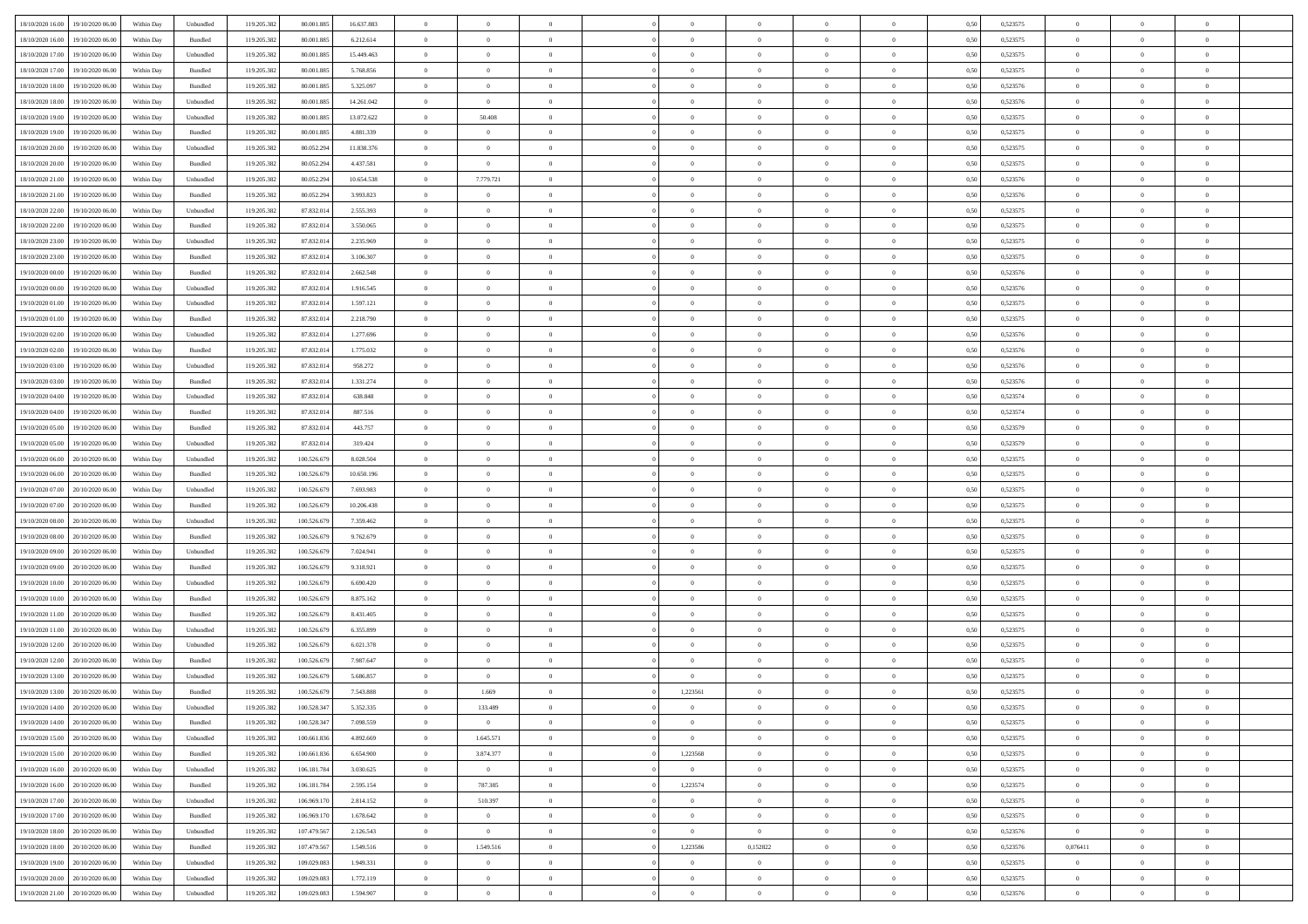| 19/10/2020 22.00                  | 20/10/2020 06:00 | Within Day | Unbundled | 119.205.382 | 109.029.083 | 1.417.695  | $\overline{0}$ | $\theta$       |                | $\overline{0}$ | $\bf{0}$       | $\overline{0}$ | $\theta$       | 0,50 | 0,523575 | $\theta$       | $\theta$       | $\theta$                 |  |
|-----------------------------------|------------------|------------|-----------|-------------|-------------|------------|----------------|----------------|----------------|----------------|----------------|----------------|----------------|------|----------|----------------|----------------|--------------------------|--|
|                                   |                  |            |           |             |             |            |                | $\overline{0}$ |                |                |                |                |                |      |          |                |                | $\overline{0}$           |  |
| 19/10/2020 23.00                  | 20/10/2020 06.00 | Within Day | Unbundled | 119.205.38  | 109.029.083 | 1.240.483  | $\overline{0}$ |                | $\overline{0}$ | $\overline{0}$ | $\,$ 0         | $\bf{0}$       | $\bf{0}$       | 0,50 | 0,523575 | $\,$ 0 $\,$    | $\overline{0}$ |                          |  |
| 20/10/2020 00:00                  | 20/10/2020 06:00 | Within Day | Unbundled | 119.205.382 | 109.029.083 | 1.063.271  | $\overline{0}$ | $\overline{0}$ | $\overline{0}$ | $\overline{0}$ | $\bf{0}$       | $\overline{0}$ | $\mathbf{0}$   | 0.50 | 0,523576 | $\bf{0}$       | $\overline{0}$ | $\overline{0}$           |  |
| 20/10/2020 01:00                  | 20/10/2020 06.00 | Within Day | Unbundled | 119.205.382 | 109.029.083 | 886.059    | $\overline{0}$ | $\overline{0}$ | $\overline{0}$ | $\overline{0}$ | $\bf{0}$       | $\overline{0}$ | $\overline{0}$ | 0,50 | 0,523575 | $\theta$       | $\overline{0}$ | $\overline{0}$           |  |
| 20/10/2020 02:00                  | 20/10/2020 06.00 | Within Day | Unbundled | 119.205.38  | 109.029.083 | 708.847    | $\overline{0}$ | $\theta$       | $\overline{0}$ |                | $\overline{0}$ | $\overline{0}$ | $\bf{0}$       | 0,50 | 0,523576 | $\,$ 0 $\,$    | $\overline{0}$ | $\overline{0}$           |  |
| 20/10/2020 03:00                  | 20/10/2020 06:00 | Within Day | Unbundled | 119.205.382 | 109.029.083 | 531.635    | $\overline{0}$ | $\overline{0}$ | $\overline{0}$ | $\overline{0}$ | $\bf{0}$       | $\overline{0}$ | $\bf{0}$       | 0.50 | 0.523576 | $\,0\,$        | $\theta$       | $\overline{0}$           |  |
| 20/10/2020 04:00                  | 20/10/2020 06:00 | Within Day | Unbundled | 119.205.382 | 109.029.083 | 354.423    | $\overline{0}$ | $\overline{0}$ | $\overline{0}$ | $\overline{0}$ | $\bf{0}$       | $\overline{0}$ | $\overline{0}$ | 0,50 | 0,523574 | $\,0\,$        | $\theta$       | $\overline{0}$           |  |
| 20/10/2020 05:00                  | 20/10/2020 06.00 | Within Day | Unbundled | 119.205.38  | 109.029.083 | 177.211    | $\overline{0}$ | $\theta$       | $\overline{0}$ | $\overline{0}$ | $\bf{0}$       | $\overline{0}$ | $\bf{0}$       | 0,50 | 0,523579 | $\,$ 0 $\,$    | $\overline{0}$ | $\overline{0}$           |  |
|                                   |                  |            |           |             |             |            |                |                |                |                |                |                |                |      |          |                |                |                          |  |
| 20/10/2020 06.00                  | 21/10/2020 06:00 | Within Day | Unbundled | 119.205.382 | 101.189.449 | 7.365.733  | $\overline{0}$ | $\overline{0}$ | $\overline{0}$ | $\overline{0}$ | $\bf{0}$       | $\overline{0}$ | $\bf{0}$       | 0.50 | 0.523575 | $\,0\,$        | $\overline{0}$ | $\overline{0}$           |  |
| 20/10/2020 06:00                  | 21/10/2020 06.00 | Within Day | Bundled   | 119.205.382 | 101.189.449 | 10.650.196 | $\overline{0}$ | $\overline{2}$ | $\overline{0}$ | 1,223586       | $\bf{0}$       | $\overline{0}$ | $\bf{0}$       | 0,50 | 0,523575 | $\,$ 0 $\,$    | $\theta$       | $\overline{0}$           |  |
| 20/10/2020 07:00                  | 21/10/2020 06.00 | Within Day | Unbundled | 119.205.38  | 101.189.451 | 7.058.828  | $\overline{0}$ | $\theta$       | $\overline{0}$ |                | $\,$ 0         | $\overline{0}$ | $\bf{0}$       | 0,50 | 0,523575 | $\,$ 0 $\,$    | $\overline{0}$ | $\overline{0}$           |  |
| 20/10/2020 07.00                  | 21/10/2020 06:00 | Within Day | Bundled   | 119.205.382 | 101.189.451 | 10.206.435 | $\overline{0}$ | $\overline{0}$ | $\overline{0}$ | $\overline{0}$ | $\bf{0}$       | $\overline{0}$ | $\mathbf{0}$   | 0.50 | 0,523575 | $\bf{0}$       | $\overline{0}$ | $\overline{\phantom{a}}$ |  |
| 20/10/2020 08:00                  | 21/10/2020 06.00 | Within Day | Unbundled | 119.205.382 | 101.189.451 | 6.751.923  | $\overline{0}$ | $\overline{0}$ | $\overline{0}$ | $\overline{0}$ | $\bf{0}$       | $\overline{0}$ | $\overline{0}$ | 0,50 | 0,523575 | $\,$ 0 $\,$    | $\overline{0}$ | $\overline{0}$           |  |
| 20/10/2020 08:00                  | 21/10/2020 06.00 | Within Day | Bundled   | 119.205.38  | 101.189.451 | 9.762.677  | $\overline{0}$ | $\theta$       | $\overline{0}$ |                | $\bf{0}$       | $\overline{0}$ | $\bf{0}$       | 0,50 | 0,523575 | $\,$ 0 $\,$    | $\overline{0}$ | $\overline{0}$           |  |
|                                   | 21/10/2020 06:00 |            |           |             |             | 6.445.017  |                | $\overline{0}$ | $\overline{0}$ | $\overline{0}$ | $\,$ 0         | $\overline{0}$ |                | 0.50 | 0.523575 | $\,0\,$        | $\theta$       | $\overline{0}$           |  |
| 20/10/2020 09:00                  |                  | Within Day | Unbundled | 119.205.382 | 101.189.451 |            | $\overline{0}$ |                |                |                |                |                | $\bf{0}$       |      |          |                |                |                          |  |
| 20/10/2020 09:00                  | 21/10/2020 06.00 | Within Day | Bundled   | 119.205.382 | 101.189.451 | 9.318.919  | $\overline{0}$ | $\overline{0}$ | $\overline{0}$ | $\overline{0}$ | $\bf{0}$       | $\overline{0}$ | $\overline{0}$ | 0,50 | 0,523575 | $\theta$       | $\theta$       | $\overline{0}$           |  |
| 20/10/2020 10:00                  | 21/10/2020 06.00 | Within Day | Unbundled | 119.205.38  | 101.189.451 | 6.138.111  | $\overline{0}$ | $\theta$       | $\overline{0}$ |                | $\bf{0}$       | $\overline{0}$ | $\bf{0}$       | 0,50 | 0,523575 | $\,$ 0 $\,$    | $\overline{0}$ | $\overline{0}$           |  |
| 20/10/2020 10:00                  | 21/10/2020 06:00 | Within Day | Bundled   | 119.205.382 | 101.189.451 | 8,875,160  | $\overline{0}$ | $\overline{0}$ | $\overline{0}$ | $\overline{0}$ | $\bf{0}$       | $\overline{0}$ | $\bf{0}$       | 0.50 | 0.523575 | $\,0\,$        | $\overline{0}$ | $\overline{0}$           |  |
| 20/10/2020 11:00                  | 21/10/2020 06.00 | Within Day | Unbundled | 119.205.382 | 101.189.451 | 5.831.206  | $\overline{0}$ | $\overline{0}$ | $\overline{0}$ | $\overline{0}$ | $\bf{0}$       | $\overline{0}$ | $\overline{0}$ | 0,50 | 0,523575 | $\,$ 0 $\,$    | $\theta$       | $\overline{0}$           |  |
| 20/10/2020 11:00                  | 21/10/2020 06.00 | Within Day | Bundled   | 119.205.38  | 101.189.451 | 8.431.403  | $\bf{0}$       | $\overline{2}$ | $\overline{0}$ | 1,223608       | $\,$ 0         | $\overline{0}$ | $\bf{0}$       | 0,50 | 0,523575 | $\,$ 0 $\,$    | $\overline{0}$ | $\overline{0}$           |  |
| 20/10/2020 12:00                  | 21/10/2020 06:00 | Within Day | Unbundled | 119.205.382 | 101.189.453 | 5.524.300  | $\overline{0}$ | $\overline{0}$ | $\overline{0}$ | $\overline{0}$ | $\bf{0}$       | $\overline{0}$ | $\mathbf{0}$   | 0.50 | 0,523575 | $\bf{0}$       | $\overline{0}$ | $\overline{0}$           |  |
|                                   |                  |            |           |             |             |            |                | $\overline{0}$ |                |                |                |                |                |      |          | $\theta$       | $\overline{0}$ |                          |  |
| 20/10/2020 12:00                  | 21/10/2020 06.00 | Within Day | Bundled   | 119.205.382 | 101.189.453 | 7.987.642  | $\overline{0}$ |                | $\overline{0}$ | $\overline{0}$ | $\bf{0}$       | $\overline{0}$ | $\overline{0}$ | 0,50 | 0,523575 |                |                | $\overline{0}$           |  |
| 20/10/2020 13:00                  | 21/10/2020 06.00 | Within Day | Unbundled | 119.205.38  | 101.189.453 | 5.217.395  | $\overline{0}$ | $\theta$       | $\overline{0}$ | $\overline{0}$ | $\,$ 0         | $\overline{0}$ | $\bf{0}$       | 0,50 | 0,523575 | $\,$ 0 $\,$    | $\overline{0}$ | $\overline{0}$           |  |
| 20/10/2020 13:00                  | 21/10/2020 06:00 | Within Day | Bundled   | 119.205.382 | 101.189.453 | 7.543.885  | $\overline{0}$ | $\overline{0}$ | $\overline{0}$ | $\overline{0}$ | $\bf{0}$       | $\overline{0}$ | $\bf{0}$       | 0.50 | 0.523575 | $\,0\,$        | $\theta$       | $\overline{0}$           |  |
| 20/10/2020 14:00                  | 21/10/2020 06.00 | Within Day | Bundled   | 119.205.382 | 101.189.453 | 7.100.127  | $\overline{0}$ | $\overline{0}$ | $\overline{0}$ | $\overline{0}$ | $\bf{0}$       | $\overline{0}$ | $\overline{0}$ | 0,50 | 0,523575 | $\,0\,$        | $\theta$       | $\overline{0}$           |  |
| 20/10/2020 14:00                  | 21/10/2020 06.00 | Within Day | Unbundled | 119.205.38  | 101.189.453 | 4.910.488  | $\overline{0}$ | 124.065        | $\overline{0}$ |                | $\bf{0}$       | $\overline{0}$ | $\bf{0}$       | 0,50 | 0,523575 | $\,$ 0 $\,$    | $\overline{0}$ | $\overline{0}$           |  |
| 20/10/2020 15:00                  | 21/10/2020 06:00 | Within Day | Unbundled | 119.205.382 | 101.313.519 | 4.487.271  | $\overline{0}$ | 1.465.951      | $\overline{0}$ | $\overline{0}$ | $\bf{0}$       | $\overline{0}$ | $\bf{0}$       | 0.50 | 0.523575 | $\,0\,$        | $\overline{0}$ | $\overline{0}$           |  |
| 20/10/2020 15:00                  | 21/10/2020 06.00 | Within Day | Bundled   | 119.205.382 | 101.313.519 | 6.656.369  | $\overline{0}$ | 1.152.810      | $\overline{0}$ | 1,223568       | $\bf{0}$       | $\overline{0}$ | $\overline{0}$ | 0,50 | 0,523575 | $\,$ 0 $\,$    | $\theta$       | $\overline{0}$           |  |
|                                   |                  |            |           |             |             |            |                |                |                |                |                |                |                |      |          |                |                |                          |  |
| 20/10/2020 16:00                  | 21/10/2020 06.00 | Within Day | Unbundled | 119.205.382 | 103.932.280 | 2.819.899  | $\bf{0}$       | 96.190         | $\overline{0}$ |                | $\bf{0}$       | $\bf{0}$       | $\bf{0}$       | 0,50 | 0,523575 | $\,$ 0 $\,$    | $\overline{0}$ | $\overline{0}$           |  |
| 20/10/2020 16:00                  | 21/10/2020 06:00 | Within Day | Bundled   | 119.205.382 | 103.932.280 | 5.136.655  | $\overline{0}$ | $\overline{0}$ | $\overline{0}$ | $\overline{0}$ | $\bf{0}$       | $\overline{0}$ | $\mathbf{0}$   | 0.50 | 0,523575 | $\bf{0}$       | $\overline{0}$ | $\overline{\phantom{a}}$ |  |
| 20/10/2020 17:00                  | 21/10/2020 06.00 | Within Dav | Unbundled | 119.205.382 | 104.028.470 | 2.529.158  | $\overline{0}$ | $\overline{0}$ | $\Omega$       | $\Omega$       | $\mathbf{0}$   | $\overline{0}$ | $\overline{0}$ | 0.50 | 0,523575 | $\theta$       | $\overline{0}$ | $\overline{0}$           |  |
| 20/10/2020 17:00                  | 21/10/2020 06.00 | Within Day | Bundled   | 119.205.382 | 104.028.470 | 4.769.751  | $\overline{0}$ | $\theta$       | $\overline{0}$ |                | $\,$ 0         | $\overline{0}$ | $\bf{0}$       | 0,50 | 0,523575 | $\,$ 0 $\,$    | $\overline{0}$ | $\overline{0}$           |  |
| 20/10/2020 18:00                  | 21/10/2020 06:00 | Within Day | Unbundled | 119.205.382 | 104.028.470 | 2.334,608  | $\overline{0}$ | $\overline{0}$ | $\overline{0}$ | $\overline{0}$ | $\bf{0}$       | $\overline{0}$ | $\bf{0}$       | 0.50 | 0.523576 | $\,0\,$        | $\theta$       | $\overline{0}$           |  |
| 20/10/2020 18:00                  | 21/10/2020 06.00 | Within Dav | Bundled   | 119.205.382 | 104.028.470 | 4.402.847  | $\overline{0}$ | $\overline{0}$ | $\Omega$       | $\Omega$       | $\mathbf{0}$   | $\overline{0}$ | $\overline{0}$ | 0.50 | 0,523576 | $\theta$       | $\overline{0}$ | $\overline{0}$           |  |
| 20/10/2020 19:00                  | 21/10/2020 06.00 | Within Day | Bundled   | 119.205.382 | 104.028.470 | 4.035.943  | $\overline{0}$ | $\theta$       | $\overline{0}$ |                | $\,$ 0         | $\overline{0}$ | $\bf{0}$       | 0,50 | 0,523575 | $\,$ 0 $\,$    | $\overline{0}$ | $\overline{0}$           |  |
|                                   | 21/10/2020 06:00 |            |           | 119.205.382 | 104.028.470 | 2.140.057  |                | $\overline{0}$ |                |                |                | $\overline{0}$ |                |      | 0.523575 |                |                |                          |  |
| 20/10/2020 19:00                  |                  | Within Day | Unbundled |             |             |            | $\overline{0}$ |                | $\overline{0}$ | $\overline{0}$ | $\bf{0}$       |                | $\bf{0}$       | 0.50 |          | $\,0\,$        | $\overline{0}$ | $\overline{0}$           |  |
| 20/10/2020 20:00                  | 21/10/2020 06.00 | Within Dav | Unbundled | 119.205.382 | 104.028.470 | 1.945.507  | $\overline{0}$ | $\overline{0}$ | $\Omega$       | $\Omega$       | $\overline{0}$ | $\overline{0}$ | $\overline{0}$ | 0.50 | 0,523575 | $\theta$       | $\overline{0}$ | $\overline{0}$           |  |
| 20/10/2020 20:00                  | 21/10/2020 06.00 | Within Day | Bundled   | 119.205.38  | 104.028.470 | 3.669.039  | $\bf{0}$       | $\overline{0}$ | $\overline{0}$ | $\overline{0}$ | $\bf{0}$       | $\bf{0}$       | $\bf{0}$       | 0,50 | 0,523575 | $\,$ 0 $\,$    | $\overline{0}$ | $\overline{0}$           |  |
| 20/10/2020 21:00                  | 21/10/2020 06:00 | Within Day | Unbundled | 119.205.382 | 104.028.470 | 1.750.956  | $\overline{0}$ | $\overline{0}$ | $\overline{0}$ | $\overline{0}$ | $\bf{0}$       | $\overline{0}$ | $\mathbf{0}$   | 0.50 | 0,523576 | $\,$ 0 $\,$    | $\overline{0}$ | $\overline{0}$           |  |
| 20/10/2020 21:00                  | 21/10/2020 06.00 | Within Dav | Bundled   | 119.205.382 | 104.028.470 | 3.302.135  | $\overline{0}$ | $\overline{0}$ | $\Omega$       | $\Omega$       | $\mathbf{0}$   | $\overline{0}$ | $\overline{0}$ | 0.50 | 0,523576 | $\theta$       | $\overline{0}$ | $\overline{0}$           |  |
| 20/10/2020 22.00                  | 21/10/2020 06.00 | Within Day | Unbundled | 119.205.38  | 104.028.470 | 1.556.406  | $\overline{0}$ | 124.065        | $\overline{0}$ | $\overline{0}$ | $\,$ 0         | $\overline{0}$ | $\bf{0}$       | 0,50 | 0,523575 | $\,$ 0 $\,$    | $\overline{0}$ | $\overline{0}$           |  |
| 20/10/2020 22.00                  | 21/10/2020 06:00 | Within Day | Bundled   | 119.205.382 | 104.028.470 | 2.935.231  | $\overline{0}$ | $\theta$       | $\overline{0}$ | $\overline{0}$ | $\bf{0}$       | $\overline{0}$ | $\overline{0}$ | 0.50 | 0,523575 | $\,0\,$        | $\theta$       | $\overline{0}$           |  |
| 20/10/2020 23:00                  | 21/10/2020 06.00 | Within Dav | Unbundled | 119.205.382 | 104.152.535 | 1.253.297  | $\overline{0}$ | $\Omega$       | $\Omega$       | $\Omega$       | $\bf{0}$       | $\overline{0}$ | $\theta$       | 0.50 | 0,523575 | $\theta$       | $\theta$       | $\overline{0}$           |  |
|                                   |                  |            |           |             |             |            |                | $\overline{0}$ | $\overline{0}$ |                | $\,$ 0         | $\overline{0}$ | $\bf{0}$       |      |          | $\overline{0}$ | $\overline{0}$ | $\overline{0}$           |  |
| 20/10/2020 23:00                  | 21/10/2020 06.00 | Within Day | Bundled   | 119.205.382 | 104.152.535 | 2.568.327  | $\overline{0}$ |                |                | $\bf{0}$       |                |                |                | 0,50 | 0,523575 |                |                |                          |  |
| 21/10/2020 00:00 21/10/2020 06:00 |                  | Within Day | Unbundled | 119.205.382 | 104.152.535 | 1.074.255  | $\bf{0}$       | $\theta$       |                |                |                |                |                | 0,50 | 0,523576 | $\,$ 0         | $\theta$       |                          |  |
| 21/10/2020 00:00 21/10/2020 06:00 |                  | Within Day | Bundled   | 119.205.382 | 104.152.535 | 2.201.423  | $\Omega$       | $\overline{0}$ | $\Omega$       | $\Omega$       | $\mathbf{0}$   | $\overline{0}$ | $\mathbf{0}$   | 0.50 | 0,523576 | $\theta$       | $\theta$       | $\overline{0}$           |  |
| 21/10/2020 01.00                  | 21/10/2020 06.00 | Within Day | Bundled   | 119.205.382 | 104.152.535 | 1.834.519  | $\overline{0}$ | $\bf{0}$       | $\overline{0}$ | $\bf{0}$       | $\overline{0}$ | $\overline{0}$ | $\mathbf{0}$   | 0,50 | 0,523575 | $\overline{0}$ | $\overline{0}$ | $\bf{0}$                 |  |
| 21/10/2020 01:00                  | 21/10/2020 06.00 | Within Day | Unbundled | 119.205.382 | 104.152.535 | 895.212    | $\overline{0}$ | $\overline{0}$ | $\overline{0}$ | $\overline{0}$ | $\bf{0}$       | $\overline{0}$ | $\mathbf{0}$   | 0.50 | 0,523575 | $\overline{0}$ | $\bf{0}$       | $\bf{0}$                 |  |
| 21/10/2020 02:00                  | 21/10/2020 06:00 | Within Day | Unbundled | 119.205.382 | 104.152.535 | 716.169    | $\overline{0}$ | $\overline{0}$ | $\overline{0}$ | $\overline{0}$ | $\mathbf{0}$   | $\overline{0}$ | $\mathbf{0}$   | 0.50 | 0,523576 | $\overline{0}$ | $\theta$       | $\overline{0}$           |  |
| 21/10/2020 02.00                  | 21/10/2020 06.00 | Within Day | Bundled   | 119.205.382 | 104.152.535 | 1.467.616  | $\overline{0}$ | $\overline{0}$ | $\overline{0}$ | $\overline{0}$ | $\bf{0}$       | $\bf{0}$       | $\bf{0}$       | 0,50 | 0,523576 | $\bf{0}$       | $\overline{0}$ | $\overline{0}$           |  |
|                                   |                  |            |           |             |             |            |                |                |                |                |                |                |                |      |          |                |                |                          |  |
| 21/10/2020 03.00                  | 21/10/2020 06:00 | Within Day | Unbundled | 119.205.382 | 104.152.535 | 537.127    | $\overline{0}$ | $\overline{0}$ | $\overline{0}$ | $\overline{0}$ | $\bf{0}$       | $\overline{0}$ | $\mathbf{0}$   | 0.50 | 0.523576 | $\,$ 0 $\,$    | $\overline{0}$ | $\overline{0}$           |  |
| 21/10/2020 03:00                  | 21/10/2020 06:00 | Within Day | Bundled   | 119.205.382 | 104.152.535 | 1.100.711  | $\overline{0}$ | $\overline{0}$ | $\overline{0}$ | $\overline{0}$ | $\overline{0}$ | $\overline{0}$ | $\overline{0}$ | 0.50 | 0,523576 | $\overline{0}$ | $\theta$       | $\overline{0}$           |  |
| 21/10/2020 04:00                  | 21/10/2020 06.00 | Within Day | Unbundled | 119.205.382 | 104.152.535 | 358.085    | $\overline{0}$ | $\,$ 0         | $\overline{0}$ | $\bf{0}$       | $\,$ 0 $\,$    | $\bf{0}$       | $\bf{0}$       | 0,50 | 0,523574 | $\,$ 0 $\,$    | $\overline{0}$ | $\,$ 0                   |  |
| 21/10/2020 04.00                  | 21/10/2020 06:00 | Within Day | Bundled   | 119.205.382 | 104.152.535 | 733,807    | $\overline{0}$ | $\overline{0}$ | $\overline{0}$ | $\overline{0}$ | $\bf{0}$       | $\overline{0}$ | $\mathbf{0}$   | 0.50 | 0.523574 | $\mathbf{0}$   | $\,$ 0 $\,$    | $\overline{0}$           |  |
| 21/10/2020 05:00                  | 21/10/2020 06:00 | Within Day | Unbundled | 119.205.382 | 104.152.535 | 179.042    | $\overline{0}$ | $\overline{0}$ | $\overline{0}$ | $\overline{0}$ | $\overline{0}$ | $\overline{0}$ | $\overline{0}$ | 0,50 | 0,523579 | $\overline{0}$ | $\theta$       | $\overline{0}$           |  |
| 21/10/2020 05.00                  | 21/10/2020 06.00 | Within Day | Bundled   | 119.205.382 | 104.152.535 | 366.904    | $\bf{0}$       | $\overline{0}$ | $\overline{0}$ | $\overline{0}$ | $\bf{0}$       | $\bf{0}$       | $\bf{0}$       | 0,50 | 0,523579 | $\bf{0}$       | $\overline{0}$ | $\bf{0}$                 |  |
|                                   |                  |            |           |             |             |            |                |                |                |                |                |                |                |      |          |                |                |                          |  |
| 21/10/2020 06:00 22/10/2020 06:00 |                  | Within Day | Bundled   | 119.205.382 | 100.654.711 | 9.275.419  | $\overline{0}$ | $\overline{0}$ | $\overline{0}$ | $\overline{0}$ | $\bf{0}$       | $\overline{0}$ | $\,$ 0 $\,$    | 0,50 | 0,523575 | $\overline{0}$ | $\,$ 0 $\,$    | $\,$ 0 $\,$              |  |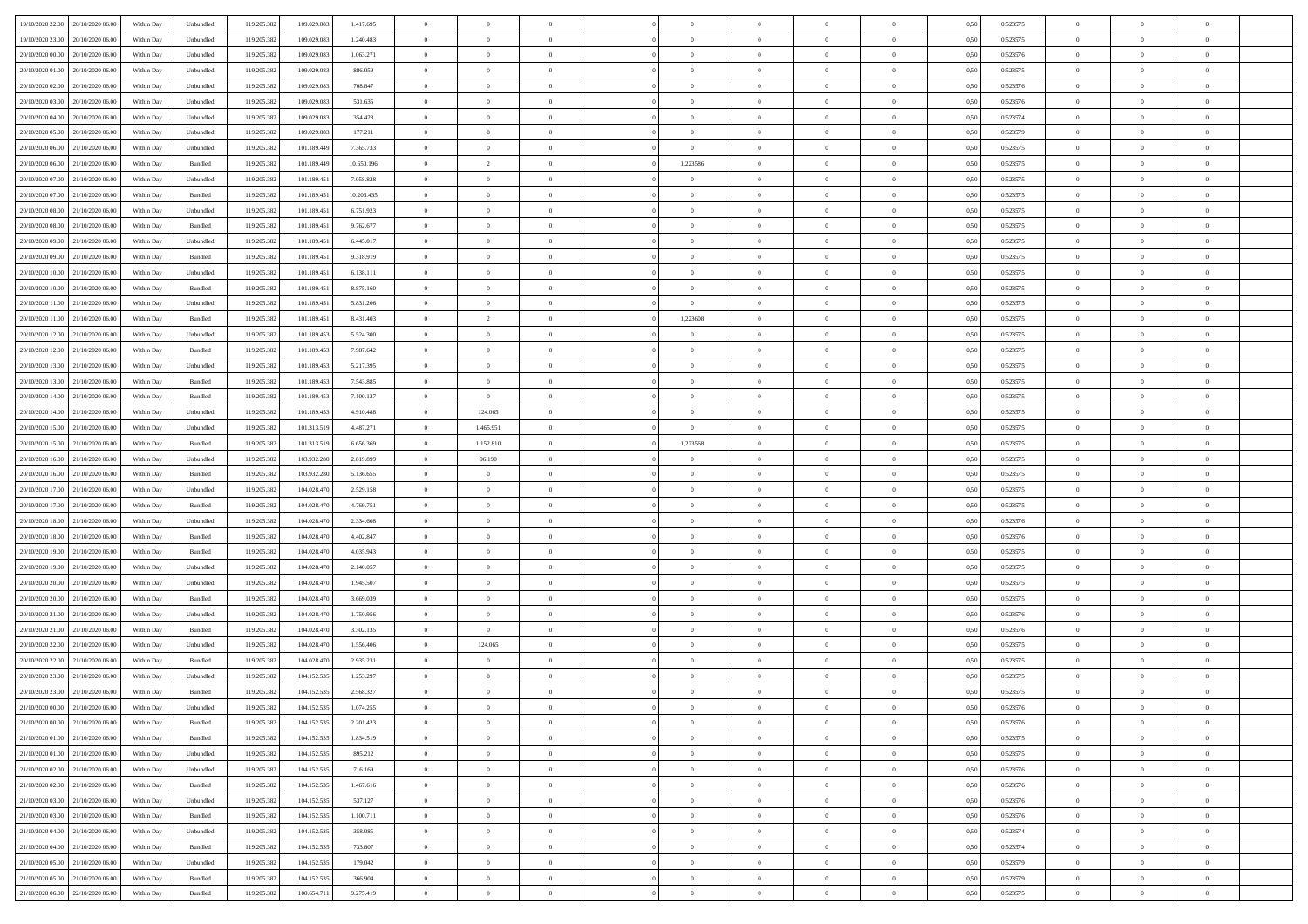| 21/10/2020 06:00 22/10/2020 06:00    | Within Day | Unbundled                   | 119.205.382 | 100.654.711 | 9.275.249  | $\overline{0}$ | $\theta$       |                | $\overline{0}$ | $\theta$       |                | $\theta$       | 0,50 | 0,523575 | $\theta$       | $\theta$       | $\overline{0}$ |  |
|--------------------------------------|------------|-----------------------------|-------------|-------------|------------|----------------|----------------|----------------|----------------|----------------|----------------|----------------|------|----------|----------------|----------------|----------------|--|
| 21/10/2020 07.00<br>22/10/2020 06.00 | Within Day | Unbundled                   | 119.205.38  | 100.654.71  | 8.888.780  | $\bf{0}$       | $\bf{0}$       | $\bf{0}$       | $\bf{0}$       | $\overline{0}$ | $\overline{0}$ | $\bf{0}$       | 0,50 | 0,523575 | $\,$ 0 $\,$    | $\bf{0}$       | $\overline{0}$ |  |
| 21/10/2020 07:00<br>22/10/2020 06.00 | Within Day | Bundled                     | 119.205.382 | 100,654.71  | 8.888.943  | $\overline{0}$ | $\bf{0}$       | $\overline{0}$ | $\bf{0}$       | $\bf{0}$       | $\overline{0}$ | $\bf{0}$       | 0.50 | 0,523575 | $\bf{0}$       | $\overline{0}$ | $\overline{0}$ |  |
| 21/10/2020 08:00<br>22/10/2020 06.00 | Within Day | Unbundled                   | 119.205.382 | 100.654.711 | 8.502.312  | $\overline{0}$ | $\overline{0}$ | $\overline{0}$ | $\theta$       | $\theta$       | $\overline{0}$ | $\bf{0}$       | 0,50 | 0,523575 | $\,$ 0 $\,$    | $\theta$       | $\overline{0}$ |  |
| 21/10/2020 08:00<br>22/10/2020 06.00 | Within Day | Bundled                     | 119.205.38  | 100.654.71  | 8.502.467  | $\bf{0}$       | $\overline{0}$ | $\bf{0}$       | $\overline{0}$ | $\theta$       | $\overline{0}$ | $\bf{0}$       | 0,50 | 0,523575 | $\,$ 0 $\,$    | $\bf{0}$       | $\overline{0}$ |  |
| 21/10/2020 09:00<br>22/10/2020 06.00 | Within Day | Unbundled                   | 119.205.38  | 100.654.71  | 8.115.843  | $\overline{0}$ | $\bf{0}$       | $\overline{0}$ | $\bf{0}$       | $\overline{0}$ | $\overline{0}$ | $\bf{0}$       | 0.50 | 0.523575 | $\,$ 0 $\,$    | $\theta$       | $\overline{0}$ |  |
| 21/10/2020 09:00<br>22/10/2020 06.00 | Within Day | Bundled                     | 119.205.382 | 100.654.711 | 8.115.992  | $\overline{0}$ | $\overline{0}$ | $\overline{0}$ | $\overline{0}$ | $\overline{0}$ | $\overline{0}$ | $\bf{0}$       | 0,50 | 0,523575 | $\,$ 0 $\,$    | $\theta$       | $\overline{0}$ |  |
|                                      |            |                             |             |             |            |                |                |                |                |                |                |                |      |          |                |                |                |  |
| 21/10/2020 10:00<br>22/10/2020 06.00 | Within Day | Unbundled                   | 119.205.38  | 100.654.71  | 7.729.374  | $\bf{0}$       | $\bf{0}$       | $\bf{0}$       | $\overline{0}$ | $\overline{0}$ | $\overline{0}$ | $\bf{0}$       | 0,50 | 0,523575 | $\,$ 0 $\,$    | $\bf{0}$       | $\overline{0}$ |  |
| 21/10/2020 10:00<br>22/10/2020 06:00 | Within Day | Bundled                     | 119,205.38  | 100.654.71  | 7.729.515  | $\overline{0}$ | $\bf{0}$       | $\overline{0}$ | $\bf{0}$       | $\overline{0}$ | $\overline{0}$ | $\bf{0}$       | 0.50 | 0.523575 | $\bf{0}$       | $\overline{0}$ | $\overline{0}$ |  |
| 21/10/2020 11:00<br>22/10/2020 06:00 | Within Day | Unbundled                   | 119.205.382 | 100.654.711 | 7.342.906  | $\overline{0}$ | $\bf{0}$       | $\overline{0}$ | $\overline{0}$ | $\overline{0}$ | $\overline{0}$ | $\bf{0}$       | 0,50 | 0,523575 | $\,$ 0 $\,$    | $\,$ 0 $\,$    | $\overline{0}$ |  |
| 21/10/2020 11:00<br>22/10/2020 06.00 | Within Day | Bundled                     | 119.205.38  | 100.654.71  | 7.343.040  | $\bf{0}$       | $\bf{0}$       | $\bf{0}$       | $\bf{0}$       | $\bf{0}$       | $\overline{0}$ | $\bf{0}$       | 0,50 | 0,523575 | $\,$ 0 $\,$    | $\bf{0}$       | $\overline{0}$ |  |
| 21/10/2020 12:00<br>22/10/2020 06.00 | Within Day | Bundled                     | 119.205.382 | 100,654.71  | 6.956.564  | $\overline{0}$ | $\bf{0}$       | $\overline{0}$ | $\overline{0}$ | $\bf{0}$       | $\overline{0}$ | $\bf{0}$       | 0.50 | 0,523575 | $\bf{0}$       | $\,$ 0 $\,$    | $\,$ 0         |  |
| 21/10/2020 12:00<br>22/10/2020 06:00 | Within Day | Unbundled                   | 119.205.38  | 100.654.711 | 6.956.437  | $\overline{0}$ | $\overline{0}$ | $\overline{0}$ | $\theta$       | $\theta$       | $\overline{0}$ | $\bf{0}$       | 0,50 | 0,523575 | $\,$ 0 $\,$    | $\theta$       | $\overline{0}$ |  |
| 21/10/2020 13:00<br>22/10/2020 06.00 | Within Day | Unbundled                   | 119.205.38  | 100.654.71  | 6.569.968  | $\bf{0}$       | $\overline{0}$ | $\bf{0}$       | $\overline{0}$ | $\bf{0}$       | $\overline{0}$ | $\bf{0}$       | 0,50 | 0,523575 | $\,$ 0 $\,$    | $\bf{0}$       | $\overline{0}$ |  |
| 21/10/2020 13:00<br>22/10/2020 06.00 | Within Day | Bundled                     | 119.205.38  | 100.654.71  | 6,570,088  | $\overline{0}$ | $\bf{0}$       | $\overline{0}$ | $\bf{0}$       | $\overline{0}$ | $\theta$       | $\bf{0}$       | 0.50 | 0.523575 | $\,$ 0 $\,$    | $\bf{0}$       | $\overline{0}$ |  |
| 21/10/2020 14:00<br>22/10/2020 06:00 | Within Day | Unbundled                   | 119.205.382 | 100.654.711 | 6.183.500  | $\overline{0}$ | $\overline{0}$ | $\overline{0}$ | $\overline{0}$ | $\overline{0}$ | $\overline{0}$ | $\bf{0}$       | 0,50 | 0,523575 | $\theta$       | $\theta$       | $\overline{0}$ |  |
|                                      |            |                             |             |             |            |                |                |                |                |                |                |                |      |          |                |                |                |  |
| 21/10/2020 14:00<br>22/10/2020 06.00 | Within Day | Bundled                     | 119.205.38  | 100.654.71  | 6.183.612  | $\bf{0}$       | $\bf{0}$       | $\bf{0}$       | $\overline{0}$ | $\bf{0}$       | $\overline{0}$ | $\bf{0}$       | 0,50 | 0,523575 | $\,$ 0 $\,$    | $\bf{0}$       | $\overline{0}$ |  |
| 21/10/2020 15:00<br>22/10/2020 06:00 | Within Day | Unbundled                   | 119.205.38  | 100.654.71  | 5.797.030  | $\overline{0}$ | $\bf{0}$       | $\overline{0}$ | $\bf{0}$       | $\overline{0}$ | $\overline{0}$ | $\bf{0}$       | 0.50 | 0.523575 | $\bf{0}$       | $\overline{0}$ | $\bf{0}$       |  |
| 21/10/2020 15:00<br>22/10/2020 06.00 | Within Day | Bundled                     | 119.205.382 | 100.654.711 | 5.797.137  | $\overline{0}$ | $\bf{0}$       | $\overline{0}$ | $\overline{0}$ | $\overline{0}$ | $\overline{0}$ | $\bf{0}$       | 0,50 | 0,523575 | $\,$ 0 $\,$    | $\bf{0}$       | $\overline{0}$ |  |
| 21/10/2020 16:00<br>22/10/2020 06.00 | Within Day | Unbundled                   | 119.205.38  | 100.654.71  | 5.410.561  | $\bf{0}$       | $\bf{0}$       | $\bf{0}$       | $\bf{0}$       | $\overline{0}$ | $\overline{0}$ | $\bf{0}$       | 0,50 | 0,523575 | $\,$ 0 $\,$    | $\bf{0}$       | $\overline{0}$ |  |
| 21/10/2020 16:00<br>22/10/2020 06.00 | Within Day | Bundled                     | 119.205.382 | 100,654.71  | 5.410.661  | $\overline{0}$ | $\bf{0}$       | $\overline{0}$ | $\overline{0}$ | $\bf{0}$       | $\overline{0}$ | $\bf{0}$       | 0.50 | 0,523575 | $\bf{0}$       | $\,$ 0 $\,$    | $\,$ 0         |  |
| 21/10/2020 17.00<br>22/10/2020 06:00 | Within Day | Bundled                     | 119.205.38  | 100.654.711 | 5.024.185  | $\overline{0}$ | $\overline{0}$ | $\overline{0}$ | $\theta$       | $\theta$       | $\overline{0}$ | $\bf{0}$       | 0,50 | 0,523575 | $\theta$       | $\theta$       | $\overline{0}$ |  |
| 21/10/2020 17:00<br>22/10/2020 06.00 | Within Day | Unbundled                   | 119.205.38  | 100.654.71  | 5.024.093  | $\bf{0}$       | $\bf{0}$       | $\bf{0}$       | $\bf{0}$       | $\overline{0}$ | $\overline{0}$ | $\bf{0}$       | 0,50 | 0,523575 | $\,$ 0 $\,$    | $\bf{0}$       | $\overline{0}$ |  |
| 21/10/2020 18:00<br>22/10/2020 06:00 | Within Day | Bundled                     | 119.205.38  | 100.654.71  | 4.637.710  | $\overline{0}$ | $\bf{0}$       | $\overline{0}$ | $\bf{0}$       | $\overline{0}$ | $\overline{0}$ | $\bf{0}$       | 0.50 | 0.523576 | $\bf{0}$       | $\bf{0}$       | $\overline{0}$ |  |
| 21/10/2020 18:00<br>22/10/2020 06.00 | Within Day | Unbundled                   | 119.205.38  | 100.654.711 | 4.637.624  | $\overline{0}$ | $\overline{0}$ | $\overline{0}$ | $\overline{0}$ | $\overline{0}$ | $\overline{0}$ | $\bf{0}$       | 0,50 | 0,523576 | $\,$ 0 $\,$    | $\theta$       | $\overline{0}$ |  |
|                                      |            |                             |             |             |            |                |                |                |                |                |                |                |      |          |                |                |                |  |
| 21/10/2020 19:00<br>22/10/2020 06.00 | Within Day | Bundled                     | 119.205.38  | 100.654.71  | 4.251.233  | $\bf{0}$       | $\overline{0}$ | $\bf{0}$       | $\overline{0}$ | $\bf{0}$       | $\overline{0}$ | $\bf{0}$       | 0,50 | 0,523575 | $\,$ 0 $\,$    | $\bf{0}$       | $\overline{0}$ |  |
| 21/10/2020 19:00<br>22/10/2020 06:00 | Within Day | Unbundled                   | 119,205.38  | 100,654.71  | 4.251.156  | $\overline{0}$ | $\bf{0}$       | $\overline{0}$ | $\bf{0}$       | $\overline{0}$ | $\overline{0}$ | $\bf{0}$       | 0.50 | 0.523575 | $\bf{0}$       | $\overline{0}$ | $\overline{0}$ |  |
| 21/10/2020 20:00<br>22/10/2020 06:00 | Within Day | Bundled                     | 119.205.382 | 100.654.711 | 3.864.758  | $\overline{0}$ | $\bf{0}$       | $\overline{0}$ | $\overline{0}$ | $\overline{0}$ | $\overline{0}$ | $\bf{0}$       | 0,50 | 0,523575 | $\,$ 0 $\,$    | $\theta$       | $\overline{0}$ |  |
| 21/10/2020 20:00<br>22/10/2020 06.00 | Within Day | Unbundled                   | 119.205.38  | 100.654.71  | 3.864.687  | $\bf{0}$       | $\bf{0}$       | $\bf{0}$       | $\bf{0}$       | $\overline{0}$ | $\overline{0}$ | $\bf{0}$       | 0,50 | 0,523575 | $\,$ 0 $\,$    | $\bf{0}$       | $\overline{0}$ |  |
| 21/10/2020 21.00<br>22/10/2020 06.00 | Within Day | Unbundled                   | 119.205.38  | 100,654.71  | 3.478.218  | $\overline{0}$ | $\bf{0}$       | $\overline{0}$ | $\overline{0}$ | $\bf{0}$       | $\overline{0}$ | $\bf{0}$       | 0.50 | 0,523576 | $\bf{0}$       | $\,$ 0 $\,$    | $\,$ 0         |  |
| 21/10/2020 21:00<br>22/10/2020 06.00 | Within Day | Bundled                     | 119.205.38  | 100.654.71  | 3.478.282  | $\overline{0}$ | $\overline{0}$ | $\overline{0}$ | $\overline{0}$ | $\overline{0}$ | $\overline{0}$ | $\bf{0}$       | 0.5( | 0,523576 | $\theta$       | $\theta$       | $\overline{0}$ |  |
| 21/10/2020 22.00<br>22/10/2020 06.00 | Within Day | Unbundled                   | 119.205.38  | 100.654.71  | 3.091.750  | $\bf{0}$       | $\bf{0}$       | $\bf{0}$       | $\bf{0}$       | $\overline{0}$ | $\overline{0}$ | $\bf{0}$       | 0,50 | 0,523575 | $\,$ 0 $\,$    | $\bf{0}$       | $\overline{0}$ |  |
| 21/10/2020 22.00<br>22/10/2020 06.00 | Within Day | Bundled                     | 119.205.38  | 100,654.71  | 3.091.806  | $\overline{0}$ | $\bf{0}$       | $\overline{0}$ | $\bf{0}$       | $\overline{0}$ | $\overline{0}$ | $\bf{0}$       | 0.50 | 0.523575 | $\,$ 0 $\,$    | $\bf{0}$       | $\overline{0}$ |  |
| 21/10/2020 23:00<br>22/10/2020 06:00 | Within Dav | Bundled                     | 119.205.382 | 100.654.71  | 2.705.330  | $\overline{0}$ | $\overline{0}$ | $\overline{0}$ | $\overline{0}$ | $\overline{0}$ | $\overline{0}$ | $\bf{0}$       | 0.5( | 0,523575 | $\theta$       | $\theta$       | $\overline{0}$ |  |
| 21/10/2020 23.00<br>22/10/2020 06.00 | Within Day | Unbundled                   | 119.205.38  | 100.654.71  | 2.705.281  | $\bf{0}$       | $\bf{0}$       | $\bf{0}$       | $\bf{0}$       | $\overline{0}$ | $\overline{0}$ | $\bf{0}$       | 0,50 | 0,523575 | $\,$ 0 $\,$    | $\bf{0}$       | $\overline{0}$ |  |
| 22/10/2020 06:00                     |            | Unbundled                   | 119.205.38  | 100.654.71  |            |                | $\bf{0}$       | $\overline{0}$ |                | $\overline{0}$ | $\overline{0}$ |                | 0.50 | 0.523576 | $\bf{0}$       | $\overline{0}$ | $\overline{0}$ |  |
| 22/10/2020 00:00                     | Within Day |                             |             |             | 2.318.812  | $\overline{0}$ |                |                | $\bf{0}$       |                |                | $\bf{0}$       |      |          |                |                |                |  |
| 22/10/2020 00:00<br>22/10/2020 06:00 | Within Day | Bundled                     | 119.205.38  | 100.654.71  | 2.318.855  | $\overline{0}$ | $\overline{0}$ | $\overline{0}$ | $\overline{0}$ | $\overline{0}$ | $\overline{0}$ | $\bf{0}$       | 0.50 | 0,523576 | $\theta$       | $\theta$       | $\overline{0}$ |  |
| 22/10/2020 01:00<br>22/10/2020 06.00 | Within Day | Unbundled                   | 119.205.38  | 100.654.71  | 1.932.343  | $\bf{0}$       | 22.913         | $\bf{0}$       | $\bf{0}$       | $\overline{0}$ | $\overline{0}$ | $\bf{0}$       | 0,50 | 0,523575 | $\,$ 0 $\,$    | $\bf{0}$       | $\overline{0}$ |  |
| 22/10/2020 01:00<br>22/10/2020 06.00 | Within Day | Bundled                     | 119.205.382 | 100,654.71  | 1.932.378  | $\overline{0}$ | $\bf{0}$       | $\overline{0}$ | $\overline{0}$ | $\bf{0}$       | $\overline{0}$ | $\bf{0}$       | 0.50 | 0,523575 | $\,$ 0 $\,$    | $\,$ 0 $\,$    | $\overline{0}$ |  |
| 22/10/2020 02:00<br>22/10/2020 06:00 | Within Day | Unbundled                   | 119.205.382 | 100.677.624 | 1.527.544  | $\overline{0}$ | $\overline{0}$ | $\overline{0}$ | $\overline{0}$ | $\overline{0}$ | $\overline{0}$ | $\bf{0}$       | 0.5( | 0,523576 | $\theta$       | $\theta$       | $\overline{0}$ |  |
| 22/10/2020 02:00<br>22/10/2020 06.00 | Within Day | Bundled                     | 119.205.38  | 100.677.624 | 1.545.903  | $\bf{0}$       | $\bf{0}$       | $\bf{0}$       | $\bf{0}$       | $\overline{0}$ | $\overline{0}$ | $\bf{0}$       | 0,50 | 0,523576 | $\,$ 0 $\,$    | $\bf{0}$       | $\overline{0}$ |  |
| 22/10/2020 03:00<br>22/10/2020 06.00 | Within Day | Unbundled                   | 119.205.38  | 100.677.62  | 1.145.658  | $\overline{0}$ | $\bf{0}$       | $\overline{0}$ | $\bf{0}$       | $\overline{0}$ | $\overline{0}$ | $\bf{0}$       | 0.50 | 0,523576 | $\bf{0}$       | $\bf{0}$       | $\overline{0}$ |  |
| 22/10/2020 03:00<br>22/10/2020 06.00 | Within Dav | Bundled                     | 119.205.38  | 100.677.624 | 1.159.427  | $\overline{0}$ | $\overline{0}$ | $\Omega$       | $\overline{0}$ | $\theta$       | $\overline{0}$ | $\overline{0}$ | 0.5( | 0,523576 | $\theta$       | $\theta$       | $\overline{0}$ |  |
| 22/10/2020 04:00<br>22/10/2020 06.00 | Within Day | Bundled                     | 119.205.382 | 100.677.624 | 772.951    | $\bf{0}$       | $\bf{0}$       | $\bf{0}$       | $\bf{0}$       | $\bf{0}$       | $\overline{0}$ | $\bf{0}$       | 0,50 | 0,523574 | $\overline{0}$ | $\bf{0}$       | $\overline{0}$ |  |
| 22/10/2020 04:00 22/10/2020 06:00    | Within Day | $\ensuremath{\mathsf{Unb}}$ | 119.205.382 | 100.677.624 | 763.772    | $\bf{0}$       | $\theta$       |                | $\overline{0}$ |                |                |                | 0,50 | 0,523574 | $\bf{0}$       | $\overline{0}$ |                |  |
| 22/10/2020 05:00 22/10/2020 06:00    | Within Day | Unbundled                   | 119.205.382 | 100.677.624 | 381.886    | $\overline{0}$ | $\overline{0}$ | $\Omega$       | $\theta$       | $\overline{0}$ | $\overline{0}$ | $\bf{0}$       | 0,50 | 0,523579 | $\theta$       | $\theta$       | $\overline{0}$ |  |
|                                      |            |                             |             |             |            |                |                |                |                |                |                |                |      |          |                |                |                |  |
| 22/10/2020 05:00<br>22/10/2020 06.00 | Within Day | Bundled                     | 119.205.38  | 100.677.624 | 386.475    | $\overline{0}$ | $\overline{0}$ | $\overline{0}$ | $\overline{0}$ | $\bf{0}$       | $\overline{0}$ | $\bf{0}$       | 0,50 | 0,523579 | $\bf{0}$       | $\overline{0}$ | $\bf{0}$       |  |
| 22/10/2020 06:00 23/10/2020 06:00    | Within Day | Unbundled                   | 119.205.382 | 93.053.771  | 15.822.898 | $\overline{0}$ | 8.036.005      | $\overline{0}$ | $\overline{0}$ | $\mathbf{0}$   | $\overline{0}$ | $\,$ 0 $\,$    | 0.50 | 0,523575 | $\overline{0}$ | $\bf{0}$       | $\,$ 0 $\,$    |  |
| 22/10/2020 06:00 23/10/2020 06:00    | Within Dav | Bundled                     | 119.205.382 | 93.053.771  | 10.328.709 | $\overline{0}$ | $\overline{0}$ | $\overline{0}$ | $\overline{0}$ | $\overline{0}$ | $\overline{0}$ | $\bf{0}$       | 0.50 | 0,523575 | $\overline{0}$ | $\theta$       | $\overline{0}$ |  |
| 22/10/2020 07:00<br>23/10/2020 06:00 | Within Day | Unbundled                   | 119.205.382 | 101.089.77  | 7.462.439  | $\overline{0}$ | $\bf{0}$       | $\overline{0}$ | $\overline{0}$ | $\overline{0}$ | $\overline{0}$ | $\bf{0}$       | 0,50 | 0,523575 | $\bf{0}$       | $\overline{0}$ | $\overline{0}$ |  |
| 22/10/2020 07:00<br>23/10/2020 06:00 | Within Day | Bundled                     | 119.205.382 | 101.089.775 | 9.898.347  | $\overline{0}$ | $\bf{0}$       | $\overline{0}$ | $\overline{0}$ | $\overline{0}$ | $\overline{0}$ | $\bf{0}$       | 0.50 | 0.523575 | $\,$ 0 $\,$    | $\overline{0}$ | $\overline{0}$ |  |
| 22/10/2020 08:00<br>23/10/2020 06:00 | Within Dav | Unbundled                   | 119.205.382 | 101.089.775 | 7.137.986  | $\overline{0}$ | $\overline{0}$ | $\overline{0}$ | $\overline{0}$ | $\overline{0}$ | $\overline{0}$ | $\bf{0}$       | 0.50 | 0,523575 | $\overline{0}$ | $\theta$       | $\overline{0}$ |  |
| 22/10/2020 08:00<br>23/10/2020 06:00 | Within Day | Bundled                     | 119.205.38  | 101.089.77  | 9.467.983  | $\overline{0}$ | $\overline{0}$ | $\overline{0}$ | $\overline{0}$ | $\overline{0}$ | $\overline{0}$ | $\bf{0}$       | 0,50 | 0,523575 | $\bf{0}$       | $\overline{0}$ | $\overline{0}$ |  |
| 22/10/2020 09:00 23/10/2020 06:00    | Within Day | Unbundled                   | 119.205.38  | 101.089.775 | 6.813.532  | $\overline{0}$ | $\overline{0}$ | $\overline{0}$ | $\overline{0}$ | $\bf{0}$       | $\overline{0}$ | $\bf{0}$       | 0.50 | 0.523575 | $\mathbf{0}$   | $\bf{0}$       | $\,$ 0         |  |
| 22/10/2020 09:00 23/10/2020 06:00    | Within Dav | Bundled                     | 119.205.382 | 101.089.775 | 9.037.620  | $\overline{0}$ | $\overline{0}$ | $\overline{0}$ | $\overline{0}$ | $\overline{0}$ | $\overline{0}$ | $\bf{0}$       | 0,50 | 0,523575 | $\overline{0}$ | $\theta$       | $\overline{0}$ |  |
|                                      |            |                             |             |             |            |                |                |                |                |                |                |                |      |          |                |                |                |  |
| 22/10/2020 10:00<br>23/10/2020 06:00 | Within Day | Bundled                     | 119.205.38  | 101.089.77  | 8.607.257  | $\overline{0}$ | $\bf{0}$       | $\overline{0}$ | $\bf{0}$       | $\overline{0}$ | $\bf{0}$       | $\bf{0}$       | 0,50 | 0,523575 | $\bf{0}$       | $\bf{0}$       | $\overline{0}$ |  |
| 22/10/2020 10:00 23/10/2020 06:00    | Within Day | Unbundled                   | 119.205.382 | 101.089.775 | 6.489.078  | $\overline{0}$ | $\bf{0}$       | $\overline{0}$ | $\overline{0}$ | $\,$ 0 $\,$    | $\overline{0}$ | $\bf{0}$       | 0,50 | 0,523575 | $\overline{0}$ | $\,$ 0 $\,$    | $\,$ 0 $\,$    |  |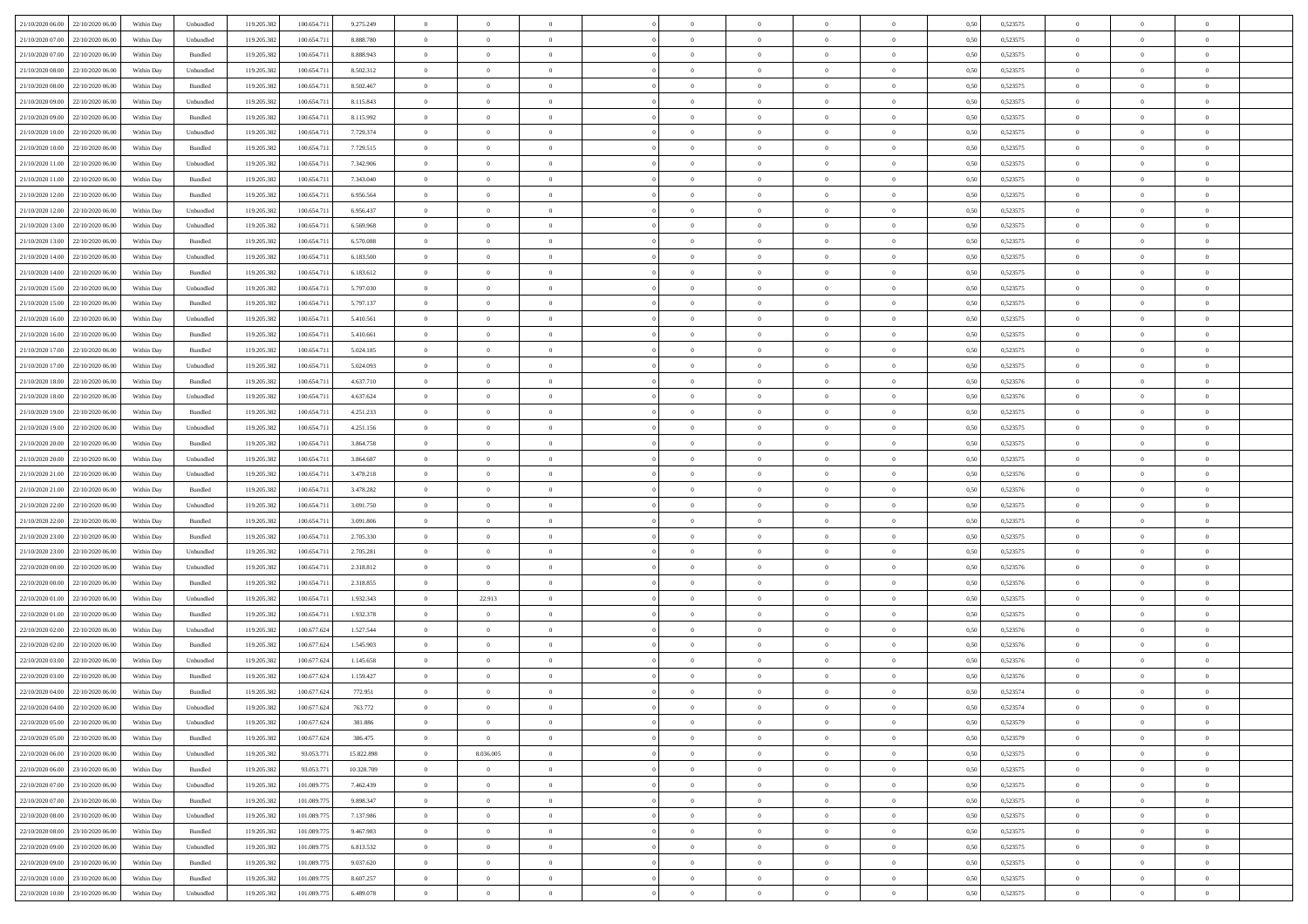| 22/10/2020 11:00<br>23/10/2020 06:00 | Within Dav | Unbundled | 119.205.382 | 101.089.775 | 6.164.624      | $\overline{0}$ | $\overline{0}$ | $\Omega$       | $\theta$       | $\Omega$       | $\Omega$       | $\overline{0}$ | 0,50 | 0,523575 | $\theta$       | $\Omega$       | $\overline{0}$ |  |
|--------------------------------------|------------|-----------|-------------|-------------|----------------|----------------|----------------|----------------|----------------|----------------|----------------|----------------|------|----------|----------------|----------------|----------------|--|
| 22/10/2020 11:00<br>23/10/2020 06.00 | Within Day | Bundled   | 119.205.382 | 101.089.775 | 8.176.894      | $\overline{0}$ | $\overline{0}$ | $\overline{0}$ | $\theta$       | $\overline{0}$ | $\overline{0}$ | $\,$ 0 $\,$    | 0,50 | 0,523575 | $\theta$       | $\theta$       | $\overline{0}$ |  |
| 22/10/2020 12:00<br>23/10/2020 06.00 | Within Day | Unbundled | 119.205.382 | 101.089.775 | 5.840.170      | $\overline{0}$ | $\overline{0}$ | $\overline{0}$ | $\bf{0}$       | $\bf{0}$       | $\overline{0}$ | $\mathbf{0}$   | 0,50 | 0,523575 | $\bf{0}$       | $\overline{0}$ | $\overline{0}$ |  |
| 22/10/2020 12:00<br>23/10/2020 06:00 | Within Day | Bundled   | 119.205.382 | 101.089.775 | 7.746.531      | $\overline{0}$ | 88.338         | $\overline{0}$ | 1,223614       | $\overline{0}$ | $\overline{0}$ | $\mathbf{0}$   | 0.50 | 0,523575 | $\overline{0}$ | $\theta$       | $\overline{0}$ |  |
|                                      |            |           |             |             |                |                |                |                |                |                |                |                |      |          |                |                |                |  |
| 22/10/2020 13:00<br>23/10/2020 06.00 | Within Day | Unbundled | 119.205.382 | 101.178.113 | 5.515.716      | $\overline{0}$ | $\overline{0}$ | $\overline{0}$ | $\theta$       | $\overline{0}$ | $\overline{0}$ | $\,$ 0 $\,$    | 0,50 | 0,523575 | $\theta$       | $\theta$       | $\overline{0}$ |  |
| 22/10/2020 13:00<br>23/10/2020 06.00 | Within Day | Bundled   | 119.205.382 | 101.178.113 | 7.232.738      | $\overline{0}$ | $\overline{0}$ | $\overline{0}$ | $\bf{0}$       | $\overline{0}$ | $\overline{0}$ | $\overline{0}$ | 0,50 | 0,523575 | $\bf{0}$       | $\overline{0}$ | $\bf{0}$       |  |
| 22/10/2020 14:00<br>23/10/2020 06.00 | Within Day | Unbundled | 119.205.382 | 101.178.113 | 5.191.263      | $\overline{0}$ | 794.649        | $\overline{0}$ | $\overline{0}$ | $\overline{0}$ | $\overline{0}$ | $\mathbf{0}$   | 0.5( | 0,523575 | $\overline{0}$ | $\overline{0}$ | $\overline{0}$ |  |
| 22/10/2020 14:00<br>23/10/2020 06.00 | Within Day | Bundled   | 119.205.382 | 101.178.113 | 6.807.283      | $\overline{0}$ | 3.932.414      | $\overline{0}$ | 1,223564       | $\overline{0}$ | $\overline{0}$ | $\,$ 0 $\,$    | 0,50 | 0,523575 | $\theta$       | $\theta$       | $\overline{0}$ |  |
|                                      |            |           |             |             |                |                |                |                |                |                |                |                |      |          |                |                |                |  |
| 22/10/2020 15:00<br>23/10/2020 06.00 | Within Day | Bundled   | 119.205.382 | 105.905.175 | 2.695.190      | $\overline{0}$ | $\overline{0}$ | $\overline{0}$ | $\bf{0}$       | $\bf{0}$       | $\overline{0}$ | $\mathbf{0}$   | 0,50 | 0,523575 | $\,$ 0 $\,$    | $\overline{0}$ | $\overline{0}$ |  |
| 22/10/2020 15:00<br>23/10/2020 06.00 | Within Day | Unbundled | 119.205.382 | 105.905.175 | 4.121.825      | $\overline{0}$ | 755.290        | $\overline{0}$ | $\overline{0}$ | $\overline{0}$ | $\overline{0}$ | $\mathbf{0}$   | 0.5( | 0,523575 | $\overline{0}$ | $\overline{0}$ | $\overline{0}$ |  |
| 22/10/2020 16.00<br>23/10/2020 06.00 | Within Day | Unbundled | 119.205.382 | 106.660.465 | 3.142.100      | $\overline{0}$ | $\overline{0}$ | $\overline{0}$ | $\overline{0}$ | $\overline{0}$ | $\overline{0}$ | $\,$ 0 $\,$    | 0,50 | 0,523575 | $\theta$       | $\theta$       | $\overline{0}$ |  |
| 22/10/2020 16.00<br>23/10/2020 06.00 | Within Day | Bundled   | 119.205.382 | 106.660.465 | 2.515.511      | $\overline{0}$ | $\overline{0}$ | $\overline{0}$ | $\bf{0}$       | $\bf{0}$       | $\overline{0}$ | $\mathbf{0}$   | 0,50 | 0,523575 | $\bf{0}$       | $\overline{0}$ | $\bf{0}$       |  |
| 22/10/2020 17:00<br>23/10/2020 06:00 | Within Day | Unbundled | 119.205.382 | 106,660,465 | 2.917.664      | $\overline{0}$ | $\overline{0}$ | $\overline{0}$ | $\overline{0}$ | $\overline{0}$ | $\overline{0}$ | $\mathbf{0}$   | 0.5( | 0,523575 | $\overline{0}$ | $\overline{0}$ | $\overline{0}$ |  |
|                                      |            |           |             |             |                |                |                |                |                |                |                |                |      |          |                |                |                |  |
| 22/10/2020 17.00<br>23/10/2020 06.00 | Within Day | Bundled   | 119.205.382 | 106.660.465 | 2.335.832      | $\overline{0}$ | $\overline{0}$ | $\overline{0}$ | $\theta$       | $\overline{0}$ | $\overline{0}$ | $\,$ 0 $\,$    | 0,50 | 0,523575 | $\theta$       | $\theta$       | $\overline{0}$ |  |
| 22/10/2020 18:00<br>23/10/2020 06.00 | Within Day | Unbundled | 119.205.382 | 106.660.465 | 2.693.228      | $\overline{0}$ | $\overline{0}$ | $\overline{0}$ | $\bf{0}$       | $\overline{0}$ | $\overline{0}$ | $\mathbf{0}$   | 0,50 | 0,523576 | $\bf{0}$       | $\overline{0}$ | $\overline{0}$ |  |
| 22/10/2020 18:00<br>23/10/2020 06:00 | Within Day | Bundled   | 119.205.382 | 106.660.465 | 2.156.152      | $\overline{0}$ | $\overline{0}$ | $\overline{0}$ | $\overline{0}$ | $\overline{0}$ | $\overline{0}$ | $\mathbf{0}$   | 0.5( | 0,523576 | $\overline{0}$ | $\overline{0}$ | $\overline{0}$ |  |
| 22/10/2020 19:00<br>23/10/2020 06:00 | Within Day | Unbundled | 119.205.382 | 106.660.465 | 2.468.792      | $\overline{0}$ | $\overline{0}$ | $\overline{0}$ | $\overline{0}$ | $\overline{0}$ | $\overline{0}$ | $\bf{0}$       | 0,50 | 0,523575 | $\theta$       | $\theta$       | $\overline{0}$ |  |
| 22/10/2020 19:00<br>23/10/2020 06.00 | Within Day | Bundled   | 119.205.382 | 106.660.465 | 1.976.473      | $\overline{0}$ | $\overline{0}$ | $\overline{0}$ | $\bf{0}$       | $\bf{0}$       | $\overline{0}$ | $\mathbf{0}$   | 0,50 | 0,523575 | $\bf{0}$       | $\overline{0}$ | $\bf{0}$       |  |
|                                      |            |           |             |             |                |                |                |                |                |                |                |                |      |          |                |                |                |  |
| 22/10/2020 20:00<br>23/10/2020 06:00 | Within Day | Unbundled | 119.205.382 | 106,660,465 | 2.244.357      | $\overline{0}$ | $\overline{0}$ | $\overline{0}$ | $\overline{0}$ | $\overline{0}$ | $\overline{0}$ | $\mathbf{0}$   | 0.50 | 0,523575 | $\overline{0}$ | $\overline{0}$ | $\overline{0}$ |  |
| 22/10/2020 20:00<br>23/10/2020 06.00 | Within Day | Bundled   | 119.205.382 | 106.660.465 | 1.796.793      | $\overline{0}$ | 23.557         | $\overline{0}$ | 1,223602       | $\overline{0}$ | $\overline{0}$ | $\,$ 0 $\,$    | 0,50 | 0,523575 | $\theta$       | $\theta$       | $\overline{0}$ |  |
| 22/10/2020 21.00<br>23/10/2020 06.00 | Within Day | Bundled   | 119.205.382 | 106.684.022 | 1.595.913      | $\overline{0}$ | 302.044        | $\overline{0}$ | 1,223614       | $\bf{0}$       | $\overline{0}$ | $\mathbf{0}$   | 0,50 | 0,523576 | $\bf{0}$       | $\overline{0}$ | $\overline{0}$ |  |
| 22/10/2020 21:00<br>23/10/2020 06:00 | Within Day | Unbundled | 119.205.382 | 106.684.022 | 2.019.921      | $\overline{0}$ | $\overline{0}$ | $\overline{0}$ | $\overline{0}$ | $\overline{0}$ | $\overline{0}$ | $\mathbf{0}$   | 0.5( | 0,523576 | $\overline{0}$ | $\overline{0}$ | $\overline{0}$ |  |
| 22/10/2020 22.00<br>23/10/2020 06.00 | Within Day | Unbundled | 119.205.382 | 106.986.065 | 1.795.485      | $\overline{0}$ | $\overline{0}$ | $\overline{0}$ | $\overline{0}$ | $\overline{0}$ | $\overline{0}$ | $\,$ 0 $\,$    | 0,50 | 0,523575 | $\theta$       | $\theta$       | $\overline{0}$ |  |
|                                      |            |           |             |             |                |                |                |                |                |                |                |                |      |          |                |                |                |  |
| 22/10/2020 22.00<br>23/10/2020 06.00 | Within Day | Bundled   | 119.205.382 | 106.986.065 | 1.150.105      | $\overline{0}$ | 256.769        | $\overline{0}$ | 1,223628       | $\bf{0}$       | $\overline{0}$ | $\overline{0}$ | 0,50 | 0,523575 | $\bf{0}$       | $\overline{0}$ | $\bf{0}$       |  |
| 22/10/2020 23.00<br>23/10/2020 06.00 | Within Dav | Unbundled | 119.205.382 | 107.242.835 | 1.571.050      | $\overline{0}$ | $\overline{0}$ | $\overline{0}$ | $\overline{0}$ | $\overline{0}$ | $\overline{0}$ | $\mathbf{0}$   | 0.5( | 0,523575 | $\overline{0}$ | $\overline{0}$ | $\overline{0}$ |  |
| 22/10/2020 23.00<br>23/10/2020 06.00 | Within Day | Bundled   | 119.205.382 | 107.242.835 | 781.670        | $\overline{0}$ | $\overline{0}$ | $\overline{0}$ | $\overline{0}$ | $\overline{0}$ | $\overline{0}$ | $\bf{0}$       | 0,50 | 0,523575 | $\theta$       | $\theta$       | $\overline{0}$ |  |
| 23/10/2020 00:00<br>23/10/2020 06.00 | Within Day | Unbundled | 119.205.382 | 107.242.835 | 1.346.614      | $\overline{0}$ | 241.457        | $\overline{0}$ | $\bf{0}$       | $\bf{0}$       | $\overline{0}$ | $\mathbf{0}$   | 0,50 | 0,523576 | $\,$ 0 $\,$    | $\overline{0}$ | $\overline{0}$ |  |
| 23/10/2020 00.00<br>23/10/2020 06.00 | Within Day | Bundled   | 119.205.382 | 107.242.835 | 670.002        | $\overline{0}$ | 213.777        | $\overline{0}$ | 1,223671       | $\overline{0}$ | $\overline{0}$ | $\overline{0}$ | 0.5( | 0,523576 | $\overline{0}$ | $\overline{0}$ | $\overline{0}$ |  |
|                                      |            |           |             |             |                |                |                |                |                |                |                |                |      |          |                |                |                |  |
| 23/10/2020 01:00<br>23/10/2020 06:00 | Within Day | Unbundled | 119.205.382 | 107.698.069 | 920.964        | $\overline{0}$ | $\overline{0}$ | $\overline{0}$ | $\overline{0}$ | $\overline{0}$ | $\overline{0}$ | $\,$ 0 $\,$    | 0,50 | 0,523575 | $\,$ 0 $\,$    | $\theta$       | $\overline{0}$ |  |
| 23/10/2020 01.00<br>23/10/2020 06.00 | Within Day | Bundled   | 119.205.382 | 107.698.069 | 380.187        | $\overline{0}$ | 263.318        | $\overline{0}$ | 1,223501       | $\bf{0}$       | $\overline{0}$ | $\mathbf{0}$   | 0,50 | 0,523575 | $\bf{0}$       | $\overline{0}$ | $\bf{0}$       |  |
| 23/10/2020 02:00<br>23/10/2020 06.00 | Within Day | Bundled   | 119.205.38  | 107.961.389 | 93.494         | $\overline{0}$ | $\overline{0}$ | $\overline{0}$ | $\overline{0}$ | $\overline{0}$ | $\theta$       | $\bf{0}$       | 0,50 | 0,523576 | $\,$ 0 $\,$    | $\theta$       | $\overline{0}$ |  |
| 23/10/2020 02.00<br>23/10/2020 06.00 | Within Day | Unbundled | 119.205.382 | 107.961.389 | 736.770        | $\overline{0}$ | $\overline{0}$ | $\overline{0}$ | $\theta$       | $\overline{0}$ | $\overline{0}$ | $\,$ 0 $\,$    | 0,50 | 0,523576 | $\theta$       | $\theta$       | $\overline{0}$ |  |
| 23/10/2020 03.00<br>23/10/2020 06.00 | Within Day | Unbundled | 119.205.382 | 107.961.389 | 552.578        | $\overline{0}$ | $\overline{0}$ | $\overline{0}$ | $\bf{0}$       | $\bf{0}$       | $\overline{0}$ | $\mathbf{0}$   | 0,50 | 0,523576 | $\bf{0}$       | $\overline{0}$ | $\bf{0}$       |  |
|                                      |            |           |             |             |                |                |                |                |                |                |                |                |      |          |                |                |                |  |
| 23/10/2020 03.00<br>23/10/2020 06.00 | Within Day | Bundled   | 119.205.382 | 107.961.389 | 70.120         | $\overline{0}$ | $\overline{0}$ | $\overline{0}$ | $\overline{0}$ | $\overline{0}$ | $\overline{0}$ | $\bf{0}$       | 0.50 | 0,523576 | $\,$ 0         | $\theta$       | $\overline{0}$ |  |
| 23/10/2020 04:00<br>23/10/2020 06:00 | Within Day | Unbundled | 119.205.382 | 107.961.389 | 368.385        | $\overline{0}$ | $\overline{0}$ | $\overline{0}$ | $\overline{0}$ | $\overline{0}$ | $\overline{0}$ | $\bf{0}$       | 0,50 | 0,523574 | $\theta$       | $\theta$       | $\overline{0}$ |  |
| 23/10/2020 04:00<br>23/10/2020 06.00 | Within Day | Bundled   | 119.205.382 | 107.961.389 | 46.746         | $\overline{0}$ | 46.747         | $\overline{0}$ | 1,223500       | $\bf{0}$       | $\overline{0}$ | $\mathbf{0}$   | 0,50 | 0,523574 | $\bf{0}$       | $\overline{0}$ | $\overline{0}$ |  |
| 23/10/2020 05.00<br>23/10/2020 06:00 | Within Day | Unbundled | 119.205.382 | 108,008,135 | 184.192        | $\overline{0}$ | $\overline{0}$ | $\overline{0}$ | $\overline{0}$ | $\overline{0}$ | $\theta$       | $\overline{0}$ | 0.5( | 0,523579 | $\bf{0}$       | $\theta$       | $\overline{0}$ |  |
| 23/10/2020 05.00<br>23/10/2020 06.00 | Within Day | Bundled   | 119.205.382 | 108.008.135 | $\overline{0}$ | $\overline{0}$ | $\overline{0}$ | $\overline{0}$ | $\theta$       | $\overline{0}$ | $\overline{0}$ | $\,$ 0 $\,$    | 0,50 | 0,523579 | $\,$ 0 $\,$    | $\,$ 0 $\,$    | $\overline{0}$ |  |
|                                      |            |           |             |             |                |                |                |                |                |                |                |                |      |          |                |                |                |  |
| 23/10/2020 06.00<br>24/10/2020 06.00 | Within Day | Unbundled | 119.205.382 | 100.892.634 | 11.303.195     | $\overline{0}$ | $\overline{0}$ | $\overline{0}$ | $\bf{0}$       | $\bf{0}$       | $\overline{0}$ | $\mathbf{0}$   | 0,50 | 0,523575 | $\bf{0}$       | $\overline{0}$ | $\overline{0}$ |  |
| 23/10/2020 06:00<br>24/10/2020 06.00 | Within Day | Bundled   | 119.205.382 | 100.892.634 | 7.009.551      | $\overline{0}$ | $\overline{0}$ | $\overline{0}$ | $\overline{0}$ | $\overline{0}$ | $\overline{0}$ | $\bf{0}$       | 0,50 | 0,523575 | $\overline{0}$ | $\theta$       | $\overline{0}$ |  |
| 23/10/2020 07:00<br>24/10/2020 06.00 | Within Day | Unbundled | 119.205.382 | 100.892.634 | 10.832.228     | $\overline{0}$ | $\overline{0}$ | $\overline{0}$ | $\overline{0}$ | $\overline{0}$ | $\overline{0}$ | $\,$ 0 $\,$    | 0,50 | 0,523575 | $\,$ 0 $\,$    | $\theta$       | $\overline{0}$ |  |
| 23/10/2020 07.00<br>24/10/2020 06.00 | Within Day | Bundled   | 119.205.382 | 100.892.634 | 6.717.486      | $\overline{0}$ | $\overline{0}$ | $\overline{0}$ | $\bf{0}$       | $\bf{0}$       | $\overline{0}$ | $\overline{0}$ | 0,50 | 0,523575 | $\bf{0}$       | $\overline{0}$ | $\bf{0}$       |  |
| 23/10/2020 08:00<br>24/10/2020 06.00 | Within Day | Bundled   | 119.205.382 | 100.892.634 | 6.425.421      | $\overline{0}$ | $\overline{0}$ | $\overline{0}$ | $\overline{0}$ | $\overline{0}$ | $\theta$       | $\overline{0}$ | 0.50 | 0.523575 | $\overline{0}$ | $\theta$       | $\overline{0}$ |  |
| 23/10/2020 08:00<br>24/10/2020 06.00 |            |           | 119.205.382 | 100.892.634 | 10.361.261     |                | $\overline{0}$ |                |                | $\bf{0}$       | $\overline{0}$ |                |      | 0,523575 | $\,$ 0 $\,$    | $\bf{0}$       | $\overline{0}$ |  |
|                                      | Within Day | Unbundled |             |             |                | $\overline{0}$ |                | $\overline{0}$ | $\bf{0}$       |                |                | $\mathbf{0}$   | 0,50 |          |                |                |                |  |
| 23/10/2020 09:00 24/10/2020 06:00    | Within Day | Unbundled | 119.205.382 | 100.892.634 | 9.890.295      | $\bf{0}$       | $\bf{0}$       |                |                |                |                |                | 0,50 | 0,523575 | $\bf{0}$       | $\bf{0}$       |                |  |
| 23/10/2020 09:00 24/10/2020 06:00    | Within Day | Bundled   | 119.205.382 | 100.892.634 | 6.133.356      | $\overline{0}$ | $\overline{0}$ | $\theta$       | $\overline{0}$ | $\overline{0}$ | $\Omega$       | $\overline{0}$ | 0.50 | 0.523575 | $\overline{0}$ | $\Omega$       | $\theta$       |  |
| 23/10/2020 10:00<br>24/10/2020 06.00 | Within Day | Unbundled | 119.205.382 | 100.892.634 | 9.419.329      | $\overline{0}$ | $\overline{0}$ | $\overline{0}$ | $\bf{0}$       | $\overline{0}$ | $\overline{0}$ | $\,$ 0 $\,$    | 0,50 | 0,523575 | $\theta$       | $\theta$       | $\bf{0}$       |  |
| 23/10/2020 10:00<br>24/10/2020 06.00 | Within Day | Bundled   | 119.205.382 | 100.892.634 | 5.841.292      | $\overline{0}$ | $\overline{0}$ | $\overline{0}$ | $\bf{0}$       | $\overline{0}$ | $\overline{0}$ | $\mathbf{0}$   | 0,50 | 0,523575 | $\overline{0}$ | $\bf{0}$       | $\overline{0}$ |  |
|                                      |            |           |             |             |                |                |                |                |                |                |                |                |      |          |                |                |                |  |
| 23/10/2020 11:00<br>24/10/2020 06.00 | Within Day | Unbundled | 119.205.382 | 100.892.634 | 8.948.362      | $\overline{0}$ | $\overline{0}$ | $\overline{0}$ | $\overline{0}$ | $\overline{0}$ | $\overline{0}$ | $\mathbf{0}$   | 0.50 | 0,523575 | $\bf{0}$       | $\theta$       | $\overline{0}$ |  |
| 23/10/2020 11:00<br>24/10/2020 06.00 | Within Day | Bundled   | 119.205.382 | 100.892.634 | 5.549.227      | $\overline{0}$ | $\overline{0}$ | $\overline{0}$ | $\overline{0}$ | $\overline{0}$ | $\overline{0}$ | $\,$ 0 $\,$    | 0,50 | 0,523575 | $\,$ 0 $\,$    | $\theta$       | $\overline{0}$ |  |
| 23/10/2020 12:00<br>24/10/2020 06.00 | Within Day | Unbundled | 119.205.382 | 100.892.634 | 8.477.395      | $\overline{0}$ | $\overline{0}$ | $\overline{0}$ | $\overline{0}$ | $\bf{0}$       | $\overline{0}$ | $\mathbf{0}$   | 0,50 | 0,523575 | $\overline{0}$ | $\bf{0}$       | $\overline{0}$ |  |
| 23/10/2020 12:00<br>24/10/2020 06.00 | Within Day | Bundled   | 119.205.382 | 100.892.634 | 5.257.163      | $\overline{0}$ | $\overline{0}$ | $\overline{0}$ | $\overline{0}$ | $\overline{0}$ | $\overline{0}$ | $\mathbf{0}$   | 0.50 | 0,523575 | $\bf{0}$       | $\theta$       | $\overline{0}$ |  |
| 23/10/2020 13:00<br>24/10/2020 06.00 | Within Day | Unbundled | 119.205.382 | 100.892.634 | 8.006.429      | $\overline{0}$ | 727.513        | $\overline{0}$ | $\bf{0}$       | $\bf{0}$       | $\overline{0}$ | $\,$ 0 $\,$    | 0,50 | 0,523575 | $\,$ 0 $\,$    | $\theta$       | $\overline{0}$ |  |
|                                      |            |           |             |             |                |                |                |                |                |                |                |                |      |          |                |                |                |  |
| 23/10/2020 13.00<br>24/10/2020 06.00 | Within Day | Bundled   | 119.205.382 | 100.892.634 | 4.965.098      | $\overline{0}$ | $\overline{0}$ | $\overline{0}$ | $\bf{0}$       | $\bf{0}$       | $\overline{0}$ | $\mathbf{0}$   | 0,50 | 0,523575 | $\overline{0}$ | $\overline{0}$ | $\bf{0}$       |  |
| 23/10/2020 14:00<br>24/10/2020 06.00 | Within Day | Unbundled | 119.205.382 | 101.620.146 | 6.850.745      | $\overline{0}$ | 73.321         | $\overline{0}$ | $\overline{0}$ | $\overline{0}$ | $\overline{0}$ | $\mathbf{0}$   | 0.50 | 0,523575 | $\bf{0}$       | $\theta$       | $\overline{0}$ |  |
| 23/10/2020 14.00<br>24/10/2020 06.00 | Within Day | Bundled   | 119.205.382 | 101.620.146 | 4.673.033      | $\overline{0}$ | $\overline{0}$ | $\overline{0}$ | $\bf{0}$       | $\bf{0}$       | $\overline{0}$ | $\,$ 0 $\,$    | 0,50 | 0,523575 | $\,$ 0 $\,$    | $\,0\,$        | $\overline{0}$ |  |
| 23/10/2020 15:00 24/10/2020 06:00    | Within Day | Unbundled | 119.205.382 | 101.693.468 | 6.353.835      | $\overline{0}$ | 1.585.667      | $\overline{0}$ | $\bf{0}$       | $\bf{0}$       | $\overline{0}$ | $\mathbf{0}$   | 0,50 | 0,523575 | $\overline{0}$ | $\bf{0}$       | $\overline{0}$ |  |
|                                      |            |           |             |             |                |                |                |                |                |                |                |                |      |          |                |                |                |  |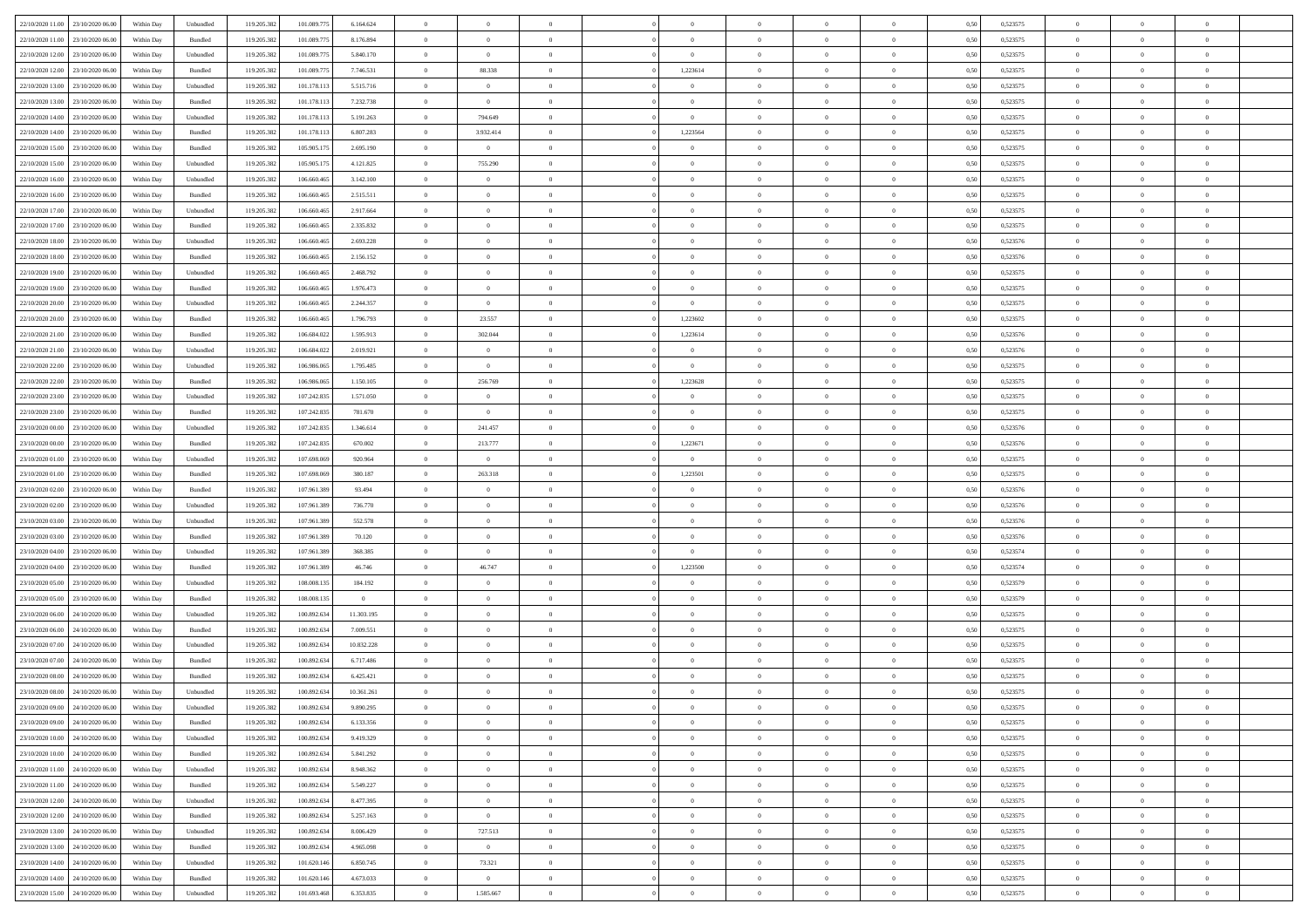| 23/10/2020 15:00                  | 24/10/2020 06.00 | Within Dav | Bundled            | 119.205.382 | 101.693.468 | 4.380.969  | $\theta$       | $\Omega$       |                | $\Omega$       | $\Omega$       | $\Omega$       | $\Omega$       | 0.50 | 0,523575 | $\theta$       | $\theta$       | $\Omega$       |  |
|-----------------------------------|------------------|------------|--------------------|-------------|-------------|------------|----------------|----------------|----------------|----------------|----------------|----------------|----------------|------|----------|----------------|----------------|----------------|--|
|                                   |                  |            |                    |             |             |            |                |                |                |                |                |                |                |      |          |                |                |                |  |
| 23/10/2020 16:00                  | 24/10/2020 06.00 | Within Day | Unbundled          | 119.205.382 | 103.279.133 | 4.450.290  | $\overline{0}$ | $\theta$       | $\overline{0}$ | $\overline{0}$ | $\bf{0}$       | $\overline{0}$ | $\overline{0}$ | 0,50 | 0,523575 | $\theta$       | $\theta$       | $\overline{0}$ |  |
| 23/10/2020 16:00                  | 24/10/2020 06.00 | Within Day | Bundled            | 119.205.382 | 103.279.133 | 4.088.904  | $\overline{0}$ | $\overline{0}$ | $\overline{0}$ | $\bf{0}$       | $\bf{0}$       | $\bf{0}$       | $\bf{0}$       | 0,50 | 0,523575 | $\bf{0}$       | $\overline{0}$ | $\overline{0}$ |  |
| 23/10/2020 17:00                  | 24/10/2020 06.00 | Within Dav | Unbundled          | 119.205.382 | 103.279.133 | 4.132.413  | $\overline{0}$ | $\overline{0}$ | $\overline{0}$ | $\Omega$       | $\bf{0}$       | $\overline{0}$ | $\overline{0}$ | 0.50 | 0,523575 | $\theta$       | $\theta$       | $\overline{0}$ |  |
| 23/10/2020 17.00                  | 24/10/2020 06.00 | Within Day | Bundled            | 119.205.382 | 103.279.133 | 3.796.839  | $\overline{0}$ | $\overline{0}$ | $\overline{0}$ | $\overline{0}$ | $\bf{0}$       | $\overline{0}$ | $\bf{0}$       | 0,50 | 0,523575 | $\theta$       | $\theta$       | $\overline{0}$ |  |
| 23/10/2020 18:00                  | 24/10/2020 06.00 | Within Day | Bundled            | 119.205.382 | 103.279.133 | 3.504.775  | $\overline{0}$ | 262.658        | $\overline{0}$ | 1,223586       | $\bf{0}$       | $\bf{0}$       | $\mathbf{0}$   | 0,50 | 0,523576 | $\bf{0}$       | $\overline{0}$ | $\bf{0}$       |  |
|                                   |                  |            |                    |             |             |            |                |                |                |                | $\bf{0}$       |                |                |      |          | $\theta$       | $\overline{0}$ | $\overline{0}$ |  |
| 23/10/2020 18:00                  | 24/10/2020 06.00 | Within Dav | Unbundled          | 119.205.382 | 103.279.133 | 3.814.535  | $\overline{0}$ | $\overline{0}$ | $\overline{0}$ | $\overline{0}$ |                | $\overline{0}$ | $\overline{0}$ | 0.50 | 0,523576 |                |                |                |  |
| 23/10/2020 19:00                  | 24/10/2020 06.00 | Within Day | Unbundled          | 119.205.382 | 103.541.791 | 3.496.657  | $\overline{0}$ | $\overline{0}$ | $\overline{0}$ | $\overline{0}$ | $\bf{0}$       | $\overline{0}$ | $\bf{0}$       | 0,50 | 0,523575 | $\theta$       | $\theta$       | $\overline{0}$ |  |
| 23/10/2020 19:00                  | 24/10/2020 06.00 | Within Day | Bundled            | 119.205.382 | 103.541.791 | 2.971.940  | $\overline{0}$ | 1.009.506      | $\overline{0}$ | 1,223594       | $\bf{0}$       | $\bf{0}$       | $\bf{0}$       | 0,50 | 0,523575 | $\,0\,$        | $\overline{0}$ | $\overline{0}$ |  |
| 23/10/2020 20:00                  | 24/10/2020 06.00 | Within Dav | Unbundled          | 119.205.382 | 104.551.298 | 3.178.779  | $\overline{0}$ | $\overline{0}$ | $\overline{0}$ | $\overline{0}$ | $\overline{0}$ | $\overline{0}$ | $\overline{0}$ | 0.50 | 0,523575 | $\theta$       | $\overline{0}$ | $\overline{0}$ |  |
| 23/10/2020 20.00                  | 24/10/2020 06.00 | Within Day | Bundled            | 119.205.382 | 104.551.298 | 1.784.031  | $\overline{0}$ | $\theta$       | $\overline{0}$ | $\overline{0}$ | $\bf{0}$       | $\overline{0}$ | $\bf{0}$       | 0,50 | 0,523575 | $\theta$       | $\theta$       | $\overline{0}$ |  |
| 23/10/2020 21.00                  | 24/10/2020 06.00 | Within Day | Unbundled          | 119.205.382 | 104.551.298 | 2.860.901  | $\overline{0}$ | $\overline{0}$ | $\overline{0}$ | $\bf{0}$       | $\overline{0}$ | $\bf{0}$       | $\bf{0}$       | 0,50 | 0,523576 | $\bf{0}$       | $\overline{0}$ | $\overline{0}$ |  |
| 23/10/2020 21:00                  | 24/10/2020 06.00 | Within Dav | Bundled            | 119.205.382 | 104.551.298 | 1.605.628  | $\overline{0}$ | 1.605.628      | $\overline{0}$ | 1,223614       | 0,011320       | $\overline{0}$ | $\overline{0}$ | 0.50 | 0,523576 | 0,005660       | $\theta$       | $\overline{0}$ |  |
|                                   |                  |            |                    |             |             |            |                |                |                |                |                |                |                |      |          |                |                |                |  |
| 23/10/2020 22.00                  | 24/10/2020 06.00 | Within Day | Unbundled          | 119.205.382 | 106.156.926 | 2.543.023  | $\overline{0}$ | $\theta$       | $\overline{0}$ | $\overline{0}$ | $\bf{0}$       | $\overline{0}$ | $\bf{0}$       | 0,50 | 0,523575 | $\theta$       | $\overline{0}$ | $\overline{0}$ |  |
| 23/10/2020 23.00                  | 24/10/2020 06.00 | Within Day | Unbundled          | 119.205.382 | 106.156.926 | 2.225.145  | $\overline{0}$ | $\overline{0}$ | $\overline{0}$ | $\bf{0}$       | $\bf{0}$       | $\bf{0}$       | $\mathbf{0}$   | 0,50 | 0,523575 | $\bf{0}$       | $\overline{0}$ | $\bf{0}$       |  |
| 24/10/2020 00:00                  | 24/10/2020 06.00 | Within Dav | Unbundled          | 119.205.382 | 106.156.926 | 1.907.267  | $\overline{0}$ | $\overline{0}$ | $\overline{0}$ | $\overline{0}$ | $\overline{0}$ | $\overline{0}$ | $\overline{0}$ | 0.50 | 0,523576 | $\theta$       | $\overline{0}$ | $\overline{0}$ |  |
| 24/10/2020 01:00                  | 24/10/2020 06.00 | Within Day | Unbundled          | 119.205.382 | 106.156.926 | 1.589.390  | $\overline{0}$ | $\theta$       | $\overline{0}$ | $\overline{0}$ | $\bf{0}$       | $\overline{0}$ | $\bf{0}$       | 0,50 | 0,523575 | $\theta$       | $\theta$       | $\overline{0}$ |  |
| 24/10/2020 02.00                  | 24/10/2020 06.00 | Within Day | Unbundled          | 119.205.382 | 106.156.926 | 1.271.511  | $\overline{0}$ | $\overline{0}$ | $\overline{0}$ | $\bf{0}$       | $\bf{0}$       | $\bf{0}$       | $\bf{0}$       | 0,50 | 0,523576 | $\,0\,$        | $\overline{0}$ | $\overline{0}$ |  |
| 24/10/2020 03:00                  | 24/10/2020 06.00 | Within Dav | Unbundled          | 119.205.382 | 106.156.926 | 953.634    | $\overline{0}$ | $\overline{0}$ | $\overline{0}$ | $\overline{0}$ | $\overline{0}$ | $\overline{0}$ | $\overline{0}$ | 0.50 | 0,523576 | $\theta$       | $\overline{0}$ | $\overline{0}$ |  |
| 24/10/2020 04.00                  | 24/10/2020 06.00 | Within Day | Unbundled          | 119.205.382 | 106.156.926 | 635.755    | $\overline{0}$ | $\theta$       | $\overline{0}$ | $\overline{0}$ | $\bf{0}$       | $\overline{0}$ | $\bf{0}$       | 0,50 | 0,523574 | $\theta$       | $\theta$       | $\overline{0}$ |  |
|                                   |                  |            |                    |             |             |            |                |                |                |                |                |                |                |      |          |                |                |                |  |
| 24/10/2020 05.00                  | 24/10/2020 06.00 | Within Day | Unbundled          | 119.205.382 | 106.156.926 | 317.878    | $\overline{0}$ | $\bf{0}$       | $\overline{0}$ | $\bf{0}$       | $\bf{0}$       | $\bf{0}$       | $\bf{0}$       | 0,50 | 0,523579 | $\,0\,$        | $\overline{0}$ | $\overline{0}$ |  |
| 24/10/2020 06.00                  | 25/10/2020 06:00 | Within Dav | Unbundled          | 119.205.382 | 83.063.535  | 25.047.894 | $\overline{0}$ | 5.091.702      | $\overline{0}$ | $\overline{0}$ | $\bf{0}$       | $\overline{0}$ | $\overline{0}$ | 0.50 | 0.502632 | $\theta$       | $\theta$       | $\overline{0}$ |  |
| 24/10/2020 06.00                  | 25/10/2020 06.00 | Within Day | Bundled            | 119.205.382 | 83.063.535  | 11.093.953 | $\overline{0}$ | $\theta$       | $\overline{0}$ | $\overline{0}$ | $\bf{0}$       | $\overline{0}$ | $\bf{0}$       | 0,50 | 0,502632 | $\theta$       | $\overline{0}$ | $\overline{0}$ |  |
| 24/10/2020 07.00                  | 25/10/2020 06.00 | Within Day | Unbundled          | 119.205.382 | 88.155.235  | 19.157.944 | $\overline{0}$ | $\bf{0}$       | $\overline{0}$ | $\bf{0}$       | $\overline{0}$ | $\overline{0}$ | $\mathbf{0}$   | 0,50 | 0,502632 | $\overline{0}$ | $\overline{0}$ | $\bf{0}$       |  |
| 24/10/2020 07.00                  | 25/10/2020 06:00 | Within Dav | Bundled            | 119.205.382 | 88.155.235  | 10.650.196 | $\overline{0}$ | $\overline{0}$ | $\overline{0}$ | $\overline{0}$ | $\overline{0}$ | $\overline{0}$ | $\overline{0}$ | 0.50 | 0,502632 | $\theta$       | $\overline{0}$ | $\overline{0}$ |  |
| 24/10/2020 08.00                  | 25/10/2020 06.00 | Within Day | Unbundled          | 119.205.382 | 88.155.235  | 18.359.696 | $\overline{0}$ | $\theta$       | $\overline{0}$ | $\overline{0}$ | $\bf{0}$       | $\overline{0}$ | $\bf{0}$       | 0,50 | 0,502632 | $\theta$       | $\theta$       | $\overline{0}$ |  |
|                                   |                  |            |                    |             |             |            |                |                |                |                |                |                |                |      |          |                |                |                |  |
| 24/10/2020 08:00                  | 25/10/2020 06.00 | Within Day | Bundled            | 119.205.382 | 88.155.235  | 10.206.438 | $\overline{0}$ | $\overline{0}$ | $\overline{0}$ | $\bf{0}$       | $\bf{0}$       | $\bf{0}$       | $\bf{0}$       | 0,50 | 0,502632 | $\,0\,$        | $\overline{0}$ | $\overline{0}$ |  |
| 24/10/2020 09:00                  | 25/10/2020 06:00 | Within Day | Bundled            | 119.205.382 | 88.155.235  | 9.762.679  | $\overline{0}$ | $\overline{0}$ | $\overline{0}$ | $\overline{0}$ | $\overline{0}$ | $\overline{0}$ | $\overline{0}$ | 0.50 | 0,502632 | $\theta$       | $\overline{0}$ | $\overline{0}$ |  |
| 24/10/2020 09:00                  | 25/10/2020 06.00 | Within Day | Unbundled          | 119.205.382 | 88.155.235  | 17.561.449 | $\overline{0}$ | $\theta$       | $\overline{0}$ | $\overline{0}$ | $\bf{0}$       | $\overline{0}$ | $\bf{0}$       | 0,50 | 0,502632 | $\,$ 0 $\,$    | $\theta$       | $\overline{0}$ |  |
| 24/10/2020 10:00                  | 25/10/2020 06.00 | Within Day | Unbundled          | 119.205.382 | 88.155.235  | 16.763.201 | $\overline{0}$ | $\overline{0}$ | $\overline{0}$ | $\bf{0}$       | $\bf{0}$       | $\overline{0}$ | $\bf{0}$       | 0,50 | 0,502632 | $\,0\,$        | $\overline{0}$ | $\overline{0}$ |  |
| 24/10/2020 10:00                  | 25/10/2020 06.00 | Within Day | Bundled            | 119.205.382 | 88.155.235  | 9.318.921  | $\bf{0}$       | $\Omega$       | $\Omega$       | $\Omega$       | $\Omega$       | $\overline{0}$ | $\overline{0}$ | 0,50 | 0,502632 | $\,0\,$        | $\theta$       | $\theta$       |  |
| 24/10/2020 11:00                  | 25/10/2020 06.00 | Within Day | Unbundled          | 119.205.382 | 88.155.235  | 15.964.953 | $\overline{0}$ | $\theta$       | $\overline{0}$ | $\overline{0}$ | $\bf{0}$       | $\overline{0}$ | $\bf{0}$       | 0,50 | 0,502632 | $\theta$       | $\theta$       | $\overline{0}$ |  |
| 24/10/2020 11.00                  | 25/10/2020 06.00 | Within Day | Bundled            | 119.205.382 | 88.155.235  | 8.875.162  | $\overline{0}$ | $\bf{0}$       | $\overline{0}$ | $\overline{0}$ | $\bf{0}$       | $\overline{0}$ | $\mathbf{0}$   | 0,50 | 0,502632 | $\bf{0}$       | $\overline{0}$ | $\bf{0}$       |  |
|                                   | 25/10/2020 06:00 |            |                    |             |             |            | $\overline{0}$ | $\Omega$       | $\Omega$       | $\Omega$       | $\bf{0}$       | $\overline{0}$ |                |      | 0.502632 |                | $\theta$       | $\theta$       |  |
| 24/10/2020 12:00                  |                  | Within Day | Unbundled          | 119.205.382 | 88.155.235  | 15.166.705 |                |                |                |                |                |                | $\overline{0}$ | 0.50 |          | $\,0\,$        |                |                |  |
| 24/10/2020 12:00                  | 25/10/2020 06.00 | Within Day | Bundled            | 119.205.382 | 88.155.235  | 8.431.405  | $\overline{0}$ | $\theta$       | $\overline{0}$ | $\overline{0}$ | $\bf{0}$       | $\overline{0}$ | $\bf{0}$       | 0,50 | 0,502632 | $\theta$       | $\theta$       | $\overline{0}$ |  |
| 24/10/2020 13.00                  | 25/10/2020 06.00 | Within Day | Unbundled          | 119.205.382 | 88.155.235  | 14.368.458 | $\bf{0}$       | $\overline{0}$ | $\overline{0}$ | $\bf{0}$       | $\bf{0}$       | $\overline{0}$ | $\bf{0}$       | 0,50 | 0,502632 | $\,0\,$        | $\overline{0}$ | $\overline{0}$ |  |
| 24/10/2020 13:00                  | 25/10/2020 06.00 | Within Day | Bundled            | 119.205.382 | 88.155.235  | 7.987.647  | $\overline{0}$ | $\Omega$       | $\Omega$       | $\Omega$       | $\bf{0}$       | $\theta$       | $\overline{0}$ | 0.50 | 0.502632 | $\,$ 0 $\,$    | $\theta$       | $\theta$       |  |
| 24/10/2020 14:00                  | 25/10/2020 06.00 | Within Day | Bundled            | 119.205.382 | 88.155.235  | 7.543.888  | $\overline{0}$ | $\theta$       | $\overline{0}$ | $\overline{0}$ | $\bf{0}$       | $\overline{0}$ | $\bf{0}$       | 0,50 | 0,502632 | $\,$ 0 $\,$    | $\overline{0}$ | $\overline{0}$ |  |
| 24/10/2020 14.00                  | 25/10/2020 06.00 | Within Day | Unbundled          | 119.205.382 | 88.155.235  | 13.570.210 | $\overline{0}$ | $\overline{0}$ | $\overline{0}$ | $\bf{0}$       | $\bf{0}$       | $\bf{0}$       | $\bf{0}$       | 0,50 | 0,502632 | $\bf{0}$       | $\overline{0}$ | $\overline{0}$ |  |
| 24/10/2020 15:00                  | 25/10/2020 06.00 | Within Day | Unbundled          | 119.205.382 | 88.155.235  | 12.771.962 | $\bf{0}$       | $\Omega$       | $\overline{0}$ | $\Omega$       | $\bf{0}$       | $\overline{0}$ | $\overline{0}$ | 0.50 | 0,502632 | $\,0\,$        | $\theta$       | $\theta$       |  |
| 24/10/2020 15.00                  | 25/10/2020 06.00 | Within Day | Bundled            | 119.205.382 | 88.155.235  | 7.100.130  | $\overline{0}$ | $\theta$       | $\overline{0}$ | $\overline{0}$ | $\bf{0}$       | $\overline{0}$ | $\bf{0}$       | 0,50 | 0,502632 | $\theta$       | $\theta$       | $\overline{0}$ |  |
|                                   |                  |            |                    |             |             |            |                |                |                |                |                |                |                |      |          |                |                |                |  |
| 24/10/2020 16.00                  | 25/10/2020 06.00 | Within Day | Unbundled          | 119.205.382 | 88.155.235  | 11.973.714 | $\overline{0}$ | $\overline{0}$ | $\overline{0}$ | $\bf{0}$       | $\bf{0}$       | $\bf{0}$       | $\mathbf{0}$   | 0,50 | 0,502632 | $\bf{0}$       | $\overline{0}$ | $\bf{0}$       |  |
| 24/10/2020 16:00                  | 25/10/2020 06:00 | Within Day | Bundled            | 119.205.382 | 88.155.23   | 6.656.372  | $\overline{0}$ | $\Omega$       | $\Omega$       | $\Omega$       | $\Omega$       | $\overline{0}$ | $\overline{0}$ | 0.50 | 0.502632 | $\theta$       | $\theta$       | $\theta$       |  |
| 24/10/2020 17.00                  | 25/10/2020 06.00 | Within Day | Unbundled          | 119.205.382 | 88.155.235  | 11.175.467 | $\overline{0}$ | $\overline{0}$ | $\overline{0}$ | $\overline{0}$ | $\,$ 0         | $\bf{0}$       | $\bf{0}$       | 0,50 | 0,502632 | $\,0\,$        | $\,$ 0 $\,$    | $\overline{0}$ |  |
| 24/10/2020 17:00 25/10/2020 06:00 |                  | Within Day | $\mathbf B$ undled | 119.205.382 | 88.155.235  | 6.212.614  | $\bf{0}$       | $\bf{0}$       |                |                |                |                |                | 0,50 | 0,502632 | $\bf{0}$       | $\overline{0}$ |                |  |
| 24/10/2020 18:00                  | 25/10/2020 06:00 | Within Day | Unbundled          | 119.205.382 | 88.155.235  | 10.377.220 | $\Omega$       | $\Omega$       | $\Omega$       | $\Omega$       | $\theta$       | $\theta$       | $\overline{0}$ | 0.50 | 0.502632 | $\theta$       | $\theta$       | $\theta$       |  |
| 24/10/2020 18:00                  | 25/10/2020 06.00 | Within Day | Bundled            | 119.205.382 | 88.155.235  | 5.768.856  | $\overline{0}$ | $\overline{0}$ | $\overline{0}$ | $\bf{0}$       | $\,$ 0 $\,$    | $\overline{0}$ | $\mathbf{0}$   | 0,50 | 0,502632 | $\,$ 0 $\,$    | $\,$ 0 $\,$    | $\bf{0}$       |  |
| 24/10/2020 19:00                  | 25/10/2020 06.00 | Within Day | Unbundled          | 119.205.382 | 88.155.235  | 9.578.972  | $\overline{0}$ | 3.017.624      | $\overline{0}$ | $\overline{0}$ | $\overline{0}$ | $\overline{0}$ | $\mathbf{0}$   | 0,50 | 0,502632 | $\overline{0}$ | $\bf{0}$       | $\bf{0}$       |  |
|                                   |                  |            |                    |             |             |            |                |                |                |                |                |                |                |      |          |                |                |                |  |
| 24/10/2020 19:00                  | 25/10/2020 06.00 | Within Day | Bundled            | 119.205.382 | 88.155.235  | 5.325.097  | $\overline{0}$ | $\overline{0}$ | $\overline{0}$ | $\Omega$       | $\theta$       | $\overline{0}$ | $\bf{0}$       | 0.50 | 0,502632 | $\bf{0}$       | $\theta$       | $\overline{0}$ |  |
| 24/10/2020 20.00                  | 25/10/2020 06.00 | Within Day | Bundled            | 119.205.382 | 91.172.860  | 4.881.339  | $\overline{0}$ | $\overline{0}$ | $\overline{0}$ | $\overline{0}$ | $\bf{0}$       | $\bf{0}$       | $\bf{0}$       | 0,50 | 0,502632 | $\,$ 0 $\,$    | $\overline{0}$ | $\overline{0}$ |  |
| 24/10/2020 20.00                  | 25/10/2020 06.00 | Within Day | Unbundled          | 119.205.382 | 91.172.860  | 6.014.568  | $\overline{0}$ | $\overline{0}$ | $\overline{0}$ | $\overline{0}$ | $\overline{0}$ | $\overline{0}$ | $\mathbf{0}$   | 0,50 | 0,502632 | $\overline{0}$ | $\bf{0}$       | $\bf{0}$       |  |
| 24/10/2020 21.00                  | 25/10/2020 06.00 | Within Day | Unbundled          | 119.205.382 | 91.172.860  | 5.467.789  | $\overline{0}$ | $\overline{0}$ | $\overline{0}$ | $\Omega$       | $\overline{0}$ | $\overline{0}$ | $\bf{0}$       | 0.50 | 0.502632 | $\overline{0}$ | $\theta$       | $\overline{0}$ |  |
| 24/10/2020 21.00                  | 25/10/2020 06.00 | Within Day | Bundled            | 119.205.382 | 91.172.860  | 4.437.581  | $\overline{0}$ | $\overline{0}$ | $\overline{0}$ | $\overline{0}$ | $\bf{0}$       | $\bf{0}$       | $\bf{0}$       | 0,50 | 0,502632 | $\,$ 0 $\,$    | $\theta$       | $\overline{0}$ |  |
| 24/10/2020 22.00                  | 25/10/2020 06.00 | Within Day | Unbundled          | 119.205.382 | 91.172.860  | 4.921.010  | $\overline{0}$ | $\bf{0}$       | $\overline{0}$ | $\bf{0}$       | $\bf{0}$       | $\bf{0}$       | $\mathbf{0}$   | 0,50 | 0,502632 | $\overline{0}$ | $\overline{0}$ | $\bf{0}$       |  |
| 24/10/2020 22.00                  | 25/10/2020 06:00 | Within Day | Bundled            | 119.205.382 | 91.172.860  | 3.993.823  | $\overline{0}$ | $\overline{0}$ | $\overline{0}$ | $\Omega$       | $\overline{0}$ | $\overline{0}$ | $\overline{0}$ | 0.50 | 0.502632 | $\bf{0}$       | $\theta$       | $\theta$       |  |
|                                   |                  |            |                    |             |             |            |                |                |                |                |                |                |                |      |          |                |                |                |  |
| 24/10/2020 23.00                  | 25/10/2020 06.00 | Within Day | Unbundled          | 119.205.382 | 91.172.860  | 4.374.231  | $\overline{0}$ | $\bf{0}$       | $\overline{0}$ | $\overline{0}$ | $\bf{0}$       | $\bf{0}$       | $\bf{0}$       | 0,50 | 0,502632 | $\,$ 0 $\,$    | $\,$ 0 $\,$    | $\bf{0}$       |  |
| 24/10/2020 23.00 25/10/2020 06.00 |                  | Within Day | Bundled            | 119.205.382 | 91.172.860  | 3.550.065  | $\overline{0}$ | $\overline{0}$ | $\overline{0}$ | $\overline{0}$ | $\bf{0}$       | $\bf{0}$       | $\mathbf{0}$   | 0,50 | 0,502632 | $\overline{0}$ | $\bf{0}$       | $\bf{0}$       |  |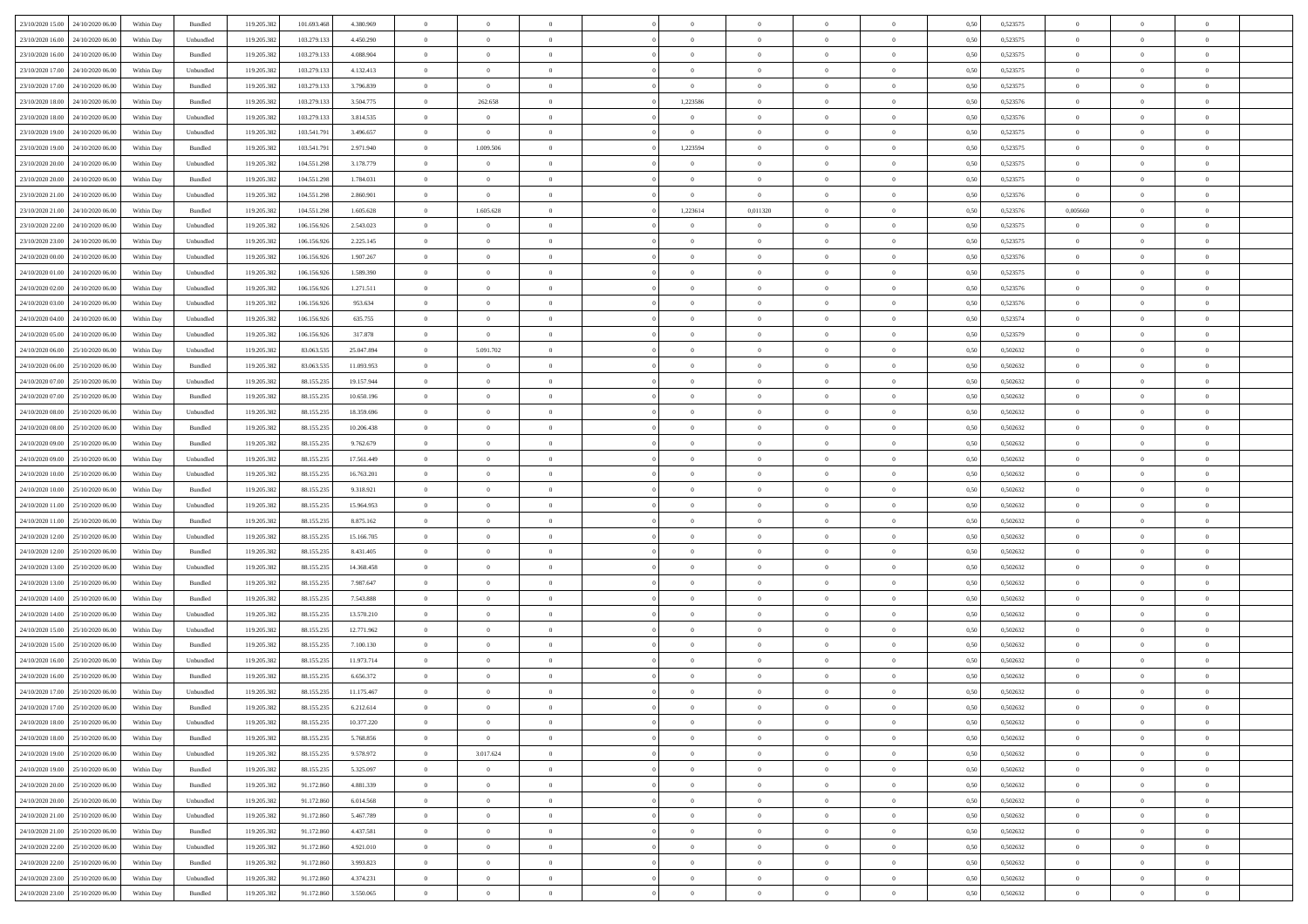| 25/10/2020 00:00 25/10/2020 06:00    | Within Day | Unbundled                   | 119.205.382 | 91.172.860  | 3.827.453  | $\overline{0}$ | 1.791.887      |                | $\overline{0}$ | $\theta$       |                | $\theta$       | 0,50 | 0,502632 | $\theta$       | $\theta$       | $\overline{0}$ |  |
|--------------------------------------|------------|-----------------------------|-------------|-------------|------------|----------------|----------------|----------------|----------------|----------------|----------------|----------------|------|----------|----------------|----------------|----------------|--|
| 25/10/2020 00.00<br>25/10/2020 06.00 | Within Day | Bundled                     | 119.205.38  | 91.172.86   | 3.106.307  | $\bf{0}$       | $\bf{0}$       | $\bf{0}$       | $\overline{0}$ | $\overline{0}$ | $\overline{0}$ | $\bf{0}$       | 0,50 | 0,502632 | $\,$ 0 $\,$    | $\bf{0}$       | $\overline{0}$ |  |
| 25/10/2020 01:00<br>25/10/2020 06.00 | Within Day | Bundled                     | 119.205.382 | 92.964.746  | 2.662.548  | $\overline{0}$ | $\overline{0}$ | $\overline{0}$ | $\bf{0}$       | $\bf{0}$       | $\overline{0}$ | $\bf{0}$       | 0.50 | 0.502632 | $\bf{0}$       | $\overline{0}$ | $\overline{0}$ |  |
| 25/10/2020 01:00<br>25/10/2020 06:00 | Within Day | Unbundled                   | 119.205.382 | 92.964.746  | 1.744.771  | $\overline{0}$ | $\overline{0}$ | $\overline{0}$ | $\theta$       | $\theta$       | $\overline{0}$ | $\bf{0}$       | 0,50 | 0,502632 | $\,$ 0 $\,$    | $\theta$       | $\overline{0}$ |  |
| 25/10/2020 02.00<br>25/10/2020 06.00 | Within Day | Unbundled                   | 119.205.38  | 92.964.74   | 1.453.975  | $\bf{0}$       | $\overline{0}$ | $\bf{0}$       | $\overline{0}$ | $\theta$       | $\overline{0}$ | $\bf{0}$       | 0,50 | 0,502632 | $\,$ 0 $\,$    | $\bf{0}$       | $\overline{0}$ |  |
| 25/10/2020 02:00<br>25/10/2020 06.00 |            | Bundled                     | 119.205.382 | 92.964.74   | 2.218.790  | $\overline{0}$ | $\bf{0}$       | $\overline{0}$ | $\bf{0}$       | $\overline{0}$ | $\theta$       | $\bf{0}$       | 0.50 | 0.502632 | $\,$ 0 $\,$    | $\theta$       | $\overline{0}$ |  |
|                                      | Within Day |                             |             |             |            | $\overline{0}$ | $\overline{0}$ | $\overline{0}$ | $\overline{0}$ | $\overline{0}$ | $\overline{0}$ |                |      |          |                | $\theta$       | $\overline{0}$ |  |
| 25/10/2020 02:00<br>25/10/2020 06.00 | Within Day | Unbundled                   | 119.205.382 | 92.964.746  | 1.163.181  |                |                |                |                |                |                | $\bf{0}$       | 0,50 | 0,502632 | $\,$ 0 $\,$    |                |                |  |
| 25/10/2020 02.00<br>25/10/2020 06.00 | Within Day | Bundled                     | 119.205.38  | 92.964.74   | 1.775.032  | $\bf{0}$       | $\bf{0}$       | $\bf{0}$       | $\overline{0}$ | $\overline{0}$ | $\overline{0}$ | $\bf{0}$       | 0,50 | 0,502632 | $\,$ 0 $\,$    | $\bf{0}$       | $\overline{0}$ |  |
| 25/10/2020 03:00<br>25/10/2020 06:00 | Within Day | Unbundled                   | 119,205.38  | 92.964.74   | 872.385    | $\overline{0}$ | $\bf{0}$       | $\overline{0}$ | $\bf{0}$       | $\overline{0}$ | $\overline{0}$ | $\bf{0}$       | 0.50 | 0.502632 | $\bf{0}$       | $\overline{0}$ | $\overline{0}$ |  |
| 25/10/2020 03:00<br>25/10/2020 06:00 | Within Day | Bundled                     | 119.205.382 | 92.964.746  | 1.331.274  | $\bf{0}$       | $\bf{0}$       | $\overline{0}$ | $\overline{0}$ | $\overline{0}$ | $\overline{0}$ | $\bf{0}$       | 0,50 | 0,502632 | $\,$ 0 $\,$    | $\bf{0}$       | $\overline{0}$ |  |
| 25/10/2020 04:00<br>25/10/2020 06.00 | Within Day | Unbundled                   | 119.205.38  | 92.964.74   | 581.590    | $\bf{0}$       | $\bf{0}$       | $\bf{0}$       | $\bf{0}$       | $\bf{0}$       | $\overline{0}$ | $\bf{0}$       | 0,50 | 0,502632 | $\,$ 0 $\,$    | $\bf{0}$       | $\overline{0}$ |  |
| 25/10/2020 04:00<br>25/10/2020 06.00 | Within Day | Bundled                     | 119.205.382 | 92.964.74   | 887,516    | $\overline{0}$ | $\bf{0}$       | $\overline{0}$ | $\overline{0}$ | $\bf{0}$       | $\overline{0}$ | $\bf{0}$       | 0.50 | 0.502632 | $\bf{0}$       | $\overline{0}$ | $\overline{0}$ |  |
| 25/10/2020 06:00<br>26/10/2020 06.00 | Within Day | Unbundled                   | 119.205.38  | 87.724.389  | 20.830.793 | $\overline{0}$ | $\overline{0}$ | $\overline{0}$ | $\theta$       | $\theta$       | $\overline{0}$ | $\bf{0}$       | 0,50 | 0,523575 | $\,$ 0 $\,$    | $\theta$       | $\overline{0}$ |  |
| 25/10/2020 06.00<br>26/10/2020 06.00 | Within Day | Bundled                     | 119.205.38  | 87.724.38   | 10.650.196 | $\bf{0}$       | $\overline{0}$ | $\bf{0}$       | $\overline{0}$ | $\bf{0}$       | $\overline{0}$ | $\bf{0}$       | 0,50 | 0,523575 | $\,$ 0 $\,$    | $\bf{0}$       | $\overline{0}$ |  |
| 25/10/2020 07.00<br>26/10/2020 06:00 | Within Day | Unbundled                   | 119.205.382 | 87.724.389  | 30.169.282 | $\overline{0}$ | $\bf{0}$       | $\overline{0}$ | $\bf{0}$       | $\overline{0}$ | $\theta$       | $\bf{0}$       | 0.50 | 0.523575 | $\,$ 0 $\,$    | $\theta$       | $\overline{0}$ |  |
| 25/10/2020 08:00<br>26/10/2020 06.00 | Within Day | Unbundled                   | 119.205.382 | 87.724.389  | 28.857.574 | $\overline{0}$ | $\overline{0}$ | $\overline{0}$ | $\overline{0}$ | $\overline{0}$ | $\overline{0}$ | $\bf{0}$       | 0,50 | 0,523575 | $\theta$       | $\theta$       | $\overline{0}$ |  |
| 25/10/2020 09:00<br>26/10/2020 06.00 | Within Day | Unbundled                   | 119.205.38  | 87.724.38   | 27.545.866 | $\bf{0}$       | $\bf{0}$       | $\bf{0}$       | $\overline{0}$ | $\bf{0}$       | $\overline{0}$ | $\bf{0}$       | 0,50 | 0,523575 | $\,$ 0 $\,$    | $\bf{0}$       | $\overline{0}$ |  |
| 26/10/2020 06:00                     |            | Unbundled                   | 119,205.38  | 87.724.389  | 26.234.158 |                |                |                |                |                | $\overline{0}$ |                |      | 0.523575 |                |                |                |  |
| 25/10/2020 10:00                     | Within Day |                             |             |             |            | $\overline{0}$ | $\bf{0}$       | $\overline{0}$ | $\bf{0}$       | $\overline{0}$ |                | $\bf{0}$       | 0.50 |          | $\bf{0}$       | $\overline{0}$ | $\overline{0}$ |  |
| 25/10/2020 11:00<br>26/10/2020 06.00 | Within Day | Unbundled                   | 119.205.382 | 87.724.389  | 24.922.451 | $\bf{0}$       | $\bf{0}$       | $\overline{0}$ | $\overline{0}$ | $\overline{0}$ | $\overline{0}$ | $\bf{0}$       | 0,50 | 0,523575 | $\,$ 0 $\,$    | $\bf{0}$       | $\overline{0}$ |  |
| 25/10/2020 12:00<br>26/10/2020 06.00 | Within Day | Unbundled                   | 119.205.38  | 87.724.389  | 23.610.742 | $\bf{0}$       | $\bf{0}$       | $\bf{0}$       | $\bf{0}$       | $\overline{0}$ | $\overline{0}$ | $\bf{0}$       | 0,50 | 0,523575 | $\,$ 0 $\,$    | $\bf{0}$       | $\overline{0}$ |  |
| 25/10/2020 13:00<br>26/10/2020 06:00 | Within Day | Unbundled                   | 119.205.382 | 87.724.389  | 14.755.145 | $\overline{0}$ | $\bf{0}$       | $\overline{0}$ | $\overline{0}$ | $\bf{0}$       | $\overline{0}$ | $\bf{0}$       | 0.50 | 0,523575 | $\bf{0}$       | $\overline{0}$ | $\overline{0}$ |  |
| 25/10/2020 13:00<br>26/10/2020 06:00 | Within Day | Bundled                     | 119.205.382 | 87.724.389  | 7.543.888  | $\overline{0}$ | $\overline{0}$ | $\overline{0}$ | $\theta$       | $\theta$       | $\overline{0}$ | $\bf{0}$       | 0,50 | 0,523575 | $\,$ 0 $\,$    | $\theta$       | $\overline{0}$ |  |
| 25/10/2020 14:00<br>26/10/2020 06.00 | Within Day | Unbundled                   | 119.205.38  | 87.724.389  | 13.887.196 | $\bf{0}$       | $\bf{0}$       | $\bf{0}$       | $\bf{0}$       | $\overline{0}$ | $\overline{0}$ | $\bf{0}$       | 0,50 | 0,523575 | $\,$ 0 $\,$    | $\bf{0}$       | $\overline{0}$ |  |
| 25/10/2020 14:00<br>26/10/2020 06:00 | Within Day | Bundled                     | 119,205.38  | 87.724.389  | 7.100.130  | $\overline{0}$ | $\bf{0}$       | $\overline{0}$ | $\bf{0}$       | $\overline{0}$ | $\theta$       | $\bf{0}$       | 0.50 | 0.523575 | $\,$ 0 $\,$    | $\theta$       | $\overline{0}$ |  |
| 25/10/2020 15:00<br>26/10/2020 06.00 | Within Day | Unbundled                   | 119.205.382 | 87.724.389  | 13.019.246 | $\bf{0}$       | $\overline{0}$ | $\overline{0}$ | $\overline{0}$ | $\overline{0}$ | $\overline{0}$ | $\bf{0}$       | 0,50 | 0,523575 | $\,$ 0 $\,$    | $\theta$       | $\overline{0}$ |  |
| 25/10/2020 15:00<br>26/10/2020 06.00 | Within Day | Bundled                     | 119.205.38  | 87.724.389  | 6.656.372  | $\bf{0}$       | $\overline{0}$ | $\bf{0}$       | $\overline{0}$ | $\bf{0}$       | $\overline{0}$ | $\bf{0}$       | 0,50 | 0,523575 | $\,$ 0 $\,$    | $\bf{0}$       | $\overline{0}$ |  |
| 25/10/2020 16.00<br>26/10/2020 06:00 | Within Day | Unbundled                   | 119,205.38  | 87.724.389  | 12.151.297 | $\overline{0}$ | $\bf{0}$       | $\overline{0}$ | $\bf{0}$       | $\overline{0}$ | $\overline{0}$ | $\bf{0}$       | 0.50 | 0.523575 | $\bf{0}$       | $\overline{0}$ | $\overline{0}$ |  |
| 25/10/2020 16:00<br>26/10/2020 06:00 | Within Day | Bundled                     | 119.205.382 | 87.724.389  | 6.212.614  | $\overline{0}$ | $\bf{0}$       | $\overline{0}$ | $\overline{0}$ | $\overline{0}$ | $\overline{0}$ | $\bf{0}$       | 0,50 | 0,523575 | $\,$ 0 $\,$    | $\theta$       | $\overline{0}$ |  |
| 25/10/2020 17:00<br>26/10/2020 06.00 | Within Day | Unbundled                   | 119.205.38  | 87.724.389  | 11.283.346 | $\bf{0}$       | $\bf{0}$       | $\bf{0}$       | $\bf{0}$       | $\overline{0}$ | $\overline{0}$ | $\bf{0}$       | 0,50 | 0,523575 | $\,$ 0 $\,$    | $\bf{0}$       | $\overline{0}$ |  |
| 25/10/2020 17:00<br>26/10/2020 06:00 | Within Day | Bundled                     | 119.205.382 | 87.724.389  | 5.768.856  | $\overline{0}$ | $\bf{0}$       | $\overline{0}$ | $\overline{0}$ | $\bf{0}$       | $\overline{0}$ | $\bf{0}$       | 0.50 | 0,523575 | $\bf{0}$       | $\overline{0}$ | $\overline{0}$ |  |
|                                      |            |                             |             |             |            |                | $\overline{0}$ |                |                | $\overline{0}$ |                |                |      |          | $\theta$       | $\theta$       | $\overline{0}$ |  |
| 25/10/2020 18:00<br>26/10/2020 06:00 | Within Day | Unbundled                   | 119.205.38  | 87.724.389  | 10.415.396 | $\overline{0}$ |                | $\overline{0}$ | $\overline{0}$ |                | $\overline{0}$ | $\bf{0}$       | 0.5( | 0,523576 |                |                |                |  |
| 25/10/2020 18:00<br>26/10/2020 06.00 | Within Day | Bundled                     | 119.205.38  | 87.724.389  | 5.325.097  | $\bf{0}$       | $\overline{0}$ | $\bf{0}$       | $\bf{0}$       | $\,$ 0 $\,$    | $\overline{0}$ | $\bf{0}$       | 0,50 | 0,523576 | $\,$ 0 $\,$    | $\bf{0}$       | $\overline{0}$ |  |
| 25/10/2020 19:00<br>26/10/2020 06:00 | Within Day | Unbundled                   | 119.205.382 | 87.724.389  | 9.547.447  | $\overline{0}$ | $\bf{0}$       | $\overline{0}$ | $\bf{0}$       | $\overline{0}$ | $\Omega$       | $\bf{0}$       | 0.50 | 0.523575 | $\,$ 0 $\,$    | $\bf{0}$       | $\overline{0}$ |  |
| 25/10/2020 19:00<br>26/10/2020 06.00 | Within Day | Bundled                     | 119.205.382 | 87.724.389  | 4.881.339  | $\overline{0}$ | $\overline{0}$ | $\overline{0}$ | $\overline{0}$ | $\overline{0}$ | $\overline{0}$ | $\bf{0}$       | 0.50 | 0,523575 | $\theta$       | $\theta$       | $\overline{0}$ |  |
| 25/10/2020 20:00<br>26/10/2020 06.00 | Within Day | Unbundled                   | 119.205.38  | 87.724.389  | 8.679.497  | $\bf{0}$       | $\bf{0}$       | $\bf{0}$       | $\bf{0}$       | $\bf{0}$       | $\overline{0}$ | $\bf{0}$       | 0,50 | 0,523575 | $\,$ 0 $\,$    | $\bf{0}$       | $\overline{0}$ |  |
| 25/10/2020 20:00<br>26/10/2020 06:00 | Within Day | Bundled                     | 119,205.38  | 87.724.389  | 4.437.581  | $\overline{0}$ | $\bf{0}$       | $\overline{0}$ | $\bf{0}$       | $\overline{0}$ | $\overline{0}$ | $\bf{0}$       | 0.50 | 0.523575 | $\bf{0}$       | $\overline{0}$ | $\overline{0}$ |  |
| 25/10/2020 21:00<br>26/10/2020 06.00 | Within Day | Bundled                     | 119.205.38  | 87.724.389  | 3.993.823  | $\overline{0}$ | $\overline{0}$ | $\overline{0}$ | $\overline{0}$ | $\overline{0}$ | $\overline{0}$ | $\bf{0}$       | 0.50 | 0,523576 | $\theta$       | $\theta$       | $\overline{0}$ |  |
| 25/10/2020 21:00<br>26/10/2020 06.00 | Within Day | Unbundled                   | 119.205.38  | 87.724.389  | 7.811.548  | $\bf{0}$       | $\bf{0}$       | $\bf{0}$       | $\bf{0}$       | $\overline{0}$ | $\overline{0}$ | $\bf{0}$       | 0,50 | 0,523576 | $\,$ 0 $\,$    | $\bf{0}$       | $\overline{0}$ |  |
| 25/10/2020 22.00<br>26/10/2020 06:00 | Within Day | Unbundled                   | 119.205.382 | 87.724.389  | 6.943.597  | $\overline{0}$ | $\bf{0}$       | $\overline{0}$ | $\overline{0}$ | $\bf{0}$       | $\overline{0}$ | $\bf{0}$       | 0.50 | 0,523575 | $\bf{0}$       | $\overline{0}$ | $\overline{0}$ |  |
| 25/10/2020 22:00<br>26/10/2020 06:00 | Within Day | Bundled                     | 119.205.382 | 87.724.389  | 3.550,065  | $\overline{0}$ | $\overline{0}$ | $\overline{0}$ | $\overline{0}$ | $\overline{0}$ | $\overline{0}$ | $\bf{0}$       | 0.5( | 0,523575 | $\theta$       | $\theta$       | $\overline{0}$ |  |
| 25/10/2020 23.00<br>26/10/2020 06.00 | Within Day | Unbundled                   | 119.205.38  | 87.724.389  | 6.075.648  | $\bf{0}$       | $\bf{0}$       | $\bf{0}$       | $\bf{0}$       | $\overline{0}$ | $\overline{0}$ | $\bf{0}$       | 0,50 | 0,523575 | $\,$ 0 $\,$    | $\bf{0}$       | $\overline{0}$ |  |
| 25/10/2020 23.00<br>26/10/2020 06.00 | Within Day | Bundled                     | 119.205.382 | 87.724.389  | 3.106.307  | $\overline{0}$ | $\overline{0}$ | $\overline{0}$ | $\bf{0}$       | $\overline{0}$ | $\Omega$       | $\bf{0}$       | 0.50 | 0,523575 | $\bf{0}$       | $\theta$       | $\overline{0}$ |  |
| 26/10/2020 00:00<br>26/10/2020 06.00 | Within Dav | Unbundled                   | 119.205.38  | 87.724.389  | 5.207.698  | $\overline{0}$ | $\overline{0}$ | $\Omega$       | $\overline{0}$ | $\theta$       | $\overline{0}$ | $\overline{0}$ | 0.5( | 0,523576 | $\theta$       | $\theta$       | $\overline{0}$ |  |
| 26/10/2020 00:00<br>26/10/2020 06.00 | Within Day | Bundled                     | 119.205.38  | 87.724.389  | 2.662.548  | $\bf{0}$       | $\bf{0}$       | $\bf{0}$       | $\bf{0}$       | $\bf{0}$       | $\overline{0}$ | $\bf{0}$       | 0,50 | 0,523576 | $\,$ 0 $\,$    | $\bf{0}$       | $\overline{0}$ |  |
| 26/10/2020 01:00 26/10/2020 06:00    |            |                             |             |             | 4.339.748  |                |                |                |                |                |                |                | 0,50 | 0,523575 |                |                |                |  |
|                                      | Within Day | $\ensuremath{\mathsf{Unb}}$ | 119.205.382 | 87.724.389  |            | $\overline{0}$ | $\theta$       |                | $\overline{0}$ |                |                |                |      |          | $\bf{0}$       | $\overline{0}$ |                |  |
| 26/10/2020 01:00 26/10/2020 06:00    | Within Day | Bundled                     | 119.205.382 | 87.724.389  | 2.218.790  | $\overline{0}$ | $\overline{0}$ | $\Omega$       | $\theta$       | $\overline{0}$ | $\overline{0}$ | $\bf{0}$       | 0,50 | 0,523575 | $\theta$       | $\theta$       | $\overline{0}$ |  |
| 26/10/2020 02.00<br>26/10/2020 06.00 | Within Day | Bundled                     | 119.205.38  | 87.724.389  | 1.775.032  | $\overline{0}$ | $\bf{0}$       | $\overline{0}$ | $\overline{0}$ | $\bf{0}$       | $\overline{0}$ | $\bf{0}$       | 0,50 | 0,523576 | $\bf{0}$       | $\overline{0}$ | $\bf{0}$       |  |
| 26/10/2020 02:00 26/10/2020 06:00    | Within Day | Unbundled                   | 119.205.382 | 87.724.389  | 3.471.799  | $\overline{0}$ | $\bf{0}$       | $\overline{0}$ | $\overline{0}$ | $\mathbf{0}$   | $\overline{0}$ | $\,$ 0 $\,$    | 0.50 | 0,523576 | $\overline{0}$ | $\bf{0}$       | $\,$ 0 $\,$    |  |
| 26/10/2020 03:00 26/10/2020 06:00    | Within Dav | Unbundled                   | 119.205.382 | 87.724.389  | 2.603.849  | $\overline{0}$ | $\overline{0}$ | $\overline{0}$ | $\overline{0}$ | $\overline{0}$ | $\overline{0}$ | $\bf{0}$       | 0,50 | 0,523576 | $\overline{0}$ | $\theta$       | $\overline{0}$ |  |
| 26/10/2020 03:00<br>26/10/2020 06.00 | Within Day | Bundled                     | 119.205.382 | 87.724.389  | 1.331.274  | $\overline{0}$ | $\bf{0}$       | $\overline{0}$ | $\overline{0}$ | $\overline{0}$ | $\overline{0}$ | $\bf{0}$       | 0,50 | 0,523576 | $\bf{0}$       | $\overline{0}$ | $\overline{0}$ |  |
| 26/10/2020 04:00<br>26/10/2020 06.00 | Within Day | Unbundled                   | 119.205.382 | 87.724.389  | 1.735.899  | $\overline{0}$ | $\bf{0}$       | $\overline{0}$ | $\overline{0}$ | $\overline{0}$ | $\overline{0}$ | $\bf{0}$       | 0.50 | 0.523574 | $\,$ 0 $\,$    | $\overline{0}$ | $\overline{0}$ |  |
| 26/10/2020 04:00<br>26/10/2020 06:00 | Within Dav | Bundled                     | 119.205.382 | 87.724.389  | 887.516    | $\overline{0}$ | $\overline{0}$ | $\overline{0}$ | $\overline{0}$ | $\overline{0}$ | $\overline{0}$ | $\bf{0}$       | 0.50 | 0,523574 | $\overline{0}$ | $\theta$       | $\overline{0}$ |  |
| 26/10/2020 05:00<br>26/10/2020 06.00 | Within Day | Unbundled                   | 119.205.38  | 87.724.389  | 867.949    | $\overline{0}$ | $\overline{0}$ | $\overline{0}$ | $\overline{0}$ | $\overline{0}$ | $\overline{0}$ | $\bf{0}$       | 0,50 | 0,523579 | $\bf{0}$       | $\overline{0}$ | $\overline{0}$ |  |
| 26/10/2020 05:00<br>26/10/2020 06:00 | Within Day | Bundled                     | 119.205.382 | 87.724.389  | 443,757    | $\overline{0}$ | $\overline{0}$ | $\overline{0}$ | $\overline{0}$ | $\bf{0}$       | $\overline{0}$ | $\bf{0}$       | 0.50 | 0.523579 | $\mathbf{0}$   | $\bf{0}$       | $\,$ 0         |  |
| 26/10/2020 06:00 27/10/2020 06:00    | Within Dav | Unbundled                   | 119.205.382 | 101.089.481 | 7.465.701  | $\overline{0}$ | $\overline{0}$ | $\overline{0}$ | $\overline{0}$ | $\overline{0}$ | $\overline{0}$ | $\bf{0}$       | 0,50 | 0,523575 | $\overline{0}$ | $\theta$       | $\overline{0}$ |  |
| 26/10/2020 06.00<br>27/10/2020 06.00 | Within Day | Bundled                     | 119.205.38  | 101.089.481 | 10.650.196 | $\overline{0}$ | $\bf{0}$       | $\overline{0}$ | $\bf{0}$       | $\overline{0}$ | $\bf{0}$       | $\bf{0}$       | 0,50 | 0,523575 | $\bf{0}$       | $\bf{0}$       | $\overline{0}$ |  |
|                                      |            |                             |             |             |            |                |                |                |                |                |                |                |      |          |                |                |                |  |
| 26/10/2020 07:00 27/10/2020 06:00    | Within Day | Unbundled                   | 119.205.382 | 101.089.481 | 7.154.631  | $\overline{0}$ | $\bf{0}$       | $\overline{0}$ | $\overline{0}$ | $\,$ 0 $\,$    | $\overline{0}$ | $\bf{0}$       | 0,50 | 0,523575 | $\overline{0}$ | $\,$ 0 $\,$    | $\,$ 0 $\,$    |  |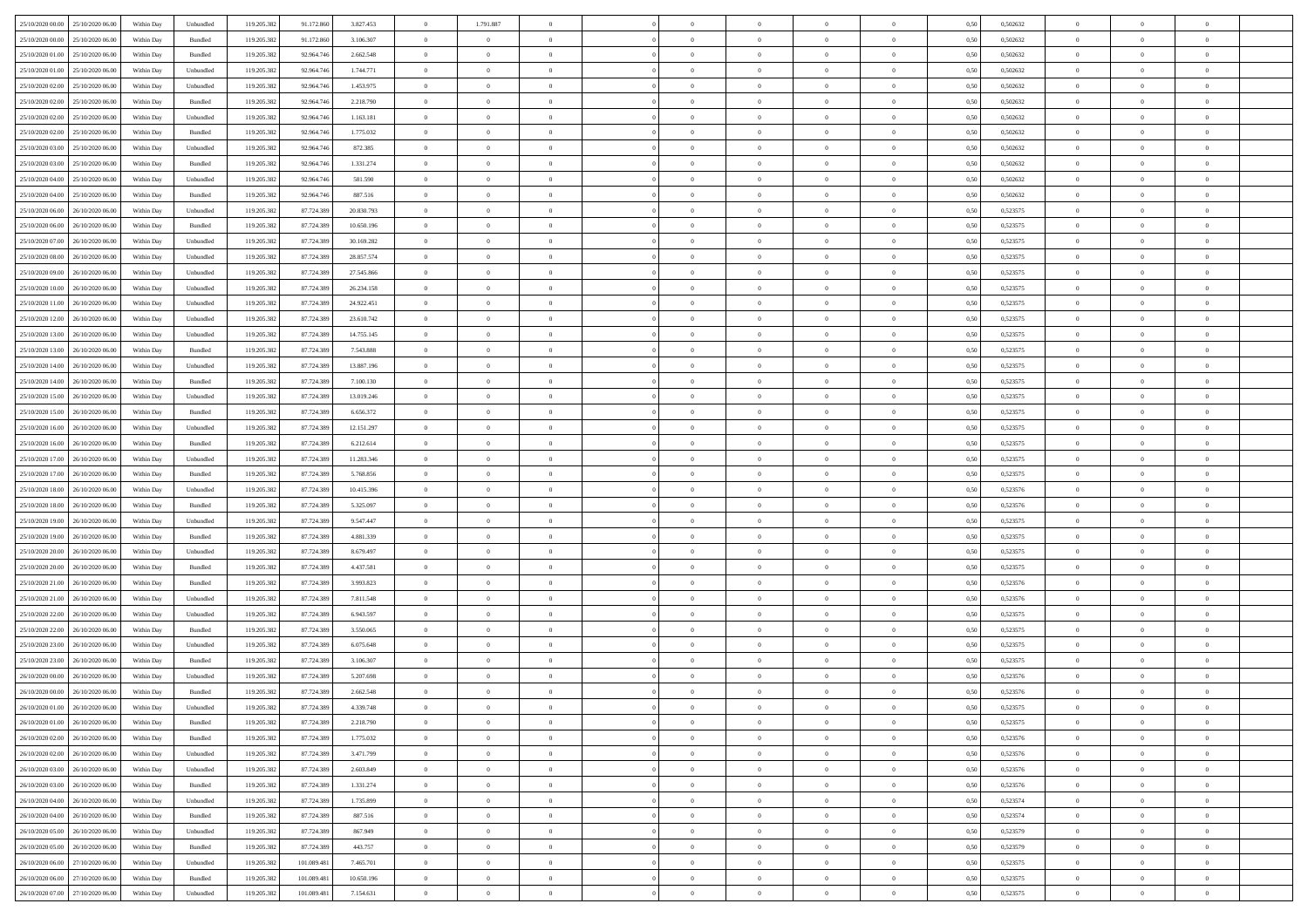| 26/10/2020 07:00 27/10/2020 06:00    | Within Day | Bundled            | 119.205.382 | 101.089.481 | 10.206.438 | $\overline{0}$ | $\theta$       |                | $\overline{0}$ | $\theta$       |                | $\theta$       | 0,50 | 0,523575 | $\theta$       | $\theta$       | $\overline{0}$ |  |
|--------------------------------------|------------|--------------------|-------------|-------------|------------|----------------|----------------|----------------|----------------|----------------|----------------|----------------|------|----------|----------------|----------------|----------------|--|
| 26/10/2020 08:00<br>27/10/2020 06.00 | Within Day | Bundled            | 119.205.38  | 101.089.48  | 9.762.679  | $\bf{0}$       | $\bf{0}$       | $\bf{0}$       | $\overline{0}$ | $\overline{0}$ | $\overline{0}$ | $\bf{0}$       | 0,50 | 0,523575 | $\,$ 0 $\,$    | $\bf{0}$       | $\overline{0}$ |  |
| 26/10/2020 08:00<br>27/10/2020 06.00 | Within Day | Unbundled          | 119.205.382 | 101.089.48  | 6.843.560  | $\overline{0}$ | $\bf{0}$       | $\overline{0}$ | $\bf{0}$       | $\bf{0}$       | $\overline{0}$ | $\bf{0}$       | 0.50 | 0,523575 | $\bf{0}$       | $\overline{0}$ | $\overline{0}$ |  |
| 26/10/2020 09:00<br>27/10/2020 06.00 | Within Day | Unbundled          | 119.205.382 | 101.089.481 | 6.532.489  | $\overline{0}$ | $\overline{0}$ | $\overline{0}$ | $\theta$       | $\theta$       | $\overline{0}$ | $\bf{0}$       | 0,50 | 0,523575 | $\theta$       | $\theta$       | $\overline{0}$ |  |
| 26/10/2020 09:00<br>27/10/2020 06.00 | Within Day | Bundled            | 119.205.38  | 101.089.48  | 9.318.921  | $\bf{0}$       | $\overline{0}$ | $\bf{0}$       | $\overline{0}$ | $\theta$       | $\overline{0}$ | $\bf{0}$       | 0,50 | 0,523575 | $\,$ 0 $\,$    | $\bf{0}$       | $\overline{0}$ |  |
| 26/10/2020 10:00<br>27/10/2020 06.00 | Within Day | Unbundled          | 119.205.38  | 101.089.48  | 6.221.417  | $\overline{0}$ | $\bf{0}$       | $\overline{0}$ | $\bf{0}$       | $\overline{0}$ | $\theta$       | $\bf{0}$       | 0.50 | 0.523575 | $\,$ 0 $\,$    | $\theta$       | $\overline{0}$ |  |
| 26/10/2020 10:00<br>27/10/2020 06.00 | Within Day | Bundled            | 119.205.38  | 101.089.481 | 8.875.162  | $\overline{0}$ | $\overline{0}$ | $\overline{0}$ | $\overline{0}$ | $\overline{0}$ | $\overline{0}$ | $\bf{0}$       | 0,50 | 0,523575 | $\theta$       | $\theta$       | $\overline{0}$ |  |
|                                      |            |                    |             |             |            |                |                |                |                |                |                |                |      |          |                |                |                |  |
| 26/10/2020 11:00<br>27/10/2020 06.00 | Within Day | Unbundled          | 119.205.38  | 101.089.48  | 5.910.347  | $\bf{0}$       | $\bf{0}$       | $\bf{0}$       | $\overline{0}$ | $\overline{0}$ | $\overline{0}$ | $\bf{0}$       | 0,50 | 0,523575 | $\,$ 0 $\,$    | $\bf{0}$       | $\overline{0}$ |  |
| 26/10/2020 11:00<br>27/10/2020 06:00 | Within Day | Bundled            | 119.205.38  | 101.089.48  | 8.431.405  | $\overline{0}$ | $\bf{0}$       | $\overline{0}$ | $\bf{0}$       | $\overline{0}$ | $\overline{0}$ | $\bf{0}$       | 0.50 | 0.523575 | $\bf{0}$       | $\overline{0}$ | $\overline{0}$ |  |
| 26/10/2020 12:00<br>27/10/2020 06:00 | Within Day | Unbundled          | 119.205.382 | 101.089.481 | 5.599.276  | $\bf{0}$       | $\bf{0}$       | $\overline{0}$ | $\overline{0}$ | $\overline{0}$ | $\overline{0}$ | $\bf{0}$       | 0,50 | 0,523575 | $\,$ 0 $\,$    | $\bf{0}$       | $\overline{0}$ |  |
| 26/10/2020 12:00<br>27/10/2020 06.00 | Within Day | Bundled            | 119.205.38  | 101.089.48  | 7.987.647  | $\bf{0}$       | $\bf{0}$       | $\bf{0}$       | $\bf{0}$       | $\bf{0}$       | $\overline{0}$ | $\bf{0}$       | 0,50 | 0,523575 | $\,$ 0 $\,$    | $\bf{0}$       | $\overline{0}$ |  |
| 26/10/2020 13:00<br>27/10/2020 06.00 | Within Day | Bundled            | 119.205.382 | 101.089.481 | 7.543.888  | $\overline{0}$ | $\bf{0}$       | $\overline{0}$ | $\bf{0}$       | $\bf{0}$       | $\overline{0}$ | $\bf{0}$       | 0.50 | 0,523575 | $\bf{0}$       | $\,$ 0 $\,$    | $\bf{0}$       |  |
| 26/10/2020 13:00<br>27/10/2020 06:00 | Within Day | Unbundled          | 119.205.38  | 101.089.481 | 5.288.205  | $\overline{0}$ | $\overline{0}$ | $\overline{0}$ | $\theta$       | $\theta$       | $\overline{0}$ | $\bf{0}$       | 0,50 | 0,523575 | $\,$ 0 $\,$    | $\theta$       | $\overline{0}$ |  |
| 26/10/2020 14:00<br>27/10/2020 06.00 | Within Day | Unbundled          | 119.205.38  | 101.089.48  | 4.977.134  | $\bf{0}$       | $\overline{0}$ | $\bf{0}$       | $\overline{0}$ | $\theta$       | $\overline{0}$ | $\bf{0}$       | 0,50 | 0,523575 | $\,$ 0 $\,$    | $\bf{0}$       | $\overline{0}$ |  |
| 26/10/2020 14:00<br>27/10/2020 06.00 | Within Day | Bundled            | 119.205.38  | 101.089.481 | 7.100.130  | $\overline{0}$ | $\bf{0}$       | $\overline{0}$ | $\bf{0}$       | $\overline{0}$ | $\theta$       | $\bf{0}$       | 0.50 | 0.523575 | $\,$ 0 $\,$    | $\theta$       | $\overline{0}$ |  |
| 26/10/2020 15:00<br>27/10/2020 06:00 | Within Day | Unbundled          | 119.205.382 | 101.089.481 | 4.666.064  | $\overline{0}$ | $\overline{0}$ | $\overline{0}$ | $\overline{0}$ | $\overline{0}$ | $\overline{0}$ | $\bf{0}$       | 0,50 | 0,523575 | $\theta$       | $\theta$       | $\overline{0}$ |  |
| 26/10/2020 15:00<br>27/10/2020 06.00 | Within Day | Bundled            | 119.205.38  | 101.089.481 | 6.656.372  | $\bf{0}$       | $\bf{0}$       | $\bf{0}$       | $\overline{0}$ | $\bf{0}$       | $\overline{0}$ | $\bf{0}$       | 0,50 | 0,523575 | $\,$ 0 $\,$    | $\bf{0}$       | $\overline{0}$ |  |
| 26/10/2020 16.00<br>27/10/2020 06:00 | Within Day | Unbundled          | 119.205.38  | 101.089.48  | 4.354.992  | $\overline{0}$ | $\bf{0}$       | $\overline{0}$ | $\bf{0}$       | $\overline{0}$ | $\overline{0}$ | $\bf{0}$       | 0.50 | 0.523575 | $\bf{0}$       | $\overline{0}$ | $\overline{0}$ |  |
| 26/10/2020 16:00<br>27/10/2020 06.00 |            |                    | 119.205.382 |             |            | $\bf{0}$       | $\bf{0}$       | $\overline{0}$ | $\overline{0}$ | $\overline{0}$ | $\overline{0}$ |                |      |          | $\,$ 0 $\,$    | $\bf{0}$       | $\overline{0}$ |  |
|                                      | Within Day | Bundled            |             | 101.089.481 | 6.212.614  |                |                |                |                |                |                | $\bf{0}$       | 0,50 | 0,523575 |                |                |                |  |
| 26/10/2020 17:00<br>27/10/2020 06.00 | Within Day | Unbundled          | 119.205.38  | 101.089.48  | 4.043.921  | $\bf{0}$       | $\bf{0}$       | $\bf{0}$       | $\bf{0}$       | $\overline{0}$ | $\overline{0}$ | $\bf{0}$       | 0,50 | 0,523575 | $\,$ 0 $\,$    | $\bf{0}$       | $\overline{0}$ |  |
| 26/10/2020 17:00<br>27/10/2020 06.00 | Within Day | Bundled            | 119.205.382 | 101.089.481 | 5.768.856  | $\overline{0}$ | $\bf{0}$       | $\overline{0}$ | $\bf{0}$       | $\bf{0}$       | $\overline{0}$ | $\bf{0}$       | 0.50 | 0,523575 | $\bf{0}$       | $\overline{0}$ | $\overline{0}$ |  |
| 26/10/2020 18:00<br>27/10/2020 06.00 | Within Day | Unbundled          | 119.205.38  | 101.089.481 | 3.732.850  | $\overline{0}$ | $\overline{0}$ | $\overline{0}$ | $\theta$       | $\theta$       | $\overline{0}$ | $\bf{0}$       | 0,50 | 0,523576 | $\theta$       | $\theta$       | $\overline{0}$ |  |
| 26/10/2020 18:00<br>27/10/2020 06.00 | Within Day | Bundled            | 119.205.38  | 101.089.481 | 5.325.097  | $\bf{0}$       | $\bf{0}$       | $\bf{0}$       | $\bf{0}$       | $\overline{0}$ | $\overline{0}$ | $\bf{0}$       | 0,50 | 0,523576 | $\,$ 0 $\,$    | $\bf{0}$       | $\overline{0}$ |  |
| 26/10/2020 19:00<br>27/10/2020 06:00 | Within Day | Bundled            | 119.205.38  | 101.089.48  | 4.881.339  | $\overline{0}$ | $\bf{0}$       | $\overline{0}$ | $\bf{0}$       | $\overline{0}$ | $\theta$       | $\bf{0}$       | 0.50 | 0.523575 | $\,$ 0 $\,$    | $\theta$       | $\overline{0}$ |  |
| 26/10/2020 19:00<br>27/10/2020 06.00 | Within Day | Unbundled          | 119.205.382 | 101.089.481 | 3.421.780  | $\overline{0}$ | $\overline{0}$ | $\overline{0}$ | $\overline{0}$ | $\overline{0}$ | $\overline{0}$ | $\bf{0}$       | 0,50 | 0,523575 | $\,$ 0 $\,$    | $\theta$       | $\overline{0}$ |  |
| 26/10/2020 20:00<br>27/10/2020 06.00 | Within Day | Unbundled          | 119.205.38  | 101.089.48  | 3.110.709  | $\bf{0}$       | $\overline{0}$ | $\bf{0}$       | $\overline{0}$ | $\bf{0}$       | $\overline{0}$ | $\bf{0}$       | 0,50 | 0,523575 | $\,$ 0 $\,$    | $\bf{0}$       | $\overline{0}$ |  |
| 26/10/2020 20:00<br>27/10/2020 06:00 | Within Day | Bundled            | 119,205.38  | 101.089.48  | 4.437.581  | $\overline{0}$ | $\bf{0}$       | $\overline{0}$ | $\bf{0}$       | $\overline{0}$ | $\overline{0}$ | $\bf{0}$       | 0.50 | 0.523575 | $\bf{0}$       | $\overline{0}$ | $\overline{0}$ |  |
| 26/10/2020 21:00<br>27/10/2020 06:00 | Within Day | Unbundled          | 119.205.382 | 101.089.481 | 2.799.638  | $\overline{0}$ | $\bf{0}$       | $\overline{0}$ | $\overline{0}$ | $\overline{0}$ | $\overline{0}$ | $\bf{0}$       | 0,50 | 0,523576 | $\,$ 0 $\,$    | $\theta$       | $\overline{0}$ |  |
| 26/10/2020 21:00<br>27/10/2020 06.00 | Within Day | Bundled            | 119.205.38  | 101.089.48  | 3.993.823  | $\bf{0}$       | $\bf{0}$       | $\bf{0}$       | $\bf{0}$       | $\overline{0}$ | $\overline{0}$ | $\bf{0}$       | 0,50 | 0,523576 | $\,$ 0 $\,$    | $\bf{0}$       | $\overline{0}$ |  |
| 26/10/2020 22.00<br>27/10/2020 06.00 | Within Day | Unbundled          | 119.205.38  | 101.089.481 | 2.488.566  | $\overline{0}$ | $\bf{0}$       | $\overline{0}$ | $\bf{0}$       | $\bf{0}$       | $\overline{0}$ | $\bf{0}$       | 0.50 | 0,523575 | $\bf{0}$       | $\,$ 0 $\,$    | $\bf{0}$       |  |
| 26/10/2020 22.00<br>27/10/2020 06.00 | Within Day | Bundled            | 119.205.38  | 101.089.48  | 3.550,065  | $\overline{0}$ | $\overline{0}$ | $\overline{0}$ | $\overline{0}$ | $\overline{0}$ | $\overline{0}$ | $\bf{0}$       | 0.50 | 0,523575 | $\theta$       | $\theta$       | $\overline{0}$ |  |
|                                      |            |                    |             |             |            |                |                |                |                | $\,$ 0 $\,$    | $\overline{0}$ |                |      |          |                |                |                |  |
| 26/10/2020 23:00<br>27/10/2020 06.00 | Within Day | Unbundled          | 119.205.38  | 101.089.48  | 2.177.496  | $\bf{0}$       | $\overline{0}$ | $\bf{0}$       | $\bf{0}$       |                |                | $\bf{0}$       | 0,50 | 0,523575 | $\,$ 0 $\,$    | $\bf{0}$       | $\overline{0}$ |  |
| 26/10/2020 23.00<br>27/10/2020 06.00 | Within Day | Bundled            | 119.205.38  | 101.089.481 | 3.106.307  | $\overline{0}$ | $\bf{0}$       | $\overline{0}$ | $\bf{0}$       | $\overline{0}$ | $\Omega$       | $\bf{0}$       | 0.50 | 0.523575 | $\,$ 0 $\,$    | $\bf{0}$       | $\overline{0}$ |  |
| 27/10/2020 00:00<br>27/10/2020 06.00 | Within Dav | Bundled            | 119.205.38  | 101.089.481 | 2.662.548  | $\overline{0}$ | $\overline{0}$ | $\overline{0}$ | $\overline{0}$ | $\overline{0}$ | $\overline{0}$ | $\bf{0}$       | 0.50 | 0,523576 | $\theta$       | $\theta$       | $\overline{0}$ |  |
| 27/10/2020 00:00<br>27/10/2020 06.00 | Within Day | Unbundled          | 119.205.38  | 101.089.48  | 1.866.425  | $\bf{0}$       | $\bf{0}$       | $\bf{0}$       | $\overline{0}$ | $\overline{0}$ | $\overline{0}$ | $\bf{0}$       | 0,50 | 0,523576 | $\,$ 0 $\,$    | $\bf{0}$       | $\overline{0}$ |  |
| 27/10/2020 01:00<br>27/10/2020 06:00 | Within Day | Unbundled          | 119.205.38  | 101.089.48  | 1.555.354  | $\overline{0}$ | $\bf{0}$       | $\overline{0}$ | $\bf{0}$       | $\overline{0}$ | $\overline{0}$ | $\bf{0}$       | 0.50 | 0.523575 | $\bf{0}$       | $\overline{0}$ | $\overline{0}$ |  |
| 27/10/2020 01:00<br>27/10/2020 06.00 | Within Day | Bundled            | 119.205.38  | 101.089.48  | 2.218.790  | $\overline{0}$ | $\overline{0}$ | $\overline{0}$ | $\overline{0}$ | $\overline{0}$ | $\overline{0}$ | $\bf{0}$       | 0.50 | 0,523575 | $\theta$       | $\theta$       | $\overline{0}$ |  |
| 27/10/2020 02.00<br>27/10/2020 06.00 | Within Day | Unbundled          | 119.205.38  | 101.089.48  | 1.244.283  | $\bf{0}$       | $\bf{0}$       | $\bf{0}$       | $\bf{0}$       | $\overline{0}$ | $\overline{0}$ | $\bf{0}$       | 0,50 | 0,523576 | $\,$ 0 $\,$    | $\bf{0}$       | $\overline{0}$ |  |
| 27/10/2020 02.00<br>27/10/2020 06.00 | Within Day | Bundled            | 119.205.382 | 101.089.481 | 1.775.032  | $\overline{0}$ | $\bf{0}$       | $\overline{0}$ | $\bf{0}$       | $\bf{0}$       | $\overline{0}$ | $\bf{0}$       | 0.50 | 0,523576 | $\,$ 0 $\,$    | $\,$ 0 $\,$    | $\overline{0}$ |  |
| 27/10/2020 03:00<br>27/10/2020 06.00 | Within Day | Unbundled          | 119.205.382 | 101.089.481 | 933.213    | $\overline{0}$ | $\overline{0}$ | $\overline{0}$ | $\overline{0}$ | $\overline{0}$ | $\overline{0}$ | $\bf{0}$       | 0.50 | 0,523576 | $\theta$       | $\theta$       | $\overline{0}$ |  |
| 27/10/2020 03:00<br>27/10/2020 06.00 | Within Day | Bundled            | 119.205.38  | 101.089.481 | 1.331.274  | $\bf{0}$       | $\bf{0}$       | $\bf{0}$       | $\bf{0}$       | $\overline{0}$ | $\overline{0}$ | $\bf{0}$       | 0,50 | 0,523576 | $\,$ 0 $\,$    | $\bf{0}$       | $\overline{0}$ |  |
| 27/10/2020 04.00<br>27/10/2020 06.00 | Within Day | Unbundled          | 119.205.38  | 101.089.48  | 622.141    | $\overline{0}$ | $\overline{0}$ | $\overline{0}$ | $\bf{0}$       | $\overline{0}$ | $\Omega$       | $\bf{0}$       | 0.50 | 0.523574 | $\bf{0}$       | $\theta$       | $\overline{0}$ |  |
| 27/10/2020 04:00<br>27/10/2020 06.00 | Within Day | Bundled            | 119.205.38  | 101.089.48  | 887,516    | $\overline{0}$ | $\overline{0}$ | $\Omega$       | $\overline{0}$ | $\theta$       | $\Omega$       | $\overline{0}$ | 0.5( | 0,523574 | $\theta$       | $\theta$       | $\overline{0}$ |  |
| 27/10/2020 05:00<br>27/10/2020 06.00 | Within Day | Unbundled          | 119.205.38  | 101.089.481 | 311.070    | $\bf{0}$       | $\bf{0}$       | $\bf{0}$       | $\bf{0}$       | $\bf{0}$       | $\overline{0}$ | $\bf{0}$       | 0,50 | 0,523579 | $\overline{0}$ | $\bf{0}$       | $\overline{0}$ |  |
| 27/10/2020 05:00 27/10/2020 06:00    | Within Day | $\mathbf B$ undled | 119.205.382 | 101.089.481 | 443.757    | $\bf{0}$       | $\Omega$       |                | $\overline{0}$ |                |                |                | 0,50 | 0,523579 | $\bf{0}$       | $\overline{0}$ |                |  |
|                                      |            |                    |             |             |            | $\overline{0}$ | $\overline{0}$ | $\Omega$       |                | $\overline{0}$ |                |                |      |          | $\theta$       | $\theta$       | $\overline{0}$ |  |
| 27/10/2020 06:00 28/10/2020 06:00    | Within Day | Bundled            | 119.205.382 | 100.654.711 | 6.996.260  |                |                |                | $\theta$       |                | $\overline{0}$ | $\bf{0}$       | 0,50 | 0,523575 |                |                |                |  |
| 27/10/2020 06.00<br>28/10/2020 06.00 | Within Day | Unbundled          | 119.205.38  | 100.654.71  | 11.554.409 | $\overline{0}$ | $\bf{0}$       | $\overline{0}$ | $\overline{0}$ | $\bf{0}$       | $\overline{0}$ | $\bf{0}$       | 0,50 | 0,523575 | $\bf{0}$       | $\overline{0}$ | $\bf{0}$       |  |
| 27/10/2020 07:00 28/10/2020 06:00    | Within Day | Unbundled          | 119.205.382 | 100,654.71  | 11.072.975 | $\overline{0}$ | $\bf{0}$       | $\overline{0}$ | $\overline{0}$ | $\mathbf{0}$   | $\overline{0}$ | $\,$ 0 $\,$    | 0.50 | 0,523575 | $\overline{0}$ | $\bf{0}$       | $\,$ 0 $\,$    |  |
| 27/10/2020 07:00 28/10/2020 06:00    | Within Dav | Bundled            | 119.205.382 | 100.654.711 | 6.704.749  | $\overline{0}$ | $\overline{0}$ | $\overline{0}$ | $\overline{0}$ | $\overline{0}$ | $\overline{0}$ | $\bf{0}$       | 0,50 | 0,523575 | $\overline{0}$ | $\theta$       | $\overline{0}$ |  |
| 27/10/2020 08:00<br>28/10/2020 06.00 | Within Day | Unbundled          | 119.205.382 | 100.654.711 | 10.591.542 | $\overline{0}$ | $\bf{0}$       | $\overline{0}$ | $\overline{0}$ | $\overline{0}$ | $\bf{0}$       | $\bf{0}$       | 0,50 | 0,523575 | $\bf{0}$       | $\overline{0}$ | $\overline{0}$ |  |
| 27/10/2020 08:00<br>28/10/2020 06:00 | Within Day | Bundled            | 119.205.382 | 100.654.711 | 6.413.238  | $\overline{0}$ | $\bf{0}$       | $\overline{0}$ | $\overline{0}$ | $\overline{0}$ | $\overline{0}$ | $\bf{0}$       | 0.50 | 0.523575 | $\,$ 0 $\,$    | $\theta$       | $\overline{0}$ |  |
| 27/10/2020 09:00<br>28/10/2020 06:00 | Within Dav | Unbundled          | 119.205.382 | 100.654.711 | 10.110.107 | $\overline{0}$ | $\overline{0}$ | $\overline{0}$ | $\overline{0}$ | $\overline{0}$ | $\overline{0}$ | $\bf{0}$       | 0.50 | 0,523575 | $\overline{0}$ | $\theta$       | $\overline{0}$ |  |
| 27/10/2020 09:00<br>28/10/2020 06.00 | Within Day | Bundled            | 119.205.38  | 100.654.71  | 6.121.727  | $\overline{0}$ | $\overline{0}$ | $\overline{0}$ | $\overline{0}$ | $\overline{0}$ | $\overline{0}$ | $\bf{0}$       | 0,50 | 0,523575 | $\bf{0}$       | $\overline{0}$ | $\overline{0}$ |  |
| 27/10/2020 10:00<br>28/10/2020 06:00 | Within Day | Unbundled          | 119.205.38  | 100,654.71  | 9.628.673  | $\overline{0}$ | $\overline{0}$ | $\overline{0}$ | $\overline{0}$ | $\bf{0}$       | $\overline{0}$ | $\bf{0}$       | 0.50 | 0.523575 | $\mathbf{0}$   | $\bf{0}$       | $\,$ 0         |  |
| 27/10/2020 10:00 28/10/2020 06:00    | Within Dav | Bundled            | 119.205.382 | 100.654.711 | 5.830.216  | $\overline{0}$ | $\overline{0}$ | $\overline{0}$ | $\overline{0}$ | $\overline{0}$ | $\overline{0}$ | $\bf{0}$       | 0,50 | 0,523575 | $\overline{0}$ | $\theta$       | $\overline{0}$ |  |
| 27/10/2020 11:00<br>28/10/2020 06.00 | Within Day | Bundled            | 119.205.38  | 100.654.71  | 5.538.705  | $\overline{0}$ | $\bf{0}$       | $\overline{0}$ | $\bf{0}$       | $\overline{0}$ | $\bf{0}$       | $\bf{0}$       | 0,50 | 0,523575 | $\bf{0}$       | $\bf{0}$       | $\overline{0}$ |  |
|                                      |            |                    |             |             |            |                |                |                |                |                |                |                |      |          |                |                |                |  |
| 27/10/2020 11:00 28/10/2020 06:00    | Within Day | Unbundled          | 119.205.382 | 100.654.711 | 9.147.240  | $\overline{0}$ | $\bf{0}$       | $\overline{0}$ | $\overline{0}$ | $\,$ 0 $\,$    | $\overline{0}$ | $\bf{0}$       | 0,50 | 0,523575 | $\overline{0}$ | $\,$ 0 $\,$    | $\,$ 0 $\,$    |  |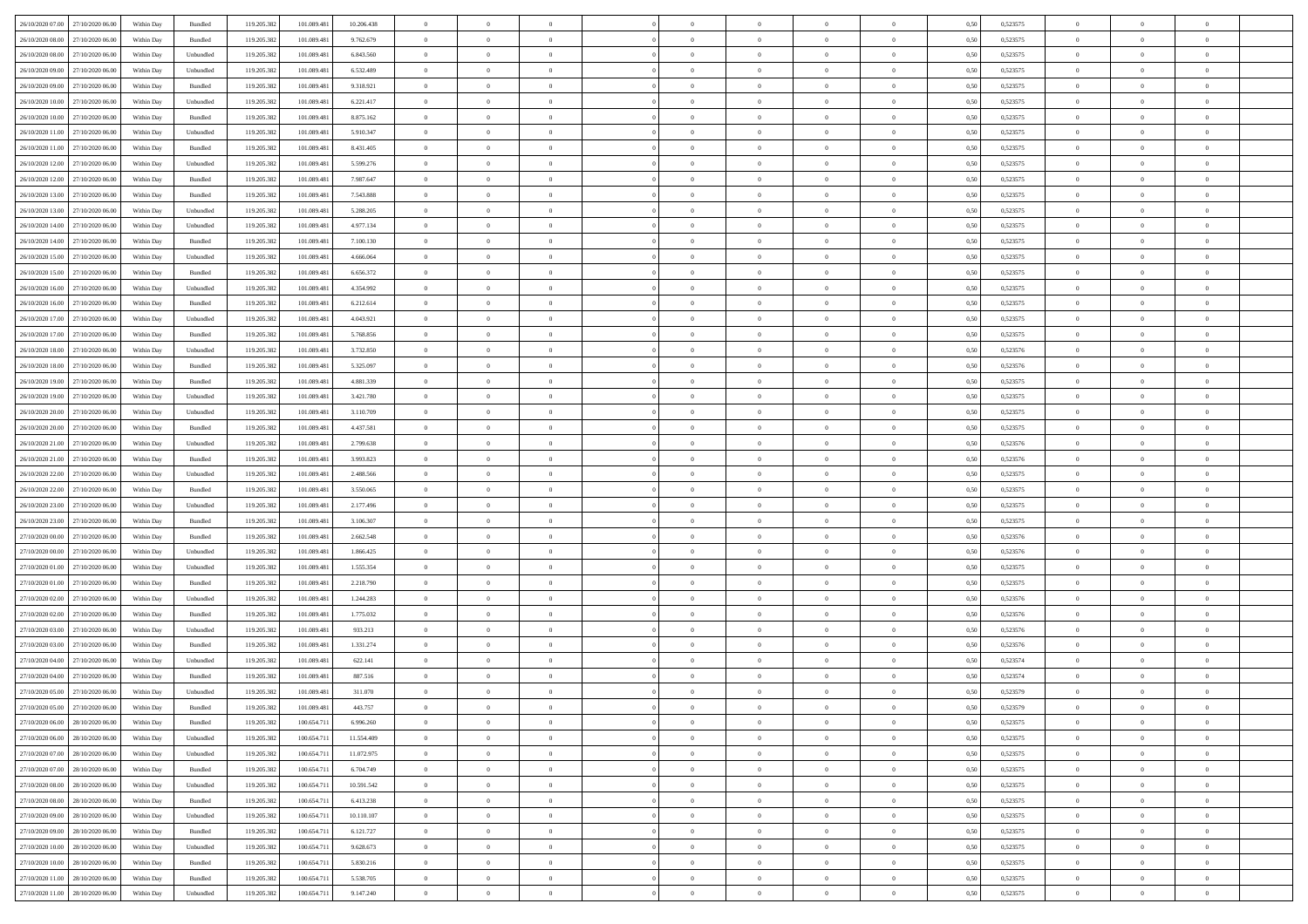| 27/10/2020 12:00 28/10/2020 06:00    | Within Day | Unbundled          | 119.205.382 | 100.654.711 | 8.665.806  | $\overline{0}$ | $\overline{0}$ |                | $\overline{0}$ | $\theta$       |                | $\theta$       | 0,50 | 0,523575 | $\theta$       | $\theta$       | $\overline{0}$ |  |
|--------------------------------------|------------|--------------------|-------------|-------------|------------|----------------|----------------|----------------|----------------|----------------|----------------|----------------|------|----------|----------------|----------------|----------------|--|
| 27/10/2020 12:00<br>28/10/2020 06.00 | Within Day | Bundled            | 119.205.38  | 100.654.71  | 5.247.194  | $\bf{0}$       | $\bf{0}$       | $\bf{0}$       | $\overline{0}$ | $\overline{0}$ | $\overline{0}$ | $\bf{0}$       | 0,50 | 0,523575 | $\,$ 0 $\,$    | $\bf{0}$       | $\overline{0}$ |  |
| 27/10/2020 13:00<br>28/10/2020 06:00 | Within Day | Unbundled          | 119.205.382 | 100.654.711 | 8.184.372  | $\overline{0}$ | $\bf{0}$       | $\overline{0}$ | $\bf{0}$       | $\bf{0}$       | $\overline{0}$ | $\bf{0}$       | 0.50 | 0,523575 | $\bf{0}$       | $\overline{0}$ | $\overline{0}$ |  |
| 27/10/2020 13:00<br>28/10/2020 06:00 | Within Day | Bundled            | 119.205.382 | 100.654.711 | 4.955.684  | $\overline{0}$ | $\overline{0}$ | $\overline{0}$ | $\theta$       | $\theta$       | $\overline{0}$ | $\bf{0}$       | 0,50 | 0,523575 | $\theta$       | $\theta$       | $\overline{0}$ |  |
| 27/10/2020 14:00<br>28/10/2020 06.00 | Within Day | Unbundled          | 119.205.38  | 100.654.71  | 7.702.939  | $\bf{0}$       | $\overline{0}$ | $\bf{0}$       | $\overline{0}$ | $\theta$       | $\overline{0}$ | $\bf{0}$       | 0,50 | 0,523575 | $\,$ 0 $\,$    | $\bf{0}$       | $\overline{0}$ |  |
|                                      |            |                    |             |             |            |                |                |                |                |                | $\theta$       |                |      |          |                |                |                |  |
| 27/10/2020 14:00<br>28/10/2020 06:00 | Within Day | Bundled            | 119.205.38  | 100.654.71  | 4.664.173  | $\overline{0}$ | $\bf{0}$       | $\overline{0}$ | $\bf{0}$       | $\overline{0}$ |                | $\bf{0}$       | 0.50 | 0.523575 | $\,$ 0 $\,$    | $\theta$       | $\overline{0}$ |  |
| 27/10/2020 15:00<br>28/10/2020 06:00 | Within Day | Unbundled          | 119.205.382 | 100.654.711 | 7.221.505  | $\overline{0}$ | $\overline{0}$ | $\overline{0}$ | $\overline{0}$ | $\overline{0}$ | $\overline{0}$ | $\bf{0}$       | 0,50 | 0,523575 | $\,$ 0 $\,$    | $\theta$       | $\overline{0}$ |  |
| 27/10/2020 15:00<br>28/10/2020 06.00 | Within Day | Bundled            | 119.205.38  | 100.654.71  | 4.372.662  | $\bf{0}$       | $\bf{0}$       | $\bf{0}$       | $\overline{0}$ | $\overline{0}$ | $\overline{0}$ | $\bf{0}$       | 0,50 | 0,523575 | $\,$ 0 $\,$    | $\bf{0}$       | $\overline{0}$ |  |
| 27/10/2020 16:00<br>28/10/2020 06:00 | Within Day | Unbundled          | 119,205.38  | 100.654.71  | 6.740.072  | $\overline{0}$ | $\bf{0}$       | $\overline{0}$ | $\bf{0}$       | $\overline{0}$ | $\overline{0}$ | $\bf{0}$       | 0.50 | 0.523575 | $\bf{0}$       | $\overline{0}$ | $\overline{0}$ |  |
| 27/10/2020 16.00<br>28/10/2020 06:00 | Within Day | Bundled            | 119.205.382 | 100.654.711 | 4.081.151  | $\overline{0}$ | $\bf{0}$       | $\overline{0}$ | $\overline{0}$ | $\overline{0}$ | $\overline{0}$ | $\bf{0}$       | 0,50 | 0,523575 | $\,$ 0 $\,$    | $\bf{0}$       | $\overline{0}$ |  |
| 27/10/2020 17:00<br>28/10/2020 06.00 | Within Day | Bundled            | 119.205.38  | 100.654.71  | 3.789.640  | $\bf{0}$       | $\bf{0}$       | $\bf{0}$       | $\bf{0}$       | $\bf{0}$       | $\overline{0}$ | $\bf{0}$       | 0,50 | 0,523575 | $\,$ 0 $\,$    | $\bf{0}$       | $\overline{0}$ |  |
| 27/10/2020 17:00<br>28/10/2020 06:00 | Within Day | Unbundled          | 119.205.382 | 100,654.71  | 6.258.638  | $\overline{0}$ | $\overline{0}$ | $\overline{0}$ | $\overline{0}$ | $\bf{0}$       | $\overline{0}$ | $\bf{0}$       | 0.50 | 0,523575 | $\bf{0}$       | $\,$ 0 $\,$    | $\bf{0}$       |  |
| 27/10/2020 18:00<br>28/10/2020 06:00 | Within Day | Unbundled          | 119.205.38  | 100.654.711 | 5.777.204  | $\overline{0}$ | 62.426         | $\overline{0}$ | $\theta$       | $\theta$       | $\overline{0}$ | $\bf{0}$       | 0,50 | 0,523576 | $\,$ 0 $\,$    | $\theta$       | $\overline{0}$ |  |
|                                      |            |                    |             |             |            |                |                |                |                |                |                |                |      |          |                |                |                |  |
| 27/10/2020 18:00<br>28/10/2020 06.00 | Within Day | Bundled            | 119.205.38  | 100.654.71  | 3.498.129  | $\bf{0}$       | $\theta$       | $\bf{0}$       | $\overline{0}$ | $\theta$       | $\overline{0}$ | $\bf{0}$       | 0,50 | 0,523576 | $\,$ 0 $\,$    | $\bf{0}$       | $\overline{0}$ |  |
| 27/10/2020 19:00<br>28/10/2020 06:00 | Within Day | Unbundled          | 119.205.38  | 100.717.13: | 5.238.547  | $\overline{0}$ | $\bf{0}$       | $\overline{0}$ | $\bf{0}$       | $\overline{0}$ | $\theta$       | $\bf{0}$       | 0.50 | 0.523575 | $\,$ 0 $\,$    | $\theta$       | $\overline{0}$ |  |
| 27/10/2020 19:00<br>28/10/2020 06:00 | Within Day | Bundled            | 119.205.382 | 100.717.135 | 3.206.618  | $\overline{0}$ | $\bf{0}$       | $\overline{0}$ | $\overline{0}$ | $\overline{0}$ | $\overline{0}$ | $\bf{0}$       | 0,50 | 0,523575 | $\theta$       | $\theta$       | $\overline{0}$ |  |
| 27/10/2020 20:00<br>28/10/2020 06.00 | Within Day | Unbundled          | 119.205.38  | 100.717.13: | 4.762.315  | $\bf{0}$       | 45.826         | $\bf{0}$       | $\overline{0}$ | $\bf{0}$       | $\overline{0}$ | $\bf{0}$       | 0,50 | 0,523575 | $\,$ 0 $\,$    | $\bf{0}$       | $\overline{0}$ |  |
| 27/10/2020 20:00<br>28/10/2020 06:00 | Within Day | Bundled            | 119.205.38  | 100.717.13: | 2.915.107  | $\overline{0}$ | $\bf{0}$       | $\overline{0}$ | $\bf{0}$       | $\overline{0}$ | $\overline{0}$ | $\bf{0}$       | 0.50 | 0.523575 | $\bf{0}$       | $\overline{0}$ | $\overline{0}$ |  |
| 27/10/2020 21:00<br>28/10/2020 06:00 | Within Day | Unbundled          | 119.205.382 | 100.762.962 | 4.244.840  | $\bf{0}$       | $\bf{0}$       | $\overline{0}$ | $\overline{0}$ | $\overline{0}$ | $\overline{0}$ | $\bf{0}$       | 0,50 | 0,523576 | $\,$ 0 $\,$    | $\bf{0}$       | $\overline{0}$ |  |
| 27/10/2020 21:00<br>28/10/2020 06.00 | Within Day | Bundled            | 119.205.38  | 100.762.96  | 2.623.597  | $\bf{0}$       | $\bf{0}$       | $\bf{0}$       | $\bf{0}$       | $\overline{0}$ | $\overline{0}$ | $\bf{0}$       | 0,50 | 0,523576 | $\,$ 0 $\,$    | $\bf{0}$       | $\overline{0}$ |  |
|                                      |            |                    |             |             |            |                |                |                |                |                |                |                |      |          |                |                |                |  |
| 27/10/2020 22.00<br>28/10/2020 06:00 | Within Day | Bundled            | 119.205.382 | 100.762.962 | 2.332.087  | $\overline{0}$ | $\bf{0}$       | $\overline{0}$ | $\overline{0}$ | $\bf{0}$       | $\overline{0}$ | $\bf{0}$       | 0.50 | 0,523575 | $\bf{0}$       | $\overline{0}$ | $\overline{0}$ |  |
| 27/10/2020 22.00<br>28/10/2020 06:00 | Within Day | Unbundled          | 119.205.382 | 100.762.962 | 3.773.191  | $\overline{0}$ | $\overline{0}$ | $\overline{0}$ | $\theta$       | $\theta$       | $\overline{0}$ | $\bf{0}$       | 0,50 | 0,523575 | $\theta$       | $\theta$       | $\overline{0}$ |  |
| 27/10/2020 23.00<br>28/10/2020 06.00 | Within Day | Unbundled          | 119.205.38  | 100.762.96  | 3.301.543  | $\bf{0}$       | $\bf{0}$       | $\bf{0}$       | $\bf{0}$       | $\overline{0}$ | $\overline{0}$ | $\bf{0}$       | 0,50 | 0,523575 | $\,$ 0 $\,$    | $\bf{0}$       | $\overline{0}$ |  |
| 27/10/2020 23.00<br>28/10/2020 06:00 | Within Day | Bundled            | 119.205.38  | 100.762.962 | 2.040.576  | $\overline{0}$ | $\bf{0}$       | $\overline{0}$ | $\bf{0}$       | $\overline{0}$ | $\theta$       | $\bf{0}$       | 0.50 | 0.523575 | $\,$ 0 $\,$    | $\theta$       | $\overline{0}$ |  |
| 28/10/2020 00:00<br>28/10/2020 06.00 | Within Day | Unbundled          | 119.205.382 | 100.762.962 | 2.829.894  | $\overline{0}$ | $\overline{0}$ | $\overline{0}$ | $\overline{0}$ | $\overline{0}$ | $\overline{0}$ | $\bf{0}$       | 0,50 | 0,523576 | $\,$ 0 $\,$    | $\theta$       | $\overline{0}$ |  |
| 28/10/2020 00:00<br>28/10/2020 06.00 | Within Day | Bundled            | 119.205.38  | 100.762.96  | 1.749.065  | $\bf{0}$       | $\overline{0}$ | $\bf{0}$       | $\overline{0}$ | $\bf{0}$       | $\overline{0}$ | $\bf{0}$       | 0,50 | 0,523576 | $\,$ 0 $\,$    | $\bf{0}$       | $\overline{0}$ |  |
| 28/10/2020 01:00<br>28/10/2020 06:00 | Within Day | Unbundled          | 119,205.38  | 100.762.962 | 2.358.244  | $\overline{0}$ | $\bf{0}$       | $\overline{0}$ | $\bf{0}$       | $\overline{0}$ | $\overline{0}$ | $\bf{0}$       | 0.50 | 0.523575 | $\bf{0}$       | $\overline{0}$ | $\overline{0}$ |  |
| 28/10/2020 01:00<br>28/10/2020 06:00 | Within Day | Bundled            | 119.205.382 | 100.762.962 | 1.457.554  | $\overline{0}$ | $\bf{0}$       | $\overline{0}$ | $\overline{0}$ | $\overline{0}$ | $\overline{0}$ | $\bf{0}$       | 0,50 | 0,523575 | $\,$ 0 $\,$    | $\theta$       | $\overline{0}$ |  |
|                                      |            |                    |             |             |            |                |                |                |                |                |                |                |      |          |                |                |                |  |
| 28/10/2020 02:00<br>28/10/2020 06.00 | Within Day | Unbundled          | 119.205.38  | 100.762.96  | 1.886.595  | $\bf{0}$       | $\bf{0}$       | $\bf{0}$       | $\bf{0}$       | $\overline{0}$ | $\overline{0}$ | $\bf{0}$       | 0,50 | 0,523576 | $\,$ 0 $\,$    | $\bf{0}$       | $\overline{0}$ |  |
| 28/10/2020 02:00<br>28/10/2020 06:00 | Within Day | Bundled            | 119.205.382 | 100.762.962 | 1.166.043  | $\overline{0}$ | $\bf{0}$       | $\overline{0}$ | $\overline{0}$ | $\bf{0}$       | $\overline{0}$ | $\bf{0}$       | 0.50 | 0,523576 | $\bf{0}$       | $\,$ 0 $\,$    | $\overline{0}$ |  |
| 28/10/2020 03:00<br>28/10/2020 06:00 | Within Day | Unbundled          | 119.205.38  | 100.762.962 | 1.414.947  | $\overline{0}$ | $\overline{0}$ | $\overline{0}$ | $\overline{0}$ | $\overline{0}$ | $\overline{0}$ | $\bf{0}$       | 0.5( | 0,523576 | $\theta$       | $\theta$       | $\overline{0}$ |  |
| 28/10/2020 03:00<br>28/10/2020 06.00 | Within Day | Bundled            | 119.205.38  | 100.762.96  | 874.532    | $\bf{0}$       | $\bf{0}$       | $\bf{0}$       | $\bf{0}$       | $\,$ 0 $\,$    | $\overline{0}$ | $\bf{0}$       | 0,50 | 0,523576 | $\,$ 0 $\,$    | $\bf{0}$       | $\overline{0}$ |  |
| 28/10/2020 04:00<br>28/10/2020 06:00 | Within Day | Bundled            | 119.205.382 | 100.762.962 | 583.021    | $\overline{0}$ | $\bf{0}$       | $\overline{0}$ | $\bf{0}$       | $\overline{0}$ | $\Omega$       | $\bf{0}$       | 0.50 | 0.523574 | $\,$ 0 $\,$    | $\bf{0}$       | $\overline{0}$ |  |
| 28/10/2020 04:00<br>28/10/2020 06:00 | Within Dav | Unbundled          | 119.205.382 | 100.762.962 | 943.298    | $\overline{0}$ | $\overline{0}$ | $\overline{0}$ | $\overline{0}$ | $\overline{0}$ | $\overline{0}$ | $\bf{0}$       | 0.50 | 0,523574 | $\theta$       | $\theta$       | $\overline{0}$ |  |
| 28/10/2020 05:00<br>28/10/2020 06.00 | Within Day | Unbundled          | 119.205.38  | 100.762.96  | 471.648    | $\bf{0}$       | $\bf{0}$       | $\bf{0}$       | $\bf{0}$       | $\bf{0}$       | $\overline{0}$ | $\bf{0}$       | 0,50 | 0,523579 | $\,$ 0 $\,$    | $\bf{0}$       | $\overline{0}$ |  |
| 28/10/2020 05:00<br>28/10/2020 06:00 | Within Day | Bundled            | 119.205.38  | 100.762.962 | 291.510    | $\overline{0}$ | $\bf{0}$       | $\overline{0}$ | $\bf{0}$       | $\overline{0}$ | $\overline{0}$ | $\bf{0}$       | 0.50 | 0.523579 | $\bf{0}$       | $\overline{0}$ | $\overline{0}$ |  |
| 28/10/2020 06:00<br>29/10/2020 06.00 | Within Day | Unbundled          | 119.205.38  | 100.654.71  | 10.399.528 | $\overline{0}$ | $\overline{0}$ | $\overline{0}$ | $\overline{0}$ | $\overline{0}$ | $\overline{0}$ | $\bf{0}$       | 0.50 | 0,523575 | $\theta$       | $\theta$       | $\overline{0}$ |  |
|                                      |            |                    |             |             |            |                |                |                |                |                |                |                |      |          |                |                |                |  |
| 28/10/2020 06:00<br>29/10/2020 06.00 | Within Day | Bundled            | 119.205.38  | 100.654.71  | 8.151.141  | $\bf{0}$       | $\bf{0}$       | $\bf{0}$       | $\bf{0}$       | $\overline{0}$ | $\overline{0}$ | $\bf{0}$       | 0,50 | 0,523575 | $\,$ 0 $\,$    | $\bf{0}$       | $\overline{0}$ |  |
| 28/10/2020 07:00<br>29/10/2020 06:00 | Within Day | Unbundled          | 119,205.38  | 100,654.71  | 17.777.724 | $\overline{0}$ | $\bf{0}$       | $\overline{0}$ | $\overline{0}$ | $\bf{0}$       | $\overline{0}$ | $\bf{0}$       | 0.50 | 0,523575 | $\bf{0}$       | $\,$ 0 $\,$    | $\overline{0}$ |  |
| 28/10/2020 10:00<br>29/10/2020 06:00 | Within Day | Unbundled          | 119.205.382 | 100.654.71  | 8.666.273  | $\overline{0}$ | $\overline{0}$ | $\overline{0}$ | $\overline{0}$ | $\overline{0}$ | $\overline{0}$ | $\bf{0}$       | 0.5( | 0,523575 | $\theta$       | $\theta$       | $\overline{0}$ |  |
| 28/10/2020 10:00<br>29/10/2020 06.00 | Within Day | Bundled            | 119.205.38  | 100.654.71  | 6.792.617  | $\bf{0}$       | $\bf{0}$       | $\bf{0}$       | $\bf{0}$       | $\overline{0}$ | $\overline{0}$ | $\bf{0}$       | 0,50 | 0,523575 | $\,$ 0 $\,$    | $\bf{0}$       | $\overline{0}$ |  |
| 28/10/2020 11:00<br>29/10/2020 06.00 | Within Day | Unbundled          | 119.205.38  | 100.654.71  | 8.232.960  | $\overline{0}$ | $\overline{0}$ | $\overline{0}$ | $\bf{0}$       | $\overline{0}$ | $\Omega$       | $\bf{0}$       | 0.50 | 0,523575 | $\bf{0}$       | $\theta$       | $\overline{0}$ |  |
| 28/10/2020 11:00<br>29/10/2020 06:00 | Within Day | Bundled            | 119.205.38  | 100.654.71  | 6.452.986  | $\overline{0}$ | $\overline{0}$ | $\Omega$       | $\overline{0}$ | $\theta$       | $\Omega$       | $\overline{0}$ | 0.5( | 0,523575 | $\theta$       | $\theta$       | $\overline{0}$ |  |
| 28/10/2020 12:00<br>29/10/2020 06.00 | Within Day | Unbundled          | 119.205.38  | 100.654.71  | 7.799.646  | $\bf{0}$       | $\bf{0}$       | $\overline{0}$ | $\bf{0}$       | $\bf{0}$       | $\overline{0}$ | $\bf{0}$       | 0,50 | 0,523575 | $\overline{0}$ | $\bf{0}$       | $\overline{0}$ |  |
| 28/10/2020 12:00 29/10/2020 06:00    | Within Day | $\mathbf B$ undled | 119.205.382 | 100.654.711 | 6.113.355  | $\bf{0}$       | $\Omega$       |                | $\overline{0}$ |                |                |                | 0,50 | 0,523575 | $\bf{0}$       | $\overline{0}$ |                |  |
| 28/10/2020 13:00 29/10/2020 06:00    | Within Day | Unbundled          | 119.205.382 | 100.654.711 | 7.366.332  | $\overline{0}$ | $\overline{0}$ | $\Omega$       | $\theta$       | $\overline{0}$ | $\overline{0}$ | $\bf{0}$       | 0,50 | 0,523575 | $\theta$       | $\theta$       | $\overline{0}$ |  |
|                                      |            |                    |             |             |            |                |                |                |                |                |                |                |      |          |                |                |                |  |
| 28/10/2020 13:00<br>29/10/2020 06.00 | Within Day | Bundled            | 119.205.38  | 100.654.71  | 5.773.724  | $\overline{0}$ | $\bf{0}$       | $\overline{0}$ | $\overline{0}$ | $\bf{0}$       | $\overline{0}$ | $\bf{0}$       | 0,50 | 0,523575 | $\bf{0}$       | $\overline{0}$ | $\bf{0}$       |  |
| 28/10/2020 14:00 29/10/2020 06:00    | Within Day | Unbundled          | 119.205.382 | 100.654.711 | 6.933.019  | $\overline{0}$ | $\bf{0}$       | $\overline{0}$ | $\overline{0}$ | $\overline{0}$ | $\overline{0}$ | $\,$ 0 $\,$    | 0.50 | 0,523575 | $\overline{0}$ | $\bf{0}$       | $\,$ 0 $\,$    |  |
| 28/10/2020 14:00 29/10/2020 06:00    | Within Dav | Bundled            | 119.205.382 | 100.654.711 | 5.434.093  | $\overline{0}$ | $\overline{0}$ | $\overline{0}$ | $\overline{0}$ | $\overline{0}$ | $\overline{0}$ | $\bf{0}$       | 0,50 | 0,523575 | $\overline{0}$ | $\theta$       | $\overline{0}$ |  |
| 28/10/2020 15:00<br>29/10/2020 06.00 | Within Day | Unbundled          | 119.205.382 | 100.654.711 | 6.499.705  | $\overline{0}$ | $\bf{0}$       | $\overline{0}$ | $\overline{0}$ | $\overline{0}$ | $\overline{0}$ | $\bf{0}$       | 0,50 | 0,523575 | $\bf{0}$       | $\overline{0}$ | $\overline{0}$ |  |
| 28/10/2020 15:00<br>29/10/2020 06.00 | Within Day | Bundled            | 119.205.382 | 100.654.711 | 5.094.462  | $\overline{0}$ | $\bf{0}$       | $\overline{0}$ | $\overline{0}$ | $\overline{0}$ | $\overline{0}$ | $\bf{0}$       | 0.50 | 0.523575 | $\,$ 0 $\,$    | $\overline{0}$ | $\overline{0}$ |  |
| 28/10/2020 16:00<br>29/10/2020 06:00 | Within Dav | Unbundled          | 119.205.382 | 100.654.711 | 6.066.391  | $\overline{0}$ | $\overline{0}$ | $\overline{0}$ | $\overline{0}$ | $\overline{0}$ | $\overline{0}$ | $\bf{0}$       | 0.50 | 0,523575 | $\overline{0}$ | $\theta$       | $\overline{0}$ |  |
| 28/10/2020 16:00<br>29/10/2020 06.00 | Within Day | Bundled            | 119.205.38  | 100.654.71  | 4.754.832  | $\overline{0}$ | $\overline{0}$ | $\overline{0}$ | $\overline{0}$ | $\overline{0}$ | $\overline{0}$ | $\bf{0}$       | 0,50 | 0,523575 | $\bf{0}$       | $\overline{0}$ | $\overline{0}$ |  |
|                                      |            |                    |             |             |            |                |                |                |                |                |                |                |      |          |                |                |                |  |
| 28/10/2020 17.00<br>29/10/2020 06:00 | Within Day | Bundled            | 119.205.38  | 100,654.71  | 4.415.201  | $\overline{0}$ | $\overline{0}$ | $\overline{0}$ | $\overline{0}$ | $\bf{0}$       | $\overline{0}$ | $\bf{0}$       | 0.50 | 0.523575 | $\mathbf{0}$   | $\bf{0}$       | $\,$ 0         |  |
| 28/10/2020 17:00 29/10/2020 06:00    | Within Dav | Unbundled          | 119.205.382 | 100.654.711 | 5.633.078  | $\overline{0}$ | $\overline{0}$ | $\overline{0}$ | $\overline{0}$ | $\overline{0}$ | $\overline{0}$ | $\bf{0}$       | 0,50 | 0,523575 | $\overline{0}$ | $\theta$       | $\overline{0}$ |  |
| 28/10/2020 18:00<br>29/10/2020 06.00 | Within Day | Unbundled          | 119.205.38  | 100.654.71  | 5.199.764  | $\overline{0}$ | $\bf{0}$       | $\overline{0}$ | $\bf{0}$       | $\overline{0}$ | $\bf{0}$       | $\bf{0}$       | 0,50 | 0,523576 | $\bf{0}$       | $\bf{0}$       | $\overline{0}$ |  |
| 28/10/2020 18:00 29/10/2020 06:00    | Within Day | Bundled            | 119.205.382 | 100.654.711 | 4.075.570  | $\overline{0}$ | $\bf{0}$       | $\overline{0}$ | $\overline{0}$ | $\,$ 0 $\,$    | $\overline{0}$ | $\bf{0}$       | 0,50 | 0,523576 | $\overline{0}$ | $\,$ 0 $\,$    | $\,$ 0 $\,$    |  |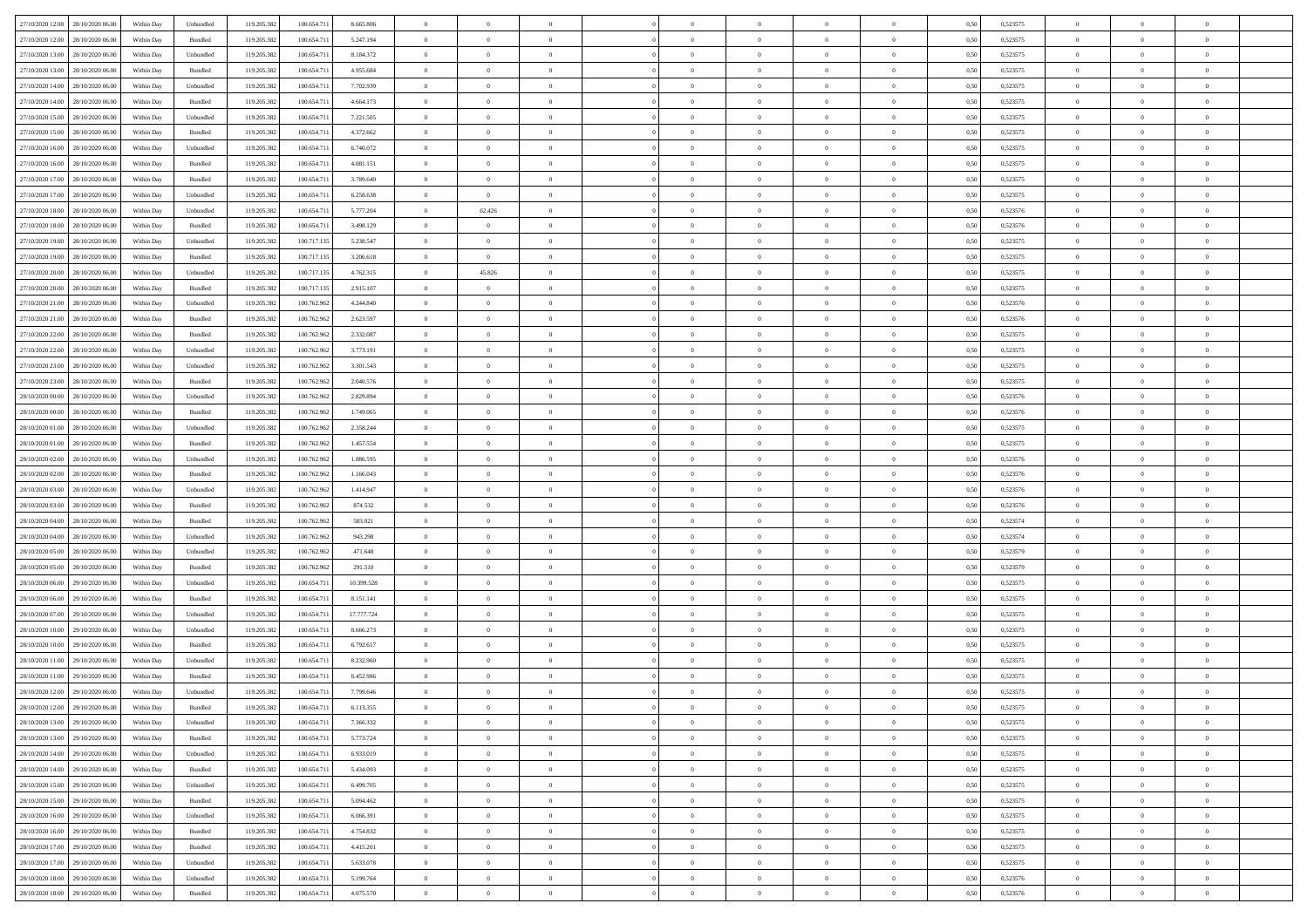| 28/10/2020 19:00 | 29/10/2020 06:00 | Within Day | Unbundled | 119.205.382 | 100.654.711 | 4.766.450  | $\overline{0}$ | $\theta$       |                | $\overline{0}$ | $\bf{0}$       | $\overline{0}$ | $\theta$       | 0,50 | 0,523575 | $\theta$       | $\theta$       | $\theta$                 |  |
|------------------|------------------|------------|-----------|-------------|-------------|------------|----------------|----------------|----------------|----------------|----------------|----------------|----------------|------|----------|----------------|----------------|--------------------------|--|
|                  |                  |            |           |             |             |            |                | $\theta$       |                |                |                |                |                |      |          |                |                | $\overline{0}$           |  |
| 28/10/2020 19:00 | 29/10/2020 06.00 | Within Day | Bundled   | 119.205.38  | 100.654.71  | 3.735.939  | $\overline{0}$ |                | $\overline{0}$ | $\overline{0}$ | $\,$ 0         | $\bf{0}$       | $\bf{0}$       | 0,50 | 0,523575 | $\,$ 0 $\,$    | $\overline{0}$ |                          |  |
| 28/10/2020 20:00 | 29/10/2020 06:00 | Within Day | Unbundled | 119.205.382 | 100.654.711 | 4.333.137  | $\overline{0}$ | $\overline{0}$ | $\overline{0}$ | $\overline{0}$ | $\bf{0}$       | $\overline{0}$ | $\mathbf{0}$   | 0.50 | 0,523575 | $\bf{0}$       | $\overline{0}$ | $\overline{0}$           |  |
| 28/10/2020 20:00 | 29/10/2020 06.00 | Within Day | Bundled   | 119.205.382 | 100.654.711 | 3.396.308  | $\overline{0}$ | $\overline{0}$ | $\overline{0}$ | $\overline{0}$ | $\bf{0}$       | $\overline{0}$ | $\overline{0}$ | 0,50 | 0,523575 | $\,$ 0 $\,$    | $\overline{0}$ | $\overline{0}$           |  |
| 28/10/2020 21.00 | 29/10/2020 06.00 | Within Day | Unbundled | 119.205.382 | 100.654.71  | 3.899.823  | $\overline{0}$ | $\theta$       | $\overline{0}$ |                | $\overline{0}$ | $\overline{0}$ | $\bf{0}$       | 0,50 | 0,523576 | $\,$ 0 $\,$    | $\overline{0}$ | $\overline{0}$           |  |
| 28/10/2020 21:00 | 29/10/2020 06:00 | Within Day | Bundled   | 119.205.382 | 100,654.71  | 3.056.677  | $\overline{0}$ | $\overline{0}$ | $\overline{0}$ | $\overline{0}$ | $\bf{0}$       | $\overline{0}$ | $\bf{0}$       | 0.50 | 0.523576 | $\,0\,$        | $\theta$       | $\overline{0}$           |  |
| 28/10/2020 22.00 | 29/10/2020 06.00 | Within Day | Bundled   | 119.205.382 | 100.654.711 | 2.717.046  | $\overline{0}$ | $\overline{0}$ | $\overline{0}$ | $\overline{0}$ | $\,$ 0         | $\overline{0}$ | $\overline{0}$ | 0,50 | 0,523575 | $\,0\,$        | $\theta$       | $\overline{0}$           |  |
| 28/10/2020 22.00 | 29/10/2020 06.00 | Within Day | Unbundled | 119.205.382 | 100.654.71  | 3.466.509  | $\overline{0}$ | $\theta$       | $\overline{0}$ |                | $\,$ 0         | $\overline{0}$ | $\bf{0}$       | 0,50 | 0,523575 | $\,$ 0 $\,$    | $\overline{0}$ | $\overline{0}$           |  |
|                  |                  |            |           |             |             |            |                |                |                |                |                |                |                |      |          |                |                |                          |  |
| 28/10/2020 23.00 | 29/10/2020 06:00 | Within Day | Unbundled | 119.205.382 | 100,654.71  | 3.033.196  | $\overline{0}$ | $\overline{0}$ | $\overline{0}$ | $\overline{0}$ | $\bf{0}$       | $\overline{0}$ | $\bf{0}$       | 0.50 | 0.523575 | $\,0\,$        | $\overline{0}$ | $\overline{0}$           |  |
| 28/10/2020 23:00 | 29/10/2020 06.00 | Within Day | Bundled   | 119.205.382 | 100.654.711 | 2.377.415  | $\overline{0}$ | $\overline{0}$ | $\overline{0}$ | $\overline{0}$ | $\bf{0}$       | $\overline{0}$ | $\bf{0}$       | 0,50 | 0,523575 | $\,$ 0 $\,$    | $\overline{0}$ | $\overline{0}$           |  |
| 29/10/2020 00.00 | 29/10/2020 06.00 | Within Day | Unbundled | 119.205.382 | 100.654.71  | 2.599.882  | $\bf{0}$       | $\theta$       | $\overline{0}$ |                | $\,$ 0         | $\overline{0}$ | $\bf{0}$       | 0,50 | 0,523576 | $\,$ 0 $\,$    | $\overline{0}$ | $\overline{0}$           |  |
| 29/10/2020 00:00 | 29/10/2020 06:00 | Within Day | Bundled   | 119.205.382 | 100,654.71  | 2.037.784  | $\overline{0}$ | $\overline{0}$ | $\overline{0}$ | $\overline{0}$ | $\bf{0}$       | $\overline{0}$ | $\mathbf{0}$   | 0.50 | 0,523576 | $\bf{0}$       | $\overline{0}$ | $\overline{\phantom{a}}$ |  |
| 29/10/2020 01:00 | 29/10/2020 06.00 | Within Day | Unbundled | 119.205.382 | 100.654.711 | 2.166.568  | $\overline{0}$ | $\overline{0}$ | $\overline{0}$ | $\overline{0}$ | $\bf{0}$       | $\overline{0}$ | $\overline{0}$ | 0,50 | 0,523575 | $\,$ 0 $\,$    | $\overline{0}$ | $\overline{0}$           |  |
| 29/10/2020 01:00 | 29/10/2020 06.00 | Within Day | Bundled   | 119.205.38  | 100.654.71  | 1.698.153  | $\overline{0}$ | $\theta$       | $\overline{0}$ |                | $\overline{0}$ | $\overline{0}$ | $\bf{0}$       | 0,50 | 0,523575 | $\,$ 0 $\,$    | $\overline{0}$ | $\overline{0}$           |  |
| 29/10/2020 02:00 | 29/10/2020 06:00 | Within Day | Unbundled | 119.205.382 | 100.654.711 | 1.733.255  | $\overline{0}$ | $\overline{0}$ | $\overline{0}$ | $\overline{0}$ | $\,$ 0         | $\overline{0}$ | $\overline{0}$ | 0.50 | 0.523576 | $\,0\,$        | $\theta$       | $\overline{0}$           |  |
|                  |                  |            |           |             |             |            | $\overline{0}$ | $\overline{0}$ | $\overline{0}$ | $\overline{0}$ | $\bf{0}$       | $\overline{0}$ | $\overline{0}$ |      |          | $\theta$       | $\theta$       | $\overline{0}$           |  |
| 29/10/2020 02.00 | 29/10/2020 06.00 | Within Day | Bundled   | 119.205.382 | 100.654.711 | 1.358.523  |                |                |                |                |                |                |                | 0,50 | 0,523576 |                |                |                          |  |
| 29/10/2020 03.00 | 29/10/2020 06.00 | Within Day | Unbundled | 119.205.38  | 100.654.71  | 1.299.941  | $\overline{0}$ | $\theta$       | $\overline{0}$ |                | $\bf{0}$       | $\overline{0}$ | $\bf{0}$       | 0,50 | 0,523576 | $\,$ 0 $\,$    | $\overline{0}$ | $\overline{0}$           |  |
| 29/10/2020 03.00 | 29/10/2020 06:00 | Within Day | Bundled   | 119.205.382 | 100,654.71  | 1.018.892  | $\overline{0}$ | $\overline{0}$ | $\overline{0}$ | $\overline{0}$ | $\bf{0}$       | $\overline{0}$ | $\bf{0}$       | 0.50 | 0.523576 | $\,0\,$        | $\overline{0}$ | $\overline{\phantom{a}}$ |  |
| 29/10/2020 04:00 | 29/10/2020 06.00 | Within Day | Bundled   | 119.205.382 | 100.654.711 | 679.261    | $\overline{0}$ | $\overline{0}$ | $\overline{0}$ | $\overline{0}$ | $\,$ 0         | $\overline{0}$ | $\overline{0}$ | 0,50 | 0,523574 | $\,$ 0 $\,$    | $\overline{0}$ | $\overline{0}$           |  |
| 29/10/2020 04:00 | 29/10/2020 06.00 | Within Day | Unbundled | 119.205.382 | 100.654.71  | 866.627    | $\bf{0}$       | $\,$ 0 $\,$    | $\overline{0}$ | $\overline{0}$ | $\,$ 0         | $\overline{0}$ | $\bf{0}$       | 0,50 | 0,523574 | $\,$ 0 $\,$    | $\overline{0}$ | $\overline{0}$           |  |
| 29/10/2020 05:00 | 29/10/2020 06:00 | Within Day | Unbundled | 119.205.382 | 100.654.711 | 433.314    | $\overline{0}$ | $\overline{0}$ | $\overline{0}$ | $\overline{0}$ | $\bf{0}$       | $\overline{0}$ | $\mathbf{0}$   | 0.50 | 0,523579 | $\bf{0}$       | $\overline{0}$ | $\overline{0}$           |  |
| 29/10/2020 05:00 | 29/10/2020 06.00 | Within Day | Bundled   | 119.205.382 | 100.654.711 | 339.630    | $\overline{0}$ | $\overline{0}$ | $\overline{0}$ | $\overline{0}$ | $\bf{0}$       | $\overline{0}$ | $\overline{0}$ | 0,50 | 0,523579 | $\,$ 0 $\,$    | $\overline{0}$ | $\overline{0}$           |  |
|                  |                  |            |           |             |             |            |                |                |                |                |                |                |                |      |          |                |                |                          |  |
| 29/10/2020 06.00 | 30/10/2020 06.00 | Within Day | Unbundled | 119.205.382 | 97.727.584  | 10.827.599 | $\overline{0}$ | $\theta$       | $\overline{0}$ |                | $\,$ 0         | $\overline{0}$ | $\bf{0}$       | 0,50 | 0,523575 | $\,$ 0 $\,$    | $\overline{0}$ | $\overline{0}$           |  |
| 29/10/2020 06.00 | 30/10/2020 06:00 | Within Day | Bundled   | 119.205.382 | 97.727.584  | 10.650.196 | $\overline{0}$ | $\overline{0}$ | $\overline{0}$ | $\overline{0}$ | $\bf{0}$       | $\overline{0}$ | $\bf{0}$       | 0.50 | 0.523575 | $\,0\,$        | $\theta$       | $\overline{0}$           |  |
| 29/10/2020 07.00 | 30/10/2020 06.00 | Within Day | Unbundled | 119.205.382 | 97.727.584  | 10.376.450 | $\overline{0}$ | $\theta$       | $\overline{0}$ | $\overline{0}$ | $\bf{0}$       | $\overline{0}$ | $\overline{0}$ | 0,50 | 0,523575 | $\,0\,$        | $\theta$       | $\overline{0}$           |  |
| 29/10/2020 07.00 | 30/10/2020 06.00 | Within Day | Bundled   | 119.205.382 | 97.727.584  | 10.206.438 | $\overline{0}$ | $\theta$       | $\overline{0}$ |                | $\bf{0}$       | $\overline{0}$ | $\bf{0}$       | 0,50 | 0,523575 | $\,$ 0 $\,$    | $\overline{0}$ | $\overline{0}$           |  |
| 29/10/2020 08:00 | 30/10/2020 06:00 | Within Day | Unbundled | 119.205.382 | 97.727.584  | 9.925.300  | $\overline{0}$ | $\overline{0}$ | $\overline{0}$ | $\overline{0}$ | $\bf{0}$       | $\overline{0}$ | $\bf{0}$       | 0.50 | 0.523575 | $\,0\,$        | $\overline{0}$ | $\overline{0}$           |  |
| 29/10/2020 08:00 | 30/10/2020 06.00 | Within Day | Bundled   | 119.205.382 | 97.727.584  | 9.762.679  | $\overline{0}$ | $\overline{0}$ | $\overline{0}$ | $\overline{0}$ | $\,$ 0         | $\overline{0}$ | $\overline{0}$ | 0,50 | 0,523575 | $\,$ 0 $\,$    | $\theta$       | $\overline{0}$           |  |
| 29/10/2020 09:00 | 30/10/2020 06.00 | Within Day | Bundled   | 119.205.382 | 97.727.584  | 9.318.921  | $\bf{0}$       | $\overline{0}$ | $\overline{0}$ | $\overline{0}$ | $\,$ 0         | $\bf{0}$       | $\bf{0}$       | 0,50 | 0,523575 | $\,$ 0 $\,$    | $\overline{0}$ | $\overline{0}$           |  |
|                  | 30/10/2020 06:00 |            |           |             |             | 9.474.149  |                | $\overline{0}$ |                |                |                | $\overline{0}$ |                |      |          |                |                |                          |  |
| 29/10/2020 09:00 |                  | Within Day | Unbundled | 119.205.382 | 97.727.584  |            | $\overline{0}$ |                | $\overline{0}$ | $\overline{0}$ | $\bf{0}$       |                | $\mathbf{0}$   | 0.50 | 0,523575 | $\bf{0}$       | $\overline{0}$ | $\overline{\phantom{a}}$ |  |
| 29/10/2020 10:00 | 30/10/2020 06:00 | Within Dav | Unbundled | 119.205.382 | 97.727.584  | 9.022.999  | $\overline{0}$ | $\overline{0}$ | $\theta$       | $\Omega$       | $\overline{0}$ | $\overline{0}$ | $\overline{0}$ | 0.50 | 0,523575 | $\theta$       | $\overline{0}$ | $\overline{0}$           |  |
| 29/10/2020 10:00 | 30/10/2020 06.00 | Within Day | Bundled   | 119.205.382 | 97.727.584  | 8.875.162  | $\overline{0}$ | $\theta$       | $\overline{0}$ |                | $\bf{0}$       | $\overline{0}$ | $\bf{0}$       | 0,50 | 0,523575 | $\,$ 0 $\,$    | $\overline{0}$ | $\overline{0}$           |  |
| 29/10/2020 11:00 | 30/10/2020 06:00 | Within Day | Unbundled | 119.205.382 | 97.727.584  | 8.571.849  | $\overline{0}$ | $\overline{0}$ | $\overline{0}$ | $\overline{0}$ | $\bf{0}$       | $\overline{0}$ | $\bf{0}$       | 0.50 | 0.523575 | $\,0\,$        | $\theta$       | $\overline{0}$           |  |
| 29/10/2020 11:00 | 30/10/2020 06.00 | Within Dav | Bundled   | 119.205.382 | 97.727.584  | 8.431.405  | $\overline{0}$ | $\theta$       | $\Omega$       | $\Omega$       | $\mathbf{0}$   | $\overline{0}$ | $\overline{0}$ | 0.50 | 0,523575 | $\theta$       | $\overline{0}$ | $\overline{0}$           |  |
| 29/10/2020 12:00 | 30/10/2020 06.00 | Within Day | Unbundled | 119.205.382 | 97.727.584  | 8.120.699  | $\overline{0}$ | $\theta$       | $\overline{0}$ |                | $\,$ 0         | $\overline{0}$ | $\bf{0}$       | 0,50 | 0,523575 | $\,$ 0 $\,$    | $\overline{0}$ | $\overline{0}$           |  |
| 29/10/2020 12:00 | 30/10/2020 06:00 | Within Day | Bundled   | 119.205.382 | 97.727.584  | 7.987.647  | $\overline{0}$ | $\overline{0}$ | $\overline{0}$ | $\overline{0}$ | $\bf{0}$       | $\overline{0}$ | $\bf{0}$       | 0.50 | 0.523575 | $\,0\,$        | $\overline{0}$ | $\overline{0}$           |  |
| 29/10/2020 13:00 | 30/10/2020 06.00 | Within Dav | Unbundled | 119.205.382 | 97.727.584  | 7.669.550  | $\overline{0}$ | $\overline{0}$ | $\overline{0}$ | $\Omega$       | $\overline{0}$ | $\overline{0}$ | $\overline{0}$ | 0.50 | 0,523575 | $\theta$       | $\overline{0}$ | $\overline{0}$           |  |
|                  |                  |            |           |             |             |            |                |                |                |                |                |                |                |      |          |                |                |                          |  |
| 29/10/2020 13:00 | 30/10/2020 06.00 | Within Day | Bundled   | 119.205.382 | 97.727.584  | 7.543.888  | $\bf{0}$       | $\overline{0}$ | $\overline{0}$ | $\overline{0}$ | $\bf{0}$       | $\bf{0}$       | $\bf{0}$       | 0,50 | 0,523575 | $\,$ 0 $\,$    | $\overline{0}$ | $\overline{0}$           |  |
| 29/10/2020 14:00 | 30/10/2020 06:00 | Within Day | Unbundled | 119.205.382 | 97.727.584  | 7.218.400  | $\overline{0}$ | $\overline{0}$ | $\overline{0}$ | $\overline{0}$ | $\bf{0}$       | $\overline{0}$ | $\mathbf{0}$   | 0.50 | 0,523575 | $\,$ 0 $\,$    | $\overline{0}$ | $\overline{0}$           |  |
| 29/10/2020 14:00 | 30/10/2020 06.00 | Within Dav | Bundled   | 119.205.382 | 97.727.584  | 7.100.130  | $\overline{0}$ | $\overline{0}$ | $\Omega$       | $\Omega$       | $\mathbf{0}$   | $\overline{0}$ | $\overline{0}$ | 0.50 | 0,523575 | $\theta$       | $\overline{0}$ | $\overline{0}$           |  |
| 29/10/2020 15:00 | 30/10/2020 06.00 | Within Day | Bundled   | 119.205.382 | 97.727.584  | 6.656.372  | $\overline{0}$ | $\overline{0}$ | $\overline{0}$ | $\overline{0}$ | $\,$ 0         | $\overline{0}$ | $\bf{0}$       | 0,50 | 0,523575 | $\,$ 0 $\,$    | $\overline{0}$ | $\overline{0}$           |  |
| 29/10/2020 15:00 | 30/10/2020 06:00 | Within Day | Unbundled | 119.205.382 | 97.727.584  | 6.767.249  | $\overline{0}$ | 3.350.453      | $\overline{0}$ | $\overline{0}$ | $\bf{0}$       | $\overline{0}$ | $\overline{0}$ | 0.50 | 0,523575 | $\,0\,$        | $\theta$       | $\overline{0}$           |  |
| 29/10/2020 16:00 | 30/10/2020 06:00 | Within Dav | Unbundled | 119.205.382 | 101.078.035 | 3.189.010  | $\overline{0}$ | 136.986        | $\Omega$       | $\Omega$       | $\bf{0}$       | $\overline{0}$ | $\Omega$       | 0.50 | 0,523575 | $\theta$       | $\theta$       | $\overline{0}$           |  |
| 29/10/2020 16:00 | 30/10/2020 06.00 | Within Day | Bundled   | 119.205.382 | 101.078.035 | 6.212.614  | $\bf{0}$       | $\overline{0}$ | $\overline{0}$ | $\bf{0}$       | $\,$ 0         | $\overline{0}$ | $\bf{0}$       | 0,50 | 0,523575 | $\,$ 0 $\,$    | $\overline{0}$ | $\overline{0}$           |  |
| 29/10/2020 17:00 | 30/10/2020 06.00 | Within Day | Unbundled | 119.205.382 | 101.215.021 | 2.834.022  | $\bf{0}$       | $\,$ 0         |                |                |                |                |                | 0,50 | 0,523575 | $\bf{0}$       | $\theta$       |                          |  |
| 29/10/2020 17:00 | 30/10/2020 06:00 | Within Day | Bundled   | 119.205.382 | 101.215.021 | 5.768.856  | $\Omega$       | $\overline{0}$ | $\Omega$       | $\Omega$       | $\mathbf{0}$   | $\overline{0}$ | $\mathbf{0}$   | 0.50 | 0,523575 | $\theta$       | $\theta$       | $\overline{0}$           |  |
|                  |                  |            |           |             |             |            |                |                |                |                |                |                |                |      |          |                |                |                          |  |
| 29/10/2020 18:00 | 30/10/2020 06.00 | Within Day | Unbundled | 119.205.382 | 101.215.021 | 2.616.021  | $\overline{0}$ | $\bf{0}$       | $\overline{0}$ | $\bf{0}$       | $\overline{0}$ | $\overline{0}$ | $\mathbf{0}$   | 0,50 | 0,523576 | $\overline{0}$ | $\overline{0}$ | $\bf{0}$                 |  |
| 29/10/2020 18:00 | 30/10/2020 06:00 | Within Day | Bundled   | 119.205.382 | 101.215.021 | 5.325.097  | $\overline{0}$ | $\overline{0}$ | $\overline{0}$ | $\overline{0}$ | $\bf{0}$       | $\overline{0}$ | $\mathbf{0}$   | 0.50 | 0,523576 | $\overline{0}$ | $\bf{0}$       | $\bf{0}$                 |  |
| 29/10/2020 19:00 | 30/10/2020 06:00 | Within Day | Unbundled | 119.205.382 | 101.215.021 | 2.398.019  | $\overline{0}$ | $\overline{0}$ | $\overline{0}$ | $\overline{0}$ | $\mathbf{0}$   | $\overline{0}$ | $\mathbf{0}$   | 0.50 | 0,523575 | $\overline{0}$ | $\theta$       | $\overline{0}$           |  |
| 29/10/2020 19:00 | 30/10/2020 06.00 | Within Day | Bundled   | 119.205.382 | 101.215.021 | 4.881.339  | $\overline{0}$ | $\overline{0}$ | $\overline{0}$ | $\overline{0}$ | $\bf{0}$       | $\bf{0}$       | $\bf{0}$       | 0,50 | 0,523575 | $\bf{0}$       | $\overline{0}$ | $\overline{0}$           |  |
| 29/10/2020 20.00 | 30/10/2020 06:00 | Within Day | Bundled   | 119.205.382 | 101.215.021 | 4.437.581  | $\overline{0}$ | $\overline{0}$ | $\overline{0}$ | $\overline{0}$ | $\bf{0}$       | $\overline{0}$ | $\mathbf{0}$   | 0.50 | 0.523575 | $\,$ 0 $\,$    | $\overline{0}$ | $\overline{0}$           |  |
| 29/10/2020 20:00 | 30/10/2020 06:00 | Within Day | Unbundled | 119.205.382 | 101.215.021 | 2.180.017  | $\overline{0}$ | $\overline{0}$ | $\overline{0}$ | $\overline{0}$ | $\overline{0}$ | $\overline{0}$ | $\overline{0}$ | 0.50 | 0,523575 | $\overline{0}$ | $\theta$       | $\overline{0}$           |  |
| 29/10/2020 21.00 | 30/10/2020 06.00 | Within Day | Unbundled | 119.205.382 | 101.215.021 | 1.962.015  | $\overline{0}$ | $\,$ 0         | $\overline{0}$ | $\bf{0}$       | $\,$ 0 $\,$    | $\overline{0}$ | $\bf{0}$       | 0,50 | 0,523576 | $\,$ 0 $\,$    | $\overline{0}$ | $\,$ 0                   |  |
|                  |                  |            |           |             |             |            |                |                |                |                |                |                |                |      |          |                |                |                          |  |
| 29/10/2020 21.00 | 30/10/2020 06:00 | Within Day | Bundled   | 119.205.382 | 101.215.021 | 3.993.823  | $\overline{0}$ | $\overline{0}$ | $\overline{0}$ | $\overline{0}$ | $\bf{0}$       | $\overline{0}$ | $\mathbf{0}$   | 0.50 | 0.523576 | $\mathbf{0}$   | $\,$ 0 $\,$    | $\overline{0}$           |  |
| 29/10/2020 22.00 | 30/10/2020 06:00 | Within Day | Unbundled | 119.205.382 | 101.215.021 | 1.744.014  | $\overline{0}$ | $\overline{0}$ | $\overline{0}$ | $\overline{0}$ | $\overline{0}$ | $\overline{0}$ | $\overline{0}$ | 0,50 | 0,523575 | $\overline{0}$ | $\theta$       | $\overline{0}$           |  |
| 29/10/2020 22.00 | 30/10/2020 06.00 | Within Day | Bundled   | 119.205.382 | 101.215.021 | 3.550.065  | $\overline{0}$ | $\overline{0}$ | $\overline{0}$ | $\overline{0}$ | $\bf{0}$       | $\overline{0}$ | $\bf{0}$       | 0,50 | 0,523575 | $\bf{0}$       | $\overline{0}$ | $\bf{0}$                 |  |
| 29/10/2020 23.00 | 30/10/2020 06:00 | Within Day | Unbundled | 119.205.382 | 101.215.021 | 1.526.012  | $\overline{0}$ | $\overline{0}$ | $\overline{0}$ | $\overline{0}$ | $\bf{0}$       | $\overline{0}$ | $\,$ 0 $\,$    | 0,50 | 0,523575 | $\overline{0}$ | $\,$ 0 $\,$    | $\,$ 0 $\,$              |  |